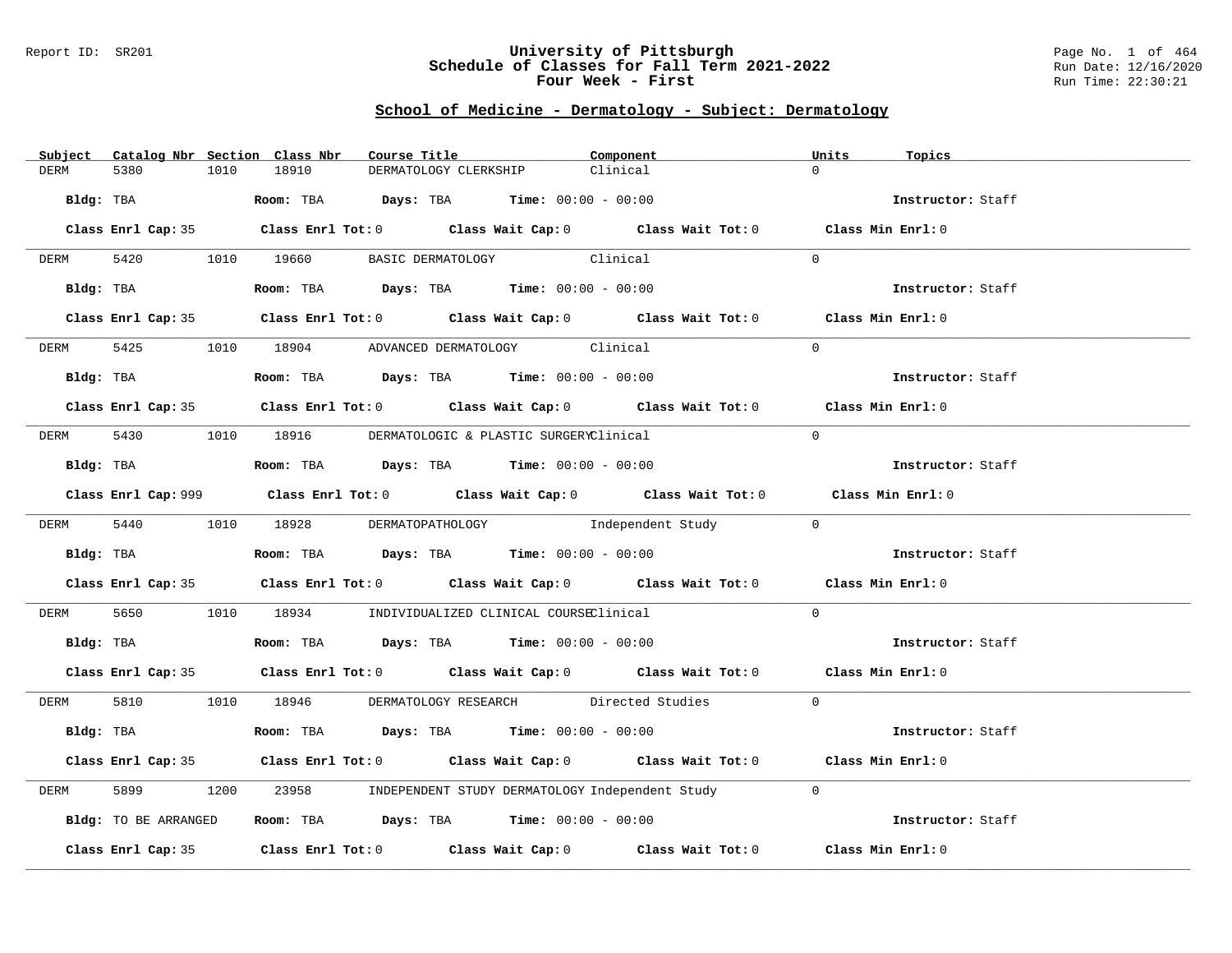| DERM      | 5900               | 1010 | 18958             | EXTRAMURAL DERMATOLOGY |                              | Clinical          |                   |
|-----------|--------------------|------|-------------------|------------------------|------------------------------|-------------------|-------------------|
| Bldg: TBA |                    |      | Room: TBA         | Days: TBA              | <b>Time:</b> $00:00 - 00:00$ |                   | Instructor: Staff |
|           | Class Enrl Cap: 35 |      | Class Enrl Tot: 0 |                        | Class Wait Cap: 0            | Class Wait Tot: 0 | Class Min Enrl: 0 |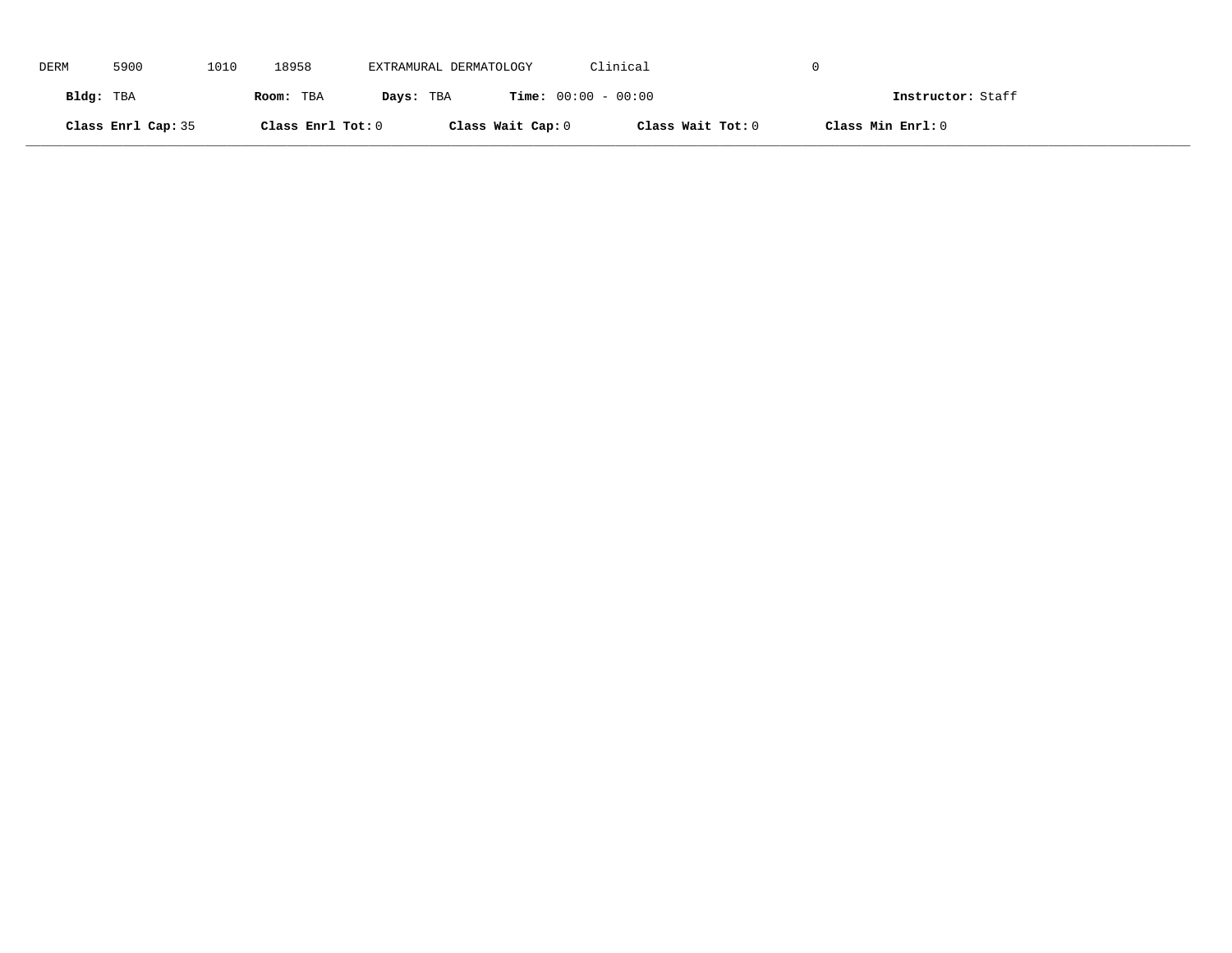### Report ID: SR201 **University of Pittsburgh** Page No. 3 of 464 **Schedule of Classes for Fall Term 2021-2022** Run Date: 12/16/2020 **Four Week - First** Run Time: 22:30:21

## **School of Medicine - Emergency Medicine - Subject: Emergency Medicine**

|           |                       |      | Subject Catalog Nbr Section Class Nbr | Course Title             |                                              | Component                                                                                   | Units    | Topics            |
|-----------|-----------------------|------|---------------------------------------|--------------------------|----------------------------------------------|---------------------------------------------------------------------------------------------|----------|-------------------|
| EMED      | 5376                  | 1010 | 19666                                 | SPECIALTY CARE CLERKSHIP |                                              | Clinical                                                                                    | $\Omega$ |                   |
|           | Bldg: TBA             |      |                                       |                          | Room: TBA $Days:$ TBA $Time: 00:00 - 00:00$  |                                                                                             |          | Instructor: Staff |
|           | Class Enrl Cap: 35    |      |                                       |                          |                                              | Class Enrl Tot: $0$ Class Wait Cap: $0$ Class Wait Tot: $0$ Class Min Enrl: $0$             |          |                   |
| EMED      | 5450                  | 1010 | 19678                                 |                          | EMERGENCY MEDICINE Clinical                  |                                                                                             | $\Omega$ |                   |
|           | Bldg: TBA             |      |                                       |                          | Room: TBA $Days:$ TBA $Time: 00:00 - 00:00$  |                                                                                             |          | Instructor: Staff |
|           |                       |      |                                       |                          |                                              | Class Enrl Cap: 999 Class Enrl Tot: 0 Class Wait Cap: 0 Class Wait Tot: 0 Class Min Enrl: 0 |          |                   |
| EMED      |                       |      |                                       |                          | 5460 1010 19684 MEDICAL TOXICOLOGY Clinical  |                                                                                             | $\Omega$ |                   |
|           | Bldg: TBA             |      |                                       |                          | Room: TBA $Days:$ TBA $Time: 00:00 - 00:00$  |                                                                                             |          | Instructor: Staff |
|           |                       |      |                                       |                          |                                              | Class Enrl Cap: 35 Class Enrl Tot: 0 Class Wait Cap: 0 Class Wait Tot: 0 Class Min Enrl: 0  |          |                   |
| EMED      | 5465 1010             |      | 23491                                 |                          | POINT OF CARE ULTRASONOGRAPHY Clinical       |                                                                                             | $\Omega$ |                   |
|           | Bldg: TO BE ARRANGED  |      |                                       |                          | Room: TBA $Days:$ TBA $Time: 00:00 - 00:00$  |                                                                                             |          | Instructor: Staff |
|           |                       |      |                                       |                          |                                              | Class Enrl Cap: 35 Class Enrl Tot: 0 Class Wait Cap: 0 Class Wait Tot: 0 Class Min Enrl: 0  |          |                   |
| EMED      | 5466 1010             |      | 25545                                 |                          | POST CARDIAC ARREST SERVICE Clinical         |                                                                                             | $\Omega$ |                   |
|           | Bldg: TO BE ARRANGED  |      |                                       |                          | Room: TBA $Days:$ TBA Time: $00:00 - 00:00$  |                                                                                             |          | Instructor: Staff |
|           |                       |      |                                       |                          |                                              | Class Enrl Cap: 35 Class Enrl Tot: 0 Class Wait Cap: 0 Class Wait Tot: 0 Class Min Enrl: 0  |          |                   |
| EMED      | 5470 1200             |      |                                       |                          | 22440 QUALITY AND PATIENT SAFETY Lecture     |                                                                                             | $\Omega$ |                   |
|           | Bldg: WEB Based Class |      |                                       |                          | Room: TBA $Days:$ TBA $Time: 00:00 - 00:00$  |                                                                                             |          | Instructor: Staff |
|           | Attributes: Online    |      |                                       |                          |                                              | Class Enrl Cap: 200 Class Enrl Tot: 0 Class Wait Cap: 0 Class Wait Tot: 0                   |          | Class Min Enrl: 0 |
| EMED      | 5650<br>1010          |      |                                       |                          | 19690 INDIVIDUALIZED CLINICAL COURSEClinical |                                                                                             | $\Omega$ |                   |
| Bldg: TBA |                       |      |                                       |                          | Room: TBA $Days:$ TBA $Time: 00:00 - 00:00$  |                                                                                             |          | Instructor: Staff |
|           | Class Enrl Cap: 35    |      |                                       |                          |                                              | Class Enrl Tot: $0$ Class Wait Cap: $0$ Class Wait Tot: $0$ Class Min Enrl: $0$             |          |                   |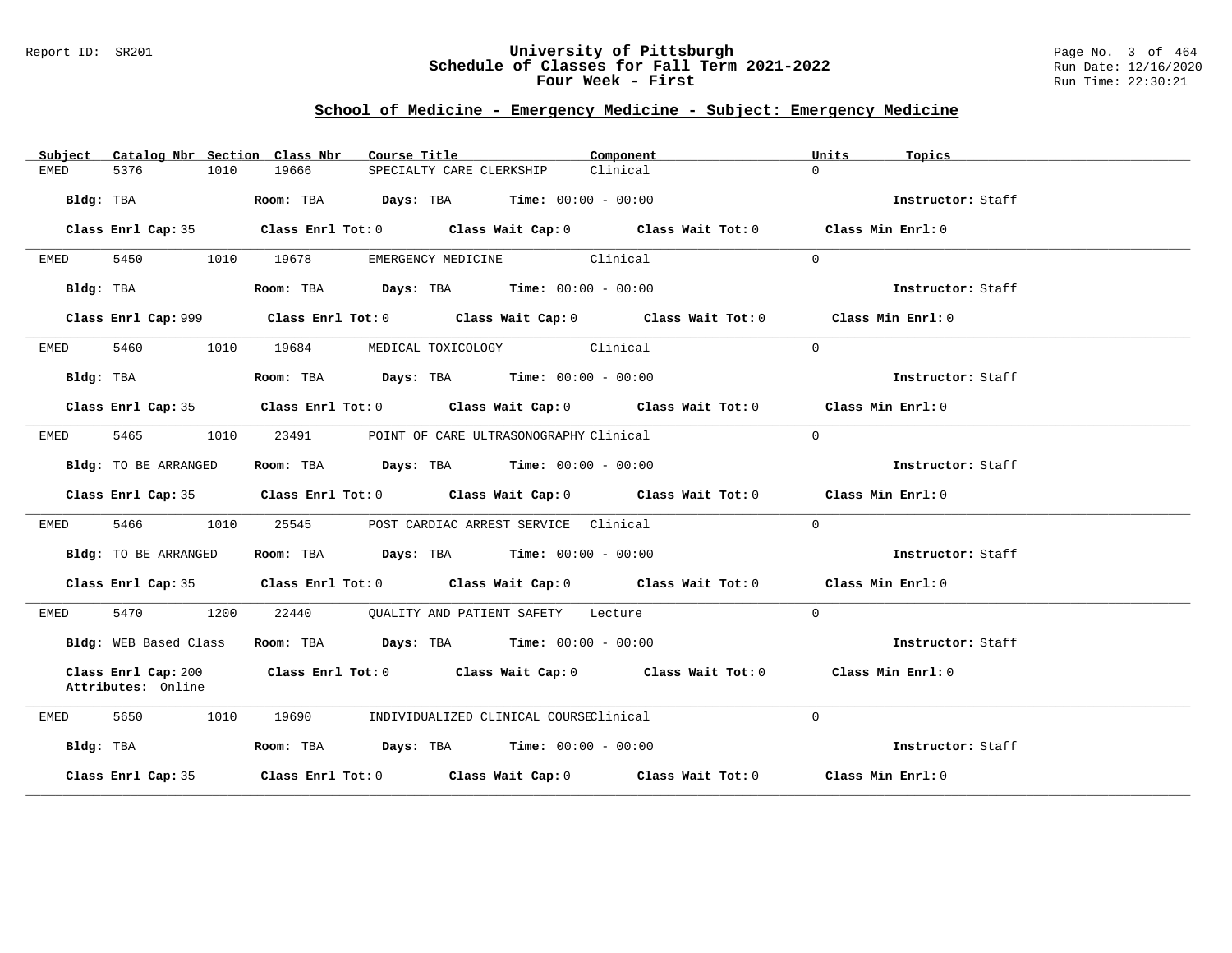## Report ID: SR201 **University of Pittsburgh** Page No. 4 of 464 **Schedule of Classes for Fall Term 2021-2022** Run Date: 12/16/2020 **Four Week - First** Run Time: 22:30:21

# **School of Medicine - Emergency Medicine - Subject: Emergency Medicine**

| Catalog Nbr Section Class Nbr<br>Subject | Course Title                                                                               | Component                                      | Units<br>Topics   |
|------------------------------------------|--------------------------------------------------------------------------------------------|------------------------------------------------|-------------------|
| <b>EMED</b><br>5735<br>1010              | 19696<br>SCIENCE OF RESUSCITATION (ILS)Clinical                                            |                                                | $\cap$            |
| Bldg: TBA                                | <b>Days:</b> TBA <b>Time:</b> $00:00 - 00:00$<br>Room: TBA                                 |                                                | Instructor: Staff |
|                                          |                                                                                            |                                                |                   |
| Class Enrl Cap: 999                      | Class Enrl Tot: $0$ Class Wait Cap: $0$ Class Wait Tot: $0$                                |                                                | Class Min Enrl: 0 |
| 5740<br>1010<br>EMED                     | 19702<br>EXERCISE IS MEDICINE Workshop                                                     |                                                | $\Omega$          |
| Bldg: TBA                                | Room: TBA $\rule{1em}{0.15mm}$ Days: TBA $\rule{1.15mm}]{0.15mm}$ Time: $0.000 - 0.0000$   |                                                | Instructor: Staff |
| Class Enrl Cap: 35                       | Class Enrl Tot: $0$ Class Wait Cap: $0$ Class Wait Tot: $0$ Class Min Enrl: $0$            |                                                |                   |
| 5750<br>1400<br>EMED                     | 28649<br>GET READY FOR RESIDENCY                                                           | Clinical                                       | $\Omega$          |
| Bldg: TO BE ARRANGED                     | Room: TBA $Days:$ TBA $Time: 00:00 - 00:00$                                                |                                                | Instructor: Staff |
|                                          | Class Enrl Cap: 35 Class Enrl Tot: 0 Class Wait Cap: 0 Class Wait Tot: 0 Class Min Enrl: 0 |                                                |                   |
| 5898<br>1010<br>EMED                     | 19708                                                                                      | INDIVIDUAL STUDY OR RESEARCH Directed Studies  | $\overline{0}$    |
| Bldg: TBA                                | Room: TBA $Days:$ TBA $Time: 00:00 - 00:00$                                                |                                                | Instructor: Staff |
|                                          | Class Enrl Cap: 35 Class Enrl Tot: 0 Class Wait Cap: 0 Class Wait Tot: 0 Class Min Enrl: 0 |                                                |                   |
| 5899<br>1400<br>EMED                     | 23840                                                                                      | INDEP STUDY IN EMERGENCY MED Independent Study | $\overline{0}$    |
| Bldg: TO BE ARRANGED                     | Room: TBA $Days:$ TBA $Time: 00:00 - 00:00$                                                |                                                | Instructor: Staff |
|                                          | Class Enrl Cap: 35 Class Enrl Tot: 0 Class Wait Cap: 0 Class Wait Tot: 0 Class Min Enrl: 0 |                                                |                   |
| 5900<br>1010<br>EMED                     | 19714<br>EXTRAMURAL EMERGENCY MEDICINE Clinical                                            |                                                | $\mathbf 0$       |
| Bldg: TBA                                | Room: TBA $Days:$ TBA Time: $00:00 - 00:00$                                                |                                                | Instructor: Staff |
|                                          | Class Enrl Cap: 35 Class Enrl Tot: 0 Class Wait Cap: 0 Class Wait Tot: 0 Class Min Enrl: 0 |                                                |                   |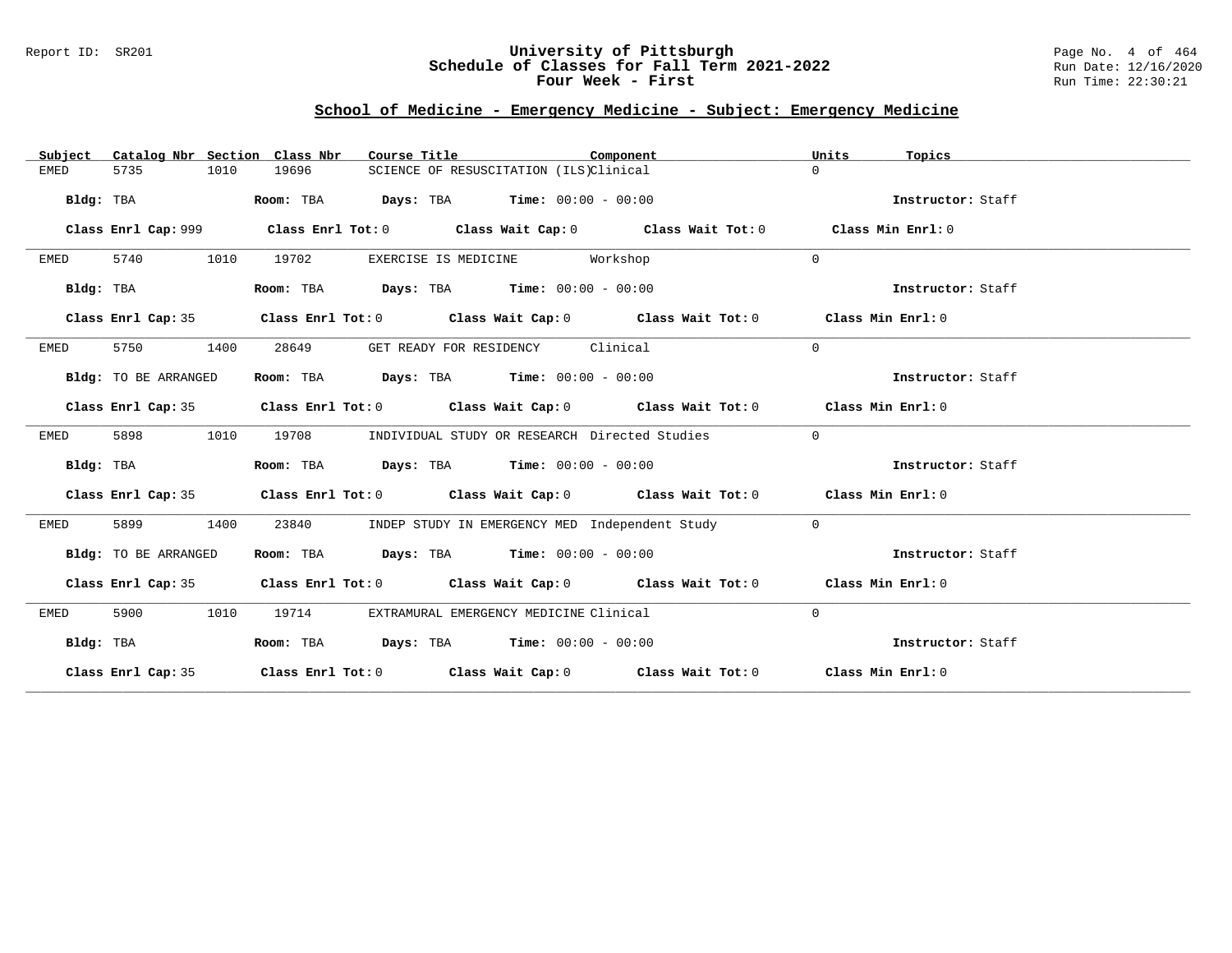### Report ID: SR201 **University of Pittsburgh** Page No. 5 of 464 **Schedule of Classes for Fall Term 2021-2022** Run Date: 12/16/2020 **Four Week - First** Run Time: 22:30:21

# **School of Medicine - Family Medicine and Clinical Epidemiology - Subject: Family Medicine**

|                    | Subject Catalog Nbr Section Class Nbr | Course Title                                                                                | Component | Units<br>Topics   |  |
|--------------------|---------------------------------------|---------------------------------------------------------------------------------------------|-----------|-------------------|--|
| 5316<br>FM         | 19720<br>1010                         | FAMILY MEDICINE CLERKSHIP                                                                   | Clinical  | $\Omega$          |  |
| Bldg: TBA          |                                       | Room: TBA $Days:$ TBA $Time: 00:00 - 00:00$                                                 |           | Instructor: Staff |  |
|                    |                                       | Class Enrl Cap: 35 Class Enrl Tot: 0 Class Wait Cap: 0 Class Wait Tot: 0 Class Min Enrl: 0  |           |                   |  |
|                    |                                       | FM 5401 1010 19726 FAMILY MEDICINE ACTING INTERN Clinical                                   |           | $\Omega$          |  |
| Bldg: TBA          |                                       | Room: TBA $Days:$ TBA $Time: 00:00 - 00:00$                                                 |           | Instructor: Staff |  |
|                    |                                       | Class Enrl Cap: 999 Class Enrl Tot: 0 Class Wait Cap: 0 Class Wait Tot: 0 Class Min Enrl: 0 |           |                   |  |
|                    |                                       | FM 5406 1010 19732 EXTRAMURAL ACTING INTERNSHIP Clinical                                    |           | $\Omega$          |  |
| Bldg: TBA          |                                       | Room: TBA $Days:$ TBA Time: $00:00 - 00:00$                                                 |           | Instructor: Staff |  |
|                    |                                       | Class Enrl Cap: 35 Class Enrl Tot: 0 Class Wait Cap: 0 Class Wait Tot: 0 Class Min Enrl: 0  |           |                   |  |
|                    |                                       | FM 5420 1010 19738 INDIAN HEALTH SERVICE Independent Study 0                                |           |                   |  |
| Bldg: TBA          |                                       | Room: TBA $Days:$ TBA $Time: 00:00 - 00:00$                                                 |           | Instructor: Staff |  |
|                    |                                       | Class Enrl Cap: 35 Class Enrl Tot: 0 Class Wait Cap: 0 Class Wait Tot: 0 Class Min Enrl: 0  |           |                   |  |
|                    |                                       | FM 5430 1010 18964 FAMILY PRACTICE-MANAGED CARE Clinical                                    |           | $\Omega$          |  |
|                    |                                       | Bldg: TBA                    Room: TBA         Days: TBA         Time: $00:00 - 00:00$      |           | Instructor: Staff |  |
|                    |                                       | Class Enrl Cap: 999 Class Enrl Tot: 0 Class Wait Cap: 0 Class Wait Tot: 0 Class Min Enrl: 0 |           |                   |  |
|                    |                                       | FM 5431 1010 18976 TOPICS IN FAMILY MEDICINE Clinical                                       |           | $\Omega$          |  |
|                    |                                       | Bldg: TBA                    Room: TBA         Days: TBA         Time: 00:00 - 00:00        |           | Instructor: Staff |  |
|                    |                                       | Class Enrl Cap: 999 Class Enrl Tot: 0 Class Wait Cap: 0 Class Wait Tot: 0 Class Min Enrl: 0 |           |                   |  |
|                    |                                       | FM 5440 1010 19744 CLINCAL EPDMLGY INTERNSHIP Directed Studies 0                            |           |                   |  |
| Bldg: TBA          |                                       | Room: TBA $Days:$ TBA $Time: 00:00 - 00:00$                                                 |           | Instructor: Staff |  |
|                    |                                       | Class Enrl Cap: 35 Class Enrl Tot: 0 Class Wait Cap: 0 Class Wait Tot: 0 Class Min Enrl: 0  |           |                   |  |
|                    |                                       | FM 5448 1010 19750 FAMILY CENTERED MATERNITY CAREClinical                                   |           | $\Omega$          |  |
|                    |                                       | Bldg: TBA                   Room: TBA        Days: TBA        Time: 00:00 - 00:00           |           | Instructor: Staff |  |
| Class Enrl Cap: 35 |                                       | Class Enrl Tot: $0$ Class Wait Cap: $0$ Class Wait Tot: $0$ Class Min Enrl: $0$             |           |                   |  |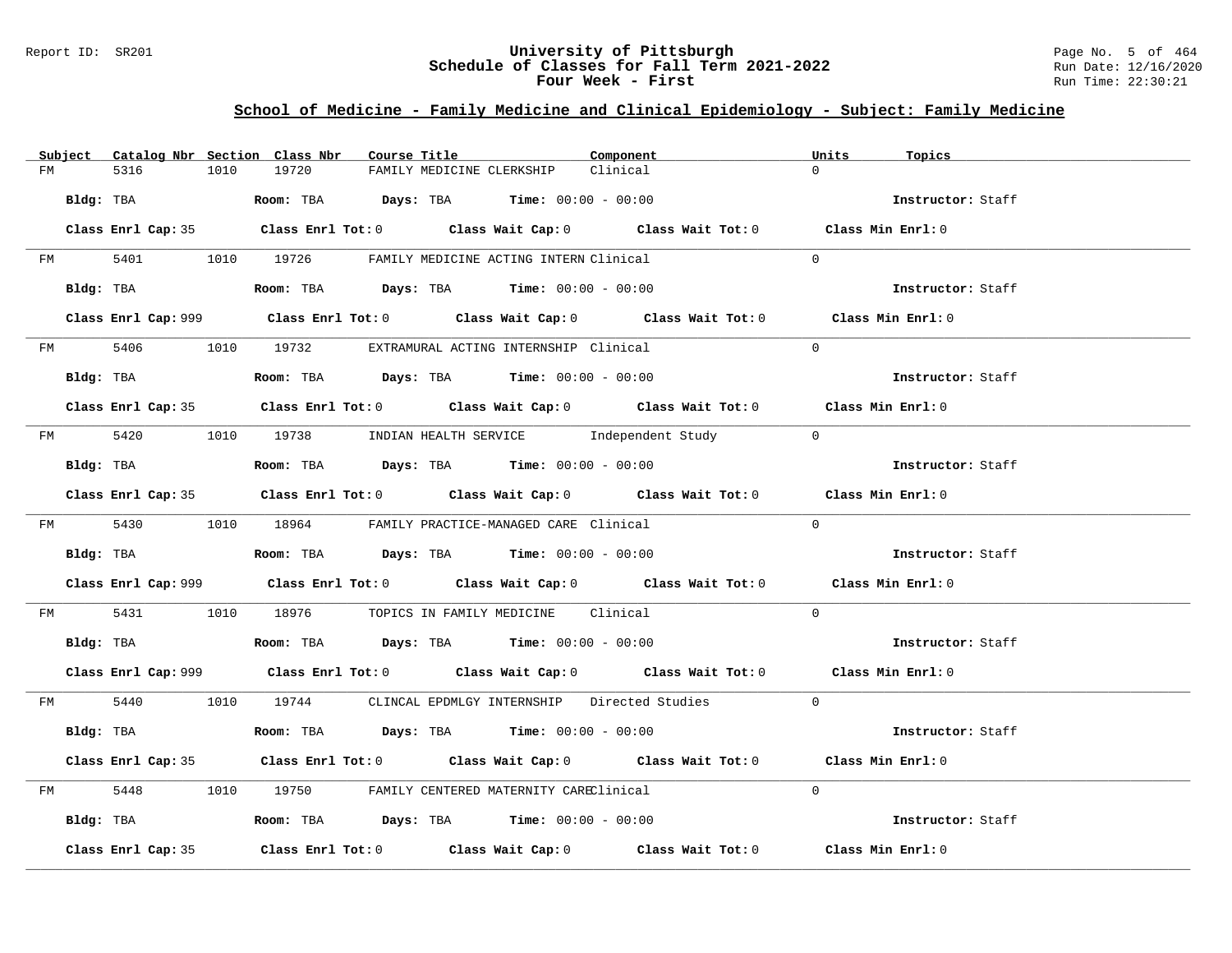| FM | 5450 |  | 1010 19762                                                                                 |  | COMMUNITY FAMILY MEDICINE Clinical |                                                     | $\overline{0}$                                                                              |  |
|----|------|--|--------------------------------------------------------------------------------------------|--|------------------------------------|-----------------------------------------------------|---------------------------------------------------------------------------------------------|--|
|    |      |  | Bldg: TBA                   Room: TBA         Days: TBA         Time: $00:00 - 00:00$      |  |                                    |                                                     | <b>Instructor:</b> Staff                                                                    |  |
|    |      |  |                                                                                            |  |                                    |                                                     | Class Enrl Cap: 999 Class Enrl Tot: 0 Class Wait Cap: 0 Class Wait Tot: 0 Class Min Enrl: 0 |  |
|    |      |  |                                                                                            |  |                                    | FM 5451 1010 18988 RURAL FAMILY MEDICINE Clinical 0 |                                                                                             |  |
|    |      |  | Bldg: TBA                   Room: TBA         Days: TBA         Time: $00:00 - 00:00$      |  |                                    |                                                     | Instructor: Staff                                                                           |  |
|    |      |  |                                                                                            |  |                                    |                                                     | Class Enrl Cap: 999 Class Enrl Tot: 0 Class Wait Cap: 0 Class Wait Tot: 0 Class Min Enrl: 0 |  |
|    |      |  | FM 5455 1010 19774 PRIMARY CARE SPORTS MEDICINE Clinical                                   |  |                                    |                                                     | $\Omega$                                                                                    |  |
|    |      |  | Bldg: TBA                    Room: TBA         Days: TBA        Time: $00:00 - 00:00$      |  |                                    |                                                     | Instructor: Staff                                                                           |  |
|    |      |  |                                                                                            |  |                                    |                                                     | Class Enrl Cap: 999 Class Enrl Tot: 0 Class Wait Cap: 0 Class Wait Tot: 0 Class Min Enrl: 0 |  |
|    |      |  | FM 5460 1010 19780 FAMILY PRACTICE Clinical                                                |  |                                    |                                                     | $\Omega$                                                                                    |  |
|    |      |  | Bldg: TBA<br>Room: TBA<br>Days: TBA<br>Time: $00:00 - 00:00$                               |  |                                    |                                                     | Instructor: Staff                                                                           |  |
|    |      |  |                                                                                            |  |                                    |                                                     | Class Enrl Cap: 999 Class Enrl Tot: 0 Class Wait Cap: 0 Class Wait Tot: 0 Class Min Enrl: 0 |  |
|    |      |  | FM 5461 1010 19792 EXTRAMURAL FAMILY PRACTICE Clinical                                     |  |                                    |                                                     | $\bigcirc$                                                                                  |  |
|    |      |  |                                                                                            |  |                                    |                                                     | Instructor: Staff                                                                           |  |
|    |      |  |                                                                                            |  |                                    |                                                     |                                                                                             |  |
|    |      |  |                                                                                            |  |                                    |                                                     | Class Enrl Cap: 35 Class Enrl Tot: 0 Class Wait Cap: 0 Class Wait Tot: 0 Class Min Enrl: 0  |  |
|    |      |  | FM 5462 1010 24677 COMBINED FAMILY MED & PSYCT Clinical                                    |  |                                    |                                                     | $\overline{0}$                                                                              |  |
|    |      |  | <b>Bldg:</b> TO BE ARRANGED <b>Room:</b> TBA <b>Days:</b> TBA <b>Time:</b> $00:00 - 00:00$ |  |                                    |                                                     | <b>Instructor:</b> Staff                                                                    |  |
|    |      |  |                                                                                            |  |                                    |                                                     | Class Enrl Cap: 35 Class Enrl Tot: 0 Class Wait Cap: 0 Class Wait Tot: 0 Class Min Enrl: 0  |  |
|    |      |  | FM 5465 1010 19798 INTEGRATIVE MEDICINE Clinical                                           |  |                                    |                                                     | $\Omega$                                                                                    |  |
|    |      |  | Bldg: TBA                    Room: TBA         Days: TBA         Time: $00:00 - 00:00$     |  |                                    |                                                     | Instructor: Staff                                                                           |  |
|    |      |  |                                                                                            |  |                                    |                                                     | Class Enrl Cap: 35 Class Enrl Tot: 0 Class Wait Cap: 0 Class Wait Tot: 0 Class Min Enrl: 0  |  |
|    |      |  | FM 5470 1010 19810 PRACTICE-BASED PHARMACOTHERAPYClinical                                  |  |                                    |                                                     | $\Omega$                                                                                    |  |
|    |      |  | Bldg: TBA                   Room: TBA         Days: TBA         Time: 00:00 - 00:00        |  |                                    |                                                     | Instructor: Staff                                                                           |  |
|    |      |  |                                                                                            |  |                                    |                                                     | Class Enrl Cap: 999 Class Enrl Tot: 0 Class Wait Cap: 0 Class Wait Tot: 0 Class Min Enrl: 0 |  |
|    |      |  | FM 5485 1010 19816 CULTURAL COMPETENCY Clinical                                            |  |                                    |                                                     | $\Omega$                                                                                    |  |
|    |      |  | Bldg: TBA                    Room: TBA         Days: TBA         Time: $00:00 - 00:00$     |  |                                    |                                                     | Instructor: Staff                                                                           |  |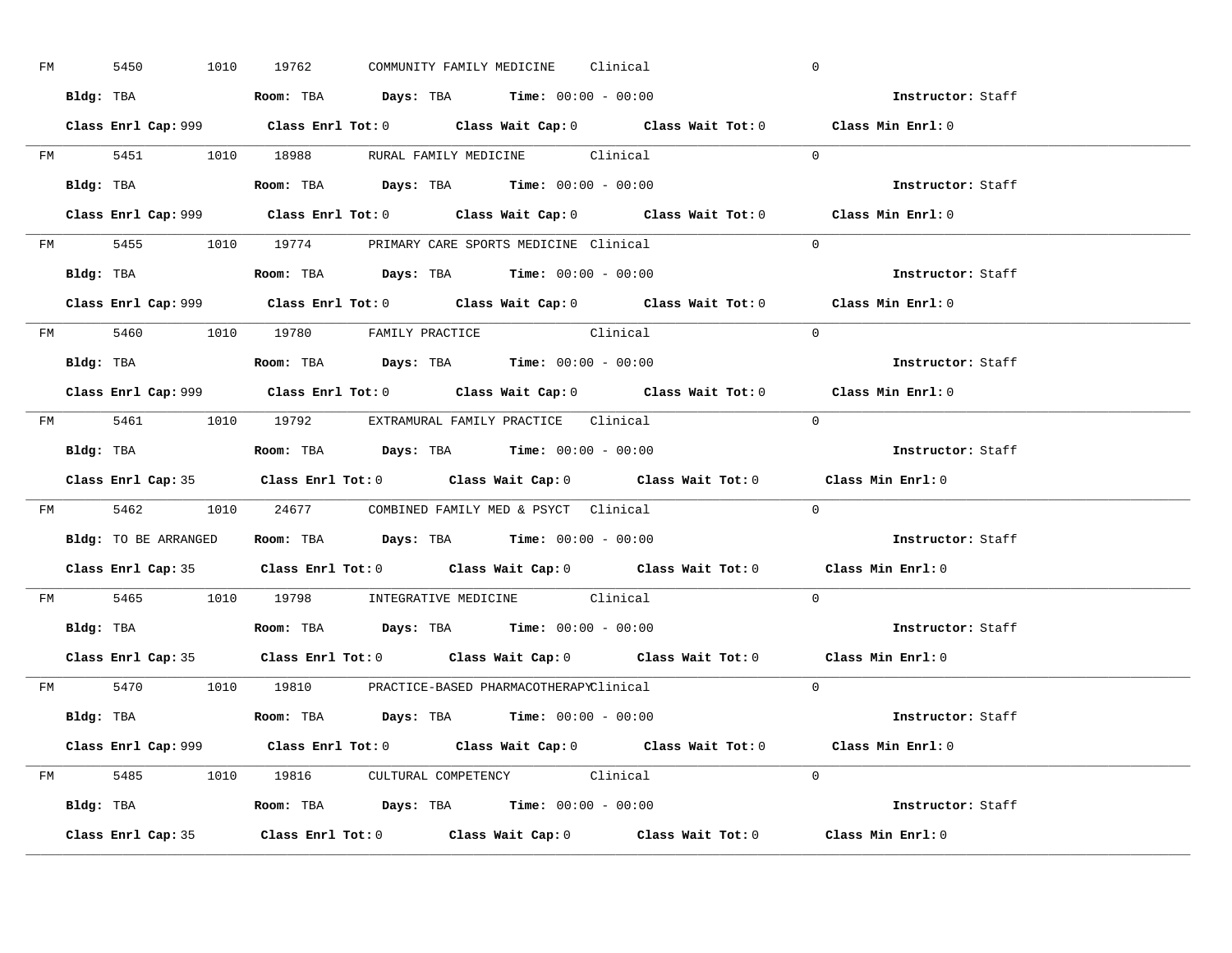### Report ID: SR201 **University of Pittsburgh** Page No. 7 of 464 **Schedule of Classes for Fall Term 2021-2022** Run Date: 12/16/2020 **Four Week - First** Run Time: 22:30:21

# **School of Medicine - Family Medicine and Clinical Epidemiology - Subject: Family Medicine**

| Subject              | Catalog Nbr Section Class Nbr<br>Course Title                                           | Component<br>Units<br>Topics                                                                       |  |
|----------------------|-----------------------------------------------------------------------------------------|----------------------------------------------------------------------------------------------------|--|
| 5500<br>FM           | 19822<br>1010<br>INTERNATIONAL FAMILY MEDICINE Clinical                                 |                                                                                                    |  |
| Bldg: TBA            | Room: TBA $Days:$ TBA $Time: 00:00 - 00:00$                                             | Instructor: Staff                                                                                  |  |
|                      |                                                                                         | Class Enrl Cap: 35 Class Enrl Tot: 0 Class Wait Cap: 0 Class Wait Tot: 0 Class Min Enrl: 0         |  |
|                      | FM 5505 1010 19828 FAMILY MEDICINE IN HONDURAS Clinical                                 | $\Omega$                                                                                           |  |
| Bldg: TBA            | Room: TBA $Days:$ TBA $Time: 00:00 - 00:00$                                             | Instructor: Staff                                                                                  |  |
|                      |                                                                                         | Class Enrl Cap: 35 Class Enrl Tot: 0 Class Wait Cap: 0 Class Wait Tot: 0 Class Min Enrl: 0         |  |
|                      | FM 5650 1400 23888 INDIVIDUALIZED CLINICAL COURSEDirected Studies                       | $\bigcap$                                                                                          |  |
| Bldg: TO BE ARRANGED | Room: TBA $Days:$ TBA $Time:$ 00:00 - 00:00                                             | Instructor: Staff                                                                                  |  |
|                      |                                                                                         | Class Enrl Cap: 35 Class Enrl Tot: 0 Class Wait Cap: 0 Class Wait Tot: 0 Class Min Enrl: 0         |  |
|                      | FM 5812 1010 18994 COMMUNTY-BASED PBLC HLTH POLCYIndependent Study 0                    |                                                                                                    |  |
| Bldg: TBA            | Room: TBA $\rule{1em}{0.15mm}$ Days: TBA Time: $00:00 - 00:00$                          | Instructor: Staff                                                                                  |  |
|                      |                                                                                         | Class Enrl Cap: 35 Class Enrl Tot: 0 Class Wait Cap: 0 Class Wait Tot: 0 Class Min Enrl: 0         |  |
| FM 5815 1010 19840   | BIOETHICS CONFR AND READINGS Seminar                                                    | $\Omega$                                                                                           |  |
|                      | Bldg: TBA                   Room: TBA        Days: TBA        Time: 00:00 - 00:00       | Instructor: Staff                                                                                  |  |
|                      |                                                                                         | Class Enrl Cap: 35 Class Enrl Tot: 0 Class Wait Cap: 0 Class Wait Tot: 0 Class Min Enrl: 0         |  |
| 5840<br>FM FM        | 1400 23864 RESEARCH IN FAMILY MEDICINE Directed Studies 0                               |                                                                                                    |  |
| Bldg: TO BE ARRANGED | Room: TBA $\rule{1em}{0.15mm}$ Days: TBA Time: $00:00 - 00:00$                          | Instructor: Staff                                                                                  |  |
|                      |                                                                                         | Class Enrl Cap: 35 Class Enrl Tot: 0 Class Wait Cap: 0 Class Wait Tot: 0 Class Min Enrl: 0         |  |
|                      | FM 5899 1200 23964 INDEPENDENT STUDY FAMILY MED Independent Study 0                     |                                                                                                    |  |
| Bldg: TO BE ARRANGED | Room: TBA $Days:$ TBA $Time: 00:00 - 00:00$                                             | Instructor: Staff                                                                                  |  |
|                      |                                                                                         | Class Enrl Cap: 35 Class Enrl Tot: 0 Class Wait Cap: 0 Class Wait Tot: 0 Class Min Enrl: 0         |  |
| FM                   | 5900 1010 19846 FAMILY MED INDEPENDENT STUDY Directed Studies                           | $\Omega$                                                                                           |  |
|                      | Bldg: TBA                    Room: TBA          Days: TBA         Time: $00:00 - 00:00$ | Instructor: Staff                                                                                  |  |
| Class Enrl Cap: 35   |                                                                                         | Class Enrl Tot: 0 $\qquad$ Class Wait Cap: 0 $\qquad$ Class Wait Tot: 0 $\qquad$ Class Min Enrl: 0 |  |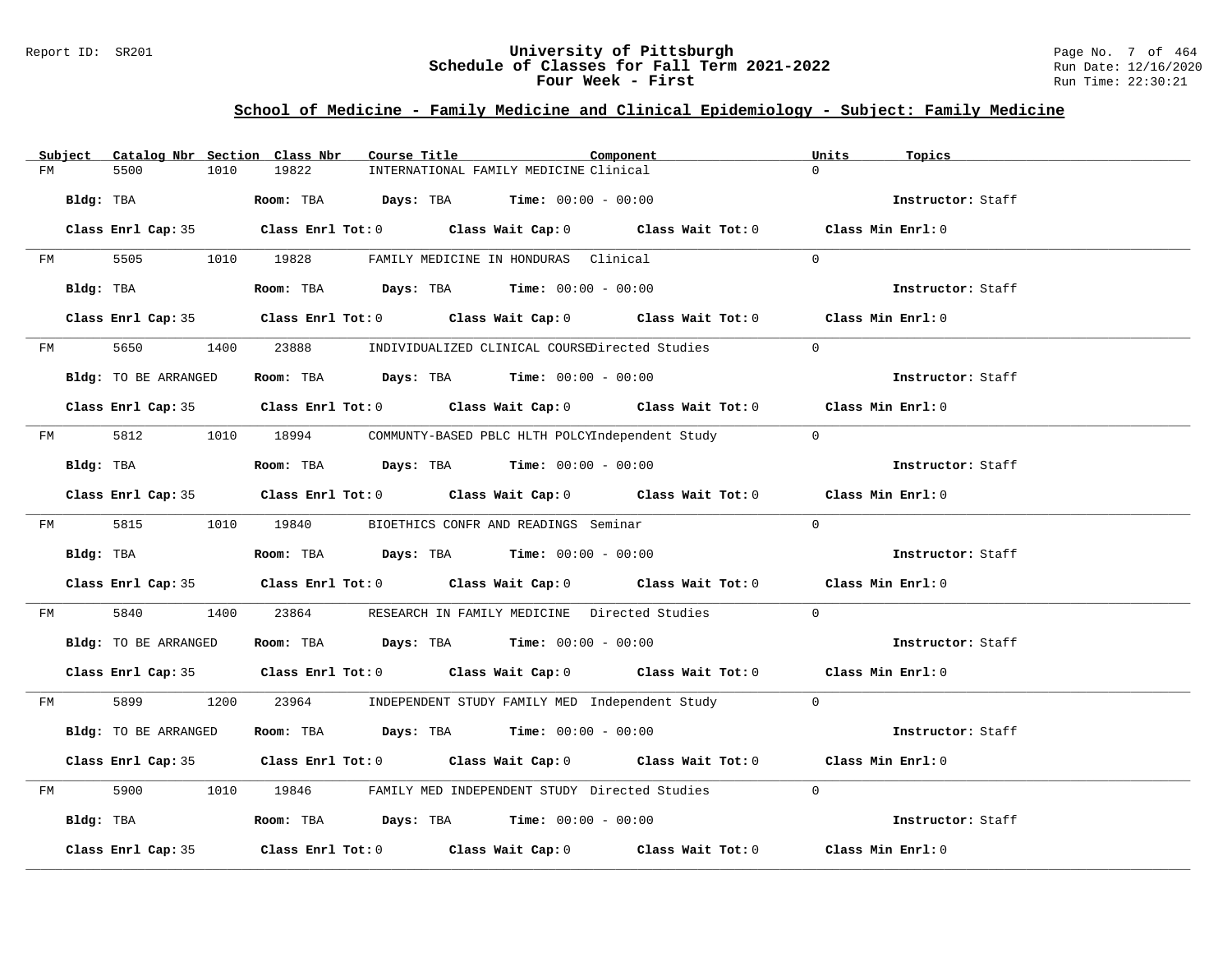| FM | 5910               | 1010 | 19858             | LEADERSHIP/MGMT/ADMINISTRATIONPracticum |                              |                   |                   |  |
|----|--------------------|------|-------------------|-----------------------------------------|------------------------------|-------------------|-------------------|--|
|    | Bldg: TBA          |      | Room: TBA         | Days: TBA                               | <b>Time:</b> $00:00 - 00:00$ |                   | Instructor: Staff |  |
|    | Class Enrl Cap: 35 |      | Class Enrl Tot: 0 |                                         | Class Wait Cap: 0            | Class Wait Tot: 0 | Class Min Enrl: 0 |  |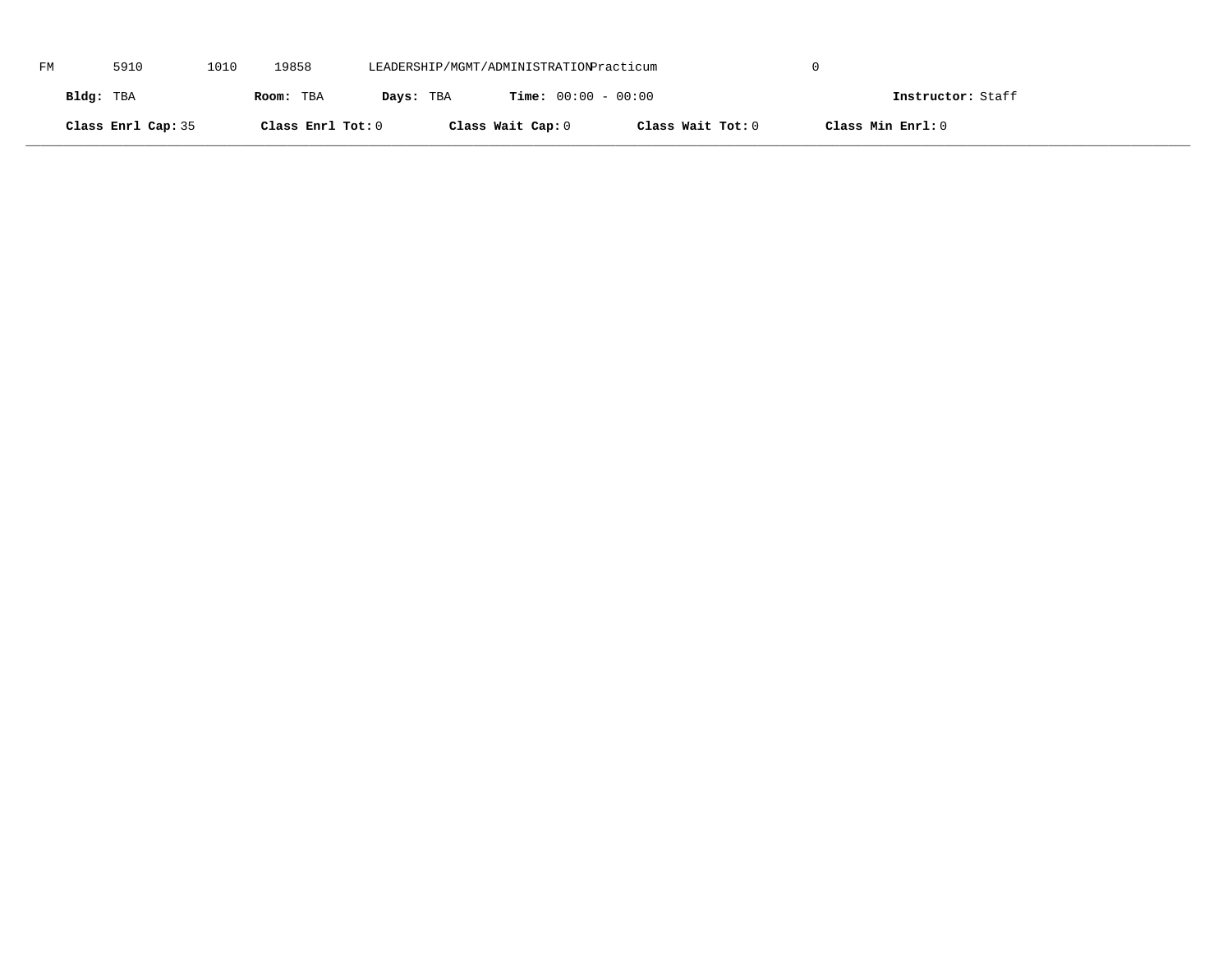### Report ID: SR201 **University of Pittsburgh** Page No. 9 of 464 **Schedule of Classes for Fall Term 2021-2022** Run Date: 12/16/2020 **Four Week - First** Run Time: 22:30:21

# **School of Medicine - Family Medicine and Clinical Epidemiology - Subject: Medical Elective**

| Subject   |                                        |      | Catalog Nbr Section Class Nbr | Course Title |                                                                                              | Component                                                                                   | Units      | Topics            |
|-----------|----------------------------------------|------|-------------------------------|--------------|----------------------------------------------------------------------------------------------|---------------------------------------------------------------------------------------------|------------|-------------------|
| MSELCT    | 5300                                   | 1010 | 20314                         |              | BOARD STUDY ELECTIVE                                                                         | Independent Study                                                                           | $\Omega$   |                   |
| Bldg: TBA |                                        |      |                               |              | <b>ROOM:</b> TBA <b>Days:</b> TBA <b>Time:</b> $00:00 - 00:00$                               |                                                                                             |            | Instructor: Staff |
|           |                                        |      |                               |              |                                                                                              | Class Enrl Cap: 35 Class Enrl Tot: 0 Class Wait Cap: 0 Class Wait Tot: 0 Class Min Enrl: 0  |            |                   |
|           | MSELCT 5301 1010 20320 SPECIAL STUDIES |      |                               |              |                                                                                              | Directed Studies                                                                            | $\Omega$   |                   |
|           |                                        |      |                               |              | Bldg: TBA                    Room: TBA         Days: TBA         Time: $00:00 - 00:00$       |                                                                                             |            | Instructor: Staff |
|           |                                        |      |                               |              |                                                                                              | Class Enrl Cap: 35 Class Enrl Tot: 0 Class Wait Cap: 0 Class Wait Tot: 0 Class Min Enrl: 0  |            |                   |
|           |                                        |      |                               |              |                                                                                              | MSELCT 5310 1010 20329 MENTORED PROJECT INTERIM GRADEDirected Studies                       | $\bigcirc$ |                   |
|           |                                        |      |                               |              | Bldg: TBA                   Room: TBA         Days: TBA        Time: 00:00 - 00:00           |                                                                                             |            | Instructor: Staff |
|           |                                        |      |                               |              |                                                                                              | Class Enrl Cap: 200 Class Enrl Tot: 0 Class Wait Cap: 0 Class Wait Tot: 0 Class Min Enrl: 0 |            |                   |
|           |                                        |      |                               |              |                                                                                              | MSELCT 5315 1010 20335 MENTORED PROJECT INTERIM GRADEDirected Studies                       | $\bigcap$  |                   |
|           |                                        |      |                               |              | Bldg: TBA                   Room: TBA         Days: TBA        Time: $00:00 - 00:00$         |                                                                                             |            | Instructor: Staff |
|           |                                        |      |                               |              |                                                                                              | Class Enrl Cap: 200 Class Enrl Tot: 0 Class Wait Cap: 0 Class Wait Tot: 0 Class Min Enrl: 0 |            |                   |
|           |                                        |      |                               |              |                                                                                              | MSELCT 5400 1010 20347 BOARD STUDY ELECTIVE Independent Study 0                             |            |                   |
|           |                                        |      |                               |              | Bldg: TBA                   Room: TBA        Days: TBA        Time: 00:00 - 00:00            |                                                                                             |            | Instructor: Staff |
|           |                                        |      |                               |              |                                                                                              | Class Enrl Cap: 35 Class Enrl Tot: 0 Class Wait Cap: 0 Class Wait Tot: 0 Class Min Enrl: 0  |            |                   |
|           |                                        |      |                               |              |                                                                                              | MSELCT 5401 1010 20359 SPECIAL STUDIES Directed Studies                                     | $\Omega$   |                   |
|           |                                        |      |                               |              | Bldg: TBA                   Room: TBA        Days: TBA        Time: 00:00 - 00:00            |                                                                                             |            | Instructor: Staff |
|           |                                        |      |                               |              |                                                                                              | Class Enrl Cap: 35 Class Enrl Tot: 0 Class Wait Cap: 0 Class Wait Tot: 0 Class Min Enrl: 0  |            |                   |
|           |                                        |      |                               |              |                                                                                              | MSELCT 5405 1010 20371 MASTER'S THESIS PREPARATION Independent Study 0                      |            |                   |
|           |                                        |      |                               |              | Bldg: TBA                   Room: TBA        Days: TBA        Time: $00:00 - 00:00$          |                                                                                             |            | Instructor: Staff |
|           |                                        |      |                               |              |                                                                                              | Class Enrl Cap: 35 Class Enrl Tot: 0 Class Wait Cap: 0 Class Wait Tot: 0 Class Min Enrl: 0  |            |                   |
|           | MSELCT 5410                            |      |                               |              |                                                                                              | 1010 20383 MENTORED PROJECT INTERIM GRADEDirected Studies 0                                 |            |                   |
|           |                                        |      |                               |              | Bldg: TBA                        Room: TBA           Days: TBA           Time: 00:00 - 00:00 |                                                                                             |            | Instructor: Staff |
|           | Class Enrl Cap: 200                    |      |                               |              |                                                                                              | Class Enrl Tot: $0$ Class Wait Cap: $0$ Class Wait Tot: $0$                                 |            | Class Min Enrl: 0 |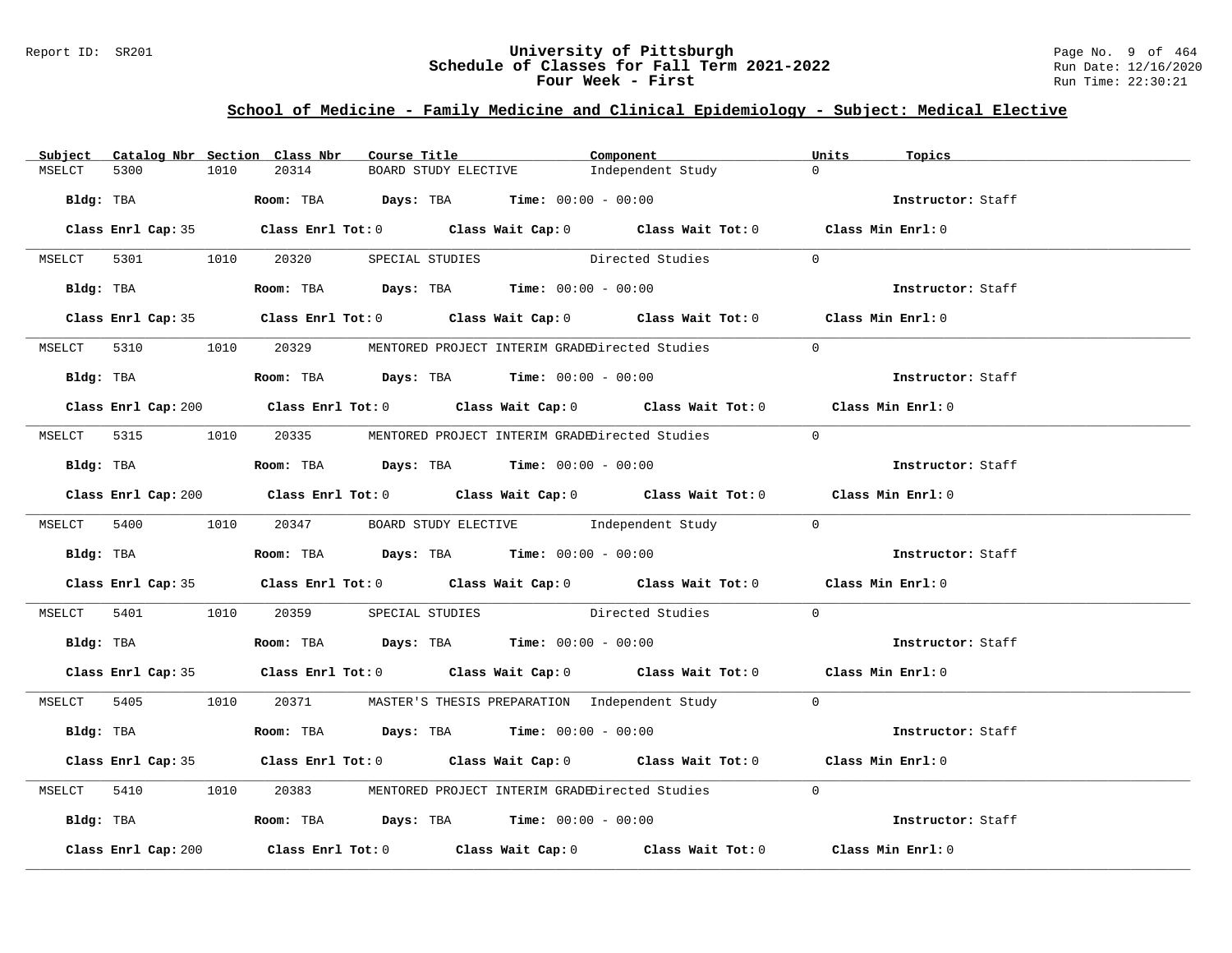| MSELCT | 5450 | 1010 | 20389 | GET READY FOR RESIDENCY                                                               | Practicum                                                              | $\overline{0}$                                                                              |  |
|--------|------|------|-------|---------------------------------------------------------------------------------------|------------------------------------------------------------------------|---------------------------------------------------------------------------------------------|--|
|        |      |      |       | Bldg: TBA                   Room: TBA         Days: TBA         Time: 00:00 - 00:00   |                                                                        | <b>Example 21 Instructor:</b> Staff                                                         |  |
|        |      |      |       |                                                                                       |                                                                        | Class Enrl Cap: 200 Class Enrl Tot: 0 Class Wait Cap: 0 Class Wait Tot: 0 Class Min Enrl: 0 |  |
|        |      |      |       |                                                                                       | MSELCT 5455 1010 19114 LITERATURE AND MEDICINE Independent Study 0     |                                                                                             |  |
|        |      |      |       | <b>Bldg:</b> TBA <b>ROOM:</b> TBA <b>Days:</b> TBA <b>Time:</b> $00:00 - 00:00$       |                                                                        | Instructor: Staff                                                                           |  |
|        |      |      |       |                                                                                       |                                                                        | Class Enrl Cap: 35 Class Enrl Tot: 0 Class Wait Cap: 0 Class Wait Tot: 0 Class Min Enrl: 0  |  |
|        |      |      |       | MSELCT 5495 1010 20401 ORAL & MAXILLOFACIAL MEDICINE Clinical                         |                                                                        | $\Omega$                                                                                    |  |
|        |      |      |       | Bldg: TBA                    Room: TBA         Days: TBA        Time: $00:00 - 00:00$ |                                                                        | Instructor: Staff                                                                           |  |
|        |      |      |       |                                                                                       |                                                                        | Class Enrl Cap: 35 Class Enrl Tot: 0 Class Wait Cap: 0 Class Wait Tot: 0 Class Min Enrl: 0  |  |
|        |      |      |       | MSELCT 5500 1010 20413 INTERNATIONAL MEDICINE Clinical                                |                                                                        | $\Omega$                                                                                    |  |
|        |      |      |       | Bldg: TBA                   Room: TBA         Days: TBA         Time: $00:00 - 00:00$ |                                                                        | Instructor: Staff                                                                           |  |
|        |      |      |       |                                                                                       |                                                                        | Class Enrl Cap: 35 Class Enrl Tot: 0 Class Wait Cap: 0 Class Wait Tot: 0 Class Min Enrl: 0  |  |
|        |      |      |       |                                                                                       | MSELCT 5720 1010 20419 SCHOLARLY PROJECT ELECTIVE Independent Study 0  |                                                                                             |  |
|        |      |      |       | Bldg: TBA                    Room: TBA        Days: TBA        Time: 00:00 - 00:00    |                                                                        | Instructor: Staff                                                                           |  |
|        |      |      |       |                                                                                       |                                                                        | Class Enrl Cap: 200 Class Enrl Tot: 0 Class Wait Cap: 0 Class Wait Tot: 0 Class Min Enrl: 0 |  |
|        |      |      |       |                                                                                       | MSELCT 5730 1010 20431 MENTORED PROJECT COMPLETION Independent Study 0 |                                                                                             |  |
|        |      |      |       | Bldg: TBA                    Room: TBA         Days: TBA         Time: 00:00 - 00:00  |                                                                        | Instructor: Staff                                                                           |  |
|        |      |      |       |                                                                                       |                                                                        | Class Enrl Cap: 200 Class Enrl Tot: 0 Class Wait Cap: 0 Class Wait Tot: 0 Class Min Enrl: 0 |  |
|        |      |      |       | MSELCT 5745 1010 20437 REMEDIATE MENTORED PROJECT Workshop                            |                                                                        | $\Omega$                                                                                    |  |
|        |      |      |       |                                                                                       |                                                                        |                                                                                             |  |
|        |      |      |       | Bldg: TBA                   Room: TBA         Days: TBA         Time: 00:00 - 00:00   |                                                                        | Instructor: Staff                                                                           |  |
|        |      |      |       |                                                                                       |                                                                        | Class Enrl Cap: 35 Class Enrl Tot: 0 Class Wait Cap: 0 Class Wait Tot: 0 Class Min Enrl: 0  |  |
|        |      |      |       | MSELCT 5805 1010 20449 INTERPROFESSIONAL HEALTH CARE Clinical                         |                                                                        | $\Omega$                                                                                    |  |
|        |      |      |       | Bldg: TBA                   Room: TBA        Days: TBA        Time: 00:00 - 00:00     |                                                                        | Instructor: Staff                                                                           |  |
|        |      |      |       |                                                                                       |                                                                        | Class Enrl Cap: 35 Class Enrl Tot: 0 Class Wait Cap: 0 Class Wait Tot: 0 Class Min Enrl: 0  |  |
|        |      |      |       | MSELCT 5808 1010 20455 NURSING HOME HEALTH CARE TEAMSClinical                         |                                                                        | $\Omega$                                                                                    |  |
|        |      |      |       | Bldg: TBA                    Room: TBA         Days: TBA         Time: 00:00 - 00:00  |                                                                        | Instructor: Staff                                                                           |  |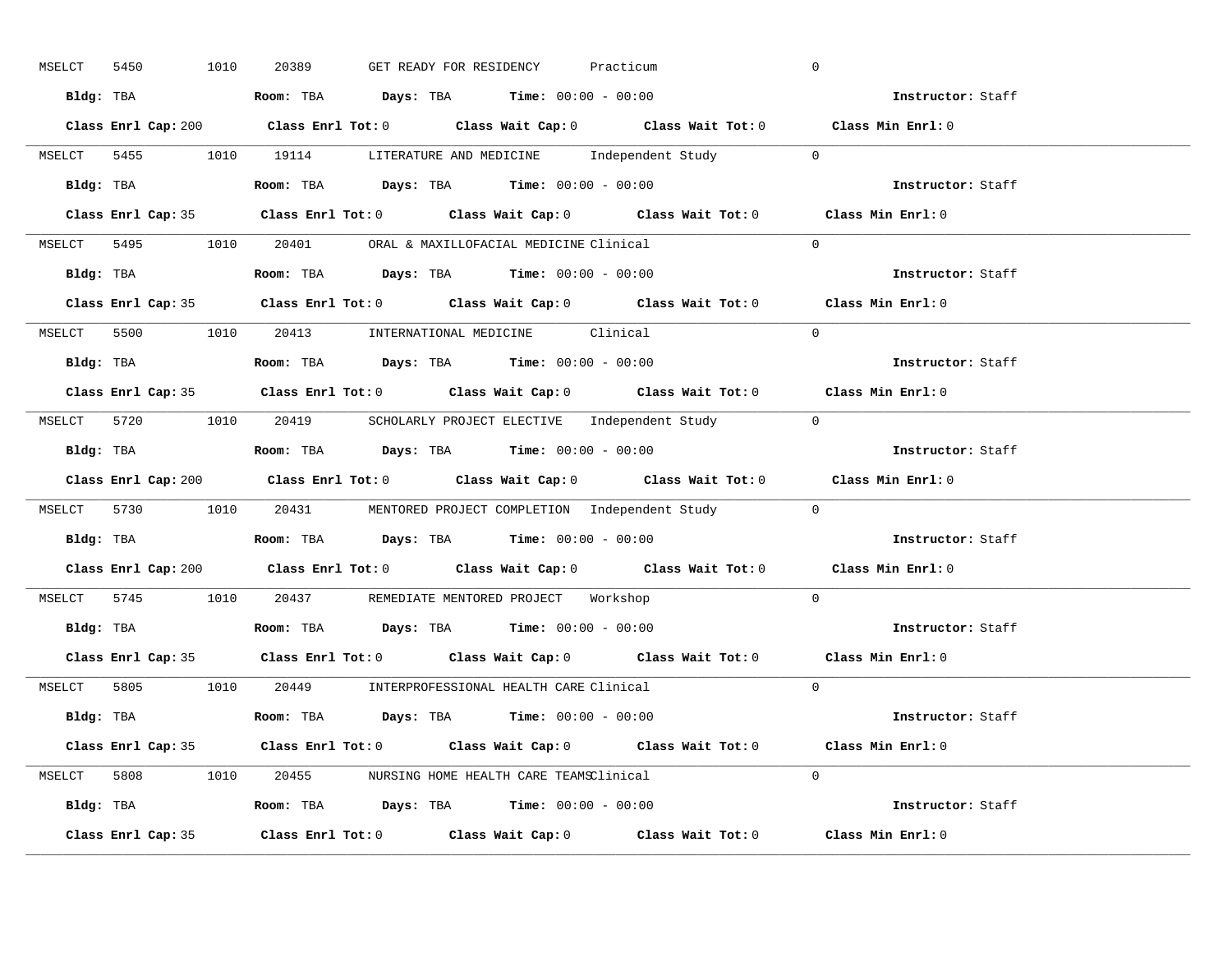## Report ID: SR201 **University of Pittsburgh** Page No. 11 of 464 **Schedule of Classes for Fall Term 2021-2022** Run Date: 12/16/2020 **Four Week - First** Run Time: 22:30:21

# **School of Medicine - Family Medicine and Clinical Epidemiology - Subject: Medical Elective**

| Subject |                    |      | Catalog Nbr Section Class Nbr        | Course Title |                                                                                        | Component                                                                                   | Units          | Topics            |
|---------|--------------------|------|--------------------------------------|--------------|----------------------------------------------------------------------------------------|---------------------------------------------------------------------------------------------|----------------|-------------------|
| MSELCT  | 5850               | 1010 | 19126                                |              | PEPTIDE HORMONE RECEPTORS                                                              | Directed Studies                                                                            | $\Omega$       |                   |
|         |                    |      |                                      |              | Bldg: TBA                    Room: TBA         Days: TBA        Time: $00:00 - 00:00$  |                                                                                             |                | Instructor: Staff |
|         |                    |      |                                      |              |                                                                                        | Class Enrl Cap: 999 Class Enrl Tot: 0 Class Wait Cap: 0 Class Wait Tot: 0 Class Min Enrl: 0 |                |                   |
|         |                    |      | MSELCT 5851 1010 20467 RESUSCITOLOGY |              |                                                                                        | Directed Studies                                                                            | $\Omega$       |                   |
|         |                    |      |                                      |              | Bldg: TBA                   Room: TBA        Days: TBA        Time: 00:00 - 00:00      |                                                                                             |                | Instructor: Staff |
|         |                    |      |                                      |              |                                                                                        | Class Enrl Cap: 35 Class Enrl Tot: 0 Class Wait Cap: 0 Class Wait Tot: 0 Class Min Enrl: 0  |                |                   |
|         |                    |      | MSELCT 5853 1010 20491 HEALTH POLICY |              |                                                                                        | Independent Study                                                                           | $\overline{0}$ |                   |
|         |                    |      |                                      |              | <b>Bldg:</b> TBA <b>ROOM:</b> TBA <b>Days:</b> TBA <b>Time:</b> $00:00 - 00:00$        |                                                                                             |                | Instructor: Staff |
|         |                    |      |                                      |              |                                                                                        | Class Enrl Cap: 35 Class Enrl Tot: 0 Class Wait Cap: 0 Class Wait Tot: 0 Class Min Enrl: 0  |                |                   |
|         |                    |      |                                      |              | MSELCT 5854 1010 20515 ETHICS IN CLINICAL PRACTICE Workshop                            |                                                                                             | $\Omega$       |                   |
|         |                    |      |                                      |              | Bldg: TBA                   Room: TBA         Days: TBA        Time: 00:00 - 00:00     |                                                                                             |                | Instructor: Staff |
|         |                    |      |                                      |              |                                                                                        | Class Enrl Cap: 35 Class Enrl Tot: 0 Class Wait Cap: 0 Class Wait Tot: 0 Class Min Enrl: 0  |                |                   |
|         |                    |      |                                      |              |                                                                                        | MSELCT 5855 1010 20521 CLINICAL GENETICS Independent Study 0                                |                |                   |
|         |                    |      |                                      |              | Bldg: TBA                     Room: TBA         Days: TBA         Time: 00:00 - 00:00  |                                                                                             |                | Instructor: Staff |
|         |                    |      |                                      |              |                                                                                        | Class Enrl Cap: 35 Class Enrl Tot: 0 Class Wait Cap: 0 Class Wait Tot: 0 Class Min Enrl: 0  |                |                   |
|         |                    |      |                                      |              |                                                                                        | MSELCT 5856 1010 19132 MILITARY SCHOLARSHIP ELECTIVE Directed Studies                       | $\Omega$       |                   |
|         |                    |      |                                      |              | Bldg: TBA                   Room: TBA          Days: TBA         Time: $00:00 - 00:00$ |                                                                                             |                | Instructor: Staff |
|         |                    |      |                                      |              |                                                                                        | Class Enrl Cap: 35 Class Enrl Tot: 0 Class Wait Cap: 0 Class Wait Tot: 0 Class Min Enrl: 0  |                |                   |
|         |                    |      |                                      |              | MSELCT 5857 1010 19138 EVIDENCE-BASED MEDICINE Clinical                                |                                                                                             | $\Omega$       |                   |
|         |                    |      |                                      |              | Bldg: TBA                   Room: TBA         Days: TBA        Time: $00:00 - 00:00$   |                                                                                             |                | Instructor: Staff |
|         |                    |      |                                      |              |                                                                                        | Class Enrl Cap: 999 Class Enrl Tot: 0 Class Wait Cap: 0 Class Wait Tot: 0 Class Min Enrl: 0 |                |                   |
|         |                    |      |                                      |              | MSELCT 5858 1010 20527 PUBLIC HEALTH FIELD PRACTICUM Practicum                         |                                                                                             | $\Omega$       |                   |
|         |                    |      |                                      |              | Bldg: TBA                    Room: TBA         Days: TBA        Time: $00:00 - 00:00$  |                                                                                             |                | Instructor: Staff |
|         | Class Enrl Cap: 35 |      |                                      |              |                                                                                        | Class Enrl Tot: $0$ Class Wait Cap: $0$ Class Wait Tot: $0$                                 |                | Class Min Enrl: 0 |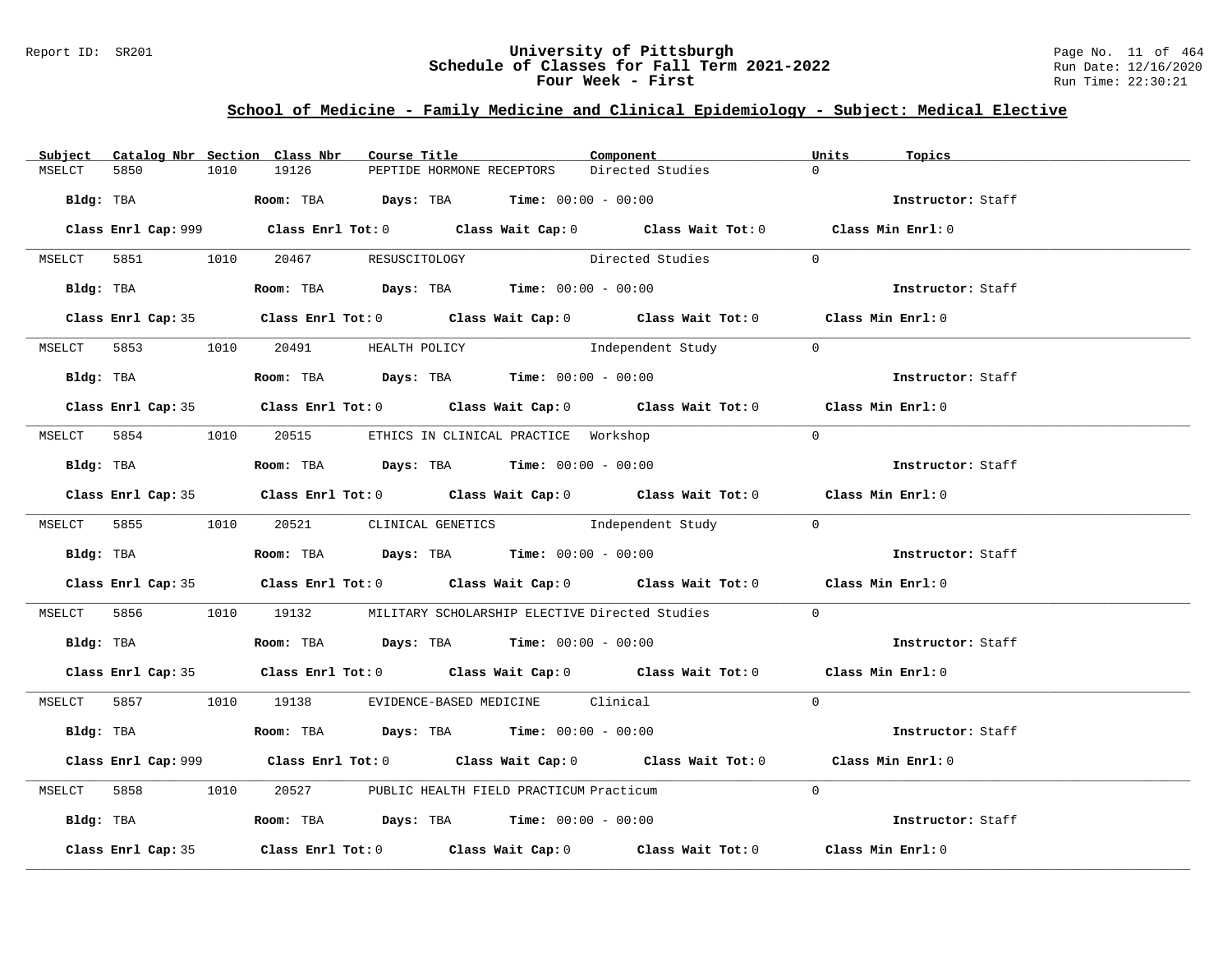|        | 5860 |           | 1010 | 19144 |                                                                                       | EDUCATIONAL TECHNOLOGY Directed Studies                       | $\Omega$                                                                                   |                   |
|--------|------|-----------|------|-------|---------------------------------------------------------------------------------------|---------------------------------------------------------------|--------------------------------------------------------------------------------------------|-------------------|
|        |      | Bldg: TBA |      |       | Room: TBA $Days:$ TBA $Time: 00:00 - 00:00$                                           |                                                               | Instructor: Staff                                                                          |                   |
|        |      |           |      |       |                                                                                       |                                                               | Class Enrl Cap: 35 Class Enrl Tot: 0 Class Wait Cap: 0 Class Wait Tot: 0 Class Min Enrl: 0 |                   |
| MSELCT |      |           |      |       |                                                                                       | 5890 1010 20539 EXTRAMURAL RESEARCH Independent Study 0       |                                                                                            |                   |
|        |      | Bldg: TBA |      |       | Room: TBA $Days:$ TBA $Time: 00:00 - 00:00$                                           |                                                               | Instructor: Staff                                                                          |                   |
|        |      |           |      |       |                                                                                       |                                                               | Class Enrl Cap: 35 Class Enrl Tot: 0 Class Wait Cap: 0 Class Wait Tot: 0 Class Min Enrl: 0 |                   |
| MSELCT |      |           |      |       |                                                                                       | 5895 1010 20545 INTERNATIONAL RESEARCH Independent Study      | $\overline{0}$                                                                             |                   |
|        |      | Bldg: TBA |      |       | Room: TBA $Days:$ TBA Time: $00:00 - 00:00$                                           |                                                               | Instructor: Staff                                                                          |                   |
|        |      |           |      |       |                                                                                       |                                                               | Class Enrl Cap: 35 Class Enrl Tot: 0 Class Wait Cap: 0 Class Wait Tot: 0 Class Min Enrl: 0 |                   |
|        |      |           |      |       | MSELCT 5900 1010 19156 BASIC SCIENCE OF CARE Lecture                                  |                                                               | 2                                                                                          |                   |
|        |      | Bldg: TBA |      |       | Room: TBA $Days:$ TBA $Time: 00:00 - 00:00$                                           |                                                               | Instructor: Staff                                                                          |                   |
|        |      |           |      |       |                                                                                       |                                                               | Class Enrl Cap: 35 Class Enrl Tot: 0 Class Wait Cap: 0 Class Wait Tot: 0 Class Min Enrl: 0 |                   |
|        |      |           |      |       |                                                                                       |                                                               |                                                                                            |                   |
|        |      |           |      |       | MSELCT 5901 1010 19162 HEALTH CARE DELIVERY PROBLEMS Lecture                          |                                                               | $\mathbf{1}$                                                                               |                   |
|        |      | Bldg: TBA |      |       | Room: TBA $\rule{1em}{0.15mm}$ Days: TBA $\rule{1.5mm}{0.15mm}$ Time: $00:00 - 00:00$ |                                                               | Instructor: Staff                                                                          |                   |
|        |      |           |      |       |                                                                                       |                                                               | Class Enrl Cap: 35 Class Enrl Tot: 0 Class Wait Cap: 0 Class Wait Tot: 0 Class Min Enrl: 0 |                   |
| MSELCT |      |           |      |       |                                                                                       | 5910 1010 20557 AREA OF CONCENTRATION Independent Study 0     |                                                                                            |                   |
|        |      |           |      |       |                                                                                       |                                                               | Bldg: TBA Room: TBA Days: TBA Time: 00:00 - 00:00<br>Thetructor: Staff                     |                   |
|        |      |           |      |       |                                                                                       |                                                               | Class Enrl Cap: 35 Class Enrl Tot: 0 Class Wait Cap: 0 Class Wait Tot: 0 Class Min Enrl: 0 |                   |
|        |      |           |      |       |                                                                                       | MSELCT 5975 1010 20575 CSTP-RELATED RESEARCH Directed Studies | $\bigcirc$                                                                                 |                   |
|        |      | Bldg: TBA |      |       | Room: TBA $Days:$ TBA Time: $00:00 - 00:00$                                           |                                                               |                                                                                            | Instructor: Staff |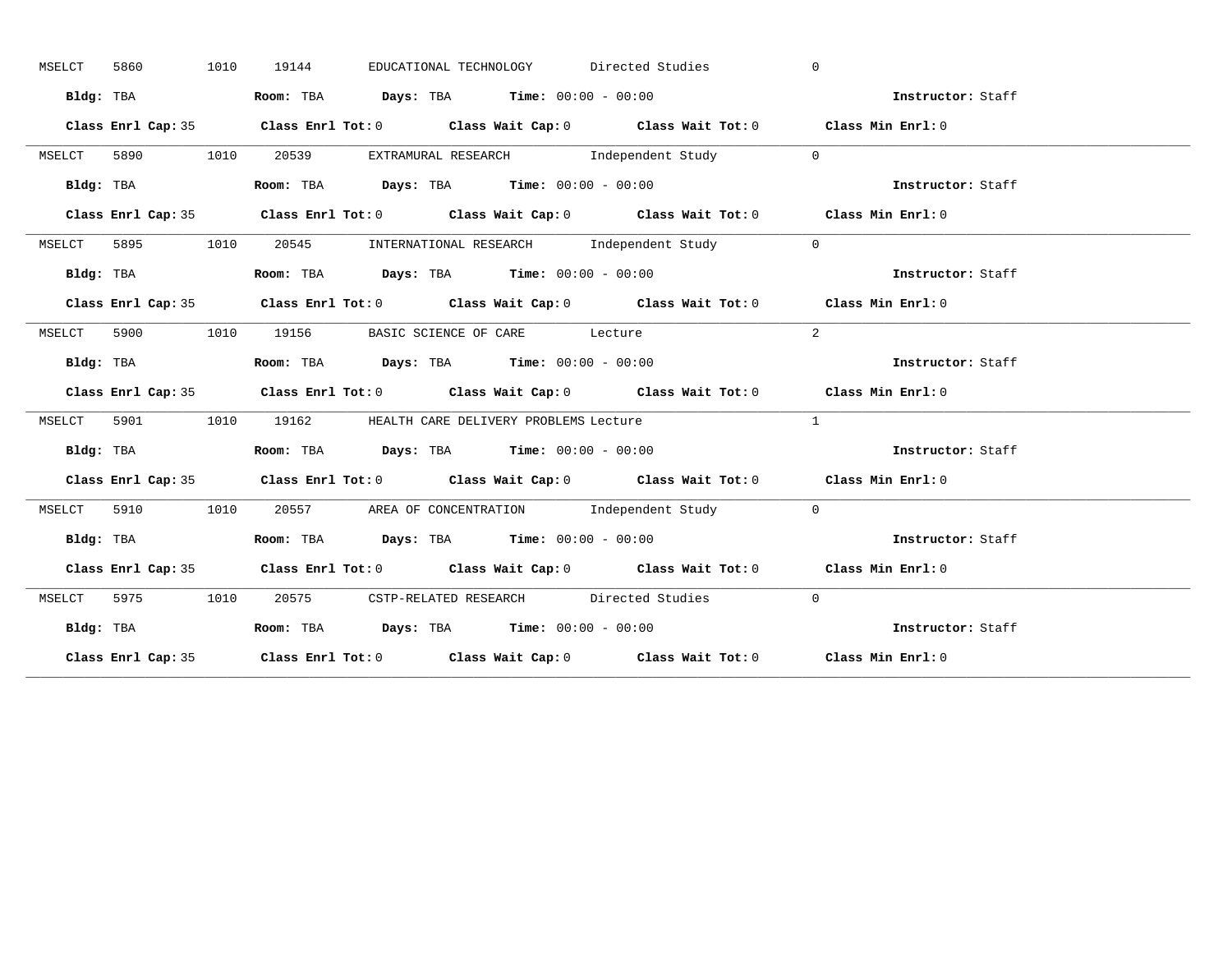### Report ID: SR201 **University of Pittsburgh** Page No. 13 of 464 **Schedule of Classes for Fall Term 2021-2022** Run Date: 12/16/2020 **Four Week - First** Run Time: 22:30:21

| Subject Catalog Nbr Section Class Nbr | Course Title                                                                                | Component        | Units<br>Topics   |
|---------------------------------------|---------------------------------------------------------------------------------------------|------------------|-------------------|
| 5345<br>1010<br>MED                   | 19876<br>CLERKSHIP REPEAT COURSE                                                            | Directed Studies | $\Omega$          |
| Bldg: TBA                             | Room: TBA $Days:$ TBA $Time: 00:00 - 00:00$                                                 |                  | Instructor: Staff |
|                                       | Class Enrl Cap: 35 Class Enrl Tot: 0 Class Wait Cap: 0 Class Wait Tot: 0 Class Min Enrl: 0  |                  |                   |
|                                       | MED 5346 1010 19882 AMBULATORY CLERKSHIP REPEAT Directed Studies                            |                  | $\Omega$          |
| Bldg: TBA                             | Room: TBA $Days:$ TBA $Time: 00:00 - 00:00$                                                 |                  | Instructor: Staff |
|                                       | Class Enrl Cap: 35 Class Enrl Tot: 0 Class Wait Cap: 0 Class Wait Tot: 0 Class Min Enrl: 0  |                  |                   |
|                                       | MED 5350 1010 19006 DEATH, DYING AND THE DOCTOR Practicum                                   |                  | $\Omega$          |
| Bldg: TBA                             | Room: TBA $Days:$ TBA $Time:$ $00:00 - 00:00$                                               |                  | Instructor: Staff |
|                                       | Class Enrl Cap: 35 Class Enrl Tot: 0 Class Wait Cap: 0 Class Wait Tot: 0 Class Min Enrl: 0  |                  |                   |
|                                       | MED 5398 1010 19012 CLINICAL MILITARY CLERKSHIP Clinical                                    |                  | $\Omega$          |
| Bldg: TBA                             | Room: TBA $\rule{1em}{0.15mm}$ Days: TBA Time: $00:00 - 00:00$                              |                  | Instructor: Staff |
|                                       | Class Enrl Cap: 35 Class Enrl Tot: 0 Class Wait Cap: 0 Class Wait Tot: 0 Class Min Enrl: 0  |                  |                   |
|                                       | MED 5399 1010 19024 NON-CLINCAL MILITARY CLERKSHIEDirected Studies                          |                  | $\Omega$          |
|                                       | Bldg: TBA                     Room: TBA         Days: TBA         Time: 00:00 - 00:00       |                  | Instructor: Staff |
|                                       | Class Enrl Cap: 35 Class Enrl Tot: 0 Class Wait Cap: 0 Class Wait Tot: 0 Class Min Enrl: 0  |                  |                   |
| MED 5401                              | 1010 19888 MEDICINE ACTING INTERNSHIP Clinical                                              |                  | $\Omega$          |
|                                       | Bldg: TBA                    Room: TBA         Days: TBA         Time: $00:00 - 00:00$      |                  | Instructor: Staff |
|                                       | Class Enrl Cap: 999 Class Enrl Tot: 0 Class Wait Cap: 0 Class Wait Tot: 0 Class Min Enrl: 0 |                  |                   |
|                                       | MED 5402 1010 19894 ACTING INTERNSHIP IN MICU Clinical                                      |                  | $\Omega$          |
| Bldg: TBA                             | Room: TBA $\rule{1em}{0.15mm}$ Days: TBA Time: $00:00 - 00:00$                              |                  | Instructor: Staff |
|                                       | Class Enrl Cap: 999 Class Enrl Tot: 0 Class Wait Cap: 0 Class Wait Tot: 0 Class Min Enrl: 0 |                  |                   |
| 5403<br>MED                           | 1010 19900 CARDIAC INTENSIVE CARE UNIT Clinical                                             |                  | $\Omega$          |
|                                       | Bldg: TBA                       Room: TBA          Days: TBA          Time: 00:00 - 00:00   |                  | Instructor: Staff |
| Class Enrl Cap: 999                   | Class Enrl Tot: $0$ Class Wait Cap: $0$ Class Wait Tot: $0$ Class Min Enrl: $0$             |                  |                   |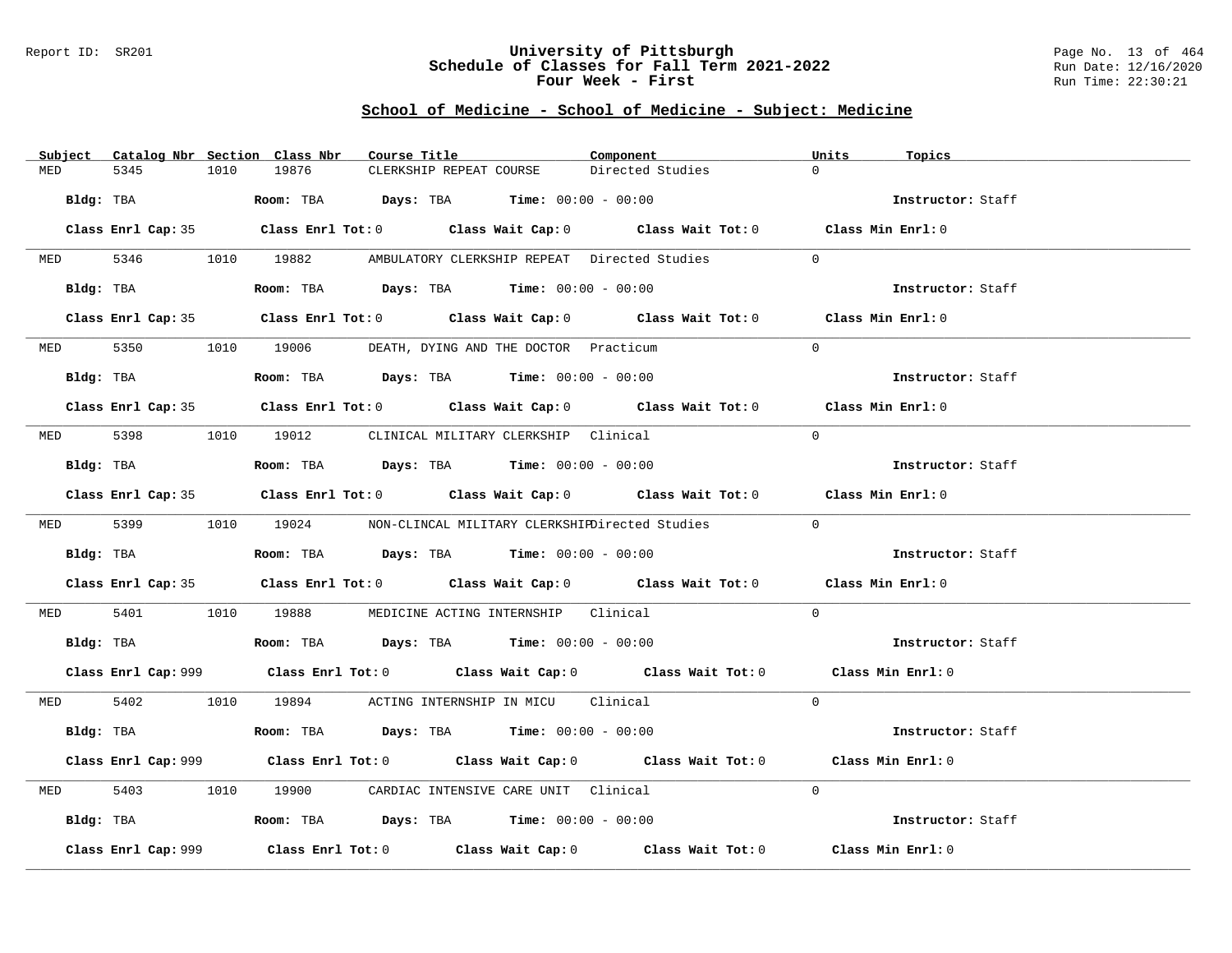| <b>MED</b> | 5406 |  | 1010 19906                     |  | EXTRAMURAL ACTING INTERNSHIP Clinical                                                         |                                                                                             | $\mathbf 0$                                                                                 |
|------------|------|--|--------------------------------|--|-----------------------------------------------------------------------------------------------|---------------------------------------------------------------------------------------------|---------------------------------------------------------------------------------------------|
|            |      |  |                                |  | Bldg: TBA                      Room: TBA         Days: TBA         Time: 00:00 - 00:00        |                                                                                             | Instructor: Staff                                                                           |
|            |      |  |                                |  |                                                                                               | Class Enrl Cap: 35 Class Enrl Tot: 0 Class Wait Cap: 0 Class Wait Tot: 0 Class Min Enrl: 0  |                                                                                             |
|            |      |  |                                |  | MED 5425 1010 19912 COMBINED MEDICINE/PEDIATRICS Clinical                                     |                                                                                             | $\Omega$                                                                                    |
|            |      |  |                                |  | Bldg: TBA                   Room: TBA         Days: TBA         Time: 00:00 - 00:00           |                                                                                             | Instructor: Staff                                                                           |
|            |      |  |                                |  |                                                                                               | Class Enrl Cap: 35 Class Enrl Tot: 0 Class Wait Cap: 0 Class Wait Tot: 0 Class Min Enrl: 0  |                                                                                             |
|            |      |  |                                |  | MED 5430 1010 19036 CLIN PHARMACLGY & HYPERTENSIONClinical                                    |                                                                                             | $\Omega$                                                                                    |
|            |      |  |                                |  | Bldg: TBA                   Room: TBA         Days: TBA         Time: 00:00 - 00:00           |                                                                                             | Instructor: Staff                                                                           |
|            |      |  |                                |  |                                                                                               |                                                                                             | Class Enrl Cap: 999 Class Enrl Tot: 0 Class Wait Cap: 0 Class Wait Tot: 0 Class Min Enrl: 0 |
|            |      |  | MED 5440 1010 19918 CARDIOLOGY |  | Clinical                                                                                      |                                                                                             | $\Omega$                                                                                    |
|            |      |  |                                |  | Bldg: TBA                   Room: TBA         Days: TBA         Time: 00:00 - 00:00           |                                                                                             | Instructor: Staff                                                                           |
|            |      |  |                                |  |                                                                                               | Class Enrl Cap: 999 Class Enrl Tot: 0 Class Wait Cap: 0 Class Wait Tot: 0 Class Min Enrl: 0 |                                                                                             |
|            |      |  |                                |  | MED 5460 1010 19924 ENDOCRINOLOGY AND METABOLISM Clinical                                     |                                                                                             | $\Omega$                                                                                    |
|            |      |  |                                |  | Bldg: TBA                   Room: TBA         Days: TBA         Time: $00:00 - 00:00$         |                                                                                             | Instructor: Staff                                                                           |
|            |      |  |                                |  |                                                                                               | Class Enrl Cap: 999 Class Enrl Tot: 0 Class Wait Cap: 0 Class Wait Tot: 0                   | Class Min Enrl: 0                                                                           |
|            |      |  |                                |  | MED 5470 1010 19930 GASTROENTEROLOGY AND NUTRITIONClinical                                    |                                                                                             | $\Omega$                                                                                    |
|            |      |  |                                |  | Bldg: TBA                    Room: TBA         Days: TBA         Time: 00:00 - 00:00          |                                                                                             | Instructor: Staff                                                                           |
|            |      |  |                                |  |                                                                                               |                                                                                             | Class Enrl Cap: 999 Class Enrl Tot: 0 Class Wait Cap: 0 Class Wait Tot: 0 Class Min Enrl: 0 |
|            |      |  |                                |  | MED 5471 1010 19048 OUTPATIENT GI AND HEPATOLOGY Clinical                                     |                                                                                             | $\Omega$                                                                                    |
|            |      |  |                                |  | Bldg: TBA                   Room: TBA         Days: TBA         Time: $00:00 - 00:00$         |                                                                                             | Instructor: Staff                                                                           |
|            |      |  |                                |  |                                                                                               | Class Enrl Cap: 999 Class Enrl Tot: 0 Class Wait Cap: 0 Class Wait Tot: 0 Class Min Enrl: 0 |                                                                                             |
|            |      |  | MED 5479 1010 19936 ONCOLOGY   |  |                                                                                               | Clinical                                                                                    | $\Omega$                                                                                    |
|            |      |  |                                |  | Bldg: TBA                   Room: TBA         Days: TBA         Time: 00:00 - 00:00           |                                                                                             | Instructor: Staff                                                                           |
|            |      |  |                                |  |                                                                                               | Class Enrl Cap: 999 Class Enrl Tot: 0 Class Wait Cap: 0 Class Wait Tot: 0 Class Min Enrl: 0 |                                                                                             |
|            |      |  |                                |  | MED 5480 1010 19942 HEMATOLOGY/ONCOLOGY Clinical                                              |                                                                                             | $\Omega$                                                                                    |
|            |      |  |                                |  | Bldg: TBA                         Room: TBA          Days: TBA          Time: $00:00 - 00:00$ |                                                                                             | Instructor: Staff                                                                           |
|            |      |  |                                |  |                                                                                               |                                                                                             | Class Min Enrl: 0                                                                           |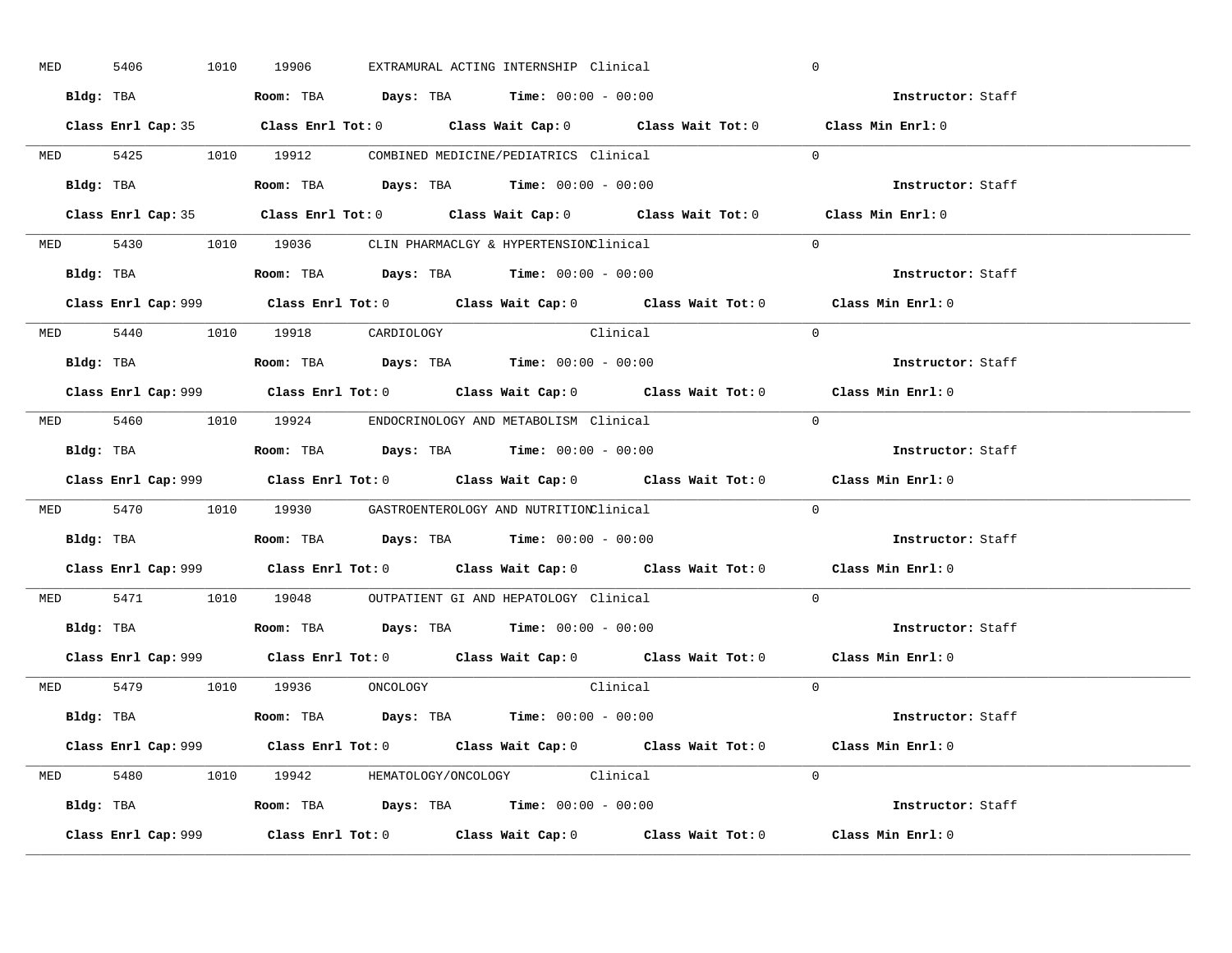### Report ID: SR201 **University of Pittsburgh** Page No. 15 of 464 **Schedule of Classes for Fall Term 2021-2022** Run Date: 12/16/2020 **Four Week - First** Run Time: 22:30:21

|            | Subject Catalog Nbr Section Class Nbr                                                                          | Course Title                                                                               | Component                                                                                   | Units<br>Topics   |
|------------|----------------------------------------------------------------------------------------------------------------|--------------------------------------------------------------------------------------------|---------------------------------------------------------------------------------------------|-------------------|
| MED        | 1010<br>5481                                                                                                   | 19948<br>BLOOD COAGULATION                                                                 | Clinical                                                                                    | $\cap$            |
|            | Bldg: TBA                                                                                                      | <b>Room:</b> TBA $Days:$ TBA $Time: 00:00 - 00:00$                                         |                                                                                             | Instructor: Staff |
|            |                                                                                                                |                                                                                            | Class Enrl Cap: 999 Class Enrl Tot: 0 Class Wait Cap: 0 Class Wait Tot: 0 Class Min Enrl: 0 |                   |
|            |                                                                                                                | MED 5485 1010 19954 STEM CELL TRANSPLNTATION SERVCClinical                                 |                                                                                             | $\Omega$          |
|            |                                                                                                                | Bldg: TBA                   Room: TBA        Days: TBA        Time: 00:00 - 00:00          |                                                                                             | Instructor: Staff |
|            |                                                                                                                |                                                                                            | Class Enrl Cap: 999 Class Enrl Tot: 0 Class Wait Cap: 0 Class Wait Tot: 0 Class Min Enrl: 0 |                   |
|            |                                                                                                                | MED 5490 1010 19960 INFECTIOUS DISEASES Clinical                                           |                                                                                             | $\Omega$          |
|            | Bldg: TBA                                                                                                      | Room: TBA $Days:$ TBA $Time: 00:00 - 00:00$                                                |                                                                                             | Instructor: Staff |
|            |                                                                                                                |                                                                                            | Class Enrl Cap: 35 Class Enrl Tot: 0 Class Wait Cap: 0 Class Wait Tot: 0 Class Min Enrl: 0  |                   |
|            |                                                                                                                | MED 5491 1400 28655 WOMEN'S HEALTH                                                         | Clinical                                                                                    | $\Omega$          |
|            | Bldg: TO BE ARRANGED                                                                                           | Room: TBA $Days: TBA$ Time: $00:00 - 00:00$                                                |                                                                                             | Instructor: Staff |
|            |                                                                                                                |                                                                                            | Class Enrl Cap: 35 Class Enrl Tot: 0 Class Wait Cap: 0 Class Wait Tot: 0 Class Min Enrl: 0  |                   |
|            |                                                                                                                | MED 5500 1010 19966 PULMONARY MEDICINE Clinical                                            |                                                                                             | $\Omega$          |
|            | Bldg: TBA and the state of the state of the state of the state of the state of the state of the state of the s | Room: TBA $Days: TBA$ Time: $00:00 - 00:00$                                                |                                                                                             | Instructor: Staff |
|            |                                                                                                                |                                                                                            | Class Enrl Cap: 999 Class Enrl Tot: 0 Class Wait Cap: 0 Class Wait Tot: 0 Class Min Enrl: 0 |                   |
| <b>MED</b> | 5510                                                                                                           | 1010 19972 RHEUMATOLOGY AND IMMUNOLOGY Clinical                                            |                                                                                             | $\Omega$          |
|            |                                                                                                                |                                                                                            |                                                                                             | Instructor: Staff |
|            |                                                                                                                |                                                                                            | Class Enrl Cap: 999 Class Enrl Tot: 0 Class Wait Cap: 0 Class Wait Tot: 0 Class Min Enrl: 0 |                   |
|            |                                                                                                                | MED 5520 1010 19978 RENAL DISEASE                                                          | Clinical                                                                                    | $\Omega$          |
|            | Bldg: TBA                                                                                                      | Room: TBA $\rule{1em}{0.15mm}$ Days: TBA Time: $00:00 - 00:00$                             |                                                                                             | Instructor: Staff |
|            |                                                                                                                |                                                                                            | Class Enrl Cap: 999 Class Enrl Tot: 0 Class Wait Cap: 0 Class Wait Tot: 0 Class Min Enrl: 0 |                   |
| MED        | 5530                                                                                                           | 1010 19984 NUTRITION & INTESTINAL HEALTH Clinical                                          |                                                                                             | $\Omega$          |
|            |                                                                                                                | Bldg: TBA                       Room: TBA           Days: TBA          Time: 00:00 - 00:00 |                                                                                             | Instructor: Staff |
|            | Class Enrl Cap: 35                                                                                             |                                                                                            | Class Enrl Tot: $0$ Class Wait Cap: $0$ Class Wait Tot: $0$                                 | Class Min Enrl: 0 |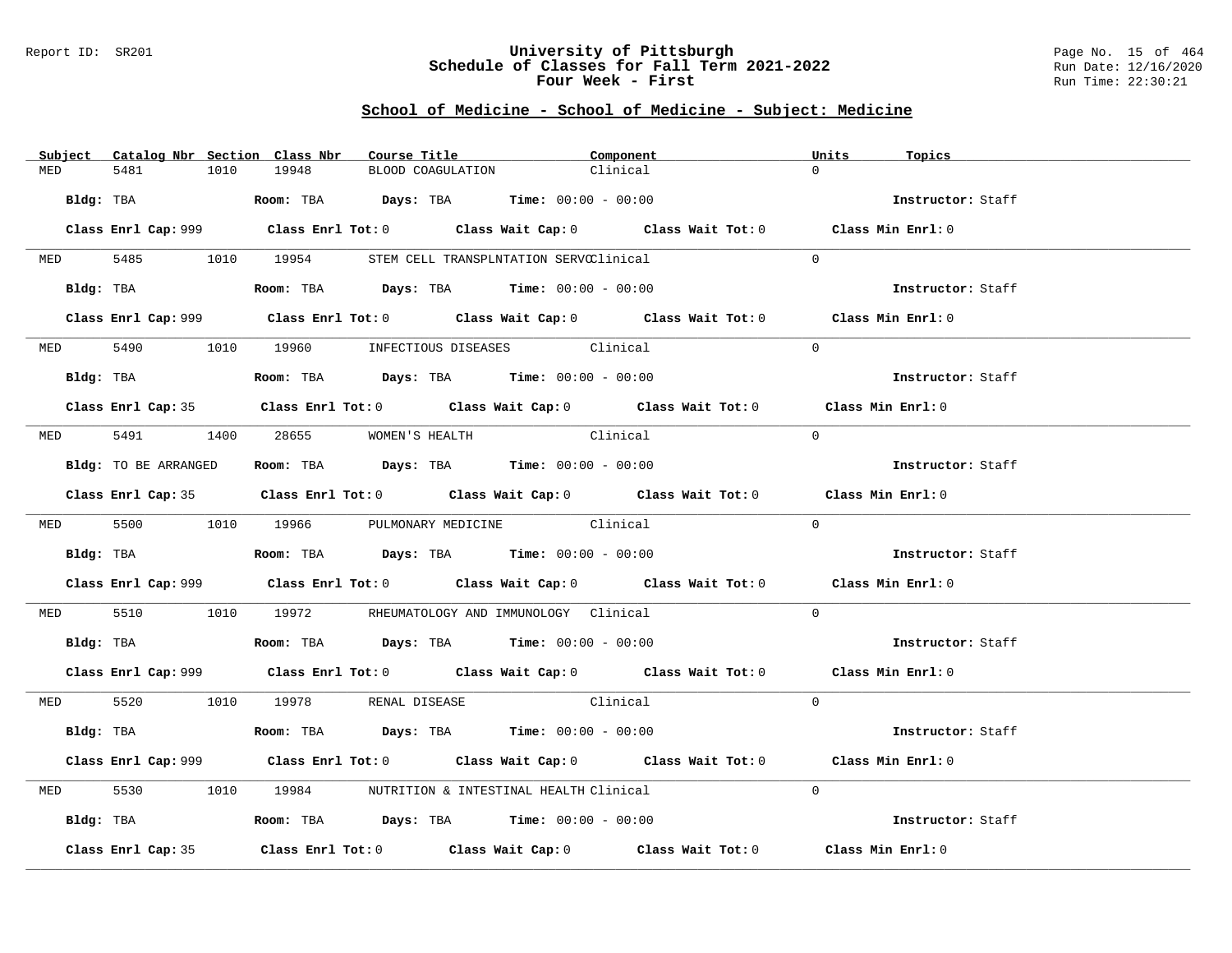| <b>MED</b> | 5540      | 1010 19990                                                                            |  | GERIATRIC MEDICINE Clinical                      |                                                                                            | $\overline{0}$                                                                              |  |
|------------|-----------|---------------------------------------------------------------------------------------|--|--------------------------------------------------|--------------------------------------------------------------------------------------------|---------------------------------------------------------------------------------------------|--|
|            |           | Bldg: TBA                   Room: TBA         Days: TBA         Time: $00:00 - 00:00$ |  |                                                  |                                                                                            | Instructor: Staff                                                                           |  |
|            |           |                                                                                       |  |                                                  |                                                                                            | Class Enrl Cap: 999 Class Enrl Tot: 0 Class Wait Cap: 0 Class Wait Tot: 0 Class Min Enrl: 0 |  |
|            |           | MED 5560 1010 19996 PULMONARY INTENSIVE CARE UNIT Clinical                            |  |                                                  |                                                                                            | $\Omega$                                                                                    |  |
|            |           | Bldg: TBA                   Room: TBA         Days: TBA         Time: $00:00 - 00:00$ |  |                                                  |                                                                                            | Instructor: Staff                                                                           |  |
|            |           |                                                                                       |  |                                                  |                                                                                            | Class Enrl Cap: 999 Class Enrl Tot: 0 Class Wait Cap: 0 Class Wait Tot: 0 Class Min Enrl: 0 |  |
|            |           | MED 5565 1010 20002 PALLIATIVE/HOSPICE CARE Clinical                                  |  |                                                  |                                                                                            | $\Omega$                                                                                    |  |
|            |           | Bldg: TBA                    Room: TBA         Days: TBA        Time: $00:00 - 00:00$ |  |                                                  |                                                                                            | Instructor: Staff                                                                           |  |
|            |           |                                                                                       |  |                                                  |                                                                                            | Class Enrl Cap: 999 Class Enrl Tot: 0 Class Wait Cap: 0 Class Wait Tot: 0 Class Min Enrl: 0 |  |
|            |           | MED 5570 1010 20026 LIVER TRANSPLANT Clinical                                         |  |                                                  |                                                                                            | $\Omega$                                                                                    |  |
|            |           | <b>Bldg:</b> TBA <b>ROOM:</b> TBA <b>Days:</b> TBA <b>Time:</b> $00:00 - 00:00$       |  |                                                  |                                                                                            | Instructor: Staff                                                                           |  |
|            |           |                                                                                       |  |                                                  |                                                                                            | Class Enrl Cap: 999 Class Enrl Tot: 0 Class Wait Cap: 0 Class Wait Tot: 0 Class Min Enrl: 0 |  |
|            |           | MED 5590 1010 20032 SUBSTANCE ABUSE IN PRIMARY CREClinical                            |  |                                                  |                                                                                            | $\Omega$                                                                                    |  |
|            |           |                                                                                       |  |                                                  |                                                                                            | Instructor: Staff                                                                           |  |
|            |           |                                                                                       |  |                                                  |                                                                                            | Class Enrl Cap: 35 Class Enrl Tot: 0 Class Wait Cap: 0 Class Wait Tot: 0 Class Min Enrl: 0  |  |
|            |           |                                                                                       |  | MED 5600 1010 20038 OUTPATIENT MEDICINE Clinical |                                                                                            | $\overline{0}$                                                                              |  |
|            |           |                                                                                       |  |                                                  |                                                                                            |                                                                                             |  |
|            | Bldg: TBA | Room: TBA $Days:$ TBA Time: $00:00 - 00:00$                                           |  |                                                  |                                                                                            | Instructor: Staff                                                                           |  |
|            |           |                                                                                       |  |                                                  |                                                                                            | Class Enrl Cap: 35 Class Enrl Tot: 0 Class Wait Cap: 0 Class Wait Tot: 0 Class Min Enrl: 0  |  |
|            |           | MED 5601 1010 20044 COMMUNITY HEALTH Clinical                                         |  |                                                  |                                                                                            | $\Omega$                                                                                    |  |
|            |           | Bldg: TBA                   Room: TBA         Days: TBA         Time: 00:00 - 00:00   |  |                                                  |                                                                                            | Instructor: Staff                                                                           |  |
|            |           |                                                                                       |  |                                                  | Class Enrl Cap: 35 Class Enrl Tot: 0 Class Wait Cap: 0 Class Wait Tot: 0 Class Min Enrl: 0 |                                                                                             |  |
|            |           | MED 5610 1010 19054 BONE MARROW TRANSPLANTATION Clinical                              |  |                                                  |                                                                                            | $\Omega$                                                                                    |  |
|            |           | Bldg: TBA                   Room: TBA         Days: TBA         Time: 00:00 - 00:00   |  |                                                  |                                                                                            | Instructor: Staff                                                                           |  |
|            |           |                                                                                       |  |                                                  |                                                                                            | Class Enrl Cap: 999 Class Enrl Tot: 0 Class Wait Cap: 0 Class Wait Tot: 0 Class Min Enrl: 0 |  |
|            |           | MED 5620 1010 19060 INTERNAL MEDICINE CONSULTATIONClinical                            |  |                                                  |                                                                                            | $\Omega$                                                                                    |  |
|            |           | Bldg: TBA                   Room: TBA         Days: TBA         Time: 00:00 - 00:00   |  |                                                  |                                                                                            | <b>Instructor:</b> Staff                                                                    |  |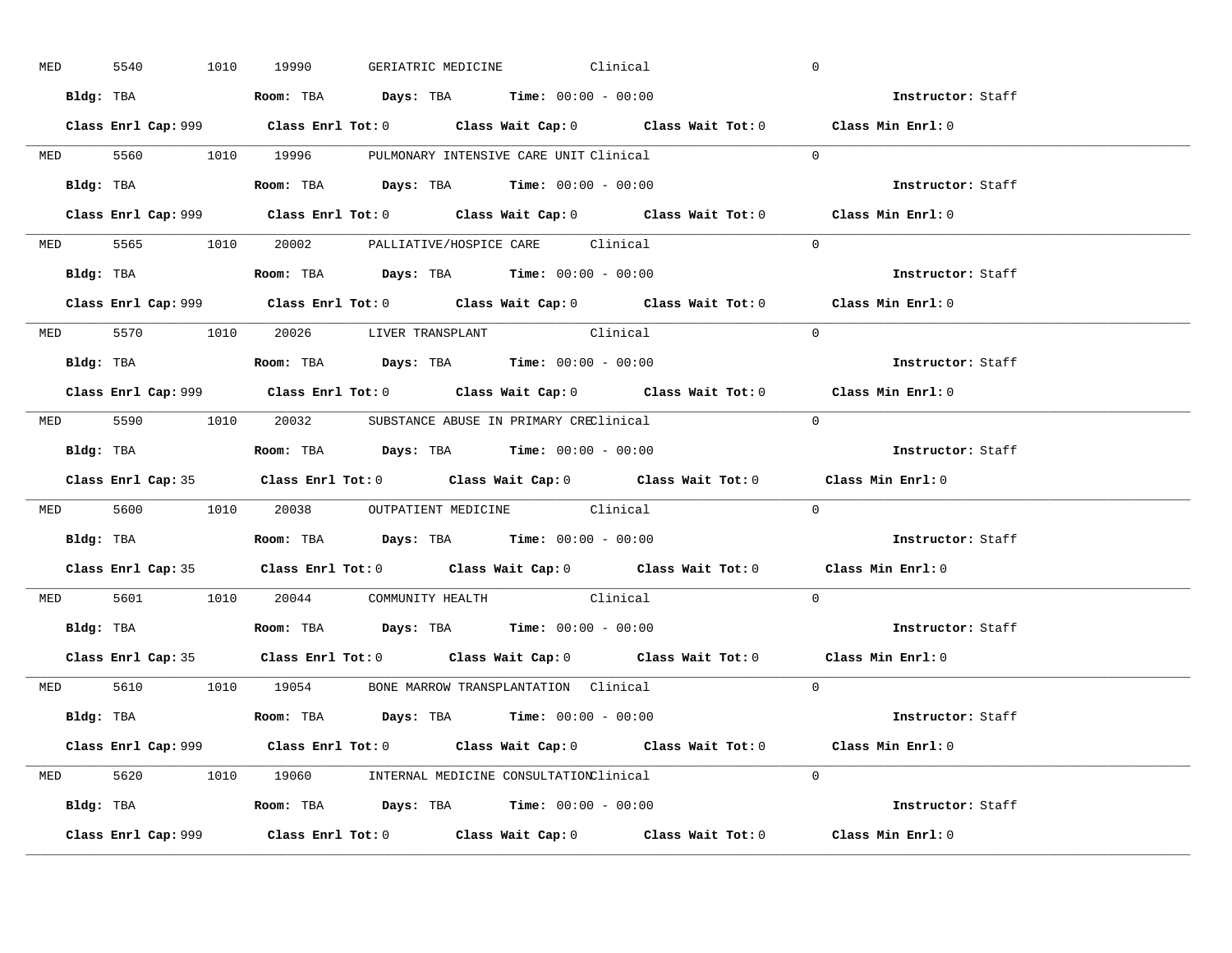### Report ID: SR201 **University of Pittsburgh** Page No. 17 of 464 **Schedule of Classes for Fall Term 2021-2022** Run Date: 12/16/2020 **Four Week - First** Run Time: 22:30:21

| Subject | Catalog Nbr Section Class Nbr | Course Title                                                                          | Component                           | Units<br>Topics                                                                             |  |
|---------|-------------------------------|---------------------------------------------------------------------------------------|-------------------------------------|---------------------------------------------------------------------------------------------|--|
| MED     | 5630<br>1010                  | 25551                                                                                 | ADVANCED CLINICAL REASONING Lecture | $\cap$                                                                                      |  |
|         | Bldg: TO BE ARRANGED          | Room: TBA $Days:$ TBA $Time: 00:00 - 00:00$                                           |                                     | Instructor: Staff                                                                           |  |
|         |                               |                                                                                       |                                     | Class Enrl Cap: 35 Class Enrl Tot: 0 Class Wait Cap: 0 Class Wait Tot: 0 Class Min Enrl: 0  |  |
|         |                               | MED 5650 1010 20050 INDIVIDUALIZED CLINICAL COURSEClinical                            |                                     | $\Omega$                                                                                    |  |
|         | Bldg: TBA                     | Room: TBA $Days:$ TBA $Time: 00:00 - 00:00$                                           |                                     | Instructor: Staff                                                                           |  |
|         |                               |                                                                                       |                                     | Class Enrl Cap: 35 Class Enrl Tot: 0 Class Wait Cap: 0 Class Wait Tot: 0 Class Min Enrl: 0  |  |
|         |                               | MED 5655 1010 20056 INTRL MED SUBSPCLTY Clinical                                      |                                     | $\Omega$                                                                                    |  |
|         |                               | Bldg: TBA                   Room: TBA         Days: TBA         Time: 00:00 - 00:00   |                                     | Instructor: Fontenot, Amber L                                                               |  |
|         |                               |                                                                                       |                                     | Class Enrl Cap: 35 Class Enrl Tot: 0 Class Wait Cap: 0 Class Wait Tot: 0 Class Min Enrl: 0  |  |
|         |                               | MED 5710 1010 20062 CLINICAL PHARMACOLOGY (ILS) Clinical                              |                                     | $\Omega$                                                                                    |  |
|         | Bldg: TBA                     | Room: TBA $Days:$ TBA $Time: 00:00 - 00:00$                                           |                                     | Instructor: Staff                                                                           |  |
|         |                               |                                                                                       |                                     | Class Enrl Cap: 35 Class Enrl Tot: 0 Class Wait Cap: 0 Class Wait Tot: 0 Class Min Enrl: 0  |  |
|         |                               | MED 5715 1010 20068 NEOPLASIA & NEOPLASTIC DISEASELecture                             |                                     | $\Omega$                                                                                    |  |
|         |                               |                                                                                       |                                     | Instructor: Staff                                                                           |  |
|         |                               |                                                                                       |                                     | Class Enrl Cap: 999 Class Enrl Tot: 0 Class Wait Cap: 0 Class Wait Tot: 0 Class Min Enrl: 0 |  |
|         |                               | MED 5750 1400 28637 GET READY FOR RESIDENCY Clinical                                  |                                     | $\Omega$                                                                                    |  |
|         |                               | Bldg: TO BE ARRANGED Room: TBA Days: TBA Time: 00:00 - 00:00                          |                                     | Instructor: Staff                                                                           |  |
|         |                               |                                                                                       |                                     | Class Enrl Cap: 35 Class Enrl Tot: 0 Class Wait Cap: 0 Class Wait Tot: 0 Class Min Enrl: 0  |  |
|         |                               | MED 5765 1010 20080 PRECLERKSHIP COURSE Clinical                                      |                                     | $\Omega$                                                                                    |  |
|         |                               | Bldg: TBA                   Room: TBA         Days: TBA         Time: $00:00 - 00:00$ |                                     | Instructor: Staff                                                                           |  |
|         |                               |                                                                                       |                                     | Class Enrl Cap: 200 Class Enrl Tot: 0 Class Wait Cap: 0 Class Wait Tot: 0 Class Min Enrl: 0 |  |
|         |                               | MED 5771 1010 20086 ASSESSMENT WEEK Lecture                                           |                                     | $\Omega$                                                                                    |  |
|         |                               | Bldg: TBA                   Room: TBA         Days: TBA         Time: $00:00 - 00:00$ |                                     | Instructor: Staff                                                                           |  |
|         | Class Enrl Cap: 200           | Class Enrl Tot: $0$ Class Wait Cap: $0$ Class Wait Tot: $0$                           |                                     | Class Min Enrl: 0                                                                           |  |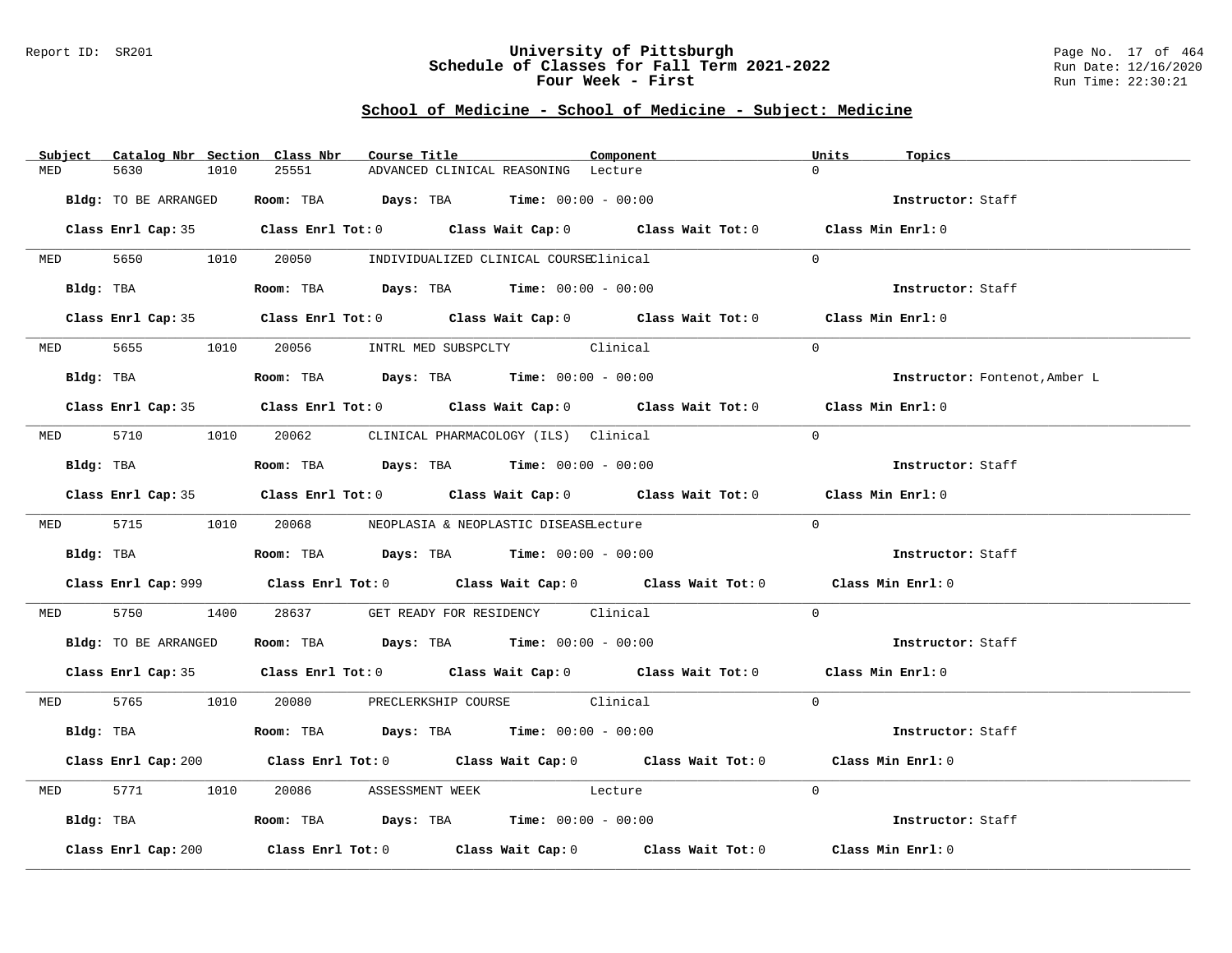| <b>MED</b> |  | 5777 1010 19066                                                                       |  | GERIATRICS AND ONCOLOGY Workshop |                                                                                             | $\overline{0}$ |                                    |  |
|------------|--|---------------------------------------------------------------------------------------|--|----------------------------------|---------------------------------------------------------------------------------------------|----------------|------------------------------------|--|
|            |  | Bldg: TBA                   Room: TBA         Days: TBA         Time: $00:00 - 00:00$ |  |                                  |                                                                                             |                | <b>Example 2</b> Instructor: Staff |  |
|            |  |                                                                                       |  |                                  | Class Enrl Cap: 200 Class Enrl Tot: 0 Class Wait Cap: 0 Class Wait Tot: 0 Class Min Enrl: 0 |                |                                    |  |
|            |  |                                                                                       |  |                                  | MED 5778 1010 19072 GERIATRICS AND ONCOLOGY Clinical 0                                      |                |                                    |  |
|            |  | Bldg: TBA                   Room: TBA         Days: TBA         Time: $00:00 - 00:00$ |  |                                  |                                                                                             |                | Instructor: Staff                  |  |
|            |  |                                                                                       |  |                                  | Class Enrl Cap: 200 Class Enrl Tot: 0 Class Wait Cap: 0 Class Wait Tot: 0 Class Min Enrl: 0 |                |                                    |  |
|            |  | MED 5779 1010 20092 CLINICAL FOCUS: GERIATRICS Clinical                               |  |                                  |                                                                                             | $\Omega$       |                                    |  |
|            |  | Bldg: TBA                    Room: TBA         Days: TBA        Time: 00:00 - 00:00   |  |                                  |                                                                                             |                | Instructor: Staff                  |  |
|            |  |                                                                                       |  |                                  | Class Enrl Cap: 200 Class Enrl Tot: 0 Class Wait Cap: 0 Class Wait Tot: 0 Class Min Enrl: 0 |                |                                    |  |
|            |  |                                                                                       |  |                                  | MED 5810 1010 20104 MEDICAL RESEARCH Directed Studies                                       | $\overline{0}$ |                                    |  |
|            |  |                                                                                       |  |                                  |                                                                                             |                | Instructor: Staff                  |  |
|            |  |                                                                                       |  |                                  | Class Enrl Cap: 35 Class Enrl Tot: 0 Class Wait Cap: 0 Class Wait Tot: 0 Class Min Enrl: 0  |                |                                    |  |
|            |  | MED 5815 1010 20116 RES IN CLINICAL PHARMACOLOGY Clinical                             |  |                                  |                                                                                             | $\bigcirc$     |                                    |  |
|            |  | <b>Bldg:</b> TBA <b>ROOM:</b> TBA <b>Days:</b> TBA <b>Time:</b> $00:00 - 00:00$       |  |                                  |                                                                                             |                | Instructor: Staff                  |  |
|            |  |                                                                                       |  |                                  | Class Enrl Cap: 999 Class Enrl Tot: 0 Class Wait Cap: 0 Class Wait Tot: 0 Class Min Enrl: 0 |                |                                    |  |
|            |  | MED 5830 1010 20128 INVESTIGATIVE GASTROENTEROLOGYClinical                            |  |                                  |                                                                                             | $\Omega$       |                                    |  |
|            |  | Bldg: TBA                    Room: TBA         Days: TBA        Time: $00:00 - 00:00$ |  |                                  |                                                                                             |                | Instructor: Staff                  |  |
|            |  |                                                                                       |  |                                  | Class Enrl Cap: 999 Class Enrl Tot: 0 Class Wait Cap: 0 Class Wait Tot: 0 Class Min Enrl: 0 |                |                                    |  |
|            |  | MED 5831 1010 20134 MEDICAL ONCOLOGY RESEARCH Clinical                                |  |                                  |                                                                                             | $\Omega$       |                                    |  |
|            |  | Bldg: TBA                   Room: TBA         Days: TBA         Time: $00:00 - 00:00$ |  |                                  |                                                                                             |                | Instructor: Staff                  |  |
|            |  |                                                                                       |  |                                  | Class Enrl Cap: 999 Class Enrl Tot: 0 Class Wait Cap: 0 Class Wait Tot: 0 Class Min Enrl: 0 |                |                                    |  |
|            |  | MED 5833 1010 20146 RENAL PHYSIOLOGY RESEARCH Clinical                                |  |                                  |                                                                                             | $\Omega$       |                                    |  |
|            |  | Bldg: TBA                   Room: TBA         Days: TBA         Time: 00:00 - 00:00   |  |                                  |                                                                                             |                | Instructor: Staff                  |  |
|            |  |                                                                                       |  |                                  | Class Enrl Cap: 999 Class Enrl Tot: 0 Class Wait Cap: 0 Class Wait Tot: 0 Class Min Enrl: 0 |                |                                    |  |
|            |  | MED 5835 1010 20152 RHEUM & CLINCAL IMMUNO RSRCH Clinical                             |  |                                  |                                                                                             | $\Omega$       |                                    |  |
|            |  | Bldg: TBA                    Room: TBA         Days: TBA        Time: $00:00 - 00:00$ |  |                                  |                                                                                             |                | Instructor: Staff                  |  |
|            |  |                                                                                       |  |                                  |                                                                                             |                |                                    |  |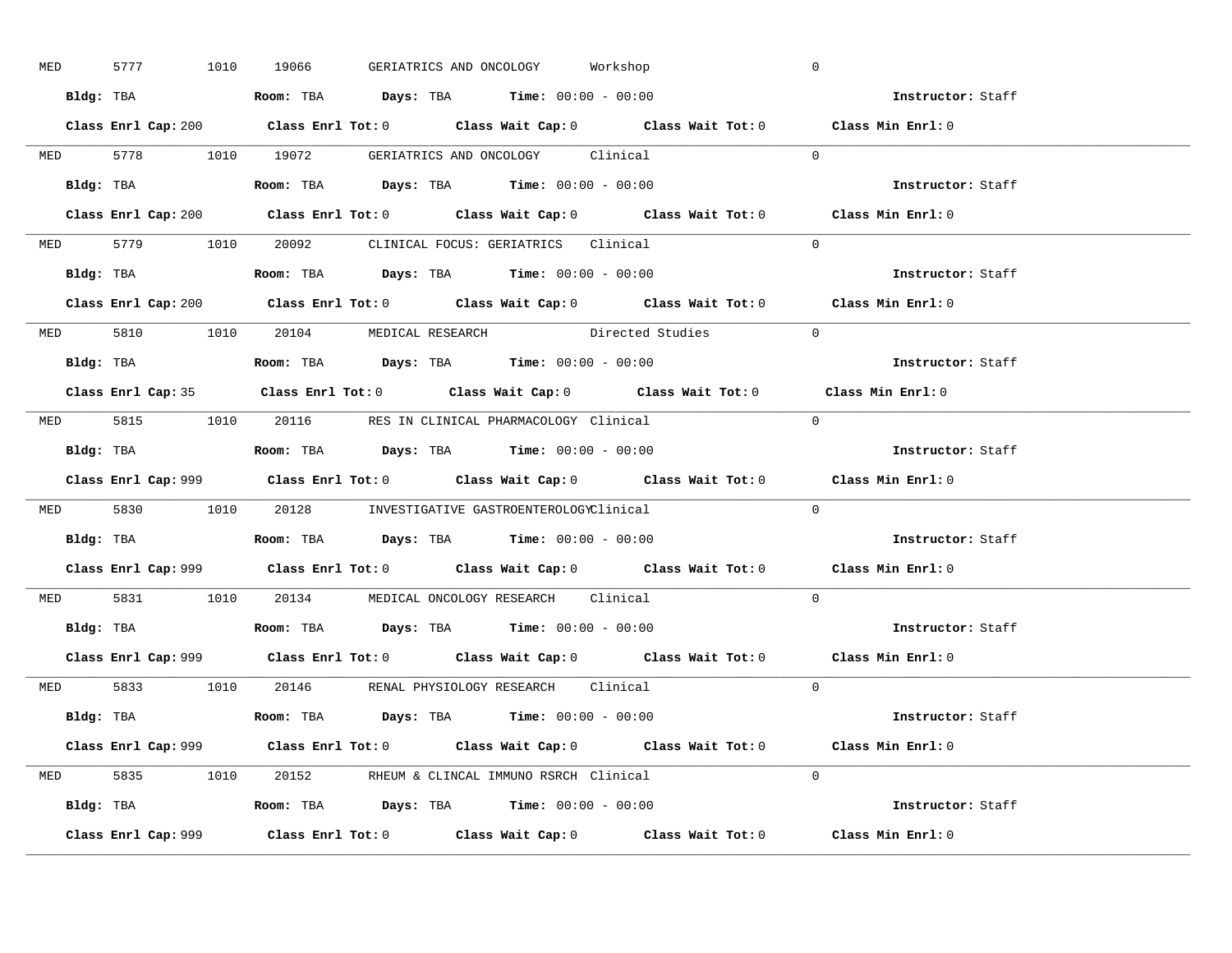### Report ID: SR201 **University of Pittsburgh** Page No. 19 of 464 **Schedule of Classes for Fall Term 2021-2022** Run Date: 12/16/2020 **Four Week - First** Run Time: 22:30:21

|            |                    |      | Subject Catalog Nbr Section Class Nbr | Course Title                                                                          | Component                                                                                  | Units    | Topics            |
|------------|--------------------|------|---------------------------------------|---------------------------------------------------------------------------------------|--------------------------------------------------------------------------------------------|----------|-------------------|
| MED        | 5900               | 1010 | 20164                                 | EXTRAMURAL INTERNAL MEDICINE Clinical                                                 |                                                                                            | $\cap$   |                   |
| Bldg: TBA  |                    |      |                                       | <b>Room:</b> TBA $Days: TBA$ <b>Time:</b> $00:00 - 00:00$                             |                                                                                            |          | Instructor: Staff |
|            |                    |      |                                       |                                                                                       | Class Enrl Cap: 35 Class Enrl Tot: 0 Class Wait Cap: 0 Class Wait Tot: 0 Class Min Enrl: 0 |          |                   |
|            |                    |      |                                       |                                                                                       | MED 5901 1010 20170 INDEPENDENT STUDY Independent Study                                    | $\Omega$ |                   |
|            | Bldg: TBA          |      |                                       |                                                                                       | Room: TBA $Days:$ TBA $Time:$ $00:00 - 00:00$                                              |          | Instructor: Staff |
|            |                    |      |                                       |                                                                                       | Class Enrl Cap: 35 Class Enrl Tot: 0 Class Wait Cap: 0 Class Wait Tot: 0 Class Min Enrl: 0 |          |                   |
|            |                    |      |                                       | MED 5902 1010 19078 ADVANCED GENERAL MEDICINE Clinical                                |                                                                                            | $\Omega$ |                   |
|            | Bldg: TBA          |      |                                       | Room: TBA $Days:$ TBA $Time: 00:00 - 00:00$                                           |                                                                                            |          | Instructor: Staff |
|            |                    |      |                                       |                                                                                       | Class Enrl Cap: 35 Class Enrl Tot: 0 Class Wait Cap: 0 Class Wait Tot: 0 Class Min Enrl: 0 |          |                   |
|            |                    |      |                                       | MED 5910 1010 19090 NARATV, LIT & EXPRN OF ILLNESSClinical                            |                                                                                            | $\Omega$ |                   |
|            | Bldg: TBA          |      |                                       | Room: TBA $Days:$ TBA Time: $00:00 - 00:00$                                           |                                                                                            |          | Instructor: Staff |
|            |                    |      |                                       |                                                                                       | Class Enrl Cap: 35 Class Enrl Tot: 0 Class Wait Cap: 0 Class Wait Tot: 0 Class Min Enrl: 0 |          |                   |
|            |                    |      |                                       | MED 5911 1010 20182 TEACHING MEDICAL STUDENTS Practicum                               |                                                                                            | $\Omega$ |                   |
|            |                    |      |                                       | Bldg: TBA                    Room: TBA         Days: TBA        Time: $00:00 - 00:00$ |                                                                                            |          | Instructor: Staff |
|            |                    |      |                                       |                                                                                       | Class Enrl Cap: 35 Class Enrl Tot: 0 Class Wait Cap: 0 Class Wait Tot: 0 Class Min Enrl: 0 |          |                   |
|            | MED 5915           |      |                                       | 1010 25971 LITERACY, NUMERACY&DEC MAKING Seminar                                      |                                                                                            | $\Omega$ |                   |
|            |                    |      |                                       | Bldg: TBA                       Room: TBA          Days: TBA         Time: TBA        |                                                                                            |          | Instructor: Staff |
|            |                    |      |                                       |                                                                                       | Class Enrl Cap: 35 Class Enrl Tot: 0 Class Wait Cap: 0 Class Wait Tot: 0 Class Min Enrl: 0 |          |                   |
|            |                    |      |                                       | MED 5920 1010 20188 GLOBAL HEALTH PREPARATORY SEM Seminar                             |                                                                                            | $\Omega$ |                   |
|            |                    |      |                                       | Bldg: TBA                    Room: TBA         Days: TBA         Time: 00:00 - 00:00  |                                                                                            |          | Instructor: Staff |
|            |                    |      |                                       |                                                                                       | Class Enrl Cap: 35 Class Enrl Tot: 0 Class Wait Cap: 0 Class Wait Tot: 0 Class Min Enrl: 0 |          |                   |
| <b>MED</b> | 5925               |      | 1010 20200                            | STREET MEDICINE Clinical                                                              |                                                                                            | $\Omega$ |                   |
|            |                    |      |                                       | Bldg: TBA                   Room: TBA         Days: TBA         Time: 00:00 - 00:00   |                                                                                            |          | Instructor: Staff |
|            | Class Enrl Cap: 35 |      |                                       |                                                                                       | Class Enrl Tot: $0$ Class Wait Cap: $0$ Class Wait Tot: $0$                                |          | Class Min Enrl: 0 |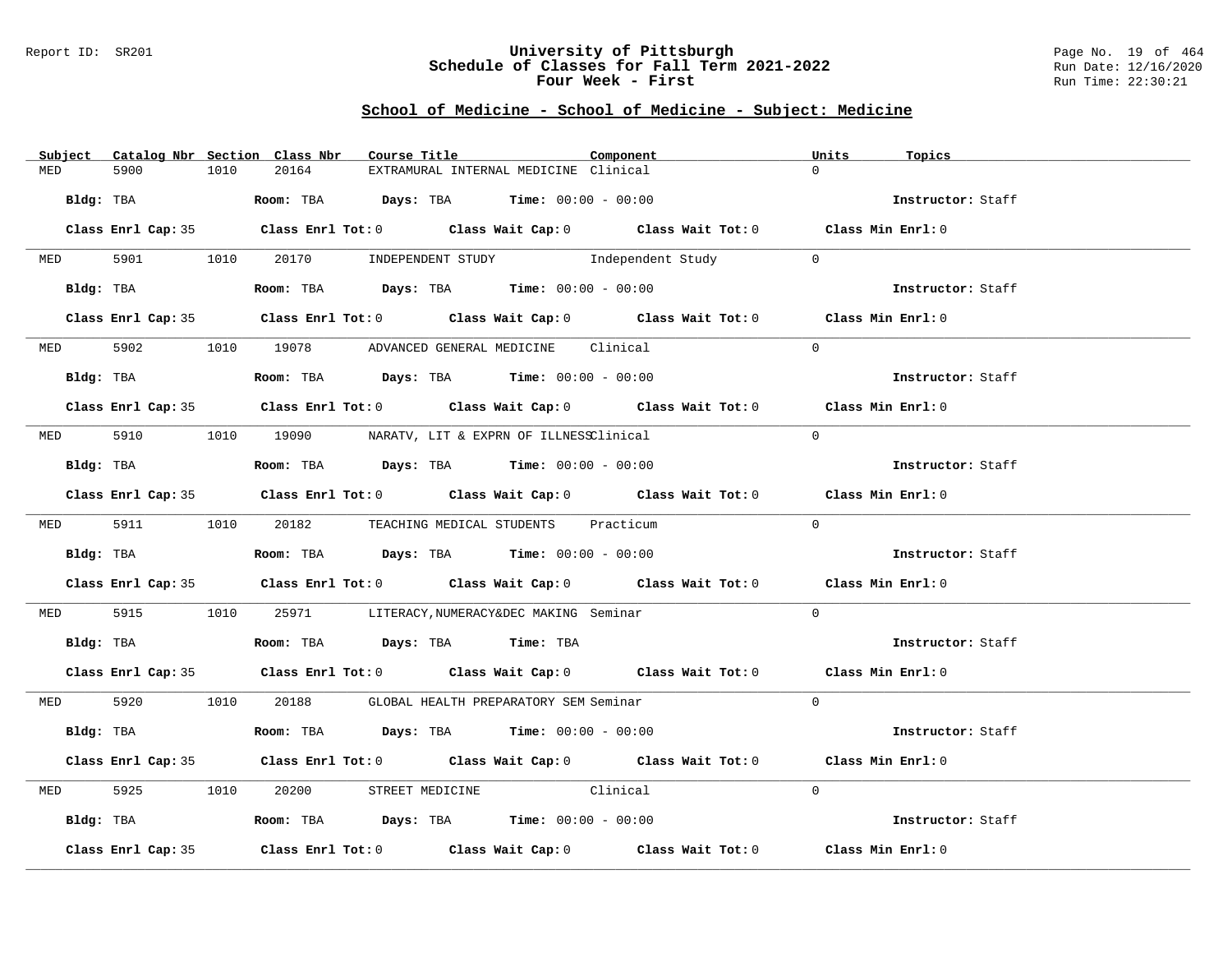| MED       | 5993                 | 1401 | 27270               | JUNIOR YEAR        |                              | Clinical            | $\mathbf 0$         |  |
|-----------|----------------------|------|---------------------|--------------------|------------------------------|---------------------|---------------------|--|
|           | Bldg: TO BE ARRANGED |      | Room: TBA           | Days: TBA          | <b>Time:</b> $00:00 - 00:00$ |                     | Instructor: Staff   |  |
|           | Class Enrl Cap: 200  |      | Class Enrl Tot: $0$ |                    | Class Wait Cap: 0            | Class Wait $Tot: 0$ | Class Min $Enr1: 0$ |  |
| MED       | 5999                 | 1010 | 20206               | FULL TIME RESEARCH |                              | Independent Study   | $\mathbf 0$         |  |
| Bldg: TBA |                      |      | Room: TBA           | Days: TBA          | <b>Time:</b> $00:00 - 00:00$ |                     | Instructor: Staff   |  |
|           | Class Enrl Cap: 200  |      | Class Enrl Tot: 0   |                    | Class Wait Cap: 0            | Class Wait Tot: 0   | Class Min Enrl: 0   |  |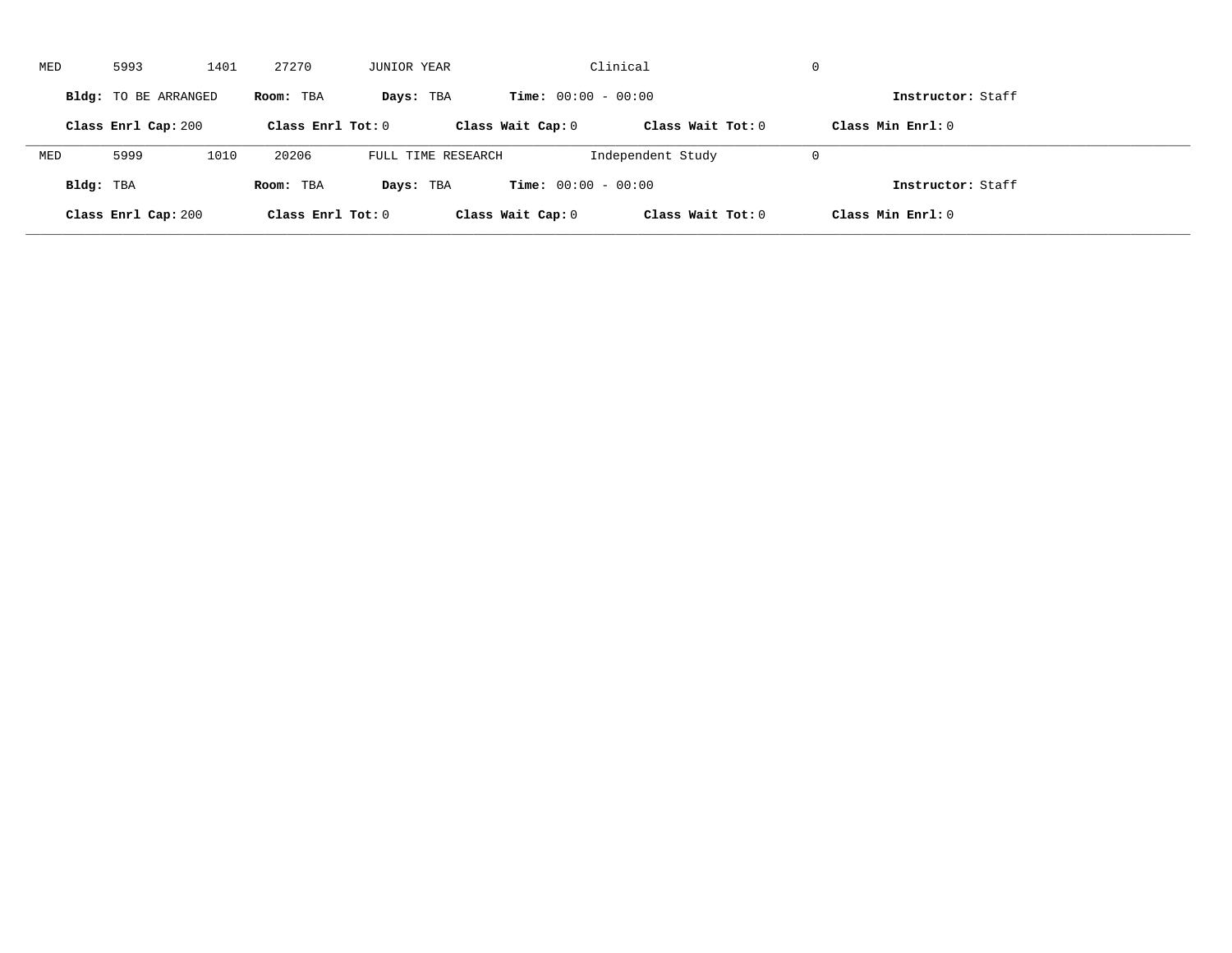## Report ID: SR201 **University of Pittsburgh** Page No. 21 of 464 **Schedule of Classes for Fall Term 2021-2022** Run Date: 12/16/2020 **Four Week - First** Run Time: 22:30:21

| Subject | Catalog Nbr Section Class Nbr |      |                   | Course Title   |                              | Component         | Units    | Topics                         |
|---------|-------------------------------|------|-------------------|----------------|------------------------------|-------------------|----------|--------------------------------|
| PEDS    | 5524                          | 1010 | 26958             | CHILD ADVOCACY |                              | Clinical          | $\Omega$ |                                |
|         | Bldg: TO BE ARRANGED          |      | Room: TBA         | Days: TBA      | <b>Time:</b> $00:00 - 00:00$ |                   |          | Instructor: Kirk, Kimberly Ann |
|         |                               |      |                   |                |                              |                   |          | Fontenot, Amber L              |
|         | Class Enrl Cap: 35            |      | Class Enrl Tot: 0 |                | Class Wait Cap: 0            | Class Wait Tot: 0 |          | Class Min Enrl: 0              |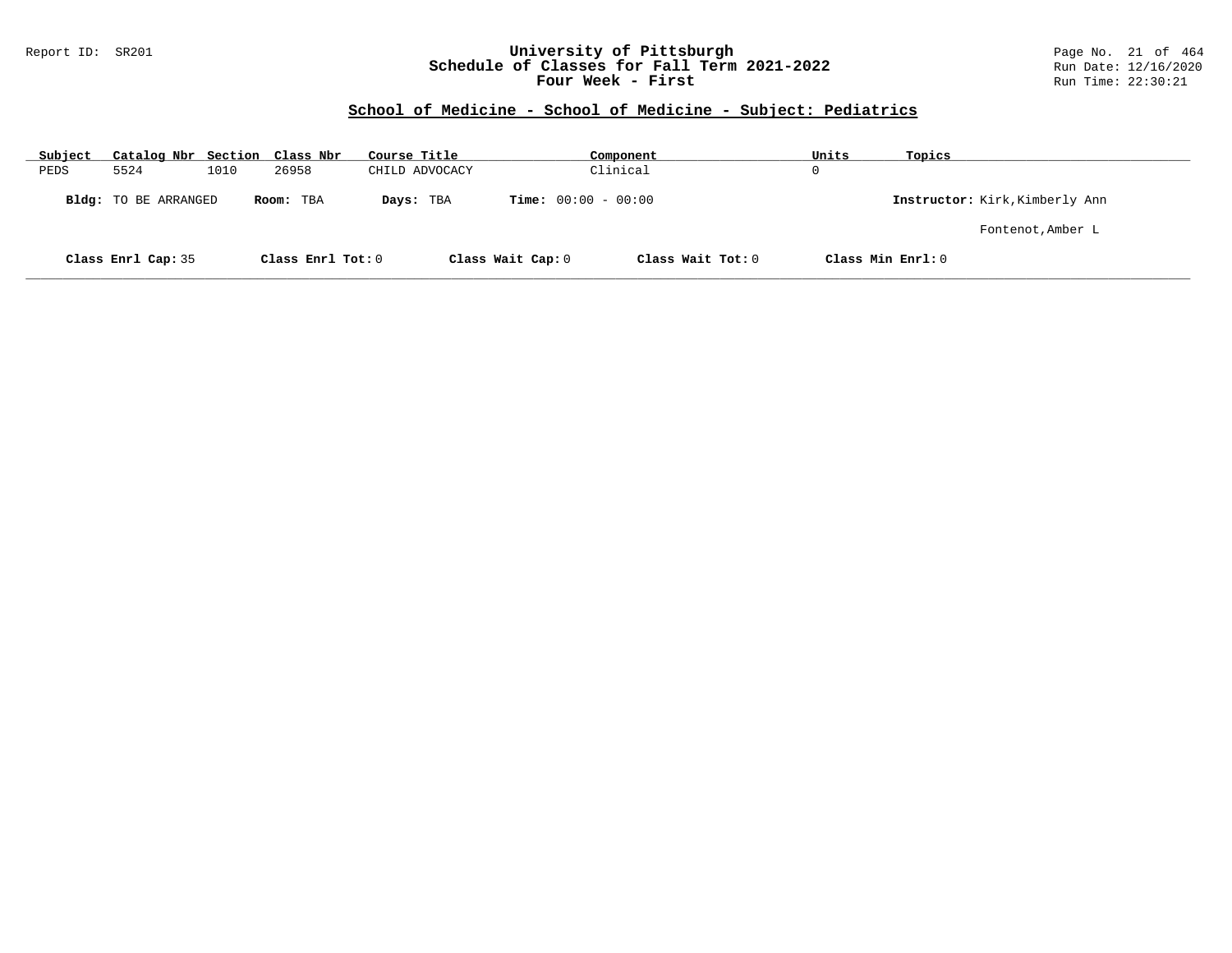## Report ID: SR201 **1989 Mixersity of Pittsburgh University of Pittsburgh** Page No. 22 of 464<br>**Schedule of Classes for Fall Term 2021-2022** Run Date: 12/16/2020 **Schedule of Classes for Fall Term 2021-2022** Run Date: 12/16/2020 **Four Week - First** Run Time: 22:30:21

# **School of Medicine - Office of the Dean, School of Medicine - Subject: Critical Care Medicine**

| Catalog Nbr Section Class Nbr<br>Subject | Course Title                                                                        | Component                                                                                          | Units<br>Topics   |
|------------------------------------------|-------------------------------------------------------------------------------------|----------------------------------------------------------------------------------------------------|-------------------|
| 5430<br>1010<br>CCM                      | 19648<br>CRITICAL CARE MEDICINE                                                     | Clinical                                                                                           | $\Omega$          |
| Bldg: TO BE ARRANGED                     | Room: TBA                                                                           | <b>Days:</b> TBA <b>Time:</b> $00:00 - 00:00$                                                      | Instructor: Staff |
| Class Enrl Cap: 999                      |                                                                                     | Class Enrl Tot: $0$ Class Wait Cap: $0$ Class Wait Tot: $0$                                        | Class Min Enrl: 0 |
| CCM<br>5650<br>1400                      | 23876                                                                               | INDIVIDUALIZED CLINICAL COURSEDirected Studies                                                     | $\Omega$          |
| Bldg: TO BE ARRANGED                     | Room: TBA                                                                           | <b>Days:</b> TBA <b>Time:</b> $00:00 - 00:00$                                                      | Instructor: Staff |
| Class Enrl Cap: 35                       |                                                                                     | Class Enrl Tot: $0$ Class Wait Cap: $0$ Class Wait Tot: $0$ Class Min Enrl: $0$                    |                   |
| CCM<br>5840<br>1010                      | 19654                                                                               | CRITICAL CRE MEDICINE RESEARCHDirected Studies                                                     | $\Omega$          |
| Bldg: TO BE ARRANGED                     | Room: TBA                                                                           | <b>Days:</b> TBA <b>Time:</b> $00:00 - 00:00$                                                      | Instructor: Staff |
| Class Enrl Cap: 35                       |                                                                                     | Class Enrl Tot: $0$ Class Wait Cap: $0$ Class Wait Tot: $0$ Class Min Enrl: $0$                    |                   |
| 1200<br>CCM<br>5899                      | 23952                                                                               | INDEPENDENT STUDY CC MED Independent Study                                                         | $\Omega$          |
| Bldg: TO BE ARRANGED                     | Room: TBA $\rule{1em}{0.15mm}$ Days: TBA $\rule{1em}{0.15mm}$ Time: $00:00 - 00:00$ |                                                                                                    | Instructor: Staff |
| Class Enrl Cap: 35                       |                                                                                     | Class Enrl Tot: 0 $\qquad$ Class Wait Cap: 0 $\qquad$ Class Wait Tot: 0 $\qquad$ Class Min Enrl: 0 |                   |
| CCM<br>1220<br>5900                      | 22952                                                                               | EXTRAMURAL CRITICAL CARE MED Clinical                                                              | $\Omega$          |
| Bldg: TO BE ARRANGED                     | Room: TBA                                                                           | <b>Days:</b> TBA <b>Time:</b> $00:00 - 00:00$                                                      | Instructor: Staff |
| Class Enrl Cap: 35                       |                                                                                     | Class Enrl Tot: $0$ Class Wait Cap: $0$ Class Wait Tot: $0$ Class Min Enrl: $0$                    |                   |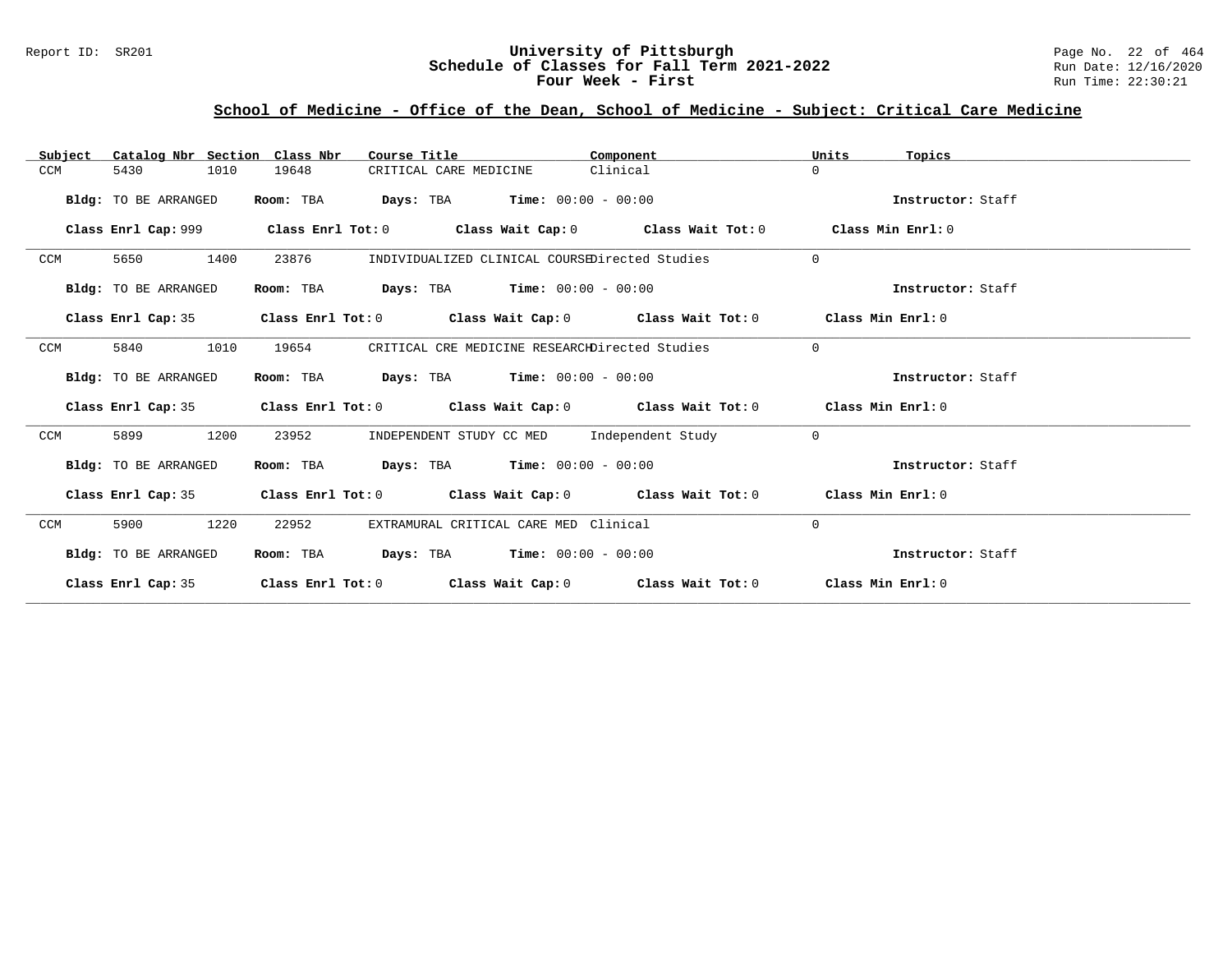## Report ID: SR201 **University of Pittsburgh** Page No. 23 of 464 **Schedule of Classes for Fall Term 2021-2022** Run Date: 12/16/2020 **Four Week - First** Run Time: 22:30:21

# **School of Medicine - Office of the Dean, School of Medicine - Subject: Medical Elective**

| Subject   | Catalog Nbr Section Class Nbr |      |                   | Course Title                          |                              | Component         | Units             | Topics            |
|-----------|-------------------------------|------|-------------------|---------------------------------------|------------------------------|-------------------|-------------------|-------------------|
| MSELCT    | 5950                          | 1010 | 20563             | PSTP WORK IN PROGRESS SEMINAR Seminar |                              |                   |                   |                   |
| Bldg: TBA |                               |      | Room: TBA         | Days: TBA                             | <b>Time:</b> $00:00 - 00:00$ |                   |                   | Instructor: Staff |
|           | Class Enrl Cap: 35            |      | Class Enrl Tot: 0 |                                       | Class Wait Cap: 0            | Class Wait Tot: 0 | Class Min Enrl: 0 |                   |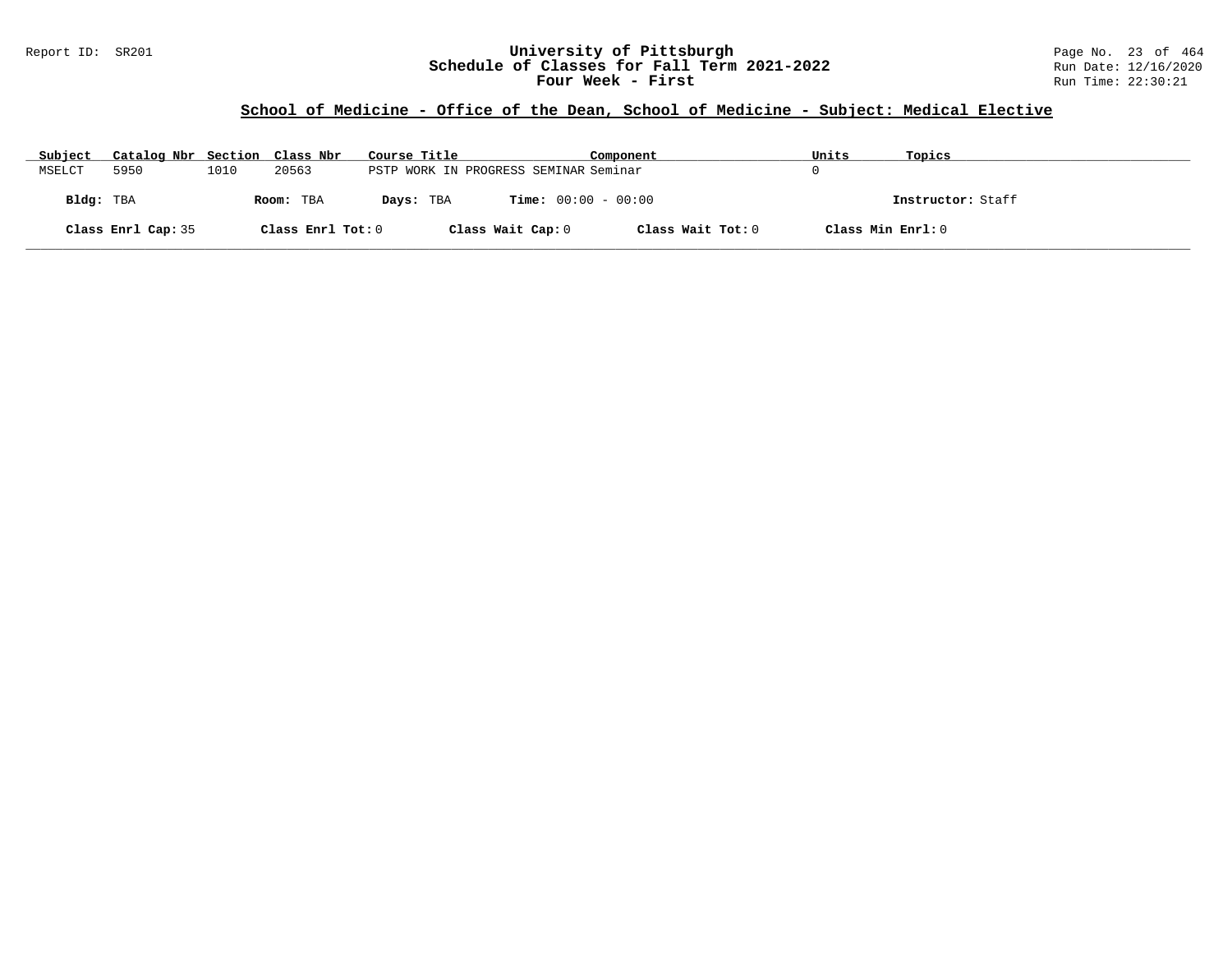## Report ID: SR201 **University of Pittsburgh University of Pittsburgh** Page No. 24 of 464<br>**Schedule of Classes for Fall Term 2021-2022** Run Date: 12/16/2020 **Schedule of Classes for Fall Term 2021-2022** Run Date: 12/16/2020 **Four Week - First** Run Time: 22:30:21

# **School of Medicine - Office of the Dean, School of Medicine - Subject: Medical Scientist Training Prg**

| 20677<br>$\Omega$<br>5010<br>1010<br>MOLECULAR MEDICINE<br>MSTP<br>Lecture<br><b>Room:</b> TBA <b>Days:</b> TBA <b>Time:</b> $00:00 - 00:00$<br>Bldg: TBA | Instructor: Staff |
|-----------------------------------------------------------------------------------------------------------------------------------------------------------|-------------------|
|                                                                                                                                                           |                   |
|                                                                                                                                                           |                   |
| Class Enrl Cap: 35 Class Enrl Tot: 0 Class Wait Cap: 0 Class Wait Tot: 0 Class Min Enrl: 0                                                                |                   |
| 5015 1010 20683 LABORATORY RESEARCH ROTATION Practicum<br>$\Omega$<br>MSTP                                                                                |                   |
| Room: TBA $Days:$ TBA $Time: 00:00 - 00:00$<br>Bldg: TBA                                                                                                  | Instructor: Staff |
| Class Enrl Cap: 35 Class Enrl Tot: 0 Class Wait Cap: 0 Class Wait Tot: 0 Class Min Enrl: 0                                                                |                   |
| MSTP 5955 1010 20689 MSTP WORKSHOPS<br>$\Omega$<br>Workshop                                                                                               |                   |
| Bldg: TBA                    Room: TBA         Days: TBA         Time: $00:00 - 00:00$                                                                    | Instructor: Staff |
| Class Enrl Cap: 35 Class Enrl Tot: 0 Class Wait Cap: 0 Class Wait Tot: 0 Class Min Enrl: 0                                                                |                   |
| MSTP 5971 1010 20695 MSTP PROFESSIONAL DEVELOPMENT Workshop<br>$\Omega$                                                                                   |                   |
| Room: TBA $Days:$ TBA $Time: 00:00 - 00:00$<br>Bldg: TBA                                                                                                  | Instructor: Staff |
| Class Enrl Cap: 35 Class Enrl Tot: 0 Class Wait Cap: 0 Class Wait Tot: 0 Class Min Enrl: 0                                                                |                   |
| $\Omega$<br>MSTP 5973 1010 20701 METHODS AND ANALYSIS Seminar                                                                                             |                   |
| <b>Bldg:</b> TBA <b>ROOM:</b> TBA <b>Days:</b> TBA <b>Time:</b> $00:00 - 00:00$                                                                           | Instructor: Staff |
| Class Enrl Cap: 35 Class Enrl Tot: 0 Class Wait Cap: 0 Class Wait Tot: 0 Class Min Enrl: 0                                                                |                   |
| MSTP 5975 1010 20707 CAREER-RELATED RESEARCH Independent Study 0                                                                                          |                   |
| Bldg: TBA                        Room: TBA           Days: TBA          Time: $00:00 - 00:00$                                                             | Instructor: Staff |
| Class Enrl Cap: 35 Class Enrl Tot: 0 Class Wait Cap: 0 Class Wait Tot: 0 Class Min Enrl: 0                                                                |                   |
| MSTP 5983 1010 20713 ETHICS FOR MEDICAL SCIENTISTS Workshop<br>$\Omega$                                                                                   |                   |
| Bldg: TBA                    Room: TBA         Days: TBA         Time: 00:00 - 00:00                                                                      | Instructor: Staff |
| Class Enrl Cap: 35 Class Enrl Tot: 0 Class Wait Cap: 0 Class Wait Tot: 0 Class Min Enrl: 0                                                                |                   |
| 5990 1010 20719 LONGITUDINAL CLINICAL COURSE Clinical<br>$\Omega$<br>MSTP                                                                                 |                   |
| Bldg: TBA                    Room: TBA         Days: TBA         Time: $00:00 - 00:00$                                                                    | Instructor: Staff |
| Class Enrl Tot: $0$ Class Wait Cap: $0$ Class Wait Tot: $0$ Class Min Enrl: $0$<br>Class Enrl Cap: 35                                                     |                   |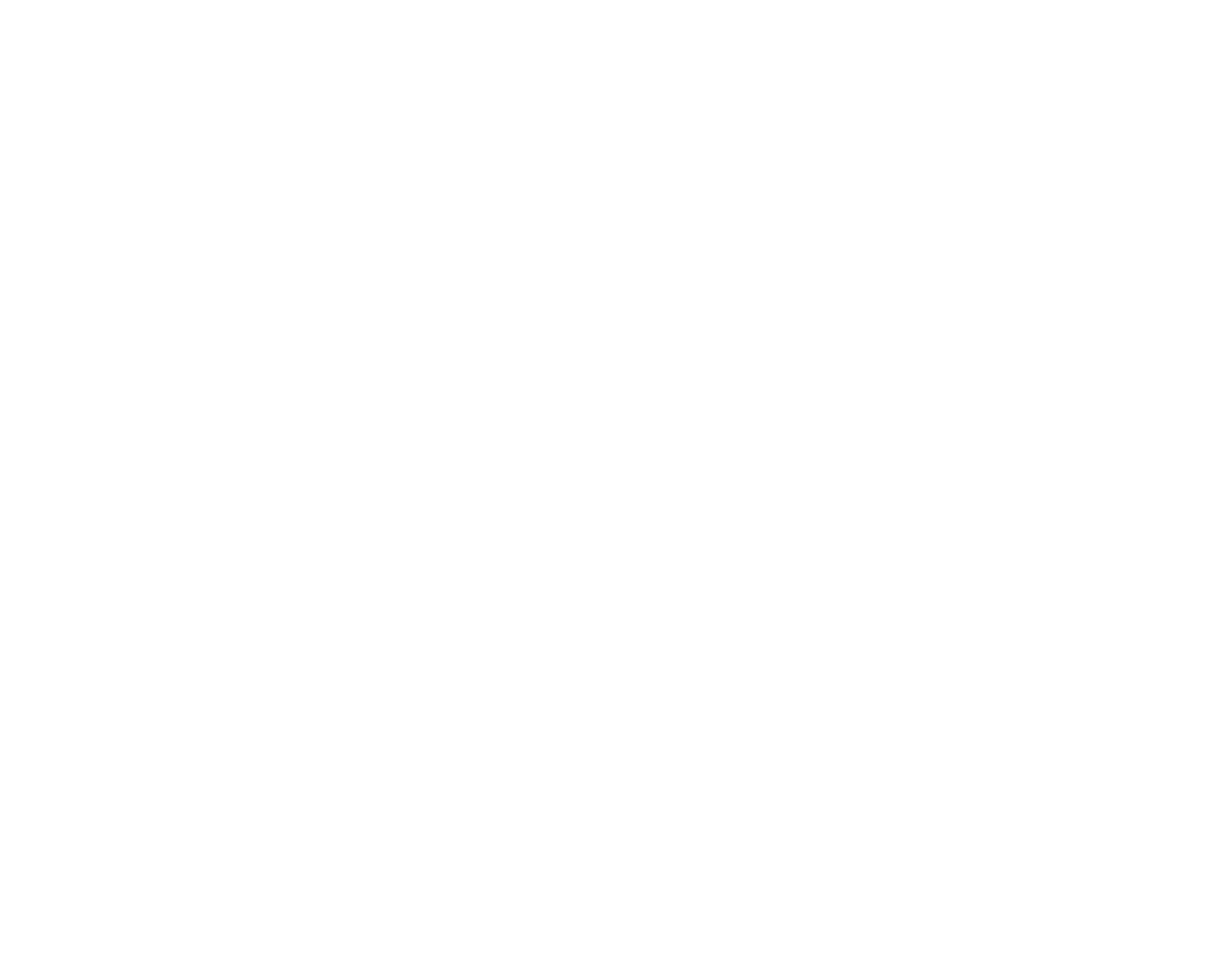## Report ID: SR201 **University of Pittsburgh** Page No. 26 of 464 **Schedule of Classes for Fall Term 2021-2022** Run Date: 12/16/2020 **Four Week - First** Run Time: 22:30:21

# **School of Medicine - Molecular Genetics and Biochemistry - Subject: Medicine Microbiology**

| Subject   | Catalog Nbr Section Class Nbr |      |                   | Course Title                                   |                   | Component                    |                   | Units             | Topics            |
|-----------|-------------------------------|------|-------------------|------------------------------------------------|-------------------|------------------------------|-------------------|-------------------|-------------------|
| MSMIC     | 5835                          | 1010 | 19174             | MOLECLR GENETC & BIOCHMY RSRCHDirected Studies |                   |                              |                   |                   |                   |
| Bldg: TBA |                               |      | Room: TBA         | Days: TBA                                      |                   | <b>Time:</b> $00:00 - 00:00$ |                   |                   | Instructor: Staff |
|           | Class Enrl Cap: 35            |      | Class Enrl Tot: 0 |                                                | Class Wait Cap: 0 |                              | Class Wait Tot: 0 | Class Min Enrl: 0 |                   |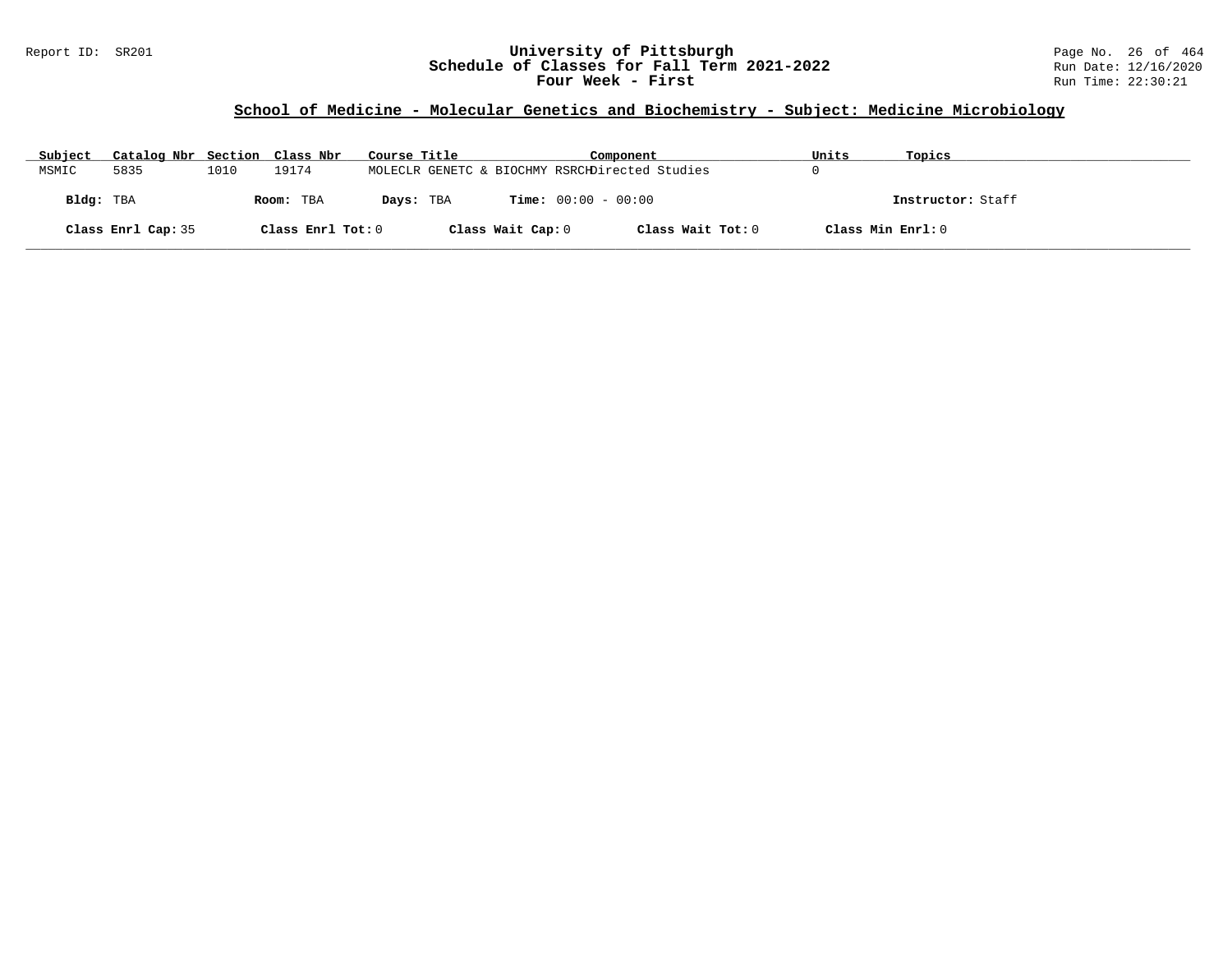### Report ID: SR201 **University of Pittsburgh** Page No. 27 of 464 **Schedule of Classes for Fall Term 2021-2022** Run Date: 12/16/2020 **Four Week - First** Run Time: 22:30:21

## **School of Medicine - Medicine Anesthesiology - Subject: Medicine Anesthesiology**

| Subject      |                      |      | Catalog Nbr Section Class Nbr        | Course Title |                                                                                         | Component                                                                                          | Units    | Topics            |
|--------------|----------------------|------|--------------------------------------|--------------|-----------------------------------------------------------------------------------------|----------------------------------------------------------------------------------------------------|----------|-------------------|
| MSANE        | 5381                 | 1010 | 19096                                |              | PAIN EVALUATION AND TREATMENT Clinical                                                  |                                                                                                    |          |                   |
|              | Bldg: TBA            |      |                                      |              | Room: TBA $Days:$ TBA $Time: 00:00 - 00:00$                                             |                                                                                                    |          | Instructor: Staff |
|              |                      |      |                                      |              |                                                                                         | Class Enrl Cap: 35 Class Enrl Tot: 0 Class Wait Cap: 0 Class Wait Tot: 0 Class Min Enrl: 0         |          |                   |
|              |                      |      |                                      |              |                                                                                         | MSANE 5382 1010 19108 RESEARCH OR INDIVIDUAL STUDY Directed Studies                                | $\Omega$ |                   |
|              | Bldg: TBA            |      |                                      |              | Room: TBA $\rule{1em}{0.15mm}$ Days: TBA Time: $00:00 - 00:00$                          |                                                                                                    |          | Instructor: Staff |
|              |                      |      |                                      |              |                                                                                         | Class Enrl Cap: 35 Class Enrl Tot: 0 Class Wait Cap: 0 Class Wait Tot: 0 Class Min Enrl: 0         |          |                   |
|              |                      |      | MSANE 5420 1010 20212 ANESTHESIOLOGY |              | Clinical                                                                                |                                                                                                    | $\Omega$ |                   |
|              |                      |      |                                      |              | Bldg: TBA                   Room: TBA         Days: TBA        Time: $00:00 - 00:00$    |                                                                                                    |          | Instructor: Staff |
|              |                      |      |                                      |              |                                                                                         |                                                                                                    |          | Class Min Enrl: 0 |
| MSANE 5440   |                      |      |                                      |              | 1010 20224 SUBSPECIALTIES ANESTHESIOLOGY Clinical                                       |                                                                                                    | $\Omega$ |                   |
|              |                      |      |                                      |              | Bldg: TBA                    Room: TBA         Days: TBA         Time: $00:00 - 00:00$  |                                                                                                    |          | Instructor: Staff |
|              |                      |      |                                      |              |                                                                                         | Class Enrl Cap: 999 Class Enrl Tot: 0 Class Wait Cap: 0 Class Wait Tot: 0                          |          | Class Min Enrl: 0 |
|              |                      |      | MSANE 5445 1010 20230 PAIN MEDICINE  |              | Clinical                                                                                |                                                                                                    | $\Omega$ |                   |
|              |                      |      |                                      |              |                                                                                         |                                                                                                    |          | Instructor: Staff |
|              |                      |      |                                      |              |                                                                                         | Class Enrl Cap: 35 Class Enrl Tot: 0 Class Wait Cap: 0 Class Wait Tot: 0 Class Min Enrl: 0         |          |                   |
| MSANE        |                      |      |                                      |              |                                                                                         | 5450 1010 20242 MD/OMS ANESTHESIA SPECIALTIES Directed Studies                                     | $\Omega$ |                   |
|              |                      |      |                                      |              | Bldg: TBA                       Room: TBA         Days: TBA         Time: 00:00 - 00:00 |                                                                                                    |          | Instructor: Staff |
|              |                      |      |                                      |              |                                                                                         | Class Enrl Cap: 35 Class Enrl Tot: 0 Class Wait Cap: 0 Class Wait Tot: 0 Class Min Enrl: 0         |          |                   |
|              |                      |      |                                      |              |                                                                                         | MSANE 5650 1400 23894 INDIVIDUALIZED CLINICAL COURSEDirected Studies                               | $\Omega$ |                   |
|              | Bldg: TO BE ARRANGED |      |                                      |              | Room: TBA $\rule{1em}{0.15mm}$ Days: TBA $\rule{1.15mm}]{0.15mm}$ Time: $0.000 - 0.000$ |                                                                                                    |          | Instructor: Staff |
|              |                      |      |                                      |              |                                                                                         | Class Enrl Cap: 35 Class Enrl Tot: 0 Class Wait Cap: 0 Class Wait Tot: 0 Class Min Enrl: 0         |          |                   |
| <b>MSANE</b> |                      |      |                                      |              |                                                                                         | 5840 1010 20272 ANESTHESIOLOGY RESEARCH Directed Studies                                           | $\Omega$ |                   |
|              |                      |      |                                      |              | Bldg: TBA                  Room: TBA        Days: TBA        Time: 00:00 - 00:00        |                                                                                                    |          | Instructor: Staff |
|              | Class Enrl Cap: 35   |      |                                      |              |                                                                                         | Class Enrl Tot: 0 $\qquad$ Class Wait Cap: 0 $\qquad$ Class Wait Tot: 0 $\qquad$ Class Min Enrl: 0 |          |                   |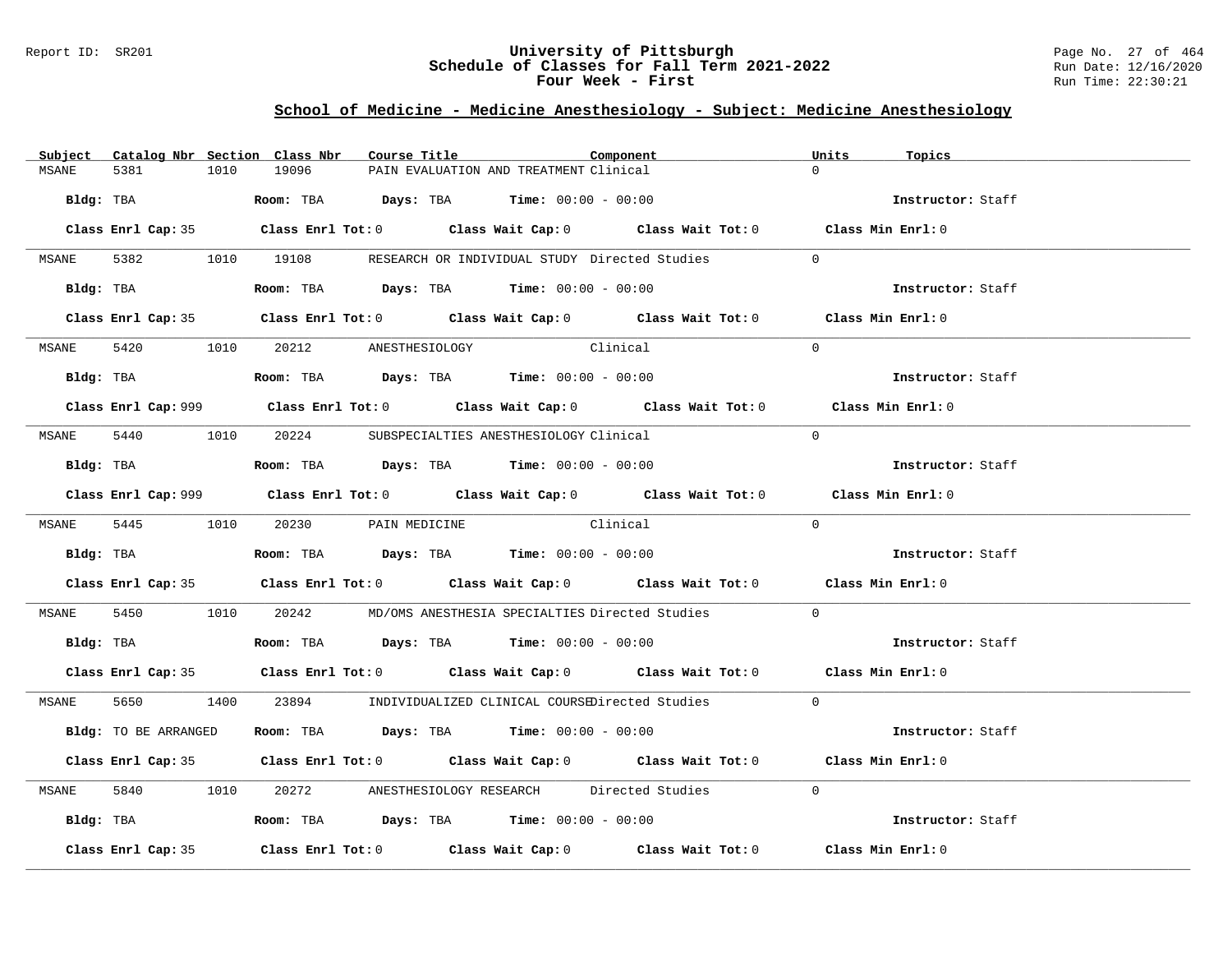| MSANE     | 5900               | 1010 | 20278             | INDEPENDENT STUDY         |                              | Independent Study | -U                |  |
|-----------|--------------------|------|-------------------|---------------------------|------------------------------|-------------------|-------------------|--|
| Bldg: TBA |                    |      | Room: TBA         | Days: TBA                 | <b>Time:</b> $00:00 - 00:00$ |                   | Instructor: Staff |  |
|           | Class Enrl Cap: 35 |      | Class Enrl Tot: 0 |                           | Class Wait Cap: 0            | Class Wait Tot: 0 | Class Min Enrl: 0 |  |
| MSANE     | 5901               | 1010 | 20290             | EXTRAMURAL ANESTHESIOLOGY |                              | Clinical          | $\Omega$          |  |
| Bldg: TBA |                    |      | Room: TBA         | Days: TBA                 | <b>Time:</b> $00:00 - 00:00$ |                   | Instructor: Staff |  |
|           | Class Enrl Cap: 35 |      | Class Enrl Tot: 0 |                           | Class Wait Cap: 0            | Class Wait Tot: 0 | Class Min Enrl: 0 |  |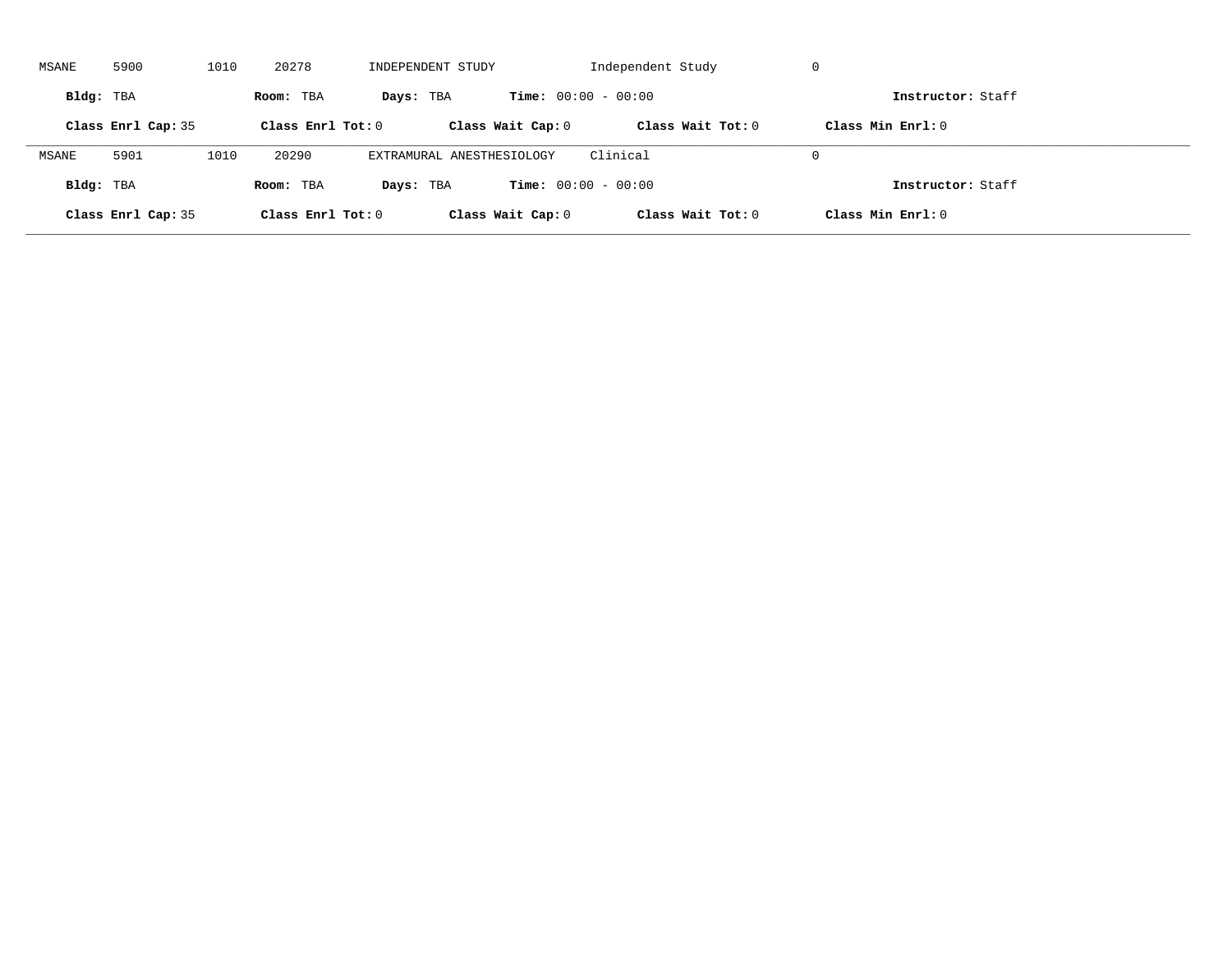#### Report ID: SR201 **University of Pittsburgh** Page No. 29 of 464 **Schedule of Classes for Fall Term 2021-2022** Run Date: 12/16/2020 **Four Week - First** Run Time: 22:30:21

# **School of Medicine - Neurology - Subject: Neurology**

| Subject    | Catalog Nbr Section Class Nbr |                                                                                               | Course Title                                | Component                                                                                   | Units<br>Topics   |  |
|------------|-------------------------------|-----------------------------------------------------------------------------------------------|---------------------------------------------|---------------------------------------------------------------------------------------------|-------------------|--|
| NEURO      | 5366<br>1400                  | 28599                                                                                         | NEUROLOGY CORE CLERKSHP                     | Clinical                                                                                    | $\Omega$          |  |
|            | Bldg: TO BE ARRANGED          |                                                                                               | Room: TBA $Days: TBA$ Time: $00:00 - 00:00$ |                                                                                             | Instructor: Staff |  |
|            |                               |                                                                                               |                                             | Class Enrl Cap: 35 Class Enrl Tot: 0 Class Wait Cap: 0 Class Wait Tot: 0 Class Min Enrl: 0  |                   |  |
|            |                               | NEURO 5389 1010 19240 CLINICAL NEUROLOGY ELECTIVE Clinical                                    |                                             |                                                                                             | $\Omega$          |  |
|            |                               | Bldg: TBA                    Room: TBA         Days: TBA         Time: 00:00 - 00:00          |                                             |                                                                                             | Instructor: Staff |  |
|            |                               |                                                                                               |                                             | Class Enrl Cap: 35 Class Enrl Tot: 0 Class Wait Cap: 0 Class Wait Tot: 0 Class Min Enrl: 0  |                   |  |
|            |                               | NEURO 5393 1010 19258 INDEPENDENT STUDY IN NEUROLOGYClinical                                  |                                             |                                                                                             | $\Omega$          |  |
|            |                               | Bldg: TBA                       Room: TBA          Days: TBA         Time: 00:00 - 00:00      |                                             |                                                                                             | Instructor: Staff |  |
|            |                               |                                                                                               |                                             | Class Enrl Cap: 35 Class Enrl Tot: 0 Class Wait Cap: 0 Class Wait Tot: 0 Class Min Enrl: 0  |                   |  |
|            |                               | NEURO 5410 1010 20725 NEUROLOGY ACTING INTERNSHIP Clinical                                    |                                             |                                                                                             | $\Omega$          |  |
|            |                               | Bldg: TBA                         Room: TBA           Days: TBA           Time: 00:00 - 00:00 |                                             |                                                                                             | Instructor: Staff |  |
|            |                               |                                                                                               |                                             | Class Enrl Cap: 35 Class Enrl Tot: 0 Class Wait Cap: 0 Class Wait Tot: 0 Class Min Enrl: 0  |                   |  |
|            |                               | NEURO 5420 1010 19264 CLINICAL NEUROLOGY Clinical                                             |                                             |                                                                                             | $\Omega$          |  |
|            |                               | Bldg: TBA                   Room: TBA         Days: TBA         Time: 00:00 - 00:00           |                                             |                                                                                             | Instructor: Staff |  |
|            |                               |                                                                                               |                                             | Class Enrl Cap: 999 Class Enrl Tot: 0 Class Wait Cap: 0 Class Wait Tot: 0 Class Min Enrl: 0 |                   |  |
| NEURO 5421 |                               | 1010 20731 STROKE SERVICE Clinical                                                            |                                             |                                                                                             | $\Omega$          |  |
|            |                               | Bldg: TBA                         Room: TBA          Days: TBA         Time: $00:00 - 00:00$  |                                             |                                                                                             | Instructor: Staff |  |
|            |                               |                                                                                               |                                             | Class Enrl Cap: 999 Class Enrl Tot: 0 Class Wait Cap: 0 Class Wait Tot: 0 Class Min Enrl: 0 |                   |  |
|            |                               | NEURO 5425 1010 20737 OUTPATIENT CLINICAL NEUROLOGY Clinical                                  |                                             |                                                                                             | $\Omega$          |  |
|            |                               | Bldg: TBA                    Room: TBA         Days: TBA         Time: $00:00 - 00:00$        |                                             |                                                                                             | Instructor: Staff |  |
|            |                               |                                                                                               |                                             | Class Enrl Cap: 999 Class Enrl Tot: 0 Class Wait Cap: 0 Class Wait Tot: 0 Class Min Enrl: 0 |                   |  |
| NEURO      | 5430                          | 1010 19276 NEONATAL NEUROLOGY Clinical                                                        |                                             |                                                                                             | $\Omega$          |  |
|            |                               | Bldg: TBA                   Room: TBA         Days: TBA         Time: 00:00 - 00:00           |                                             |                                                                                             | Instructor: Staff |  |
|            | Class Enrl Cap: 999           |                                                                                               |                                             | Class Enrl Tot: $0$ Class Wait Cap: $0$ Class Wait Tot: $0$                                 | Class Min Enrl: 0 |  |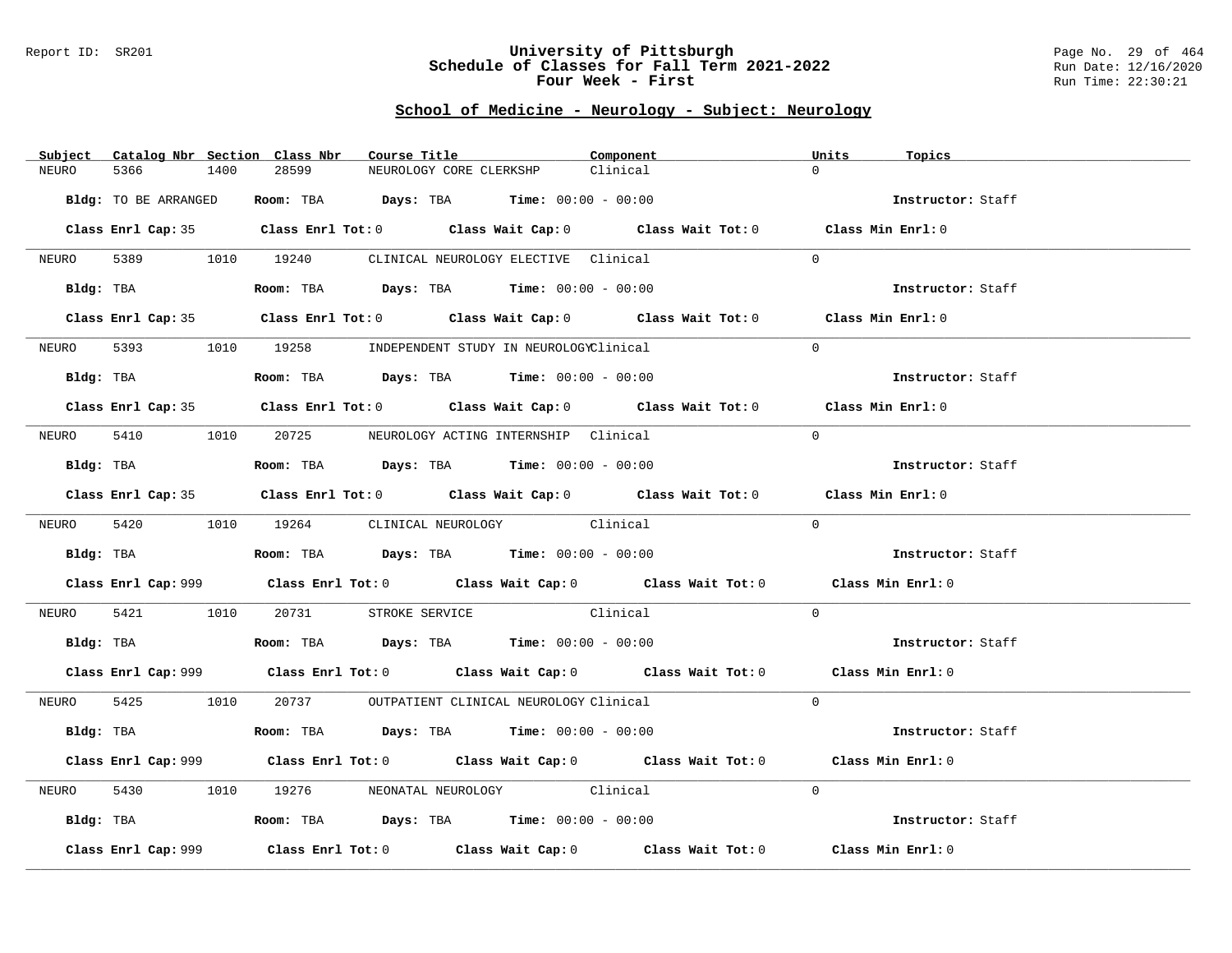| 5435<br>NEURO | 1010 19282<br>PEDIATRIC NEUROMUSCULAR DISEA Clinical                                        | $\mathbf 0$              |
|---------------|---------------------------------------------------------------------------------------------|--------------------------|
|               | Bldg: TBA                      Room: TBA         Days: TBA         Time: 00:00 - 00:00      | Instructor: Staff        |
|               | Class Enrl Cap: 999 Class Enrl Tot: 0 Class Wait Cap: 0 Class Wait Tot: 0 Class Min Enrl: 0 |                          |
|               | NEURO 5440 1010 19294 PEDIATRIC NEUROLOGY Clinical                                          | $\Omega$                 |
|               |                                                                                             | Instructor: Staff        |
|               |                                                                                             | Class Min Enrl: 0        |
|               | NEURO 5441 1010 20743 CHILD NEUROLOGY/EPILEPSY Clinical                                     | $\Omega$                 |
|               | Bldg: TBA                   Room: TBA         Days: TBA         Time: 00:00 - 00:00         | Instructor: Staff        |
|               | Class Enrl Cap: 999 Class Enrl Tot: 0 Class Wait Cap: 0 Class Wait Tot: 0 Class Min Enrl: 0 |                          |
|               | NEURO 5445 1010 19306 BEHAVIORAL NEUROLOGY Clinical                                         | $\Omega$                 |
|               | Bldg: TBA                   Room: TBA         Days: TBA         Time: $00:00 - 00:00$       | Instructor: Staff        |
|               | Class Enrl Cap: 999 Class Enrl Tot: 0 Class Wait Cap: 0 Class Wait Tot: 0 Class Min Enrl: 0 |                          |
|               | NEURO 5450 1400 22459 NEUROLOGY BOOT CAMP Practicum                                         | $\bigcap$                |
|               | Bldg: TO BE ARRANGED ROOM: TBA Days: TBA Time: 00:00 - 00:00                                | Instructor: Staff        |
|               | Class Enrl Cap: 200 Class Enrl Tot: 0 Class Wait Cap: 0 Class Wait Tot: 0 Class Min Enrl: 0 |                          |
|               | NEURO 5650 1400 23906 INDIVIDUALIZED CLINICAL COURSEDirected Studies 0                      |                          |
|               |                                                                                             | Instructor: Staff        |
|               | Bldg: TO BE ARRANGED Room: TBA Days: TBA Time: 00:00 - 00:00                                |                          |
|               | Class Enrl Cap: 35 Class Enrl Tot: 0 Class Wait Cap: 0 Class Wait Tot: 0 Class Min Enrl: 0  |                          |
| NEURO         | 5730 1010 19312 CLINICAL NEUROSCIENCES (ILS) Lecture                                        | $\Omega$                 |
|               | Bldg: TBA                   Room: TBA         Days: TBA         Time: $00:00 - 00:00$       | Instructor: Staff        |
|               | Class Enrl Cap: 999 Class Enrl Tot: 0 Class Wait Cap: 0 Class Wait Tot: 0 Class Min Enrl: 0 |                          |
|               | NEURO 5875 1010 20749 INDEPENDENT STUDY IN NEUROLOGYDirected Studies 0                      |                          |
|               | Bldg: TBA                     Room: TBA         Days: TBA         Time: 00:00 - 00:00       | <b>Instructor:</b> Staff |
|               | Class Enrl Cap: 35 Class Enrl Tot: 0 Class Wait Cap: 0 Class Wait Tot: 0 Class Min Enrl: 0  |                          |
|               | NEURO 5876 1010 20755 BASIC RESEARCH IN NEUROLOGY Directed Studies 0                        |                          |
|               |                                                                                             | Instructor: Staff        |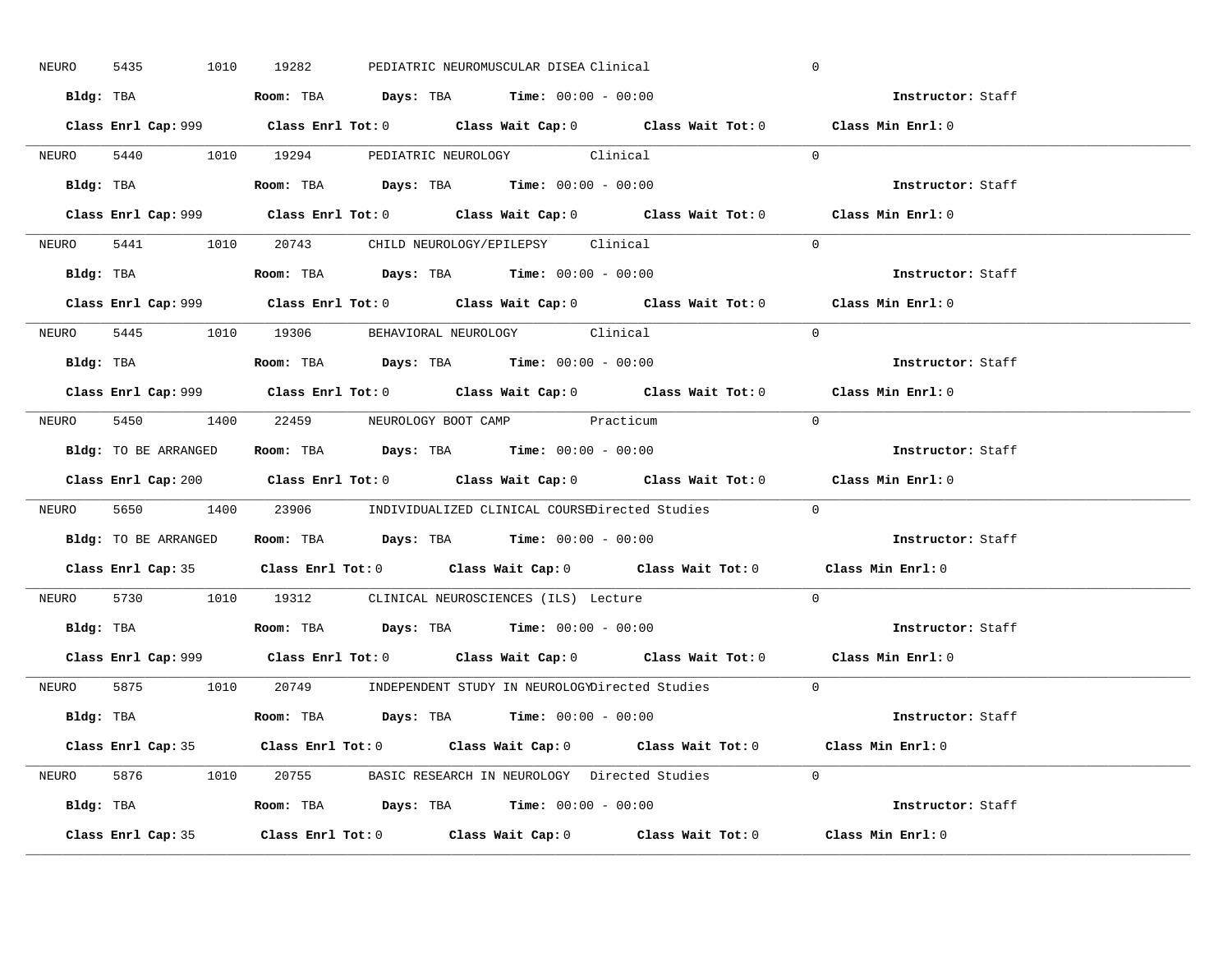### Report ID: SR201 **University of Pittsburgh** Page No. 31 of 464 **Schedule of Classes for Fall Term 2021-2022** Run Date: 12/16/2020 **Four Week - First** Run Time: 22:30:21

# **School of Medicine - Neurology - Subject: Neurology**

| Subject            | Catalog Nbr Section Class Nbr | Course Title                                   |                       | Component                                                   | Units<br>Topics   |  |
|--------------------|-------------------------------|------------------------------------------------|-----------------------|-------------------------------------------------------------|-------------------|--|
| NEURO<br>5877      | 1010<br>19318                 | COGNITV NEUROSCIENCE RESEARCH Directed Studies |                       |                                                             | $\Omega$          |  |
| Bldg: TBA          | Room: TBA                     | <b>Days:</b> TBA <b>Time:</b> $00:00 - 00:00$  |                       |                                                             | Instructor: Staff |  |
| Class Enrl Cap: 35 |                               |                                                |                       | Class Enrl Tot: $0$ Class Wait Cap: $0$ Class Wait Tot: $0$ | Class Min Enrl: 0 |  |
| 5878<br>NEURO      | 1010<br>19324                 | ALZHEIMER'S DISEASE RESEARCH Directed Studies  |                       |                                                             | $\mathbf 0$       |  |
| Bldg: TBA          | Room: TBA                     | <b>Days:</b> TBA <b>Time:</b> $00:00 - 00:00$  |                       |                                                             | Instructor: Staff |  |
| Class Enrl Cap: 35 | Class Enrl Tot: 0             |                                                |                       | Class Wait Cap: 0 Class Wait Tot: 0                         | Class Min Enrl: 0 |  |
| 5879<br>NEURO      | 1010<br>19336                 | MOLECULAR NEURO-BIOLGY/GENETCSDirected Studies |                       |                                                             | $\mathbf 0$       |  |
| Bldg: TBA          | Room: TBA                     | <b>Days:</b> TBA <b>Time:</b> $00:00 - 00:00$  |                       |                                                             | Instructor: Staff |  |
| Class Enrl Cap: 35 |                               |                                                |                       | Class Enrl Tot: $0$ Class Wait Cap: $0$ Class Wait Tot: $0$ | Class Min Enrl: 0 |  |
| 5900<br>NEURO      | 1010<br>20761                 | EXTRAMURAL NEUROLOGY                           |                       | Clinical                                                    | $\mathbf 0$       |  |
| Bldg: TBA          | Room: TBA                     | Days: TBA                                      | $Time: 00:00 - 00:00$ |                                                             | Instructor: Staff |  |
| Class Enrl Cap: 35 | Class Enrl Tot: 0             | Class Wait Cap: 0                              |                       | Class Wait Tot: 0                                           | Class Min Enrl: 0 |  |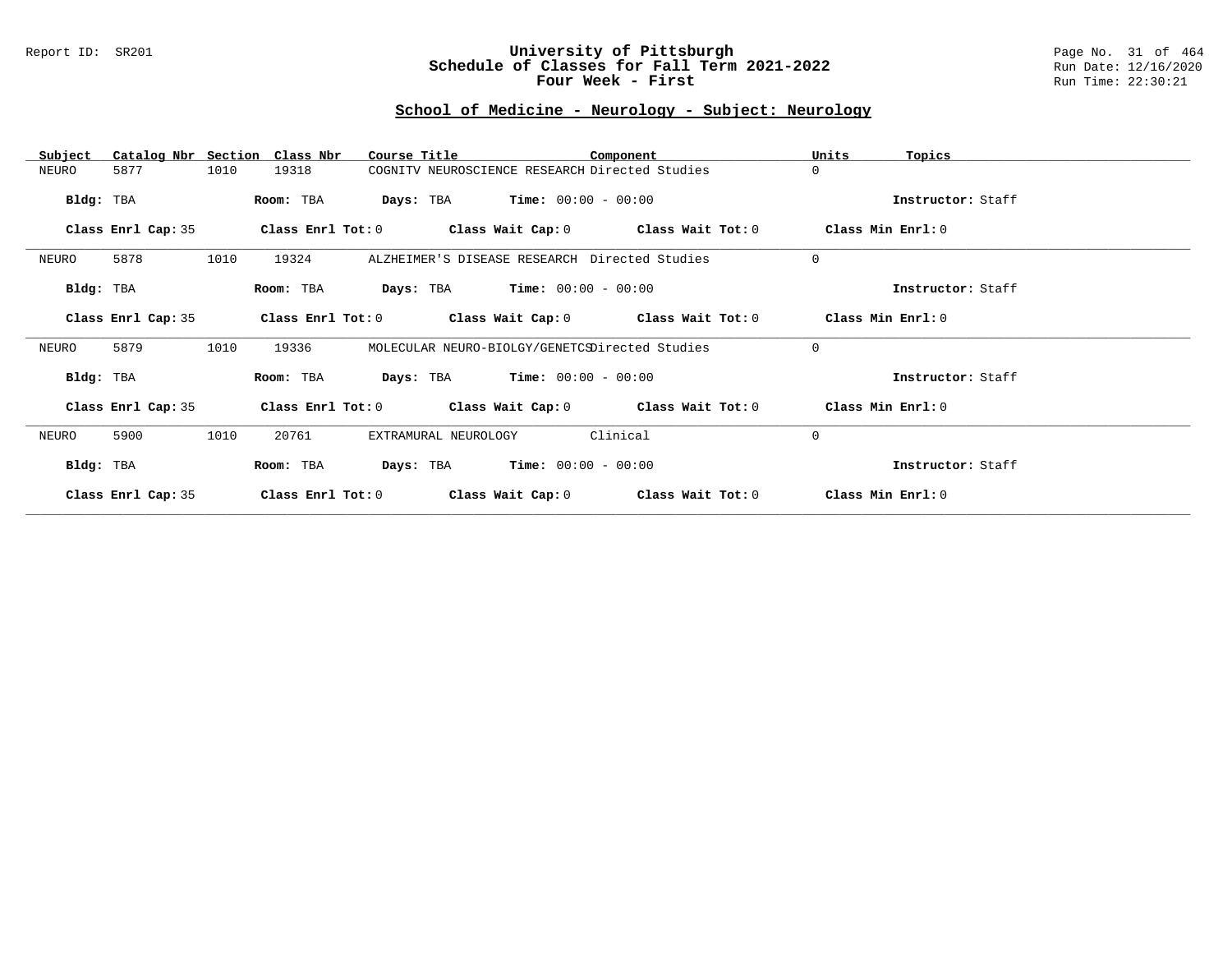### Report ID: SR201 **University of Pittsburgh** Page No. 32 of 464 **Schedule of Classes for Fall Term 2021-2022** Run Date: 12/16/2020 **Four Week - First** Run Time: 22:30:21

# **School of Medicine - Neurological Surgery - Subject: Neurological Surgery**

| Subject   | Catalog Nbr Section Class Nbr | Course Title                                                                               | Component | Units<br>Topics   |
|-----------|-------------------------------|--------------------------------------------------------------------------------------------|-----------|-------------------|
| NSURG     | 1010<br>5383                  | 20773<br>INDIVIDUAL STUDY OR RESEARCH Directed Studies                                     |           | $\Omega$          |
| Bldg: TBA |                               | <b>Room:</b> TBA $Days:$ TBA $Time: 00:00 - 00:00$                                         |           | Instructor: Staff |
|           |                               | Class Enrl Cap: 35 Class Enrl Tot: 0 Class Wait Cap: 0 Class Wait Tot: 0 Class Min Enrl: 0 |           |                   |
| NSURG     |                               | 5420 1010 20779 NEUROSURGERY SUBINTERNSHIP Clinical                                        |           | $\Omega$          |
|           | Bldg: TBA                     | Room: TBA $Days: TBA$ Time: $00:00 - 00:00$                                                |           | Instructor: Staff |
|           |                               | Class Enrl Cap: 35 Class Enrl Tot: 0 Class Wait Cap: 0 Class Wait Tot: 0 Class Min Enrl: 0 |           |                   |
| NSURG     |                               | 5422 1010 20791 PEDIATRIC NEUROSURGERY Clinical                                            |           | $\Omega$          |
|           | Bldg: TBA                     | Room: TBA $Days:$ TBA $Time: 00:00 - 00:00$                                                |           | Instructor: Staff |
|           |                               | Class Enrl Cap: 35 Class Enrl Tot: 0 Class Wait Cap: 0 Class Wait Tot: 0 Class Min Enrl: 0 |           |                   |
| NSURG     |                               | 5430 1010 20797 INTRO CLINICAL NEUROPHYSIOLOGYClinical                                     |           | $\Omega$          |
|           | Bldg: TBA                     | Room: TBA $Days:$ TBA Time: $00:00 - 00:00$                                                |           | Instructor: Staff |
|           |                               | Class Enrl Cap: 35 Class Enrl Tot: 0 Class Wait Cap: 0 Class Wait Tot: 0 Class Min Enrl: 0 |           |                   |
|           |                               | NSURG 5435 1010 18856 INTRO TO CLINICAL NEUROSURGERYClinical                               |           | $\Omega$          |
|           | Bldg: TO BE ARRANGED          | Room: TBA $\rule{1em}{0.15mm}$ Days: TBA Time: $00:00 - 00:00$                             |           | Instructor: Staff |
|           |                               | Class Enrl Cap: 35 Class Enrl Tot: 0 Class Wait Cap: 0 Class Wait Tot: 0 Class Min Enrl: 0 |           |                   |
| NSURG     | 5650 1400                     | 23912 INDIVIDUALIZED CLINICAL COURSEDirected Studies                                       |           | $\Omega$          |
|           | Bldg: TO BE ARRANGED          | Room: TBA $Days: TBA$ Time: $00:00 - 00:00$                                                |           | Instructor: Staff |
|           |                               | Class Enrl Cap: 35 Class Enrl Tot: 0 Class Wait Cap: 0 Class Wait Tot: 0 Class Min Enrl: 0 |           |                   |
| NSURG     |                               | 5705 1010 18862 HEAD AND NECK DISSECTION (ILS)Clinical                                     |           | $\Omega$          |
|           | Bldg: TO BE ARRANGED          | Room: TBA $Days: TBA$ Time: $00:00 - 00:00$                                                |           | Instructor: Staff |
|           |                               | Class Enrl Cap: 35 Class Enrl Tot: 0 Class Wait Cap: 0 Class Wait Tot: 0 Class Min Enrl: 0 |           |                   |
| NSURG     | 5810                          | 1010 18868 INJURY RESEARCH AND CONTROL Directed Studies                                    |           | $\Omega$          |
|           | Bldg: TO BE ARRANGED          | Room: TBA $\rule{1em}{0.15mm}$ Days: TBA Time: $00:00 - 00:00$                             |           | Instructor: Staff |
|           |                               | Class Enrl Cap: 35 Class Enrl Tot: 0 Class Wait Cap: 0 Class Wait Tot: 0 Class Min Enrl: 0 |           |                   |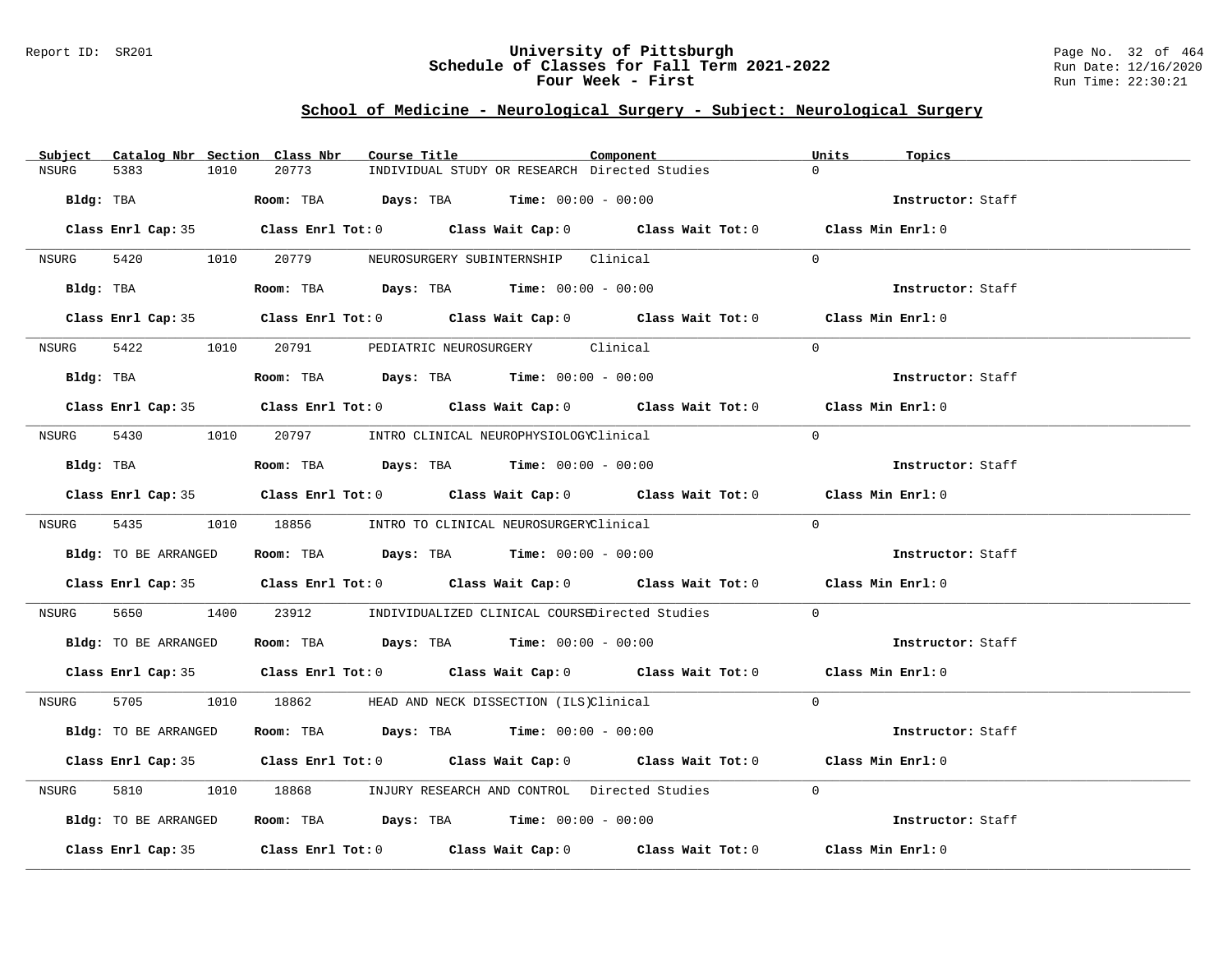| NSURG | 5880                        | 1010<br>18874       | NEUROSURGICAL RESEARCH     | Directed Studies             | 0                   |  |
|-------|-----------------------------|---------------------|----------------------------|------------------------------|---------------------|--|
|       | <b>Bldg:</b> TO BE ARRANGED | Room: TBA           | Days: TBA                  | <b>Time:</b> $00:00 - 00:00$ | Instructor: Staff   |  |
|       | Class Enrl Cap: 35          | Class Enrl Tot: $0$ | Class Wait Cap: 0          | Class Wait Tot: 0            | Class Min Enrl: 0   |  |
| NSURG | 5899                        | 1400<br>23846       | IND STDY IN NEUROL SURGERY | Independent Study            | 0                   |  |
|       | <b>Bldg:</b> TO BE ARRANGED | Room: TBA           | Days: TBA                  | <b>Time:</b> $00:00 - 00:00$ | Instructor: Staff   |  |
|       | Class Enrl Cap: 35          | Class Enrl Tot: 0   | Class Wait Cap: 0          | Class Wait Tot: 0            | Class Min $Enrl: 0$ |  |
| NSURG | 5900                        | 1010<br>18880       | EXTRAMURAL NEUROSURGERY    | Clinical                     | 0                   |  |
|       | <b>Bldg:</b> TO BE ARRANGED | Room: TBA           | Days: TBA                  | <b>Time:</b> $00:00 - 00:00$ | Instructor: Staff   |  |
|       |                             |                     |                            |                              |                     |  |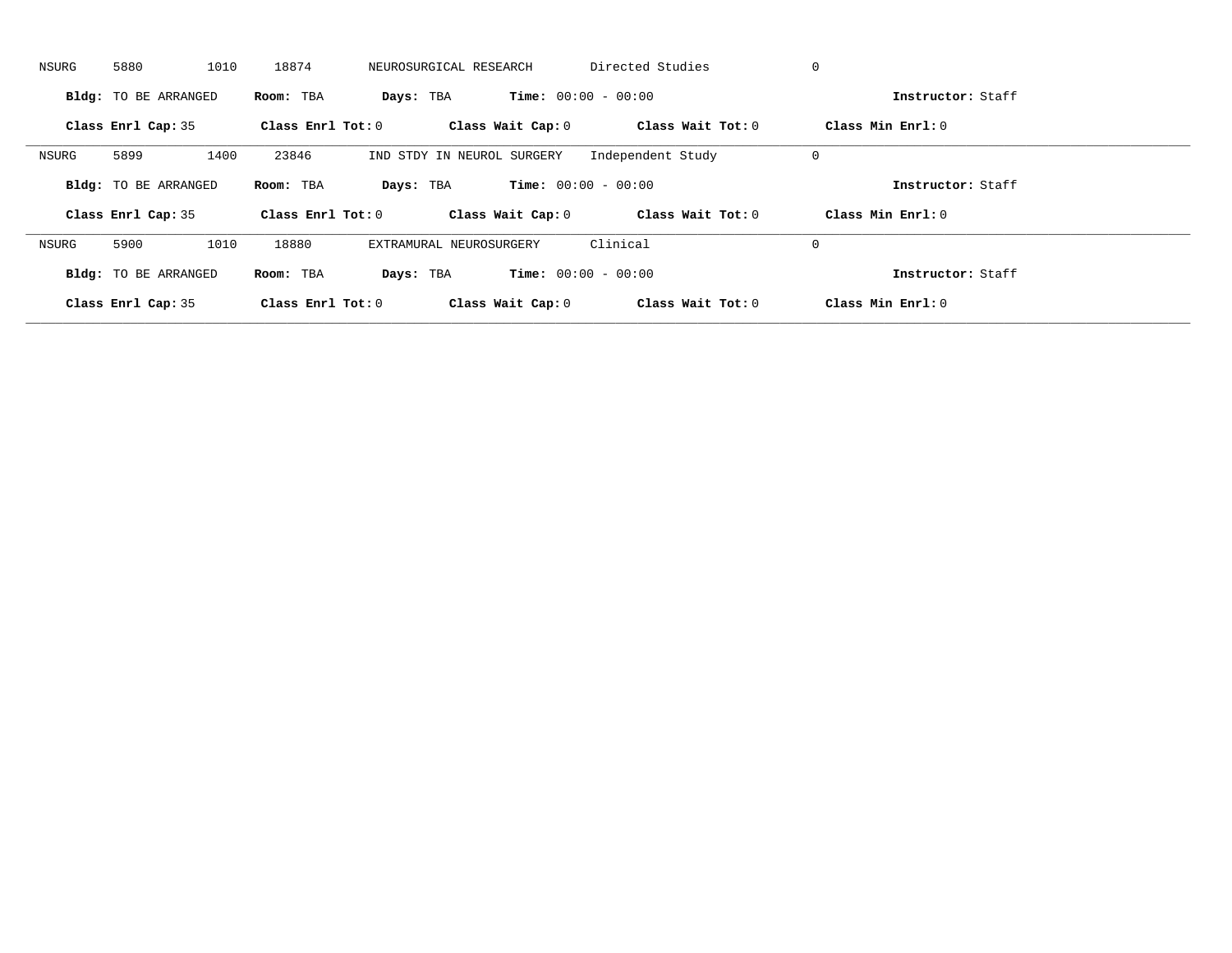### Report ID: SR201 **University of Pittsburgh** Page No. 34 of 464 **Schedule of Classes for Fall Term 2021-2022** Run Date: 12/16/2020 **Four Week - First** Run Time: 22:30:21

# **School of Medicine - Obstetrics and Gynecology - Subject: Obstetrics and Gynecology**

| Catalog Nbr Section Class Nbr<br>Subject | Course Title                                                                                | Component | Units<br>Topics   |
|------------------------------------------|---------------------------------------------------------------------------------------------|-----------|-------------------|
| 5341<br>1010<br>OBGYN                    | 18886<br>OBSTETRICS AND GYNECOLOGY                                                          | Clinical  | $\Omega$          |
| Bldg: TO BE ARRANGED                     | Room: TBA $Days:$ TBA Time: $00:00 - 00:00$                                                 |           | Instructor: Staff |
|                                          | Class Enrl Cap: 35 Class Enrl Tot: 0 Class Wait Cap: 0 Class Wait Tot: 0 Class Min Enrl: 0  |           |                   |
|                                          | OBGYN 5345 1010 18892 CLERKSHIP REPEAT COURSE Directed Studies                              |           | $\Omega$          |
|                                          | Bldg: TBA                    Room: TBA         Days: TBA         Time: 00:00 - 00:00        |           | Instructor: Staff |
|                                          | Class Enrl Cap: 35 Class Enrl Tot: 0 Class Wait Cap: 0 Class Wait Tot: 0 Class Min Enrl: 0  |           |                   |
|                                          | OBGYN 5387 1010 19348 INDIVIDUAL STUDY OR RESEARCH Directed Studies                         |           | $\Omega$          |
|                                          | Bldg: TBA                   Room: TBA         Days: TBA         Time: 00:00 - 00:00         |           | Instructor: Staff |
|                                          | Class Enrl Cap: 35 Class Enrl Tot: 0 Class Wait Cap: 0 Class Wait Tot: 0 Class Min Enrl: 0  |           |                   |
|                                          | OBGYN 5420 1010 18898 OBSTETRICAL SUBINTERNSHIP Clinical                                    |           | $\Omega$          |
|                                          | Bldg: TBA                    Room: TBA          Days: TBA         Time: 00:00 - 00:00       |           | Instructor: Staff |
|                                          | Class Enrl Cap: 999 Class Enrl Tot: 0 Class Wait Cap: 0 Class Wait Tot: 0 Class Min Enrl: 0 |           |                   |
|                                          | OBGYN 5430 1010 18922 GYNECOLOGICAL SUBINTERNSHIP Clinical                                  |           | $\Omega$          |
|                                          |                                                                                             |           | Instructor: Staff |
|                                          | Class Enrl Cap: 999 Class Enrl Tot: 0 Class Wait Cap: 0 Class Wait Tot: 0 Class Min Enrl: 0 |           |                   |
|                                          | OBGYN 5432 1010 18940 MINIMALLY INV GYN SURGERY Clinical                                    |           | $\Omega$          |
|                                          | Bldg: TBA                    Room: TBA         Days: TBA         Time: $00:00 - 00:00$      |           | Instructor: Staff |
|                                          | Class Enrl Cap: 35 Class Enrl Tot: 0 Class Wait Cap: 0 Class Wait Tot: 0 Class Min Enrl: 0  |           |                   |
|                                          | OBGYN 5435 1010 19354 OBSTETRIC/GYNECOLOGY ELECTIVE Clinical                                |           | $\Omega$          |
|                                          | Bldg: TBA                    Room: TBA         Days: TBA         Time: 00:00 - 00:00        |           | Instructor: Staff |
|                                          | Class Enrl Cap: 35 Class Enrl Tot: 0 Class Wait Cap: 0 Class Wait Tot: 0 Class Min Enrl: 0  |           |                   |
|                                          | OBGYN 5440 1010 19360 OBSTETRICAL AND AMBULTRY CARE Clinical                                |           | $\Omega$          |
|                                          | Bldg: TBA                  Room: TBA        Days: TBA        Time: 00:00 - 00:00            |           | Instructor: Staff |
| Class Enrl Cap: 35                       | Class Enrl Tot: $0$ Class Wait Cap: $0$ Class Wait Tot: $0$                                 |           | Class Min Enrl: 0 |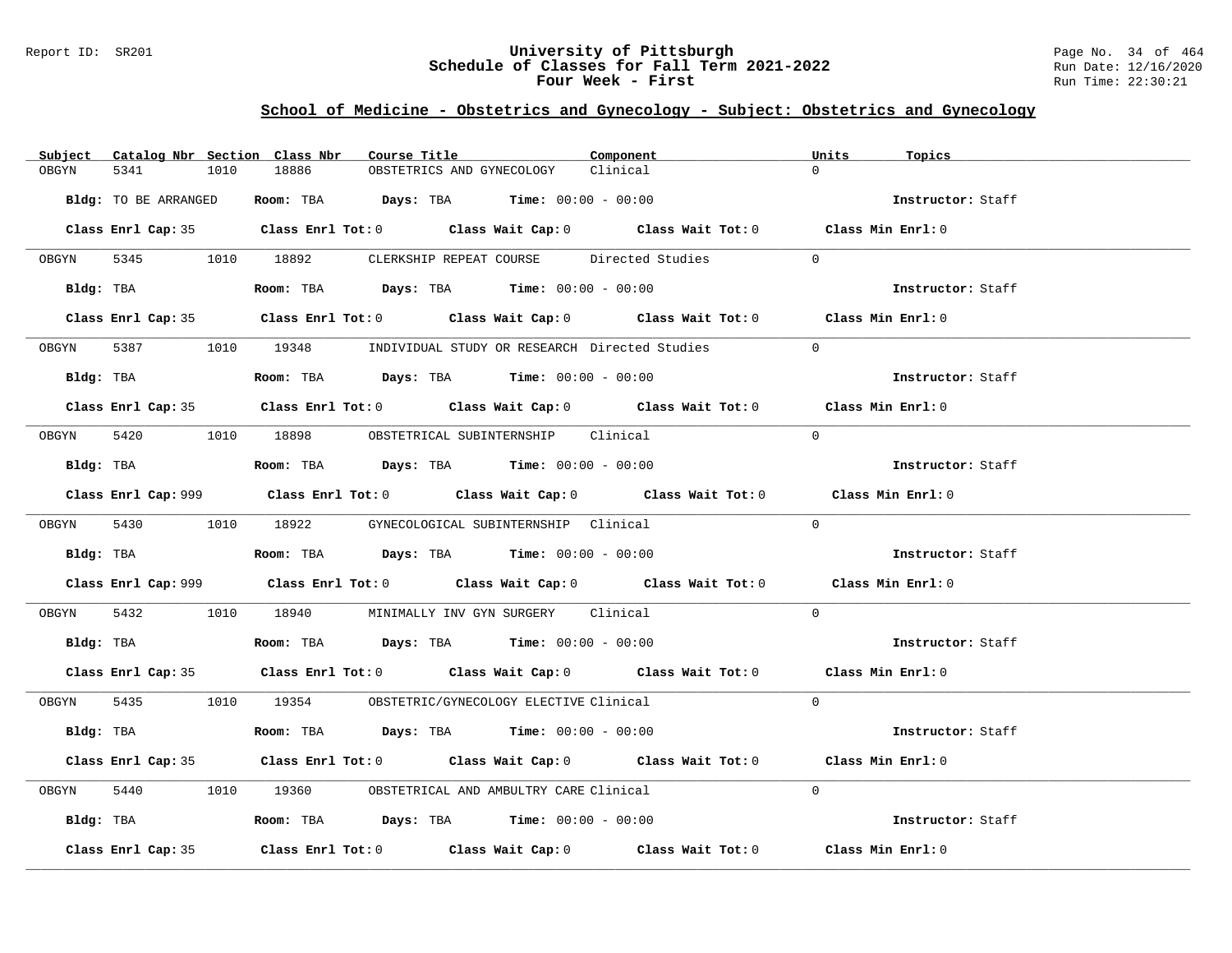| OBGYN | 5445 |  | 1010 18952                                                                            |  | OUTPATIENT GYNECOLOGY Clinical |          |                                                                           | $\mathbf 0$                                                                                 |  |
|-------|------|--|---------------------------------------------------------------------------------------|--|--------------------------------|----------|---------------------------------------------------------------------------|---------------------------------------------------------------------------------------------|--|
|       |      |  | Bldg: TBA                   Room: TBA        Days: TBA        Time: 00:00 - 00:00     |  |                                |          |                                                                           | Instructor: Staff                                                                           |  |
|       |      |  |                                                                                       |  |                                |          |                                                                           | Class Enrl Cap: 35 Class Enrl Tot: 0 Class Wait Cap: 0 Class Wait Tot: 0 Class Min Enrl: 0  |  |
|       |      |  | OBGYN 5450 1010 18970 REPRODUCTIVE ENDOCRINOLOGY Clinical                             |  |                                |          |                                                                           | $\Omega$                                                                                    |  |
|       |      |  |                                                                                       |  |                                |          |                                                                           | Instructor: Staff                                                                           |  |
|       |      |  |                                                                                       |  |                                |          | Class Enrl Cap: 999 Class Enrl Tot: 0 Class Wait Cap: 0 Class Wait Tot: 0 | Class Min Enrl: 0                                                                           |  |
|       |      |  | OBGYN 5460 1010 19366 MATERNAL AND FETAL MEDICINE Clinical                            |  |                                |          |                                                                           | $\Omega$                                                                                    |  |
|       |      |  | Bldg: TBA                   Room: TBA         Days: TBA         Time: 00:00 - 00:00   |  |                                |          |                                                                           | Instructor: Staff                                                                           |  |
|       |      |  |                                                                                       |  |                                |          |                                                                           | Class Enrl Cap: 999 Class Enrl Tot: 0 Class Wait Cap: 0 Class Wait Tot: 0 Class Min Enrl: 0 |  |
|       |      |  | OBGYN 5470 1010 18982 GYNECOLOGIC ONCOLOGY Clinical                                   |  |                                |          |                                                                           | $\Omega$                                                                                    |  |
|       |      |  | Bldg: TBA                   Room: TBA         Days: TBA         Time: $00:00 - 00:00$ |  |                                |          |                                                                           | Instructor: Staff                                                                           |  |
|       |      |  |                                                                                       |  |                                |          |                                                                           | Class Enrl Cap: 999 Class Enrl Tot: 0 Class Wait Cap: 0 Class Wait Tot: 0 Class Min Enrl: 0 |  |
|       |      |  | OBGYN 5480 1010 19000 UROGYNECOLOGY_SUBINTERNSHIP Clinical                            |  |                                |          |                                                                           | $\Omega$                                                                                    |  |
|       |      |  | Bldg: TBA                   Room: TBA        Days: TBA        Time: 00:00 - 00:00     |  |                                |          |                                                                           | <b>Instructor:</b> Staff                                                                    |  |
|       |      |  |                                                                                       |  |                                |          |                                                                           | Class Enrl Cap: 35 Class Enrl Tot: 0 Class Wait Cap: 0 Class Wait Tot: 0 Class Min Enrl: 0  |  |
|       |      |  |                                                                                       |  |                                |          |                                                                           |                                                                                             |  |
|       |      |  | OBGYN 5487 1010 19018 FAMILY PLANNING Clinical                                        |  |                                |          |                                                                           | $\Omega$                                                                                    |  |
|       |      |  | Bldg: TBA                   Room: TBA         Days: TBA         Time: 00:00 - 00:00   |  |                                |          |                                                                           | Instructor: Staff                                                                           |  |
|       |      |  |                                                                                       |  |                                |          |                                                                           | Class Enrl Cap: 35 Class Enrl Tot: 0 Class Wait Cap: 0 Class Wait Tot: 0 Class Min Enrl: 0  |  |
| OBGYN |      |  | 5488 1200 23552 REPRODUCTIVE GENETICS Clinical                                        |  |                                |          |                                                                           | $\Omega$                                                                                    |  |
|       |      |  | Bldg: TO BE ARRANGED ROOM: TBA Days: TBA Time: 00:00 - 00:00                          |  |                                |          |                                                                           | Instructor: Staff                                                                           |  |
|       |      |  |                                                                                       |  |                                |          |                                                                           | Class Enrl Cap: 35 Class Enrl Tot: 0 Class Wait Cap: 0 Class Wait Tot: 0 Class Min Enrl: 0  |  |
|       |      |  | OBGYN 5490 1010 19030 WOMEN'S HEALTH                                                  |  |                                | Clinical |                                                                           | $\overline{0}$                                                                              |  |
|       |      |  | <b>Bldg:</b> TBA <b>ROOM:</b> TBA <b>Days:</b> TBA <b>Time:</b> $00:00 - 00:00$       |  |                                |          |                                                                           | Instructor: Staff                                                                           |  |
|       |      |  |                                                                                       |  |                                |          |                                                                           | Class Enrl Cap: 999 Class Enrl Tot: 0 Class Wait Cap: 0 Class Wait Tot: 0 Class Min Enrl: 0 |  |
|       |      |  | OBGYN 5495 1010 19042 MIDLIFE HEALTH Clinical                                         |  |                                |          |                                                                           | $\Omega$                                                                                    |  |
|       |      |  | <b>Bldg:</b> TBA <b>ROOM:</b> TBA <b>Days:</b> TBA <b>Time:</b> $00:00 - 00:00$       |  |                                |          |                                                                           | Instructor: Staff                                                                           |  |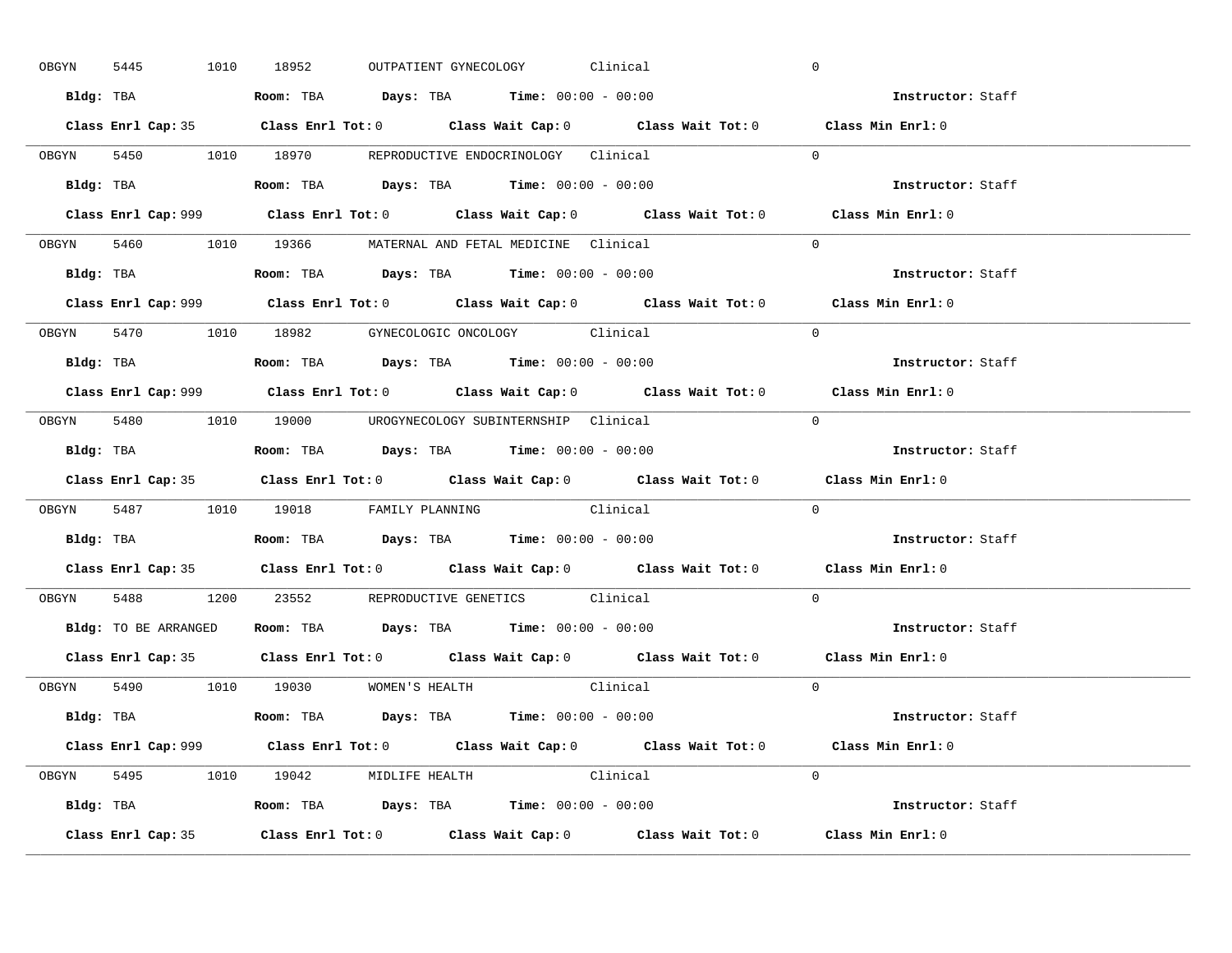### Report ID: SR201 **University of Pittsburgh** Page No. 36 of 464 **Schedule of Classes for Fall Term 2021-2022** Run Date: 12/16/2020 **Four Week - First** Run Time: 22:30:21

# **School of Medicine - Obstetrics and Gynecology - Subject: Obstetrics and Gynecology**

| Subject |                      |      | Catalog Nbr Section Class Nbr | Course Title                                                                                  | Component                                                                                  | Units             | Topics                        |
|---------|----------------------|------|-------------------------------|-----------------------------------------------------------------------------------------------|--------------------------------------------------------------------------------------------|-------------------|-------------------------------|
| OBGYN   | 5500                 | 1010 | 19084                         | OB & GYN MEDICINE ABROAD                                                                      | Clinical                                                                                   | $\cap$            |                               |
|         |                      |      |                               | Bldg: TBA                        Room: TBA          Days: TBA         Time: $00:00 - 00:00$   |                                                                                            |                   | Instructor: Staff             |
|         |                      |      |                               |                                                                                               | Class Enrl Cap: 35 Class Enrl Tot: 0 Class Wait Cap: 0 Class Wait Tot: 0 Class Min Enrl: 0 |                   |                               |
| OBGYN   | 5580                 |      | 1010 21259                    | SEXUALLY TRANSMITTED DISEASES Clinical                                                        |                                                                                            | $\Omega$          |                               |
|         |                      |      |                               | Bldg: TBA                        Room: TBA          Days: TBA          Time: $00:00 - 00:00$  |                                                                                            |                   | Instructor: Staff             |
|         |                      |      |                               |                                                                                               |                                                                                            | Class Min Enrl: 0 |                               |
| OBGYN   | 5650                 |      |                               | 1010 19384 INDIVIDUALIZED CLINICAL COURSEClinical                                             |                                                                                            | $\Omega$          |                               |
|         |                      |      |                               |                                                                                               |                                                                                            |                   | Instructor: Staff             |
|         |                      |      |                               |                                                                                               | Class Enrl Cap: 35 Class Enrl Tot: 0 Class Wait Cap: 0 Class Wait Tot: 0 Class Min Enrl: 0 |                   |                               |
| OBGYN   |                      |      |                               | 5725 1010 19102 INFECTIOUS DISEA-OB/GYN (ILS) Clinical                                        |                                                                                            | $\Omega$          |                               |
|         |                      |      |                               | Bldg: TBA                          Room: TBA          Days: TBA         Time: $00:00 - 00:00$ |                                                                                            |                   | Instructor: Staff             |
|         |                      |      |                               |                                                                                               | Class Enrl Cap: 35 Class Enrl Tot: 0 Class Wait Cap: 0 Class Wait Tot: 0 Class Min Enrl: 0 |                   |                               |
| OBGYN   | 5750                 | 1400 | 28631                         | GET READY FOR RESIDENCY Clinical                                                              |                                                                                            | $\Omega$          |                               |
|         | Bldg: TO BE ARRANGED |      |                               | Room: TBA $Days:$ TBA Time: $00:00 - 00:00$                                                   |                                                                                            |                   | Instructor: Fontenot, Amber L |
|         |                      |      |                               |                                                                                               |                                                                                            |                   | Kirk, Kimberly Ann            |
|         |                      |      |                               |                                                                                               | Class Enrl Cap: 35 Class Enrl Tot: 0 Class Wait Cap: 0 Class Wait Tot: 0 Class Min Enrl: 0 |                   |                               |
| OBGYN   |                      |      |                               | 5885 1010 19120 OB AND GYN RESEARCH Directed Studies                                          |                                                                                            | $\Omega$          |                               |
|         | Bldg: TBA            |      |                               | Room: TBA $Days:$ TBA $Time: 00:00 - 00:00$                                                   |                                                                                            |                   | Instructor: Staff             |
|         |                      |      |                               |                                                                                               | Class Enrl Cap: 35 Class Enrl Tot: 0 Class Wait Cap: 0 Class Wait Tot: 0 Class Min Enrl: 0 |                   |                               |
| OBGYN   |                      |      |                               | 5886 1010 19150 INDIVIDUAL STUDY Clinical                                                     |                                                                                            | $\Omega$          |                               |
|         | Bldg: TBA            |      |                               | Room: TBA $Days:$ TBA Time: $00:00 - 00:00$                                                   |                                                                                            |                   | Instructor: Staff             |
|         | Class Enrl Cap: 35   |      |                               |                                                                                               | Class Enrl Tot: $0$ Class Wait Cap: $0$ Class Wait Tot: $0$ Class Min Enrl: $0$            |                   |                               |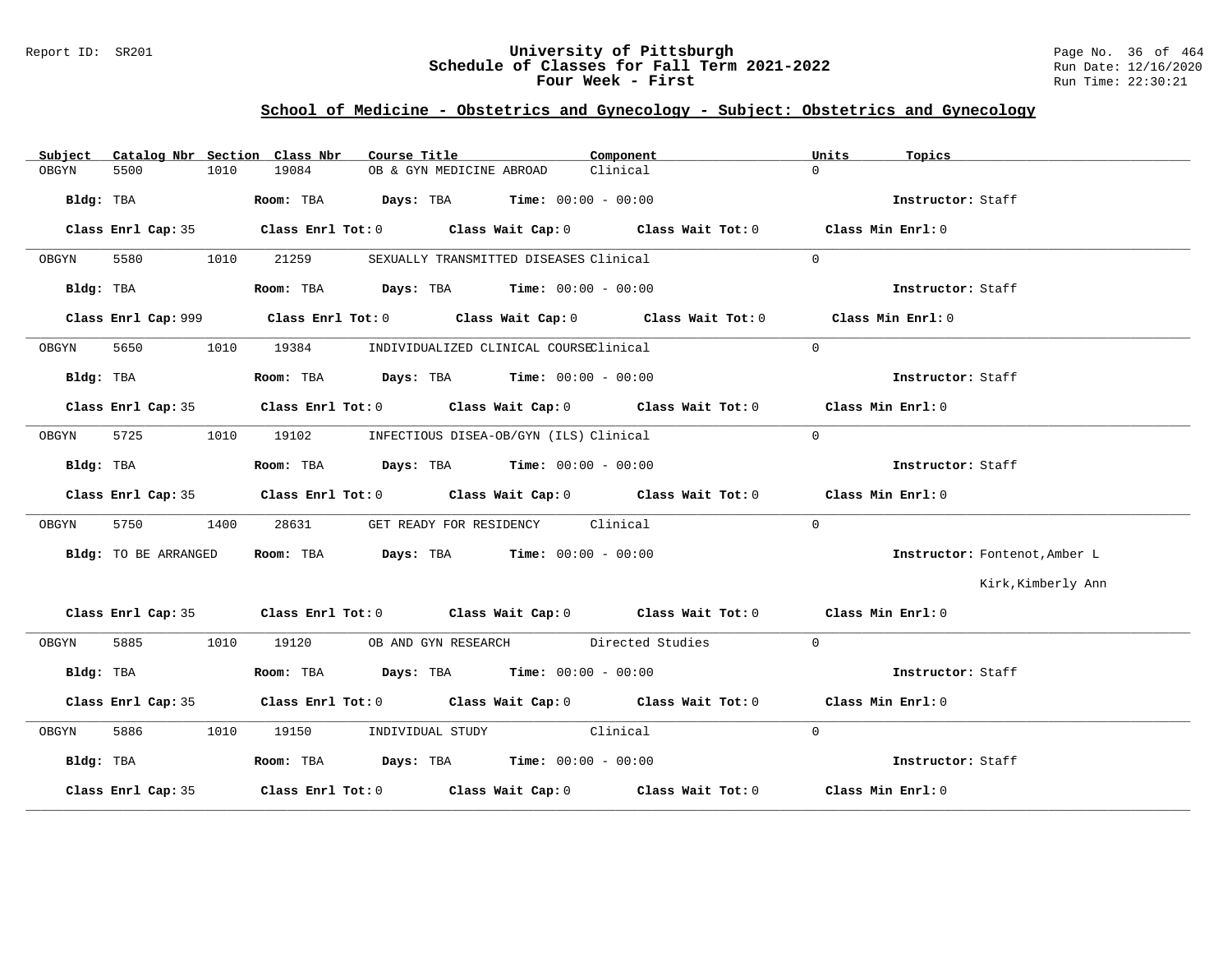### Report ID: SR201 **University of Pittsburgh** Page No. 37 of 464 **Schedule of Classes for Fall Term 2021-2022** Run Date: 12/16/2020 **Four Week - First** Run Time: 22:30:21

# **School of Medicine - Obstetrics and Gynecology - Subject: Obstetrics and Gynecology**

| Subject   | Catalog Nbr Section Class Nbr |      |                     | Course Title             | Component                    | Units<br>Topics   |  |
|-----------|-------------------------------|------|---------------------|--------------------------|------------------------------|-------------------|--|
| OBGYN     | 5899                          | 1200 | 23970               | INDEPENDENT STUDY OB/GYN | Independent Study            | 0                 |  |
|           | <b>Bldg:</b> TO BE ARRANGED   |      | Room: TBA           | Days: TBA                | <b>Time:</b> $00:00 - 00:00$ | Instructor: Staff |  |
|           | Class Enrl Cap: 35            |      | Class Enrl Tot: $0$ | Class Wait Cap: 0        | Class Wait $Tot: 0$          | Class Min Enrl: 0 |  |
|           |                               |      |                     |                          |                              |                   |  |
| OBGYN     | 5900                          | 1010 | 19168               | EXTRAMURAL OB AND/OR GYN | Clinical                     | 0                 |  |
| Bldg: TBA |                               |      | Room: TBA           | Days: TBA                | <b>Time:</b> $00:00 - 00:00$ | Instructor: Staff |  |
|           | Class Enrl Cap: 35            |      | Class Enrl Tot: 0   | Class Wait Cap: 0        | Class Wait Tot: $0$          | Class Min Enrl: 0 |  |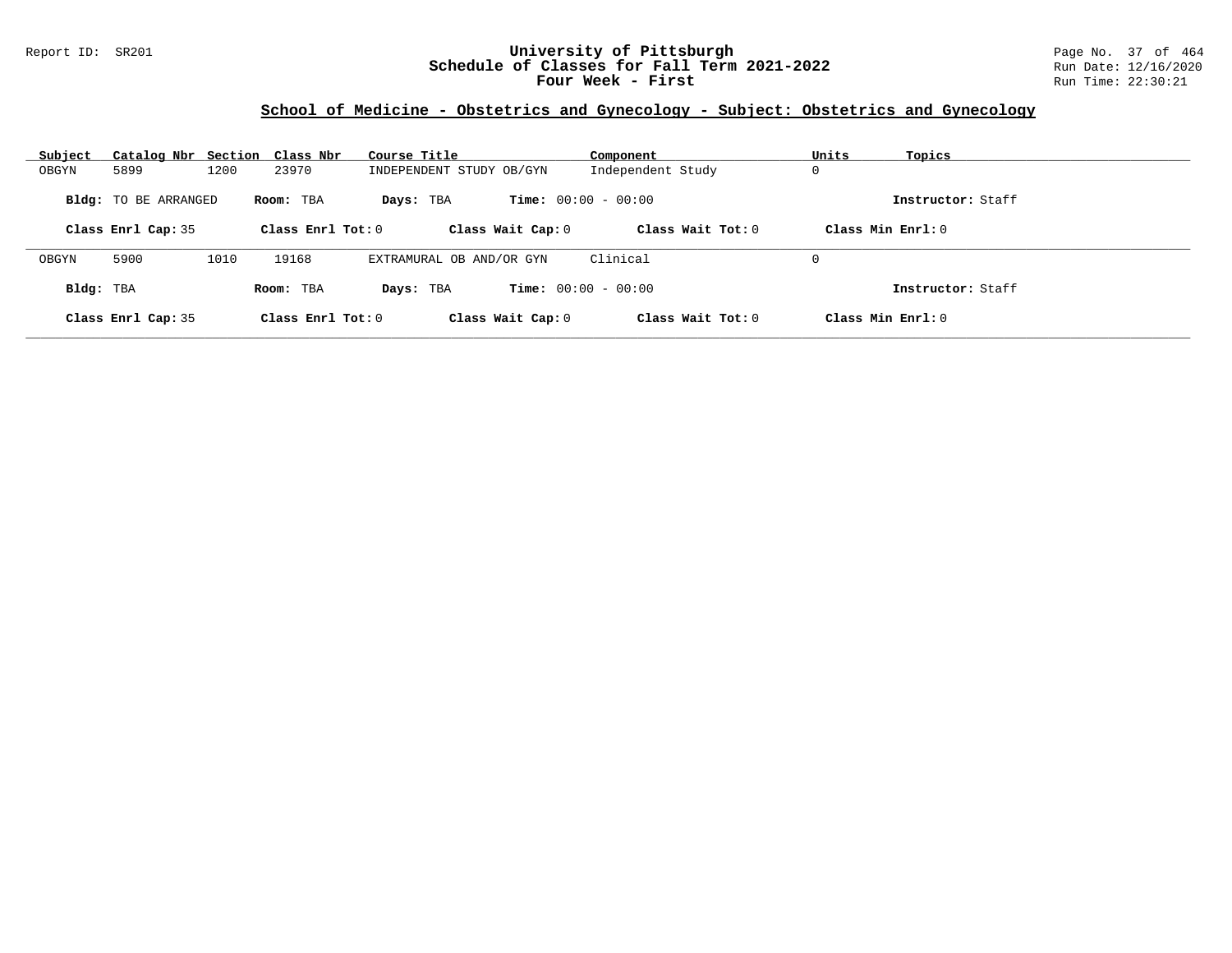### Report ID: SR201 **University of Pittsburgh** Page No. 38 of 464 **Schedule of Classes for Fall Term 2021-2022** Run Date: 12/16/2020 **Four Week - First** Run Time: 22:30:21

# **School of Medicine - Ophthalmology - Subject: Ophthalmology**

| Subject   |                      |      | Catalog Nbr Section Class Nbr | Course Title                  |                                                                                       | Component                                                                                   | Units    | Topics            |
|-----------|----------------------|------|-------------------------------|-------------------------------|---------------------------------------------------------------------------------------|---------------------------------------------------------------------------------------------|----------|-------------------|
| OPHTH     | 5385                 | 1010 | 19396                         |                               |                                                                                       | INDIVIDUAL STUDY OR RESEARCH Independent Study                                              | $\Omega$ |                   |
|           | Bldg: TBA            |      |                               |                               | Room: TBA $Days:$ TBA $Time: 00:00 - 00:00$                                           |                                                                                             |          | Instructor: Staff |
|           |                      |      |                               |                               |                                                                                       | Class Enrl Cap: 35 Class Enrl Tot: 0 Class Wait Cap: 0 Class Wait Tot: 0 Class Min Enrl: 0  |          |                   |
| OPHTH     |                      |      |                               | 5420 1010 19186 OPHTHALMOLOGY | Clinical                                                                              |                                                                                             | $\Omega$ |                   |
|           | Bldg: TBA            |      |                               |                               | Room: TBA $Days:$ TBA $Time: 00:00 - 00:00$                                           |                                                                                             |          | Instructor: Staff |
|           |                      |      |                               |                               |                                                                                       | Class Enrl Cap: 999 Class Enrl Tot: 0 Class Wait Cap: 0 Class Wait Tot: 0 Class Min Enrl: 0 |          |                   |
| OPHTH     |                      |      |                               |                               | 5430 1010 19204 PEDIATRIC OPHTHALMOLOGY Clinical                                      |                                                                                             | $\Omega$ |                   |
|           | Bldg: TBA            |      |                               |                               | Room: TBA $Days:$ TBA Time: $00:00 - 00:00$                                           |                                                                                             |          | Instructor: Staff |
|           |                      |      |                               |                               |                                                                                       | Class Enrl Cap: 35 Class Enrl Tot: 0 Class Wait Cap: 0 Class Wait Tot: 0 Class Min Enrl: 0  |          |                   |
| OPHTH     | 5650                 |      |                               |                               | 1010 19222 INDIVIDUALIZED CLINICAL COURSEClinical                                     |                                                                                             | $\Omega$ |                   |
|           | Bldg: TBA            |      |                               |                               | Room: TBA $Days:$ TBA $Time: 00:00 - 00:00$                                           |                                                                                             |          | Instructor: Staff |
|           |                      |      |                               |                               |                                                                                       | Class Enrl Cap: 35 Class Enrl Tot: 0 Class Wait Cap: 0 Class Wait Tot: 0 Class Min Enrl: 0  |          |                   |
| OPHTH     | 5815                 | 1010 |                               |                               |                                                                                       | 19246 OPHTHALMOLOGY RESEARCH Independent Study                                              | $\Omega$ |                   |
|           | Bldg: TBA            |      |                               |                               | Room: TBA $\rule{1em}{0.15mm}$ Days: TBA $\rule{1.5mm}{0.15mm}$ Time: $00:00 - 00:00$ |                                                                                             |          | Instructor: Staff |
|           |                      |      |                               |                               |                                                                                       | Class Enrl Cap: 35 Class Enrl Tot: 0 Class Wait Cap: 0 Class Wait Tot: 0 Class Min Enrl: 0  |          |                   |
| OPHTH     | 5899 1400            |      |                               |                               |                                                                                       | 23852 INDEP STUDY IN OPHTHALMOLOGY Independent Study                                        | $\Omega$ |                   |
|           | Bldg: TO BE ARRANGED |      |                               |                               | Room: TBA $\rule{1em}{0.15mm}$ Days: TBA Time: $00:00 - 00:00$                        |                                                                                             |          | Instructor: Staff |
|           |                      |      |                               |                               |                                                                                       | Class Enrl Cap: 35 Class Enrl Tot: 0 Class Wait Cap: 0 Class Wait Tot: 0 Class Min Enrl: 0  |          |                   |
| OPHTH     |                      |      |                               |                               | 5900 1010 19252 EXTRAMURAL OPHTHALMOLOGY Clinical                                     |                                                                                             | $\Omega$ |                   |
| Bldg: TBA |                      |      |                               |                               | Room: TBA $Days:$ TBA $Time: 00:00 - 00:00$                                           |                                                                                             |          | Instructor: Staff |
|           |                      |      |                               |                               |                                                                                       | Class Enrl Cap: 35 Class Enrl Tot: 0 Class Wait Cap: 0 Class Wait Tot: 0 Class Min Enrl: 0  |          |                   |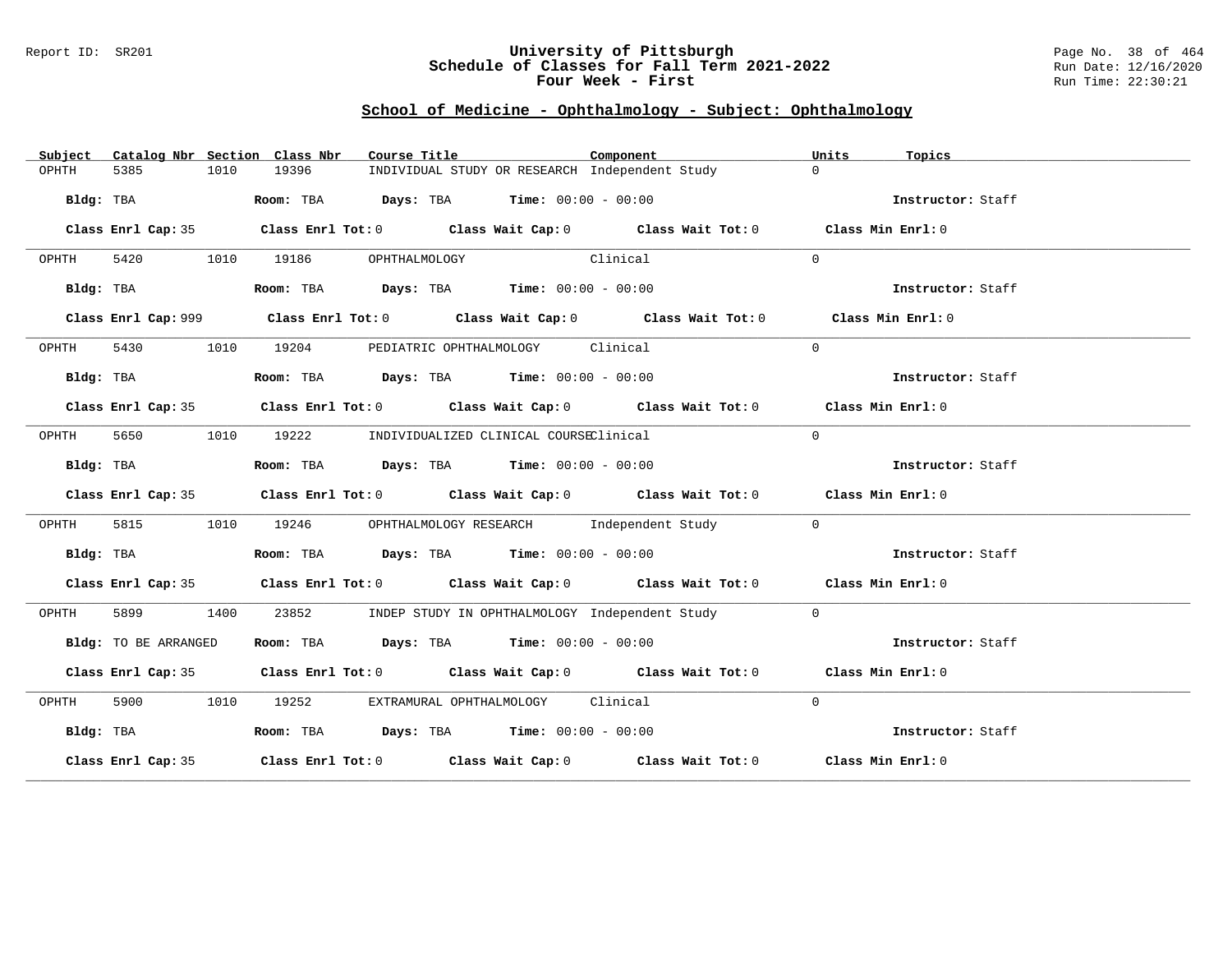### Report ID: SR201 **University of Pittsburgh** Page No. 39 of 464 **Schedule of Classes for Fall Term 2021-2022** Run Date: 12/16/2020 **Four Week - First** Run Time: 22:30:21

# **School of Medicine - Orthopedic Surgery - Subject: Orthopedic Surgery**

|       |                     |      | Subject Catalog Nbr Section Class Nbr | Course Title                                                                                | Component                                                                                  | Units    | Topics            |
|-------|---------------------|------|---------------------------------------|---------------------------------------------------------------------------------------------|--------------------------------------------------------------------------------------------|----------|-------------------|
| OSURG | 5320                | 1010 | 19270                                 | PEDIATRIC ORTHOPAEDICS                                                                      | Clinical                                                                                   | $\cap$   |                   |
|       |                     |      |                                       | $Bldq$ : TBA $Room$ : TBA $Days$ : TBA $Tim$ : $00:00 - 00:00$                              |                                                                                            |          | Instructor: Staff |
|       |                     |      |                                       |                                                                                             | Class Enrl Cap: 35 Class Enrl Tot: 0 Class Wait Cap: 0 Class Wait Tot: 0 Class Min Enrl: 0 |          |                   |
|       |                     |      |                                       | OSURG 5325 1010 19288 SPORTS MEDICINE Clinical                                              |                                                                                            | $\Omega$ |                   |
|       |                     |      |                                       | Bldg: TBA                    Room: TBA         Days: TBA         Time: $00:00 - 00:00$      |                                                                                            |          | Instructor: Staff |
|       |                     |      |                                       |                                                                                             | Class Enrl Cap: 35 Class Enrl Tot: 0 Class Wait Cap: 0 Class Wait Tot: 0 Class Min Enrl: 0 |          |                   |
|       |                     |      |                                       | OSURG 5330 1010 19300 ORTHOPAEDIC TRAUMA Clinical                                           |                                                                                            | $\Omega$ |                   |
|       |                     |      |                                       | Bldg: TBA                   Room: TBA         Days: TBA         Time: 00:00 - 00:00         |                                                                                            |          | Instructor: Staff |
|       |                     |      |                                       |                                                                                             | Class Enrl Cap: 35 Class Enrl Tot: 0 Class Wait Cap: 0 Class Wait Tot: 0 Class Min Enrl: 0 |          |                   |
|       |                     |      |                                       | OSURG 5335 1010 19330 ORTHOPAEDIC FOOT AND ANKLE Clinical                                   |                                                                                            | $\Omega$ |                   |
|       |                     |      |                                       | Bldg: TBA                   Room: TBA         Days: TBA         Time: $00:00 - 00:00$       |                                                                                            |          | Instructor: Staff |
|       |                     |      |                                       |                                                                                             | Class Enrl Cap: 35 Class Enrl Tot: 0 Class Wait Cap: 0 Class Wait Tot: 0 Class Min Enrl: 0 |          |                   |
|       |                     |      |                                       | OSURG 5340 1010 19342 ORTHOPAEDIC HAND SERVICE Clinical                                     |                                                                                            | $\Omega$ |                   |
|       |                     |      |                                       |                                                                                             |                                                                                            |          | Instructor: Staff |
|       |                     |      |                                       |                                                                                             | Class Enrl Cap: 35 Class Enrl Tot: 0 Class Wait Cap: 0 Class Wait Tot: 0 Class Min Enrl: 0 |          |                   |
|       |                     |      |                                       | OSURG 5389 1010 19402 CLINICAL CLERKSHIP Clinical                                           |                                                                                            | $\Omega$ |                   |
|       |                     |      |                                       | Bldg: TBA                    Room: TBA         Days: TBA         Time: $00:00 - 00:00$      |                                                                                            |          | Instructor: Staff |
|       |                     |      |                                       |                                                                                             | Class Enrl Cap: 35 Class Enrl Tot: 0 Class Wait Cap: 0 Class Wait Tot: 0 Class Min Enrl: 0 |          |                   |
|       |                     |      |                                       |                                                                                             | OSURG 5392 1010 19414 INDIVIDUAL STUDY OR RESEARCH Directed Studies 0                      |          |                   |
|       |                     |      |                                       | Bldg: TBA                        Room: TBA          Days: TBA         Time: $00:00 - 00:00$ |                                                                                            |          | Instructor: Staff |
|       |                     |      |                                       |                                                                                             | Class Enrl Cap: 35 Class Enrl Tot: 0 Class Wait Cap: 0 Class Wait Tot: 0 Class Min Enrl: 0 |          |                   |
|       |                     |      |                                       | OSURG 5410 1010 19372 OSURG ACTING INTERNSHIP Clinical                                      |                                                                                            | $\Omega$ |                   |
|       |                     |      |                                       | Bldg: TBA                       Room: TBA           Days: TBA          Time: 00:00 - 00:00  |                                                                                            |          | Instructor: Staff |
|       | Class Enrl Cap: 999 |      |                                       |                                                                                             | Class Enrl Tot: $0$ Class Wait Cap: $0$ Class Wait Tot: $0$                                |          | Class Min Enrl: 0 |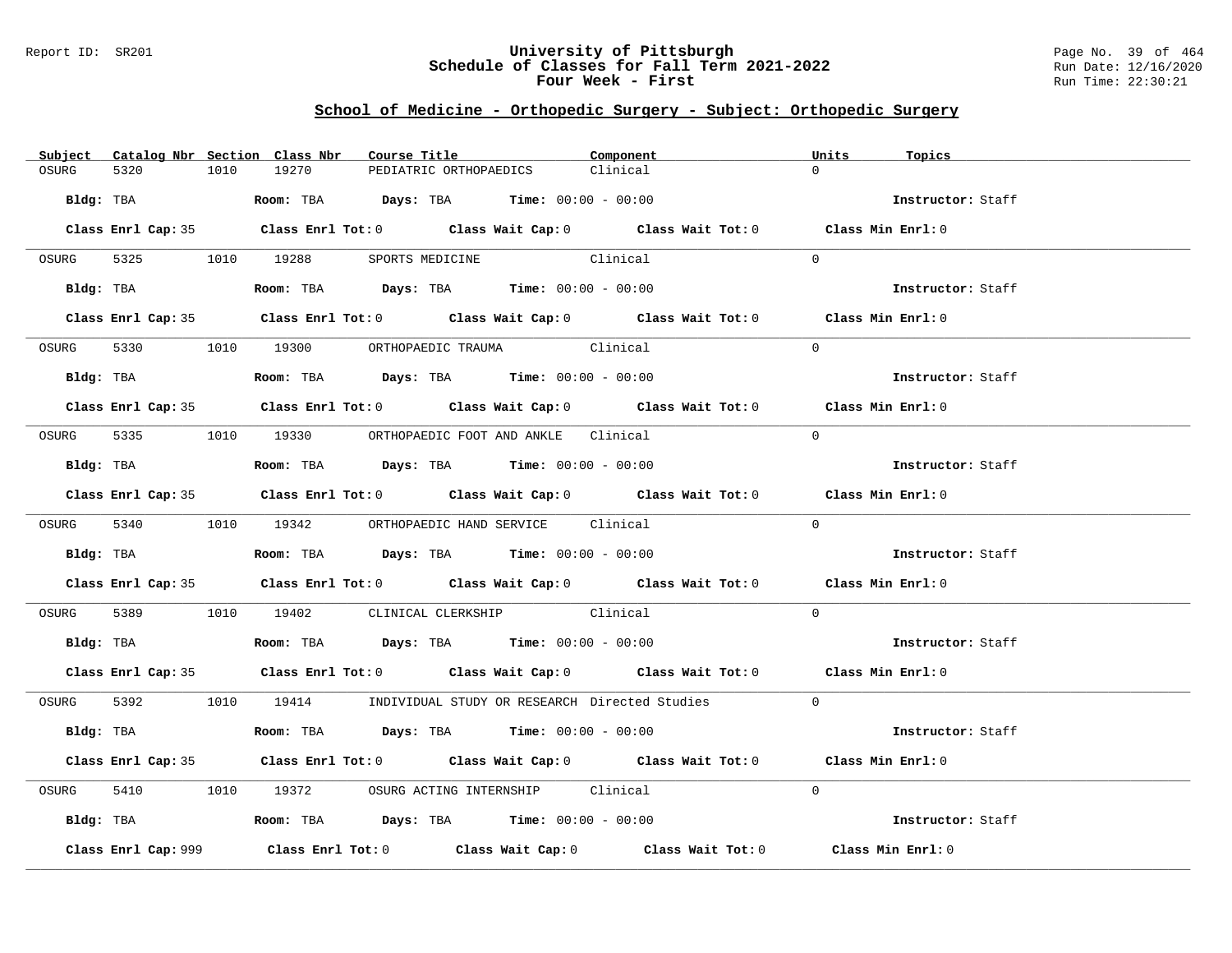| OSURG                                                                                      | 5420<br>1010         | CLINICAL PRECEPTORSHIP Clinical<br>19378                                                    | $\mathbf{0}$      |
|--------------------------------------------------------------------------------------------|----------------------|---------------------------------------------------------------------------------------------|-------------------|
|                                                                                            | Bldg: TBA            | Room: TBA $Days:$ TBA $Time: 00:00 - 00:00$                                                 | Instructor: Staff |
|                                                                                            |                      | Class Enrl Cap: 999 Class Enrl Tot: 0 Class Wait Cap: 0 Class Wait Tot: 0 Class Min Enrl: 0 |                   |
| OSURG                                                                                      | 5451 1010            | 19420 OPERATIVE SPORTS MEDICINE Clinical                                                    | $\Omega$          |
|                                                                                            | Bldg: TBA            | Room: TBA $\rule{1em}{0.15mm}$ Days: TBA $\rule{1.15mm}]{0.15mm}$ Time: $0.000 - 0.0000$    | Instructor: Staff |
|                                                                                            |                      | Class Enrl Cap: 999 Class Enrl Tot: 0 Class Wait Cap: 0 Class Wait Tot: 0 Class Min Enrl: 0 |                   |
| OSURG                                                                                      |                      | 5455 1010 19390 PRIMARY CARE/SPORTS MEDICINE Clinical                                       | $\Omega$          |
|                                                                                            | Bldg: TBA            | Room: TBA $Days:$ TBA $Time: 00:00 - 00:00$                                                 | Instructor: Staff |
|                                                                                            |                      |                                                                                             | Class Min Enrl: 0 |
| OSURG                                                                                      | 5650                 | 1010 19408 INDIVIDUALIZED CLINICAL COURSEClinical                                           | $\Omega$          |
|                                                                                            | Bldg: TBA            | Room: TBA $Days: TBA$ Time: $00:00 - 00:00$                                                 | Instructor: Staff |
|                                                                                            |                      | Class Enrl Cap: 35 Class Enrl Tot: 0 Class Wait Cap: 0 Class Wait Tot: 0 Class Min Enrl: 0  |                   |
| OSURG                                                                                      |                      | 5881 1010 19426 ORTHOPAEDIC RESEARCH Directed Studies                                       | $\Omega$          |
|                                                                                            | Bldg: TBA            | Room: TBA $Days:$ TBA $Time: 00:00 - 00:00$                                                 | Instructor: Staff |
|                                                                                            |                      | Class Enrl Cap: 35 Class Enrl Tot: 0 Class Wait Cap: 0 Class Wait Tot: 0 Class Min Enrl: 0  |                   |
| OSURG                                                                                      | 5899                 | 1200 23976 INDEPENDENT STUDY ORTHO SURG Independent Study                                   | $\overline{0}$    |
|                                                                                            | Bldg: TO BE ARRANGED | Room: TBA $Days:$ TBA $Time: 00:00 - 00:00$                                                 | Instructor: Staff |
|                                                                                            |                      | Class Enrl Cap: 35 Class Enrl Tot: 0 Class Wait Cap: 0 Class Wait Tot: 0 Class Min Enrl: 0  |                   |
| OSURG                                                                                      |                      | 5900 1010 19444 EXTRAMURAL ORTHOPAEDIC SURGERYClinical                                      | $\Omega$          |
|                                                                                            | Bldg: TBA            | Room: TBA $Days:$ TBA $Time: 00:00 - 00:00$                                                 | Instructor: Staff |
| Class Enrl Cap: 35 Class Enrl Tot: 0 Class Wait Cap: 0 Class Wait Tot: 0 Class Min Enrl: 0 |                      |                                                                                             |                   |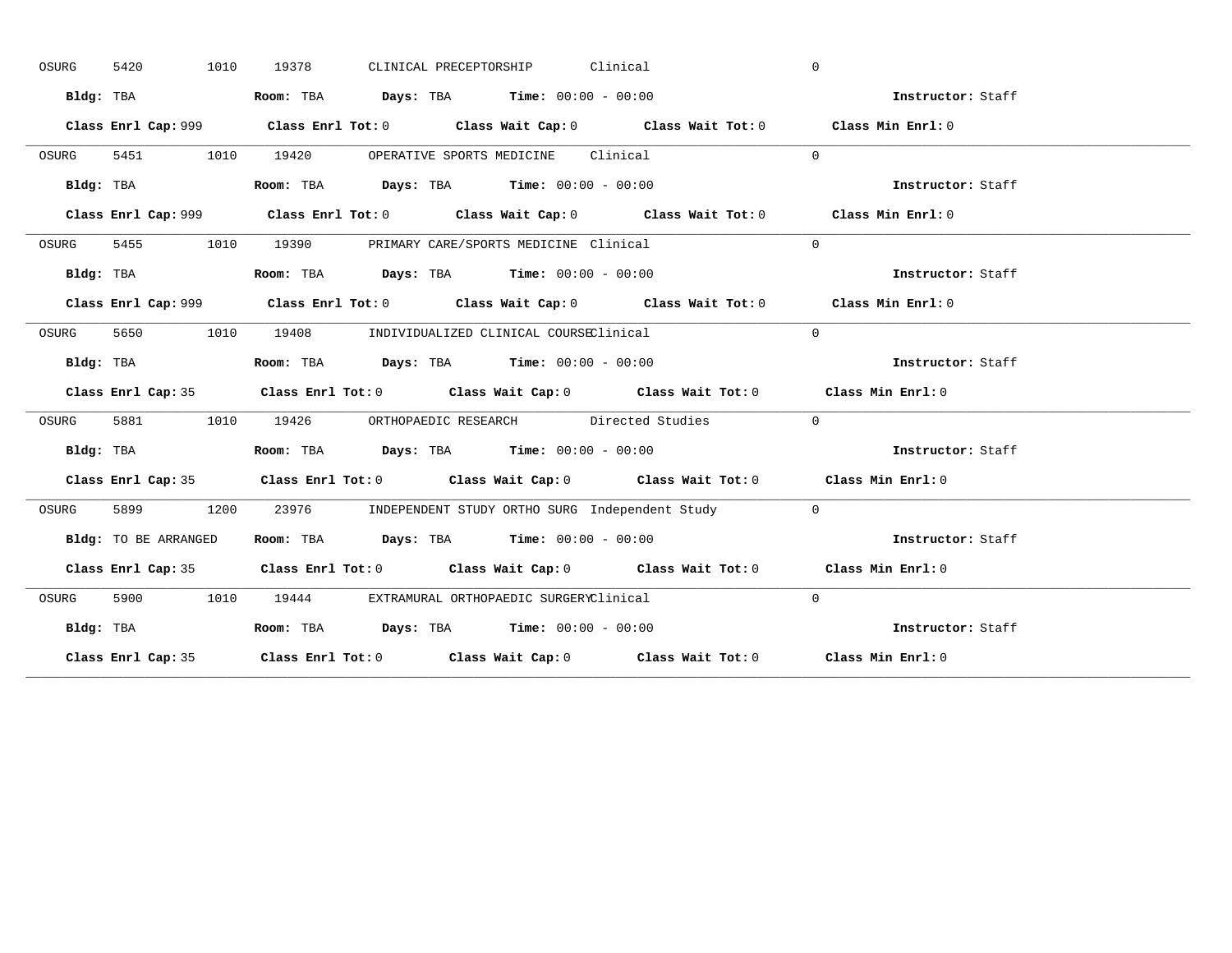#### Report ID: SR201 **University of Pittsburgh** Page No. 41 of 464 **Schedule of Classes for Fall Term 2021-2022** Run Date: 12/16/2020 **Four Week - First** Run Time: 22:30:21

# **School of Medicine - Otolaryngology - Subject: Otolaryngology**

| Subject Catalog Nbr Section Class Nbr | Course Title                                                                                       | Component        | Units<br>Topics   |
|---------------------------------------|----------------------------------------------------------------------------------------------------|------------------|-------------------|
| 5390<br>OTO<br>1010                   | 19432<br>OTOLARYNGOLOGY RESEARCH                                                                   | Directed Studies | $\Omega$          |
| Bldg: TBA                             | Room: TBA $Days:$ TBA $Time: 00:00 - 00:00$                                                        |                  | Instructor: Staff |
|                                       | Class Enrl Cap: 35 Class Enrl Tot: 0 Class Wait Cap: 0 Class Wait Tot: 0 Class Min Enrl: 0         |                  |                   |
|                                       | OTO 5420 1010 19456 HEAD AND NECK SURGERY Clinical                                                 |                  | $\Omega$          |
| Bldg: TBA                             | Room: TBA $Days:$ TBA $Time: 00:00 - 00:00$                                                        |                  | Instructor: Staff |
|                                       | Class Enrl Cap: 999 Class Enrl Tot: 0 Class Wait Cap: 0 Class Wait Tot: 0 Class Min Enrl: 0        |                  |                   |
|                                       | OTO 5425 1010 19474 COMBINED OTOLARYNGOLOGY Clinical                                               |                  | $\Omega$          |
|                                       | Bldg: TBA                   Room: TBA         Days: TBA        Time: 00:00 - 00:00                 |                  | Instructor: Staff |
|                                       | Class Enrl Cap: 999 Class Enrl Tot: 0 Class Wait Cap: 0 Class Wait Tot: 0 Class Min Enrl: 0        |                  |                   |
|                                       | 0TO 5430 1010 19438 OTOLARYNGOLOGY PRIVATE PRACTC Clinical                                         |                  | $\Omega$          |
|                                       |                                                                                                    |                  | Instructor: Staff |
|                                       | Class Enrl Cap: 999 Class Enrl Tot: 0 Class Wait Cap: 0 Class Wait Tot: 0 Class Min Enrl: 0        |                  |                   |
|                                       | 0TO 5450 1010 19492 PEDIATRIC OTOLARYNGOLOGY Clinical                                              |                  | $\Omega$          |
|                                       | Bldg: TBA                   Room: TBA         Days: TBA         Time: $00:00 - 00:00$              |                  | Instructor: Staff |
|                                       | Class Enrl Cap: 999 Class Enrl Tot: 0 Class Wait Cap: 0 Class Wait Tot: 0 Class Min Enrl: 0        |                  |                   |
| OTO 5460                              | 1010 19450 NEUROTOLOGY Clinical                                                                    |                  | $\Omega$          |
|                                       | Bldg: TBA                    Room: TBA         Days: TBA         Time: 00:00 - 00:00               |                  | Instructor: Staff |
|                                       | Class Enrl Cap: 999 Class Enrl Tot: 0 Class Wait Cap: 0 Class Wait Tot: 0 Class Min Enrl: 0        |                  |                   |
|                                       | 0TO 5650 1010 19504 INDIVIDUALIZED CLINICAL COURSEClinical                                         |                  | $\Omega$          |
| Bldg: TBA                             | Room: TBA $Days: TBA$ Time: $00:00 - 00:00$                                                        |                  | Instructor: Staff |
|                                       | Class Enrl Cap: 35 Class Enrl Tot: 0 Class Wait Cap: 0 Class Wait Tot: 0 Class Min Enrl: 0         |                  |                   |
| 5816                                  | 1010 19516 OTOLARYNGOLOGY RESEARCH Directed Studies                                                |                  | $\Omega$          |
|                                       | Bldg: TBA                    Room: TBA         Days: TBA         Time: 00:00 - 00:00               |                  | Instructor: Staff |
| Class Enrl Cap: 35                    | Class Enrl Tot: 0 $\qquad$ Class Wait Cap: 0 $\qquad$ Class Wait Tot: 0 $\qquad$ Class Min Enrl: 0 |                  |                   |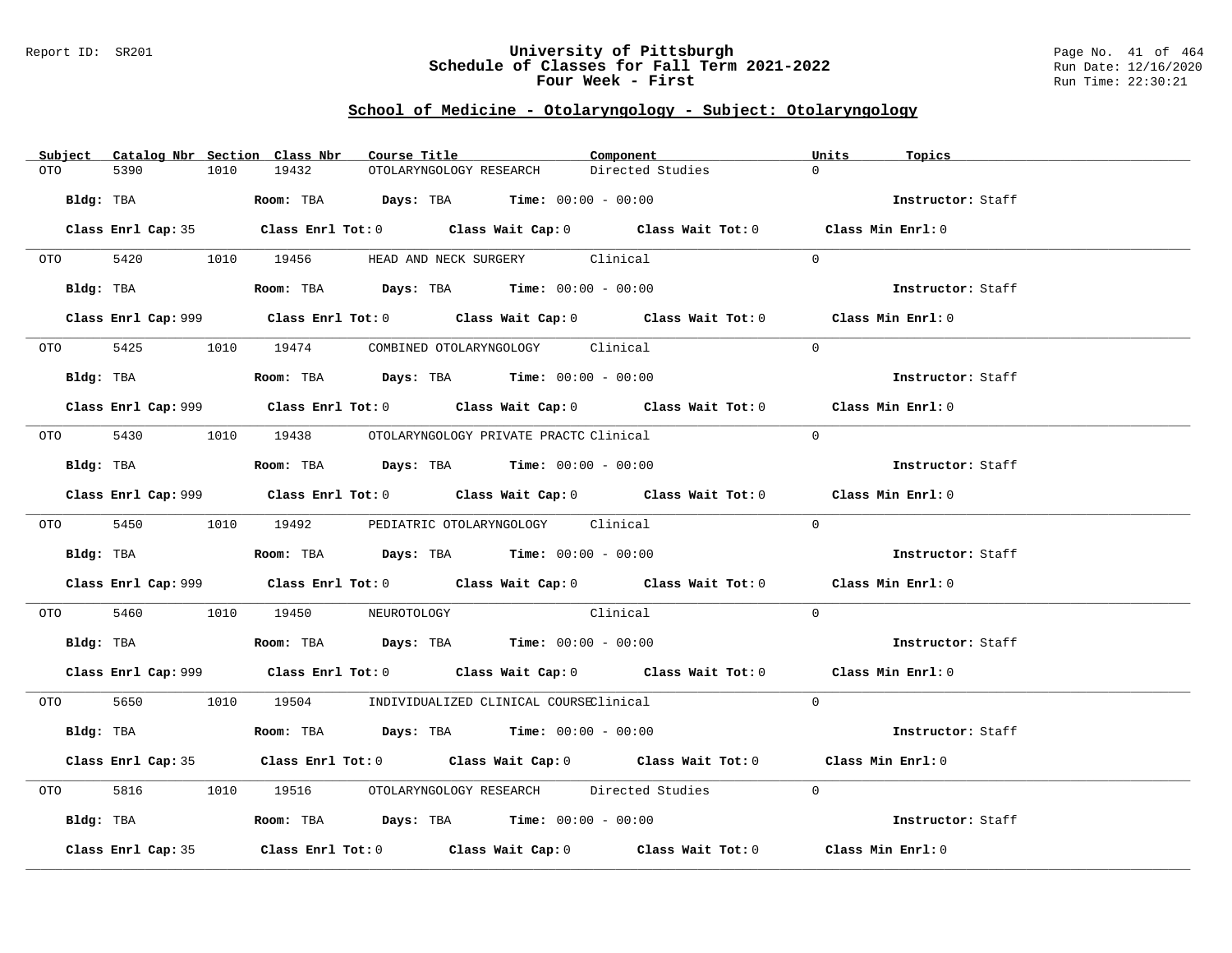| OTO        | 5899                 | 1400 | 23858               |                           |                              | INDEP STUDY IN OTOLARYNGOLOGY Independent Study | U                   |  |
|------------|----------------------|------|---------------------|---------------------------|------------------------------|-------------------------------------------------|---------------------|--|
|            | Bldg: TO BE ARRANGED |      | Room: TBA           | Days: TBA                 | <b>Time:</b> $00:00 - 00:00$ |                                                 | Instructor: Staff   |  |
|            | Class Enrl Cap: 35   |      | Class Enrl Tot: $0$ |                           | Class Wait Cap: 0            | Class Wait $Tot: 0$                             | Class Min $Enrl: 0$ |  |
| <b>OTO</b> | 5900                 | 1010 | 19534               | EXTRAMURAL OTO LARYNOLOGY |                              | Clinical                                        | $\Omega$            |  |
| Bldg: TBA  |                      |      | Room: TBA           | Days: TBA                 | <b>Time:</b> $00:00 - 00:00$ |                                                 | Instructor: Staff   |  |
|            | Class Enrl Cap: 35   |      | Class Enrl Tot: 0   |                           | Class Wait Cap: 0            | Class Wait Tot: 0                               | Class Min Enrl: 0   |  |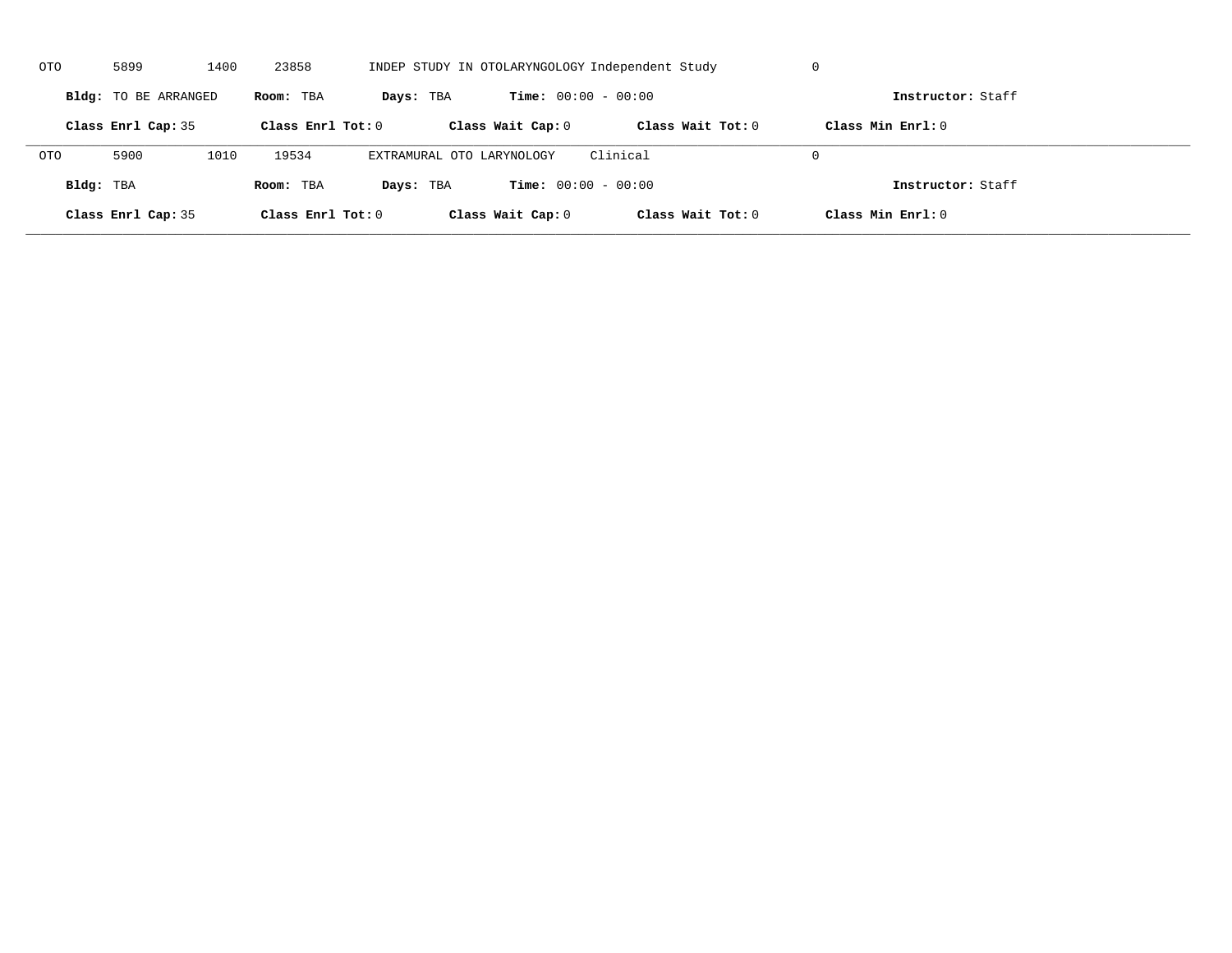#### Report ID: SR201 **University of Pittsburgh** Page No. 43 of 464 **Schedule of Classes for Fall Term 2021-2022** Run Date: 12/16/2020 **Four Week - First** Run Time: 22:30:21

# **School of Medicine - Pathology - Subject: Pathology**

| Subject Catalog Nbr Section Class Nbr | Course Title                                                                                  | Component                                                                                   | Units<br>Topics   |
|---------------------------------------|-----------------------------------------------------------------------------------------------|---------------------------------------------------------------------------------------------|-------------------|
| 5381<br>1010<br>MSPTH                 | 20587<br>INDIVIDUAL STUDY                                                                     | Directed Studies                                                                            | $\Omega$          |
|                                       | Bldg: TBA                  Room: TBA        Days: TBA        Time: 00:00 - 00:00              |                                                                                             | Instructor: Staff |
|                                       |                                                                                               | Class Enrl Cap: 35 Class Enrl Tot: 0 Class Wait Cap: 0 Class Wait Tot: 0 Class Min Enrl: 0  |                   |
|                                       | MSPTH 5382 1010 20593 PATHOLOGY RESEARCH Directed Studies                                     |                                                                                             | $\Omega$          |
|                                       | Bldg: TBA                         Room: TBA           Days: TBA           Time: 00:00 - 00:00 |                                                                                             | Instructor: Staff |
|                                       |                                                                                               | Class Enrl Cap: 35 Class Enrl Tot: 0 Class Wait Cap: 0 Class Wait Tot: 0 Class Min Enrl: 0  |                   |
|                                       | MSPTH 5420 1010 20605 ANATOMIC PATHOLOGY Clinical                                             |                                                                                             | $\Omega$          |
| Bldg: TBA                             | Room: TBA $Days: TBA$ Time: $00:00 - 00:00$                                                   |                                                                                             | Instructor: Staff |
|                                       |                                                                                               | Class Enrl Cap: 35 Class Enrl Tot: 0 Class Wait Cap: 0 Class Wait Tot: 0 Class Min Enrl: 0  |                   |
|                                       | MSPTH 5421 1010 19180 BASIC PATHOLOGY                                                         | Practicum                                                                                   | $\Omega$          |
|                                       | Bldg: TBA                    Room: TBA         Days: TBA         Time: 00:00 - 00:00          |                                                                                             | Instructor: Staff |
|                                       |                                                                                               | Class Enrl Cap: 999 Class Enrl Tot: 0 Class Wait Cap: 0 Class Wait Tot: 0 Class Min Enrl: 0 |                   |
|                                       | MSPTH 5425 1010 20617 INTRO TO AUTOPSY PATHOLOGY Workshop                                     |                                                                                             | $\Omega$          |
|                                       | Bldg: TBA                   Room: TBA         Days: TBA        Time: 00:00 - 00:00            |                                                                                             | Instructor: Staff |
|                                       |                                                                                               | Class Enrl Cap: 35 Class Enrl Tot: 0 Class Wait Cap: 0 Class Wait Tot: 0 Class Min Enrl: 0  |                   |
|                                       | MSPTH 5427 1010 20623 THE NODULAR THYROID Clinical                                            |                                                                                             | $\Omega$          |
|                                       | Bldg: TBA                    Room: TBA         Days: TBA         Time: 00:00 - 00:00          |                                                                                             | Instructor: Staff |
|                                       |                                                                                               | Class Enrl Cap: 35 Class Enrl Tot: 0 Class Wait Cap: 0 Class Wait Tot: 0 Class Min Enrl: 0  |                   |
|                                       | MSPTH 5430 1010 20629 CLINICAL IMMUNOLOGY Clinical                                            |                                                                                             | $\Omega$          |
|                                       | Bldg: TBA                   Room: TBA        Days: TBA        Time: 00:00 - 00:00             |                                                                                             | Instructor: Staff |
|                                       |                                                                                               | Class Enrl Cap: 35 Class Enrl Tot: 0 Class Wait Cap: 0 Class Wait Tot: 0 Class Min Enrl: 0  |                   |
| MSPTH                                 | 5441 1010 20635 SURGICAL & PERINATAL PATHOLOGYClinical                                        |                                                                                             | $\Omega$          |
|                                       | Bldg: TBA                        Room: TBA          Days: TBA         Time: $00:00 - 00:00$   |                                                                                             | Instructor: Staff |
| Class Enrl Cap: 999                   |                                                                                               | Class Enrl Tot: $0$ Class Wait Cap: $0$ Class Wait Tot: $0$ Class Min Enrl: $0$             |                   |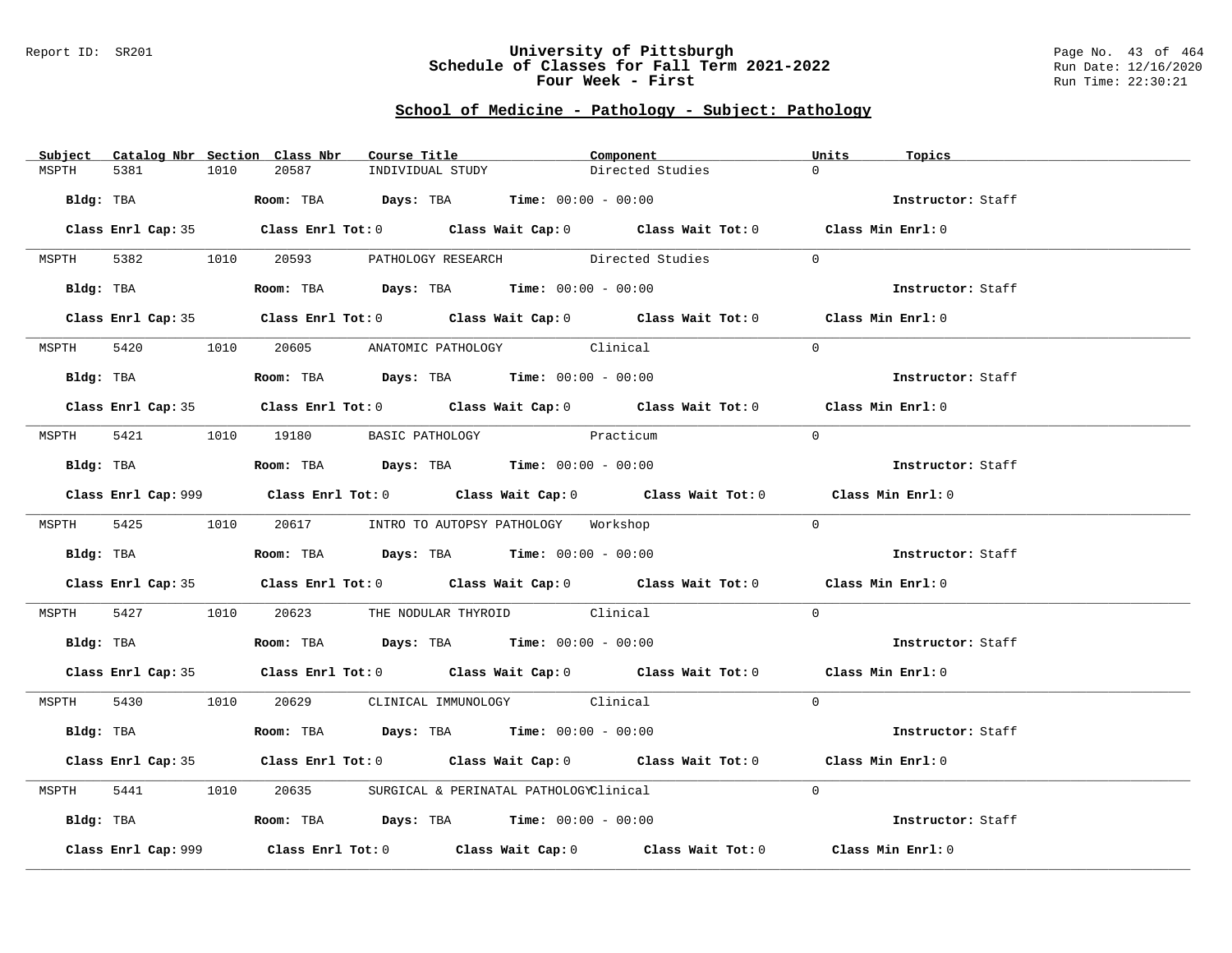| MSPTH 5442 |  | 1010 21128                                                                            |  | INTERSTITIAL LUNG DISEASE Clinical                 |                                                                      | $\mathbf 0$                                                                                 |  |
|------------|--|---------------------------------------------------------------------------------------|--|----------------------------------------------------|----------------------------------------------------------------------|---------------------------------------------------------------------------------------------|--|
|            |  | Bldg: TBA                     Room: TBA         Days: TBA         Time: TBA           |  |                                                    |                                                                      | Instructor: Staff                                                                           |  |
|            |  |                                                                                       |  |                                                    |                                                                      | Class Enrl Cap: 35 Class Enrl Tot: 0 Class Wait Cap: 0 Class Wait Tot: 0 Class Min Enrl: 0  |  |
|            |  | MSPTH 5450 1010 19192 PEDIATRIC PATHOLOGY Clinical                                    |  |                                                    |                                                                      | $\Omega$                                                                                    |  |
|            |  |                                                                                       |  |                                                    |                                                                      | Instructor: Staff                                                                           |  |
|            |  |                                                                                       |  |                                                    |                                                                      | Class Enrl Cap: 35 Class Enrl Tot: 0 Class Wait Cap: 0 Class Wait Tot: 0 Class Min Enrl: 0  |  |
|            |  | MSPTH 5460 1010 20641 NEUROPATHOLOGY Clinical                                         |  |                                                    |                                                                      | $\Omega$                                                                                    |  |
|            |  | Bldg: TBA                   Room: TBA         Days: TBA         Time: 00:00 - 00:00   |  |                                                    |                                                                      | Instructor: Staff                                                                           |  |
|            |  |                                                                                       |  |                                                    |                                                                      | Class Enrl Cap: 35 Class Enrl Tot: 0 Class Wait Cap: 0 Class Wait Tot: 0 Class Min Enrl: 0  |  |
|            |  | MSPTH 5471 1010 20647 HEMATOPATHOLOGY Clinical                                        |  |                                                    |                                                                      | $\Omega$                                                                                    |  |
|            |  | Bldg: TBA                   Room: TBA         Days: TBA         Time: $00:00 - 00:00$ |  |                                                    |                                                                      | Instructor: Staff                                                                           |  |
|            |  |                                                                                       |  |                                                    |                                                                      | Class Enrl Cap: 999 Class Enrl Tot: 0 Class Wait Cap: 0 Class Wait Tot: 0 Class Min Enrl: 0 |  |
|            |  | MSPTH 5480 1010 19198 PATHOLOGY PRACTICE Clinical                                     |  |                                                    |                                                                      | $\Omega$                                                                                    |  |
|            |  | Bldg: TBA                   Room: TBA         Days: TBA         Time: $00:00 - 00:00$ |  |                                                    |                                                                      | Instructor: Staff                                                                           |  |
|            |  |                                                                                       |  |                                                    |                                                                      | Class Enrl Cap: 35 Class Enrl Tot: 0 Class Wait Cap: 0 Class Wait Tot: 0 Class Min Enrl: 0  |  |
|            |  |                                                                                       |  | MSPTH 5485 1010 20653 LABORATORY MEDICINE Clinical |                                                                      | $\Omega$                                                                                    |  |
|            |  |                                                                                       |  |                                                    |                                                                      |                                                                                             |  |
|            |  | Bldg: TBA                    Room: TBA         Days: TBA        Time: $00:00 - 00:00$ |  |                                                    |                                                                      | Instructor: Staff                                                                           |  |
|            |  |                                                                                       |  |                                                    |                                                                      | Class Enrl Cap: 999 Class Enrl Tot: 0 Class Wait Cap: 0 Class Wait Tot: 0 Class Min Enrl: 0 |  |
|            |  | MSPTH 5487 1010 19636 MUSCULOSKELETAL ONCOLOGY Clinical                               |  |                                                    |                                                                      | $\Omega$                                                                                    |  |
|            |  | Bldg: TBA                   Room: TBA         Days: TBA         Time: $00:00 - 00:00$ |  |                                                    |                                                                      | Instructor: Staff                                                                           |  |
|            |  |                                                                                       |  |                                                    |                                                                      | Class Enrl Cap: 35 Class Enrl Tot: 0 Class Wait Cap: 0 Class Wait Tot: 0 Class Min Enrl: 0  |  |
|            |  |                                                                                       |  |                                                    | MSPTH 5650 1400 23900 INDIVIDUALIZED CLINICAL COURSEDirected Studies | $\overline{0}$                                                                              |  |
|            |  | Bldg: TO BE ARRANGED Room: TBA Days: TBA Time: 00:00 - 00:00                          |  |                                                    |                                                                      | Instructor: Staff                                                                           |  |
|            |  |                                                                                       |  |                                                    |                                                                      | Class Enrl Cap: 35 Class Enrl Tot: 0 Class Wait Cap: 0 Class Wait Tot: 0 Class Min Enrl: 0  |  |
|            |  | MSPTH 5860 1010 19210 IMMUNOLOGY                                                      |  |                                                    | Practicum                                                            | $\Omega$                                                                                    |  |
|            |  | <b>Bldg:</b> TBA <b>Room:</b> TBA <b>Days:</b> TBA <b>Time:</b> $00:00 - 00:00$       |  |                                                    |                                                                      | <b>Instructor:</b> Staff                                                                    |  |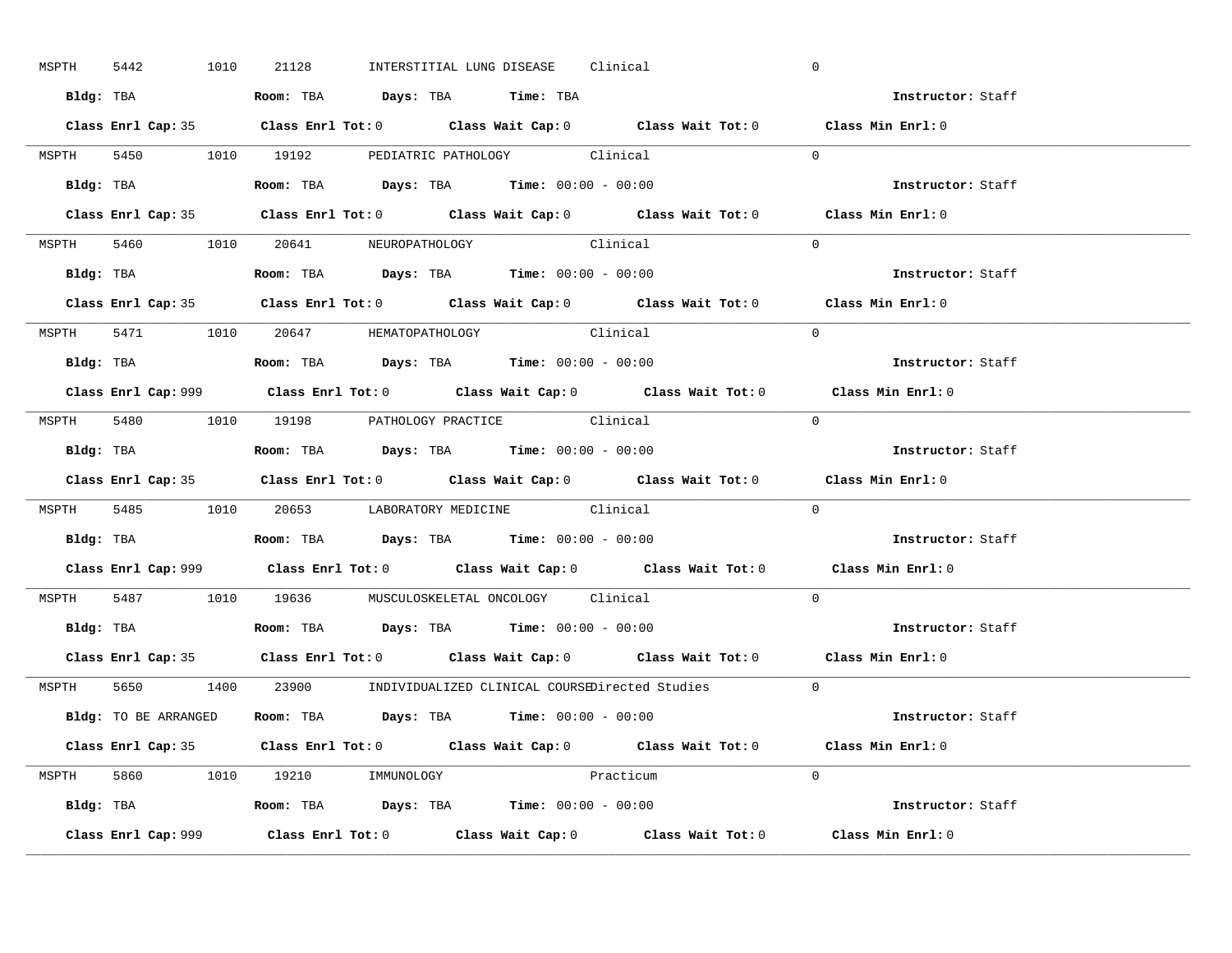#### Report ID: SR201 **University of Pittsburgh** Page No. 45 of 464 **Schedule of Classes for Fall Term 2021-2022** Run Date: 12/16/2020 **Four Week - First** Run Time: 22:30:21

# **School of Medicine - Pathology - Subject: Pathology**

| Subject   |                    |      | Catalog Nbr Section Class Nbr | Course Title                                                                          | Component |                                                                                                    | Units          | Topics            |
|-----------|--------------------|------|-------------------------------|---------------------------------------------------------------------------------------|-----------|----------------------------------------------------------------------------------------------------|----------------|-------------------|
| MSPTH     | 5861               | 1010 | 19216                         | BIOLOGY OF CANCER                                                                     | Clinical  |                                                                                                    | $\Omega$       |                   |
| Bldg: TBA |                    |      |                               | Room: TBA $Days: TBA$ Time: $00:00 - 00:00$                                           |           |                                                                                                    |                | Instructor: Staff |
|           | Class Enrl Cap: 35 |      |                               |                                                                                       |           | Class Enrl Tot: $0$ Class Wait Cap: $0$ Class Wait Tot: $0$ Class Min Enrl: $0$                    |                |                   |
| MSPTH     | 5862               | 1010 | 19228                         | BIOCHEMISTRY PATHOLOGY Clinical                                                       |           |                                                                                                    | $\Omega$       |                   |
| Bldg: TBA |                    |      |                               | Room: TBA $Days:$ TBA $Time: 00:00 - 00:00$                                           |           |                                                                                                    |                | Instructor: Staff |
|           | Class Enrl Cap: 35 |      |                               |                                                                                       |           | Class Enrl Tot: $0$ Class Wait Cap: $0$ Class Wait Tot: $0$ Class Min Enrl: $0$                    |                |                   |
| MSPTH     | 5863               | 1010 | 20659                         | TUMOR IMMUNOLOGY Clinical                                                             |           |                                                                                                    | $\Omega$       |                   |
| Bldg: TBA |                    |      |                               | Room: TBA $\rule{1em}{0.15mm}$ Days: TBA $\rule{1.5mm}{0.15mm}$ Time: $00:00 - 00:00$ |           |                                                                                                    |                | Instructor: Staff |
|           | Class Enrl Cap: 35 |      |                               |                                                                                       |           | Class Enrl Tot: $0$ Class Wait Cap: $0$ Class Wait Tot: $0$ Class Min Enrl: $0$                    |                |                   |
| MSPTH     | 5865               | 1010 | 19234                         | HEAD, NECK AND ORAL PATHOLOGY Directed Studies                                        |           |                                                                                                    | $\Omega$       |                   |
| Bldg: TBA |                    |      |                               | Room: TBA $Days:$ TBA $Time: 00:00 - 00:00$                                           |           |                                                                                                    |                | Instructor: Staff |
|           | Class Enrl Cap: 35 |      |                               |                                                                                       |           | Class Enrl Tot: $0$ Class Wait Cap: $0$ Class Wait Tot: $0$ Class Min Enrl: $0$                    |                |                   |
| MSPTH     | 5869               | 1010 | 20665                         |                                                                                       |           | INDEPENDENT STUDY IN PATHOLOGYIndependent Study                                                    | $\overline{0}$ |                   |
| Bldg: TBA |                    |      |                               | Room: TBA $Days:$ TBA $Time: 00:00 - 00:00$                                           |           |                                                                                                    |                | Instructor: Staff |
|           | Class Enrl Cap: 35 |      |                               |                                                                                       |           | Class Enrl Tot: $0$ Class Wait Cap: $0$ Class Wait Tot: $0$ Class Min Enrl: $0$                    |                |                   |
| MSPTH     | 5900               | 1010 | 20671                         | EXTRAMURAL PATHOLOGY Clinical                                                         |           |                                                                                                    | $\mathbf 0$    |                   |
|           | Bldg: TBA          |      |                               | Room: TBA $Days:$ TBA $Time: 00:00 - 00:00$                                           |           |                                                                                                    |                | Instructor: Staff |
|           | Class Enrl Cap: 35 |      |                               |                                                                                       |           | Class Enrl Tot: 0 $\qquad$ Class Wait Cap: 0 $\qquad$ Class Wait Tot: 0 $\qquad$ Class Min Enrl: 0 |                |                   |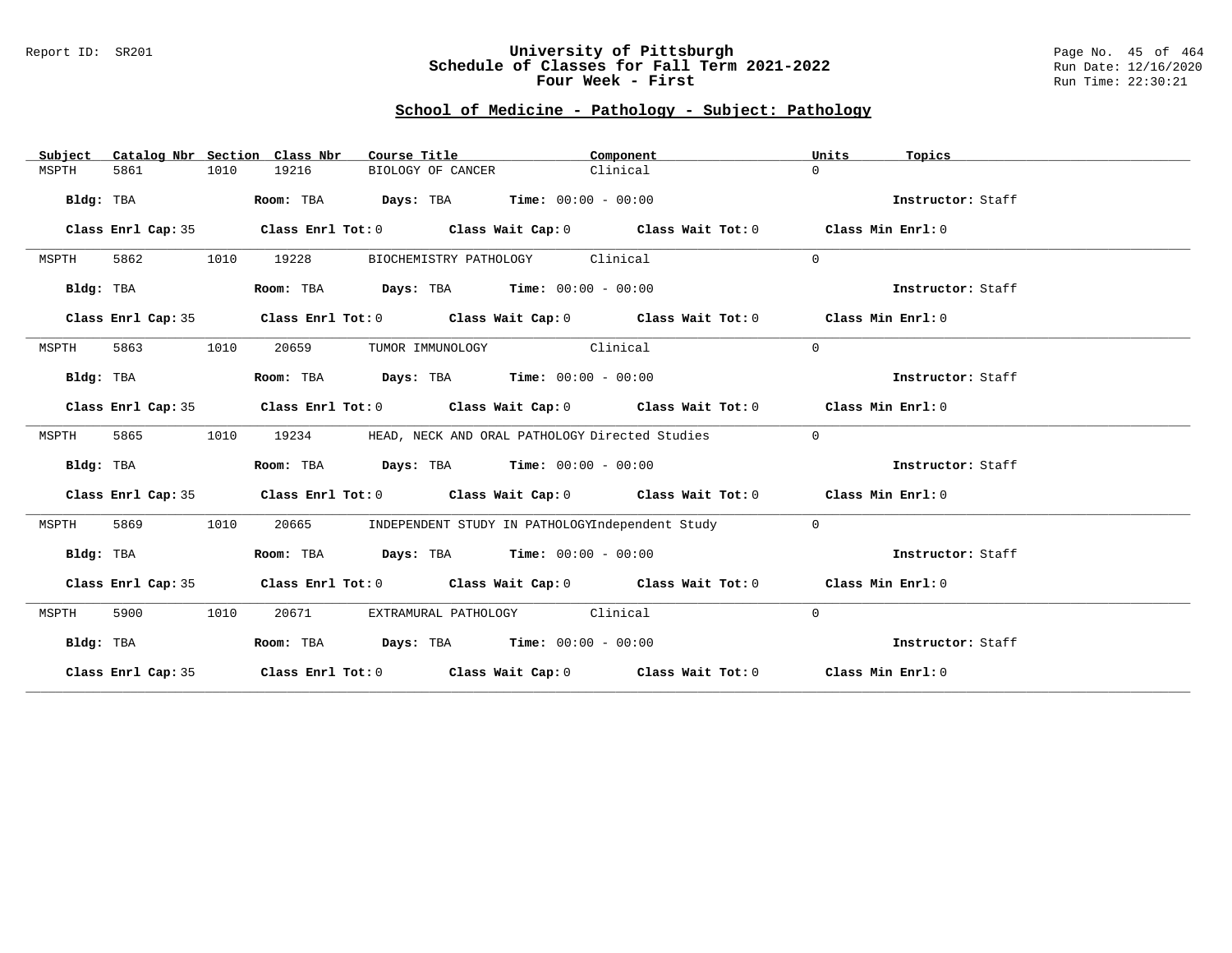#### Report ID: SR201 **University of Pittsburgh** Page No. 46 of 464 **Schedule of Classes for Fall Term 2021-2022** Run Date: 12/16/2020 **Four Week - First** Run Time: 22:30:21

# **School of Medicine - Pediatrics - Subject: Pediatrics**

| $\Omega$<br>19552<br>PEDS CLERKSHIP REPEAT COURSE Directed Studies<br>PEDS<br>5345<br>1010<br>Bldg: TBA<br>Room: TBA $\rule{1em}{0.15mm}$ Days: TBA Time: $00:00 - 00:00$<br>Instructor: Staff<br>Class Enrl Cap: 35 Class Enrl Tot: 0 Class Wait Cap: 0 Class Wait Tot: 0 Class Min Enrl: 0<br>PEDS 5351 1010 19570 PEDIATRIC INPATIENT MEDICINE Clinical<br>$\Omega$<br>Bldg: TBA<br>Room: TBA $Days:$ TBA $Time: 00:00 - 00:00$<br>Instructor: Staff<br>Class Enrl Cap: 35 Class Enrl Tot: 0 Class Wait Cap: 0 Class Wait Tot: 0 Class Min Enrl: 0<br>5386 1010 19462 INDIVIDUAL STUDY OR RESEARCH Directed Studies<br>PEDS<br>$\Omega$<br><b>Room:</b> TBA $\rule{1em}{0.15mm}$ <b>Days:</b> TBA <b>Time:</b> $00:00 - 00:00$<br>Bldg: TBA<br>Instructor: Staff |  |
|---------------------------------------------------------------------------------------------------------------------------------------------------------------------------------------------------------------------------------------------------------------------------------------------------------------------------------------------------------------------------------------------------------------------------------------------------------------------------------------------------------------------------------------------------------------------------------------------------------------------------------------------------------------------------------------------------------------------------------------------------------------------|--|
|                                                                                                                                                                                                                                                                                                                                                                                                                                                                                                                                                                                                                                                                                                                                                                     |  |
|                                                                                                                                                                                                                                                                                                                                                                                                                                                                                                                                                                                                                                                                                                                                                                     |  |
|                                                                                                                                                                                                                                                                                                                                                                                                                                                                                                                                                                                                                                                                                                                                                                     |  |
|                                                                                                                                                                                                                                                                                                                                                                                                                                                                                                                                                                                                                                                                                                                                                                     |  |
|                                                                                                                                                                                                                                                                                                                                                                                                                                                                                                                                                                                                                                                                                                                                                                     |  |
|                                                                                                                                                                                                                                                                                                                                                                                                                                                                                                                                                                                                                                                                                                                                                                     |  |
|                                                                                                                                                                                                                                                                                                                                                                                                                                                                                                                                                                                                                                                                                                                                                                     |  |
|                                                                                                                                                                                                                                                                                                                                                                                                                                                                                                                                                                                                                                                                                                                                                                     |  |
|                                                                                                                                                                                                                                                                                                                                                                                                                                                                                                                                                                                                                                                                                                                                                                     |  |
| Class Enrl Cap: 35 Class Enrl Tot: 0 Class Wait Cap: 0 Class Wait Tot: 0 Class Min Enrl: 0                                                                                                                                                                                                                                                                                                                                                                                                                                                                                                                                                                                                                                                                          |  |
| PEDS 5401 1010 19588 ADV PEDIATRIC IN-PATIENT (AI) Clinical<br>$\Omega$                                                                                                                                                                                                                                                                                                                                                                                                                                                                                                                                                                                                                                                                                             |  |
| Room: TBA $Days:$ TBA Time: $00:00 - 00:00$<br>Bldg: TBA<br>Instructor: Staff                                                                                                                                                                                                                                                                                                                                                                                                                                                                                                                                                                                                                                                                                       |  |
| Class Enrl Cap: 999 Class Enrl Tot: 0 Class Wait Cap: 0 Class Wait Tot: 0 Class Min Enrl: 0                                                                                                                                                                                                                                                                                                                                                                                                                                                                                                                                                                                                                                                                         |  |
| $\Omega$<br>PEDS 5406 1010 19606 EXTRAMURAL ACTING INTERNSHIP Clinical                                                                                                                                                                                                                                                                                                                                                                                                                                                                                                                                                                                                                                                                                              |  |
| Room: TBA $\rule{1em}{0.15mm}$ Days: TBA Time: $00:00 - 00:00$<br>Bldg: TBA<br>Instructor: Staff                                                                                                                                                                                                                                                                                                                                                                                                                                                                                                                                                                                                                                                                    |  |
| Class Enrl Cap: 35 Class Enrl Tot: 0 Class Wait Cap: 0 Class Wait Tot: 0 Class Min Enrl: 0                                                                                                                                                                                                                                                                                                                                                                                                                                                                                                                                                                                                                                                                          |  |
| PEDS 5410 1010 19468 PRIMARY CARE PEDIATRICS Clinical<br>$\Omega$                                                                                                                                                                                                                                                                                                                                                                                                                                                                                                                                                                                                                                                                                                   |  |
| <b>Bldg:</b> TBA <b>Room:</b> TBA <b>Days:</b> TBA <b>Time:</b> $00:00 - 00:00$<br>Instructor: Staff                                                                                                                                                                                                                                                                                                                                                                                                                                                                                                                                                                                                                                                                |  |
| Class Enrl Cap: 999 Class Enrl Tot: 0 Class Wait Cap: 0 Class Wait Tot: 0 Class Min Enrl: 0                                                                                                                                                                                                                                                                                                                                                                                                                                                                                                                                                                                                                                                                         |  |
| PEDS 5421 1010 19672 ALLERGY AND IMMUNOLOGY Clinical<br>$\Omega$                                                                                                                                                                                                                                                                                                                                                                                                                                                                                                                                                                                                                                                                                                    |  |
| Bldg: TBA                   Room: TBA         Days: TBA         Time: 00:00 - 00:00<br>Instructor: Staff                                                                                                                                                                                                                                                                                                                                                                                                                                                                                                                                                                                                                                                            |  |
| Class Enrl Cap: 999 Class Enrl Tot: 0 Class Wait Cap: 0 Class Wait Tot: 0 Class Min Enrl: 0                                                                                                                                                                                                                                                                                                                                                                                                                                                                                                                                                                                                                                                                         |  |
| 1010 19756 PEDIATRIC RHEUMATOLOGY Clinical<br>$\Omega$<br>5425<br>PEDS                                                                                                                                                                                                                                                                                                                                                                                                                                                                                                                                                                                                                                                                                              |  |
| Bldg: TBA                    Room: TBA         Days: TBA        Time: 00:00 - 00:00<br>Instructor: Staff                                                                                                                                                                                                                                                                                                                                                                                                                                                                                                                                                                                                                                                            |  |
| Class Enrl Tot: 0 $\qquad$ Class Wait Cap: 0 $\qquad$ Class Wait Tot: 0 $\qquad$ Class Min Enrl: 0<br>Class Enrl Cap: 35                                                                                                                                                                                                                                                                                                                                                                                                                                                                                                                                                                                                                                            |  |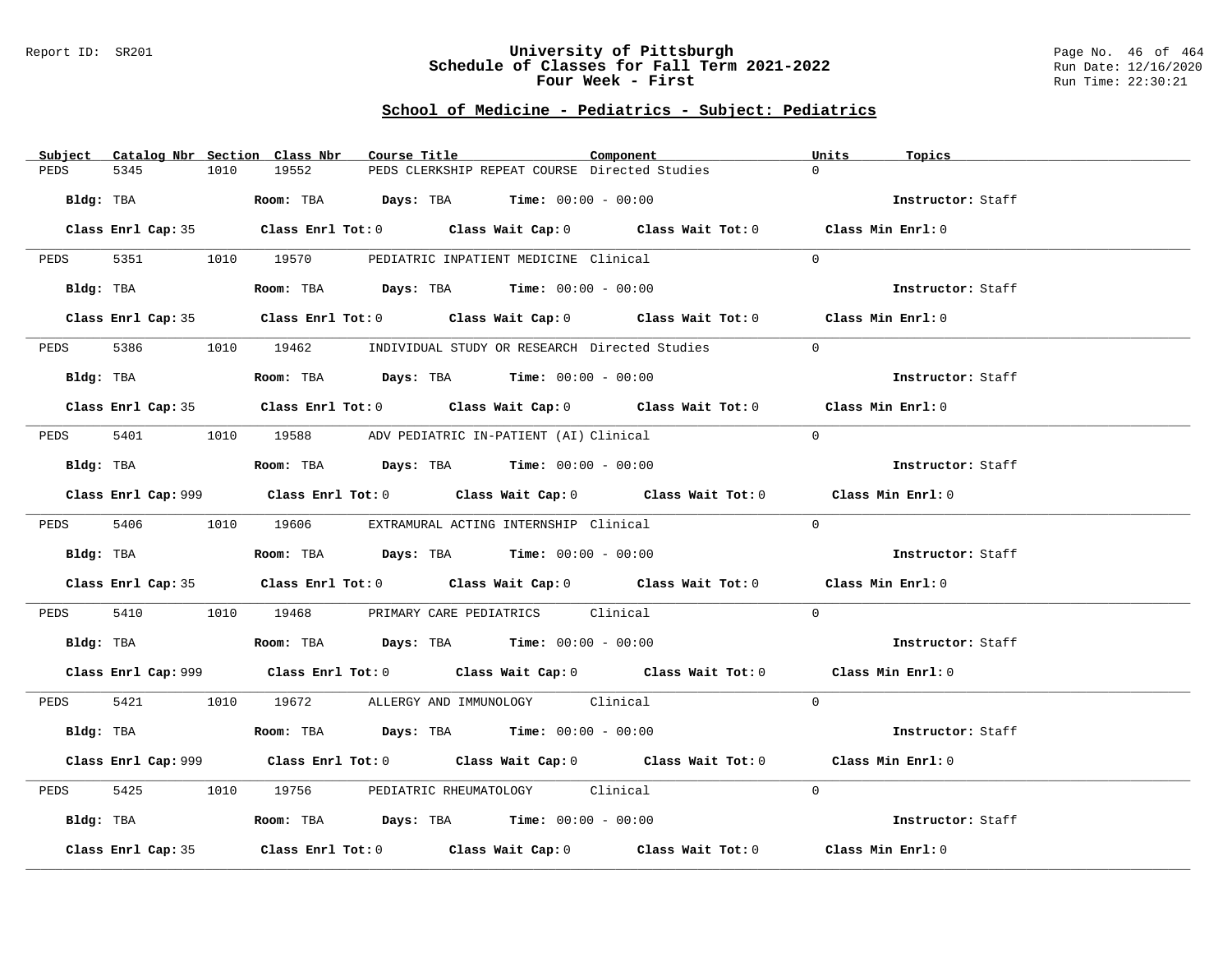| 5430      |  | 1010 19768                                                                                   |  | PEDIATRIC CARDIOLOGY Clinical |                                                                                             | $\overline{0}$ |                          |  |
|-----------|--|----------------------------------------------------------------------------------------------|--|-------------------------------|---------------------------------------------------------------------------------------------|----------------|--------------------------|--|
|           |  | Bldg: TBA                   Room: TBA         Days: TBA         Time: $00:00 - 00:00$        |  |                               |                                                                                             |                | Instructor: Staff        |  |
|           |  |                                                                                              |  |                               | Class Enrl Cap: 999 Class Enrl Tot: 0 Class Wait Cap: 0 Class Wait Tot: 0 Class Min Enrl: 0 |                |                          |  |
|           |  | PEDS 5440 1010 19786 ENDCRNLGY, METBLSM & DIABETES Clinical                                  |  |                               |                                                                                             | $\Omega$       |                          |  |
|           |  | Bldg: TBA                   Room: TBA         Days: TBA         Time: $00:00 - 00:00$        |  |                               |                                                                                             |                | Instructor: Staff        |  |
|           |  |                                                                                              |  |                               | Class Enrl Cap: 999 Class Enrl Tot: 0 Class Wait Cap: 0 Class Wait Tot: 0 Class Min Enrl: 0 |                |                          |  |
|           |  | PEDS 5450 1010 19804 PEDIATRIC INFECTIOUS DISEASES Clinical                                  |  |                               |                                                                                             | $\Omega$       |                          |  |
|           |  | Bldg: TBA                    Room: TBA         Days: TBA        Time: $00:00 - 00:00$        |  |                               |                                                                                             |                | Instructor: Staff        |  |
|           |  |                                                                                              |  |                               |                                                                                             |                | Class Min Enrl: 0        |  |
|           |  | PEDS 5455 1010 19834 PEDIATRIC DERMATOLOGY Clinical                                          |  |                               |                                                                                             | $\Omega$       |                          |  |
|           |  | Bldg: TBA                        Room: TBA          Days: TBA          Time: $00:00 - 00:00$ |  |                               |                                                                                             |                | Instructor: Staff        |  |
|           |  |                                                                                              |  |                               | Class Enrl Cap: 35 Class Enrl Tot: 0 Class Wait Cap: 0 Class Wait Tot: 0 Class Min Enrl: 0  |                |                          |  |
|           |  | PEDS 5460 1010 19852 NEONATOLOGY                                                             |  |                               | Clinical                                                                                    | $\bigcirc$     |                          |  |
|           |  |                                                                                              |  |                               |                                                                                             |                | Instructor: Staff        |  |
|           |  |                                                                                              |  |                               |                                                                                             |                |                          |  |
|           |  |                                                                                              |  |                               | Class Enrl Cap: 999 Class Enrl Tot: 0 Class Wait Cap: 0 Class Wait Tot: 0 Class Min Enrl: 0 |                |                          |  |
|           |  | PEDS 5465 1010 19870 BREASTFEEDING ELECTIVE Clinical                                         |  |                               |                                                                                             | $\mathbf{0}$   |                          |  |
| Bldg: TBA |  | Room: TBA $\rule{1em}{0.15mm}$ Days: TBA Time: $00:00 - 00:00$                               |  |                               |                                                                                             |                | <b>Instructor:</b> Staff |  |
|           |  |                                                                                              |  |                               | Class Enrl Cap: 35 Class Enrl Tot: 0 Class Wait Cap: 0 Class Wait Tot: 0 Class Min Enrl: 0  |                |                          |  |
|           |  | PEDS 5470 1010 20008 GENETICS                                                                |  |                               | Clinical                                                                                    | $\Omega$       |                          |  |
|           |  | Bldg: TBA                    Room: TBA         Days: TBA         Time: $00:00 - 00:00$       |  |                               |                                                                                             |                | Instructor: Staff        |  |
|           |  |                                                                                              |  |                               | Class Enrl Cap: 999 Class Enrl Tot: 0 Class Wait Cap: 0 Class Wait Tot: 0 Class Min Enrl: 0 |                |                          |  |
|           |  | PEDS 5480 1010 20014 NEPHROLOGY                                                              |  |                               | Clinical                                                                                    | $\Omega$       |                          |  |
|           |  | Bldg: TBA                   Room: TBA         Days: TBA         Time: 00:00 - 00:00          |  |                               |                                                                                             |                | Instructor: Staff        |  |
|           |  |                                                                                              |  |                               | Class Enrl Cap: 999 Class Enrl Tot: 0 Class Wait Cap: 0 Class Wait Tot: 0 Class Min Enrl: 0 |                |                          |  |
|           |  | PEDS 5490 1010 20020 HEMATOLOGY/ONCOLOGY Clinical                                            |  |                               |                                                                                             | $\Omega$       |                          |  |
|           |  | <b>Bldg:</b> TBA <b>ROOM:</b> TBA <b>Days:</b> TBA <b>Time:</b> $00:00 - 00:00$              |  |                               |                                                                                             |                | Instructor: Staff        |  |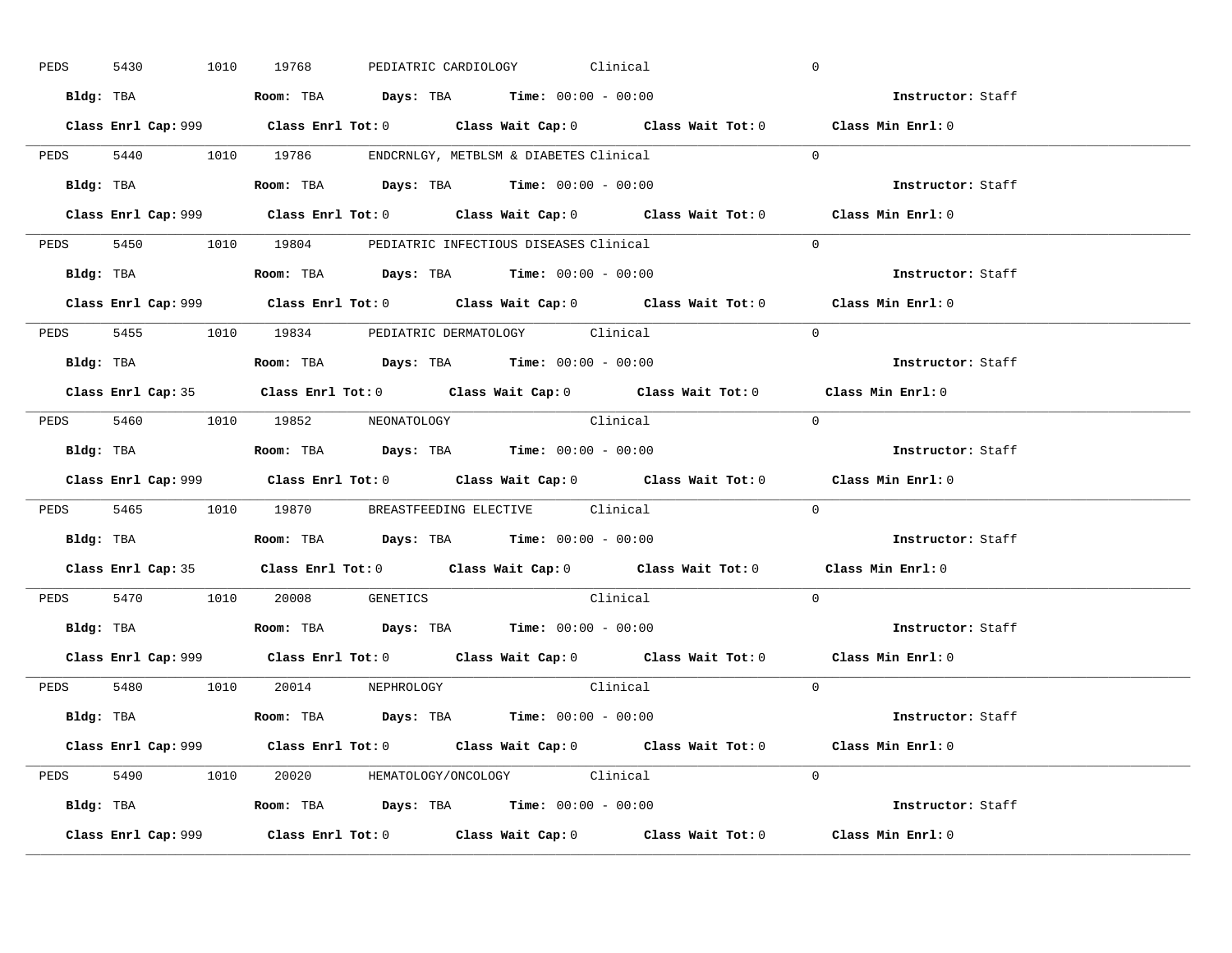#### Report ID: SR201 **University of Pittsburgh** Page No. 48 of 464 **Schedule of Classes for Fall Term 2021-2022** Run Date: 12/16/2020 **Four Week - First** Run Time: 22:30:21

# **School of Medicine - Pediatrics - Subject: Pediatrics**

| Subject Catalog Nbr Section Class Nbr | Course Title                                                                                | Component | Units<br>Topics   |
|---------------------------------------|---------------------------------------------------------------------------------------------|-----------|-------------------|
| PEDS<br>5491<br>1010                  | 21099<br>NEONATOLOGY                                                                        | Clinical  | $\Omega$          |
|                                       | Bldg: TBA                  Room: TBA        Days: TBA        Time: TBA                      |           | Instructor: Staff |
|                                       | Class Enrl Cap: 200 Class Enrl Tot: 0 Class Wait Cap: 0 Class Wait Tot: 0 Class Min Enrl: 0 |           |                   |
| PEDS 5500 1010 20074                  | EMERGENCY PEDIATRICS Clinical                                                               |           | $\Omega$          |
|                                       | Bldg: TBA                   Room: TBA         Days: TBA         Time: $00:00 - 00:00$       |           | Instructor: Staff |
|                                       | Class Enrl Cap: 999 Class Enrl Tot: 0 Class Wait Cap: 0 Class Wait Tot: 0 Class Min Enrl: 0 |           |                   |
| PEDS                                  | 5510 1010 20098 PEDIATRIC GASTROENTEROLOGY Clinical                                         |           | $\Omega$          |
|                                       | Bldg: TBA                   Room: TBA        Days: TBA        Time: 00:00 - 00:00           |           | Instructor: Staff |
|                                       | Class Enrl Cap: 999 Class Enrl Tot: 0 Class Wait Cap: 0 Class Wait Tot: 0 Class Min Enrl: 0 |           |                   |
|                                       | PEDS 5520 1010 20110 DEVELOPMENTAL PEDIATRICS Clinical                                      |           | $\Omega$          |
|                                       | Bldg: TBA                  Room: TBA        Days: TBA        Time: 00:00 - 00:00            |           | Instructor: Staff |
|                                       | Class Enrl Cap: 999 Class Enrl Tot: 0 Class Wait Cap: 0 Class Wait Tot: 0 Class Min Enrl: 0 |           |                   |
| PEDS                                  | 5521 1400 24689 TRIPLE BOARD PEDIATRICS Clinical                                            |           | $\Omega$          |
| Bldg: TO BE ARRANGED                  | Room: TBA $Days: TBA$ Time: $00:00 - 00:00$                                                 |           | Instructor: Staff |
|                                       | Class Enrl Cap: 35 Class Enrl Tot: 0 Class Wait Cap: 0 Class Wait Tot: 0 Class Min Enrl: 0  |           |                   |
|                                       | PEDS 5530 1010 20122 POISON CENTER Practicum                                                |           | $\Omega$          |
|                                       | <b>Bldg:</b> TBA <b>Room:</b> TBA <b>Days:</b> TBA <b>Time:</b> $00:00 - 00:00$             |           | Instructor: Staff |
|                                       | Class Enrl Cap: 999 Class Enrl Tot: 0 Class Wait Cap: 0 Class Wait Tot: 0 Class Min Enrl: 0 |           |                   |
|                                       | PEDS 5540 1010 20140 PEDIATRIC PULMONOLOGY Clinical                                         |           | $\Omega$          |
|                                       | <b>Bldg:</b> TBA <b>ROOM:</b> TBA <b>Days:</b> TBA <b>Time:</b> $00:00 - 00:00$             |           | Instructor: Staff |
|                                       | Class Enrl Cap: 999 Class Enrl Tot: 0 Class Wait Cap: 0 Class Wait Tot: 0 Class Min Enrl: 0 |           |                   |
| 5550 1010<br>PEDS                     | 20158 ADOLESCENT MEDICINE Clinical                                                          |           | $\Omega$          |
|                                       | $Bldg:$ TBA $Room:$ TBA $Days:$ TBA $Time:$ 00:00 - 00:00                                   |           | Instructor: Staff |
| Class Enrl Cap: 999                   | Class Enrl Tot: $0$ Class Wait Cap: $0$ Class Wait Tot: $0$                                 |           | Class Min Enrl: 0 |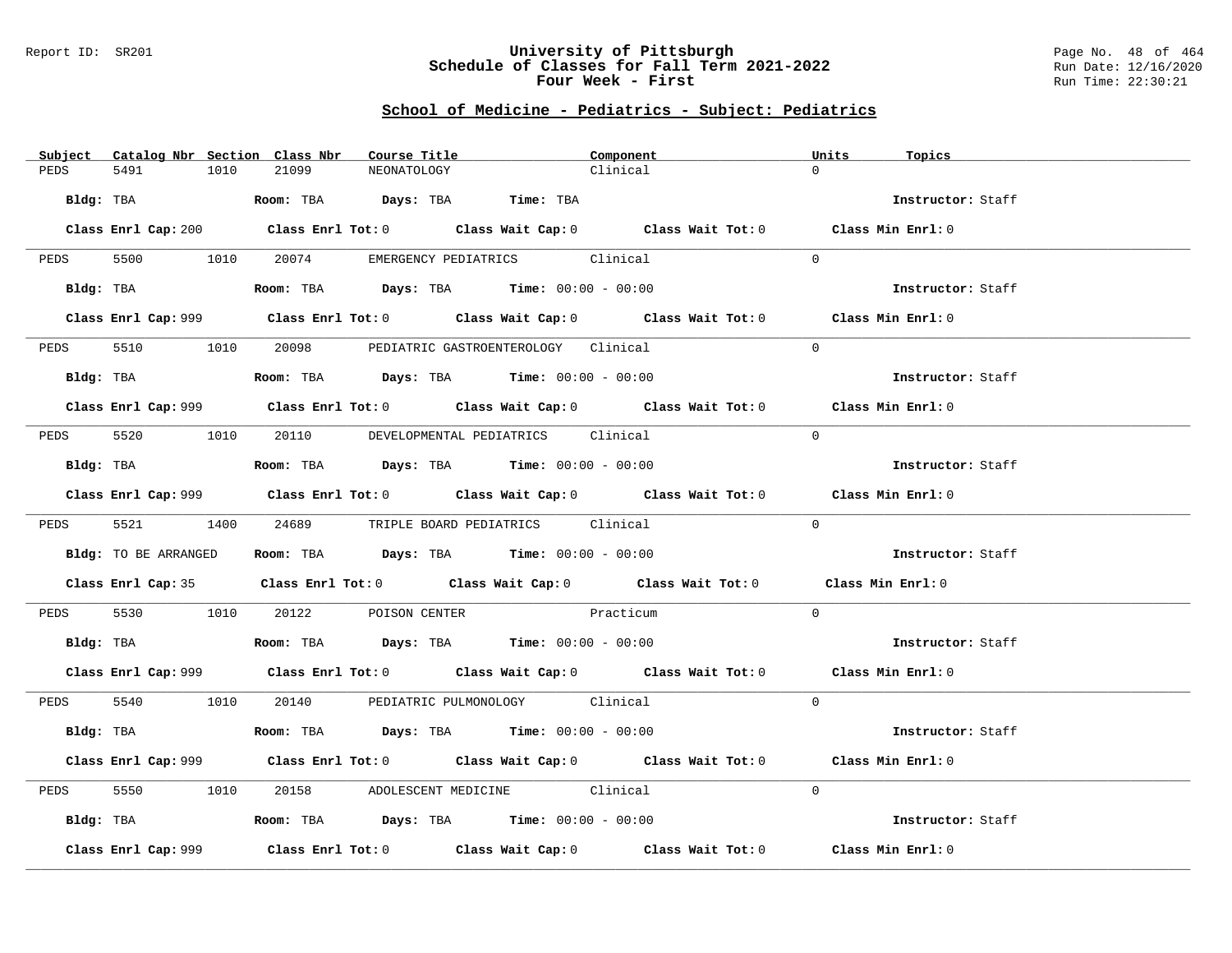| PEDS | 5560<br>1010         | AMBULATORY PEDIATRICS Clinical<br>19480                                                     | $\overline{0}$    |                               |
|------|----------------------|---------------------------------------------------------------------------------------------|-------------------|-------------------------------|
|      | Bldg: TBA            | <b>Room:</b> TBA $Days: TBA$ <b>Time:</b> $00:00 - 00:00$                                   |                   | <b>Instructor:</b> Staff      |
|      |                      | Class Enrl Cap: 999 Class Enrl Tot: 0 Class Wait Cap: 0 Class Wait Tot: 0 Class Min Enrl: 0 |                   |                               |
| PEDS |                      | 5570 1010 19486 ADOLSCNT AND YOUNG ADLT MEDICNClinical                                      | $\Omega$          |                               |
|      | Bldg: TBA            | Room: TBA $Days:$ TBA Time: $00:00 - 00:00$                                                 | Instructor: Staff |                               |
|      |                      | Class Enrl Cap: 999 Class Enrl Tot: 0 Class Wait Cap: 0 Class Wait Tot: 0 Class Min Enrl: 0 |                   |                               |
| PEDS |                      | 5580 1010 19498 SCHOOL HEALTH Clinical                                                      | $\Omega$          |                               |
|      | Bldg: TBA            | Room: TBA $Days:$ TBA $Time: 00:00 - 00:00$                                                 |                   | Instructor: Staff             |
|      |                      | Class Enrl Cap: 999 Class Enrl Tot: 0 Class Wait Cap: 0 Class Wait Tot: 0 Class Min Enrl: 0 |                   |                               |
|      |                      | PEDS 5650 1010 20176 INDIVIDUALIZED CLINICAL COURSELecture                                  | $\Omega$          |                               |
|      | Bldg: TBA            | Room: TBA $Days:$ TBA $Time: 00:00 - 00:00$                                                 | Instructor: Staff |                               |
|      |                      | Class Enrl Cap: 35 Class Enrl Tot: 0 Class Wait Cap: 0 Class Wait Tot: 0 Class Min Enrl: 0  |                   |                               |
| PEDS | 5720 1010            | 20194 MOLECULAR MEDICINE (ILS) Lecture                                                      | $\overline{0}$    |                               |
|      |                      | Bldg: TBA                       Room: TBA          Days: TBA          Time: 00:00 - 00:00   |                   | Instructor: Staff             |
|      |                      | Class Enrl Cap: 999 Class Enrl Tot: 0 Class Wait Cap: 0 Class Wait Tot: 0 Class Min Enrl: 0 |                   |                               |
|      |                      | PEDS 5750 1400 28625 GET READY FOR RESIDENCY Clinical                                       | $\Omega$          |                               |
|      | Bldg: TO BE ARRANGED | Room: TBA $Days:$ TBA $Time: 00:00 - 00:00$                                                 |                   | Instructor: Fontenot, Amber L |
|      |                      |                                                                                             |                   | Kirk, Kimberly Ann            |
|      |                      | Class Enrl Cap: 35 Class Enrl Tot: 0 Class Wait Cap: 0 Class Wait Tot: 0 Class Min Enrl: 0  |                   |                               |
|      |                      | PEDS 5845 1010 20218 PEDIATRIC RESEARCH Directed Studies 0                                  |                   |                               |
|      | Bldg: TBA            | Room: TBA $Days:$ TBA Time: $00:00 - 00:00$                                                 |                   | Instructor: Staff             |
|      |                      | Class Enrl Cap: 35 Class Enrl Tot: 0 Class Wait Cap: 0 Class Wait Tot: 0 Class Min Enrl: 0  |                   |                               |
| PEDS | 5899                 | 1200 23982 INDEPENDENT STUDY PEDIATRIC Independent Study 0                                  |                   |                               |
|      | Bldg: TO BE ARRANGED | Room: TBA Days: TBA Time: $00:00 - 00:00$                                                   |                   |                               |
|      |                      | Class Enrl Cap: 35 Class Enrl Tot: 0 Class Wait Cap: 0 Class Wait Tot: 0 Class Min Enrl: 0  |                   |                               |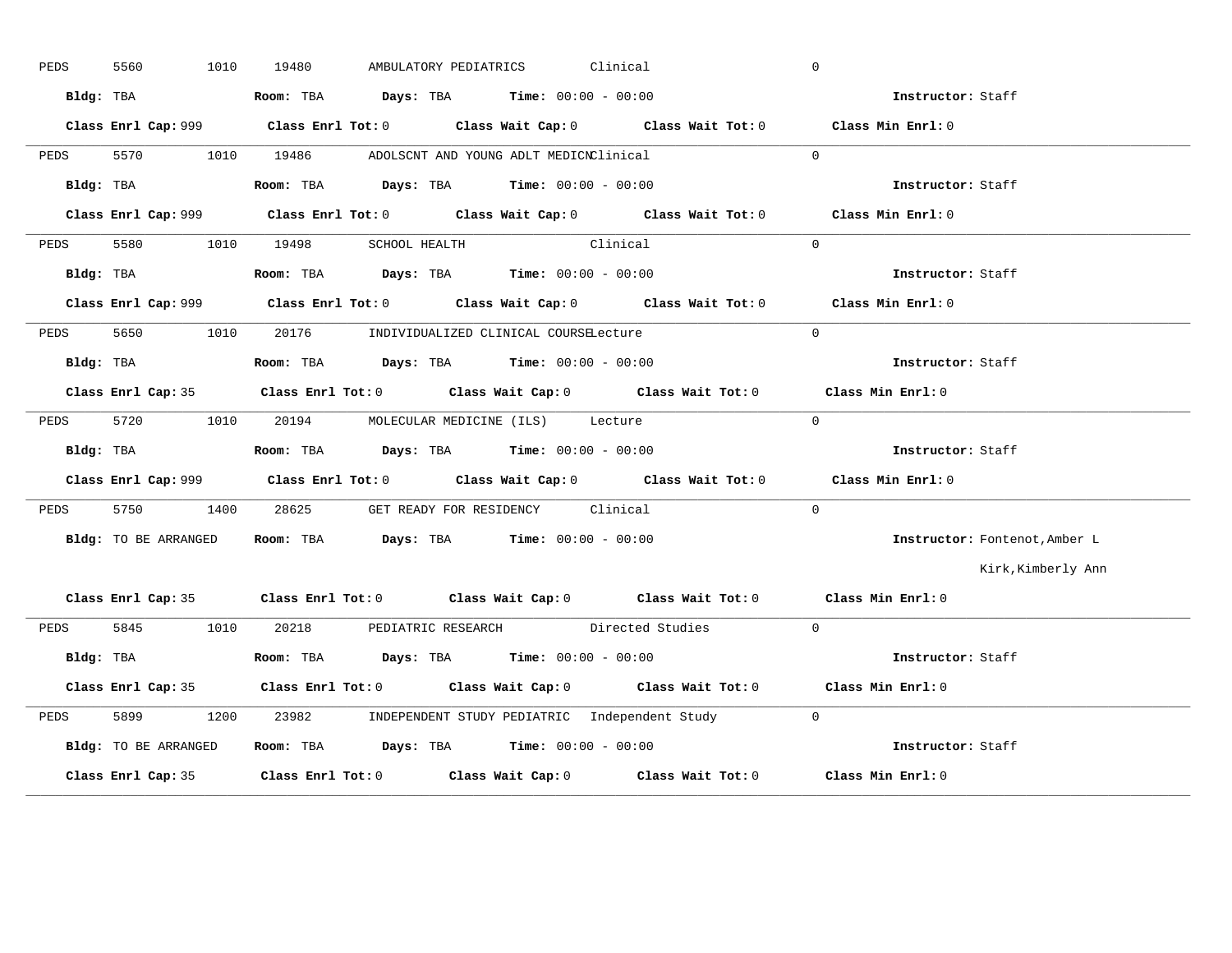### Report ID: SR201 **University of Pittsburgh** Page No. 50 of 464 **Schedule of Classes for Fall Term 2021-2022** Run Date: 12/16/2020 **Four Week - First** Run Time: 22:30:21

# **School of Medicine - Pediatrics - Subject: Pediatrics**

| Subject   | Catalog Nbr Section Class Nbr |      |                   | Course Title                              | Component         | Units             | Topics            |
|-----------|-------------------------------|------|-------------------|-------------------------------------------|-------------------|-------------------|-------------------|
| PEDS      | 5900                          | 1010 | 20236             | EXTRAMURAL PEDIATRICS                     | Clinical          |                   |                   |
| Bldg: TBA |                               |      | Room: TBA         | <b>Time:</b> $00:00 - 00:00$<br>Days: TBA |                   |                   | Instructor: Staff |
|           | Class Enrl Cap: 35            |      | Class Enrl Tot: 0 | Class Wait Cap: 0                         | Class Wait Tot: 0 | Class Min Enrl: 0 |                   |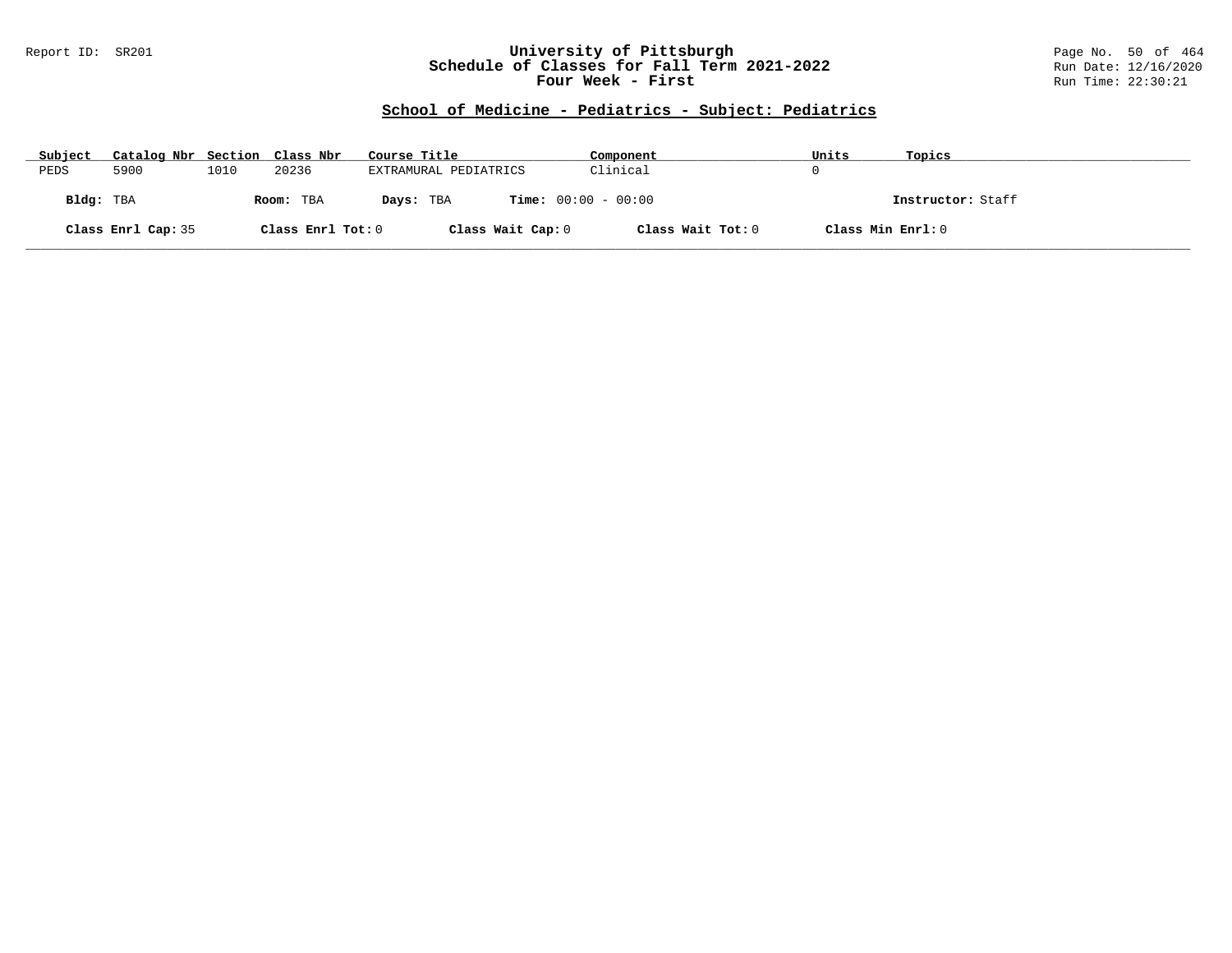### Report ID: SR201 **University of Pittsburgh University of Pittsburgh** Page No. 51 of 464 **Schedule of Classes for Fall Term 2021-2022** Run Date: 12/16/2020 **Schedule of Classes for Fall Term 2021-2022** Run Date: 12/16/2020 **Four Week - First** Run Time: 22:30:21

# **School of Medicine - Physical Medicine and Rehabilitation - Subject: Physical Medicine and Rehab**

| Catalog Nbr Section Class Nbr<br>Subject | Course Title                                                                          | Component                                                                                   | Units<br>Topics   |
|------------------------------------------|---------------------------------------------------------------------------------------|---------------------------------------------------------------------------------------------|-------------------|
| 5410<br>1010<br>PMDREH                   | 20248                                                                                 | REHABILITATION SUB-INTERNSHIP Clinical                                                      | $\Omega$          |
| Bldg: TO BE ARRANGED                     | Room: TBA $Days:$ TBA Time: $00:00 - 00:00$                                           |                                                                                             | Instructor: Staff |
|                                          |                                                                                       | Class Enrl Cap: 35 Class Enrl Tot: 0 Class Wait Cap: 0 Class Wait Tot: 0 Class Min Enrl: 0  |                   |
|                                          | PMDREH 5450 1010 20254 REHABLITN MEDICL CLERKSHIP Clinical                            |                                                                                             | $\Omega$          |
| Bldg: TO BE ARRANGED                     | Room: TBA $Days:$ TBA $Time: 00:00 - 00:00$                                           |                                                                                             | Instructor: Staff |
|                                          |                                                                                       | Class Enrl Cap: 999 Class Enrl Tot: 0 Class Wait Cap: 0 Class Wait Tot: 0 Class Min Enrl: 0 |                   |
|                                          | PMDREH 5460 1010 20260 PED PHYSCL MED/REHAB-INPATIENTClinical                         |                                                                                             | $\Omega$          |
| Bldg: TO BE ARRANGED                     | Room: TBA $Days:$ TBA $Time: 00:00 - 00:00$                                           |                                                                                             | Instructor: Staff |
|                                          |                                                                                       | Class Enrl Cap: 999 Class Enrl Tot: 0 Class Wait Cap: 0 Class Wait Tot: 0 Class Min Enrl: 0 |                   |
|                                          | PMDREH 5461 1010 20266 PED PHYSCL MED/REHAB-OUTPATNT Clinical                         |                                                                                             | $\Omega$          |
|                                          | Bldg: TO BE ARRANGED Room: TBA Days: TBA Time: 00:00 - 00:00                          |                                                                                             | Instructor: Staff |
|                                          |                                                                                       | Class Enrl Cap: 999 Class Enrl Tot: 0 Class Wait Cap: 0 Class Wait Tot: 0 Class Min Enrl: 0 |                   |
|                                          | PMDREH 5465 1010 20284 DISABILITIES CLERKSHIP Clinical                                |                                                                                             | $\Omega$          |
| Bldg: TO BE ARRANGED                     | Room: TBA $Days: TBA$ Time: $00:00 - 00:00$                                           |                                                                                             | Instructor: Staff |
|                                          |                                                                                       | Class Enrl Cap: 35 Class Enrl Tot: 0 Class Wait Cap: 0 Class Wait Tot: 0 Class Min Enrl: 0  |                   |
| PMDREH                                   |                                                                                       | 5650 1400 23924 INDIVIDUALIZED CLINICAL COURSEDirected Studies 0                            |                   |
| Bldg: TO BE ARRANGED                     | Room: TBA $\rule{1em}{0.15mm}$ Days: TBA Time: $00:00 - 00:00$                        |                                                                                             | Instructor: Staff |
|                                          |                                                                                       | Class Enrl Cap: 35 Class Enrl Tot: 0 Class Wait Cap: 0 Class Wait Tot: 0 Class Min Enrl: 0  |                   |
|                                          | PMDREH 5810 1010 20296 PM&R RESEARCH                                                  | Directed Studies 0                                                                          |                   |
| Bldg: TO BE ARRANGED                     | Room: TBA $\rule{1em}{0.15mm}$ Days: TBA Time: $00:00 - 00:00$                        |                                                                                             | Instructor: Staff |
|                                          |                                                                                       | Class Enrl Cap: 35 Class Enrl Tot: 0 Class Wait Cap: 0 Class Wait Tot: 0 Class Min Enrl: 0  |                   |
| 5899 7<br>PMDREH                         |                                                                                       | 1400 23828 IND STDY IN PHYSCL MED & REHABIndependent Study 0                                |                   |
| Bldg: TO BE ARRANGED                     | Room: TBA $\rule{1em}{0.15mm}$ Days: TBA $\rule{1.5mm}{0.15mm}$ Time: $00:00 - 00:00$ |                                                                                             | Instructor: Staff |
|                                          |                                                                                       | Class Enrl Cap: 35 Class Enrl Tot: 0 Class Wait Cap: 0 Class Wait Tot: 0 Class Min Enrl: 0  |                   |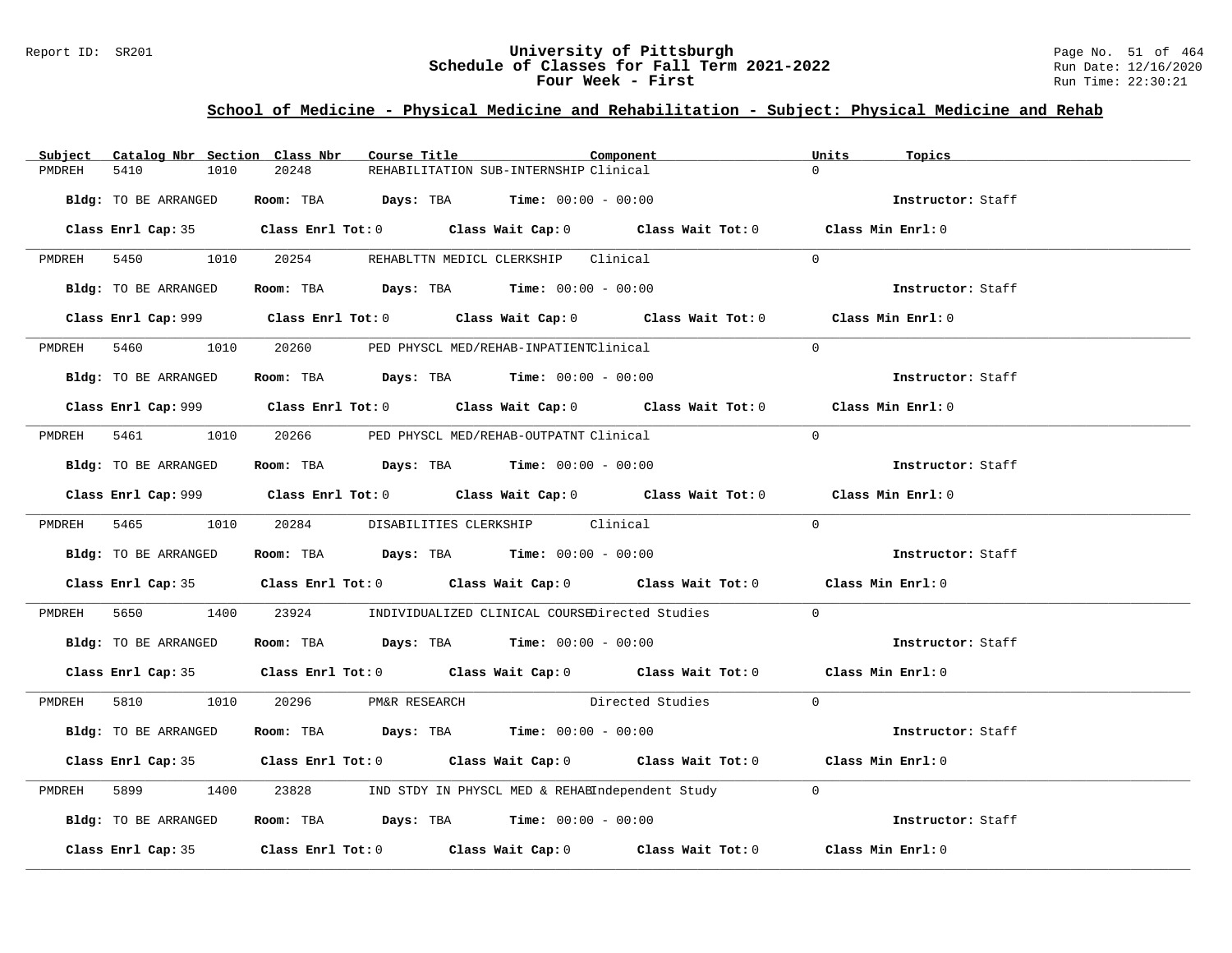| PMDREH | 5900                 | 1010 | 20302             | EXTRAMURAL PHYSCL MED & REHAB Clinical |                              |                   |                   |  |
|--------|----------------------|------|-------------------|----------------------------------------|------------------------------|-------------------|-------------------|--|
|        | Bldg: TO BE ARRANGED |      | Room: TBA         | Days: TBA                              | <b>Time:</b> $00:00 - 00:00$ |                   | Instructor: Staff |  |
|        | Class Enrl Cap: 35   |      | Class Enrl Tot: 0 |                                        | Class Wait Cap: 0            | Class Wait Tot: 0 | Class Min Enrl: 0 |  |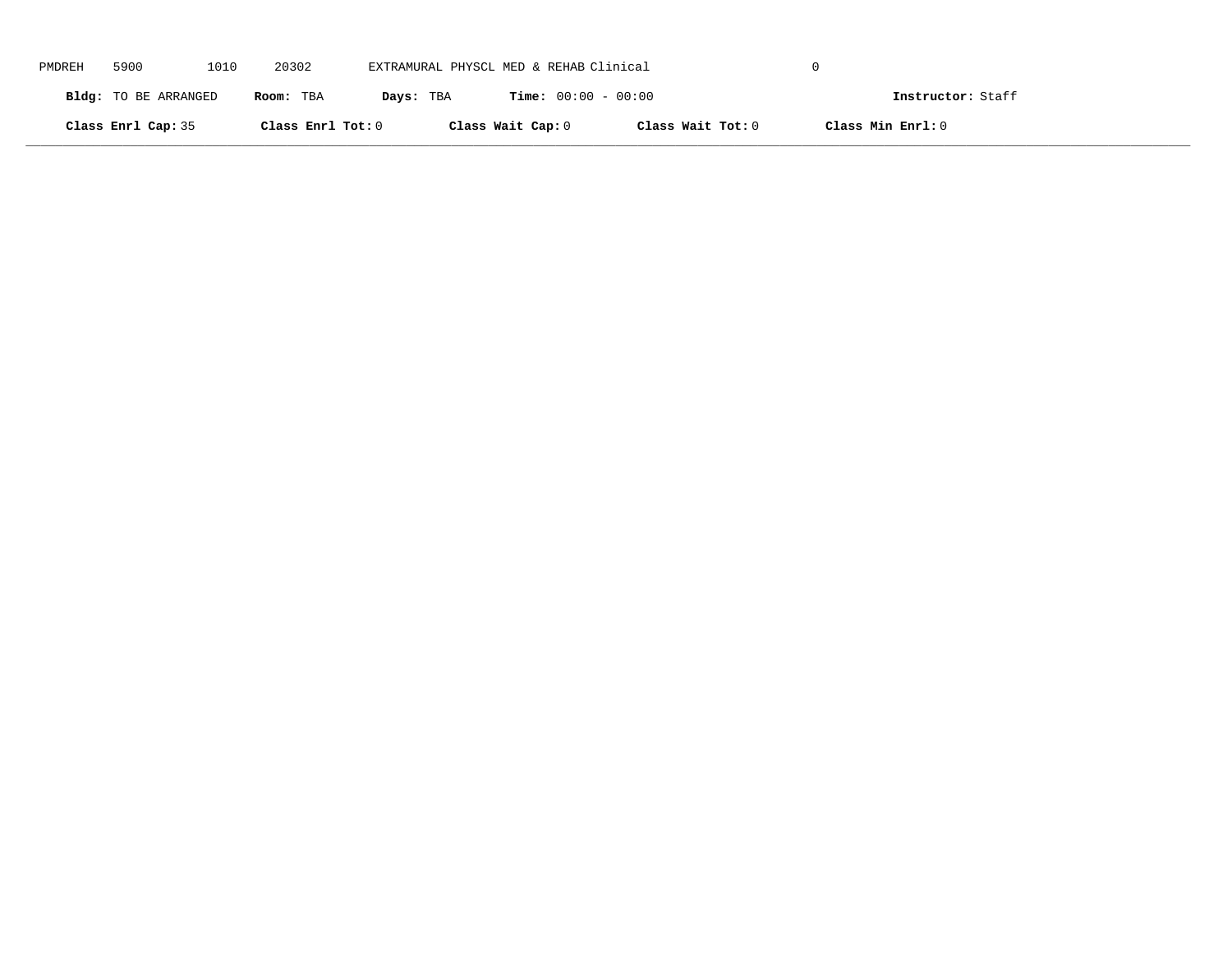#### Report ID: SR201 **University of Pittsburgh** Page No. 53 of 464 **Schedule of Classes for Fall Term 2021-2022** Run Date: 12/16/2020 **Four Week - First** Run Time: 22:30:21

| Catalog Nbr Section Class Nbr<br>Subject | Course Title                                                                                | Component | Units<br>Topics   |
|------------------------------------------|---------------------------------------------------------------------------------------------|-----------|-------------------|
| PSYC<br>5345<br>1010                     | 20308<br>CLINICAL NEUROSCIENCE REPEAT Clinical                                              |           | $\Omega$          |
|                                          |                                                                                             |           |                   |
| Bldg: TO BE ARRANGED                     | Room: TBA $\rule{1em}{0.15mm}$ Days: TBA Time: $00:00 - 00:00$                              |           | Instructor: Staff |
|                                          |                                                                                             |           |                   |
|                                          | Class Enrl Cap: 35 Class Enrl Tot: 0 Class Wait Cap: 0 Class Wait Tot: 0 Class Min Enrl: 0  |           |                   |
|                                          |                                                                                             |           |                   |
|                                          | PSYC 5366 1400 28608 PSYCHIATRY CLERKSHIP Clinical                                          |           | $\Omega$          |
|                                          |                                                                                             |           |                   |
| Bldg: TO BE ARRANGED                     | Room: TBA $Days:$ TBA $Time: 00:00 - 00:00$                                                 |           | Instructor: Staff |
|                                          |                                                                                             |           |                   |
|                                          | Class Enrl Cap: 35 Class Enrl Tot: 0 Class Wait Cap: 0 Class Wait Tot: 0 Class Min Enrl: 0  |           |                   |
| 5410 1010                                | 20341 ACTNG INTERNSHIP IN PSYCHIATRYClinical                                                |           | $\Omega$          |
| PSYC                                     |                                                                                             |           |                   |
| Bldg: TBA                                | Room: TBA $Days:$ TBA $Time: 00:00 - 00:00$                                                 |           | Instructor: Staff |
|                                          |                                                                                             |           |                   |
|                                          | Class Enrl Cap: 35 Class Enrl Tot: 0 Class Wait Cap: 0 Class Wait Tot: 0 Class Min Enrl: 0  |           |                   |
|                                          |                                                                                             |           |                   |
|                                          | PSYC 5411 1010 20353 ADOLESCENT PSYC ACTING INTERN Clinical                                 |           | $\Omega$          |
|                                          |                                                                                             |           |                   |
| Bldg: TBA                                | Room: TBA $\rule{1em}{0.15mm}$ Days: TBA Time: $00:00 - 00:00$                              |           | Instructor: Staff |
|                                          |                                                                                             |           |                   |
|                                          | Class Enrl Cap: 999 Class Enrl Tot: 0 Class Wait Cap: 0 Class Wait Tot: 0 Class Min Enrl: 0 |           |                   |
|                                          |                                                                                             |           |                   |
|                                          | PSYC 5412 1010 20365 TRIPLE BOARD ACTING INTERNSHIPClinical                                 |           | $\Omega$          |
| Bldg: TBA                                | Room: TBA $\rule{1em}{0.15mm}$ Days: TBA Time: $00:00 - 00:00$                              |           | Instructor: Staff |
|                                          |                                                                                             |           |                   |
|                                          | Class Enrl Cap: 35 Class Enrl Tot: 0 Class Wait Cap: 0 Class Wait Tot: 0 Class Min Enrl: 0  |           |                   |
|                                          |                                                                                             |           |                   |
| PSYC                                     | 5415 1010 20377 INTRO TO CLINICAL PSYCHIATRY Clinical                                       |           | $\Omega$          |
|                                          |                                                                                             |           |                   |
|                                          | Bldg: TBA                    Room: TBA         Days: TBA         Time: $00:00 - 00:00$      |           | Instructor: Staff |
|                                          |                                                                                             |           |                   |
|                                          | Class Enrl Cap: 35 Class Enrl Tot: 0 Class Wait Cap: 0 Class Wait Tot: 0 Class Min Enrl: 0  |           |                   |
|                                          |                                                                                             |           |                   |
|                                          | PSYC 5420 1010 20395 PSYCHIATRIC EMERGENCY SERVICESClinical                                 |           | $\Omega$          |
|                                          |                                                                                             |           |                   |
| Bldg: TBA                                | Room: TBA $Days:$ TBA $Time: 00:00 - 00:00$                                                 |           | Instructor: Staff |
|                                          | Class Enrl Cap: 999 Class Enrl Tot: 0 Class Wait Cap: 0 Class Wait Tot: 0 Class Min Enrl: 0 |           |                   |
|                                          |                                                                                             |           |                   |
| 5425<br>PSYC                             | 1010 19510 MGT OF PSYCHIATRIC ILLNESSES Clinical                                            |           | $\Omega$          |
|                                          |                                                                                             |           |                   |
| Bldg: TBA                                | Room: TBA $\rule{1em}{0.15mm}$ Days: TBA $\rule{1.5mm}{0.15mm}$ Time: $00:00 - 00:00$       |           | Instructor: Staff |
|                                          |                                                                                             |           |                   |
| Class Enrl Cap: 35                       | Class Enrl Tot: $0$ Class Wait Cap: $0$ Class Wait Tot: $0$                                 |           | Class Min Enrl: 0 |
|                                          |                                                                                             |           |                   |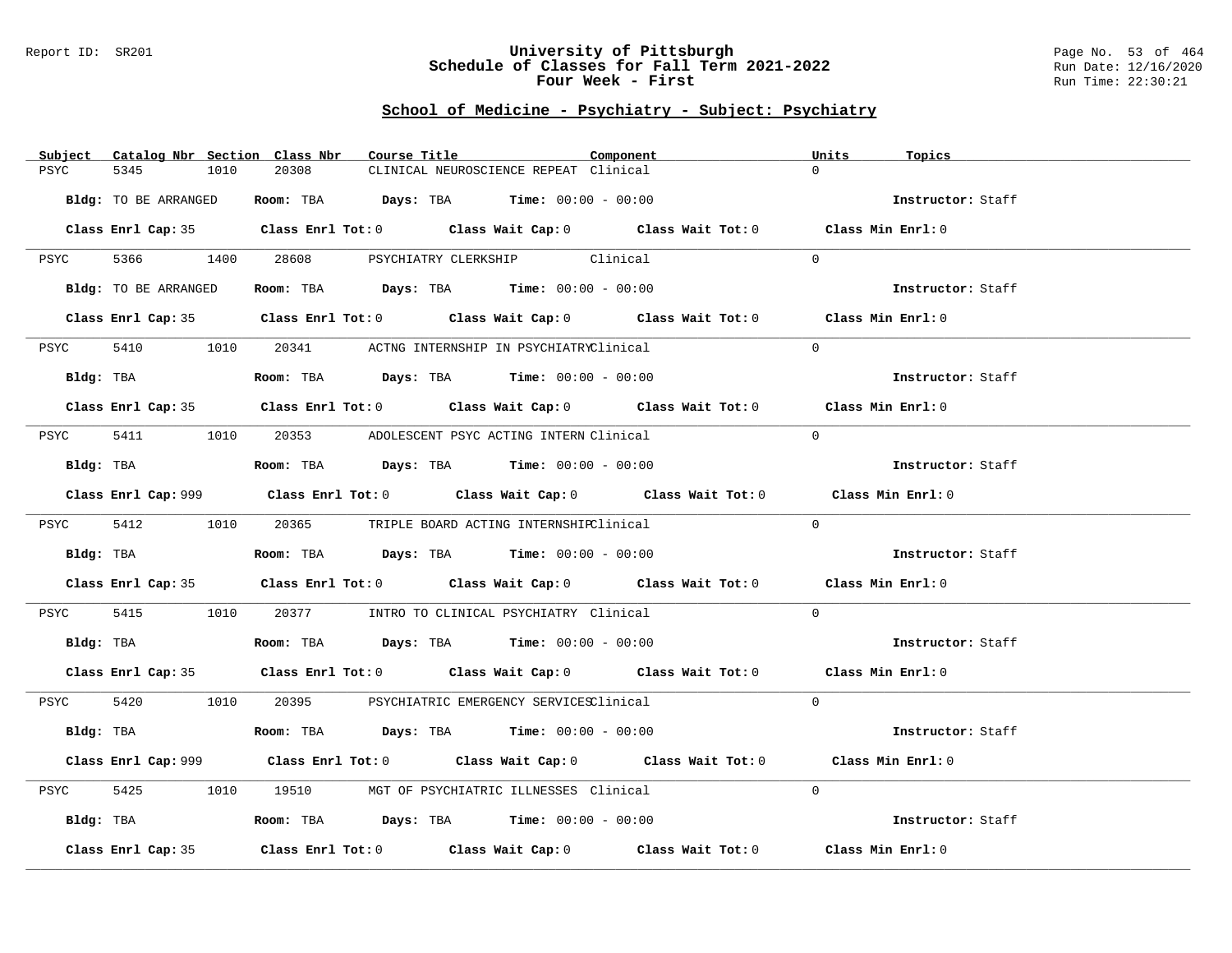| PSYC | 5430 | 1010                                                                                       | 20407                                                                                  |  | PEDIATRIC PSYCHIATRY Clinical | $\overline{0}$ |                                                                                             |
|------|------|--------------------------------------------------------------------------------------------|----------------------------------------------------------------------------------------|--|-------------------------------|----------------|---------------------------------------------------------------------------------------------|
|      |      |                                                                                            | Bldg: TBA                   Room: TBA         Days: TBA         Time: $00:00 - 00:00$  |  |                               |                | Instructor: Staff                                                                           |
|      |      |                                                                                            |                                                                                        |  |                               |                | Class Enrl Cap: 999 Class Enrl Tot: 0 Class Wait Cap: 0 Class Wait Tot: 0 Class Min Enrl: 0 |
|      |      |                                                                                            | PSYC 5441 1010 20425 OUTPATIENT ADOLSCNT PSYCHIATRYClinical                            |  |                               | $\Omega$       |                                                                                             |
|      |      | Bldg: TBA                                                                                  | Room: TBA $\rule{1em}{0.15mm}$ Days: TBA $\rule{1.5mm}{0.15mm}$ Time: $00:00 - 00:00$  |  |                               |                | Instructor: Staff                                                                           |
|      |      |                                                                                            |                                                                                        |  |                               |                | Class Enrl Cap: 999 Class Enrl Tot: 0 Class Wait Cap: 0 Class Wait Tot: 0 Class Min Enrl: 0 |
|      |      |                                                                                            | PSYC 5442 1010 19522 ADV OUTPATIENT CHLD & ADOLSCNTClinical                            |  |                               | $\Omega$       |                                                                                             |
|      |      |                                                                                            | Bldg: TBA                    Room: TBA         Days: TBA        Time: $00:00 - 00:00$  |  |                               |                | Instructor: Staff                                                                           |
|      |      |                                                                                            |                                                                                        |  |                               |                | Class Enrl Cap: 999 Class Enrl Tot: 0 Class Wait Cap: 0 Class Wait Tot: 0 Class Min Enrl: 0 |
|      |      |                                                                                            | PSYC 5443 1010 19528 SEX ABUSE OF CHLDREN & ADLSCNTClinical                            |  |                               | $\Omega$       |                                                                                             |
|      |      |                                                                                            |                                                                                        |  |                               |                | Instructor: Staff                                                                           |
|      |      |                                                                                            |                                                                                        |  |                               |                | Class Enrl Cap: 999 Class Enrl Tot: 0 Class Wait Cap: 0 Class Wait Tot: 0 Class Min Enrl: 0 |
|      |      |                                                                                            | PSYC 5448 1010 20443 INTRO TO GERIATRIC PSYCHIATRY Clinical                            |  |                               | $\Omega$       |                                                                                             |
|      |      |                                                                                            | Bldg: TBA                   Room: TBA         Days: TBA         Time: $00:00 - 00:00$  |  |                               |                | Instructor: Staff                                                                           |
|      |      |                                                                                            |                                                                                        |  |                               |                | Class Enrl Cap: 35 Class Enrl Tot: 0 Class Wait Cap: 0 Class Wait Tot: 0 Class Min Enrl: 0  |
|      |      |                                                                                            | PSYC 5450 1010 20461 GERIATRIC PSYCHIATRY Clinical                                     |  |                               | $\Omega$       |                                                                                             |
|      |      |                                                                                            |                                                                                        |  |                               |                | <b>Instructor:</b> Staff                                                                    |
|      |      |                                                                                            |                                                                                        |  |                               |                | Class Enrl Cap: 999 Class Enrl Tot: 0 Class Wait Cap: 0 Class Wait Tot: 0 Class Min Enrl: 0 |
|      |      |                                                                                            | PSYC 5455 1010 19540 EMERGENCY PSYCHIATRY Clinical                                     |  |                               | $\Omega$       |                                                                                             |
|      |      |                                                                                            | Bldg: TBA                    Room: TBA         Days: TBA         Time: $00:00 - 00:00$ |  |                               |                | Instructor: Staff                                                                           |
|      |      |                                                                                            |                                                                                        |  |                               |                | Class Enrl Cap: 999 Class Enrl Tot: 0 Class Wait Cap: 0 Class Wait Tot: 0 Class Min Enrl: 0 |
|      |      |                                                                                            | PSYC 5458 1010 20473 PSYCHIATRIC ASSESSMENT Clinical                                   |  |                               | $\Omega$       |                                                                                             |
|      |      |                                                                                            | Bldg: TBA                   Room: TBA        Days: TBA        Time: 00:00 - 00:00      |  |                               |                | Instructor: Staff                                                                           |
|      |      |                                                                                            |                                                                                        |  |                               |                |                                                                                             |
|      |      | Class Enrl Cap: 35 Class Enrl Tot: 0 Class Wait Cap: 0 Class Wait Tot: 0 Class Min Enrl: 0 |                                                                                        |  |                               |                |                                                                                             |
|      |      |                                                                                            | PSYC 5459 1200 22857 NEUROSCIENCE AT THE BEDSIDE Clinical                              |  |                               | $\Omega$       |                                                                                             |
|      |      |                                                                                            | Bldg: TO BE ARRANGED Room: TBA Days: TBA Time: 00:00 - 00:00                           |  |                               |                | Instructor: Fontenot, Amber L                                                               |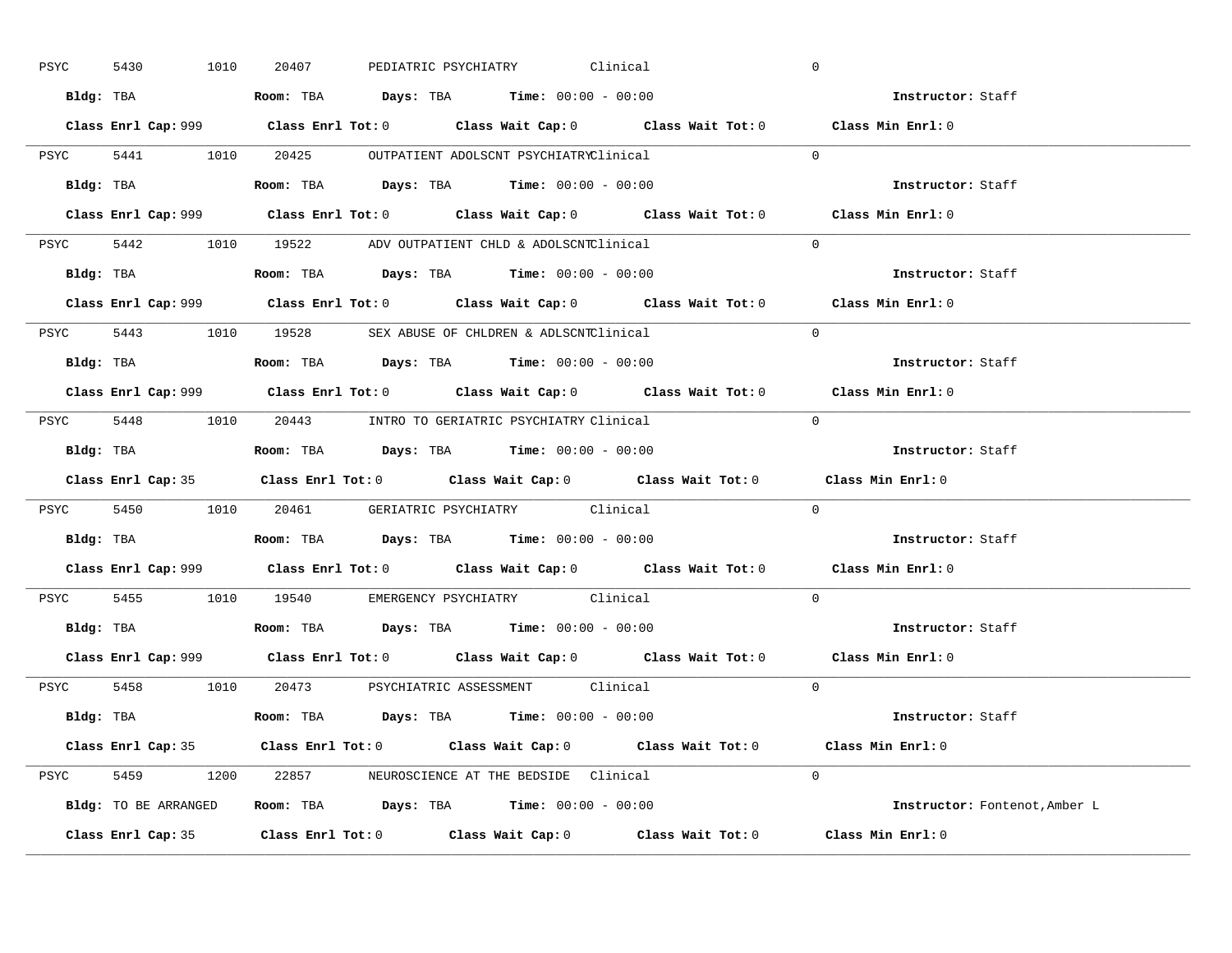#### Report ID: SR201 **University of Pittsburgh** Page No. 55 of 464 **Schedule of Classes for Fall Term 2021-2022** Run Date: 12/16/2020 **Four Week - First** Run Time: 22:30:21

| Subject<br>Catalog Nbr Section Class Nbr | Course Title                                                                                | Component | Units<br>Topics               |
|------------------------------------------|---------------------------------------------------------------------------------------------|-----------|-------------------------------|
| 5460<br>1010<br>PSYC                     | 20479<br>CONSULTATION & LIAISON PSYCH Clinical                                              |           | $\cap$                        |
| Bldg: TBA                                | Room: TBA $Days:$ TBA $Time: 00:00 - 00:00$                                                 |           | Instructor: Staff             |
|                                          | Class Enrl Cap: 999 Class Enrl Tot: 0 Class Wait Cap: 0 Class Wait Tot: 0 Class Min Enrl: 0 |           |                               |
| 5462<br>1010<br>PSYC                     | 20485<br>PSYCHIATRY AND FAMILY MEDICINEClinical                                             |           | $\Omega$                      |
| Bldg: TBA                                | Room: TBA $Days:$ TBA $Time: 00:00 - 00:00$                                                 |           | Instructor: Staff             |
| Class Enrl Cap: 35                       | Class Enrl Tot: $0$ Class Wait Cap: $0$ Class Wait Tot: $0$                                 |           | Class Min Enrl: 0             |
| 5465<br>1010<br>PSYC                     | COMMUNITY PSYCHIATRY Clinical<br>20497                                                      |           | $\Omega$                      |
| Bldg: TBA                                | Room: TBA $Days:$ TBA $Time: 00:00 - 00:00$                                                 |           | Instructor: Staff             |
| Class Enrl Cap: 35                       | Class Enrl Tot: 0 $\qquad$ Class Wait Cap: 0 $\qquad$ Class Wait Tot: 0                     |           | Class Min Enrl: 0             |
| 5468<br>1010<br>PSYC                     | 25977<br>INTEGED CARE ACROSS LIFESPAN Clinical                                              |           | $\Omega$                      |
| Bldg: TBA                                | Room: TBA Days: TBA Time: TBA                                                               |           | Instructor: Fontenot, Amber L |
|                                          |                                                                                             |           | Kirk, Kimberly Ann            |
|                                          | Class Enrl Cap: 35 Class Enrl Tot: 0 Class Wait Cap: 0 Class Wait Tot: 0 Class Min Enrl: 0  |           |                               |
| 5471 64<br>PSYC                          | 1010 19546 MAYVIEW STATE HOSPITAL Clinical                                                  |           | $\Omega$                      |
| Bldg: TBA                                | Room: TBA $Days:$ TBA Time: $00:00 - 00:00$                                                 |           | Instructor: Staff             |
|                                          | Class Enrl Cap: 999 Class Enrl Tot: 0 Class Wait Cap: 0 Class Wait Tot: 0 Class Min Enrl: 0 |           |                               |
| 5481<br>1010<br>PSYC                     | 19558 ADDICTIONS TREATMENT PROGRAM Clinical                                                 |           | $\Omega$                      |
| Bldg: TBA                                | Room: TBA $\rule{1em}{0.15mm}$ Days: TBA Time: $00:00 - 00:00$                              |           | Instructor: Staff             |
|                                          | Class Enrl Cap: 999 Class Enrl Tot: 0 Class Wait Cap: 0 Class Wait Tot: 0 Class Min Enrl: 0 |           |                               |
| 5482<br>PSYC<br>1010                     | 19564 DUAL DIAG: MENTL & SUBS ABUSE Clinical                                                |           | $\Omega$                      |
| Bldg: TBA                                | Room: TBA $Days:$ TBA $Time: 00:00 - 00:00$                                                 |           | Instructor: Staff             |
| Class Enrl Cap: 999                      | Class Enrl Tot: $0$ Class Wait Cap: $0$ Class Wait Tot: $0$ Class Min Enrl: $0$             |           |                               |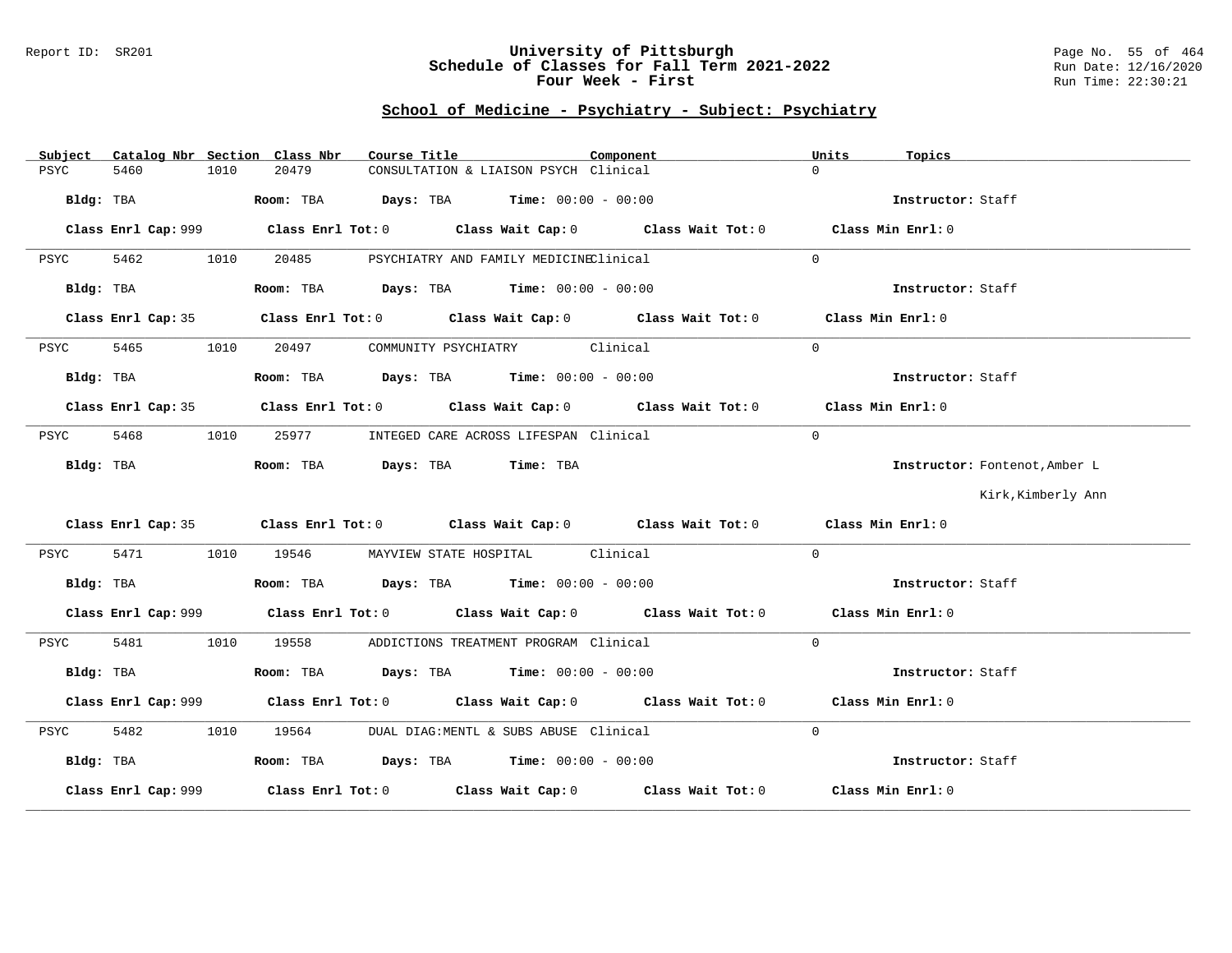### Report ID: SR201 **University of Pittsburgh** Page No. 56 of 464 **Schedule of Classes for Fall Term 2021-2022** Run Date: 12/16/2020 **Four Week - First** Run Time: 22:30:21

| Catalog Nbr Section Class Nbr<br>Subject | Course Title                                                                                       | Component | Units<br>Topics               |
|------------------------------------------|----------------------------------------------------------------------------------------------------|-----------|-------------------------------|
| 5483<br>PSYC<br>1200                     | 22865<br>ADDICTION MED DUAL DIAGNOSIS Clinical                                                     |           | $\Omega$                      |
| Bldg: TO BE ARRANGED                     | Room: TBA<br><b>Days:</b> TBA <b>Time:</b> $00:00 - 00:00$                                         |           | Instructor: Fontenot, Amber L |
|                                          |                                                                                                    |           | Kirk, Kimberly Ann            |
|                                          | Class Enrl Cap: 35 Class Enrl Tot: 0 Class Wait Cap: 0 Class Wait Tot: 0 Class Min Enrl: 0         |           |                               |
| 5485<br>1010<br>PSYC                     | 20503<br>ADULT INTENSIVE OUTPATIENT PROClinical                                                    |           | $\Omega$                      |
| Bldg: TBA                                | Room: TBA $Days:$ TBA $Time: 00:00 - 00:00$                                                        |           | Instructor: Staff             |
|                                          | Class Enrl Cap: 35 Class Enrl Tot: 0 Class Wait Cap: 0 Class Wait Tot: 0 Class Min Enrl: 0         |           |                               |
| 5500<br>PSYC                             | NEUROBEHAVIORAL PSYCHIATRY Clinical<br>1010<br>20509                                               |           | $\Omega$                      |
| Bldg: TBA                                | Room: TBA $Days:$ TBA $Time: 00:00 - 00:00$                                                        |           | Instructor: Staff             |
|                                          | Class Enrl Cap: 999 Class Enrl Tot: 0 Class Wait Cap: 0 Class Wait Tot: 0                          |           | Class Min Enrl: 0             |
| 5510<br>1010<br>PSYC                     | 20767<br>SLEEP AND ITS DISORDERS Clinical                                                          |           | $\Omega$                      |
| Bldg: TBA                                | Room: TBA $Days:$ TBA $Time: 00:00 - 00:00$                                                        |           | Instructor: Staff             |
|                                          | Class Enrl Cap: 999 Class Enrl Tot: 0 Class Wait Cap: 0 Class Wait Tot: 0                          |           | Class Min Enrl: 0             |
| 5520<br>1010<br>PSYC                     | BIOLOGICAL RHYTHMS Independent Study<br>19576                                                      |           | $\Omega$                      |
| Bldg: TBA                                | Room: TBA $\rule{1em}{0.15mm}$ Days: TBA $\rule{1.5mm}{0.15mm}$ Time: $00:00 - 00:00$              |           | Instructor: Staff             |
| Class Enrl Cap: 35                       | Class Enrl Tot: 0 $\qquad$ Class Wait Cap: 0 $\qquad$ Class Wait Tot: 0 $\qquad$ Class Min Enrl: 0 |           |                               |
| 5531<br>1010<br>PSYC                     | WOMEN'S MENTAL HEALTH Clinical<br>19582                                                            |           | $\Omega$                      |
| Bldg: TBA                                | Room: TBA $Days: TBA$ Time: $00:00 - 00:00$                                                        |           | Instructor: Staff             |
| Class Enrl Cap: 35                       | Class Enrl Tot: 0 $\qquad$ Class Wait Cap: 0 $\qquad$ Class Wait Tot: 0 $\qquad$ Class Min Enrl: 0 |           |                               |
| 5650<br>1010<br>PSYC                     | 20785 MDIVIDUALIZED CLINICAL COURSEClinical                                                        |           | $\Omega$                      |
| Bldg: TBA                                | Room: TBA $Days:$ TBA $Time: 00:00 - 00:00$                                                        |           | Instructor: Staff             |
| Class Enrl Cap: 35                       | Class Enrl Tot: $0$ Class Wait Cap: $0$ Class Wait Tot: $0$                                        |           | Class Min Enrl: 0             |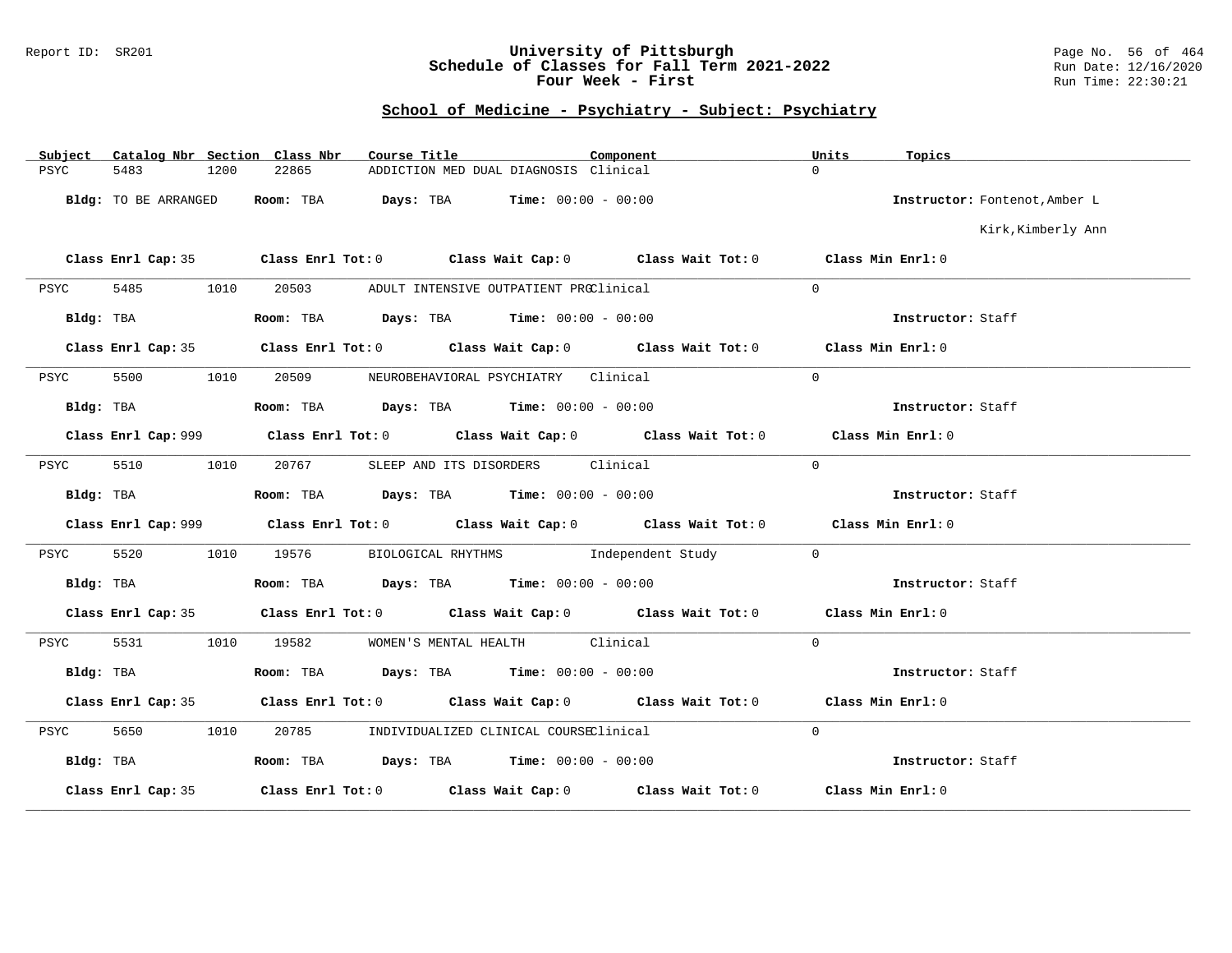### Report ID: SR201 **University of Pittsburgh** Page No. 57 of 464 **Schedule of Classes for Fall Term 2021-2022** Run Date: 12/16/2020 **Four Week - First** Run Time: 22:30:21

| Subject   |                      |      | Catalog Nbr Section Class Nbr | Course Title                                  |                                        | Component                                                                                          | Units          | Topics                        |
|-----------|----------------------|------|-------------------------------|-----------------------------------------------|----------------------------------------|----------------------------------------------------------------------------------------------------|----------------|-------------------------------|
| PSYC      | 5750                 | 1400 | 28643                         | GET READY FOR RESIDENCY                       |                                        | Clinical                                                                                           | $\Omega$       |                               |
|           | Bldg: TO BE ARRANGED |      | Room: TBA                     | <b>Days:</b> TBA <b>Time:</b> $00:00 - 00:00$ |                                        |                                                                                                    |                | Instructor: Fontenot, Amber L |
|           |                      |      |                               |                                               |                                        |                                                                                                    |                | Kirk, Kimberly Ann            |
|           |                      |      |                               |                                               |                                        | Class Enrl Cap: 35 Class Enrl Tot: 0 Class Wait Cap: 0 Class Wait Tot: 0 Class Min Enrl: 0         |                |                               |
| PSYC      | 5890                 | 1010 | 20803                         |                                               | CHLD & ADOLSCNT DEPRESSION RESClinical |                                                                                                    | $\Omega$       |                               |
|           | Bldg: TBA            |      |                               | Room: TBA $Days:$ TBA $Time: 00:00 - 00:00$   |                                        |                                                                                                    |                | Instructor: Staff             |
|           |                      |      |                               |                                               |                                        | Class Enrl Cap: 999 Class Enrl Tot: 0 Class Wait Cap: 0 Class Wait Tot: 0                          |                | Class Min Enrl: 0             |
| PSYC      | 5892                 | 1010 | 20809                         |                                               | PSYCHOPHYSIOLOGY Practicum             |                                                                                                    | $\Omega$       |                               |
|           | Bldg: TBA            |      |                               | Room: TBA $Days:$ TBA $Time: 00:00 - 00:00$   |                                        |                                                                                                    |                | Instructor: Staff             |
|           |                      |      |                               |                                               |                                        | Class Enrl Cap: 999 Class Enrl Tot: 0 Class Wait Cap: 0 Class Wait Tot: 0                          |                | Class Min Enrl: 0             |
| PSYC      | 5893                 | 1010 |                               |                                               |                                        | 20815 NEUROPHARMACOLOGY Independent Study                                                          | $\overline{0}$ |                               |
|           | Bldg: TBA            |      |                               | Room: TBA $Days:$ TBA $Time: 00:00 - 00:00$   |                                        |                                                                                                    |                | Instructor: Staff             |
|           | Class Enrl Cap: 35   |      |                               |                                               |                                        | Class Enrl Tot: 0 Class Wait Cap: 0 Class Wait Tot: 0 Class Min Enrl: 0                            |                |                               |
| PSYC      | 5894                 | 1010 |                               |                                               |                                        | 19594 PSYCHOPHAR OF MOOD DISORDERS Independent Study                                               | $\Omega$       |                               |
| Bldg: TBA |                      |      |                               | Room: TBA Days: TBA Time: $00:00 - 00:00$     |                                        |                                                                                                    |                | Instructor: Staff             |
|           |                      |      |                               |                                               |                                        | Class Enrl Cap: 35 Class Enrl Tot: 0 Class Wait Cap: 0 Class Wait Tot: 0 Class Min Enrl: 0         |                |                               |
| PSYC      | 5895                 | 1010 |                               | 20821 INDEPENDENT RESEARCH Independent Study  |                                        |                                                                                                    | $\mathbf{0}$   |                               |
| Bldg: TBA |                      |      |                               | Room: TBA $Days: TBA$ Time: $00:00 - 00:00$   |                                        |                                                                                                    |                | Instructor: Staff             |
|           | Class Enrl Cap: 35   |      |                               |                                               |                                        | Class Enrl Tot: 0 $\qquad$ Class Wait Cap: 0 $\qquad$ Class Wait Tot: 0 $\qquad$ Class Min Enrl: 0 |                |                               |
| PSYC      | 5896                 | 1010 |                               | 19600 LAW AND PSYCHIATRY Thternship           |                                        |                                                                                                    | $\Omega$       |                               |
| Bldg: TBA |                      |      |                               | Room: TBA $Days:$ TBA $Time: 00:00 - 00:00$   |                                        |                                                                                                    |                | Instructor: Staff             |
|           | Class Enrl Cap: 35   |      |                               |                                               |                                        | Class Enrl Tot: $0$ Class Wait Cap: $0$ Class Wait Tot: $0$                                        |                | Class Min Enrl: 0             |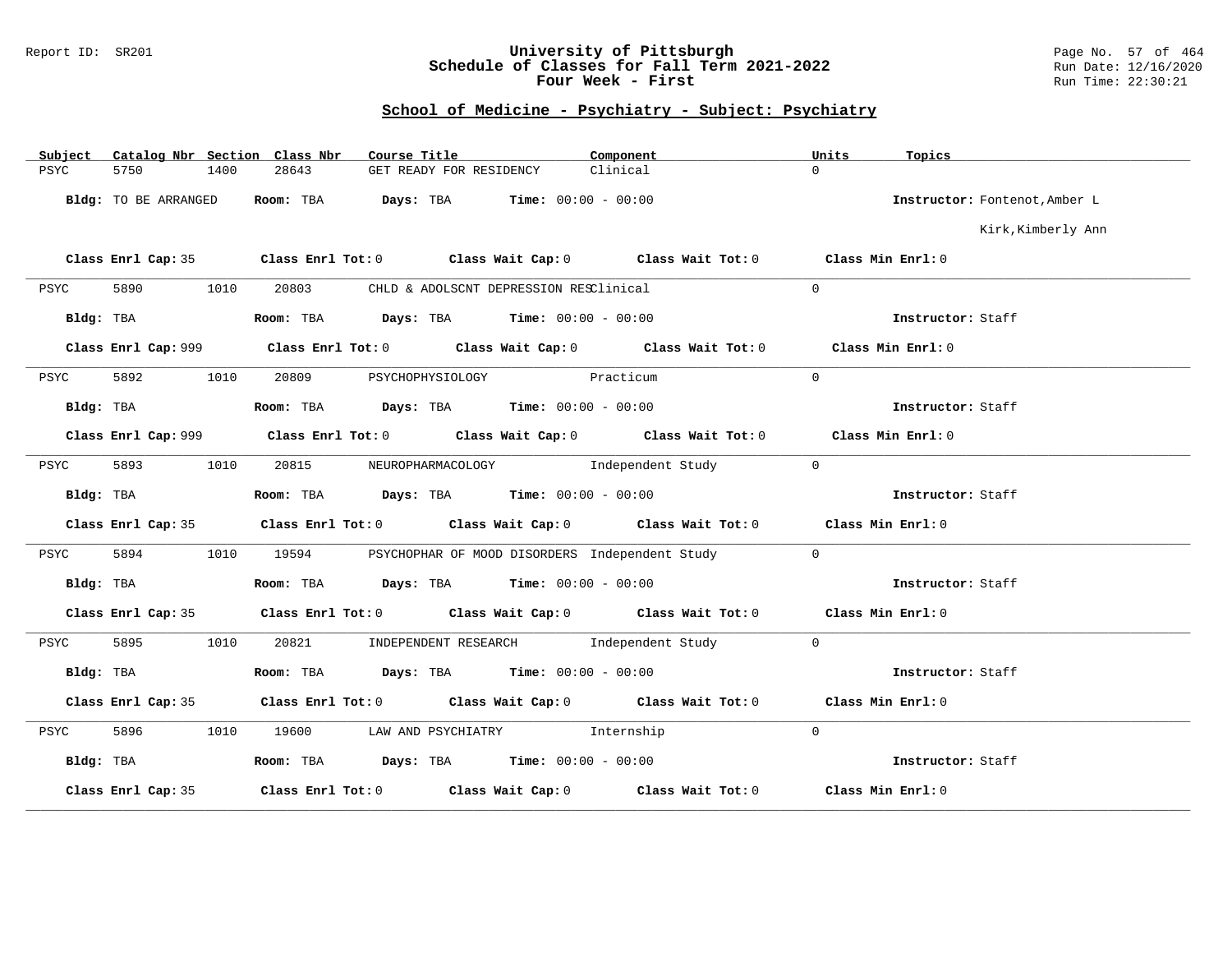#### Report ID: SR201 **University of Pittsburgh** Page No. 58 of 464 **Schedule of Classes for Fall Term 2021-2022** Run Date: 12/16/2020 **Four Week - First** Run Time: 22:30:21

| Catalog Nbr Section Class Nbr<br>Subject | Course Title                                                                    | Component  | Units<br>Topics   |
|------------------------------------------|---------------------------------------------------------------------------------|------------|-------------------|
| 5897<br>1010<br>PSYC                     | 20827<br>BEHAVIORAL MEDICINE                                                    | Internship | $\Omega$          |
| Bldg: TBA                                | <b>Days:</b> TBA <b>Time:</b> $00:00 - 00:00$<br>Room: TBA                      |            | Instructor: Staff |
| Class Enrl Cap: 999                      | Class Enrl Tot: $0$ Class Wait Cap: $0$ Class Wait Tot: $0$ Class Min Enrl: $0$ |            |                   |
| 1010<br>5898<br>PSYC                     | 20833<br>INTRO TO CLINCAL PSYC RESEARCHDirected Studies                         |            | $\mathbf{0}$      |
| Bldg: TBA                                | <b>Days:</b> TBA <b>Time:</b> $00:00 - 00:00$<br>Room: TBA                      |            | Instructor: Staff |
| Class Enrl Cap: 35                       | Class Enrl Tot: $0$ Class Wait Cap: $0$ Class Wait Tot: $0$ Class Min Enrl: $0$ |            |                   |
| 5899<br>1010<br>PSYC                     | INDEPENDENT STUDY 1ndependent Study<br>20839                                    |            | $\Omega$          |
| Bldg: TBA                                | <b>Days:</b> TBA <b>Time:</b> $00:00 - 00:00$<br>Room: TBA                      |            | Instructor: Staff |
| Class Enrl Cap: 35                       | Class Enrl Tot: $0$ Class Wait Cap: $0$ Class Wait Tot: $0$ Class Min Enrl: $0$ |            |                   |
| 1010<br>5901<br>PSYC                     | EXTRAMURAL PSYCHIATRY Clinical<br>20845                                         |            | $\Omega$          |
| Bldg: TBA                                | Room: TBA Days: TBA Time: $00:00 - 00:00$                                       |            | Instructor: Staff |
| Class Enrl Cap: 35                       | Class Enrl Tot: $0$ Class Wait Cap: $0$ Class Wait Tot: $0$ Class Min Enrl: $0$ |            |                   |
| 1010<br>5903<br>PSYC                     | INDEPENDENT STUDY                Independent Study<br>19612                     |            | $1 - 3$           |
| Bldg: TBA                                | <b>Days:</b> TBA <b>Time:</b> $00:00 - 00:00$<br>Room: TBA                      |            | Instructor: Staff |
| Class Enrl Cap: 35                       | Class Enrl Tot: $0$ Class Wait Cap: $0$ Class Wait Tot: $0$ Class Min Enrl: $0$ |            |                   |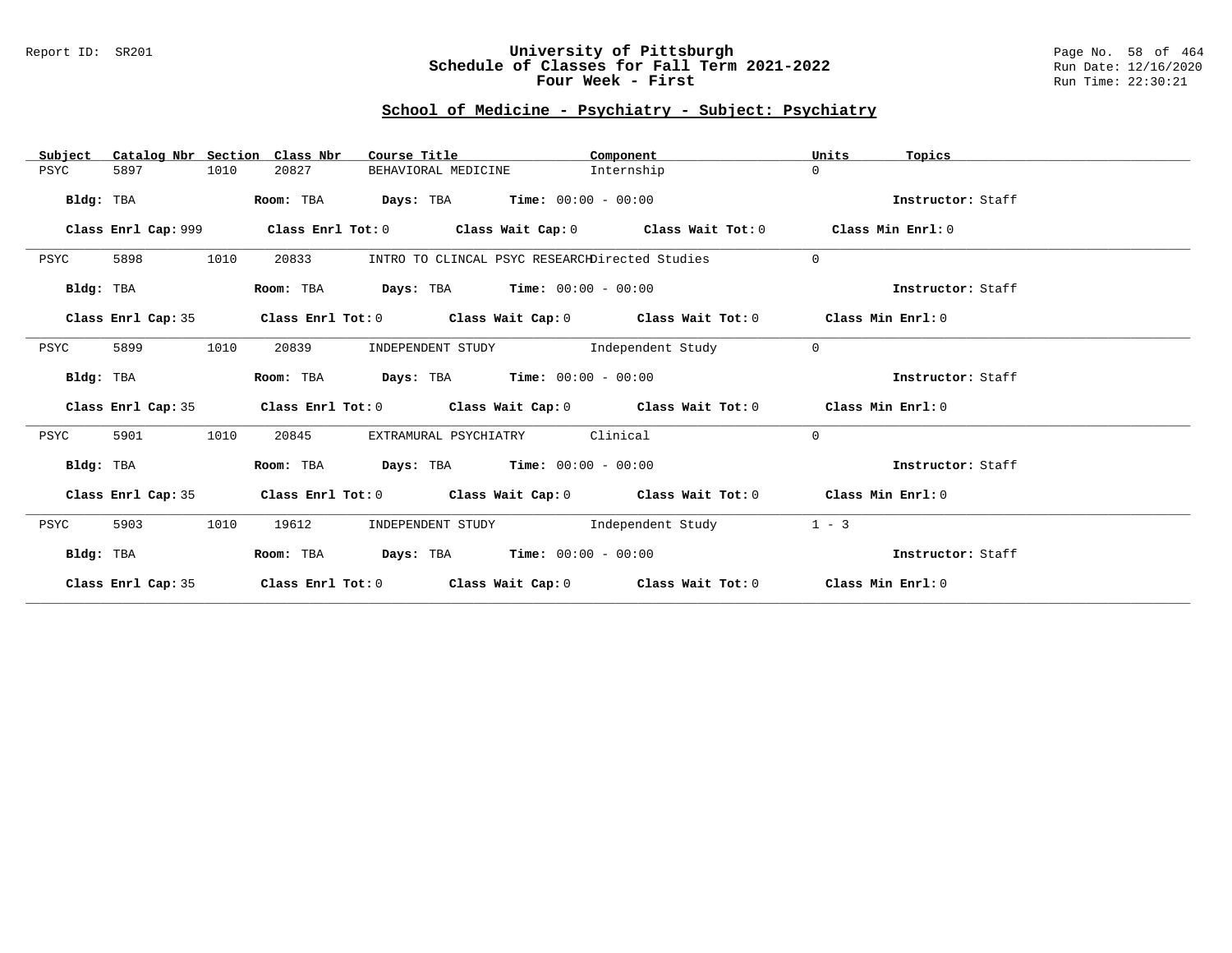#### Report ID: SR201 **University of Pittsburgh** Page No. 59 of 464 **Schedule of Classes for Fall Term 2021-2022** Run Date: 12/16/2020 **Four Week - First** Run Time: 22:30:21

# **School of Medicine - Radiology - Subject: Radiology**

| Subject Catalog Nbr Section Class Nbr | Course Title                                                                                | Component | Units<br>Topics   |
|---------------------------------------|---------------------------------------------------------------------------------------------|-----------|-------------------|
| 5330<br>1010<br>RAD                   | 19618<br>IMAGING CLERKSHIP (3 WEEKS) Clinical                                               |           | $\cap$            |
| Bldg: TBA                             | Room: TBA $Days:$ TBA $Time: 00:00 - 00:00$                                                 |           | Instructor: Staff |
|                                       | Class Enrl Cap: 35 Class Enrl Tot: 0 Class Wait Cap: 0 Class Wait Tot: 0 Class Min Enrl: 0  |           |                   |
|                                       | RAD 5384 1010 19624 EXPERMNTAL RADIATION ONCOLOGY Directed Studies                          |           | $\Omega$          |
| Bldg: TBA                             | Room: TBA $Days:$ TBA $Time: 00:00 - 00:00$                                                 |           | Instructor: Staff |
|                                       | Class Enrl Cap: 35 Class Enrl Tot: 0 Class Wait Cap: 0 Class Wait Tot: 0 Class Min Enrl: 0  |           |                   |
|                                       | RAD 5421 1010 20851 DIAGNOSTIC RADIOLOGY Clinical                                           |           | $\Omega$          |
|                                       | Bldg: TBA                    Room: TBA         Days: TBA         Time: $00:00 - 00:00$      |           | Instructor: Staff |
|                                       | Class Enrl Cap: 999 Class Enrl Tot: 0 Class Wait Cap: 0 Class Wait Tot: 0 Class Min Enrl: 0 |           |                   |
|                                       | RAD 5422 1010 20857 ADVANCED RADIOLOGY Clinical                                             |           | $\Omega$          |
| Bldg: TBA                             | Room: TBA $Days:$ TBA $Time: 00:00 - 00:00$                                                 |           | Instructor: Staff |
|                                       | Class Enrl Cap: 35 Class Enrl Tot: 0 Class Wait Cap: 0 Class Wait Tot: 0 Class Min Enrl: 0  |           |                   |
|                                       | RAD 5425 1010 20863 VASCULAR/INTRVENTION RADIOLOGYClinical                                  |           | $\Omega$          |
|                                       | Bldg: TBA                   Room: TBA         Days: TBA        Time: $00:00 - 00:00$        |           | Instructor: Staff |
|                                       | Class Enrl Cap: 999 Class Enrl Tot: 0 Class Wait Cap: 0 Class Wait Tot: 0 Class Min Enrl: 0 |           |                   |
| 5430<br>RAD                           | 1010 20869 NUCLEAR MEDICINE Clinical                                                        |           | $\Omega$          |
|                                       | Bldg: TBA                   Room: TBA        Days: TBA         Time: $00:00 - 00:00$        |           | Instructor: Staff |
|                                       | Class Enrl Cap: 999 Class Enrl Tot: 0 Class Wait Cap: 0 Class Wait Tot: 0 Class Min Enrl: 0 |           |                   |
|                                       | RAD 5435 1010 20875 CLINICAL RADIOLOGY Clinical                                             |           | $\Omega$          |
| Bldg: TBA                             | Room: TBA $\rule{1em}{0.15mm}$ Days: TBA Time: $00:00 - 00:00$                              |           | Instructor: Staff |
|                                       | Class Enrl Cap: 35 Class Enrl Tot: 0 Class Wait Cap: 0 Class Wait Tot: 0 Class Min Enrl: 0  |           |                   |
| 5440<br>1010<br>RAD                   | 20881      INDEPENDENT STUDY IN RADIOLOGYIndependent Study                                  |           | $\Omega$          |
|                                       | Bldg: TBA                    Room: TBA         Days: TBA         Time: 00:00 - 00:00        |           | Instructor: Staff |
| Class Enrl Cap: 35                    | Class Enrl Tot: $0$ Class Wait Cap: $0$ Class Wait Tot: $0$                                 |           | Class Min Enrl: 0 |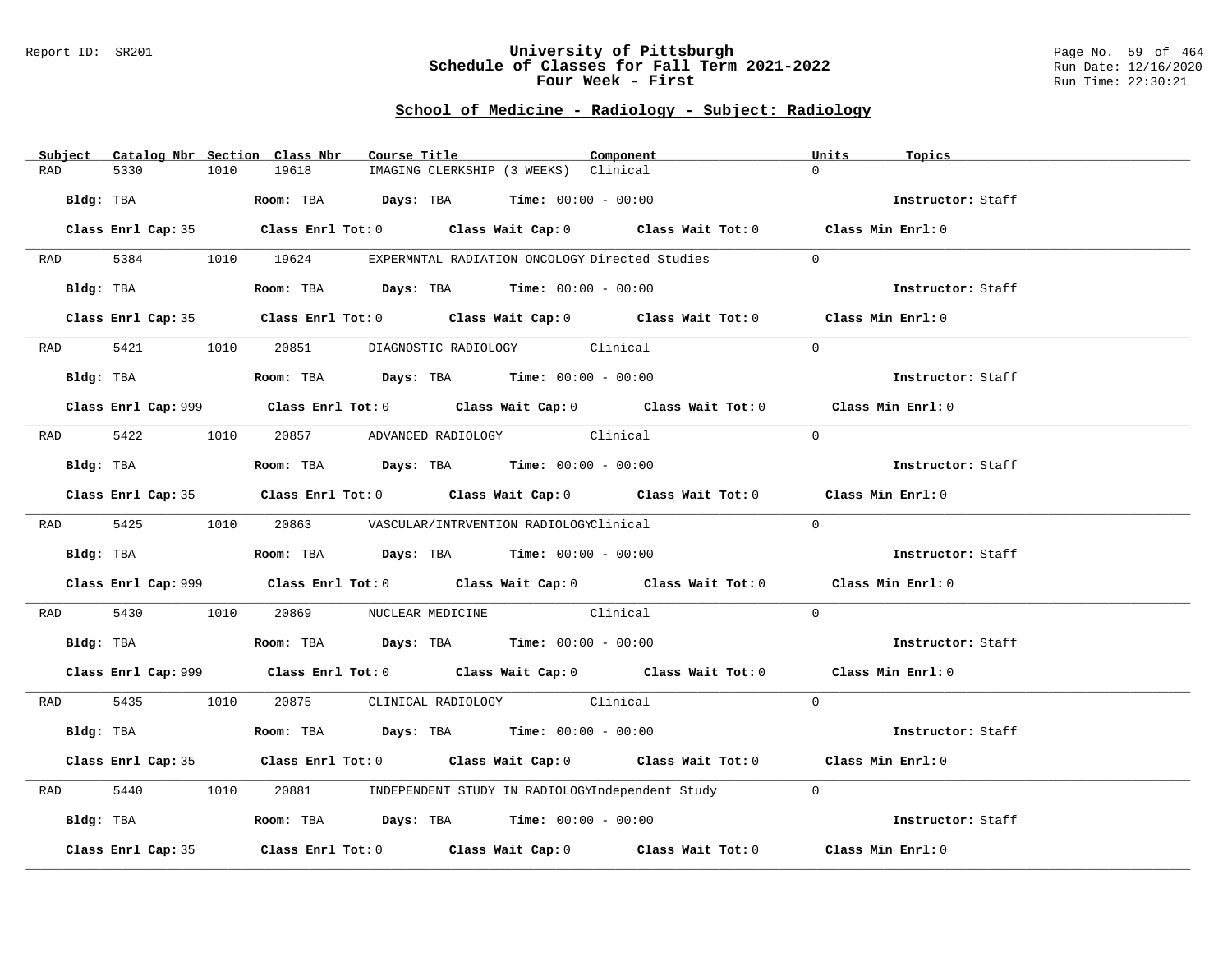| RAD | 5620      | 1010                 | 19630 |  | CLINICAL RADIATION ONCOLOGY Clinical                                                       |                                                                                            | $\overline{0}$                                                                              |  |
|-----|-----------|----------------------|-------|--|--------------------------------------------------------------------------------------------|--------------------------------------------------------------------------------------------|---------------------------------------------------------------------------------------------|--|
|     |           |                      |       |  | Bldg: TBA                   Room: TBA         Days: TBA        Time: 00:00 - 00:00         |                                                                                            | Instructor: Staff                                                                           |  |
|     |           |                      |       |  |                                                                                            |                                                                                            | Class Enrl Cap: 999 Class Enrl Tot: 0 Class Wait Cap: 0 Class Wait Tot: 0 Class Min Enrl: 0 |  |
|     |           |                      |       |  | RAD 5630 1010 20887 INTRO TO CLIN RADTN-ONCOLOGY Clinical                                  |                                                                                            | $\overline{0}$                                                                              |  |
|     |           | Bldg: TBA            |       |  | Room: TBA $Days:$ TBA $Time: 00:00 - 00:00$                                                |                                                                                            | Instructor: Staff                                                                           |  |
|     |           |                      |       |  |                                                                                            |                                                                                            | Class Enrl Cap: 35 Class Enrl Tot: 0 Class Wait Cap: 0 Class Wait Tot: 0 Class Min Enrl: 0  |  |
|     |           |                      |       |  |                                                                                            | RAD 5650 1400 23930 INDIVIDUALIZED CLINICAL COURSEDirected Studies                         | $\overline{0}$                                                                              |  |
|     |           |                      |       |  | <b>Bldg:</b> TO BE ARRANGED <b>Room:</b> TBA <b>Days:</b> TBA <b>Time:</b> $00:00 - 00:00$ |                                                                                            | Instructor: Staff                                                                           |  |
|     |           |                      |       |  |                                                                                            |                                                                                            | Class Enrl Cap: 35 Class Enrl Tot: 0 Class Wait Cap: 0 Class Wait Tot: 0 Class Min Enrl: 0  |  |
|     |           |                      |       |  |                                                                                            | RAD 5651 1400 23936 INDIVIDUALIZED CLINICAL COURSEDirected Studies                         | $\Omega$                                                                                    |  |
|     |           |                      |       |  | Bldg: TO BE ARRANGED Room: TBA Days: TBA Time: 00:00 - 00:00                               |                                                                                            | Instructor: Staff                                                                           |  |
|     |           |                      |       |  |                                                                                            |                                                                                            | Class Enrl Cap: 35 Class Enrl Tot: 0 Class Wait Cap: 0 Class Wait Tot: 0 Class Min Enrl: 0  |  |
|     |           |                      |       |  |                                                                                            | RAD 5826 1010 20893 EXPERMNTAL RADIATION ONCOLOGY Directed Studies 0                       |                                                                                             |  |
|     |           |                      |       |  | Bldg: TBA                   Room: TBA         Days: TBA        Time: 00:00 - 00:00         |                                                                                            | Instructor: Staff                                                                           |  |
|     |           |                      |       |  |                                                                                            |                                                                                            |                                                                                             |  |
|     |           |                      |       |  |                                                                                            |                                                                                            | Class Enrl Cap: 35 Class Enrl Tot: 0 Class Wait Cap: 0 Class Wait Tot: 0 Class Min Enrl: 0  |  |
|     |           |                      |       |  |                                                                                            | RAD 5827 1010 20899 EXPERIMNTAL DIAGNOSTC RADOLGY Directed Studies                         | $\Omega$                                                                                    |  |
|     | Bldg: TBA |                      |       |  | <b>Room:</b> TBA $\rule{1em}{0.15mm}$ <b>Days:</b> TBA <b>Time:</b> $00:00 - 00:00$        |                                                                                            | Instructor: Staff                                                                           |  |
|     |           |                      |       |  |                                                                                            |                                                                                            | Class Enrl Cap: 35 Class Enrl Tot: 0 Class Wait Cap: 0 Class Wait Tot: 0 Class Min Enrl: 0  |  |
| RAD |           |                      |       |  |                                                                                            | 5840 1400 24695 RADIATION ONCOLOGY RESEARCH Directed Studies                               | $\Omega$                                                                                    |  |
|     |           |                      |       |  | Bldg: TO BE ARRANGED ROOM: TBA Days: TBA Time: 00:00 - 00:00                               |                                                                                            | Instructor: Staff                                                                           |  |
|     |           | Class Enrl Cap: 35   |       |  |                                                                                            |                                                                                            | Class Enrl Tot: $0$ Class Wait Cap: $0$ Class Wait Tot: $0$ Class Min Enrl: $0$             |  |
|     |           |                      |       |  |                                                                                            | RAD 5841 1400 23870 RESEARCH IN RADIOLOGY Directed Studies 0                               |                                                                                             |  |
|     |           | Bldg: TO BE ARRANGED |       |  | Room: TBA $Days:$ TBA $Time: 00:00 - 00:00$                                                |                                                                                            | Instructor: Staff                                                                           |  |
|     |           |                      |       |  |                                                                                            |                                                                                            | Class Enrl Cap: 35 Class Enrl Tot: 0 Class Wait Cap: 0 Class Wait Tot: 0 Class Min Enrl: 0  |  |
|     |           |                      |       |  |                                                                                            | RAD 5899 1400 23822 IND STUDY RADIATION ONCOLOGY Independent Study 0                       |                                                                                             |  |
|     |           |                      |       |  |                                                                                            | <b>Bldg:</b> TO BE ARRANGED <b>ROOM:</b> TBA <b>Days:</b> TBA <b>Time:</b> $00:00 - 00:00$ | Instructor: Staff                                                                           |  |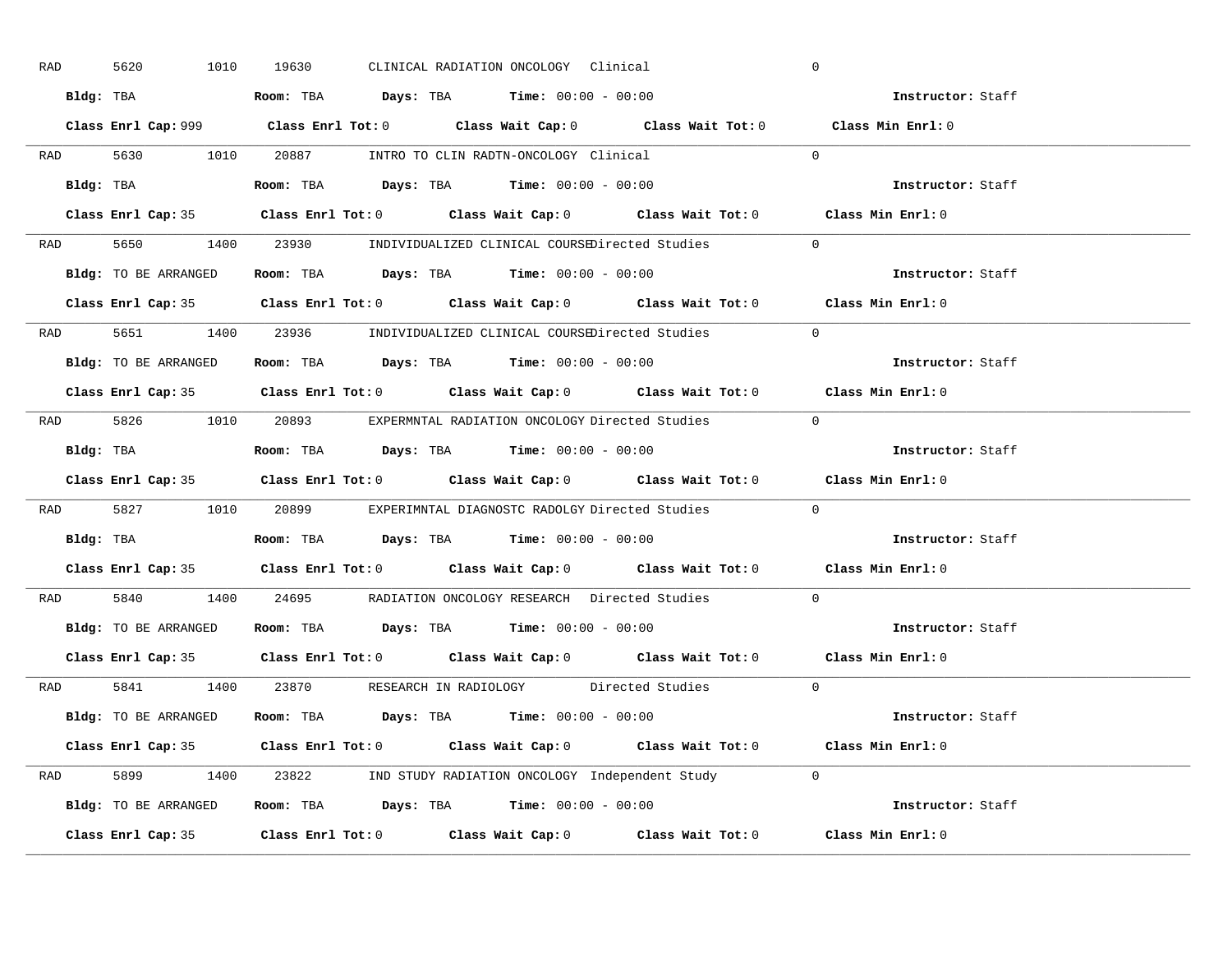#### Report ID: SR201 **University of Pittsburgh** Page No. 61 of 464 **Schedule of Classes for Fall Term 2021-2022** Run Date: 12/16/2020 **Four Week - First** Run Time: 22:30:21

# **School of Medicine - Radiology - Subject: Radiology**

| Subject   | Catalog Nbr Section Class Nbr |      |                     | Course Title                           | Component                    | Units<br>Topics   |  |
|-----------|-------------------------------|------|---------------------|----------------------------------------|------------------------------|-------------------|--|
| RAD       | 5900                          | 1010 | 20905               | EXTRAMURAL RADIOLOGY                   | Clinical                     | 0                 |  |
| Bldg: TBA |                               |      | Room: TBA           | Days: TBA                              | <b>Time:</b> $00:00 - 00:00$ | Instructor: Staff |  |
|           | Class Enrl Cap: 35            |      | Class Enrl Tot: $0$ | Class Wait Cap: 0                      | Class Wait $Tot: 0$          | Class Min Enrl: 0 |  |
|           |                               |      |                     |                                        |                              |                   |  |
| RAD       | 5901                          | 1010 | 20911               | EXTRAMURAL RADIATION ONCOLOGY Clinical |                              | 0                 |  |
| Bldg: TBA |                               |      | Room: TBA           | Days: TBA                              | <b>Time:</b> $00:00 - 00:00$ | Instructor: Staff |  |
|           | Class Enrl Cap: 35            |      | Class Enrl Tot: 0   | Class Wait Cap: 0                      | Class Wait Tot: 0            | Class Min Enrl: 0 |  |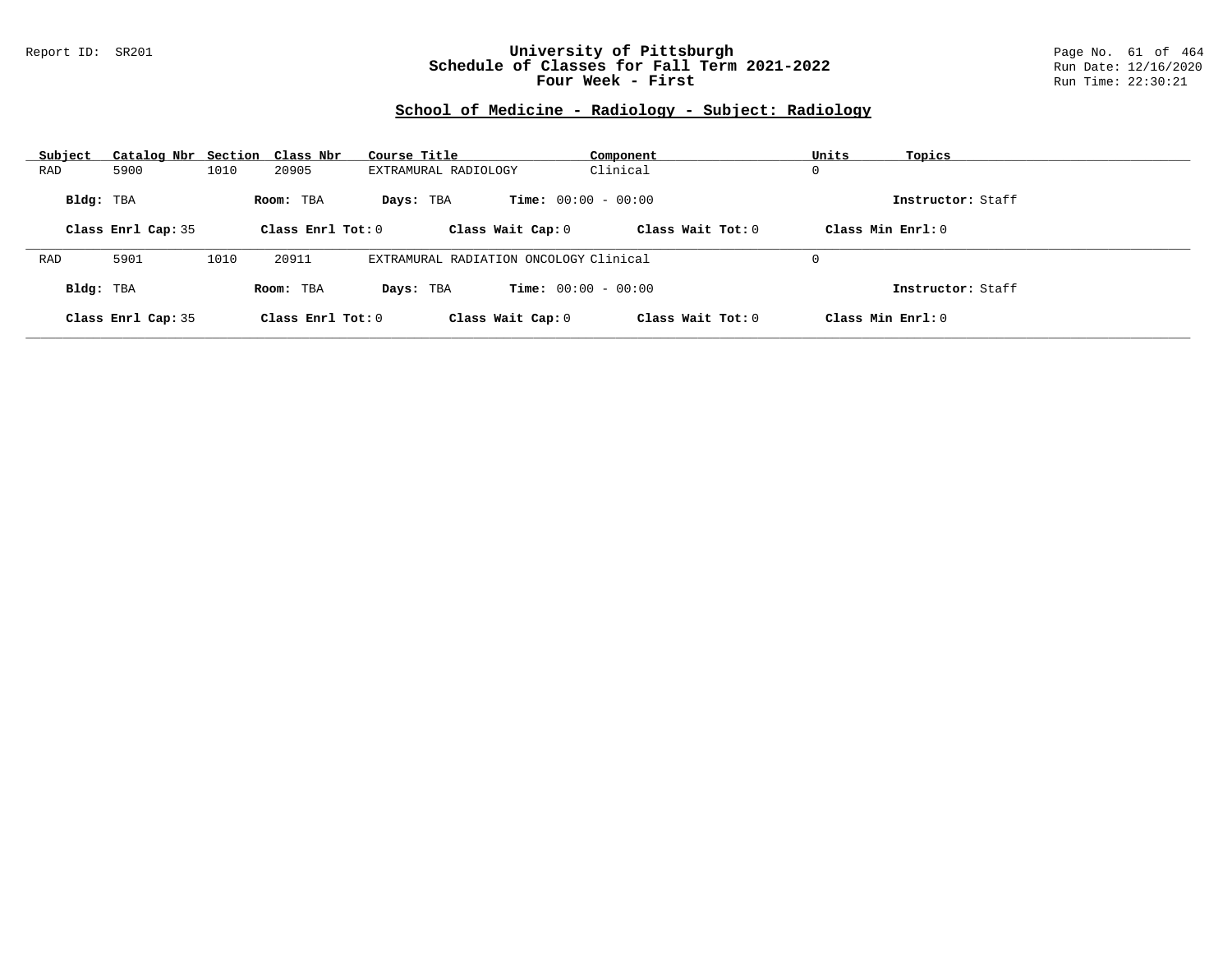### Report ID: SR201 **University of Pittsburgh** Page No. 62 of 464 **Schedule of Classes for Fall Term 2021-2022** Run Date: 12/16/2020 **Four Week - First** Run Time: 22:30:21

# **School of Medicine - Surgery - Subject: Cardiothoracic Surgery**

| Catalog Nbr Section Class Nbr<br>Subject | Component<br>Course Title                                                                   | Units<br>Topics   |
|------------------------------------------|---------------------------------------------------------------------------------------------|-------------------|
| 5461<br>1010<br>CTSURG                   | 20989<br>PEDIATRIC CARDIOTHORACIC SURG Clinical                                             | $\Omega$          |
| Bldg: TBA                                | Room: TBA $Days:$ TBA $Time: 00:00 - 00:00$                                                 | Instructor: Staff |
|                                          | Class Enrl Cap: 999 Class Enrl Tot: 0 Class Wait Cap: 0 Class Wait Tot: 0 Class Min Enrl: 0 |                   |
| CTSURG<br>5462 546<br>1010               | 20995<br>ADULT CARDIAC SURGERY Clinical                                                     | $\Omega$          |
| Bldg: TBA                                | Room: TBA $Days:$ TBA $Time: 00:00 - 00:00$                                                 | Instructor: Staff |
|                                          | Class Enrl Cap: 999 Class Enrl Tot: 0 Class Wait Cap: 0 Class Wait Tot: 0 Class Min Enrl: 0 |                   |
| CTSURG 5463<br>1010                      | 21001 ADULT THORACIC SURGERY Clinical                                                       | $\Omega$          |
| Bldg: TBA                                | Room: TBA $Days:$ TBA $Time: 00:00 - 00:00$                                                 | Instructor: Staff |
|                                          | Class Enrl Cap: 999 Class Enrl Tot: 0 Class Wait Cap: 0 Class Wait Tot: 0 Class Min Enrl: 0 |                   |
| 5650<br>1400<br>CTSURG                   | 23882 INDIVIDUALIZED CLINICAL COURSEDirected Studies                                        | $\Omega$          |
| Bldg: TO BE ARRANGED                     | Room: TBA $Days:$ TBA $Time: 00:00 - 00:00$                                                 | Instructor: Staff |
|                                          | Class Enrl Cap: 35 Class Enrl Tot: 0 Class Wait Cap: 0 Class Wait Tot: 0 Class Min Enrl: 0  |                   |
| 5840<br>1200<br>CTSURG                   | CARDIOTHORACIC SURGERY RES Directed Studies<br>24464                                        | $\Omega$          |
| Bldg: TO BE ARRANGED                     | Room: TBA $Days:$ TBA $Time: 00:00 - 00:00$                                                 | Instructor: Staff |
|                                          | Class Enrl Cap: 35 Class Enrl Tot: 0 Class Wait Cap: 0 Class Wait Tot: 0 Class Min Enrl: 0  |                   |
| 5899 1400<br>CTSURG                      | 23834<br>IND STDY CARDIOTHORACIC SURG Independent Study                                     | $\Omega$          |
| Bldg: TO BE ARRANGED                     | Room: TBA $Days:$ TBA $Time: 00:00 - 00:00$                                                 | Instructor: Staff |
|                                          | Class Enrl Cap: 35 Class Enrl Tot: 0 Class Wait Cap: 0 Class Wait Tot: 0 Class Min Enrl: 0  |                   |
| CTSURG<br>5900 1220                      | 22946<br>EXTRAMURAL CARDIOTHORACIC SURGClinical                                             | $\Omega$          |
| Bldg: TO BE ARRANGED                     | Room: TBA $Days: TBA$ Time: $00:00 - 00:00$                                                 | Instructor: Staff |
|                                          | Class Enrl Cap: 35 Class Enrl Tot: 0 Class Wait Cap: 0 Class Wait Tot: 0 Class Min Enrl: 0  |                   |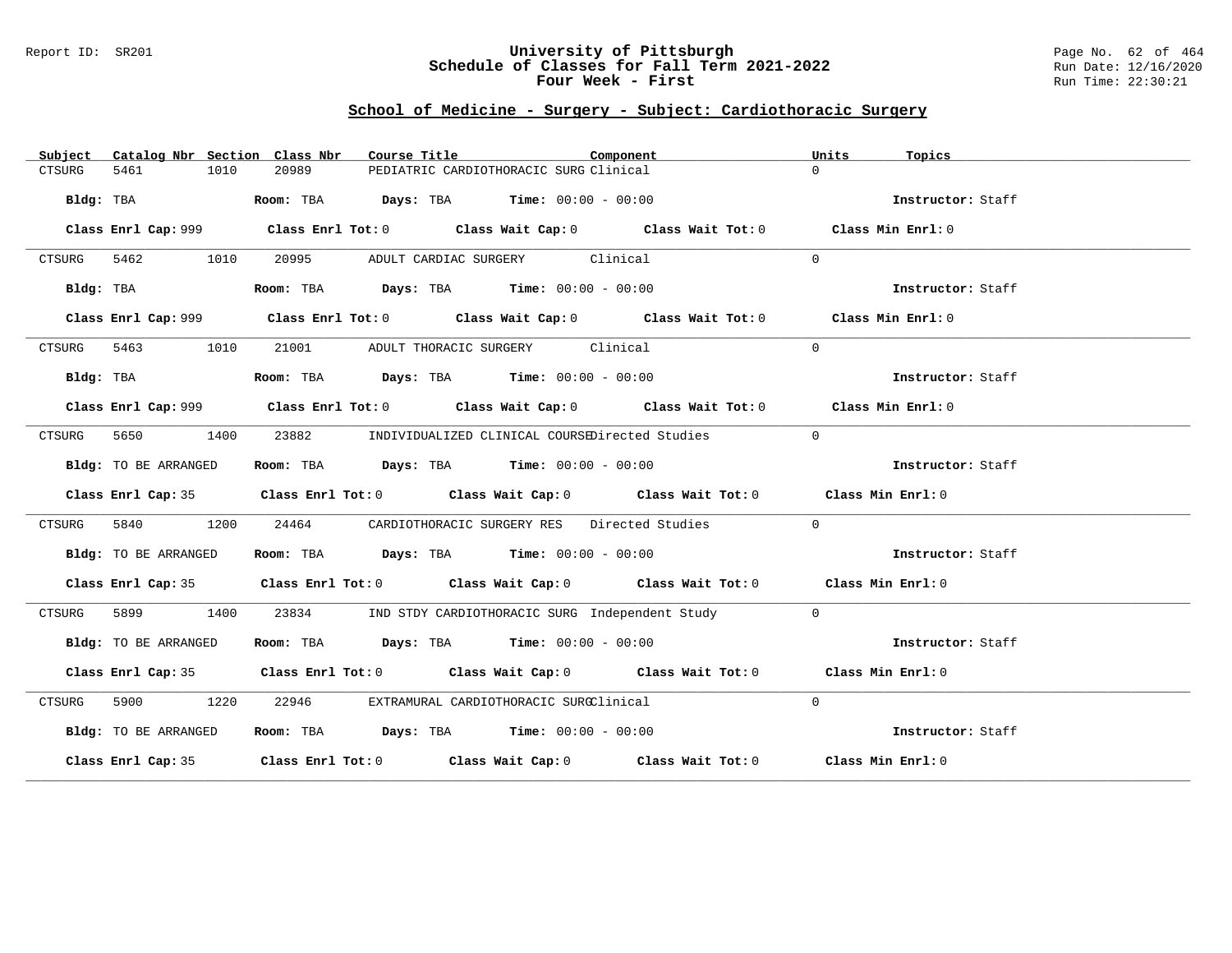#### Report ID: SR201 **University of Pittsburgh** Page No. 63 of 464 **Schedule of Classes for Fall Term 2021-2022** Run Date: 12/16/2020 **Four Week - First** Run Time: 22:30:21

# **School of Medicine - Surgery - Subject: Plastic Surgery**

| Catalog Nbr Section Class Nbr<br>Subject | Course Title                                                                    | Component                                       | Units<br>Topics   |
|------------------------------------------|---------------------------------------------------------------------------------|-------------------------------------------------|-------------------|
| 5450<br>1010<br>PLSSURG                  | PLASTIC RECONSTRUCTIVE SURGERYClinical<br>20983                                 |                                                 | $\Omega$          |
| Bldg: TBA                                | <b>Days:</b> TBA <b>Time:</b> $00:00 - 00:00$<br>Room: TBA                      |                                                 | Instructor: Staff |
| Class Enrl Cap: 35                       | Class Enrl Tot: $0$ Class Wait Cap: $0$ Class Wait Tot: $0$                     |                                                 | Class Min Enrl: 0 |
| 1400<br>PLSSURG 5650                     | 23918                                                                           | INDIVIDUALIZED CLINICAL COURSEDirected Studies  | $\Omega$          |
| Bldg: TO BE ARRANGED                     | Room: TBA<br><b>Days:</b> TBA <b>Time:</b> $00:00 - 00:00$                      |                                                 | Instructor: Staff |
| Class Enrl Cap: 35                       | Class Enrl Tot: $0$ Class Wait Cap: $0$ Class Wait Tot: $0$ Class Min Enrl: $0$ |                                                 |                   |
| PLSSURG 5883<br>1010                     | 21037<br>SURGICAL RESEARCH                                                      | Directed Studies                                | $\Omega$          |
| Bldg: TBA                                | <b>Days:</b> TBA <b>Time:</b> $00:00 - 00:00$<br>Room: TBA                      |                                                 | Instructor: Staff |
| Class Enrl Cap: 35                       | Class Enrl Tot: $0$ Class Wait Cap: $0$ Class Wait Tot: $0$ Class Min Enrl: $0$ |                                                 |                   |
| 1200<br>PLSSURG 5899                     | 23988                                                                           | INDEPENDENT STUDY PLASTIC SURGIndependent Study | $\Omega$          |
| Bldg: TO BE ARRANGED                     | Room: TBA $Days:$ TBA $Time: 00:00 - 00:00$                                     |                                                 | Instructor: Staff |
| Class Enrl Cap: 35                       | Class Enrl Tot: $0$ Class Wait Cap: $0$ Class Wait Tot: $0$ Class Min Enrl: $0$ |                                                 |                   |
| 1200<br>5901<br>PLSSURG                  | 24772<br>EXTRAMURAL PLASTIC SURGERY                                             | Clinical                                        | $\mathbf 0$       |
| Bldg: TO BE ARRANGED                     | $\texttt{Days:}$ TBA $\texttt{Time:}$ 00:00 - 00:00<br>Room: TBA                |                                                 | Instructor: Staff |
| Class Enrl Cap: 35                       | Class Enrl Tot: $0$ Class Wait Cap: $0$ Class Wait Tot: $0$                     |                                                 | Class Min Enrl: 0 |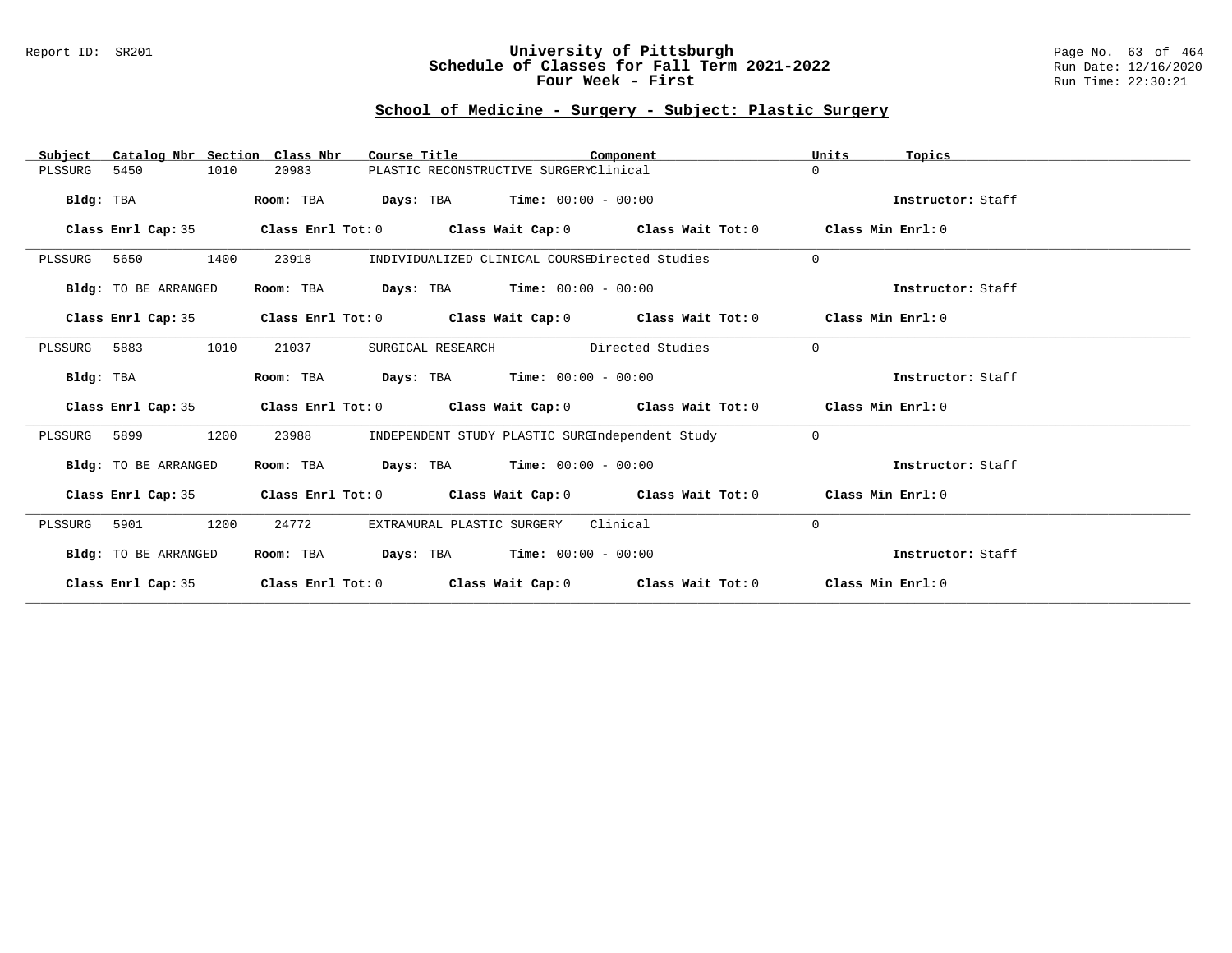#### Report ID: SR201 **University of Pittsburgh** Page No. 64 of 464 **Schedule of Classes for Fall Term 2021-2022** Run Date: 12/16/2020 **Four Week - First** Run Time: 22:30:21

### **School of Medicine - Surgery - Subject: Surgery**

| Subject Catalog Nbr Section Class Nbr | Course Title<br>Component                                                                  | Units<br>Topics   |
|---------------------------------------|--------------------------------------------------------------------------------------------|-------------------|
| 5323<br>1010<br><b>SURG</b>           | 20917<br>PLASTIC SURGERY PRECEPTORSHIP Clinical                                            | $\Omega$          |
| Bldg: TBA                             | <b>Room:</b> TBA $Days: TBA$ <b>Time:</b> $00:00 - 00:00$                                  | Instructor: Staff |
|                                       |                                                                                            |                   |
|                                       | Class Enrl Cap: 35 Class Enrl Tot: 0 Class Wait Cap: 0 Class Wait Tot: 0 Class Min Enrl: 0 |                   |
| 5345 1010 20923<br>SURG               | SURGERY CLERKSHIP REPEAT Clinical                                                          | $\Omega$          |
| Bldg: TBA                             | Room: TBA $Days:$ TBA $Time: 00:00 - 00:00$                                                | Instructor: Staff |
|                                       | Class Enrl Cap: 35 Class Enrl Tot: 0 Class Wait Cap: 0 Class Wait Tot: 0 Class Min Enrl: 0 |                   |
|                                       | SURG 5360 1010 20929 ORAL-MAXILLOFACIAL SURGERY Clinical                                   | $\Omega$          |
| Bldg: TBA                             | Room: TBA $Days:$ TBA $Time: 00:00 - 00:00$                                                | Instructor: Staff |
|                                       | Class Enrl Cap: 35 Class Enrl Tot: 0 Class Wait Cap: 0 Class Wait Tot: 0 Class Min Enrl: 0 |                   |
|                                       | SURG 5401 1010 20941 SURGERY ACTING INTERNSHIP Clinical                                    | $\Omega$          |
| Bldg: TBA                             | Room: TBA $Days:$ TBA $Time: 00:00 - 00:00$                                                | Instructor: Staff |
|                                       | Class Enrl Cap: 35 Class Enrl Tot: 0 Class Wait Cap: 0 Class Wait Tot: 0 Class Min Enrl: 0 |                   |
|                                       | SURG 5402 1010 20947 EXTRAMURAL ACTING INTERNSHIP Clinical                                 | $\Omega$          |
| Bldg: TBA                             | Room: TBA $\rule{1em}{0.15mm}$ Days: TBA Time: $00:00 - 00:00$                             | Instructor: Staff |
|                                       | Class Enrl Cap: 35 Class Enrl Tot: 0 Class Wait Cap: 0 Class Wait Tot: 0 Class Min Enrl: 0 |                   |
| 5403<br>SURG                          | 1010  20953  MD/OMS ACTING INTERNSHIP  Clinical                                            | $\Omega$          |
|                                       | Bldg: TBA                    Room: TBA         Days: TBA         Time: $00:00 - 00:00$     | Instructor: Staff |
|                                       | Class Enrl Cap: 35 Class Enrl Tot: 0 Class Wait Cap: 0 Class Wait Tot: 0 Class Min Enrl: 0 |                   |
|                                       | SURG 5410 1010 20959 GENERAL SURGERY ELECTIVE Clinical                                     | $\Omega$          |
| Bldg: TBA                             | Room: TBA $Days:$ TBA $Time: 00:00 - 00:00$                                                | Instructor: Staff |
|                                       | Class Enrl Cap: 35 Class Enrl Tot: 0 Class Wait Cap: 0 Class Wait Tot: 0 Class Min Enrl: 0 |                   |
| 5411<br>SURG                          | 1200 23095 SURGERY INTERNSHIP PREP COURSEClinical                                          | $\Omega$          |
| Bldg: TO BE ARRANGED                  | Room: TBA $\rule{1em}{0.15mm}$ Days: TBA Time: $00:00 - 00:00$                             | Instructor: Staff |
|                                       | Class Enrl Cap: 35 Class Enrl Tot: 0 Class Wait Cap: 0 Class Wait Tot: 0                   | Class Min Enrl: 0 |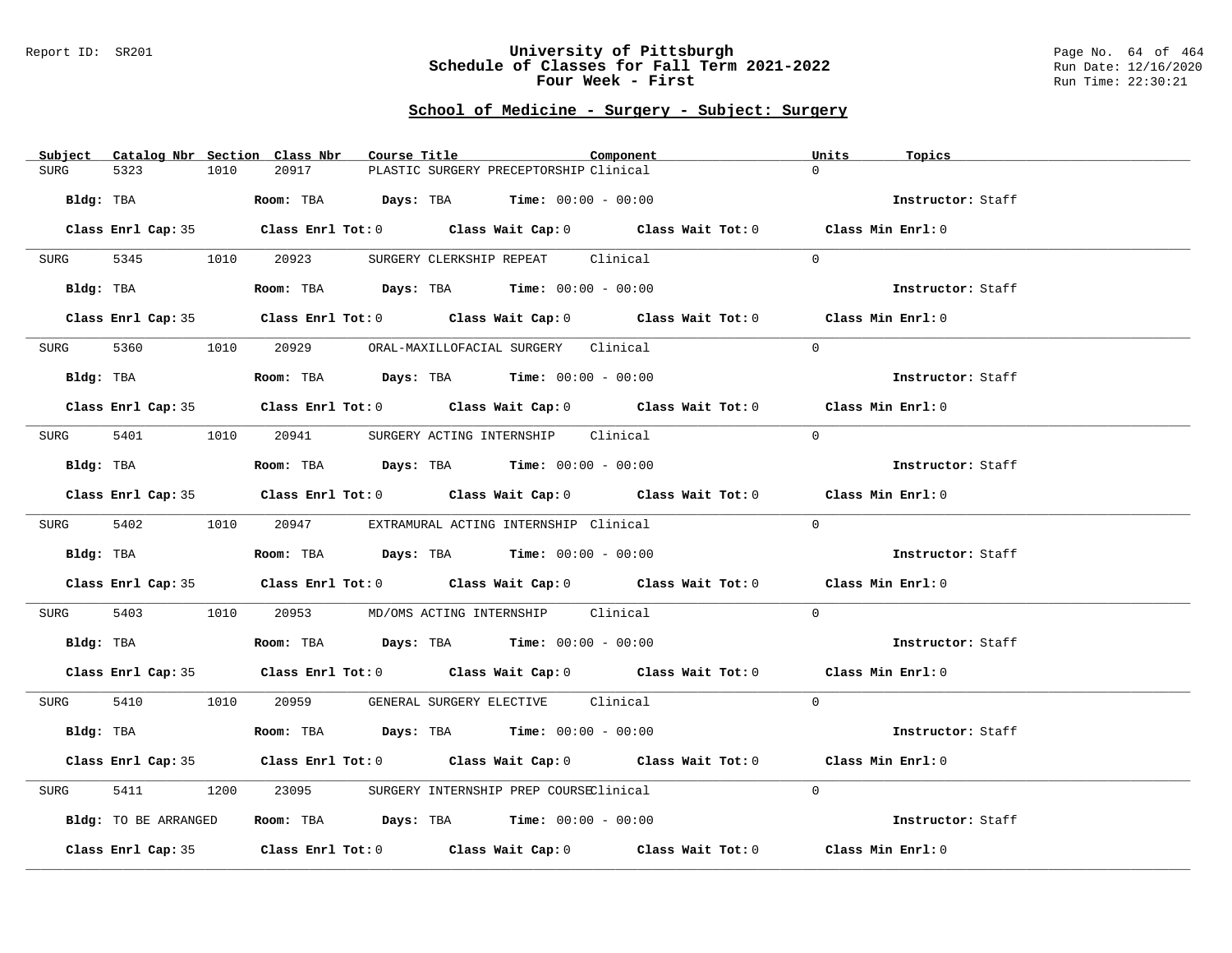| SURG | 5420      | 1010      | 20965                                                                                  |  | COMMUNITY HOSPITAL CLERKSHIP Clinical | $\overline{0}$                                                                              |  |
|------|-----------|-----------|----------------------------------------------------------------------------------------|--|---------------------------------------|---------------------------------------------------------------------------------------------|--|
|      |           |           | Bldg: TBA                   Room: TBA         Days: TBA         Time: $00:00 - 00:00$  |  |                                       | Instructor: Staff                                                                           |  |
|      |           |           |                                                                                        |  |                                       | Class Enrl Cap: 999 Class Enrl Tot: 0 Class Wait Cap: 0 Class Wait Tot: 0 Class Min Enrl: 0 |  |
|      |           |           | SURG 5430 1010 20971 NEOPLASTIC DISEASE ELECTIVE Clinical                              |  |                                       | $\Omega$                                                                                    |  |
|      |           | Bldg: TBA | Room: TBA $Days:$ TBA $Time: 00:00 - 00:00$                                            |  |                                       | Instructor: Staff                                                                           |  |
|      |           |           |                                                                                        |  |                                       | Class Enrl Cap: 35 Class Enrl Tot: 0 Class Wait Cap: 0 Class Wait Tot: 0 Class Min Enrl: 0  |  |
|      |           |           | SURG 5440 1010 20977 PEDIATRIC SURGERY ELECTIVE Clinical                               |  |                                       | $\Omega$                                                                                    |  |
|      |           |           | Bldg: TBA                   Room: TBA         Days: TBA         Time: $00:00 - 00:00$  |  |                                       | Instructor: Staff                                                                           |  |
|      |           |           |                                                                                        |  |                                       | Class Min Enrl: 0                                                                           |  |
|      |           |           | SURG 5482 1010 21007 ORGAN TRANSPLANTATION Clinical                                    |  |                                       | $\Omega$                                                                                    |  |
|      |           |           | Bldg: TBA                    Room: TBA         Days: TBA         Time: $00:00 - 00:00$ |  |                                       | Instructor: Staff                                                                           |  |
|      |           |           |                                                                                        |  |                                       | Class Enrl Cap: 35 Class Enrl Tot: 0 Class Wait Cap: 0 Class Wait Tot: 0 Class Min Enrl: 0  |  |
|      |           |           | SURG 5485 1010 21013 BIOLOGICAL AND GENE THERAPY Clinical                              |  |                                       | $\overline{0}$                                                                              |  |
|      |           |           |                                                                                        |  |                                       | Instructor: Staff                                                                           |  |
|      |           |           |                                                                                        |  |                                       | Class Enrl Cap: 999 Class Enrl Tot: 0 Class Wait Cap: 0 Class Wait Tot: 0 Class Min Enrl: 0 |  |
|      |           |           | SURG 5486 1010 19642 SURGICAL SPECIALTIES Clinical                                     |  |                                       | $\Omega$                                                                                    |  |
|      | Bldg: TBA |           |                                                                                        |  |                                       |                                                                                             |  |
|      |           |           | Room: TBA $\rule{1em}{0.15mm}$ Days: TBA Time: $00:00 - 00:00$                         |  |                                       | <b>Instructor:</b> Staff                                                                    |  |
|      |           |           |                                                                                        |  |                                       | Class Enrl Cap: 35 Class Enrl Tot: 0 Class Wait Cap: 0 Class Wait Tot: 0 Class Min Enrl: 0  |  |
|      |           |           | SURG 5490 1010 21019 ORAL-MAXILLOFACIAL_SURGERY Clinical                               |  |                                       | $\Omega$                                                                                    |  |
|      |           |           | Bldg: TBA                   Room: TBA         Days: TBA         Time: 00:00 - 00:00    |  |                                       | Instructor: Staff                                                                           |  |
|      |           |           |                                                                                        |  |                                       | Class Enrl Cap: 999 Class Enrl Tot: 0 Class Wait Cap: 0 Class Wait Tot: 0 Class Min Enrl: 0 |  |
|      |           |           | SURG 5650 1010 21025 SURGICAL SPECIAL STUDIES Clinical                                 |  |                                       | $\Omega$                                                                                    |  |
|      |           |           | Bldg: TBA                   Room: TBA        Days: TBA        Time: $00:00 - 00:00$    |  |                                       | Instructor: Staff                                                                           |  |
|      |           |           |                                                                                        |  |                                       | Class Enrl Cap: 35 Class Enrl Tot: 0 Class Wait Cap: 0 Class Wait Tot: 0 Class Min Enrl: 0  |  |
|      |           |           | SURG 5700 1010 21031 SURGICAL LIFE SCIENCES Clinical                                   |  |                                       | $\Omega$                                                                                    |  |
|      |           |           | Bldg: TBA                    Room: TBA         Days: TBA        Time: $00:00 - 00:00$  |  |                                       | Instructor: Staff                                                                           |  |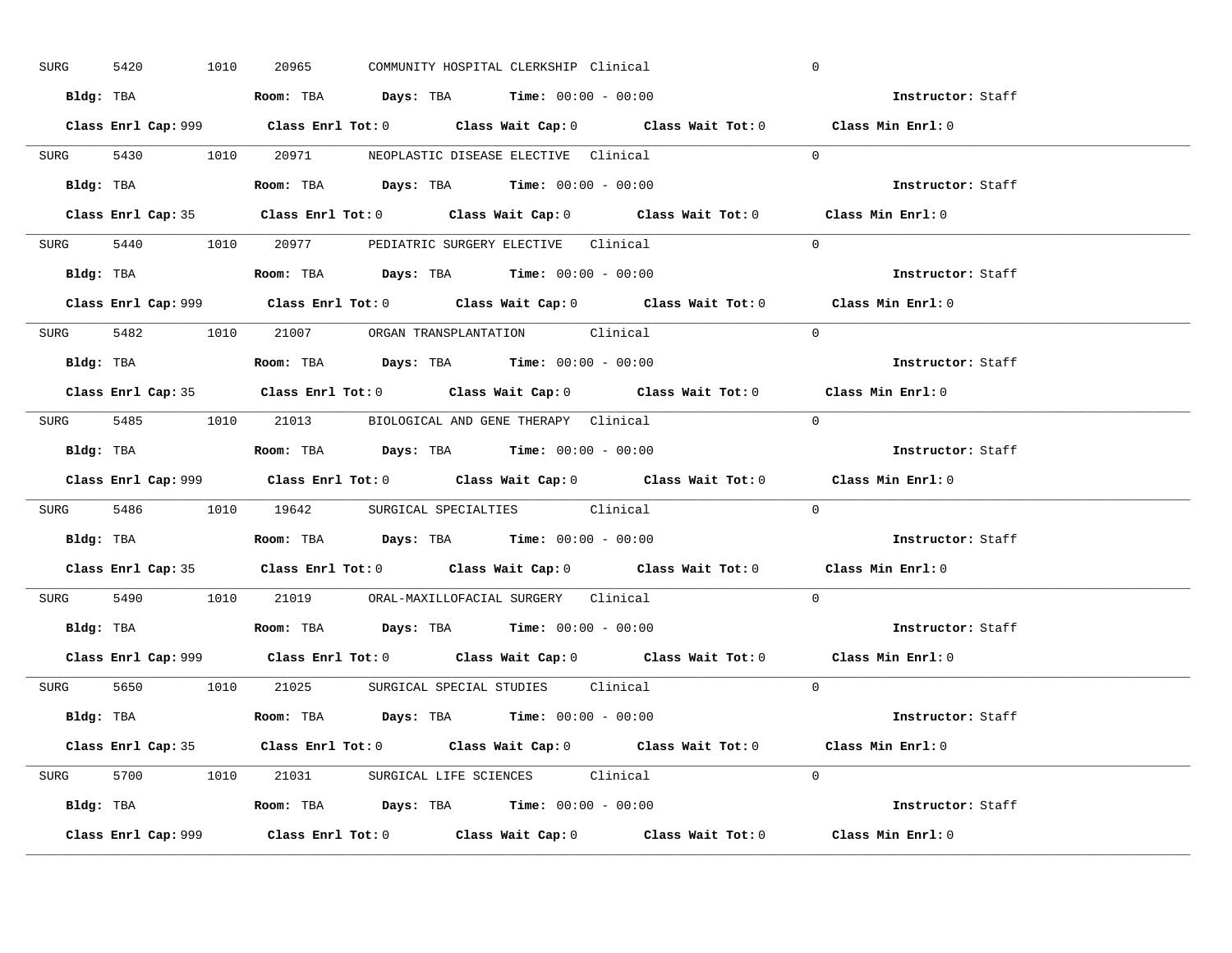#### Report ID: SR201 **University of Pittsburgh** Page No. 66 of 464 **Schedule of Classes for Fall Term 2021-2022** Run Date: 12/16/2020 **Four Week - First** Run Time: 22:30:21

# **School of Medicine - Surgery - Subject: Surgery**

| Catalog Nbr Section<br>Subject | Class Nbr<br>Course Title                                   | Component         | Units<br>Topics   |
|--------------------------------|-------------------------------------------------------------|-------------------|-------------------|
| 1010<br>SURG<br>5884           | HISTORY OF MEDICINE<br>21043                                | Directed Studies  | $\Omega$          |
|                                |                                                             |                   |                   |
| Bldg: TBA                      | $Time: 00:00 - 00:00$<br>Room: TBA<br>Days: TBA             |                   | Instructor: Staff |
| Class Enrl Cap: 35             | Class Enrl Tot: $0$ Class Wait Cap: $0$ Class Wait Tot: $0$ |                   | Class Min Enrl: 0 |
| 1210<br>SURG<br>5885           | 22974<br>SURGICAL RESEARCH                                  | Clinical          | $\Omega$          |
|                                |                                                             |                   |                   |
| Bldg: TO BE ARRANGED           | <b>Days:</b> TBA <b>Time:</b> $00:00 - 00:00$<br>Room: TBA  |                   | Instructor: Staff |
| Class Enrl Cap: 35             | Class Enrl Tot: $0$ Class Wait Cap: $0$ Class Wait Tot: $0$ |                   | Class Min Enrl: 0 |
|                                |                                                             |                   |                   |
| 1010<br>SURG<br>5900           | EXTRAMURAL GENERAL SURGERY<br>21049                         | Lecture           | $\Omega$          |
| Bldg: TBA                      | <b>Days:</b> TBA <b>Time:</b> $00:00 - 00:00$<br>Room: TBA  |                   | Instructor: Staff |
| Class Enrl Cap: 35             | Class Enrl Tot: $0$ Class Wait Cap: $0$ Class Wait Tot: $0$ |                   | Class Min Enrl: 0 |
| 1010<br>SURG<br>5902           | 20533<br>INDEPENDENT STUDY                                  | Independent Study | $\mathbf 0$       |
| Bldg: TBA                      | $Time: 00:00 - 00:00$<br>Days: TBA<br>Room: TBA             |                   | Instructor: Staff |
| Class Enrl Cap: 35             | Class Enrl Tot: 0<br>Class Wait Cap: 0                      | Class Wait Tot: 0 | Class Min Enrl: 0 |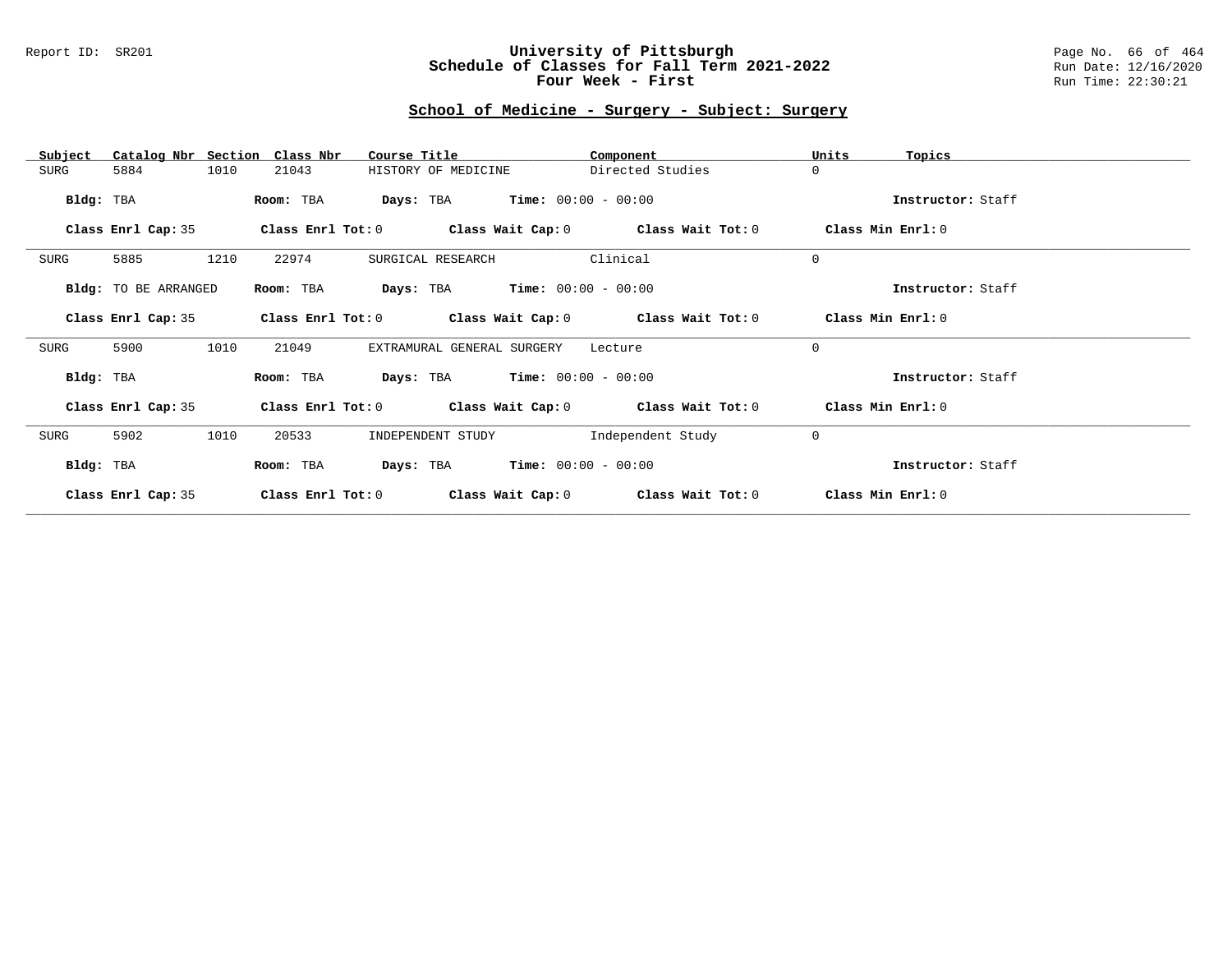#### Report ID: SR201 **University of Pittsburgh** Page No. 67 of 464 **Schedule of Classes for Fall Term 2021-2022** Run Date: 12/16/2020 **Four Week - First** Run Time: 22:30:21

# **School of Medicine - Urology - Subject: Urology**

| Subject   |                      |      | Catalog Nbr Section Class Nbr | Course Title                                                                            |                                     | Component                                                                                   | Units     | Topics            |
|-----------|----------------------|------|-------------------------------|-----------------------------------------------------------------------------------------|-------------------------------------|---------------------------------------------------------------------------------------------|-----------|-------------------|
| URLGY     | 5321                 | 1010 | 20551                         | UROLOGIC ONCOLOGY                                                                       |                                     | Clinical                                                                                    | $\Omega$  |                   |
|           | Bldg: TBA            |      |                               | Room: TBA $Days:$ TBA $Time: 00:00 - 00:00$                                             |                                     |                                                                                             |           | Instructor: Staff |
|           |                      |      |                               |                                                                                         |                                     | Class Enrl Cap: 35 Class Enrl Tot: 0 Class Wait Cap: 0 Class Wait Tot: 0 Class Min Enrl: 0  |           |                   |
| URLGY     | 5470 1010            |      | 20569                         |                                                                                         | UROLOGICAL SURGERY (ADULT) Clinical |                                                                                             | $\Omega$  |                   |
|           | Bldg: TBA            |      |                               | Room: TBA $Days:$ TBA $Time: 00:00 - 00:00$                                             |                                     |                                                                                             |           | Instructor: Staff |
|           |                      |      |                               |                                                                                         |                                     | Class Enrl Cap: 999 Class Enrl Tot: 0 Class Wait Cap: 0 Class Wait Tot: 0 Class Min Enrl: 0 |           |                   |
| URLGY     | 5471 1010            |      |                               | 20581 PEDIATRIC UROLOGICAL SURGERY Clinical                                             |                                     |                                                                                             | $\Omega$  |                   |
|           | Bldg: TBA            |      |                               | Room: TBA $\rule{1em}{0.15mm}$ Days: TBA Time: $00:00 - 00:00$                          |                                     |                                                                                             |           | Instructor: Staff |
|           |                      |      |                               |                                                                                         |                                     | Class Enrl Cap: 999 Class Enrl Tot: 0 Class Wait Cap: 0 Class Wait Tot: 0 Class Min Enrl: 0 |           |                   |
| URLGY     | 5650<br>1400         |      |                               |                                                                                         |                                     | 23943 INDIVIDUALIZED CLINICAL COURSEDirected Studies                                        | $\bigcap$ |                   |
|           | Bldg: TO BE ARRANGED |      |                               | Room: TBA $Days:$ TBA $Time: 00:00 - 00:00$                                             |                                     |                                                                                             |           | Instructor: Staff |
|           |                      |      |                               |                                                                                         |                                     | Class Enrl Cap: 35 Class Enrl Tot: 0 Class Wait Cap: 0 Class Wait Tot: 0 Class Min Enrl: 0  |           |                   |
| URLGY     | 5810                 | 1010 | 20599 700                     |                                                                                         |                                     | UROLOGY RESEARCH Directed Studies                                                           | $\Omega$  |                   |
|           | Bldg: TBA            |      |                               | Room: TBA $\rule{1em}{0.15mm}$ Days: TBA $\rule{1.15mm}]{0.15mm}$ Time: $00:00 - 00:00$ |                                     |                                                                                             |           | Instructor: Staff |
|           |                      |      |                               |                                                                                         |                                     | Class Enrl Cap: 35 Class Enrl Tot: 0 Class Wait Cap: 0 Class Wait Tot: 0 Class Min Enrl: 0  |           |                   |
| URLGY     | 5899                 | 1400 |                               |                                                                                         |                                     | 23816 INDEPENDENT STUDY IN UROLOGY Independent Study                                        | $\Omega$  |                   |
|           | Bldg: TO BE ARRANGED |      |                               | Room: TBA $Days:$ TBA $Time: 00:00 - 00:00$                                             |                                     |                                                                                             |           | Instructor: Staff |
|           |                      |      |                               |                                                                                         |                                     | Class Enrl Cap: 35 Class Enrl Tot: 0 Class Wait Cap: 0 Class Wait Tot: 0 Class Min Enrl: 0  |           |                   |
| URLGY     | 5900 1010            |      |                               | 20611 EXTRAMURAL UROLOGIC SURGERY Clinical                                              |                                     |                                                                                             | $\Omega$  |                   |
| Bldg: TBA |                      |      |                               | Room: TBA $Days:$ TBA Time: $00:00 - 00:00$                                             |                                     |                                                                                             |           | Instructor: Staff |
|           |                      |      |                               |                                                                                         |                                     | Class Enrl Cap: 35 Class Enrl Tot: 0 Class Wait Cap: 0 Class Wait Tot: 0 Class Min Enrl: 0  |           |                   |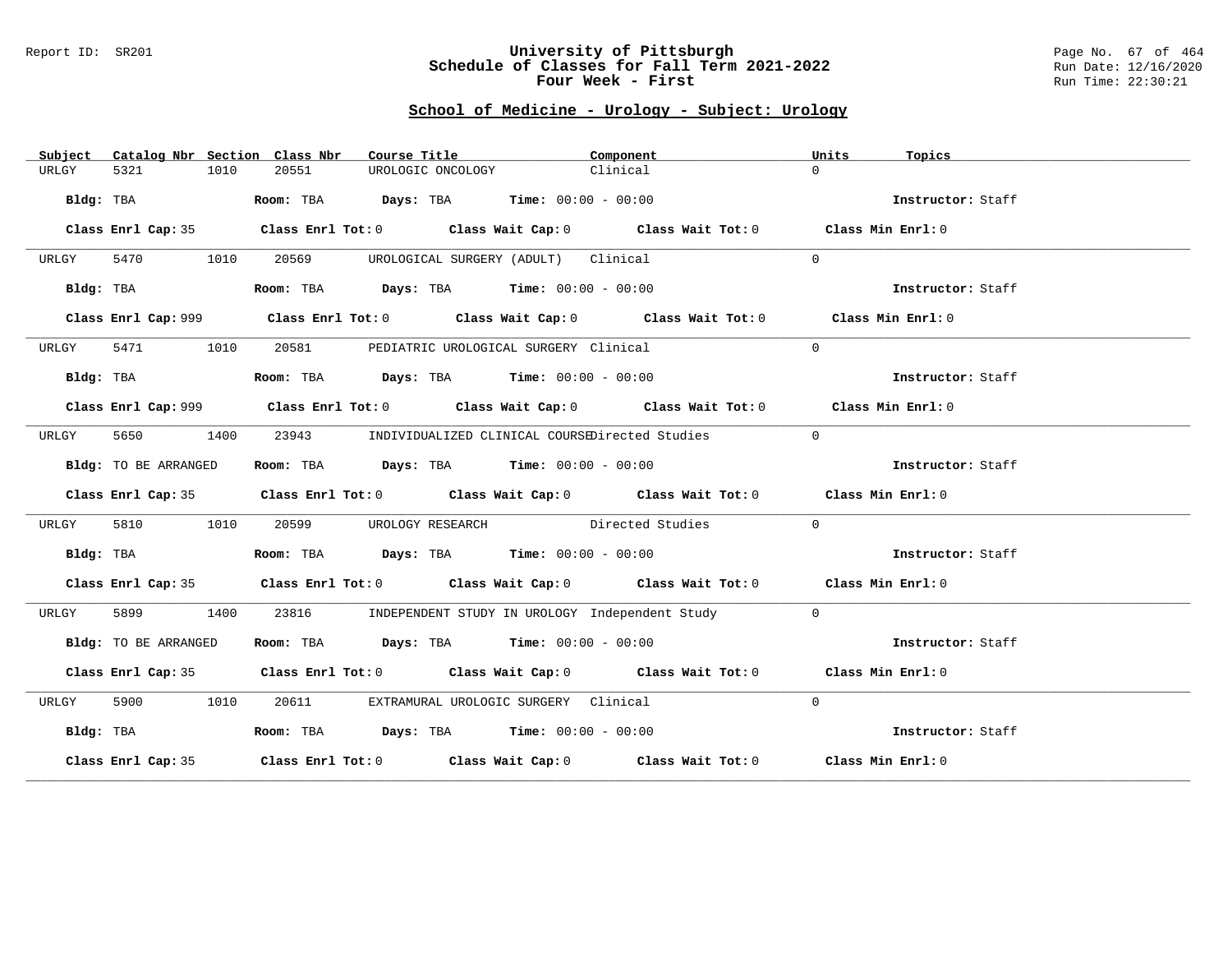#### Report ID: SR201 **University of Pittsburgh** Page No. 68 of 464 **Schedule of Classes for Fall Term 2021-2022** Run Date: 12/16/2020 **Four Week - Second Run Time: 22:30:21**

### **School of Medicine - Dermatology - Subject: Dermatology**

|             | Subject Catalog Nbr Section Class Nbr |      |       | Course Title |                                                                                                | Component                                                                                   | Units    | Topics            |
|-------------|---------------------------------------|------|-------|--------------|------------------------------------------------------------------------------------------------|---------------------------------------------------------------------------------------------|----------|-------------------|
| DERM        | 5380                                  | 1110 | 18911 |              | DERMATOLOGY CLERKSHIP                                                                          | Clinical                                                                                    | $\cap$   |                   |
| Bldg: TBA   |                                       |      |       |              | <b>Room:</b> TBA $Days: TBA$ <b>Time:</b> $00:00 - 00:00$                                      |                                                                                             |          | Instructor: Staff |
|             |                                       |      |       |              |                                                                                                | Class Enrl Cap: 35 Class Enrl Tot: 0 Class Wait Cap: 0 Class Wait Tot: 0 Class Min Enrl: 0  |          |                   |
| <b>DERM</b> |                                       |      |       |              | 5420 1110 19661 BASIC DERMATOLOGY Clinical                                                     |                                                                                             | $\Omega$ |                   |
|             | Bldg: TBA                             |      |       |              | Room: TBA $Days:$ TBA $Time: 00:00 - 00:00$                                                    |                                                                                             |          | Instructor: Staff |
|             |                                       |      |       |              |                                                                                                | Class Enrl Cap: 35 Class Enrl Tot: 0 Class Wait Cap: 0 Class Wait Tot: 0 Class Min Enrl: 0  |          |                   |
|             |                                       |      |       |              | DERM 5425 1110 18905 ADVANCED DERMATOLOGY Clinical                                             |                                                                                             | $\Omega$ |                   |
|             | Bldg: TBA                             |      |       |              | Room: TBA $Days:$ TBA $Time: 00:00 - 00:00$                                                    |                                                                                             |          | Instructor: Staff |
|             |                                       |      |       |              |                                                                                                | Class Enrl Cap: 35 Class Enrl Tot: 0 Class Wait Cap: 0 Class Wait Tot: 0 Class Min Enrl: 0  |          |                   |
|             |                                       |      |       |              | DERM 5430 1110 18917 DERMATOLOGIC & PLASTIC SURGERYClinical                                    |                                                                                             | $\Omega$ |                   |
|             |                                       |      |       |              | Bldg: TBA                   Room: TBA         Days: TBA         Time: $00:00 - 00:00$          |                                                                                             |          | Instructor: Staff |
|             |                                       |      |       |              |                                                                                                | Class Enrl Cap: 999 Class Enrl Tot: 0 Class Wait Cap: 0 Class Wait Tot: 0 Class Min Enrl: 0 |          |                   |
|             |                                       |      |       |              |                                                                                                | DERM 5440 1110 18929 DERMATOPATHOLOGY Independent Study 0                                   |          |                   |
|             |                                       |      |       |              | Bldg: TBA                          Room: TBA          Days: TBA          Time: $00:00 - 00:00$ |                                                                                             |          | Instructor: Staff |
|             |                                       |      |       |              |                                                                                                | Class Enrl Cap: 35 Class Enrl Tot: 0 Class Wait Cap: 0 Class Wait Tot: 0 Class Min Enrl: 0  |          |                   |
| DERM 5650   |                                       |      |       |              | 1110 18935 INDIVIDUALIZED CLINICAL COURSEClinical                                              |                                                                                             | $\Omega$ |                   |
|             |                                       |      |       |              | Bldg: TBA                    Room: TBA         Days: TBA         Time: $00:00 - 00:00$         |                                                                                             |          | Instructor: Staff |
|             |                                       |      |       |              |                                                                                                | Class Enrl Cap: 35 Class Enrl Tot: 0 Class Wait Cap: 0 Class Wait Tot: 0 Class Min Enrl: 0  |          |                   |
|             |                                       |      |       |              |                                                                                                | DERM 5810 1110 18947 DERMATOLOGY RESEARCH Directed Studies 0                                |          |                   |
|             |                                       |      |       |              | Bldg: TBA                   Room: TBA         Days: TBA        Time: 00:00 - 00:00             |                                                                                             |          | Instructor: Staff |
|             |                                       |      |       |              |                                                                                                | Class Enrl Cap: 35 Class Enrl Tot: 0 Class Wait Cap: 0 Class Wait Tot: 0 Class Min Enrl: 0  |          |                   |
| DERM        | 5899                                  |      |       |              |                                                                                                | 1205 23959 INDEPENDENT STUDY DERMATOLOGY Independent Study                                  | $\Omega$ |                   |
|             | Bldg: TO BE ARRANGED                  |      |       |              | Room: TBA $\rule{1em}{0.15mm}$ Days: TBA Time: $00:00 - 00:00$                                 |                                                                                             |          | Instructor: Staff |
|             |                                       |      |       |              |                                                                                                | Class Enrl Cap: 35 Class Enrl Tot: 0 Class Wait Cap: 0 Class Wait Tot: 0                    |          | Class Min Enrl: 0 |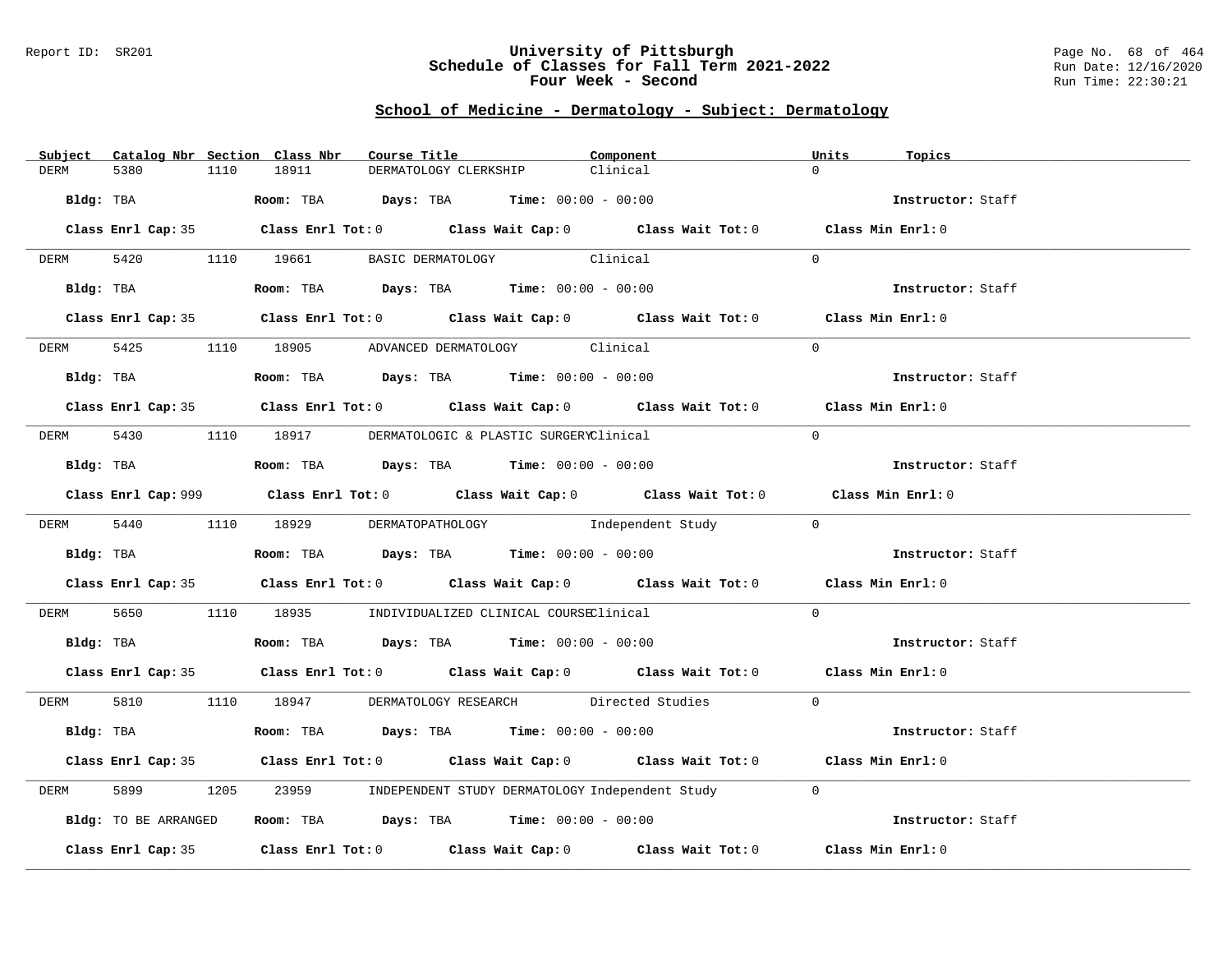| DERM      | 5900               | 1110 | 18959             | EXTRAMURAL DERMATOLOGY |                              | Clinical          |                   |
|-----------|--------------------|------|-------------------|------------------------|------------------------------|-------------------|-------------------|
| Bldg: TBA |                    |      | Room: TBA         | Days: TBA              | <b>Time:</b> $00:00 - 00:00$ |                   | Instructor: Staff |
|           | Class Enrl Cap: 35 |      | Class Enrl Tot: 0 |                        | Class Wait Cap: 0            | Class Wait Tot: 0 | Class Min Enrl: 0 |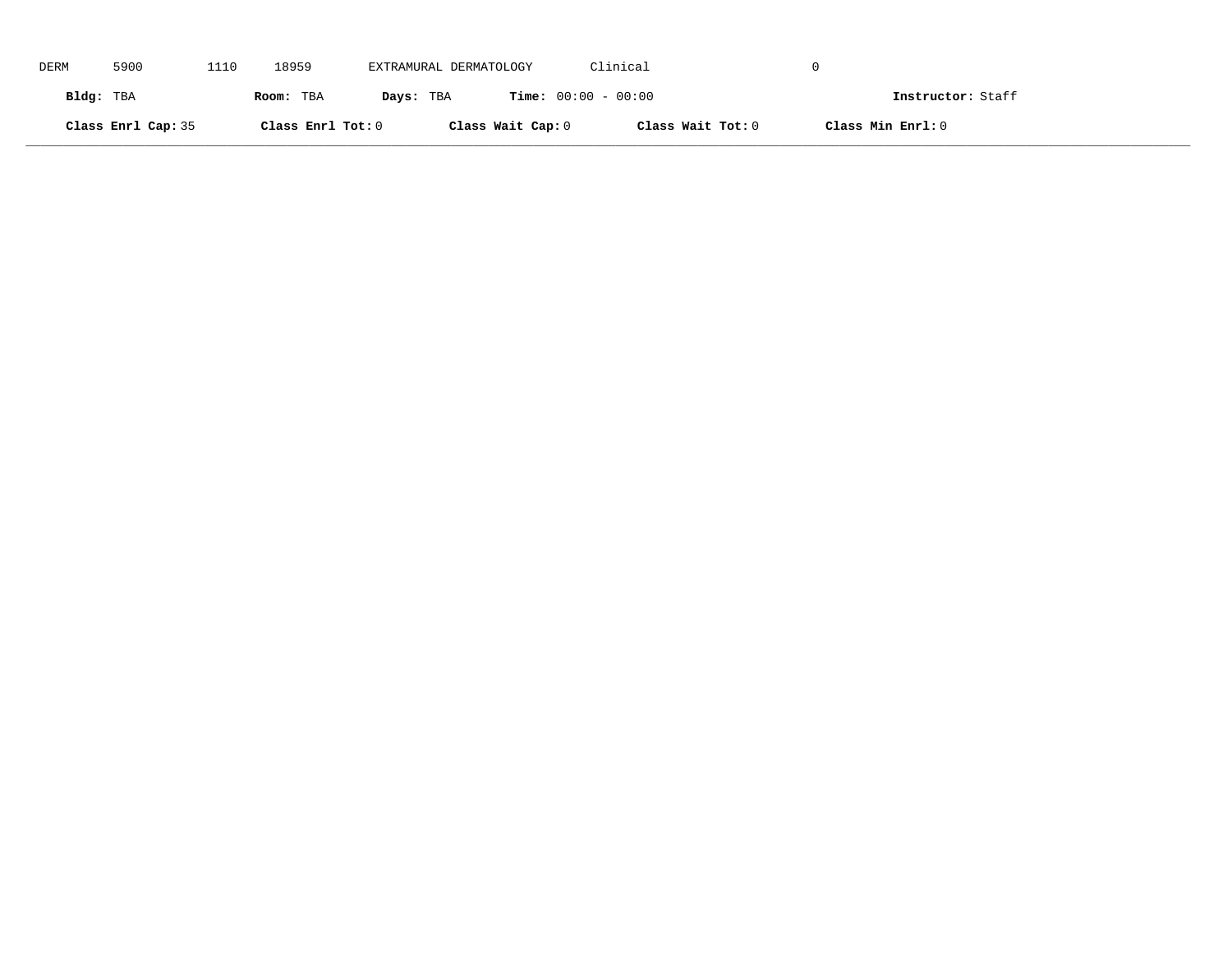#### Report ID: SR201 **University of Pittsburgh** Page No. 70 of 464 **Schedule of Classes for Fall Term 2021-2022** Run Date: 12/16/2020 **Four Week - Second Run Time: 22:30:21**

# **School of Medicine - Emergency Medicine - Subject: Emergency Medicine**

| Catalog Nbr Section Class Nbr<br>Subject  | Course Title                                                                                | Component | Units<br>Topics   |
|-------------------------------------------|---------------------------------------------------------------------------------------------|-----------|-------------------|
| 5376<br>EMED<br>1110                      | 19667<br>SPECIALTY CARE CLERKSHIP                                                           | Clinical  | $\Omega$          |
| Bldg: TBA                                 | Room: TBA $Days:$ TBA Time: $00:00 - 00:00$                                                 |           | Instructor: Staff |
| Class Enrl Cap: 35                        | Class Enrl Tot: $0$ Class Wait Cap: $0$ Class Wait Tot: $0$ Class Min Enrl: $0$             |           |                   |
| EMED<br>5450                              | EMERGENCY MEDICINE Clinical<br>1110 19679                                                   |           | $\Omega$          |
| Bldg: TBA                                 | Room: TBA $Days:$ TBA Time: $00:00 - 00:00$                                                 |           | Instructor: Staff |
|                                           | Class Enrl Cap: 999 Class Enrl Tot: 0 Class Wait Cap: 0 Class Wait Tot: 0 Class Min Enrl: 0 |           |                   |
| 5460<br>EMED                              | MEDICAL TOXICOLOGY Clinical<br>1110 19685                                                   |           | $\Omega$          |
| Bldg: TBA                                 | Room: TBA $Days:$ TBA $Time: 00:00 - 00:00$                                                 |           | Instructor: Staff |
|                                           | Class Enrl Cap: 35 Class Enrl Tot: 0 Class Wait Cap: 0 Class Wait Tot: 0 Class Min Enrl: 0  |           |                   |
| 5465<br>EMED                              | 1020<br>23492<br>POINT OF CARE ULTRASONOGRAPHY Clinical                                     |           | $\Omega$          |
| Bldg: TO BE ARRANGED                      | Room: TBA $Days:$ TBA $Time: 00:00 - 00:00$                                                 |           | Instructor: Staff |
|                                           | Class Enrl Cap: 35 Class Enrl Tot: 0 Class Wait Cap: 0 Class Wait Tot: 0 Class Min Enrl: 0  |           |                   |
| 5466 1020<br>EMED                         | 25546<br>POST CARDIAC ARREST SERVICE Clinical                                               |           | $\Omega$          |
| Bldg: TO BE ARRANGED                      | Room: TBA $Days: TBA$ Time: $00:00 - 00:00$                                                 |           | Instructor: Staff |
|                                           | Class Enrl Cap: 35 Class Enrl Tot: 0 Class Wait Cap: 0 Class Wait Tot: 0 Class Min Enrl: 0  |           |                   |
| 5470 1205<br>EMED                         | 22441 QUALITY AND PATIENT SAFETY Lecture                                                    |           | $\Omega$          |
| Bldg: WEB Based Class                     | Room: TBA $Days:$ TBA $Time: 00:00 - 00:00$                                                 |           | Instructor: Staff |
| Class Enrl Cap: 200<br>Attributes: Online | Class Enrl Tot: $0$ Class Wait Cap: $0$ Class Wait Tot: $0$                                 |           | Class Min Enrl: 0 |
| 5650<br>1110<br>EMED                      | 19691       INDIVIDUALIZED CLINICAL COURSEClinical                                          |           | $\Omega$          |
| Bldg: TBA                                 | Room: TBA $Days:$ TBA $Time: 00:00 - 00:00$                                                 |           | Instructor: Staff |
| Class Enrl Cap: 35                        | Class Enrl Tot: $0$ Class Wait Cap: $0$ Class Wait Tot: $0$ Class Min Enrl: $0$             |           |                   |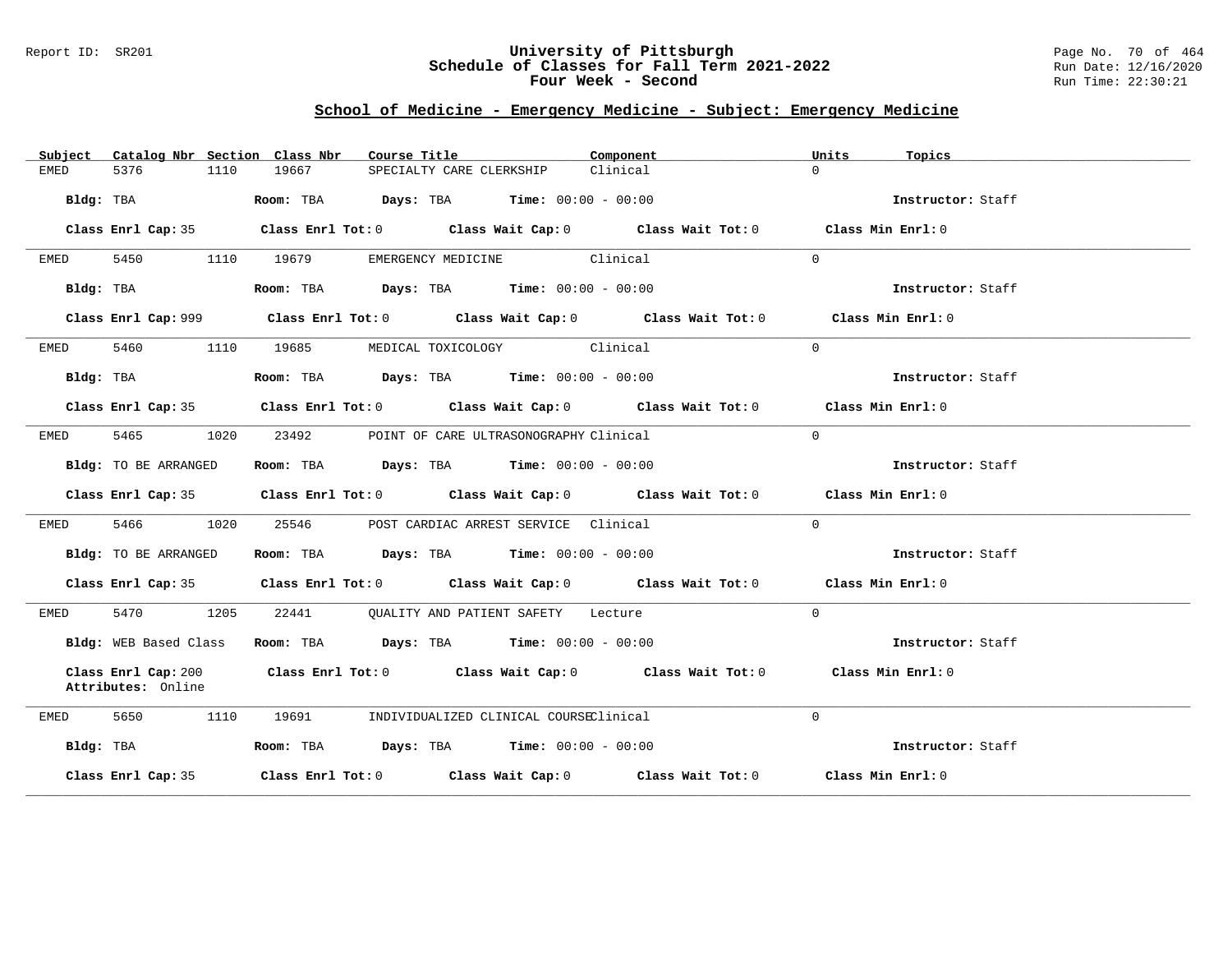### Report ID: SR201 **University of Pittsburgh** Page No. 71 of 464 **Schedule of Classes for Fall Term 2021-2022** Run Date: 12/16/2020 **Four Week - Second Run Time: 22:30:21**

# **School of Medicine - Emergency Medicine - Subject: Emergency Medicine**

| Subject     | Catalog Nbr Section Class Nbr | Course Title                                                   | Component                                                                                  | Units<br>Topics   |
|-------------|-------------------------------|----------------------------------------------------------------|--------------------------------------------------------------------------------------------|-------------------|
| <b>EMED</b> | 5735<br>1110                  | 19697                                                          | SCIENCE OF RESUSCITATION (ILS)Clinical                                                     | $\Omega$          |
| Bldg: TBA   |                               | Room: TBA                                                      | $\texttt{DayS:}$ TBA $\texttt{Time:}$ 00:00 - 00:00                                        | Instructor: Staff |
|             |                               |                                                                |                                                                                            |                   |
|             | Class Enrl Cap: 999           |                                                                | Class Enrl Tot: $0$ Class Wait Cap: $0$ Class Wait Tot: $0$                                | Class Min Enrl: 0 |
| EMED        | 5740<br>1110                  | 19703                                                          | EXERCISE IS MEDICINE Workshop                                                              | $\Omega$          |
| Bldg: TBA   |                               | Room: TBA $Days:$ TBA $Time: 00:00 - 00:00$                    |                                                                                            | Instructor: Staff |
|             | Class Enrl Cap: 35            |                                                                | Class Enrl Tot: $0$ Class Wait Cap: $0$ Class Wait Tot: $0$ Class Min Enrl: $0$            |                   |
| EMED        | 5750<br>1500                  | 28650                                                          | GET READY FOR RESIDENCY Clinical                                                           | $\mathbf{0}$      |
|             | Bldg: TO BE ARRANGED          | Room: TBA $Days:$ TBA $Time: 00:00 - 00:00$                    |                                                                                            | Instructor: Staff |
|             |                               |                                                                | Class Enrl Cap: 35 Class Enrl Tot: 0 Class Wait Cap: 0 Class Wait Tot: 0 Class Min Enrl: 0 |                   |
| EMED        | 5898<br>1110                  | 19709                                                          | INDIVIDUAL STUDY OR RESEARCH Directed Studies                                              | $\mathbf{0}$      |
| Bldg: TBA   |                               | Room: TBA $\rule{1em}{0.15mm}$ Days: TBA Time: $00:00 - 00:00$ |                                                                                            | Instructor: Staff |
|             |                               |                                                                | Class Enrl Cap: 35 Class Enrl Tot: 0 Class Wait Cap: 0 Class Wait Tot: 0 Class Min Enrl: 0 |                   |
| EMED        | 5899<br>1500                  | 23841                                                          | INDEP STUDY IN EMERGENCY MED Independent Study                                             | $\mathbf{0}$      |
|             | Bldg: TO BE ARRANGED          | Room: TBA $\rule{1em}{0.15mm}$ Days: TBA Time: $00:00 - 00:00$ |                                                                                            | Instructor: Staff |
|             |                               |                                                                | Class Enrl Cap: 35 Class Enrl Tot: 0 Class Wait Cap: 0 Class Wait Tot: 0 Class Min Enrl: 0 |                   |
| EMED        | 5900<br>1110                  | 19715                                                          | EXTRAMURAL EMERGENCY MEDICINE Clinical                                                     | $\mathbf 0$       |
|             | Bldg: TBA                     | Room: TBA Days: TBA Time: $00:00 - 00:00$                      |                                                                                            | Instructor: Staff |
|             |                               |                                                                | Class Enrl Cap: 35 Class Enrl Tot: 0 Class Wait Cap: 0 Class Wait Tot: 0 Class Min Enrl: 0 |                   |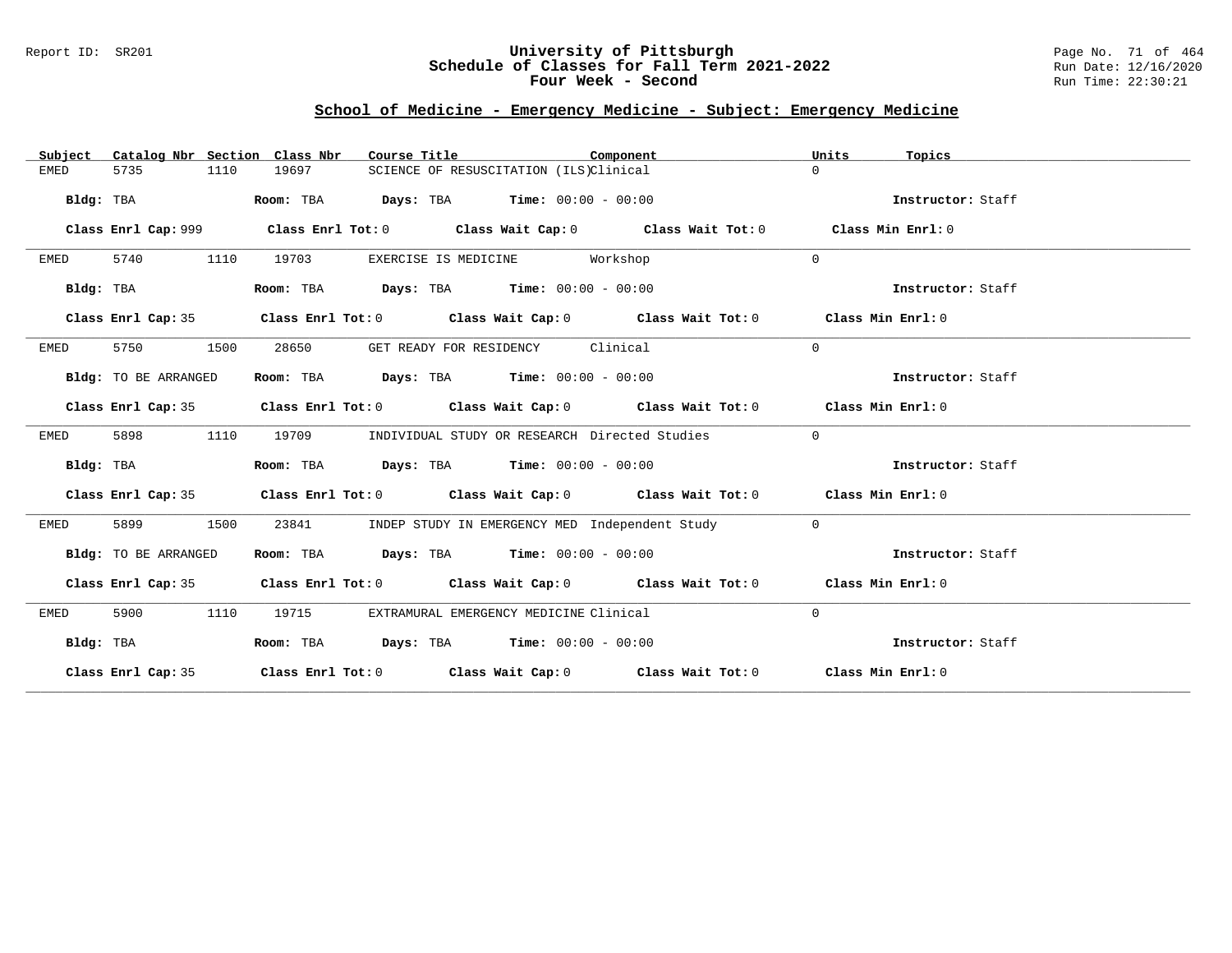#### Report ID: SR201 **University of Pittsburgh** Page No. 72 of 464 **Schedule of Classes for Fall Term 2021-2022** Run Date: 12/16/2020 **Four Week - Second Run Time: 22:30:21**

# **School of Medicine - Family Medicine and Clinical Epidemiology - Subject: Family Medicine**

|    | Subject Catalog Nbr Section Class Nbr | Course Title                                                                                     | Component | Units<br>Topics   |
|----|---------------------------------------|--------------------------------------------------------------------------------------------------|-----------|-------------------|
| FM | 5316<br>1110                          | 19721<br>FAMILY MEDICINE CLERKSHIP                                                               | Clinical  | $\Omega$          |
|    | Bldg: TBA                             | Room: TBA $Days:$ TBA $Time: 00:00 - 00:00$                                                      |           | Instructor: Staff |
|    |                                       | Class Enrl Cap: 35 Class Enrl Tot: 0 Class Wait Cap: 0 Class Wait Tot: 0 Class Min Enrl: 0       |           |                   |
|    |                                       | FM 5401 1110 19727 FAMILY MEDICINE ACTING INTERN Clinical                                        |           | $\Omega$          |
|    | Bldg: TBA                             | Room: TBA $Days:$ TBA Time: $00:00 - 00:00$                                                      |           | Instructor: Staff |
|    |                                       | Class Enrl Cap: 999 Class Enrl Tot: 0 Class Wait Cap: 0 Class Wait Tot: 0 Class Min Enrl: 0      |           |                   |
|    |                                       | FM 5406 1110 19733 EXTRAMURAL ACTING INTERNSHIP Clinical                                         |           | $\Omega$          |
|    | Bldg: TBA                             | Room: TBA $Days:$ TBA Time: $00:00 - 00:00$                                                      |           | Instructor: Staff |
|    |                                       | Class Enrl Cap: 35 Class Enrl Tot: 0 Class Wait Cap: 0 Class Wait Tot: 0 Class Min Enrl: 0       |           |                   |
|    |                                       | FM 5420 1110 19739 INDIAN HEALTH SERVICE Independent Study 0                                     |           |                   |
|    | Bldg: TBA                             | Room: TBA $Days:$ TBA Time: $00:00 - 00:00$                                                      |           | Instructor: Staff |
|    |                                       | Class Enrl Cap: 35 Class Enrl Tot: 0 Class Wait Cap: 0 Class Wait Tot: 0 Class Min Enrl: 0       |           |                   |
|    |                                       | FM 5430 1110 18965 FAMILY PRACTICE-MANAGED CARE Clinical                                         |           | $\Omega$          |
|    |                                       | Bldg: TBA                    Room: TBA         Days: TBA         Time: $00:00 - 00:00$           |           | Instructor: Staff |
|    |                                       | Class Enrl Cap: 999 Class Enrl Tot: 0 Class Wait Cap: 0 Class Wait Tot: 0 Class Min Enrl: 0      |           |                   |
|    |                                       | FM 5431 1110 18977 TOPICS IN FAMILY MEDICINE Clinical                                            |           | $\Omega$          |
|    |                                       | Bldg: TBA $\blacksquare$ Room: TBA $\blacksquare$ Days: TBA $\blacksquare$ Time: $00:00 - 00:00$ |           | Instructor: Staff |
|    |                                       | Class Enrl Cap: 999 Class Enrl Tot: 0 Class Wait Cap: 0 Class Wait Tot: 0 Class Min Enrl: 0      |           |                   |
|    |                                       | FM 5440 1110 19745 CLINCAL EPDMLGY INTERNSHIP Directed Studies 0                                 |           |                   |
|    | Bldg: TBA                             | Room: TBA $Days:$ TBA $Time:$ $00:00 - 00:00$                                                    |           | Instructor: Staff |
|    |                                       | Class Enrl Cap: 35 Class Enrl Tot: 0 Class Wait Cap: 0 Class Wait Tot: 0 Class Min Enrl: 0       |           |                   |
|    |                                       | FM 5448 1110 19751 FAMILY CENTERED MATERNITY CAREClinical                                        |           | $\Omega$          |
|    |                                       | Bldg: TBA                  Room: TBA        Days: TBA        Time: 00:00 - 00:00                 |           | Instructor: Staff |
|    | Class Enrl Cap: 35                    | Class Enrl Tot: $0$ Class Wait Cap: $0$ Class Wait Tot: $0$ Class Min Enrl: $0$                  |           |                   |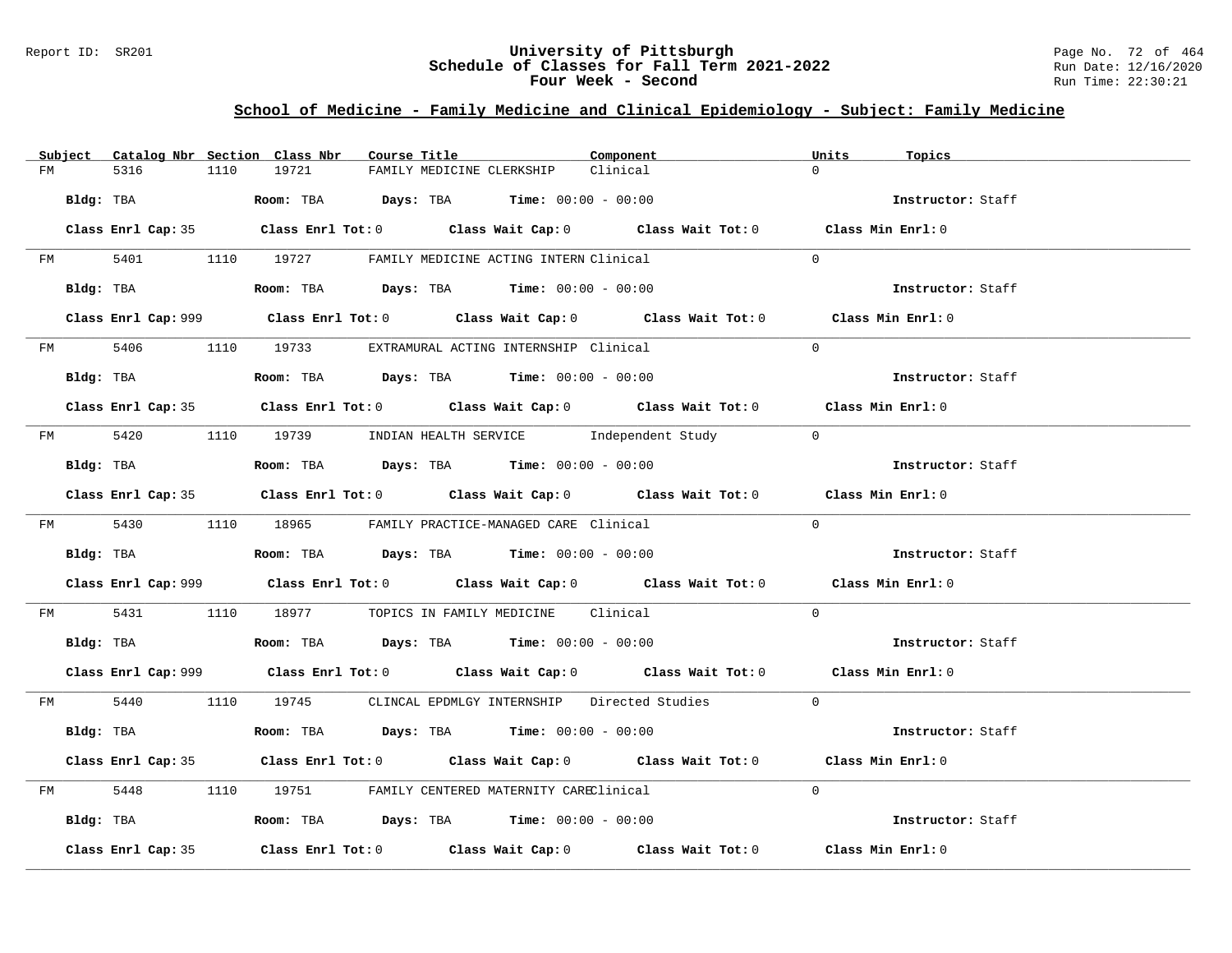| FM | 5450 |  | 1110 19763                                                                             |  | COMMUNITY FAMILY MEDICINE Clinical |                                                                                             | $\overline{0}$ |                                                                                             |  |
|----|------|--|----------------------------------------------------------------------------------------|--|------------------------------------|---------------------------------------------------------------------------------------------|----------------|---------------------------------------------------------------------------------------------|--|
|    |      |  | Bldg: TBA                   Room: TBA         Days: TBA         Time: $00:00 - 00:00$  |  |                                    |                                                                                             |                | Instructor: Staff                                                                           |  |
|    |      |  |                                                                                        |  |                                    | Class Enrl Cap: 999 Class Enrl Tot: 0 Class Wait Cap: 0 Class Wait Tot: 0 Class Min Enrl: 0 |                |                                                                                             |  |
|    |      |  |                                                                                        |  |                                    | FM 5451 1110 18989 RURAL FAMILY MEDICINE Clinical 0                                         |                |                                                                                             |  |
|    |      |  | Bldg: TBA                   Room: TBA         Days: TBA         Time: $00:00 - 00:00$  |  |                                    |                                                                                             |                | Instructor: Staff                                                                           |  |
|    |      |  |                                                                                        |  |                                    |                                                                                             |                | Class Enrl Cap: 999 Class Enrl Tot: 0 Class Wait Cap: 0 Class Wait Tot: 0 Class Min Enrl: 0 |  |
|    |      |  | FM 5455 1110 19775 PRIMARY CARE SPORTS MEDICINE Clinical                               |  |                                    |                                                                                             | $\Omega$       |                                                                                             |  |
|    |      |  | Bldg: TBA                    Room: TBA         Days: TBA        Time: $00:00 - 00:00$  |  |                                    |                                                                                             |                | Instructor: Staff                                                                           |  |
|    |      |  |                                                                                        |  |                                    |                                                                                             |                | Class Enrl Cap: 999 Class Enrl Tot: 0 Class Wait Cap: 0 Class Wait Tot: 0 Class Min Enrl: 0 |  |
|    |      |  | FM 5460 1110 19781 FAMILY PRACTICE Clinical                                            |  |                                    |                                                                                             | $\Omega$       |                                                                                             |  |
|    |      |  | Bldg: TBA<br>Room: TBA<br>Days: TBA<br>Time: $00:00 - 00:00$                           |  |                                    |                                                                                             |                | Instructor: Staff                                                                           |  |
|    |      |  |                                                                                        |  |                                    |                                                                                             |                | Class Enrl Cap: 999 Class Enrl Tot: 0 Class Wait Cap: 0 Class Wait Tot: 0 Class Min Enrl: 0 |  |
|    |      |  | FM 5461 1110 19793 EXTRAMURAL FAMILY PRACTICE Clinical                                 |  |                                    |                                                                                             | $\bigcirc$     |                                                                                             |  |
|    |      |  |                                                                                        |  |                                    |                                                                                             |                | Instructor: Staff                                                                           |  |
|    |      |  |                                                                                        |  |                                    |                                                                                             |                |                                                                                             |  |
|    |      |  |                                                                                        |  |                                    | Class Enrl Cap: 35 Class Enrl Tot: 0 Class Wait Cap: 0 Class Wait Tot: 0 Class Min Enrl: 0  |                |                                                                                             |  |
|    |      |  | FM 5462 1020 24678 COMBINED FAMILY MED & PSYCT Clinical                                |  |                                    |                                                                                             | $\overline{0}$ |                                                                                             |  |
|    |      |  | Bldg: TO BE ARRANGED ROOM: TBA Days: TBA Time: 00:00 - 00:00                           |  |                                    |                                                                                             |                | <b>Instructor:</b> Staff                                                                    |  |
|    |      |  |                                                                                        |  |                                    | Class Enrl Cap: 35 Class Enrl Tot: 0 Class Wait Cap: 0 Class Wait Tot: 0 Class Min Enrl: 0  |                |                                                                                             |  |
|    |      |  | FM 5465 1110 19799 INTEGRATIVE MEDICINE Clinical                                       |  |                                    |                                                                                             |                | $\Omega$                                                                                    |  |
|    |      |  | Bldg: TBA                    Room: TBA         Days: TBA         Time: $00:00 - 00:00$ |  |                                    |                                                                                             |                | Instructor: Staff                                                                           |  |
|    |      |  |                                                                                        |  |                                    | Class Enrl Cap: 35 Class Enrl Tot: 0 Class Wait Cap: 0 Class Wait Tot: 0 Class Min Enrl: 0  |                |                                                                                             |  |
|    |      |  | FM 5470 1110 19811 PRACTICE-BASED PHARMACOTHERAPYClinical                              |  |                                    |                                                                                             |                | $\Omega$                                                                                    |  |
|    |      |  | Bldg: TBA                   Room: TBA         Days: TBA         Time: 00:00 - 00:00    |  |                                    |                                                                                             |                | Instructor: Staff                                                                           |  |
|    |      |  |                                                                                        |  |                                    | Class Enrl Cap: 999 Class Enrl Tot: 0 Class Wait Cap: 0 Class Wait Tot: 0 Class Min Enrl: 0 |                |                                                                                             |  |
|    |      |  | FM 5485 1110 19817 CULTURAL COMPETENCY Clinical                                        |  |                                    |                                                                                             | $\Omega$       |                                                                                             |  |
|    |      |  | Bldg: TBA                    Room: TBA         Days: TBA         Time: $00:00 - 00:00$ |  |                                    |                                                                                             |                | Instructor: Staff                                                                           |  |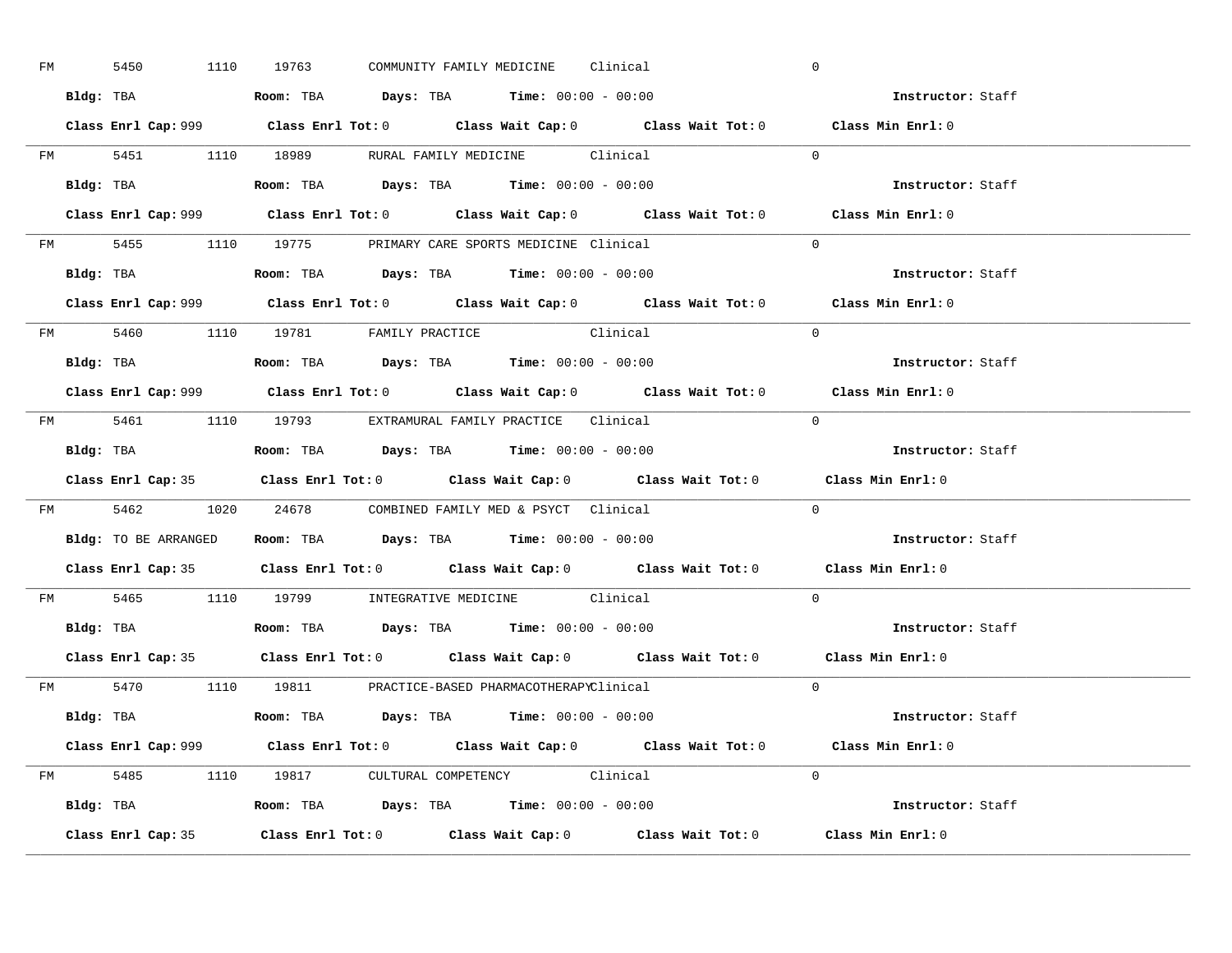#### Report ID: SR201 **University of Pittsburgh** Page No. 74 of 464 **Schedule of Classes for Fall Term 2021-2022** Run Date: 12/16/2020 **Four Week - Second Run Time: 22:30:21**

# **School of Medicine - Family Medicine and Clinical Epidemiology - Subject: Family Medicine**

| Subject |      |                      |      | Catalog Nbr Section Class Nbr | Course Title |                                                                                       | Component                                                                                  | Units          | Topics            |  |
|---------|------|----------------------|------|-------------------------------|--------------|---------------------------------------------------------------------------------------|--------------------------------------------------------------------------------------------|----------------|-------------------|--|
| FM      | 5500 |                      | 1110 | 19823                         |              | INTERNATIONAL FAMILY MEDICINE Clinical                                                |                                                                                            | $\Omega$       |                   |  |
|         |      | Bldg: TBA            |      |                               |              | Room: TBA $Days:$ TBA $Time: 00:00 - 00:00$                                           |                                                                                            |                | Instructor: Staff |  |
|         |      |                      |      |                               |              |                                                                                       | Class Enrl Cap: 35 Class Enrl Tot: 0 Class Wait Cap: 0 Class Wait Tot: 0 Class Min Enrl: 0 |                |                   |  |
|         |      |                      |      |                               |              | FM 5505 1110 19829 FAMILY MEDICINE IN HONDURAS Clinical                               |                                                                                            | $\Omega$       |                   |  |
|         |      | Bldg: TBA            |      |                               |              | Room: TBA Days: TBA Time: $00:00 - 00:00$                                             |                                                                                            |                | Instructor: Staff |  |
|         |      |                      |      |                               |              |                                                                                       | Class Enrl Cap: 35 Class Enrl Tot: 0 Class Wait Cap: 0 Class Wait Tot: 0 Class Min Enrl: 0 |                |                   |  |
|         |      |                      |      |                               |              |                                                                                       | FM 5650 1500 23889 INDIVIDUALIZED CLINICAL COURSEDirected Studies                          | $\Omega$       |                   |  |
|         |      | Bldg: TO BE ARRANGED |      |                               |              | Room: TBA $Days:$ TBA $Time:$ 00:00 - 00:00                                           |                                                                                            |                | Instructor: Staff |  |
|         |      |                      |      |                               |              |                                                                                       | Class Enrl Cap: 35 Class Enrl Tot: 0 Class Wait Cap: 0 Class Wait Tot: 0 Class Min Enrl: 0 |                |                   |  |
|         |      |                      |      |                               |              |                                                                                       | FM 5812 1110 18995 COMMUNTY-BASED PBLC HLTH POLCYIndependent Study 0                       |                |                   |  |
|         |      | Bldg: TBA            |      |                               |              | Room: TBA $\rule{1em}{0.15mm}$ Days: TBA $\rule{1.5mm}{0.15mm}$ Time: $00:00 - 00:00$ |                                                                                            |                | Instructor: Staff |  |
|         |      |                      |      |                               |              |                                                                                       | Class Enrl Cap: 35 Class Enrl Tot: 0 Class Wait Cap: 0 Class Wait Tot: 0 Class Min Enrl: 0 |                |                   |  |
|         |      |                      |      |                               |              | FM 5815 1110 19841 BIOETHICS CONFR AND READINGS Seminar                               |                                                                                            | $\Omega$       |                   |  |
|         |      | Bldg: TBA            |      |                               |              | Room: TBA $Days:$ TBA $Time:$ 00:00 - 00:00                                           |                                                                                            |                | Instructor: Staff |  |
|         |      |                      |      |                               |              |                                                                                       | Class Enrl Cap: 35 Class Enrl Tot: 0 Class Wait Cap: 0 Class Wait Tot: 0 Class Min Enrl: 0 |                |                   |  |
|         |      | FM 5840              |      |                               |              |                                                                                       | 1500 23865 RESEARCH IN FAMILY MEDICINE Directed Studies                                    | $\overline{0}$ |                   |  |
|         |      | Bldg: TO BE ARRANGED |      |                               |              | Room: TBA $Days:$ TBA $Time: 00:00 - 00:00$                                           |                                                                                            |                | Instructor: Staff |  |
|         |      |                      |      |                               |              |                                                                                       | Class Enrl Cap: 35 Class Enrl Tot: 0 Class Wait Cap: 0 Class Wait Tot: 0 Class Min Enrl: 0 |                |                   |  |
|         |      |                      |      |                               |              |                                                                                       | FM 5899 1205 23965 INDEPENDENT STUDY FAMILY MED Independent Study 0                        |                |                   |  |
|         |      | Bldg: TO BE ARRANGED |      |                               |              | Room: TBA $Days:$ TBA $Time:$ $00:00 - 00:00$                                         |                                                                                            |                | Instructor: Staff |  |
|         |      |                      |      |                               |              |                                                                                       | Class Enrl Cap: 35 Class Enrl Tot: 0 Class Wait Cap: 0 Class Wait Tot: 0 Class Min Enrl: 0 |                |                   |  |
| FM      |      |                      |      |                               |              |                                                                                       | 5900 1110 19847 FAMILY MED INDEPENDENT STUDY Directed Studies                              | $\Omega$       |                   |  |
|         |      | Bldg: TBA            |      |                               |              | <b>Room:</b> TBA $\rule{1em}{0.15mm}$ <b>Days:</b> TBA <b>Time:</b> $00:00 - 00:00$   |                                                                                            |                | Instructor: Staff |  |
|         |      | Class Enrl Cap: 35   |      |                               |              |                                                                                       | Class Enrl Tot: $0$ Class Wait Cap: $0$ Class Wait Tot: $0$ Class Min Enrl: $0$            |                |                   |  |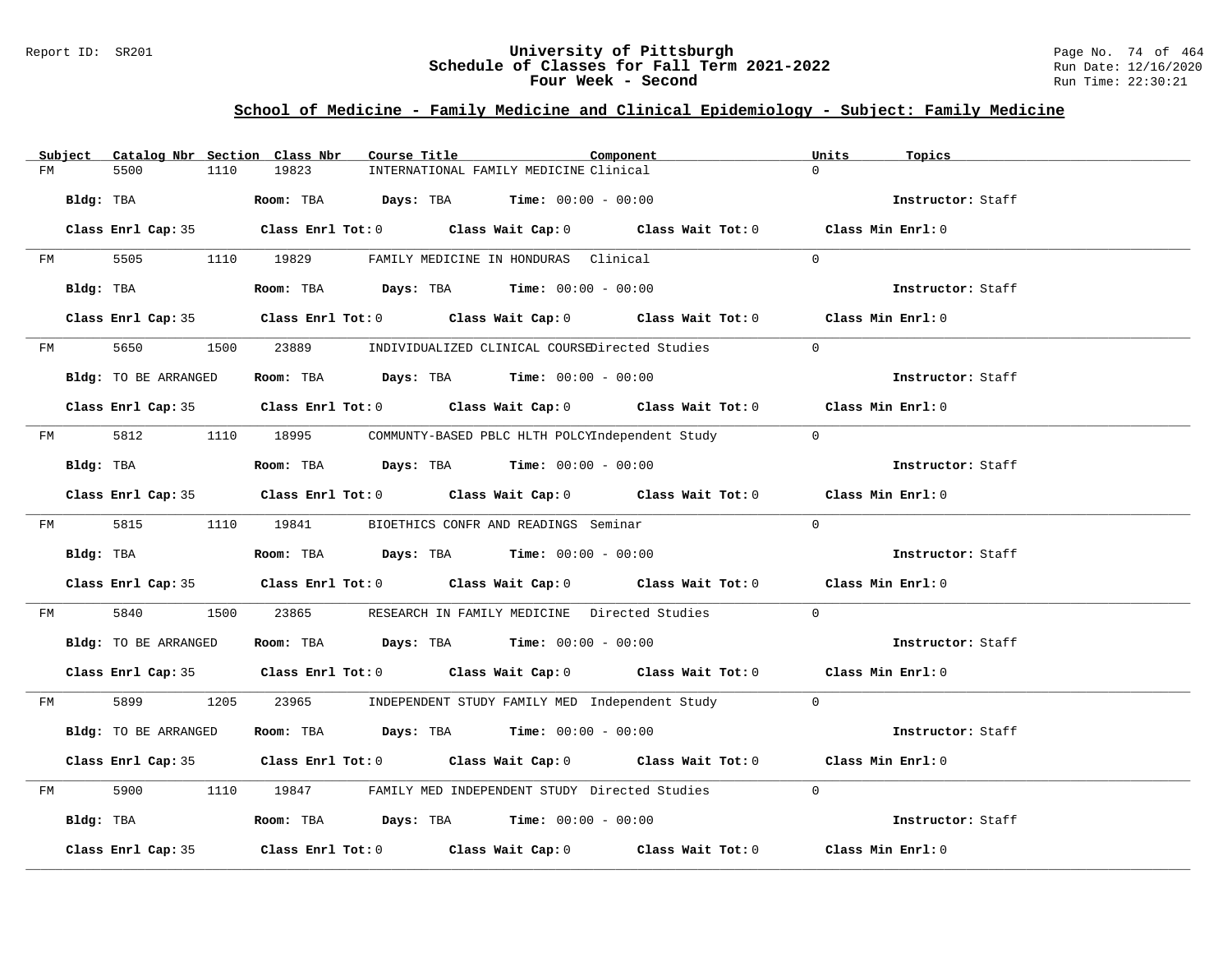| FM | 5910               | 1110 | 19859             | LEADERSHIP/MGMT/ADMINISTRATIONPracticum |                              |                   |                   |  |
|----|--------------------|------|-------------------|-----------------------------------------|------------------------------|-------------------|-------------------|--|
|    | Bldg: TBA          |      | Room: TBA         | Days: TBA                               | <b>Time:</b> $00:00 - 00:00$ |                   | Instructor: Staff |  |
|    | Class Enrl Cap: 35 |      | Class Enrl Tot: 0 |                                         | Class Wait Cap: 0            | Class Wait Tot: 0 | Class Min Enrl: 0 |  |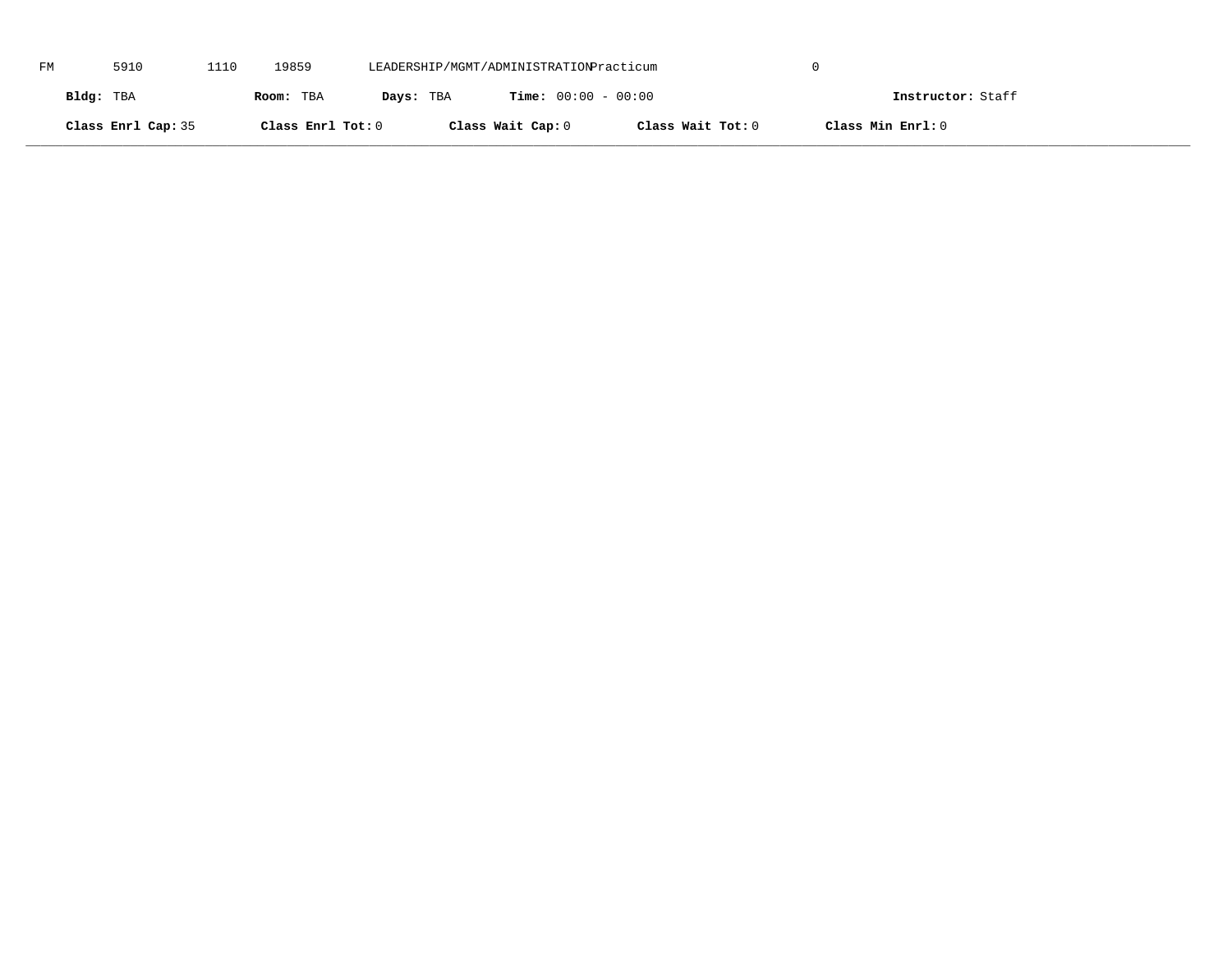### Report ID: SR201 **University of Pittsburgh** Page No. 76 of 464 **Schedule of Classes for Fall Term 2021-2022** Run Date: 12/16/2020 **Four Week - Second Run Time: 22:30:21**

# **School of Medicine - Family Medicine and Clinical Epidemiology - Subject: Medical Elective**

| Subject |                     |      | Catalog Nbr Section Class Nbr | Course Title |                                                                                                                                                                                                                                                                                                                | Component                                                                                   | Units          | Topics            |
|---------|---------------------|------|-------------------------------|--------------|----------------------------------------------------------------------------------------------------------------------------------------------------------------------------------------------------------------------------------------------------------------------------------------------------------------|---------------------------------------------------------------------------------------------|----------------|-------------------|
| MSELCT  | 5300                | 1110 | 20315                         |              | BOARD STUDY ELECTIVE                                                                                                                                                                                                                                                                                           | Independent Study                                                                           | $\Omega$       |                   |
|         | Bldg: TBA           |      |                               |              | <b>Room:</b> TBA $\rule{1em}{0.15mm}$ $\rule{1.5em}{0.15mm}$ $\rule{1.5em}{0.15mm}$ $\rule{1.5em}{0.15mm}$ $\rule{1.5em}{0.15mm}$ $\rule{1.5em}{0.15mm}$ $\rule{1.5em}{0.15mm}$ $\rule{1.5em}{0.15mm}$ $\rule{1.5em}{0.15mm}$ $\rule{1.5em}{0.15mm}$ $\rule{1.5em}{0.15mm}$ $\rule{1.5em}{0.15mm}$ $\rule{1.5$ |                                                                                             |                | Instructor: Staff |
|         |                     |      |                               |              |                                                                                                                                                                                                                                                                                                                |                                                                                             |                |                   |
|         |                     |      |                               |              |                                                                                                                                                                                                                                                                                                                | Class Enrl Cap: 35 Class Enrl Tot: 0 Class Wait Cap: 0 Class Wait Tot: 0 Class Min Enrl: 0  |                |                   |
|         |                     |      |                               |              |                                                                                                                                                                                                                                                                                                                | MSELCT 5301 1110 20321 SPECIAL STUDIES Directed Studies<br>$\sim$ 0                         |                |                   |
|         |                     |      |                               |              | $Bldq$ : TBA $R$ oom: TBA $Days$ : TBA $Time$ : $00:00 - 00:00$                                                                                                                                                                                                                                                |                                                                                             |                | Instructor: Staff |
|         |                     |      |                               |              |                                                                                                                                                                                                                                                                                                                | Class Enrl Cap: 35 Class Enrl Tot: 0 Class Wait Cap: 0 Class Wait Tot: 0 Class Min Enrl: 0  |                |                   |
|         |                     |      |                               |              |                                                                                                                                                                                                                                                                                                                | MSELCT 5310 1110 20330 MENTORED PROJECT INTERIM GRADEDirected Studies                       | $\Omega$       |                   |
|         |                     |      |                               |              | Bldg: TBA                   Room: TBA          Days: TBA         Time: $00:00 - 00:00$                                                                                                                                                                                                                         |                                                                                             |                | Instructor: Staff |
|         |                     |      |                               |              |                                                                                                                                                                                                                                                                                                                | Class Enrl Cap: 200 Class Enrl Tot: 0 Class Wait Cap: 0 Class Wait Tot: 0 Class Min Enrl: 0 |                |                   |
|         |                     |      |                               |              |                                                                                                                                                                                                                                                                                                                | MSELCT 5315 1110 20336 MENTORED PROJECT INTERIM GRADEDirected Studies                       | $\overline{0}$ |                   |
|         |                     |      |                               |              | Bldg: TBA                    Room: TBA        Days: TBA        Time: 00:00 - 00:00                                                                                                                                                                                                                             |                                                                                             |                | Instructor: Staff |
|         |                     |      |                               |              |                                                                                                                                                                                                                                                                                                                | Class Enrl Cap: 200 Class Enrl Tot: 0 Class Wait Cap: 0 Class Wait Tot: 0 Class Min Enrl: 0 |                |                   |
|         |                     |      |                               |              |                                                                                                                                                                                                                                                                                                                | MSELCT 5400 1110 20348 BOARD STUDY ELECTIVE Independent Study 0                             |                |                   |
|         |                     |      |                               |              |                                                                                                                                                                                                                                                                                                                | Bldg: TBA Room: TBA Days: TBA Time: $00:00 - 00:00$                                         |                |                   |
|         |                     |      |                               |              |                                                                                                                                                                                                                                                                                                                | Class Enrl Cap: 35 Class Enrl Tot: 0 Class Wait Cap: 0 Class Wait Tot: 0 Class Min Enrl: 0  |                |                   |
|         |                     |      |                               |              |                                                                                                                                                                                                                                                                                                                | MSELCT 5401 1110 20360 SPECIAL STUDIES Directed Studies                                     | $\overline{0}$ |                   |
|         |                     |      |                               |              | Bldg: TBA                       Room: TBA         Days: TBA         Time: 00:00 - 00:00                                                                                                                                                                                                                        |                                                                                             |                | Instructor: Staff |
|         |                     |      |                               |              |                                                                                                                                                                                                                                                                                                                | Class Enrl Cap: 35 Class Enrl Tot: 0 Class Wait Cap: 0 Class Wait Tot: 0 Class Min Enrl: 0  |                |                   |
|         |                     |      |                               |              |                                                                                                                                                                                                                                                                                                                | MSELCT 5405 1110 20372 MASTER'S THESIS PREPARATION Independent Study 0                      |                |                   |
|         |                     |      |                               |              | Bldg: TBA                    Room: TBA        Days: TBA        Time: 00:00 - 00:00                                                                                                                                                                                                                             |                                                                                             |                | Instructor: Staff |
|         |                     |      |                               |              |                                                                                                                                                                                                                                                                                                                | Class Enrl Cap: 35 Class Enrl Tot: 0 Class Wait Cap: 0 Class Wait Tot: 0 Class Min Enrl: 0  |                |                   |
|         |                     |      |                               |              |                                                                                                                                                                                                                                                                                                                | MSELCT 5410 1110 20384 MENTORED PROJECT INTERIM GRADEDirected Studies                       | $\Omega$       |                   |
|         |                     |      |                               |              | Bldg: TBA                    Room: TBA         Days: TBA         Time: 00:00 - 00:00                                                                                                                                                                                                                           |                                                                                             |                | Instructor: Staff |
|         | Class Enrl Cap: 200 |      |                               |              |                                                                                                                                                                                                                                                                                                                | Class Enrl Tot: $0$ Class Wait Cap: $0$ Class Wait Tot: $0$                                 |                | Class Min Enrl: 0 |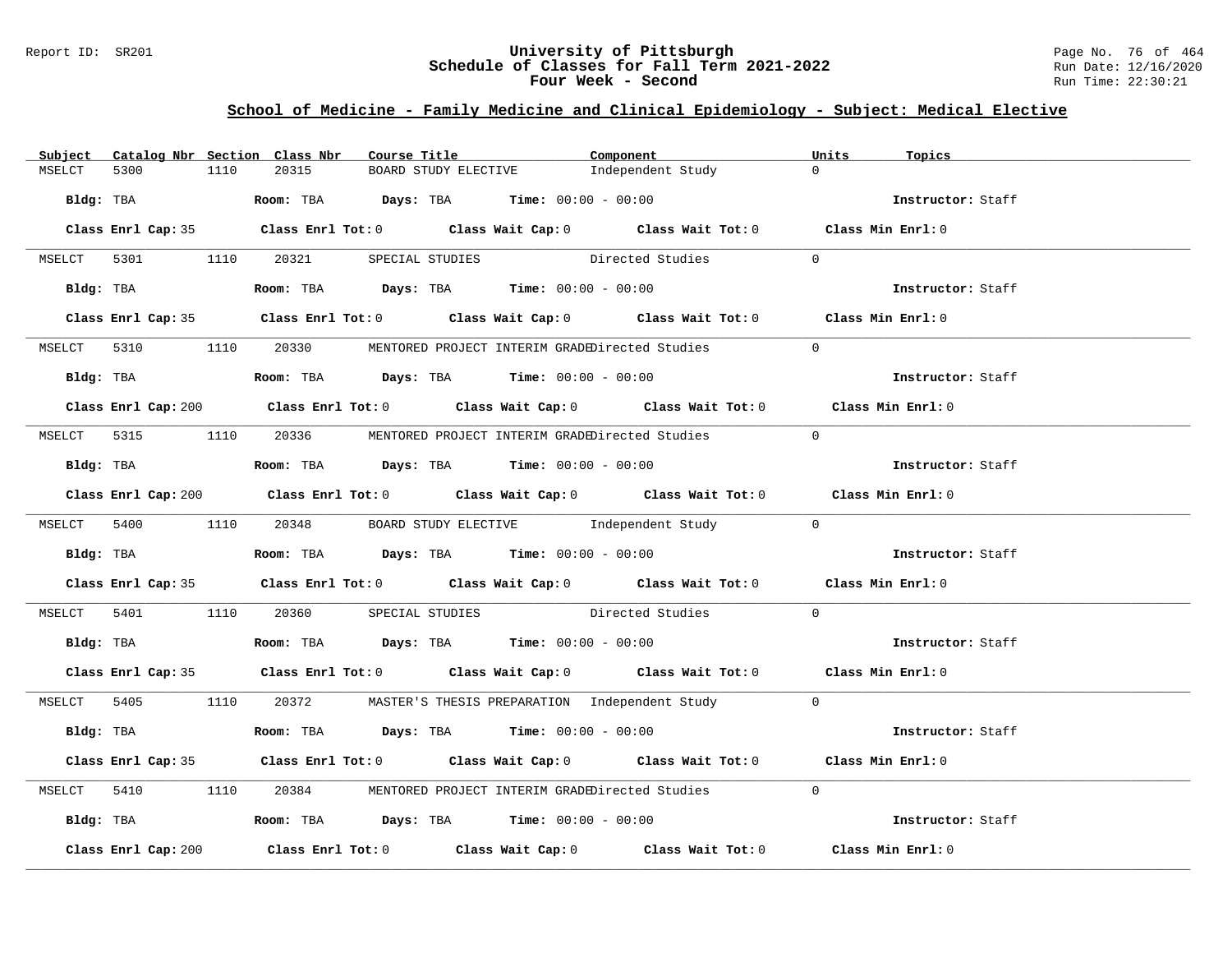| MSELCT | 5450 | 1110               | 20390                                                                                  | GET READY FOR RESIDENCY |  | Practicum |                                                                        | $\overline{0}$                                                                              |  |
|--------|------|--------------------|----------------------------------------------------------------------------------------|-------------------------|--|-----------|------------------------------------------------------------------------|---------------------------------------------------------------------------------------------|--|
|        |      |                    | Bldg: TBA                   Room: TBA         Days: TBA         Time: 00:00 - 00:00    |                         |  |           |                                                                        | <b>Example 2</b> Instructor: Staff                                                          |  |
|        |      |                    |                                                                                        |                         |  |           |                                                                        | Class Enrl Cap: 200 Class Enrl Tot: 0 Class Wait Cap: 0 Class Wait Tot: 0 Class Min Enrl: 0 |  |
|        |      |                    |                                                                                        |                         |  |           | MSELCT 5455 1110 19115 LITERATURE AND MEDICINE Independent Study 0     |                                                                                             |  |
|        |      |                    | <b>Bldg:</b> TBA <b>ROOM:</b> TBA <b>Days:</b> TBA <b>Time:</b> $00:00 - 00:00$        |                         |  |           |                                                                        | Instructor: Staff                                                                           |  |
|        |      |                    |                                                                                        |                         |  |           |                                                                        | Class Enrl Cap: 35 Class Enrl Tot: 0 Class Wait Cap: 0 Class Wait Tot: 0 Class Min Enrl: 0  |  |
|        |      |                    | MSELCT 5495 1110 20402 ORAL & MAXILLOFACIAL MEDICINE Clinical                          |                         |  |           |                                                                        | $\Omega$                                                                                    |  |
|        |      |                    | Bldg: TBA                    Room: TBA         Days: TBA        Time: $00:00 - 00:00$  |                         |  |           |                                                                        | Instructor: Staff                                                                           |  |
|        |      |                    |                                                                                        |                         |  |           |                                                                        | Class Enrl Cap: 35 Class Enrl Tot: 0 Class Wait Cap: 0 Class Wait Tot: 0 Class Min Enrl: 0  |  |
|        |      |                    | MSELCT 5500 1110 20414 INTERNATIONAL MEDICINE Clinical                                 |                         |  |           |                                                                        | $\Omega$                                                                                    |  |
|        |      |                    | Bldg: TBA                   Room: TBA         Days: TBA         Time: $00:00 - 00:00$  |                         |  |           |                                                                        | Instructor: Staff                                                                           |  |
|        |      |                    |                                                                                        |                         |  |           |                                                                        | Class Enrl Cap: 35 Class Enrl Tot: 0 Class Wait Cap: 0 Class Wait Tot: 0 Class Min Enrl: 0  |  |
|        |      |                    |                                                                                        |                         |  |           | MSELCT 5720 1110 20420 SCHOLARLY PROJECT ELECTIVE Independent Study 0  |                                                                                             |  |
|        |      |                    | Bldg: TBA                    Room: TBA        Days: TBA        Time: 00:00 - 00:00     |                         |  |           |                                                                        | Instructor: Staff                                                                           |  |
|        |      |                    |                                                                                        |                         |  |           |                                                                        | Class Enrl Cap: 200 Class Enrl Tot: 0 Class Wait Cap: 0 Class Wait Tot: 0 Class Min Enrl: 0 |  |
|        |      |                    |                                                                                        |                         |  |           | MSELCT 5730 1110 20432 MENTORED PROJECT COMPLETION Independent Study 0 |                                                                                             |  |
|        |      |                    | Bldg: TBA                    Room: TBA         Days: TBA         Time: 00:00 - 00:00   |                         |  |           |                                                                        | Instructor: Staff                                                                           |  |
|        |      |                    |                                                                                        |                         |  |           |                                                                        | Class Enrl Cap: 200 Class Enrl Tot: 0 Class Wait Cap: 0 Class Wait Tot: 0 Class Min Enrl: 0 |  |
|        |      |                    | MSELCT 5745 1110 20438 REMEDIATE MENTORED PROJECT Workshop                             |                         |  |           |                                                                        | $\Omega$                                                                                    |  |
|        |      |                    | Bldg: TBA                    Room: TBA         Days: TBA         Time: $00:00 - 00:00$ |                         |  |           |                                                                        | Instructor: Staff                                                                           |  |
|        |      |                    |                                                                                        |                         |  |           |                                                                        | Class Enrl Cap: 35 Class Enrl Tot: 0 Class Wait Cap: 0 Class Wait Tot: 0 Class Min Enrl: 0  |  |
|        |      |                    | MSELCT 5805 1110 20450 INTERPROFESSIONAL HEALTH CARE Clinical                          |                         |  |           |                                                                        | $\Omega$                                                                                    |  |
|        |      |                    | Bldg: TBA                   Room: TBA        Days: TBA        Time: 00:00 - 00:00      |                         |  |           |                                                                        | Instructor: Staff                                                                           |  |
|        |      |                    |                                                                                        |                         |  |           |                                                                        | Class Enrl Cap: 35 Class Enrl Tot: 0 Class Wait Cap: 0 Class Wait Tot: 0 Class Min Enrl: 0  |  |
|        |      |                    | MSELCT 5808 1110 20456 NURSING HOME HEALTH CARE TEAMSClinical                          |                         |  |           |                                                                        | $\Omega$                                                                                    |  |
|        |      |                    | Bldg: TBA                   Room: TBA         Days: TBA        Time: $00:00 - 00:00$   |                         |  |           |                                                                        | Instructor: Staff                                                                           |  |
|        |      | Class Enrl Cap: 35 |                                                                                        |                         |  |           |                                                                        | Class Enrl Tot: 0 Class Wait Cap: 0 Class Wait Tot: 0 Class Min Enrl: 0                     |  |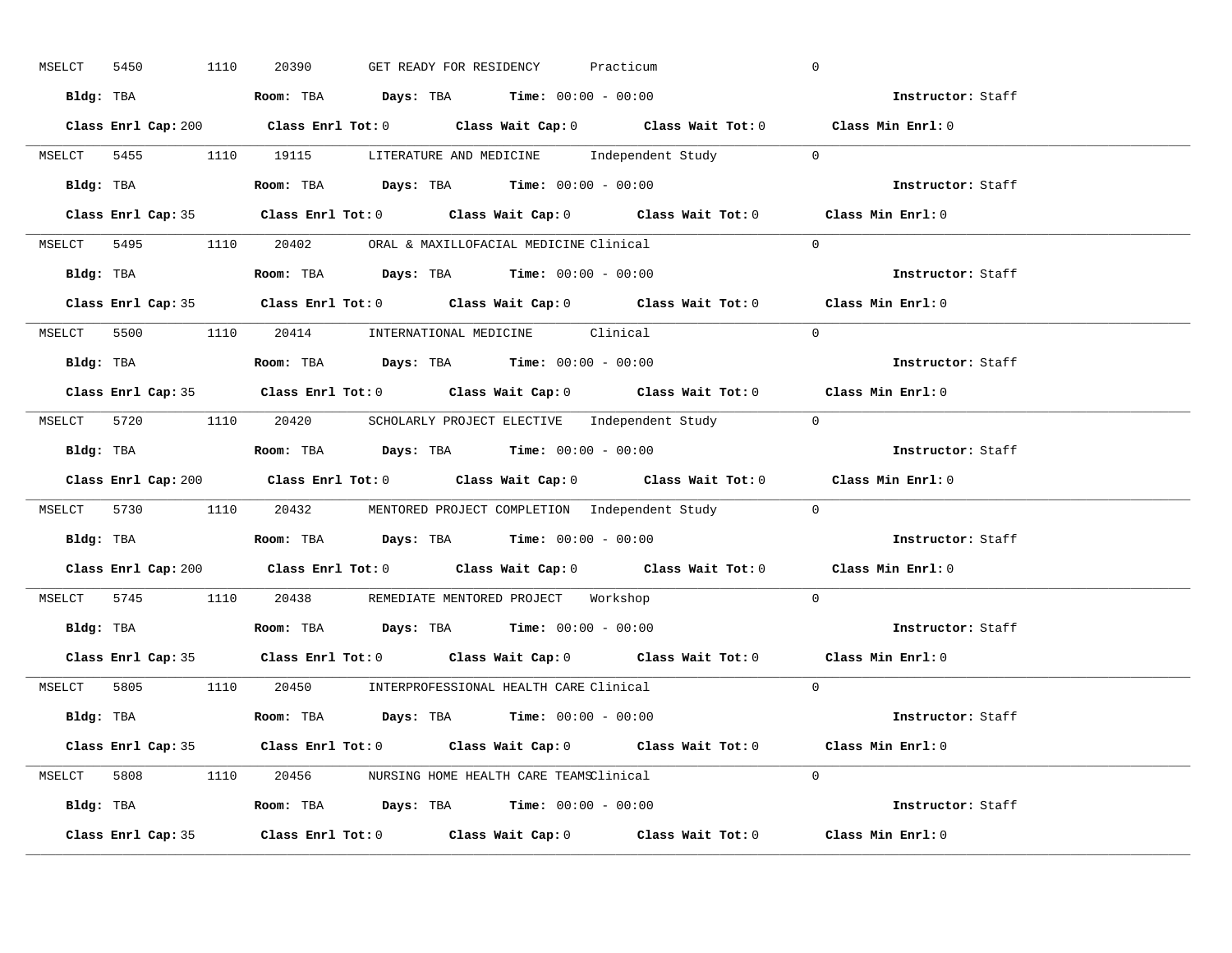### Report ID: SR201 **University of Pittsburgh** Page No. 78 of 464 **Schedule of Classes for Fall Term 2021-2022** Run Date: 12/16/2020 **Four Week - Second Run Time: 22:30:21**

# **School of Medicine - Family Medicine and Clinical Epidemiology - Subject: Medical Elective**

| Subject   |                    |      | Catalog Nbr Section Class Nbr        | Course Title |                           |                                                                                                 | Component                                                                                          | Units          | Topics            |
|-----------|--------------------|------|--------------------------------------|--------------|---------------------------|-------------------------------------------------------------------------------------------------|----------------------------------------------------------------------------------------------------|----------------|-------------------|
| MSELCT    | 5850               | 1110 | 19127                                |              | PEPTIDE HORMONE RECEPTORS |                                                                                                 | Directed Studies                                                                                   | $\Omega$       |                   |
| Bldg: TBA |                    |      |                                      |              |                           | <b>Room:</b> TBA <b>Days:</b> TBA <b>Time:</b> 00:00 - 00:00                                    |                                                                                                    |                | Instructor: Staff |
|           |                    |      |                                      |              |                           |                                                                                                 | Class Enrl Cap: 999 Class Enrl Tot: 0 Class Wait Cap: 0 Class Wait Tot: 0 Class Min Enrl: 0        |                |                   |
|           |                    |      | MSELCT 5851 1110 20468 RESUSCITOLOGY |              |                           |                                                                                                 | Directed Studies                                                                                   | $\sim$ 0       |                   |
|           |                    |      |                                      |              |                           | $Bldq$ : TBA $R$ oom: TBA $Days$ : TBA $Time$ : $00:00 - 00:00$                                 |                                                                                                    |                | Instructor: Staff |
|           |                    |      |                                      |              |                           |                                                                                                 | Class Enrl Cap: 35 Class Enrl Tot: 0 Class Wait Cap: 0 Class Wait Tot: 0 Class Min Enrl: 0         |                |                   |
|           |                    |      | MSELCT 5853 1110 20492 HEALTH POLICY |              |                           |                                                                                                 | Independent Study                                                                                  | $\overline{0}$ |                   |
|           |                    |      |                                      |              |                           | Bldg: TBA                        Room: TBA           Days: TBA          Time: $00:00 - 00:00$   |                                                                                                    |                | Instructor: Staff |
|           |                    |      |                                      |              |                           |                                                                                                 | Class Enrl Cap: 35 Class Enrl Tot: 0 Class Wait Cap: 0 Class Wait Tot: 0 Class Min Enrl: 0         |                |                   |
|           |                    |      |                                      |              |                           | MSELCT 5854 1110 20516 ETHICS IN CLINICAL PRACTICE Workshop                                     |                                                                                                    | $\Omega$       |                   |
|           |                    |      |                                      |              |                           | Bldg: TBA                   Room: TBA        Days: TBA        Time: 00:00 - 00:00               |                                                                                                    |                | Instructor: Staff |
|           |                    |      |                                      |              |                           |                                                                                                 | Class Enrl Cap: 35 Class Enrl Tot: 0 Class Wait Cap: 0 Class Wait Tot: 0 Class Min Enrl: 0         |                |                   |
|           |                    |      |                                      |              |                           |                                                                                                 | MSELCT 5855 1110 20522 CLINICAL GENETICS Independent Study 0                                       |                |                   |
|           |                    |      |                                      |              |                           |                                                                                                 | Bldg: TBA Room: TBA Days: TBA Time: $00:00 - 00:00$                                                |                |                   |
|           |                    |      |                                      |              |                           |                                                                                                 | Class Enrl Cap: 35 Class Enrl Tot: 0 Class Wait Cap: 0 Class Wait Tot: 0 Class Min Enrl: 0         |                |                   |
|           |                    |      |                                      |              |                           |                                                                                                 | MSELCT 5856 1110 19133 MILITARY SCHOLARSHIP ELECTIVE Directed Studies                              | $\overline{0}$ |                   |
|           |                    |      |                                      |              |                           | Bldg: TBA                    Room: TBA        Days: TBA        Time: 00:00 - 00:00              |                                                                                                    |                | Instructor: Staff |
|           |                    |      |                                      |              |                           |                                                                                                 | Class Enrl Cap: 35 Class Enrl Tot: 0 Class Wait Cap: 0 Class Wait Tot: 0 Class Min Enrl: 0         |                |                   |
|           |                    |      |                                      |              |                           | MSELCT 5857 1110 19139 EVIDENCE-BASED MEDICINE Clinical                                         |                                                                                                    | $\Omega$       |                   |
|           |                    |      |                                      |              |                           | Bldg: TBA                    Room: TBA         Days: TBA         Time: 00:00 - 00:00            |                                                                                                    |                | Instructor: Staff |
|           |                    |      |                                      |              |                           |                                                                                                 | Class Enrl Cap: 999 Class Enrl Tot: 0 Class Wait Cap: 0 Class Wait Tot: 0 Class Min Enrl: 0        |                |                   |
|           |                    |      |                                      |              |                           | MSELCT 5858 1110 20528 PUBLIC HEALTH FIELD PRACTICUM Practicum                                  |                                                                                                    | $\Omega$       |                   |
|           |                    |      |                                      |              |                           | Bldg: TBA                        Room: TBA            Days: TBA           Time: $00:00 - 00:00$ |                                                                                                    |                | Instructor: Staff |
|           | Class Enrl Cap: 35 |      |                                      |              |                           |                                                                                                 | Class Enrl Tot: 0 $\qquad$ Class Wait Cap: 0 $\qquad$ Class Wait Tot: 0 $\qquad$ Class Min Enrl: 0 |                |                   |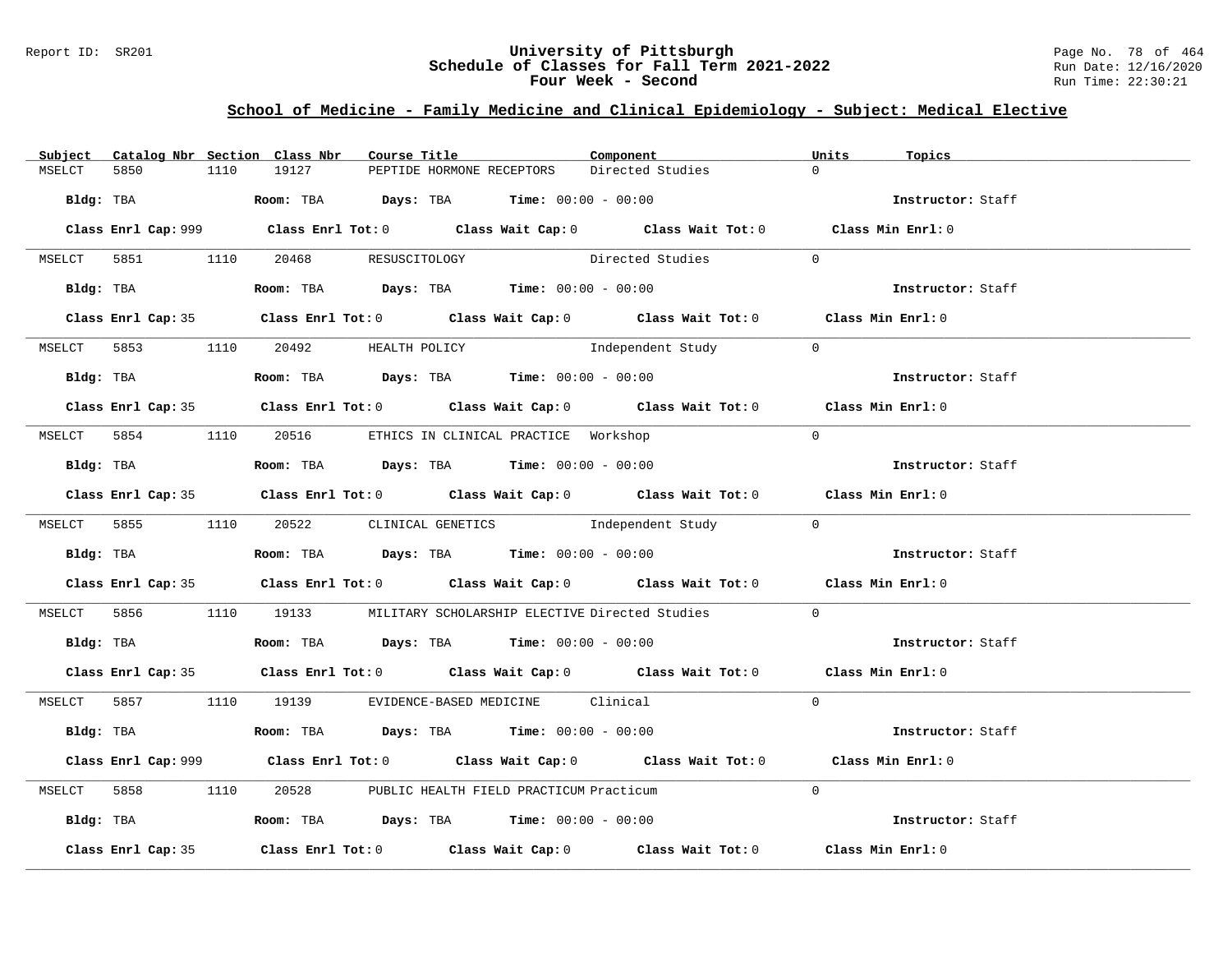| MSELCT | 5860 |           | 1110 | 19145 |                                                                                       | EDUCATIONAL TECHNOLOGY Directed Studies                       | $\Omega$                                                                                   |                   |
|--------|------|-----------|------|-------|---------------------------------------------------------------------------------------|---------------------------------------------------------------|--------------------------------------------------------------------------------------------|-------------------|
|        |      | Bldg: TBA |      |       | Room: TBA $Days:$ TBA $Time: 00:00 - 00:00$                                           |                                                               | Instructor: Staff                                                                          |                   |
|        |      |           |      |       |                                                                                       |                                                               | Class Enrl Cap: 35 Class Enrl Tot: 0 Class Wait Cap: 0 Class Wait Tot: 0 Class Min Enrl: 0 |                   |
| MSELCT |      |           |      |       |                                                                                       | 5890 1110 20540 EXTRAMURAL RESEARCH Independent Study 0       |                                                                                            |                   |
|        |      | Bldg: TBA |      |       | Room: TBA Days: TBA Time: $00:00 - 00:00$                                             |                                                               | Instructor: Staff                                                                          |                   |
|        |      |           |      |       |                                                                                       |                                                               | Class Enrl Cap: 35 Class Enrl Tot: 0 Class Wait Cap: 0 Class Wait Tot: 0 Class Min Enrl: 0 |                   |
| MSELCT |      |           |      |       |                                                                                       | 5895 1110 20546 INTERNATIONAL RESEARCH Independent Study      | $\overline{0}$                                                                             |                   |
|        |      | Bldg: TBA |      |       | Room: TBA $Days:$ TBA Time: $00:00 - 00:00$                                           |                                                               | Instructor: Staff                                                                          |                   |
|        |      |           |      |       |                                                                                       |                                                               | Class Enrl Cap: 35 Class Enrl Tot: 0 Class Wait Cap: 0 Class Wait Tot: 0 Class Min Enrl: 0 |                   |
|        |      |           |      |       | MSELCT 5900 1110 19157 BASIC SCIENCE OF CARE Lecture                                  |                                                               | 2                                                                                          |                   |
|        |      | Bldg: TBA |      |       | Room: TBA $Days:$ TBA $Time: 00:00 - 00:00$                                           |                                                               | Instructor: Staff                                                                          |                   |
|        |      |           |      |       |                                                                                       |                                                               |                                                                                            |                   |
|        |      |           |      |       |                                                                                       |                                                               | Class Enrl Cap: 35 Class Enrl Tot: 0 Class Wait Cap: 0 Class Wait Tot: 0 Class Min Enrl: 0 |                   |
|        |      |           |      |       | MSELCT 5901 1110 19163 HEALTH CARE DELIVERY PROBLEMS Lecture                          |                                                               | $\mathbf{1}$                                                                               |                   |
|        |      | Bldg: TBA |      |       | Room: TBA $\rule{1em}{0.15mm}$ Days: TBA $\rule{1.5mm}{0.15mm}$ Time: $00:00 - 00:00$ |                                                               | Instructor: Staff                                                                          |                   |
|        |      |           |      |       |                                                                                       |                                                               | Class Enrl Cap: 35 Class Enrl Tot: 0 Class Wait Cap: 0 Class Wait Tot: 0 Class Min Enrl: 0 |                   |
| MSELCT |      |           |      |       |                                                                                       | 5910 1110 20558 AREA OF CONCENTRATION Independent Study 0     |                                                                                            |                   |
|        |      |           |      |       |                                                                                       |                                                               | Bldg: TBA Room: TBA Days: TBA Time: 00:00 - 00:00<br>Thetructor: Staff                     |                   |
|        |      |           |      |       |                                                                                       |                                                               | Class Enrl Cap: 35 Class Enrl Tot: 0 Class Wait Cap: 0 Class Wait Tot: 0 Class Min Enrl: 0 |                   |
|        |      |           |      |       |                                                                                       | MSELCT 5975 1110 20576 CSTP-RELATED RESEARCH Directed Studies | $\bigcirc$                                                                                 |                   |
|        |      | Bldg: TBA |      |       | Room: TBA $Days:$ TBA $Time: 00:00 - 00:00$                                           |                                                               |                                                                                            | Instructor: Staff |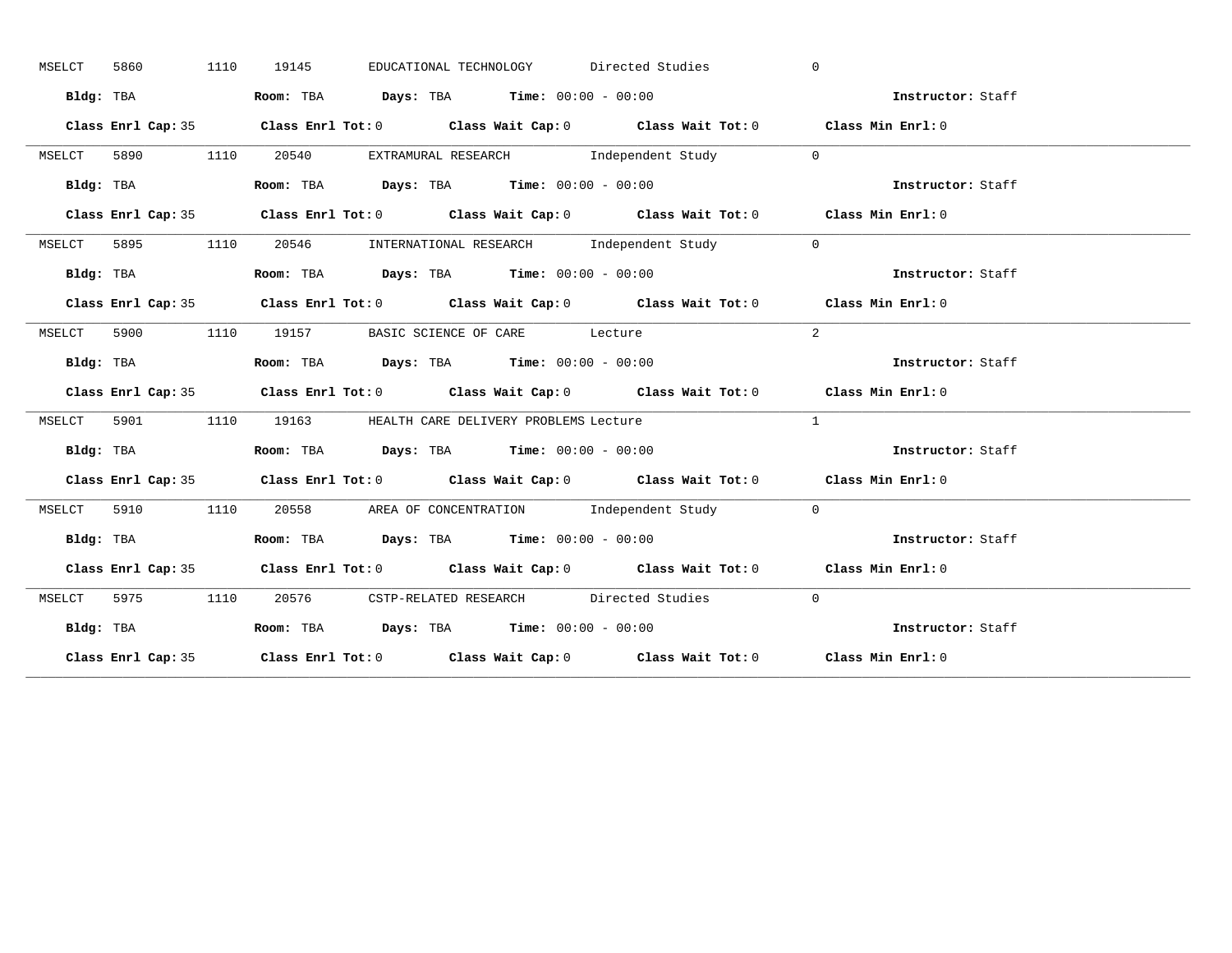#### Report ID: SR201 **University of Pittsburgh** Page No. 80 of 464 **Schedule of Classes for Fall Term 2021-2022** Run Date: 12/16/2020 **Four Week - Second Run Time: 22:30:21**

| Subject Catalog Nbr Section Class Nbr |           | Course Title                                                                                 |                         | Component                                                                                   | Units<br>Topics   |  |
|---------------------------------------|-----------|----------------------------------------------------------------------------------------------|-------------------------|---------------------------------------------------------------------------------------------|-------------------|--|
| 5345<br>MED                           | 1110      | 19877                                                                                        | CLERKSHIP REPEAT COURSE | Directed Studies                                                                            | $\Omega$          |  |
|                                       | Bldg: TBA | Room: TBA $Days:$ TBA $Time: 00:00 - 00:00$                                                  |                         |                                                                                             | Instructor: Staff |  |
|                                       |           |                                                                                              |                         | Class Enrl Cap: 35 Class Enrl Tot: 0 Class Wait Cap: 0 Class Wait Tot: 0 Class Min Enrl: 0  |                   |  |
|                                       |           | MED 5346 1110 19883 AMBULATORY CLERKSHIP REPEAT Directed Studies                             |                         |                                                                                             | $\Omega$          |  |
|                                       | Bldg: TBA | Room: TBA $Days:$ TBA $Time: 00:00 - 00:00$                                                  |                         |                                                                                             | Instructor: Staff |  |
|                                       |           |                                                                                              |                         | Class Enrl Cap: 35 Class Enrl Tot: 0 Class Wait Cap: 0 Class Wait Tot: 0 Class Min Enrl: 0  |                   |  |
|                                       |           | MED 5350 1110 19007 DEATH, DYING AND THE DOCTOR Practicum                                    |                         |                                                                                             | $\Omega$          |  |
|                                       | Bldg: TBA | Room: TBA $Days:$ TBA $Time:$ $00:00 - 00:00$                                                |                         |                                                                                             | Instructor: Staff |  |
|                                       |           |                                                                                              |                         | Class Enrl Cap: 35 Class Enrl Tot: 0 Class Wait Cap: 0 Class Wait Tot: 0 Class Min Enrl: 0  |                   |  |
|                                       |           | MED 5398 1110 19013 CLINICAL MILITARY CLERKSHIP Clinical                                     |                         |                                                                                             | $\Omega$          |  |
|                                       | Bldg: TBA | Room: TBA $\rule{1em}{0.15mm}$ Days: TBA Time: $00:00 - 00:00$                               |                         |                                                                                             | Instructor: Staff |  |
|                                       |           |                                                                                              |                         | Class Enrl Cap: 35 Class Enrl Tot: 0 Class Wait Cap: 0 Class Wait Tot: 0 Class Min Enrl: 0  |                   |  |
|                                       |           |                                                                                              |                         | MED 5399 1110 19025 NON-CLINCAL MILITARY CLERKSHIEDirected Studies                          | $\Omega$          |  |
|                                       |           | Bldg: TBA                       Room: TBA          Days: TBA          Time: $00:00 - 00:00$  |                         |                                                                                             | Instructor: Staff |  |
|                                       |           |                                                                                              |                         | Class Enrl Cap: 35 Class Enrl Tot: 0 Class Wait Cap: 0 Class Wait Tot: 0 Class Min Enrl: 0  |                   |  |
| MED 5401                              |           | 1110 19889 MEDICINE ACTING INTERNSHIP Clinical                                               |                         |                                                                                             | $\Omega$          |  |
|                                       |           | Bldg: TBA                    Room: TBA         Days: TBA         Time: $00:00 - 00:00$       |                         |                                                                                             | Instructor: Staff |  |
|                                       |           |                                                                                              |                         | Class Enrl Cap: 999 Class Enrl Tot: 0 Class Wait Cap: 0 Class Wait Tot: 0 Class Min Enrl: 0 |                   |  |
|                                       |           | MED 5402 1110 19895 ACTING INTERNSHIP IN MICU Clinical                                       |                         |                                                                                             | $\Omega$          |  |
|                                       | Bldg: TBA | Room: TBA $\rule{1em}{0.15mm}$ Days: TBA Time: $00:00 - 00:00$                               |                         |                                                                                             | Instructor: Staff |  |
|                                       |           |                                                                                              |                         | Class Enrl Cap: 999 Class Enrl Tot: 0 Class Wait Cap: 0 Class Wait Tot: 0 Class Min Enrl: 0 |                   |  |
| 5403<br>MED                           |           | 1110 19901 CARDIAC INTENSIVE CARE UNIT Clinical                                              |                         |                                                                                             | $\Omega$          |  |
|                                       |           | Bldg: TBA                        Room: TBA           Days: TBA           Time: 00:00 - 00:00 |                         |                                                                                             | Instructor: Staff |  |
| Class Enrl Cap: 999                   |           |                                                                                              |                         | Class Enrl Tot: $0$ Class Wait Cap: $0$ Class Wait Tot: $0$ Class Min Enrl: $0$             |                   |  |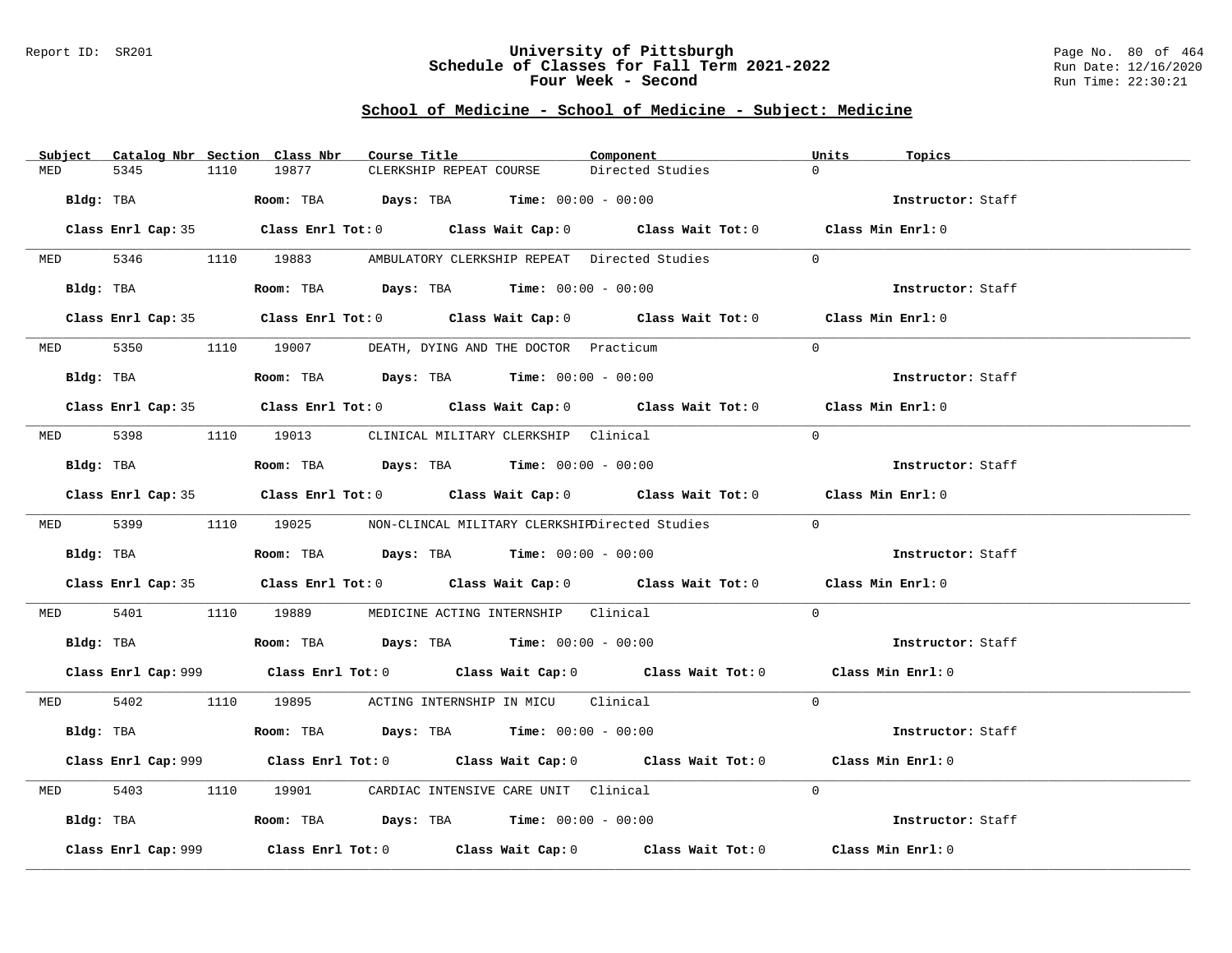| <b>MED</b> | 5406 |           | 1110 19907                     |  | EXTRAMURAL ACTING INTERNSHIP Clinical                                                         | $\overline{0}$                                                                              |
|------------|------|-----------|--------------------------------|--|-----------------------------------------------------------------------------------------------|---------------------------------------------------------------------------------------------|
|            |      |           |                                |  | Bldg: TBA                   Room: TBA         Days: TBA         Time: $00:00 - 00:00$         | Instructor: Staff                                                                           |
|            |      |           |                                |  |                                                                                               | Class Enrl Cap: 35 Class Enrl Tot: 0 Class Wait Cap: 0 Class Wait Tot: 0 Class Min Enrl: 0  |
|            |      |           |                                |  | MED 5425 1110 19913 COMBINED MEDICINE/PEDIATRICS Clinical                                     | $\Omega$                                                                                    |
|            |      | Bldg: TBA |                                |  | Room: TBA $Days:$ TBA $Time: 00:00 - 00:00$                                                   | Instructor: Staff                                                                           |
|            |      |           |                                |  |                                                                                               | Class Enrl Cap: 35 Class Enrl Tot: 0 Class Wait Cap: 0 Class Wait Tot: 0 Class Min Enrl: 0  |
|            |      |           |                                |  | MED 5430 1110 19037 CLIN PHARMACLGY & HYPERTENSIONClinical                                    | $\Omega$                                                                                    |
|            |      |           |                                |  | Bldg: TBA                    Room: TBA         Days: TBA        Time: $00:00 - 00:00$         | Instructor: Staff                                                                           |
|            |      |           |                                |  |                                                                                               | Class Enrl Cap: 999 Class Enrl Tot: 0 Class Wait Cap: 0 Class Wait Tot: 0 Class Min Enrl: 0 |
|            |      |           | MED 5440 1110 19919 CARDIOLOGY |  | Clinical                                                                                      | $\Omega$                                                                                    |
|            |      |           |                                |  | Bldg: TBA<br>Room: TBA<br>Days: TBA<br>Time: $00:00 - 00:00$                                  | Instructor: Staff                                                                           |
|            |      |           |                                |  |                                                                                               | Class Enrl Cap: 999 Class Enrl Tot: 0 Class Wait Cap: 0 Class Wait Tot: 0 Class Min Enrl: 0 |
|            |      |           |                                |  | MED 5460 1110 19925 ENDOCRINOLOGY AND METABOLISM Clinical                                     | $\overline{0}$                                                                              |
|            |      |           |                                |  |                                                                                               | Instructor: Staff                                                                           |
|            |      |           |                                |  |                                                                                               | Class Enrl Cap: 999 Class Enrl Tot: 0 Class Wait Cap: 0 Class Wait Tot: 0 Class Min Enrl: 0 |
|            |      |           |                                |  | MED 5470 1110 19931 GASTROENTEROLOGY AND NUTRITIONClinical                                    | $\Omega$                                                                                    |
|            |      |           |                                |  | Bldg: TBA                    Room: TBA         Days: TBA         Time: 00:00 - 00:00          | <b>Instructor:</b> Staff                                                                    |
|            |      |           |                                |  |                                                                                               | Class Enrl Cap: 999 Class Enrl Tot: 0 Class Wait Cap: 0 Class Wait Tot: 0 Class Min Enrl: 0 |
|            |      |           |                                |  | MED 5471 1110 19049 OUTPATIENT GI AND HEPATOLOGY Clinical                                     | $\Omega$                                                                                    |
|            |      |           |                                |  | Bldg: TBA                    Room: TBA         Days: TBA         Time: $00:00 - 00:00$        | Instructor: Staff                                                                           |
|            |      |           |                                |  |                                                                                               | Class Enrl Cap: 999 Class Enrl Tot: 0 Class Wait Cap: 0 Class Wait Tot: 0 Class Min Enrl: 0 |
|            |      |           | MED 5479 1110 19937 ONCOLOGY   |  | Clinical                                                                                      | $\Omega$                                                                                    |
|            |      |           |                                |  | Bldg: TBA                   Room: TBA         Days: TBA         Time: 00:00 - 00:00           | Instructor: Staff                                                                           |
|            |      |           |                                |  |                                                                                               | Class Enrl Cap: 999 Class Enrl Tot: 0 Class Wait Cap: 0 Class Wait Tot: 0 Class Min Enrl: 0 |
|            |      |           |                                |  | MED 5480 1110 19943 HEMATOLOGY/ONCOLOGY Clinical                                              | $\Omega$                                                                                    |
|            |      |           |                                |  | Bldg: TBA                         Room: TBA          Days: TBA          Time: $00:00 - 00:00$ | Instructor: Staff                                                                           |
|            |      |           |                                |  |                                                                                               | Class Min Enrl: 0                                                                           |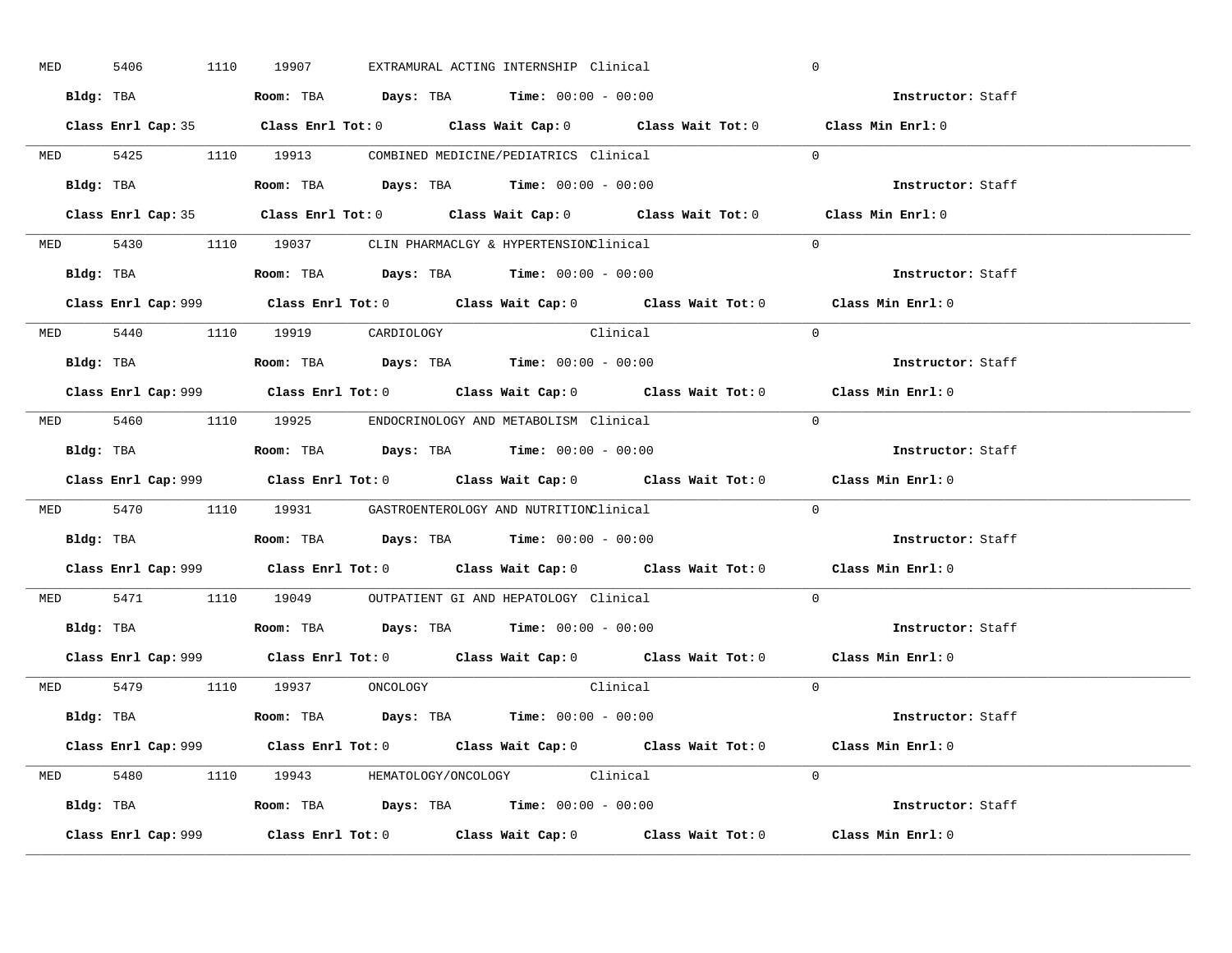#### Report ID: SR201 **University of Pittsburgh** Page No. 82 of 464 **Schedule of Classes for Fall Term 2021-2022** Run Date: 12/16/2020 **Four Week - Second Run Time: 22:30:21**

|            | Subject Catalog Nbr Section Class Nbr | Course Title                                                                            | Component                                                                                   | Units<br>Topics   |  |
|------------|---------------------------------------|-----------------------------------------------------------------------------------------|---------------------------------------------------------------------------------------------|-------------------|--|
| MED        | 1110<br>5481                          | 19949                                                                                   | BLOOD COAGULATION<br>Clinical                                                               | $\cap$            |  |
|            |                                       | $Bldq$ : TBA $Room$ : TBA $Days$ : TBA $Time$ : $00:00 - 00:00$                         |                                                                                             | Instructor: Staff |  |
|            |                                       |                                                                                         | Class Enrl Cap: 999 Class Enrl Tot: 0 Class Wait Cap: 0 Class Wait Tot: 0 Class Min Enrl: 0 |                   |  |
|            |                                       | MED 5485 1110 19955 STEM CELL TRANSPLNTATION SERVCClinical                              |                                                                                             | $\Omega$          |  |
|            |                                       | Bldg: TBA                  Room: TBA        Days: TBA        Time: 00:00 - 00:00        |                                                                                             | Instructor: Staff |  |
|            |                                       |                                                                                         | Class Enrl Cap: 999 Class Enrl Tot: 0 Class Wait Cap: 0 Class Wait Tot: 0 Class Min Enrl: 0 |                   |  |
|            |                                       | MED 5490 1110 19961 INFECTIOUS DISEASES Clinical                                        |                                                                                             | $\Omega$          |  |
|            | Bldg: TBA                             | Room: TBA $Days:$ TBA Time: $00:00 - 00:00$                                             |                                                                                             | Instructor: Staff |  |
|            |                                       |                                                                                         | Class Enrl Cap: 35 Class Enrl Tot: 0 Class Wait Cap: 0 Class Wait Tot: 0 Class Min Enrl: 0  |                   |  |
|            |                                       | MED 5491 1500 28656 WOMEN'S HEALTH                                                      | Clinical                                                                                    | $\Omega$          |  |
|            | Bldg: TO BE ARRANGED                  | Room: TBA $Days: TBA$ Time: $00:00 - 00:00$                                             |                                                                                             | Instructor: Staff |  |
|            |                                       |                                                                                         | Class Enrl Cap: 35 Class Enrl Tot: 0 Class Wait Cap: 0 Class Wait Tot: 0 Class Min Enrl: 0  |                   |  |
|            |                                       | MED 5500 1110 19967 PULMONARY MEDICINE Clinical                                         |                                                                                             | $\Omega$          |  |
|            |                                       |                                                                                         |                                                                                             | Instructor: Staff |  |
|            |                                       |                                                                                         | Class Enrl Cap: 999 Class Enrl Tot: 0 Class Wait Cap: 0 Class Wait Tot: 0 Class Min Enrl: 0 |                   |  |
| <b>MED</b> | 5510                                  | 1110 19973 RHEUMATOLOGY AND IMMUNOLOGY Clinical                                         |                                                                                             | $\Omega$          |  |
|            |                                       |                                                                                         |                                                                                             | Instructor: Staff |  |
|            |                                       |                                                                                         | Class Enrl Cap: 999 Class Enrl Tot: 0 Class Wait Cap: 0 Class Wait Tot: 0 Class Min Enrl: 0 |                   |  |
|            |                                       | MED 5520 1110 19979 RENAL DISEASE                                                       | Clinical                                                                                    | $\Omega$          |  |
|            |                                       | Bldg: TBA                   Room: TBA         Days: TBA         Time: $00:00 - 00:00$   |                                                                                             | Instructor: Staff |  |
|            |                                       |                                                                                         | Class Enrl Cap: 999 Class Enrl Tot: 0 Class Wait Cap: 0 Class Wait Tot: 0 Class Min Enrl: 0 |                   |  |
| MED        | 5530                                  | 1110 19985 NUTRITION & INTESTINAL HEALTH Clinical                                       |                                                                                             | $\Omega$          |  |
|            |                                       | Bldg: TBA                      Room: TBA          Days: TBA         Time: 00:00 - 00:00 |                                                                                             | Instructor: Staff |  |
|            | Class Enrl Cap: 35                    |                                                                                         | Class Enrl Tot: $0$ Class Wait Cap: $0$ Class Wait Tot: $0$                                 | Class Min Enrl: 0 |  |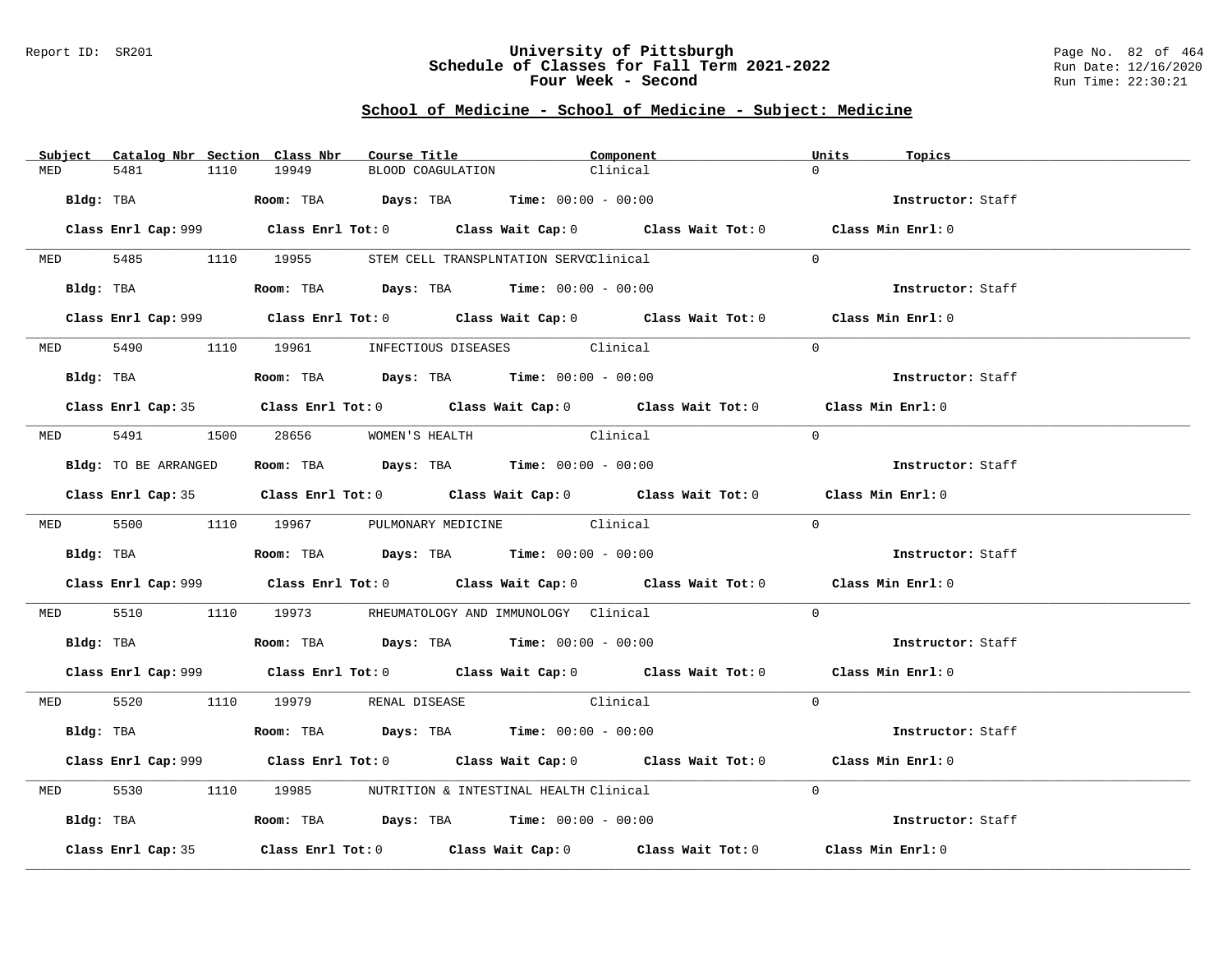| <b>MED</b> | 5540      |  | 1110 19991 GERIATRIC MEDICINE Clinical                                                |  |  | $\overline{0}$                                                                              |
|------------|-----------|--|---------------------------------------------------------------------------------------|--|--|---------------------------------------------------------------------------------------------|
|            |           |  | Bldg: TBA                   Room: TBA         Days: TBA         Time: $00:00 - 00:00$ |  |  | Instructor: Staff                                                                           |
|            |           |  |                                                                                       |  |  | Class Enrl Cap: 999 Class Enrl Tot: 0 Class Wait Cap: 0 Class Wait Tot: 0 Class Min Enrl: 0 |
|            |           |  | MED 5560 1110 19997 PULMONARY INTENSIVE CARE UNIT Clinical                            |  |  | $\Omega$                                                                                    |
|            |           |  | Bldg: TBA                   Room: TBA         Days: TBA         Time: $00:00 - 00:00$ |  |  | Instructor: Staff                                                                           |
|            |           |  |                                                                                       |  |  | Class Enrl Cap: 999 Class Enrl Tot: 0 Class Wait Cap: 0 Class Wait Tot: 0 Class Min Enrl: 0 |
|            |           |  | MED 5565 1110 20003 PALLIATIVE/HOSPICE CARE Clinical                                  |  |  | $\Omega$                                                                                    |
|            |           |  | Bldg: TBA                    Room: TBA         Days: TBA        Time: $00:00 - 00:00$ |  |  | Instructor: Staff                                                                           |
|            |           |  |                                                                                       |  |  | Class Enrl Cap: 999 Class Enrl Tot: 0 Class Wait Cap: 0 Class Wait Tot: 0 Class Min Enrl: 0 |
|            |           |  | MED 5570 1110 20027 LIVER TRANSPLANT Clinical                                         |  |  | $\Omega$                                                                                    |
|            |           |  | <b>Bldg:</b> TBA <b>ROOM:</b> TBA <b>Days:</b> TBA <b>Time:</b> $00:00 - 00:00$       |  |  | Instructor: Staff                                                                           |
|            |           |  |                                                                                       |  |  | Class Enrl Cap: 999 Class Enrl Tot: 0 Class Wait Cap: 0 Class Wait Tot: 0 Class Min Enrl: 0 |
|            |           |  | MED 5590 1110 20033 SUBSTANCE ABUSE IN PRIMARY CREClinical                            |  |  | $\Omega$                                                                                    |
|            |           |  |                                                                                       |  |  | Instructor: Staff                                                                           |
|            |           |  |                                                                                       |  |  | Class Enrl Cap: 35 Class Enrl Tot: 0 Class Wait Cap: 0 Class Wait Tot: 0 Class Min Enrl: 0  |
|            |           |  | MED 5600 1110 20039 OUTPATIENT MEDICINE Clinical                                      |  |  | $\overline{0}$                                                                              |
|            | Bldg: TBA |  | Room: TBA $\qquad$ Days: TBA $\qquad$ Time: $00:00 - 00:00$                           |  |  | Instructor: Staff                                                                           |
|            |           |  |                                                                                       |  |  | Class Enrl Cap: 35 Class Enrl Tot: 0 Class Wait Cap: 0 Class Wait Tot: 0 Class Min Enrl: 0  |
|            |           |  | MED 5601 1110 20045 COMMUNITY HEALTH Clinical                                         |  |  | $\Omega$                                                                                    |
|            |           |  | Bldg: TBA                   Room: TBA         Days: TBA         Time: 00:00 - 00:00   |  |  | Instructor: Staff                                                                           |
|            |           |  |                                                                                       |  |  | Class Enrl Cap: 35 Class Enrl Tot: 0 Class Wait Cap: 0 Class Wait Tot: 0 Class Min Enrl: 0  |
|            |           |  | MED 5610 1110 19055 BONE MARROW TRANSPLANTATION Clinical                              |  |  | $\Omega$                                                                                    |
|            |           |  | Bldg: TBA                   Room: TBA         Days: TBA         Time: 00:00 - 00:00   |  |  | Instructor: Staff                                                                           |
|            |           |  |                                                                                       |  |  | Class Enrl Cap: 999 Class Enrl Tot: 0 Class Wait Cap: 0 Class Wait Tot: 0 Class Min Enrl: 0 |
|            |           |  | MED 5620 1110 19061 INTERNAL MEDICINE CONSULTATIONClinical                            |  |  | $\Omega$                                                                                    |
|            |           |  | Bldg: TBA                   Room: TBA         Days: TBA         Time: 00:00 - 00:00   |  |  | Instructor: Staff                                                                           |
|            |           |  |                                                                                       |  |  | Class Min Enrl: 0                                                                           |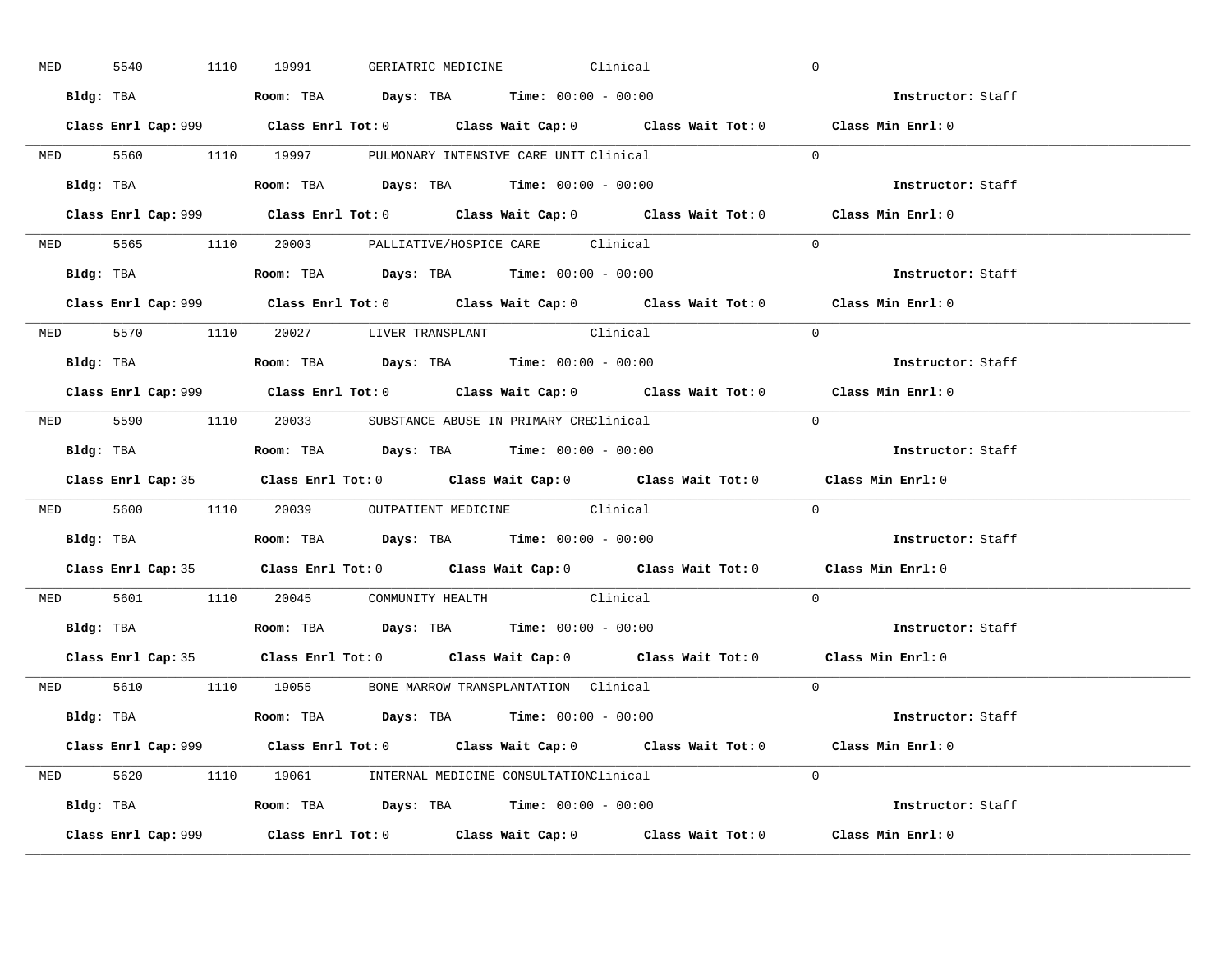#### Report ID: SR201 **University of Pittsburgh** Page No. 84 of 464 **Schedule of Classes for Fall Term 2021-2022** Run Date: 12/16/2020 **Four Week - Second Run Time: 22:30:21**

|                     | Subject Catalog Nbr Section Class Nbr |       | Course Title                                                                                  | Component                                                                                   | Units<br>Topics   |  |
|---------------------|---------------------------------------|-------|-----------------------------------------------------------------------------------------------|---------------------------------------------------------------------------------------------|-------------------|--|
| MED<br>5630         | 1020                                  | 25552 | ADVANCED CLINICAL REASONING Lecture                                                           |                                                                                             | $\cap$            |  |
|                     | Bldg: TO BE ARRANGED                  |       | <b>Room:</b> TBA $Days: TBA$ <b>Time:</b> $00:00 - 00:00$                                     |                                                                                             | Instructor: Staff |  |
|                     |                                       |       |                                                                                               | Class Enrl Cap: 35 Class Enrl Tot: 0 Class Wait Cap: 0 Class Wait Tot: 0 Class Min Enrl: 0  |                   |  |
|                     |                                       |       | MED 5650 1110 20051 INDIVIDUALIZED CLINICAL COURSEClinical                                    |                                                                                             | $\Omega$          |  |
|                     | Bldg: TBA                             |       | Room: TBA $Days:$ TBA $Time: 00:00 - 00:00$                                                   |                                                                                             | Instructor: Staff |  |
|                     |                                       |       |                                                                                               | Class Enrl Cap: 35 Class Enrl Tot: 0 Class Wait Cap: 0 Class Wait Tot: 0 Class Min Enrl: 0  |                   |  |
|                     |                                       |       | MED 5655 1110 20057 INTRL MED SUBSPCLTY Clinical                                              |                                                                                             | $\Omega$          |  |
|                     |                                       |       | Bldg: TBA                   Room: TBA         Days: TBA         Time: 00:00 - 00:00           |                                                                                             | Instructor: Staff |  |
|                     |                                       |       |                                                                                               | Class Enrl Cap: 35 Class Enrl Tot: 0 Class Wait Cap: 0 Class Wait Tot: 0 Class Min Enrl: 0  |                   |  |
|                     |                                       |       | MED 5710 1110 20063 CLINICAL PHARMACOLOGY (ILS) Clinical                                      |                                                                                             | $\Omega$          |  |
|                     |                                       |       | Bldg: TBA                         Room: TBA          Days: TBA          Time: $00:00 - 00:00$ |                                                                                             | Instructor: Staff |  |
|                     |                                       |       |                                                                                               | Class Enrl Cap: 35 Class Enrl Tot: 0 Class Wait Cap: 0 Class Wait Tot: 0 Class Min Enrl: 0  |                   |  |
|                     |                                       |       | MED 5715 1110 20069 NEOPLASIA & NEOPLASTIC DISEASELecture                                     |                                                                                             | $\Omega$          |  |
|                     |                                       |       |                                                                                               |                                                                                             | Instructor: Staff |  |
|                     |                                       |       |                                                                                               | Class Enrl Cap: 999 Class Enrl Tot: 0 Class Wait Cap: 0 Class Wait Tot: 0 Class Min Enrl: 0 |                   |  |
| MED 5750            |                                       |       | 1500 28638 GET READY FOR RESIDENCY Clinical                                                   |                                                                                             | $\Omega$          |  |
|                     |                                       |       | Bldg: TO BE ARRANGED Room: TBA Days: TBA Time: 00:00 - 00:00                                  |                                                                                             | Instructor: Staff |  |
|                     |                                       |       |                                                                                               | Class Enrl Cap: 35 Class Enrl Tot: 0 Class Wait Cap: 0 Class Wait Tot: 0 Class Min Enrl: 0  |                   |  |
|                     |                                       |       | MED 5765 1110 20081 PRECLERKSHIP COURSE Clinical                                              |                                                                                             | $\Omega$          |  |
|                     | Bldg: TBA                             |       | Room: TBA $\rule{1em}{0.15mm}$ Days: TBA Time: $00:00 - 00:00$                                |                                                                                             | Instructor: Staff |  |
|                     |                                       |       |                                                                                               | Class Enrl Cap: 200 Class Enrl Tot: 0 Class Wait Cap: 0 Class Wait Tot: 0 Class Min Enrl: 0 |                   |  |
| <b>MED</b>          |                                       |       | 5771 1110 20087 ASSESSMENT WEEK Lecture                                                       |                                                                                             | $\Omega$          |  |
|                     |                                       |       | Bldg: TBA                   Room: TBA         Days: TBA         Time: 00:00 - 00:00           |                                                                                             | Instructor: Staff |  |
| Class Enrl Cap: 200 |                                       |       |                                                                                               | Class Enrl Tot: $0$ Class Wait Cap: $0$ Class Wait Tot: $0$                                 | Class Min Enrl: 0 |  |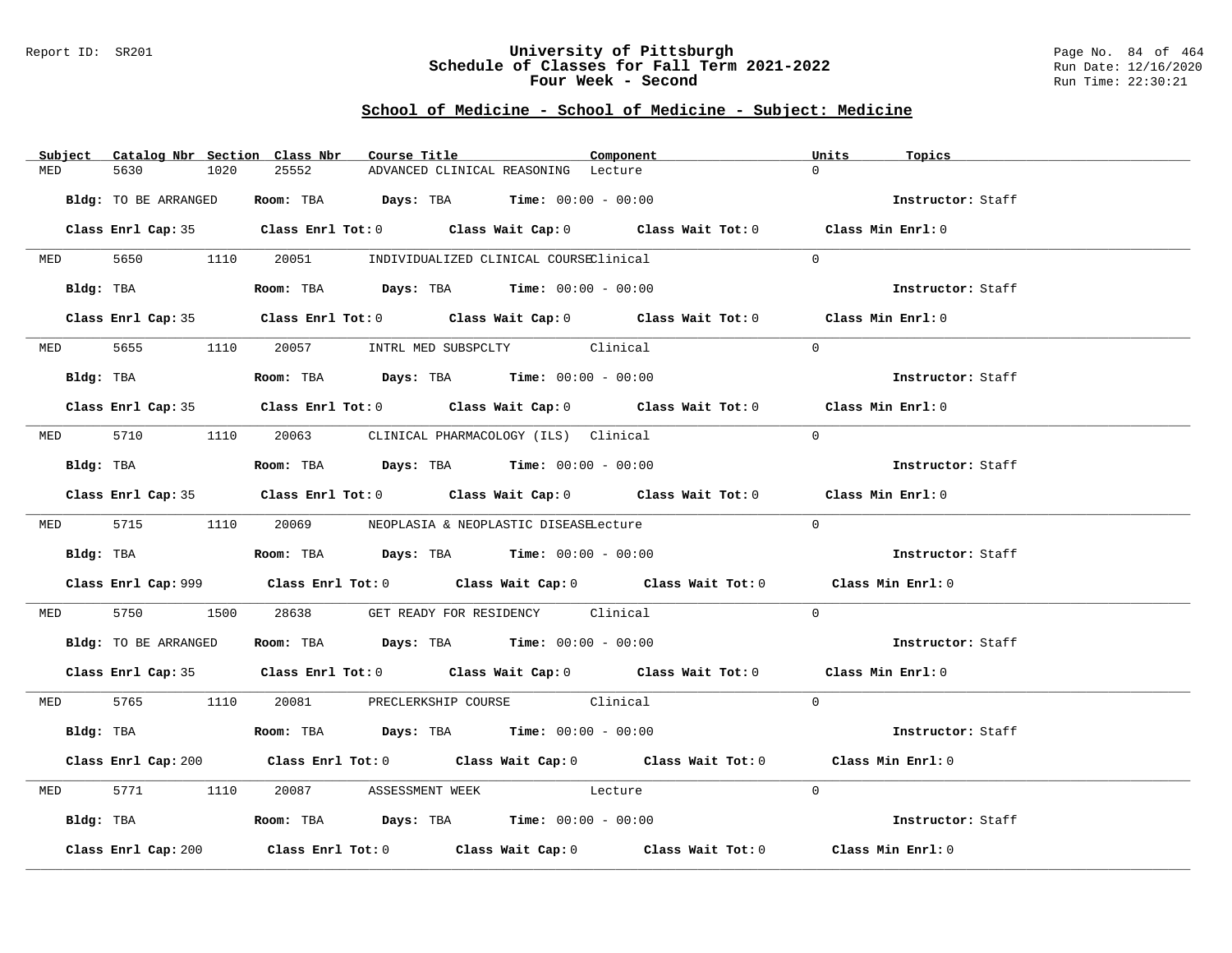| MED |  | 5777 1110 19067 | GERIATRICS AND ONCOLOGY Workshop                                                      |                                                                           | $\mathbb O$                                                                                 |  |
|-----|--|-----------------|---------------------------------------------------------------------------------------|---------------------------------------------------------------------------|---------------------------------------------------------------------------------------------|--|
|     |  |                 | Bldg: TBA                   Room: TBA         Days: TBA        Time: 00:00 - 00:00    |                                                                           | Instructor: Staff                                                                           |  |
|     |  |                 |                                                                                       |                                                                           | Class Enrl Cap: 200 Class Enrl Tot: 0 Class Wait Cap: 0 Class Wait Tot: 0 Class Min Enrl: 0 |  |
|     |  |                 | MED 5778 1110 19073 GERIATRICS AND ONCOLOGY Clinical                                  |                                                                           | $\Omega$                                                                                    |  |
|     |  |                 |                                                                                       |                                                                           | Instructor: Staff                                                                           |  |
|     |  |                 |                                                                                       | Class Enrl Cap: 200 Class Enrl Tot: 0 Class Wait Cap: 0 Class Wait Tot: 0 | Class Min Enrl: 0                                                                           |  |
|     |  |                 | MED 5779 1110 20093 CLINICAL FOCUS: GERIATRICS Clinical                               |                                                                           | $\Omega$                                                                                    |  |
|     |  |                 | Bldg: TBA                    Room: TBA        Days: TBA        Time: $00:00 - 00:00$  |                                                                           | Instructor: Staff                                                                           |  |
|     |  |                 |                                                                                       |                                                                           | Class Enrl Cap: 200 Class Enrl Tot: 0 Class Wait Cap: 0 Class Wait Tot: 0 Class Min Enrl: 0 |  |
|     |  |                 |                                                                                       | MED 5810 1110 20105 MEDICAL RESEARCH Directed Studies                     | $\Omega$                                                                                    |  |
|     |  |                 | Bldg: TBA                    Room: TBA         Days: TBA         Time: 00:00 - 00:00  |                                                                           | Instructor: Staff                                                                           |  |
|     |  |                 |                                                                                       |                                                                           | Class Enrl Cap: 35 Class Enrl Tot: 0 Class Wait Cap: 0 Class Wait Tot: 0 Class Min Enrl: 0  |  |
|     |  |                 | MED 5815 1110 20117 RES IN CLINICAL PHARMACOLOGY Clinical                             |                                                                           | $\bigcap$                                                                                   |  |
|     |  |                 | Bldg: TBA                   Room: TBA         Days: TBA         Time: $00:00 - 00:00$ |                                                                           | Instructor: Staff                                                                           |  |
|     |  |                 |                                                                                       |                                                                           |                                                                                             |  |
|     |  |                 |                                                                                       |                                                                           | Class Enrl Cap: 999 Class Enrl Tot: 0 Class Wait Cap: 0 Class Wait Tot: 0 Class Min Enrl: 0 |  |
|     |  |                 | MED 5830 1110 20129 INVESTIGATIVE GASTROENTEROLOGYClinical                            |                                                                           | $\Omega$                                                                                    |  |
|     |  |                 | Bldg: TBA                   Room: TBA        Days: TBA        Time: 00:00 - 00:00     |                                                                           | Instructor: Staff                                                                           |  |
|     |  |                 |                                                                                       |                                                                           | Class Enrl Cap: 999 Class Enrl Tot: 0 Class Wait Cap: 0 Class Wait Tot: 0 Class Min Enrl: 0 |  |
|     |  |                 | MED 5831 1110 20135 MEDICAL ONCOLOGY RESEARCH Clinical                                |                                                                           | $\Omega$                                                                                    |  |
|     |  |                 | Bldg: TBA                   Room: TBA         Days: TBA         Time: $00:00 - 00:00$ |                                                                           | Instructor: Staff                                                                           |  |
|     |  |                 |                                                                                       |                                                                           | Class Enrl Cap: 999 Class Enrl Tot: 0 Class Wait Cap: 0 Class Wait Tot: 0 Class Min Enrl: 0 |  |
|     |  |                 | MED 5833 1110 20147 RENAL PHYSIOLOGY RESEARCH Clinical                                |                                                                           | $\Omega$                                                                                    |  |
|     |  |                 | <b>Bldg:</b> TBA <b>ROOM:</b> TBA <b>Days:</b> TBA <b>Time:</b> $00:00 - 00:00$       |                                                                           | Instructor: Staff                                                                           |  |
|     |  |                 |                                                                                       |                                                                           | Class Enrl Cap: 999 Class Enrl Tot: 0 Class Wait Cap: 0 Class Wait Tot: 0 Class Min Enrl: 0 |  |
|     |  |                 | MED 5835 1110 20153 RHEUM & CLINCAL IMMUNO RSRCH Clinical                             |                                                                           | $\Omega$                                                                                    |  |
|     |  |                 | Bldg: TBA                   Room: TBA         Days: TBA         Time: $00:00 - 00:00$ |                                                                           | Instructor: Staff                                                                           |  |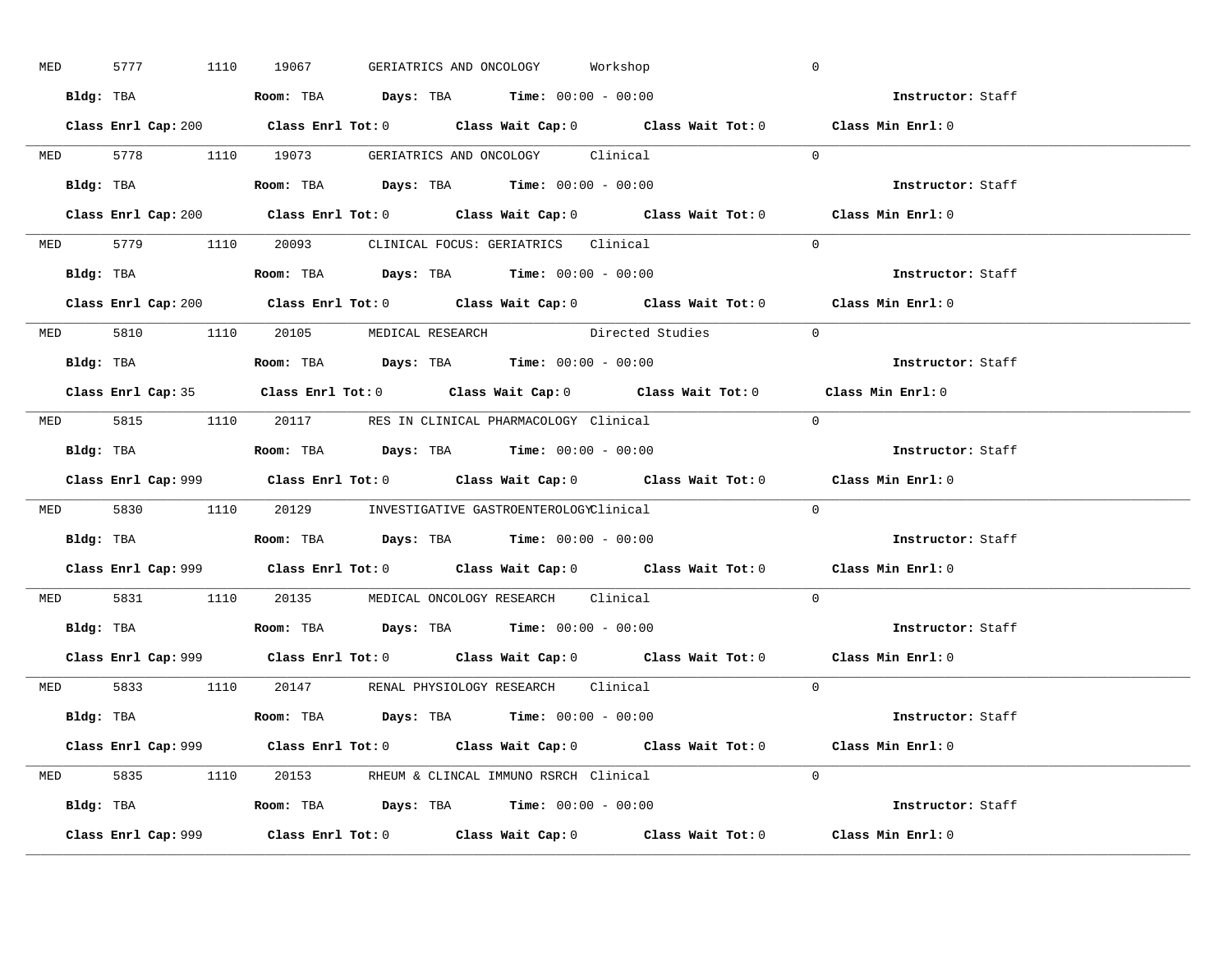#### Report ID: SR201 **University of Pittsburgh** Page No. 86 of 464 **Schedule of Classes for Fall Term 2021-2022** Run Date: 12/16/2020 **Four Week - Second Run Time: 22:30:21**

|            |                    |      | Subject Catalog Nbr Section Class Nbr | Course Title |                                                                                               | Component                                                                                  | Units    | Topics            |  |
|------------|--------------------|------|---------------------------------------|--------------|-----------------------------------------------------------------------------------------------|--------------------------------------------------------------------------------------------|----------|-------------------|--|
| MED        | 5900               | 1110 | 20165                                 |              | EXTRAMURAL INTERNAL MEDICINE Clinical                                                         |                                                                                            | $\cap$   |                   |  |
|            | Bldg: TBA          |      |                                       |              | Room: TBA $Days:$ TBA $Time: 00:00 - 00:00$                                                   |                                                                                            |          | Instructor: Staff |  |
|            |                    |      |                                       |              |                                                                                               | Class Enrl Cap: 35 Class Enrl Tot: 0 Class Wait Cap: 0 Class Wait Tot: 0 Class Min Enrl: 0 |          |                   |  |
|            |                    |      |                                       |              | MED 5901 1110 20171 INDEPENDENT STUDY Independent Study                                       |                                                                                            | $\sim$ 0 |                   |  |
|            |                    |      |                                       |              | Bldg: TBA                   Room: TBA        Days: TBA         Time: 00:00 - 00:00            |                                                                                            |          | Instructor: Staff |  |
|            |                    |      |                                       |              |                                                                                               | Class Enrl Cap: 35 Class Enrl Tot: 0 Class Wait Cap: 0 Class Wait Tot: 0 Class Min Enrl: 0 |          |                   |  |
|            |                    |      |                                       |              | MED 5902 1110 19079 ADVANCED GENERAL MEDICINE Clinical                                        |                                                                                            | $\Omega$ |                   |  |
|            |                    |      |                                       |              | Bldg: TBA                   Room: TBA         Days: TBA         Time: 00:00 - 00:00           |                                                                                            |          | Instructor: Staff |  |
|            |                    |      |                                       |              |                                                                                               | Class Enrl Cap: 35 Class Enrl Tot: 0 Class Wait Cap: 0 Class Wait Tot: 0 Class Min Enrl: 0 |          |                   |  |
|            |                    |      |                                       |              | MED 5910 1110 19091 NARATV, LIT & EXPRN OF ILLNESSClinical                                    |                                                                                            | $\Omega$ |                   |  |
|            |                    |      |                                       |              | Bldg: TBA                   Room: TBA         Days: TBA         Time: $00:00 - 00:00$         |                                                                                            |          | Instructor: Staff |  |
|            |                    |      |                                       |              |                                                                                               | Class Enrl Cap: 35 Class Enrl Tot: 0 Class Wait Cap: 0 Class Wait Tot: 0 Class Min Enrl: 0 |          |                   |  |
|            |                    |      |                                       |              | MED 5911 1110 20183 TEACHING MEDICAL STUDENTS Practicum                                       |                                                                                            | $\Omega$ |                   |  |
|            |                    |      |                                       |              | <b>Bldg:</b> TBA <b>ROOM:</b> TBA <b>Days:</b> TBA <b>Time:</b> $00:00 - 00:00$               |                                                                                            |          | Instructor: Staff |  |
|            |                    |      |                                       |              |                                                                                               | Class Enrl Cap: 35 Class Enrl Tot: 0 Class Wait Cap: 0 Class Wait Tot: 0 Class Min Enrl: 0 |          |                   |  |
| MED 5915   |                    |      |                                       |              | 1020   25972 LITERACY, NUMERACY&DEC MAKING Seminar                                            |                                                                                            | $\Omega$ |                   |  |
|            |                    |      |                                       |              | Bldg: TBA                       Room: TBA          Days: TBA          Time: TBA               |                                                                                            |          | Instructor: Staff |  |
|            |                    |      |                                       |              |                                                                                               | Class Enrl Cap: 35 Class Enrl Tot: 0 Class Wait Cap: 0 Class Wait Tot: 0 Class Min Enrl: 0 |          |                   |  |
|            |                    |      |                                       |              | MED 5920 1110 20189 GLOBAL HEALTH PREPARATORY SEM Seminar                                     |                                                                                            | $\Omega$ |                   |  |
|            |                    |      |                                       |              | Bldg: TBA                        Room: TBA           Days: TBA          Time: $00:00 - 00:00$ |                                                                                            |          | Instructor: Staff |  |
|            |                    |      |                                       |              |                                                                                               | Class Enrl Cap: 35 Class Enrl Tot: 0 Class Wait Cap: 0 Class Wait Tot: 0 Class Min Enrl: 0 |          |                   |  |
| <b>MED</b> | 5925               |      |                                       |              | 1110 20201 STREET MEDICINE Clinical                                                           |                                                                                            | $\Omega$ |                   |  |
|            |                    |      |                                       |              | Bldg: TBA                   Room: TBA         Days: TBA         Time: 00:00 - 00:00           |                                                                                            |          | Instructor: Staff |  |
|            | Class Enrl Cap: 35 |      |                                       |              |                                                                                               | Class Enrl Tot: $0$ Class Wait Cap: $0$ Class Wait Tot: $0$ Class Min Enrl: $0$            |          |                   |  |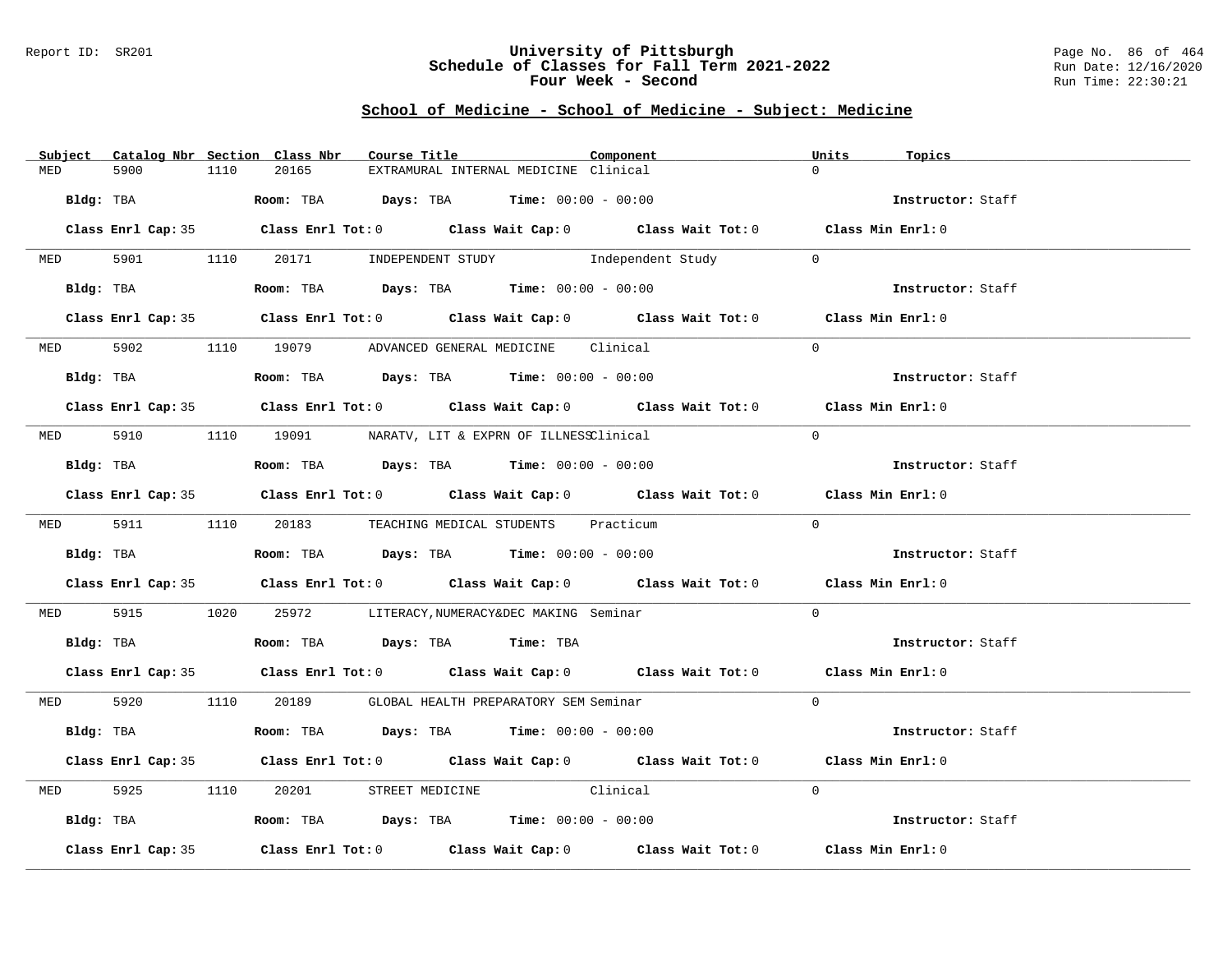| MED       | 5993                 | 1402 | 27271               | JUNIOR YEAR        |                              | Clinical            | $\mathbf 0$         |  |
|-----------|----------------------|------|---------------------|--------------------|------------------------------|---------------------|---------------------|--|
|           | Bldg: TO BE ARRANGED |      | Room: TBA           | Days: TBA          | <b>Time:</b> $00:00 - 00:00$ |                     | Instructor: Staff   |  |
|           | Class Enrl Cap: 200  |      | Class Enrl Tot: $0$ |                    | Class Wait Cap: 0            | Class Wait $Tot: 0$ | Class Min $Enr1: 0$ |  |
| MED       | 5999                 | 1110 | 20207               | FULL TIME RESEARCH |                              | Independent Study   | $\mathbf 0$         |  |
| Bldg: TBA |                      |      | Room: TBA           | Days: TBA          | <b>Time:</b> $00:00 - 00:00$ |                     | Instructor: Staff   |  |
|           | Class Enrl Cap: 200  |      | Class Enrl Tot: 0   |                    | Class Wait Cap: 0            | Class Wait Tot: 0   | Class Min Enrl: 0   |  |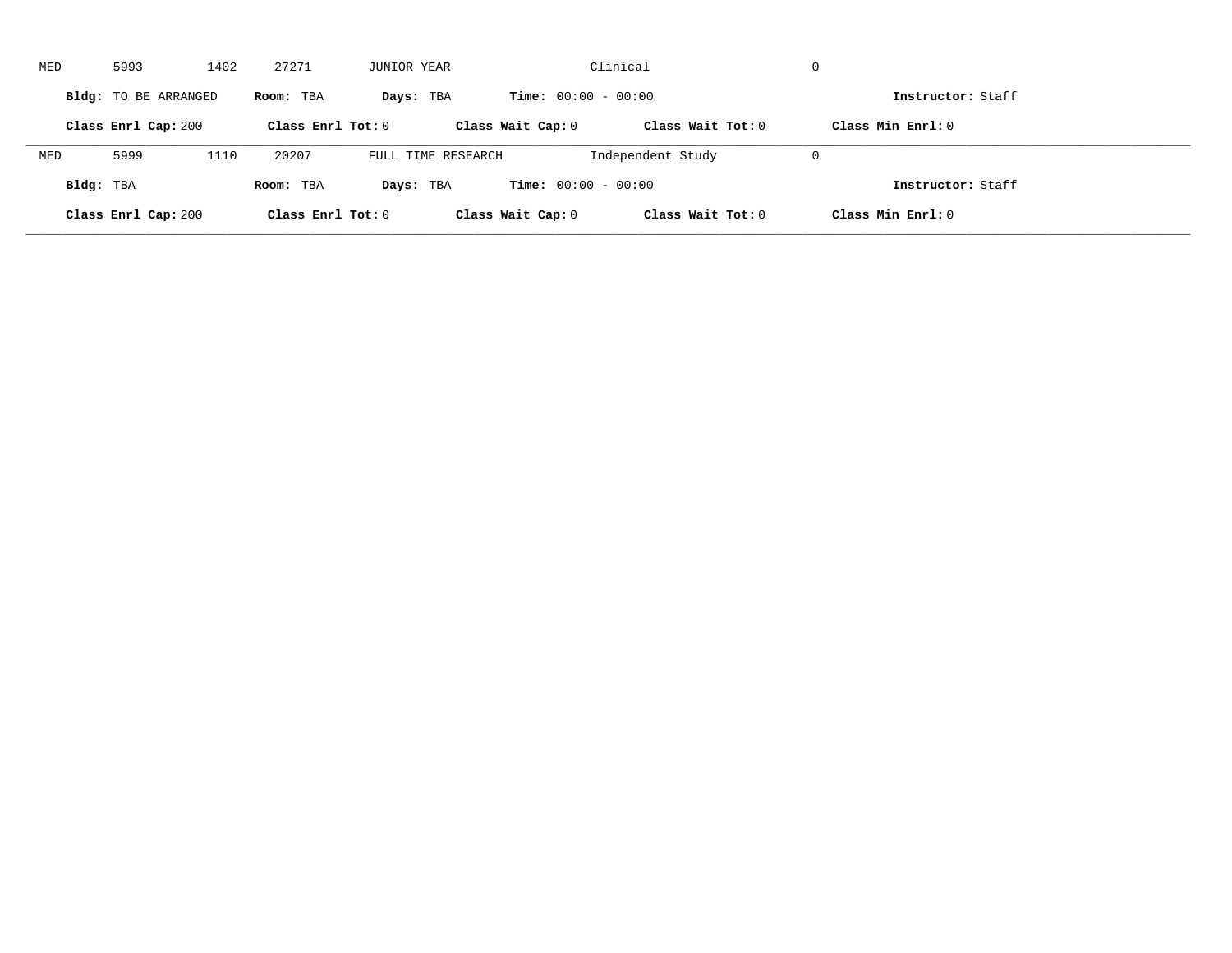### Report ID: SR201 **University of Pittsburgh** Page No. 88 of 464 **Schedule of Classes for Fall Term 2021-2022** Run Date: 12/16/2020 **Four Week - Second Run Time: 22:30:21**

| Subject | Catalog Nbr Section Class Nbr |      |                   | Course Title   |                              | Component         | Units    | Topics                         |
|---------|-------------------------------|------|-------------------|----------------|------------------------------|-------------------|----------|--------------------------------|
| PEDS    | 5524                          | 1020 | 26959             | CHILD ADVOCACY |                              | Clinical          | $\Omega$ |                                |
|         | Bldg: TO BE ARRANGED          |      | Room: TBA         | Days: TBA      | <b>Time:</b> $00:00 - 00:00$ |                   |          | Instructor: Kirk, Kimberly Ann |
|         |                               |      |                   |                |                              |                   |          | Fontenot, Amber L              |
|         | Class Enrl Cap: 35            |      | Class Enrl Tot: 0 |                | Class Wait Cap: 0            | Class Wait Tot: 0 |          | Class Min Enrl: 0              |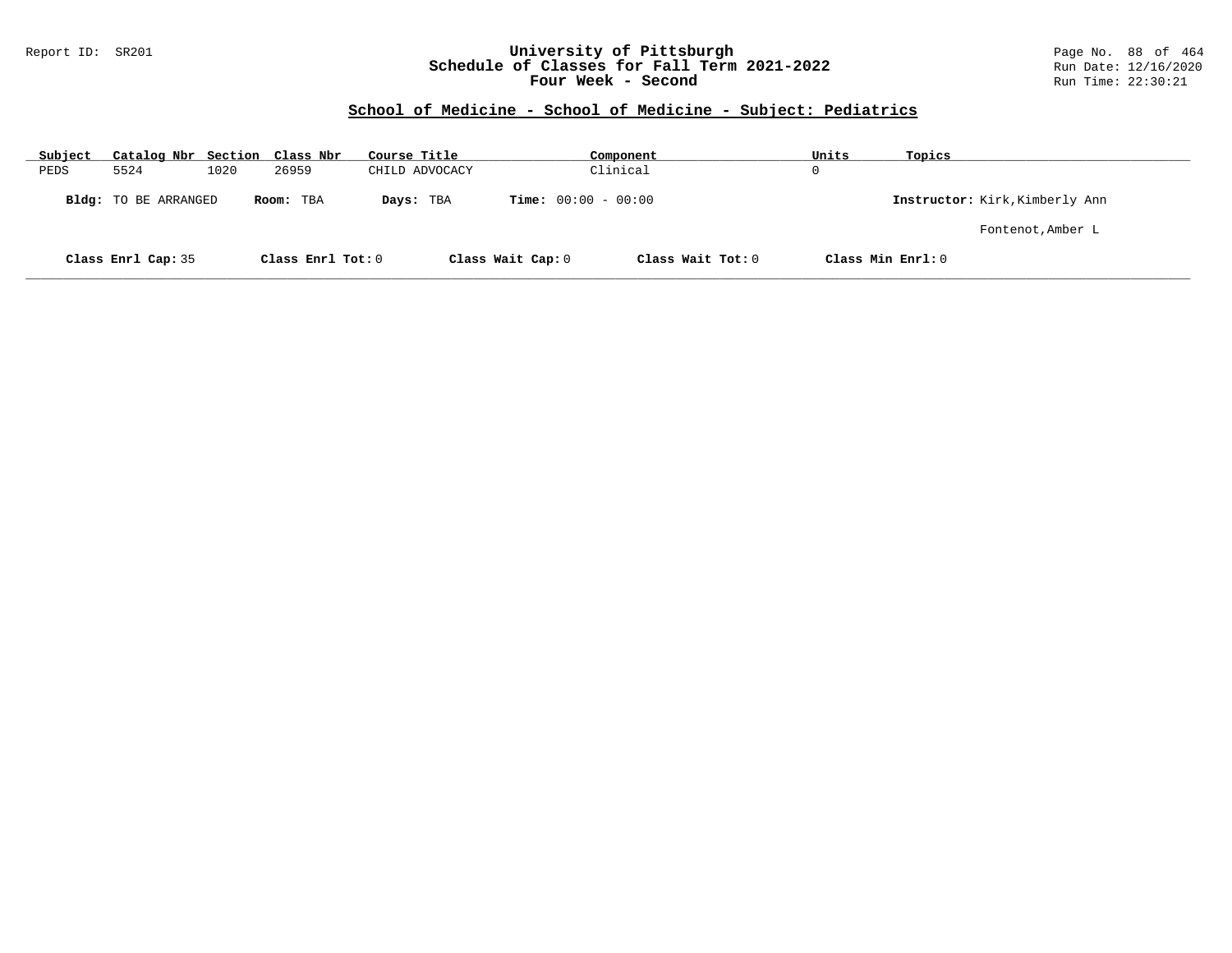### Report ID: SR201 **University of Pittsburgh** Page No. 89 of 464 **Schedule of Classes for Fall Term 2021-2022** Run Date: 12/16/2020 **Four Week - Second Run Time: 22:30:21**

# **School of Medicine - Office of the Dean, School of Medicine - Subject: Critical Care Medicine**

| Catalog Nbr Section Class Nbr<br>Subject | Course Title                                                                                         | Component | Units<br>Topics   |
|------------------------------------------|------------------------------------------------------------------------------------------------------|-----------|-------------------|
| 5430<br>1110<br>CCM                      | 19649<br>CRITICAL CARE MEDICINE                                                                      | Clinical  | $\Omega$          |
| Bldg: TO BE ARRANGED                     | <b>Days:</b> TBA <b>Time:</b> $00:00 - 00:00$<br>Room: TBA                                           |           | Instructor: Staff |
|                                          | Class Enrl Cap: 999 $\qquad$ Class Enrl Tot: 0 $\qquad$ Class Wait Cap: 0 $\qquad$ Class Wait Tot: 0 |           | Class Min Enrl: 0 |
| CCM<br>5650<br>1500                      | 23877<br>INDIVIDUALIZED CLINICAL COURSEDirected Studies                                              |           | $\Omega$          |
| Bldg: TO BE ARRANGED                     | <b>Days:</b> TBA <b>Time:</b> $00:00 - 00:00$<br>Room: TBA                                           |           | Instructor: Staff |
| Class Enrl Cap: 35                       | Class Enrl Tot: 0 $\,$ Class Wait Cap: 0 $\,$ Class Wait Tot: 0 $\,$ Class Min Enrl: 0 $\,$          |           |                   |
| CCM<br>5840<br>1110                      | CRITICAL CRE MEDICINE RESEARCHDirected Studies<br>19655                                              |           | $\Omega$          |
| Bldg: TO BE ARRANGED                     | $Days: TBA$ $Time: 00:00 - 00:00$<br>Room: TBA                                                       |           | Instructor: Staff |
|                                          | Class Enrl Cap: 35 Class Enrl Tot: 0 Class Wait Cap: 0 Class Wait Tot: 0 Class Min Enrl: 0           |           |                   |
| 1205<br>CCM<br>5899                      | INDEPENDENT STUDY CC MED Independent Study<br>23953                                                  |           | $\Omega$          |
| Bldg: TO BE ARRANGED                     | Room: TBA $Days: TBA$ Time: $00:00 - 00:00$                                                          |           | Instructor: Staff |
| Class Enrl Cap: 35                       | Class Enrl Tot: $0$ Class Wait Cap: $0$ Class Wait Tot: $0$ Class Min Enrl: $0$                      |           |                   |
| 1225<br>CCM<br>5900                      | 22953<br>EXTRAMURAL CRITICAL CARE MED Clinical                                                       |           | $\Omega$          |
| Bldg: TO BE ARRANGED                     | <b>Days:</b> TBA <b>Time:</b> $00:00 - 00:00$<br>Room: TBA                                           |           | Instructor: Staff |
| Class Enrl Cap: 35                       | Class Enrl Tot: $0$ Class Wait Cap: $0$ Class Wait Tot: $0$ Class Min Enrl: $0$                      |           |                   |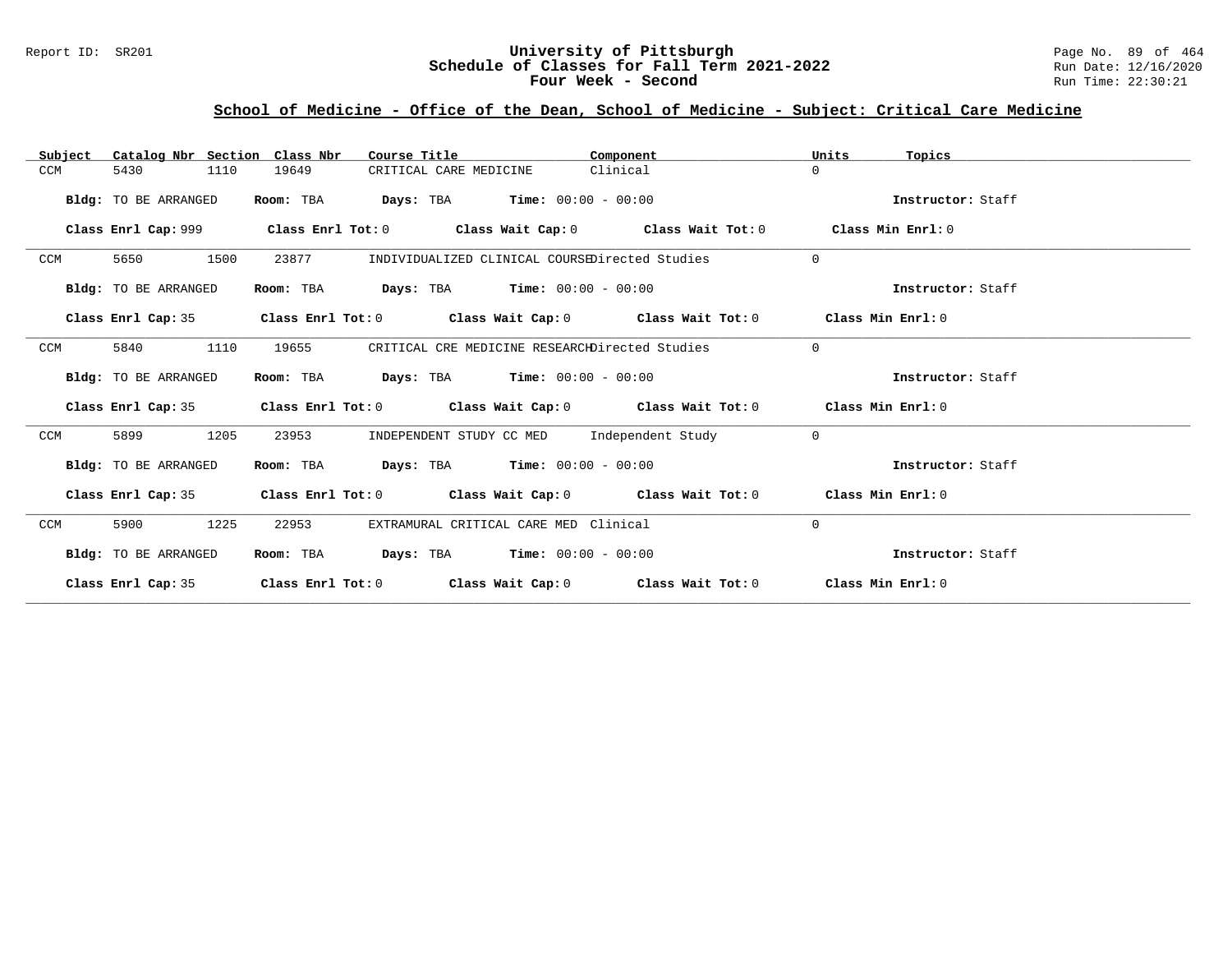### Report ID: SR201 **University of Pittsburgh** Page No. 90 of 464 **Schedule of Classes for Fall Term 2021-2022** Run Date: 12/16/2020 **Four Week - Second Run Time: 22:30:21**

# **School of Medicine - Office of the Dean, School of Medicine - Subject: Medical Elective**

| Subject   | Catalog Nbr Section Class Nbr |      |                   | Course Title                          |                              | Component         | Units             | Topics            |
|-----------|-------------------------------|------|-------------------|---------------------------------------|------------------------------|-------------------|-------------------|-------------------|
| MSELCT    | 5950                          | 1110 | 20564             | PSTP WORK IN PROGRESS SEMINAR Seminar |                              |                   |                   |                   |
| Bldg: TBA |                               |      | Room: TBA         | Days: TBA                             | <b>Time:</b> $00:00 - 00:00$ |                   |                   | Instructor: Staff |
|           | Class Enrl Cap: 35            |      | Class Enrl Tot: 0 |                                       | Class Wait Cap: 0            | Class Wait Tot: 0 | Class Min Enrl: 0 |                   |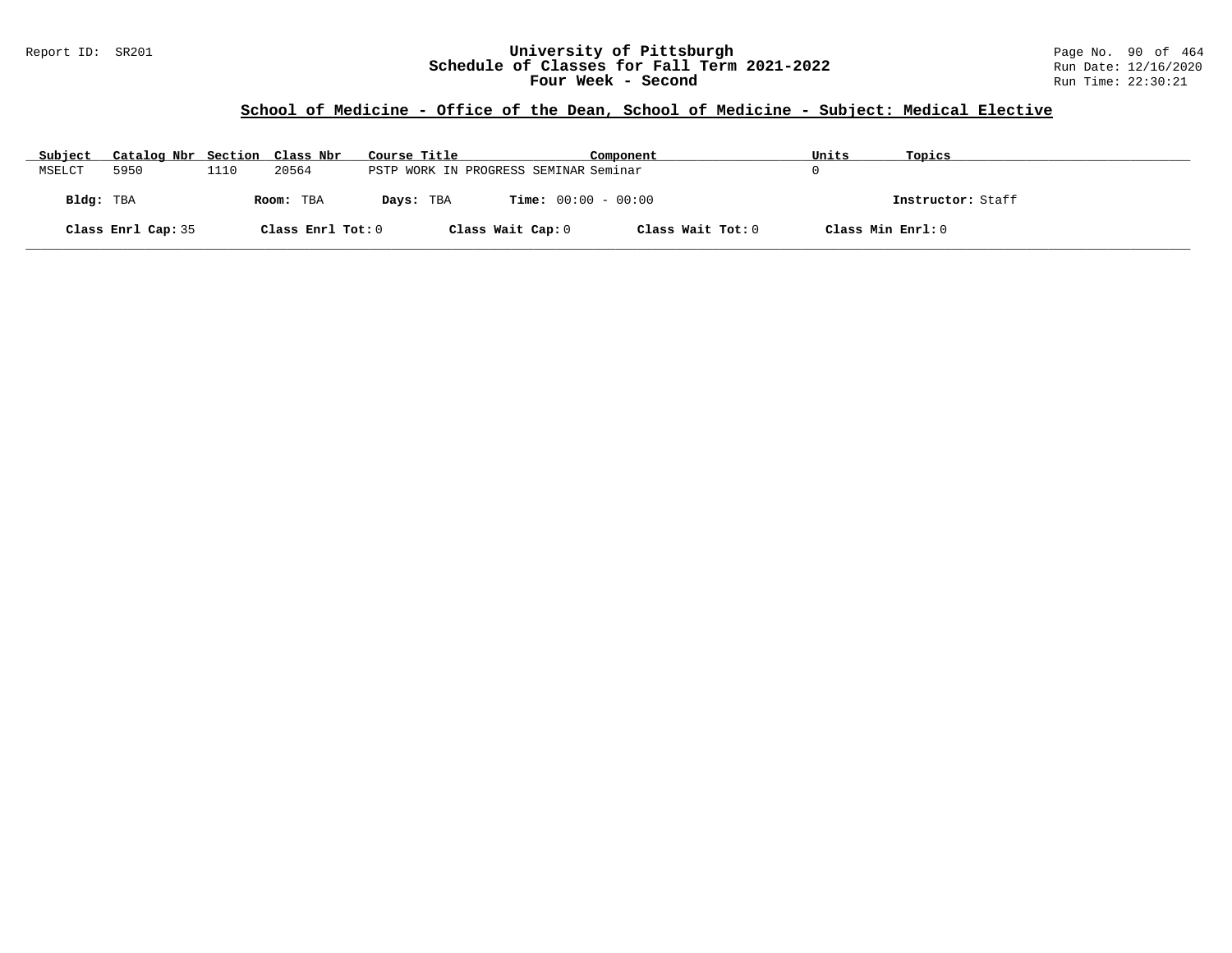### Report ID: SR201 **University of Pittsburgh University of Pittsburgh** Page No. 91 of 464<br>**Schedule of Classes for Fall Term 2021-2022** Run Date: 12/16/2020 **Schedule of Classes for Fall Term 2021-2022** Run Date: 12/16/2020 **Four Week - Second Run Time: 22:30:21**

# **School of Medicine - Office of the Dean, School of Medicine - Subject: Medical Scientist Training Prg**

| Subject |                    |      | Catalog Nbr Section Class Nbr       | Course Title       |                                                                                         | Component                                                                                  | Units    | Topics            |
|---------|--------------------|------|-------------------------------------|--------------------|-----------------------------------------------------------------------------------------|--------------------------------------------------------------------------------------------|----------|-------------------|
| MSTP    | 5010               | 1110 | 20678                               | MOLECULAR MEDICINE |                                                                                         | Lecture                                                                                    | $\Omega$ |                   |
|         |                    |      |                                     |                    | Bldg: TBA                   Room: TBA        Days: TBA        Time: 00:00 - 00:00       |                                                                                            |          | Instructor: Staff |
|         |                    |      |                                     |                    |                                                                                         | Class Enrl Cap: 35 Class Enrl Tot: 0 Class Wait Cap: 0 Class Wait Tot: 0 Class Min Enrl: 0 |          |                   |
| MSTP    |                    |      |                                     |                    | 5015 1110 20684 LABORATORY RESEARCH ROTATION Practicum                                  |                                                                                            | $\Omega$ |                   |
|         |                    |      |                                     |                    | Bldg: TBA                   Room: TBA         Days: TBA         Time: $00:00 - 00:00$   |                                                                                            |          | Instructor: Staff |
|         |                    |      |                                     |                    |                                                                                         | Class Enrl Cap: 35 Class Enrl Tot: 0 Class Wait Cap: 0 Class Wait Tot: 0 Class Min Enrl: 0 |          |                   |
|         |                    |      | MSTP 5955 1110 20690 MSTP WORKSHOPS |                    |                                                                                         | Workshop                                                                                   | $\Omega$ |                   |
|         |                    |      |                                     |                    |                                                                                         |                                                                                            |          | Instructor: Staff |
|         |                    |      |                                     |                    |                                                                                         | Class Enrl Cap: 35 Class Enrl Tot: 0 Class Wait Cap: 0 Class Wait Tot: 0 Class Min Enrl: 0 |          |                   |
|         |                    |      |                                     |                    | MSTP 5971 1110 20696 MSTP PROFESSIONAL DEVELOPMENT Workshop                             |                                                                                            | $\Omega$ |                   |
|         |                    |      |                                     |                    | Bldg: TBA                    Room: TBA         Days: TBA         Time: $00:00 - 00:00$  |                                                                                            |          | Instructor: Staff |
|         |                    |      |                                     |                    |                                                                                         | Class Enrl Cap: 35 Class Enrl Tot: 0 Class Wait Cap: 0 Class Wait Tot: 0 Class Min Enrl: 0 |          |                   |
|         |                    |      |                                     |                    | MSTP 5973 1110 20702 METHODS AND ANALYSIS Seminar                                       |                                                                                            | $\Omega$ |                   |
|         |                    |      |                                     |                    | Bldg: TBA                     Room: TBA         Days: TBA         Time: $00:00 - 00:00$ |                                                                                            |          | Instructor: Staff |
|         |                    |      |                                     |                    |                                                                                         | Class Enrl Cap: 35 Class Enrl Tot: 0 Class Wait Cap: 0 Class Wait Tot: 0 Class Min Enrl: 0 |          |                   |
|         |                    |      |                                     |                    |                                                                                         | MSTP 5975 1110 20708 CAREER-RELATED RESEARCH Independent Study 0                           |          |                   |
|         |                    |      |                                     |                    | Bldg: TBA                    Room: TBA          Days: TBA         Time: $00:00 - 00:00$ |                                                                                            |          | Instructor: Staff |
|         |                    |      |                                     |                    |                                                                                         | Class Enrl Cap: 35 Class Enrl Tot: 0 Class Wait Cap: 0 Class Wait Tot: 0 Class Min Enrl: 0 |          |                   |
|         |                    |      |                                     |                    | MSTP 5983 1110 20714 ETHICS FOR MEDICAL SCIENTISTS Workshop                             |                                                                                            | $\Omega$ |                   |
|         |                    |      |                                     |                    | Bldg: TBA                   Room: TBA         Days: TBA        Time: 00:00 - 00:00      |                                                                                            |          | Instructor: Staff |
|         |                    |      |                                     |                    |                                                                                         | Class Enrl Cap: 35 Class Enrl Tot: 0 Class Wait Cap: 0 Class Wait Tot: 0 Class Min Enrl: 0 |          |                   |
| MSTP    |                    |      |                                     |                    | 5990 1110 20720 LONGITUDINAL CLINICAL COURSE Clinical                                   |                                                                                            | $\Omega$ |                   |
|         |                    |      |                                     |                    | Bldg: TBA                    Room: TBA         Days: TBA         Time: $00:00 - 00:00$  |                                                                                            |          | Instructor: Staff |
|         | Class Enrl Cap: 35 |      |                                     |                    |                                                                                         | Class Enrl Tot: $0$ Class Wait Cap: $0$ Class Wait Tot: $0$ Class Min Enrl: $0$            |          |                   |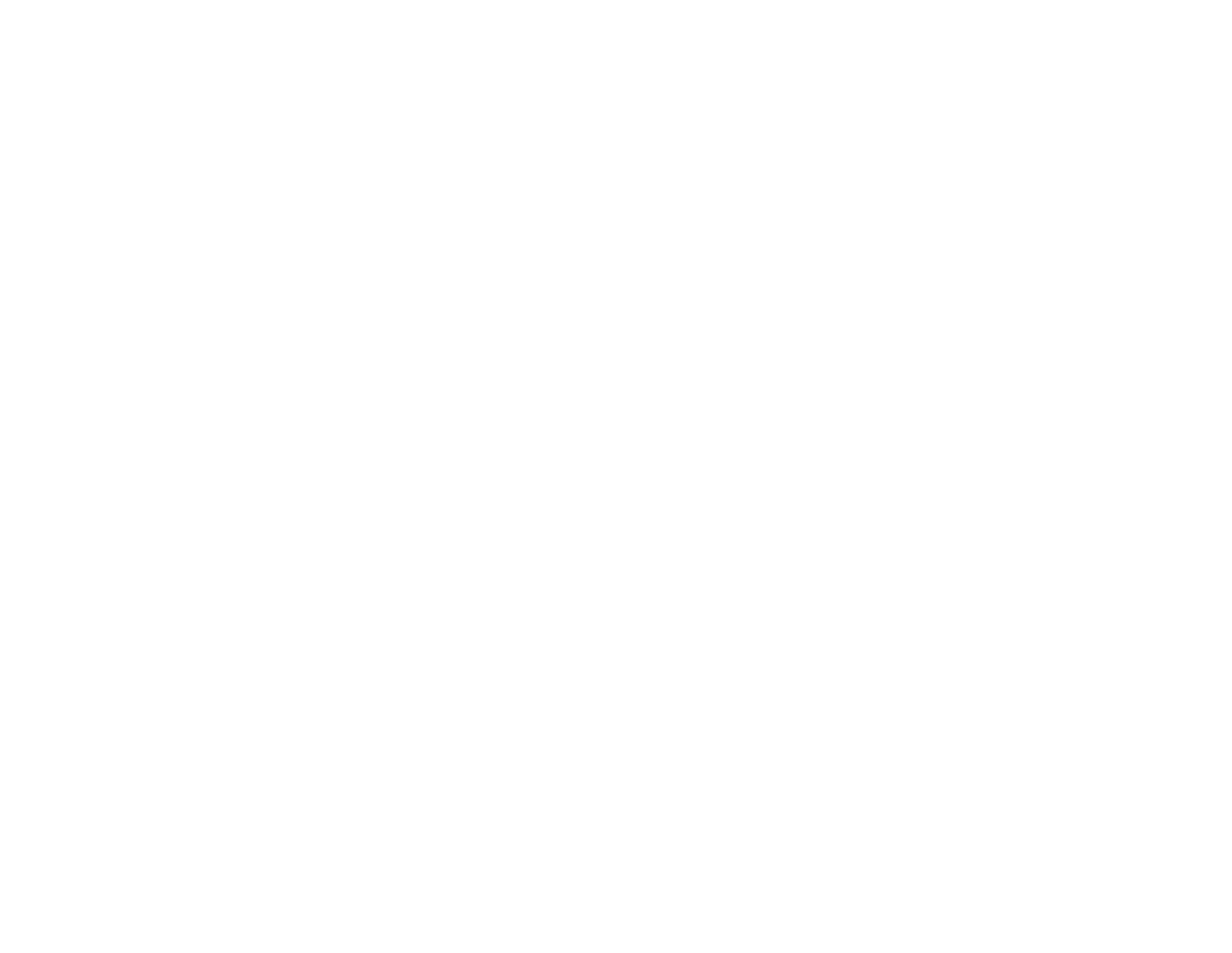### Report ID: SR201 **University of Pittsburgh** Page No. 93 of 464 **Schedule of Classes for Fall Term 2021-2022** Run Date: 12/16/2020 **Four Week - Second Run Time: 22:30:21**

### **School of Medicine - Molecular Genetics and Biochemistry - Subject: Medicine Microbiology**

| Subject            | Catalog Nbr Section Class Nbr |                   | Course Title |                   | Component                                      | Units | Topics            |
|--------------------|-------------------------------|-------------------|--------------|-------------------|------------------------------------------------|-------|-------------------|
| 5835<br>MSMIC      | 1110                          | 19175             |              |                   | MOLECLR GENETC & BIOCHMY RSRCHDirected Studies |       |                   |
| Bldg: TBA          |                               | Room: TBA         | Days: TBA    |                   | <b>Time:</b> $00:00 - 00:00$                   |       | Instructor: Staff |
| Class Enrl Cap: 35 |                               | Class Enrl Tot: 0 |              | Class Wait Cap: 0 | Class Wait Tot: 0                              |       | Class Min Enrl: 0 |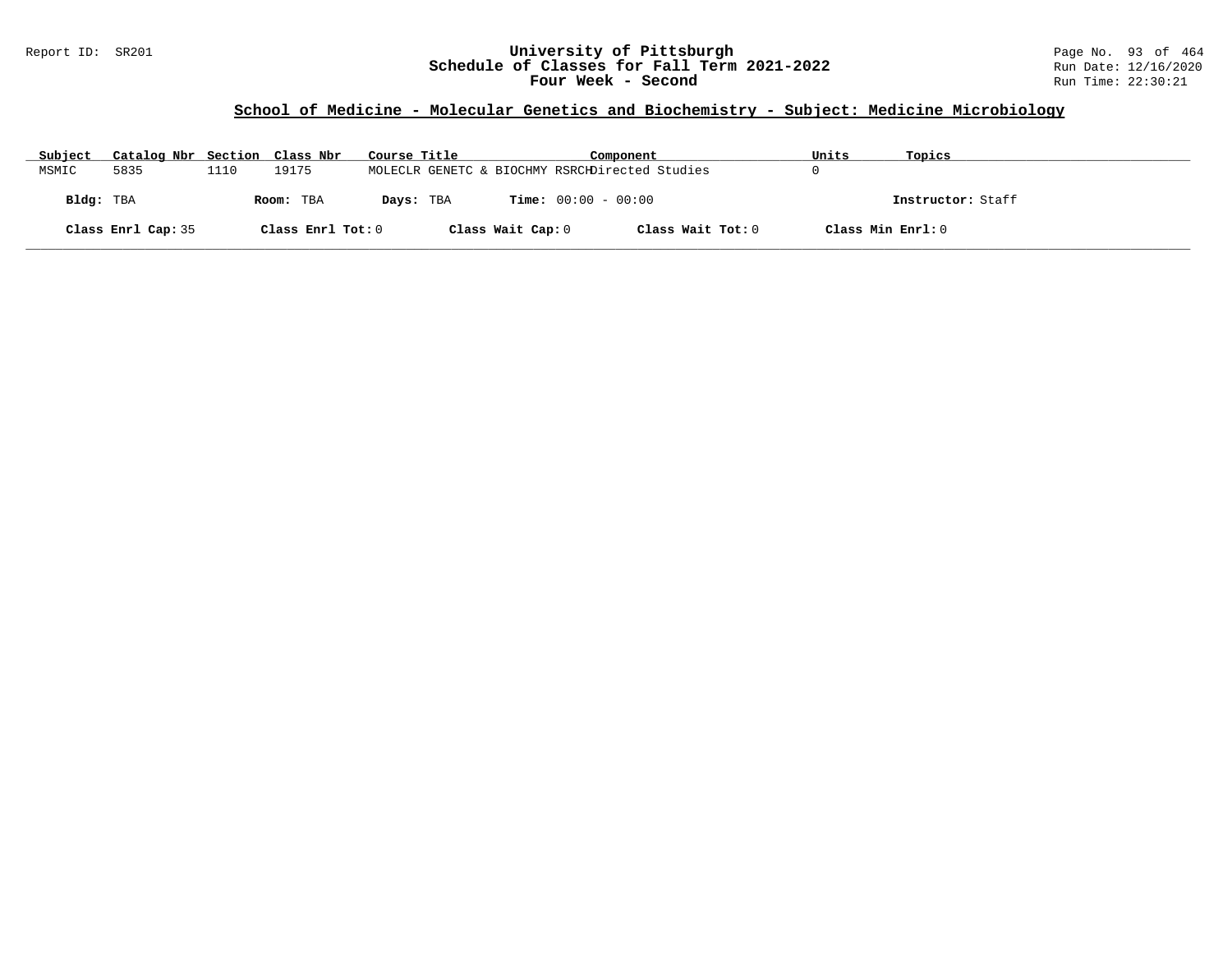#### Report ID: SR201 **University of Pittsburgh** Page No. 94 of 464 **Schedule of Classes for Fall Term 2021-2022** Run Date: 12/16/2020 **Four Week - Second Run Time: 22:30:21**

### **School of Medicine - Medicine Anesthesiology - Subject: Medicine Anesthesiology**

| Subject |                      |      | Catalog Nbr Section Class Nbr        | Course Title |                                                                                              | Component                                                                                  | Units    | Topics            |
|---------|----------------------|------|--------------------------------------|--------------|----------------------------------------------------------------------------------------------|--------------------------------------------------------------------------------------------|----------|-------------------|
| MSANE   | 5381                 | 1110 | 19097                                |              | PAIN EVALUATION AND TREATMENT Clinical                                                       |                                                                                            |          |                   |
|         |                      |      |                                      |              | Bldg: TBA                    Room: TBA         Days: TBA        Time: $00:00 - 00:00$        |                                                                                            |          | Instructor: Staff |
|         |                      |      |                                      |              |                                                                                              | Class Enrl Cap: 35 Class Enrl Tot: 0 Class Wait Cap: 0 Class Wait Tot: 0 Class Min Enrl: 0 |          |                   |
|         |                      |      |                                      |              |                                                                                              | MSANE 5382 1110 19109 RESEARCH OR INDIVIDUAL STUDY Directed Studies                        | $\Omega$ |                   |
|         | Bldg: TBA            |      |                                      |              | Room: TBA $Days:$ TBA $Time: 00:00 - 00:00$                                                  |                                                                                            |          | Instructor: Staff |
|         |                      |      |                                      |              |                                                                                              | Class Enrl Cap: 35 Class Enrl Tot: 0 Class Wait Cap: 0 Class Wait Tot: 0 Class Min Enrl: 0 |          |                   |
|         |                      |      | MSANE 5420 1110 20213 ANESTHESIOLOGY |              | Clinical                                                                                     |                                                                                            | $\Omega$ |                   |
|         |                      |      |                                      |              | <b>Bldg:</b> TBA <b>Room:</b> TBA <b>Days:</b> TBA <b>Time:</b> $00:00 - 00:00$              |                                                                                            |          | Instructor: Staff |
|         |                      |      |                                      |              |                                                                                              |                                                                                            |          | Class Min Enrl: 0 |
|         |                      |      |                                      |              | MSANE 5440 1110 20225 SUBSPECIALTIES ANESTHESIOLOGY Clinical                                 |                                                                                            | $\Omega$ |                   |
|         |                      |      |                                      |              | Bldg: TBA                    Room: TBA         Days: TBA         Time: $00:00 - 00:00$       |                                                                                            |          | Instructor: Staff |
|         |                      |      |                                      |              |                                                                                              | Class Enrl Cap: 999 Class Enrl Tot: 0 Class Wait Cap: 0 Class Wait Tot: 0                  |          | Class Min Enrl: 0 |
|         |                      |      | MSANE 5445 1110 20231 PAIN MEDICINE  |              | Clinical                                                                                     |                                                                                            | $\Omega$ |                   |
|         |                      |      |                                      |              | Bldg: TBA                         Room: TBA          Days: TBA         Time: $00:00 - 00:00$ |                                                                                            |          | Instructor: Staff |
|         |                      |      |                                      |              |                                                                                              | Class Enrl Cap: 35 Class Enrl Tot: 0 Class Wait Cap: 0 Class Wait Tot: 0 Class Min Enrl: 0 |          |                   |
| MSANE   |                      |      |                                      |              |                                                                                              | 5450 1110 20243 MD/OMS ANESTHESIA SPECIALTIES Directed Studies                             | $\Omega$ |                   |
|         |                      |      |                                      |              | Bldg: TBA                       Room: TBA         Days: TBA         Time: 00:00 - 00:00      |                                                                                            |          | Instructor: Staff |
|         |                      |      |                                      |              |                                                                                              | Class Enrl Cap: 35 Class Enrl Tot: 0 Class Wait Cap: 0 Class Wait Tot: 0 Class Min Enrl: 0 |          |                   |
|         |                      |      |                                      |              |                                                                                              | MSANE 5650 1500 23895 INDIVIDUALIZED CLINICAL COURSEDirected Studies                       | $\Omega$ |                   |
|         | Bldg: TO BE ARRANGED |      |                                      |              | Room: TBA $Days:$ TBA $Time: 00:00 - 00:00$                                                  |                                                                                            |          | Instructor: Staff |
|         |                      |      |                                      |              |                                                                                              | Class Enrl Cap: 35 Class Enrl Tot: 0 Class Wait Cap: 0 Class Wait Tot: 0 Class Min Enrl: 0 |          |                   |
| MSANE   |                      |      |                                      |              |                                                                                              | 5840 1110 20273 ANESTHESIOLOGY RESEARCH Directed Studies                                   | $\Omega$ |                   |
|         |                      |      |                                      |              |                                                                                              |                                                                                            |          | Instructor: Staff |
|         | Class Enrl Cap: 35   |      |                                      |              |                                                                                              | Class Enrl Tot: $0$ Class Wait Cap: $0$ Class Wait Tot: $0$ Class Min Enrl: $0$            |          |                   |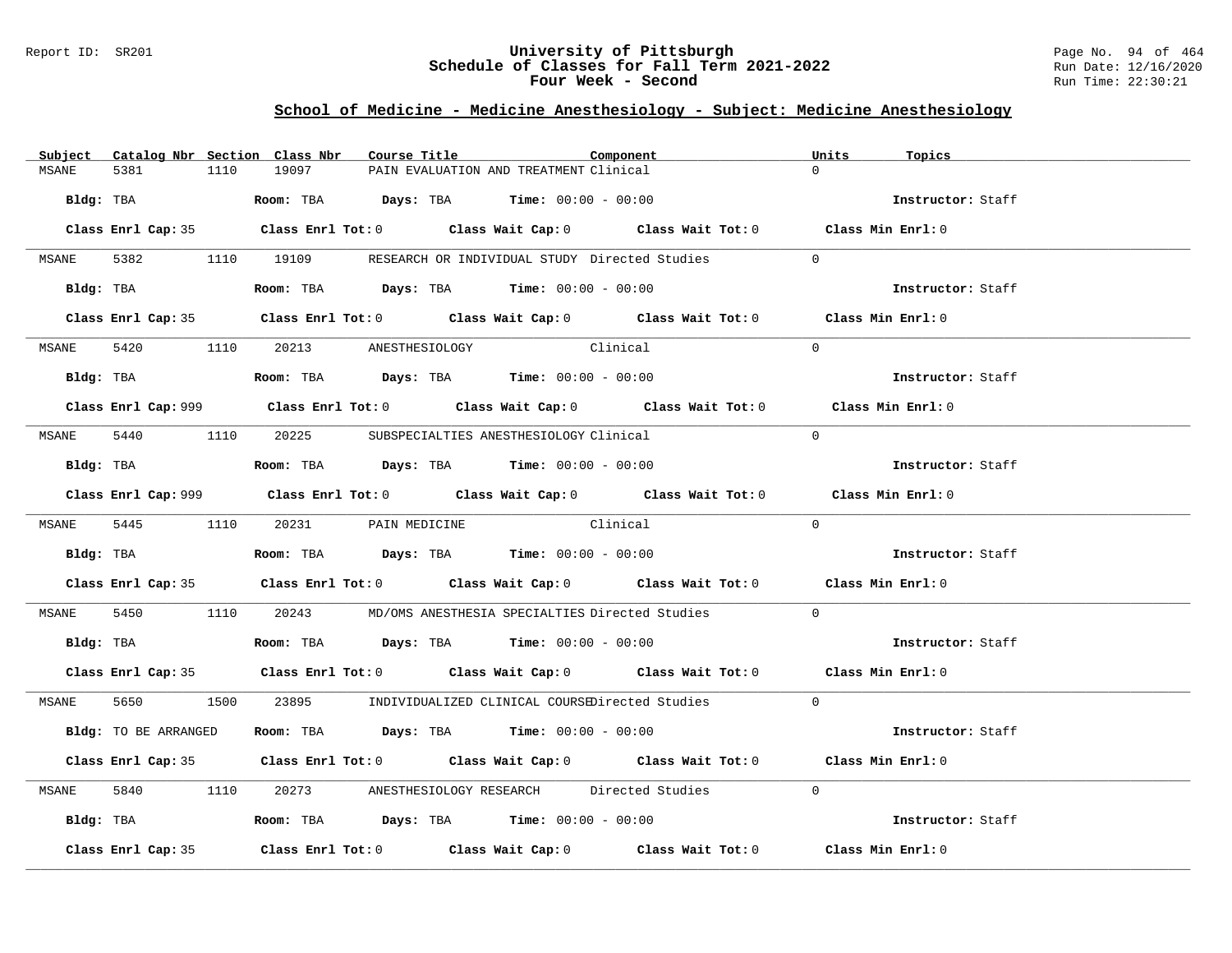| MSANE     | 5900               | 1110 | 20279             | INDEPENDENT STUDY         |                              | Independent Study | -U                |  |
|-----------|--------------------|------|-------------------|---------------------------|------------------------------|-------------------|-------------------|--|
| Bldg: TBA |                    |      | Room: TBA         | Days: TBA                 | <b>Time:</b> $00:00 - 00:00$ |                   | Instructor: Staff |  |
|           | Class Enrl Cap: 35 |      | Class Enrl Tot: 0 |                           | Class Wait Cap: 0            | Class Wait Tot: 0 | Class Min Enrl: 0 |  |
| MSANE     | 5901               | 1110 | 20291             | EXTRAMURAL ANESTHESIOLOGY |                              | Clinical          | $\Omega$          |  |
| Bldg: TBA |                    |      | Room: TBA         | Days: TBA                 | <b>Time:</b> $00:00 - 00:00$ |                   | Instructor: Staff |  |
|           | Class Enrl Cap: 35 |      | Class Enrl Tot: 0 |                           | Class Wait Cap: 0            | Class Wait Tot: 0 | Class Min Enrl: 0 |  |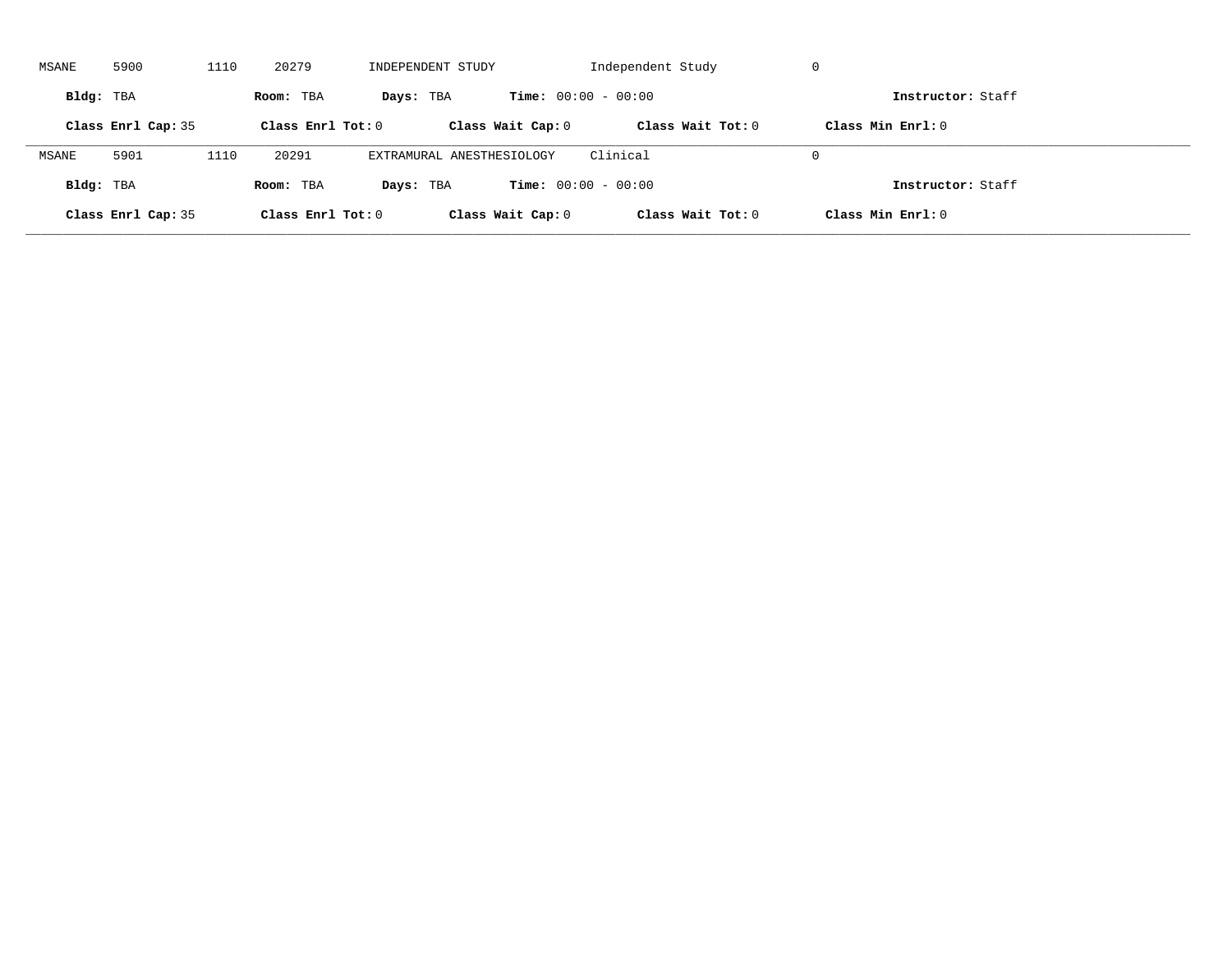#### Report ID: SR201 **University of Pittsburgh** Page No. 96 of 464 **Schedule of Classes for Fall Term 2021-2022** Run Date: 12/16/2020 **Four Week - Second Run Time: 22:30:21**

# **School of Medicine - Neurology - Subject: Neurology**

| Subject    |                      | Catalog Nbr Section Class Nbr | Course Title                                                                                  | Component | Units                                                                                       | Topics            |
|------------|----------------------|-------------------------------|-----------------------------------------------------------------------------------------------|-----------|---------------------------------------------------------------------------------------------|-------------------|
| NEURO      | 5366                 | 28600<br>1500                 | NEUROLOGY CORE CLERKSHP                                                                       | Clinical  | $\Omega$                                                                                    |                   |
|            | Bldg: TO BE ARRANGED |                               | Room: TBA $Days: TBA$ Time: $00:00 - 00:00$                                                   |           |                                                                                             | Instructor: Staff |
|            |                      |                               |                                                                                               |           | Class Enrl Cap: 35 Class Enrl Tot: 0 Class Wait Cap: 0 Class Wait Tot: 0 Class Min Enrl: 0  |                   |
|            |                      |                               | NEURO 5389 1110 19241 CLINICAL NEUROLOGY ELECTIVE Clinical                                    |           | $\Omega$                                                                                    |                   |
|            |                      |                               | Bldg: TBA                    Room: TBA         Days: TBA         Time: 00:00 - 00:00          |           |                                                                                             | Instructor: Staff |
|            |                      |                               |                                                                                               |           | Class Enrl Cap: 35 Class Enrl Tot: 0 Class Wait Cap: 0 Class Wait Tot: 0 Class Min Enrl: 0  |                   |
|            |                      |                               | NEURO 5393 1110 19259 INDEPENDENT STUDY IN NEUROLOGYClinical                                  |           | $\Omega$                                                                                    |                   |
|            |                      |                               | Bldg: TBA                       Room: TBA          Days: TBA         Time: 00:00 - 00:00      |           |                                                                                             | Instructor: Staff |
|            |                      |                               |                                                                                               |           | Class Enrl Cap: 35 Class Enrl Tot: 0 Class Wait Cap: 0 Class Wait Tot: 0 Class Min Enrl: 0  |                   |
|            |                      |                               | NEURO 5410 1110 20726 NEUROLOGY ACTING INTERNSHIP Clinical                                    |           | $\Omega$                                                                                    |                   |
|            |                      |                               | Bldg: TBA                         Room: TBA           Days: TBA           Time: 00:00 - 00:00 |           |                                                                                             | Instructor: Staff |
|            |                      |                               |                                                                                               |           | Class Enrl Cap: 35 Class Enrl Tot: 0 Class Wait Cap: 0 Class Wait Tot: 0 Class Min Enrl: 0  |                   |
|            |                      |                               | NEURO 5420 1110 19265 CLINICAL NEUROLOGY Clinical                                             |           | $\Omega$                                                                                    |                   |
|            |                      |                               | Bldg: TBA                   Room: TBA         Days: TBA         Time: 00:00 - 00:00           |           | Instructor: Staff                                                                           |                   |
|            |                      |                               |                                                                                               |           | Class Enrl Cap: 999 Class Enrl Tot: 0 Class Wait Cap: 0 Class Wait Tot: 0 Class Min Enrl: 0 |                   |
| NEURO 5421 |                      |                               | 1110 20732 STROKE SERVICE Clinical                                                            |           | $\Omega$                                                                                    |                   |
|            |                      |                               | Bldg: TBA                          Room: TBA          Days: TBA         Time: $00:00 - 00:00$ |           |                                                                                             | Instructor: Staff |
|            |                      |                               |                                                                                               |           | Class Enrl Cap: 999 Class Enrl Tot: 0 Class Wait Cap: 0 Class Wait Tot: 0 Class Min Enrl: 0 |                   |
|            |                      |                               | NEURO 5425 1110 20738 OUTPATIENT CLINICAL NEUROLOGY Clinical                                  |           | $\Omega$                                                                                    |                   |
|            |                      |                               | Bldg: TBA                    Room: TBA         Days: TBA         Time: $00:00 - 00:00$        |           |                                                                                             | Instructor: Staff |
|            |                      |                               |                                                                                               |           | Class Enrl Cap: 999 Class Enrl Tot: 0 Class Wait Cap: 0 Class Wait Tot: 0 Class Min Enrl: 0 |                   |
| NEURO      | 5430                 |                               | 1110 19277 NEONATAL NEUROLOGY Clinical                                                        |           | $\Omega$                                                                                    |                   |
|            |                      |                               | Bldg: TBA                   Room: TBA         Days: TBA         Time: 00:00 - 00:00           |           |                                                                                             | Instructor: Staff |
|            | Class Enrl Cap: 999  |                               | Class Enrl Tot: $0$ Class Wait Cap: $0$ Class Wait Tot: $0$                                   |           | Class Min Enrl: 0                                                                           |                   |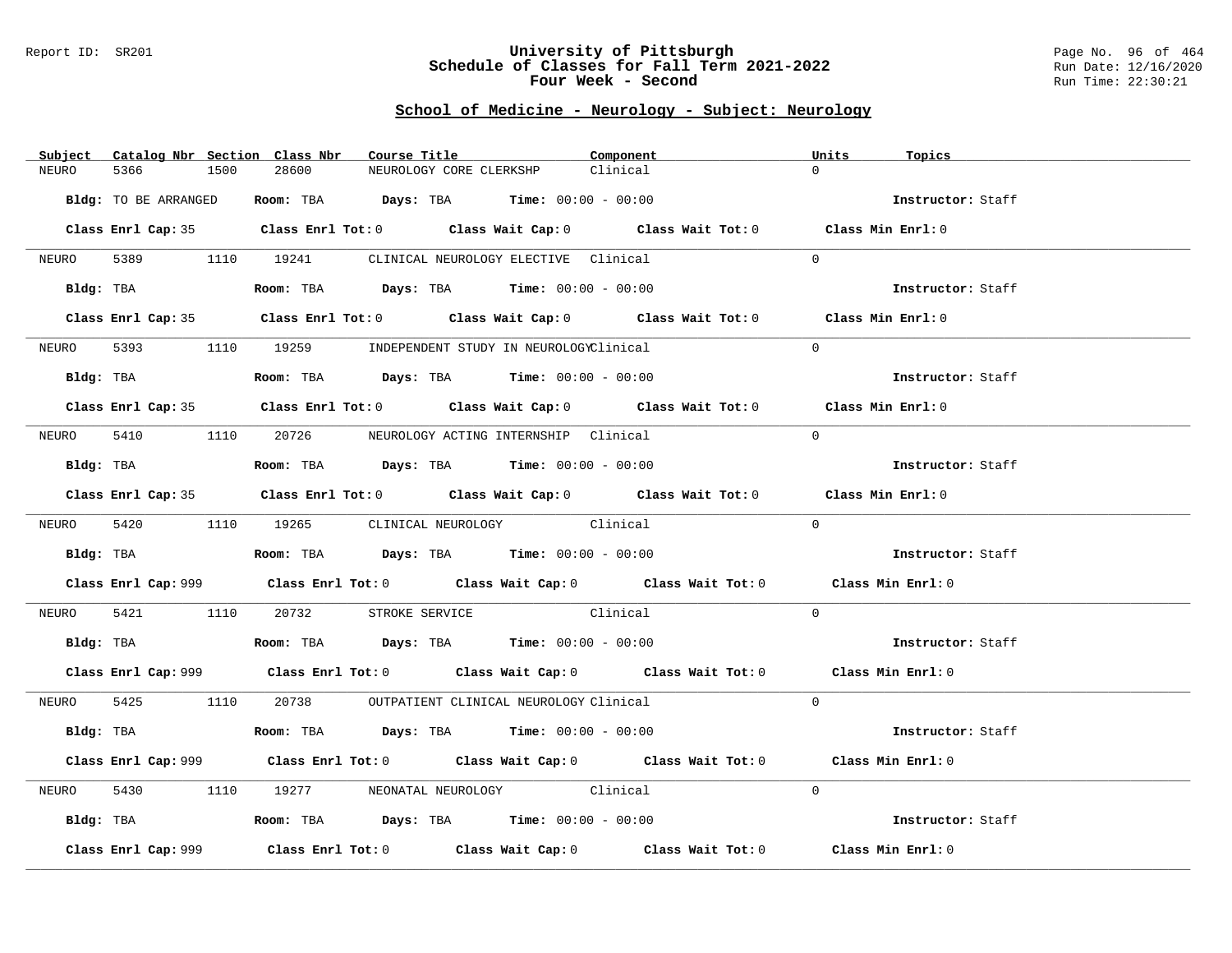| 5435<br>NEURO | 1110 19283<br>PEDIATRIC NEUROMUSCULAR DISEA Clinical                                        | $\mathbf 0$       |
|---------------|---------------------------------------------------------------------------------------------|-------------------|
|               | Bldg: TBA                     Room: TBA         Days: TBA         Time: 00:00 - 00:00       | Instructor: Staff |
|               | Class Enrl Cap: 999 Class Enrl Tot: 0 Class Wait Cap: 0 Class Wait Tot: 0 Class Min Enrl: 0 |                   |
|               | NEURO 5440 1110 19295 PEDIATRIC NEUROLOGY Clinical                                          | $\Omega$          |
|               |                                                                                             | Instructor: Staff |
|               |                                                                                             | Class Min Enrl: 0 |
|               | NEURO 5441 1110 20744 CHILD NEUROLOGY/EPILEPSY Clinical                                     | $\Omega$          |
|               | Bldg: TBA                   Room: TBA         Days: TBA         Time: 00:00 - 00:00         | Instructor: Staff |
|               | Class Enrl Cap: 999 Class Enrl Tot: 0 Class Wait Cap: 0 Class Wait Tot: 0 Class Min Enrl: 0 |                   |
|               | NEURO 5445 1110 19307 BEHAVIORAL NEUROLOGY Clinical                                         | $\Omega$          |
|               | Bldg: TBA                   Room: TBA         Days: TBA         Time: 00:00 - 00:00         | Instructor: Staff |
|               | Class Enrl Cap: 999 Class Enrl Tot: 0 Class Wait Cap: 0 Class Wait Tot: 0 Class Min Enrl: 0 |                   |
|               | NEURO 5450 1500 22460 NEUROLOGY BOOT CAMP Practicum                                         | $\bigcap$         |
|               | Bldg: TO BE ARRANGED ROOM: TBA Days: TBA Time: 00:00 - 00:00                                | Instructor: Staff |
|               | Class Enrl Cap: 200 Class Enrl Tot: 0 Class Wait Cap: 0 Class Wait Tot: 0 Class Min Enrl: 0 |                   |
|               | NEURO 5650 1500 23907 INDIVIDUALIZED CLINICAL COURSEDirected Studies 0                      |                   |
|               |                                                                                             |                   |
|               | Bldg: TO BE ARRANGED Room: TBA Days: TBA Time: 00:00 - 00:00                                | Instructor: Staff |
|               | Class Enrl Cap: 35 Class Enrl Tot: 0 Class Wait Cap: 0 Class Wait Tot: 0 Class Min Enrl: 0  |                   |
| NEURO         | 5730 1110 19313 CLINICAL NEUROSCIENCES (ILS) Lecture                                        | $\Omega$          |
|               | Bldg: TBA                   Room: TBA         Days: TBA         Time: $00:00 - 00:00$       | Instructor: Staff |
|               | Class Enrl Cap: 999 Class Enrl Tot: 0 Class Wait Cap: 0 Class Wait Tot: 0 Class Min Enrl: 0 |                   |
|               | NEURO 5875 1110 20750 INDEPENDENT STUDY IN NEUROLOGYDirected Studies 0                      |                   |
|               | Bldg: TBA                     Room: TBA         Days: TBA         Time: 00:00 - 00:00       | Instructor: Staff |
|               | Class Enrl Cap: 35 Class Enrl Tot: 0 Class Wait Cap: 0 Class Wait Tot: 0 Class Min Enrl: 0  |                   |
|               | NEURO 5876 1110 20756 BASIC RESEARCH IN NEUROLOGY Directed Studies 0                        |                   |
|               |                                                                                             | Instructor: Staff |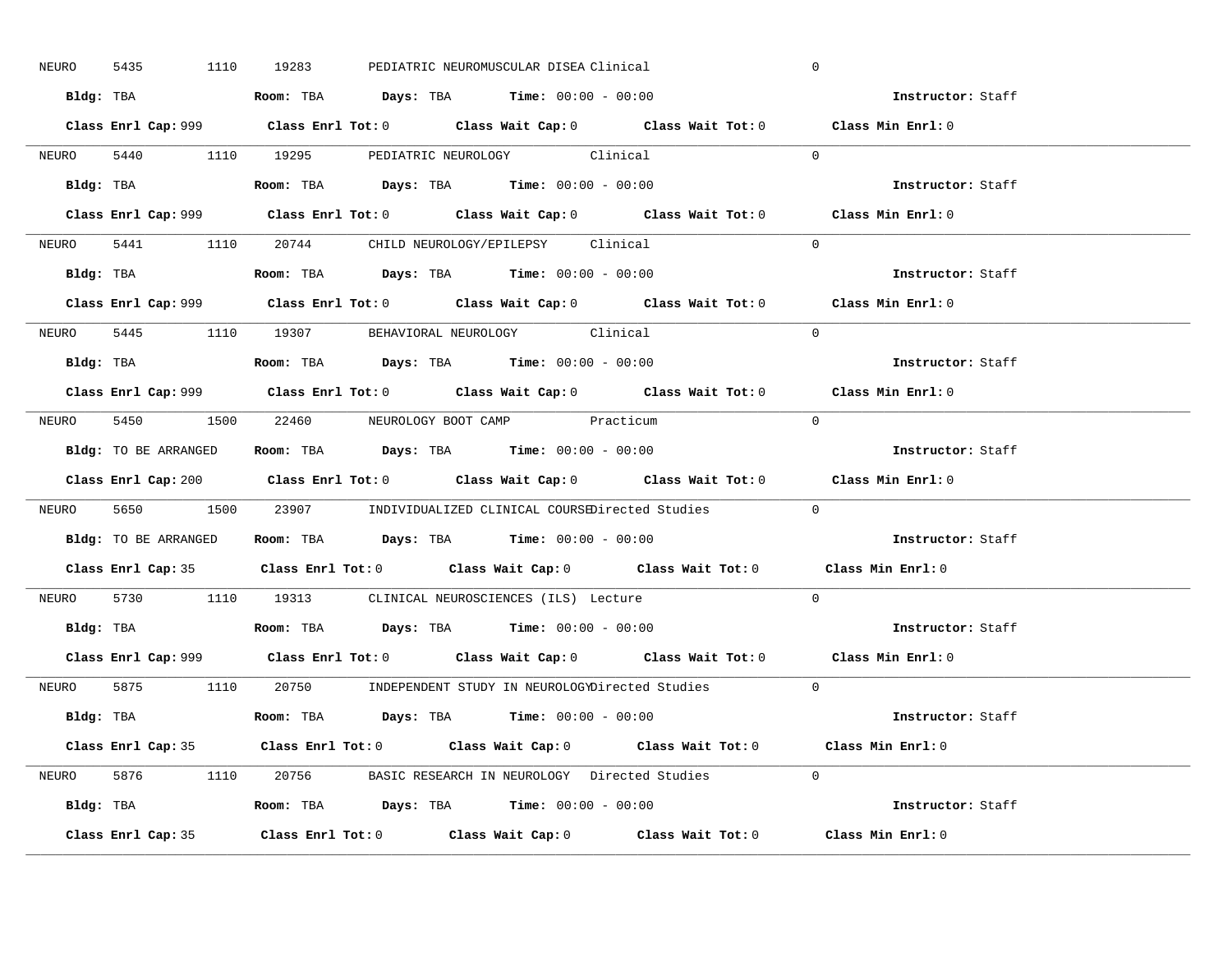#### Report ID: SR201 **University of Pittsburgh** Page No. 98 of 464 **Schedule of Classes for Fall Term 2021-2022** Run Date: 12/16/2020 **Four Week - Second Run Time: 22:30:21**

# **School of Medicine - Neurology - Subject: Neurology**

| Subject            | Catalog Nbr Section Class Nbr | Course Title                                   |                                               | Component                                                   | Units<br>Topics       |  |
|--------------------|-------------------------------|------------------------------------------------|-----------------------------------------------|-------------------------------------------------------------|-----------------------|--|
| 5877<br>NEURO      | 1110<br>19319                 |                                                |                                               | COGNITV NEUROSCIENCE RESEARCH Directed Studies              | $\Omega$              |  |
| Bldg: TBA          | Room: TBA                     |                                                | <b>Days:</b> TBA <b>Time:</b> $00:00 - 00:00$ |                                                             | Instructor: Staff     |  |
| Class Enrl Cap: 35 |                               |                                                |                                               | Class Enrl Tot: $0$ Class Wait Cap: $0$ Class Wait Tot: $0$ | Class Min Enrl: 0     |  |
| 5878<br>NEURO      | 1110<br>19325                 |                                                |                                               | ALZHEIMER'S DISEASE RESEARCH Directed Studies               | $\mathbf 0$           |  |
| Bldg: TBA          | Room: TBA                     |                                                | <b>Days:</b> TBA <b>Time:</b> $00:00 - 00:00$ |                                                             | Instructor: Staff     |  |
| Class Enrl Cap: 35 | Class Enrl Tot: 0             |                                                |                                               | Class Wait Cap: $0$ Class Wait Tot: $0$                     | Class Min Enrl: 0     |  |
| 5879<br>NEURO      | 1110<br>19337                 | MOLECULAR NEURO-BIOLGY/GENETCSDirected Studies |                                               |                                                             | $\Omega$              |  |
| Bldg: TBA          | Room: TBA                     |                                                | <b>Days:</b> TBA <b>Time:</b> $00:00 - 00:00$ |                                                             | Instructor: Staff     |  |
| Class Enrl Cap: 35 |                               |                                                |                                               | Class Enrl Tot: $0$ Class Wait Cap: $0$ Class Wait Tot: $0$ | $Class$ Min $Enrl: 0$ |  |
| NEURO<br>5900      | 1110<br>20762                 | EXTRAMURAL NEUROLOGY                           |                                               | Clinical                                                    | $\Omega$              |  |
| Bldg: TBA          | Room: TBA                     | Days: TBA                                      | $Time: 00:00 - 00:00$                         |                                                             | Instructor: Staff     |  |
| Class Enrl Cap: 35 | Class Enrl Tot: 0             |                                                | Class Wait Cap: 0                             | Class Wait Tot: 0                                           | Class Min Enrl: 0     |  |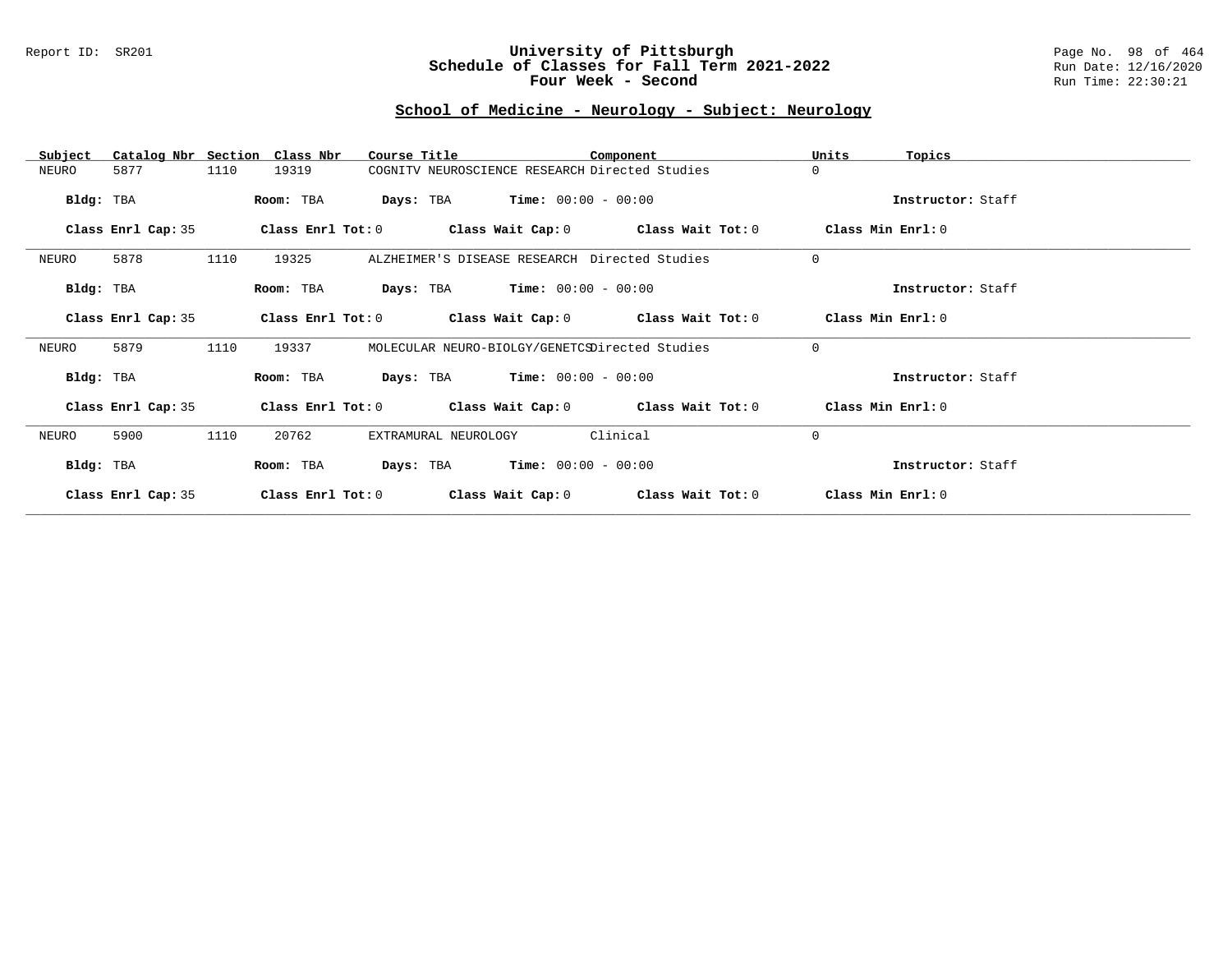#### Report ID: SR201 **University of Pittsburgh** Page No. 99 of 464 **Schedule of Classes for Fall Term 2021-2022** Run Date: 12/16/2020 **Four Week - Second Run Time: 22:30:21**

### **School of Medicine - Neurological Surgery - Subject: Neurological Surgery**

| Catalog Nbr Section Class Nbr<br>Subject | Course Title                                                                               | Component | Units<br>Topics   |
|------------------------------------------|--------------------------------------------------------------------------------------------|-----------|-------------------|
| 1110<br>NSURG<br>5383                    | 20774<br>INDIVIDUAL STUDY OR RESEARCH Directed Studies                                     |           | $\Omega$          |
| Bldg: TBA                                | <b>Room:</b> TBA $Days: TBA$ <b>Time:</b> $00:00 - 00:00$                                  |           | Instructor: Staff |
|                                          | Class Enrl Cap: 35 Class Enrl Tot: 0 Class Wait Cap: 0 Class Wait Tot: 0 Class Min Enrl: 0 |           |                   |
|                                          | NSURG 5420 1110 20780 NEUROSURGERY SUBINTERNSHIP Clinical                                  | $\Omega$  |                   |
| Bldg: TBA                                | Room: TBA $Days:$ TBA $Time: 00:00 - 00:00$                                                |           | Instructor: Staff |
|                                          | Class Enrl Cap: 35 Class Enrl Tot: 0 Class Wait Cap: 0 Class Wait Tot: 0 Class Min Enrl: 0 |           |                   |
| NSURG                                    | 5422 1110 20792 PEDIATRIC NEUROSURGERY Clinical                                            | $\Omega$  |                   |
| Bldg: TBA                                | Room: TBA $Days:$ TBA $Time: 00:00 - 00:00$                                                |           | Instructor: Staff |
|                                          | Class Enrl Cap: 35 Class Enrl Tot: 0 Class Wait Cap: 0 Class Wait Tot: 0 Class Min Enrl: 0 |           |                   |
| NSURG                                    | 5430 1110 20798 INTRO CLINICAL NEUROPHYSIOLOGYClinical                                     | $\Omega$  |                   |
| Bldg: TBA                                | Room: TBA $\rule{1em}{0.15mm}$ Days: TBA Time: $00:00 - 00:00$                             |           | Instructor: Staff |
|                                          | Class Enrl Cap: 35 Class Enrl Tot: 0 Class Wait Cap: 0 Class Wait Tot: 0 Class Min Enrl: 0 |           |                   |
|                                          | NSURG 5435 1110 18857 INTRO TO CLINICAL NEUROSURGERYClinical                               |           | $\Omega$          |
| Bldg: TO BE ARRANGED                     | Room: TBA $Days:$ TBA $Time: 00:00 - 00:00$                                                |           | Instructor: Staff |
|                                          | Class Enrl Cap: 35 Class Enrl Tot: 0 Class Wait Cap: 0 Class Wait Tot: 0 Class Min Enrl: 0 |           |                   |
| NSURG                                    | 5650 1500 23913 INDIVIDUALIZED CLINICAL COURSEDirected Studies                             |           | $\Omega$          |
| Bldg: TO BE ARRANGED                     | Room: TBA $Days:$ TBA Time: $00:00 - 00:00$                                                |           | Instructor: Staff |
|                                          | Class Enrl Cap: 35 Class Enrl Tot: 0 Class Wait Cap: 0 Class Wait Tot: 0 Class Min Enrl: 0 |           |                   |
| NSURG                                    | 5705 1110 18863 HEAD AND NECK DISSECTION (ILS)Clinical                                     |           | $\Omega$          |
| Bldg: TO BE ARRANGED                     | Room: TBA $Days:$ TBA $Time: 00:00 - 00:00$                                                |           | Instructor: Staff |
|                                          | Class Enrl Cap: 35 Class Enrl Tot: 0 Class Wait Cap: 0 Class Wait Tot: 0 Class Min Enrl: 0 |           |                   |
| 5810 78<br>NSURG                         | 1110 18869 INJURY RESEARCH AND CONTROL Directed Studies                                    | $\Omega$  |                   |
| Bldg: TO BE ARRANGED                     | Room: TBA $\rule{1em}{0.15mm}$ Days: TBA Time: $00:00 - 00:00$                             |           | Instructor: Staff |
|                                          | Class Enrl Cap: 35 Class Enrl Tot: 0 Class Wait Cap: 0 Class Wait Tot: 0 Class Min Enrl: 0 |           |                   |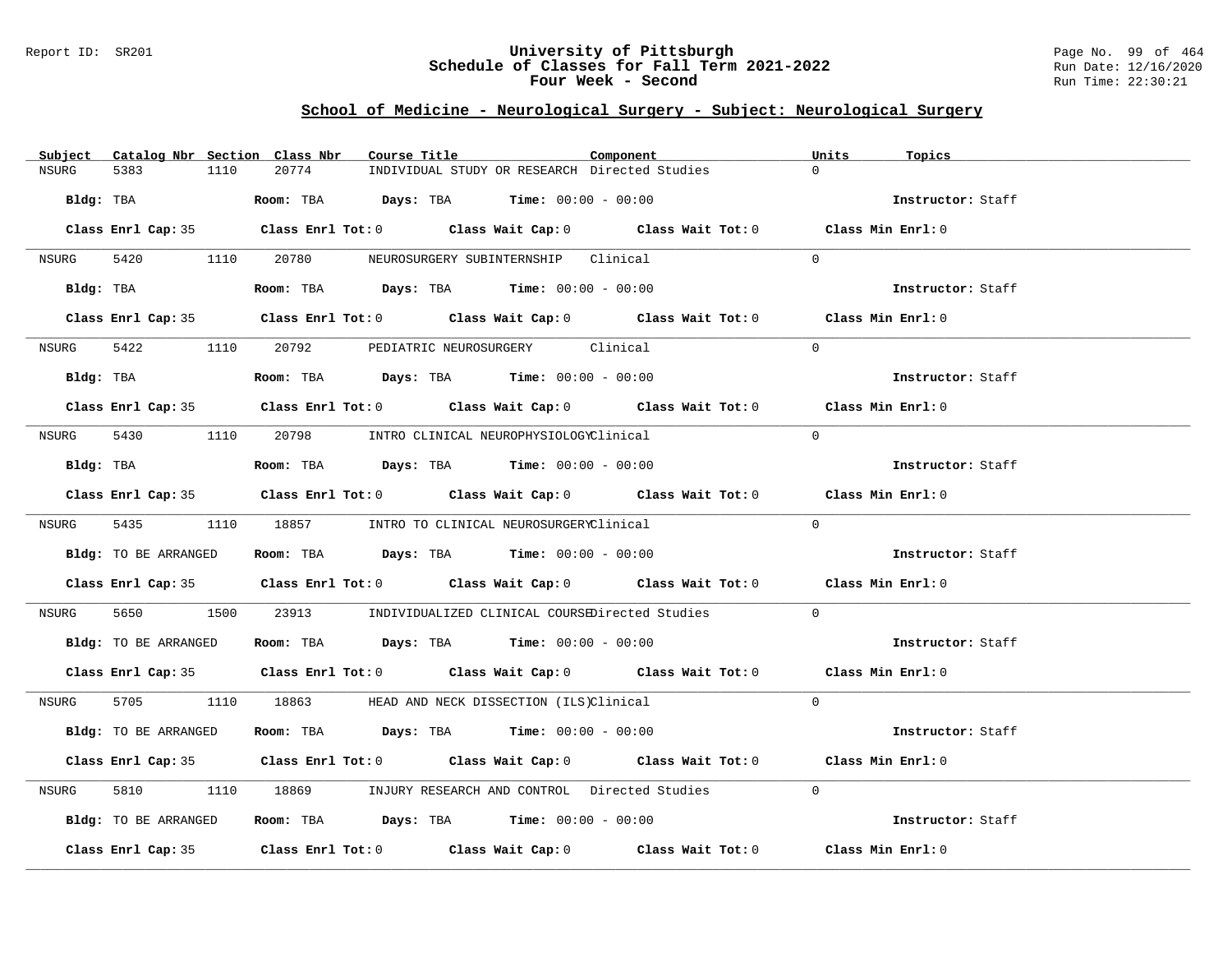| NSURG | 5880                        | 1110<br>18875       | NEUROSURGICAL RESEARCH     | Directed Studies             | 0                   |  |
|-------|-----------------------------|---------------------|----------------------------|------------------------------|---------------------|--|
|       | <b>Bldg:</b> TO BE ARRANGED | Room: TBA           | Days: TBA                  | <b>Time:</b> $00:00 - 00:00$ | Instructor: Staff   |  |
|       | Class Enrl Cap: 35          | Class Enrl Tot: $0$ | Class Wait Cap: 0          | Class Wait Tot: 0            | Class Min Enrl: 0   |  |
| NSURG | 5899                        | 1500<br>23847       | IND STDY IN NEUROL SURGERY | Independent Study            | 0                   |  |
|       | <b>Bldg:</b> TO BE ARRANGED | Room: TBA           | Days: TBA                  | <b>Time:</b> $00:00 - 00:00$ | Instructor: Staff   |  |
|       | Class Enrl Cap: 35          | Class Enrl Tot: 0   | Class Wait Cap: 0          | Class Wait Tot: 0            | Class Min $Enrl: 0$ |  |
| NSURG | 5900                        | 1110<br>18881       | EXTRAMURAL NEUROSURGERY    | Clinical                     | 0                   |  |
|       | <b>Bldg:</b> TO BE ARRANGED | Room: TBA           | Days: TBA                  | <b>Time:</b> $00:00 - 00:00$ | Instructor: Staff   |  |
|       |                             |                     |                            |                              |                     |  |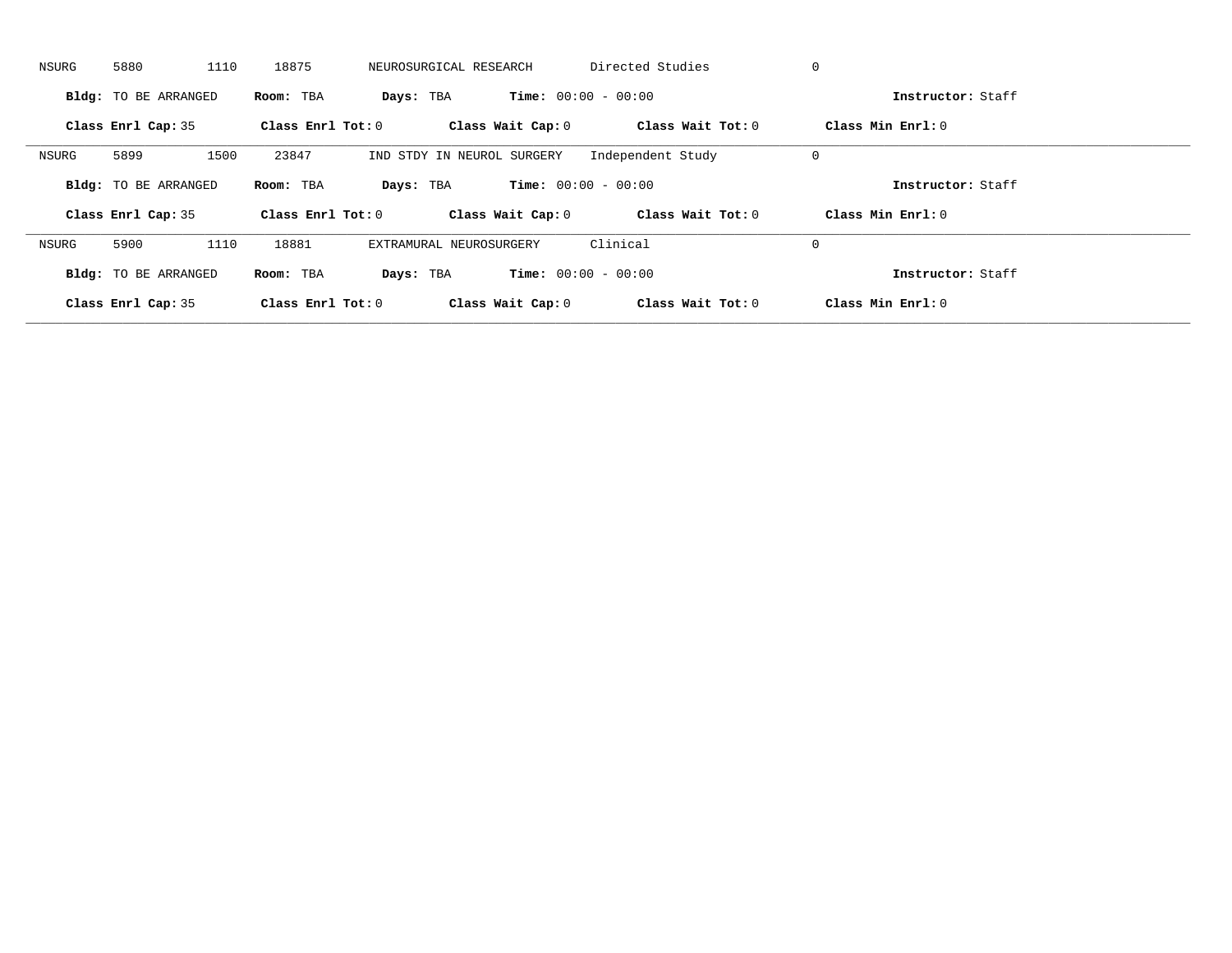#### Report ID: SR201 **University of Pittsburgh** Page No. 101 of 464 **Schedule of Classes for Fall Term 2021-2022** Run Date: 12/16/2020 **Four Week - Second Run Time: 22:30:21**

# **School of Medicine - Obstetrics and Gynecology - Subject: Obstetrics and Gynecology**

|            | Subject Catalog Nbr Section Class Nbr |      |       | Course Title |                                                                                        | Component |                                                                                             | Units    | Topics            |
|------------|---------------------------------------|------|-------|--------------|----------------------------------------------------------------------------------------|-----------|---------------------------------------------------------------------------------------------|----------|-------------------|
| OBGYN      | 5341                                  | 1110 | 18887 |              | OBSTETRICS AND GYNECOLOGY                                                              | Clinical  |                                                                                             | $\cap$   |                   |
|            | Bldg: TO BE ARRANGED                  |      |       |              | Room: TBA $Days:$ TBA $Time: 00:00 - 00:00$                                            |           |                                                                                             |          | Instructor: Staff |
|            |                                       |      |       |              |                                                                                        |           | Class Enrl Cap: 35 Class Enrl Tot: 0 Class Wait Cap: 0 Class Wait Tot: 0 Class Min Enrl: 0  |          |                   |
|            |                                       |      |       |              | OBGYN 5345 1110 18893 CLERKSHIP REPEAT COURSE Directed Studies                         |           |                                                                                             | $\Omega$ |                   |
|            | Bldg: TBA                             |      |       |              | Room: TBA $Days:$ TBA $Time: 00:00 - 00:00$                                            |           |                                                                                             |          | Instructor: Staff |
|            |                                       |      |       |              |                                                                                        |           | Class Enrl Cap: 35 Class Enrl Tot: 0 Class Wait Cap: 0 Class Wait Tot: 0 Class Min Enrl: 0  |          |                   |
|            |                                       |      |       |              | OBGYN 5387 1110 19349 INDIVIDUAL STUDY OR RESEARCH Directed Studies                    |           |                                                                                             | $\Omega$ |                   |
|            |                                       |      |       |              | Bldg: TBA                    Room: TBA         Days: TBA         Time: 00:00 - 00:00   |           |                                                                                             |          | Instructor: Staff |
|            |                                       |      |       |              |                                                                                        |           | Class Enrl Cap: 35 Class Enrl Tot: 0 Class Wait Cap: 0 Class Wait Tot: 0 Class Min Enrl: 0  |          |                   |
|            |                                       |      |       |              | OBGYN 5420 1110 18899 OBSTETRICAL SUBINTERNSHIP Clinical                               |           |                                                                                             | $\Omega$ |                   |
|            |                                       |      |       |              | Bldg: TBA                   Room: TBA         Days: TBA         Time: $00:00 - 00:00$  |           |                                                                                             |          | Instructor: Staff |
|            |                                       |      |       |              |                                                                                        |           | Class Enrl Cap: 999 Class Enrl Tot: 0 Class Wait Cap: 0 Class Wait Tot: 0 Class Min Enrl: 0 |          |                   |
|            |                                       |      |       |              | OBGYN 5430 1110 18923 GYNECOLOGICAL SUBINTERNSHIP Clinical                             |           |                                                                                             | $\Omega$ |                   |
|            |                                       |      |       |              | Bldg: TBA                    Room: TBA         Days: TBA         Time: $00:00 - 00:00$ |           |                                                                                             |          | Instructor: Staff |
|            |                                       |      |       |              |                                                                                        |           | Class Enrl Cap: 999 Class Enrl Tot: 0 Class Wait Cap: 0 Class Wait Tot: 0 Class Min Enrl: 0 |          |                   |
| OBGYN 5432 |                                       |      |       |              | 1110 18941 MINIMALLY INV GYN SURGERY Clinical                                          |           |                                                                                             | $\Omega$ |                   |
|            |                                       |      |       |              | Bldg: TBA                   Room: TBA         Days: TBA        Time: $00:00 - 00:00$   |           |                                                                                             |          | Instructor: Staff |
|            |                                       |      |       |              |                                                                                        |           | Class Enrl Cap: 35 Class Enrl Tot: 0 Class Wait Cap: 0 Class Wait Tot: 0 Class Min Enrl: 0  |          |                   |
|            |                                       |      |       |              | OBGYN 5435 1110 19355 OBSTETRIC/GYNECOLOGY ELECTIVE Clinical                           |           |                                                                                             | $\Omega$ |                   |
|            |                                       |      |       |              | Bldg: TBA                    Room: TBA         Days: TBA         Time: 00:00 - 00:00   |           |                                                                                             |          | Instructor: Staff |
|            |                                       |      |       |              |                                                                                        |           | Class Enrl Cap: 35 Class Enrl Tot: 0 Class Wait Cap: 0 Class Wait Tot: 0 Class Min Enrl: 0  |          |                   |
| OBGYN      | 5440                                  |      |       |              | 1110 19361 OBSTETRICAL AND AMBULTRY CARE Clinical                                      |           |                                                                                             | $\Omega$ |                   |
|            |                                       |      |       |              | Bldg: TBA                   Room: TBA         Days: TBA         Time: 00:00 - 00:00    |           |                                                                                             |          | Instructor: Staff |
|            | Class Enrl Cap: 35                    |      |       |              |                                                                                        |           | Class Enrl Tot: $0$ Class Wait Cap: $0$ Class Wait Tot: $0$                                 |          | Class Min Enrl: 0 |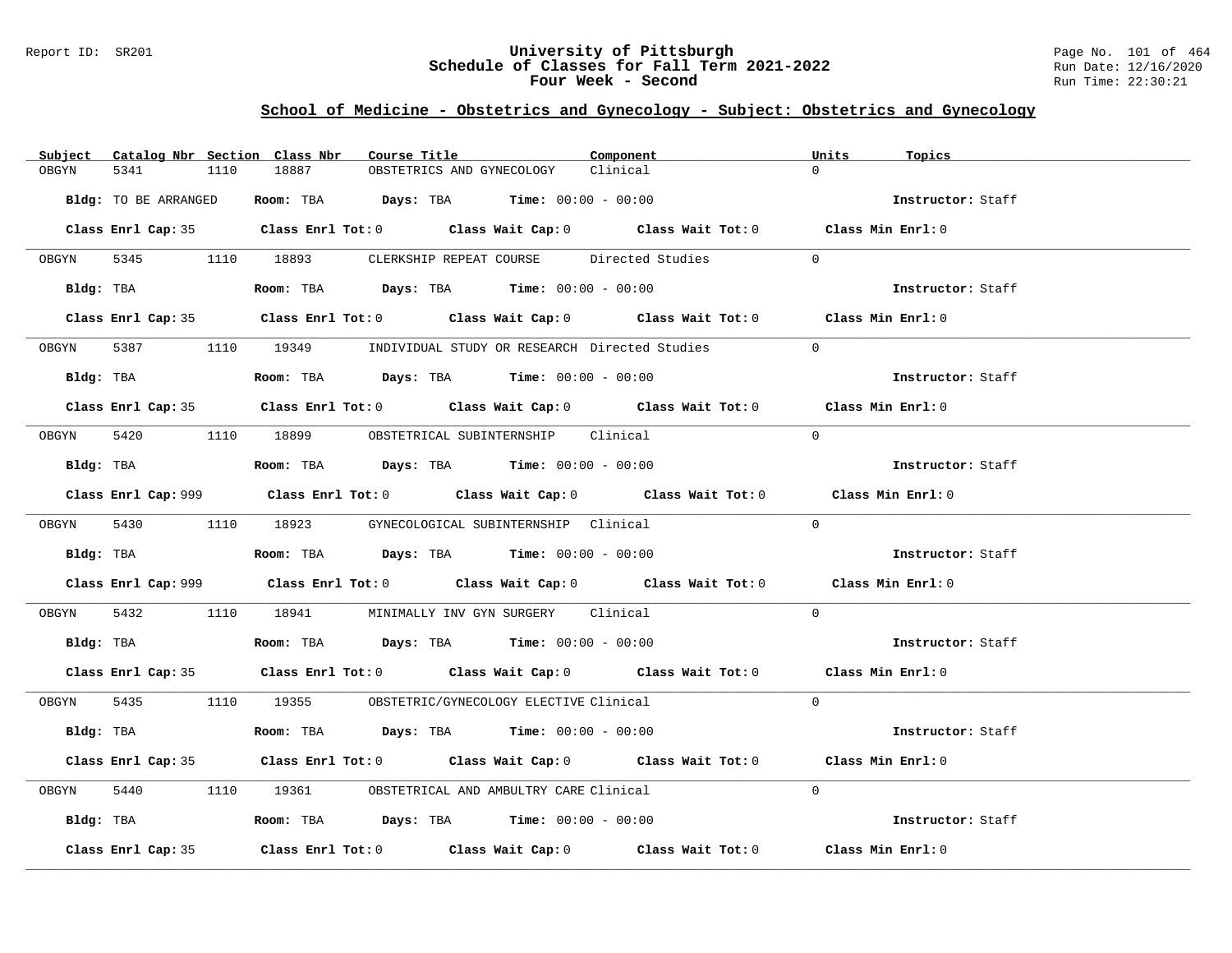|       | 5445<br>OBGYN | 1110 18953                                                                            |  | OUTPATIENT GYNECOLOGY Clinical |                                                                                            | $\mathbf 0$                                                                                 |  |
|-------|---------------|---------------------------------------------------------------------------------------|--|--------------------------------|--------------------------------------------------------------------------------------------|---------------------------------------------------------------------------------------------|--|
|       |               | Bldg: TBA                   Room: TBA         Days: TBA         Time: 00:00 - 00:00   |  |                                |                                                                                            | Instructor: Staff                                                                           |  |
|       |               |                                                                                       |  |                                |                                                                                            | Class Enrl Cap: 35 Class Enrl Tot: 0 Class Wait Cap: 0 Class Wait Tot: 0 Class Min Enrl: 0  |  |
|       |               | OBGYN 5450 1110 18971 REPRODUCTIVE ENDOCRINOLOGY Clinical                             |  |                                |                                                                                            | $\Omega$                                                                                    |  |
|       |               |                                                                                       |  |                                |                                                                                            | Instructor: Staff                                                                           |  |
|       |               |                                                                                       |  |                                | Class Enrl Cap: 999 Class Enrl Tot: 0 Class Wait Cap: 0 Class Wait Tot: 0                  | Class Min Enrl: 0                                                                           |  |
|       |               | OBGYN 5460 1110 19367 MATERNAL AND FETAL MEDICINE Clinical                            |  |                                |                                                                                            | $\Omega$                                                                                    |  |
|       |               | Bldg: TBA                   Room: TBA         Days: TBA         Time: 00:00 - 00:00   |  |                                |                                                                                            | Instructor: Staff                                                                           |  |
|       |               |                                                                                       |  |                                |                                                                                            | Class Enrl Cap: 999 Class Enrl Tot: 0 Class Wait Cap: 0 Class Wait Tot: 0 Class Min Enrl: 0 |  |
|       |               | OBGYN 5470 1110 18983 GYNECOLOGIC ONCOLOGY Clinical                                   |  |                                |                                                                                            | $\Omega$                                                                                    |  |
|       |               | Bldg: TBA                   Room: TBA         Days: TBA         Time: $00:00 - 00:00$ |  |                                |                                                                                            | Instructor: Staff                                                                           |  |
|       |               |                                                                                       |  |                                |                                                                                            | Class Enrl Cap: 999 Class Enrl Tot: 0 Class Wait Cap: 0 Class Wait Tot: 0 Class Min Enrl: 0 |  |
|       |               | OBGYN 5480 1110 19001 UROGYNECOLOGY_SUBINTERNSHIP Clinical                            |  |                                |                                                                                            | $\Omega$                                                                                    |  |
|       |               | Bldg: TBA                   Room: TBA        Days: TBA        Time: 00:00 - 00:00     |  |                                |                                                                                            | Instructor: Staff                                                                           |  |
|       |               |                                                                                       |  |                                |                                                                                            |                                                                                             |  |
|       |               |                                                                                       |  |                                | Class Enrl Cap: 35 Class Enrl Tot: 0 Class Wait Cap: 0 Class Wait Tot: 0 Class Min Enrl: 0 |                                                                                             |  |
|       |               | OBGYN 5487 1110 19019 FAMILY PLANNING Clinical                                        |  |                                |                                                                                            | $\Omega$                                                                                    |  |
|       |               | Bldg: TBA                   Room: TBA         Days: TBA         Time: 00:00 - 00:00   |  |                                |                                                                                            | Instructor: Staff                                                                           |  |
|       |               |                                                                                       |  |                                |                                                                                            | Class Enrl Cap: 35 Class Enrl Tot: 0 Class Wait Cap: 0 Class Wait Tot: 0 Class Min Enrl: 0  |  |
| OBGYN |               | 5488 1205 23553 REPRODUCTIVE GENETICS Clinical                                        |  |                                |                                                                                            | $\Omega$                                                                                    |  |
|       |               | Bldg: TO BE ARRANGED ROOM: TBA Days: TBA Time: 00:00 - 00:00                          |  |                                |                                                                                            | Instructor: Staff                                                                           |  |
|       |               |                                                                                       |  |                                |                                                                                            | Class Enrl Cap: 35 Class Enrl Tot: 0 Class Wait Cap: 0 Class Wait Tot: 0 Class Min Enrl: 0  |  |
|       |               | OBGYN 5490 1110 19031 WOMEN'S HEALTH                                                  |  |                                | Clinical                                                                                   | $\overline{0}$                                                                              |  |
|       |               | <b>Bldg:</b> TBA <b>ROOM:</b> TBA <b>Days:</b> TBA <b>Time:</b> $00:00 - 00:00$       |  |                                |                                                                                            | Instructor: Staff                                                                           |  |
|       |               |                                                                                       |  |                                |                                                                                            | Class Enrl Cap: 999 Class Enrl Tot: 0 Class Wait Cap: 0 Class Wait Tot: 0 Class Min Enrl: 0 |  |
|       |               | OBGYN 5495 1110 19043 MIDLIFE HEALTH Clinical                                         |  |                                |                                                                                            | $\Omega$                                                                                    |  |
|       |               | <b>Bldg:</b> TBA <b>ROOM:</b> TBA <b>Days:</b> TBA <b>Time:</b> $00:00 - 00:00$       |  |                                |                                                                                            | Instructor: Staff                                                                           |  |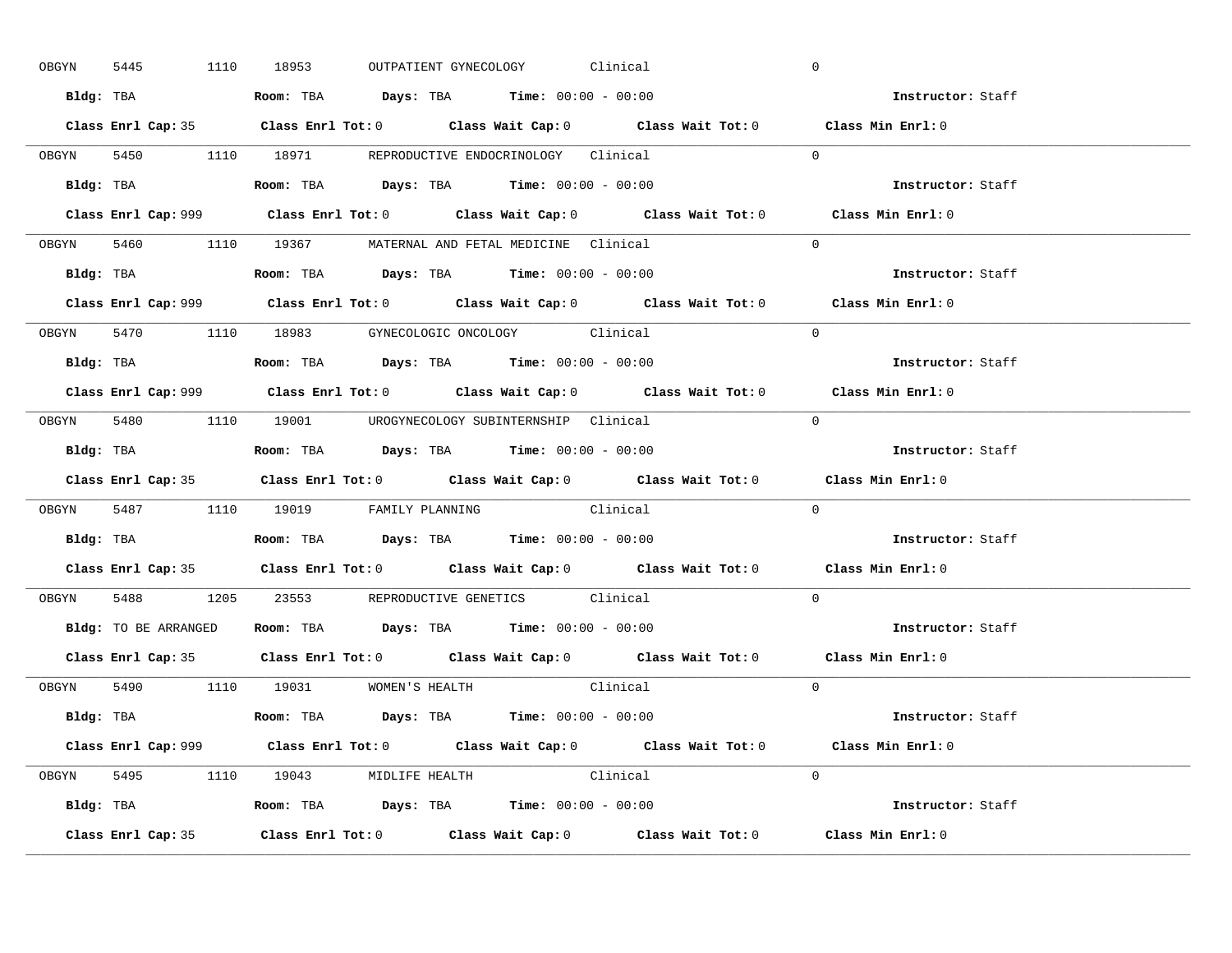#### Report ID: SR201 **University of Pittsburgh** Page No. 103 of 464 **Schedule of Classes for Fall Term 2021-2022** Run Date: 12/16/2020 **Four Week - Second Run Time: 22:30:21**

# **School of Medicine - Obstetrics and Gynecology - Subject: Obstetrics and Gynecology**

| Subject |                      |      | Catalog Nbr Section Class Nbr | Course Title                                                                           | Component                                                                                  | Units    | Topics                        |
|---------|----------------------|------|-------------------------------|----------------------------------------------------------------------------------------|--------------------------------------------------------------------------------------------|----------|-------------------------------|
| OBGYN   | 5500                 | 1110 | 19085                         | OB & GYN MEDICINE ABROAD                                                               | Clinical                                                                                   | $\Omega$ |                               |
|         |                      |      |                               |                                                                                        |                                                                                            |          | Instructor: Staff             |
|         |                      |      |                               |                                                                                        | Class Enrl Cap: 35 Class Enrl Tot: 0 Class Wait Cap: 0 Class Wait Tot: 0 Class Min Enrl: 0 |          |                               |
| OBGYN   | 5580                 |      | 1110 21260                    | SEXUALLY TRANSMITTED DISEASES Clinical                                                 |                                                                                            | $\Omega$ |                               |
|         |                      |      |                               | Bldg: TBA                   Room: TBA         Days: TBA         Time: $00:00 - 00:00$  |                                                                                            |          | Instructor: Staff             |
|         |                      |      |                               |                                                                                        | Class Enrl Cap: 999 Class Enrl Tot: 0 Class Wait Cap: 0 Class Wait Tot: 0                  |          | Class Min Enrl: 0             |
| OBGYN   | 5650                 |      | 1110 19385                    | INDIVIDUALIZED CLINICAL COURSEClinical                                                 |                                                                                            | $\Omega$ |                               |
|         |                      |      |                               |                                                                                        |                                                                                            |          | Instructor: Staff             |
|         |                      |      |                               |                                                                                        | Class Enrl Cap: 35 Class Enrl Tot: 0 Class Wait Cap: 0 Class Wait Tot: 0 Class Min Enrl: 0 |          |                               |
| OBGYN   | 5725                 |      |                               | 1110 19103 INFECTIOUS DISEA-OB/GYN (ILS) Clinical                                      |                                                                                            | $\Omega$ |                               |
|         |                      |      |                               | Bldg: TBA                     Room: TBA          Days: TBA         Time: 00:00 - 00:00 |                                                                                            |          | Instructor: Staff             |
|         |                      |      |                               |                                                                                        | Class Enrl Cap: 35 Class Enrl Tot: 0 Class Wait Cap: 0 Class Wait Tot: 0 Class Min Enrl: 0 |          |                               |
| OBGYN   | 5750                 | 1500 |                               | 28632 GET READY FOR RESIDENCY Clinical                                                 |                                                                                            | $\Omega$ |                               |
|         | Bldg: TO BE ARRANGED |      |                               | Room: TBA $Days:$ TBA Time: $00:00 - 00:00$                                            |                                                                                            |          | Instructor: Fontenot, Amber L |
|         |                      |      |                               |                                                                                        |                                                                                            |          | Kirk, Kimberly Ann            |
|         |                      |      |                               |                                                                                        | Class Enrl Cap: 35 Class Enrl Tot: 0 Class Wait Cap: 0 Class Wait Tot: 0 Class Min Enrl: 0 |          |                               |
| OBGYN   |                      |      |                               | 5885 1110 19121 OB AND GYN RESEARCH Directed Studies                                   |                                                                                            | $\Omega$ |                               |
|         | Bldg: TBA            |      |                               | Room: TBA $\rule{1em}{0.15mm}$ Days: TBA $\rule{1.5mm}{0.15mm}$ Time: $00:00 - 00:00$  |                                                                                            |          | Instructor: Staff             |
|         |                      |      |                               |                                                                                        | Class Enrl Cap: 35 Class Enrl Tot: 0 Class Wait Cap: 0 Class Wait Tot: 0 Class Min Enrl: 0 |          |                               |
| OBGYN   | 5886 700             |      |                               | 1110 19151 INDIVIDUAL STUDY Clinical                                                   |                                                                                            | $\Omega$ |                               |
|         | Bldg: TBA            |      |                               | Room: TBA $Days:$ TBA Time: $00:00 - 00:00$                                            |                                                                                            |          | Instructor: Staff             |
|         |                      |      |                               |                                                                                        | Class Enrl Cap: 35 Class Enrl Tot: 0 Class Wait Cap: 0 Class Wait Tot: 0 Class Min Enrl: 0 |          |                               |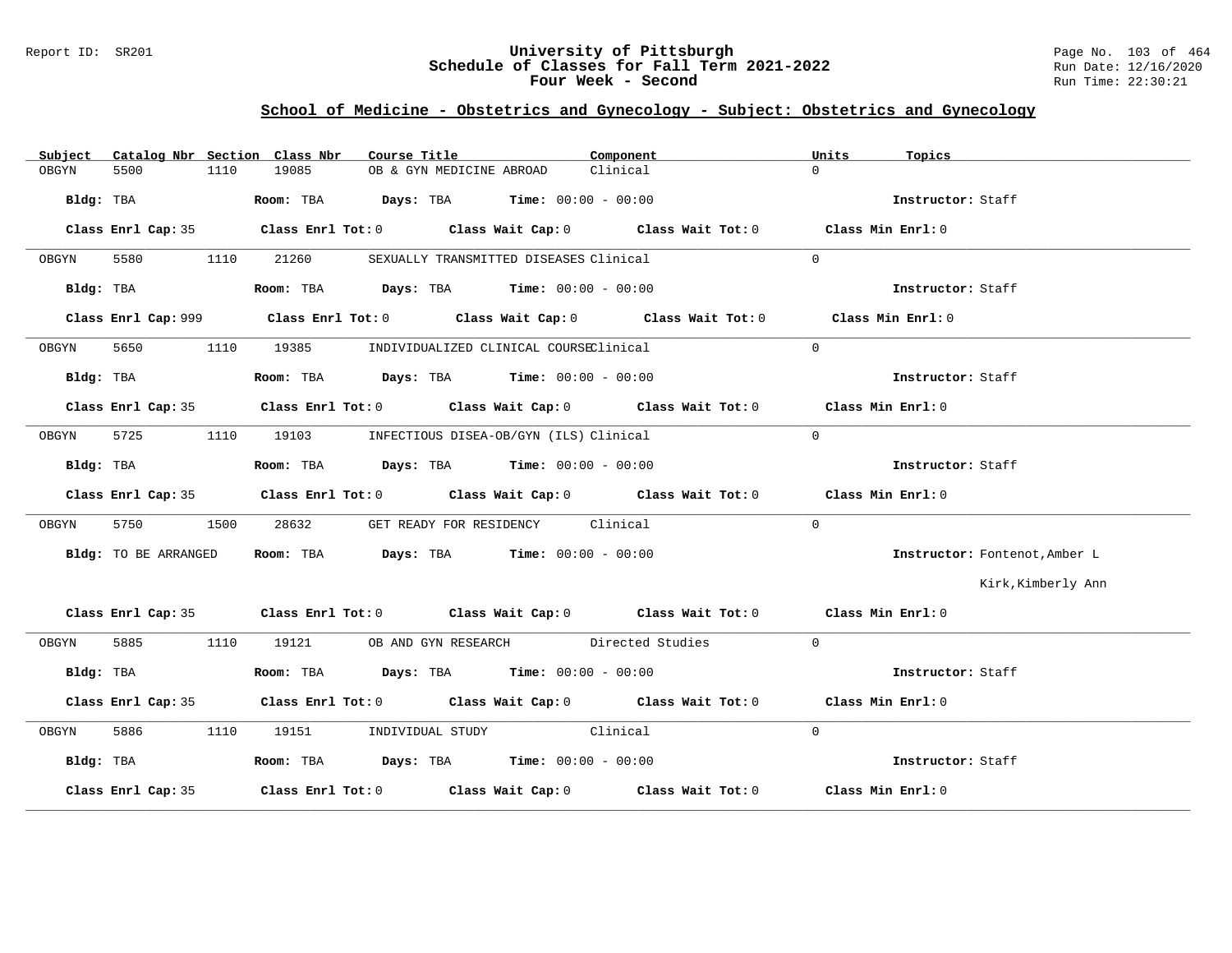### Report ID: SR201 **University of Pittsburgh** Page No. 104 of 464 **Schedule of Classes for Fall Term 2021-2022** Run Date: 12/16/2020 **Four Week - Second Run Time: 22:30:21**

# **School of Medicine - Obstetrics and Gynecology - Subject: Obstetrics and Gynecology**

| Subject   | Catalog Nbr Section Class Nbr |      |                     | Course Title             | Component                    | Units<br>Topics     |  |
|-----------|-------------------------------|------|---------------------|--------------------------|------------------------------|---------------------|--|
| OBGYN     | 5899                          | 1205 | 23971               | INDEPENDENT STUDY OB/GYN | Independent Study            | 0                   |  |
|           | <b>Bldg:</b> TO BE ARRANGED   |      | Room: TBA           | Days: TBA                | <b>Time:</b> $00:00 - 00:00$ | Instructor: Staff   |  |
|           | Class Enrl Cap: 35            |      | Class Enrl Tot: $0$ | Class Wait Cap: 0        | Class Wait $Tot: 0$          | Class Min $Enrl: 0$ |  |
| OBGYN     | 5900                          | 1110 | 19169               | EXTRAMURAL OB AND/OR GYN | Clinical                     | 0                   |  |
| Bldg: TBA |                               |      | Room: TBA           | Days: TBA                | <b>Time:</b> $00:00 - 00:00$ | Instructor: Staff   |  |
|           | Class Enrl Cap: 35            |      | Class Enrl Tot: $0$ | Class Wait Cap: 0        | Class Wait Tot: $0$          | Class Min $Enrl: 0$ |  |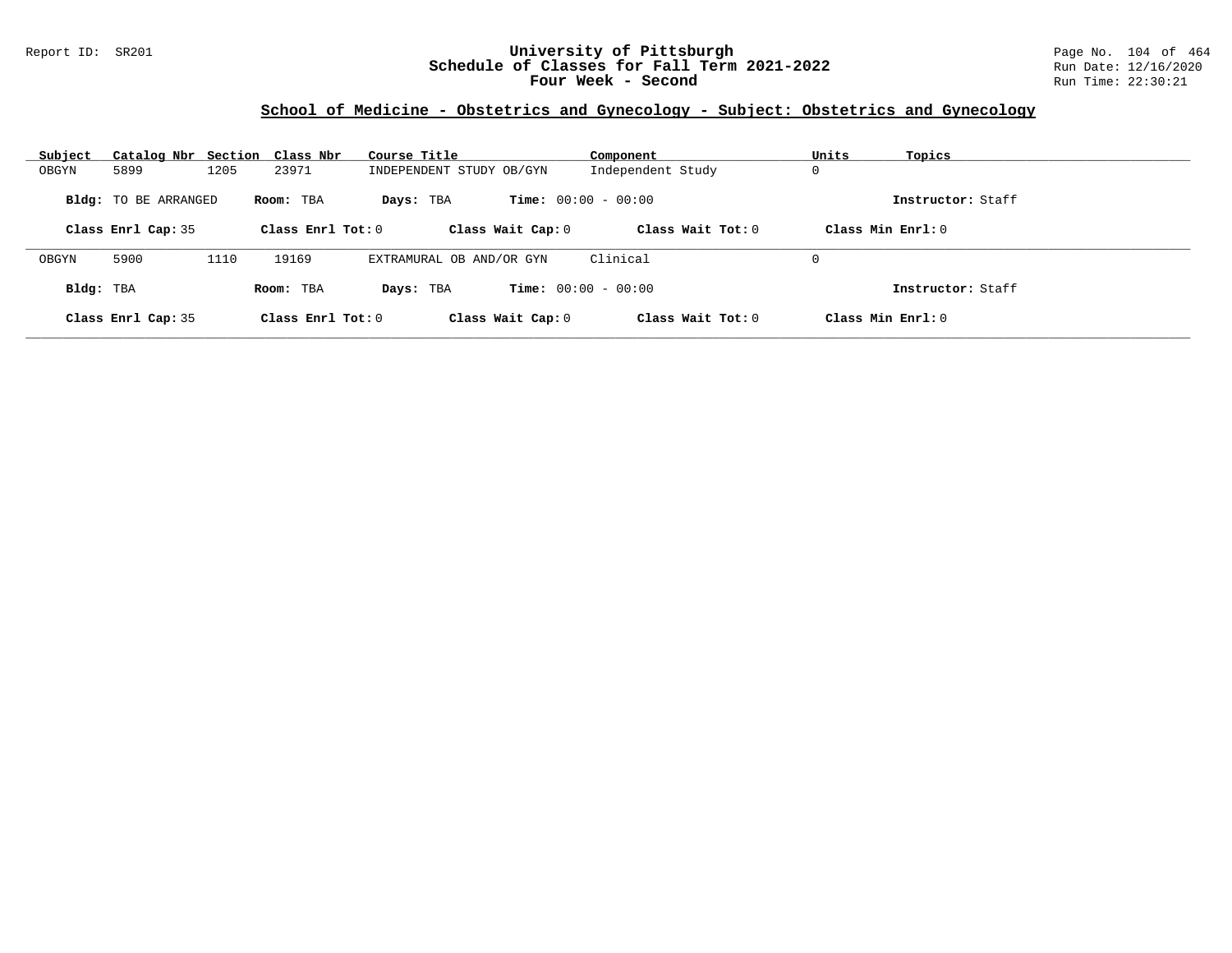#### Report ID: SR201 **University of Pittsburgh** Page No. 105 of 464 **Schedule of Classes for Fall Term 2021-2022** Run Date: 12/16/2020 **Four Week - Second Run Time: 22:30:21**

# **School of Medicine - Ophthalmology - Subject: Ophthalmology**

| Catalog Nbr Section Class Nbr<br>Subject | Course Title                                                                                | Component | Units<br>Topics   |
|------------------------------------------|---------------------------------------------------------------------------------------------|-----------|-------------------|
| 5385<br>1110<br>OPHTH                    | INDIVIDUAL STUDY OR RESEARCH Independent Study<br>19397                                     |           | $\Omega$          |
| Bldg: TBA                                | Room: TBA $Days:$ TBA $Time: 00:00 - 00:00$                                                 |           | Instructor: Staff |
|                                          | Class Enrl Cap: 35 Class Enrl Tot: 0 Class Wait Cap: 0 Class Wait Tot: 0 Class Min Enrl: 0  |           |                   |
| OPHTH                                    | 5420 1110 19187 OPHTHALMOLOGY<br>Clinical                                                   |           | $\Omega$          |
| Bldg: TBA                                | Room: TBA $Days:$ TBA $Time: 00:00 - 00:00$                                                 |           | Instructor: Staff |
|                                          | Class Enrl Cap: 999 Class Enrl Tot: 0 Class Wait Cap: 0 Class Wait Tot: 0 Class Min Enrl: 0 |           |                   |
| OPHTH                                    | 5430 1110 19205 PEDIATRIC OPHTHALMOLOGY Clinical                                            |           | $\Omega$          |
| Bldg: TBA                                | Room: TBA $Days:$ TBA $Time: 00:00 - 00:00$                                                 |           | Instructor: Staff |
|                                          | Class Enrl Cap: 35 Class Enrl Tot: 0 Class Wait Cap: 0 Class Wait Tot: 0 Class Min Enrl: 0  |           |                   |
| 5650<br>OPHTH                            | 1110 19223 INDIVIDUALIZED CLINICAL COURSEClinical                                           |           | $\Omega$          |
| Bldg: TBA                                | Room: TBA $Days:$ TBA $Time: 00:00 - 00:00$                                                 |           | Instructor: Staff |
|                                          | Class Enrl Cap: 35 Class Enrl Tot: 0 Class Wait Cap: 0 Class Wait Tot: 0 Class Min Enrl: 0  |           |                   |
| 5815<br>OPHTH                            | 1110 19247 OPHTHALMOLOGY RESEARCH Independent Study                                         |           | $\Omega$          |
| Bldg: TBA                                | <b>Room:</b> TBA $Days: TBA$ <b>Time:</b> $00:00 - 00:00$                                   |           | Instructor: Staff |
|                                          | Class Enrl Cap: 35 Class Enrl Tot: 0 Class Wait Cap: 0 Class Wait Tot: 0 Class Min Enrl: 0  |           |                   |
| OPHTH<br>1500                            | 23853 MDEP STUDY IN OPHTHALMOLOGY Independent Study                                         |           | $\Omega$          |
| Bldg: TO BE ARRANGED                     | Room: TBA $\rule{1em}{0.15mm}$ Days: TBA Time: $00:00 - 00:00$                              |           | Instructor: Staff |
|                                          | Class Enrl Cap: 35 Class Enrl Tot: 0 Class Wait Cap: 0 Class Wait Tot: 0 Class Min Enrl: 0  |           |                   |
| OPHTH                                    | 5900 1110 19253 EXTRAMURAL OPHTHALMOLOGY Clinical                                           |           | $\Omega$          |
| Bldg: TBA                                | Room: TBA $Days:$ TBA Time: $00:00 - 00:00$                                                 |           | Instructor: Staff |
|                                          | Class Enrl Cap: 35 Class Enrl Tot: 0 Class Wait Cap: 0 Class Wait Tot: 0 Class Min Enrl: 0  |           |                   |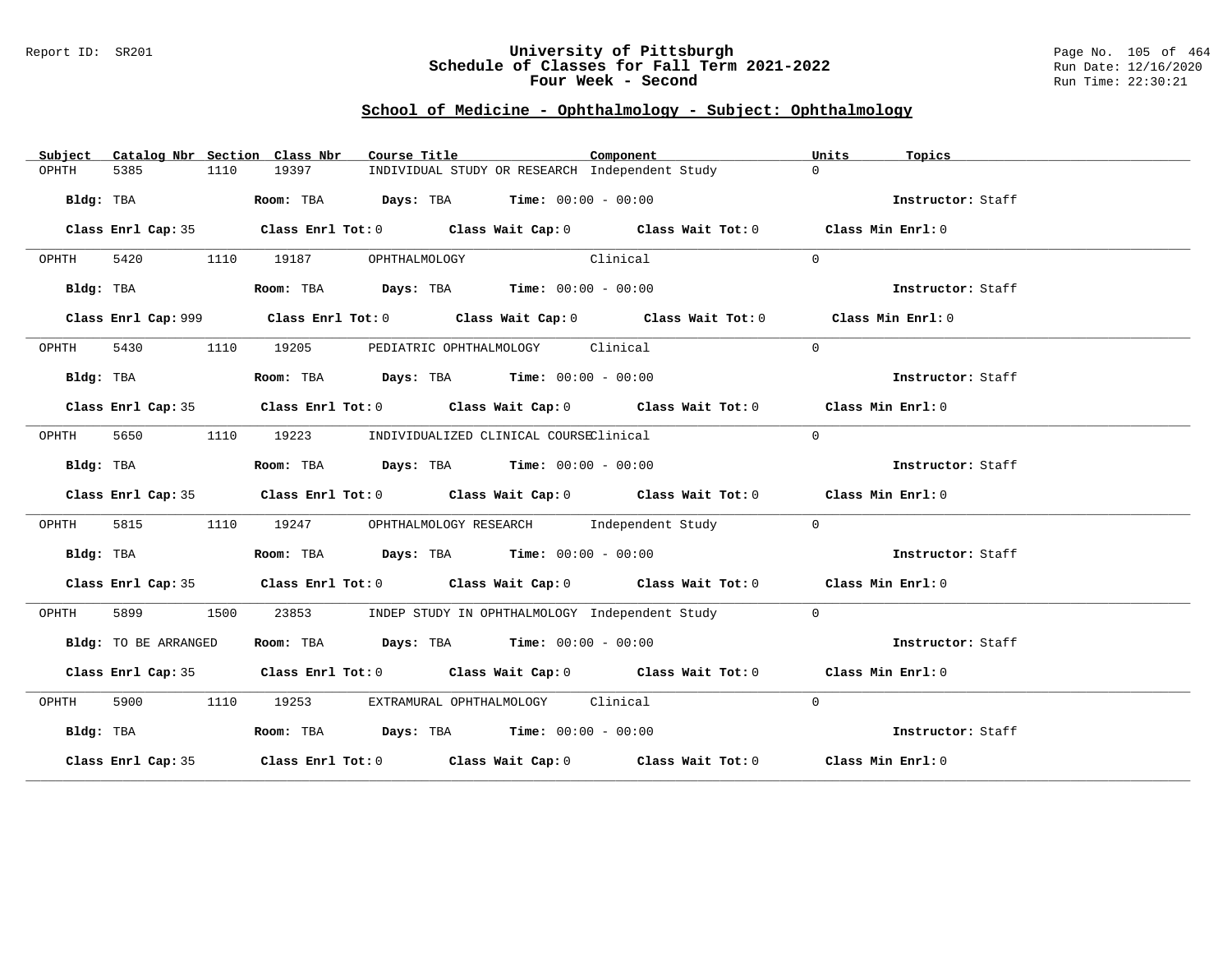#### Report ID: SR201 **University of Pittsburgh** Page No. 106 of 464 **Schedule of Classes for Fall Term 2021-2022** Run Date: 12/16/2020 **Four Week - Second Run Time: 22:30:21**

# **School of Medicine - Orthopedic Surgery - Subject: Orthopedic Surgery**

| Subject Catalog Nbr Section Class Nbr | Course Title                                                                                  | Component | Units<br>Topics   |
|---------------------------------------|-----------------------------------------------------------------------------------------------|-----------|-------------------|
| OSURG<br>5320                         | 19271<br>1110<br>PEDIATRIC ORTHOPAEDICS                                                       | Clinical  | $\cap$            |
| Bldg: TBA                             | <b>Room:</b> TBA $Days: TBA$ <b>Time:</b> $00:00 - 00:00$                                     |           | Instructor: Staff |
|                                       | Class Enrl Cap: 35 Class Enrl Tot: 0 Class Wait Cap: 0 Class Wait Tot: 0 Class Min Enrl: 0    |           |                   |
|                                       | OSURG 5325 1110 19289 SPORTS MEDICINE Clinical                                                |           | $\Omega$          |
|                                       | Bldg: TBA                    Room: TBA         Days: TBA         Time: $00:00 - 00:00$        |           | Instructor: Staff |
|                                       | Class Enrl Cap: 35 Class Enrl Tot: 0 Class Wait Cap: 0 Class Wait Tot: 0 Class Min Enrl: 0    |           |                   |
|                                       | OSURG 5330 1110 19301 ORTHOPAEDIC TRAUMA Clinical                                             |           | $\Omega$          |
|                                       | Bldg: TBA                          Room: TBA          Days: TBA         Time: $00:00 - 00:00$ |           | Instructor: Staff |
|                                       | Class Enrl Cap: 35 Class Enrl Tot: 0 Class Wait Cap: 0 Class Wait Tot: 0 Class Min Enrl: 0    |           |                   |
|                                       | OSURG 5335 1110 19331 ORTHOPAEDIC FOOT AND ANKLE Clinical                                     |           | $\Omega$          |
|                                       | Bldg: TBA                   Room: TBA         Days: TBA         Time: $00:00 - 00:00$         |           | Instructor: Staff |
|                                       | Class Enrl Cap: 35 Class Enrl Tot: 0 Class Wait Cap: 0 Class Wait Tot: 0 Class Min Enrl: 0    |           |                   |
|                                       | OSURG 5340 1110 19343 ORTHOPAEDIC HAND SERVICE Clinical                                       |           | $\Omega$          |
|                                       | Bldg: TBA                   Room: TBA         Days: TBA         Time: $00:00 - 00:00$         |           | Instructor: Staff |
|                                       | Class Enrl Cap: 35 Class Enrl Tot: 0 Class Wait Cap: 0 Class Wait Tot: 0 Class Min Enrl: 0    |           |                   |
|                                       | OSURG 5389 1110 19403 CLINICAL CLERKSHIP Clinical                                             |           | $\Omega$          |
|                                       | Bldg: TBA                   Room: TBA         Days: TBA         Time: $00:00 - 00:00$         |           | Instructor: Staff |
|                                       | Class Enrl Cap: 35 Class Enrl Tot: 0 Class Wait Cap: 0 Class Wait Tot: 0 Class Min Enrl: 0    |           |                   |
|                                       | OSURG 5392 1110 19415 INDIVIDUAL STUDY OR RESEARCH Directed Studies 0                         |           |                   |
|                                       | $Bldg:$ TBA $Room:$ TBA $Days:$ TBA $Time:$ $00:00 - 00:00$                                   |           | Instructor: Staff |
|                                       | Class Enrl Cap: 35 Class Enrl Tot: 0 Class Wait Cap: 0 Class Wait Tot: 0 Class Min Enrl: 0    |           |                   |
| OSURG                                 | 5410 1110 19373 OSURG ACTING INTERNSHIP Clinical                                              |           | $\Omega$          |
|                                       | Bldg: TBA                        Room: TBA           Days: TBA          Time: 00:00 - 00:00   |           | Instructor: Staff |
| Class Enrl Cap: 999                   | Class Enrl Tot: $0$ Class Wait Cap: $0$ Class Wait Tot: $0$                                   |           | Class Min Enrl: 0 |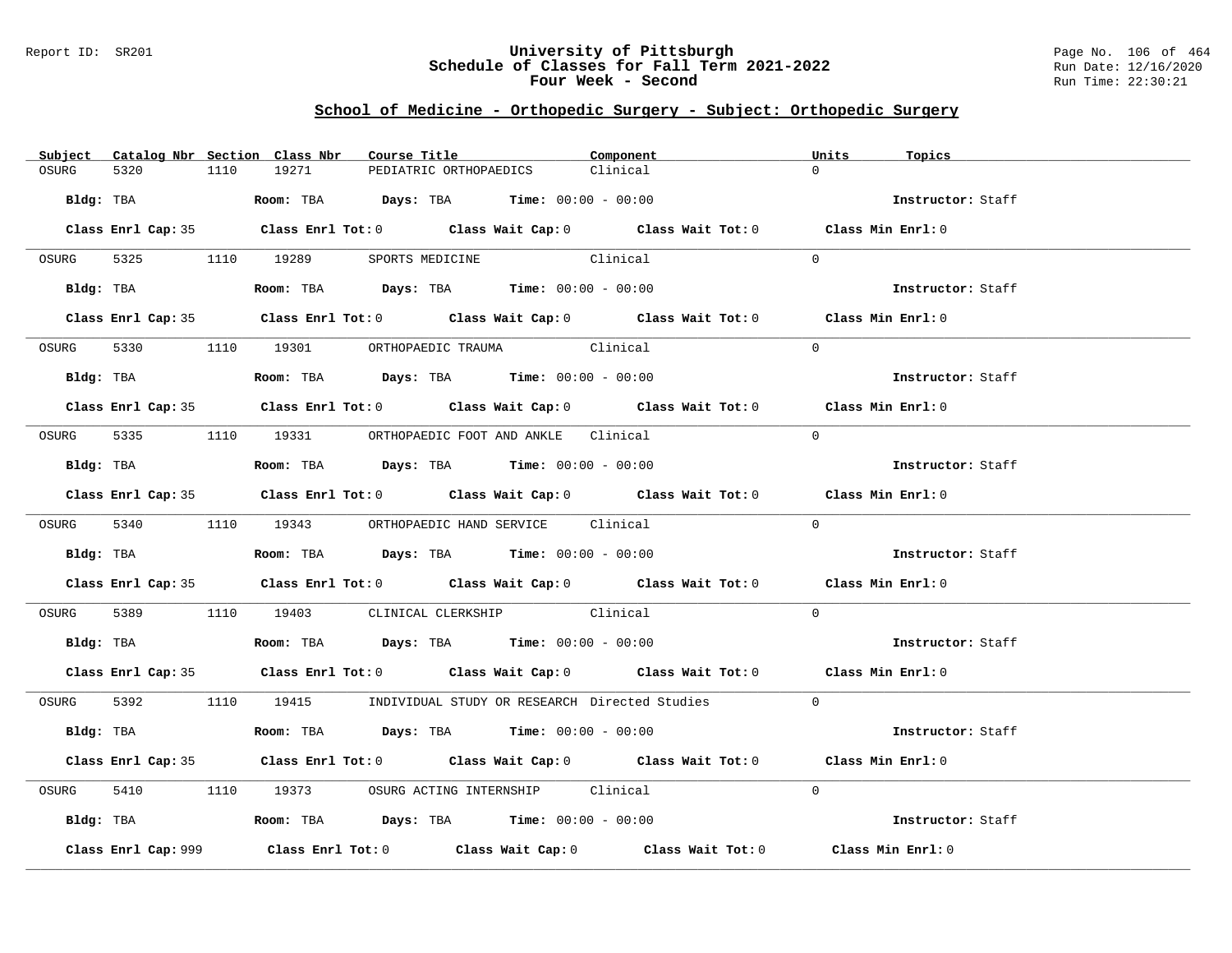| OSURG | 5420<br>1110         | CLINICAL PRECEPTORSHIP Clinical<br>19379                                                    | $\mathbf{0}$ |                   |
|-------|----------------------|---------------------------------------------------------------------------------------------|--------------|-------------------|
|       | Bldg: TBA            | Room: TBA $Days:$ TBA $Time: 00:00 - 00:00$                                                 |              | Instructor: Staff |
|       |                      | Class Enrl Cap: 999 Class Enrl Tot: 0 Class Wait Cap: 0 Class Wait Tot: 0 Class Min Enrl: 0 |              |                   |
| OSURG | 5451 1110            | 19421 OPERATIVE SPORTS MEDICINE Clinical                                                    | $\Omega$     |                   |
|       | Bldg: TBA            | Room: TBA $\rule{1em}{0.15mm}$ Days: TBA $\rule{1.15mm}]{0.15mm}$ Time: $0.000 - 0.0000$    |              | Instructor: Staff |
|       |                      | Class Enrl Cap: 999 Class Enrl Tot: 0 Class Wait Cap: 0 Class Wait Tot: 0 Class Min Enrl: 0 |              |                   |
| OSURG |                      | 5455 1110 19391 PRIMARY CARE/SPORTS MEDICINE Clinical                                       | $\Omega$     |                   |
|       | Bldg: TBA            | Room: TBA $Days:$ TBA $Time: 00:00 - 00:00$                                                 |              | Instructor: Staff |
|       |                      |                                                                                             |              | Class Min Enrl: 0 |
| OSURG | 5650                 | 1110 19409 INDIVIDUALIZED CLINICAL COURSEClinical                                           | $\Omega$     |                   |
|       | Bldg: TBA            | Room: TBA $\rule{1em}{0.15mm}$ Days: TBA $\rule{1.5mm}{0.15mm}$ Time: $00:00 - 00:00$       |              | Instructor: Staff |
|       |                      | Class Enrl Cap: 35 Class Enrl Tot: 0 Class Wait Cap: 0 Class Wait Tot: 0 Class Min Enrl: 0  |              |                   |
| OSURG |                      | 5881 1110 19427 ORTHOPAEDIC RESEARCH Directed Studies                                       | $\Omega$     |                   |
|       |                      |                                                                                             |              |                   |
|       | Bldg: TBA            | Room: TBA $Days:$ TBA $Time: 00:00 - 00:00$                                                 |              | Instructor: Staff |
|       |                      | Class Enrl Cap: 35 Class Enrl Tot: 0 Class Wait Cap: 0 Class Wait Tot: 0 Class Min Enrl: 0  |              |                   |
| OSURG | 5899                 | 1205 23977 INDEPENDENT STUDY ORTHO SURG Independent Study 0                                 |              |                   |
|       | Bldg: TO BE ARRANGED | Room: TBA $\rule{1em}{0.15mm}$ Days: TBA Time: $00:00 - 00:00$                              |              | Instructor: Staff |
|       |                      | Class Enrl Cap: 35 Class Enrl Tot: 0 Class Wait Cap: 0 Class Wait Tot: 0 Class Min Enrl: 0  |              |                   |
| OSURG |                      | 5900 1110 19445 EXTRAMURAL ORTHOPAEDIC SURGERYClinical                                      | $\Omega$     |                   |
|       | Bldg: TBA            | Room: TBA $Days:$ TBA Time: $00:00 - 00:00$                                                 |              | Instructor: Staff |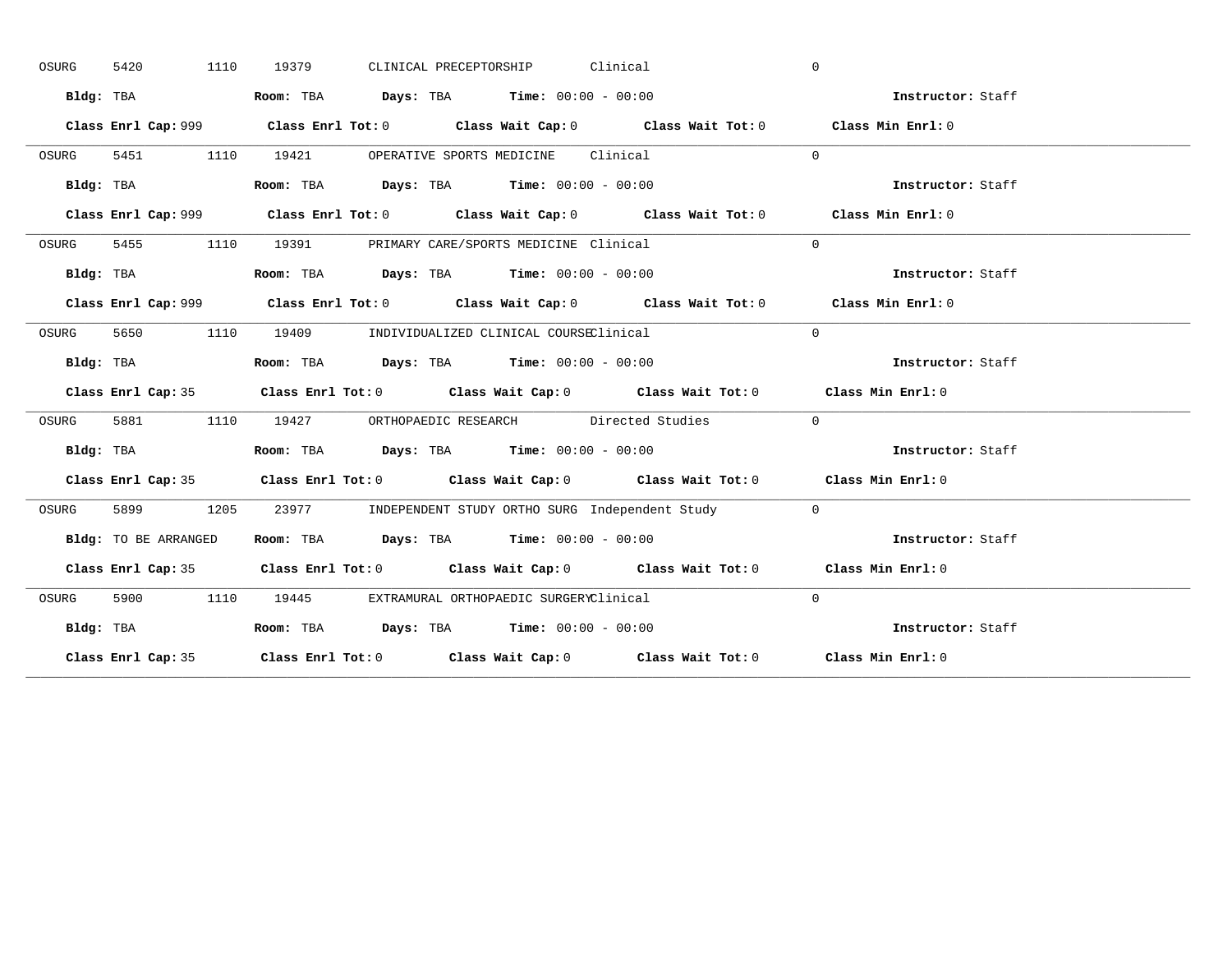#### Report ID: SR201 **University of Pittsburgh** Page No. 108 of 464 **Schedule of Classes for Fall Term 2021-2022** Run Date: 12/16/2020 **Four Week - Second Run Time: 22:30:21**

### **School of Medicine - Otolaryngology - Subject: Otolaryngology**

| Catalog Nbr Section Class Nbr<br>Subject | Course Title                                                                                       | Component        | Units<br>Topics   |
|------------------------------------------|----------------------------------------------------------------------------------------------------|------------------|-------------------|
| 5390<br>1110<br>OTO                      | 19433<br>OTOLARYNGOLOGY RESEARCH                                                                   | Directed Studies | $\Omega$          |
| Bldg: TBA                                | Room: TBA $Days:$ TBA $Time: 00:00 - 00:00$                                                        |                  | Instructor: Staff |
|                                          | Class Enrl Cap: 35 Class Enrl Tot: 0 Class Wait Cap: 0 Class Wait Tot: 0 Class Min Enrl: 0         |                  |                   |
|                                          | OTO 5420 1110 19457 HEAD AND NECK SURGERY Clinical                                                 |                  | $\Omega$          |
| Bldg: TBA                                | Room: TBA $\rule{1em}{0.15mm}$ Days: TBA Time: $00:00 - 00:00$                                     |                  | Instructor: Staff |
|                                          | Class Enrl Cap: 999 Class Enrl Tot: 0 Class Wait Cap: 0 Class Wait Tot: 0 Class Min Enrl: 0        |                  |                   |
|                                          | OTO 5425 1110 19475 COMBINED OTOLARYNGOLOGY Clinical                                               |                  | $\Omega$          |
|                                          | Bldg: TBA                   Room: TBA         Days: TBA         Time: $00:00 - 00:00$              |                  | Instructor: Staff |
|                                          | Class Enrl Cap: 999 Class Enrl Tot: 0 Class Wait Cap: 0 Class Wait Tot: 0 Class Min Enrl: 0        |                  |                   |
|                                          | 0TO 5430 1110 19439 OTOLARYNGOLOGY PRIVATE PRACTC Clinical                                         |                  | $\Omega$          |
| Bldg: TBA                                | Room: TBA $\rule{1em}{0.15mm}$ Days: TBA Time: $00:00 - 00:00$                                     |                  | Instructor: Staff |
|                                          | Class Enrl Cap: 999 Class Enrl Tot: 0 Class Wait Cap: 0 Class Wait Tot: 0 Class Min Enrl: 0        |                  |                   |
|                                          | OTO 5450 1110 19493 PEDIATRIC OTOLARYNGOLOGY Clinical                                              |                  | $\Omega$          |
|                                          | Bldg: TBA                   Room: TBA        Days: TBA        Time: 00:00 - 00:00                  |                  | Instructor: Staff |
|                                          | Class Enrl Cap: 999 Class Enrl Tot: 0 Class Wait Cap: 0 Class Wait Tot: 0 Class Min Enrl: 0        |                  |                   |
| OTO 5460                                 | 1110 19451 NEUROTOLOGY Clinical                                                                    |                  | $\Omega$          |
|                                          | Bldg: TBA                    Room: TBA         Days: TBA         Time: $00:00 - 00:00$             |                  | Instructor: Staff |
|                                          | Class Enrl Cap: 999 Class Enrl Tot: 0 Class Wait Cap: 0 Class Wait Tot: 0 Class Min Enrl: 0        |                  |                   |
|                                          | 0TO 5650 1110 19505 INDIVIDUALIZED CLINICAL COURSEClinical                                         |                  | $\Omega$          |
| Bldg: TBA                                | Room: TBA $Days: TBA$ Time: $00:00 - 00:00$                                                        |                  | Instructor: Staff |
|                                          | Class Enrl Cap: 35 Class Enrl Tot: 0 Class Wait Cap: 0 Class Wait Tot: 0 Class Min Enrl: 0         |                  |                   |
| 5816 7                                   | 1110 19517 OTOLARYNGOLOGY RESEARCH Directed Studies                                                |                  | $\Omega$          |
| Bldg: TBA                                | Room: TBA $Days:$ TBA $Time: 00:00 - 00:00$                                                        |                  | Instructor: Staff |
| Class Enrl Cap: 35                       | Class Enrl Tot: 0 $\qquad$ Class Wait Cap: 0 $\qquad$ Class Wait Tot: 0 $\qquad$ Class Min Enrl: 0 |                  |                   |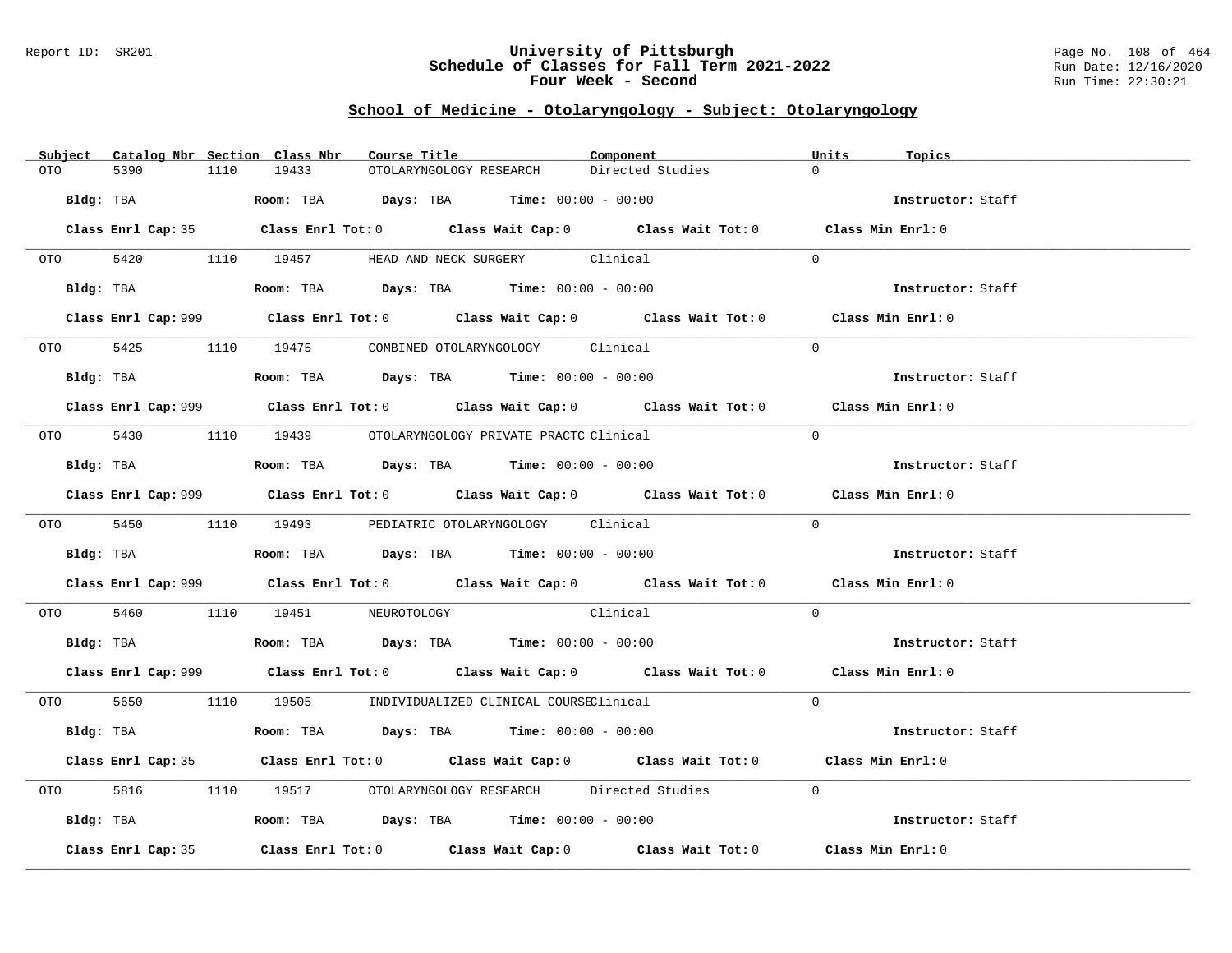| OTO        | 5899                 | 1500 | 23859               |                           |                              | INDEP STUDY IN OTOLARYNGOLOGY Independent Study | U                   |  |
|------------|----------------------|------|---------------------|---------------------------|------------------------------|-------------------------------------------------|---------------------|--|
|            | Bldg: TO BE ARRANGED |      | Room: TBA           | Days: TBA                 | <b>Time:</b> $00:00 - 00:00$ |                                                 | Instructor: Staff   |  |
|            | Class Enrl Cap: 35   |      | Class Enrl Tot: $0$ |                           | Class Wait Cap: 0            | Class Wait $Tot: 0$                             | Class Min $Enrl: 0$ |  |
| <b>OTO</b> | 5900                 | 1110 | 19535               | EXTRAMURAL OTO LARYNOLOGY |                              | Clinical                                        | $\Omega$            |  |
| Bldg: TBA  |                      |      | Room: TBA           | Days: TBA                 | <b>Time:</b> $00:00 - 00:00$ |                                                 | Instructor: Staff   |  |
|            | Class Enrl Cap: 35   |      | Class Enrl Tot: 0   |                           | Class Wait Cap: 0            | Class Wait Tot: 0                               | Class Min Enrl: 0   |  |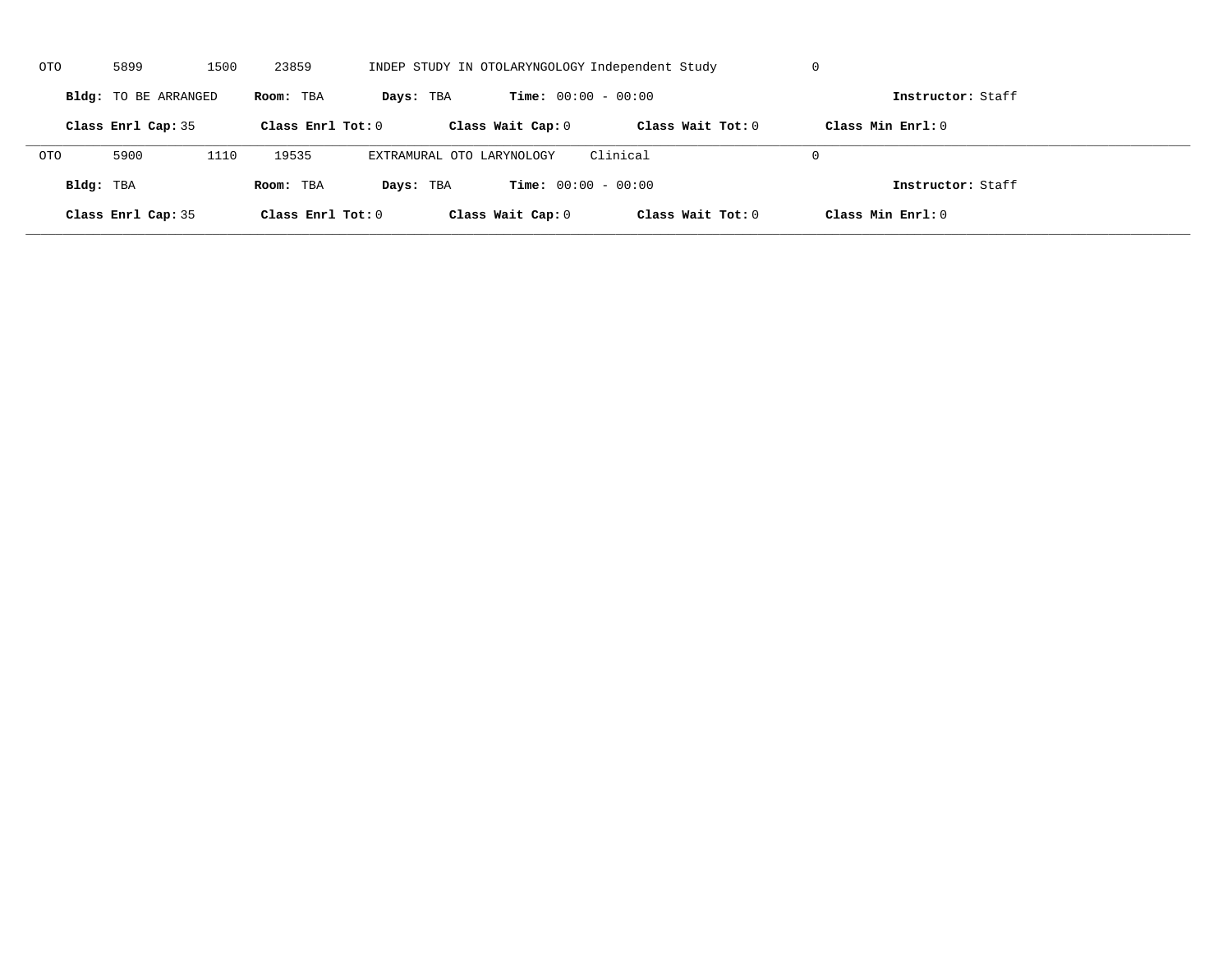#### Report ID: SR201 **University of Pittsburgh** Page No. 110 of 464 **Schedule of Classes for Fall Term 2021-2022** Run Date: 12/16/2020 **Four Week - Second Run Time: 22:30:21**

# **School of Medicine - Pathology - Subject: Pathology**

| Subject Catalog Nbr Section Class Nbr | Course Title <b>Source Search</b>                                                           | Component        | Units<br>Topics   |
|---------------------------------------|---------------------------------------------------------------------------------------------|------------------|-------------------|
| MSPTH<br>5381<br>1110                 | 20588<br>INDIVIDUAL STUDY                                                                   | Directed Studies | $\Omega$          |
|                                       | Bldg: TBA                   Room: TBA        Days: TBA        Time: $00:00 - 00:00$         |                  | Instructor: Staff |
|                                       |                                                                                             |                  |                   |
|                                       | Class Enrl Cap: 35 Class Enrl Tot: 0 Class Wait Cap: 0 Class Wait Tot: 0 Class Min Enrl: 0  |                  |                   |
|                                       | MSPTH 5382 1110 20594 PATHOLOGY RESEARCH Directed Studies 0                                 |                  |                   |
|                                       | Bldg: TBA                    Room: TBA         Days: TBA         Time: 00:00 - 00:00        |                  | Instructor: Staff |
|                                       | Class Enrl Cap: 35 Class Enrl Tot: 0 Class Wait Cap: 0 Class Wait Tot: 0 Class Min Enrl: 0  |                  |                   |
|                                       | MSPTH 5420 1110 20606 ANATOMIC PATHOLOGY Clinical                                           |                  | $\Omega$          |
| Bldg: TBA                             | Room: TBA $Days:$ TBA $Time:$ $00:00 - 00:00$                                               |                  | Instructor: Staff |
|                                       | Class Enrl Cap: 35 Class Enrl Tot: 0 Class Wait Cap: 0 Class Wait Tot: 0 Class Min Enrl: 0  |                  |                   |
|                                       |                                                                                             |                  |                   |
|                                       | MSPTH 5421 1110 19181 BASIC PATHOLOGY                                                       | Practicum        | $\Omega$          |
|                                       | Bldg: TBA                  Room: TBA        Days: TBA        Time: 00:00 - 00:00            |                  | Instructor: Staff |
|                                       | Class Enrl Cap: 999 Class Enrl Tot: 0 Class Wait Cap: 0 Class Wait Tot: 0 Class Min Enrl: 0 |                  |                   |
|                                       | MSPTH 5425 1110 20618 INTRO TO AUTOPSY PATHOLOGY Workshop                                   |                  | $\Omega$          |
|                                       |                                                                                             |                  | Instructor: Staff |
|                                       | Class Enrl Cap: 35 Class Enrl Tot: 0 Class Wait Cap: 0 Class Wait Tot: 0 Class Min Enrl: 0  |                  |                   |
|                                       | MSPTH 5427 1110 20624 THE NODULAR THYROID Clinical                                          |                  | $\Omega$          |
|                                       | Bldg: TBA                   Room: TBA         Days: TBA         Time: $00:00 - 00:00$       |                  | Instructor: Staff |
|                                       | Class Enrl Cap: 35 Class Enrl Tot: 0 Class Wait Cap: 0 Class Wait Tot: 0 Class Min Enrl: 0  |                  |                   |
|                                       | MSPTH 5430 1110 20630 CLINICAL IMMUNOLOGY Clinical                                          |                  | $\Omega$          |
|                                       | Bldg: TBA                   Room: TBA         Days: TBA        Time: $00:00 - 00:00$        |                  | Instructor: Staff |
|                                       | Class Enrl Cap: 35 Class Enrl Tot: 0 Class Wait Cap: 0 Class Wait Tot: 0 Class Min Enrl: 0  |                  |                   |
|                                       | MSPTH 5441 1110 20636 SURGICAL & PERINATAL PATHOLOGYClinical                                |                  | $\Omega$          |
|                                       | Bldg: TBA                         Room: TBA          Days: TBA          Time: 00:00 - 00:00 |                  | Instructor: Staff |
|                                       |                                                                                             |                  |                   |
| Class Enrl Cap: 999                   | Class Enrl Tot: $0$ Class Wait Cap: $0$ Class Wait Tot: $0$                                 |                  | Class Min Enrl: 0 |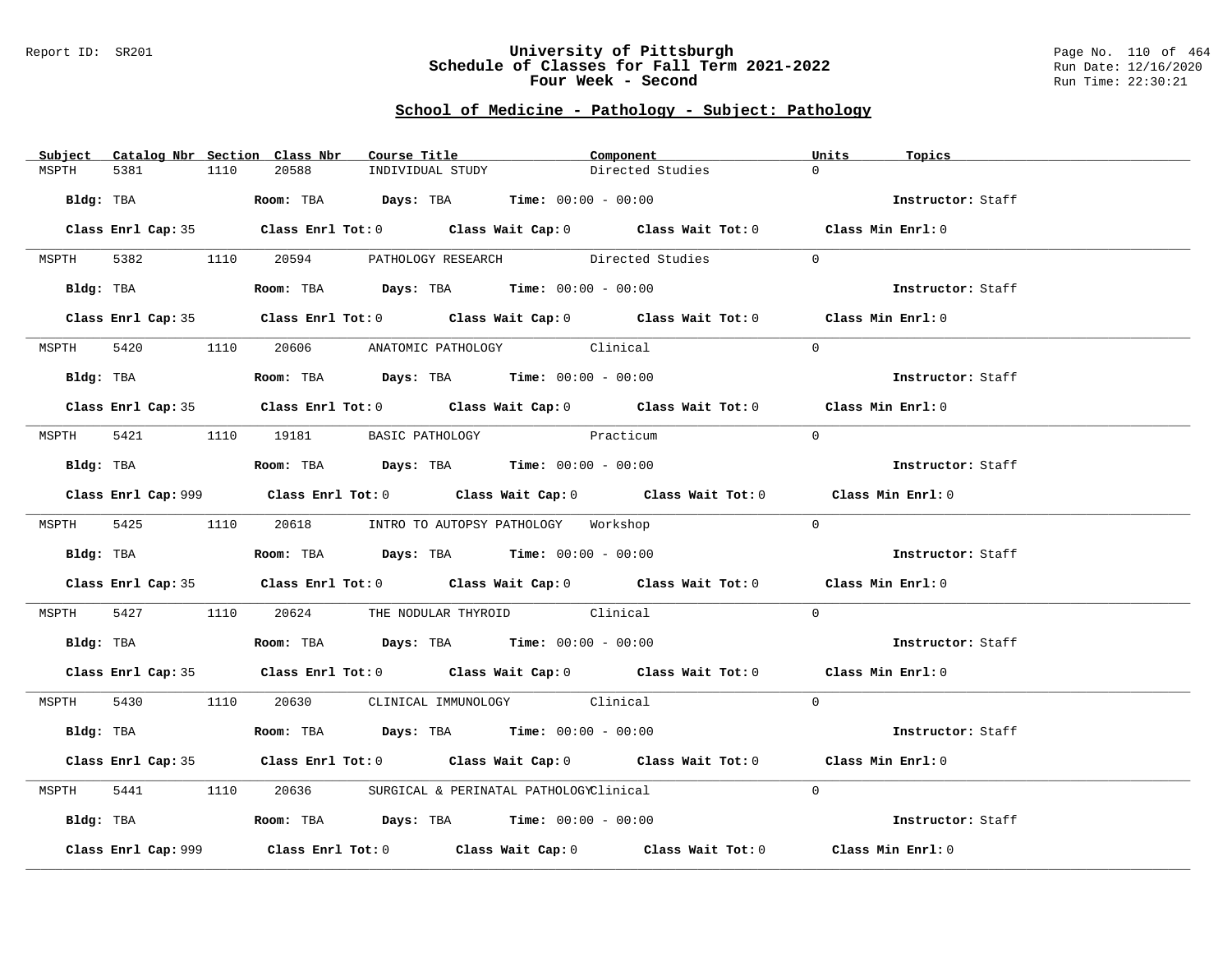| MSPTH 5442 |  | 1110 21129                                                                            |  | INTERSTITIAL LUNG DISEASE Clinical                                              |           |                                                                      | $\mathbf 0$                                                                                 |  |
|------------|--|---------------------------------------------------------------------------------------|--|---------------------------------------------------------------------------------|-----------|----------------------------------------------------------------------|---------------------------------------------------------------------------------------------|--|
|            |  | Bldg: TBA                     Room: TBA         Days: TBA         Time: TBA           |  |                                                                                 |           |                                                                      | Instructor: Staff                                                                           |  |
|            |  |                                                                                       |  |                                                                                 |           |                                                                      | Class Enrl Cap: 35 Class Enrl Tot: 0 Class Wait Cap: 0 Class Wait Tot: 0 Class Min Enrl: 0  |  |
|            |  | MSPTH 5450 1110 19193 PEDIATRIC PATHOLOGY Clinical                                    |  |                                                                                 |           |                                                                      | $\Omega$                                                                                    |  |
|            |  |                                                                                       |  |                                                                                 |           |                                                                      | Instructor: Staff                                                                           |  |
|            |  |                                                                                       |  |                                                                                 |           |                                                                      | Class Enrl Cap: 35 Class Enrl Tot: 0 Class Wait Cap: 0 Class Wait Tot: 0 Class Min Enrl: 0  |  |
|            |  | MSPTH 5460 1110 20642 NEUROPATHOLOGY Clinical                                         |  |                                                                                 |           |                                                                      | $\Omega$                                                                                    |  |
|            |  | Bldg: TBA                   Room: TBA         Days: TBA         Time: 00:00 - 00:00   |  |                                                                                 |           |                                                                      | Instructor: Staff                                                                           |  |
|            |  |                                                                                       |  |                                                                                 |           |                                                                      | Class Enrl Cap: 35 Class Enrl Tot: 0 Class Wait Cap: 0 Class Wait Tot: 0 Class Min Enrl: 0  |  |
|            |  | MSPTH 5471 1110 20648 HEMATOPATHOLOGY Clinical                                        |  |                                                                                 |           |                                                                      | $\Omega$                                                                                    |  |
|            |  | Bldg: TBA                   Room: TBA         Days: TBA         Time: $00:00 - 00:00$ |  |                                                                                 |           |                                                                      | Instructor: Staff                                                                           |  |
|            |  |                                                                                       |  |                                                                                 |           |                                                                      | Class Enrl Cap: 999 Class Enrl Tot: 0 Class Wait Cap: 0 Class Wait Tot: 0 Class Min Enrl: 0 |  |
|            |  | MSPTH 5480 1110 19199 PATHOLOGY PRACTICE Clinical                                     |  |                                                                                 |           |                                                                      | $\Omega$                                                                                    |  |
|            |  | Bldg: TBA                   Room: TBA         Days: TBA         Time: $00:00 - 00:00$ |  |                                                                                 |           |                                                                      | Instructor: Staff                                                                           |  |
|            |  |                                                                                       |  |                                                                                 |           |                                                                      | Class Enrl Cap: 35 Class Enrl Tot: 0 Class Wait Cap: 0 Class Wait Tot: 0 Class Min Enrl: 0  |  |
|            |  | MSPTH 5485 1110 20654 LABORATORY MEDICINE Clinical                                    |  |                                                                                 |           |                                                                      | $\Omega$                                                                                    |  |
|            |  | Bldg: TBA                    Room: TBA         Days: TBA        Time: $00:00 - 00:00$ |  |                                                                                 |           |                                                                      | Instructor: Staff                                                                           |  |
|            |  |                                                                                       |  |                                                                                 |           |                                                                      | Class Enrl Cap: 999 Class Enrl Tot: 0 Class Wait Cap: 0 Class Wait Tot: 0 Class Min Enrl: 0 |  |
|            |  | MSPTH 5487 1110 19637 MUSCULOSKELETAL ONCOLOGY Clinical                               |  |                                                                                 |           |                                                                      | $\Omega$                                                                                    |  |
|            |  | Bldg: TBA                   Room: TBA         Days: TBA         Time: $00:00 - 00:00$ |  |                                                                                 |           |                                                                      | Instructor: Staff                                                                           |  |
|            |  |                                                                                       |  |                                                                                 |           |                                                                      | Class Enrl Cap: 35 Class Enrl Tot: 0 Class Wait Cap: 0 Class Wait Tot: 0 Class Min Enrl: 0  |  |
|            |  |                                                                                       |  |                                                                                 |           | MSPTH 5650 1500 23901 INDIVIDUALIZED CLINICAL COURSEDirected Studies | $\overline{0}$                                                                              |  |
|            |  | Bldg: TO BE ARRANGED Room: TBA Days: TBA Time: 00:00 - 00:00                          |  |                                                                                 |           |                                                                      | Instructor: Staff                                                                           |  |
|            |  |                                                                                       |  |                                                                                 |           |                                                                      | Class Enrl Cap: 35 Class Enrl Tot: 0 Class Wait Cap: 0 Class Wait Tot: 0 Class Min Enrl: 0  |  |
|            |  | MSPTH 5860 1110 19211 IMMUNOLOGY                                                      |  |                                                                                 | Practicum |                                                                      | $\Omega$                                                                                    |  |
|            |  |                                                                                       |  |                                                                                 |           |                                                                      |                                                                                             |  |
|            |  |                                                                                       |  | <b>Bldg:</b> TBA <b>Room:</b> TBA <b>Days:</b> TBA <b>Time:</b> $00:00 - 00:00$ |           |                                                                      | Instructor: Staff                                                                           |  |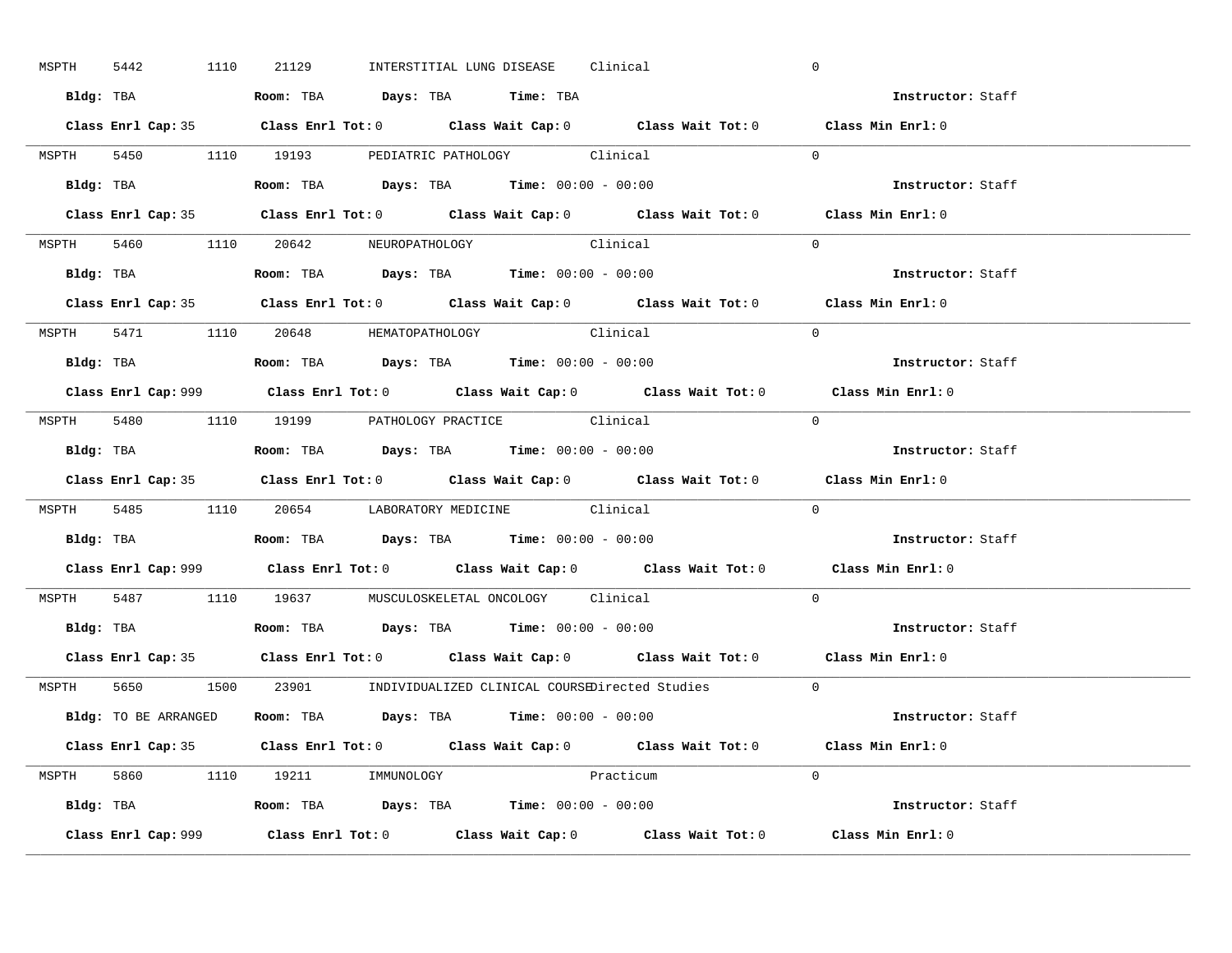### Report ID: SR201 **University of Pittsburgh** Page No. 112 of 464 **Schedule of Classes for Fall Term 2021-2022** Run Date: 12/16/2020 **Four Week - Second Run Time: 22:30:21**

# **School of Medicine - Pathology - Subject: Pathology**

| Subject   |                    |      | Catalog Nbr Section Class Nbr | Course Title                                                   | Component                                                                                          | Units          | Topics            |
|-----------|--------------------|------|-------------------------------|----------------------------------------------------------------|----------------------------------------------------------------------------------------------------|----------------|-------------------|
| MSPTH     | 5861               | 1110 | 19217                         | BIOLOGY OF CANCER                                              | Clinical                                                                                           | $\Omega$       |                   |
| Bldg: TBA |                    |      |                               | Room: TBA $Days: TBA$ Time: $00:00 - 00:00$                    |                                                                                                    |                | Instructor: Staff |
|           | Class Enrl Cap: 35 |      |                               |                                                                | Class Enrl Tot: $0$ Class Wait Cap: $0$ Class Wait Tot: $0$ Class Min Enrl: $0$                    |                |                   |
| MSPTH     | 5862               | 1110 | 19229                         | BIOCHEMISTRY PATHOLOGY Clinical                                |                                                                                                    | $\Omega$       |                   |
| Bldg: TBA |                    |      |                               | Room: TBA $Days:$ TBA $Time: 00:00 - 00:00$                    |                                                                                                    |                | Instructor: Staff |
|           | Class Enrl Cap: 35 |      |                               |                                                                | Class Enrl Tot: $0$ Class Wait Cap: $0$ Class Wait Tot: $0$ Class Min Enrl: $0$                    |                |                   |
| MSPTH     | 5863               | 1110 | 20660                         | TUMOR IMMUNOLOGY Clinical                                      |                                                                                                    | $\Omega$       |                   |
| Bldg: TBA |                    |      |                               | Room: TBA $Days:$ TBA $Time: 00:00 - 00:00$                    |                                                                                                    |                | Instructor: Staff |
|           | Class Enrl Cap: 35 |      |                               |                                                                | Class Enrl Tot: $0$ Class Wait Cap: $0$ Class Wait Tot: $0$ Class Min Enrl: $0$                    |                |                   |
| MSPTH     | 5865               | 1110 | 19235                         | HEAD, NECK AND ORAL PATHOLOGY Directed Studies                 |                                                                                                    | $\Omega$       |                   |
| Bldg: TBA |                    |      |                               | Room: TBA $Days:$ TBA $Time: 00:00 - 00:00$                    |                                                                                                    |                | Instructor: Staff |
|           | Class Enrl Cap: 35 |      |                               |                                                                | Class Enrl Tot: $0$ Class Wait Cap: $0$ Class Wait Tot: $0$ Class Min Enrl: $0$                    |                |                   |
| MSPTH     | 5869               | 1110 | 20666                         |                                                                | INDEPENDENT STUDY IN PATHOLOGYIndependent Study                                                    | $\overline{0}$ |                   |
| Bldg: TBA |                    |      |                               | Room: TBA $\rule{1em}{0.15mm}$ Days: TBA Time: $00:00 - 00:00$ |                                                                                                    |                | Instructor: Staff |
|           | Class Enrl Cap: 35 |      |                               |                                                                | Class Enrl Tot: $0$ Class Wait Cap: $0$ Class Wait Tot: $0$ Class Min Enrl: $0$                    |                |                   |
| MSPTH     | 5900               | 1110 | 20672                         | EXTRAMURAL PATHOLOGY Clinical                                  |                                                                                                    | $\Omega$       |                   |
|           | Bldg: TBA          |      |                               | Room: TBA $Days:$ TBA $Time: 00:00 - 00:00$                    |                                                                                                    |                | Instructor: Staff |
|           | Class Enrl Cap: 35 |      |                               |                                                                | Class Enrl Tot: O $\qquad$ Class Wait Cap: O $\qquad$ Class Wait Tot: O $\qquad$ Class Min Enrl: O |                |                   |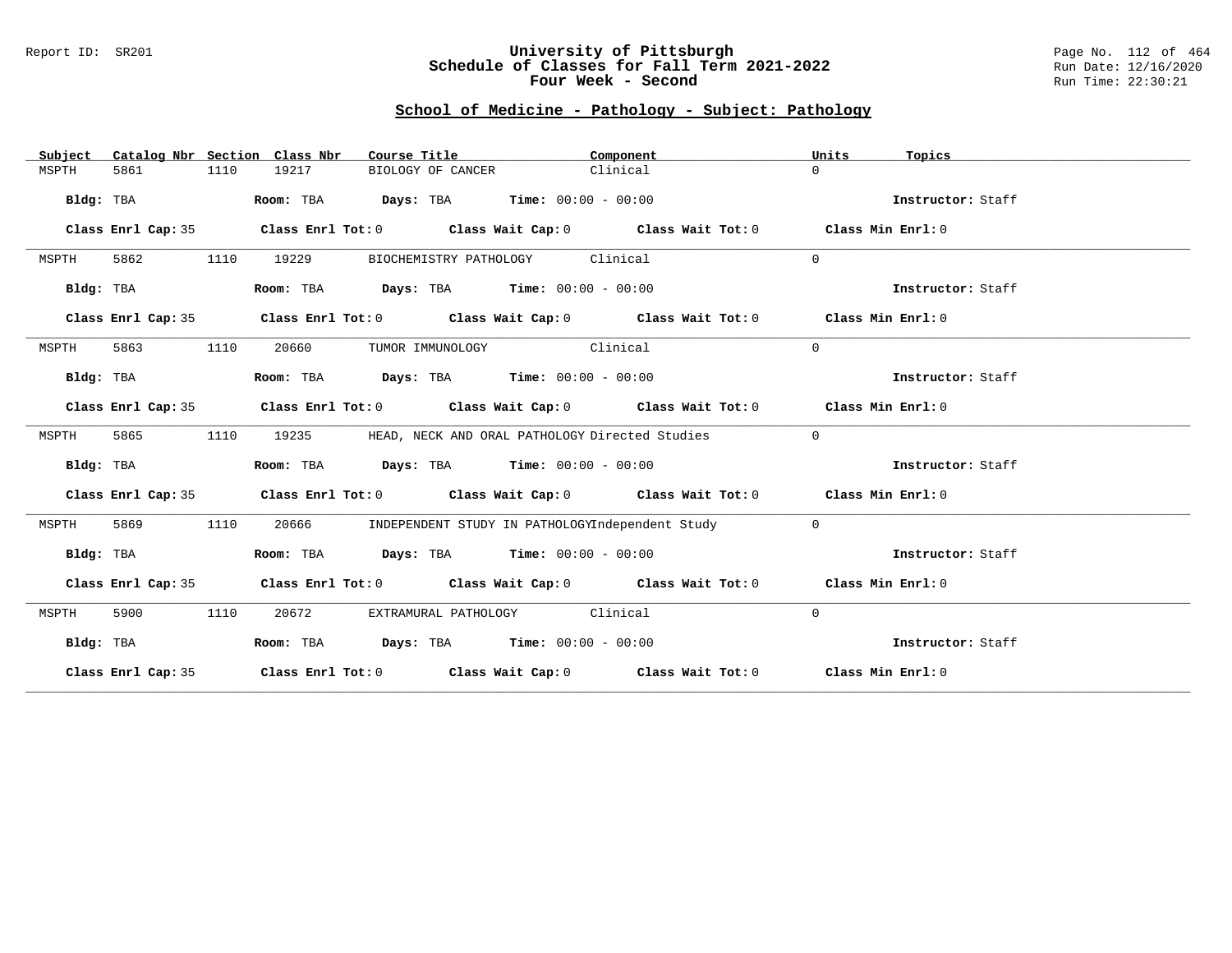#### Report ID: SR201 **University of Pittsburgh** Page No. 113 of 464 **Schedule of Classes for Fall Term 2021-2022** Run Date: 12/16/2020 **Four Week - Second Run Time: 22:30:21**

# **School of Medicine - Pediatrics - Subject: Pediatrics**

| Subject Catalog Nbr Section Class Nbr | Course Title                                                                                | Component | Units<br>Topics   |
|---------------------------------------|---------------------------------------------------------------------------------------------|-----------|-------------------|
| 5345<br>PEDS<br>1110                  | PEDS CLERKSHIP REPEAT COURSE Directed Studies<br>19553                                      |           | $\Omega$          |
| Bldg: TBA                             | Room: TBA $Days:$ TBA $Time: 00:00 - 00:00$                                                 |           | Instructor: Staff |
|                                       | Class Enrl Cap: 35 Class Enrl Tot: 0 Class Wait Cap: 0 Class Wait Tot: 0 Class Min Enrl: 0  |           |                   |
|                                       | PEDS 5351 1110 19571 PEDIATRIC INPATIENT MEDICINE Clinical                                  |           | $\Omega$          |
| Bldg: TBA                             | Room: TBA $Days: TBA$ Time: $00:00 - 00:00$                                                 |           | Instructor: Staff |
|                                       | Class Enrl Cap: 35 Class Enrl Tot: 0 Class Wait Cap: 0 Class Wait Tot: 0 Class Min Enrl: 0  |           |                   |
| PEDS                                  | 5386 1110 19463 INDIVIDUAL STUDY OR RESEARCH Directed Studies                               |           | $\Omega$          |
| Bldg: TBA                             | Room: TBA $Days:$ TBA $Time: 00:00 - 00:00$                                                 |           | Instructor: Staff |
|                                       | Class Enrl Cap: 35 Class Enrl Tot: 0 Class Wait Cap: 0 Class Wait Tot: 0 Class Min Enrl: 0  |           |                   |
|                                       | PEDS 5401 1110 19589 ADV PEDIATRIC IN-PATIENT (AI) Clinical                                 |           | $\Omega$          |
| Bldg: TBA                             | Room: TBA $Days:$ TBA Time: $00:00 - 00:00$                                                 |           | Instructor: Staff |
|                                       | Class Enrl Cap: 999 Class Enrl Tot: 0 Class Wait Cap: 0 Class Wait Tot: 0 Class Min Enrl: 0 |           |                   |
|                                       | PEDS 5406 1110 19607 EXTRAMURAL ACTING INTERNSHIP Clinical                                  |           | $\Omega$          |
| Bldg: TBA                             | Room: TBA $Days:$ TBA Time: $00:00 - 00:00$                                                 |           | Instructor: Staff |
|                                       | Class Enrl Cap: 35 Class Enrl Tot: 0 Class Wait Cap: 0 Class Wait Tot: 0 Class Min Enrl: 0  |           |                   |
| 5410<br>PEDS                          | 1110 19469 PRIMARY CARE PEDIATRICS Clinical                                                 |           | $\Omega$          |
|                                       | Bldg: TBA                     Room: TBA         Days: TBA         Time: 00:00 - 00:00       |           | Instructor: Staff |
|                                       | Class Enrl Cap: 999 Class Enrl Tot: 0 Class Wait Cap: 0 Class Wait Tot: 0 Class Min Enrl: 0 |           |                   |
|                                       | PEDS 5421 1110 19673 ALLERGY AND IMMUNOLOGY Clinical                                        |           | $\Omega$          |
| Bldg: TBA                             | Room: TBA $Days:$ TBA Time: $00:00 - 00:00$                                                 |           | Instructor: Staff |
|                                       | Class Enrl Cap: 999 Class Enrl Tot: 0 Class Wait Cap: 0 Class Wait Tot: 0 Class Min Enrl: 0 |           |                   |
| 5425<br>PEDS                          | 1110 19757 PEDIATRIC RHEUMATOLOGY Clinical                                                  |           | $\Omega$          |
| Bldg: TBA                             | Room: TBA $\rule{1em}{0.15mm}$ Days: TBA Time: $00:00 - 00:00$                              |           | Instructor: Staff |
| Class Enrl Cap: 35                    | Class Enrl Tot: $0$ Class Wait Cap: $0$ Class Wait Tot: $0$                                 |           | Class Min Enrl: 0 |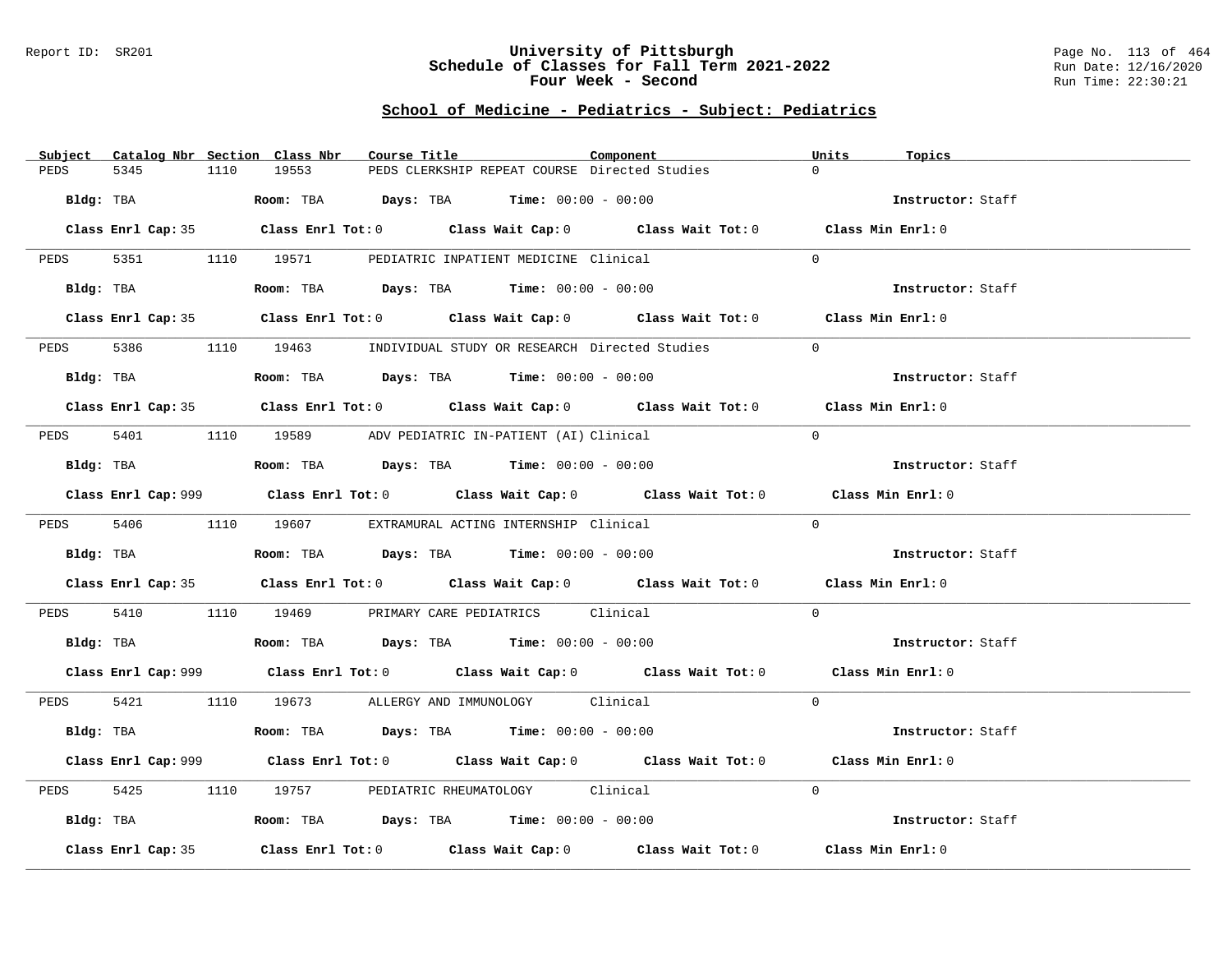| 5430      |  | 1110 19769                                                                             |  | PEDIATRIC CARDIOLOGY Clinical |                                                                                             | $\overline{0}$ |                   |  |
|-----------|--|----------------------------------------------------------------------------------------|--|-------------------------------|---------------------------------------------------------------------------------------------|----------------|-------------------|--|
|           |  | Bldg: TBA                   Room: TBA         Days: TBA         Time: $00:00 - 00:00$  |  |                               |                                                                                             |                | Instructor: Staff |  |
|           |  |                                                                                        |  |                               | Class Enrl Cap: 999 Class Enrl Tot: 0 Class Wait Cap: 0 Class Wait Tot: 0 Class Min Enrl: 0 |                |                   |  |
|           |  | PEDS 5440 1110 19787 ENDCRNLGY, METBLSM & DIABETES Clinical                            |  |                               |                                                                                             | $\Omega$       |                   |  |
|           |  | Bldg: TBA                   Room: TBA         Days: TBA         Time: $00:00 - 00:00$  |  |                               |                                                                                             |                | Instructor: Staff |  |
|           |  |                                                                                        |  |                               | Class Enrl Cap: 999 Class Enrl Tot: 0 Class Wait Cap: 0 Class Wait Tot: 0 Class Min Enrl: 0 |                |                   |  |
|           |  | PEDS 5450 1110 19805 PEDIATRIC INFECTIOUS DISEASES Clinical                            |  |                               |                                                                                             | $\Omega$       |                   |  |
|           |  | Bldg: TBA                    Room: TBA         Days: TBA        Time: $00:00 - 00:00$  |  |                               |                                                                                             |                | Instructor: Staff |  |
|           |  |                                                                                        |  |                               | Class Enrl Cap: 999 Class Enrl Tot: 0 Class Wait Cap: 0 Class Wait Tot: 0 Class Min Enrl: 0 |                |                   |  |
|           |  | PEDS 5455 1110 19835 PEDIATRIC DERMATOLOGY Clinical                                    |  |                               |                                                                                             | $\Omega$       |                   |  |
|           |  | Bldg: TBA                    Room: TBA         Days: TBA         Time: $00:00 - 00:00$ |  |                               |                                                                                             |                | Instructor: Staff |  |
|           |  |                                                                                        |  |                               | Class Enrl Cap: 35 Class Enrl Tot: 0 Class Wait Cap: 0 Class Wait Tot: 0 Class Min Enrl: 0  |                |                   |  |
|           |  | PEDS 5460 1110 19853 NEONATOLOGY                                                       |  |                               | Clinical                                                                                    | $\bigcirc$     |                   |  |
|           |  |                                                                                        |  |                               |                                                                                             |                | Instructor: Staff |  |
|           |  |                                                                                        |  |                               |                                                                                             |                |                   |  |
|           |  |                                                                                        |  |                               | Class Enrl Cap: 999 Class Enrl Tot: 0 Class Wait Cap: 0 Class Wait Tot: 0 Class Min Enrl: 0 |                |                   |  |
|           |  | PEDS 5465 1110 19871 BREASTFEEDING ELECTIVE Clinical                                   |  |                               |                                                                                             | $\mathbf{0}$   |                   |  |
| Bldg: TBA |  | Room: TBA $\rule{1em}{0.15mm}$ Days: TBA Time: $00:00 - 00:00$                         |  |                               |                                                                                             |                | Instructor: Staff |  |
|           |  |                                                                                        |  |                               | Class Enrl Cap: 35 Class Enrl Tot: 0 Class Wait Cap: 0 Class Wait Tot: 0 Class Min Enrl: 0  |                |                   |  |
|           |  | PEDS 5470 1110 20009 GENETICS                                                          |  |                               | Clinical                                                                                    | $\Omega$       |                   |  |
|           |  | Bldg: TBA                    Room: TBA         Days: TBA         Time: $00:00 - 00:00$ |  |                               |                                                                                             |                | Instructor: Staff |  |
|           |  |                                                                                        |  |                               | Class Enrl Cap: 999 Class Enrl Tot: 0 Class Wait Cap: 0 Class Wait Tot: 0 Class Min Enrl: 0 |                |                   |  |
|           |  | PEDS 5480 1110 20015 NEPHROLOGY                                                        |  |                               | Clinical                                                                                    | $\Omega$       |                   |  |
|           |  | Bldg: TBA                   Room: TBA         Days: TBA         Time: 00:00 - 00:00    |  |                               |                                                                                             |                | Instructor: Staff |  |
|           |  |                                                                                        |  |                               | Class Enrl Cap: 999 Class Enrl Tot: 0 Class Wait Cap: 0 Class Wait Tot: 0 Class Min Enrl: 0 |                |                   |  |
|           |  | PEDS 5490 1110 20021 HEMATOLOGY/ONCOLOGY Clinical                                      |  |                               |                                                                                             | $\Omega$       |                   |  |
|           |  | <b>Bldg:</b> TBA <b>ROOM:</b> TBA <b>Days:</b> TBA <b>Time:</b> $00:00 - 00:00$        |  |                               |                                                                                             |                | Instructor: Staff |  |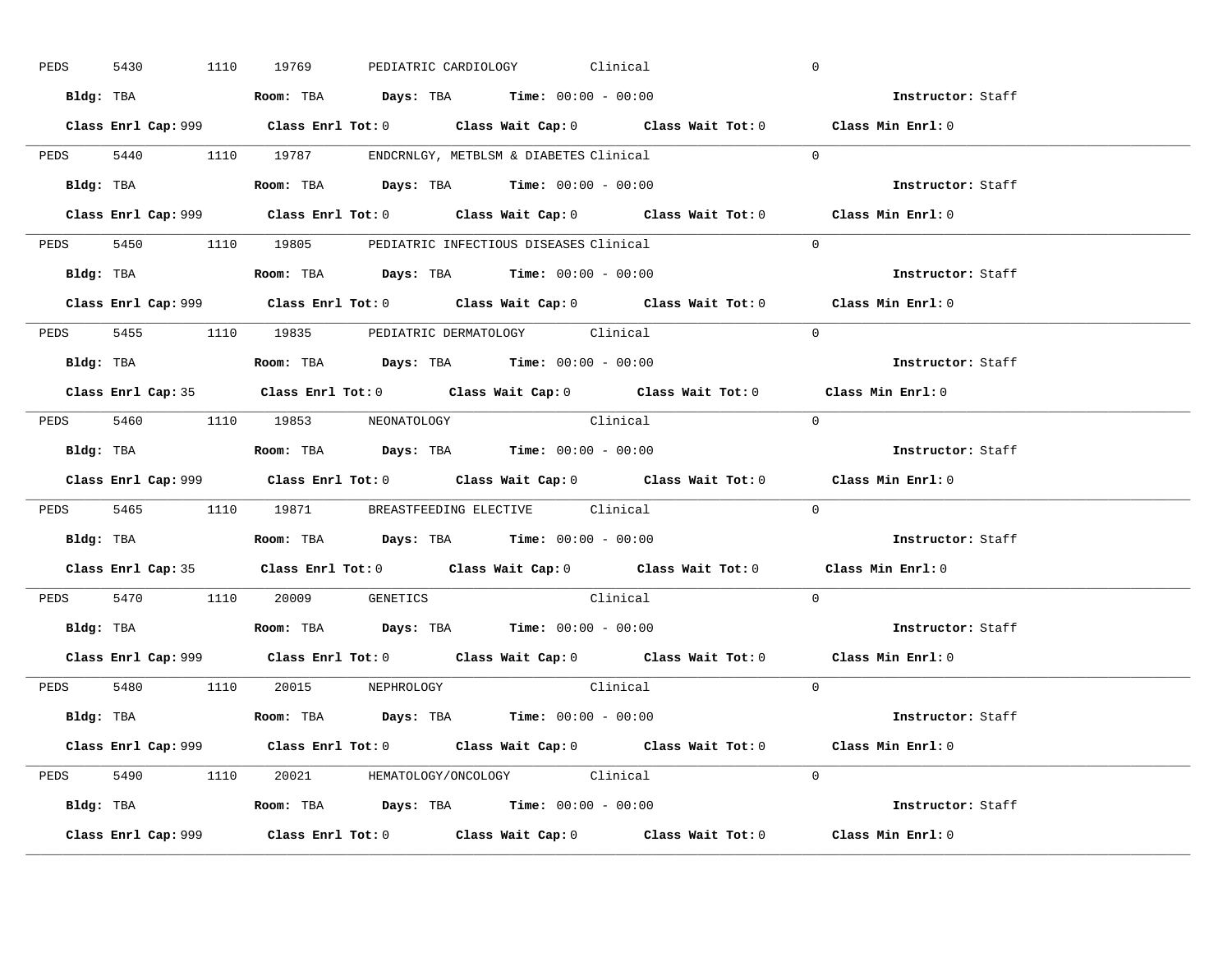### Report ID: SR201 **University of Pittsburgh** Page No. 115 of 464 **Schedule of Classes for Fall Term 2021-2022** Run Date: 12/16/2020 **Four Week - Second Run Time: 22:30:21**

# **School of Medicine - Pediatrics - Subject: Pediatrics**

|      |                      |      | Subject Catalog Nbr Section Class Nbr | Course Title |                                                                                       | Component                                                                                   | Units    | Topics            |  |
|------|----------------------|------|---------------------------------------|--------------|---------------------------------------------------------------------------------------|---------------------------------------------------------------------------------------------|----------|-------------------|--|
| PEDS | 5491                 | 1020 | 21100                                 | NEONATOLOGY  |                                                                                       | Clinical                                                                                    | $\Omega$ |                   |  |
|      |                      |      |                                       |              | Bldg: TBA                    Room: TBA         Days: TBA        Time: TBA             |                                                                                             |          | Instructor: Staff |  |
|      |                      |      |                                       |              |                                                                                       | Class Enrl Cap: 200 Class Enrl Tot: 0 Class Wait Cap: 0 Class Wait Tot: 0 Class Min Enrl: 0 |          |                   |  |
|      |                      |      |                                       |              | PEDS 5500 1110 20075 EMERGENCY PEDIATRICS Clinical                                    |                                                                                             | $\Omega$ |                   |  |
|      |                      |      |                                       |              | Bldg: TBA                  Room: TBA        Days: TBA        Time: 00:00 - 00:00      |                                                                                             |          | Instructor: Staff |  |
|      |                      |      |                                       |              |                                                                                       | Class Enrl Cap: 999 Class Enrl Tot: 0 Class Wait Cap: 0 Class Wait Tot: 0 Class Min Enrl: 0 |          |                   |  |
| PEDS |                      |      |                                       |              | 5510 1110 20099 PEDIATRIC GASTROENTEROLOGY Clinical                                   |                                                                                             | $\Omega$ |                   |  |
|      |                      |      |                                       |              | Bldg: TBA                    Room: TBA         Days: TBA         Time: 00:00 - 00:00  |                                                                                             |          | Instructor: Staff |  |
|      |                      |      |                                       |              |                                                                                       | Class Enrl Cap: 999 Class Enrl Tot: 0 Class Wait Cap: 0 Class Wait Tot: 0 Class Min Enrl: 0 |          |                   |  |
|      |                      |      |                                       |              | PEDS 5520 1110 20111 DEVELOPMENTAL PEDIATRICS Clinical                                |                                                                                             | $\Omega$ |                   |  |
|      | Bldg: TBA            |      |                                       |              | Room: TBA $\rule{1em}{0.15mm}$ Days: TBA Time: $00:00 - 00:00$                        |                                                                                             |          | Instructor: Staff |  |
|      |                      |      |                                       |              |                                                                                       | Class Enrl Cap: 999 Class Enrl Tot: 0 Class Wait Cap: 0 Class Wait Tot: 0 Class Min Enrl: 0 |          |                   |  |
|      |                      |      |                                       |              | PEDS 5521 1500 24690 TRIPLE BOARD PEDIATRICS Clinical                                 |                                                                                             | $\Omega$ |                   |  |
|      | Bldg: TO BE ARRANGED |      |                                       |              | Room: TBA $Days:$ TBA $Time: 00:00 - 00:00$                                           |                                                                                             |          | Instructor: Staff |  |
|      |                      |      |                                       |              |                                                                                       | Class Enrl Cap: 35 Class Enrl Tot: 0 Class Wait Cap: 0 Class Wait Tot: 0 Class Min Enrl: 0  |          |                   |  |
|      |                      |      |                                       |              | PEDS 5530 1110 20123 POISON CENTER Practicum                                          |                                                                                             | $\Omega$ |                   |  |
|      | Bldg: TBA            |      |                                       |              | Room: TBA $Days: TBA$ Time: $00:00 - 00:00$                                           |                                                                                             |          | Instructor: Staff |  |
|      |                      |      |                                       |              |                                                                                       | Class Enrl Cap: 999 Class Enrl Tot: 0 Class Wait Cap: 0 Class Wait Tot: 0 Class Min Enrl: 0 |          |                   |  |
|      |                      |      |                                       |              | PEDS 5540 1110 20141 PEDIATRIC PULMONOLOGY Clinical                                   |                                                                                             | $\Omega$ |                   |  |
|      |                      |      |                                       |              | Bldg: TBA                    Room: TBA         Days: TBA        Time: $00:00 - 00:00$ |                                                                                             |          | Instructor: Staff |  |
|      |                      |      |                                       |              |                                                                                       | Class Enrl Cap: 999 Class Enrl Tot: 0 Class Wait Cap: 0 Class Wait Tot: 0 Class Min Enrl: 0 |          |                   |  |
| PEDS | 5550 1110            |      |                                       |              | 20159 ADOLESCENT MEDICINE Clinical                                                    |                                                                                             | $\Omega$ |                   |  |
|      |                      |      |                                       |              | Bldg: TBA                   Room: TBA        Days: TBA        Time: 00:00 - 00:00     |                                                                                             |          | Instructor: Staff |  |
|      | Class Enrl Cap: 999  |      |                                       |              |                                                                                       | Class Enrl Tot: $0$ Class Wait Cap: $0$ Class Wait Tot: $0$ Class Min Enrl: $0$             |          |                   |  |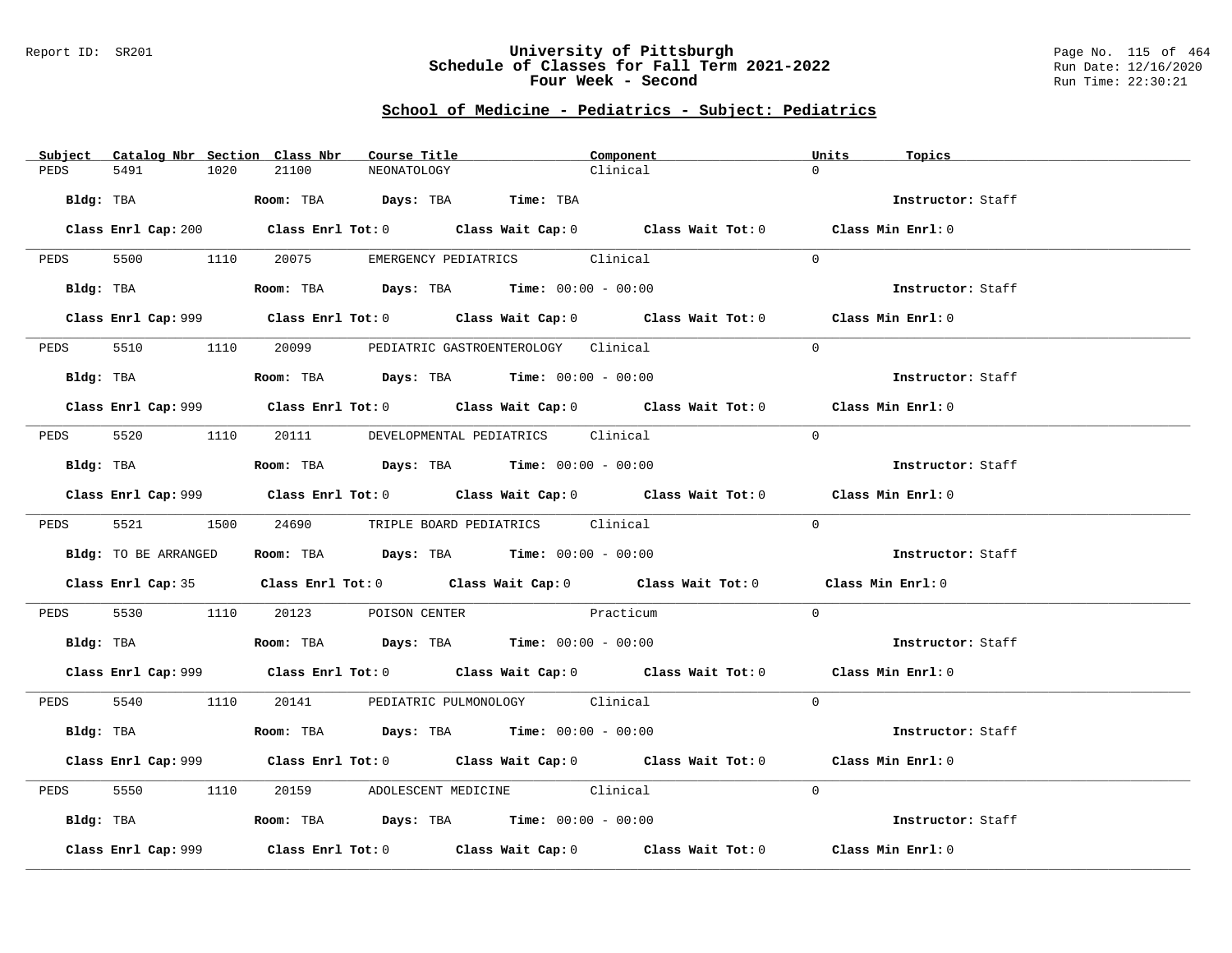| PEDS | 5560<br>1110         | AMBULATORY PEDIATRICS Clinical<br>19481                                                     | $\overline{0}$                |
|------|----------------------|---------------------------------------------------------------------------------------------|-------------------------------|
|      | Bldg: TBA            | <b>Room:</b> TBA $Days: TBA$ <b>Time:</b> $00:00 - 00:00$                                   | <b>Instructor:</b> Staff      |
|      |                      | Class Enrl Cap: 999 Class Enrl Tot: 0 Class Wait Cap: 0 Class Wait Tot: 0 Class Min Enrl: 0 |                               |
| PEDS |                      | 5570 1110 19487 ADOLSCNT AND YOUNG ADLT MEDICNClinical                                      | $\Omega$                      |
|      | Bldg: TBA            | Room: TBA $\rule{1em}{0.15mm}$ Days: TBA Time: $00:00 - 00:00$                              | Instructor: Staff             |
|      |                      | Class Enrl Cap: 999 Class Enrl Tot: 0 Class Wait Cap: 0 Class Wait Tot: 0 Class Min Enrl: 0 |                               |
| PEDS |                      | 5580 1110 19499 SCHOOL HEALTH Clinical                                                      | $\Omega$                      |
|      | Bldg: TBA            | Room: TBA $Days:$ TBA $Time: 00:00 - 00:00$                                                 | Instructor: Staff             |
|      |                      | Class Enrl Cap: 999 Class Enrl Tot: 0 Class Wait Cap: 0 Class Wait Tot: 0 Class Min Enrl: 0 |                               |
|      |                      | PEDS 5650 1110 20177 INDIVIDUALIZED CLINICAL COURSELecture                                  | $\Omega$                      |
|      | Bldg: TBA            | Room: TBA $Days:$ TBA $Time: 00:00 - 00:00$                                                 | Instructor: Staff             |
|      |                      | Class Enrl Cap: 35 Class Enrl Tot: 0 Class Wait Cap: 0 Class Wait Tot: 0 Class Min Enrl: 0  |                               |
| PEDS |                      | 5720 1110 20195 MOLECULAR MEDICINE (ILS) Lecture                                            | $\overline{0}$                |
|      |                      | Bldg: TBA                       Room: TBA          Days: TBA          Time: 00:00 - 00:00   | Instructor: Staff             |
|      |                      | Class Enrl Cap: 999 Class Enrl Tot: 0 Class Wait Cap: 0 Class Wait Tot: 0 Class Min Enrl: 0 |                               |
|      |                      | PEDS 5750 1500 28626 GET READY FOR RESIDENCY Clinical                                       | $\Omega$                      |
|      | Bldg: TO BE ARRANGED | Room: TBA $Days:$ TBA $Time: 00:00 - 00:00$                                                 | Instructor: Fontenot, Amber L |
|      |                      |                                                                                             | Kirk, Kimberly Ann            |
|      |                      | Class Enrl Cap: 35 Class Enrl Tot: 0 Class Wait Cap: 0 Class Wait Tot: 0 Class Min Enrl: 0  |                               |
|      |                      | PEDS 5845 1110 20219 PEDIATRIC RESEARCH Directed Studies 0                                  |                               |
|      | Bldg: TBA            | Room: TBA $\rule{1em}{0.15mm}$ Days: TBA Time: $00:00 - 00:00$                              | Instructor: Staff             |
|      |                      | Class Enrl Cap: 35 Class Enrl Tot: 0 Class Wait Cap: 0 Class Wait Tot: 0 Class Min Enrl: 0  |                               |
| PEDS | 5899                 | 1205 23983 INDEPENDENT STUDY PEDIATRIC Independent Study 0                                  |                               |
|      | Bldg: TO BE ARRANGED | Room: TBA Days: TBA Time: $00:00 - 00:00$                                                   |                               |
|      |                      | Class Enrl Cap: 35 Class Enrl Tot: 0 Class Wait Cap: 0 Class Wait Tot: 0 Class Min Enrl: 0  |                               |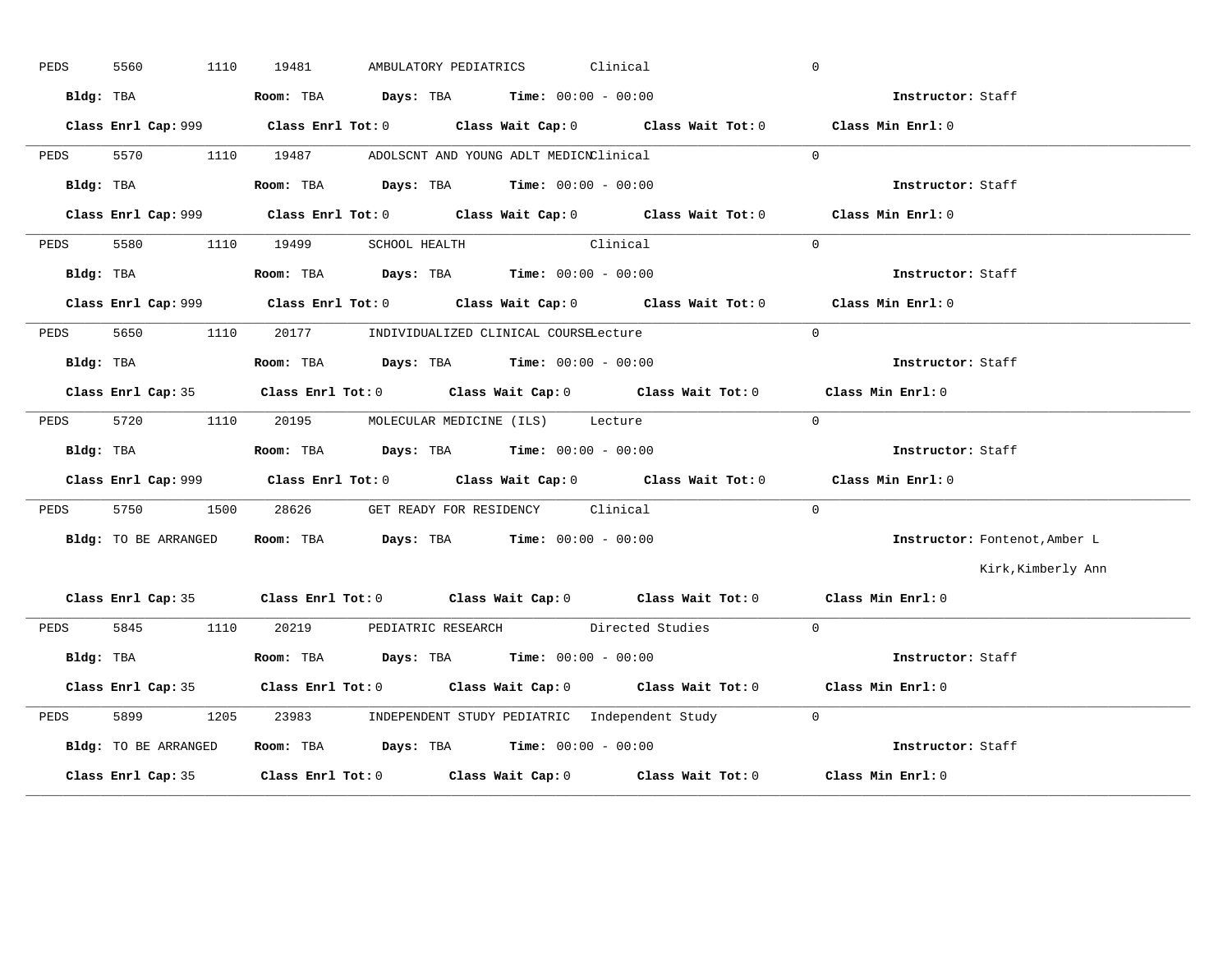### Report ID: SR201 **University of Pittsburgh** Page No. 117 of 464 **Schedule of Classes for Fall Term 2021-2022** Run Date: 12/16/2020 **Four Week - Second Run Time: 22:30:21**

# **School of Medicine - Pediatrics - Subject: Pediatrics**

| Subject   | Catalog Nbr Section Class Nbr |      |                   | Course Title                              | Component         | Units             | Topics            |
|-----------|-------------------------------|------|-------------------|-------------------------------------------|-------------------|-------------------|-------------------|
| PEDS      | 5900                          | 1110 | 20237             | EXTRAMURAL PEDIATRICS                     | Clinical          |                   |                   |
| Bldg: TBA |                               |      | Room: TBA         | <b>Time:</b> $00:00 - 00:00$<br>Days: TBA |                   |                   | Instructor: Staff |
|           | Class Enrl Cap: 35            |      | Class Enrl Tot: 0 | Class Wait Cap: 0                         | Class Wait Tot: 0 | Class Min Enrl: 0 |                   |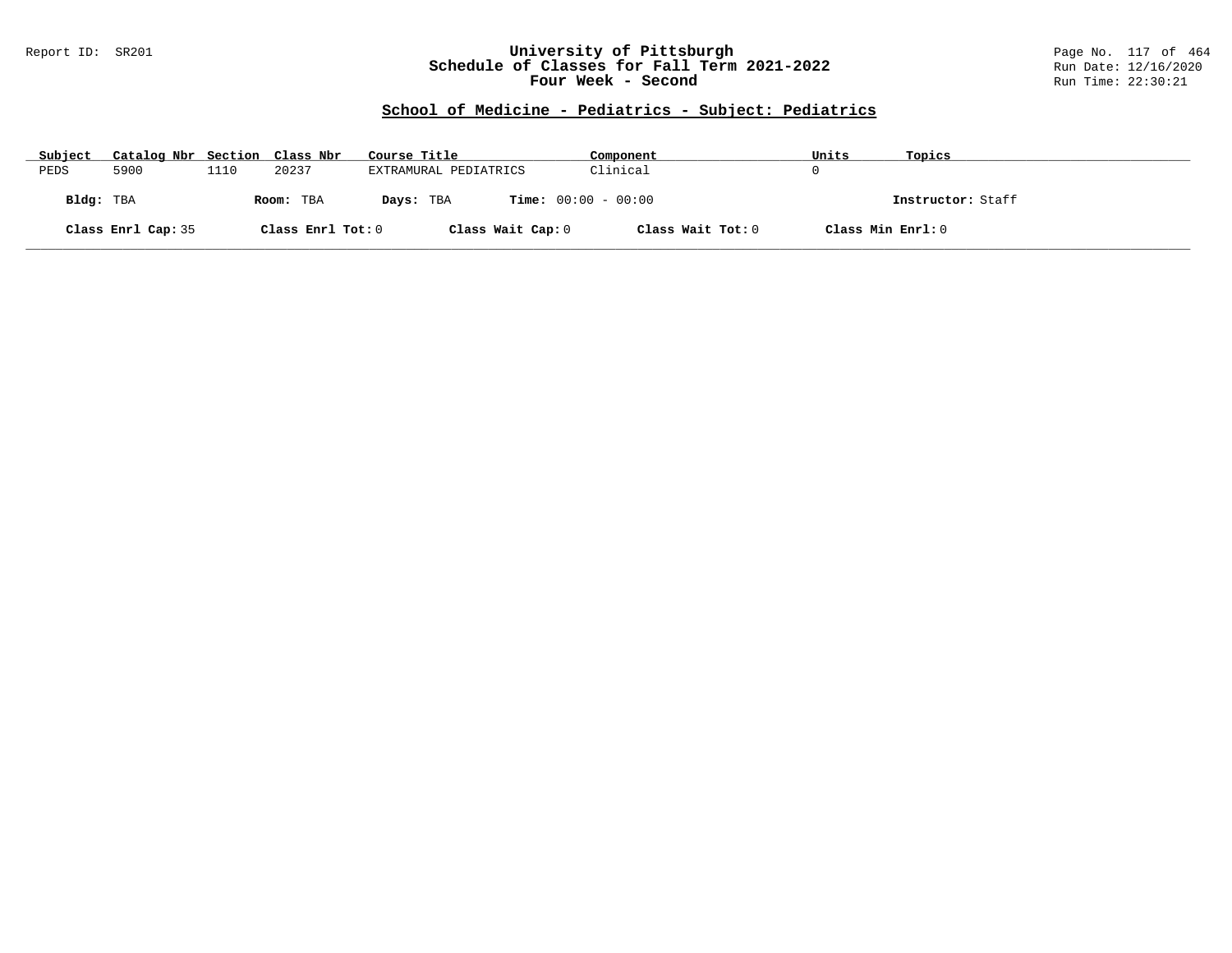### Report ID: SR201 **University of Pittsburgh University of Pittsburgh** Page No. 118 of 464 **Schedule of Classes for Fall Term 2021-2022** Page No. 118 of 464 **Schedule of Classes for Fall Term 2021-2022 Schedule of Classes for Fall Term 2021-2022** Run Date: 12/16/2020 **Four Week - Second Run Time: 22:30:21**

### **School of Medicine - Physical Medicine and Rehabilitation - Subject: Physical Medicine and Rehab**

| Subject              | Catalog Nbr Section Class Nbr<br>Course Title                                                                                                                                                                                                                                                                  | Component                                                                                   | Units<br>Topics   |
|----------------------|----------------------------------------------------------------------------------------------------------------------------------------------------------------------------------------------------------------------------------------------------------------------------------------------------------------|---------------------------------------------------------------------------------------------|-------------------|
| 5410<br>PMDREH       | 1110<br>20249                                                                                                                                                                                                                                                                                                  | REHABILITATION SUB-INTERNSHIP Clinical                                                      | $\Omega$          |
| Bldg: TO BE ARRANGED | Room: TBA $Days:$ TBA Time: $00:00 - 00:00$                                                                                                                                                                                                                                                                    |                                                                                             | Instructor: Staff |
|                      |                                                                                                                                                                                                                                                                                                                | Class Enrl Cap: 35 Class Enrl Tot: 0 Class Wait Cap: 0 Class Wait Tot: 0 Class Min Enrl: 0  |                   |
|                      | PMDREH 5450 1110 20255 REHABLTTN MEDICL CLERKSHIP Clinical                                                                                                                                                                                                                                                     |                                                                                             | $\Omega$          |
| Bldg: TO BE ARRANGED | Room: TBA $Days:$ TBA $Time: 00:00 - 00:00$                                                                                                                                                                                                                                                                    |                                                                                             | Instructor: Staff |
|                      |                                                                                                                                                                                                                                                                                                                |                                                                                             | Class Min Enrl: 0 |
|                      | PMDREH 5460 1110 20261 PED PHYSCL MED/REHAB-INPATIENTClinical                                                                                                                                                                                                                                                  |                                                                                             | $\Omega$          |
| Bldg: TO BE ARRANGED | <b>Room:</b> TBA $\rule{1em}{0.15mm}$ $\rule{1.5mm}{0.15mm}$ $\rule{1.5mm}{0.15mm}$ $\rule{1.5mm}{0.15mm}$ $\rule{1.5mm}{0.15mm}$ $\rule{1.5mm}{0.15mm}$ $\rule{1.5mm}{0.15mm}$ $\rule{1.5mm}{0.15mm}$ $\rule{1.5mm}{0.15mm}$ $\rule{1.5mm}{0.15mm}$ $\rule{1.5mm}{0.15mm}$ $\rule{1.5mm}{0.15mm}$ $\rule{1.5$ |                                                                                             | Instructor: Staff |
|                      |                                                                                                                                                                                                                                                                                                                |                                                                                             | Class Min Enrl: 0 |
|                      | PMDREH 5461 1110 20267 PED PHYSCL MED/REHAB-OUTPATNT Clinical                                                                                                                                                                                                                                                  |                                                                                             | $\overline{0}$    |
| Bldg: TO BE ARRANGED | Room: TBA $Days:$ TBA $Time: 00:00 - 00:00$                                                                                                                                                                                                                                                                    |                                                                                             | Instructor: Staff |
|                      |                                                                                                                                                                                                                                                                                                                | Class Enrl Cap: 999 Class Enrl Tot: 0 Class Wait Cap: 0 Class Wait Tot: 0 Class Min Enrl: 0 |                   |
|                      | PMDREH 5465 1110 20285 DISABILITIES CLERKSHIP Clinical                                                                                                                                                                                                                                                         |                                                                                             | $\Omega$          |
| Bldg: TO BE ARRANGED | Room: TBA $Days: TBA$ Time: $00:00 - 00:00$                                                                                                                                                                                                                                                                    |                                                                                             | Instructor: Staff |
|                      |                                                                                                                                                                                                                                                                                                                | Class Enrl Cap: 35 Class Enrl Tot: 0 Class Wait Cap: 0 Class Wait Tot: 0 Class Min Enrl: 0  |                   |
|                      |                                                                                                                                                                                                                                                                                                                | PMDREH 5650 1500 23925 INDIVIDUALIZED CLINICAL COURSEDirected Studies                       | $\mathbf{0}$      |
| Bldg: TO BE ARRANGED | Room: TBA $Days:$ TBA $Time: 00:00 - 00:00$                                                                                                                                                                                                                                                                    |                                                                                             | Instructor: Staff |
|                      |                                                                                                                                                                                                                                                                                                                | Class Enrl Cap: 35 Class Enrl Tot: 0 Class Wait Cap: 0 Class Wait Tot: 0 Class Min Enrl: 0  |                   |
|                      | PMDREH 5810 1110 20297 PM&R RESEARCH                                                                                                                                                                                                                                                                           | Directed Studies                                                                            | $\Omega$          |
| Bldg: TO BE ARRANGED | Room: TBA $\rule{1em}{0.15mm}$ Days: TBA $\rule{1.15mm}{0.15mm}$ Time: $00:00 - 00:00$                                                                                                                                                                                                                         |                                                                                             | Instructor: Staff |
|                      |                                                                                                                                                                                                                                                                                                                | Class Enrl Cap: 35 Class Enrl Tot: 0 Class Wait Cap: 0 Class Wait Tot: 0 Class Min Enrl: 0  |                   |
| PMDREH 5899          |                                                                                                                                                                                                                                                                                                                | 1500 23829 IND STDY IN PHYSCL MED & REHAEIndependent Study                                  | $\Omega$          |
| Bldg: TO BE ARRANGED | <b>Room:</b> TBA $\rule{1em}{0.15mm}$ <b>Days:</b> TBA <b>Time:</b> $00:00 - 00:00$                                                                                                                                                                                                                            |                                                                                             | Instructor: Staff |
|                      |                                                                                                                                                                                                                                                                                                                | Class Enrl Cap: 35 Class Enrl Tot: 0 Class Wait Cap: 0 Class Wait Tot: 0 Class Min Enrl: 0  |                   |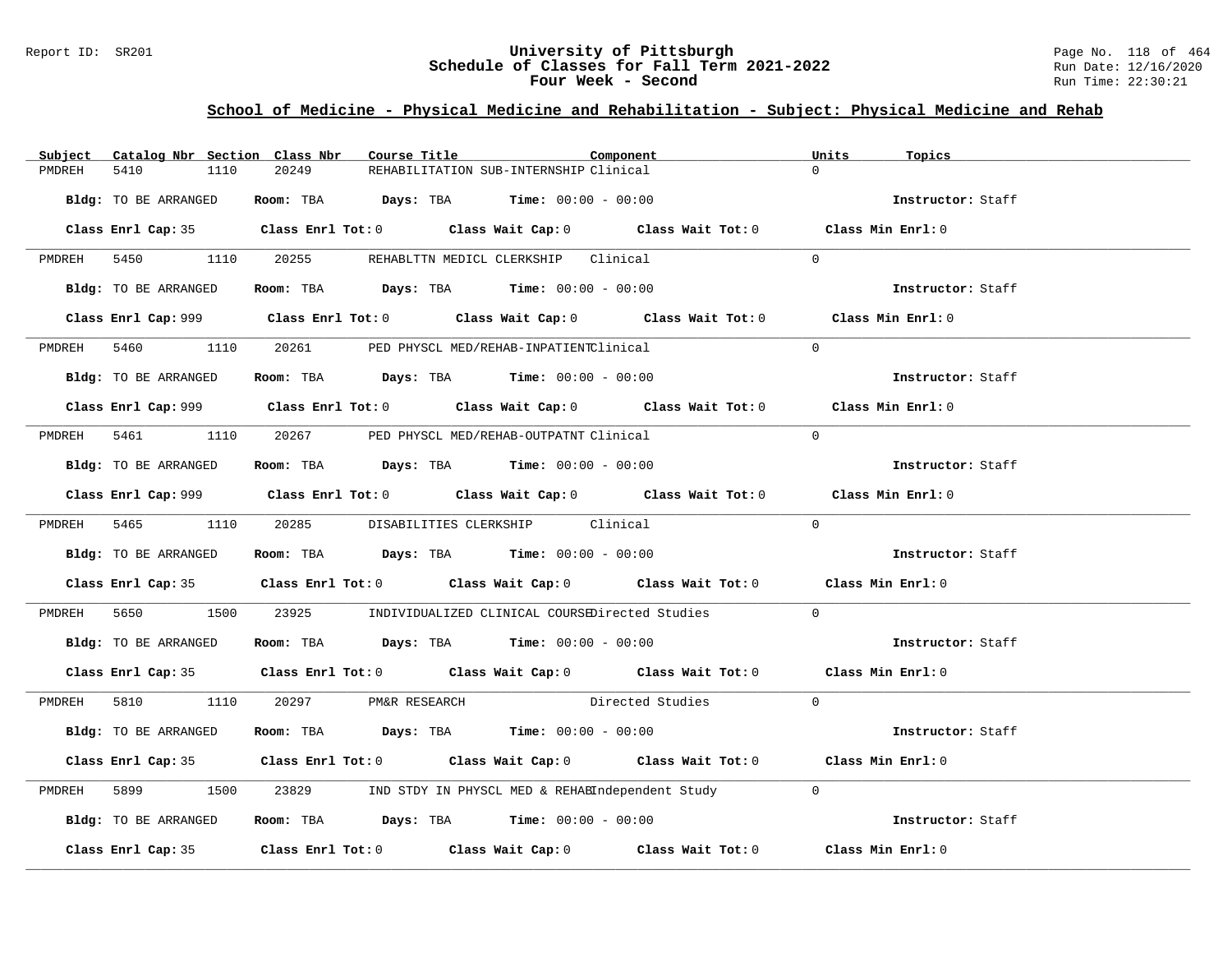| PMDREH | 5900                 | 1110 | 20303             | EXTRAMURAL PHYSCL MED & REHAB Clinical |                              |                   |                   |  |
|--------|----------------------|------|-------------------|----------------------------------------|------------------------------|-------------------|-------------------|--|
|        | Bldg: TO BE ARRANGED |      | Room: TBA         | Days: TBA                              | <b>Time:</b> $00:00 - 00:00$ |                   | Instructor: Staff |  |
|        | Class Enrl Cap: 35   |      | Class Enrl Tot: 0 |                                        | Class Wait Cap: 0            | Class Wait Tot: 0 | Class Min Enrl: 0 |  |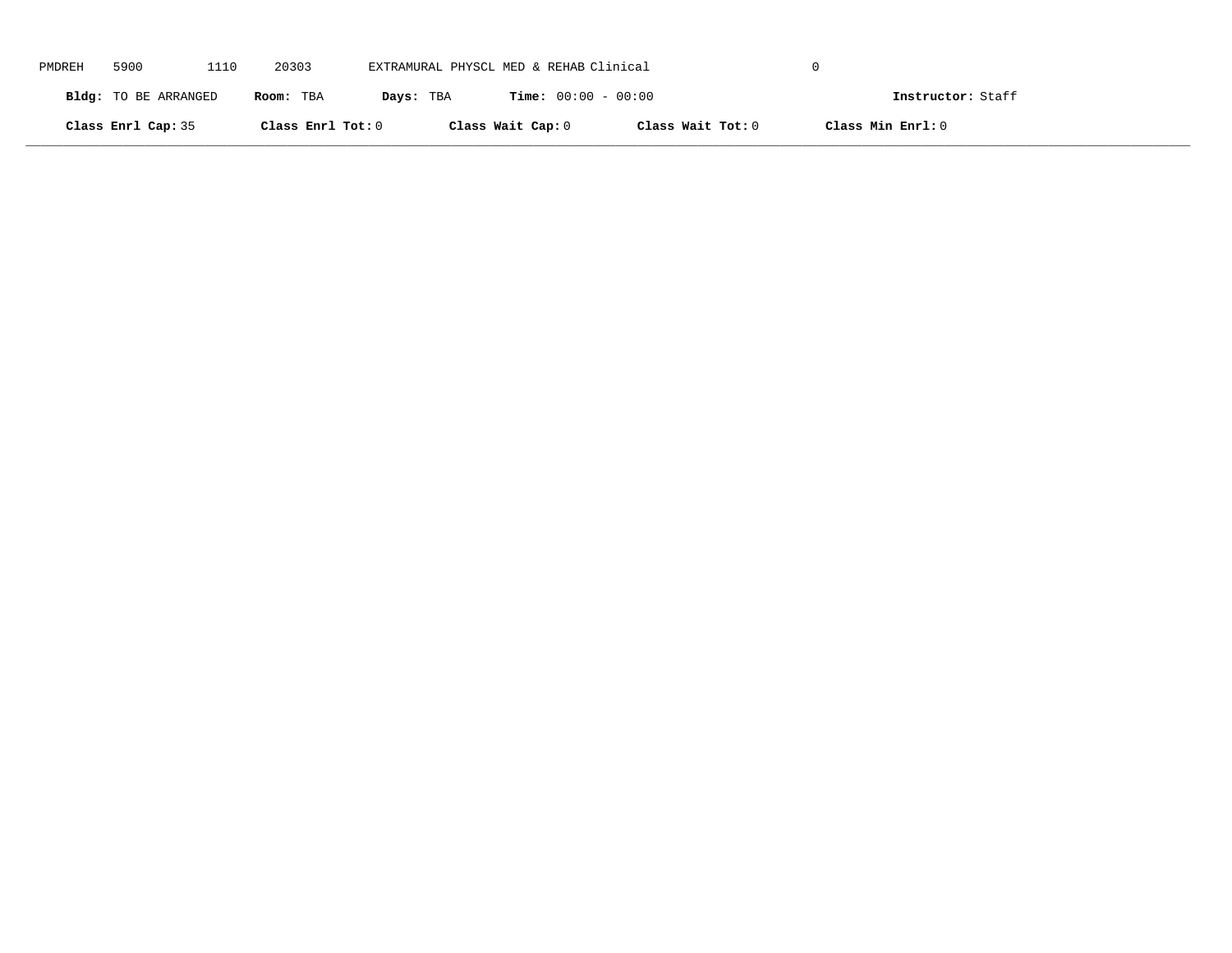#### Report ID: SR201 **University of Pittsburgh** Page No. 120 of 464 **Schedule of Classes for Fall Term 2021-2022** Run Date: 12/16/2020 **Four Week - Second Run Time: 22:30:21**

# **School of Medicine - Psychiatry - Subject: Psychiatry**

| Catalog Nbr Section Class Nbr<br>Subject | Course Title                                                                                   | Component | Units<br>Topics   |
|------------------------------------------|------------------------------------------------------------------------------------------------|-----------|-------------------|
| PSYC<br>5345<br>1110                     | 20309<br>CLINICAL NEUROSCIENCE REPEAT Clinical                                                 | $\Omega$  |                   |
| Bldg: TO BE ARRANGED                     | Room: TBA $Days: TBA$ Time: $00:00 - 00:00$                                                    |           | Instructor: Staff |
|                                          | Class Enrl Cap: 35 Class Enrl Tot: 0 Class Wait Cap: 0 Class Wait Tot: 0 Class Min Enrl: 0     |           |                   |
|                                          | PSYC 5366 1500 28610 PSYCHIATRY CLERKSHIP Clinical                                             | $\Omega$  |                   |
| Bldg: TO BE ARRANGED                     | Room: TBA $Days:$ TBA $Time: 00:00 - 00:00$                                                    |           | Instructor: Staff |
|                                          | Class Enrl Cap: 35 Class Enrl Tot: 0 Class Wait Cap: 0 Class Wait Tot: 0 Class Min Enrl: 0     |           |                   |
| 5410<br>PSYC                             | 1110 20342 ACTNG INTERNSHIP IN PSYCHIATRYClinical                                              | $\Omega$  |                   |
| Bldg: TBA                                | Room: TBA $Days:$ TBA $Time: 00:00 - 00:00$                                                    |           | Instructor: Staff |
|                                          | Class Enrl Cap: 35 Class Enrl Tot: 0 Class Wait Cap: 0 Class Wait Tot: 0 Class Min Enrl: 0     |           |                   |
| PSYC                                     | 5411 1110 20354 ADOLESCENT PSYC ACTING INTERN Clinical                                         | $\Omega$  |                   |
|                                          |                                                                                                |           | Instructor: Staff |
|                                          | Class Enrl Cap: 999 Class Enrl Tot: 0 Class Wait Cap: 0 Class Wait Tot: 0 Class Min Enrl: 0    |           |                   |
|                                          | PSYC 5412 1110 20366 TRIPLE BOARD ACTING INTERNSHIPClinical                                    | $\Omega$  |                   |
| Bldg: TBA                                | <b>Room:</b> TBA $\qquad \qquad$ <b>Days:</b> TBA $\qquad \qquad$ <b>Time:</b> $00:00 - 00:00$ |           | Instructor: Staff |
|                                          | Class Enrl Cap: 35 Class Enrl Tot: 0 Class Wait Cap: 0 Class Wait Tot: 0 Class Min Enrl: 0     |           |                   |
| 5415<br>PSYC                             | 1110 20378 INTRO TO CLINICAL PSYCHIATRY Clinical                                               | $\Omega$  |                   |
|                                          | Bldg: TBA                    Room: TBA         Days: TBA         Time: 00:00 - 00:00           |           | Instructor: Staff |
|                                          | Class Enrl Cap: 35 Class Enrl Tot: 0 Class Wait Cap: 0 Class Wait Tot: 0 Class Min Enrl: 0     |           |                   |
|                                          | PSYC 5420 1110 20396 PSYCHIATRIC EMERGENCY SERVICESClinical                                    | $\Omega$  |                   |
|                                          | Bldg: TBA                   Room: TBA        Days: TBA         Time: $00:00 - 00:00$           |           | Instructor: Staff |
|                                          | Class Enrl Cap: 999 Class Enrl Tot: 0 Class Wait Cap: 0 Class Wait Tot: 0 Class Min Enrl: 0    |           |                   |
| 5425<br>PSYC                             | 1110 19511 MGT OF PSYCHIATRIC ILLNESSES Clinical                                               | $\Omega$  |                   |
|                                          | Bldg: TBA                   Room: TBA         Days: TBA         Time: $00:00 - 00:00$          |           | Instructor: Staff |
| Class Enrl Cap: 35                       | Class Enrl Tot: $0$ Class Wait Cap: $0$ Class Wait Tot: $0$                                    |           | Class Min Enrl: 0 |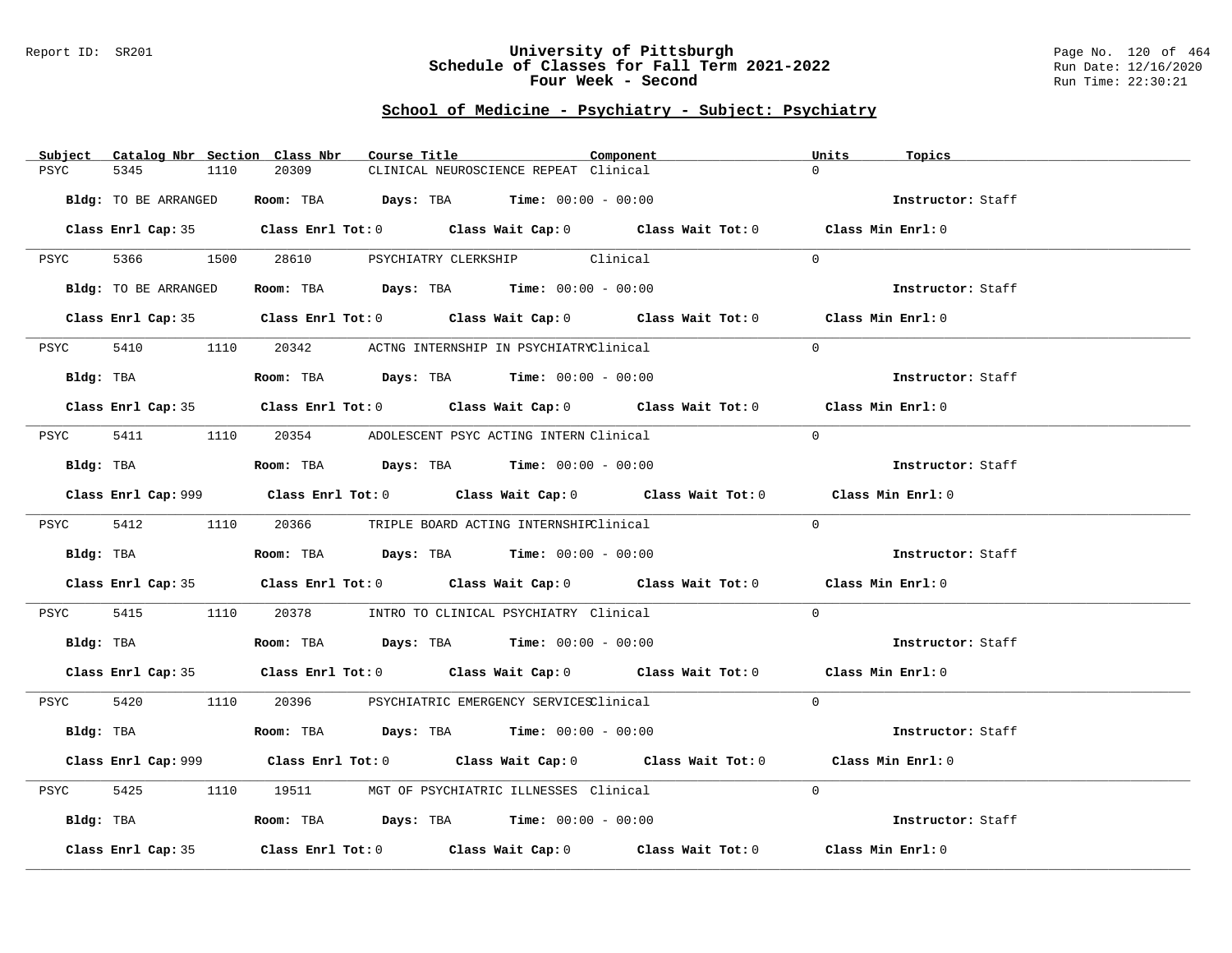| PSYC | 1110<br>5430       | PEDIATRIC PSYCHIATRY<br>20408                                                               | Clinical          |                   | $\overline{0}$                |
|------|--------------------|---------------------------------------------------------------------------------------------|-------------------|-------------------|-------------------------------|
|      |                    | Bldg: TBA                    Room: TBA         Days: TBA         Time: 00:00 - 00:00        |                   |                   | Instructor: Staff             |
|      |                    | Class Enrl Cap: 999 Class Enrl Tot: 0 Class Wait Cap: 0 Class Wait Tot: 0 Class Min Enrl: 0 |                   |                   |                               |
|      |                    | PSYC 5441 1110 20426 OUTPATIENT ADOLSCNT PSYCHIATRYClinical                                 |                   |                   | $\Omega$                      |
|      | Bldg: TBA          | <b>Room:</b> TBA $Days:$ TBA $Time: 00:00 - 00:00$                                          |                   |                   | Instructor: Staff             |
|      |                    | Class Enrl Cap: 999 Class Enrl Tot: 0 Class Wait Cap: 0 Class Wait Tot: 0 Class Min Enrl: 0 |                   |                   |                               |
|      |                    | PSYC 5442 1110 19523 ADV OUTPATIENT CHLD & ADOLSCNTClinical 0                               |                   |                   |                               |
|      |                    | Bldg: TBA                     Room: TBA         Days: TBA         Time: 00:00 - 00:00       |                   |                   | Instructor: Staff             |
|      |                    | Class Enrl Cap: 999 Class Enrl Tot: 0 Class Wait Cap: 0 Class Wait Tot: 0 Class Min Enrl: 0 |                   |                   |                               |
|      |                    | PSYC 5443 1110 19529 SEX ABUSE OF CHLDREN & ADLSCNTClinical                                 |                   |                   | $\sim$ 0                      |
|      |                    | Bldg: TBA                       Room: TBA           Days: TBA          Time: 00:00 - 00:00  |                   |                   | Instructor: Staff             |
|      |                    | Class Enrl Cap: 999 Class Enrl Tot: 0 Class Wait Cap: 0 Class Wait Tot: 0 Class Min Enrl: 0 |                   |                   |                               |
|      |                    | PSYC 5448 1110 20444 INTRO TO GERIATRIC PSYCHIATRY Clinical                                 |                   |                   | $\overline{0}$                |
|      |                    | Bldg: TBA                   Room: TBA         Days: TBA        Time: $00:00 - 00:00$        |                   |                   | Instructor: Staff             |
|      |                    | Class Enrl Cap: 35 Class Enrl Tot: 0 Class Wait Cap: 0 Class Wait Tot: 0                    |                   |                   | Class Min Enrl: 0             |
|      |                    | PSYC 5450 1110 20462 GERIATRIC PSYCHIATRY Clinical 0                                        |                   |                   |                               |
|      |                    | Bldg: TBA                        Room: TBA         Days: TBA         Time: $00:00 - 00:00$  |                   |                   | Instructor: Staff             |
|      |                    | Class Enrl Cap: 999 Class Enrl Tot: 0 Class Wait Cap: 0 Class Wait Tot: 0 Class Min Enrl: 0 |                   |                   |                               |
|      |                    | PSYC 5455 1110 19541 EMERGENCY PSYCHIATRY Clinical                                          |                   |                   | $\Omega$                      |
|      |                    | Bldg: TBA                   Room: TBA        Days: TBA        Time: 00:00 - 00:00           |                   |                   | Instructor: Staff             |
|      |                    | Class Enrl Cap: 999 Class Enrl Tot: 0 Class Wait Cap: 0 Class Wait Tot: 0                   |                   |                   | Class Min $Enrl: 0$           |
|      |                    | PSYC 5458 1110 20474 PSYCHIATRIC ASSESSMENT Clinical                                        |                   |                   | $\Omega$                      |
|      |                    | Bldg: TBA                   Room: TBA         Days: TBA        Time: 00:00 - 00:00          |                   |                   | Instructor: Staff             |
|      |                    | Class Enrl Cap: 35 Class Enrl Tot: 0 Class Wait Cap: 0 Class Wait Tot: 0 Class Min Enrl: 0  |                   |                   |                               |
|      |                    | PSYC 5459 1205 22858 NEUROSCIENCE AT THE BEDSIDE Clinical                                   |                   |                   | $\Omega$                      |
|      |                    | Bldg: TO BE ARRANGED Room: TBA Days: TBA Time: 00:00 - 00:00                                |                   |                   | Instructor: Fontenot, Amber L |
|      |                    |                                                                                             |                   |                   | Kirk, Kimberly Ann            |
|      | Class Enrl Cap: 35 | $Class$ $Enr1$ $Tot: 0$                                                                     | Class Wait Cap: 0 | Class Wait Tot: 0 | Class Min Enrl: 0             |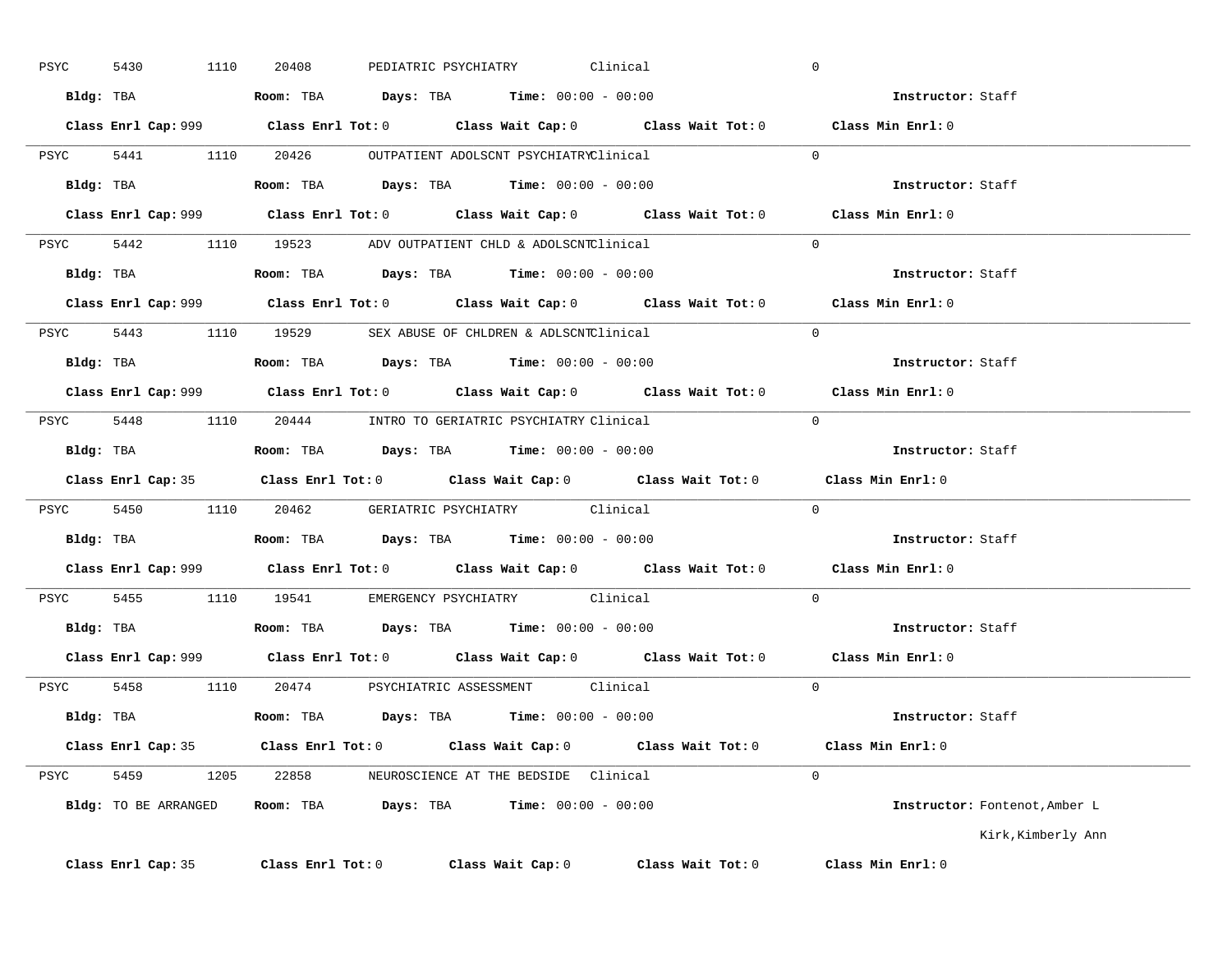| PSYC | 5460                 | 1110 | 20480 | CONSULTATION & LIAISON PSYCH Clinical                                                          |                                                                                             | $\Omega$                                                                                    |
|------|----------------------|------|-------|------------------------------------------------------------------------------------------------|---------------------------------------------------------------------------------------------|---------------------------------------------------------------------------------------------|
|      | Bldg: TBA            |      |       | Room: TBA $Days:$ TBA $Time: 00:00 - 00:00$                                                    |                                                                                             | Instructor: Staff                                                                           |
|      |                      |      |       |                                                                                                |                                                                                             | Class Min Enrl: 0                                                                           |
| PSYC | 5462                 |      |       | 1110  20486  PSYCHIATRY AND FAMILY MEDICINEClinical                                            |                                                                                             | $\Omega$                                                                                    |
|      | Bldg: TBA            |      |       | Room: TBA $\rule{1em}{0.15mm}$ Days: TBA $\rule{1.5mm}{0.15mm}$ Time: $00:00 - 00:00$          |                                                                                             | Instructor: Staff                                                                           |
|      |                      |      |       |                                                                                                | Class Enrl Cap: 35 Class Enrl Tot: 0 Class Wait Cap: 0 Class Wait Tot: 0 Class Min Enrl: 0  |                                                                                             |
|      |                      |      |       | PSYC 5465 1110 20498 COMMUNITY PSYCHIATRY Clinical                                             |                                                                                             | $\Omega$                                                                                    |
|      | Bldg: TBA            |      |       | <b>Room:</b> TBA $\qquad \qquad$ <b>Days:</b> TBA $\qquad \qquad$ <b>Time:</b> $00:00 - 00:00$ |                                                                                             | Instructor: Staff                                                                           |
|      |                      |      |       |                                                                                                | Class Enrl Cap: 35 Class Enrl Tot: 0 Class Wait Cap: 0 Class Wait Tot: 0 Class Min Enrl: 0  |                                                                                             |
|      |                      |      |       | PSYC 5468 1020 25978 INTEGED CARE ACROSS LIFESPAN Clinical                                     |                                                                                             | $\Omega$                                                                                    |
|      |                      |      |       | Bldg: TBA                    Room: TBA         Days: TBA         Time: TBA                     |                                                                                             | Instructor: Fontenot, Amber L                                                               |
|      |                      |      |       |                                                                                                |                                                                                             | Kirk,Kimberly Ann                                                                           |
|      |                      |      |       |                                                                                                | Class Enrl Cap: 35 Class Enrl Tot: 0 Class Wait Cap: 0 Class Wait Tot: 0                    | Class Min Enrl: 0                                                                           |
| PSYC |                      |      |       | 5471 1110 19547 MAYVIEW STATE HOSPITAL Clinical                                                |                                                                                             | $\Omega$                                                                                    |
|      |                      |      |       | Bldg: TBA                    Room: TBA         Days: TBA         Time: 00:00 - 00:00           |                                                                                             | Instructor: Staff                                                                           |
|      |                      |      |       |                                                                                                | Class Enrl Cap: 999 Class Enrl Tot: 0 Class Wait Cap: 0 Class Wait Tot: 0 Class Min Enrl: 0 |                                                                                             |
|      |                      |      |       | PSYC 5481 1110 19559 ADDICTIONS TREATMENT PROGRAM Clinical                                     |                                                                                             | $\Omega$                                                                                    |
|      |                      |      |       |                                                                                                |                                                                                             | Instructor: Staff                                                                           |
|      |                      |      |       |                                                                                                |                                                                                             | Class Enrl Cap: 999 Class Enrl Tot: 0 Class Wait Cap: 0 Class Wait Tot: 0 Class Min Enrl: 0 |
|      |                      |      |       | PSYC 5482 1110 19565 DUAL DIAG:MENTL & SUBS ABUSE Clinical                                     |                                                                                             | $\Omega$                                                                                    |
|      |                      |      |       | Bldg: TBA                    Room: TBA          Days: TBA         Time: 00:00 - 00:00          |                                                                                             | Instructor: Staff                                                                           |
|      |                      |      |       |                                                                                                |                                                                                             | Class Min Enrl: 0                                                                           |
| PSYC |                      |      |       | 5483 1205 22867 ADDICTION MED DUAL DIAGNOSIS Clinical                                          |                                                                                             | $\Omega$                                                                                    |
|      | Bldg: TO BE ARRANGED |      |       | Room: TBA $Days:$ TBA $Time: 00:00 - 00:00$                                                    |                                                                                             | Instructor: Fontenot, Amber L                                                               |
|      |                      |      |       |                                                                                                |                                                                                             | Kirk, Kimberly Ann                                                                          |
|      | Class Enrl Cap: 35   |      |       |                                                                                                | Class Enrl Tot: 0 Class Wait Cap: 0 Class Wait Tot: 0                                       | Class Min Enrl: 0                                                                           |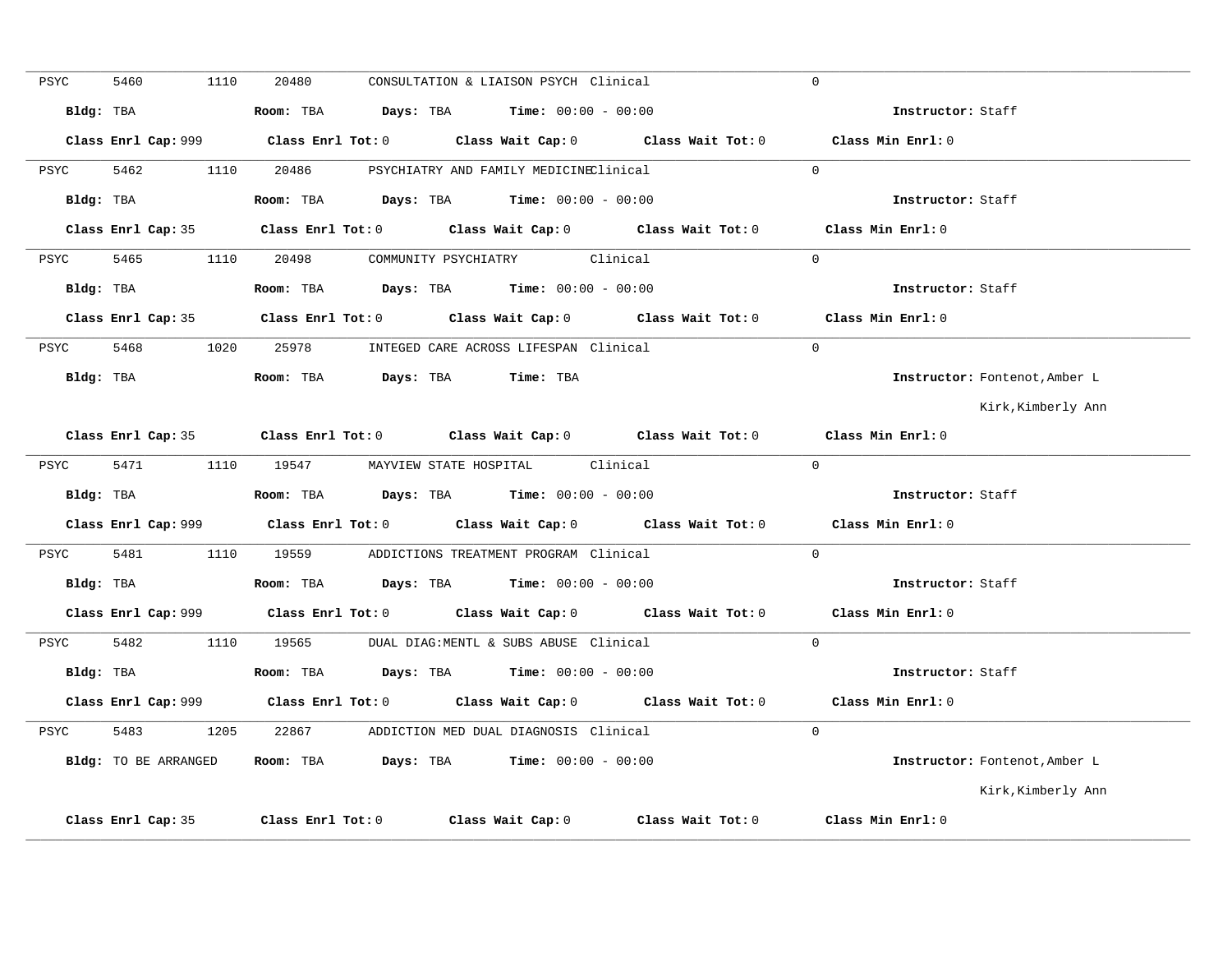#### Report ID: SR201 **University of Pittsburgh** Page No. 123 of 464 **Schedule of Classes for Fall Term 2021-2022** Run Date: 12/16/2020 **Four Week - Second Run Time: 22:30:21**

### **School of Medicine - Psychiatry - Subject: Psychiatry**

| Subject |                    |      | Catalog Nbr Section Class Nbr | Course Title                                                                          |                                        | Component                                                                                   | Units    | Topics                        |
|---------|--------------------|------|-------------------------------|---------------------------------------------------------------------------------------|----------------------------------------|---------------------------------------------------------------------------------------------|----------|-------------------------------|
| PSYC    | 5485               | 1110 | 20504                         |                                                                                       | ADULT INTENSIVE OUTPATIENT PROClinical |                                                                                             | $\cap$   |                               |
|         | Bldg: TBA          |      |                               | Room: TBA $Days:$ TBA $Time: 00:00 - 00:00$                                           |                                        |                                                                                             |          | Instructor: Staff             |
|         | Class Enrl Cap: 35 |      |                               |                                                                                       |                                        | Class Enrl Tot: $0$ Class Wait Cap: $0$ Class Wait Tot: $0$ Class Min Enrl: $0$             |          |                               |
| PSYC    | 5500               | 1110 |                               | 20510 NEUROBEHAVIORAL PSYCHIATRY Clinical                                             |                                        |                                                                                             | $\Omega$ |                               |
|         | Bldg: TBA          |      |                               | Room: TBA $\rule{1em}{0.15mm}$ Days: TBA Time: $00:00 - 00:00$                        |                                        |                                                                                             |          | Instructor: Staff             |
|         |                    |      |                               |                                                                                       |                                        | Class Enrl Cap: 999 Class Enrl Tot: 0 Class Wait Cap: 0 Class Wait Tot: 0 Class Min Enrl: 0 |          |                               |
| PSYC    | 5510               | 1110 |                               | 20768 SLEEP AND ITS DISORDERS Clinical                                                |                                        |                                                                                             | $\Omega$ |                               |
|         |                    |      |                               | Bldg: TBA                   Room: TBA         Days: TBA         Time: $00:00 - 00:00$ |                                        |                                                                                             |          | Instructor: Staff             |
|         |                    |      |                               |                                                                                       |                                        | Class Enrl Cap: 999 Class Enrl Tot: 0 Class Wait Cap: 0 Class Wait Tot: 0 Class Min Enrl: 0 |          |                               |
| PSYC    | 5520               |      |                               |                                                                                       |                                        | 1110 19577 BIOLOGICAL RHYTHMS Independent Study                                             | $\Omega$ |                               |
|         | Bldg: TBA          |      |                               | Room: TBA $Days:$ TBA $Time: 00:00 - 00:00$                                           |                                        |                                                                                             |          | Instructor: Staff             |
|         |                    |      |                               |                                                                                       |                                        | Class Enrl Cap: 35 Class Enrl Tot: 0 Class Wait Cap: 0 Class Wait Tot: 0 Class Min Enrl: 0  |          |                               |
| PSYC    | 5531               |      |                               | 1110 19583 WOMEN'S MENTAL HEALTH Clinical                                             |                                        |                                                                                             | $\Omega$ |                               |
|         | Bldg: TBA          |      |                               | Room: TBA $Days:$ TBA $Time: 00:00 - 00:00$                                           |                                        |                                                                                             |          | Instructor: Staff             |
|         |                    |      |                               |                                                                                       |                                        | Class Enrl Cap: 35 Class Enrl Tot: 0 Class Wait Cap: 0 Class Wait Tot: 0 Class Min Enrl: 0  |          |                               |
| PSYC    | 5650               |      |                               | 1110 20786 INDIVIDUALIZED CLINICAL COURSEClinical                                     |                                        |                                                                                             | $\Omega$ |                               |
|         | Bldg: TBA          |      |                               | Room: TBA $Days:$ TBA $Time: 00:00 - 00:00$                                           |                                        |                                                                                             |          | Instructor: Staff             |
|         |                    |      |                               |                                                                                       |                                        | Class Enrl Cap: 35 Class Enrl Tot: 0 Class Wait Cap: 0 Class Wait Tot: 0 Class Min Enrl: 0  |          |                               |
| PSYC    | 5750               |      | 1500 28644                    |                                                                                       | GET READY FOR RESIDENCY Clinical       |                                                                                             | $\Omega$ |                               |
|         |                    |      |                               | Bldg: TO BE ARRANGED Room: TBA Days: TBA Time: 00:00 - 00:00                          |                                        |                                                                                             |          | Instructor: Fontenot, Amber L |
|         |                    |      |                               |                                                                                       |                                        |                                                                                             |          | Kirk,Kimberly Ann             |
|         | Class Enrl Cap: 35 |      |                               |                                                                                       |                                        | Class Enrl Tot: $0$ Class Wait Cap: $0$ Class Wait Tot: $0$ Class Min Enrl: $0$             |          |                               |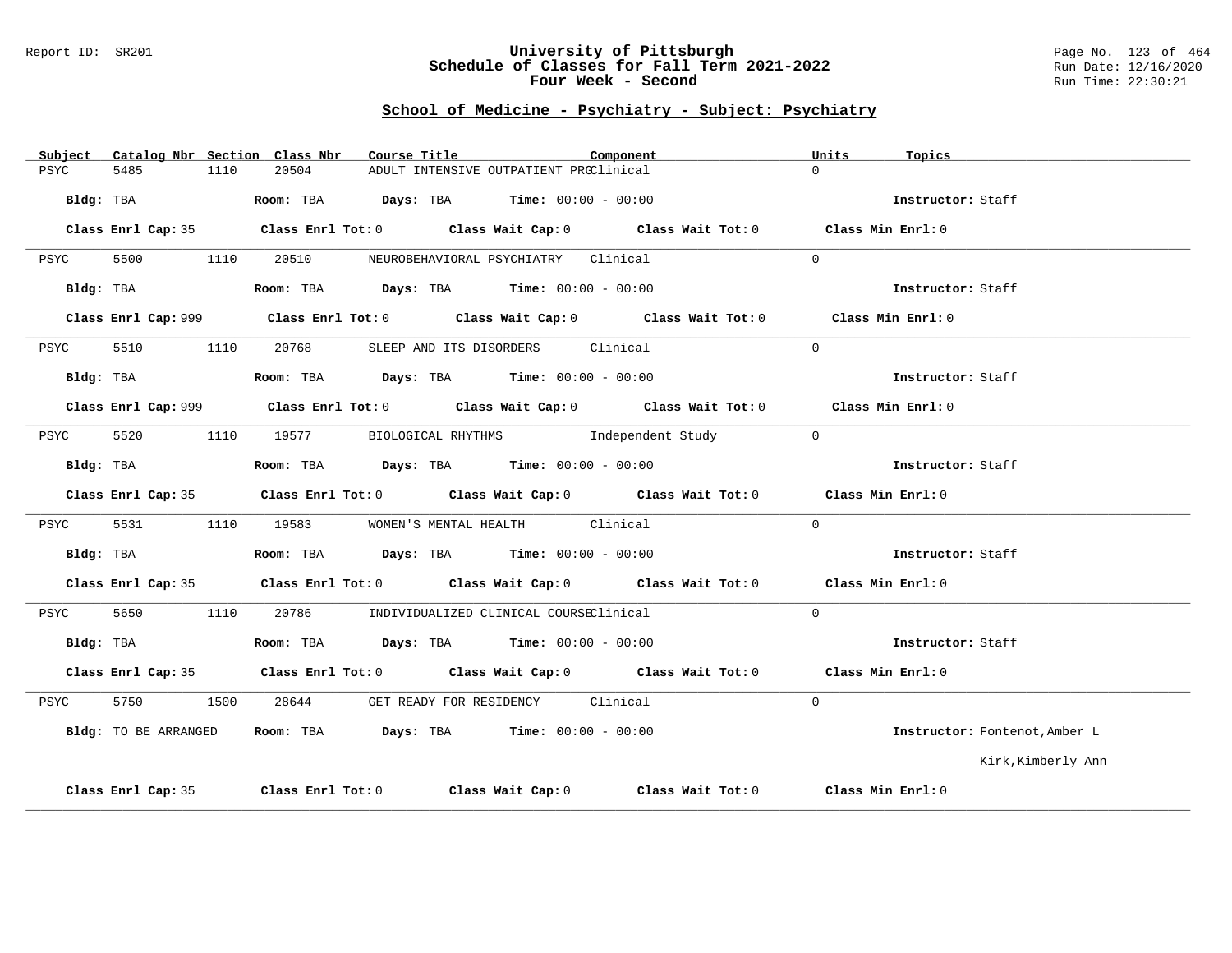#### Report ID: SR201 **University of Pittsburgh** Page No. 124 of 464 **Schedule of Classes for Fall Term 2021-2022** Run Date: 12/16/2020 **Four Week - Second Run Time: 22:30:21**

# **School of Medicine - Psychiatry - Subject: Psychiatry**

| Subject Catalog Nbr Section Class Nbr | Course Title                                                                                       | Component<br>Units | Topics            |
|---------------------------------------|----------------------------------------------------------------------------------------------------|--------------------|-------------------|
| 5890<br>1110<br>PSYC                  | 20804<br>CHLD & ADOLSCNT DEPRESSION RESClinical                                                    | $\Omega$           |                   |
|                                       | Bldg: TBA                    Room: TBA         Days: TBA        Time: 00:00 - 00:00                |                    | Instructor: Staff |
|                                       | Class Enrl Cap: 999 Class Enrl Tot: 0 Class Wait Cap: 0 Class Wait Tot: 0 Class Min Enrl: 0        |                    |                   |
|                                       | PSYC 5892 1110 20810 PSYCHOPHYSIOLOGY Practicum                                                    | $\Omega$           |                   |
|                                       | Bldg: TBA                   Room: TBA        Days: TBA        Time: 00:00 - 00:00                  |                    | Instructor: Staff |
|                                       | Class Enrl Cap: 999 Class Enrl Tot: 0 Class Wait Cap: 0 Class Wait Tot: 0 Class Min Enrl: 0        |                    |                   |
| PSYC                                  | 5893 1110 20816 NEUROPHARMACOLOGY Independent Study                                                | $\overline{0}$     |                   |
| Bldg: TBA                             | Room: TBA $Days:$ TBA $Time:$ $00:00 - 00:00$                                                      |                    | Instructor: Staff |
|                                       | Class Enrl Cap: 35 Class Enrl Tot: 0 Class Wait Cap: 0 Class Wait Tot: 0 Class Min Enrl: 0         |                    |                   |
| PSYC                                  | 5894 1110 19595 PSYCHOPHAR OF MOOD DISORDERS Independent Study                                     | $\overline{0}$     |                   |
| Bldg: TBA                             | Room: TBA $Days:$ TBA $Time: 00:00 - 00:00$                                                        |                    | Instructor: Staff |
|                                       | Class Enrl Cap: 35 Class Enrl Tot: 0 Class Wait Cap: 0 Class Wait Tot: 0 Class Min Enrl: 0         |                    |                   |
|                                       | PSYC 5895 1110 20822 INDEPENDENT RESEARCH Independent Study                                        | $\overline{0}$     |                   |
|                                       | Bldg: TBA                    Room: TBA         Days: TBA         Time: 00:00 - 00:00               |                    | Instructor: Staff |
|                                       | Class Enrl Cap: 35 Class Enrl Tot: 0 Class Wait Cap: 0 Class Wait Tot: 0 Class Min Enrl: 0         |                    |                   |
| 5896<br>PSYC                          | 1110 19601 LAW AND PSYCHIATRY Thernship                                                            | $\Omega$           |                   |
|                                       | Bldg: TBA                    Room: TBA         Days: TBA         Time: 00:00 - 00:00               |                    | Instructor: Staff |
|                                       | Class Enrl Cap: 35 Class Enrl Tot: 0 Class Wait Cap: 0 Class Wait Tot: 0 Class Min Enrl: 0         |                    |                   |
|                                       | PSYC 5897 1110 20828 BEHAVIORAL MEDICINE Internship                                                | $\Omega$           |                   |
|                                       | Bldg: TBA                    Room: TBA         Days: TBA         Time: 00:00 - 00:00               |                    | Instructor: Staff |
|                                       | Class Enrl Cap: 999 Class Enrl Tot: 0 Class Wait Cap: 0 Class Wait Tot: 0 Class Min Enrl: 0        |                    |                   |
| 5898<br>1110<br>PSYC                  | 20834 INTRO TO CLINCAL PSYC RESEARCHDirected Studies                                               | $\Omega$           |                   |
|                                       | Bldg: TBA                    Room: TBA        Days: TBA        Time: 00:00 - 00:00                 |                    | Instructor: Staff |
| Class Enrl Cap: 35                    | Class Enrl Tot: 0 $\qquad$ Class Wait Cap: 0 $\qquad$ Class Wait Tot: 0 $\qquad$ Class Min Enrl: 0 |                    |                   |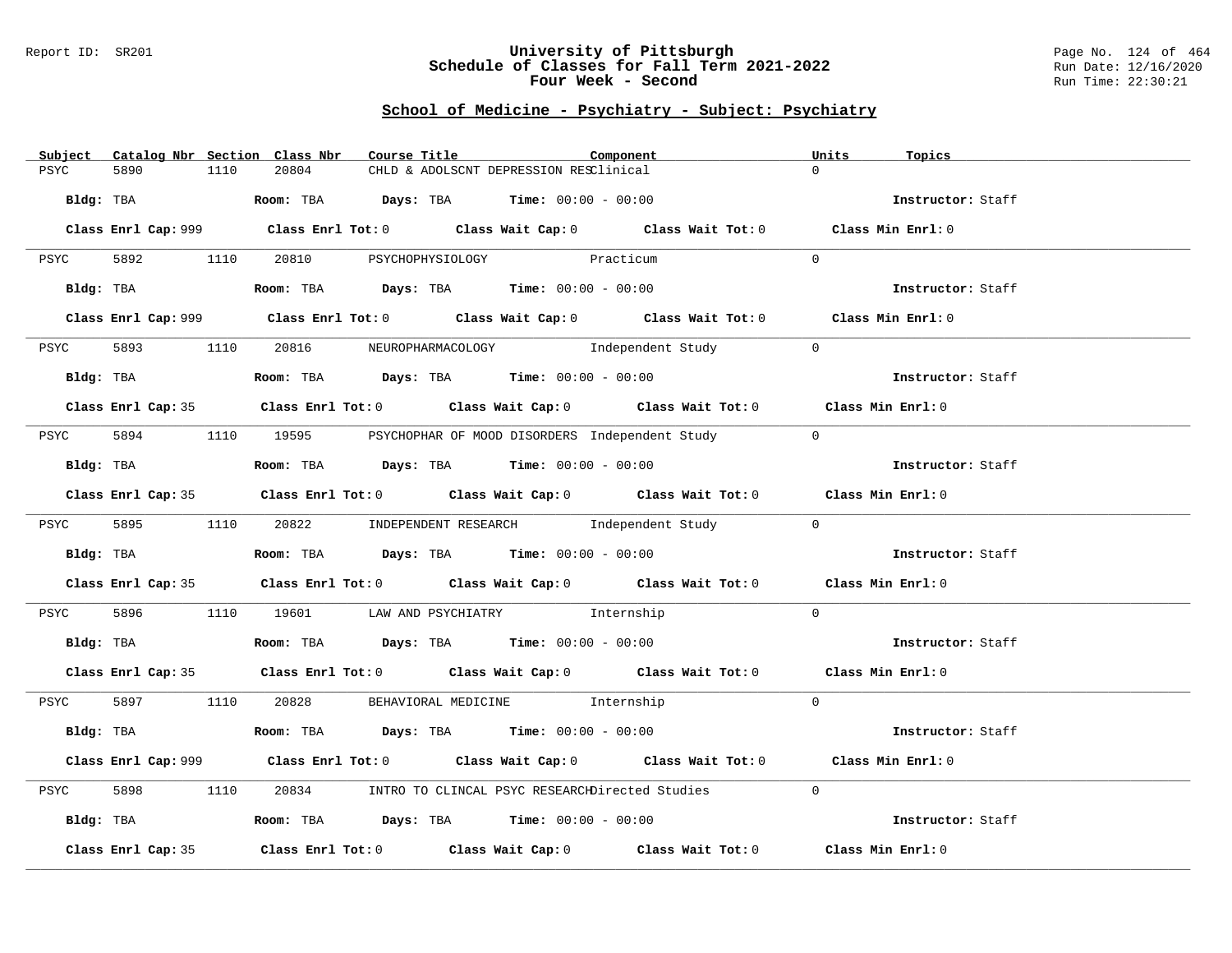| PSYC      | 5899               | 1110 | 20840               | INDEPENDENT STUDY     |                              | Independent Study | 0                 |  |
|-----------|--------------------|------|---------------------|-----------------------|------------------------------|-------------------|-------------------|--|
| Bldg: TBA |                    |      | Room: TBA           | Days: TBA             | <b>Time:</b> $00:00 - 00:00$ |                   | Instructor: Staff |  |
|           | Class Enrl Cap: 35 |      | Class Enrl Tot: $0$ |                       | Class Wait Cap: 0            | Class Wait Tot: 0 | Class Min Enrl: 0 |  |
| PSYC      | 5901               | 1110 | 20846               | EXTRAMURAL PSYCHIATRY |                              | Clinical          | $\mathbf 0$       |  |
| Bldg: TBA |                    |      | Room: TBA           | Days: TBA             | <b>Time:</b> $00:00 - 00:00$ |                   | Instructor: Staff |  |
|           | Class Enrl Cap: 35 |      | Class Enrl Tot: 0   |                       | Class Wait Cap: 0            | Class Wait Tot: 0 | Class Min Enrl: 0 |  |
| PSYC      | 5903               | 1110 | 19613               | INDEPENDENT STUDY     |                              | Independent Study | $1 - 3$           |  |
|           |                    |      |                     |                       |                              |                   |                   |  |
| Bldg: TBA |                    |      | Room: TBA           | Days: TBA             | <b>Time:</b> $00:00 - 00:00$ |                   | Instructor: Staff |  |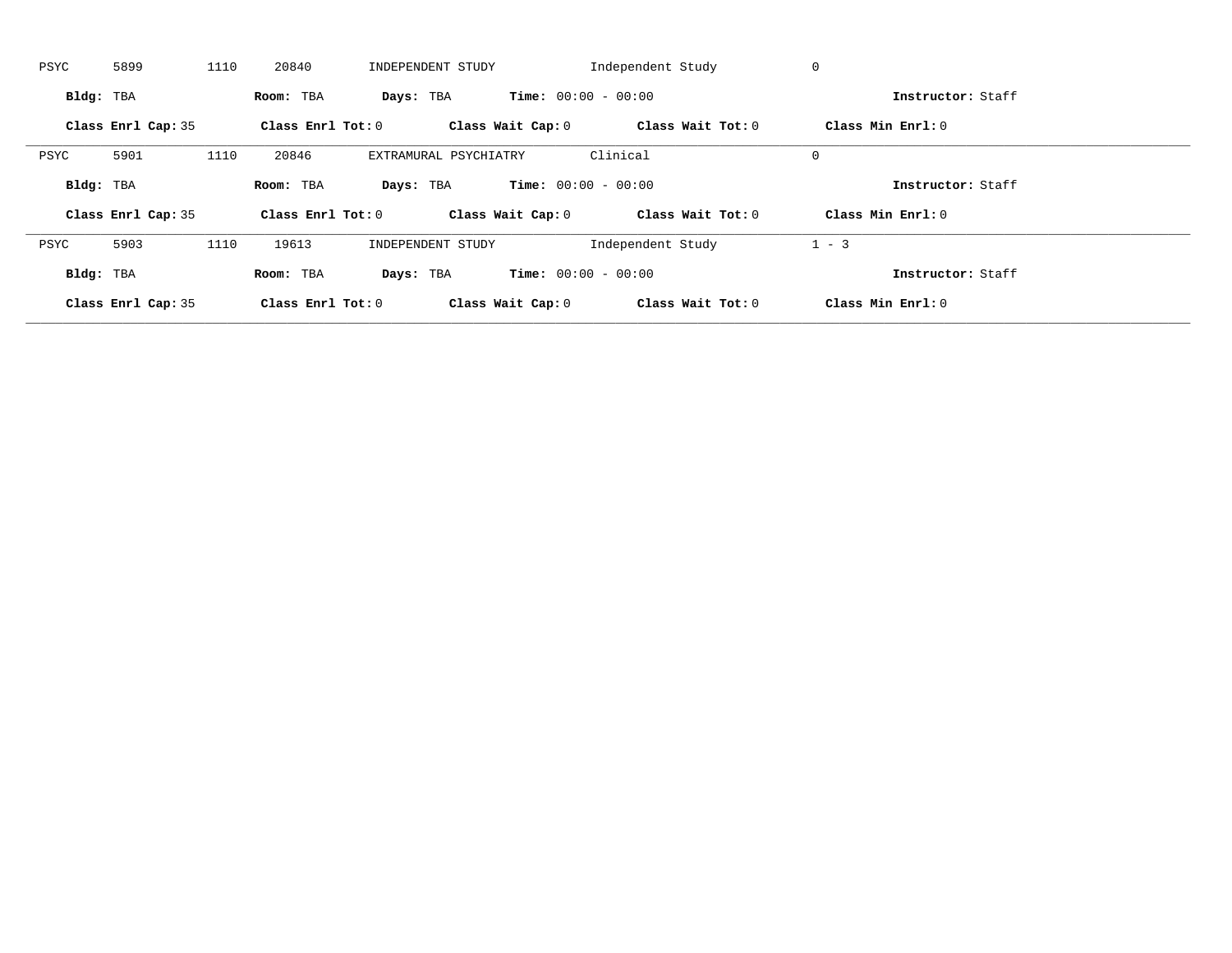#### Report ID: SR201 **University of Pittsburgh** Page No. 126 of 464 **Schedule of Classes for Fall Term 2021-2022** Run Date: 12/16/2020 **Four Week - Second Run Time: 22:30:21**

# **School of Medicine - Radiology - Subject: Radiology**

| Subject Catalog Nbr Section Class Nbr | Course Title                                                                                       | Component | Units<br>Topics   |
|---------------------------------------|----------------------------------------------------------------------------------------------------|-----------|-------------------|
| 5330<br>RAD<br>1110                   | 19619<br>IMAGING CLERKSHIP (3 WEEKS) Clinical                                                      |           | $\Omega$          |
| Bldg: TBA                             | Room: TBA $Days:$ TBA $Time: 00:00 - 00:00$                                                        |           | Instructor: Staff |
|                                       | Class Enrl Cap: 35 Class Enrl Tot: 0 Class Wait Cap: 0 Class Wait Tot: 0 Class Min Enrl: 0         |           |                   |
|                                       | RAD 5384 1110 19625 EXPERMNTAL RADIATION ONCOLOGY Directed Studies                                 |           | $\Omega$          |
| Bldg: TBA                             | Room: TBA $Days:$ TBA Time: $00:00 - 00:00$                                                        |           | Instructor: Staff |
|                                       | Class Enrl Cap: 35 Class Enrl Tot: 0 Class Wait Cap: 0 Class Wait Tot: 0 Class Min Enrl: 0         |           |                   |
|                                       | RAD 5421 1110 20852 DIAGNOSTIC RADIOLOGY Clinical                                                  |           | $\Omega$          |
| Bldg: TBA                             | <b>Room:</b> TBA $Days:$ TBA $Time: 00:00 - 00:00$                                                 |           | Instructor: Staff |
|                                       | Class Enrl Cap: 999 Class Enrl Tot: 0 Class Wait Cap: 0 Class Wait Tot: 0 Class Min Enrl: 0        |           |                   |
|                                       | RAD 5422 1110 20858 ADVANCED RADIOLOGY Clinical                                                    |           | $\Omega$          |
| Bldg: TBA                             | Room: TBA Days: TBA Time: $00:00 - 00:00$                                                          |           | Instructor: Staff |
|                                       | Class Enrl Cap: 35 Class Enrl Tot: 0 Class Wait Cap: 0 Class Wait Tot: 0 Class Min Enrl: 0         |           |                   |
|                                       | RAD 5425 1110 20864 VASCULAR/INTRVENTION RADIOLOGYClinical                                         |           | $\Omega$          |
|                                       | Bldg: TBA                   Room: TBA         Days: TBA        Time: $00:00 - 00:00$               |           | Instructor: Staff |
|                                       | Class Enrl Cap: 999 Class Enrl Tot: 0 Class Wait Cap: 0 Class Wait Tot: 0 Class Min Enrl: 0        |           |                   |
| RAD 5430                              | 1110 20870 NUCLEAR MEDICINE Clinical                                                               |           | $\Omega$          |
|                                       | Bldg: TBA                    Room: TBA         Days: TBA         Time: 00:00 - 00:00               |           | Instructor: Staff |
|                                       | Class Enrl Cap: 999 Class Enrl Tot: 0 Class Wait Cap: 0 Class Wait Tot: 0 Class Min Enrl: 0        |           |                   |
|                                       | RAD 5435 1110 20876 CLINICAL RADIOLOGY Clinical                                                    |           | $\Omega$          |
| Bldg: TBA                             | Room: TBA $Days:$ TBA $Time: 00:00 - 00:00$                                                        |           | Instructor: Staff |
|                                       | Class Enrl Cap: 35 Class Enrl Tot: 0 Class Wait Cap: 0 Class Wait Tot: 0 Class Min Enrl: 0         |           |                   |
| 5440<br>RAD                           | 1110 20882 INDEPENDENT STUDY IN RADIOLOGYIndependent Study                                         |           | $\overline{0}$    |
| Bldg: TBA                             | Room: TBA $Days: TBA$ Time: $00:00 - 00:00$                                                        |           | Instructor: Staff |
| Class Enrl Cap: 35                    | Class Enrl Tot: 0 $\qquad$ Class Wait Cap: 0 $\qquad$ Class Wait Tot: 0 $\qquad$ Class Min Enrl: 0 |           |                   |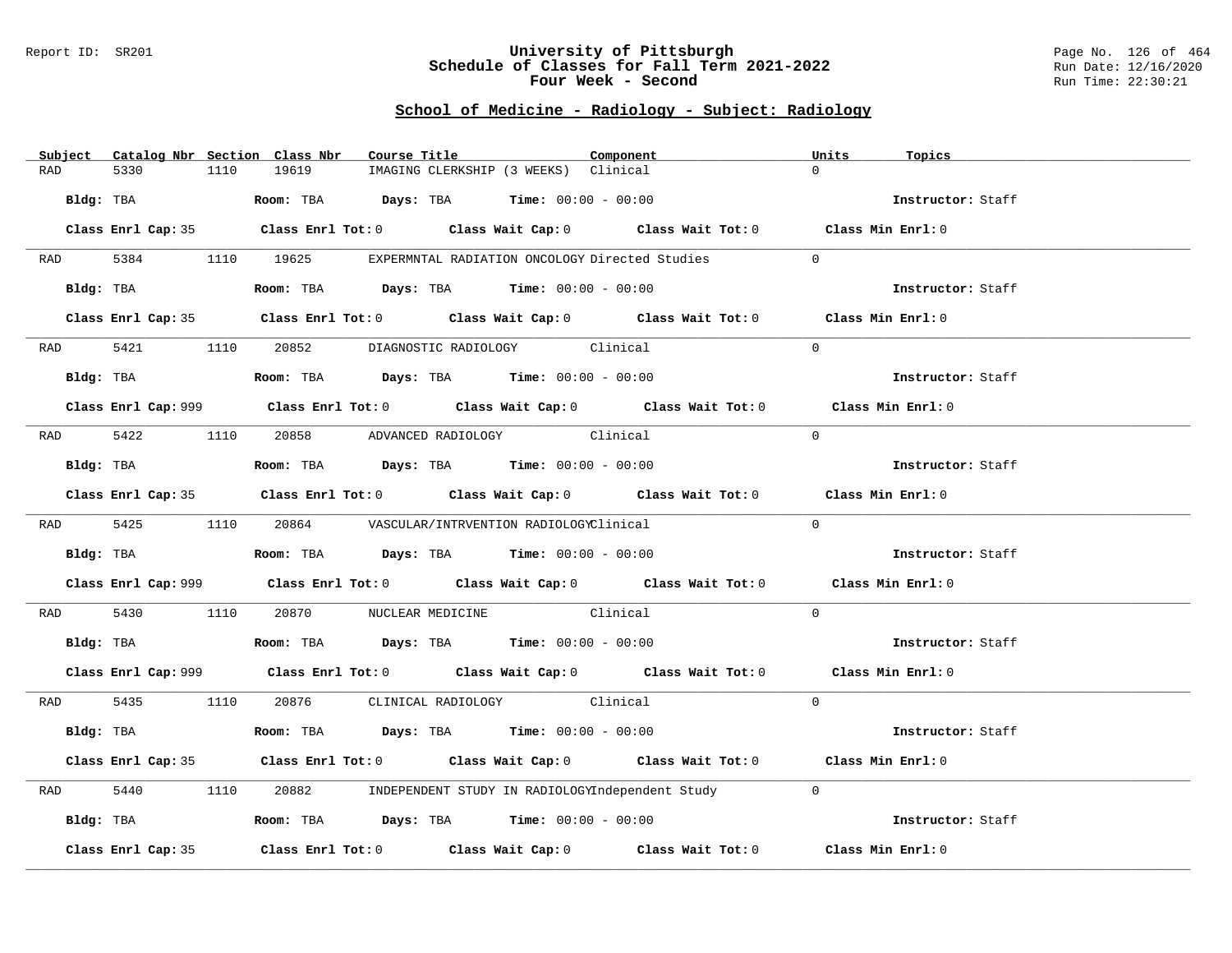| RAD | 5620                 | 1110<br>19631 | CLINICAL RADIATION ONCOLOGY Clinical                                                        |                                                                                            | $\overline{0}$                                                                              |  |
|-----|----------------------|---------------|---------------------------------------------------------------------------------------------|--------------------------------------------------------------------------------------------|---------------------------------------------------------------------------------------------|--|
|     |                      |               | Bldg: TBA                   Room: TBA        Days: TBA        Time: $00:00 - 00:00$         |                                                                                            | Instructor: Staff                                                                           |  |
|     |                      |               |                                                                                             |                                                                                            | Class Enrl Cap: 999 Class Enrl Tot: 0 Class Wait Cap: 0 Class Wait Tot: 0 Class Min Enrl: 0 |  |
|     |                      |               |                                                                                             | RAD 5630 1110 20888 INTRO TO CLIN RADTN-ONCOLOGY Clinical 0                                |                                                                                             |  |
|     |                      |               |                                                                                             |                                                                                            | Instructor: Staff                                                                           |  |
|     |                      |               |                                                                                             | Class Enrl Cap: 35 Class Enrl Tot: 0 Class Wait Cap: 0 Class Wait Tot: 0 Class Min Enrl: 0 |                                                                                             |  |
|     |                      |               |                                                                                             | RAD 5650 1500 23931 INDIVIDUALIZED CLINICAL COURSEDirected Studies 0                       |                                                                                             |  |
|     |                      |               | Bldg: TO BE ARRANGED Room: TBA Days: TBA Time: 00:00 - 00:00                                |                                                                                            | Instructor: Staff                                                                           |  |
|     |                      |               |                                                                                             | Class Enrl Cap: 35 Class Enrl Tot: 0 Class Wait Cap: 0 Class Wait Tot: 0 Class Min Enrl: 0 |                                                                                             |  |
|     |                      |               |                                                                                             | RAD 5651 1500 23937 INDIVIDUALIZED CLINICAL COURSEDirected Studies                         | $\Omega$                                                                                    |  |
|     | Bldg: TO BE ARRANGED |               | Room: TBA $\rule{1em}{0.15mm}$ Days: TBA $\rule{1.5mm}{0.15mm}$ Time: $00:00 - 00:00$       |                                                                                            | Instructor: Staff                                                                           |  |
|     |                      |               |                                                                                             | Class Enrl Cap: 35 Class Enrl Tot: 0 Class Wait Cap: 0 Class Wait Tot: 0 Class Min Enrl: 0 |                                                                                             |  |
|     |                      |               |                                                                                             | RAD 5826 1110 20894 EXPERMNTAL RADIATION ONCOLOGY Directed Studies 0                       |                                                                                             |  |
|     |                      |               | Bldg: TBA                         Room: TBA         Days: TBA         Time: $00:00 - 00:00$ |                                                                                            | Instructor: Staff                                                                           |  |
|     |                      |               |                                                                                             |                                                                                            | Class Enrl Cap: 35 Class Enrl Tot: 0 Class Wait Cap: 0 Class Wait Tot: 0 Class Min Enrl: 0  |  |
|     |                      |               |                                                                                             | RAD 5827 1110 20900 EXPERIMNTAL DIAGNOSTC RADOLGY Directed Studies                         | $\overline{0}$                                                                              |  |
|     |                      |               | Bldg: TBA                       Room: TBA         Days: TBA         Time: $00:00 - 00:00$   |                                                                                            | Instructor: Staff                                                                           |  |
|     |                      |               |                                                                                             | Class Enrl Cap: 35 Class Enrl Tot: 0 Class Wait Cap: 0 Class Wait Tot: 0 Class Min Enrl: 0 |                                                                                             |  |
| RAD |                      |               |                                                                                             | 5840 1500 24696 RADIATION ONCOLOGY RESEARCH Directed Studies                               | $\overline{0}$                                                                              |  |
|     |                      |               | Bldg: TO BE ARRANGED ROOM: TBA Days: TBA Time: 00:00 - 00:00                                |                                                                                            | Instructor: Staff                                                                           |  |
|     |                      |               |                                                                                             | Class Enrl Cap: 35 Class Enrl Tot: 0 Class Wait Cap: 0 Class Wait Tot: 0 Class Min Enrl: 0 |                                                                                             |  |
|     |                      |               |                                                                                             | RAD 5841 1500 23871 RESEARCH IN RADIOLOGY Directed Studies 0                               |                                                                                             |  |
|     |                      |               | Bldg: TO BE ARRANGED Room: TBA Days: TBA Time: 00:00 - 00:00                                |                                                                                            | Instructor: Staff                                                                           |  |
|     |                      |               |                                                                                             | Class Enrl Cap: 35 Class Enrl Tot: 0 Class Wait Cap: 0 Class Wait Tot: 0 Class Min Enrl: 0 |                                                                                             |  |
|     |                      |               |                                                                                             | RAD 5899 1500 23823 IND STUDY RADIATION ONCOLOGY Independent Study 0                       |                                                                                             |  |
|     |                      |               |                                                                                             | Bldg: TO BE ARRANGED Room: TBA Days: TBA Time: 00:00 - 00:00                               | Instructor: Staff                                                                           |  |
|     |                      |               |                                                                                             | Class Enrl Cap: 35 Class Enrl Tot: 0 Class Wait Cap: 0 Class Wait Tot: 0 Class Min Enrl: 0 |                                                                                             |  |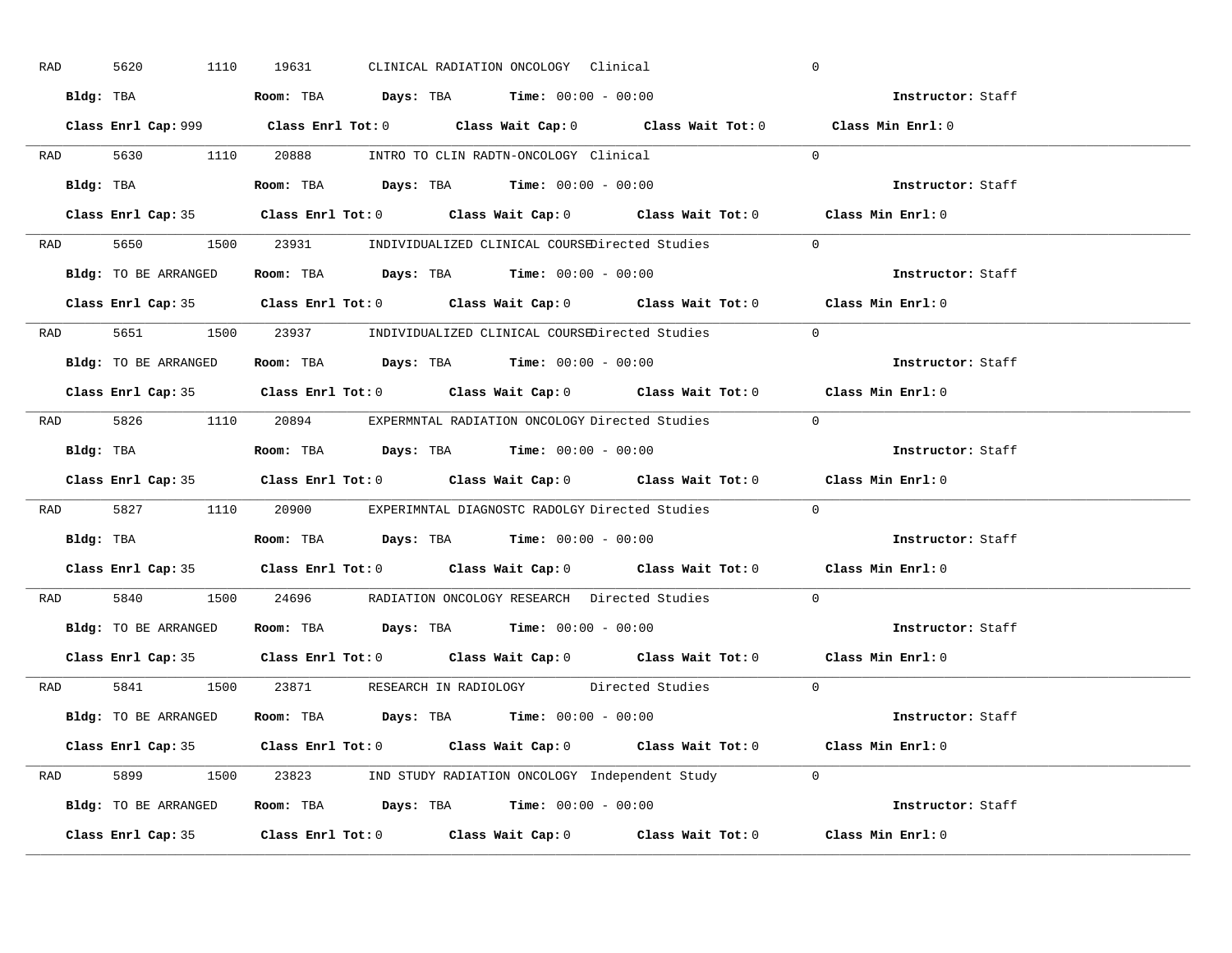### Report ID: SR201 **University of Pittsburgh** Page No. 128 of 464 **Schedule of Classes for Fall Term 2021-2022** Run Date: 12/16/2020 **Four Week - Second Run Time: 22:30:21**

# **School of Medicine - Radiology - Subject: Radiology**

| Subject   | Catalog Nbr Section Class Nbr |      |                   | Course Title                              | Component         | Units<br>Topics   |  |
|-----------|-------------------------------|------|-------------------|-------------------------------------------|-------------------|-------------------|--|
| RAD       | 5900                          | 1110 | 20906             | EXTRAMURAL RADIOLOGY                      | Clinical          | 0                 |  |
| Bldg: TBA |                               |      | Room: TBA         | <b>Time:</b> $00:00 - 00:00$<br>Days: TBA |                   | Instructor: Staff |  |
|           | Class Enrl Cap: 35            |      | Class Enrl Tot: 0 | Class Wait Cap: 0                         | Class Wait Tot: 0 | Class Min Enrl: 0 |  |
|           |                               |      |                   |                                           |                   |                   |  |
| RAD       | 5901                          | 1110 | 20912             | EXTRAMURAL RADIATION ONCOLOGY Clinical    |                   | 0                 |  |
| Bldg: TBA |                               |      | Room: TBA         | <b>Time:</b> $00:00 - 00:00$<br>Days: TBA |                   | Instructor: Staff |  |
|           | Class Enrl Cap: 35            |      | Class Enrl Tot: 0 | Class Wait Cap: 0                         | Class Wait Tot: 0 | Class Min Enrl: 0 |  |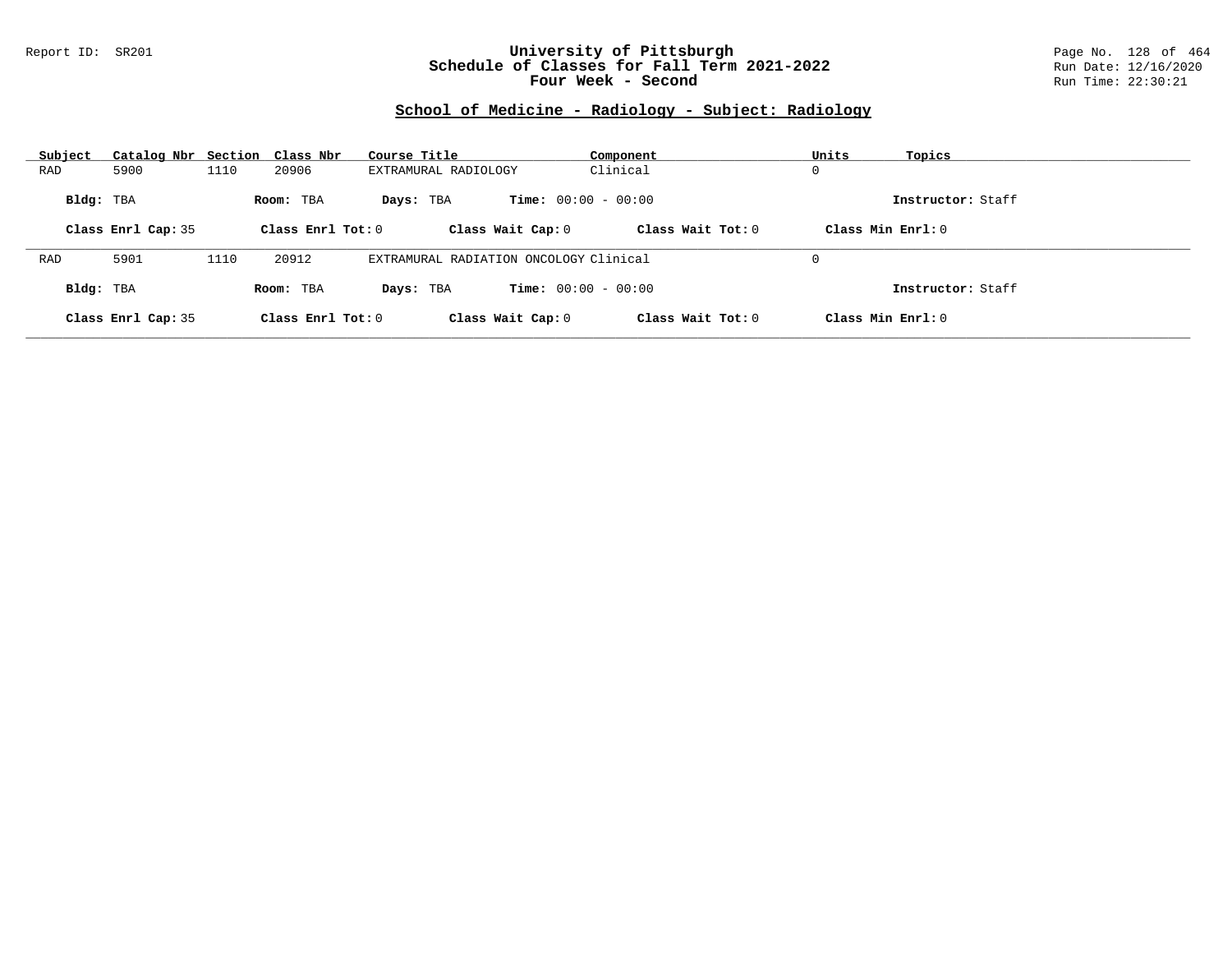### Report ID: SR201 **University of Pittsburgh** Page No. 129 of 464 **Schedule of Classes for Fall Term 2021-2022** Run Date: 12/16/2020 **Four Week - Second Run Time: 22:30:21**

# **School of Medicine - Surgery - Subject: Cardiothoracic Surgery**

| Subject |                      |      | Catalog Nbr Section Class Nbr | Course Title |                                                                | Component                                                                                   | Units          | Topics            |
|---------|----------------------|------|-------------------------------|--------------|----------------------------------------------------------------|---------------------------------------------------------------------------------------------|----------------|-------------------|
| CTSURG  | 5461                 | 1110 | 20990                         |              | PEDIATRIC CARDIOTHORACIC SURG Clinical                         |                                                                                             | $\Omega$       |                   |
|         | Bldg: TBA            |      |                               |              | Room: TBA $Days:$ TBA $Time: 00:00 - 00:00$                    |                                                                                             |                | Instructor: Staff |
|         |                      |      |                               |              |                                                                | Class Enrl Cap: 999 Class Enrl Tot: 0 Class Wait Cap: 0 Class Wait Tot: 0 Class Min Enrl: 0 |                |                   |
|         | CTSURG 5462 1110     |      | 20996                         |              | ADULT CARDIAC SURGERY Clinical                                 |                                                                                             | $\Omega$       |                   |
|         | Bldg: TBA            |      |                               |              | Room: TBA $Days:$ TBA $Time: 00:00 - 00:00$                    |                                                                                             |                | Instructor: Staff |
|         |                      |      |                               |              |                                                                | Class Enrl Cap: 999 Class Enrl Tot: 0 Class Wait Cap: 0 Class Wait Tot: 0 Class Min Enrl: 0 |                |                   |
|         | CTSURG 5463 1110     |      |                               |              | 21002 ADULT THORACIC SURGERY Clinical                          |                                                                                             | $\Omega$       |                   |
|         | Bldg: TBA            |      |                               |              | Room: TBA $\rule{1em}{0.15mm}$ Days: TBA Time: $00:00 - 00:00$ |                                                                                             |                | Instructor: Staff |
|         |                      |      |                               |              |                                                                | Class Enrl Cap: 999 Class Enrl Tot: 0 Class Wait Cap: 0 Class Wait Tot: 0 Class Min Enrl: 0 |                |                   |
| CTSURG  | 5650<br>1500         |      |                               |              |                                                                | 23883 INDIVIDUALIZED CLINICAL COURSEDirected Studies                                        | $\Omega$       |                   |
|         | Bldg: TO BE ARRANGED |      |                               |              | Room: TBA $Days:$ TBA $Time: 00:00 - 00:00$                    |                                                                                             |                | Instructor: Staff |
|         |                      |      |                               |              |                                                                | Class Enrl Cap: 35 Class Enrl Tot: 0 Class Wait Cap: 0 Class Wait Tot: 0 Class Min Enrl: 0  |                |                   |
| CTSURG  | 5840                 | 1205 | 24465                         |              |                                                                | CARDIOTHORACIC SURGERY RES Directed Studies                                                 | $\Omega$       |                   |
|         | Bldg: TO BE ARRANGED |      |                               |              | Room: TBA $Days:$ TBA Time: $00:00 - 00:00$                    |                                                                                             |                | Instructor: Staff |
|         |                      |      |                               |              |                                                                | Class Enrl Cap: 35 Class Enrl Tot: 0 Class Wait Cap: 0 Class Wait Tot: 0 Class Min Enrl: 0  |                |                   |
| CTSURG  | 5899                 | 1500 | 23835                         |              |                                                                | IND STDY CARDIOTHORACIC SURG Independent Study                                              | $\overline{0}$ |                   |
|         | Bldg: TO BE ARRANGED |      |                               |              | Room: TBA $Days:$ TBA $Time: 00:00 - 00:00$                    |                                                                                             |                | Instructor: Staff |
|         |                      |      |                               |              |                                                                | Class Enrl Cap: 35 Class Enrl Tot: 0 Class Wait Cap: 0 Class Wait Tot: 0 Class Min Enrl: 0  |                |                   |
| CTSURG  | 5900 1225            |      | 22947                         |              | EXTRAMURAL CARDIOTHORACIC SURGClinical                         |                                                                                             | $\Omega$       |                   |
|         | Bldg: TO BE ARRANGED |      |                               |              | Room: TBA $Days:$ TBA $Time: 00:00 - 00:00$                    |                                                                                             |                | Instructor: Staff |
|         |                      |      |                               |              |                                                                | Class Enrl Cap: 35 Class Enrl Tot: 0 Class Wait Cap: 0 Class Wait Tot: 0 Class Min Enrl: 0  |                |                   |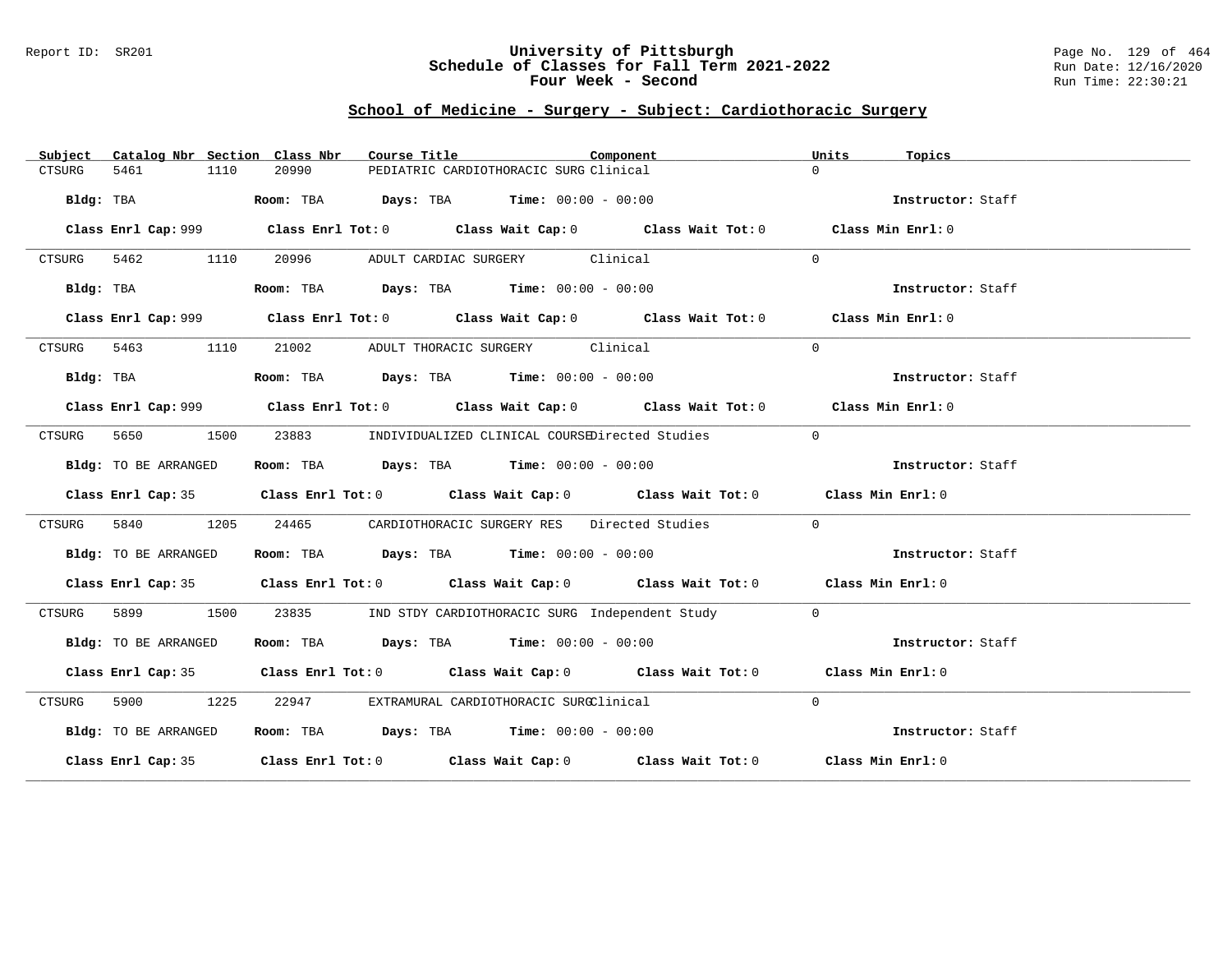### Report ID: SR201 **University of Pittsburgh** Page No. 130 of 464 **Schedule of Classes for Fall Term 2021-2022** Run Date: 12/16/2020 **Four Week - Second Run Time: 22:30:21**

### **School of Medicine - Surgery - Subject: Plastic Surgery**

| Catalog Nbr Section Class Nbr<br>Subject | Course Title                                                                    | Component        | Units<br>Topics   |
|------------------------------------------|---------------------------------------------------------------------------------|------------------|-------------------|
| 5450<br>1110<br>PLSSURG                  | 20984<br>PLASTIC RECONSTRUCTIVE SURGERYClinical                                 |                  | $\Omega$          |
| Bldg: TBA                                | <b>Days:</b> TBA <b>Time:</b> $00:00 - 00:00$<br>Room: TBA                      |                  | Instructor: Staff |
| Class Enrl Cap: 35                       | Class Enrl Tot: $0$ Class Wait Cap: $0$ Class Wait Tot: $0$ Class Min Enrl: $0$ |                  |                   |
| 1500<br>PLSSURG<br>5650                  | INDIVIDUALIZED CLINICAL COURSEDirected Studies<br>23919                         |                  | $\Omega$          |
| Bldg: TO BE ARRANGED                     | <b>Days:</b> TBA <b>Time:</b> $00:00 - 00:00$<br>Room: TBA                      |                  | Instructor: Staff |
| Class Enrl Cap: 35                       | Class Enrl Tot: $0$ Class Wait Cap: $0$ Class Wait Tot: $0$ Class Min Enrl: $0$ |                  |                   |
| 5883<br>1110<br>PLSSURG                  | 21038<br>SURGICAL RESEARCH                                                      | Directed Studies | $\Omega$          |
| Bldg: TBA                                | <b>Days:</b> TBA <b>Time:</b> $00:00 - 00:00$<br>Room: TBA                      |                  | Instructor: Staff |
| Class Enrl Cap: 35                       | Class Enrl Tot: $0$ Class Wait Cap: $0$ Class Wait Tot: $0$ Class Min Enrl: $0$ |                  |                   |
| 1205<br>5899<br>PLSSURG                  | 23989<br>INDEPENDENT STUDY PLASTIC SURGIndependent Study                        |                  | $\mathbf 0$       |
| Bldg: TO BE ARRANGED                     | $\texttt{DayS:}$ TBA $\texttt{Time:}$ 00:00 - 00:00<br>Room: TBA                |                  | Instructor: Staff |
| Class Enrl Cap: 35                       | Class Enrl Tot: $0$ Class Wait Cap: $0$ Class Wait Tot: $0$ Class Min Enrl: $0$ |                  |                   |
| 5901<br>1210<br>PLSSURG                  | 24773<br>EXTRAMURAL PLASTIC SURGERY                                             | Clinical         | 0                 |
| Bldg: TO BE ARRANGED                     | <b>Days:</b> TBA <b>Time:</b> $00:00 - 00:00$<br>Room: TBA                      |                  | Instructor: Staff |
| Class Enrl Cap: 35                       | Class Enrl Tot: $0$ Class Wait Cap: $0$ Class Wait Tot: $0$                     |                  | Class Min Enrl: 0 |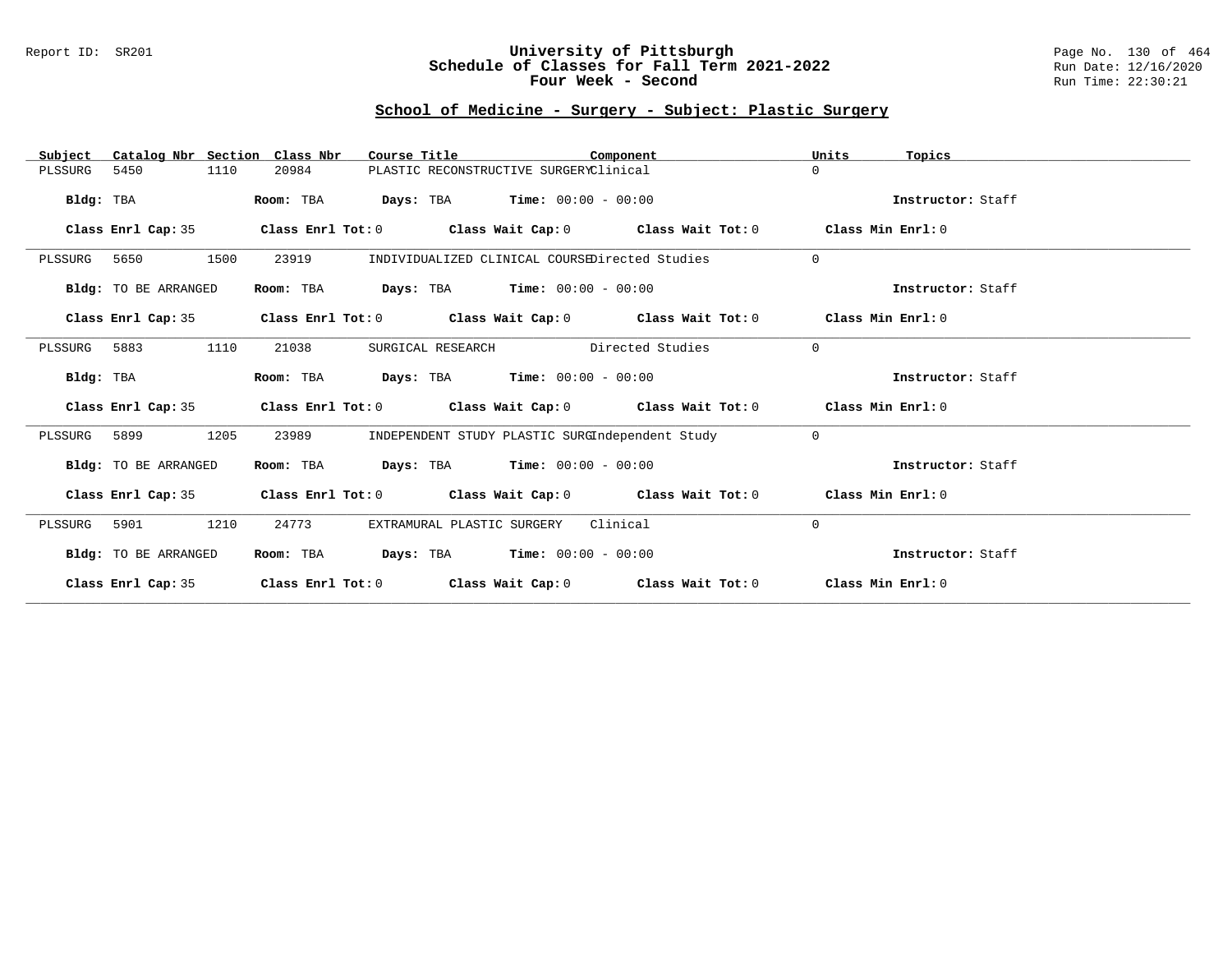#### Report ID: SR201 **University of Pittsburgh** Page No. 131 of 464 **Schedule of Classes for Fall Term 2021-2022** Run Date: 12/16/2020 **Four Week - Second Run Time: 22:30:21**

# **School of Medicine - Surgery - Subject: Surgery**

| Subject Catalog Nbr Section Class Nbr | Course Title                                                                                 | Component | Units<br>Topics   |
|---------------------------------------|----------------------------------------------------------------------------------------------|-----------|-------------------|
| 5323<br>1110<br><b>SURG</b>           | 20918<br>PLASTIC SURGERY PRECEPTORSHIP Clinical                                              |           | $\Omega$          |
| Bldg: TBA                             | Room: TBA $Days:$ TBA Time: $00:00 - 00:00$                                                  |           | Instructor: Staff |
|                                       | Class Enrl Cap: 35 Class Enrl Tot: 0 Class Wait Cap: 0 Class Wait Tot: 0 Class Min Enrl: 0   |           |                   |
| SURG                                  | 5345 1110 20924 SURGERY CLERKSHIP REPEAT Clinical                                            |           | $\Omega$          |
|                                       | $Bldg:$ TBA $Room:$ TBA $Days:$ TBA $Time:$ 00:00 - 00:00                                    |           | Instructor: Staff |
|                                       | Class Enrl Cap: 35 Class Enrl Tot: 0 Class Wait Cap: 0 Class Wait Tot: 0 Class Min Enrl: 0   |           |                   |
|                                       | SURG 5360 1110 20930 ORAL-MAXILLOFACIAL SURGERY Clinical                                     |           | $\Omega$          |
| Bldg: TBA                             | Room: TBA $Days:$ TBA $Time: 00:00 - 00:00$                                                  |           | Instructor: Staff |
|                                       | Class Enrl Cap: 35 Class Enrl Tot: 0 Class Wait Cap: 0 Class Wait Tot: 0 Class Min Enrl: 0   |           |                   |
|                                       | SURG 5401 1110 20942 SURGERY ACTING INTERNSHIP Clinical                                      |           | $\Omega$          |
| Bldg: TBA                             | Room: TBA $Days:$ TBA $Time: 00:00 - 00:00$                                                  |           | Instructor: Staff |
|                                       | Class Enrl Cap: 35 Class Enrl Tot: 0 Class Wait Cap: 0 Class Wait Tot: 0 Class Min Enrl: 0   |           |                   |
|                                       | SURG 5402 1110 20948 EXTRAMURAL ACTING INTERNSHIP Clinical                                   |           | $\Omega$          |
| Bldg: TBA                             | Room: TBA $\rule{1em}{0.15mm}$ Days: TBA Time: $00:00 - 00:00$                               |           | Instructor: Staff |
|                                       | Class Enrl Cap: 35 Class Enrl Tot: 0 Class Wait Cap: 0 Class Wait Tot: 0 Class Min Enrl: 0   |           |                   |
| 5403<br>SURG                          | 1110  20954  MD/OMS ACTING INTERNSHIP  Clinical                                              |           | $\Omega$          |
|                                       | Bldg: TBA                         Room: TBA          Days: TBA         Time: $00:00 - 00:00$ |           | Instructor: Staff |
|                                       | Class Enrl Cap: 35 Class Enrl Tot: 0 Class Wait Cap: 0 Class Wait Tot: 0 Class Min Enrl: 0   |           |                   |
|                                       | SURG 5410 1110 20960 GENERAL SURGERY ELECTIVE Clinical                                       |           | $\Omega$          |
| Bldg: TBA                             | Room: TBA $Days:$ TBA $Time: 00:00 - 00:00$                                                  |           | Instructor: Staff |
|                                       | Class Enrl Cap: 35 Class Enrl Tot: 0 Class Wait Cap: 0 Class Wait Tot: 0 Class Min Enrl: 0   |           |                   |
| 5411<br>SURG                          | 1201 23096 SURGERY INTERNSHIP PREP COURSEClinical                                            |           | $\Omega$          |
| Bldg: TO BE ARRANGED                  | Room: TBA $\rule{1em}{0.15mm}$ Days: TBA Time: $00:00 - 00:00$                               |           | Instructor: Staff |
|                                       | Class Enrl Cap: 35 Class Enrl Tot: 0 Class Wait Cap: 0 Class Wait Tot: 0                     |           | Class Min Enrl: 0 |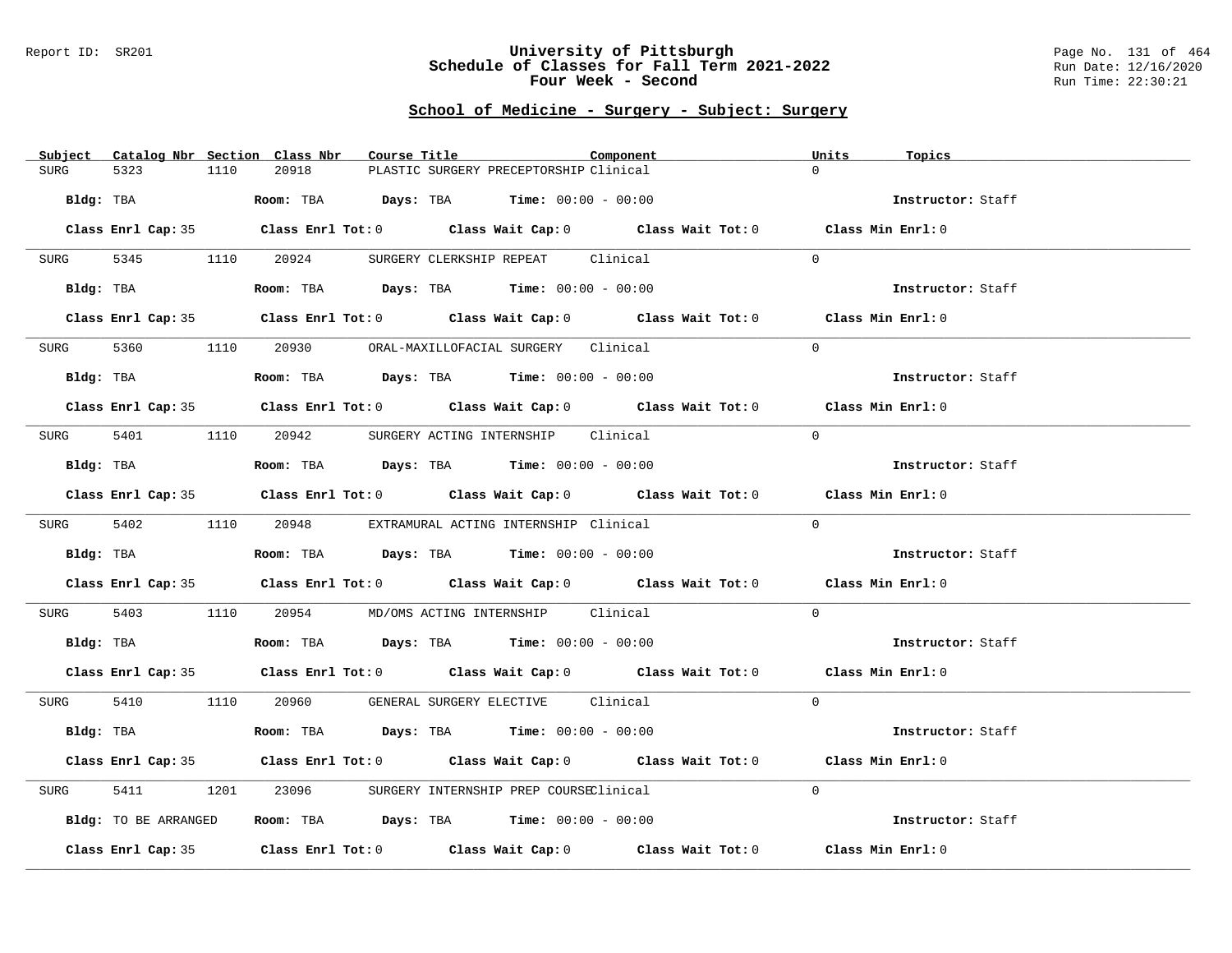| 5420<br>SURG | 1110 20966 | COMMUNITY HOSPITAL CLERKSHIP Clinical                                                       | $\mathbf 0$       |  |
|--------------|------------|---------------------------------------------------------------------------------------------|-------------------|--|
|              |            | Bldg: TBA                      Room: TBA         Days: TBA         Time: 00:00 - 00:00      | Instructor: Staff |  |
|              |            | Class Enrl Cap: 999 Class Enrl Tot: 0 Class Wait Cap: 0 Class Wait Tot: 0 Class Min Enrl: 0 |                   |  |
|              |            | SURG 5430 1110 20972 NEOPLASTIC DISEASE ELECTIVE Clinical                                   | $\Omega$          |  |
|              |            |                                                                                             | Instructor: Staff |  |
|              |            | Class Enrl Cap: 35 Class Enrl Tot: 0 Class Wait Cap: 0 Class Wait Tot: 0 Class Min Enrl: 0  |                   |  |
|              |            | SURG 5440 1110 20978 PEDIATRIC SURGERY ELECTIVE Clinical                                    | $\Omega$          |  |
|              |            | <b>Bldg:</b> TBA <b>ROOM:</b> TBA <b>Days:</b> TBA <b>Time:</b> $00:00 - 00:00$             | Instructor: Staff |  |
|              |            | Class Enrl Cap: 999 Class Enrl Tot: 0 Class Wait Cap: 0 Class Wait Tot: 0 Class Min Enrl: 0 |                   |  |
|              |            | SURG 5482 1110 21008 ORGAN TRANSPLANTATION Clinical                                         | $\Omega$          |  |
|              |            | Bldg: TBA                   Room: TBA         Days: TBA         Time: $00:00 - 00:00$       | Instructor: Staff |  |
|              |            | Class Enrl Cap: 35 Class Enrl Tot: 0 Class Wait Cap: 0 Class Wait Tot: 0 Class Min Enrl: 0  |                   |  |
|              |            | SURG 5485 1110 21014 BIOLOGICAL AND GENE THERAPY Clinical                                   | $\Omega$          |  |
|              |            | Bldg: TBA                   Room: TBA         Days: TBA         Time: $00:00 - 00:00$       | Instructor: Staff |  |
|              |            |                                                                                             | Class Min Enrl: 0 |  |
|              |            | Class Enrl Cap: 999 Class Enrl Tot: 0 Class Wait Cap: 0 Class Wait Tot: 0                   |                   |  |
|              |            | SURG 5486 1110 19643 SURGICAL SPECIALTIES Clinical                                          | $\Omega$          |  |
|              |            | Bldg: TBA                   Room: TBA        Days: TBA        Time: 00:00 - 00:00           | Instructor: Staff |  |
|              |            | Class Enrl Cap: 35 Class Enrl Tot: 0 Class Wait Cap: 0 Class Wait Tot: 0 Class Min Enrl: 0  |                   |  |
|              |            | SURG 5490 1110 21020 ORAL-MAXILLOFACIAL SURGERY Clinical                                    | $\Omega$          |  |
|              |            | Bldg: TBA                   Room: TBA         Days: TBA         Time: $00:00 - 00:00$       | Instructor: Staff |  |
|              |            | Class Enrl Cap: 999 Class Enrl Tot: 0 Class Wait Cap: 0 Class Wait Tot: 0 Class Min Enrl: 0 |                   |  |
|              |            | SURG 5650 1110 21026 SURGICAL SPECIAL STUDIES Clinical                                      | $\Omega$          |  |
|              |            | Bldg: TBA                    Room: TBA         Days: TBA         Time: 00:00 - 00:00        | Instructor: Staff |  |
|              |            | Class Enrl Cap: 35 Class Enrl Tot: 0 Class Wait Cap: 0 Class Wait Tot: 0 Class Min Enrl: 0  |                   |  |
|              |            | SURG 5700 1110 21032 SURGICAL LIFE SCIENCES Clinical                                        | $\Omega$          |  |
|              |            | Bldg: TBA                   Room: TBA         Days: TBA         Time: $00:00 - 00:00$       | Instructor: Staff |  |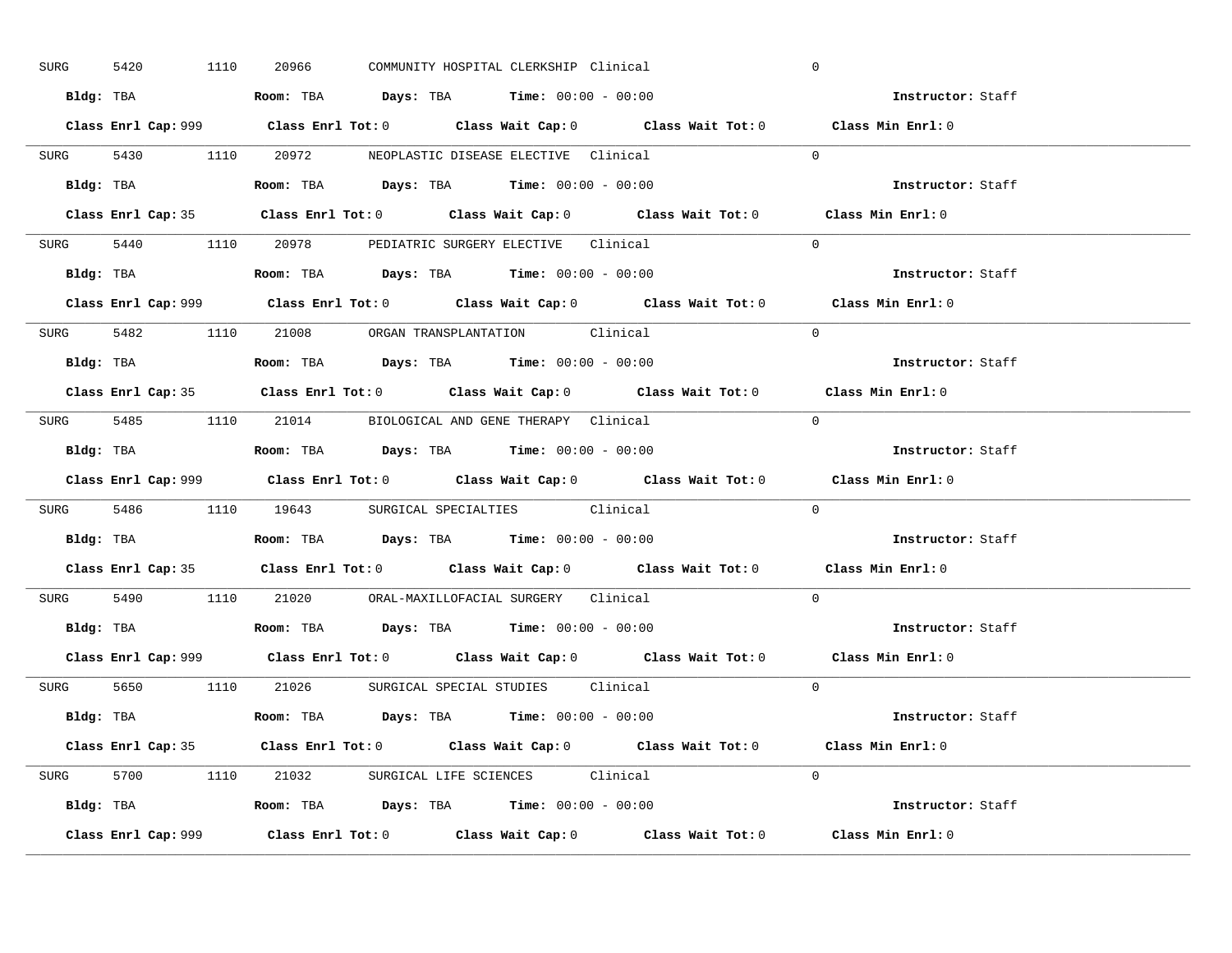### Report ID: SR201 **University of Pittsburgh** Page No. 133 of 464 **Schedule of Classes for Fall Term 2021-2022** Run Date: 12/16/2020 **Four Week - Second Run Time: 22:30:21**

### **School of Medicine - Surgery - Subject: Surgery**

| Catalog Nbr Section<br>Subject | Class Nbr<br>Course Title                                   | Component         | Units<br>Topics   |
|--------------------------------|-------------------------------------------------------------|-------------------|-------------------|
| 1110<br>SURG<br>5884           | 21044<br>HISTORY OF MEDICINE                                | Directed Studies  | $\mathbf 0$       |
| Bldg: TBA                      | <b>Days:</b> TBA <b>Time:</b> $00:00 - 00:00$<br>Room: TBA  |                   | Instructor: Staff |
| Class Enrl Cap: 35             | Class Enrl Tot: $0$ Class Wait Cap: $0$ Class Wait Tot: $0$ |                   | Class Min Enrl: 0 |
| 1215<br>5885<br>SURG           | 22975<br>SURGICAL RESEARCH                                  | Clinical          | $\mathbf 0$       |
| Bldg: TO BE ARRANGED           | <b>Days:</b> TBA <b>Time:</b> $00:00 - 00:00$<br>Room: TBA  |                   | Instructor: Staff |
| Class Enrl Cap: 35             | Class Enrl Tot: $0$ Class Wait Cap: $0$ Class Wait Tot: $0$ |                   | Class Min Enrl: 0 |
| 5900<br>1110<br>SURG           | 21050<br>EXTRAMURAL GENERAL SURGERY                         | Lecture           | $\mathbf 0$       |
| Bldg: TBA                      | <b>Days:</b> TBA <b>Time:</b> $00:00 - 00:00$<br>Room: TBA  |                   | Instructor: Staff |
| Class Enrl Cap: 35             | Class Enrl Tot: $0$ Class Wait Cap: $0$ Class Wait Tot: $0$ |                   | Class Min Enrl: 0 |
| 5902<br>1110<br>SURG           | 20534<br>INDEPENDENT STUDY                                  | Independent Study | $\mathbf 0$       |
| Bldg: TBA                      | $Time: 00:00 - 00:00$<br>Room: TBA<br>Days: TBA             |                   | Instructor: Staff |
| Class Enrl Cap: 35             | Class Enrl Tot: 0<br>Class Wait Cap: 0                      | Class Wait Tot: 0 | Class Min Enrl: 0 |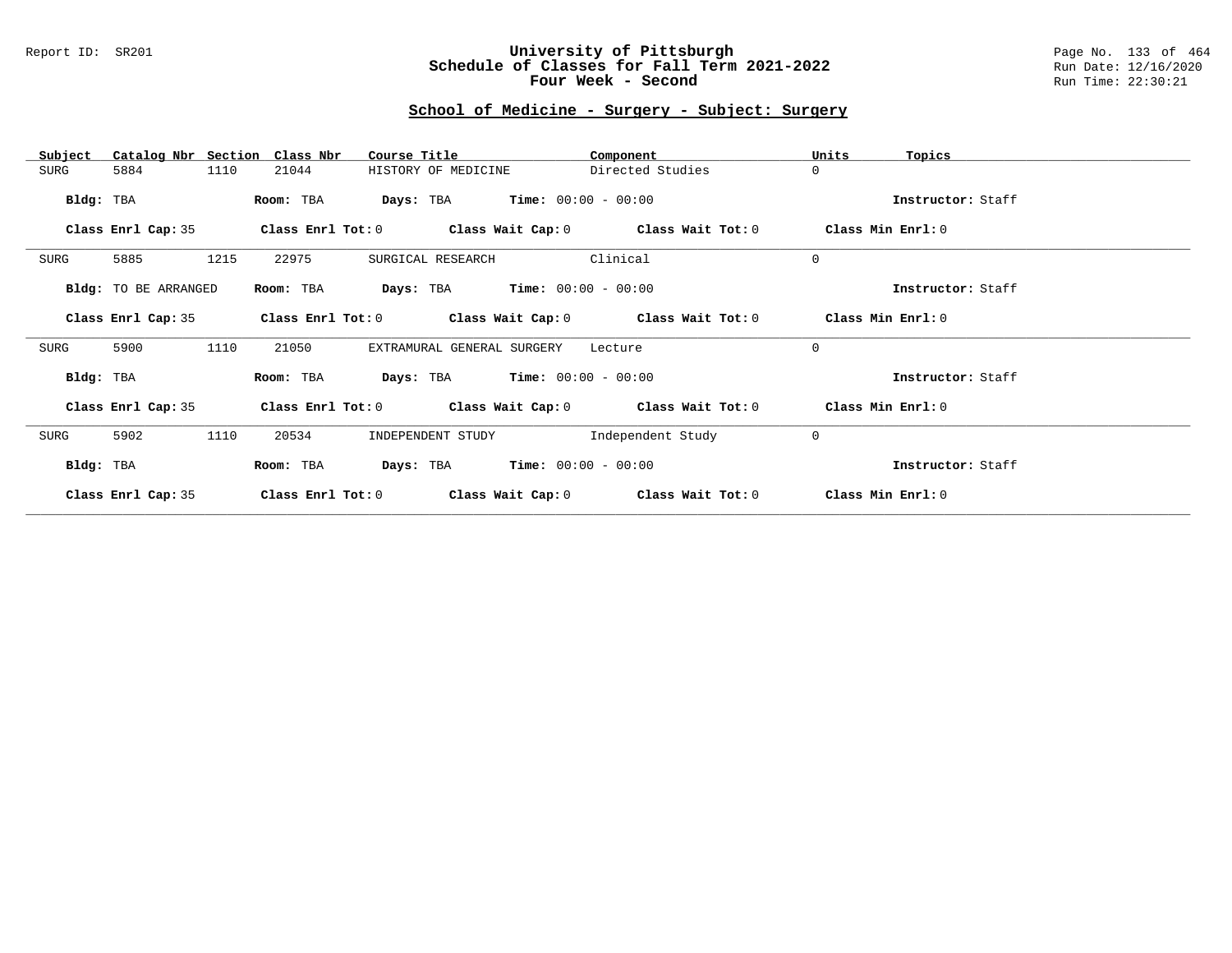#### Report ID: SR201 **University of Pittsburgh** Page No. 134 of 464 **Schedule of Classes for Fall Term 2021-2022** Run Date: 12/16/2020 **Four Week - Second Run Time: 22:30:21**

# **School of Medicine - Urology - Subject: Urology**

| Subject   |                      |      | Catalog Nbr Section Class Nbr | Course Title |                                                                                           | Component |                                                                                             | Units        | Topics            |  |
|-----------|----------------------|------|-------------------------------|--------------|-------------------------------------------------------------------------------------------|-----------|---------------------------------------------------------------------------------------------|--------------|-------------------|--|
| URLGY     | 5321                 | 1110 | 20552                         |              | UROLOGIC ONCOLOGY                                                                         | Clinical  |                                                                                             | $\Omega$     |                   |  |
| Bldg: TBA |                      |      |                               |              | Room: TBA $\rule{1em}{0.15mm}$ Days: TBA Time: $00:00 - 00:00$                            |           |                                                                                             |              | Instructor: Staff |  |
|           | Class Enrl Cap: 35   |      |                               |              |                                                                                           |           | Class Enrl Tot: 0 Class Wait Cap: 0 Class Wait Tot: 0 Class Min Enrl: 0                     |              |                   |  |
| URLGY     | 5470                 | 1110 | 20570                         |              | UROLOGICAL SURGERY (ADULT) Clinical                                                       |           |                                                                                             | $\Omega$     |                   |  |
|           | Bldg: TBA            |      |                               |              | Room: TBA $Days:$ TBA $Time: 00:00 - 00:00$                                               |           |                                                                                             |              | Instructor: Staff |  |
|           |                      |      |                               |              |                                                                                           |           | Class Enrl Cap: 999 Class Enrl Tot: 0 Class Wait Cap: 0 Class Wait Tot: 0 Class Min Enrl: 0 |              |                   |  |
| URLGY     | 5471                 | 1110 | 20582                         |              | PEDIATRIC UROLOGICAL SURGERY Clinical                                                     |           |                                                                                             | $\Omega$     |                   |  |
| Bldg: TBA |                      |      |                               |              | Room: TBA $Days:$ TBA $Time: 00:00 - 00:00$                                               |           |                                                                                             |              | Instructor: Staff |  |
|           |                      |      |                               |              |                                                                                           |           | Class Enrl Cap: 999 Class Enrl Tot: 0 Class Wait Cap: 0 Class Wait Tot: 0 Class Min Enrl: 0 |              |                   |  |
| URLGY     | 5650                 | 1500 |                               |              | 23944 INDIVIDUALIZED CLINICAL COURSEDirected Studies                                      |           |                                                                                             | $\Omega$     |                   |  |
|           | Bldg: TO BE ARRANGED |      |                               |              | Room: TBA $Days:$ TBA $Time: 00:00 - 00:00$                                               |           |                                                                                             |              | Instructor: Staff |  |
|           |                      |      |                               |              |                                                                                           |           | Class Enrl Cap: 35 Class Enrl Tot: 0 Class Wait Cap: 0 Class Wait Tot: 0 Class Min Enrl: 0  |              |                   |  |
| URLGY     | 5810                 | 1110 | 20600                         |              |                                                                                           |           | UROLOGY RESEARCH Directed Studies                                                           | $\mathbf{0}$ |                   |  |
|           | Bldg: TBA            |      |                               |              | Room: TBA $Days:$ TBA $Time: 00:00 - 00:00$                                               |           |                                                                                             |              | Instructor: Staff |  |
|           |                      |      |                               |              |                                                                                           |           | Class Enrl Cap: 35 Class Enrl Tot: 0 Class Wait Cap: 0 Class Wait Tot: 0 Class Min Enrl: 0  |              |                   |  |
| URLGY     | 5899                 | 1500 | 23817                         |              |                                                                                           |           | INDEPENDENT STUDY IN UROLOGY Independent Study                                              | $\Omega$     |                   |  |
|           | Bldg: TO BE ARRANGED |      |                               |              | Room: TBA $\rule{1em}{0.15mm}$ Days: TBA $\rule{1.15mm}]{0.15mm}$ Time: $0.0100 - 0.0100$ |           |                                                                                             |              | Instructor: Staff |  |
|           |                      |      |                               |              |                                                                                           |           | Class Enrl Cap: 35 Class Enrl Tot: 0 Class Wait Cap: 0 Class Wait Tot: 0 Class Min Enrl: 0  |              |                   |  |
| URLGY     | 5900 000             | 1110 | 20612                         |              | EXTRAMURAL UROLOGIC SURGERY Clinical                                                      |           |                                                                                             | $\Omega$     |                   |  |
| Bldg: TBA |                      |      |                               |              | Room: TBA $Days:$ TBA $Time: 00:00 - 00:00$                                               |           |                                                                                             |              | Instructor: Staff |  |
|           |                      |      |                               |              |                                                                                           |           | Class Enrl Cap: 35 Class Enrl Tot: 0 Class Wait Cap: 0 Class Wait Tot: 0 Class Min Enrl: 0  |              |                   |  |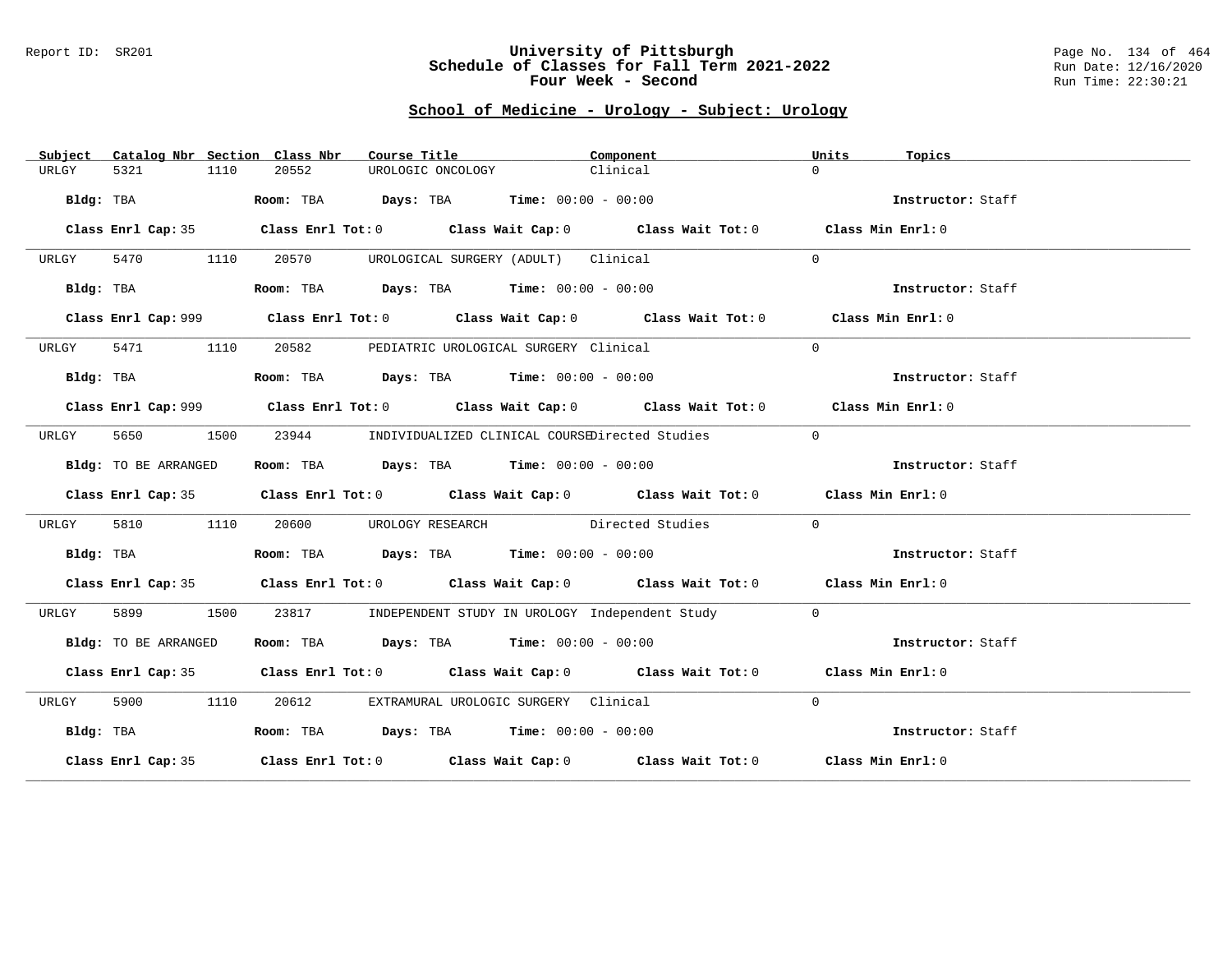#### Report ID: SR201 **University of Pittsburgh** Page No. 135 of 464 **Schedule of Classes for Fall Term 2021-2022** Run Date: 12/16/2020 **Four Week - Third Run Time: 22:30:21**

### **School of Medicine - Dermatology - Subject: Dermatology**

|             |                      | Subject Catalog Nbr Section Class Nbr | Course Title                                                                                | Component |            | Units<br>Topics   |  |
|-------------|----------------------|---------------------------------------|---------------------------------------------------------------------------------------------|-----------|------------|-------------------|--|
| <b>DERM</b> | 5380                 | 1210<br>18912                         | DERMATOLOGY CLERKSHIP                                                                       | Clinical  |            | $\Omega$          |  |
| Bldg: TBA   |                      |                                       | Room: TBA $Days: TBA$ Time: $00:00 - 00:00$                                                 |           |            | Instructor: Staff |  |
|             |                      |                                       | Class Enrl Cap: 35 Class Enrl Tot: 0 Class Wait Cap: 0 Class Wait Tot: 0 Class Min Enrl: 0  |           |            |                   |  |
|             |                      | DERM 5420 1210 19662                  | BASIC DERMATOLOGY Clinical                                                                  |           |            | $\Omega$          |  |
|             | Bldg: TBA            |                                       | Room: TBA $Days:$ TBA $Time: 00:00 - 00:00$                                                 |           |            | Instructor: Staff |  |
|             |                      |                                       | Class Enrl Cap: 35 Class Enrl Tot: 0 Class Wait Cap: 0 Class Wait Tot: 0 Class Min Enrl: 0  |           |            |                   |  |
| DERM        |                      |                                       | 5425 1210 18906 ADVANCED DERMATOLOGY Clinical                                               |           |            | $\Omega$          |  |
|             | Bldg: TBA            |                                       | Room: TBA $Days:$ TBA Time: $00:00 - 00:00$                                                 |           |            | Instructor: Staff |  |
|             |                      |                                       | Class Enrl Cap: 35 Class Enrl Tot: 0 Class Wait Cap: 0 Class Wait Tot: 0 Class Min Enrl: 0  |           |            |                   |  |
| DERM        |                      |                                       | 5430 1210 18918 DERMATOLOGIC & PLASTIC SURGERYClinical                                      |           |            | $\Omega$          |  |
|             |                      |                                       | Bldg: TBA                   Room: TBA         Days: TBA        Time: 00:00 - 00:00          |           |            | Instructor: Staff |  |
|             |                      |                                       | Class Enrl Cap: 999 Class Enrl Tot: 0 Class Wait Cap: 0 Class Wait Tot: 0 Class Min Enrl: 0 |           |            |                   |  |
|             |                      |                                       | DERM 5440 1210 18930 DERMATOPATHOLOGY Independent Study                                     |           | $\bigcirc$ |                   |  |
|             | Bldg: TBA            |                                       | Room: TBA $Days:$ TBA $Time:$ 00:00 - 00:00                                                 |           |            | Instructor: Staff |  |
|             |                      |                                       | Class Enrl Cap: 35 Class Enrl Tot: 0 Class Wait Cap: 0 Class Wait Tot: 0 Class Min Enrl: 0  |           |            |                   |  |
| DERM        | 5650                 |                                       | 1210 18936 INDIVIDUALIZED CLINICAL COURSEClinical                                           |           |            | $\Omega$          |  |
|             |                      |                                       | Bldg: TBA                       Room: TBA          Days: TBA         Time: 00:00 - 00:00    |           |            | Instructor: Staff |  |
|             |                      |                                       | Class Enrl Cap: 35 Class Enrl Tot: 0 Class Wait Cap: 0 Class Wait Tot: 0 Class Min Enrl: 0  |           |            |                   |  |
|             |                      |                                       | DERM 5810 1210 18948 DERMATOLOGY RESEARCH Directed Studies                                  |           |            | $\overline{0}$    |  |
|             |                      |                                       | Bldg: TBA                    Room: TBA         Days: TBA         Time: 00:00 - 00:00        |           |            | Instructor: Staff |  |
|             |                      |                                       | Class Enrl Cap: 35 Class Enrl Tot: 0 Class Wait Cap: 0 Class Wait Tot: 0 Class Min Enrl: 0  |           |            |                   |  |
| DERM        | 5899                 | 1210                                  | 23960 INDEPENDENT STUDY DERMATOLOGY Independent Study                                       |           |            | $\Omega$          |  |
|             | Bldg: TO BE ARRANGED |                                       | Room: TBA $Days:$ TBA $Time: 00:00 - 00:00$                                                 |           |            | Instructor: Staff |  |
|             |                      |                                       | Class Enrl Cap: 35 Class Enrl Tot: 0 Class Wait Cap: 0 Class Wait Tot: 0                    |           |            | Class Min Enrl: 0 |  |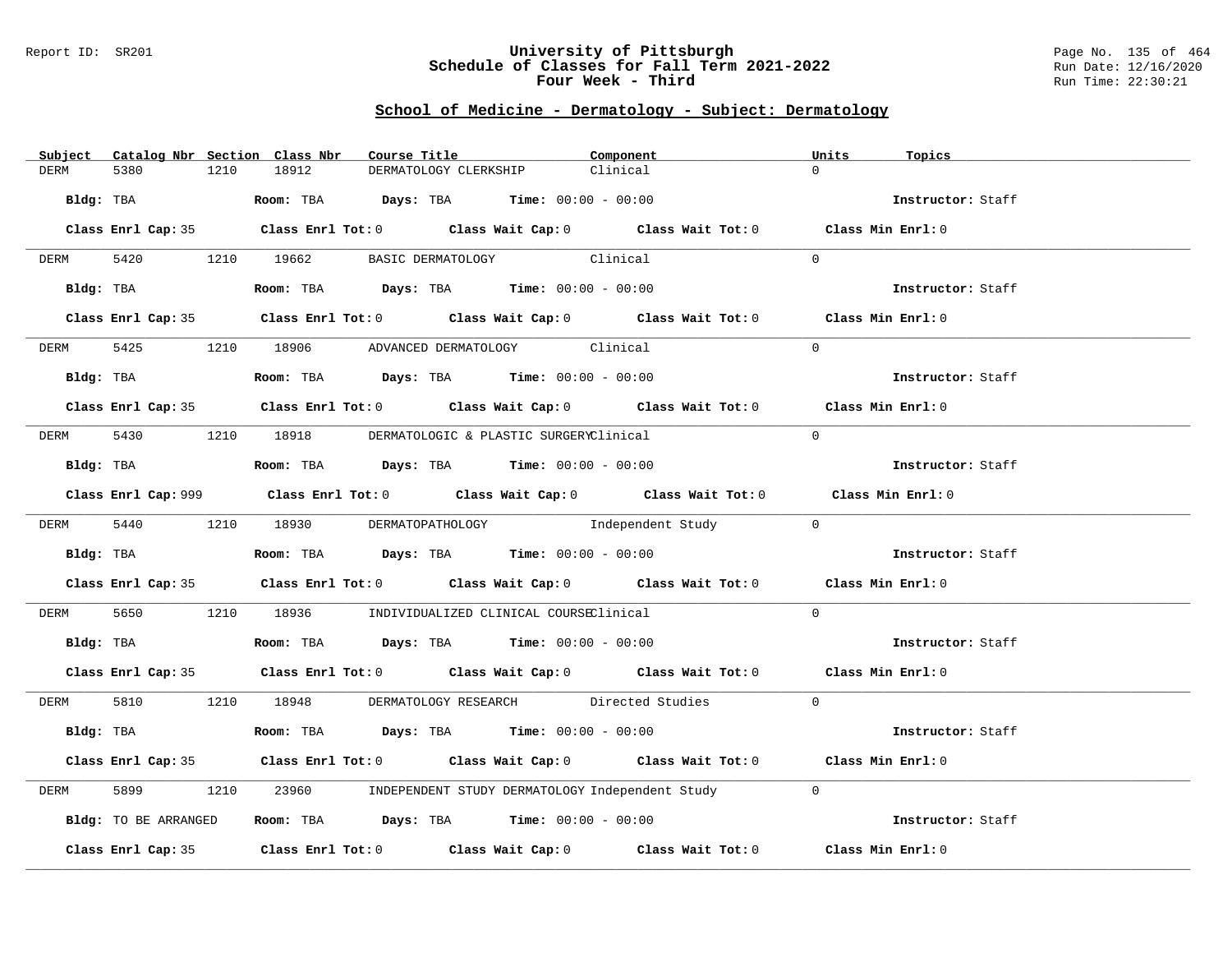| DERM      | 5900               | 1210 | 18960             | EXTRAMURAL DERMATOLOGY |                              | Clinical          |                   |
|-----------|--------------------|------|-------------------|------------------------|------------------------------|-------------------|-------------------|
| Bldg: TBA |                    |      | Room: TBA         | Days: TBA              | <b>Time:</b> $00:00 - 00:00$ |                   | Instructor: Staff |
|           | Class Enrl Cap: 35 |      | Class Enrl Tot: 0 |                        | Class Wait Cap: 0            | Class Wait Tot: 0 | Class Min Enrl: 0 |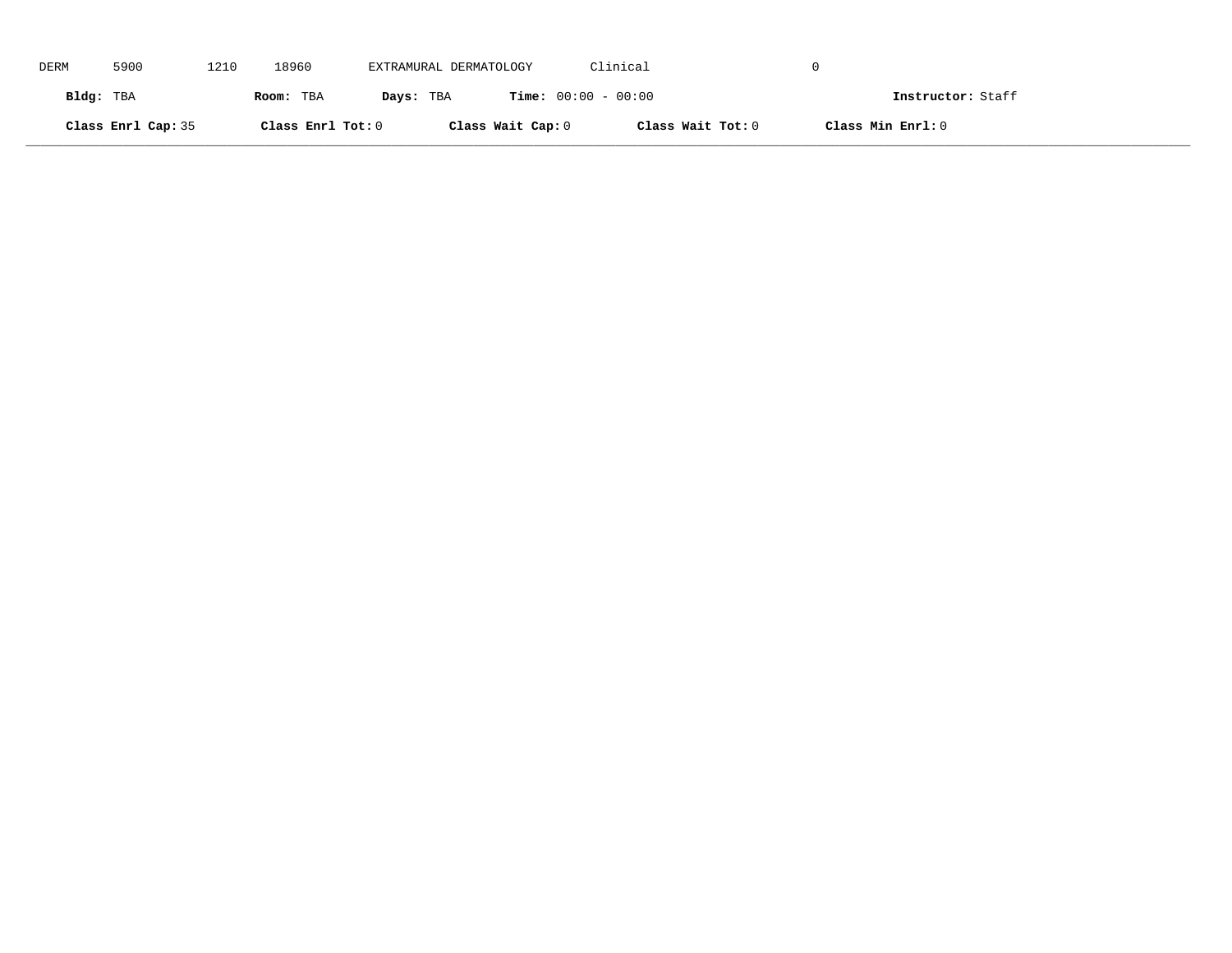### Report ID: SR201 **University of Pittsburgh** Page No. 137 of 464 **Schedule of Classes for Fall Term 2021-2022** Run Date: 12/16/2020 **Four Week - Third Run Time: 22:30:21**

# **School of Medicine - Emergency Medicine - Subject: Emergency Medicine**

|           |                                           |      | Subject Catalog Nbr Section Class Nbr | Course Title <b>Source Search</b> |                                             | Component                                                                                   | Units    | Topics            |
|-----------|-------------------------------------------|------|---------------------------------------|-----------------------------------|---------------------------------------------|---------------------------------------------------------------------------------------------|----------|-------------------|
| EMED      | 5376                                      | 1210 | 19668                                 | SPECIALTY CARE CLERKSHIP          |                                             | Clinical                                                                                    | $\Omega$ |                   |
|           | Bldg: TBA                                 |      |                                       |                                   | Room: TBA $Days:$ TBA $Time: 00:00 - 00:00$ |                                                                                             |          | Instructor: Staff |
|           |                                           |      |                                       |                                   |                                             |                                                                                             |          |                   |
|           | Class Enrl Cap: 35                        |      |                                       |                                   |                                             | Class Enrl Tot: $0$ Class Wait Cap: $0$ Class Wait Tot: $0$ Class Min Enrl: $0$             |          |                   |
| EMED      | 5450                                      |      | 1210 19680                            |                                   | EMERGENCY MEDICINE Clinical                 |                                                                                             | $\Omega$ |                   |
|           | Bldg: TBA                                 |      |                                       |                                   | Room: TBA $Days:$ TBA $Time: 00:00 - 00:00$ |                                                                                             |          | Instructor: Staff |
|           |                                           |      |                                       |                                   |                                             |                                                                                             |          |                   |
|           |                                           |      |                                       |                                   |                                             | Class Enrl Cap: 999 Class Enrl Tot: 0 Class Wait Cap: 0 Class Wait Tot: 0 Class Min Enrl: 0 |          |                   |
| EMED      |                                           |      | 5460 1210 19686                       |                                   | MEDICAL TOXICOLOGY Clinical                 |                                                                                             | $\Omega$ |                   |
|           | Bldg: TBA                                 |      |                                       |                                   | Room: TBA $Days:$ TBA $Time: 00:00 - 00:00$ |                                                                                             |          | Instructor: Staff |
|           |                                           |      |                                       |                                   |                                             | Class Enrl Cap: 35 Class Enrl Tot: 0 Class Wait Cap: 0 Class Wait Tot: 0 Class Min Enrl: 0  |          |                   |
|           |                                           |      |                                       |                                   |                                             |                                                                                             |          |                   |
| EMED      | 5465 1025                                 |      | 23493                                 |                                   | POINT OF CARE ULTRASONOGRAPHY Clinical      |                                                                                             | $\Omega$ |                   |
|           | Bldg: TO BE ARRANGED                      |      |                                       |                                   | Room: TBA $Days:$ TBA $Time: 00:00 - 00:00$ |                                                                                             |          | Instructor: Staff |
|           |                                           |      |                                       |                                   |                                             | Class Enrl Cap: 35 Class Enrl Tot: 0 Class Wait Cap: 0 Class Wait Tot: 0 Class Min Enrl: 0  |          |                   |
| EMED      | 5466 700                                  | 1030 | 25547                                 |                                   | POST CARDIAC ARREST SERVICE Clinical        |                                                                                             | $\Omega$ |                   |
|           | Bldg: TO BE ARRANGED                      |      |                                       |                                   | Room: TBA $Days: TBA$ Time: $00:00 - 00:00$ |                                                                                             |          | Instructor: Staff |
|           |                                           |      |                                       |                                   |                                             | Class Enrl Cap: 35 Class Enrl Tot: 0 Class Wait Cap: 0 Class Wait Tot: 0 Class Min Enrl: 0  |          |                   |
| EMED      | 5470 1210                                 |      |                                       |                                   | 22442 QUALITY AND PATIENT SAFETY Lecture    |                                                                                             | $\Omega$ |                   |
|           | Bldg: WEB Based Class                     |      |                                       |                                   | Room: TBA $Days:$ TBA Time: $00:00 - 00:00$ |                                                                                             |          | Instructor: Staff |
|           | Class Enrl Cap: 200<br>Attributes: Online |      |                                       |                                   |                                             | Class Enrl Tot: $0$ Class Wait Cap: $0$ Class Wait Tot: $0$                                 |          | Class Min Enrl: 0 |
| EMED      | 5650<br>1210                              |      | 19692                                 |                                   | INDIVIDUALIZED CLINICAL COURSEClinical      |                                                                                             | $\Omega$ |                   |
| Bldg: TBA |                                           |      |                                       |                                   | Room: TBA $Days:$ TBA $Time: 00:00 - 00:00$ |                                                                                             |          | Instructor: Staff |
|           | Class Enrl Cap: 35                        |      |                                       |                                   |                                             | Class Enrl Tot: $0$ Class Wait Cap: $0$ Class Wait Tot: $0$ Class Min Enrl: $0$             |          |                   |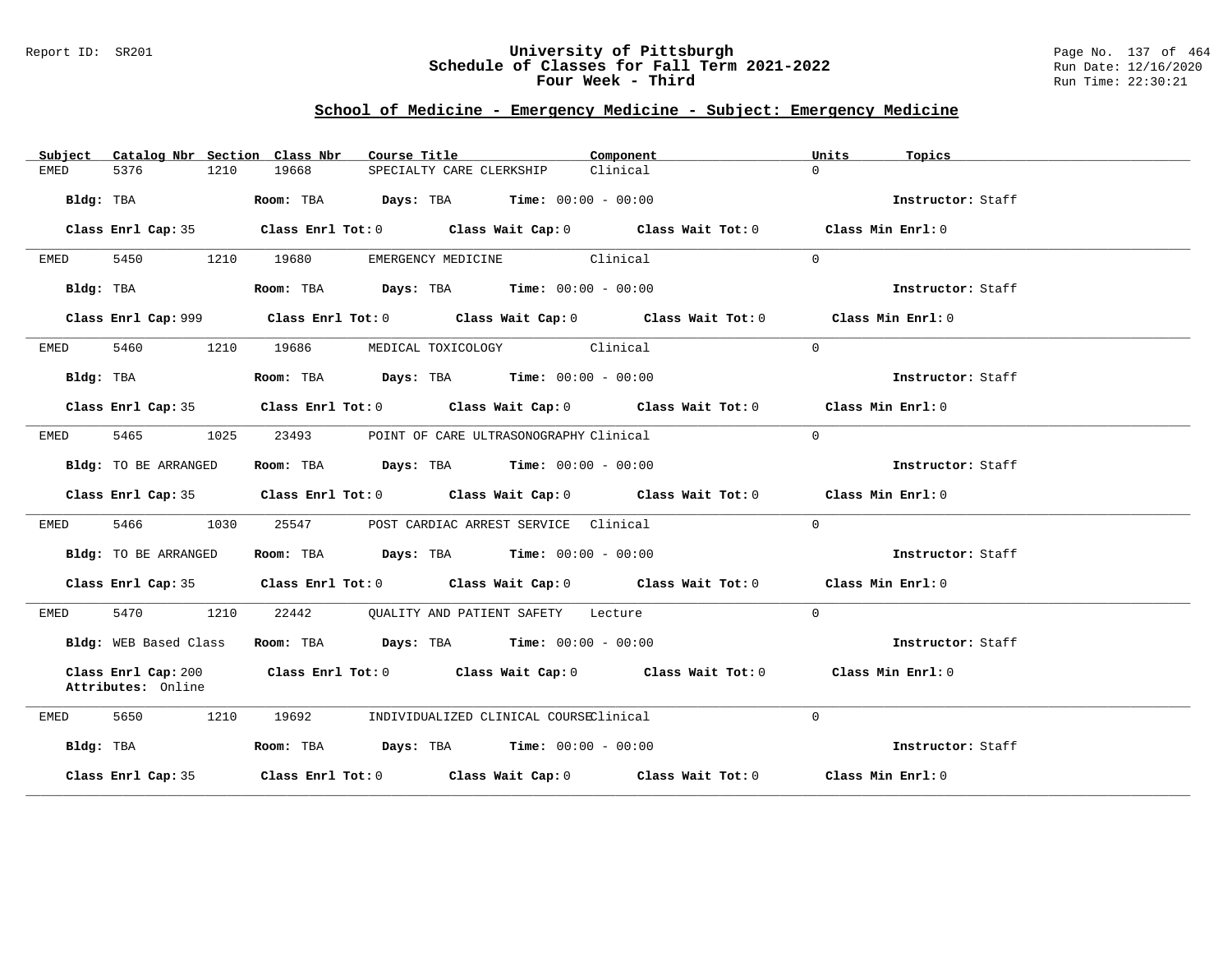### Report ID: SR201 **University of Pittsburgh** Page No. 138 of 464 **Schedule of Classes for Fall Term 2021-2022** Run Date: 12/16/2020 **Four Week - Third Run Time: 22:30:21**

# **School of Medicine - Emergency Medicine - Subject: Emergency Medicine**

| Catalog Nbr Section Class Nbr<br>Subject | Course Title                                                                               | Component | Units<br>Topics   |
|------------------------------------------|--------------------------------------------------------------------------------------------|-----------|-------------------|
| 5735<br>1210<br>EMED                     | 19698<br>SCIENCE OF RESUSCITATION (ILS)Clinical                                            |           | $\Omega$          |
| Bldg: TBA                                | Room: TBA $Days:$ TBA $Time: 00:00 - 00:00$                                                |           | Instructor: Staff |
|                                          |                                                                                            |           | Class Min Enrl: 0 |
| 5740<br>1210<br>EMED                     | 19704<br>EXERCISE IS MEDICINE                                                              | Workshop  | $\mathbf{0}$      |
| Bldg: TBA                                | Room: TBA $Days:$ TBA $Time: 00:00 - 00:00$                                                |           | Instructor: Staff |
| Class Enrl Cap: 35                       | Class Enrl Tot: 0 Class Wait Cap: 0 Class Wait Tot: 0 Class Min Enrl: 0                    |           |                   |
| 5750<br>1600<br>EMED                     | 28651<br>GET READY FOR RESIDENCY                                                           | Clinical  | 0                 |
| Bldg: TO BE ARRANGED                     | Room: TBA $Days: TBA$ Time: $00:00 - 00:00$                                                |           | Instructor: Staff |
|                                          | Class Enrl Cap: 35 Class Enrl Tot: 0 Class Wait Cap: 0 Class Wait Tot: 0 Class Min Enrl: 0 |           |                   |
| 1210<br>EMED<br>5898                     | 19710<br>INDIVIDUAL STUDY OR RESEARCH Directed Studies                                     |           | $\mathbf{0}$      |
| Bldg: TBA                                | Room: TBA $Days:$ TBA $Time: 00:00 - 00:00$                                                |           | Instructor: Staff |
|                                          | Class Enrl Cap: 35 Class Enrl Tot: 0 Class Wait Cap: 0 Class Wait Tot: 0 Class Min Enrl: 0 |           |                   |
| 5899<br>1600<br>EMED                     | 23842<br>INDEP STUDY IN EMERGENCY MED Independent Study                                    |           | $\overline{0}$    |
| Bldg: TO BE ARRANGED                     | Room: TBA Days: TBA Time: $00:00 - 00:00$                                                  |           | Instructor: Staff |
|                                          | Class Enrl Cap: 35 Class Enrl Tot: 0 Class Wait Cap: 0 Class Wait Tot: 0 Class Min Enrl: 0 |           |                   |
| 5900<br>1210<br>EMED                     | 19716<br>EXTRAMURAL EMERGENCY MEDICINE Clinical                                            |           | $\Omega$          |
| Bldg: TBA                                | Room: TBA $Days:$ TBA $Time: 00:00 - 00:00$                                                |           | Instructor: Staff |
|                                          | Class Enrl Cap: 35 Class Enrl Tot: 0 Class Wait Cap: 0 Class Wait Tot: 0 Class Min Enrl: 0 |           |                   |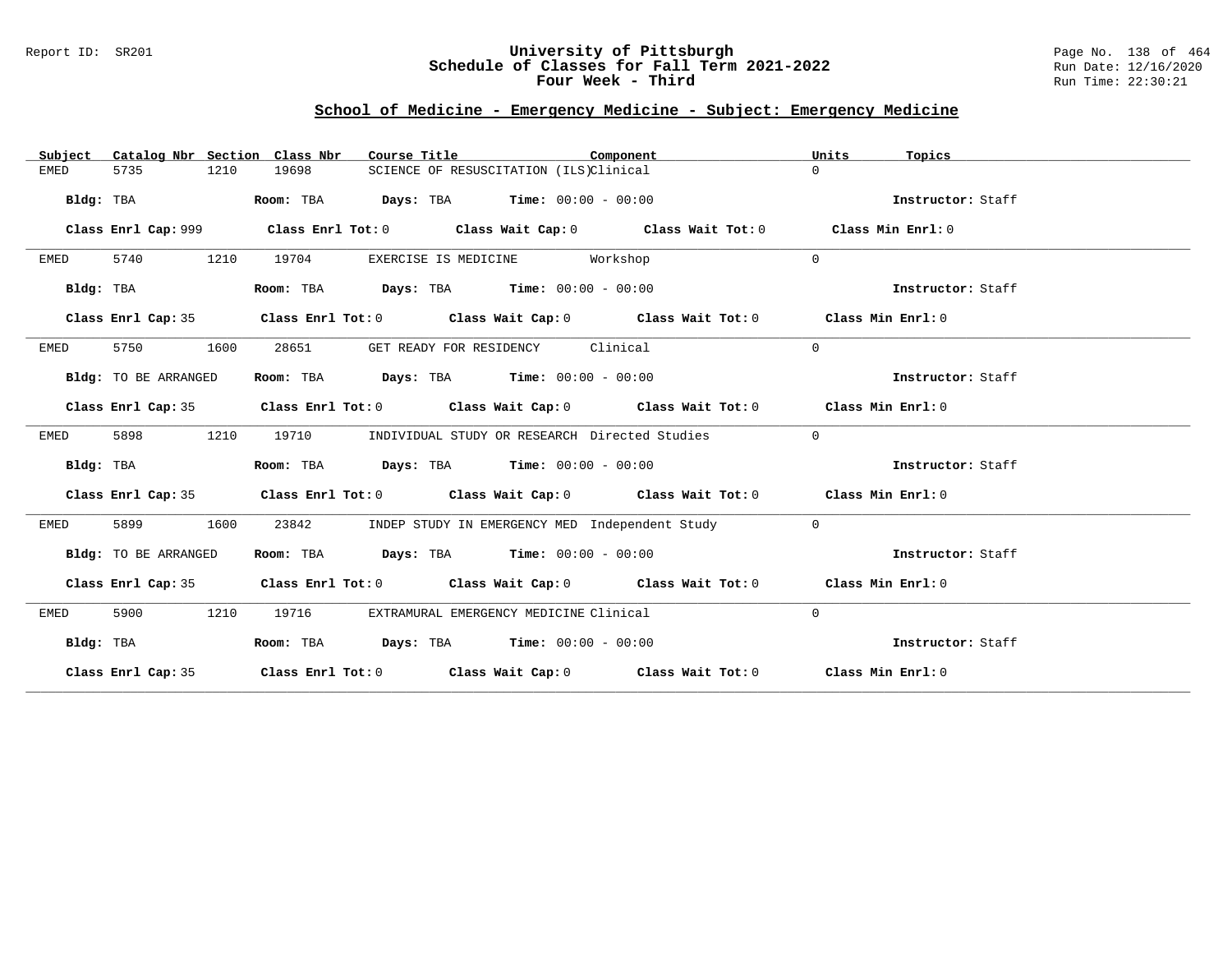### Report ID: SR201 **University of Pittsburgh** Page No. 139 of 464 **Schedule of Classes for Fall Term 2021-2022** Run Date: 12/16/2020 **Four Week - Third Run Time: 22:30:21**

# **School of Medicine - Family Medicine and Clinical Epidemiology - Subject: Family Medicine**

|         | Subject Catalog Nbr Section Class Nbr | Course Title                                                                                | Component | Units<br>Topics   |
|---------|---------------------------------------|---------------------------------------------------------------------------------------------|-----------|-------------------|
| FM      | 5316<br>1210                          | 19722<br>FAMILY MEDICINE CLERKSHIP                                                          | Clinical  | $\Omega$          |
|         | Bldg: TBA                             | Room: TBA $Days: TBA$ Time: $00:00 - 00:00$                                                 |           | Instructor: Staff |
|         |                                       | Class Enrl Cap: 35 Class Enrl Tot: 0 Class Wait Cap: 0 Class Wait Tot: 0 Class Min Enrl: 0  |           |                   |
|         |                                       | FM 5401 1210 19728 FAMILY MEDICINE ACTING INTERN Clinical                                   |           | $\Omega$          |
|         | Bldg: TBA                             | Room: TBA $Days:$ TBA $Time: 00:00 - 00:00$                                                 |           | Instructor: Staff |
|         |                                       | Class Enrl Cap: 999 Class Enrl Tot: 0 Class Wait Cap: 0 Class Wait Tot: 0 Class Min Enrl: 0 |           |                   |
|         |                                       | FM 5406 1210 19734 EXTRAMURAL ACTING INTERNSHIP Clinical                                    |           | $\Omega$          |
|         | Bldg: TBA                             | Room: TBA $Days:$ TBA $Time: 00:00 - 00:00$                                                 |           | Instructor: Staff |
|         |                                       | Class Enrl Cap: 35 Class Enrl Tot: 0 Class Wait Cap: 0 Class Wait Tot: 0 Class Min Enrl: 0  |           |                   |
|         |                                       | FM 5420 1210 19740 INDIAN HEALTH SERVICE Independent Study 0                                |           |                   |
|         | Bldg: TBA                             | Room: TBA $Days:$ TBA Time: $00:00 - 00:00$                                                 |           | Instructor: Staff |
|         |                                       | Class Enrl Cap: 35 Class Enrl Tot: 0 Class Wait Cap: 0 Class Wait Tot: 0 Class Min Enrl: 0  |           |                   |
|         |                                       | FM 5430 1210 18966 FAMILY PRACTICE-MANAGED CARE Clinical                                    |           | $\Omega$          |
|         |                                       | <b>Bldg:</b> TBA <b>Room:</b> TBA <b>Days:</b> TBA <b>Time:</b> $00:00 - 00:00$             |           | Instructor: Staff |
|         |                                       | Class Enrl Cap: 999 Class Enrl Tot: 0 Class Wait Cap: 0 Class Wait Tot: 0 Class Min Enrl: 0 |           |                   |
| FM 5431 |                                       | 1210 18978 TOPICS IN FAMILY MEDICINE Clinical                                               |           | $\Omega$          |
|         |                                       | Bldg: TBA                       Room: TBA          Days: TBA         Time: 00:00 - 00:00    |           | Instructor: Staff |
|         |                                       | Class Enrl Cap: 999 Class Enrl Tot: 0 Class Wait Cap: 0 Class Wait Tot: 0 Class Min Enrl: 0 |           |                   |
|         |                                       | FM 5440 1210 19746 CLINCAL EPDMLGY INTERNSHIP Directed Studies 0                            |           |                   |
|         | Bldg: TBA                             | Room: TBA $Days:$ TBA $Time: 00:00 - 00:00$                                                 |           | Instructor: Staff |
|         |                                       | Class Enrl Cap: 35 Class Enrl Tot: 0 Class Wait Cap: 0 Class Wait Tot: 0 Class Min Enrl: 0  |           |                   |
|         |                                       | FM 5448 1210 19752 FAMILY CENTERED MATERNITY CAREClinical                                   |           | $\Omega$          |
|         |                                       | Bldg: TBA                  Room: TBA        Days: TBA        Time: 00:00 - 00:00            |           | Instructor: Staff |
|         | Class Enrl Cap: 35                    | Class Enrl Tot: $0$ Class Wait Cap: $0$ Class Wait Tot: $0$ Class Min Enrl: $0$             |           |                   |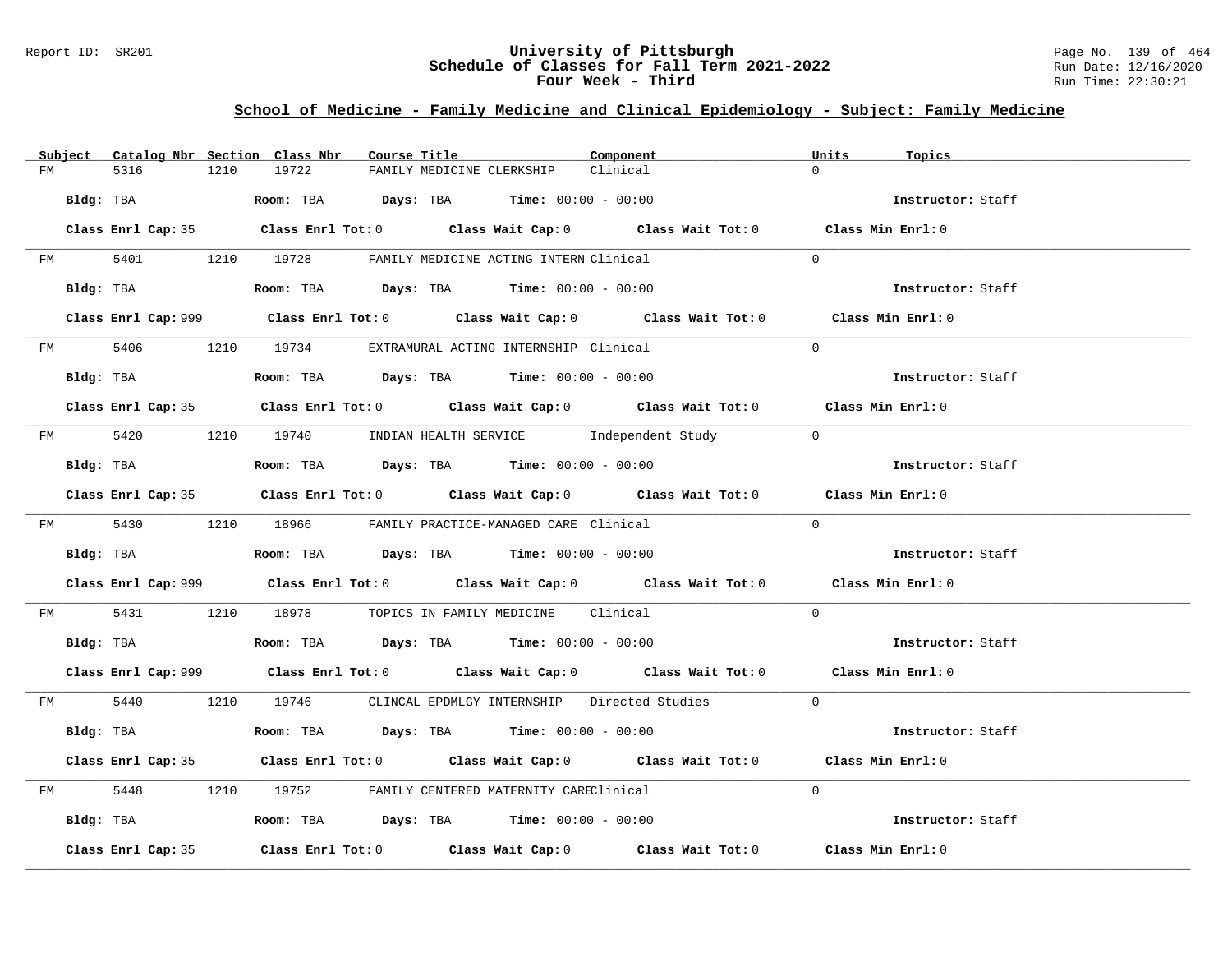| FM | 5450 |           | 1210 19764                                                                                 |  | COMMUNITY FAMILY MEDICINE Clinical |                                                                                            |            | $\overline{0}$                                                                              |  |
|----|------|-----------|--------------------------------------------------------------------------------------------|--|------------------------------------|--------------------------------------------------------------------------------------------|------------|---------------------------------------------------------------------------------------------|--|
|    |      |           | Bldg: TBA                   Room: TBA         Days: TBA         Time: $00:00 - 00:00$      |  |                                    |                                                                                            |            | Instructor: Staff                                                                           |  |
|    |      |           |                                                                                            |  |                                    |                                                                                            |            | Class Enrl Cap: 999 Class Enrl Tot: 0 Class Wait Cap: 0 Class Wait Tot: 0 Class Min Enrl: 0 |  |
|    |      |           |                                                                                            |  |                                    | FM 5451 1210 18990 RURAL FAMILY MEDICINE Clinical 0                                        |            |                                                                                             |  |
|    |      | Bldg: TBA | Room: TBA $Days:$ TBA $Time:$ 00:00 - 00:00                                                |  |                                    |                                                                                            |            | Instructor: Staff                                                                           |  |
|    |      |           |                                                                                            |  |                                    |                                                                                            |            | Class Enrl Cap: 999 Class Enrl Tot: 0 Class Wait Cap: 0 Class Wait Tot: 0 Class Min Enrl: 0 |  |
|    |      |           | FM 5455 1210 19776 PRIMARY CARE SPORTS MEDICINE Clinical                                   |  |                                    |                                                                                            |            | $\Omega$                                                                                    |  |
|    |      |           | Bldg: TBA                    Room: TBA         Days: TBA        Time: $00:00 - 00:00$      |  |                                    |                                                                                            |            | Instructor: Staff                                                                           |  |
|    |      |           |                                                                                            |  |                                    |                                                                                            |            | Class Enrl Cap: 999 Class Enrl Tot: 0 Class Wait Cap: 0 Class Wait Tot: 0 Class Min Enrl: 0 |  |
|    |      |           | FM 5460 1210 19782 FAMILY PRACTICE Clinical                                                |  |                                    |                                                                                            |            | $\Omega$                                                                                    |  |
|    |      |           | Bldg: TBA<br>Room: TBA<br>Days: TBA<br>Time: $00:00 - 00:00$                               |  |                                    |                                                                                            |            | Instructor: Staff                                                                           |  |
|    |      |           |                                                                                            |  |                                    |                                                                                            |            | Class Enrl Cap: 999 Class Enrl Tot: 0 Class Wait Cap: 0 Class Wait Tot: 0 Class Min Enrl: 0 |  |
|    |      |           | FM 5461 1210 19794 EXTRAMURAL FAMILY PRACTICE Clinical                                     |  |                                    |                                                                                            | $\bigcirc$ |                                                                                             |  |
|    |      |           |                                                                                            |  |                                    |                                                                                            |            | Instructor: Staff                                                                           |  |
|    |      |           |                                                                                            |  |                                    |                                                                                            |            |                                                                                             |  |
|    |      |           |                                                                                            |  |                                    |                                                                                            |            | Class Enrl Cap: 35 Class Enrl Tot: 0 Class Wait Cap: 0 Class Wait Tot: 0 Class Min Enrl: 0  |  |
|    |      |           | FM 5462 1030 24679 COMBINED FAMILY MED & PSYCT Clinical                                    |  |                                    |                                                                                            |            | $\overline{0}$                                                                              |  |
|    |      |           | <b>Bldg:</b> TO BE ARRANGED <b>Room:</b> TBA <b>Days:</b> TBA <b>Time:</b> $00:00 - 00:00$ |  |                                    |                                                                                            |            | <b>Instructor:</b> Staff                                                                    |  |
|    |      |           |                                                                                            |  |                                    |                                                                                            |            | Class Enrl Cap: 35 Class Enrl Tot: 0 Class Wait Cap: 0 Class Wait Tot: 0 Class Min Enrl: 0  |  |
|    |      |           | FM 5465 1210 19800 INTEGRATIVE MEDICINE Clinical                                           |  |                                    |                                                                                            |            | $\Omega$                                                                                    |  |
|    |      |           | Bldg: TBA                    Room: TBA         Days: TBA         Time: $00:00 - 00:00$     |  |                                    |                                                                                            |            | Instructor: Staff                                                                           |  |
|    |      |           |                                                                                            |  |                                    | Class Enrl Cap: 35 Class Enrl Tot: 0 Class Wait Cap: 0 Class Wait Tot: 0 Class Min Enrl: 0 |            |                                                                                             |  |
|    |      |           | FM 5470 1210 19812 PRACTICE-BASED PHARMACOTHERAPYClinical                                  |  |                                    |                                                                                            |            | $\Omega$                                                                                    |  |
|    |      |           | Bldg: TBA                   Room: TBA         Days: TBA         Time: 00:00 - 00:00        |  |                                    |                                                                                            |            | Instructor: Staff                                                                           |  |
|    |      |           |                                                                                            |  |                                    |                                                                                            |            | Class Enrl Cap: 999 Class Enrl Tot: 0 Class Wait Cap: 0 Class Wait Tot: 0 Class Min Enrl: 0 |  |
|    |      |           | FM 5485 1210 19818 CULTURAL COMPETENCY Clinical                                            |  |                                    |                                                                                            |            | $\Omega$                                                                                    |  |
|    |      |           | Bldg: TBA                    Room: TBA         Days: TBA         Time: $00:00 - 00:00$     |  |                                    |                                                                                            |            | Instructor: Staff                                                                           |  |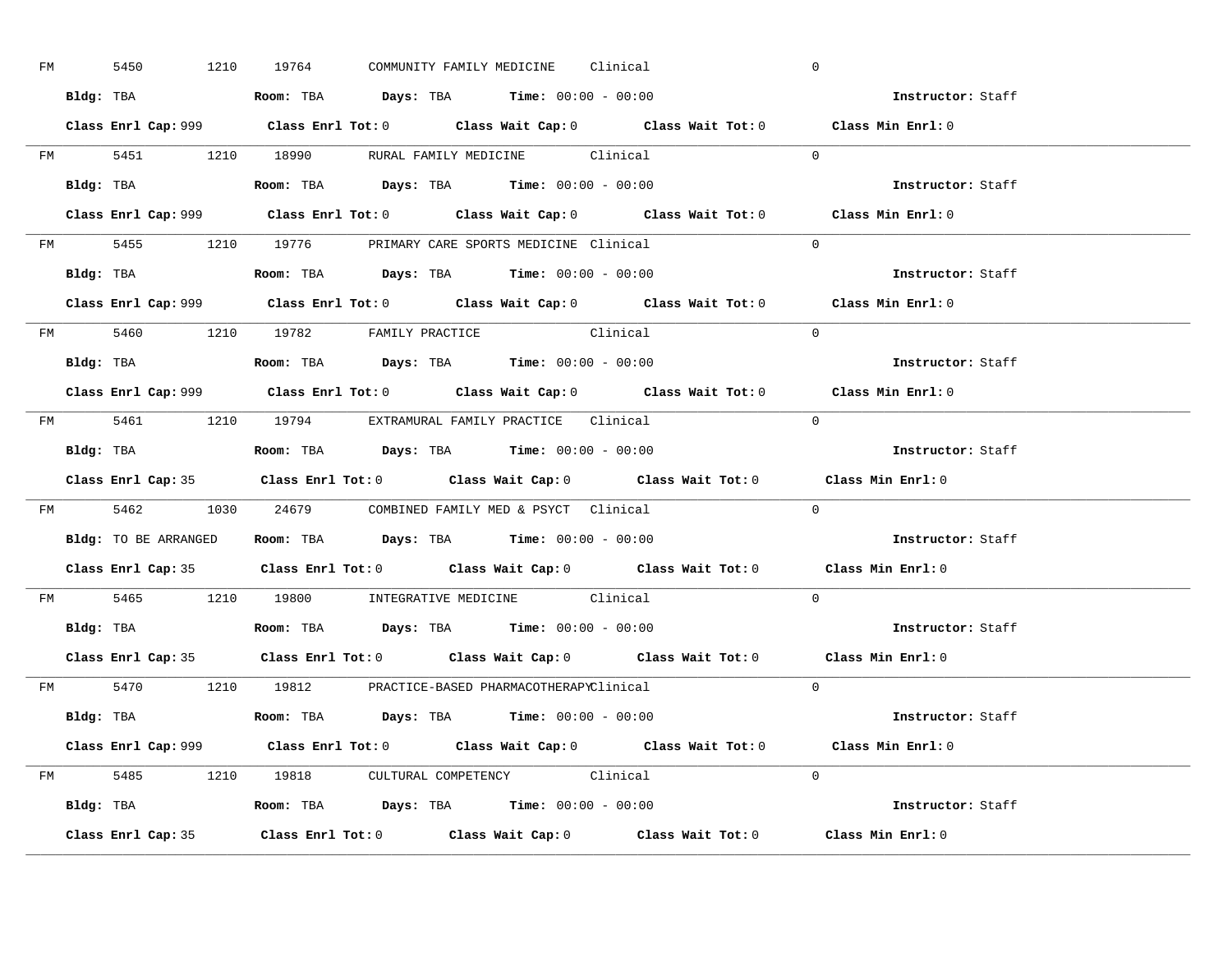### Report ID: SR201 **University of Pittsburgh** Page No. 141 of 464 **Schedule of Classes for Fall Term 2021-2022** Run Date: 12/16/2020 **Four Week - Third Run Time: 22:30:21**

# **School of Medicine - Family Medicine and Clinical Epidemiology - Subject: Family Medicine**

|    | Subject   | Catalog Nbr Section Class Nbr                                                       |      |       | Course Title |                                                      | Component                                                                                  | Units    | Topics            |
|----|-----------|-------------------------------------------------------------------------------------|------|-------|--------------|------------------------------------------------------|--------------------------------------------------------------------------------------------|----------|-------------------|
| FM |           | 5500                                                                                | 1210 | 19824 |              | INTERNATIONAL FAMILY MEDICINE Clinical               |                                                                                            | $\Omega$ |                   |
|    | Bldg: TBA |                                                                                     |      |       |              | Room: TBA $Days: TBA$ Time: $00:00 - 00:00$          |                                                                                            |          | Instructor: Staff |
|    |           |                                                                                     |      |       |              |                                                      | Class Enrl Cap: 35 Class Enrl Tot: 0 Class Wait Cap: 0 Class Wait Tot: 0 Class Min Enrl: 0 |          |                   |
| FM |           |                                                                                     |      |       |              | 5505 1210 19830 FAMILY MEDICINE IN HONDURAS Clinical |                                                                                            | $\Omega$ |                   |
|    |           | Bldg: TBA                                                                           |      |       |              | Room: TBA $Days:$ TBA $Time: 00:00 - 00:00$          |                                                                                            |          | Instructor: Staff |
|    |           |                                                                                     |      |       |              |                                                      | Class Enrl Cap: 35 Class Enrl Tot: 0 Class Wait Cap: 0 Class Wait Tot: 0 Class Min Enrl: 0 |          |                   |
|    |           | FM 5650                                                                             |      |       |              |                                                      | 1600 23890 INDIVIDUALIZED CLINICAL COURSEDirected Studies                                  | $\Omega$ |                   |
|    |           | Bldg: TO BE ARRANGED                                                                |      |       |              | Room: TBA $Days:$ TBA $Time: 00:00 - 00:00$          |                                                                                            |          | Instructor: Staff |
|    |           |                                                                                     |      |       |              |                                                      | Class Enrl Cap: 35 Class Enrl Tot: 0 Class Wait Cap: 0 Class Wait Tot: 0 Class Min Enrl: 0 |          |                   |
|    |           |                                                                                     |      |       |              |                                                      | FM 5812 1210 18996 COMMUNTY-BASED PBLC HLTH POLCYIndependent Study 0                       |          |                   |
|    |           | Bldg: TBA                                                                           |      |       |              | Room: TBA $Days:$ TBA $Time: 00:00 - 00:00$          |                                                                                            |          | Instructor: Staff |
|    |           |                                                                                     |      |       |              |                                                      | Class Enrl Cap: 35 Class Enrl Tot: 0 Class Wait Cap: 0 Class Wait Tot: 0 Class Min Enrl: 0 |          |                   |
|    |           | FM 5815 1210 19842                                                                  |      |       |              | BIOETHICS CONFR AND READINGS Seminar                 |                                                                                            | $\Omega$ |                   |
|    |           | Bldg: TBA                                                                           |      |       |              | Room: TBA $Days:$ TBA $Time: 00:00 - 00:00$          |                                                                                            |          | Instructor: Staff |
|    |           |                                                                                     |      |       |              |                                                      | Class Enrl Cap: 35 Class Enrl Tot: 0 Class Wait Cap: 0 Class Wait Tot: 0 Class Min Enrl: 0 |          |                   |
| FM |           | 5840                                                                                |      |       |              |                                                      | 1600 23866 RESEARCH IN FAMILY MEDICINE Directed Studies                                    | $\Omega$ |                   |
|    |           | Bldg: TO BE ARRANGED                                                                |      |       |              | Room: TBA $Days:$ TBA $Time: 00:00 - 00:00$          |                                                                                            |          | Instructor: Staff |
|    |           |                                                                                     |      |       |              |                                                      | Class Enrl Cap: 35 Class Enrl Tot: 0 Class Wait Cap: 0 Class Wait Tot: 0 Class Min Enrl: 0 |          |                   |
|    |           |                                                                                     |      |       |              |                                                      | FM 5899 1210 23966 INDEPENDENT STUDY FAMILY MED Independent Study 0                        |          |                   |
|    |           | Bldg: TO BE ARRANGED                                                                |      |       |              | Room: TBA $Days:$ TBA $Time: 00:00 - 00:00$          |                                                                                            |          | Instructor: Staff |
|    |           |                                                                                     |      |       |              |                                                      | Class Enrl Cap: 35 Class Enrl Tot: 0 Class Wait Cap: 0 Class Wait Tot: 0 Class Min Enrl: 0 |          |                   |
| FM |           | 5900 000                                                                            |      |       |              |                                                      | 1210 19848 FAMILY MED INDEPENDENT STUDY Directed Studies                                   | $\Omega$ |                   |
|    |           | Bldg: TBA                   Room: TBA        Days: TBA        Time: $00:00 - 00:00$ |      |       |              |                                                      |                                                                                            |          | Instructor: Staff |
|    |           | Class Enrl Cap: 35                                                                  |      |       |              |                                                      | Class Enrl Tot: $0$ Class Wait Cap: $0$ Class Wait Tot: $0$ Class Min Enrl: $0$            |          |                   |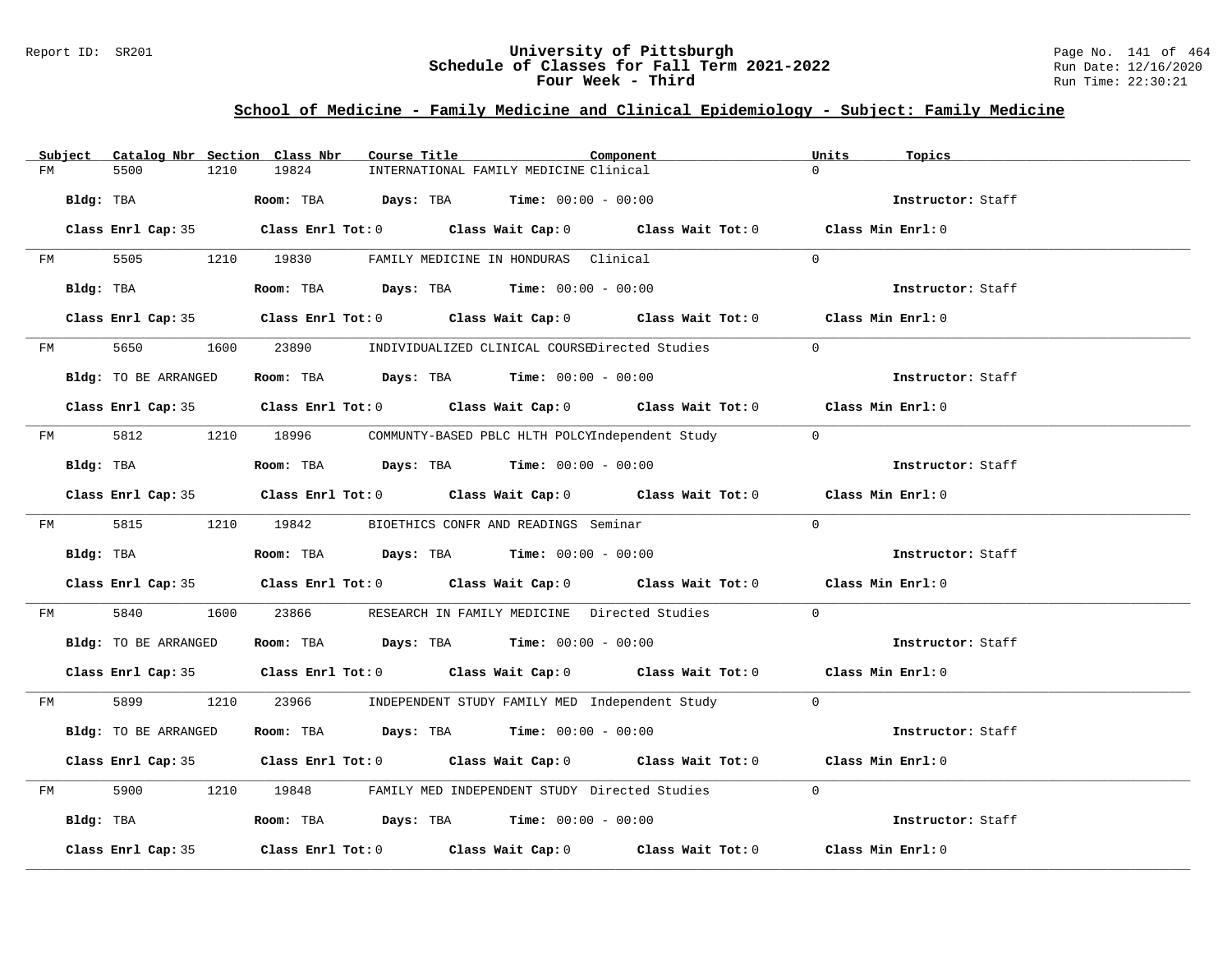| FM | 5910               | 1210 | 19860             | LEADERSHIP/MGMT/ADMINISTRATIONPracticum |                              |                   |                   |  |
|----|--------------------|------|-------------------|-----------------------------------------|------------------------------|-------------------|-------------------|--|
|    | Bldg: TBA          |      | Room: TBA         | Days: TBA                               | <b>Time:</b> $00:00 - 00:00$ |                   | Instructor: Staff |  |
|    | Class Enrl Cap: 35 |      | Class Enrl Tot: 0 |                                         | Class Wait Cap: 0            | Class Wait Tot: 0 | Class Min Enrl: 0 |  |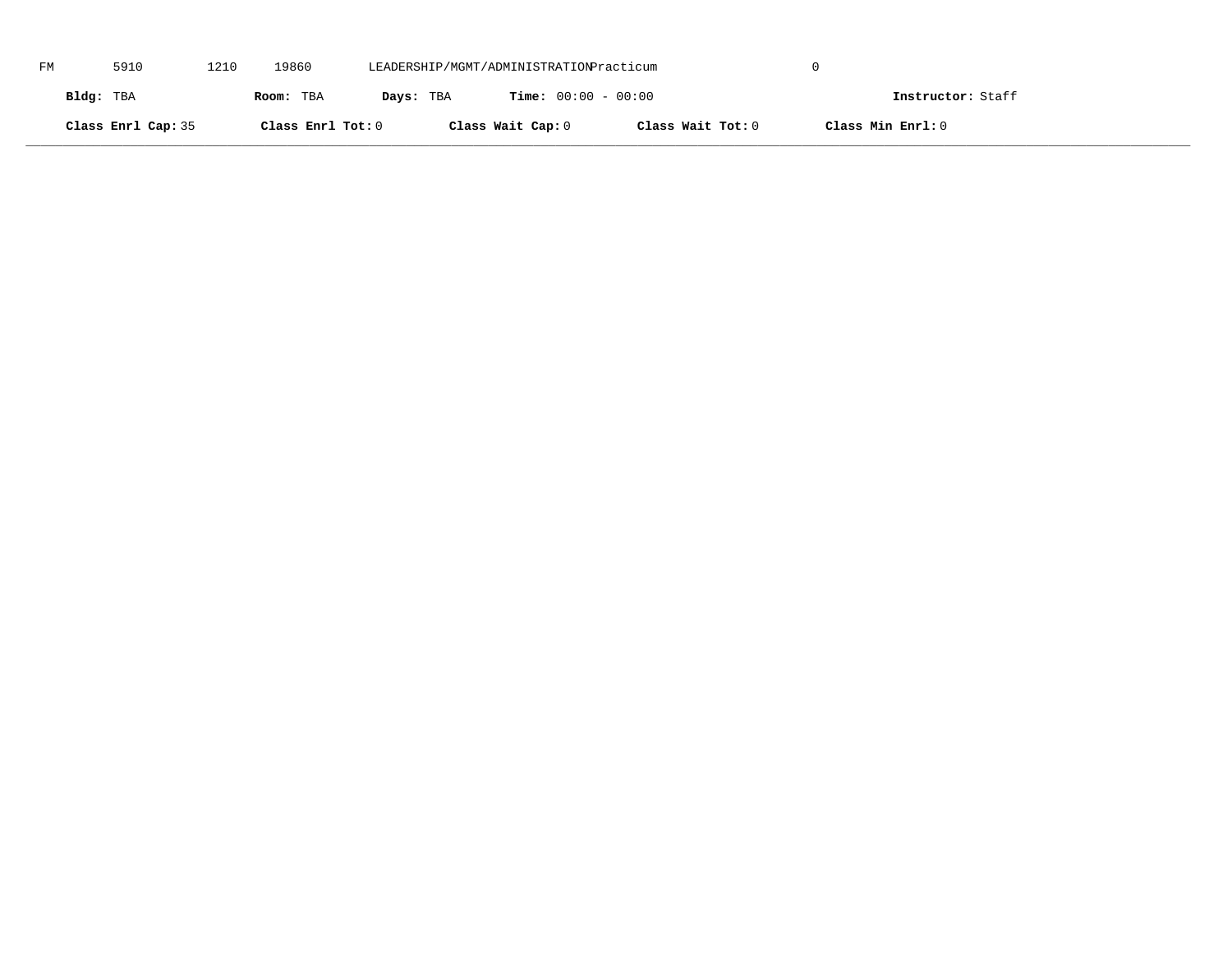### Report ID: SR201 **University of Pittsburgh** Page No. 143 of 464 **Schedule of Classes for Fall Term 2021-2022** Run Date: 12/16/2020 **Four Week - Third Run Time: 22:30:21**

# **School of Medicine - Family Medicine and Clinical Epidemiology - Subject: Medical Elective**

| Subject |                     |      | Catalog Nbr Section Class Nbr | Course Title |                                                                                            | Component                                                                                   | Units          | Topics            |  |
|---------|---------------------|------|-------------------------------|--------------|--------------------------------------------------------------------------------------------|---------------------------------------------------------------------------------------------|----------------|-------------------|--|
| MSELCT  | 5300                | 1210 | 20316                         |              | BOARD STUDY ELECTIVE                                                                       | Independent Study                                                                           | $\Omega$       |                   |  |
|         | Bldg: TBA           |      |                               |              | <b>Room:</b> TBA $\rule{1em}{0.15mm}$ $Days:$ TBA $\qquad$ Time: $00:00 - 00:00$           |                                                                                             |                | Instructor: Staff |  |
|         |                     |      |                               |              |                                                                                            | Class Enrl Cap: 35 Class Enrl Tot: 0 Class Wait Cap: 0 Class Wait Tot: 0 Class Min Enrl: 0  |                |                   |  |
|         |                     |      |                               |              |                                                                                            | MSELCT 5301 1210 20322 SPECIAL STUDIES Directed Studies                                     | $\overline{0}$ |                   |  |
|         |                     |      |                               |              |                                                                                            | Bldg: TBA Room: TBA Days: TBA Time: 00:00 - 00:00                                           |                | Instructor: Staff |  |
|         |                     |      |                               |              |                                                                                            | Class Enrl Cap: 35 Class Enrl Tot: 0 Class Wait Cap: 0 Class Wait Tot: 0 Class Min Enrl: 0  |                |                   |  |
|         |                     |      |                               |              |                                                                                            | MSELCT 5310 1210 20331 MENTORED PROJECT INTERIM GRADEDirected Studies                       | $\Omega$       |                   |  |
|         |                     |      |                               |              | Bldg: TBA                   Room: TBA         Days: TBA        Time: $00:00 - 00:00$       |                                                                                             |                | Instructor: Staff |  |
|         |                     |      |                               |              |                                                                                            | Class Enrl Cap: 200 Class Enrl Tot: 0 Class Wait Cap: 0 Class Wait Tot: 0 Class Min Enrl: 0 |                |                   |  |
|         |                     |      |                               |              |                                                                                            | MSELCT 5315 1210 20337 MENTORED PROJECT INTERIM GRADEDirected Studies                       | $\bigcap$      |                   |  |
|         |                     |      |                               |              | Bldg: TBA                    Room: TBA        Days: TBA        Time: 00:00 - 00:00         |                                                                                             |                | Instructor: Staff |  |
|         |                     |      |                               |              |                                                                                            | Class Enrl Cap: 200 Class Enrl Tot: 0 Class Wait Cap: 0 Class Wait Tot: 0 Class Min Enrl: 0 |                |                   |  |
|         |                     |      |                               |              |                                                                                            | MSELCT 5400 1210 20349 BOARD STUDY ELECTIVE Independent Study 0                             |                |                   |  |
|         |                     |      |                               |              | Bldg: TBA <b>ROOM: TBA Days: TBA Time: 00:00 - 00:00</b>                                   |                                                                                             |                | Instructor: Staff |  |
|         |                     |      |                               |              |                                                                                            | Class Enrl Cap: 35 Class Enrl Tot: 0 Class Wait Cap: 0 Class Wait Tot: 0 Class Min Enrl: 0  |                |                   |  |
|         |                     |      |                               |              |                                                                                            | MSELCT 5401 1210 20361 SPECIAL STUDIES Directed Studies 0                                   |                |                   |  |
|         |                     |      |                               |              | Bldg: TBA                     Room: TBA        Days: TBA        Time: 00:00 - 00:00        |                                                                                             |                | Instructor: Staff |  |
|         |                     |      |                               |              |                                                                                            | Class Enrl Cap: 35 Class Enrl Tot: 0 Class Wait Cap: 0 Class Wait Tot: 0 Class Min Enrl: 0  |                |                   |  |
|         |                     |      |                               |              |                                                                                            | MSELCT 5405 1210 20373 MASTER'S THESIS PREPARATION Independent Study 0                      |                |                   |  |
|         |                     |      |                               |              | Bldg: TBA                     Room: TBA           Days: TBA          Time: $00:00 - 00:00$ |                                                                                             |                | Instructor: Staff |  |
|         |                     |      |                               |              |                                                                                            | Class Enrl Cap: 35 Class Enrl Tot: 0 Class Wait Cap: 0 Class Wait Tot: 0 Class Min Enrl: 0  |                |                   |  |
|         |                     |      |                               |              |                                                                                            | MSELCT 5410 1210 20385 MENTORED PROJECT INTERIM GRADEDirected Studies                       | $\Omega$       |                   |  |
|         |                     |      |                               |              | Bldg: TBA                    Room: TBA         Days: TBA         Time: 00:00 - 00:00       |                                                                                             |                | Instructor: Staff |  |
|         | Class Enrl Cap: 200 |      |                               |              |                                                                                            | Class Enrl Tot: $0$ Class Wait Cap: $0$ Class Wait Tot: $0$                                 |                | Class Min Enrl: 0 |  |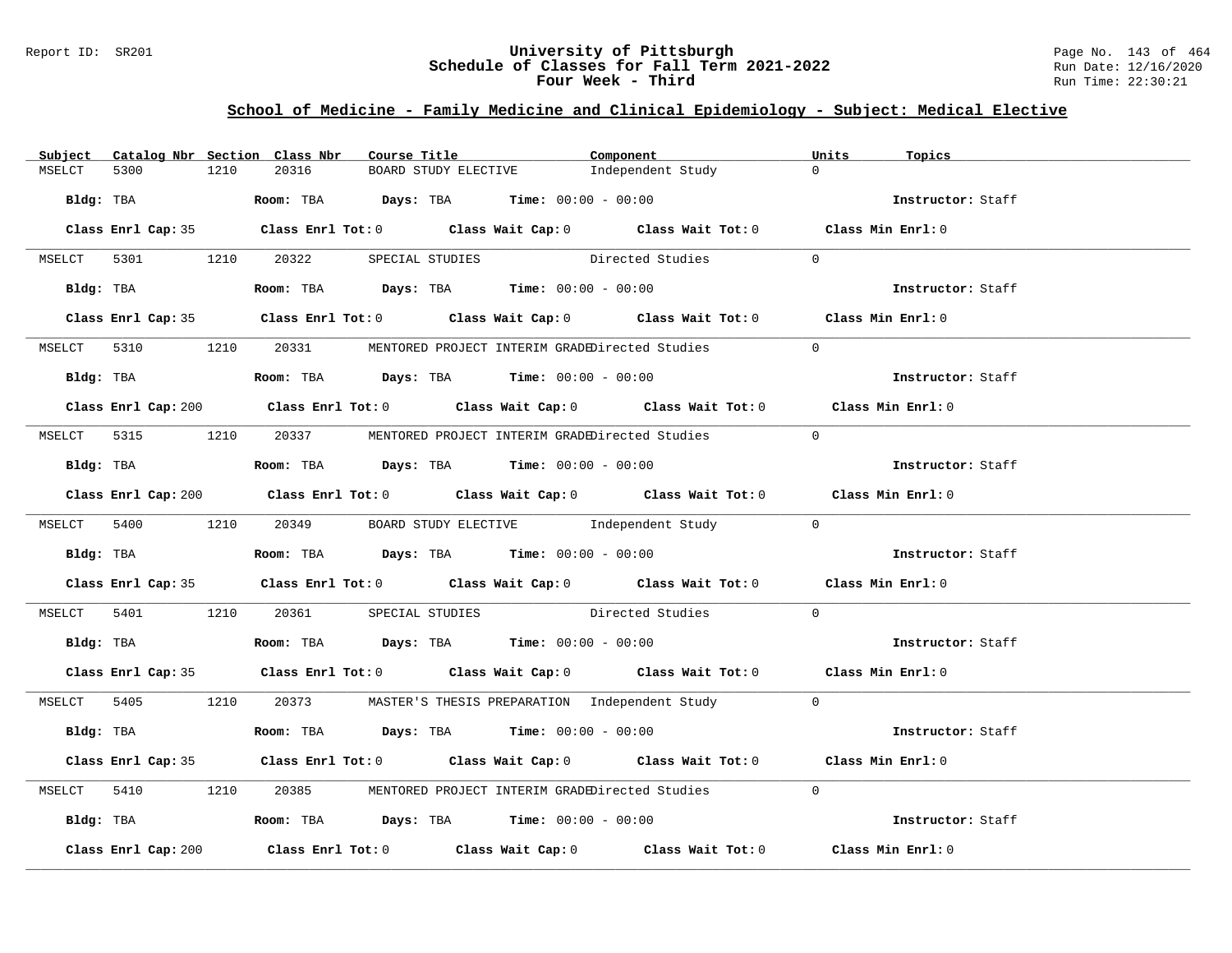| MSELCT | 5450 | 1210               | 20391                                                                                  | GET READY FOR RESIDENCY |  | Practicum |                                                                        | $\overline{0}$                                                                              |
|--------|------|--------------------|----------------------------------------------------------------------------------------|-------------------------|--|-----------|------------------------------------------------------------------------|---------------------------------------------------------------------------------------------|
|        |      |                    | Bldg: TBA                   Room: TBA         Days: TBA         Time: 00:00 - 00:00    |                         |  |           |                                                                        | <b>Example 2</b> Instructor: Staff                                                          |
|        |      |                    |                                                                                        |                         |  |           |                                                                        | Class Enrl Cap: 200 Class Enrl Tot: 0 Class Wait Cap: 0 Class Wait Tot: 0 Class Min Enrl: 0 |
|        |      |                    |                                                                                        |                         |  |           | MSELCT 5455 1210 19116 LITERATURE AND MEDICINE Independent Study 0     |                                                                                             |
|        |      |                    | Bldg: TBA                   Room: TBA         Days: TBA         Time: $00:00 - 00:00$  |                         |  |           |                                                                        | Instructor: Staff                                                                           |
|        |      |                    |                                                                                        |                         |  |           |                                                                        | Class Enrl Cap: 35 Class Enrl Tot: 0 Class Wait Cap: 0 Class Wait Tot: 0 Class Min Enrl: 0  |
|        |      |                    | MSELCT 5495 1210 20403 ORAL & MAXILLOFACIAL MEDICINE Clinical                          |                         |  |           |                                                                        | $\Omega$                                                                                    |
|        |      |                    | Bldg: TBA                    Room: TBA         Days: TBA        Time: $00:00 - 00:00$  |                         |  |           |                                                                        | Instructor: Staff                                                                           |
|        |      |                    |                                                                                        |                         |  |           |                                                                        | Class Enrl Cap: 35 Class Enrl Tot: 0 Class Wait Cap: 0 Class Wait Tot: 0 Class Min Enrl: 0  |
|        |      |                    | MSELCT 5500 1210 20415 INTERNATIONAL MEDICINE Clinical                                 |                         |  |           |                                                                        | $\Omega$                                                                                    |
|        |      |                    | Bldg: TBA                   Room: TBA         Days: TBA         Time: $00:00 - 00:00$  |                         |  |           |                                                                        | Instructor: Staff                                                                           |
|        |      |                    |                                                                                        |                         |  |           |                                                                        | Class Enrl Cap: 35 Class Enrl Tot: 0 Class Wait Cap: 0 Class Wait Tot: 0 Class Min Enrl: 0  |
|        |      |                    |                                                                                        |                         |  |           | MSELCT 5720 1210 20421 SCHOLARLY PROJECT ELECTIVE Independent Study 0  |                                                                                             |
|        |      |                    | Bldg: TBA                    Room: TBA        Days: TBA        Time: 00:00 - 00:00     |                         |  |           |                                                                        | Instructor: Staff                                                                           |
|        |      |                    |                                                                                        |                         |  |           |                                                                        | Class Enrl Cap: 200 Class Enrl Tot: 0 Class Wait Cap: 0 Class Wait Tot: 0 Class Min Enrl: 0 |
|        |      |                    |                                                                                        |                         |  |           | MSELCT 5730 1210 20433 MENTORED PROJECT COMPLETION Independent Study 0 |                                                                                             |
|        |      |                    | Bldg: TBA                    Room: TBA         Days: TBA         Time: 00:00 - 00:00   |                         |  |           |                                                                        | Instructor: Staff                                                                           |
|        |      |                    |                                                                                        |                         |  |           |                                                                        | Class Enrl Cap: 200 Class Enrl Tot: 0 Class Wait Cap: 0 Class Wait Tot: 0 Class Min Enrl: 0 |
|        |      |                    | MSELCT 5745 1210 20439 REMEDIATE MENTORED PROJECT Workshop                             |                         |  |           |                                                                        | $\Omega$                                                                                    |
|        |      |                    | Bldg: TBA                    Room: TBA         Days: TBA         Time: $00:00 - 00:00$ |                         |  |           |                                                                        | Instructor: Staff                                                                           |
|        |      |                    |                                                                                        |                         |  |           |                                                                        | Class Enrl Cap: 35 Class Enrl Tot: 0 Class Wait Cap: 0 Class Wait Tot: 0 Class Min Enrl: 0  |
|        |      |                    | MSELCT 5805 1210 20451 INTERPROFESSIONAL HEALTH CARE Clinical                          |                         |  |           |                                                                        | $\Omega$                                                                                    |
|        |      |                    | Bldg: TBA                   Room: TBA        Days: TBA        Time: 00:00 - 00:00      |                         |  |           |                                                                        | Instructor: Staff                                                                           |
|        |      |                    |                                                                                        |                         |  |           |                                                                        | Class Enrl Cap: 35 Class Enrl Tot: 0 Class Wait Cap: 0 Class Wait Tot: 0 Class Min Enrl: 0  |
|        |      |                    | MSELCT 5808 1210 20457 NURSING HOME HEALTH CARE TEAMSClinical                          |                         |  |           |                                                                        | $\Omega$                                                                                    |
|        |      |                    | Bldg: TBA                    Room: TBA         Days: TBA         Time: 00:00 - 00:00   |                         |  |           |                                                                        | Instructor: Staff                                                                           |
|        |      | Class Enrl Cap: 35 |                                                                                        |                         |  |           |                                                                        | Class Enrl Tot: 0 Class Wait Cap: 0 Class Wait Tot: 0 Class Min Enrl: 0                     |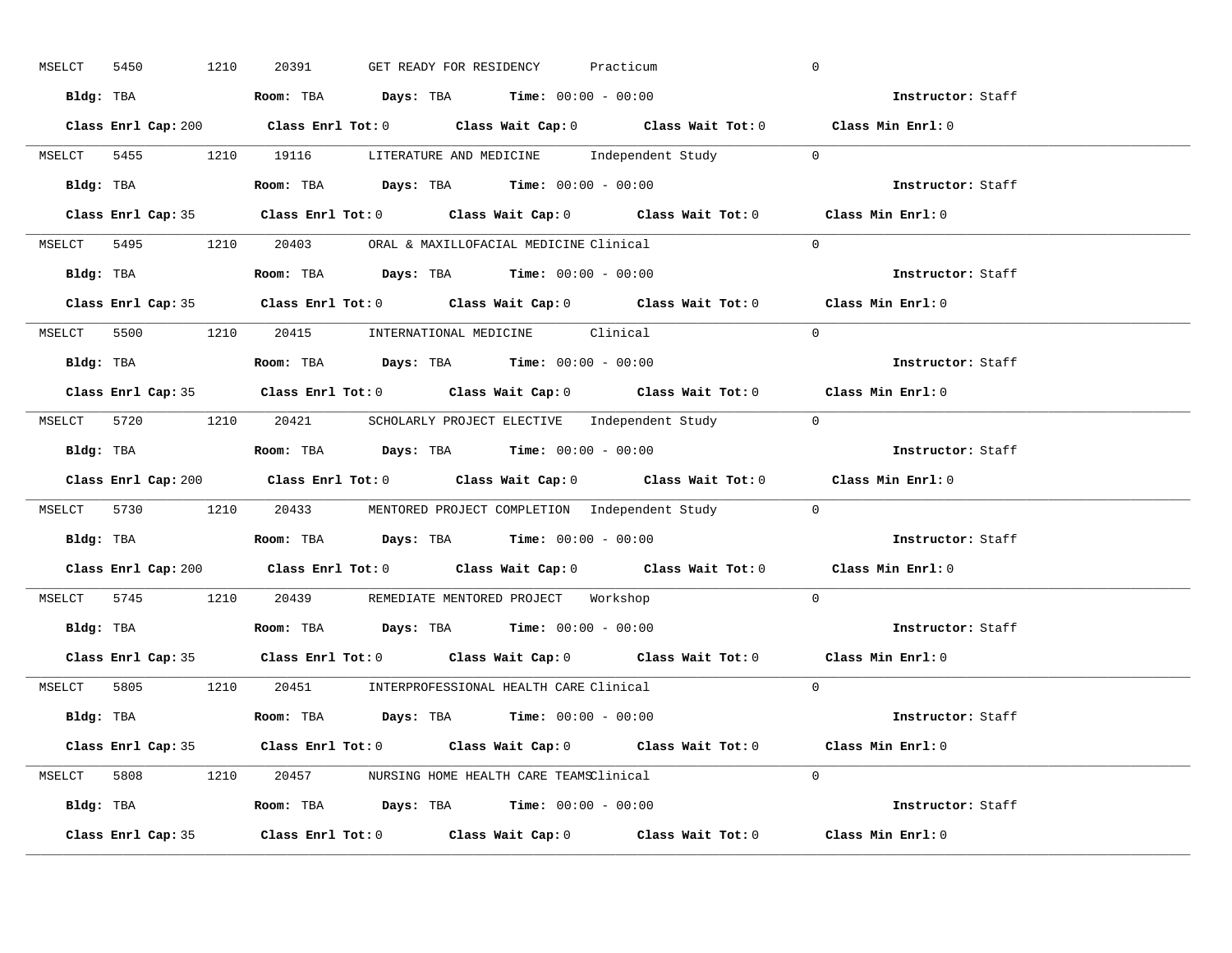## Report ID: SR201 **University of Pittsburgh** Page No. 145 of 464 **Schedule of Classes for Fall Term 2021-2022** Run Date: 12/16/2020 **Four Week - Third Run Time: 22:30:21**

# **School of Medicine - Family Medicine and Clinical Epidemiology - Subject: Medical Elective**

| Subject |                    |      | Catalog Nbr Section Class Nbr        | Course Title |                                                                                         | Component                                                                                          | Units      | Topics            |
|---------|--------------------|------|--------------------------------------|--------------|-----------------------------------------------------------------------------------------|----------------------------------------------------------------------------------------------------|------------|-------------------|
| MSELCT  | 5850               | 1210 | 19128                                |              | PEPTIDE HORMONE RECEPTORS                                                               | Directed Studies                                                                                   | $\Omega$   |                   |
|         | Bldg: TBA          |      |                                      |              | <b>Room:</b> TBA <b>Days:</b> TBA <b>Time:</b> 00:00 - 00:00                            |                                                                                                    |            | Instructor: Staff |
|         |                    |      |                                      |              |                                                                                         | Class Enrl Cap: 999 Class Enrl Tot: 0 Class Wait Cap: 0 Class Wait Tot: 0 Class Min Enrl: 0        |            |                   |
|         |                    |      | MSELCT 5851 1210 20469 RESUSCITOLOGY |              |                                                                                         | Directed Studies                                                                                   | $\Omega$   |                   |
|         |                    |      |                                      |              |                                                                                         |                                                                                                    |            | Instructor: Staff |
|         |                    |      |                                      |              |                                                                                         | Class Enrl Cap: 35 Class Enrl Tot: 0 Class Wait Cap: 0 Class Wait Tot: 0 Class Min Enrl: 0         |            |                   |
|         |                    |      | MSELCT 5853 1210 20493 HEALTH POLICY |              |                                                                                         | Independent Study                                                                                  | $\bigcirc$ |                   |
|         |                    |      |                                      |              | Bldg: TBA                   Room: TBA        Days: TBA        Time: 00:00 - 00:00       |                                                                                                    |            | Instructor: Staff |
|         |                    |      |                                      |              |                                                                                         | Class Enrl Cap: 35 Class Enrl Tot: 0 Class Wait Cap: 0 Class Wait Tot: 0 Class Min Enrl: 0         |            |                   |
|         |                    |      |                                      |              | MSELCT 5854 1210 20517 ETHICS IN CLINICAL PRACTICE Workshop                             |                                                                                                    | $\Omega$   |                   |
|         |                    |      |                                      |              | Bldg: TBA                   Room: TBA         Days: TBA        Time: 00:00 - 00:00      |                                                                                                    |            | Instructor: Staff |
|         |                    |      |                                      |              |                                                                                         | Class Enrl Cap: 35 Class Enrl Tot: 0 Class Wait Cap: 0 Class Wait Tot: 0 Class Min Enrl: 0         |            |                   |
|         |                    |      |                                      |              |                                                                                         | MSELCT 5855 1210 20523 CLINICAL GENETICS Independent Study 0                                       |            |                   |
|         |                    |      |                                      |              |                                                                                         | <b>Bldg:</b> TBA <b>ROOM:</b> TBA <b>Days:</b> TBA <b>Time:</b> $00:00 - 00:00$                    |            | Instructor: Staff |
|         |                    |      |                                      |              |                                                                                         | Class Enrl Cap: 35 Class Enrl Tot: 0 Class Wait Cap: 0 Class Wait Tot: 0 Class Min Enrl: 0         |            |                   |
|         |                    |      |                                      |              |                                                                                         | MSELCT 5856 1210 19134 MILITARY SCHOLARSHIP ELECTIVE Directed Studies                              | $\Omega$   |                   |
|         |                    |      |                                      |              | Bldg: TBA                       Room: TBA         Days: TBA         Time: 00:00 - 00:00 |                                                                                                    |            | Instructor: Staff |
|         |                    |      |                                      |              |                                                                                         | Class Enrl Cap: 35 Class Enrl Tot: 0 Class Wait Cap: 0 Class Wait Tot: 0 Class Min Enrl: 0         |            |                   |
|         |                    |      |                                      |              | MSELCT 5857 1210 19140 EVIDENCE-BASED MEDICINE Clinical                                 |                                                                                                    | $\Omega$   |                   |
|         |                    |      |                                      |              | <b>Bldg:</b> TBA <b>ROOM:</b> TBA <b>Days:</b> TBA <b>Time:</b> $00:00 - 00:00$         |                                                                                                    |            | Instructor: Staff |
|         |                    |      |                                      |              |                                                                                         | Class Enrl Cap: 999 Class Enrl Tot: 0 Class Wait Cap: 0 Class Wait Tot: 0 Class Min Enrl: 0        |            |                   |
|         |                    |      |                                      |              | MSELCT 5858 1210 20529 PUBLIC HEALTH FIELD PRACTICUM Practicum                          |                                                                                                    | $\Omega$   |                   |
|         |                    |      |                                      |              | Bldg: TBA                     Room: TBA          Days: TBA         Time: 00:00 - 00:00  |                                                                                                    |            | Instructor: Staff |
|         | Class Enrl Cap: 35 |      |                                      |              |                                                                                         | Class Enrl Tot: 0 $\qquad$ Class Wait Cap: 0 $\qquad$ Class Wait Tot: 0 $\qquad$ Class Min Enrl: 0 |            |                   |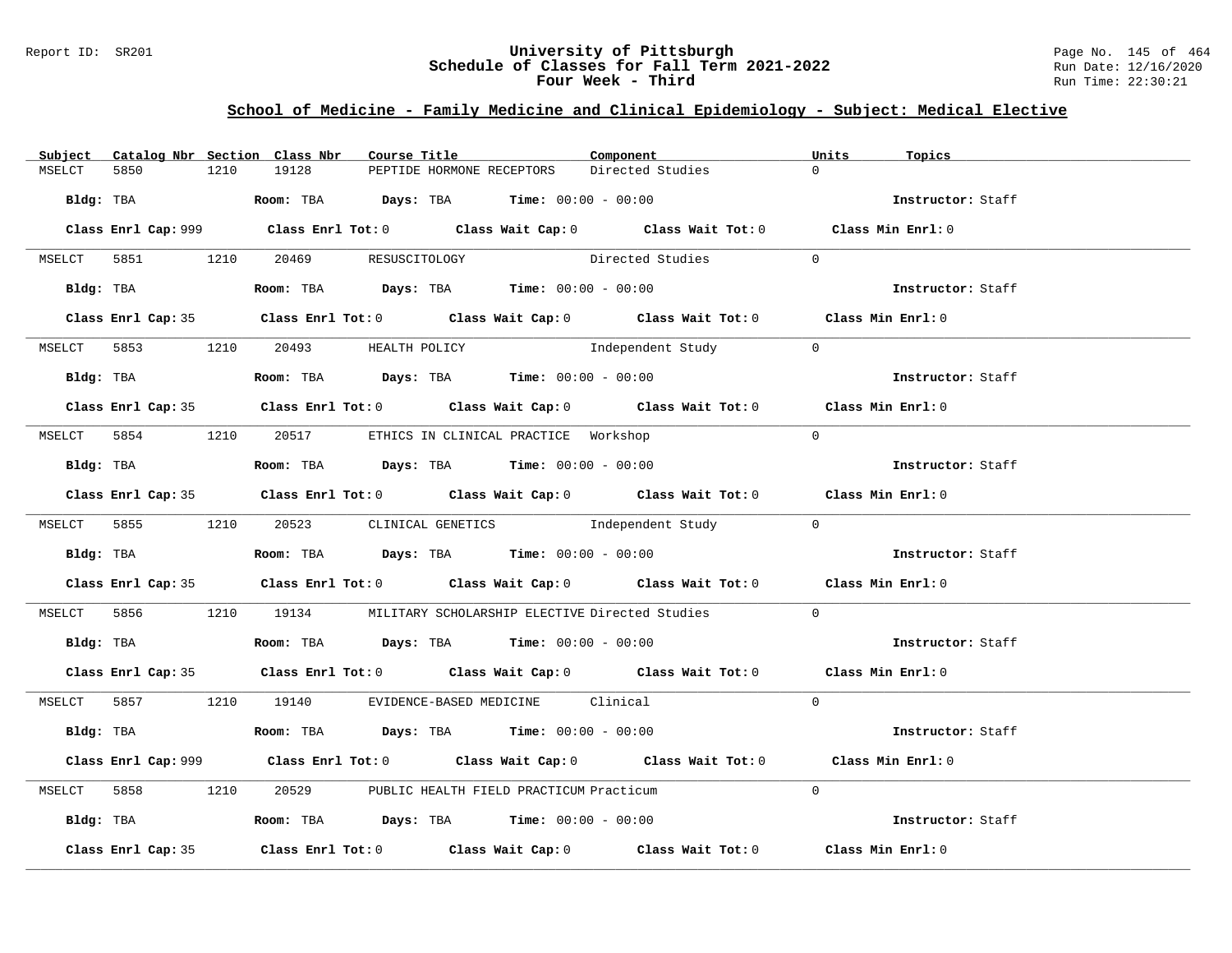| MSELCT | 5860 |           | 1210 | 19146 |                                                                                       | EDUCATIONAL TECHNOLOGY Directed Studies                       | $\Omega$                                                                                   |  |
|--------|------|-----------|------|-------|---------------------------------------------------------------------------------------|---------------------------------------------------------------|--------------------------------------------------------------------------------------------|--|
|        |      | Bldg: TBA |      |       | Room: TBA $Days:$ TBA $Time: 00:00 - 00:00$                                           |                                                               | Instructor: Staff                                                                          |  |
|        |      |           |      |       |                                                                                       |                                                               | Class Enrl Cap: 35 Class Enrl Tot: 0 Class Wait Cap: 0 Class Wait Tot: 0 Class Min Enrl: 0 |  |
| MSELCT |      |           |      |       |                                                                                       | 5890 1210 20541 EXTRAMURAL RESEARCH Independent Study 0       |                                                                                            |  |
|        |      | Bldg: TBA |      |       | Room: TBA Days: TBA Time: $00:00 - 00:00$                                             |                                                               | Instructor: Staff                                                                          |  |
|        |      |           |      |       |                                                                                       |                                                               | Class Enrl Cap: 35 Class Enrl Tot: 0 Class Wait Cap: 0 Class Wait Tot: 0 Class Min Enrl: 0 |  |
| MSELCT |      |           |      |       |                                                                                       | 5895 1210 20547 INTERNATIONAL RESEARCH Independent Study      | $\overline{0}$                                                                             |  |
|        |      | Bldg: TBA |      |       | Room: TBA $Days:$ TBA Time: $00:00 - 00:00$                                           |                                                               | Instructor: Staff                                                                          |  |
|        |      |           |      |       |                                                                                       |                                                               | Class Enrl Cap: 35 Class Enrl Tot: 0 Class Wait Cap: 0 Class Wait Tot: 0 Class Min Enrl: 0 |  |
|        |      |           |      |       | MSELCT 5900 1210 19158 BASIC SCIENCE OF CARE Lecture                                  |                                                               | 2                                                                                          |  |
|        |      | Bldg: TBA |      |       | Room: TBA $Days:$ TBA $Time: 00:00 - 00:00$                                           |                                                               | Instructor: Staff                                                                          |  |
|        |      |           |      |       |                                                                                       |                                                               |                                                                                            |  |
|        |      |           |      |       |                                                                                       |                                                               | Class Enrl Cap: 35 Class Enrl Tot: 0 Class Wait Cap: 0 Class Wait Tot: 0 Class Min Enrl: 0 |  |
|        |      |           |      |       | MSELCT 5901 1210 19164 HEALTH CARE DELIVERY PROBLEMS Lecture                          |                                                               | $\mathbf{1}$                                                                               |  |
|        |      | Bldg: TBA |      |       | Room: TBA $\rule{1em}{0.15mm}$ Days: TBA $\rule{1.5mm}{0.15mm}$ Time: $00:00 - 00:00$ |                                                               | Instructor: Staff                                                                          |  |
|        |      |           |      |       |                                                                                       |                                                               | Class Enrl Cap: 35 Class Enrl Tot: 0 Class Wait Cap: 0 Class Wait Tot: 0 Class Min Enrl: 0 |  |
| MSELCT |      |           |      |       |                                                                                       | 5910 1210 20559 AREA OF CONCENTRATION Independent Study 0     |                                                                                            |  |
|        |      |           |      |       |                                                                                       |                                                               | Bldg: TBA Room: TBA Days: TBA Time: 00:00 - 00:00<br>Thetructor: Staff                     |  |
|        |      |           |      |       |                                                                                       |                                                               | Class Enrl Cap: 35 Class Enrl Tot: 0 Class Wait Cap: 0 Class Wait Tot: 0 Class Min Enrl: 0 |  |
|        |      |           |      |       |                                                                                       | MSELCT 5975 1210 20577 CSTP-RELATED RESEARCH Directed Studies | $\bigcirc$                                                                                 |  |
|        |      | Bldg: TBA |      |       | Room: TBA $Days:$ TBA Time: $00:00 - 00:00$                                           |                                                               | Instructor: Staff                                                                          |  |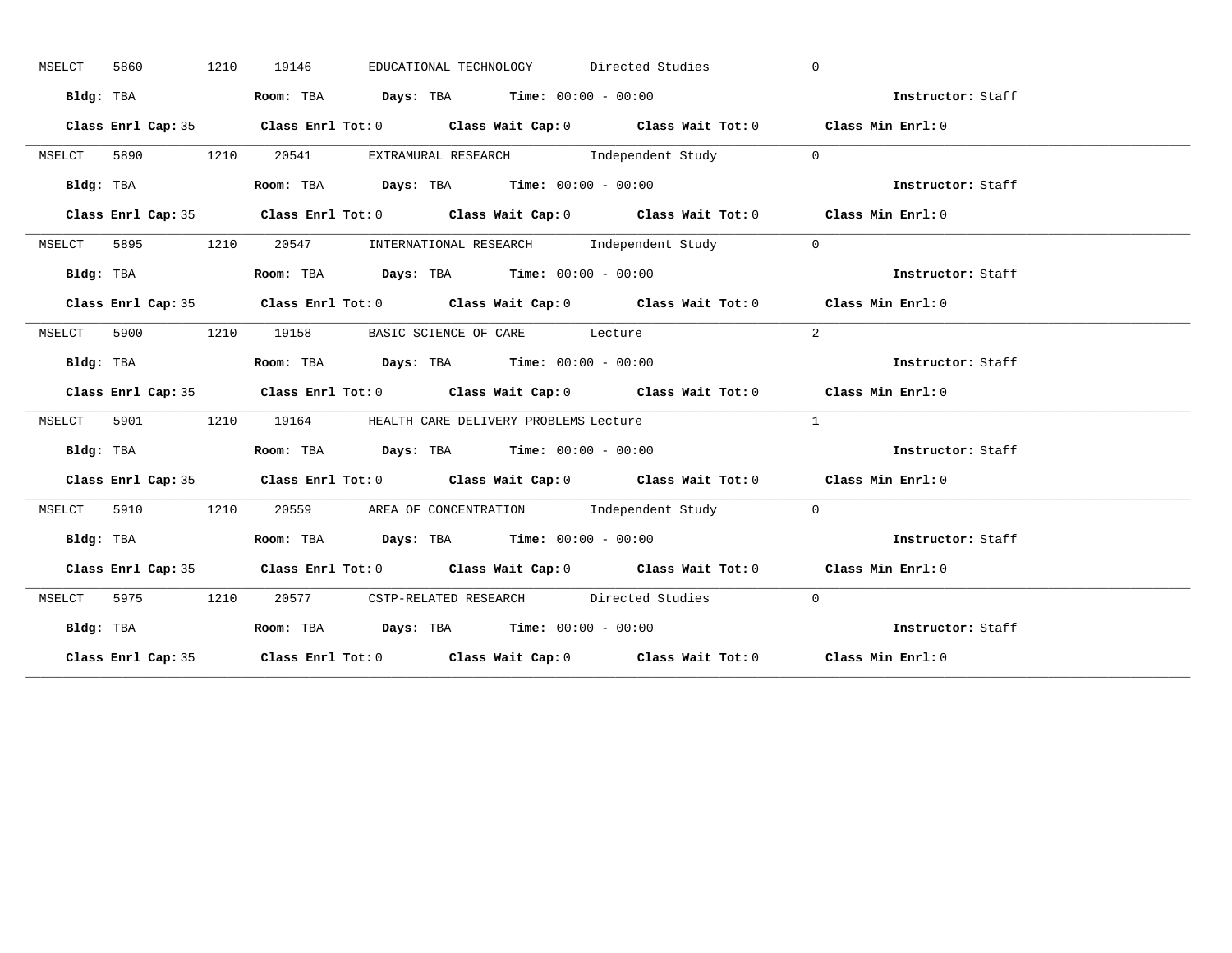### Report ID: SR201 **University of Pittsburgh** Page No. 147 of 464 **Schedule of Classes for Fall Term 2021-2022** Run Date: 12/16/2020 **Four Week - Third Run Time: 22:30:21**

|           | Subject Catalog Nbr Section Class Nbr | Course Title                                                                                | Component        | Units<br>Topics   |
|-----------|---------------------------------------|---------------------------------------------------------------------------------------------|------------------|-------------------|
| MED       | 1210<br>5345                          | 19878<br>CLERKSHIP REPEAT COURSE                                                            | Directed Studies | $\Omega$          |
| Bldg: TBA |                                       | Room: TBA $Days:$ TBA $Time: 00:00 - 00:00$                                                 |                  | Instructor: Staff |
|           |                                       | Class Enrl Cap: 35 Class Enrl Tot: 0 Class Wait Cap: 0 Class Wait Tot: 0 Class Min Enrl: 0  |                  |                   |
|           |                                       | MED 5346 1210 19884 AMBULATORY CLERKSHIP REPEAT Directed Studies                            |                  | $\Omega$          |
|           | Bldg: TBA                             | <b>Room:</b> TBA <b>Days:</b> TBA <b>Time:</b> $00:00 - 00:00$                              |                  | Instructor: Staff |
|           |                                       | Class Enrl Cap: 35 Class Enrl Tot: 0 Class Wait Cap: 0 Class Wait Tot: 0 Class Min Enrl: 0  |                  |                   |
|           |                                       | MED 5350 1210 19008 DEATH, DYING AND THE DOCTOR Practicum                                   |                  | $\Omega$          |
|           | Bldg: TBA                             | Room: TBA $Days: TBA$ Time: $00:00 - 00:00$                                                 |                  | Instructor: Staff |
|           |                                       | Class Enrl Cap: 35 Class Enrl Tot: 0 Class Wait Cap: 0 Class Wait Tot: 0 Class Min Enrl: 0  |                  |                   |
|           |                                       | MED 5398 1210 19014 CLINICAL MILITARY CLERKSHIP Clinical                                    |                  | $\Omega$          |
|           | Bldg: TBA                             | Room: TBA $\rule{1em}{0.15mm}$ Days: TBA Time: $00:00 - 00:00$                              |                  | Instructor: Staff |
|           |                                       | Class Enrl Cap: 35 Class Enrl Tot: 0 Class Wait Cap: 0 Class Wait Tot: 0 Class Min Enrl: 0  |                  |                   |
|           |                                       | MED 5399 1210 19026 NON-CLINCAL MILITARY CLERKSHIEDirected Studies                          |                  | $\Omega$          |
|           | Bldg: TBA                             | Room: TBA $\rule{1em}{0.15mm}$ Days: TBA Time: $00:00 - 00:00$                              |                  | Instructor: Staff |
|           |                                       | Class Enrl Cap: 35 Class Enrl Tot: 0 Class Wait Cap: 0 Class Wait Tot: 0 Class Min Enrl: 0  |                  |                   |
| MED 5401  |                                       | 1210 19890 MEDICINE ACTING INTERNSHIP Clinical                                              |                  | $\Omega$          |
|           |                                       | Bldg: TBA                     Room: TBA          Days: TBA         Time: 00:00 - 00:00      |                  | Instructor: Staff |
|           |                                       | Class Enrl Cap: 999 Class Enrl Tot: 0 Class Wait Cap: 0 Class Wait Tot: 0 Class Min Enrl: 0 |                  |                   |
|           |                                       | MED 5402 1210 19896 ACTING INTERNSHIP IN MICU Clinical                                      |                  | $\Omega$          |
|           |                                       | Bldg: TBA                   Room: TBA         Days: TBA         Time: $00:00 - 00:00$       |                  | Instructor: Staff |
|           |                                       | Class Enrl Cap: 999 Class Enrl Tot: 0 Class Wait Cap: 0 Class Wait Tot: 0 Class Min Enrl: 0 |                  |                   |
| MED       | 5403                                  | 1210 19902 CARDIAC INTENSIVE CARE UNIT Clinical                                             |                  | $\Omega$          |
|           |                                       | Bldg: TBA                    Room: TBA         Days: TBA         Time: 00:00 - 00:00        |                  | Instructor: Staff |
|           | Class Enrl Cap: 999                   | Class Enrl Tot: $0$ Class Wait Cap: $0$ Class Wait Tot: $0$                                 |                  | Class Min Enrl: 0 |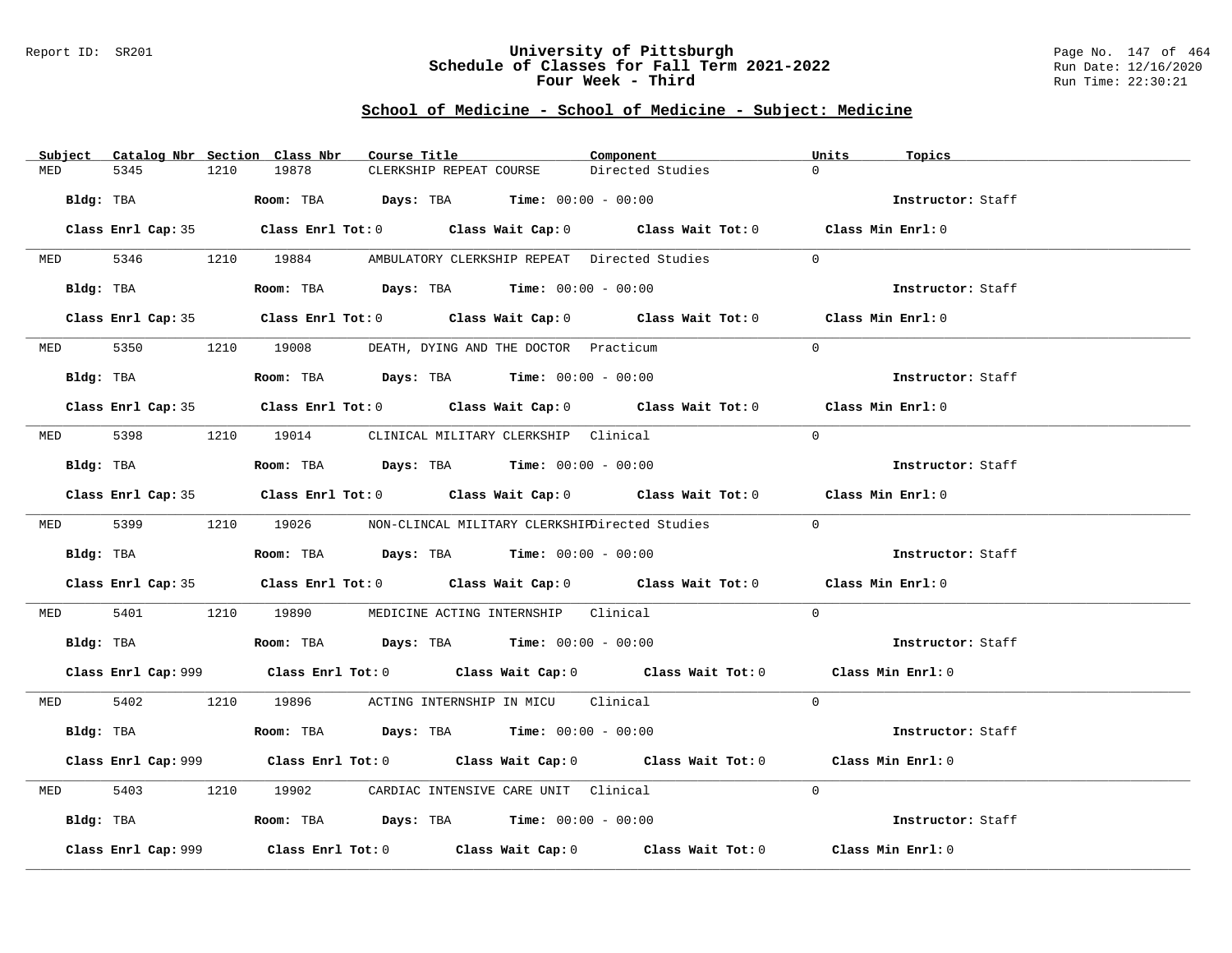| <b>MED</b> | 5406 |           | 1210 19908                     |  | EXTRAMURAL ACTING INTERNSHIP Clinical                                                         |                                                                                             | $\mathbf 0$ |                                                                                             |
|------------|------|-----------|--------------------------------|--|-----------------------------------------------------------------------------------------------|---------------------------------------------------------------------------------------------|-------------|---------------------------------------------------------------------------------------------|
|            |      |           |                                |  | Bldg: TBA                      Room: TBA         Days: TBA         Time: 00:00 - 00:00        |                                                                                             |             | Instructor: Staff                                                                           |
|            |      |           |                                |  |                                                                                               | Class Enrl Cap: 35 Class Enrl Tot: 0 Class Wait Cap: 0 Class Wait Tot: 0 Class Min Enrl: 0  |             |                                                                                             |
|            |      |           |                                |  | MED 5425 1210 19914 COMBINED MEDICINE/PEDIATRICS Clinical                                     |                                                                                             |             | $\Omega$                                                                                    |
|            |      | Bldg: TBA |                                |  | Room: TBA $Days:$ TBA Time: $00:00 - 00:00$                                                   |                                                                                             |             | Instructor: Staff                                                                           |
|            |      |           |                                |  |                                                                                               | Class Enrl Cap: 35 Class Enrl Tot: 0 Class Wait Cap: 0 Class Wait Tot: 0 Class Min Enrl: 0  |             |                                                                                             |
|            |      |           |                                |  | MED 5430 1210 19038 CLIN PHARMACLGY & HYPERTENSIONClinical                                    |                                                                                             |             | $\Omega$                                                                                    |
|            |      |           |                                |  | Bldg: TBA                   Room: TBA         Days: TBA         Time: 00:00 - 00:00           |                                                                                             |             | Instructor: Staff                                                                           |
|            |      |           |                                |  |                                                                                               | Class Enrl Cap: 999 Class Enrl Tot: 0 Class Wait Cap: 0 Class Wait Tot: 0 Class Min Enrl: 0 |             |                                                                                             |
|            |      |           | MED 5440 1210 19920 CARDIOLOGY |  | Clinical                                                                                      |                                                                                             |             | $\Omega$                                                                                    |
|            |      |           |                                |  | Bldg: TBA                   Room: TBA         Days: TBA         Time: 00:00 - 00:00           |                                                                                             |             | Instructor: Staff                                                                           |
|            |      |           |                                |  |                                                                                               | Class Enrl Cap: 999 Class Enrl Tot: 0 Class Wait Cap: 0 Class Wait Tot: 0 Class Min Enrl: 0 |             |                                                                                             |
|            |      |           |                                |  | MED 5460 1210 19926 ENDOCRINOLOGY AND METABOLISM Clinical                                     |                                                                                             |             | $\Omega$                                                                                    |
|            |      |           |                                |  | Bldg: TBA                   Room: TBA         Days: TBA         Time: $00:00 - 00:00$         |                                                                                             |             | Instructor: Staff                                                                           |
|            |      |           |                                |  |                                                                                               | Class Enrl Cap: 999 Class Enrl Tot: 0 Class Wait Cap: 0 Class Wait Tot: 0                   |             | Class Min Enrl: 0                                                                           |
|            |      |           |                                |  | MED 5470 1210 19932 GASTROENTEROLOGY AND NUTRITIONClinical                                    |                                                                                             |             | $\Omega$                                                                                    |
|            |      |           |                                |  | Bldg: TBA                   Room: TBA         Days: TBA         Time: 00:00 - 00:00           |                                                                                             |             | Instructor: Staff                                                                           |
|            |      |           |                                |  |                                                                                               |                                                                                             |             | Class Enrl Cap: 999 Class Enrl Tot: 0 Class Wait Cap: 0 Class Wait Tot: 0 Class Min Enrl: 0 |
|            |      |           |                                |  | MED 5471 1210 19050 OUTPATIENT GI AND HEPATOLOGY Clinical                                     |                                                                                             |             | $\Omega$                                                                                    |
|            |      |           |                                |  | Bldg: TBA                   Room: TBA         Days: TBA         Time: $00:00 - 00:00$         |                                                                                             |             | Instructor: Staff                                                                           |
|            |      |           |                                |  |                                                                                               | Class Enrl Cap: 999 Class Enrl Tot: 0 Class Wait Cap: 0 Class Wait Tot: 0 Class Min Enrl: 0 |             |                                                                                             |
|            |      |           | MED 5479 1210 19938 ONCOLOGY   |  |                                                                                               | Clinical                                                                                    |             | $\overline{0}$                                                                              |
|            |      |           |                                |  | Bldg: TBA                   Room: TBA         Days: TBA         Time: 00:00 - 00:00           |                                                                                             |             | Instructor: Staff                                                                           |
|            |      |           |                                |  |                                                                                               | Class Enrl Cap: 999 Class Enrl Tot: 0 Class Wait Cap: 0 Class Wait Tot: 0 Class Min Enrl: 0 |             |                                                                                             |
|            |      |           |                                |  | MED 5480 1210 19944 HEMATOLOGY/ONCOLOGY Clinical                                              |                                                                                             |             | $\Omega$                                                                                    |
|            |      |           |                                |  | Bldg: TBA                         Room: TBA          Days: TBA          Time: $00:00 - 00:00$ |                                                                                             |             | Instructor: Staff                                                                           |
|            |      |           |                                |  |                                                                                               |                                                                                             |             | Class Min Enrl: 0                                                                           |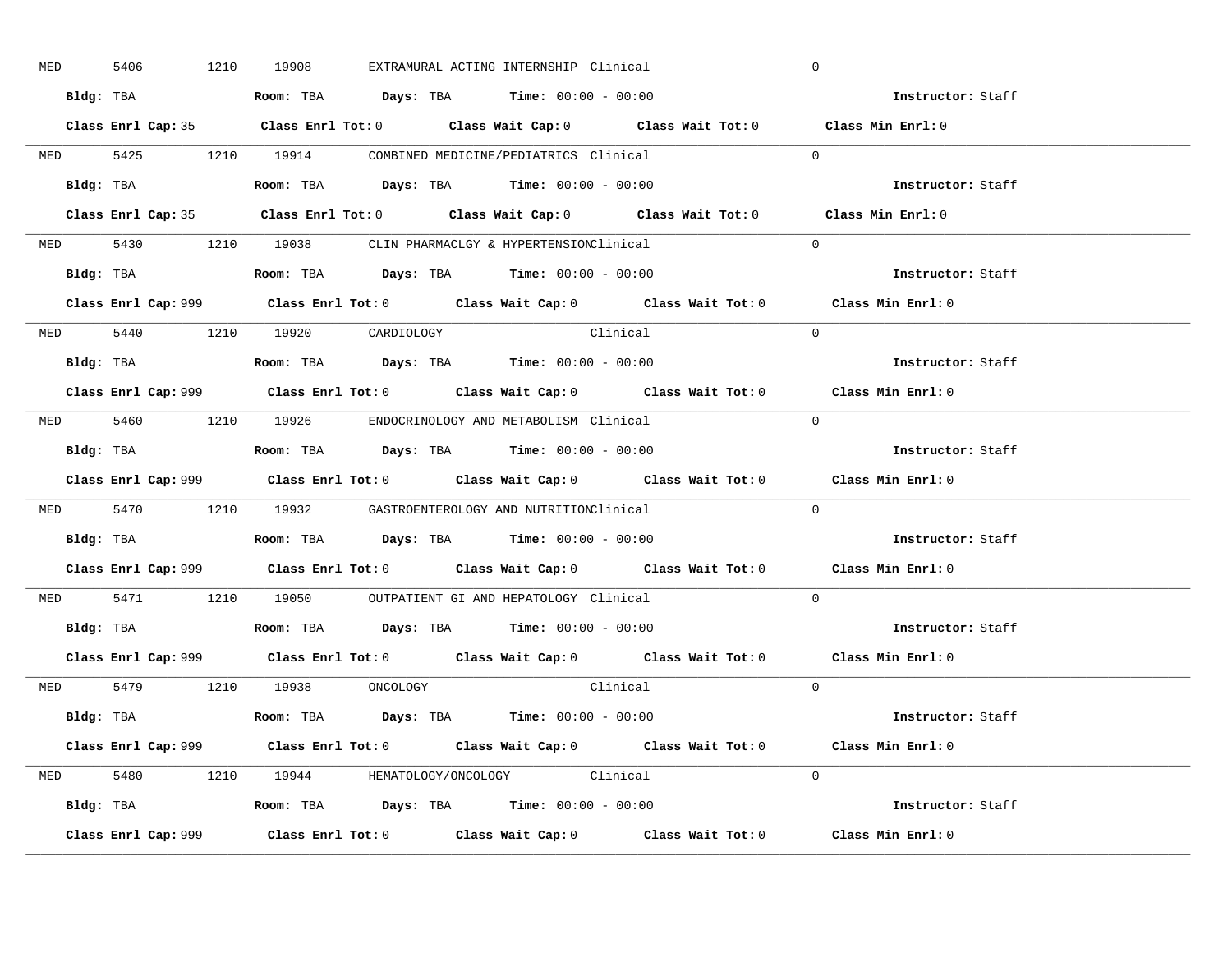### Report ID: SR201 **University of Pittsburgh** Page No. 149 of 464 **Schedule of Classes for Fall Term 2021-2022** Run Date: 12/16/2020 **Four Week - Third Run Time: 22:30:21**

|          | Subject Catalog Nbr Section Class Nbr | Course Title                                                                                   | Component                                                                                   | Units<br>Topics   |
|----------|---------------------------------------|------------------------------------------------------------------------------------------------|---------------------------------------------------------------------------------------------|-------------------|
| MED      | 5481<br>1210                          | 19950<br>BLOOD COAGULATION                                                                     | Clinical                                                                                    | $\cap$            |
|          | Bldg: TBA                             | Room: TBA $Days:$ TBA $Time: 00:00 - 00:00$                                                    |                                                                                             | Instructor: Staff |
|          |                                       |                                                                                                | Class Enrl Cap: 999 Class Enrl Tot: 0 Class Wait Cap: 0 Class Wait Tot: 0 Class Min Enrl: 0 |                   |
|          |                                       | MED 5485 1210 19956 STEM CELL TRANSPLNTATION SERVCClinical                                     |                                                                                             | $\Omega$          |
|          | Bldg: TBA                             | Room: TBA $Days:$ TBA $Time: 00:00 - 00:00$                                                    |                                                                                             | Instructor: Staff |
|          |                                       |                                                                                                | Class Enrl Cap: 999 Class Enrl Tot: 0 Class Wait Cap: 0 Class Wait Tot: 0 Class Min Enrl: 0 |                   |
|          |                                       | MED 5490 1210 19962 INFECTIOUS DISEASES Clinical                                               |                                                                                             | $\Omega$          |
|          | Bldg: TBA                             | Room: TBA $Days: TBA$ Time: $00:00 - 00:00$                                                    |                                                                                             | Instructor: Staff |
|          |                                       |                                                                                                | Class Enrl Cap: 35 Class Enrl Tot: 0 Class Wait Cap: 0 Class Wait Tot: 0 Class Min Enrl: 0  |                   |
|          |                                       | MED 5491 1600 28657 WOMEN'S HEALTH                                                             | Clinical                                                                                    | $\Omega$          |
|          | Bldg: TO BE ARRANGED                  | Room: TBA $Days:$ TBA $Time:$ 00:00 - 00:00                                                    |                                                                                             | Instructor: Staff |
|          |                                       |                                                                                                | Class Enrl Cap: 35 Class Enrl Tot: 0 Class Wait Cap: 0 Class Wait Tot: 0 Class Min Enrl: 0  |                   |
|          |                                       | MED 5500 1210 19968 PULMONARY MEDICINE Clinical                                                |                                                                                             | $\Omega$          |
|          |                                       | Bldg: TBA                          Room: TBA          Days: TBA          Time: $00:00 - 00:00$ |                                                                                             | Instructor: Staff |
|          |                                       |                                                                                                | Class Enrl Cap: 999 Class Enrl Tot: 0 Class Wait Cap: 0 Class Wait Tot: 0 Class Min Enrl: 0 |                   |
| MED 5510 |                                       | 1210  19974   RHEUMATOLOGY AND IMMUNOLOGY Clinical                                             |                                                                                             | $\Omega$          |
|          |                                       | Bldg: TBA                    Room: TBA         Days: TBA         Time: 00:00 - 00:00           |                                                                                             | Instructor: Staff |
|          |                                       |                                                                                                | Class Enrl Cap: 999 Class Enrl Tot: 0 Class Wait Cap: 0 Class Wait Tot: 0 Class Min Enrl: 0 |                   |
|          |                                       | MED 5520 1210 19980 RENAL DISEASE                                                              | <b>Clinical</b>                                                                             | $\Omega$          |
|          |                                       | Bldg: TBA                   Room: TBA         Days: TBA         Time: 00:00 - 00:00            |                                                                                             | Instructor: Staff |
|          |                                       |                                                                                                | Class Enrl Cap: 999 Class Enrl Tot: 0 Class Wait Cap: 0 Class Wait Tot: 0 Class Min Enrl: 0 |                   |
| MED      | 5530                                  | 1210 19986 NUTRITION & INTESTINAL HEALTH Clinical                                              |                                                                                             | $\Omega$          |
|          |                                       | Bldg: TBA                       Room: TBA          Days: TBA          Time: 00:00 - 00:00      |                                                                                             | Instructor: Staff |
|          | Class Enrl Cap: 35                    |                                                                                                | Class Enrl Tot: $0$ Class Wait Cap: $0$ Class Wait Tot: $0$                                 | Class Min Enrl: 0 |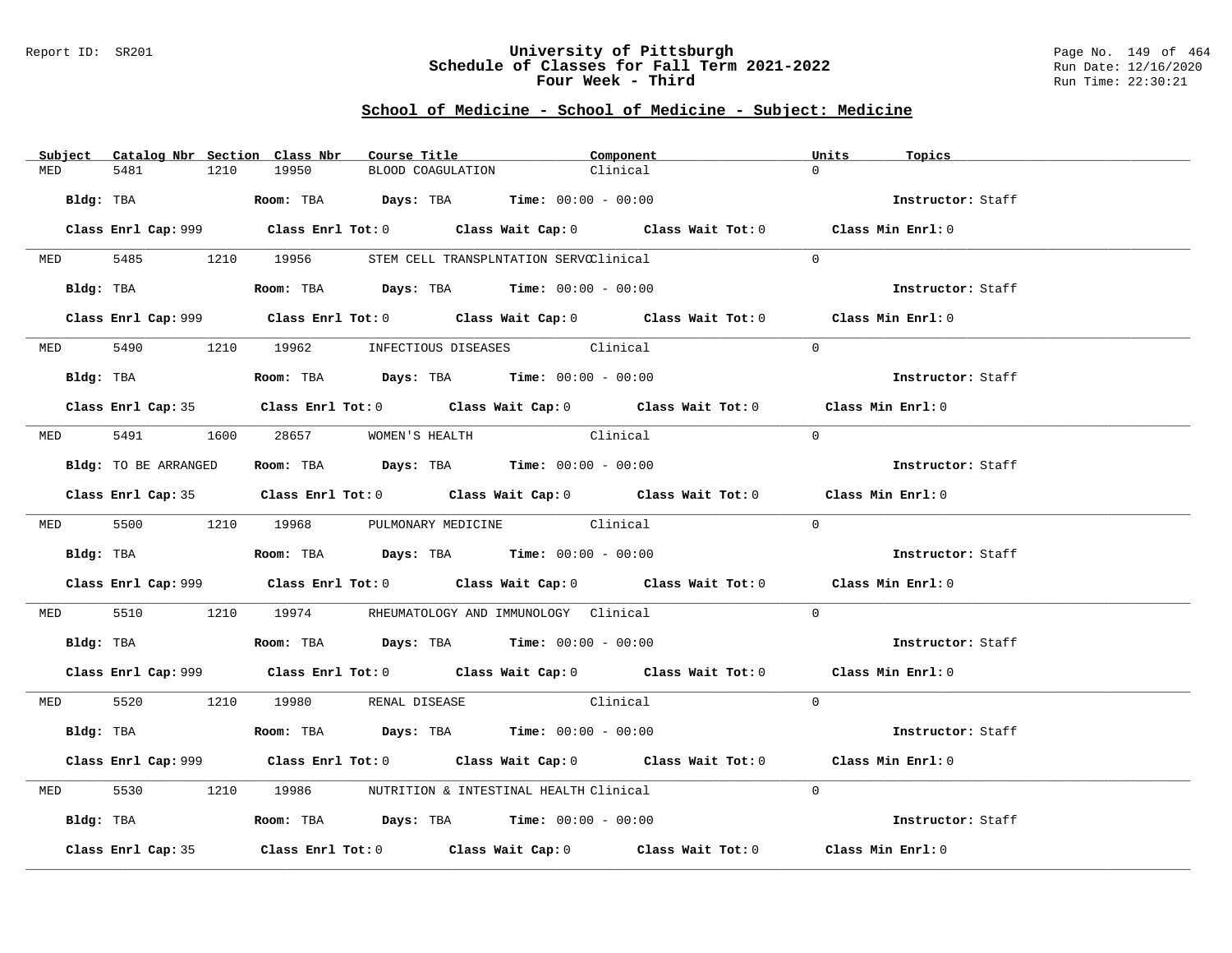| <b>MED</b> | 5540      |           | 1210 19992                                                                            |  | GERIATRIC MEDICINE Clinical                      |                                                                                            | $\overline{0}$                                                                              |  |
|------------|-----------|-----------|---------------------------------------------------------------------------------------|--|--------------------------------------------------|--------------------------------------------------------------------------------------------|---------------------------------------------------------------------------------------------|--|
|            |           |           | Bldg: TBA                   Room: TBA         Days: TBA         Time: $00:00 - 00:00$ |  |                                                  |                                                                                            | Instructor: Staff                                                                           |  |
|            |           |           |                                                                                       |  |                                                  |                                                                                            | Class Enrl Cap: 999 Class Enrl Tot: 0 Class Wait Cap: 0 Class Wait Tot: 0 Class Min Enrl: 0 |  |
|            |           |           | MED 5560 1210 19998 PULMONARY INTENSIVE CARE UNIT Clinical                            |  |                                                  |                                                                                            | $\Omega$                                                                                    |  |
|            |           | Bldg: TBA | Room: TBA $Days:$ TBA $Time:$ 00:00 - 00:00                                           |  |                                                  |                                                                                            | Instructor: Staff                                                                           |  |
|            |           |           |                                                                                       |  |                                                  |                                                                                            | Class Enrl Cap: 999 Class Enrl Tot: 0 Class Wait Cap: 0 Class Wait Tot: 0 Class Min Enrl: 0 |  |
|            |           |           | MED 5565 1210 20004 PALLIATIVE/HOSPICE CARE Clinical                                  |  |                                                  |                                                                                            | $\Omega$                                                                                    |  |
|            |           |           | Bldg: TBA                    Room: TBA         Days: TBA        Time: $00:00 - 00:00$ |  |                                                  |                                                                                            | Instructor: Staff                                                                           |  |
|            |           |           |                                                                                       |  |                                                  |                                                                                            | Class Enrl Cap: 999 Class Enrl Tot: 0 Class Wait Cap: 0 Class Wait Tot: 0 Class Min Enrl: 0 |  |
|            |           |           | MED 5570 1210 20028 LIVER TRANSPLANT Clinical                                         |  |                                                  |                                                                                            | $\Omega$                                                                                    |  |
|            |           |           | <b>Bldg:</b> TBA <b>ROOM:</b> TBA <b>Days:</b> TBA <b>Time:</b> $00:00 - 00:00$       |  |                                                  |                                                                                            | Instructor: Staff                                                                           |  |
|            |           |           |                                                                                       |  |                                                  |                                                                                            | Class Enrl Cap: 999 Class Enrl Tot: 0 Class Wait Cap: 0 Class Wait Tot: 0 Class Min Enrl: 0 |  |
|            |           |           | MED 5590 1210 20034 SUBSTANCE ABUSE IN PRIMARY CREClinical                            |  |                                                  |                                                                                            | $\Omega$                                                                                    |  |
|            |           |           |                                                                                       |  |                                                  |                                                                                            | Instructor: Staff                                                                           |  |
|            |           |           |                                                                                       |  |                                                  |                                                                                            | Class Enrl Cap: 35 Class Enrl Tot: 0 Class Wait Cap: 0 Class Wait Tot: 0 Class Min Enrl: 0  |  |
|            |           |           |                                                                                       |  | MED 5600 1210 20040 OUTPATIENT MEDICINE Clinical |                                                                                            | $\overline{0}$                                                                              |  |
|            |           |           |                                                                                       |  |                                                  |                                                                                            |                                                                                             |  |
|            | Bldg: TBA |           | Room: TBA $Days:$ TBA $Time:$ 00:00 - 00:00                                           |  |                                                  |                                                                                            | Instructor: Staff                                                                           |  |
|            |           |           |                                                                                       |  |                                                  |                                                                                            | Class Enrl Cap: 35 Class Enrl Tot: 0 Class Wait Cap: 0 Class Wait Tot: 0 Class Min Enrl: 0  |  |
|            |           |           | MED 5601 1210 20046 COMMUNITY HEALTH Clinical                                         |  |                                                  |                                                                                            | $\Omega$                                                                                    |  |
|            |           |           | Bldg: TBA                   Room: TBA         Days: TBA         Time: 00:00 - 00:00   |  |                                                  |                                                                                            | Instructor: Staff                                                                           |  |
|            |           |           |                                                                                       |  |                                                  | Class Enrl Cap: 35 Class Enrl Tot: 0 Class Wait Cap: 0 Class Wait Tot: 0 Class Min Enrl: 0 |                                                                                             |  |
|            |           |           | MED 5610 1210 19056 BONE MARROW TRANSPLANTATION Clinical                              |  |                                                  |                                                                                            | $\Omega$                                                                                    |  |
|            |           |           | Bldg: TBA                   Room: TBA         Days: TBA         Time: 00:00 - 00:00   |  |                                                  |                                                                                            | Instructor: Staff                                                                           |  |
|            |           |           |                                                                                       |  |                                                  |                                                                                            | Class Enrl Cap: 999 Class Enrl Tot: 0 Class Wait Cap: 0 Class Wait Tot: 0 Class Min Enrl: 0 |  |
|            |           |           | MED 5620 1210 19062 INTERNAL MEDICINE CONSULTATIONClinical                            |  |                                                  |                                                                                            | $\Omega$                                                                                    |  |
|            |           |           | Bldg: TBA                   Room: TBA         Days: TBA         Time: 00:00 - 00:00   |  |                                                  |                                                                                            | Instructor: Staff                                                                           |  |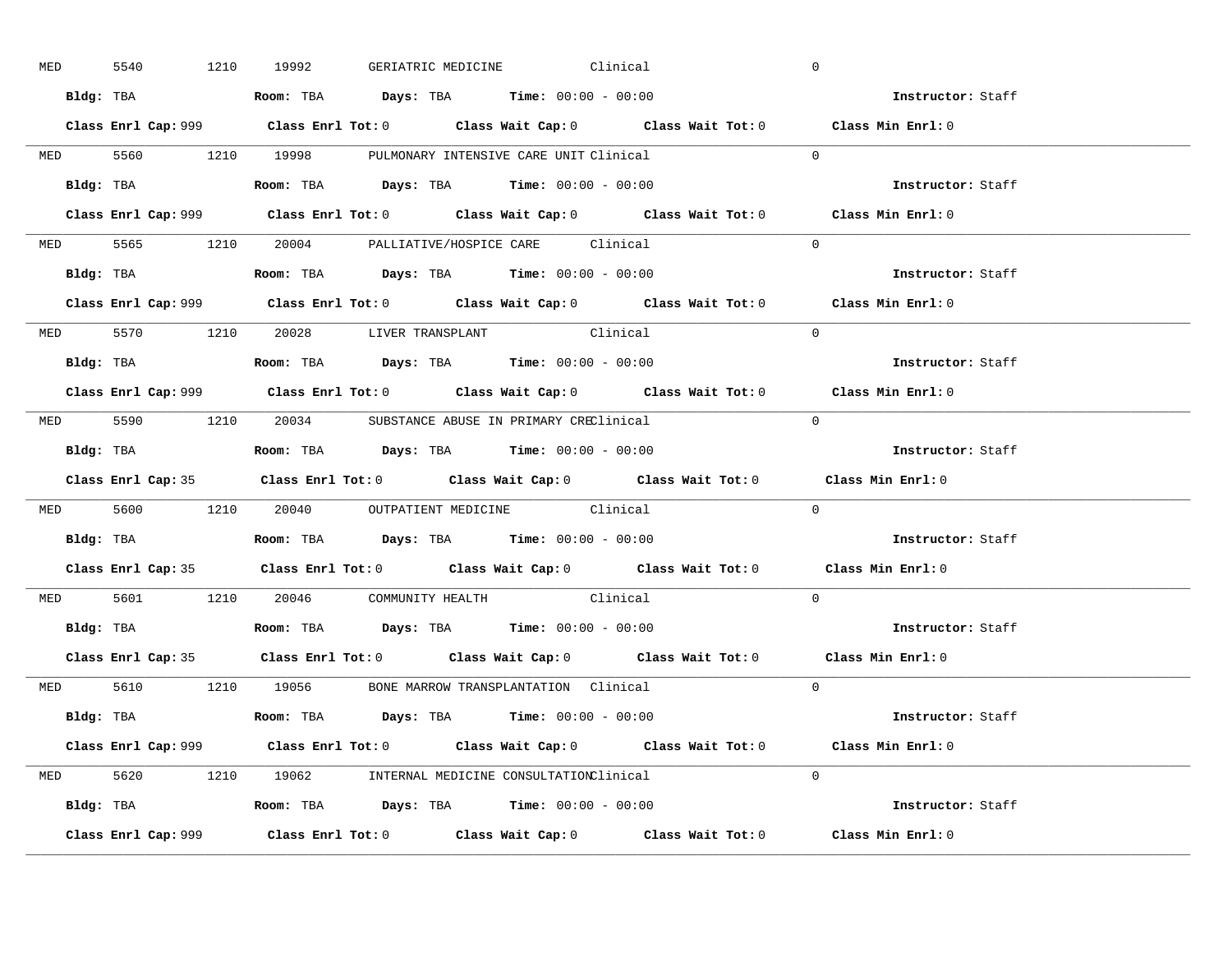### Report ID: SR201 **University of Pittsburgh** Page No. 151 of 464 **Schedule of Classes for Fall Term 2021-2022** Run Date: 12/16/2020 **Four Week - Third Run Time: 22:30:21**

|     | Subject Catalog Nbr Section Class Nbr | Course Title                                                                                | Component | Units<br>Topics   |  |
|-----|---------------------------------------|---------------------------------------------------------------------------------------------|-----------|-------------------|--|
| MED | 5630<br>1030                          | 25553<br>ADVANCED CLINICAL REASONING Lecture                                                |           | $\cap$            |  |
|     | Bldg: TO BE ARRANGED                  | <b>Room:</b> TBA $Days: TBA$ <b>Time:</b> $00:00 - 00:00$                                   |           | Instructor: Staff |  |
|     |                                       | Class Enrl Cap: 35 Class Enrl Tot: 0 Class Wait Cap: 0 Class Wait Tot: 0 Class Min Enrl: 0  |           |                   |  |
|     |                                       | MED 5650 1210 20052 INDIVIDUALIZED CLINICAL COURSEClinical                                  |           | $\Omega$          |  |
|     | Bldg: TBA                             | Room: TBA $Days:$ TBA $Time: 00:00 - 00:00$                                                 |           | Instructor: Staff |  |
|     |                                       | Class Enrl Cap: 35 Class Enrl Tot: 0 Class Wait Cap: 0 Class Wait Tot: 0 Class Min Enrl: 0  |           |                   |  |
|     |                                       | MED 5655 1210 20058 INTRL MED SUBSPCLTY Clinical                                            |           | $\Omega$          |  |
|     |                                       | Bldg: TBA                   Room: TBA         Days: TBA         Time: $00:00 - 00:00$       |           | Instructor: Staff |  |
|     |                                       | Class Enrl Cap: 35 Class Enrl Tot: 0 Class Wait Cap: 0 Class Wait Tot: 0 Class Min Enrl: 0  |           |                   |  |
|     |                                       | MED 5710 1210 20064 CLINICAL PHARMACOLOGY (ILS) Clinical                                    |           | $\Omega$          |  |
|     | Bldg: TBA                             | Room: TBA $Days:$ TBA $Time: 00:00 - 00:00$                                                 |           | Instructor: Staff |  |
|     |                                       | Class Enrl Cap: 35 Class Enrl Tot: 0 Class Wait Cap: 0 Class Wait Tot: 0 Class Min Enrl: 0  |           |                   |  |
|     |                                       | MED 5715 1210 20070 NEOPLASIA & NEOPLASTIC DISEASELecture                                   |           | $\Omega$          |  |
|     |                                       | Bldg: TBA                    Room: TBA         Days: TBA         Time: $00:00 - 00:00$      |           | Instructor: Staff |  |
|     |                                       | Class Enrl Cap: 999 Class Enrl Tot: 0 Class Wait Cap: 0 Class Wait Tot: 0 Class Min Enrl: 0 |           |                   |  |
|     |                                       | MED 5750 1600 28639 GET READY FOR RESIDENCY Clinical                                        |           | $\Omega$          |  |
|     |                                       | Bldg: TO BE ARRANGED Room: TBA Days: TBA Time: 00:00 - 00:00                                |           | Instructor: Staff |  |
|     |                                       | Class Enrl Cap: 35 Class Enrl Tot: 0 Class Wait Cap: 0 Class Wait Tot: 0 Class Min Enrl: 0  |           |                   |  |
|     |                                       | MED 5765 1210 20082 PRECLERKSHIP COURSE Clinical                                            |           | $\Omega$          |  |
|     |                                       | Bldg: TBA                   Room: TBA         Days: TBA         Time: $00:00 - 00:00$       |           | Instructor: Staff |  |
|     |                                       | Class Enrl Cap: 200 Class Enrl Tot: 0 Class Wait Cap: 0 Class Wait Tot: 0 Class Min Enrl: 0 |           |                   |  |
|     | MED 5771 1210                         | 20088 ASSESSMENT WEEK Lecture                                                               |           | $\Omega$          |  |
|     |                                       | Bldg: TBA                   Room: TBA         Days: TBA         Time: 00:00 - 00:00         |           | Instructor: Staff |  |
|     | Class Enrl Cap: 200                   | Class Enrl Tot: $0$ Class Wait Cap: $0$ Class Wait Tot: $0$ Class Min Enrl: $0$             |           |                   |  |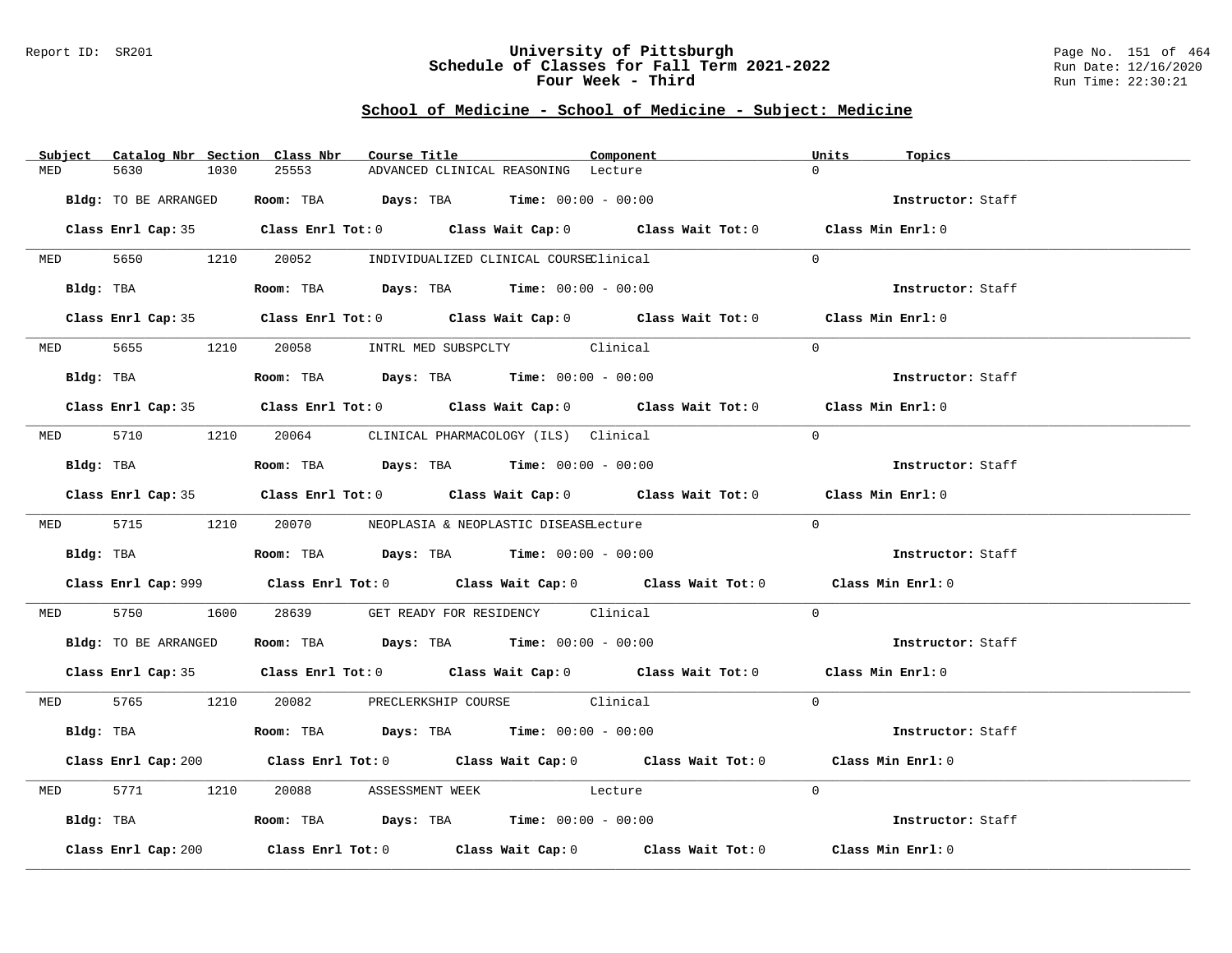| MED | 5777 1210 19068 |                                                                                   | GERIATRICS AND ONCOLOGY Workshop                                                      |                                                                                             | $\mathbb O$       |  |
|-----|-----------------|-----------------------------------------------------------------------------------|---------------------------------------------------------------------------------------|---------------------------------------------------------------------------------------------|-------------------|--|
|     |                 |                                                                                   | Bldg: TBA                   Room: TBA         Days: TBA        Time: 00:00 - 00:00    |                                                                                             | Instructor: Staff |  |
|     |                 |                                                                                   |                                                                                       | Class Enrl Cap: 200 Class Enrl Tot: 0 Class Wait Cap: 0 Class Wait Tot: 0 Class Min Enrl: 0 |                   |  |
|     |                 |                                                                                   | MED 5778 1210 19074 GERIATRICS AND ONCOLOGY Clinical                                  |                                                                                             | $\Omega$          |  |
|     |                 |                                                                                   |                                                                                       |                                                                                             | Instructor: Staff |  |
|     |                 |                                                                                   |                                                                                       | Class Enrl Cap: 200 Class Enrl Tot: 0 Class Wait Cap: 0 Class Wait Tot: 0                   | Class Min Enrl: 0 |  |
|     |                 |                                                                                   | MED 5779 1210 20094 CLINICAL FOCUS: GERIATRICS Clinical                               |                                                                                             | $\Omega$          |  |
|     |                 |                                                                                   | Bldg: TBA                    Room: TBA        Days: TBA        Time: $00:00 - 00:00$  |                                                                                             | Instructor: Staff |  |
|     |                 |                                                                                   |                                                                                       | Class Enrl Cap: 200 Class Enrl Tot: 0 Class Wait Cap: 0 Class Wait Tot: 0 Class Min Enrl: 0 |                   |  |
|     |                 |                                                                                   | MED 5810 1210 20106 MEDICAL RESEARCH Directed Studies                                 |                                                                                             | $\Omega$          |  |
|     |                 |                                                                                   | Bldg: TBA                    Room: TBA         Days: TBA         Time: 00:00 - 00:00  |                                                                                             | Instructor: Staff |  |
|     |                 |                                                                                   |                                                                                       | Class Enrl Cap: 35 Class Enrl Tot: 0 Class Wait Cap: 0 Class Wait Tot: 0 Class Min Enrl: 0  |                   |  |
|     |                 |                                                                                   | MED 5815 1210 20118 RES IN CLINICAL PHARMACOLOGY Clinical                             |                                                                                             | $\bigcap$         |  |
|     |                 |                                                                                   | Bldg: TBA                   Room: TBA         Days: TBA         Time: $00:00 - 00:00$ |                                                                                             | Instructor: Staff |  |
|     |                 |                                                                                   |                                                                                       | Class Enrl Cap: 999 Class Enrl Tot: 0 Class Wait Cap: 0 Class Wait Tot: 0 Class Min Enrl: 0 |                   |  |
|     |                 |                                                                                   | MED 5830 1210 20130 INVESTIGATIVE GASTROENTEROLOGYClinical                            |                                                                                             | $\Omega$          |  |
|     |                 |                                                                                   |                                                                                       |                                                                                             | Instructor: Staff |  |
|     |                 | Bldg: TBA                   Room: TBA        Days: TBA        Time: 00:00 - 00:00 |                                                                                       |                                                                                             |                   |  |
|     |                 |                                                                                   |                                                                                       | Class Enrl Cap: 999 Class Enrl Tot: 0 Class Wait Cap: 0 Class Wait Tot: 0 Class Min Enrl: 0 |                   |  |
|     |                 |                                                                                   | MED 5831 1210 20136 MEDICAL ONCOLOGY RESEARCH Clinical                                |                                                                                             | $\Omega$          |  |
|     |                 |                                                                                   | Bldg: TBA                   Room: TBA         Days: TBA         Time: $00:00 - 00:00$ |                                                                                             | Instructor: Staff |  |
|     |                 |                                                                                   |                                                                                       | Class Enrl Cap: 999 Class Enrl Tot: 0 Class Wait Cap: 0 Class Wait Tot: 0 Class Min Enrl: 0 |                   |  |
|     |                 |                                                                                   | MED 5833 1210 20148 RENAL PHYSIOLOGY RESEARCH Clinical                                |                                                                                             | $\Omega$          |  |
|     |                 |                                                                                   | Bldg: TBA<br>Room: TBA<br>Days: TBA<br>Time: $00:00 - 00:00$                          |                                                                                             | Instructor: Staff |  |
|     |                 |                                                                                   |                                                                                       | Class Enrl Cap: 999 Class Enrl Tot: 0 Class Wait Cap: 0 Class Wait Tot: 0 Class Min Enrl: 0 |                   |  |
|     |                 |                                                                                   | MED 5835 1210 20154 RHEUM & CLINCAL IMMUNO RSRCH Clinical                             |                                                                                             | $\Omega$          |  |
|     |                 |                                                                                   | Bldg: TBA                   Room: TBA         Days: TBA         Time: 00:00 - 00:00   |                                                                                             | Instructor: Staff |  |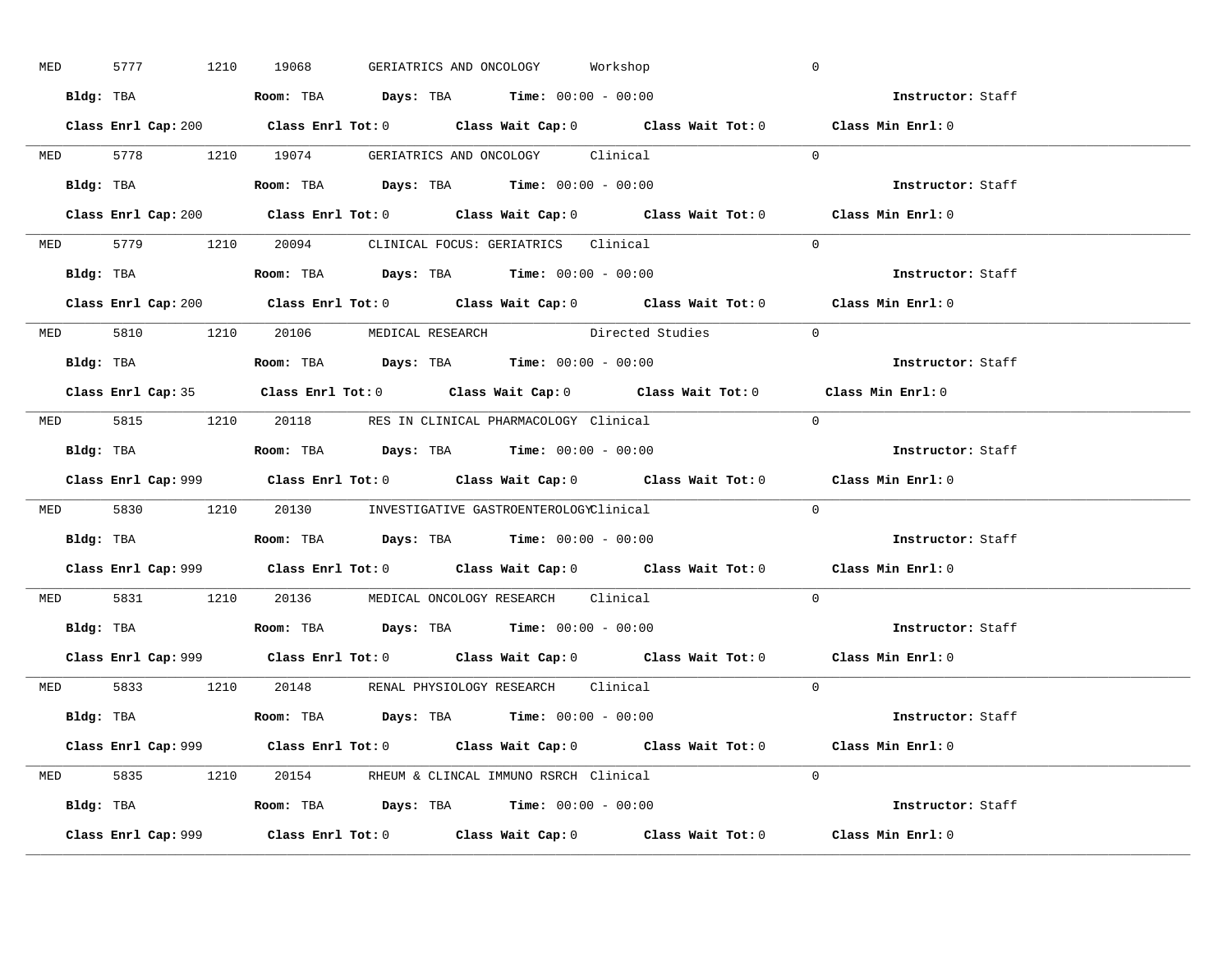### Report ID: SR201 **University of Pittsburgh** Page No. 153 of 464 **Schedule of Classes for Fall Term 2021-2022** Run Date: 12/16/2020 **Four Week - Third Run Time: 22:30:21**

|            |                    |      | Subject Catalog Nbr Section Class Nbr | Course Title                                                                               | Component | Units<br>Topics   |  |
|------------|--------------------|------|---------------------------------------|--------------------------------------------------------------------------------------------|-----------|-------------------|--|
| MED        | 5900               | 1210 | 20166                                 | EXTRAMURAL INTERNAL MEDICINE Clinical                                                      |           | $\Omega$          |  |
| Bldg: TBA  |                    |      |                                       | <b>Room:</b> TBA $Days: TBA$ <b>Time:</b> $00:00 - 00:00$                                  |           | Instructor: Staff |  |
|            |                    |      |                                       | Class Enrl Cap: 35 Class Enrl Tot: 0 Class Wait Cap: 0 Class Wait Tot: 0 Class Min Enrl: 0 |           |                   |  |
| <b>MED</b> |                    |      |                                       | 5901 1210 20172 INDEPENDENT STUDY Independent Study                                        |           | $\Omega$          |  |
|            | Bldg: TBA          |      |                                       | Room: TBA $Days:$ TBA $Time:$ 00:00 - 00:00                                                |           | Instructor: Staff |  |
|            |                    |      |                                       | Class Enrl Cap: 35 Class Enrl Tot: 0 Class Wait Cap: 0 Class Wait Tot: 0 Class Min Enrl: 0 |           |                   |  |
|            |                    |      |                                       | MED 5902 1210 19080 ADVANCED GENERAL MEDICINE Clinical                                     |           | $\Omega$          |  |
|            | Bldg: TBA          |      |                                       | Room: TBA $Days:$ TBA Time: $00:00 - 00:00$                                                |           | Instructor: Staff |  |
|            |                    |      |                                       | Class Enrl Cap: 35 Class Enrl Tot: 0 Class Wait Cap: 0 Class Wait Tot: 0 Class Min Enrl: 0 |           |                   |  |
|            |                    |      |                                       | MED 5910 1210 19092 NARATV, LIT & EXPRN OF ILLNESSClinical                                 |           | $\Omega$          |  |
|            | Bldg: TBA          |      |                                       | Room: TBA $\rule{1em}{0.15mm}$ Days: TBA Time: $00:00 - 00:00$                             |           | Instructor: Staff |  |
|            |                    |      |                                       | Class Enrl Cap: 35 Class Enrl Tot: 0 Class Wait Cap: 0 Class Wait Tot: 0 Class Min Enrl: 0 |           |                   |  |
|            |                    |      |                                       | MED 5911 1210 20184 TEACHING MEDICAL STUDENTS Practicum                                    |           | $\Omega$          |  |
|            | Bldg: TBA          |      |                                       | Room: TBA $\rule{1em}{0.15mm}$ Days: TBA Time: $00:00 - 00:00$                             |           | Instructor: Staff |  |
|            |                    |      |                                       | Class Enrl Cap: 35 Class Enrl Tot: 0 Class Wait Cap: 0 Class Wait Tot: 0 Class Min Enrl: 0 |           |                   |  |
|            |                    |      |                                       | MED 5915 1030 25973 LITERACY, NUMERACY&DEC MAKING Seminar                                  |           | $\overline{0}$    |  |
|            |                    |      |                                       | Bldg: TBA                     Room: TBA         Days: TBA         Time: TBA                |           | Instructor: Staff |  |
|            |                    |      |                                       | Class Enrl Cap: 35 Class Enrl Tot: 0 Class Wait Cap: 0 Class Wait Tot: 0 Class Min Enrl: 0 |           |                   |  |
|            |                    |      |                                       | MED 5920 1210 20190 GLOBAL HEALTH PREPARATORY SEM Seminar                                  |           | $\Omega$          |  |
|            | Bldg: TBA          |      |                                       | Room: TBA $Days: TBA$ Time: $00:00 - 00:00$                                                |           | Instructor: Staff |  |
|            |                    |      |                                       | Class Enrl Cap: 35 Class Enrl Tot: 0 Class Wait Cap: 0 Class Wait Tot: 0 Class Min Enrl: 0 |           |                   |  |
| MED        | 5925               |      | 1210 20202                            | STREET MEDICINE Clinical                                                                   |           | $\Omega$          |  |
|            |                    |      |                                       | Bldg: TBA                       Room: TBA          Days: TBA          Time: 00:00 - 00:00  |           | Instructor: Staff |  |
|            | Class Enrl Cap: 35 |      |                                       | Class Enrl Tot: $0$ Class Wait Cap: $0$ Class Wait Tot: $0$                                |           | Class Min Enrl: 0 |  |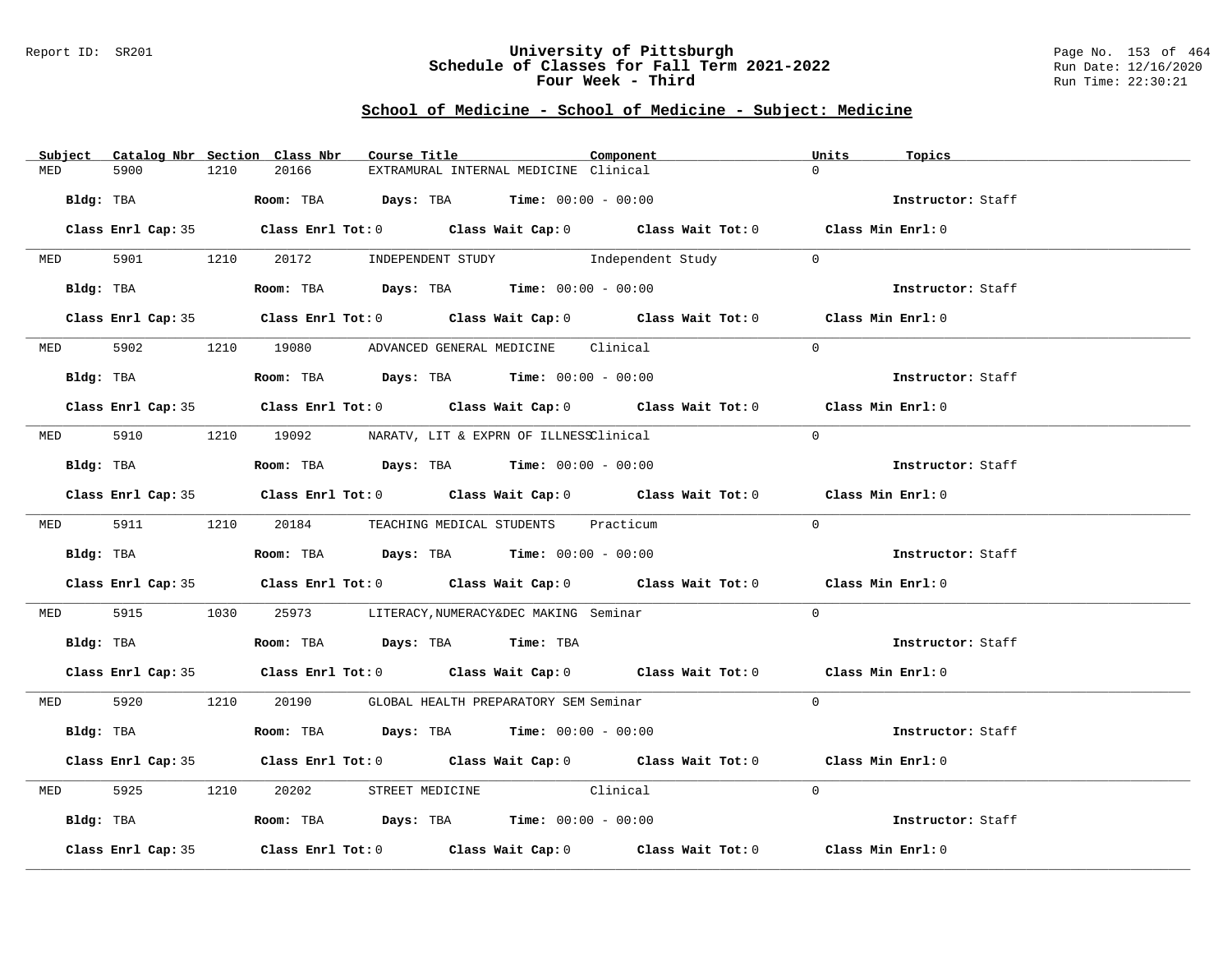| MED       | 5993                 | 1403 | 27272               | JUNIOR YEAR        |                              | Clinical            | $\mathbf 0$         |  |
|-----------|----------------------|------|---------------------|--------------------|------------------------------|---------------------|---------------------|--|
|           | Bldg: TO BE ARRANGED |      | Room: TBA           | Days: TBA          | <b>Time:</b> $00:00 - 00:00$ |                     | Instructor: Staff   |  |
|           | Class Enrl Cap: 200  |      | Class Enrl Tot: $0$ |                    | Class Wait Cap: 0            | Class Wait Tot: $0$ | Class Min $Enr1: 0$ |  |
| MED       | 5999                 | 1210 | 20208               | FULL TIME RESEARCH |                              | Independent Study   | $\mathbf 0$         |  |
| Bldg: TBA |                      |      | Room: TBA           | Days: TBA          | <b>Time:</b> $00:00 - 00:00$ |                     | Instructor: Staff   |  |
|           | Class Enrl Cap: 200  |      | Class Enrl Tot: 0   |                    | Class Wait Cap: 0            | Class Wait Tot: 0   | Class Min Enrl: 0   |  |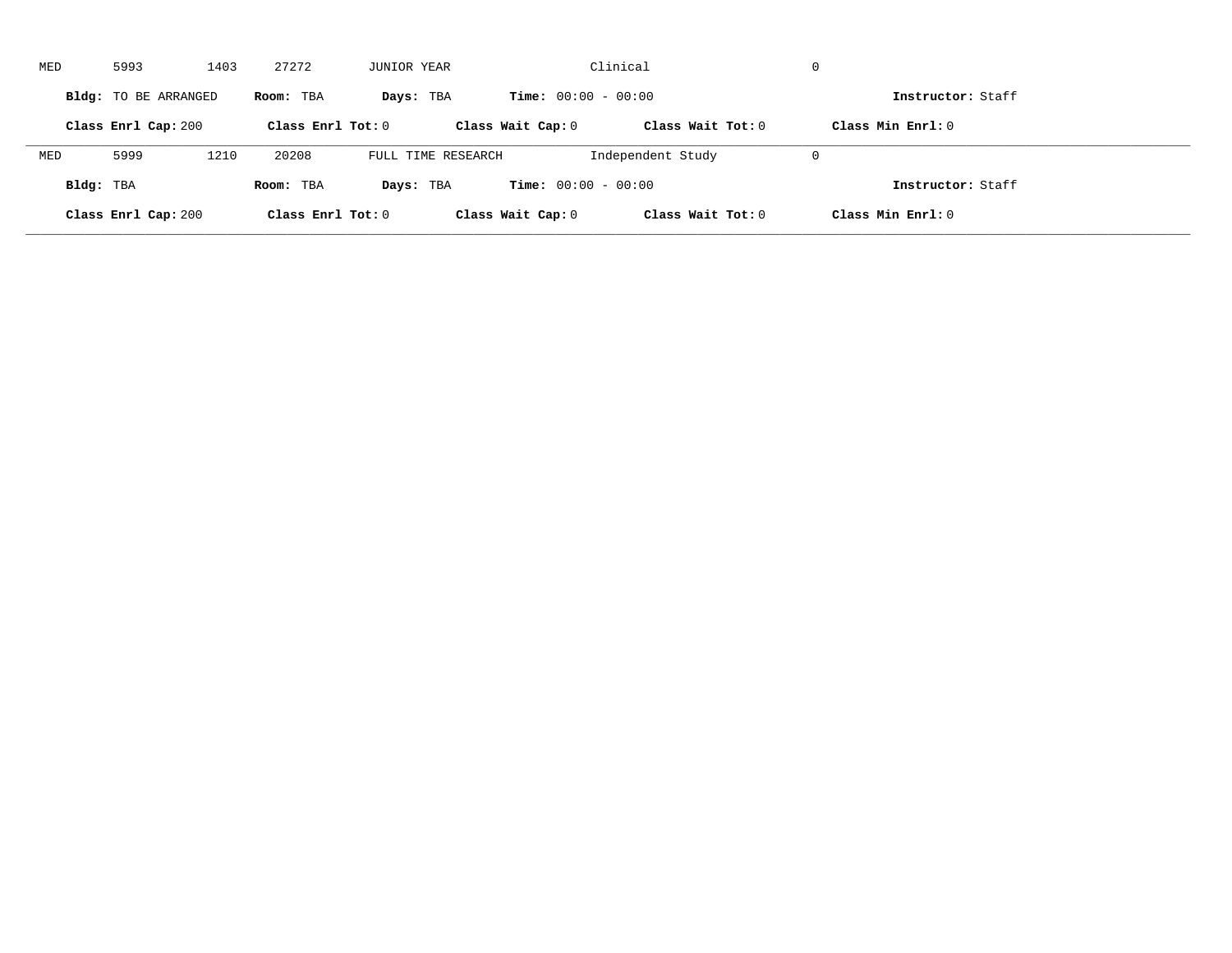## Report ID: SR201 **University of Pittsburgh** Page No. 155 of 464 **Schedule of Classes for Fall Term 2021-2022** Run Date: 12/16/2020 **Four Week - Third Run Time: 22:30:21**

| Subject | Catalog Nbr Section Class Nbr |      |                   | Course Title   | Component                    | Units             | Topics                         |
|---------|-------------------------------|------|-------------------|----------------|------------------------------|-------------------|--------------------------------|
| PEDS    | 5524                          | 1030 | 26960             | CHILD ADVOCACY | Clinical                     | 0                 |                                |
|         | Bldg: TO BE ARRANGED          |      | Room: TBA         | Days: TBA      | <b>Time:</b> $00:00 - 00:00$ |                   | Instructor: Kirk, Kimberly Ann |
|         |                               |      |                   |                |                              |                   | Fontenot, Amber L              |
|         | Class Enrl Cap: 35            |      | Class Enrl Tot: 0 |                | Class Wait Cap: 0            | Class Wait Tot: 0 | Class Min Enrl: 0              |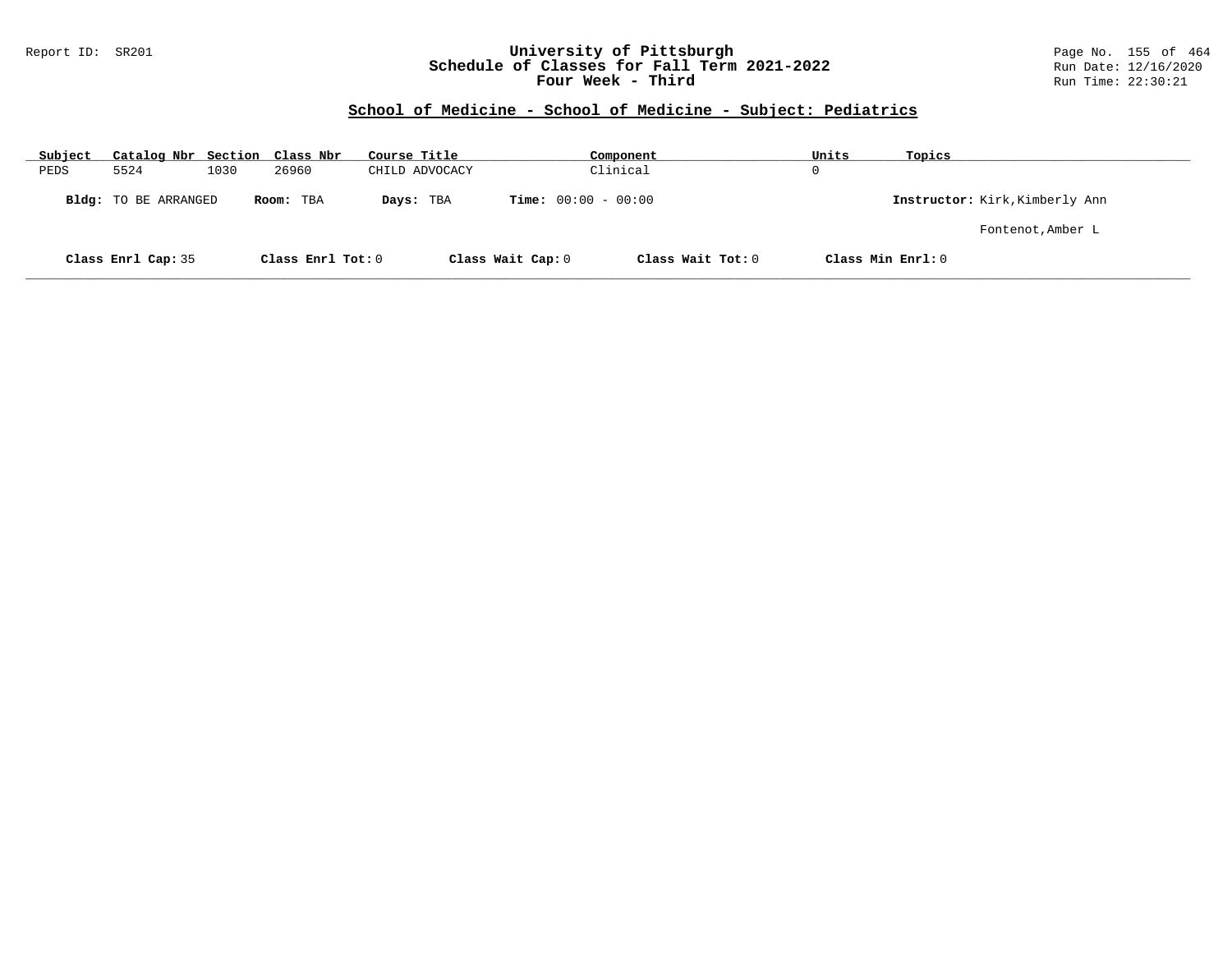## Report ID: SR201 **1988 Chedule of Classes for Fall Term 2021-2022** Page No. 156 of 464<br>**Schedule of Classes for Fall Term 2021-2022** Run Date: 12/16/2020 **Schedule of Classes for Fall Term 2021-2022** Run Date: 12/16/2020 **Four Week - Third Run Time: 22:30:21**

# **School of Medicine - Office of the Dean, School of Medicine - Subject: Critical Care Medicine**

| Catalog Nbr Section Class Nbr<br>Subject | Course Title                                                | Component                                      | Units<br>Topics   |
|------------------------------------------|-------------------------------------------------------------|------------------------------------------------|-------------------|
| 5430<br>1210<br>CCM                      | 19650<br>CRITICAL CARE MEDICINE                             | Clinical                                       | $\Omega$          |
| Bldg: TO BE ARRANGED                     | <b>Days:</b> TBA <b>Time:</b> $00:00 - 00:00$<br>Room: TBA  |                                                | Instructor: Staff |
| Class Enrl Cap: 999                      | Class Enrl Tot: $0$ Class Wait Cap: $0$ Class Wait Tot: $0$ |                                                | Class Min Enrl: 0 |
| CCM<br>5650<br>1600                      | 23878                                                       | INDIVIDUALIZED CLINICAL COURSEDirected Studies | $\Omega$          |
| Bldg: TO BE ARRANGED                     | <b>Days:</b> TBA <b>Time:</b> $00:00 - 00:00$<br>Room: TBA  |                                                | Instructor: Staff |
| Class Enrl Cap: 35                       | Class Enrl Tot: $0$ Class Wait Cap: $0$ Class Wait Tot: $0$ |                                                | Class Min Enrl: 0 |
| 1210<br>5840<br>CCM                      | 19656                                                       | CRITICAL CRE MEDICINE RESEARCHDirected Studies | $\mathbf 0$       |
| Bldg: TO BE ARRANGED                     | <b>Days:</b> TBA <b>Time:</b> $00:00 - 00:00$<br>Room: TBA  |                                                | Instructor: Staff |
| Class Enrl Cap: 35                       | Class Enrl Tot: $0$ Class Wait Cap: $0$ Class Wait Tot: $0$ |                                                | Class Min Enrl: 0 |
| 1210<br>CCM<br>5899                      | 23954                                                       | INDEPENDENT STUDY CC MED Independent Study     | $\Omega$          |
| Bldg: TO BE ARRANGED                     | $Days: TBA$ $Time: 00:00 - 00:00$<br>Room: TBA              |                                                | Instructor: Staff |
| Class Enrl Cap: 35                       | Class Enrl Tot: $0$ Class Wait Cap: $0$ Class Wait Tot: $0$ |                                                | Class Min Enrl: 0 |
| CCM<br>5900<br>1230                      | EXTRAMURAL CRITICAL CARE MED Clinical<br>22954              |                                                | 0                 |
| Bldg: TO BE ARRANGED                     | <b>Days:</b> TBA <b>Time:</b> $00:00 - 00:00$<br>Room: TBA  |                                                | Instructor: Staff |
| Class Enrl Cap: 35                       | Class Enrl Tot: 0                                           | Class Wait Cap: $0$ Class Wait Tot: $0$        | Class Min Enrl: 0 |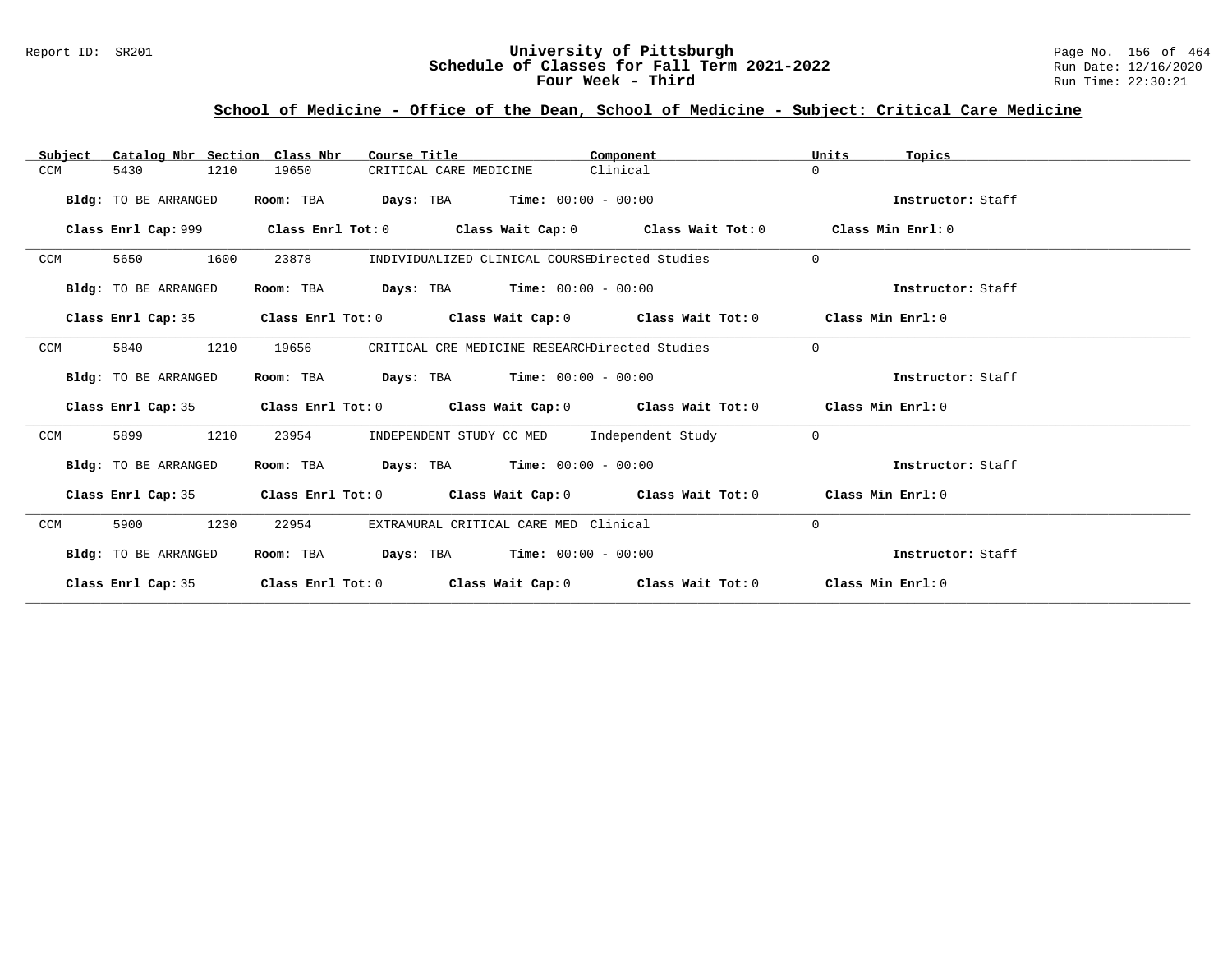## Report ID: SR201 **University of Pittsburgh** Page No. 157 of 464 **Schedule of Classes for Fall Term 2021-2022** Run Date: 12/16/2020 **Four Week - Third Run Time: 22:30:21**

## **School of Medicine - Office of the Dean, School of Medicine - Subject: Medical Elective**

| Subject   | Catalog Nbr Section Class Nbr |      |                   | Course Title |                                       | Component         | Units             | Topics            |
|-----------|-------------------------------|------|-------------------|--------------|---------------------------------------|-------------------|-------------------|-------------------|
| MSELCT    | 5950                          | 1210 | 20565             |              | PSTP WORK IN PROGRESS SEMINAR Seminar |                   |                   |                   |
| Bldg: TBA |                               |      | Room: TBA         | Days: TBA    | <b>Time:</b> $00:00 - 00:00$          |                   |                   | Instructor: Staff |
|           | Class Enrl Cap: 35            |      | Class Enrl Tot: 0 |              | Class Wait Cap: 0                     | Class Wait Tot: 0 | Class Min Enrl: 0 |                   |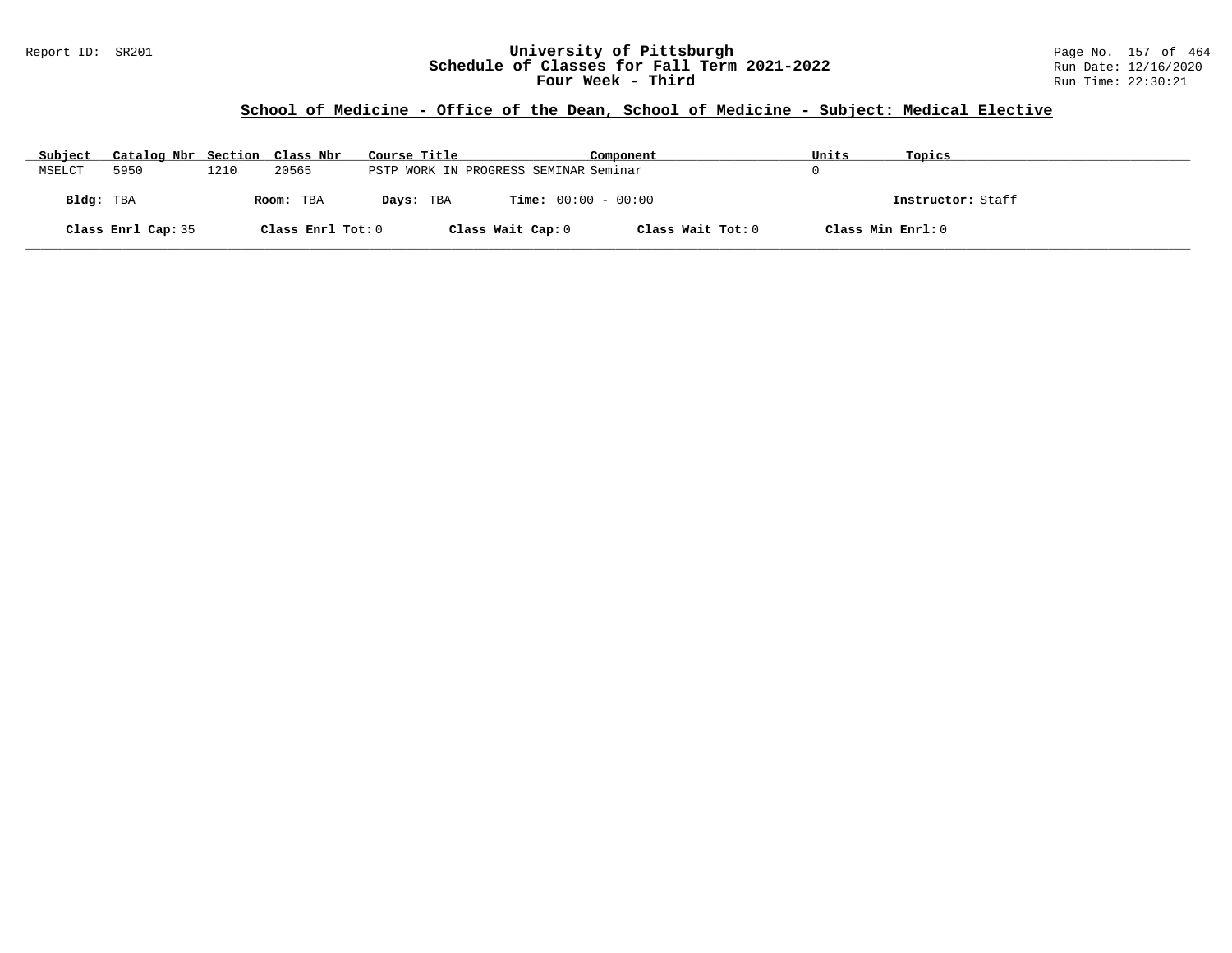## Report ID: SR201 **1988 Chedule of Classes for Fall Term 2021-2022** Page No. 158 of 464<br>**Schedule of Classes for Fall Term 2021-2022** Run Date: 12/16/2020 **Schedule of Classes for Fall Term 2021-2022** Run Date: 12/16/2020 **Four Week - Third Run Time: 22:30:21**

# **School of Medicine - Office of the Dean, School of Medicine - Subject: Medical Scientist Training Prg**

| Subject |                    |      | Catalog Nbr Section Class Nbr       | Course Title       |                                                                                         | Component                                                                                  | Units     | Topics            |
|---------|--------------------|------|-------------------------------------|--------------------|-----------------------------------------------------------------------------------------|--------------------------------------------------------------------------------------------|-----------|-------------------|
| MSTP    | 5010               | 1210 | 20679                               | MOLECULAR MEDICINE |                                                                                         | Lecture                                                                                    | $\Omega$  |                   |
|         |                    |      |                                     |                    | Bldg: TBA                     Room: TBA          Days: TBA         Time: 00:00 - 00:00  |                                                                                            |           | Instructor: Staff |
|         |                    |      |                                     |                    |                                                                                         | Class Enrl Cap: 35 Class Enrl Tot: 0 Class Wait Cap: 0 Class Wait Tot: 0 Class Min Enrl: 0 |           |                   |
| MSTP    |                    |      |                                     |                    | 5015 1210 20685 LABORATORY RESEARCH ROTATION Practicum                                  |                                                                                            | $\Omega$  |                   |
|         |                    |      |                                     |                    | Bldg: TBA                  Room: TBA         Days: TBA         Time: $00:00 - 00:00$    |                                                                                            |           | Instructor: Staff |
|         |                    |      |                                     |                    |                                                                                         | Class Enrl Cap: 35 Class Enrl Tot: 0 Class Wait Cap: 0 Class Wait Tot: 0 Class Min Enrl: 0 |           |                   |
|         |                    |      | MSTP 5955 1210 20691 MSTP WORKSHOPS |                    |                                                                                         | Workshop                                                                                   | $\Omega$  |                   |
|         |                    |      |                                     |                    |                                                                                         |                                                                                            |           | Instructor: Staff |
|         |                    |      |                                     |                    |                                                                                         | Class Enrl Cap: 35 Class Enrl Tot: 0 Class Wait Cap: 0 Class Wait Tot: 0 Class Min Enrl: 0 |           |                   |
|         |                    |      |                                     |                    | MSTP 5971 1210 20697 MSTP PROFESSIONAL DEVELOPMENT Workshop                             |                                                                                            | $\Omega$  |                   |
|         |                    |      |                                     |                    | Bldg: TBA                    Room: TBA         Days: TBA         Time: $00:00 - 00:00$  |                                                                                            |           | Instructor: Staff |
|         |                    |      |                                     |                    |                                                                                         | Class Enrl Cap: 35 Class Enrl Tot: 0 Class Wait Cap: 0 Class Wait Tot: 0 Class Min Enrl: 0 |           |                   |
|         |                    |      |                                     |                    | MSTP 5973 1210 20703 METHODS AND ANALYSIS Seminar                                       |                                                                                            | $\Omega$  |                   |
|         |                    |      |                                     |                    | Bldg: TBA                    Room: TBA         Days: TBA         Time: $00:00 - 00:00$  |                                                                                            |           | Instructor: Staff |
|         |                    |      |                                     |                    |                                                                                         | Class Enrl Cap: 35 Class Enrl Tot: 0 Class Wait Cap: 0 Class Wait Tot: 0 Class Min Enrl: 0 |           |                   |
|         |                    |      |                                     |                    |                                                                                         | MSTP 5975 1210 20709 CAREER-RELATED RESEARCH Independent Study 0                           |           |                   |
|         |                    |      |                                     |                    | Bldg: TBA                    Room: TBA          Days: TBA         Time: $00:00 - 00:00$ |                                                                                            |           | Instructor: Staff |
|         |                    |      |                                     |                    |                                                                                         | Class Enrl Cap: 35 Class Enrl Tot: 0 Class Wait Cap: 0 Class Wait Tot: 0 Class Min Enrl: 0 |           |                   |
|         |                    |      |                                     |                    | MSTP 5983 1210 20715 ETHICS FOR MEDICAL SCIENTISTS Workshop                             |                                                                                            | $\Omega$  |                   |
|         |                    |      |                                     |                    | Bldg: TBA                   Room: TBA         Days: TBA        Time: 00:00 - 00:00      |                                                                                            |           | Instructor: Staff |
|         |                    |      |                                     |                    |                                                                                         | Class Enrl Cap: 35 Class Enrl Tot: 0 Class Wait Cap: 0 Class Wait Tot: 0 Class Min Enrl: 0 |           |                   |
| MSTP    |                    |      |                                     |                    | 5990 1210 20721 LONGITUDINAL CLINICAL COURSE Clinical                                   |                                                                                            | $\bigcap$ |                   |
|         |                    |      |                                     |                    | Bldg: TBA                   Room: TBA         Days: TBA         Time: $00:00 - 00:00$   |                                                                                            |           | Instructor: Staff |
|         | Class Enrl Cap: 35 |      |                                     |                    |                                                                                         | Class Enrl Tot: $0$ Class Wait Cap: $0$ Class Wait Tot: $0$ Class Min Enrl: $0$            |           |                   |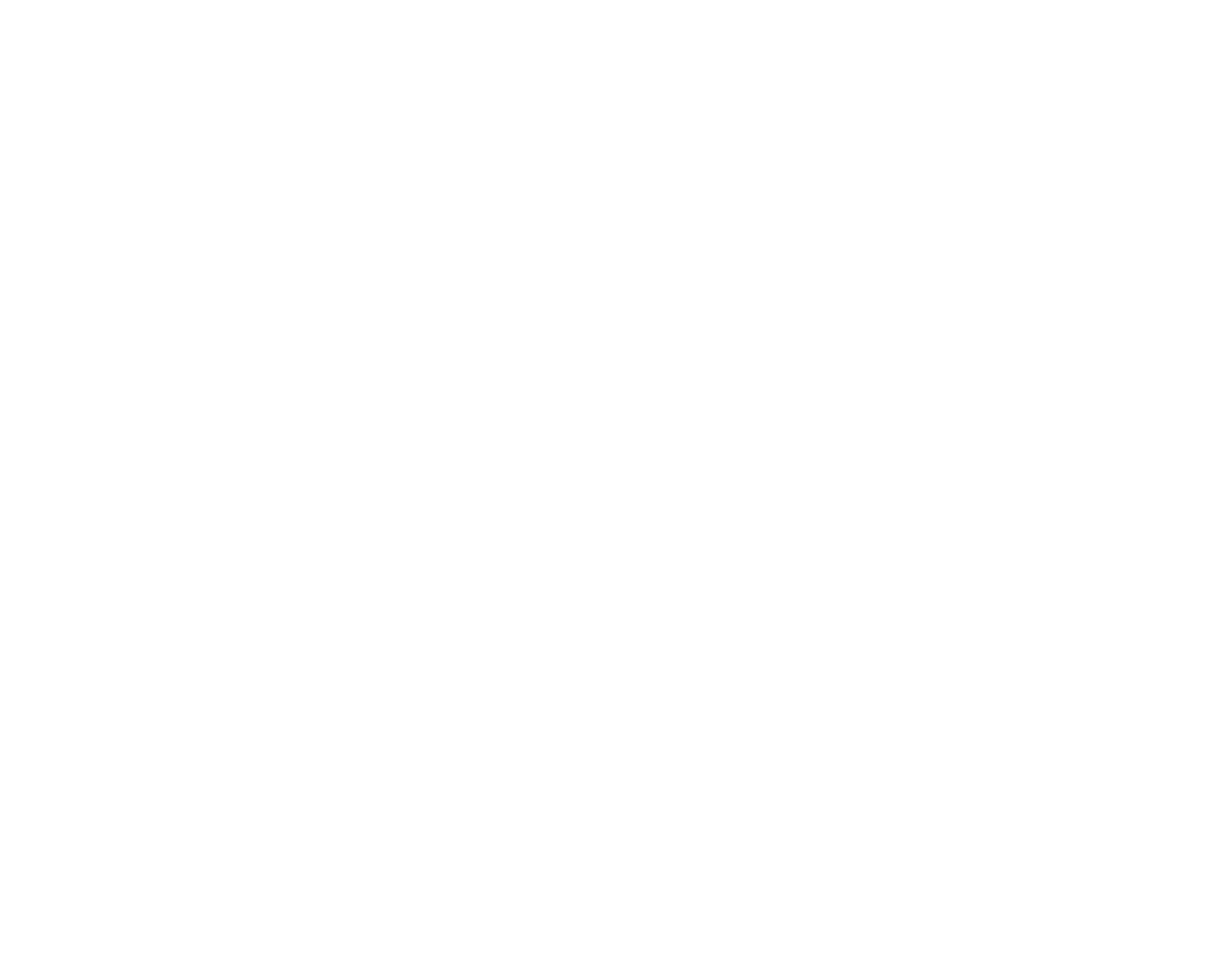## Report ID: SR201 **University of Pittsburgh** Page No. 160 of 464 **Schedule of Classes for Fall Term 2021-2022** Run Date: 12/16/2020 **Four Week - Third Run Time: 22:30:21**

# **School of Medicine - Molecular Genetics and Biochemistry - Subject: Medicine Microbiology**

| Subject   | Catalog Nbr Section Class Nbr |      |                   | Course Title |                   | Component                                      | Units             | Topics            |
|-----------|-------------------------------|------|-------------------|--------------|-------------------|------------------------------------------------|-------------------|-------------------|
| MSMIC     | 5835                          | 1210 | 19176             |              |                   | MOLECLR GENETC & BIOCHMY RSRCHDirected Studies |                   |                   |
| Bldg: TBA |                               |      | Room: TBA         | Days: TBA    |                   | <b>Time:</b> $00:00 - 00:00$                   |                   | Instructor: Staff |
|           | Class Enrl Cap: 35            |      | Class Enrl Tot: 0 |              | Class Wait Cap: 0 | Class Wait Tot: 0                              | Class Min Enrl: 0 |                   |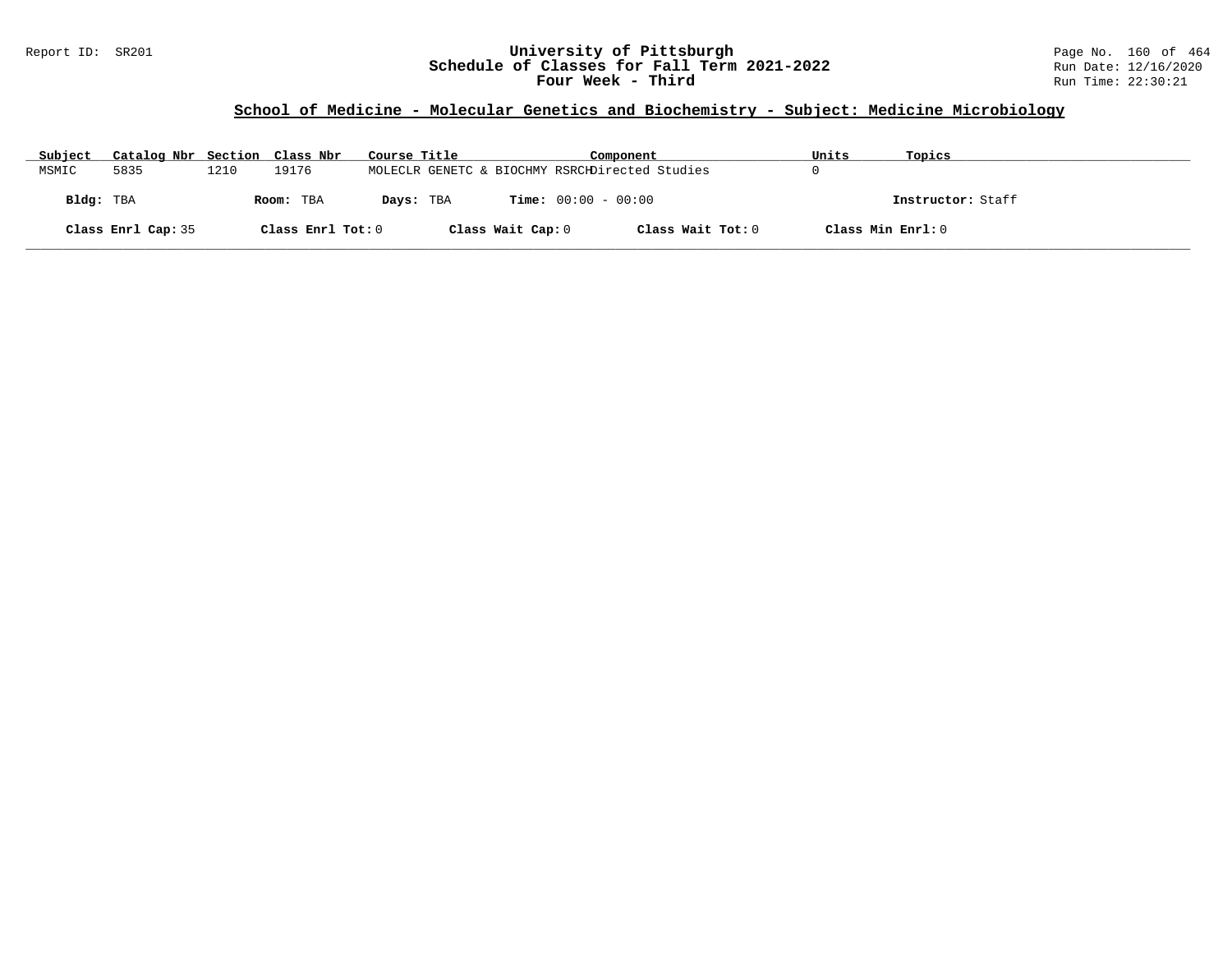### Report ID: SR201 **University of Pittsburgh** Page No. 161 of 464 **Schedule of Classes for Fall Term 2021-2022** Run Date: 12/16/2020 **Four Week - Third Run Time: 22:30:21**

# **School of Medicine - Medicine Anesthesiology - Subject: Medicine Anesthesiology**

| Subject      |                      |      | Catalog Nbr Section Class Nbr        | Course Title |                                                                                        | Component                                                                                   | Units    | Topics            |  |
|--------------|----------------------|------|--------------------------------------|--------------|----------------------------------------------------------------------------------------|---------------------------------------------------------------------------------------------|----------|-------------------|--|
| MSANE        | 5381                 | 1210 | 19098                                |              | PAIN EVALUATION AND TREATMENT Clinical                                                 |                                                                                             |          |                   |  |
|              | Bldg: TBA            |      |                                      |              | <b>Room:</b> TBA $Days: TBA$ <b>Time:</b> $00:00 - 00:00$                              |                                                                                             |          | Instructor: Staff |  |
|              |                      |      |                                      |              |                                                                                        | Class Enrl Cap: 35 Class Enrl Tot: 0 Class Wait Cap: 0 Class Wait Tot: 0 Class Min Enrl: 0  |          |                   |  |
|              |                      |      |                                      |              |                                                                                        | MSANE 5382 1210 19110 RESEARCH OR INDIVIDUAL STUDY Directed Studies                         | $\Omega$ |                   |  |
|              | Bldg: TBA            |      |                                      |              | Room: TBA $Days:$ TBA Time: $00:00 - 00:00$                                            |                                                                                             |          | Instructor: Staff |  |
|              |                      |      |                                      |              |                                                                                        | Class Enrl Cap: 35 Class Enrl Tot: 0 Class Wait Cap: 0 Class Wait Tot: 0 Class Min Enrl: 0  |          |                   |  |
|              |                      |      | MSANE 5420 1210 20214 ANESTHESIOLOGY |              | Clinical                                                                               |                                                                                             | $\Omega$ |                   |  |
|              |                      |      |                                      |              | Bldg: TBA                   Room: TBA         Days: TBA         Time: 00:00 - 00:00    |                                                                                             |          | Instructor: Staff |  |
|              |                      |      |                                      |              |                                                                                        | Class Enrl Cap: 999 Class Enrl Tot: 0 Class Wait Cap: 0 Class Wait Tot: 0 Class Min Enrl: 0 |          |                   |  |
| MSANE 5440   |                      |      |                                      |              | 1210 20226 SUBSPECIALTIES ANESTHESIOLOGY Clinical                                      |                                                                                             | $\Omega$ |                   |  |
|              |                      |      |                                      |              | Bldg: TBA                    Room: TBA         Days: TBA         Time: $00:00 - 00:00$ |                                                                                             |          | Instructor: Staff |  |
|              |                      |      |                                      |              |                                                                                        | Class Enrl Cap: 999 Class Enrl Tot: 0 Class Wait Cap: 0 Class Wait Tot: 0 Class Min Enrl: 0 |          |                   |  |
|              |                      |      | MSANE 5445 1210 20232 PAIN MEDICINE  |              | Clinical                                                                               |                                                                                             | $\Omega$ |                   |  |
|              |                      |      |                                      |              |                                                                                        |                                                                                             |          | Instructor: Staff |  |
|              |                      |      |                                      |              |                                                                                        | Class Enrl Cap: 35 Class Enrl Tot: 0 Class Wait Cap: 0 Class Wait Tot: 0 Class Min Enrl: 0  |          |                   |  |
| MSANE        |                      |      |                                      |              |                                                                                        | 5450 1210 20244 MD/OMS ANESTHESIA SPECIALTIES Directed Studies                              | $\Omega$ |                   |  |
|              |                      |      |                                      |              | Bldg: TBA                    Room: TBA         Days: TBA        Time: 00:00 - 00:00    |                                                                                             |          | Instructor: Staff |  |
|              |                      |      |                                      |              |                                                                                        | Class Enrl Cap: 35 Class Enrl Tot: 0 Class Wait Cap: 0 Class Wait Tot: 0 Class Min Enrl: 0  |          |                   |  |
|              |                      |      |                                      |              |                                                                                        | MSANE 5650 1600 23896 INDIVIDUALIZED CLINICAL COURSEDirected Studies 0                      |          |                   |  |
|              | Bldg: TO BE ARRANGED |      |                                      |              | Room: TBA $Days:$ TBA $Time:$ $00:00 - 00:00$                                          |                                                                                             |          | Instructor: Staff |  |
|              |                      |      |                                      |              |                                                                                        | Class Enrl Cap: 35 Class Enrl Tot: 0 Class Wait Cap: 0 Class Wait Tot: 0 Class Min Enrl: 0  |          |                   |  |
| <b>MSANE</b> |                      |      |                                      |              |                                                                                        | 5840 1210 20274 ANESTHESIOLOGY RESEARCH Directed Studies                                    | $\Omega$ |                   |  |
|              |                      |      |                                      |              | Bldg: TBA                  Room: TBA        Days: TBA        Time: 00:00 - 00:00       |                                                                                             |          | Instructor: Staff |  |
|              | Class Enrl Cap: 35   |      |                                      |              |                                                                                        | Class Enrl Tot: $0$ Class Wait Cap: $0$ Class Wait Tot: $0$ Class Min Enrl: $0$             |          |                   |  |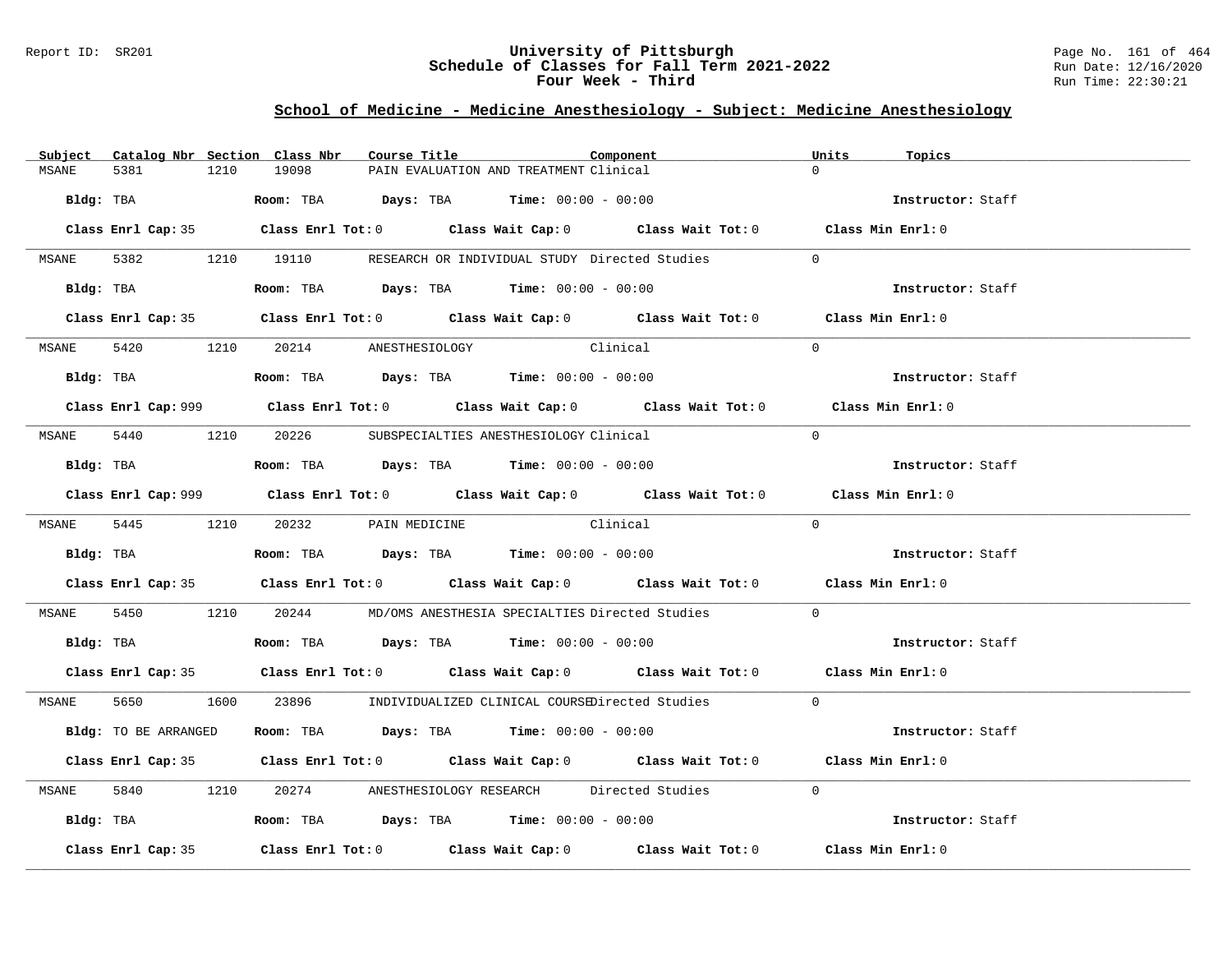| MSANE     | 5900               | 1210 | 20280             | INDEPENDENT STUDY         |                              | Independent Study | -U                |  |
|-----------|--------------------|------|-------------------|---------------------------|------------------------------|-------------------|-------------------|--|
| Bldg: TBA |                    |      | Room: TBA         | Days: TBA                 | <b>Time:</b> $00:00 - 00:00$ |                   | Instructor: Staff |  |
|           | Class Enrl Cap: 35 |      | Class Enrl Tot: 0 |                           | Class Wait Cap: 0            | Class Wait Tot: 0 | Class Min Enrl: 0 |  |
| MSANE     | 5901               | 1210 | 20292             | EXTRAMURAL ANESTHESIOLOGY |                              | Clinical          | $\Omega$          |  |
| Bldg: TBA |                    |      | Room: TBA         | Days: TBA                 | <b>Time:</b> $00:00 - 00:00$ |                   | Instructor: Staff |  |
|           | Class Enrl Cap: 35 |      | Class Enrl Tot: 0 |                           | Class Wait Cap: 0            | Class Wait Tot: 0 | Class Min Enrl: 0 |  |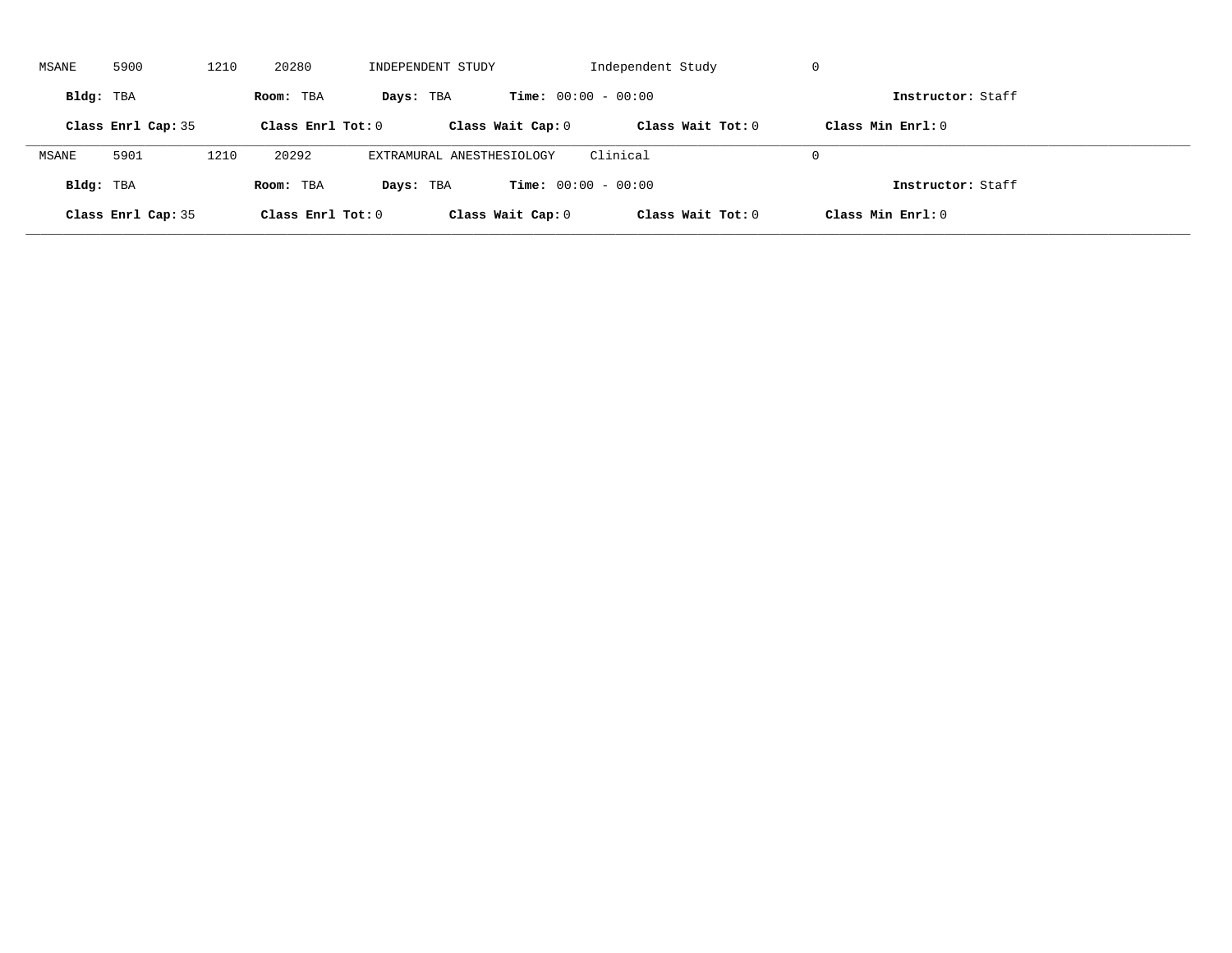#### Report ID: SR201 **University of Pittsburgh** Page No. 163 of 464 **Schedule of Classes for Fall Term 2021-2022** Run Date: 12/16/2020 **Four Week - Third Run Time: 22:30:21**

# **School of Medicine - Neurology - Subject: Neurology**

| Catalog Nbr Section Class Nbr<br>Subject | Course Title                                                                                | Component | Units<br>Topics   |
|------------------------------------------|---------------------------------------------------------------------------------------------|-----------|-------------------|
| NEURO<br>5366<br>1600                    | 28601<br>NEUROLOGY CORE CLERKSHP                                                            | Clinical  | $\Omega$          |
| Bldg: TO BE ARRANGED                     | Room: TBA $Days:$ TBA $Time: 00:00 - 00:00$                                                 |           | Instructor: Staff |
|                                          |                                                                                             |           |                   |
|                                          | Class Enrl Cap: 35 Class Enrl Tot: 0 Class Wait Cap: 0 Class Wait Tot: 0 Class Min Enrl: 0  |           |                   |
|                                          | NEURO 5389 1210 19242 CLINICAL NEUROLOGY ELECTIVE Clinical                                  |           | $\Omega$          |
|                                          | Bldg: TBA                  Room: TBA        Days: TBA        Time: 00:00 - 00:00            |           | Instructor: Staff |
|                                          | Class Enrl Cap: 35 Class Enrl Tot: 0 Class Wait Cap: 0 Class Wait Tot: 0 Class Min Enrl: 0  |           |                   |
| NEURO                                    | 5393 1210 19260 INDEPENDENT STUDY IN NEUROLOGYClinical                                      |           | $\Omega$          |
| Bldg: TBA                                | Room: TBA $Days:$ TBA $Time: 00:00 - 00:00$                                                 |           | Instructor: Staff |
|                                          | Class Enrl Cap: 35 Class Enrl Tot: 0 Class Wait Cap: 0 Class Wait Tot: 0 Class Min Enrl: 0  |           |                   |
|                                          | NEURO 5410 1210 20727 NEUROLOGY ACTING INTERNSHIP Clinical                                  |           | $\Omega$          |
| Bldg: TBA                                | Room: TBA $Days:$ TBA Time: $00:00 - 00:00$                                                 |           | Instructor: Staff |
|                                          | Class Enrl Cap: 35 Class Enrl Tot: 0 Class Wait Cap: 0 Class Wait Tot: 0 Class Min Enrl: 0  |           |                   |
|                                          |                                                                                             |           | $\Omega$          |
|                                          | NEURO 5420 1210 19266 CLINICAL NEUROLOGY Clinical                                           |           |                   |
|                                          | <b>Bldg:</b> TBA <b>ROOM:</b> TBA <b>Days:</b> TBA <b>Time:</b> $00:00 - 00:00$             |           | Instructor: Staff |
|                                          | Class Enrl Cap: 999 Class Enrl Tot: 0 Class Wait Cap: 0 Class Wait Tot: 0 Class Min Enrl: 0 |           |                   |
|                                          | NEURO 5421 1210 20733 STROKE SERVICE Clinical                                               |           | $\overline{0}$    |
|                                          | Bldg: TBA                   Room: TBA         Days: TBA         Time: $00:00 - 00:00$       |           | Instructor: Staff |
|                                          | Class Enrl Cap: 999 Class Enrl Tot: 0 Class Wait Cap: 0 Class Wait Tot: 0 Class Min Enrl: 0 |           |                   |
|                                          | NEURO 5425 1210 20739 OUTPATIENT CLINICAL NEUROLOGY Clinical                                |           | $\Omega$          |
|                                          | Bldg: TBA                   Room: TBA         Days: TBA        Time: $00:00 - 00:00$        |           | Instructor: Staff |
|                                          | Class Enrl Cap: 999 Class Enrl Tot: 0 Class Wait Cap: 0 Class Wait Tot: 0 Class Min Enrl: 0 |           |                   |
| 5430<br>NEURO                            | 1210 19278 NEONATAL NEUROLOGY Clinical                                                      |           | $\Omega$          |
|                                          | Bldg: TBA                   Room: TBA         Days: TBA        Time: 00:00 - 00:00          |           | Instructor: Staff |
| Class Enrl Cap: 999                      | Class Enrl Tot: $0$ Class Wait Cap: $0$ Class Wait Tot: $0$ Class Min Enrl: $0$             |           |                   |
|                                          |                                                                                             |           |                   |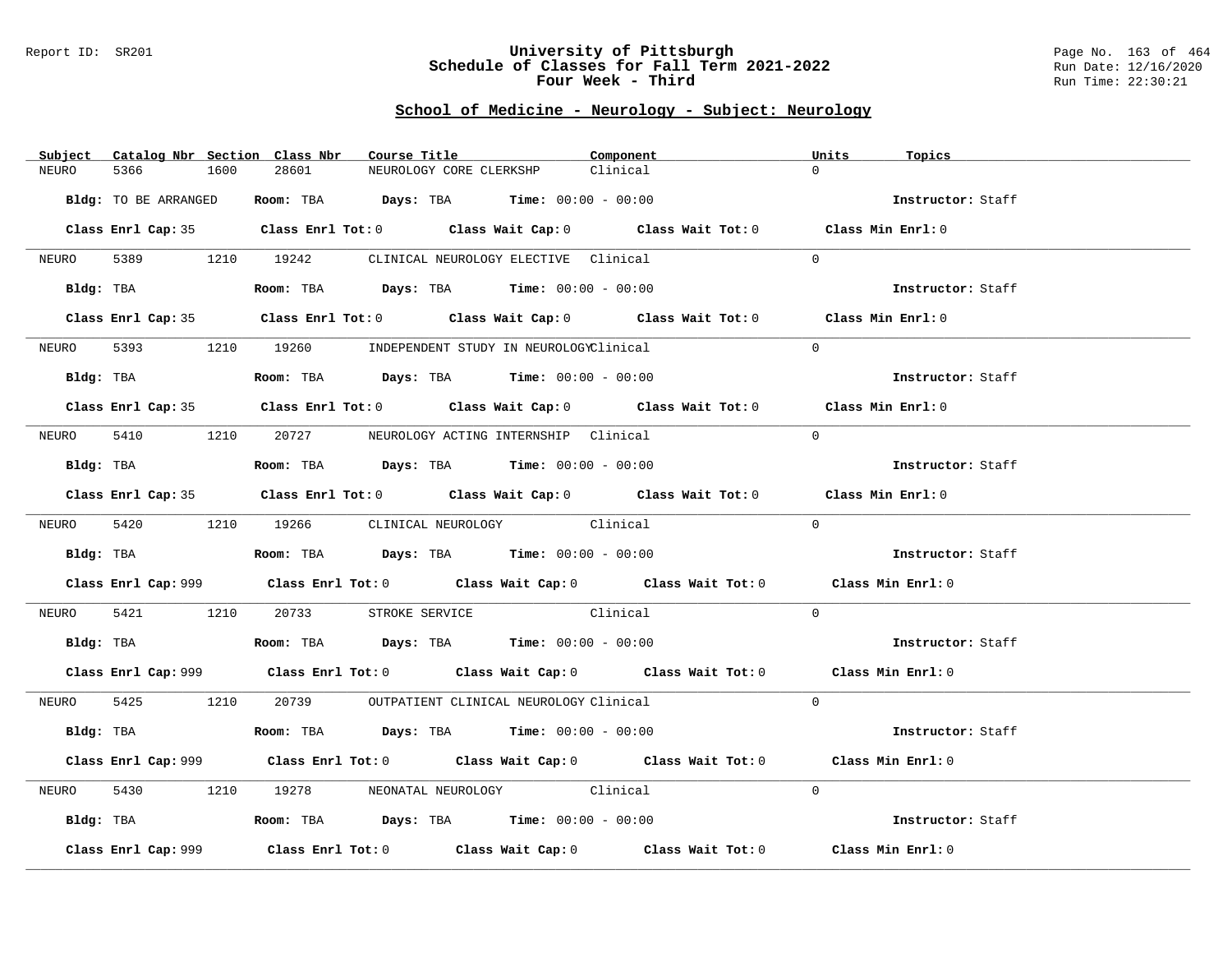| 5435<br>NEURO | 1210 19284                                                                             | PEDIATRIC NEUROMUSCULAR DISEA Clinical                                                      | $\mathbf 0$       |
|---------------|----------------------------------------------------------------------------------------|---------------------------------------------------------------------------------------------|-------------------|
|               | Bldg: TBA                      Room: TBA         Days: TBA         Time: 00:00 - 00:00 |                                                                                             | Instructor: Staff |
|               |                                                                                        | Class Enrl Cap: 999 Class Enrl Tot: 0 Class Wait Cap: 0 Class Wait Tot: 0 Class Min Enrl: 0 |                   |
|               | NEURO 5440 1210 19296 PEDIATRIC NEUROLOGY Clinical                                     |                                                                                             | $\Omega$          |
|               |                                                                                        |                                                                                             | Instructor: Staff |
|               |                                                                                        |                                                                                             | Class Min Enrl: 0 |
|               | NEURO 5441 1210 20745 CHILD NEUROLOGY/EPILEPSY Clinical                                |                                                                                             | $\Omega$          |
|               | Bldg: TBA                   Room: TBA         Days: TBA         Time: 00:00 - 00:00    |                                                                                             | Instructor: Staff |
|               |                                                                                        | Class Enrl Cap: 999 Class Enrl Tot: 0 Class Wait Cap: 0 Class Wait Tot: 0 Class Min Enrl: 0 |                   |
|               | NEURO 5445 1210 19308 BEHAVIORAL NEUROLOGY Clinical                                    |                                                                                             | $\Omega$          |
|               | Bldg: TBA                   Room: TBA         Days: TBA         Time: 00:00 - 00:00    |                                                                                             | Instructor: Staff |
|               |                                                                                        | Class Enrl Cap: 999 Class Enrl Tot: 0 Class Wait Cap: 0 Class Wait Tot: 0 Class Min Enrl: 0 |                   |
|               | NEURO 5450 1600 22461 NEUROLOGY BOOT CAMP Practicum                                    |                                                                                             | $\bigcap$         |
|               | Bldg: TO BE ARRANGED ROOM: TBA Days: TBA Time: 00:00 - 00:00                           |                                                                                             | Instructor: Staff |
|               |                                                                                        | Class Enrl Cap: 200 Class Enrl Tot: 0 Class Wait Cap: 0 Class Wait Tot: 0 Class Min Enrl: 0 |                   |
|               |                                                                                        | NEURO 5650 1600 23908 INDIVIDUALIZED CLINICAL COURSEDirected Studies 0                      |                   |
|               | Bldg: TO BE ARRANGED Room: TBA Days: TBA Time: 00:00 - 00:00                           |                                                                                             | Instructor: Staff |
|               |                                                                                        |                                                                                             |                   |
|               |                                                                                        | Class Enrl Cap: 35 Class Enrl Tot: 0 Class Wait Cap: 0 Class Wait Tot: 0 Class Min Enrl: 0  |                   |
| NEURO         | 5730 1210 19314 CLINICAL NEUROSCIENCES (ILS) Lecture                                   |                                                                                             | $\Omega$          |
|               | Bldg: TBA                   Room: TBA         Days: TBA         Time: $00:00 - 00:00$  |                                                                                             | Instructor: Staff |
|               |                                                                                        | Class Enrl Cap: 999 Class Enrl Tot: 0 Class Wait Cap: 0 Class Wait Tot: 0 Class Min Enrl: 0 |                   |
|               |                                                                                        | NEURO 5875 1210 20751 INDEPENDENT STUDY IN NEUROLOGYDirected Studies 0                      |                   |
|               | Bldg: TBA                     Room: TBA         Days: TBA         Time: 00:00 - 00:00  |                                                                                             | Instructor: Staff |
|               |                                                                                        | Class Enrl Cap: 35 Class Enrl Tot: 0 Class Wait Cap: 0 Class Wait Tot: 0 Class Min Enrl: 0  |                   |
|               |                                                                                        | NEURO 5876 1210 20757 BASIC RESEARCH IN NEUROLOGY Directed Studies 0                        |                   |
|               |                                                                                        |                                                                                             | Instructor: Staff |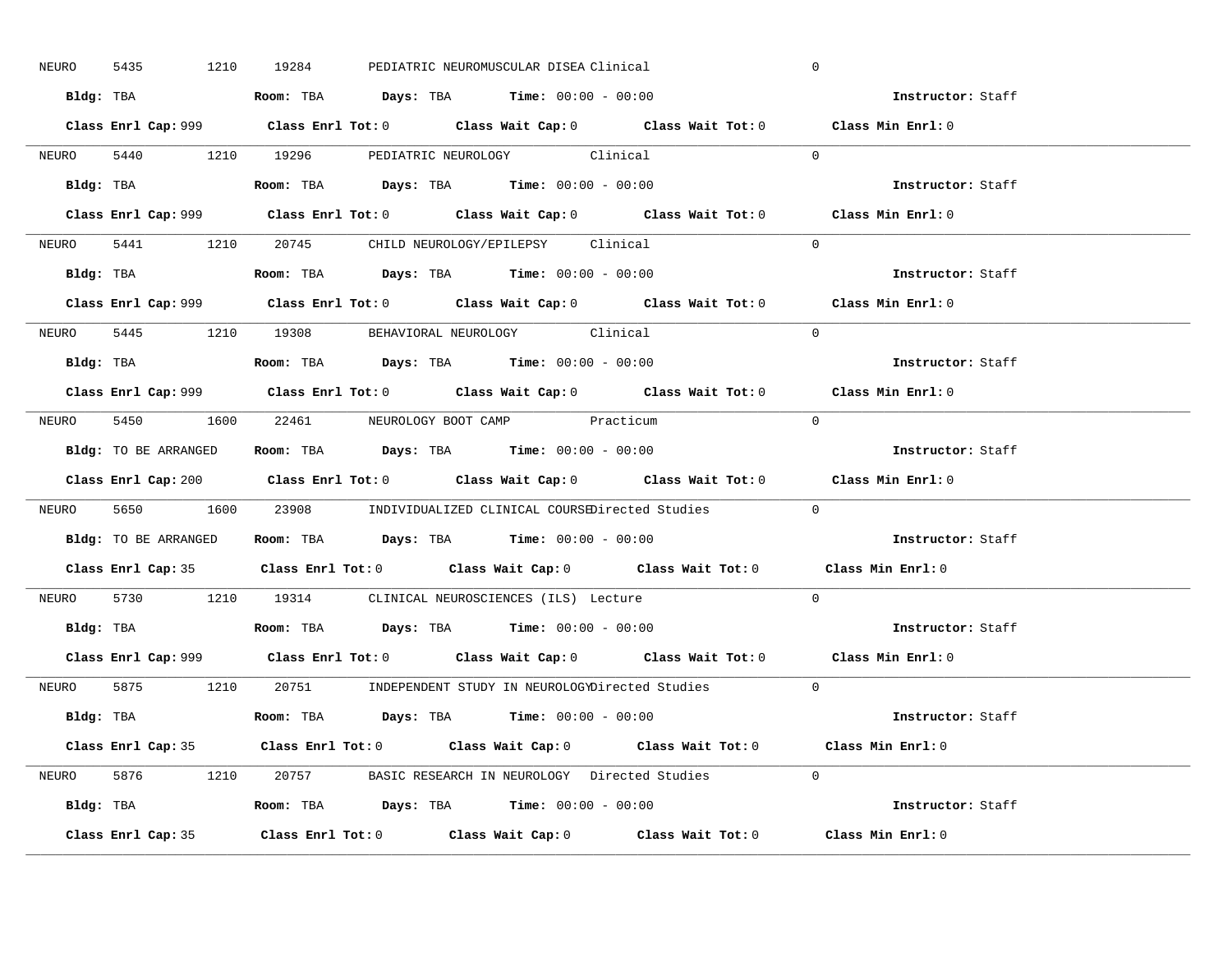### Report ID: SR201 **University of Pittsburgh** Page No. 165 of 464 **Schedule of Classes for Fall Term 2021-2022** Run Date: 12/16/2020 **Four Week - Third Run Time: 22:30:21**

## **School of Medicine - Neurology - Subject: Neurology**

| Subject            | Catalog Nbr Section Class Nbr | Course Title                                   |                                               | Component                                                   | Units             | Topics            |
|--------------------|-------------------------------|------------------------------------------------|-----------------------------------------------|-------------------------------------------------------------|-------------------|-------------------|
| NEURO<br>5877      | 1210<br>19320                 | COGNITV NEUROSCIENCE RESEARCH Directed Studies |                                               |                                                             | 0                 |                   |
| Bldg: TBA          | Room: TBA                     | <b>Days:</b> TBA <b>Time:</b> $00:00 - 00:00$  |                                               |                                                             |                   | Instructor: Staff |
| Class Enrl Cap: 35 | Class Enrl Tot: 0             |                                                |                                               | Class Wait Cap: 0 Class Wait Tot: 0                         |                   | Class Min Enrl: 0 |
| 5878<br>NEURO      | 1210<br>19326                 | ALZHEIMER'S DISEASE RESEARCH Directed Studies  |                                               |                                                             | 0                 |                   |
| Bldg: TBA          | Room: TBA                     | <b>Days:</b> TBA <b>Time:</b> $00:00 - 00:00$  |                                               |                                                             |                   | Instructor: Staff |
| Class Enrl Cap: 35 | Class Enrl Tot: 0             |                                                |                                               | Class Wait Cap: 0 Class Wait Tot: 0                         | Class Min Enrl: 0 |                   |
| 5879<br>NEURO      | 1210<br>19338                 | MOLECULAR NEURO-BIOLGY/GENETCSDirected Studies |                                               |                                                             | $\mathbf 0$       |                   |
| Bldg: TBA          | Room: TBA                     | <b>Days:</b> TBA <b>Time:</b> $00:00 - 00:00$  |                                               |                                                             |                   | Instructor: Staff |
| Class Enrl Cap: 35 |                               |                                                |                                               | Class Enrl Tot: $0$ Class Wait Cap: $0$ Class Wait Tot: $0$ | Class Min Enrl: 0 |                   |
| 5900<br>NEURO      | 1210<br>20763                 | EXTRAMURAL NEUROLOGY                           |                                               | Clinical                                                    | $\mathbf 0$       |                   |
| Bldg: TBA          | Room: TBA                     |                                                | <b>Days:</b> TBA <b>Time:</b> $00:00 - 00:00$ |                                                             |                   | Instructor: Staff |
| Class Enrl Cap: 35 | Class Enrl Tot: 0             | Class Wait Cap: 0                              |                                               | Class Wait Tot: 0                                           |                   | Class Min Enrl: 0 |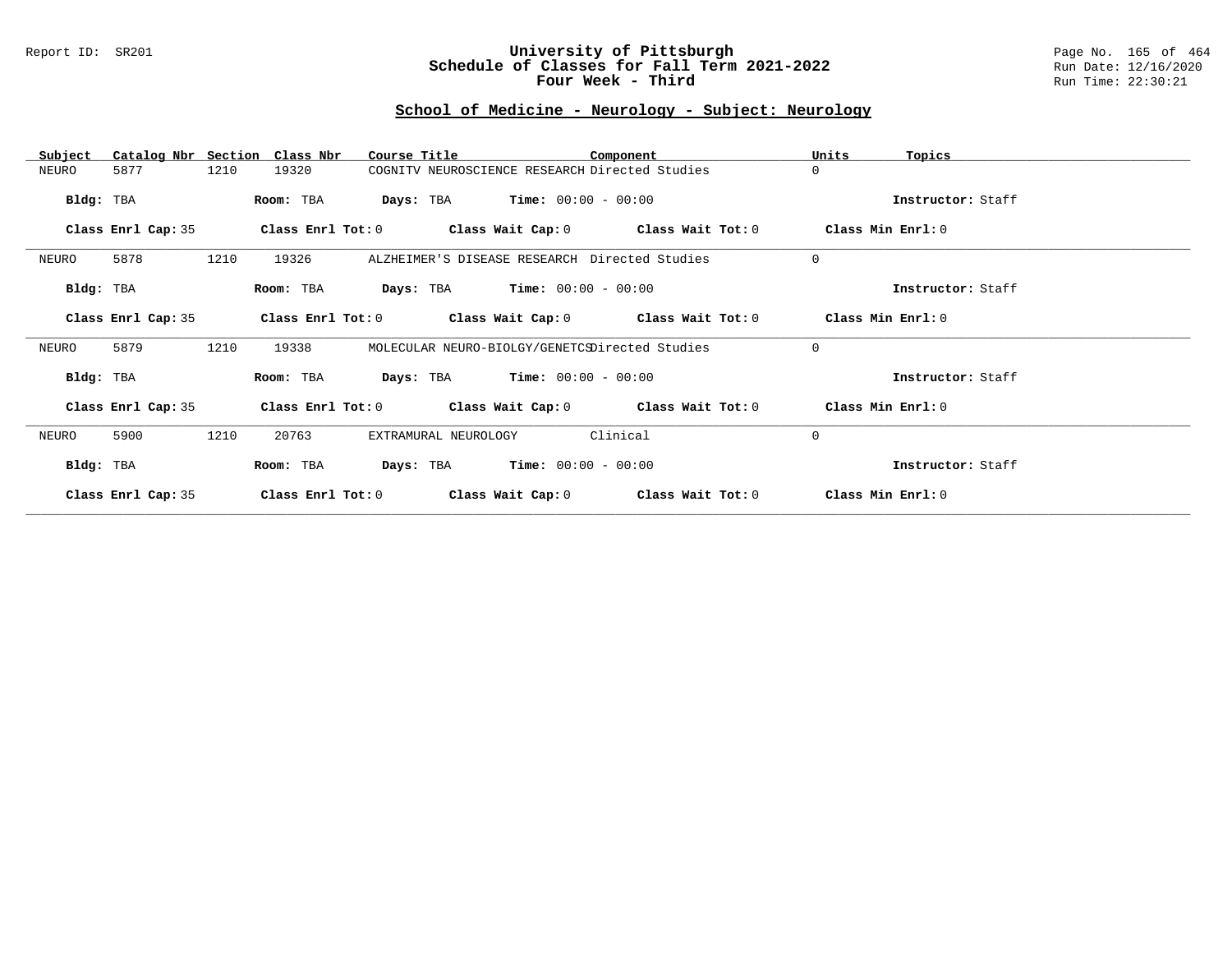### Report ID: SR201 **University of Pittsburgh** Page No. 166 of 464 **Schedule of Classes for Fall Term 2021-2022** Run Date: 12/16/2020 **Four Week - Third Run Time: 22:30:21**

## **School of Medicine - Neurological Surgery - Subject: Neurological Surgery**

| Subject Catalog Nbr Section Class Nbr | Course Title                                                                               | Units<br>Component<br>Topics |  |
|---------------------------------------|--------------------------------------------------------------------------------------------|------------------------------|--|
| <b>NSURG</b><br>5383<br>1210          | 20775<br>INDIVIDUAL STUDY OR RESEARCH Directed Studies                                     | $\cap$                       |  |
| Bldg: TBA                             | <b>Room:</b> TBA $Days: TBA$ <b>Time:</b> $00:00 - 00:00$                                  | Instructor: Staff            |  |
|                                       | Class Enrl Cap: 35 Class Enrl Tot: 0 Class Wait Cap: 0 Class Wait Tot: 0 Class Min Enrl: 0 |                              |  |
|                                       | NSURG 5420 1210 20781 NEUROSURGERY SUBINTERNSHIP Clinical                                  | $\cap$                       |  |
| Bldg: TBA                             | Room: TBA $Days:$ TBA $Time: 00:00 - 00:00$                                                | Instructor: Staff            |  |
|                                       | Class Enrl Cap: 35 Class Enrl Tot: 0 Class Wait Cap: 0 Class Wait Tot: 0 Class Min Enrl: 0 |                              |  |
| NSURG 5422                            | 1210 20793 PEDIATRIC NEUROSURGERY Clinical                                                 | $\Omega$                     |  |
| Bldg: TBA                             | Room: TBA $Days:$ TBA $Time: 00:00 - 00:00$                                                | Instructor: Staff            |  |
|                                       | Class Enrl Cap: 35 Class Enrl Tot: 0 Class Wait Cap: 0 Class Wait Tot: 0 Class Min Enrl: 0 |                              |  |
|                                       | NSURG 5430 1210 20799 INTRO CLINICAL NEUROPHYSIOLOGYClinical                               | $\Omega$                     |  |
| Bldg: TBA                             | <b>Room:</b> TBA $Days: TBA$ <b>Time:</b> $00:00 - 00:00$                                  | Instructor: Staff            |  |
|                                       | Class Enrl Cap: 35 Class Enrl Tot: 0 Class Wait Cap: 0 Class Wait Tot: 0 Class Min Enrl: 0 |                              |  |
|                                       | NSURG 5435 1210 18858 INTRO TO CLINICAL NEUROSURGERYClinical                               | $\Omega$                     |  |
| Bldg: TO BE ARRANGED                  | Room: TBA $\rule{1em}{0.15mm}$ Days: TBA Time: $00:00 - 00:00$                             | Instructor: Staff            |  |
|                                       | Class Enrl Cap: 35 Class Enrl Tot: 0 Class Wait Cap: 0 Class Wait Tot: 0 Class Min Enrl: 0 |                              |  |
| NSURG                                 | 5650 1600 23914 INDIVIDUALIZED CLINICAL COURSEDirected Studies                             | $\Omega$                     |  |
|                                       | Bldg: TO BE ARRANGED Room: TBA Days: TBA Time: 00:00 - 00:00                               | Instructor: Staff            |  |
|                                       | Class Enrl Cap: 35 Class Enrl Tot: 0 Class Wait Cap: 0 Class Wait Tot: 0 Class Min Enrl: 0 |                              |  |
|                                       | NSURG 5705 1210 18864 HEAD AND NECK DISSECTION (ILS)Clinical                               | $\Omega$                     |  |
| Bldg: TO BE ARRANGED                  | Room: TBA $Days:$ TBA $Time: 00:00 - 00:00$                                                | Instructor: Staff            |  |
|                                       | Class Enrl Cap: 35 Class Enrl Tot: 0 Class Wait Cap: 0 Class Wait Tot: 0 Class Min Enrl: 0 |                              |  |
| 5810<br>NSURG                         | 1210 18870 INJURY RESEARCH AND CONTROL Directed Studies 0                                  |                              |  |
| Bldg: TO BE ARRANGED                  | Room: TBA $\rule{1em}{0.15mm}$ Days: TBA Time: $00:00 - 00:00$                             | Instructor: Staff            |  |
|                                       |                                                                                            |                              |  |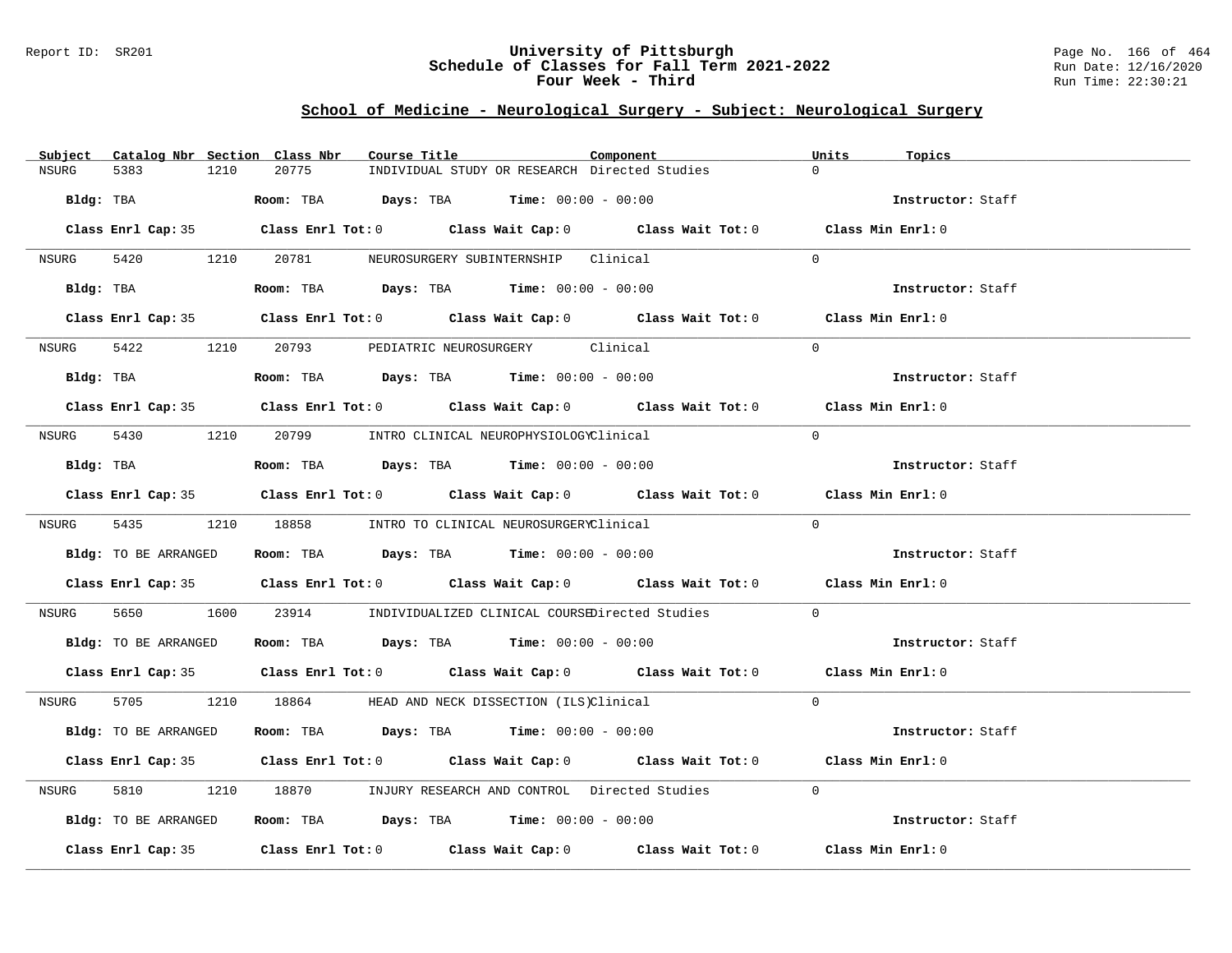| NSURG | 5880                        | 1210      | 18876               | NEUROSURGICAL RESEARCH       | Directed Studies  | 0                   |  |
|-------|-----------------------------|-----------|---------------------|------------------------------|-------------------|---------------------|--|
|       | <b>Bldg:</b> TO BE ARRANGED | Room: TBA | Days: TBA           | <b>Time:</b> $00:00 - 00:00$ |                   | Instructor: Staff   |  |
|       | Class Enrl Cap: 35          |           | Class Enrl Tot: $0$ | Class Wait Cap: 0            | Class Wait Tot: 0 | Class Min Enrl: 0   |  |
| NSURG | 5899                        | 1600      | 23848               | IND STDY IN NEUROL SURGERY   | Independent Study | 0                   |  |
|       | <b>Bldg:</b> TO BE ARRANGED | Room: TBA | Days: TBA           | <b>Time:</b> $00:00 - 00:00$ |                   | Instructor: Staff   |  |
|       | Class Enrl Cap: 35          |           | Class Enrl Tot: 0   | Class Wait Cap: 0            | Class Wait Tot: 0 | Class Min $Enrl: 0$ |  |
| NSURG | 5900                        | 1210      | 18882               | EXTRAMURAL NEUROSURGERY      | Clinical          | 0                   |  |
|       | <b>Bldg:</b> TO BE ARRANGED | Room: TBA | Days: TBA           | <b>Time:</b> $00:00 - 00:00$ |                   | Instructor: Staff   |  |
|       | Class Enrl Cap: 35          |           | Class Enrl Tot: $0$ | Class Wait Cap: 0            | Class Wait Tot: 0 | Class Min Enrl: 0   |  |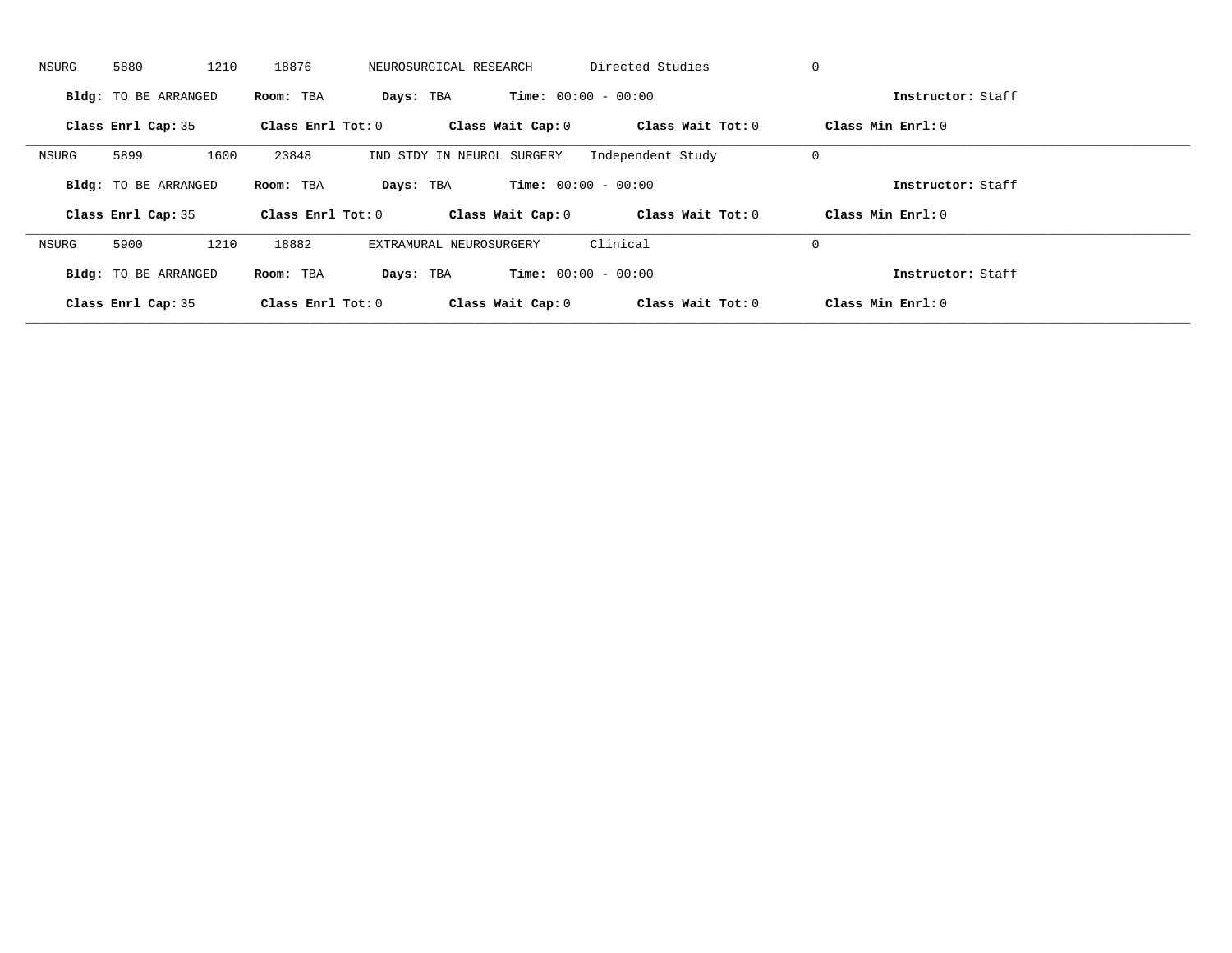### Report ID: SR201 **University of Pittsburgh** Page No. 168 of 464 **Schedule of Classes for Fall Term 2021-2022** Run Date: 12/16/2020 **Four Week - Third Run Time: 22:30:21**

# **School of Medicine - Obstetrics and Gynecology - Subject: Obstetrics and Gynecology**

| Subject    |                      |      | Catalog Nbr Section Class Nbr | Course Title |                                                                                             | Component | Units    | Topics            |  |
|------------|----------------------|------|-------------------------------|--------------|---------------------------------------------------------------------------------------------|-----------|----------|-------------------|--|
| OBGYN      | 5341                 | 1210 | 18888                         |              | OBSTETRICS AND GYNECOLOGY                                                                   | Clinical  | $\Omega$ |                   |  |
|            | Bldg: TO BE ARRANGED |      |                               |              | Room: TBA $Days:$ TBA $Time: 00:00 - 00:00$                                                 |           |          | Instructor: Staff |  |
|            |                      |      |                               |              | Class Enrl Cap: 35 Class Enrl Tot: 0 Class Wait Cap: 0 Class Wait Tot: 0 Class Min Enrl: 0  |           |          |                   |  |
|            |                      |      |                               |              | OBGYN 5345 1210 18894 CLERKSHIP REPEAT COURSE Directed Studies                              |           | $\Omega$ |                   |  |
|            | Bldg: TBA            |      |                               |              | Room: TBA $\rule{1em}{0.15mm}$ Days: TBA $\rule{1.15mm}]{0.15mm}$ Time: $00:00 - 00:00$     |           |          | Instructor: Staff |  |
|            |                      |      |                               |              | Class Enrl Cap: 35 Class Enrl Tot: 0 Class Wait Cap: 0 Class Wait Tot: 0 Class Min Enrl: 0  |           |          |                   |  |
|            |                      |      |                               |              | OBGYN 5387 1210 19350 INDIVIDUAL STUDY OR RESEARCH Directed Studies                         |           | $\Omega$ |                   |  |
|            | Bldg: TBA            |      |                               |              | Room: TBA $Days:$ TBA $Time: 00:00 - 00:00$                                                 |           |          | Instructor: Staff |  |
|            |                      |      |                               |              | Class Enrl Cap: 35 Class Enrl Tot: 0 Class Wait Cap: 0 Class Wait Tot: 0 Class Min Enrl: 0  |           |          |                   |  |
|            |                      |      |                               |              | OBGYN 5420 1210 18900 OBSTETRICAL SUBINTERNSHIP Clinical                                    |           | $\Omega$ |                   |  |
|            |                      |      |                               |              | $Bldg:$ TBA $\qquad \qquad$ Room: TBA Days: TBA  Time: $00:00 - 00:00$                      |           |          | Instructor: Staff |  |
|            |                      |      |                               |              | Class Enrl Cap: 999 Class Enrl Tot: 0 Class Wait Cap: 0 Class Wait Tot: 0 Class Min Enrl: 0 |           |          |                   |  |
|            |                      |      |                               |              | OBGYN 5430 1210 18924 GYNECOLOGICAL SUBINTERNSHIP Clinical                                  |           | $\Omega$ |                   |  |
|            |                      |      |                               |              |                                                                                             |           |          | Instructor: Staff |  |
|            |                      |      |                               |              | Class Enrl Cap: 999 Class Enrl Tot: 0 Class Wait Cap: 0 Class Wait Tot: 0 Class Min Enrl: 0 |           |          |                   |  |
| OBGYN 5432 |                      |      |                               |              | 1210 18942 MINIMALLY INV GYN SURGERY Clinical                                               |           | $\Omega$ |                   |  |
|            |                      |      |                               |              | $Bldg:$ TBA $\qquad \qquad$ Room: TBA Days: TBA  Time: $00:00 - 00:00$                      |           |          | Instructor: Staff |  |
|            |                      |      |                               |              | Class Enrl Cap: 35 Class Enrl Tot: 0 Class Wait Cap: 0 Class Wait Tot: 0 Class Min Enrl: 0  |           |          |                   |  |
|            |                      |      |                               |              | OBGYN 5435 1210 19356 OBSTETRIC/GYNECOLOGY ELECTIVE Clinical                                |           | $\Omega$ |                   |  |
|            |                      |      |                               |              | $Bldq$ : TBA $R$ $Room$ : TBA $Days$ : TBA $Time$ : $00:00 - 00:00$                         |           |          | Instructor: Staff |  |
|            |                      |      |                               |              | Class Enrl Cap: 35 Class Enrl Tot: 0 Class Wait Cap: 0 Class Wait Tot: 0 Class Min Enrl: 0  |           |          |                   |  |
| OBGYN      | 5440                 |      |                               |              | 1210 19362 OBSTETRICAL AND AMBULTRY CARE Clinical                                           |           | $\Omega$ |                   |  |
|            |                      |      |                               |              | Bldg: TBA                   Room: TBA         Days: TBA         Time: $00:00 - 00:00$       |           |          | Instructor: Staff |  |
|            | Class Enrl Cap: 35   |      |                               |              | Class Enrl Tot: $0$ Class Wait Cap: $0$ Class Wait Tot: $0$                                 |           |          | Class Min Enrl: 0 |  |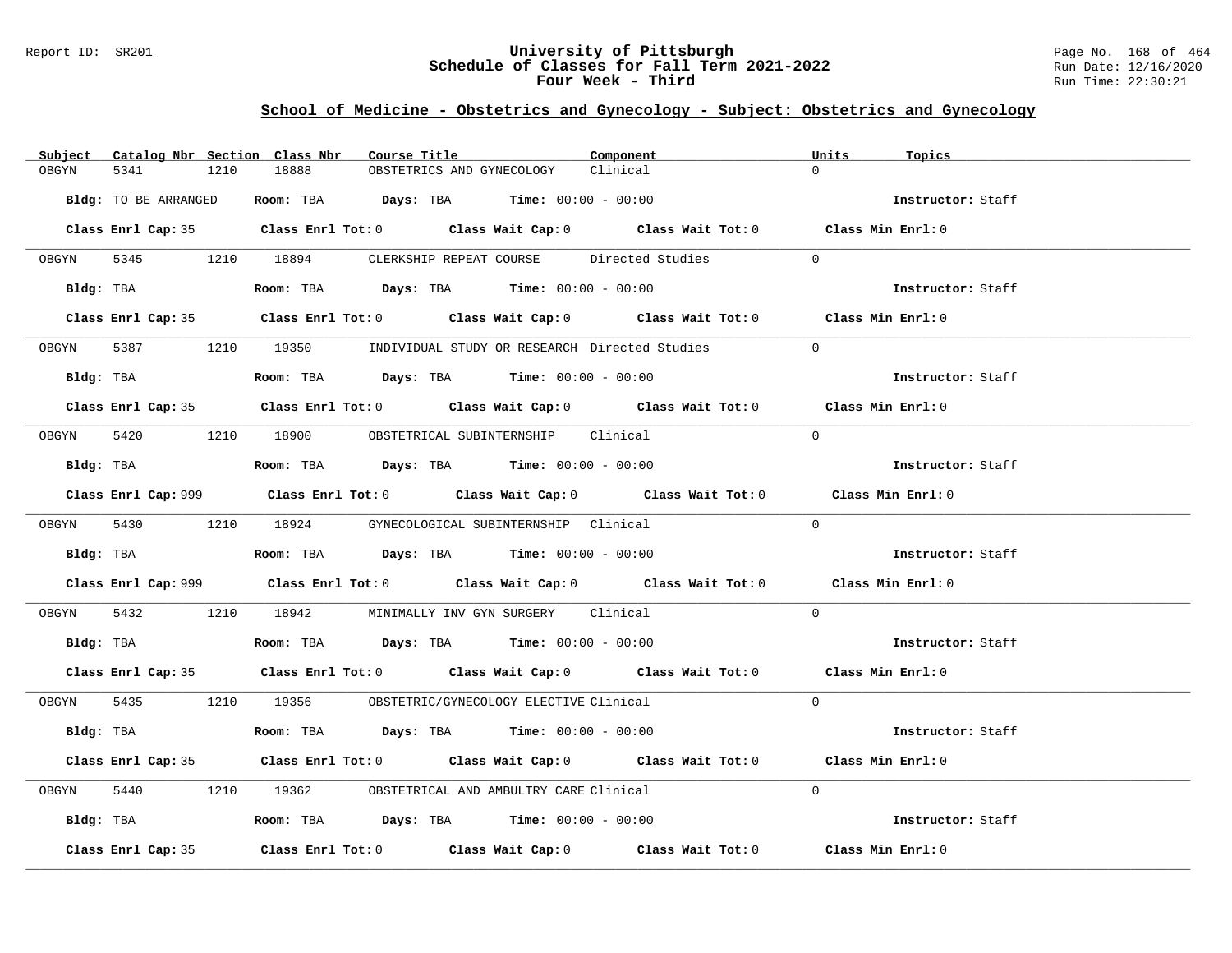|       | 5445<br>OBGYN | 1210 18954 |                                      |  | OUTPATIENT GYNECOLOGY Clinical                                                        |                                                                           | $\mathbf 0$                                                                                 |  |
|-------|---------------|------------|--------------------------------------|--|---------------------------------------------------------------------------------------|---------------------------------------------------------------------------|---------------------------------------------------------------------------------------------|--|
|       |               |            |                                      |  | Bldg: TBA                   Room: TBA        Days: TBA        Time: 00:00 - 00:00     |                                                                           | Instructor: Staff                                                                           |  |
|       |               |            |                                      |  |                                                                                       |                                                                           | Class Enrl Cap: 35 Class Enrl Tot: 0 Class Wait Cap: 0 Class Wait Tot: 0 Class Min Enrl: 0  |  |
|       |               |            |                                      |  | OBGYN 5450 1210 18972 REPRODUCTIVE ENDOCRINOLOGY Clinical                             |                                                                           | $\Omega$                                                                                    |  |
|       |               |            |                                      |  |                                                                                       |                                                                           | Instructor: Staff                                                                           |  |
|       |               |            |                                      |  |                                                                                       | Class Enrl Cap: 999 Class Enrl Tot: 0 Class Wait Cap: 0 Class Wait Tot: 0 | Class Min Enrl: 0                                                                           |  |
|       |               |            |                                      |  | OBGYN 5460 1210 19368 MATERNAL AND FETAL MEDICINE Clinical                            |                                                                           | $\Omega$                                                                                    |  |
|       |               |            |                                      |  | Bldg: TBA                   Room: TBA         Days: TBA         Time: 00:00 - 00:00   |                                                                           | Instructor: Staff                                                                           |  |
|       |               |            |                                      |  |                                                                                       |                                                                           | Class Enrl Cap: 999 Class Enrl Tot: 0 Class Wait Cap: 0 Class Wait Tot: 0 Class Min Enrl: 0 |  |
|       |               |            |                                      |  | OBGYN 5470 1210 18984 GYNECOLOGIC ONCOLOGY Clinical                                   |                                                                           | $\Omega$                                                                                    |  |
|       |               |            |                                      |  | Bldg: TBA                   Room: TBA         Days: TBA         Time: $00:00 - 00:00$ |                                                                           | Instructor: Staff                                                                           |  |
|       |               |            |                                      |  |                                                                                       |                                                                           | Class Enrl Cap: 999 Class Enrl Tot: 0 Class Wait Cap: 0 Class Wait Tot: 0 Class Min Enrl: 0 |  |
|       |               |            |                                      |  |                                                                                       | OBGYN 5480 1210 19002 UROGYNECOLOGY_SUBINTERNSHIP Clinical                | $\Omega$                                                                                    |  |
|       |               |            |                                      |  | Bldg: TBA                   Room: TBA        Days: TBA        Time: 00:00 - 00:00     |                                                                           | Instructor: Staff                                                                           |  |
|       |               |            |                                      |  |                                                                                       |                                                                           | Class Enrl Cap: 35 Class Enrl Tot: 0 Class Wait Cap: 0 Class Wait Tot: 0 Class Min Enrl: 0  |  |
|       |               |            |                                      |  |                                                                                       |                                                                           |                                                                                             |  |
|       |               |            |                                      |  | OBGYN 5487 1210 19020 FAMILY PLANNING Clinical                                        |                                                                           | $\Omega$                                                                                    |  |
|       |               |            |                                      |  | Bldg: TBA                   Room: TBA         Days: TBA         Time: 00:00 - 00:00   |                                                                           | Instructor: Staff                                                                           |  |
|       |               |            |                                      |  |                                                                                       |                                                                           | Class Enrl Cap: 35 Class Enrl Tot: 0 Class Wait Cap: 0 Class Wait Tot: 0 Class Min Enrl: 0  |  |
| OBGYN |               |            |                                      |  | 5488 1210 23554 REPRODUCTIVE GENETICS Clinical                                        |                                                                           | $\Omega$                                                                                    |  |
|       |               |            |                                      |  | Bldg: TO BE ARRANGED ROOM: TBA Days: TBA Time: 00:00 - 00:00                          |                                                                           | Instructor: Staff                                                                           |  |
|       |               |            |                                      |  |                                                                                       |                                                                           | Class Enrl Cap: 35 Class Enrl Tot: 0 Class Wait Cap: 0 Class Wait Tot: 0 Class Min Enrl: 0  |  |
|       |               |            | OBGYN 5490 1210 19032 WOMEN'S HEALTH |  |                                                                                       | Clinical                                                                  | $\overline{0}$                                                                              |  |
|       |               |            |                                      |  | <b>Bldg:</b> TBA <b>ROOM:</b> TBA <b>Days:</b> TBA <b>Time:</b> $00:00 - 00:00$       |                                                                           | Instructor: Staff                                                                           |  |
|       |               |            |                                      |  |                                                                                       |                                                                           | Class Enrl Cap: 999 Class Enrl Tot: 0 Class Wait Cap: 0 Class Wait Tot: 0 Class Min Enrl: 0 |  |
|       |               |            |                                      |  | OBGYN 5495 1210 19044 MIDLIFE HEALTH Clinical                                         |                                                                           | $\Omega$                                                                                    |  |
|       |               |            |                                      |  | <b>Bldg:</b> TBA <b>ROOM:</b> TBA <b>Days:</b> TBA <b>Time:</b> $00:00 - 00:00$       |                                                                           | Instructor: Staff                                                                           |  |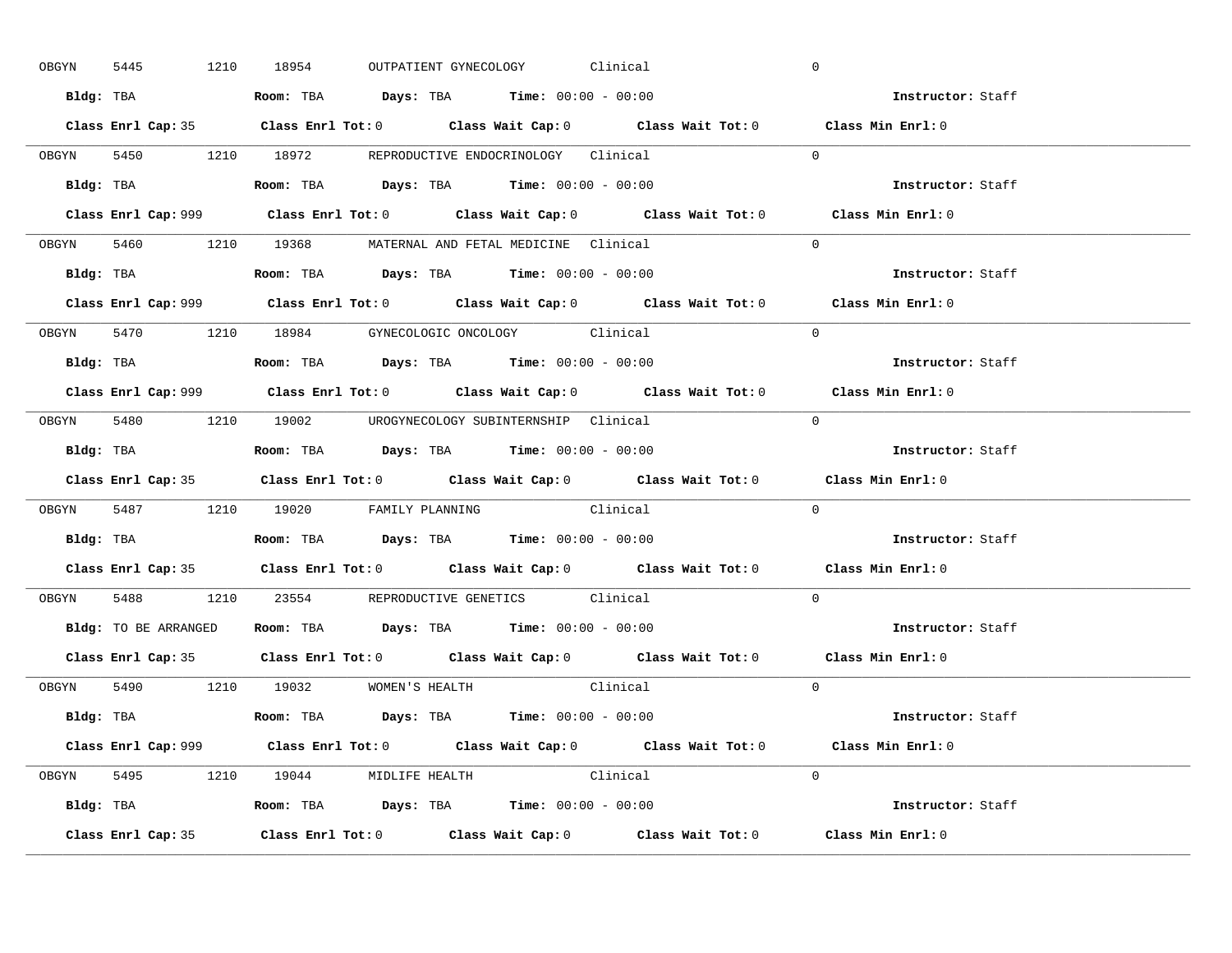## Report ID: SR201 **1988 Manual Construment University of Pittsburgh** Page No. 170 of 464<br>**Schedule of Classes for Fall Term 2021-2022** 2011 Page 12/16/2020 **Schedule of Classes for Fall Term 2021-2022** Run Date: 12/16/2020 **Four Week - Third Run Time: 22:30:21**

# **School of Medicine - Obstetrics and Gynecology - Subject: Obstetrics and Gynecology**

| Subject |                      |      | Catalog Nbr Section Class Nbr | Course Title                                                                                    | Component                                                                                   | Units             | Topics                        |
|---------|----------------------|------|-------------------------------|-------------------------------------------------------------------------------------------------|---------------------------------------------------------------------------------------------|-------------------|-------------------------------|
| OBGYN   | 5500                 | 1210 | 19086                         | OB & GYN MEDICINE ABROAD                                                                        | Clinical                                                                                    | $\Omega$          |                               |
|         |                      |      |                               |                                                                                                 |                                                                                             |                   | Instructor: Staff             |
|         |                      |      |                               |                                                                                                 | Class Enrl Cap: 35 Class Enrl Tot: 0 Class Wait Cap: 0 Class Wait Tot: 0 Class Min Enrl: 0  |                   |                               |
| OBGYN   | 5580                 |      | 1210 21261                    | SEXUALLY TRANSMITTED DISEASES Clinical                                                          |                                                                                             | $\Omega$          |                               |
|         |                      |      |                               | Bldg: TBA                   Room: TBA         Days: TBA         Time: $00:00 - 00:00$           |                                                                                             |                   | Instructor: Staff             |
|         |                      |      |                               |                                                                                                 | Class Enrl Cap: 999 Class Enrl Tot: 0 Class Wait Cap: 0 Class Wait Tot: 0 Class Min Enrl: 0 |                   |                               |
| OBGYN   |                      |      | 5650 1210 19386               | INDIVIDUALIZED CLINICAL COURSEClinical                                                          |                                                                                             | $\Omega$          |                               |
|         |                      |      |                               | Bldg: TBA                           Room: TBA          Days: TBA          Time: $00:00 - 00:00$ |                                                                                             |                   | Instructor: Staff             |
|         |                      |      |                               |                                                                                                 | Class Enrl Cap: 35 Class Enrl Tot: 0 Class Wait Cap: 0 Class Wait Tot: 0 Class Min Enrl: 0  |                   |                               |
| OBGYN   |                      |      |                               | 5725 1210 19104 INFECTIOUS DISEA-OB/GYN (ILS) Clinical                                          |                                                                                             | $\Omega$          |                               |
|         |                      |      |                               | Bldg: TBA                   Room: TBA         Days: TBA         Time: 00:00 - 00:00             |                                                                                             |                   | Instructor: Staff             |
|         |                      |      |                               |                                                                                                 | Class Enrl Cap: 35 Class Enrl Tot: 0 Class Wait Cap: 0 Class Wait Tot: 0 Class Min Enrl: 0  |                   |                               |
| OBGYN   | 5750                 | 1600 |                               | 28633 GET READY FOR RESIDENCY Clinical                                                          |                                                                                             | $\Omega$          |                               |
|         | Bldg: TO BE ARRANGED |      |                               | Room: TBA $Days:$ TBA Time: $00:00 - 00:00$                                                     |                                                                                             |                   | Instructor: Fontenot, Amber L |
|         |                      |      |                               |                                                                                                 |                                                                                             |                   | Kirk, Kimberly Ann            |
|         |                      |      |                               |                                                                                                 | Class Enrl Cap: 35 Class Enrl Tot: 0 Class Wait Cap: 0 Class Wait Tot: 0 Class Min Enrl: 0  |                   |                               |
| OBGYN   |                      |      |                               | 5885 1210 19122 OB AND GYN RESEARCH Directed Studies                                            |                                                                                             | $\Omega$          |                               |
|         | Bldg: TBA            |      |                               | Room: TBA $\rule{1em}{0.15mm}$ Days: TBA Time: $00:00 - 00:00$                                  |                                                                                             |                   | Instructor: Staff             |
|         |                      |      |                               |                                                                                                 | Class Enrl Cap: 35 Class Enrl Tot: 0 Class Wait Cap: 0 Class Wait Tot: 0 Class Min Enrl: 0  |                   |                               |
| OBGYN   |                      |      |                               | 5886 1210 19152 INDIVIDUAL STUDY Clinical                                                       |                                                                                             | $\Omega$          |                               |
|         | Bldg: TBA            |      |                               | Room: TBA $Days:$ TBA Time: $00:00 - 00:00$                                                     |                                                                                             |                   | Instructor: Staff             |
|         | Class Enrl Cap: 35   |      |                               |                                                                                                 | Class Enrl Tot: $0$ Class Wait Cap: $0$ Class Wait Tot: $0$                                 | Class Min Enrl: 0 |                               |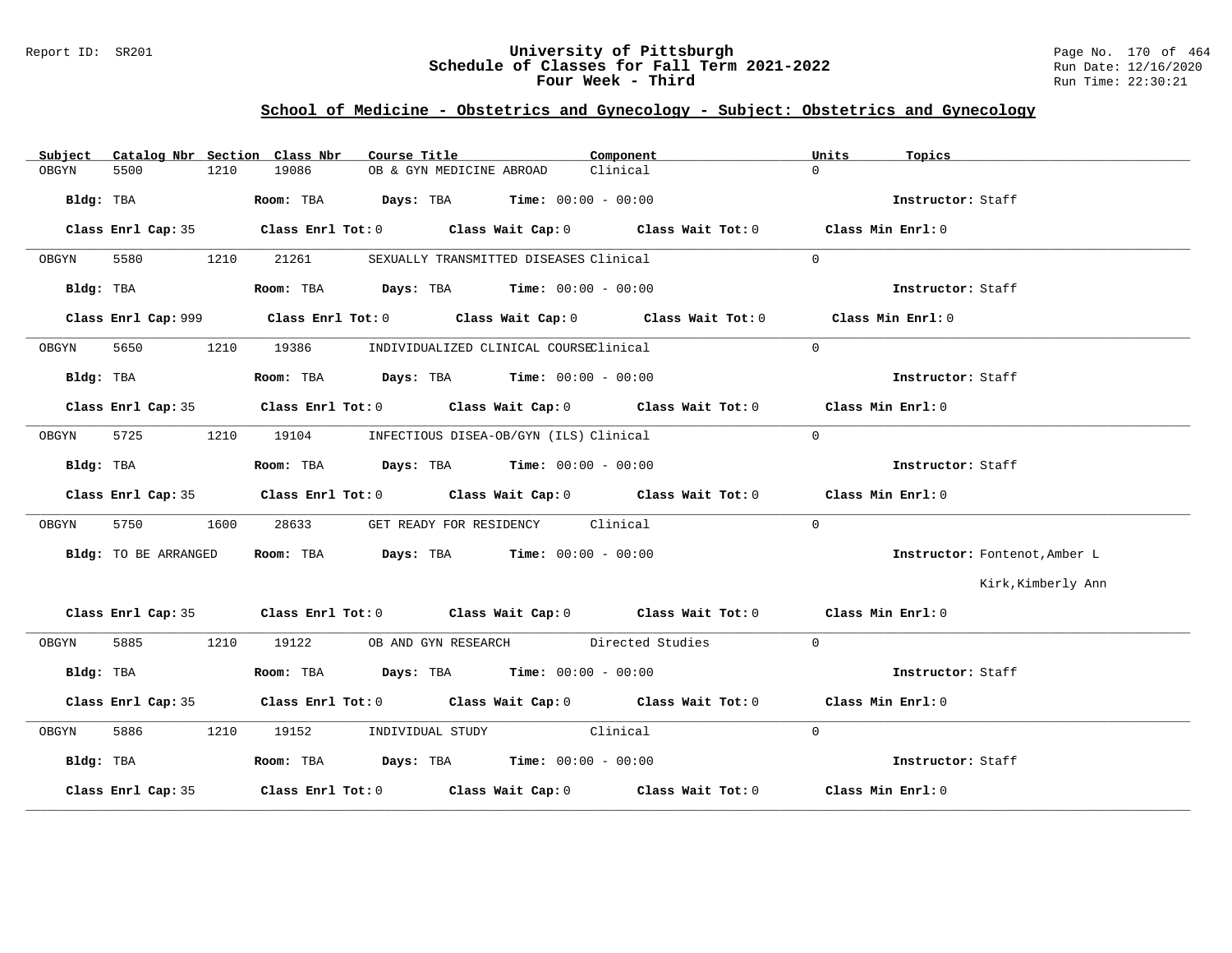## Report ID: SR201 **University of Pittsburgh** Page No. 171 of 464 **Schedule of Classes for Fall Term 2021-2022** Run Date: 12/16/2020 **Four Week - Third Run Time: 22:30:21**

# **School of Medicine - Obstetrics and Gynecology - Subject: Obstetrics and Gynecology**

| Subject   | Catalog Nbr Section Class Nbr |      |                     | Course Title             | Component                    | Units<br>Topics      |  |
|-----------|-------------------------------|------|---------------------|--------------------------|------------------------------|----------------------|--|
| OBGYN     | 5899                          | 1210 | 23972               | INDEPENDENT STUDY OB/GYN | Independent Study            | 0                    |  |
|           | <b>Bldg:</b> TO BE ARRANGED   |      | Room: TBA           | Days: TBA                | <b>Time:</b> $00:00 - 00:00$ | Instructor: Staff    |  |
|           | Class Enrl Cap: 35            |      | Class Enrl Tot: $0$ | Class Wait Cap: 0        | Class Wait Tot: $0$          | Class Min Enrl: 0    |  |
| OBGYN     | 5900                          | 1210 | 19170               | EXTRAMURAL OB AND/OR GYN | Clinical                     | 0                    |  |
| Bldg: TBA |                               |      | Room: TBA           | Days: TBA                | <b>Time:</b> $00:00 - 00:00$ | Instructor: Staff    |  |
|           | Class Enrl Cap: 35            |      | Class Enrl Tot: $0$ | Class Wait Cap: 0        | Class Wait Tot: $0$          | $Class Min Ernst: 0$ |  |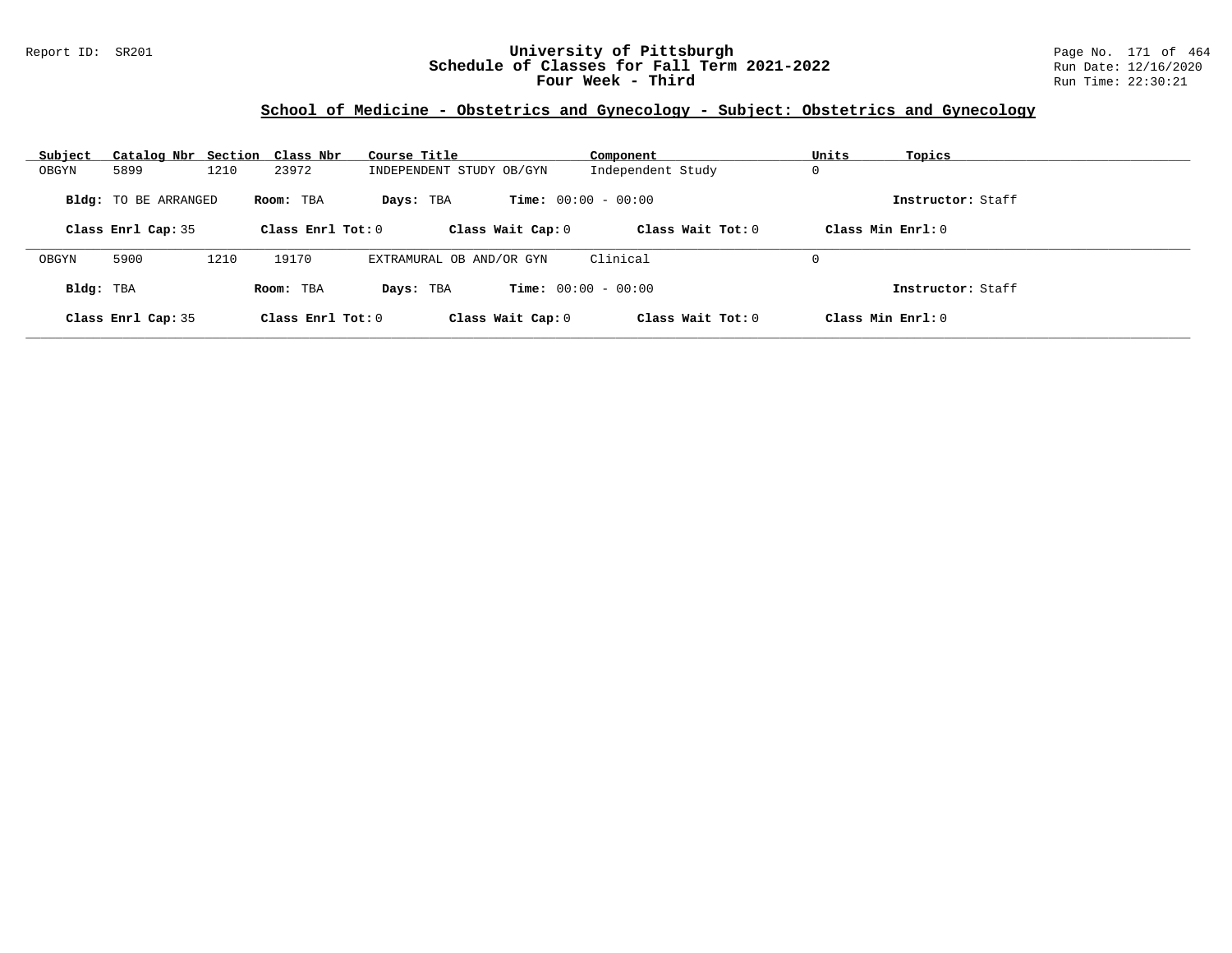### Report ID: SR201 **University of Pittsburgh** Page No. 172 of 464 **Schedule of Classes for Fall Term 2021-2022** Run Date: 12/16/2020 **Four Week - Third Run Time: 22:30:21**

# **School of Medicine - Ophthalmology - Subject: Ophthalmology**

| Subject   |                      |      | Catalog Nbr Section Class Nbr | Course Title                                                   |          | Component                                                                                   | Units          | Topics            |
|-----------|----------------------|------|-------------------------------|----------------------------------------------------------------|----------|---------------------------------------------------------------------------------------------|----------------|-------------------|
| OPHTH     | 5385                 | 1210 | 19398                         |                                                                |          | INDIVIDUAL STUDY OR RESEARCH Independent Study                                              | $\Omega$       |                   |
|           | Bldg: TBA            |      |                               | Room: TBA $Days:$ TBA $Time: 00:00 - 00:00$                    |          |                                                                                             |                | Instructor: Staff |
|           |                      |      |                               |                                                                |          | Class Enrl Cap: 35 Class Enrl Tot: 0 Class Wait Cap: 0 Class Wait Tot: 0 Class Min Enrl: 0  |                |                   |
| OPHTH     |                      |      | 5420 1210 19188               | OPHTHALMOLOGY                                                  | Clinical |                                                                                             | $\Omega$       |                   |
|           | Bldg: TBA            |      |                               | Room: TBA $\rule{1em}{0.15mm}$ Days: TBA Time: $00:00 - 00:00$ |          |                                                                                             |                | Instructor: Staff |
|           |                      |      |                               |                                                                |          | Class Enrl Cap: 999 Class Enrl Tot: 0 Class Wait Cap: 0 Class Wait Tot: 0 Class Min Enrl: 0 |                |                   |
| OPHTH     | 5430                 |      | 1210 19206                    | PEDIATRIC OPHTHALMOLOGY Clinical                               |          |                                                                                             | $\Omega$       |                   |
|           | Bldg: TBA            |      |                               | Room: TBA $Days:$ TBA $Time: 00:00 - 00:00$                    |          |                                                                                             |                | Instructor: Staff |
|           |                      |      |                               |                                                                |          | Class Enrl Cap: 35 Class Enrl Tot: 0 Class Wait Cap: 0 Class Wait Tot: 0 Class Min Enrl: 0  |                |                   |
| OPHTH     | 5650                 |      |                               | 1210 19224 INDIVIDUALIZED CLINICAL COURSEClinical              |          |                                                                                             | $\Omega$       |                   |
|           | Bldg: TBA            |      |                               | Room: TBA $Days:$ TBA $Time:$ $00:00 - 00:00$                  |          |                                                                                             |                | Instructor: Staff |
|           |                      |      |                               |                                                                |          | Class Enrl Cap: 35 Class Enrl Tot: 0 Class Wait Cap: 0 Class Wait Tot: 0 Class Min Enrl: 0  |                |                   |
| OPHTH     | 5815                 |      |                               |                                                                |          | 1210 19248 OPHTHALMOLOGY RESEARCH Independent Study                                         | $\overline{0}$ |                   |
|           | Bldg: TBA            |      |                               | Room: TBA $\rule{1em}{0.15mm}$ Days: TBA Time: $00:00 - 00:00$ |          |                                                                                             |                | Instructor: Staff |
|           |                      |      |                               |                                                                |          | Class Enrl Cap: 35 Class Enrl Tot: 0 Class Wait Cap: 0 Class Wait Tot: 0 Class Min Enrl: 0  |                |                   |
| OPHTH     | 5899 1600            |      |                               |                                                                |          | 23854 INDEP STUDY IN OPHTHALMOLOGY Independent Study                                        | $\Omega$       |                   |
|           | Bldg: TO BE ARRANGED |      |                               | Room: TBA $Days:$ TBA $Time: 00:00 - 00:00$                    |          |                                                                                             |                | Instructor: Staff |
|           |                      |      |                               |                                                                |          | Class Enrl Cap: 35 Class Enrl Tot: 0 Class Wait Cap: 0 Class Wait Tot: 0 Class Min Enrl: 0  |                |                   |
| OPHTH     |                      |      |                               | 5900 1210 19254 EXTRAMURAL OPHTHALMOLOGY Clinical              |          |                                                                                             | $\Omega$       |                   |
| Bldg: TBA |                      |      |                               | Room: TBA $Days:$ TBA $Time: 00:00 - 00:00$                    |          |                                                                                             |                | Instructor: Staff |
|           |                      |      |                               |                                                                |          | Class Enrl Cap: 35 Class Enrl Tot: 0 Class Wait Cap: 0 Class Wait Tot: 0 Class Min Enrl: 0  |                |                   |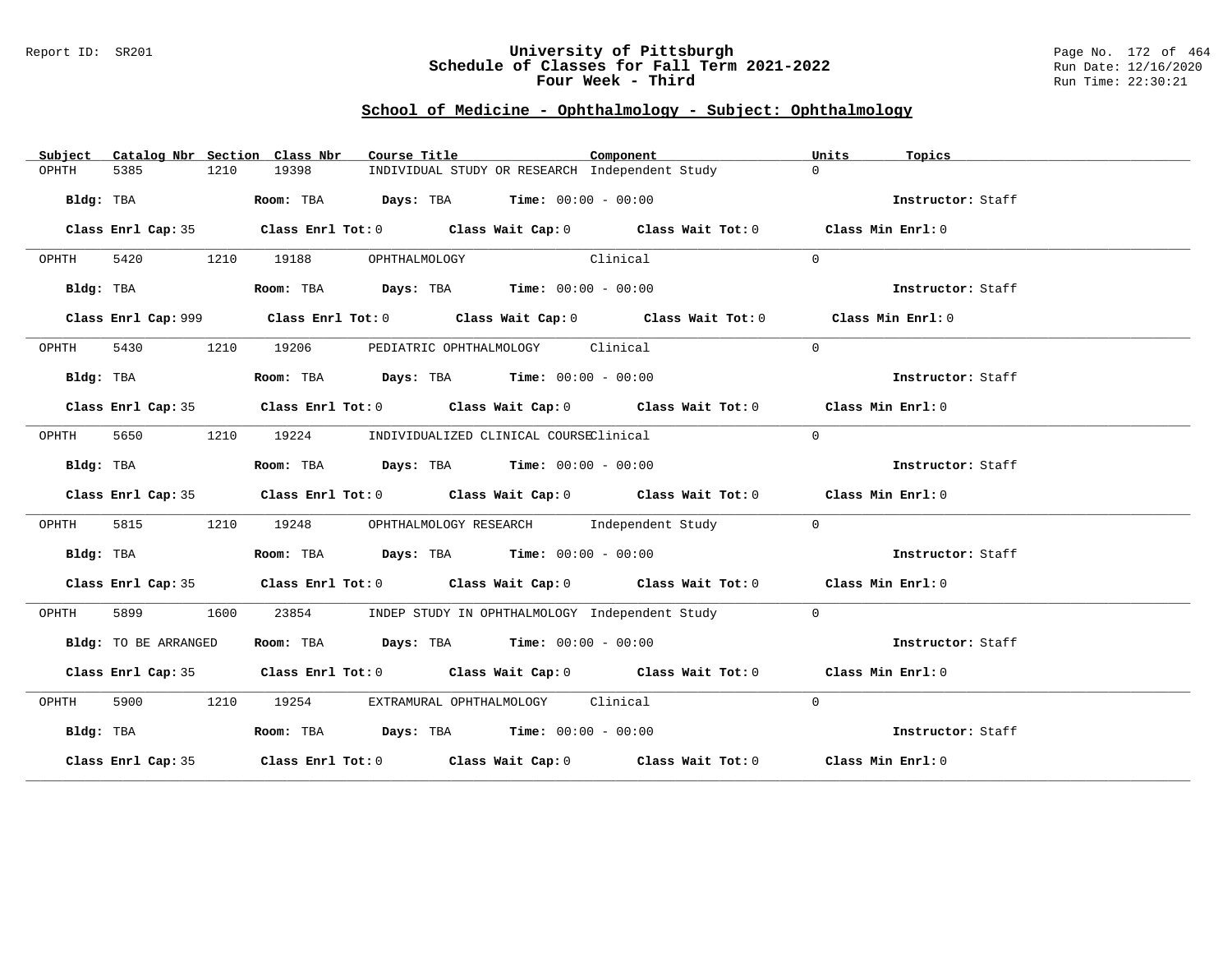### Report ID: SR201 **University of Pittsburgh** Page No. 173 of 464 **Schedule of Classes for Fall Term 2021-2022** Run Date: 12/16/2020 **Four Week - Third Run Time: 22:30:21**

# **School of Medicine - Orthopedic Surgery - Subject: Orthopedic Surgery**

|           |                     |      | Subject Catalog Nbr Section Class Nbr | Course Title                                                                           |          | Component                                                                                  | Units    | Topics            |
|-----------|---------------------|------|---------------------------------------|----------------------------------------------------------------------------------------|----------|--------------------------------------------------------------------------------------------|----------|-------------------|
| OSURG     | 5320                | 1210 | 19272                                 | PEDIATRIC ORTHOPAEDICS                                                                 | Clinical |                                                                                            | $\cap$   |                   |
| Bldg: TBA |                     |      |                                       | <b>Room:</b> TBA $Days:$ TBA $Time: 00:00 - 00:00$                                     |          |                                                                                            |          | Instructor: Staff |
|           |                     |      |                                       |                                                                                        |          | Class Enrl Cap: 35 Class Enrl Tot: 0 Class Wait Cap: 0 Class Wait Tot: 0 Class Min Enrl: 0 |          |                   |
| OSURG     |                     |      |                                       | 5325 1210 19290 SPORTS MEDICINE Clinical                                               |          |                                                                                            | $\Omega$ |                   |
|           | Bldg: TBA           |      |                                       | Room: TBA $\rule{1em}{0.15mm}$ Days: TBA Time: $00:00 - 00:00$                         |          |                                                                                            |          | Instructor: Staff |
|           |                     |      |                                       |                                                                                        |          | Class Enrl Cap: 35 Class Enrl Tot: 0 Class Wait Cap: 0 Class Wait Tot: 0 Class Min Enrl: 0 |          |                   |
| OSURG     |                     |      |                                       | 5330 1210 19302 ORTHOPAEDIC TRAUMA Clinical                                            |          |                                                                                            | $\Omega$ |                   |
|           | Bldg: TBA           |      |                                       | Room: TBA $\rule{1em}{0.15mm}$ Days: TBA Time: $00:00 - 00:00$                         |          |                                                                                            |          | Instructor: Staff |
|           |                     |      |                                       |                                                                                        |          | Class Enrl Cap: 35 Class Enrl Tot: 0 Class Wait Cap: 0 Class Wait Tot: 0 Class Min Enrl: 0 |          |                   |
|           |                     |      |                                       | OSURG 5335 1210 19332 ORTHOPAEDIC FOOT AND ANKLE Clinical                              |          |                                                                                            | $\Omega$ |                   |
|           |                     |      |                                       | Bldg: TBA                    Room: TBA         Days: TBA         Time: $00:00 - 00:00$ |          |                                                                                            |          | Instructor: Staff |
|           |                     |      |                                       |                                                                                        |          | Class Enrl Cap: 35 Class Enrl Tot: 0 Class Wait Cap: 0 Class Wait Tot: 0 Class Min Enrl: 0 |          |                   |
|           |                     |      |                                       | OSURG 5340 1210 19344 ORTHOPAEDIC HAND SERVICE Clinical                                |          |                                                                                            | $\Omega$ |                   |
|           |                     |      |                                       | Bldg: TBA                    Room: TBA         Days: TBA         Time: $00:00 - 00:00$ |          |                                                                                            |          | Instructor: Staff |
|           |                     |      |                                       |                                                                                        |          | Class Enrl Cap: 35 Class Enrl Tot: 0 Class Wait Cap: 0 Class Wait Tot: 0 Class Min Enrl: 0 |          |                   |
| OSURG     |                     |      |                                       | 5389 1210 19404 CLINICAL CLERKSHIP Clinical                                            |          |                                                                                            | $\Omega$ |                   |
|           |                     |      |                                       | Bldg: TBA                   Room: TBA         Days: TBA         Time: 00:00 - 00:00    |          |                                                                                            |          | Instructor: Staff |
|           |                     |      |                                       |                                                                                        |          | Class Enrl Cap: 35 Class Enrl Tot: 0 Class Wait Cap: 0 Class Wait Tot: 0 Class Min Enrl: 0 |          |                   |
|           |                     |      |                                       |                                                                                        |          | OSURG 5392 1210 19416 INDIVIDUAL STUDY OR RESEARCH Directed Studies 0                      |          |                   |
|           | Bldg: TBA           |      |                                       | Room: TBA $Days:$ TBA $Time: 00:00 - 00:00$                                            |          |                                                                                            |          | Instructor: Staff |
|           |                     |      |                                       |                                                                                        |          | Class Enrl Cap: 35 Class Enrl Tot: 0 Class Wait Cap: 0 Class Wait Tot: 0 Class Min Enrl: 0 |          |                   |
| OSURG     |                     |      |                                       | 5410 1210 19374 OSURG ACTING INTERNSHIP Clinical                                       |          |                                                                                            | $\Omega$ |                   |
|           |                     |      |                                       | Bldg: TBA                   Room: TBA         Days: TBA         Time: 00:00 - 00:00    |          |                                                                                            |          | Instructor: Staff |
|           | Class Enrl Cap: 999 |      |                                       |                                                                                        |          | Class Enrl Tot: $0$ Class Wait Cap: $0$ Class Wait Tot: $0$ Class Min Enrl: $0$            |          |                   |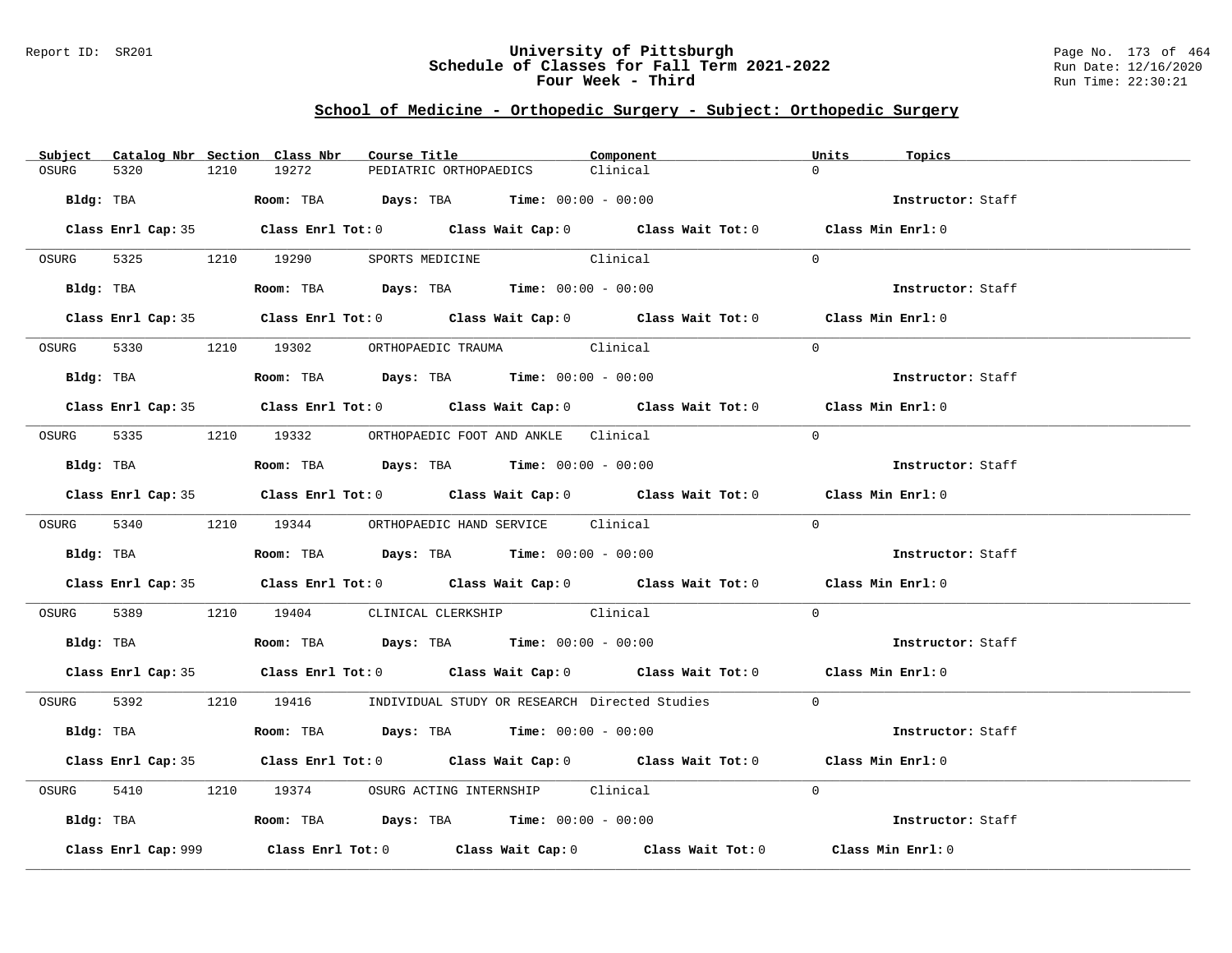| OSURG | 1210<br>5420         | CLINICAL PRECEPTORSHIP Clinical<br>19380                                                    | $\mathbf{0}$      |
|-------|----------------------|---------------------------------------------------------------------------------------------|-------------------|
|       | Bldg: TBA            | Room: TBA $Days:$ TBA $Time: 00:00 - 00:00$                                                 | Instructor: Staff |
|       |                      | Class Enrl Cap: 999 Class Enrl Tot: 0 Class Wait Cap: 0 Class Wait Tot: 0 Class Min Enrl: 0 |                   |
| OSURG |                      | 5451 1210 19422 OPERATIVE SPORTS MEDICINE Clinical                                          | $\Omega$          |
|       | Bldg: TBA            | Room: TBA $Days:$ TBA Time: $00:00 - 00:00$                                                 | Instructor: Staff |
|       |                      | Class Enrl Cap: 999 Class Enrl Tot: 0 Class Wait Cap: 0 Class Wait Tot: 0 Class Min Enrl: 0 |                   |
| OSURG |                      | 5455 1210 19392 PRIMARY CARE/SPORTS MEDICINE Clinical                                       | $\Omega$          |
|       | Bldg: TBA            | Room: TBA $Days:$ TBA $Time: 00:00 - 00:00$                                                 | Instructor: Staff |
|       |                      | Class Enrl Cap: 999 Class Enrl Tot: 0 Class Wait Cap: 0 Class Wait Tot: 0 Class Min Enrl: 0 |                   |
| OSURG | 5650 1210            | 19410 INDIVIDUALIZED CLINICAL COURSEClinical                                                | $\Omega$          |
|       | Bldg: TBA            | Room: TBA $Days:$ TBA $Time: 00:00 - 00:00$                                                 | Instructor: Staff |
|       |                      | Class Enrl Cap: 35 Class Enrl Tot: 0 Class Wait Cap: 0 Class Wait Tot: 0 Class Min Enrl: 0  |                   |
| OSURG |                      | 5881 1210 19428 ORTHOPAEDIC RESEARCH Directed Studies                                       | $\sim$ 0          |
|       | Bldg: TBA            | Room: TBA $\rule{1em}{0.15mm}$ Days: TBA $\rule{1.5mm}{0.15mm}$ Time: $00:00 - 00:00$       | Instructor: Staff |
|       |                      |                                                                                             |                   |
|       |                      | Class Enrl Cap: 35 Class Enrl Tot: 0 Class Wait Cap: 0 Class Wait Tot: 0 Class Min Enrl: 0  |                   |
| OSURG |                      | 5899 1210 23978 INDEPENDENT STUDY ORTHO SURG Independent Study 0                            |                   |
|       | Bldg: TO BE ARRANGED | Room: TBA $Days:$ TBA Time: $00:00 - 00:00$                                                 | Instructor: Staff |
|       |                      | Class Enrl Cap: 35 Class Enrl Tot: 0 Class Wait Cap: 0 Class Wait Tot: 0 Class Min Enrl: 0  |                   |
| OSURG |                      | 5900 1210 19446 EXTRAMURAL ORTHOPAEDIC SURGERYClinical                                      | $\Omega$          |
|       | Bldg: TBA            | Room: TBA $Days:$ TBA $Time: 00:00 - 00:00$                                                 | Instructor: Staff |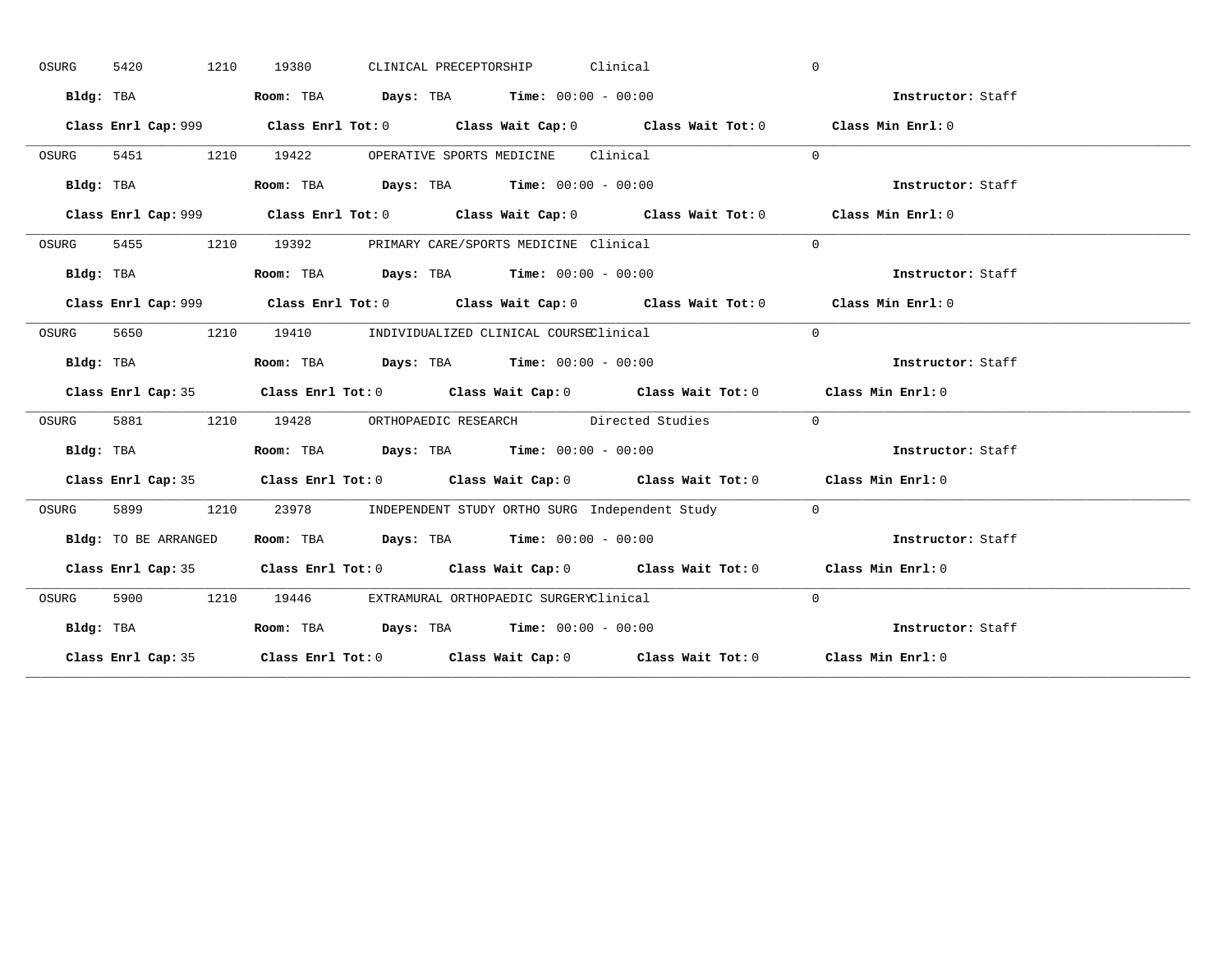### Report ID: SR201 **University of Pittsburgh** Page No. 175 of 464 **Schedule of Classes for Fall Term 2021-2022** Run Date: 12/16/2020 **Four Week - Third Run Time: 22:30:21**

## **School of Medicine - Otolaryngology - Subject: Otolaryngology**

| Subject Catalog Nbr Section Class Nbr | Course Title                                                                                       | Component        | Units<br>Topics   |
|---------------------------------------|----------------------------------------------------------------------------------------------------|------------------|-------------------|
| 5390<br>1210<br>OTO                   | 19434<br>OTOLARYNGOLOGY RESEARCH                                                                   | Directed Studies | $\Omega$          |
| Bldg: TBA                             | Room: TBA $\rule{1em}{0.15mm}$ Days: TBA Time: $00:00 - 00:00$                                     |                  | Instructor: Staff |
|                                       | Class Enrl Cap: 35 Class Enrl Tot: 0 Class Wait Cap: 0 Class Wait Tot: 0 Class Min Enrl: 0         |                  |                   |
|                                       | OTO 5420 1210 19458 HEAD AND NECK SURGERY Clinical                                                 |                  | $\Omega$          |
|                                       | Bldg: TBA                  Room: TBA        Days: TBA        Time: 00:00 - 00:00                   |                  | Instructor: Staff |
|                                       | Class Enrl Cap: 999 Class Enrl Tot: 0 Class Wait Cap: 0 Class Wait Tot: 0 Class Min Enrl: 0        |                  |                   |
|                                       | OTO 5425 1210 19476 COMBINED OTOLARYNGOLOGY Clinical                                               |                  | $\Omega$          |
|                                       | Bldg: TBA                    Room: TBA         Days: TBA        Time: $00:00 - 00:00$              |                  | Instructor: Staff |
|                                       | Class Enrl Cap: 999 Class Enrl Tot: 0 Class Wait Cap: 0 Class Wait Tot: 0 Class Min Enrl: 0        |                  |                   |
|                                       | 0TO 5430 1210 19440 OTOLARYNGOLOGY PRIVATE PRACTC Clinical                                         |                  | $\Omega$          |
|                                       | Bldg: TBA                   Room: TBA         Days: TBA         Time: $00:00 - 00:00$              |                  | Instructor: Staff |
|                                       | Class Enrl Cap: 999 Class Enrl Tot: 0 Class Wait Cap: 0 Class Wait Tot: 0 Class Min Enrl: 0        |                  |                   |
|                                       | OTO 5450 1210 19494 PEDIATRIC OTOLARYNGOLOGY Clinical                                              |                  | $\Omega$          |
|                                       | Bldg: TBA                        Room: TBA         Days: TBA         Time: $00:00 - 00:00$         |                  | Instructor: Staff |
|                                       | Class Enrl Cap: 999 Class Enrl Tot: 0 Class Wait Cap: 0 Class Wait Tot: 0 Class Min Enrl: 0        |                  |                   |
|                                       | OTO 5460 1210 19452 NEUROTOLOGY Clinical                                                           |                  | $\Omega$          |
|                                       | Bldg: TBA                         Room: TBA          Days: TBA         Time: $00:00 - 00:00$       |                  | Instructor: Staff |
|                                       | Class Enrl Cap: 999 Class Enrl Tot: 0 Class Wait Cap: 0 Class Wait Tot: 0 Class Min Enrl: 0        |                  |                   |
|                                       | 0TO 5650 1210 19506 INDIVIDUALIZED CLINICAL COURSEClinical                                         |                  | $\Omega$          |
| Bldg: TBA                             | Room: TBA $Days:$ TBA Time: $00:00 - 00:00$                                                        |                  | Instructor: Staff |
|                                       | Class Enrl Cap: 35 Class Enrl Tot: 0 Class Wait Cap: 0 Class Wait Tot: 0 Class Min Enrl: 0         |                  |                   |
| 5816 700                              | 1210 19518 OTOLARYNGOLOGY RESEARCH Directed Studies                                                |                  | $\Omega$          |
|                                       | Bldg: TBA                   Room: TBA        Days: TBA        Time: 00:00 - 00:00                  |                  | Instructor: Staff |
| Class Enrl Cap: 35                    | Class Enrl Tot: 0 $\qquad$ Class Wait Cap: 0 $\qquad$ Class Wait Tot: 0 $\qquad$ Class Min Enrl: 0 |                  |                   |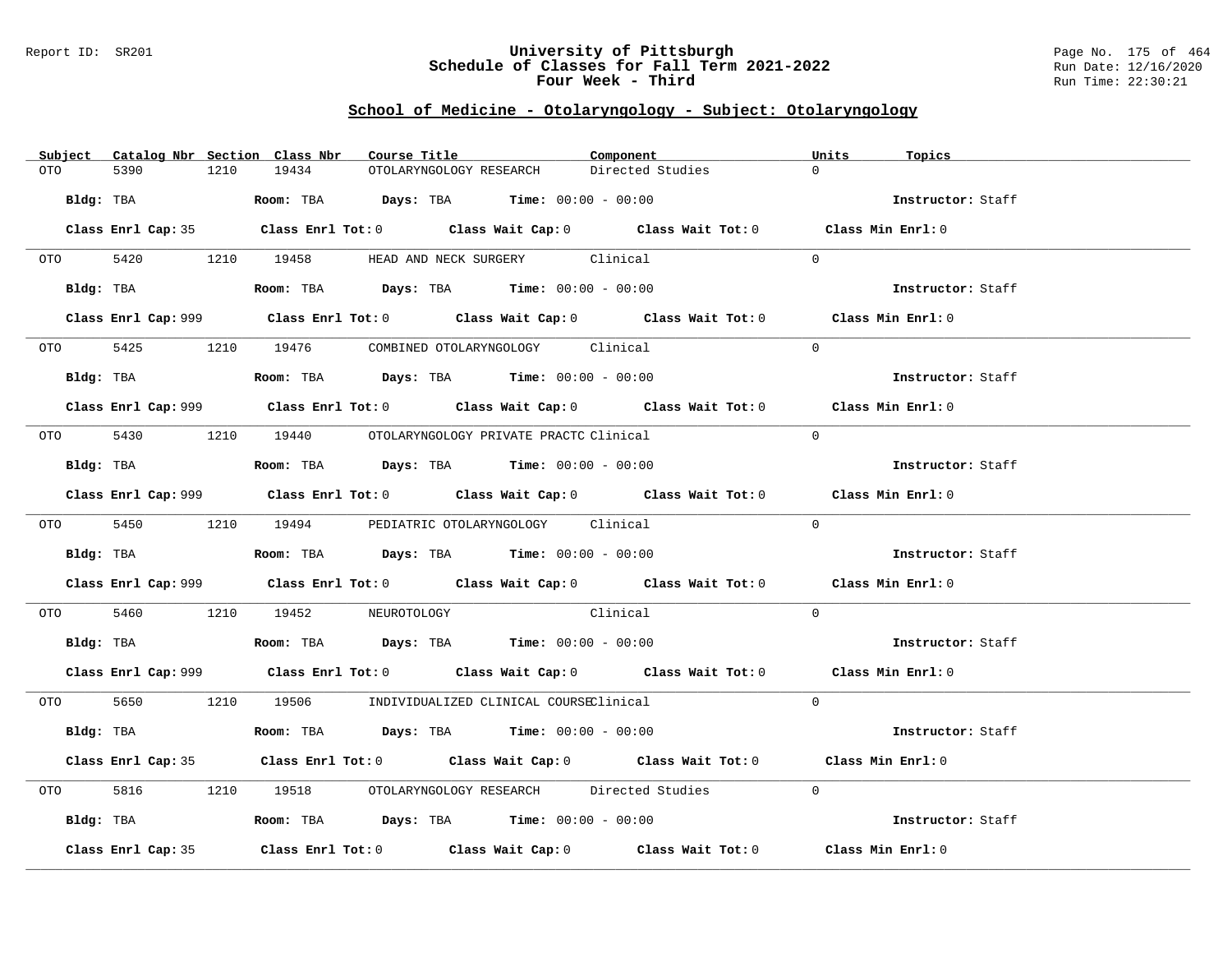| OTO        | 5899                 | 1600 | 23860               | INDEP STUDY IN OTOLARYNGOLOGY Independent Study |                              |                     | U                   |  |
|------------|----------------------|------|---------------------|-------------------------------------------------|------------------------------|---------------------|---------------------|--|
|            | Bldg: TO BE ARRANGED |      | Room: TBA           | Days: TBA                                       | <b>Time:</b> $00:00 - 00:00$ |                     | Instructor: Staff   |  |
|            | Class Enrl Cap: 35   |      | Class Enrl Tot: $0$ |                                                 | Class Wait Cap: 0            | Class Wait $Tot: 0$ | Class Min $Enrl: 0$ |  |
| <b>OTO</b> | 5900                 | 1210 | 19536               | EXTRAMURAL OTO LARYNOLOGY                       |                              | Clinical            | $\Omega$            |  |
| Bldg: TBA  |                      |      | Room: TBA           | Days: TBA                                       | <b>Time:</b> $00:00 - 00:00$ |                     | Instructor: Staff   |  |
|            | Class Enrl Cap: 35   |      | Class Enrl Tot: 0   |                                                 | Class Wait Cap: 0            | Class Wait Tot: 0   | Class Min Enrl: 0   |  |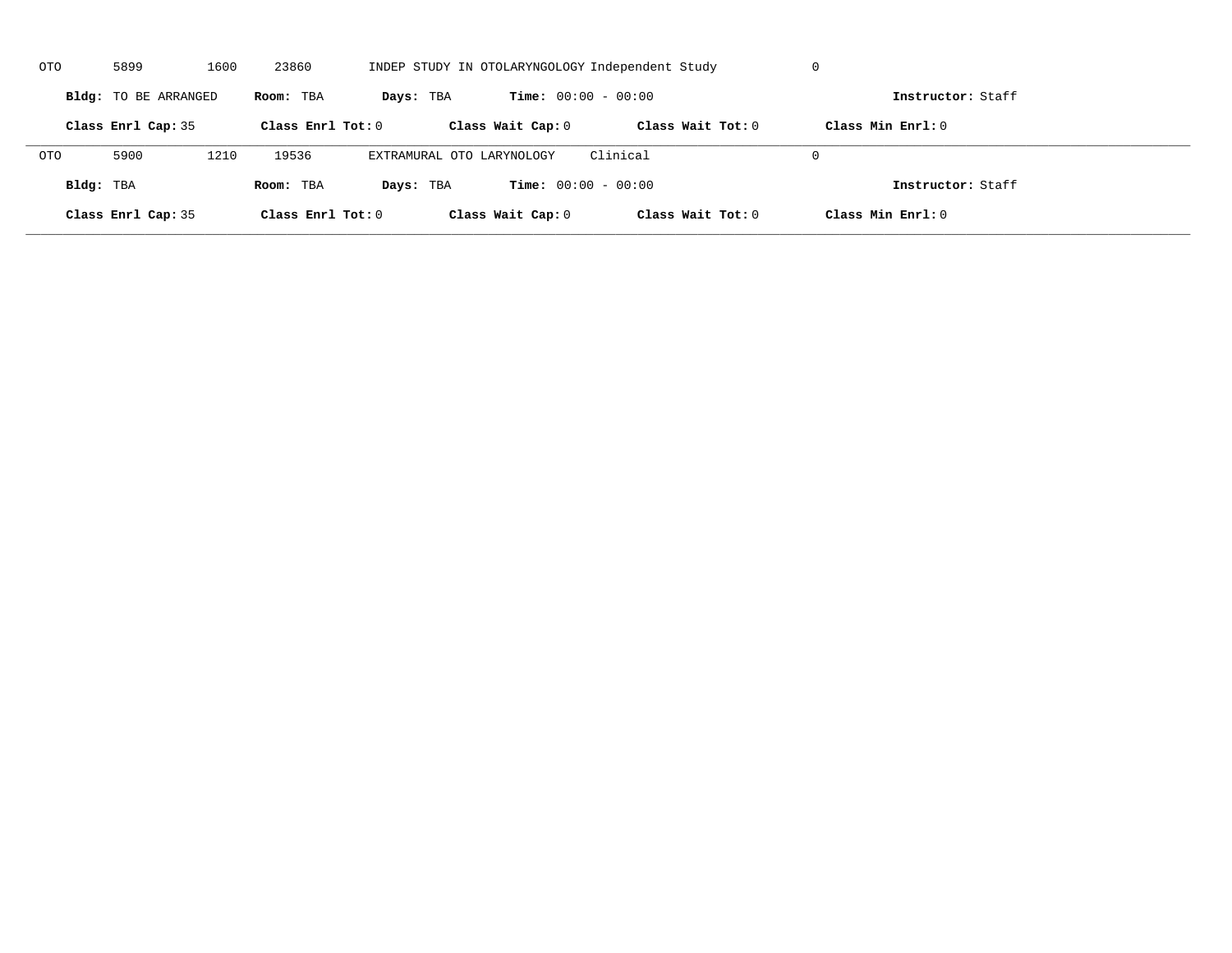#### Report ID: SR201 **University of Pittsburgh** Page No. 177 of 464 **Schedule of Classes for Fall Term 2021-2022** Run Date: 12/16/2020 **Four Week - Third Run Time: 22:30:21**

# **School of Medicine - Pathology - Subject: Pathology**

|               |                     | Subject Catalog Nbr Section Class Nbr | Course Title                                                                                  | Component                                                                                   | Units<br>Topics   |  |
|---------------|---------------------|---------------------------------------|-----------------------------------------------------------------------------------------------|---------------------------------------------------------------------------------------------|-------------------|--|
| 5381<br>MSPTH | 1210                | 20589                                 | INDIVIDUAL STUDY                                                                              | Directed Studies                                                                            | $\Omega$          |  |
|               |                     |                                       | Bldg: TBA                  Room: TBA        Days: TBA        Time: 00:00 - 00:00              |                                                                                             | Instructor: Staff |  |
|               |                     |                                       |                                                                                               | Class Enrl Cap: 35 Class Enrl Tot: 0 Class Wait Cap: 0 Class Wait Tot: 0 Class Min Enrl: 0  |                   |  |
|               |                     |                                       |                                                                                               | MSPTH 5382 1210 20595 PATHOLOGY_RESEARCH Directed Studies                                   | $\Omega$          |  |
|               |                     |                                       | Bldg: TBA                         Room: TBA           Days: TBA           Time: 00:00 - 00:00 |                                                                                             | Instructor: Staff |  |
|               |                     |                                       |                                                                                               | Class Enrl Cap: 35 Class Enrl Tot: 0 Class Wait Cap: 0 Class Wait Tot: 0 Class Min Enrl: 0  |                   |  |
|               |                     |                                       | MSPTH 5420 1210 20607 ANATOMIC PATHOLOGY Clinical                                             |                                                                                             | $\Omega$          |  |
|               | Bldg: TBA           |                                       | Room: TBA $Days:$ TBA $Time: 00:00 - 00:00$                                                   |                                                                                             | Instructor: Staff |  |
|               |                     |                                       |                                                                                               | Class Enrl Cap: 35 Class Enrl Tot: 0 Class Wait Cap: 0 Class Wait Tot: 0 Class Min Enrl: 0  |                   |  |
|               |                     | MSPTH 5421 1210 19182 BASIC PATHOLOGY |                                                                                               | Practicum                                                                                   | $\Omega$          |  |
|               |                     |                                       | Bldg: TBA                    Room: TBA         Days: TBA         Time: 00:00 - 00:00          |                                                                                             | Instructor: Staff |  |
|               |                     |                                       |                                                                                               | Class Enrl Cap: 999 Class Enrl Tot: 0 Class Wait Cap: 0 Class Wait Tot: 0 Class Min Enrl: 0 |                   |  |
|               |                     |                                       | MSPTH 5425 1210 20619 INTRO TO AUTOPSY PATHOLOGY Workshop                                     |                                                                                             | $\Omega$          |  |
|               |                     |                                       | Bldg: TBA                   Room: TBA         Days: TBA        Time: $00:00 - 00:00$          |                                                                                             | Instructor: Staff |  |
|               |                     |                                       |                                                                                               | Class Enrl Cap: 35 Class Enrl Tot: 0 Class Wait Cap: 0 Class Wait Tot: 0 Class Min Enrl: 0  |                   |  |
|               |                     |                                       | MSPTH 5427 1210 20625 THE NODULAR THYROID Clinical                                            |                                                                                             | $\Omega$          |  |
|               |                     |                                       | Bldg: TBA                    Room: TBA         Days: TBA         Time: 00:00 - 00:00          |                                                                                             | Instructor: Staff |  |
|               |                     |                                       |                                                                                               | Class Enrl Cap: 35 Class Enrl Tot: 0 Class Wait Cap: 0 Class Wait Tot: 0 Class Min Enrl: 0  |                   |  |
|               |                     |                                       | MSPTH 5430 1210 20631 CLINICAL IMMUNOLOGY Clinical                                            |                                                                                             | $\Omega$          |  |
|               |                     |                                       | Bldg: TBA                   Room: TBA        Days: TBA        Time: 00:00 - 00:00             |                                                                                             | Instructor: Staff |  |
|               |                     |                                       |                                                                                               | Class Enrl Cap: 35 Class Enrl Tot: 0 Class Wait Cap: 0 Class Wait Tot: 0 Class Min Enrl: 0  |                   |  |
| MSPTH         |                     |                                       | 5441 1210 20637 SURGICAL & PERINATAL PATHOLOGYClinical                                        |                                                                                             | $\Omega$          |  |
|               |                     |                                       | Bldg: TBA                         Room: TBA          Days: TBA          Time: 00:00 - 00:00   |                                                                                             | Instructor: Staff |  |
|               | Class Enrl Cap: 999 |                                       |                                                                                               | Class Enrl Tot: $0$ Class Wait Cap: $0$ Class Wait Tot: $0$ Class Min Enrl: $0$             |                   |  |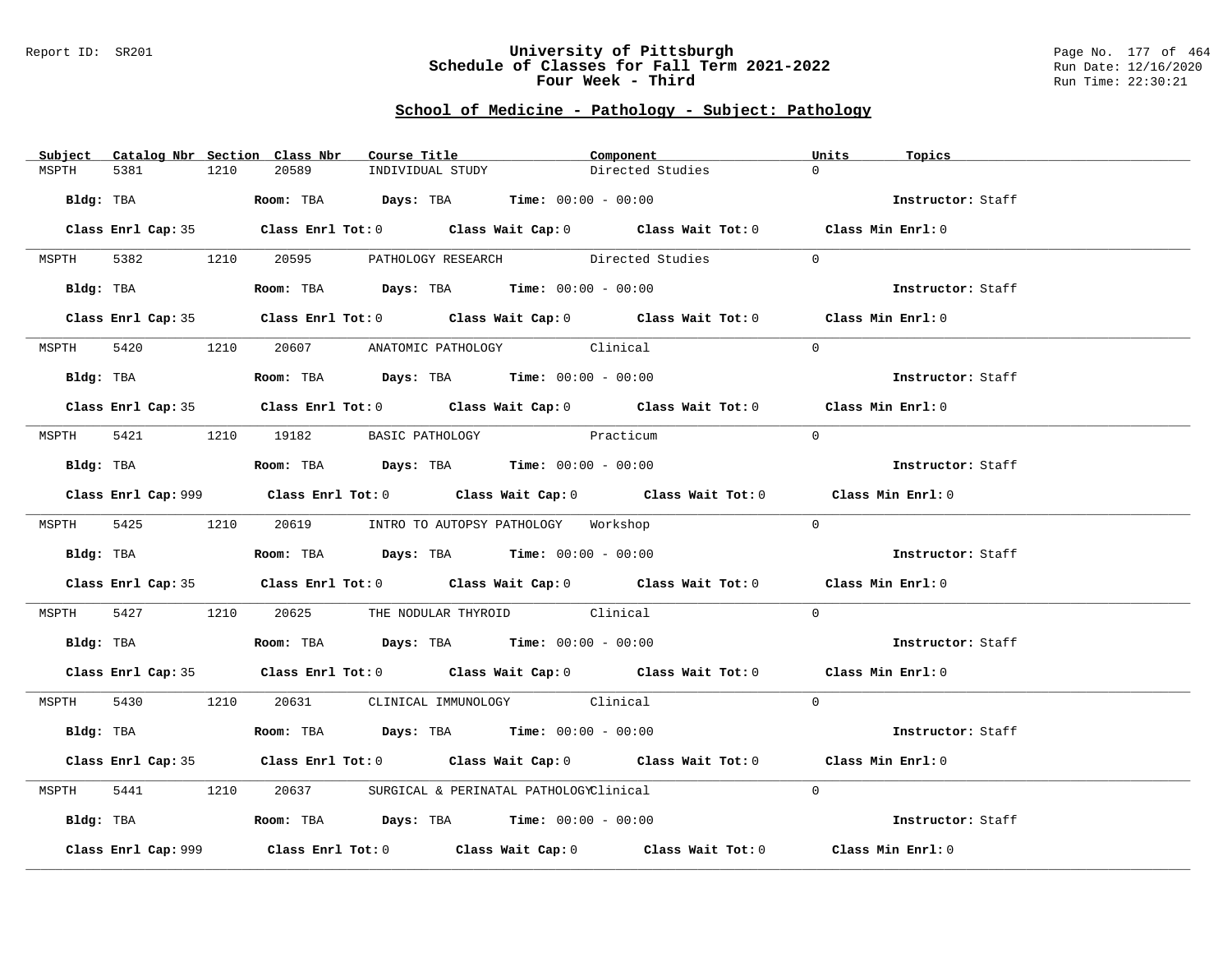| MSPTH 5442 | 1210 | 21130                                                                                 |  | INTERSTITIAL LUNG DISEASE Clinical |           |                                                                      | $\mathbf 0$                                                                                 |  |
|------------|------|---------------------------------------------------------------------------------------|--|------------------------------------|-----------|----------------------------------------------------------------------|---------------------------------------------------------------------------------------------|--|
|            |      | Bldg: TBA                    Room: TBA        Days: TBA         Time: TBA             |  |                                    |           |                                                                      | Instructor: Staff                                                                           |  |
|            |      |                                                                                       |  |                                    |           |                                                                      | Class Enrl Cap: 35 Class Enrl Tot: 0 Class Wait Cap: 0 Class Wait Tot: 0 Class Min Enrl: 0  |  |
|            |      | MSPTH 5450 1210 19194 PEDIATRIC PATHOLOGY Clinical                                    |  |                                    |           |                                                                      | $\Omega$                                                                                    |  |
|            |      |                                                                                       |  |                                    |           |                                                                      | Instructor: Staff                                                                           |  |
|            |      |                                                                                       |  |                                    |           |                                                                      | Class Enrl Cap: 35 Class Enrl Tot: 0 Class Wait Cap: 0 Class Wait Tot: 0 Class Min Enrl: 0  |  |
|            |      | MSPTH 5460 1210 20643 NEUROPATHOLOGY Clinical                                         |  |                                    |           |                                                                      | $\Omega$                                                                                    |  |
|            |      | Bldg: TBA                   Room: TBA         Days: TBA         Time: 00:00 - 00:00   |  |                                    |           |                                                                      | Instructor: Staff                                                                           |  |
|            |      |                                                                                       |  |                                    |           |                                                                      | Class Enrl Cap: 35 Class Enrl Tot: 0 Class Wait Cap: 0 Class Wait Tot: 0 Class Min Enrl: 0  |  |
|            |      | MSPTH 5471 1210 20649 HEMATOPATHOLOGY Clinical                                        |  |                                    |           |                                                                      | $\Omega$                                                                                    |  |
|            |      | Bldg: TBA                   Room: TBA         Days: TBA         Time: $00:00 - 00:00$ |  |                                    |           |                                                                      | Instructor: Staff                                                                           |  |
|            |      |                                                                                       |  |                                    |           |                                                                      | Class Enrl Cap: 999 Class Enrl Tot: 0 Class Wait Cap: 0 Class Wait Tot: 0 Class Min Enrl: 0 |  |
|            |      | MSPTH 5480 1210 19200 PATHOLOGY PRACTICE Clinical                                     |  |                                    |           |                                                                      | $\Omega$                                                                                    |  |
|            |      | Bldg: TBA                   Room: TBA         Days: TBA         Time: $00:00 - 00:00$ |  |                                    |           |                                                                      | Instructor: Staff                                                                           |  |
|            |      |                                                                                       |  |                                    |           |                                                                      | Class Enrl Cap: 35 Class Enrl Tot: 0 Class Wait Cap: 0 Class Wait Tot: 0 Class Min Enrl: 0  |  |
|            |      | MSPTH 5485 1210 20655 LABORATORY MEDICINE Clinical                                    |  |                                    |           |                                                                      | $\Omega$                                                                                    |  |
|            |      | Bldg: TBA                    Room: TBA         Days: TBA        Time: $00:00 - 00:00$ |  |                                    |           |                                                                      | Instructor: Staff                                                                           |  |
|            |      |                                                                                       |  |                                    |           |                                                                      | Class Enrl Cap: 999 Class Enrl Tot: 0 Class Wait Cap: 0 Class Wait Tot: 0 Class Min Enrl: 0 |  |
|            |      | MSPTH 5487 1210 19638 MUSCULOSKELETAL ONCOLOGY Clinical                               |  |                                    |           |                                                                      | $\Omega$                                                                                    |  |
|            |      | Bldg: TBA                   Room: TBA         Days: TBA         Time: $00:00 - 00:00$ |  |                                    |           |                                                                      | Instructor: Staff                                                                           |  |
|            |      |                                                                                       |  |                                    |           |                                                                      | Class Enrl Cap: 35 Class Enrl Tot: 0 Class Wait Cap: 0 Class Wait Tot: 0 Class Min Enrl: 0  |  |
|            |      |                                                                                       |  |                                    |           | MSPTH 5650 1600 23902 INDIVIDUALIZED CLINICAL COURSEDirected Studies | $\overline{0}$                                                                              |  |
|            |      | Bldg: TO BE ARRANGED Room: TBA Days: TBA Time: 00:00 - 00:00                          |  |                                    |           |                                                                      | Instructor: Staff                                                                           |  |
|            |      |                                                                                       |  |                                    |           |                                                                      | Class Enrl Cap: 35 Class Enrl Tot: 0 Class Wait Cap: 0 Class Wait Tot: 0 Class Min Enrl: 0  |  |
|            |      | MSPTH 5860 1210 19212 IMMUNOLOGY                                                      |  |                                    | Practicum |                                                                      | $\Omega$                                                                                    |  |
|            |      |                                                                                       |  |                                    |           |                                                                      |                                                                                             |  |
|            |      | <b>Bldg:</b> TBA <b>Room:</b> TBA <b>Days:</b> TBA <b>Time:</b> $00:00 - 00:00$       |  |                                    |           |                                                                      | Instructor: Staff                                                                           |  |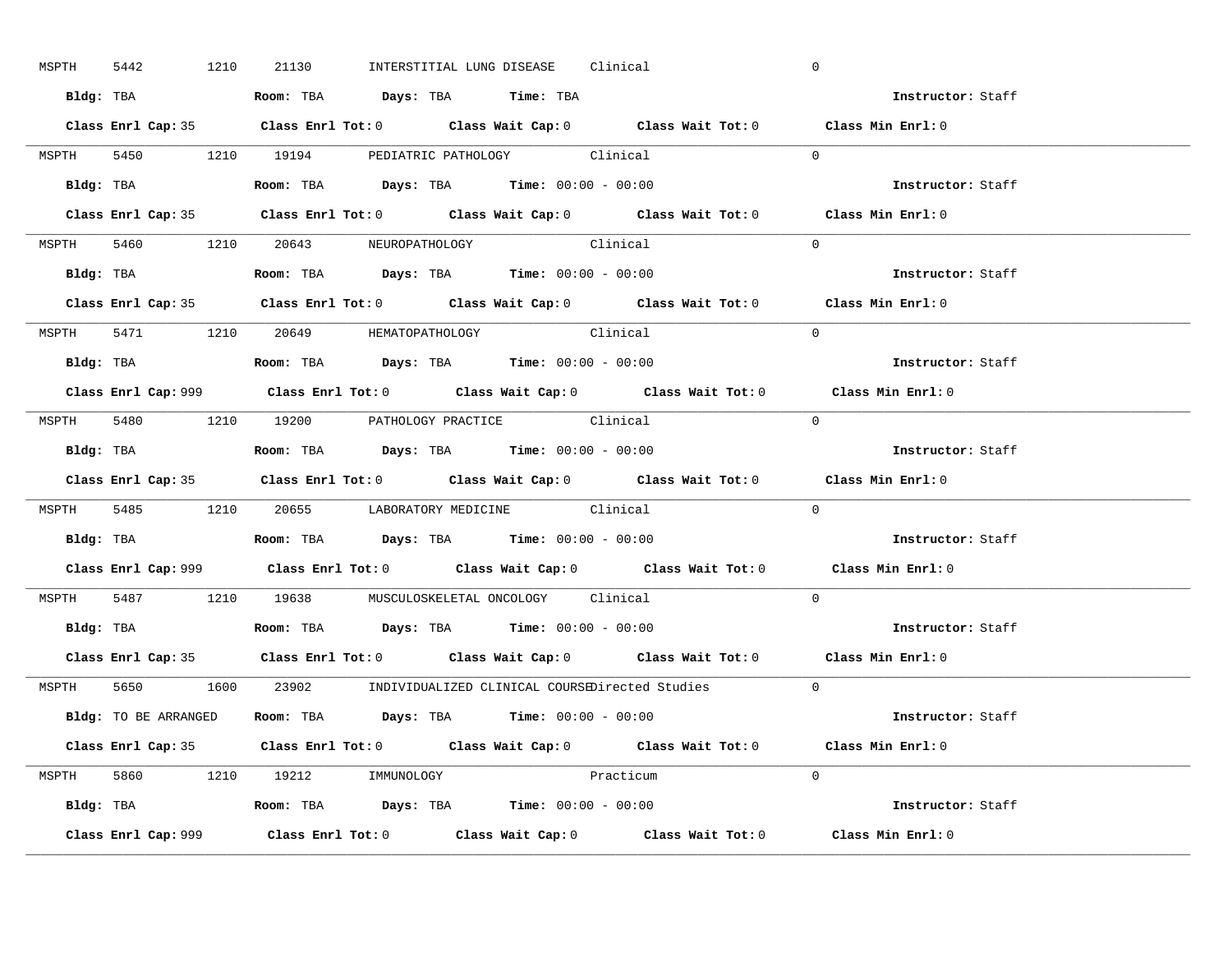### Report ID: SR201 **University of Pittsburgh** Page No. 179 of 464 **Schedule of Classes for Fall Term 2021-2022** Run Date: 12/16/2020 **Four Week - Third Run Time: 22:30:21**

# **School of Medicine - Pathology - Subject: Pathology**

| Subject   |                    |      | Catalog Nbr Section Class Nbr | Course Title |                                                |          | Component                                                                                          | Units          | Topics            |
|-----------|--------------------|------|-------------------------------|--------------|------------------------------------------------|----------|----------------------------------------------------------------------------------------------------|----------------|-------------------|
| MSPTH     | 5861               | 1210 | 19218                         |              | BIOLOGY OF CANCER                              | Clinical |                                                                                                    | $\Omega$       |                   |
| Bldg: TBA |                    |      | Room: TBA                     |              | <b>Days:</b> TBA <b>Time:</b> $00:00 - 00:00$  |          |                                                                                                    |                | Instructor: Staff |
|           | Class Enrl Cap: 35 |      |                               |              |                                                |          | Class Enrl Tot: $0$ Class Wait Cap: $0$ Class Wait Tot: $0$ Class Min Enrl: $0$                    |                |                   |
| MSPTH     | 5862               | 1210 | 19230                         |              | BIOCHEMISTRY PATHOLOGY Clinical                |          |                                                                                                    | $\Omega$       |                   |
| Bldg: TBA |                    |      |                               |              | Room: TBA $Days:$ TBA $Time: 00:00 - 00:00$    |          |                                                                                                    |                | Instructor: Staff |
|           | Class Enrl Cap: 35 |      |                               |              |                                                |          | Class Enrl Tot: $0$ Class Wait Cap: $0$ Class Wait Tot: $0$ Class Min Enrl: $0$                    |                |                   |
| MSPTH     | 5863               | 1210 | 20661                         |              | TUMOR IMMUNOLOGY Clinical                      |          |                                                                                                    | $\Omega$       |                   |
| Bldg: TBA |                    |      |                               |              | Room: TBA $Days:$ TBA $Time: 00:00 - 00:00$    |          |                                                                                                    |                | Instructor: Staff |
|           | Class Enrl Cap: 35 |      |                               |              |                                                |          | Class Enrl Tot: $0$ Class Wait Cap: $0$ Class Wait Tot: $0$ Class Min Enrl: $0$                    |                |                   |
| MSPTH     | 5865               | 1210 | 19236                         |              | HEAD, NECK AND ORAL PATHOLOGY Directed Studies |          |                                                                                                    | $\overline{0}$ |                   |
| Bldg: TBA |                    |      |                               |              | Room: TBA $Days:$ TBA $Time: 00:00 - 00:00$    |          |                                                                                                    |                | Instructor: Staff |
|           | Class Enrl Cap: 35 |      |                               |              |                                                |          | Class Enrl Tot: $0$ Class Wait Cap: $0$ Class Wait Tot: $0$ Class Min Enrl: $0$                    |                |                   |
| MSPTH     | 5869               | 1210 | 20667                         |              |                                                |          | INDEPENDENT STUDY IN PATHOLOGYIndependent Study                                                    | $\circ$        |                   |
| Bldg: TBA |                    |      |                               |              | Room: TBA Days: TBA Time: $00:00 - 00:00$      |          |                                                                                                    |                | Instructor: Staff |
|           | Class Enrl Cap: 35 |      |                               |              |                                                |          | Class Enrl Tot: $0$ Class Wait Cap: $0$ Class Wait Tot: $0$ Class Min Enrl: $0$                    |                |                   |
| MSPTH     | 5900               | 1210 | 20673                         |              | EXTRAMURAL PATHOLOGY Clinical                  |          |                                                                                                    | $\mathbf{0}$   |                   |
| Bldg: TBA |                    |      |                               |              | Room: TBA $Days:$ TBA $Time: 00:00 - 00:00$    |          |                                                                                                    |                | Instructor: Staff |
|           | Class Enrl Cap: 35 |      |                               |              |                                                |          | Class Enrl Tot: O $\qquad$ Class Wait Cap: O $\qquad$ Class Wait Tot: O $\qquad$ Class Min Enrl: O |                |                   |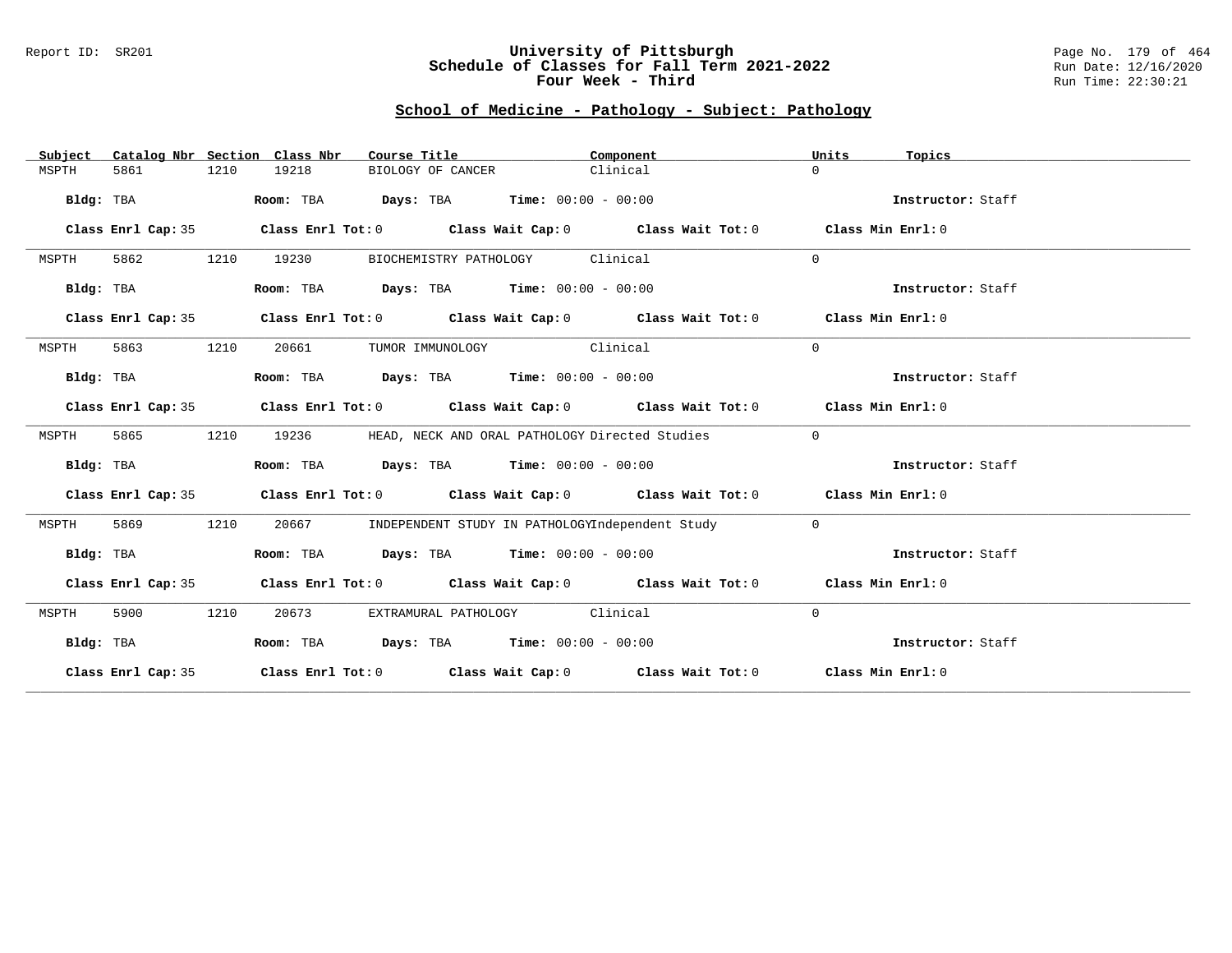### Report ID: SR201 **University of Pittsburgh** Page No. 180 of 464 **Schedule of Classes for Fall Term 2021-2022** Run Date: 12/16/2020 **Four Week - Third Run Time: 22:30:21**

# **School of Medicine - Pediatrics - Subject: Pediatrics**

| Subject                                                                                                        | Catalog Nbr Section Class Nbr<br>Course Title                                                      | Component | Units<br>Topics   |
|----------------------------------------------------------------------------------------------------------------|----------------------------------------------------------------------------------------------------|-----------|-------------------|
| 5345<br>PEDS                                                                                                   | 19554<br>PEDS CLERKSHIP REPEAT COURSE Directed Studies<br>1210                                     |           | $\Omega$          |
| Bldg: TBA                                                                                                      | Room: TBA $Days:$ TBA $Time: 00:00 - 00:00$                                                        |           | Instructor: Staff |
|                                                                                                                | Class Enrl Cap: 35 Class Enrl Tot: 0 Class Wait Cap: 0 Class Wait Tot: 0 Class Min Enrl: 0         |           |                   |
|                                                                                                                | PEDS 5351 1210 19572 PEDIATRIC INPATIENT MEDICINE Clinical                                         |           | $\Omega$          |
| Bldg: TBA                                                                                                      | Room: TBA $Days:$ TBA $Time: 00:00 - 00:00$                                                        |           | Instructor: Staff |
|                                                                                                                | Class Enrl Cap: 35 Class Enrl Tot: 0 Class Wait Cap: 0 Class Wait Tot: 0 Class Min Enrl: 0         |           |                   |
| 5386<br>PEDS                                                                                                   | 1210 19464 INDIVIDUAL STUDY OR RESEARCH Directed Studies                                           |           | $\overline{0}$    |
| Bldg: TBA and the state of the state of the state of the state of the state of the state of the state of the s | Room: TBA $Days:$ TBA $Time: 00:00 - 00:00$                                                        |           | Instructor: Staff |
|                                                                                                                | Class Enrl Cap: 35 Class Enrl Tot: 0 Class Wait Cap: 0 Class Wait Tot: 0 Class Min Enrl: 0         |           |                   |
|                                                                                                                |                                                                                                    |           |                   |
|                                                                                                                | PEDS 5401 1210 19590 ADV PEDIATRIC IN-PATIENT (AI) Clinical                                        |           | $\Omega$          |
| Bldg: TBA                                                                                                      | Room: TBA $Days:$ TBA $Time: 00:00 - 00:00$                                                        |           | Instructor: Staff |
|                                                                                                                | Class Enrl Cap: 999 Class Enrl Tot: 0 Class Wait Cap: 0 Class Wait Tot: 0 Class Min Enrl: 0        |           |                   |
|                                                                                                                | PEDS 5406 1210 19608 EXTRAMURAL ACTING INTERNSHIP Clinical                                         |           | $\Omega$          |
| Bldg: TBA                                                                                                      | Room: TBA $Days:$ TBA Time: $00:00 - 00:00$                                                        |           | Instructor: Staff |
|                                                                                                                | Class Enrl Cap: 35 Class Enrl Tot: 0 Class Wait Cap: 0 Class Wait Tot: 0 Class Min Enrl: 0         |           |                   |
| PEDS                                                                                                           | 5410 1210 19470 PRIMARY CARE PEDIATRICS Clinical                                                   |           | $\Omega$          |
|                                                                                                                | <b>Bldg:</b> TBA <b>Room:</b> TBA <b>Days:</b> TBA <b>Time:</b> $00:00 - 00:00$                    |           | Instructor: Staff |
|                                                                                                                | Class Enrl Cap: 999 Class Enrl Tot: 0 Class Wait Cap: 0 Class Wait Tot: 0 Class Min Enrl: 0        |           |                   |
|                                                                                                                | PEDS 5421 1210 19674 ALLERGY AND IMMUNOLOGY Clinical                                               |           | $\Omega$          |
| Bldg: TBA                                                                                                      | Room: TBA $\rule{1em}{0.15mm}$ Days: TBA Time: $00:00 - 00:00$                                     |           | Instructor: Staff |
|                                                                                                                | Class Enrl Cap: 999 Class Enrl Tot: 0 Class Wait Cap: 0 Class Wait Tot: 0 Class Min Enrl: 0        |           |                   |
| 5425<br>PEDS                                                                                                   | 1210 19758 PEDIATRIC RHEUMATOLOGY Clinical                                                         |           | $\Omega$          |
| Bldg: TBA                                                                                                      | Room: TBA $\rule{1em}{0.15mm}$ Days: TBA Time: $00:00 - 00:00$                                     |           | Instructor: Staff |
| Class Enrl Cap: 35                                                                                             | Class Enrl Tot: 0 $\qquad$ Class Wait Cap: 0 $\qquad$ Class Wait Tot: 0 $\qquad$ Class Min Enrl: 0 |           |                   |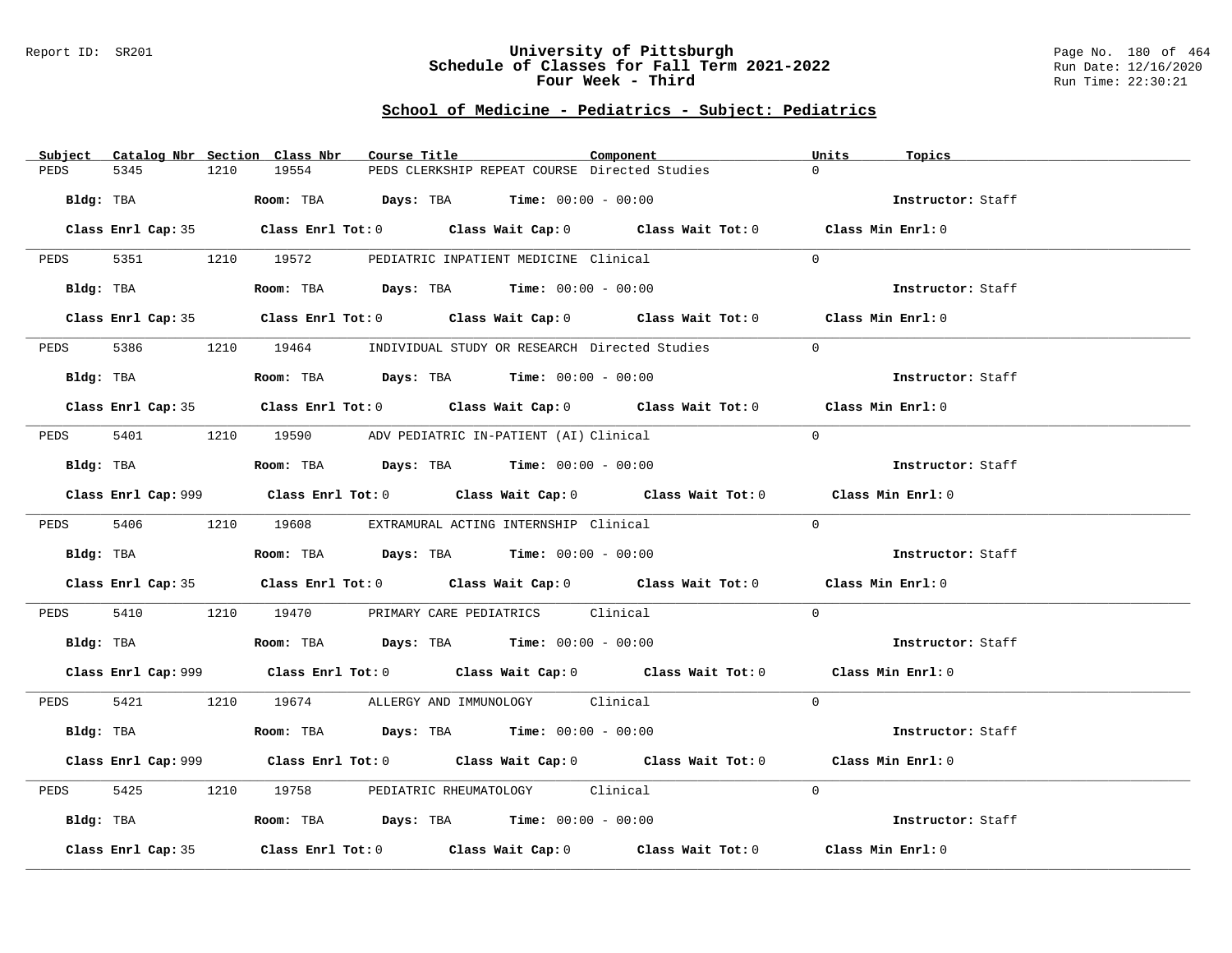| 5430      |           | 1210 19770                                                                             |  | PEDIATRIC CARDIOLOGY Clinical |                                                                                             | $\overline{0}$ |                   |  |
|-----------|-----------|----------------------------------------------------------------------------------------|--|-------------------------------|---------------------------------------------------------------------------------------------|----------------|-------------------|--|
|           |           | Bldg: TBA                   Room: TBA         Days: TBA         Time: $00:00 - 00:00$  |  |                               |                                                                                             |                | Instructor: Staff |  |
|           |           |                                                                                        |  |                               | Class Enrl Cap: 999 Class Enrl Tot: 0 Class Wait Cap: 0 Class Wait Tot: 0 Class Min Enrl: 0 |                |                   |  |
|           |           | PEDS 5440 1210 19788 ENDCRNLGY, METBLSM & DIABETES Clinical                            |  |                               |                                                                                             | $\Omega$       |                   |  |
|           | Bldg: TBA | Room: TBA $Days:$ TBA $Time: 00:00 - 00:00$                                            |  |                               |                                                                                             |                | Instructor: Staff |  |
|           |           |                                                                                        |  |                               | Class Enrl Cap: 999 Class Enrl Tot: 0 Class Wait Cap: 0 Class Wait Tot: 0 Class Min Enrl: 0 |                |                   |  |
|           |           | PEDS 5450 1210 19806 PEDIATRIC INFECTIOUS DISEASES Clinical                            |  |                               |                                                                                             | $\Omega$       |                   |  |
|           |           | Bldg: TBA                    Room: TBA         Days: TBA        Time: $00:00 - 00:00$  |  |                               |                                                                                             |                | Instructor: Staff |  |
|           |           |                                                                                        |  |                               | Class Enrl Cap: 999 Class Enrl Tot: 0 Class Wait Cap: 0 Class Wait Tot: 0 Class Min Enrl: 0 |                |                   |  |
|           |           | PEDS 5455 1210 19836 PEDIATRIC DERMATOLOGY Clinical                                    |  |                               |                                                                                             | $\Omega$       |                   |  |
|           |           | Bldg: TBA                    Room: TBA         Days: TBA         Time: $00:00 - 00:00$ |  |                               |                                                                                             |                | Instructor: Staff |  |
|           |           |                                                                                        |  |                               | Class Enrl Cap: 35 Class Enrl Tot: 0 Class Wait Cap: 0 Class Wait Tot: 0 Class Min Enrl: 0  |                |                   |  |
|           |           | PEDS 5460 1210 19854 NEONATOLOGY                                                       |  |                               | Clinical                                                                                    | $\bigcirc$     |                   |  |
|           |           |                                                                                        |  |                               |                                                                                             |                | Instructor: Staff |  |
|           |           |                                                                                        |  |                               |                                                                                             |                |                   |  |
|           |           |                                                                                        |  |                               | Class Enrl Cap: 999 Class Enrl Tot: 0 Class Wait Cap: 0 Class Wait Tot: 0 Class Min Enrl: 0 |                |                   |  |
|           |           | PEDS 5465 1210 19872 BREASTFEEDING ELECTIVE Clinical                                   |  |                               |                                                                                             | $\mathbf{0}$   |                   |  |
| Bldg: TBA |           | Room: TBA $\rule{1em}{0.15mm}$ Days: TBA Time: $00:00 - 00:00$                         |  |                               |                                                                                             |                | Instructor: Staff |  |
|           |           |                                                                                        |  |                               | Class Enrl Cap: 35 Class Enrl Tot: 0 Class Wait Cap: 0 Class Wait Tot: 0 Class Min Enrl: 0  |                |                   |  |
|           |           | PEDS 5470 1210 20010 GENETICS                                                          |  |                               | Clinical                                                                                    | $\Omega$       |                   |  |
|           |           | Bldg: TBA                    Room: TBA         Days: TBA         Time: $00:00 - 00:00$ |  |                               |                                                                                             |                | Instructor: Staff |  |
|           |           |                                                                                        |  |                               | Class Enrl Cap: 999 Class Enrl Tot: 0 Class Wait Cap: 0 Class Wait Tot: 0 Class Min Enrl: 0 |                |                   |  |
|           |           | PEDS 5480 1210 20016 NEPHROLOGY                                                        |  |                               | Clinical                                                                                    | $\Omega$       |                   |  |
|           |           | Bldg: TBA                   Room: TBA         Days: TBA         Time: 00:00 - 00:00    |  |                               |                                                                                             |                | Instructor: Staff |  |
|           |           |                                                                                        |  |                               | Class Enrl Cap: 999 Class Enrl Tot: 0 Class Wait Cap: 0 Class Wait Tot: 0 Class Min Enrl: 0 |                |                   |  |
|           |           | PEDS 5490 1210 20022 HEMATOLOGY/ONCOLOGY Clinical                                      |  |                               |                                                                                             | $\Omega$       |                   |  |
|           |           | <b>Bldg:</b> TBA <b>ROOM:</b> TBA <b>Days:</b> TBA <b>Time:</b> $00:00 - 00:00$        |  |                               |                                                                                             |                | Instructor: Staff |  |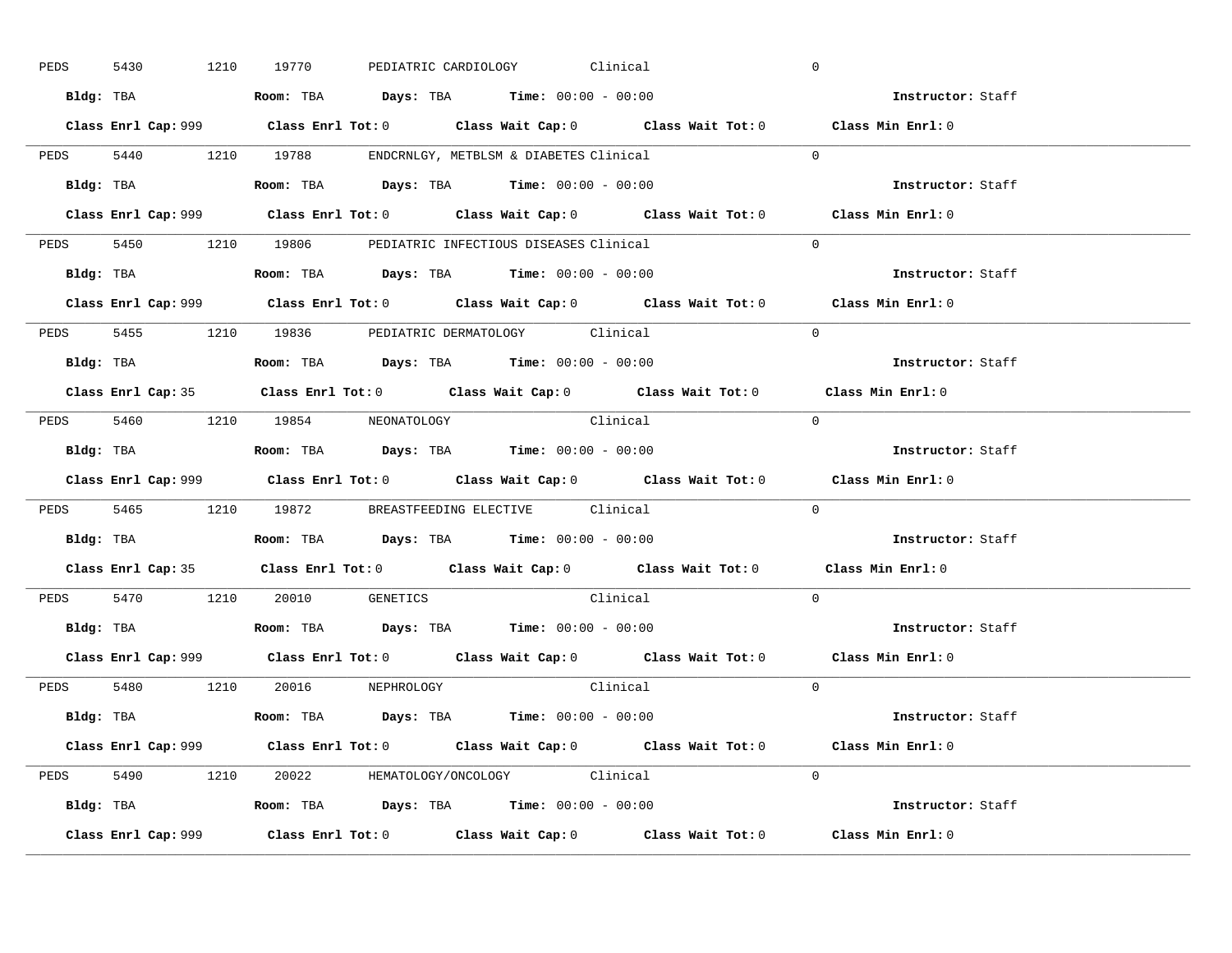#### Report ID: SR201 **University of Pittsburgh** Page No. 182 of 464 **Schedule of Classes for Fall Term 2021-2022** Run Date: 12/16/2020 **Four Week - Third Run Time: 22:30:21**

# **School of Medicine - Pediatrics - Subject: Pediatrics**

| Subject Catalog Nbr Section Class Nbr | Course Title                                                                                | Component                                                                                          | Units<br>Topics   |
|---------------------------------------|---------------------------------------------------------------------------------------------|----------------------------------------------------------------------------------------------------|-------------------|
| 5491<br>PEDS<br>1030                  | 21101<br>NEONATOLOGY                                                                        | Clinical                                                                                           | $\Omega$          |
| Bldg: TBA                             | Room: TBA Days: TBA Time: TBA                                                               |                                                                                                    | Instructor: Staff |
|                                       |                                                                                             | Class Enrl Cap: 200 Class Enrl Tot: 0 Class Wait Cap: 0 Class Wait Tot: 0 Class Min Enrl: 0        |                   |
|                                       | PEDS 5500 1210 20076 EMERGENCY PEDIATRICS Clinical                                          |                                                                                                    | $\bigcap$         |
|                                       | Bldg: TBA                   Room: TBA        Days: TBA        Time: $00:00 - 00:00$         |                                                                                                    | Instructor: Staff |
|                                       |                                                                                             | Class Enrl Cap: 999 Class Enrl Tot: 0 Class Wait Cap: 0 Class Wait Tot: 0 Class Min Enrl: 0        |                   |
| 5510 1210<br>PEDS                     | 20100 PEDIATRIC GASTROENTEROLOGY Clinical                                                   |                                                                                                    | $\Omega$          |
| Bldg: TBA                             | Room: TBA $Days:$ TBA $Time: 00:00 - 00:00$                                                 |                                                                                                    | Instructor: Staff |
|                                       |                                                                                             | Class Enrl Cap: 999 Class Enrl Tot: 0 Class Wait Cap: 0 Class Wait Tot: 0 Class Min Enrl: 0        |                   |
|                                       | PEDS 5520 1210 20112 DEVELOPMENTAL PEDIATRICS Clinical                                      |                                                                                                    | $\Omega$          |
|                                       | Bldg: TBA                   Room: TBA         Days: TBA         Time: 00:00 - 00:00         |                                                                                                    | Instructor: Staff |
|                                       |                                                                                             | Class Enrl Cap: 999 Class Enrl Tot: 0 Class Wait Cap: 0 Class Wait Tot: 0 Class Min Enrl: 0        |                   |
|                                       | PEDS 5521 1600 24691 TRIPLE BOARD PEDIATRICS Clinical                                       |                                                                                                    | $\Omega$          |
| Bldg: TO BE ARRANGED                  | Room: TBA $Days:$ TBA $Time:$ 00:00 - 00:00                                                 |                                                                                                    | Instructor: Staff |
|                                       |                                                                                             | Class Enrl Cap: 35 Class Enrl Tot: 0 Class Wait Cap: 0 Class Wait Tot: 0 Class Min Enrl: 0         |                   |
| PEDS                                  | 5530 1210 20124 POISON CENTER Practicum                                                     |                                                                                                    | $\Omega$          |
|                                       | Bldg: TBA                   Room: TBA         Days: TBA         Time: $00:00 - 00:00$       |                                                                                                    | Instructor: Staff |
|                                       |                                                                                             | Class Enrl Cap: 999 Class Enrl Tot: 0 Class Wait Cap: 0 Class Wait Tot: 0 Class Min Enrl: 0        |                   |
|                                       | PEDS 5540 1210 20142 PEDIATRIC PULMONOLOGY Clinical                                         |                                                                                                    | $\Omega$          |
|                                       | <b>Bldg:</b> TBA <b>ROOM:</b> TBA <b>Days:</b> TBA <b>Time:</b> $00:00 - 00:00$             |                                                                                                    | Instructor: Staff |
|                                       |                                                                                             | Class Enrl Cap: 999 Class Enrl Tot: 0 Class Wait Cap: 0 Class Wait Tot: 0 Class Min Enrl: 0        |                   |
| 5550<br>1210<br>PEDS                  | 20160 ADOLESCENT MEDICINE Clinical                                                          |                                                                                                    | $\Omega$          |
|                                       | Bldg: TBA                        Room: TBA          Days: TBA         Time: $00:00 - 00:00$ |                                                                                                    | Instructor: Staff |
| Class Enrl Cap: 999                   |                                                                                             | Class Enrl Tot: 0 $\qquad$ Class Wait Cap: 0 $\qquad$ Class Wait Tot: 0 $\qquad$ Class Min Enrl: 0 |                   |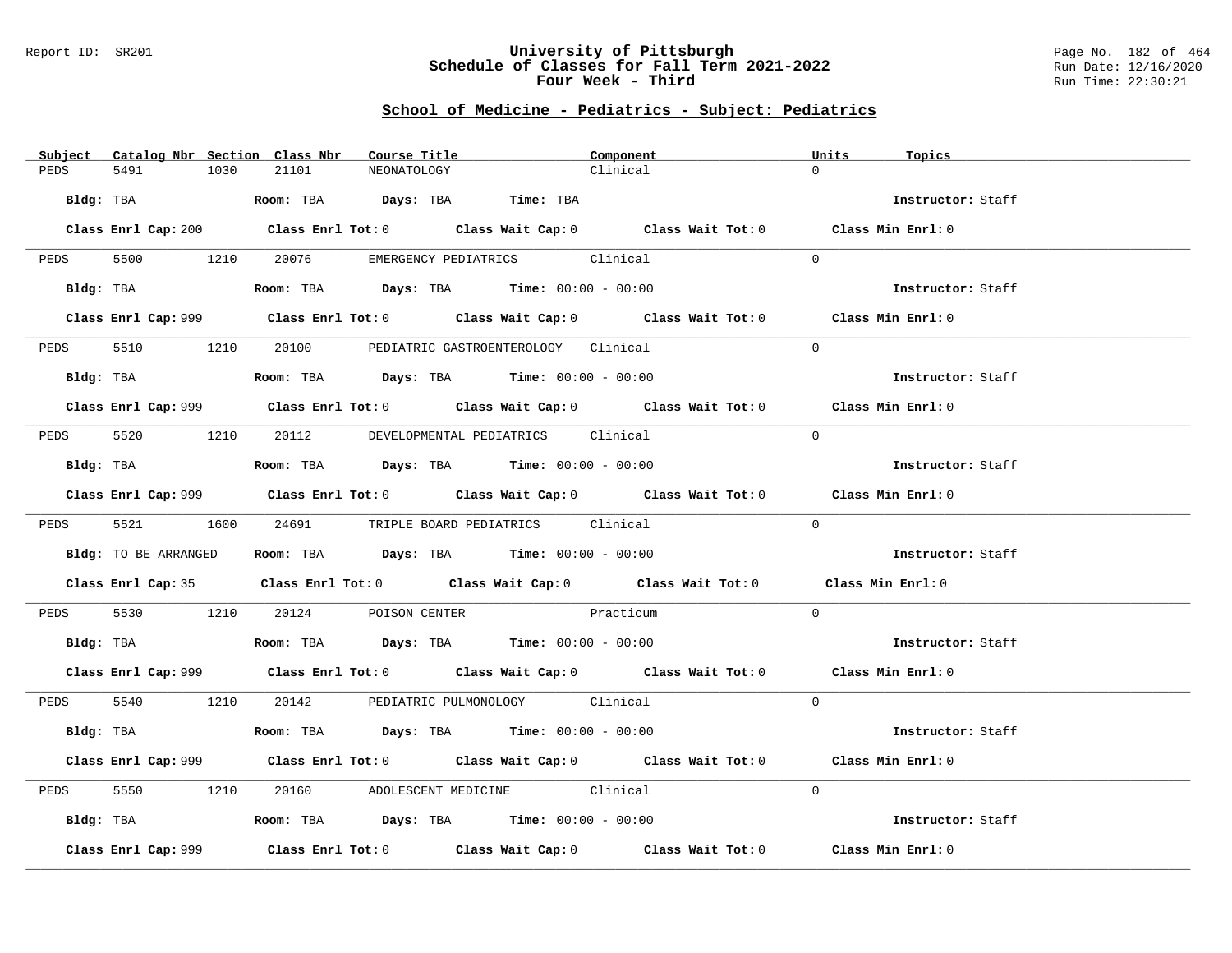| PEDS | 5560<br>1210         | AMBULATORY PEDIATRICS Clinical<br>19482                                                     | $\overline{0}$                |
|------|----------------------|---------------------------------------------------------------------------------------------|-------------------------------|
|      | Bldg: TBA            | <b>Room:</b> TBA $Days: TBA$ <b>Time:</b> $00:00 - 00:00$                                   | <b>Instructor:</b> Staff      |
|      |                      | Class Enrl Cap: 999 Class Enrl Tot: 0 Class Wait Cap: 0 Class Wait Tot: 0 Class Min Enrl: 0 |                               |
| PEDS |                      | 5570 1210 19488 ADOLSCNT AND YOUNG ADLT MEDICNClinical                                      | $\Omega$                      |
|      | Bldg: TBA            | Room: TBA $Days:$ TBA $Time: 00:00 - 00:00$                                                 | Instructor: Staff             |
|      |                      | Class Enrl Cap: 999 Class Enrl Tot: 0 Class Wait Cap: 0 Class Wait Tot: 0 Class Min Enrl: 0 |                               |
| PEDS |                      | 5580 1210 19500 SCHOOL HEALTH Clinical                                                      | $\Omega$                      |
|      | Bldg: TBA            | Room: TBA $Days:$ TBA $Time: 00:00 - 00:00$                                                 | Instructor: Staff             |
|      |                      | Class Enrl Cap: 999 Class Enrl Tot: 0 Class Wait Cap: 0 Class Wait Tot: 0 Class Min Enrl: 0 |                               |
|      |                      | PEDS 5650 1210 20178 INDIVIDUALIZED CLINICAL COURSELecture                                  | $\Omega$                      |
|      | Bldg: TBA            | Room: TBA $Days:$ TBA $Time: 00:00 - 00:00$                                                 | Instructor: Staff             |
|      |                      | Class Enrl Cap: 35 Class Enrl Tot: 0 Class Wait Cap: 0 Class Wait Tot: 0 Class Min Enrl: 0  |                               |
| PEDS |                      | 5720 1210 20196 MOLECULAR MEDICINE (ILS) Lecture                                            | $\overline{0}$                |
|      |                      | Bldg: TBA                       Room: TBA          Days: TBA          Time: 00:00 - 00:00   | Instructor: Staff             |
|      |                      | Class Enrl Cap: 999 Class Enrl Tot: 0 Class Wait Cap: 0 Class Wait Tot: 0 Class Min Enrl: 0 |                               |
|      |                      | PEDS 5750 1600 28627 GET READY FOR RESIDENCY Clinical                                       | $\Omega$                      |
|      | Bldg: TO BE ARRANGED | Room: TBA $Days:$ TBA $Time: 00:00 - 00:00$                                                 | Instructor: Fontenot, Amber L |
|      |                      |                                                                                             | Kirk, Kimberly Ann            |
|      |                      | Class Enrl Cap: 35 Class Enrl Tot: 0 Class Wait Cap: 0 Class Wait Tot: 0 Class Min Enrl: 0  |                               |
|      |                      | PEDS 5845 1210 20220 PEDIATRIC RESEARCH Directed Studies 0                                  |                               |
|      | Bldg: TBA            | Room: TBA $\rule{1em}{0.15mm}$ Days: TBA Time: $00:00 - 00:00$                              | Instructor: Staff             |
|      |                      | Class Enrl Cap: 35 Class Enrl Tot: 0 Class Wait Cap: 0 Class Wait Tot: 0 Class Min Enrl: 0  |                               |
| PEDS | 5899                 | 1210 23984 INDEPENDENT STUDY PEDIATRIC Independent Study 0                                  |                               |
|      | Bldg: TO BE ARRANGED | Room: TBA Days: TBA Time: $00:00 - 00:00$                                                   |                               |
|      |                      | Class Enrl Cap: 35 Class Enrl Tot: 0 Class Wait Cap: 0 Class Wait Tot: 0 Class Min Enrl: 0  |                               |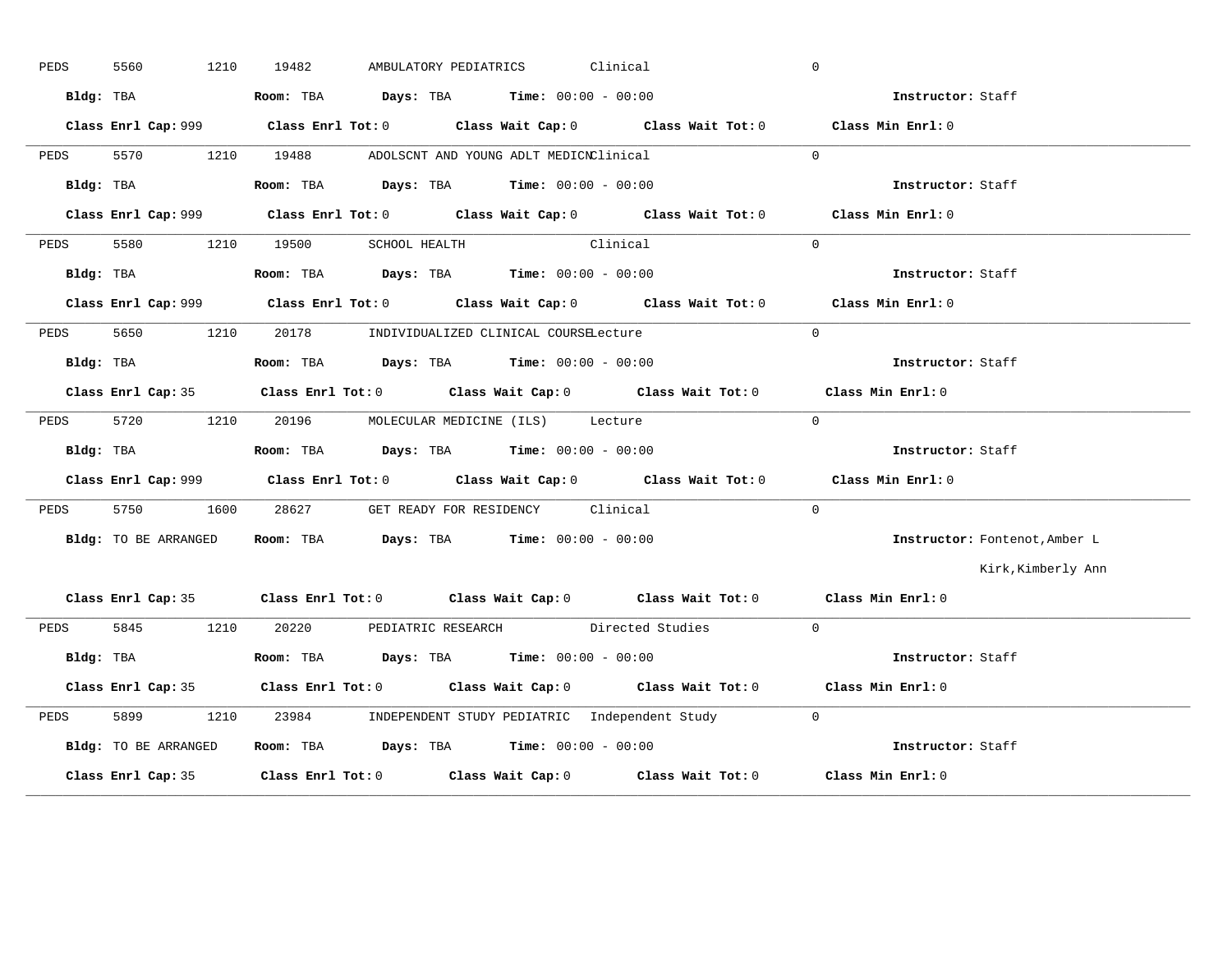### Report ID: SR201 **University of Pittsburgh** Page No. 184 of 464 **Schedule of Classes for Fall Term 2021-2022** Run Date: 12/16/2020 **Four Week - Third Run Time: 22:30:21**

# **School of Medicine - Pediatrics - Subject: Pediatrics**

| Subject   | Catalog Nbr Section Class Nbr |      |                   | Course Title                              | Component         | Units             | Topics            |
|-----------|-------------------------------|------|-------------------|-------------------------------------------|-------------------|-------------------|-------------------|
| PEDS      | 5900                          | 1210 | 20238             | EXTRAMURAL PEDIATRICS                     | Clinical          |                   |                   |
| Bldg: TBA |                               |      | Room: TBA         | <b>Time:</b> $00:00 - 00:00$<br>Days: TBA |                   |                   | Instructor: Staff |
|           | Class Enrl Cap: 35            |      | Class Enrl Tot: 0 | Class Wait Cap: 0                         | Class Wait Tot: 0 | Class Min Enrl: 0 |                   |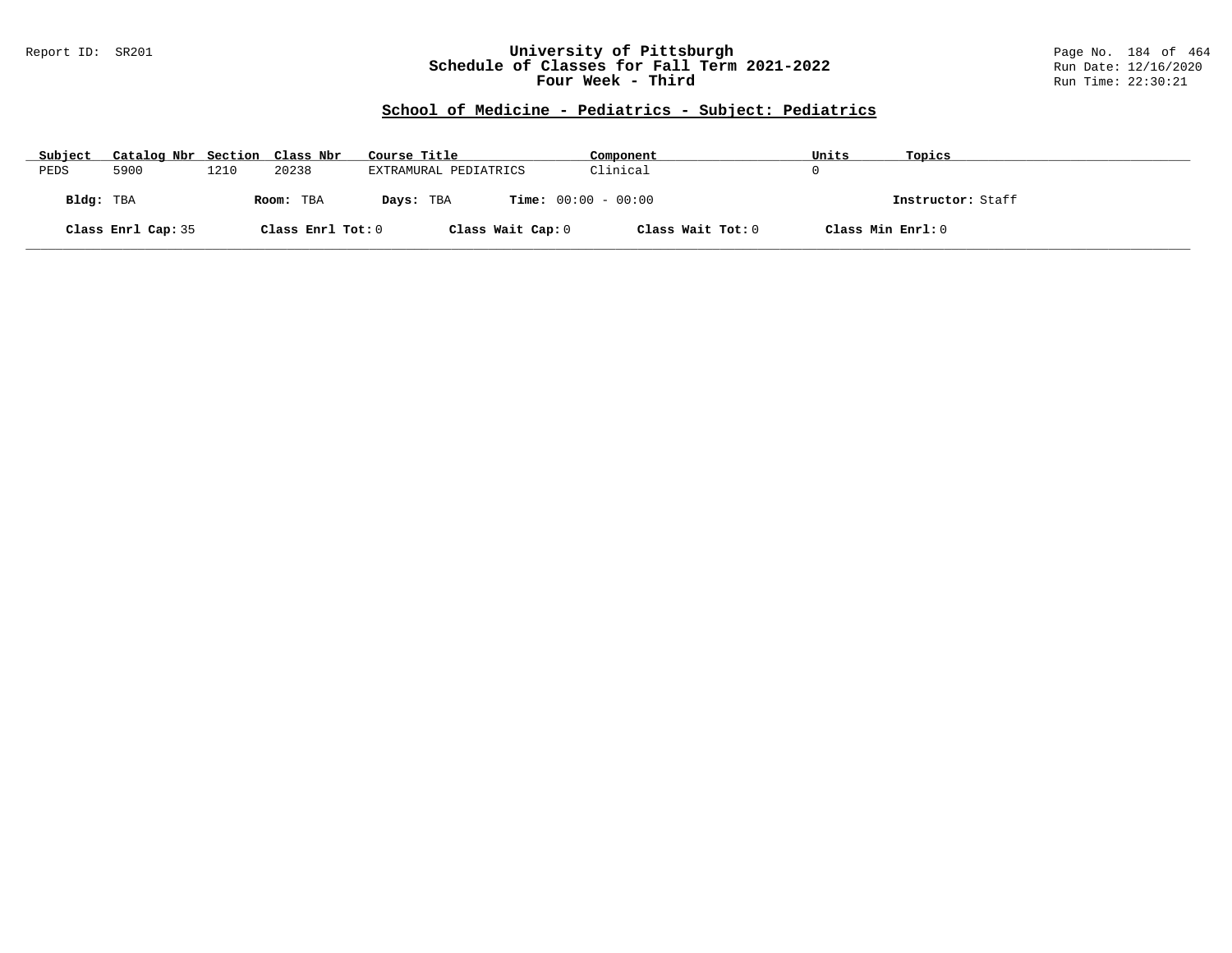### Report ID: SR201 **1988 Manufact Schedule of Classes for Fall Term 2021-2022** Page No. 185 of 464 Page No. 185 of 464<br>**Schedule of Classes for Fall Term 2021-2022** Paul Date: 12/16/2020 **Schedule of Classes for Fall Term 2021-2022** Run Date: 12/16/2020 **Four Week - Third Run Time: 22:30:21**

# **School of Medicine - Physical Medicine and Rehabilitation - Subject: Physical Medicine and Rehab**

| Subject              | Catalog Nbr Section Class Nbr<br>Course Title                                                                                                                                                                                                                                                                  | Component                                                                                   | Units<br>Topics   |
|----------------------|----------------------------------------------------------------------------------------------------------------------------------------------------------------------------------------------------------------------------------------------------------------------------------------------------------------|---------------------------------------------------------------------------------------------|-------------------|
| 5410<br>PMDREH       | 20250<br>1210                                                                                                                                                                                                                                                                                                  | REHABILITATION SUB-INTERNSHIP Clinical                                                      | $\Omega$          |
| Bldg: TO BE ARRANGED | Room: TBA $Days:$ TBA Time: $00:00 - 00:00$                                                                                                                                                                                                                                                                    |                                                                                             | Instructor: Staff |
|                      |                                                                                                                                                                                                                                                                                                                | Class Enrl Cap: 35 Class Enrl Tot: 0 Class Wait Cap: 0 Class Wait Tot: 0 Class Min Enrl: 0  |                   |
|                      | PMDREH 5450 1210 20256 REHABLTTN MEDICL CLERKSHIP Clinical                                                                                                                                                                                                                                                     |                                                                                             | $\Omega$          |
| Bldg: TO BE ARRANGED | Room: TBA $Days:$ TBA $Time: 00:00 - 00:00$                                                                                                                                                                                                                                                                    |                                                                                             | Instructor: Staff |
|                      |                                                                                                                                                                                                                                                                                                                |                                                                                             | Class Min Enrl: 0 |
|                      | PMDREH 5460 1210 20262 PED PHYSCL MED/REHAB-INPATIENTClinical                                                                                                                                                                                                                                                  |                                                                                             | $\Omega$          |
| Bldg: TO BE ARRANGED | <b>Room:</b> TBA $\rule{1em}{0.15mm}$ $\rule{1.5mm}{0.15mm}$ $\rule{1.5mm}{0.15mm}$ $\rule{1.5mm}{0.15mm}$ $\rule{1.5mm}{0.15mm}$ $\rule{1.5mm}{0.15mm}$ $\rule{1.5mm}{0.15mm}$ $\rule{1.5mm}{0.15mm}$ $\rule{1.5mm}{0.15mm}$ $\rule{1.5mm}{0.15mm}$ $\rule{1.5mm}{0.15mm}$ $\rule{1.5mm}{0.15mm}$ $\rule{1.5$ |                                                                                             | Instructor: Staff |
|                      |                                                                                                                                                                                                                                                                                                                |                                                                                             | Class Min Enrl: 0 |
|                      | PMDREH 5461 1210 20268 PED PHYSCL MED/REHAB-OUTPATNT Clinical                                                                                                                                                                                                                                                  |                                                                                             | $\overline{0}$    |
|                      | Bldg: TO BE ARRANGED Room: TBA Days: TBA Time: 00:00 - 00:00                                                                                                                                                                                                                                                   |                                                                                             | Instructor: Staff |
|                      |                                                                                                                                                                                                                                                                                                                | Class Enrl Cap: 999 Class Enrl Tot: 0 Class Wait Cap: 0 Class Wait Tot: 0 Class Min Enrl: 0 |                   |
|                      | PMDREH 5465 1210 20286 DISABILITIES CLERKSHIP Clinical                                                                                                                                                                                                                                                         |                                                                                             | $\Omega$          |
| Bldg: TO BE ARRANGED | Room: TBA $Days: TBA$ Time: $00:00 - 00:00$                                                                                                                                                                                                                                                                    |                                                                                             | Instructor: Staff |
|                      |                                                                                                                                                                                                                                                                                                                | Class Enrl Cap: 35 Class Enrl Tot: 0 Class Wait Cap: 0 Class Wait Tot: 0 Class Min Enrl: 0  |                   |
|                      |                                                                                                                                                                                                                                                                                                                | PMDREH 5650 1600 23926 INDIVIDUALIZED CLINICAL COURSEDirected Studies                       | $\mathbf{0}$      |
| Bldg: TO BE ARRANGED | Room: TBA $Days:$ TBA $Time: 00:00 - 00:00$                                                                                                                                                                                                                                                                    |                                                                                             | Instructor: Staff |
|                      |                                                                                                                                                                                                                                                                                                                | Class Enrl Cap: 35 Class Enrl Tot: 0 Class Wait Cap: 0 Class Wait Tot: 0 Class Min Enrl: 0  |                   |
|                      | PMDREH 5810 1210 20298 PM&R RESEARCH                                                                                                                                                                                                                                                                           | Directed Studies                                                                            | $\Omega$          |
| Bldg: TO BE ARRANGED | Room: TBA $\rule{1em}{0.15mm}$ Days: TBA $\rule{1.15mm}{0.15mm}$ Time: $00:00 - 00:00$                                                                                                                                                                                                                         |                                                                                             | Instructor: Staff |
|                      |                                                                                                                                                                                                                                                                                                                | Class Enrl Cap: 35 Class Enrl Tot: 0 Class Wait Cap: 0 Class Wait Tot: 0 Class Min Enrl: 0  |                   |
| PMDREH 5899          |                                                                                                                                                                                                                                                                                                                | 1600 23830 IND STDY IN PHYSCL MED & REHAEIndependent Study                                  | $\Omega$          |
| Bldg: TO BE ARRANGED | <b>Room:</b> TBA $\rule{1em}{0.15mm}$ <b>Days:</b> TBA <b>Time:</b> $00:00 - 00:00$                                                                                                                                                                                                                            |                                                                                             | Instructor: Staff |
|                      |                                                                                                                                                                                                                                                                                                                | Class Enrl Cap: 35 Class Enrl Tot: 0 Class Wait Cap: 0 Class Wait Tot: 0 Class Min Enrl: 0  |                   |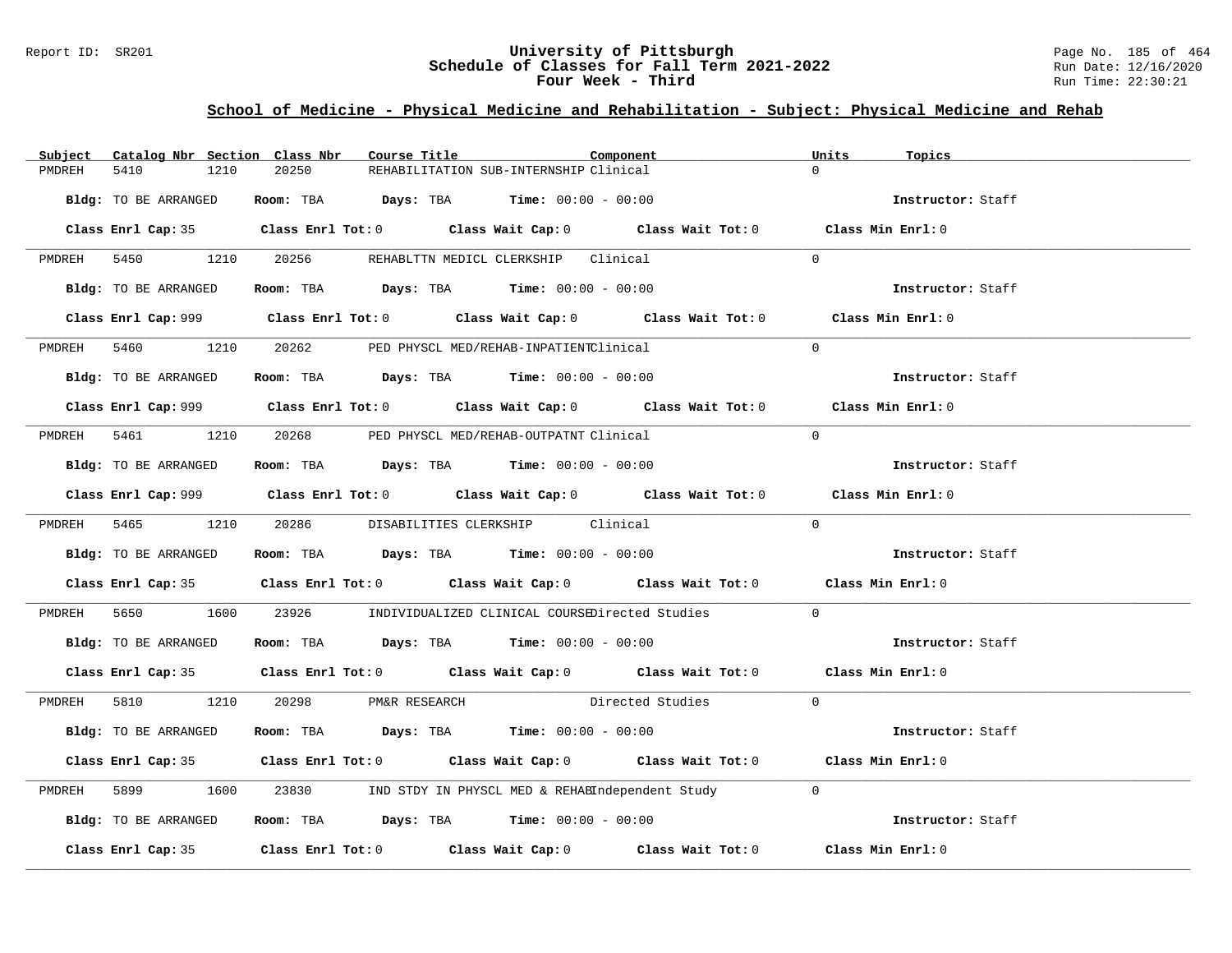| PMDREH | 5900                 | 1210 | 20304             | EXTRAMURAL PHYSCL MED & REHAB Clinical |                              |                   |                   |  |
|--------|----------------------|------|-------------------|----------------------------------------|------------------------------|-------------------|-------------------|--|
|        | Bldg: TO BE ARRANGED |      | Room: TBA         | Days: TBA                              | <b>Time:</b> $00:00 - 00:00$ |                   | Instructor: Staff |  |
|        | Class Enrl Cap: 35   |      | Class Enrl Tot: 0 |                                        | Class Wait Cap: 0            | Class Wait Tot: 0 | Class Min Enrl: 0 |  |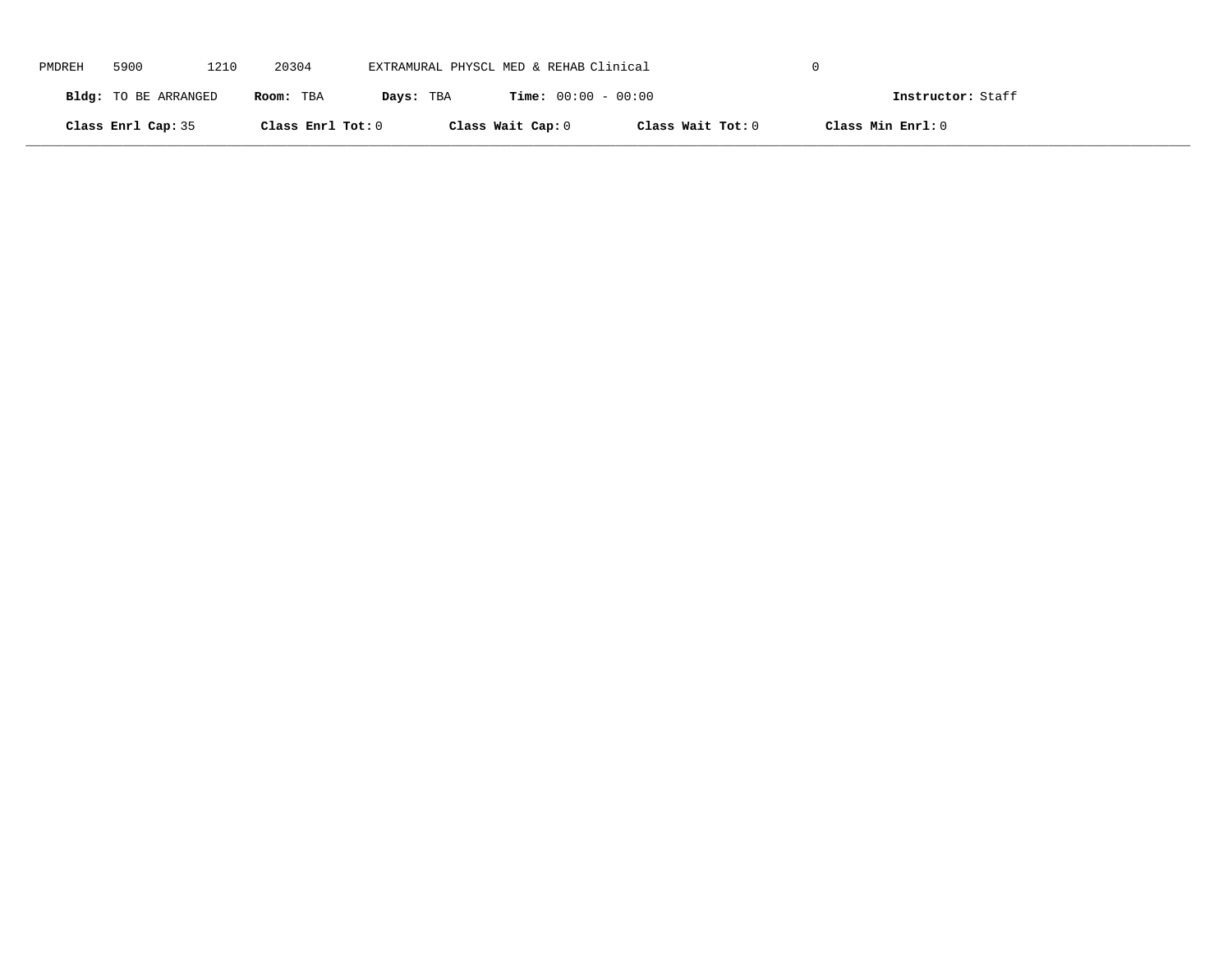#### Report ID: SR201 **University of Pittsburgh** Page No. 187 of 464 **Schedule of Classes for Fall Term 2021-2022** Run Date: 12/16/2020 **Four Week - Third Run Time: 22:30:21**

| $\Omega$<br>20310<br>CLINICAL NEUROSCIENCE REPEAT Clinical<br>PSYC<br>5345<br>1210<br>Room: TBA $Days:$ TBA $Time: 00:00 - 00:00$<br>Bldg: TO BE ARRANGED<br>Instructor: Staff<br>Class Enrl Cap: 35 Class Enrl Tot: 0 Class Wait Cap: 0 Class Wait Tot: 0 Class Min Enrl: 0<br>PSYC 5366 1600 28611 PSYCHIATRY CLERKSHIP Clinical<br>$\Omega$<br>Room: TBA $\rule{1em}{0.15mm}$ Days: TBA Time: $00:00 - 00:00$<br>Bldg: TO BE ARRANGED<br>Instructor: Staff<br>Class Enrl Cap: 35 Class Enrl Tot: 0 Class Wait Cap: 0 Class Wait Tot: 0 Class Min Enrl: 0<br>5410 1210<br>20343 ACTNG INTERNSHIP IN PSYCHIATRYClinical<br>$\Omega$<br>PSYC<br>Room: TBA $Days:$ TBA $Time: 00:00 - 00:00$<br>Bldg: TBA<br>Instructor: Staff<br>Class Enrl Cap: 35 Class Enrl Tot: 0 Class Wait Cap: 0 Class Wait Tot: 0 Class Min Enrl: 0<br>5411 1210 20355 ADOLESCENT PSYC ACTING INTERN Clinical<br>$\Omega$<br>PSYC<br>Room: TBA $Days:$ TBA Time: $00:00 - 00:00$<br>Bldg: TBA<br>Instructor: Staff<br>Class Enrl Cap: 999 Class Enrl Tot: 0 Class Wait Cap: 0 Class Wait Tot: 0 Class Min Enrl: 0<br>$\Omega$<br>PSYC 5412 1210 20367 TRIPLE BOARD ACTING INTERNSHIPClinical<br>Bldg: TBA<br>Room: TBA $Days:$ TBA $Time: 00:00 - 00:00$<br>Instructor: Staff<br>Class Enrl Cap: 35 Class Enrl Tot: 0 Class Wait Cap: 0 Class Wait Tot: 0 Class Min Enrl: 0<br>PSYC 5415 1210 20379 INTRO TO CLINICAL PSYCHIATRY Clinical<br>$\overline{0}$<br>Room: TBA $Days:$ TBA Time: $00:00 - 00:00$<br>Bldg: TBA<br>Instructor: Staff<br>Class Enrl Cap: 35 Class Enrl Tot: 0 Class Wait Cap: 0 Class Wait Tot: 0 Class Min Enrl: 0<br>PSYC 5420 1210 20397 PSYCHIATRIC EMERGENCY SERVICESClinical<br>$\Omega$<br>Room: TBA $Days:$ TBA $Time:$ $00:00 - 00:00$<br>Bldg: TBA<br>Instructor: Staff<br>Class Enrl Cap: 999 Class Enrl Tot: 0 Class Wait Cap: 0 Class Wait Tot: 0 Class Min Enrl: 0<br>1210 19512 MGT OF PSYCHIATRIC ILLNESSES Clinical<br>$\Omega$<br>5425<br>PSYC<br>Room: TBA $\rule{1em}{0.15mm}$ Days: TBA $\rule{1.5mm}{0.15mm}$ Time: $00:00 - 00:00$<br>Bldg: TBA<br>Instructor: Staff<br>Class Enrl Tot: $0$ Class Wait Cap: $0$ Class Wait Tot: $0$<br>Class Min Enrl: 0<br>Class Enrl Cap: 35 | Subject<br>Catalog Nbr Section Class Nbr | Course Title | Component | Units<br>Topics |
|------------------------------------------------------------------------------------------------------------------------------------------------------------------------------------------------------------------------------------------------------------------------------------------------------------------------------------------------------------------------------------------------------------------------------------------------------------------------------------------------------------------------------------------------------------------------------------------------------------------------------------------------------------------------------------------------------------------------------------------------------------------------------------------------------------------------------------------------------------------------------------------------------------------------------------------------------------------------------------------------------------------------------------------------------------------------------------------------------------------------------------------------------------------------------------------------------------------------------------------------------------------------------------------------------------------------------------------------------------------------------------------------------------------------------------------------------------------------------------------------------------------------------------------------------------------------------------------------------------------------------------------------------------------------------------------------------------------------------------------------------------------------------------------------------------------------------------------------------------------------------------------------------------------------------------------------------------------------------------------------------------------------------------------------------------------------------------------------------------------------------------------------------------------------------------------------------|------------------------------------------|--------------|-----------|-----------------|
|                                                                                                                                                                                                                                                                                                                                                                                                                                                                                                                                                                                                                                                                                                                                                                                                                                                                                                                                                                                                                                                                                                                                                                                                                                                                                                                                                                                                                                                                                                                                                                                                                                                                                                                                                                                                                                                                                                                                                                                                                                                                                                                                                                                                      |                                          |              |           |                 |
|                                                                                                                                                                                                                                                                                                                                                                                                                                                                                                                                                                                                                                                                                                                                                                                                                                                                                                                                                                                                                                                                                                                                                                                                                                                                                                                                                                                                                                                                                                                                                                                                                                                                                                                                                                                                                                                                                                                                                                                                                                                                                                                                                                                                      |                                          |              |           |                 |
|                                                                                                                                                                                                                                                                                                                                                                                                                                                                                                                                                                                                                                                                                                                                                                                                                                                                                                                                                                                                                                                                                                                                                                                                                                                                                                                                                                                                                                                                                                                                                                                                                                                                                                                                                                                                                                                                                                                                                                                                                                                                                                                                                                                                      |                                          |              |           |                 |
|                                                                                                                                                                                                                                                                                                                                                                                                                                                                                                                                                                                                                                                                                                                                                                                                                                                                                                                                                                                                                                                                                                                                                                                                                                                                                                                                                                                                                                                                                                                                                                                                                                                                                                                                                                                                                                                                                                                                                                                                                                                                                                                                                                                                      |                                          |              |           |                 |
|                                                                                                                                                                                                                                                                                                                                                                                                                                                                                                                                                                                                                                                                                                                                                                                                                                                                                                                                                                                                                                                                                                                                                                                                                                                                                                                                                                                                                                                                                                                                                                                                                                                                                                                                                                                                                                                                                                                                                                                                                                                                                                                                                                                                      |                                          |              |           |                 |
|                                                                                                                                                                                                                                                                                                                                                                                                                                                                                                                                                                                                                                                                                                                                                                                                                                                                                                                                                                                                                                                                                                                                                                                                                                                                                                                                                                                                                                                                                                                                                                                                                                                                                                                                                                                                                                                                                                                                                                                                                                                                                                                                                                                                      |                                          |              |           |                 |
|                                                                                                                                                                                                                                                                                                                                                                                                                                                                                                                                                                                                                                                                                                                                                                                                                                                                                                                                                                                                                                                                                                                                                                                                                                                                                                                                                                                                                                                                                                                                                                                                                                                                                                                                                                                                                                                                                                                                                                                                                                                                                                                                                                                                      |                                          |              |           |                 |
|                                                                                                                                                                                                                                                                                                                                                                                                                                                                                                                                                                                                                                                                                                                                                                                                                                                                                                                                                                                                                                                                                                                                                                                                                                                                                                                                                                                                                                                                                                                                                                                                                                                                                                                                                                                                                                                                                                                                                                                                                                                                                                                                                                                                      |                                          |              |           |                 |
|                                                                                                                                                                                                                                                                                                                                                                                                                                                                                                                                                                                                                                                                                                                                                                                                                                                                                                                                                                                                                                                                                                                                                                                                                                                                                                                                                                                                                                                                                                                                                                                                                                                                                                                                                                                                                                                                                                                                                                                                                                                                                                                                                                                                      |                                          |              |           |                 |
|                                                                                                                                                                                                                                                                                                                                                                                                                                                                                                                                                                                                                                                                                                                                                                                                                                                                                                                                                                                                                                                                                                                                                                                                                                                                                                                                                                                                                                                                                                                                                                                                                                                                                                                                                                                                                                                                                                                                                                                                                                                                                                                                                                                                      |                                          |              |           |                 |
|                                                                                                                                                                                                                                                                                                                                                                                                                                                                                                                                                                                                                                                                                                                                                                                                                                                                                                                                                                                                                                                                                                                                                                                                                                                                                                                                                                                                                                                                                                                                                                                                                                                                                                                                                                                                                                                                                                                                                                                                                                                                                                                                                                                                      |                                          |              |           |                 |
|                                                                                                                                                                                                                                                                                                                                                                                                                                                                                                                                                                                                                                                                                                                                                                                                                                                                                                                                                                                                                                                                                                                                                                                                                                                                                                                                                                                                                                                                                                                                                                                                                                                                                                                                                                                                                                                                                                                                                                                                                                                                                                                                                                                                      |                                          |              |           |                 |
|                                                                                                                                                                                                                                                                                                                                                                                                                                                                                                                                                                                                                                                                                                                                                                                                                                                                                                                                                                                                                                                                                                                                                                                                                                                                                                                                                                                                                                                                                                                                                                                                                                                                                                                                                                                                                                                                                                                                                                                                                                                                                                                                                                                                      |                                          |              |           |                 |
|                                                                                                                                                                                                                                                                                                                                                                                                                                                                                                                                                                                                                                                                                                                                                                                                                                                                                                                                                                                                                                                                                                                                                                                                                                                                                                                                                                                                                                                                                                                                                                                                                                                                                                                                                                                                                                                                                                                                                                                                                                                                                                                                                                                                      |                                          |              |           |                 |
|                                                                                                                                                                                                                                                                                                                                                                                                                                                                                                                                                                                                                                                                                                                                                                                                                                                                                                                                                                                                                                                                                                                                                                                                                                                                                                                                                                                                                                                                                                                                                                                                                                                                                                                                                                                                                                                                                                                                                                                                                                                                                                                                                                                                      |                                          |              |           |                 |
|                                                                                                                                                                                                                                                                                                                                                                                                                                                                                                                                                                                                                                                                                                                                                                                                                                                                                                                                                                                                                                                                                                                                                                                                                                                                                                                                                                                                                                                                                                                                                                                                                                                                                                                                                                                                                                                                                                                                                                                                                                                                                                                                                                                                      |                                          |              |           |                 |
|                                                                                                                                                                                                                                                                                                                                                                                                                                                                                                                                                                                                                                                                                                                                                                                                                                                                                                                                                                                                                                                                                                                                                                                                                                                                                                                                                                                                                                                                                                                                                                                                                                                                                                                                                                                                                                                                                                                                                                                                                                                                                                                                                                                                      |                                          |              |           |                 |
|                                                                                                                                                                                                                                                                                                                                                                                                                                                                                                                                                                                                                                                                                                                                                                                                                                                                                                                                                                                                                                                                                                                                                                                                                                                                                                                                                                                                                                                                                                                                                                                                                                                                                                                                                                                                                                                                                                                                                                                                                                                                                                                                                                                                      |                                          |              |           |                 |
|                                                                                                                                                                                                                                                                                                                                                                                                                                                                                                                                                                                                                                                                                                                                                                                                                                                                                                                                                                                                                                                                                                                                                                                                                                                                                                                                                                                                                                                                                                                                                                                                                                                                                                                                                                                                                                                                                                                                                                                                                                                                                                                                                                                                      |                                          |              |           |                 |
|                                                                                                                                                                                                                                                                                                                                                                                                                                                                                                                                                                                                                                                                                                                                                                                                                                                                                                                                                                                                                                                                                                                                                                                                                                                                                                                                                                                                                                                                                                                                                                                                                                                                                                                                                                                                                                                                                                                                                                                                                                                                                                                                                                                                      |                                          |              |           |                 |
|                                                                                                                                                                                                                                                                                                                                                                                                                                                                                                                                                                                                                                                                                                                                                                                                                                                                                                                                                                                                                                                                                                                                                                                                                                                                                                                                                                                                                                                                                                                                                                                                                                                                                                                                                                                                                                                                                                                                                                                                                                                                                                                                                                                                      |                                          |              |           |                 |
|                                                                                                                                                                                                                                                                                                                                                                                                                                                                                                                                                                                                                                                                                                                                                                                                                                                                                                                                                                                                                                                                                                                                                                                                                                                                                                                                                                                                                                                                                                                                                                                                                                                                                                                                                                                                                                                                                                                                                                                                                                                                                                                                                                                                      |                                          |              |           |                 |
|                                                                                                                                                                                                                                                                                                                                                                                                                                                                                                                                                                                                                                                                                                                                                                                                                                                                                                                                                                                                                                                                                                                                                                                                                                                                                                                                                                                                                                                                                                                                                                                                                                                                                                                                                                                                                                                                                                                                                                                                                                                                                                                                                                                                      |                                          |              |           |                 |
|                                                                                                                                                                                                                                                                                                                                                                                                                                                                                                                                                                                                                                                                                                                                                                                                                                                                                                                                                                                                                                                                                                                                                                                                                                                                                                                                                                                                                                                                                                                                                                                                                                                                                                                                                                                                                                                                                                                                                                                                                                                                                                                                                                                                      |                                          |              |           |                 |
|                                                                                                                                                                                                                                                                                                                                                                                                                                                                                                                                                                                                                                                                                                                                                                                                                                                                                                                                                                                                                                                                                                                                                                                                                                                                                                                                                                                                                                                                                                                                                                                                                                                                                                                                                                                                                                                                                                                                                                                                                                                                                                                                                                                                      |                                          |              |           |                 |
|                                                                                                                                                                                                                                                                                                                                                                                                                                                                                                                                                                                                                                                                                                                                                                                                                                                                                                                                                                                                                                                                                                                                                                                                                                                                                                                                                                                                                                                                                                                                                                                                                                                                                                                                                                                                                                                                                                                                                                                                                                                                                                                                                                                                      |                                          |              |           |                 |
|                                                                                                                                                                                                                                                                                                                                                                                                                                                                                                                                                                                                                                                                                                                                                                                                                                                                                                                                                                                                                                                                                                                                                                                                                                                                                                                                                                                                                                                                                                                                                                                                                                                                                                                                                                                                                                                                                                                                                                                                                                                                                                                                                                                                      |                                          |              |           |                 |
|                                                                                                                                                                                                                                                                                                                                                                                                                                                                                                                                                                                                                                                                                                                                                                                                                                                                                                                                                                                                                                                                                                                                                                                                                                                                                                                                                                                                                                                                                                                                                                                                                                                                                                                                                                                                                                                                                                                                                                                                                                                                                                                                                                                                      |                                          |              |           |                 |
|                                                                                                                                                                                                                                                                                                                                                                                                                                                                                                                                                                                                                                                                                                                                                                                                                                                                                                                                                                                                                                                                                                                                                                                                                                                                                                                                                                                                                                                                                                                                                                                                                                                                                                                                                                                                                                                                                                                                                                                                                                                                                                                                                                                                      |                                          |              |           |                 |
|                                                                                                                                                                                                                                                                                                                                                                                                                                                                                                                                                                                                                                                                                                                                                                                                                                                                                                                                                                                                                                                                                                                                                                                                                                                                                                                                                                                                                                                                                                                                                                                                                                                                                                                                                                                                                                                                                                                                                                                                                                                                                                                                                                                                      |                                          |              |           |                 |
|                                                                                                                                                                                                                                                                                                                                                                                                                                                                                                                                                                                                                                                                                                                                                                                                                                                                                                                                                                                                                                                                                                                                                                                                                                                                                                                                                                                                                                                                                                                                                                                                                                                                                                                                                                                                                                                                                                                                                                                                                                                                                                                                                                                                      |                                          |              |           |                 |
|                                                                                                                                                                                                                                                                                                                                                                                                                                                                                                                                                                                                                                                                                                                                                                                                                                                                                                                                                                                                                                                                                                                                                                                                                                                                                                                                                                                                                                                                                                                                                                                                                                                                                                                                                                                                                                                                                                                                                                                                                                                                                                                                                                                                      |                                          |              |           |                 |
|                                                                                                                                                                                                                                                                                                                                                                                                                                                                                                                                                                                                                                                                                                                                                                                                                                                                                                                                                                                                                                                                                                                                                                                                                                                                                                                                                                                                                                                                                                                                                                                                                                                                                                                                                                                                                                                                                                                                                                                                                                                                                                                                                                                                      |                                          |              |           |                 |
|                                                                                                                                                                                                                                                                                                                                                                                                                                                                                                                                                                                                                                                                                                                                                                                                                                                                                                                                                                                                                                                                                                                                                                                                                                                                                                                                                                                                                                                                                                                                                                                                                                                                                                                                                                                                                                                                                                                                                                                                                                                                                                                                                                                                      |                                          |              |           |                 |
|                                                                                                                                                                                                                                                                                                                                                                                                                                                                                                                                                                                                                                                                                                                                                                                                                                                                                                                                                                                                                                                                                                                                                                                                                                                                                                                                                                                                                                                                                                                                                                                                                                                                                                                                                                                                                                                                                                                                                                                                                                                                                                                                                                                                      |                                          |              |           |                 |
|                                                                                                                                                                                                                                                                                                                                                                                                                                                                                                                                                                                                                                                                                                                                                                                                                                                                                                                                                                                                                                                                                                                                                                                                                                                                                                                                                                                                                                                                                                                                                                                                                                                                                                                                                                                                                                                                                                                                                                                                                                                                                                                                                                                                      |                                          |              |           |                 |
|                                                                                                                                                                                                                                                                                                                                                                                                                                                                                                                                                                                                                                                                                                                                                                                                                                                                                                                                                                                                                                                                                                                                                                                                                                                                                                                                                                                                                                                                                                                                                                                                                                                                                                                                                                                                                                                                                                                                                                                                                                                                                                                                                                                                      |                                          |              |           |                 |
|                                                                                                                                                                                                                                                                                                                                                                                                                                                                                                                                                                                                                                                                                                                                                                                                                                                                                                                                                                                                                                                                                                                                                                                                                                                                                                                                                                                                                                                                                                                                                                                                                                                                                                                                                                                                                                                                                                                                                                                                                                                                                                                                                                                                      |                                          |              |           |                 |
|                                                                                                                                                                                                                                                                                                                                                                                                                                                                                                                                                                                                                                                                                                                                                                                                                                                                                                                                                                                                                                                                                                                                                                                                                                                                                                                                                                                                                                                                                                                                                                                                                                                                                                                                                                                                                                                                                                                                                                                                                                                                                                                                                                                                      |                                          |              |           |                 |
|                                                                                                                                                                                                                                                                                                                                                                                                                                                                                                                                                                                                                                                                                                                                                                                                                                                                                                                                                                                                                                                                                                                                                                                                                                                                                                                                                                                                                                                                                                                                                                                                                                                                                                                                                                                                                                                                                                                                                                                                                                                                                                                                                                                                      |                                          |              |           |                 |
|                                                                                                                                                                                                                                                                                                                                                                                                                                                                                                                                                                                                                                                                                                                                                                                                                                                                                                                                                                                                                                                                                                                                                                                                                                                                                                                                                                                                                                                                                                                                                                                                                                                                                                                                                                                                                                                                                                                                                                                                                                                                                                                                                                                                      |                                          |              |           |                 |
|                                                                                                                                                                                                                                                                                                                                                                                                                                                                                                                                                                                                                                                                                                                                                                                                                                                                                                                                                                                                                                                                                                                                                                                                                                                                                                                                                                                                                                                                                                                                                                                                                                                                                                                                                                                                                                                                                                                                                                                                                                                                                                                                                                                                      |                                          |              |           |                 |
|                                                                                                                                                                                                                                                                                                                                                                                                                                                                                                                                                                                                                                                                                                                                                                                                                                                                                                                                                                                                                                                                                                                                                                                                                                                                                                                                                                                                                                                                                                                                                                                                                                                                                                                                                                                                                                                                                                                                                                                                                                                                                                                                                                                                      |                                          |              |           |                 |
|                                                                                                                                                                                                                                                                                                                                                                                                                                                                                                                                                                                                                                                                                                                                                                                                                                                                                                                                                                                                                                                                                                                                                                                                                                                                                                                                                                                                                                                                                                                                                                                                                                                                                                                                                                                                                                                                                                                                                                                                                                                                                                                                                                                                      |                                          |              |           |                 |
|                                                                                                                                                                                                                                                                                                                                                                                                                                                                                                                                                                                                                                                                                                                                                                                                                                                                                                                                                                                                                                                                                                                                                                                                                                                                                                                                                                                                                                                                                                                                                                                                                                                                                                                                                                                                                                                                                                                                                                                                                                                                                                                                                                                                      |                                          |              |           |                 |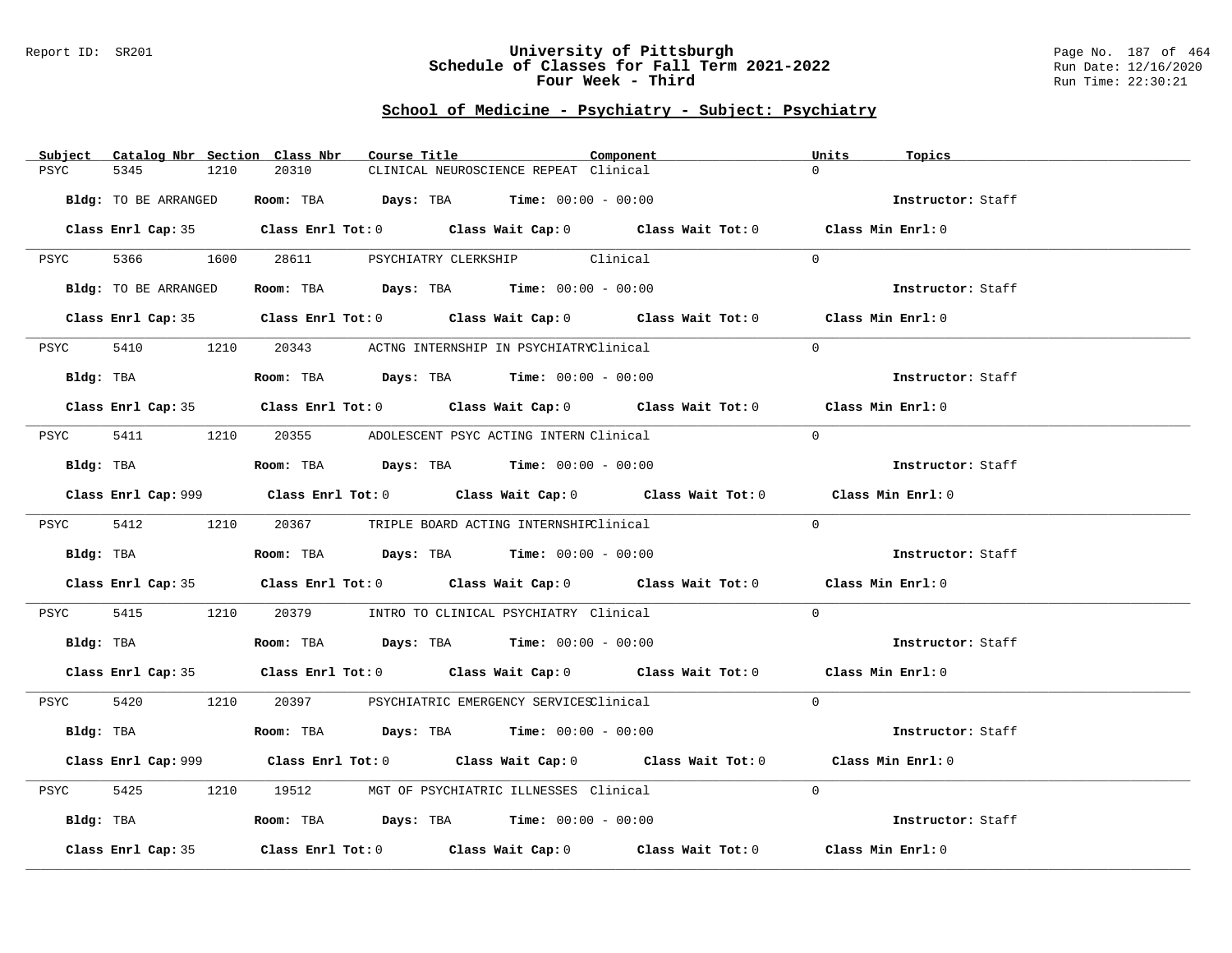| PSYC<br>5430 | 1210      | 20409                                                                                         |  | PEDIATRIC PSYCHIATRY Clinical | $\overline{0}$                                                                              |
|--------------|-----------|-----------------------------------------------------------------------------------------------|--|-------------------------------|---------------------------------------------------------------------------------------------|
|              |           | Bldg: TBA                   Room: TBA         Days: TBA         Time: $00:00 - 00:00$         |  |                               | Instructor: Staff                                                                           |
|              |           |                                                                                               |  |                               | Class Enrl Cap: 999 Class Enrl Tot: 0 Class Wait Cap: 0 Class Wait Tot: 0 Class Min Enrl: 0 |
|              |           | PSYC 5441 1210 20427 OUTPATIENT ADOLSCNT PSYCHIATRYClinical                                   |  |                               | $\Omega$                                                                                    |
|              | Bldg: TBA | Room: TBA $\rule{1em}{0.15mm}$ Days: TBA $\rule{1.5mm}{0.15mm}$ Time: $00:00 - 00:00$         |  |                               | Instructor: Staff                                                                           |
|              |           |                                                                                               |  |                               | Class Enrl Cap: 999 Class Enrl Tot: 0 Class Wait Cap: 0 Class Wait Tot: 0 Class Min Enrl: 0 |
|              |           | PSYC 5442 1210 19524 ADV OUTPATIENT CHLD & ADOLSCNTClinical                                   |  |                               | $\Omega$                                                                                    |
|              |           | Bldg: TBA                    Room: TBA         Days: TBA        Time: $00:00 - 00:00$         |  |                               | Instructor: Staff                                                                           |
|              |           |                                                                                               |  |                               | Class Enrl Cap: 999 Class Enrl Tot: 0 Class Wait Cap: 0 Class Wait Tot: 0 Class Min Enrl: 0 |
|              |           | PSYC 5443 1210 19530 SEX ABUSE OF CHLDREN & ADLSCNTClinical                                   |  |                               | $\Omega$                                                                                    |
|              |           |                                                                                               |  |                               | Instructor: Staff                                                                           |
|              |           |                                                                                               |  |                               | Class Enrl Cap: 999 Class Enrl Tot: 0 Class Wait Cap: 0 Class Wait Tot: 0 Class Min Enrl: 0 |
|              |           | PSYC 5448 1210 20445 INTRO TO GERIATRIC PSYCHIATRY Clinical                                   |  |                               | $\Omega$                                                                                    |
|              |           | Bldg: TBA                          Room: TBA          Days: TBA         Time: $00:00 - 00:00$ |  |                               | Instructor: Staff                                                                           |
|              |           |                                                                                               |  |                               | Class Enrl Cap: 35 Class Enrl Tot: 0 Class Wait Cap: 0 Class Wait Tot: 0 Class Min Enrl: 0  |
|              |           |                                                                                               |  |                               |                                                                                             |
|              |           | PSYC 5450 1210 20463 GERIATRIC PSYCHIATRY Clinical                                            |  |                               | $\mathbf{0}$                                                                                |
|              |           |                                                                                               |  |                               | <b>Instructor:</b> Staff                                                                    |
|              |           |                                                                                               |  |                               | Class Enrl Cap: 999 Class Enrl Tot: 0 Class Wait Cap: 0 Class Wait Tot: 0 Class Min Enrl: 0 |
|              |           | PSYC 5455 1210 19542 EMERGENCY PSYCHIATRY Clinical                                            |  |                               | $\Omega$                                                                                    |
|              |           | Bldg: TBA                    Room: TBA         Days: TBA         Time: $00:00 - 00:00$        |  |                               | Instructor: Staff                                                                           |
|              |           |                                                                                               |  |                               | Class Enrl Cap: 999 Class Enrl Tot: 0 Class Wait Cap: 0 Class Wait Tot: 0 Class Min Enrl: 0 |
|              |           | PSYC 5458 1210 20475 PSYCHIATRIC ASSESSMENT Clinical                                          |  |                               | $\Omega$                                                                                    |
|              |           | Bldg: TBA                   Room: TBA        Days: TBA        Time: 00:00 - 00:00             |  |                               | Instructor: Staff                                                                           |
|              |           |                                                                                               |  |                               | Class Enrl Cap: 35 Class Enrl Tot: 0 Class Wait Cap: 0 Class Wait Tot: 0 Class Min Enrl: 0  |
|              |           | PSYC 5459 1210 22859 NEUROSCIENCE AT THE BEDSIDE Clinical                                     |  |                               | $\Omega$                                                                                    |
|              |           | Bldg: TO BE ARRANGED Room: TBA Days: TBA Time: 00:00 - 00:00                                  |  |                               | Instructor: Fontenot, Amber L                                                               |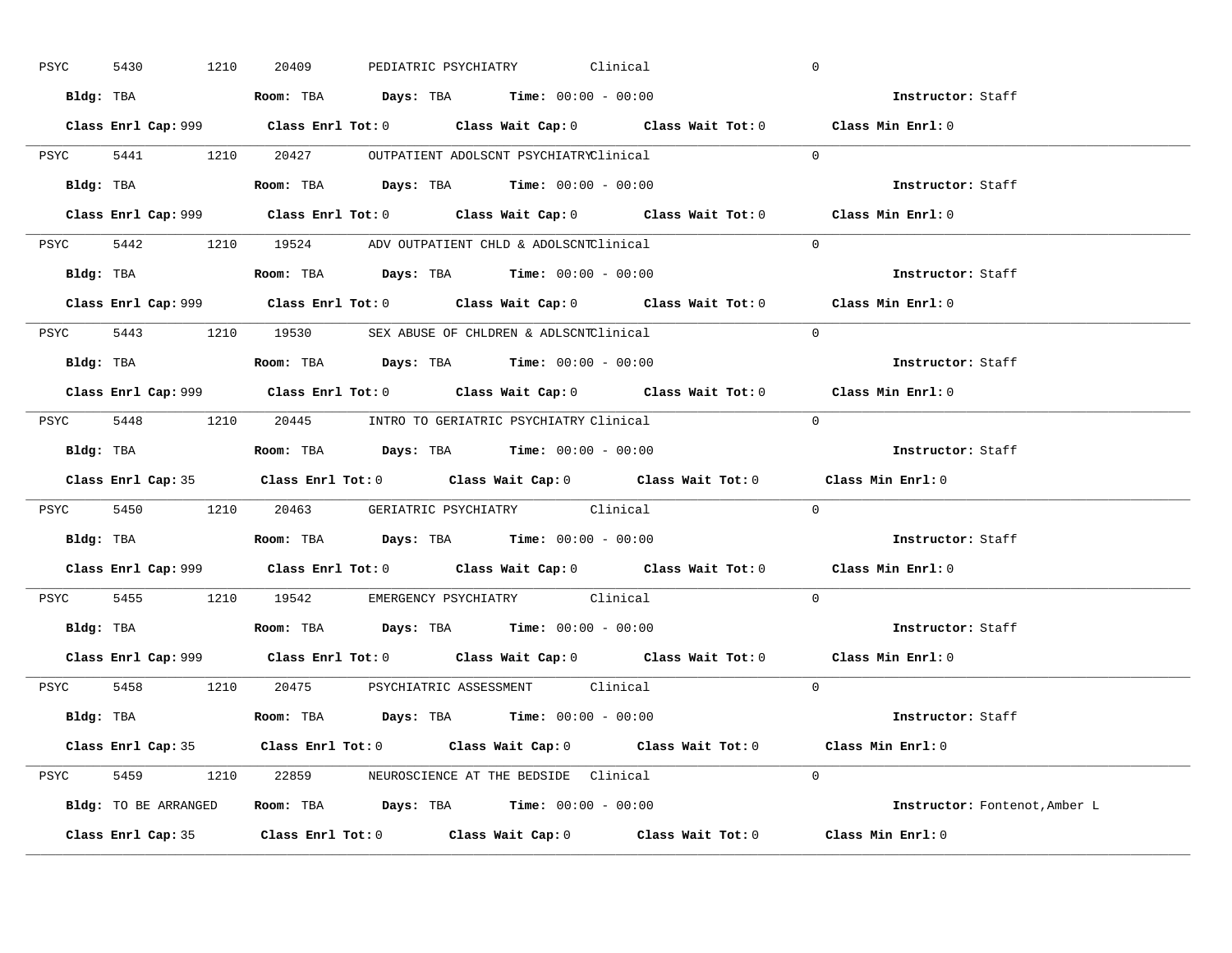#### Report ID: SR201 **University of Pittsburgh** Page No. 189 of 464 **Schedule of Classes for Fall Term 2021-2022** Run Date: 12/16/2020 **Four Week - Third Run Time: 22:30:21**

| Catalog Nbr Section Class Nbr<br>Subject | Course Title                                                                                | Component | Units<br>Topics               |
|------------------------------------------|---------------------------------------------------------------------------------------------|-----------|-------------------------------|
| 5460<br>1210<br>PSYC                     | 20481<br>CONSULTATION & LIAISON PSYCH Clinical                                              |           | $\Omega$                      |
| Bldg: TBA                                | Room: TBA $Days:$ TBA $Time: 00:00 - 00:00$                                                 |           | Instructor: Staff             |
|                                          | Class Enrl Cap: 999 Class Enrl Tot: 0 Class Wait Cap: 0 Class Wait Tot: 0                   |           | Class Min Enrl: 0             |
| 5462<br>1210<br>PSYC                     | 20487<br>PSYCHIATRY AND FAMILY MEDICINEClinical                                             |           | $\Omega$                      |
| Bldg: TBA                                | Room: TBA $Days:$ TBA $Time: 00:00 - 00:00$                                                 |           | Instructor: Staff             |
|                                          | Class Enrl Cap: 35 Class Enrl Tot: 0 Class Wait Cap: 0 Class Wait Tot: 0 Class Min Enrl: 0  |           |                               |
| 5465<br>1210<br>PSYC                     | COMMUNITY PSYCHIATRY Clinical<br>20499                                                      |           | $\Omega$                      |
| Bldg: TBA                                | Room: TBA $Days:$ TBA $Time: 00:00 - 00:00$                                                 |           | Instructor: Staff             |
|                                          | Class Enrl Cap: 35 Class Enrl Tot: 0 Class Wait Cap: 0 Class Wait Tot: 0 Class Min Enrl: 0  |           |                               |
| 5468<br>1030<br>PSYC                     | 25979<br>INTEGED CARE ACROSS LIFESPAN Clinical                                              |           | $\Omega$                      |
| Bldg: TBA                                | Room: TBA Days: TBA Time: TBA                                                               |           | Instructor: Fontenot, Amber L |
|                                          |                                                                                             |           | Kirk, Kimberly Ann            |
|                                          | Class Enrl Cap: 35 Class Enrl Tot: 0 Class Wait Cap: 0 Class Wait Tot: 0 Class Min Enrl: 0  |           |                               |
| 5471<br>PSYC<br>1210                     | 19548 MAYVIEW STATE HOSPITAL Clinical                                                       |           | $\Omega$                      |
| Bldg: TBA                                | Room: TBA $\rule{1em}{0.15mm}$ Days: TBA $\rule{1.15mm}]{0.15mm}$ Time: $0.000 - 0.0000$    |           | Instructor: Staff             |
|                                          | Class Enrl Cap: 999 Class Enrl Tot: 0 Class Wait Cap: 0 Class Wait Tot: 0 Class Min Enrl: 0 |           |                               |
| 5481<br>1210<br>PSYC                     | 19560 ADDICTIONS TREATMENT PROGRAM Clinical                                                 |           | $\Omega$                      |
| Bldg: TBA                                | Room: TBA $Days:$ TBA $Time: 00:00 - 00:00$                                                 |           | Instructor: Staff             |
|                                          |                                                                                             |           | Class Min Enrl: 0             |
| 5482<br>1210<br>PSYC                     | 19566<br>DUAL DIAG:MENTL & SUBS ABUSE Clinical                                              |           | $\Omega$                      |
| Bldg: TBA                                | Room: TBA $\rule{1em}{0.15mm}$ Days: TBA Time: $00:00 - 00:00$                              |           | Instructor: Staff             |
|                                          | Class Enrl Cap: 999 Class Enrl Tot: 0 Class Wait Cap: 0 Class Wait Tot: 0                   |           | Class Min Enrl: 0             |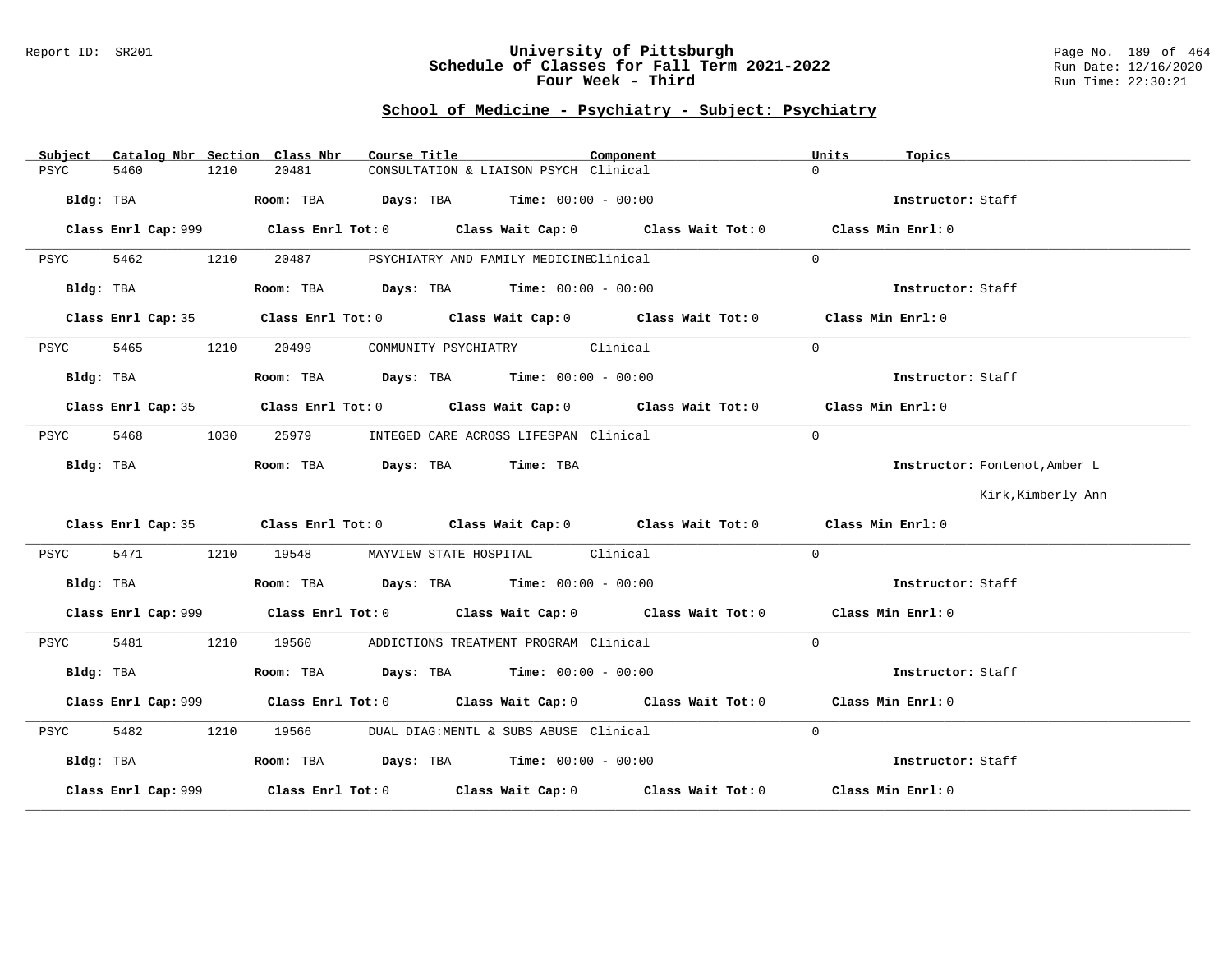#### Report ID: SR201 **University of Pittsburgh** Page No. 190 of 464 **Schedule of Classes for Fall Term 2021-2022** Run Date: 12/16/2020 **Four Week - Third Run Time: 22:30:21**

| Subject   |                      |      | Catalog Nbr Section Class Nbr | Course Title                                                                          | Component                                                                                  | Units             | Topics                        |
|-----------|----------------------|------|-------------------------------|---------------------------------------------------------------------------------------|--------------------------------------------------------------------------------------------|-------------------|-------------------------------|
| PSYC      | 5483                 | 1210 | 22868                         | ADDICTION MED DUAL DIAGNOSIS Clinical                                                 |                                                                                            | $\Omega$          |                               |
|           | Bldg: TO BE ARRANGED |      |                               | Room: TBA $Days: TBA$ Time: $00:00 - 00:00$                                           |                                                                                            |                   | Instructor: Fontenot, Amber L |
|           |                      |      |                               |                                                                                       |                                                                                            |                   | Kirk, Kimberly Ann            |
|           |                      |      |                               |                                                                                       | Class Enrl Cap: 35 Class Enrl Tot: 0 Class Wait Cap: 0 Class Wait Tot: 0 Class Min Enrl: 0 |                   |                               |
| PSYC      | 5485                 | 1210 | 20505                         | ADULT INTENSIVE OUTPATIENT PROClinical                                                |                                                                                            | $\Omega$          |                               |
| Bldg: TBA |                      |      |                               | Room: TBA $Days:$ TBA $Time: 00:00 - 00:00$                                           |                                                                                            |                   | Instructor: Staff             |
|           |                      |      |                               |                                                                                       | Class Enrl Cap: 35 Class Enrl Tot: 0 Class Wait Cap: 0 Class Wait Tot: 0 Class Min Enrl: 0 |                   |                               |
| PSYC      | 5500                 | 1210 | 20511                         | NEUROBEHAVIORAL PSYCHIATRY Clinical                                                   |                                                                                            | $\Omega$          |                               |
|           | Bldg: TBA            |      |                               | Room: TBA $Days:$ TBA $Time: 00:00 - 00:00$                                           |                                                                                            |                   | Instructor: Staff             |
|           |                      |      |                               |                                                                                       | Class Enrl Cap: 999 Class Enrl Tot: 0 Class Wait Cap: 0 Class Wait Tot: 0                  |                   | Class Min Enrl: 0             |
| PSYC      | 5510                 | 1210 | 20769                         | SLEEP AND ITS DISORDERS Clinical                                                      |                                                                                            | $\Omega$          |                               |
| Bldg: TBA |                      |      |                               | Room: TBA $Days:$ TBA $Time: 00:00 - 00:00$                                           |                                                                                            |                   | Instructor: Staff             |
|           |                      |      |                               |                                                                                       |                                                                                            |                   | Class Min Enrl: 0             |
| PSYC      | 5520                 | 1210 |                               |                                                                                       | 19578 BIOLOGICAL RHYTHMS 1ndependent Study                                                 | $\overline{0}$    |                               |
| Bldg: TBA |                      |      |                               | Room: TBA $\rule{1em}{0.15mm}$ Days: TBA $\rule{1.5mm}{0.15mm}$ Time: $00:00 - 00:00$ |                                                                                            |                   | Instructor: Staff             |
|           |                      |      |                               |                                                                                       | Class Enrl Cap: 35 Class Enrl Tot: 0 Class Wait Cap: 0 Class Wait Tot: 0 Class Min Enrl: 0 |                   |                               |
| PSYC      | 5531                 | 1210 |                               | 19584 WOMEN'S MENTAL HEALTH Clinical                                                  |                                                                                            | $\Omega$          |                               |
| Bldg: TBA |                      |      |                               | Room: TBA $\rule{1em}{0.15mm}$ Days: TBA $\rule{1.5mm}{0.15mm}$ Time: $00:00 - 00:00$ |                                                                                            |                   | Instructor: Staff             |
|           | Class Enrl Cap: 35   |      |                               |                                                                                       | Class Enrl Tot: $0$ Class Wait Cap: $0$ Class Wait Tot: $0$ Class Min Enrl: $0$            |                   |                               |
| PSYC      | 5650                 | 1210 |                               | 20787 INDIVIDUALIZED CLINICAL COURSEClinical                                          |                                                                                            | $\Omega$          |                               |
| Bldg: TBA |                      |      |                               | Room: TBA $Days:$ TBA $Time: 00:00 - 00:00$                                           |                                                                                            |                   | Instructor: Staff             |
|           | Class Enrl Cap: 35   |      |                               |                                                                                       | Class Enrl Tot: $0$ Class Wait Cap: $0$ Class Wait Tot: $0$                                | Class Min Enrl: 0 |                               |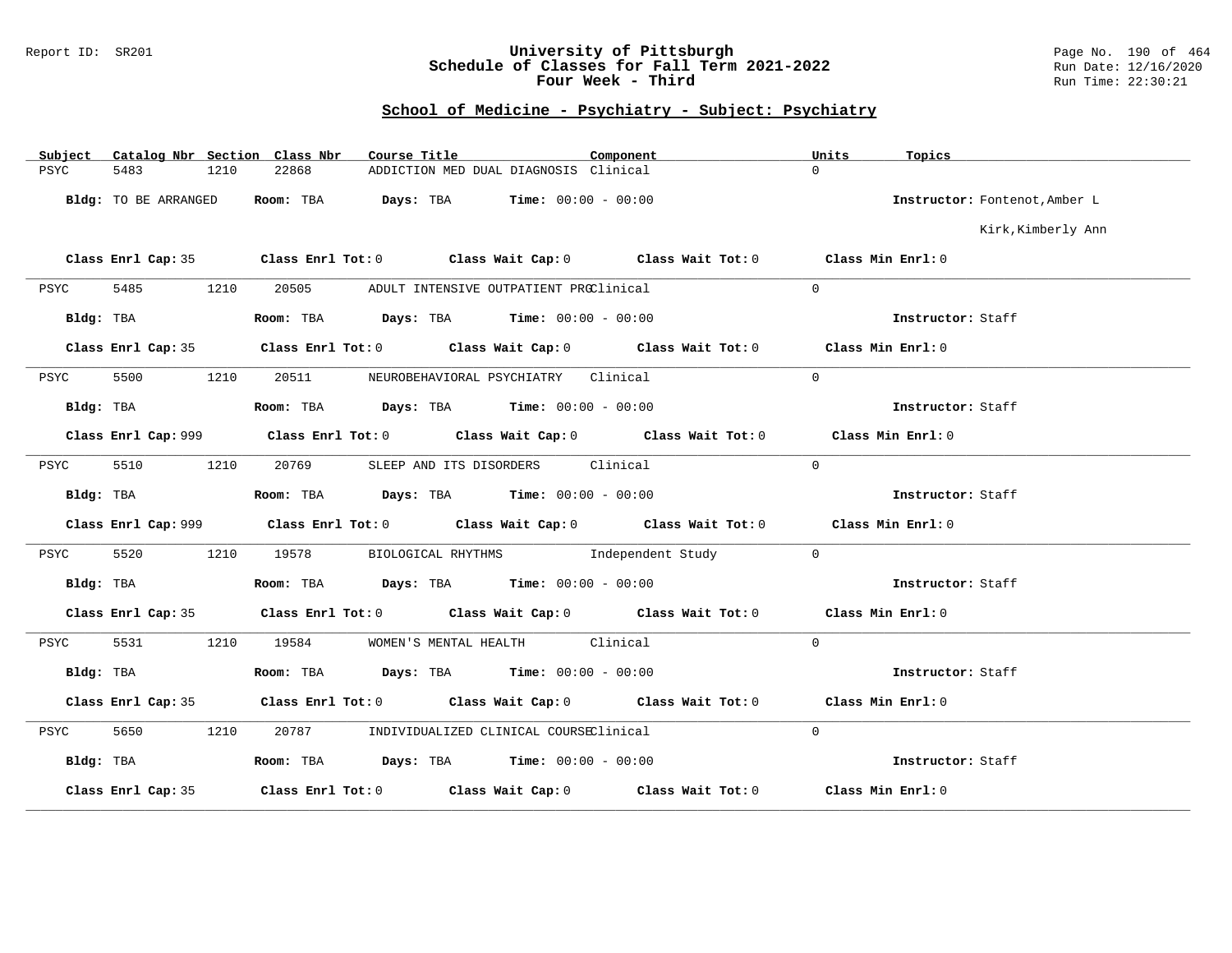#### Report ID: SR201 **University of Pittsburgh** Page No. 191 of 464 **Schedule of Classes for Fall Term 2021-2022** Run Date: 12/16/2020 **Four Week - Third Run Time: 22:30:21**

| Subject   |                      |      | Catalog Nbr Section Class Nbr | Course Title                                                                          |                                        | Component                                                                                          | Units          | Topics                        |
|-----------|----------------------|------|-------------------------------|---------------------------------------------------------------------------------------|----------------------------------------|----------------------------------------------------------------------------------------------------|----------------|-------------------------------|
| PSYC      | 5750                 | 1600 | 28645                         | GET READY FOR RESIDENCY                                                               |                                        | Clinical                                                                                           | $\Omega$       |                               |
|           | Bldg: TO BE ARRANGED |      | Room: TBA                     | $\texttt{Days:}$ TBA $\texttt{Time:}$ 00:00 - 00:00                                   |                                        |                                                                                                    |                | Instructor: Fontenot, Amber L |
|           |                      |      |                               |                                                                                       |                                        |                                                                                                    |                | Kirk, Kimberly Ann            |
|           |                      |      |                               |                                                                                       |                                        | Class Enrl Cap: 35 Class Enrl Tot: 0 Class Wait Cap: 0 Class Wait Tot: 0 Class Min Enrl: 0         |                |                               |
| PSYC      | 5890                 | 1210 | 20805                         |                                                                                       | CHLD & ADOLSCNT DEPRESSION RESClinical |                                                                                                    | $\Omega$       |                               |
|           | Bldg: TBA            |      |                               | Room: TBA $Days:$ TBA $Time: 00:00 - 00:00$                                           |                                        |                                                                                                    |                | Instructor: Staff             |
|           |                      |      |                               |                                                                                       |                                        |                                                                                                    |                | Class Min Enrl: 0             |
| PSYC      | 5892                 | 1210 | 20811                         | PSYCHOPHYSIOLOGY Practicum                                                            |                                        |                                                                                                    | $\Omega$       |                               |
| Bldg: TBA |                      |      |                               | Room: TBA $Days:$ TBA $Time: 00:00 - 00:00$                                           |                                        |                                                                                                    |                | Instructor: Staff             |
|           |                      |      |                               |                                                                                       |                                        |                                                                                                    |                | Class Min Enrl: 0             |
| PSYC      | 5893                 | 1210 |                               |                                                                                       |                                        | 20817 NEUROPHARMACOLOGY Independent Study                                                          | $\Omega$       |                               |
| Bldg: TBA |                      |      |                               | Room: TBA $\rule{1em}{0.15mm}$ Days: TBA $\rule{1.5mm}{0.15mm}$ Time: $00:00 - 00:00$ |                                        |                                                                                                    |                | Instructor: Staff             |
|           | Class Enrl Cap: 35   |      |                               |                                                                                       |                                        | Class Enrl Tot: 0 Class Wait Cap: 0 Class Wait Tot: 0 Class Min Enrl: 0                            |                |                               |
| PSYC      | 5894                 |      |                               |                                                                                       |                                        | 1210 19596 PSYCHOPHAR OF MOOD DISORDERS Independent Study                                          | $\Omega$       |                               |
| Bldg: TBA |                      |      |                               | Room: TBA Days: TBA Time: $00:00 - 00:00$                                             |                                        |                                                                                                    |                | Instructor: Staff             |
|           | Class Enrl Cap: 35   |      |                               |                                                                                       |                                        | Class Enrl Tot: 0 $\qquad$ Class Wait Cap: 0 $\qquad$ Class Wait Tot: 0 $\qquad$ Class Min Enrl: 0 |                |                               |
| PSYC      | 5895                 | 1210 |                               | 20823 INDEPENDENT RESEARCH Independent Study                                          |                                        |                                                                                                    | $\overline{0}$ |                               |
| Bldg: TBA |                      |      |                               | Room: TBA $\rule{1em}{0.15mm}$ Days: TBA Time: $00:00 - 00:00$                        |                                        |                                                                                                    |                | Instructor: Staff             |
|           | Class Enrl Cap: 35   |      |                               |                                                                                       |                                        | Class Enrl Tot: $0$ Class Wait Cap: $0$ Class Wait Tot: $0$ Class Min Enrl: $0$                    |                |                               |
| PSYC      | 5896                 | 1210 |                               | 19602 LAW AND PSYCHIATRY Internship                                                   |                                        |                                                                                                    | $\overline{0}$ |                               |
| Bldg: TBA |                      |      |                               | Room: TBA $\rule{1em}{0.15mm}$ Days: TBA Time: $00:00 - 00:00$                        |                                        |                                                                                                    |                | Instructor: Staff             |
|           | Class Enrl Cap: 35   |      |                               |                                                                                       |                                        | Class Enrl Tot: $0$ Class Wait Cap: $0$ Class Wait Tot: $0$                                        |                | Class Min Enrl: 0             |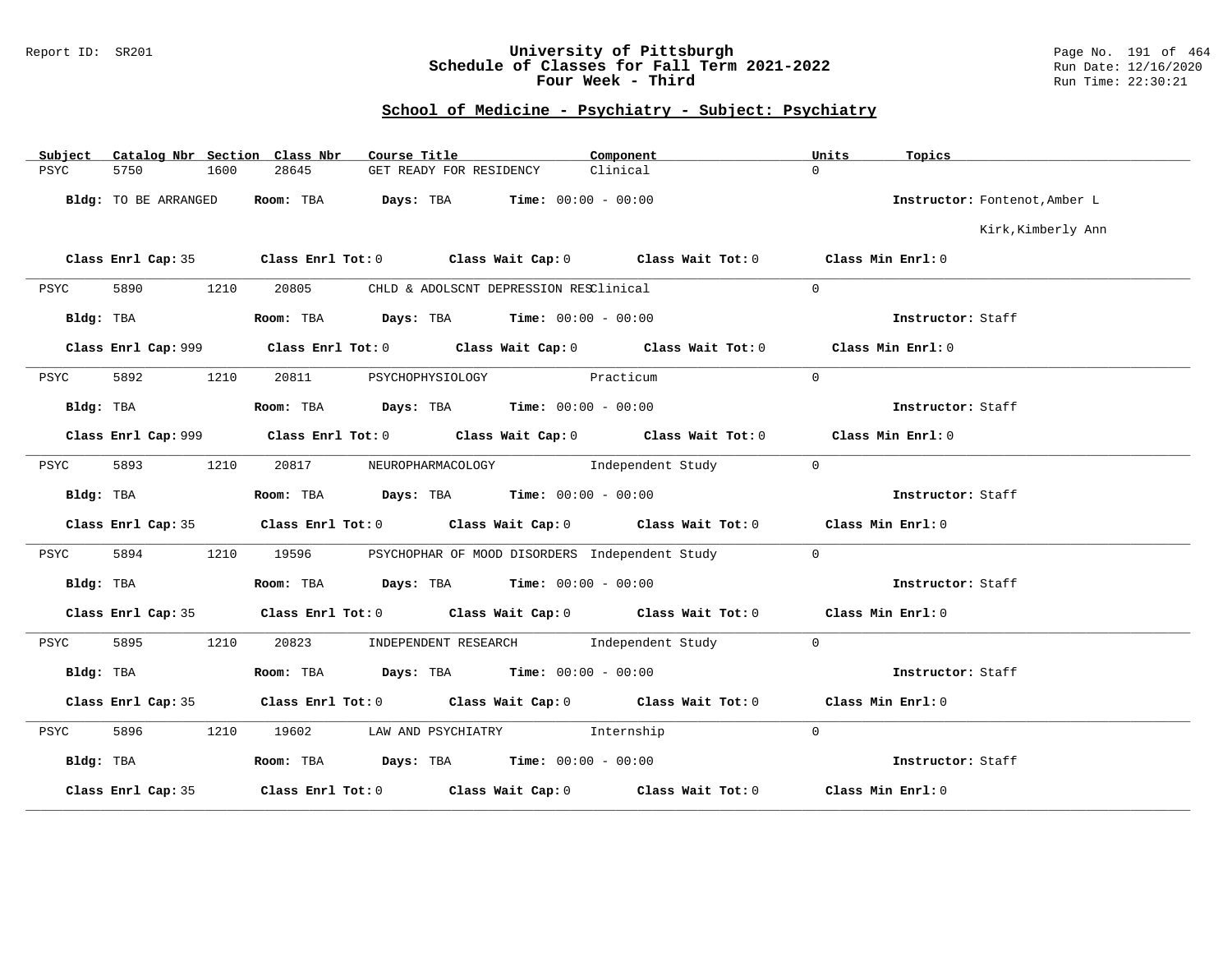#### Report ID: SR201 **University of Pittsburgh** Page No. 192 of 464 **Schedule of Classes for Fall Term 2021-2022** Run Date: 12/16/2020 **Four Week - Third Run Time: 22:30:21**

| Catalog Nbr Section<br>Subject | Class Nbr<br>Course Title                                                                   | Component  | Units<br>Topics   |
|--------------------------------|---------------------------------------------------------------------------------------------|------------|-------------------|
| PSYC<br>5897<br>1210           | 20829<br>BEHAVIORAL MEDICINE                                                                | Internship | $\Omega$          |
| Bldg: TBA                      | <b>Days:</b> TBA <b>Time:</b> $00:00 - 00:00$<br>Room: TBA                                  |            | Instructor: Staff |
| Class Enrl Cap: 999            | Class Enrl Tot: 0 $\,$ Class Wait Cap: 0 $\,$ Class Wait Tot: 0 $\,$ Class Min Enrl: 0 $\,$ |            |                   |
| 1210<br>5898<br>PSYC           | 20835<br>INTRO TO CLINCAL PSYC RESEARCHDirected Studies                                     |            | $\mathbf{0}$      |
| Bldg: TBA                      | <b>Days:</b> TBA <b>Time:</b> $00:00 - 00:00$<br>Room: TBA                                  |            | Instructor: Staff |
| Class Enrl Cap: 35             | Class Enrl Tot: $0$ Class Wait Cap: $0$ Class Wait Tot: $0$ Class Min Enrl: $0$             |            |                   |
| 1210<br>5899<br>PSYC           | INDEPENDENT STUDY 1ndependent Study<br>20841                                                |            | $\mathbf{0}$      |
| Bldg: TBA                      | <b>Days:</b> TBA <b>Time:</b> $00:00 - 00:00$<br>Room: TBA                                  |            | Instructor: Staff |
| Class Enrl Cap: 35             | Class Enrl Tot: $0$ Class Wait Cap: $0$ Class Wait Tot: $0$ Class Min Enrl: $0$             |            |                   |
| 1210<br>5901<br>PSYC           | EXTRAMURAL PSYCHIATRY Clinical<br>20847                                                     |            | $\Omega$          |
| Bldg: TBA                      | Room: TBA Days: TBA Time: $00:00 - 00:00$                                                   |            | Instructor: Staff |
| Class Enrl Cap: 35             | Class Enrl Tot: $0$ Class Wait Cap: $0$ Class Wait Tot: $0$ Class Min Enrl: $0$             |            |                   |
| 1210<br>PSYC<br>5903           | INDEPENDENT STUDY The Independent Study<br>19614                                            |            | $1 - 3$           |
| Bldg: TBA                      | Room: TBA $Days:$ TBA $Time: 00:00 - 00:00$                                                 |            | Instructor: Staff |
| Class Enrl Cap: 35             | Class Enrl Tot: $0$ Class Wait Cap: $0$ Class Wait Tot: $0$ Class Min Enrl: $0$             |            |                   |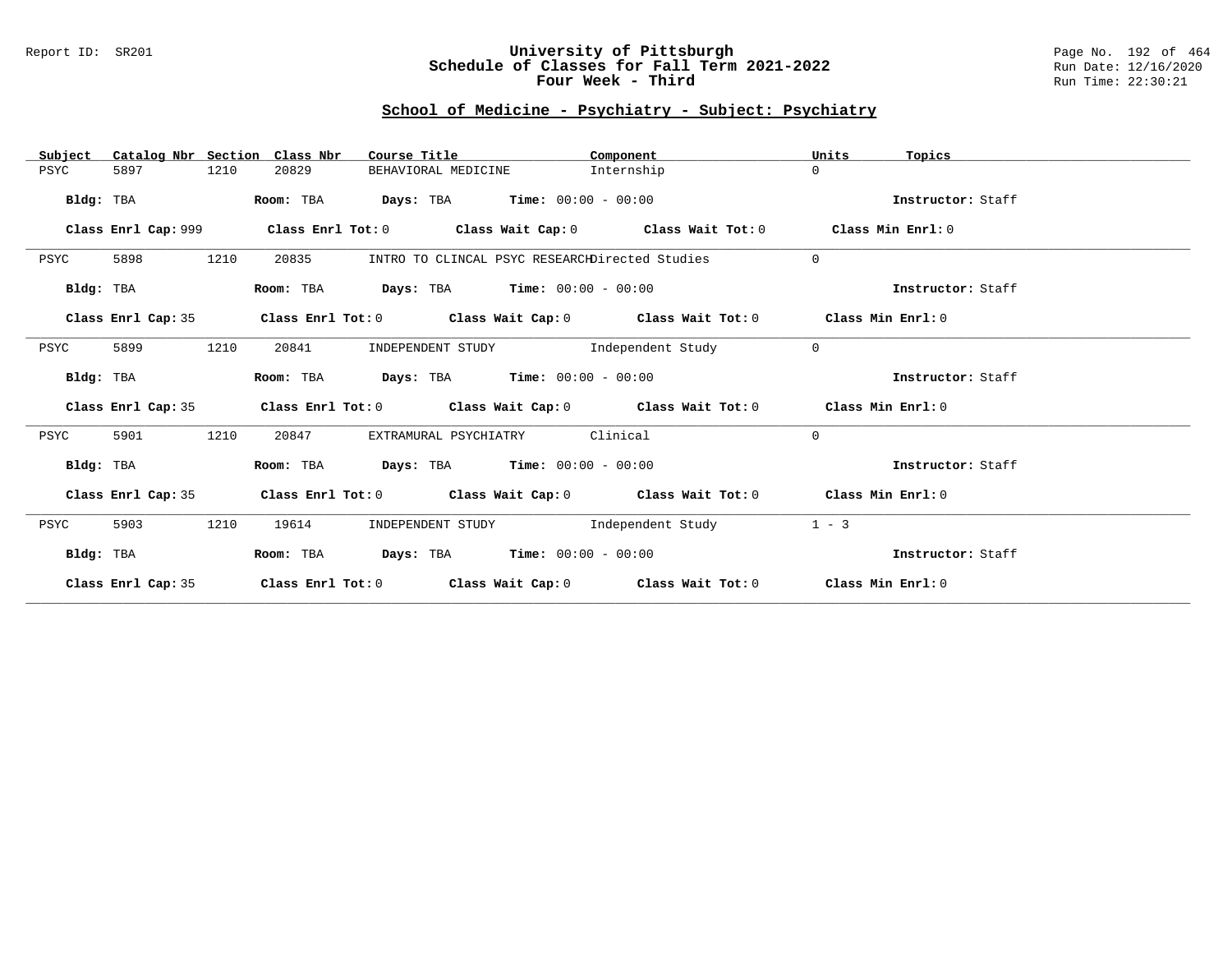#### Report ID: SR201 **University of Pittsburgh** Page No. 193 of 464 **Schedule of Classes for Fall Term 2021-2022** Run Date: 12/16/2020 **Four Week - Third Run Time: 22:30:21**

# **School of Medicine - Radiology - Subject: Radiology**

| Subject Catalog Nbr Section Class Nbr | Course Title                                                                                       | Component | Units<br>Topics   |
|---------------------------------------|----------------------------------------------------------------------------------------------------|-----------|-------------------|
| 5330<br>1210<br>RAD                   | 19620<br>IMAGING CLERKSHIP (3 WEEKS) Clinical                                                      |           | $\Omega$          |
| Bldg: TBA                             | Room: TBA $Days:$ TBA $Time: 00:00 - 00:00$                                                        |           | Instructor: Staff |
|                                       | Class Enrl Cap: 35 Class Enrl Tot: 0 Class Wait Cap: 0 Class Wait Tot: 0 Class Min Enrl: 0         |           |                   |
|                                       | RAD 5384 1210 19626 EXPERMNTAL RADIATION ONCOLOGY Directed Studies                                 |           | $\Omega$          |
| Bldg: TBA                             | Room: TBA $Days:$ TBA Time: $00:00 - 00:00$                                                        |           | Instructor: Staff |
|                                       | Class Enrl Cap: 35 Class Enrl Tot: 0 Class Wait Cap: 0 Class Wait Tot: 0 Class Min Enrl: 0         |           |                   |
|                                       | RAD 5421 1210 20853 DIAGNOSTIC RADIOLOGY Clinical                                                  |           | $\Omega$          |
| Bldg: TBA                             | <b>Room:</b> TBA $Days:$ TBA $Time: 00:00 - 00:00$                                                 |           | Instructor: Staff |
|                                       | Class Enrl Cap: 999 Class Enrl Tot: 0 Class Wait Cap: 0 Class Wait Tot: 0 Class Min Enrl: 0        |           |                   |
|                                       | RAD 5422 1210 20859 ADVANCED RADIOLOGY Clinical                                                    |           | $\Omega$          |
| Bldg: TBA                             | Room: TBA Days: TBA Time: $00:00 - 00:00$                                                          |           | Instructor: Staff |
|                                       | Class Enrl Cap: 35 Class Enrl Tot: 0 Class Wait Cap: 0 Class Wait Tot: 0 Class Min Enrl: 0         |           |                   |
|                                       | RAD 5425 1210 20865 VASCULAR/INTRVENTION RADIOLOGYClinical                                         |           | $\Omega$          |
| Bldg: TBA                             | Room: TBA $\rule{1em}{0.15mm}$ Days: TBA Time: $00:00 - 00:00$                                     |           | Instructor: Staff |
|                                       | Class Enrl Cap: 999 Class Enrl Tot: 0 Class Wait Cap: 0 Class Wait Tot: 0 Class Min Enrl: 0        |           |                   |
| RAD 5430                              | 1210 20871 NUCLEAR MEDICINE Clinical                                                               |           | $\Omega$          |
|                                       | Bldg: TBA                    Room: TBA         Days: TBA         Time: 00:00 - 00:00               |           | Instructor: Staff |
|                                       | Class Enrl Cap: 999 Class Enrl Tot: 0 Class Wait Cap: 0 Class Wait Tot: 0 Class Min Enrl: 0        |           |                   |
|                                       | RAD 5435 1210 20877 CLINICAL RADIOLOGY Clinical                                                    |           | $\Omega$          |
| Bldg: TBA                             | Room: TBA $Days:$ TBA $Time: 00:00 - 00:00$                                                        |           | Instructor: Staff |
|                                       | Class Enrl Cap: 35 Class Enrl Tot: 0 Class Wait Cap: 0 Class Wait Tot: 0 Class Min Enrl: 0         |           |                   |
| 5440<br>1210<br>RAD                   | 20883 INDEPENDENT STUDY IN RADIOLOGYIndependent Study                                              |           | $\overline{0}$    |
| Bldg: TBA                             | Room: TBA $Days:$ TBA Time: $00:00 - 00:00$                                                        |           | Instructor: Staff |
| Class Enrl Cap: 35                    | Class Enrl Tot: 0 $\qquad$ Class Wait Cap: 0 $\qquad$ Class Wait Tot: 0 $\qquad$ Class Min Enrl: 0 |           |                   |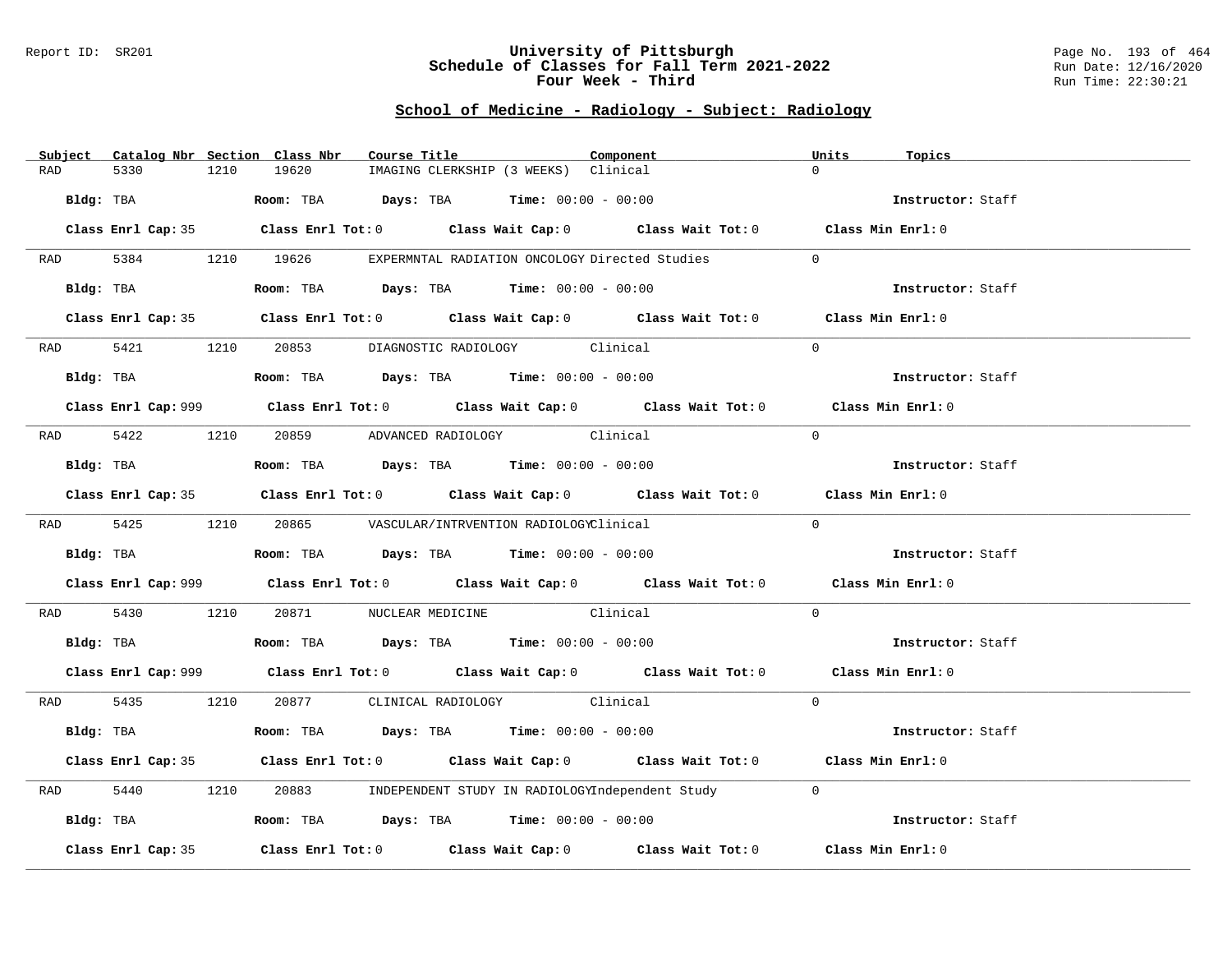| RAD | 5620      | 1210                                                                                       | 19632 |  | CLINICAL RADIATION ONCOLOGY Clinical                                                |                                                                                            | $\overline{0}$                                                                              |  |
|-----|-----------|--------------------------------------------------------------------------------------------|-------|--|-------------------------------------------------------------------------------------|--------------------------------------------------------------------------------------------|---------------------------------------------------------------------------------------------|--|
|     |           | Bldg: TBA                   Room: TBA         Days: TBA        Time: 00:00 - 00:00         |       |  |                                                                                     |                                                                                            | Instructor: Staff                                                                           |  |
|     |           |                                                                                            |       |  |                                                                                     |                                                                                            | Class Enrl Cap: 999 Class Enrl Tot: 0 Class Wait Cap: 0 Class Wait Tot: 0 Class Min Enrl: 0 |  |
|     |           | RAD 5630 1210 20889 INTRO TO CLIN RADTN-ONCOLOGY Clinical                                  |       |  |                                                                                     |                                                                                            | $\overline{0}$                                                                              |  |
|     |           | Bldg: TBA                                                                                  |       |  | Room: TBA $Days:$ TBA $Time: 00:00 - 00:00$                                         |                                                                                            | Instructor: Staff                                                                           |  |
|     |           |                                                                                            |       |  |                                                                                     |                                                                                            | Class Enrl Cap: 35 Class Enrl Tot: 0 Class Wait Cap: 0 Class Wait Tot: 0 Class Min Enrl: 0  |  |
|     |           |                                                                                            |       |  |                                                                                     | RAD 5650 1600 23932 INDIVIDUALIZED CLINICAL COURSEDirected Studies 0                       |                                                                                             |  |
|     |           | <b>Bldg:</b> TO BE ARRANGED <b>Room:</b> TBA <b>Days:</b> TBA <b>Time:</b> $00:00 - 00:00$ |       |  |                                                                                     |                                                                                            | Instructor: Staff                                                                           |  |
|     |           |                                                                                            |       |  |                                                                                     |                                                                                            | Class Enrl Cap: 35 Class Enrl Tot: 0 Class Wait Cap: 0 Class Wait Tot: 0 Class Min Enrl: 0  |  |
|     |           |                                                                                            |       |  |                                                                                     | RAD 5651 1600 23938 INDIVIDUALIZED CLINICAL COURSEDirected Studies                         | $\Omega$                                                                                    |  |
|     |           | Bldg: TO BE ARRANGED Room: TBA Days: TBA Time: 00:00 - 00:00                               |       |  |                                                                                     |                                                                                            | Instructor: Staff                                                                           |  |
|     |           |                                                                                            |       |  |                                                                                     |                                                                                            | Class Enrl Cap: 35 Class Enrl Tot: 0 Class Wait Cap: 0 Class Wait Tot: 0 Class Min Enrl: 0  |  |
|     |           |                                                                                            |       |  |                                                                                     | RAD 5826 1210 20895 EXPERMNTAL RADIATION ONCOLOGY Directed Studies 0                       |                                                                                             |  |
|     |           | Bldg: TBA                   Room: TBA         Days: TBA        Time: 00:00 - 00:00         |       |  |                                                                                     |                                                                                            | Instructor: Staff                                                                           |  |
|     |           |                                                                                            |       |  |                                                                                     |                                                                                            |                                                                                             |  |
|     |           |                                                                                            |       |  |                                                                                     |                                                                                            | Class Enrl Cap: 35 Class Enrl Tot: 0 Class Wait Cap: 0 Class Wait Tot: 0 Class Min Enrl: 0  |  |
|     |           |                                                                                            |       |  |                                                                                     | RAD 5827 1210 20901 EXPERIMNTAL DIAGNOSTC RADOLGY Directed Studies                         | $\Omega$                                                                                    |  |
|     | Bldg: TBA |                                                                                            |       |  | <b>Room:</b> TBA $\rule{1em}{0.15mm}$ <b>Days:</b> TBA <b>Time:</b> $00:00 - 00:00$ |                                                                                            | Instructor: Staff                                                                           |  |
|     |           |                                                                                            |       |  |                                                                                     |                                                                                            | Class Enrl Cap: 35 Class Enrl Tot: 0 Class Wait Cap: 0 Class Wait Tot: 0 Class Min Enrl: 0  |  |
| RAD |           |                                                                                            |       |  |                                                                                     | 5840 1600 24697 RADIATION ONCOLOGY RESEARCH Directed Studies                               | $\Omega$                                                                                    |  |
|     |           | Bldg: TO BE ARRANGED ROOM: TBA Days: TBA Time: 00:00 - 00:00                               |       |  |                                                                                     |                                                                                            | Instructor: Staff                                                                           |  |
|     |           | Class Enrl Cap: 35                                                                         |       |  |                                                                                     |                                                                                            | Class Enrl Tot: $0$ Class Wait Cap: $0$ Class Wait Tot: $0$ Class Min Enrl: $0$             |  |
|     |           |                                                                                            |       |  |                                                                                     | RAD 5841 1600 23872 RESEARCH IN RADIOLOGY Directed Studies 0                               |                                                                                             |  |
|     |           | Bldg: TO BE ARRANGED                                                                       |       |  | Room: TBA $Days:$ TBA $Time: 00:00 - 00:00$                                         |                                                                                            | Instructor: Staff                                                                           |  |
|     |           |                                                                                            |       |  |                                                                                     | Class Enrl Cap: 35 Class Enrl Tot: 0 Class Wait Cap: 0 Class Wait Tot: 0 Class Min Enrl: 0 |                                                                                             |  |
|     |           |                                                                                            |       |  |                                                                                     | RAD 5899 1600 23824 IND STUDY RADIATION ONCOLOGY Independent Study 0                       |                                                                                             |  |
|     |           |                                                                                            |       |  |                                                                                     | Bldg: TO BE ARRANGED Room: TBA Days: TBA Time: 00:00 - 00:00                               | Instructor: Staff                                                                           |  |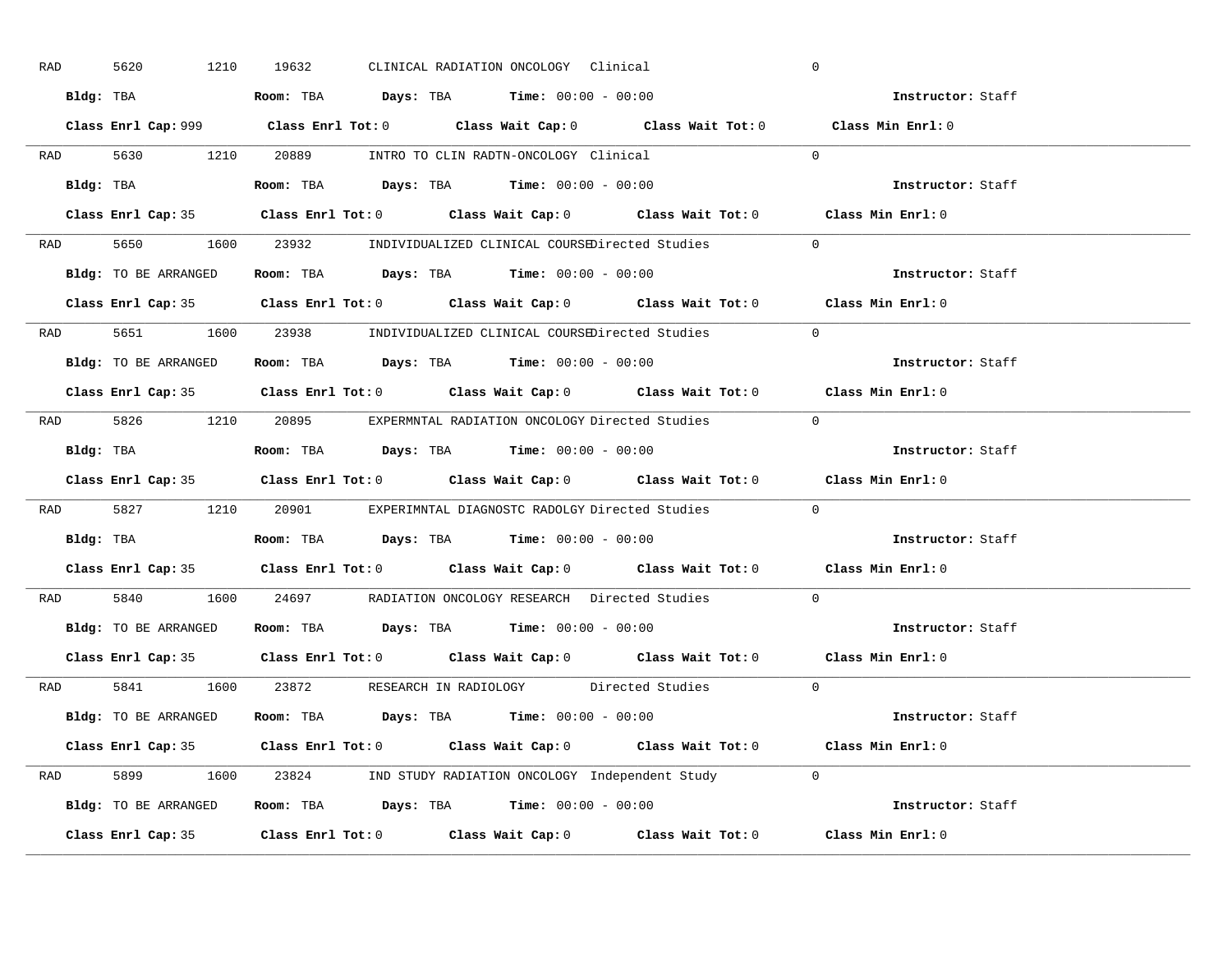#### Report ID: SR201 **University of Pittsburgh** Page No. 195 of 464 **Schedule of Classes for Fall Term 2021-2022** Run Date: 12/16/2020 **Four Week - Third Run Time: 22:30:21**

# **School of Medicine - Radiology - Subject: Radiology**

| Subject   | Catalog Nbr Section Class Nbr |      |                     | Course Title                           | Component                    | Units               | Topics            |
|-----------|-------------------------------|------|---------------------|----------------------------------------|------------------------------|---------------------|-------------------|
| RAD       | 5900                          | 1210 | 20907               | EXTRAMURAL RADIOLOGY                   | Clinical                     | 0                   |                   |
| Bldg: TBA |                               |      | Room: TBA           | Days: TBA                              | <b>Time:</b> $00:00 - 00:00$ |                     | Instructor: Staff |
|           | Class Enrl Cap: 35            |      | Class Enrl Tot: $0$ | Class Wait Cap: 0                      | Class Wait $Tot: 0$          | Class Min $Enrl: 0$ |                   |
|           |                               |      |                     |                                        |                              |                     |                   |
| RAD       | 5901                          | 1210 | 20913               | EXTRAMURAL RADIATION ONCOLOGY Clinical |                              | 0                   |                   |
| Bldg: TBA |                               |      | Room: TBA           | Days: TBA                              | <b>Time:</b> $00:00 - 00:00$ |                     | Instructor: Staff |
|           | Class Enrl Cap: 35            |      | Class Enrl Tot: $0$ | Class Wait Cap: 0                      | Class Wait Tot: 0            | Class Min Enrl: 0   |                   |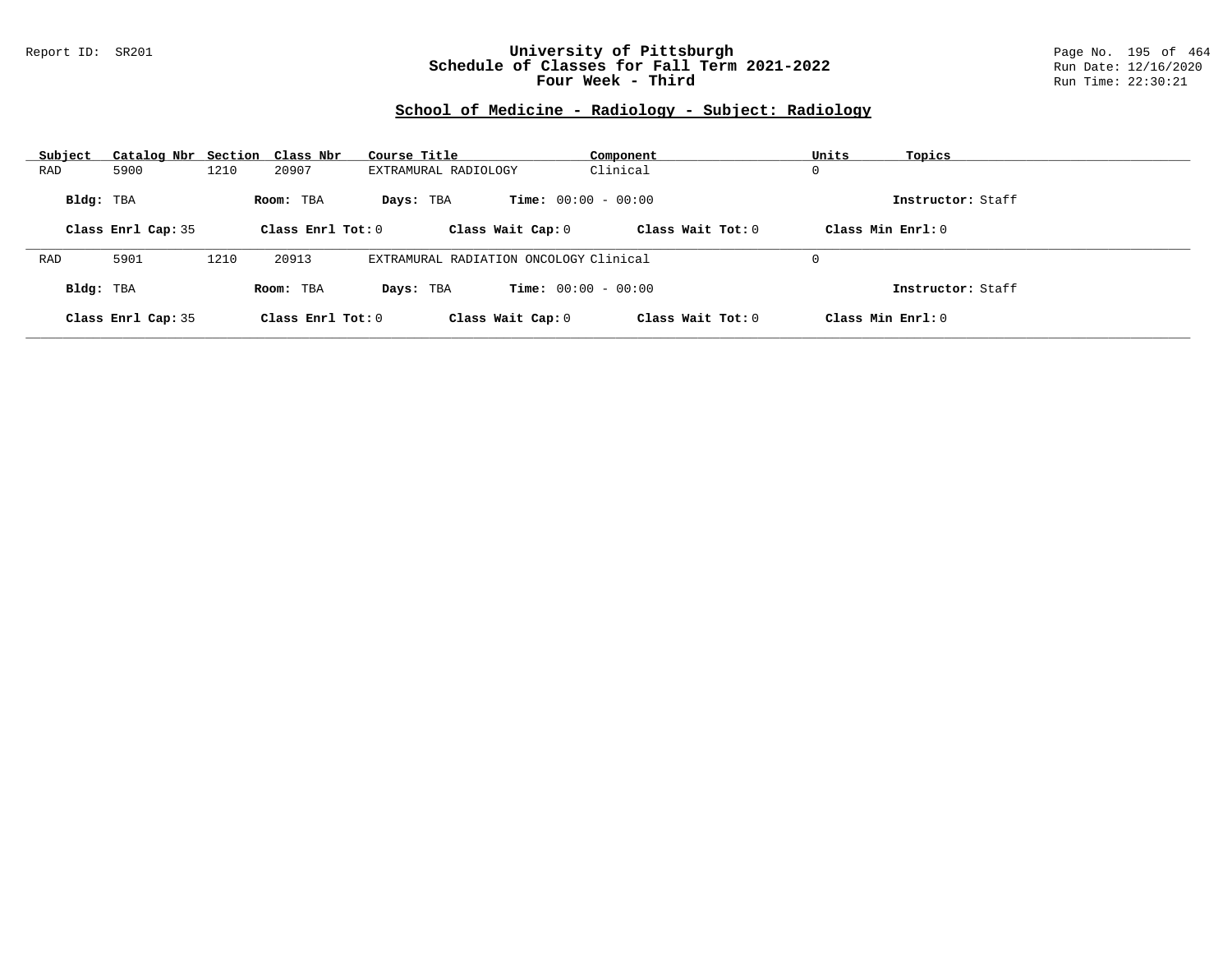#### Report ID: SR201 **University of Pittsburgh** Page No. 196 of 464 **Schedule of Classes for Fall Term 2021-2022** Run Date: 12/16/2020 **Four Week - Third Run Time: 22:30:21**

# **School of Medicine - Surgery - Subject: Cardiothoracic Surgery**

| Subject                    | Catalog Nbr Section Class Nbr<br>Course Title                                               | Component<br>Units<br>Topics |  |
|----------------------------|---------------------------------------------------------------------------------------------|------------------------------|--|
| 5461<br>1210<br>CTSURG     | 20991<br>PEDIATRIC CARDIOTHORACIC SURG Clinical                                             | $\Omega$                     |  |
| Bldg: TBA                  | Room: TBA $Days:$ TBA $Time: 00:00 - 00:00$                                                 | Instructor: Staff            |  |
|                            | Class Enrl Cap: 999 Class Enrl Tot: 0 Class Wait Cap: 0 Class Wait Tot: 0 Class Min Enrl: 0 |                              |  |
| CTSURG<br>5462 546<br>1210 | 20997 — 100<br>ADULT CARDIAC SURGERY Clinical                                               | $\Omega$                     |  |
| Bldg: TBA                  | Room: TBA $Days:$ TBA $Time: 00:00 - 00:00$                                                 | Instructor: Staff            |  |
|                            | Class Enrl Cap: 999 Class Enrl Tot: 0 Class Wait Cap: 0 Class Wait Tot: 0 Class Min Enrl: 0 |                              |  |
| 1210<br>CTSURG 5463        | 21003 ADULT THORACIC SURGERY Clinical                                                       | $\Omega$                     |  |
| Bldg: TBA                  | Room: TBA $Days:$ TBA $Time: 00:00 - 00:00$                                                 | Instructor: Staff            |  |
|                            | Class Enrl Cap: 999 Class Enrl Tot: 0 Class Wait Cap: 0 Class Wait Tot: 0 Class Min Enrl: 0 |                              |  |
| 5650<br>CTSURG             | 1600<br>23884 INDIVIDUALIZED CLINICAL COURSEDirected Studies                                | $\Omega$                     |  |
| Bldg: TO BE ARRANGED       | Room: TBA $Days:$ TBA $Time: 00:00 - 00:00$                                                 | Instructor: Staff            |  |
|                            | Class Enrl Cap: 35 Class Enrl Tot: 0 Class Wait Cap: 0 Class Wait Tot: 0 Class Min Enrl: 0  |                              |  |
| 5840<br>1210<br>CTSURG     | CARDIOTHORACIC SURGERY RES Directed Studies<br>24466                                        | $\Omega$                     |  |
| Bldg: TO BE ARRANGED       | Room: TBA $Days:$ TBA $Time: 00:00 - 00:00$                                                 | Instructor: Staff            |  |
|                            | Class Enrl Cap: 35 Class Enrl Tot: 0 Class Wait Cap: 0 Class Wait Tot: 0 Class Min Enrl: 0  |                              |  |
| 1600<br>CTSURG             | 23836<br>IND STDY CARDIOTHORACIC SURG Independent Study                                     | $\Omega$                     |  |
| Bldg: TO BE ARRANGED       | Room: TBA $Days:$ TBA $Time: 00:00 - 00:00$                                                 | Instructor: Staff            |  |
|                            | Class Enrl Cap: 35 Class Enrl Tot: 0 Class Wait Cap: 0 Class Wait Tot: 0 Class Min Enrl: 0  |                              |  |
| CTSURG<br>5900 1230        | 22948<br>EXTRAMURAL CARDIOTHORACIC SURGClinical                                             | $\Omega$                     |  |
| Bldg: TO BE ARRANGED       | Room: TBA $Days: TBA$ Time: $00:00 - 00:00$                                                 | Instructor: Staff            |  |
|                            | Class Enrl Cap: 35 Class Enrl Tot: 0 Class Wait Cap: 0 Class Wait Tot: 0 Class Min Enrl: 0  |                              |  |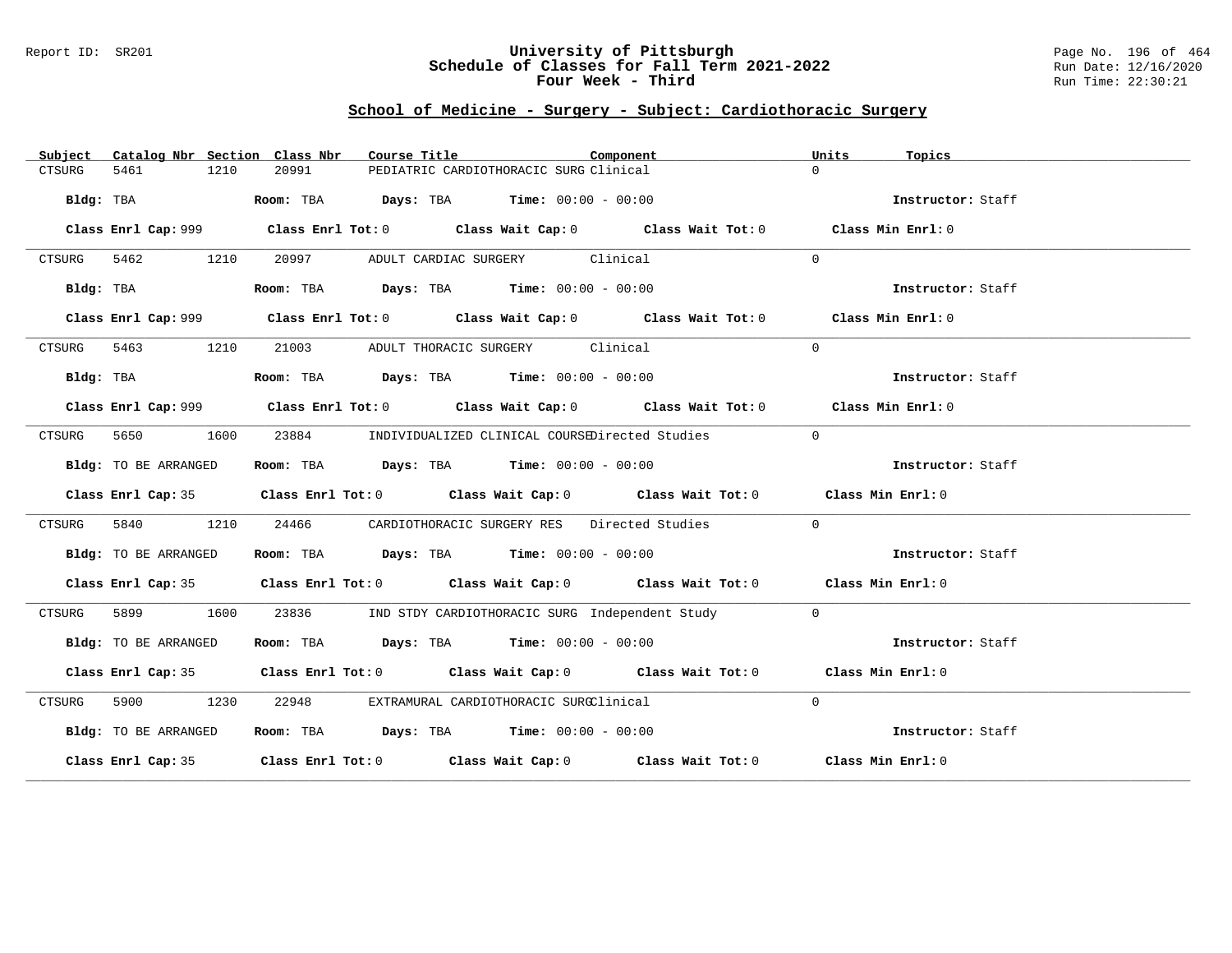#### Report ID: SR201 **University of Pittsburgh** Page No. 197 of 464 **Schedule of Classes for Fall Term 2021-2022** Run Date: 12/16/2020 **Four Week - Third Run Time: 22:30:21**

# **School of Medicine - Surgery - Subject: Plastic Surgery**

| Catalog Nbr Section Class Nbr<br>Subject | Course Title                        | Component                                                                       | Units<br>Topics   |
|------------------------------------------|-------------------------------------|---------------------------------------------------------------------------------|-------------------|
| 5450<br>1210<br>PLSSURG                  | 20985                               | PLASTIC RECONSTRUCTIVE SURGERYClinical                                          | $\Omega$          |
| Bldg: TBA                                | Room: TBA                           | <b>Days:</b> TBA <b>Time:</b> $00:00 - 00:00$                                   | Instructor: Staff |
| Class Enrl Cap: 35                       |                                     | Class Enrl Tot: $0$ Class Wait Cap: $0$ Class Wait Tot: $0$                     | Class Min Enrl: 0 |
| 1600<br>PLSSURG 5650                     | 23920                               | INDIVIDUALIZED CLINICAL COURSEDirected Studies                                  | $\Omega$          |
| Bldg: TO BE ARRANGED                     | Room: TBA                           | <b>Days:</b> TBA <b>Time:</b> $00:00 - 00:00$                                   | Instructor: Staff |
| Class Enrl Cap: 35                       |                                     | Class Enrl Tot: $0$ Class Wait Cap: $0$ Class Wait Tot: $0$                     | Class Min Enrl: 0 |
| PLSSURG 5883<br>1210                     | 21039<br>SURGICAL RESEARCH          | Directed Studies                                                                | $\Omega$          |
| Bldg: TBA                                | Room: TBA                           | $Days: TBA$ Time: $00:00 - 00:00$                                               | Instructor: Staff |
| Class Enrl Cap: 35                       |                                     | Class Enrl Tot: $0$ Class Wait Cap: $0$ Class Wait Tot: $0$                     | Class Min Enrl: 0 |
| PLSSURG 5899<br>1210                     | 23990                               | INDEPENDENT STUDY PLASTIC SURGIndependent Study                                 | $\Omega$          |
| Bldg: TO BE ARRANGED                     | Room: TBA                           | $\texttt{Days:}$ TBA $\texttt{Time:}$ 00:00 - 00:00                             | Instructor: Staff |
| Class Enrl Cap: 35                       |                                     | Class Enrl Tot: $0$ Class Wait Cap: $0$ Class Wait Tot: $0$ Class Min Enrl: $0$ |                   |
| 1215<br>5901<br>PLSSURG                  | 24774<br>EXTRAMURAL PLASTIC SURGERY | Clinical                                                                        | $\Omega$          |
| Bldg: TO BE ARRANGED                     | Room: TBA                           | <b>Days:</b> TBA <b>Time:</b> $00:00 - 00:00$                                   | Instructor: Staff |
| Class Enrl Cap: 35                       |                                     | Class Enrl Tot: $0$ Class Wait Cap: $0$ Class Wait Tot: $0$                     | Class Min Enrl: 0 |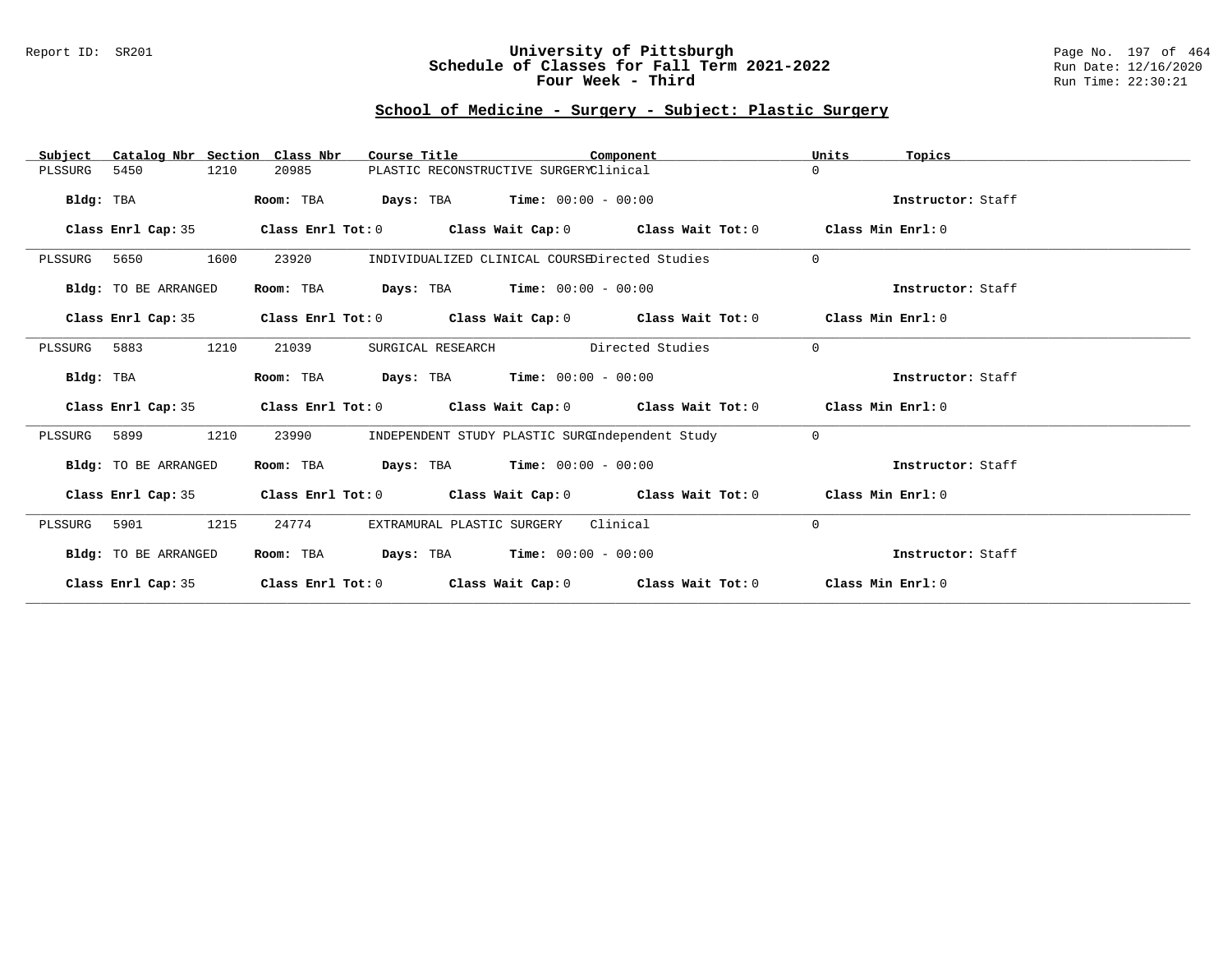#### Report ID: SR201 **University of Pittsburgh** Page No. 198 of 464 **Schedule of Classes for Fall Term 2021-2022** Run Date: 12/16/2020 **Four Week - Third Run Time: 22:30:21**

# **School of Medicine - Surgery - Subject: Surgery**

| Subject Catalog Nbr Section Class Nbr | Course Title                                                                                 | Component | Units<br>Topics   |
|---------------------------------------|----------------------------------------------------------------------------------------------|-----------|-------------------|
| 5323<br>1210<br><b>SURG</b>           | 20919<br>PLASTIC SURGERY PRECEPTORSHIP Clinical                                              |           | $\Omega$          |
| Bldg: TBA                             | Room: TBA $Days:$ TBA Time: $00:00 - 00:00$                                                  |           | Instructor: Staff |
|                                       | Class Enrl Cap: 35 Class Enrl Tot: 0 Class Wait Cap: 0 Class Wait Tot: 0 Class Min Enrl: 0   |           |                   |
| SURG                                  | 5345 1210 20925 SURGERY CLERKSHIP REPEAT Clinical                                            |           | $\Omega$          |
|                                       | <b>Bldg:</b> TBA <b>Room:</b> TBA <b>Days:</b> TBA <b>Time:</b> $00:00 - 00:00$              |           | Instructor: Staff |
|                                       | Class Enrl Cap: 35 Class Enrl Tot: 0 Class Wait Cap: 0 Class Wait Tot: 0 Class Min Enrl: 0   |           |                   |
|                                       | SURG 5360 1210 20931 ORAL-MAXILLOFACIAL SURGERY Clinical                                     |           | $\Omega$          |
| Bldg: TBA                             | Room: TBA $Days:$ TBA $Time: 00:00 - 00:00$                                                  |           | Instructor: Staff |
|                                       | Class Enrl Cap: 35 Class Enrl Tot: 0 Class Wait Cap: 0 Class Wait Tot: 0 Class Min Enrl: 0   |           |                   |
|                                       | SURG 5401 1210 20943 SURGERY ACTING INTERNSHIP Clinical                                      |           | $\Omega$          |
| Bldg: TBA                             | Room: TBA $Days:$ TBA $Time: 00:00 - 00:00$                                                  |           | Instructor: Staff |
|                                       | Class Enrl Cap: 35 Class Enrl Tot: 0 Class Wait Cap: 0 Class Wait Tot: 0 Class Min Enrl: 0   |           |                   |
|                                       | SURG 5402 1210 20949 EXTRAMURAL ACTING INTERNSHIP Clinical                                   |           | $\Omega$          |
| Bldg: TBA                             | Room: TBA $\rule{1em}{0.15mm}$ Days: TBA Time: $00:00 - 00:00$                               |           | Instructor: Staff |
|                                       | Class Enrl Cap: 35 Class Enrl Tot: 0 Class Wait Cap: 0 Class Wait Tot: 0 Class Min Enrl: 0   |           |                   |
| 5403<br>SURG                          | 1210  20955  MD/OMS ACTING INTERNSHIP  Clinical                                              |           | $\Omega$          |
|                                       | Bldg: TBA                         Room: TBA          Days: TBA         Time: $00:00 - 00:00$ |           | Instructor: Staff |
|                                       | Class Enrl Cap: 35 Class Enrl Tot: 0 Class Wait Cap: 0 Class Wait Tot: 0 Class Min Enrl: 0   |           |                   |
|                                       | SURG 5410 1210 20961 GENERAL SURGERY ELECTIVE Clinical                                       |           | $\Omega$          |
| Bldg: TBA                             | Room: TBA $Days:$ TBA $Time: 00:00 - 00:00$                                                  |           | Instructor: Staff |
|                                       | Class Enrl Cap: 35 Class Enrl Tot: 0 Class Wait Cap: 0 Class Wait Tot: 0 Class Min Enrl: 0   |           |                   |
| 5411<br>1202<br>SURG                  | 23097 SURGERY INTERNSHIP PREP COURSEClinical                                                 |           | $\Omega$          |
| Bldg: TO BE ARRANGED                  | Room: TBA $\rule{1em}{0.15mm}$ Days: TBA Time: $00:00 - 00:00$                               |           | Instructor: Staff |
|                                       | Class Enrl Cap: 35 Class Enrl Tot: 0 Class Wait Cap: 0 Class Wait Tot: 0                     |           | Class Min Enrl: 0 |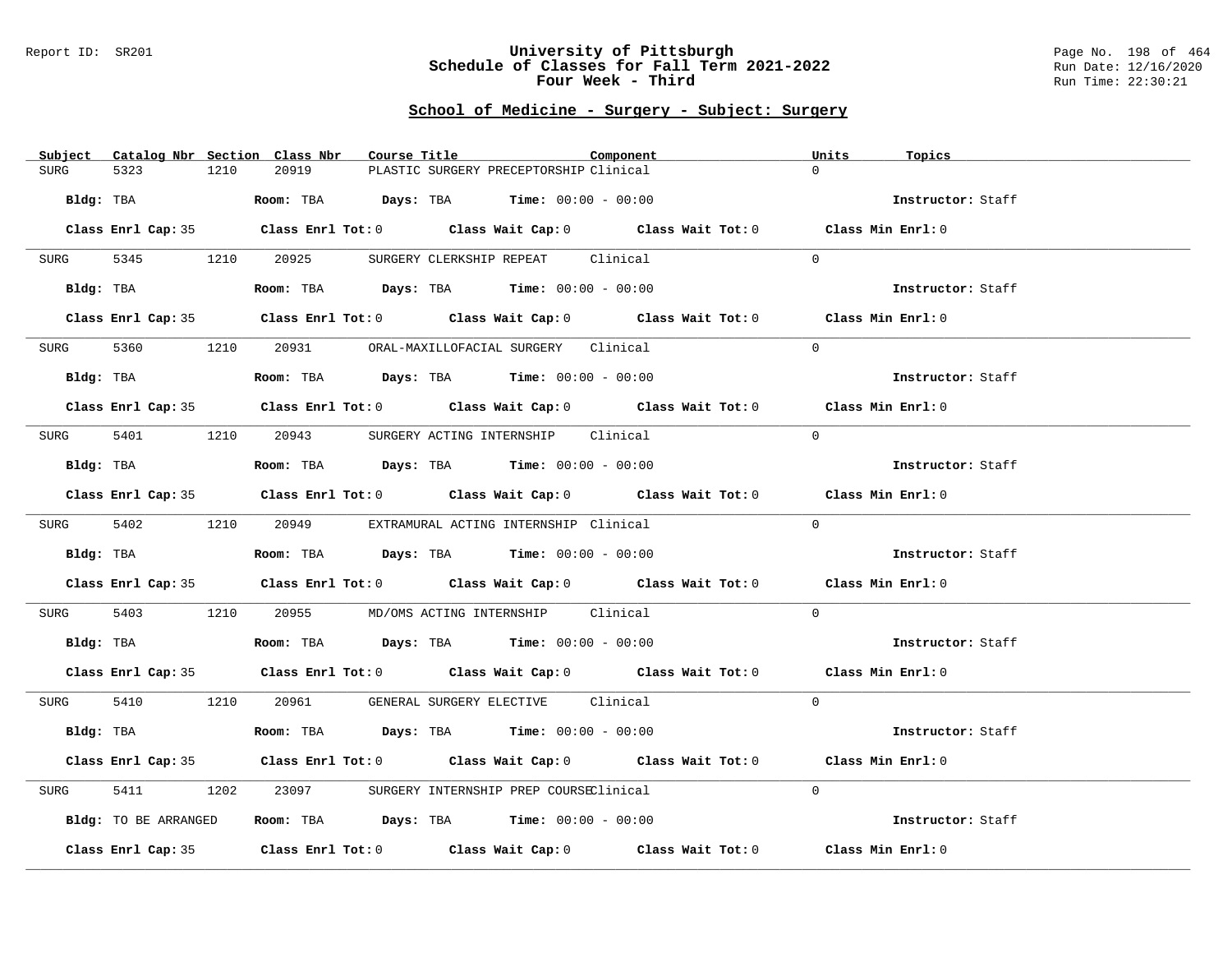| SURG      | 1210<br>5420 | 20967 | COMMUNITY HOSPITAL CLERKSHIP Clinical                                                 |                                                                           | $\mathbf 0$                                                                                 |  |
|-----------|--------------|-------|---------------------------------------------------------------------------------------|---------------------------------------------------------------------------|---------------------------------------------------------------------------------------------|--|
|           |              |       | Bldg: TBA                     Room: TBA         Days: TBA         Time: 00:00 - 00:00 |                                                                           | Instructor: Staff                                                                           |  |
|           |              |       |                                                                                       |                                                                           | Class Enrl Cap: 999 Class Enrl Tot: 0 Class Wait Cap: 0 Class Wait Tot: 0 Class Min Enrl: 0 |  |
|           |              |       | SURG 5430 1210 20973 NEOPLASTIC DISEASE ELECTIVE Clinical                             |                                                                           | $\Omega$                                                                                    |  |
|           |              |       |                                                                                       |                                                                           | Instructor: Staff                                                                           |  |
|           |              |       |                                                                                       |                                                                           | Class Enrl Cap: 35 Class Enrl Tot: 0 Class Wait Cap: 0 Class Wait Tot: 0 Class Min Enrl: 0  |  |
|           |              |       | SURG 5440 1210 20979 PEDIATRIC SURGERY ELECTIVE Clinical                              |                                                                           | $\Omega$                                                                                    |  |
|           |              |       | <b>Bldg:</b> TBA <b>ROOM:</b> TBA <b>Days:</b> TBA <b>Time:</b> $00:00 - 00:00$       |                                                                           | Instructor: Staff                                                                           |  |
|           |              |       |                                                                                       |                                                                           | Class Enrl Cap: 999 Class Enrl Tot: 0 Class Wait Cap: 0 Class Wait Tot: 0 Class Min Enrl: 0 |  |
|           |              |       | SURG 5482 1210 21009 ORGAN TRANSPLANTATION Clinical                                   |                                                                           | $\Omega$                                                                                    |  |
|           |              |       | Bldg: TBA                   Room: TBA         Days: TBA         Time: $00:00 - 00:00$ |                                                                           | Instructor: Staff                                                                           |  |
|           |              |       |                                                                                       |                                                                           | Class Enrl Cap: 35 Class Enrl Tot: 0 Class Wait Cap: 0 Class Wait Tot: 0 Class Min Enrl: 0  |  |
|           |              |       | SURG 5485 1210 21015 BIOLOGICAL AND GENE THERAPY Clinical                             |                                                                           | $\Omega$                                                                                    |  |
|           |              |       | Bldg: TBA                   Room: TBA         Days: TBA         Time: $00:00 - 00:00$ |                                                                           | Instructor: Staff                                                                           |  |
|           |              |       |                                                                                       | Class Enrl Cap: 999 Class Enrl Tot: 0 Class Wait Cap: 0 Class Wait Tot: 0 | Class Min Enrl: 0                                                                           |  |
|           |              |       | SURG 5486 1210 19644 SURGICAL SPECIALTIES Clinical                                    |                                                                           | $\Omega$                                                                                    |  |
|           |              |       |                                                                                       |                                                                           |                                                                                             |  |
| Bldg: TBA |              |       | <b>Room:</b> TBA <b>Days:</b> TBA <b>Time:</b> 00:00 - 00:00                          |                                                                           | Instructor: Staff                                                                           |  |
|           |              |       |                                                                                       |                                                                           | Class Enrl Cap: 35 Class Enrl Tot: 0 Class Wait Cap: 0 Class Wait Tot: 0 Class Min Enrl: 0  |  |
|           |              |       | SURG 5490 1210 21021 ORAL-MAXILLOFACIAL SURGERY Clinical                              |                                                                           | $\Omega$                                                                                    |  |
|           |              |       | Bldg: TBA                   Room: TBA         Days: TBA         Time: $00:00 - 00:00$ |                                                                           | Instructor: Staff                                                                           |  |
|           |              |       |                                                                                       |                                                                           | Class Enrl Cap: 999 Class Enrl Tot: 0 Class Wait Cap: 0 Class Wait Tot: 0 Class Min Enrl: 0 |  |
|           |              |       | SURG 5650 1210 21027 SURGICAL SPECIAL STUDIES Clinical                                |                                                                           | $\Omega$                                                                                    |  |
|           |              |       | Bldg: TBA                    Room: TBA         Days: TBA         Time: 00:00 - 00:00  |                                                                           | Instructor: Staff                                                                           |  |
|           |              |       |                                                                                       |                                                                           | Class Enrl Cap: 35 Class Enrl Tot: 0 Class Wait Cap: 0 Class Wait Tot: 0 Class Min Enrl: 0  |  |
|           |              |       | SURG 5700 1210 21033 SURGICAL LIFE SCIENCES Clinical                                  |                                                                           | $\Omega$                                                                                    |  |
|           |              |       | Bldg: TBA                   Room: TBA         Days: TBA         Time: $00:00 - 00:00$ |                                                                           | Instructor: Staff                                                                           |  |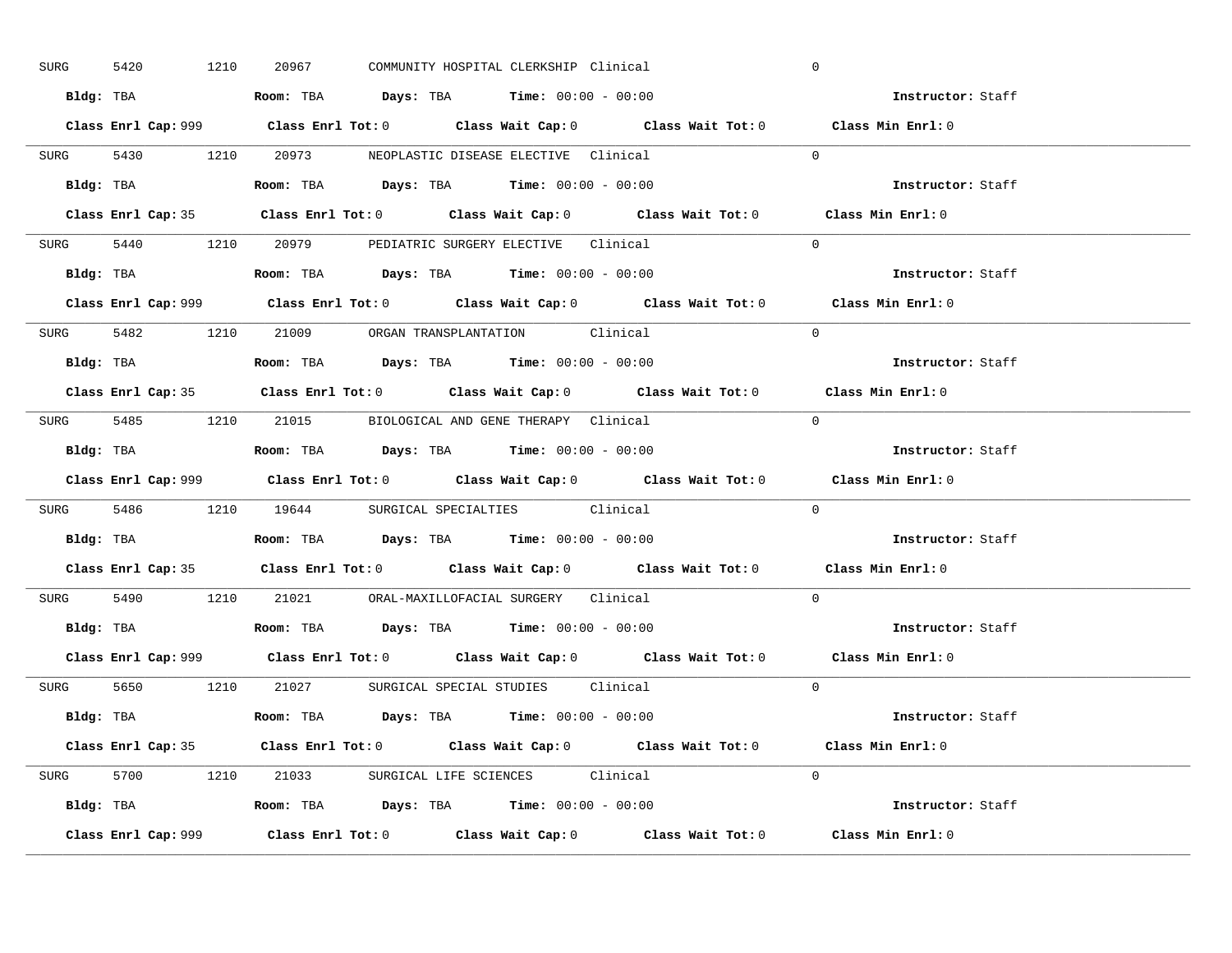#### Report ID: SR201 **University of Pittsburgh** Page No. 200 of 464 **Schedule of Classes for Fall Term 2021-2022** Run Date: 12/16/2020 **Four Week - Third Run Time: 22:30:21**

# **School of Medicine - Surgery - Subject: Surgery**

| Catalog Nbr Section<br>Subject | Class Nbr<br>Course Title                                   | Component             | Units<br>Topics   |
|--------------------------------|-------------------------------------------------------------|-----------------------|-------------------|
| 1210<br>SURG<br>5884           | 21045<br>HISTORY OF MEDICINE                                | Directed Studies      | $\mathbf 0$       |
| Bldg: TBA                      | <b>Days:</b> TBA <b>Time:</b> $00:00 - 00:00$<br>Room: TBA  |                       | Instructor: Staff |
| Class Enrl Cap: 35             | Class Enrl Tot: $0$ Class Wait Cap: $0$ Class Wait Tot: $0$ |                       | Class Min Enrl: 0 |
| 5885<br>1220<br>SURG           | 22976<br>SURGICAL RESEARCH                                  | Clinical              | $\mathbf 0$       |
| Bldg: TO BE ARRANGED           | <b>Days:</b> TBA <b>Time:</b> $00:00 - 00:00$<br>Room: TBA  |                       | Instructor: Staff |
| Class Enrl Cap: 35             | Class Enrl Tot: $0$ Class Wait Cap: $0$ Class Wait Tot: $0$ |                       | Class Min Enrl: 0 |
| 1210<br>5900<br>SURG           | 21051<br>EXTRAMURAL GENERAL SURGERY                         | Lecture               | $\mathbf 0$       |
| Bldg: TBA                      | <b>Days:</b> TBA <b>Time:</b> $00:00 - 00:00$<br>Room: TBA  |                       | Instructor: Staff |
| Class Enrl Cap: 35             | Class Enrl Tot: $0$ Class Wait Cap: $0$ Class Wait Tot: $0$ |                       | Class Min Enrl: 0 |
| 5902<br>1210<br>SURG           | 20535<br>INDEPENDENT STUDY                                  | Independent Study     | $\mathbf 0$       |
| Bldg: TBA                      | Room: TBA<br>Days: TBA                                      | $Time: 00:00 - 00:00$ | Instructor: Staff |
| Class Enrl Cap: 35             | Class Enrl Tot: 0<br>Class Wait Cap: 0                      | Class Wait Tot: 0     | Class Min Enrl: 0 |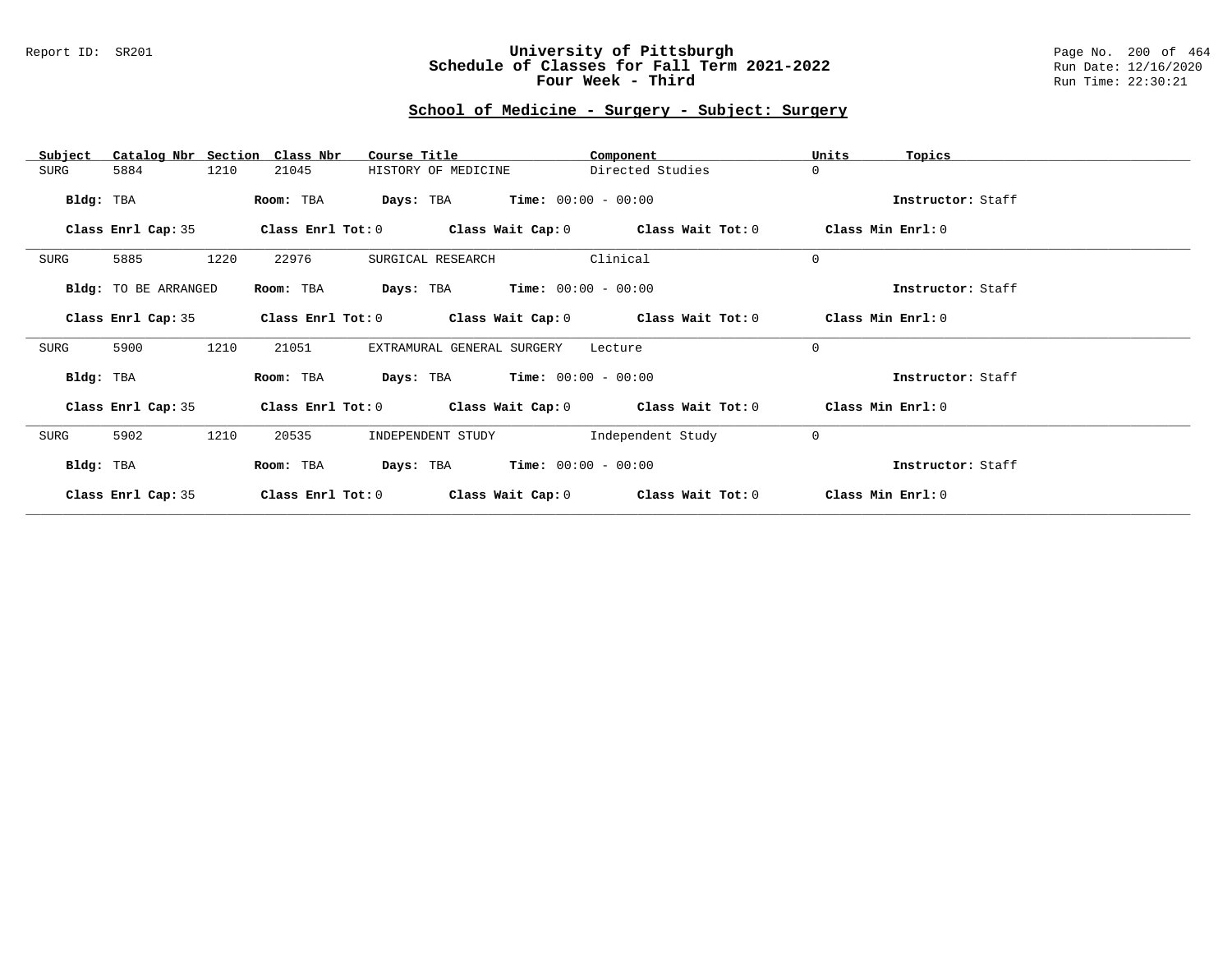#### Report ID: SR201 **University of Pittsburgh** Page No. 201 of 464 **Schedule of Classes for Fall Term 2021-2022** Run Date: 12/16/2020 **Four Week - Third Run Time: 22:30:21**

# **School of Medicine - Urology - Subject: Urology**

| Subject   |                      |      | Catalog Nbr Section Class Nbr | Course Title      |                                                                | Component                                                                                   | Units    | Topics            |
|-----------|----------------------|------|-------------------------------|-------------------|----------------------------------------------------------------|---------------------------------------------------------------------------------------------|----------|-------------------|
| URLGY     | 5321                 | 1210 | 20553                         | UROLOGIC ONCOLOGY |                                                                | Clinical                                                                                    | $\Omega$ |                   |
|           | Bldg: TBA            |      |                               |                   | Room: TBA $Days:$ TBA $Time: 00:00 - 00:00$                    |                                                                                             |          | Instructor: Staff |
|           |                      |      |                               |                   |                                                                | Class Enrl Cap: 35 Class Enrl Tot: 0 Class Wait Cap: 0 Class Wait Tot: 0 Class Min Enrl: 0  |          |                   |
| URLGY     | 5470 1210            |      | 20571                         |                   | UROLOGICAL SURGERY (ADULT) Clinical                            |                                                                                             | $\Omega$ |                   |
|           | Bldg: TBA            |      |                               |                   | Room: TBA $\rule{1em}{0.15mm}$ Days: TBA Time: $00:00 - 00:00$ |                                                                                             |          | Instructor: Staff |
|           |                      |      |                               |                   |                                                                | Class Enrl Cap: 999 Class Enrl Tot: 0 Class Wait Cap: 0 Class Wait Tot: 0 Class Min Enrl: 0 |          |                   |
| URLGY     | 5471 1210            |      |                               |                   | 20583 PEDIATRIC UROLOGICAL SURGERY Clinical                    |                                                                                             | $\Omega$ |                   |
|           | Bldg: TBA            |      |                               |                   | Room: TBA $\rule{1em}{0.15mm}$ Days: TBA Time: $00:00 - 00:00$ |                                                                                             |          | Instructor: Staff |
|           |                      |      |                               |                   |                                                                | Class Enrl Cap: 999 Class Enrl Tot: 0 Class Wait Cap: 0 Class Wait Tot: 0 Class Min Enrl: 0 |          |                   |
| URLGY     | 5650                 | 1600 |                               |                   |                                                                | 23945 INDIVIDUALIZED CLINICAL COURSEDirected Studies                                        | $\Omega$ |                   |
|           | Bldg: TO BE ARRANGED |      |                               |                   | Room: TBA $Days:$ TBA $Time: 00:00 - 00:00$                    |                                                                                             |          | Instructor: Staff |
|           |                      |      |                               |                   |                                                                | Class Enrl Cap: 35 Class Enrl Tot: 0 Class Wait Cap: 0 Class Wait Tot: 0 Class Min Enrl: 0  |          |                   |
| URLGY     | 5810                 | 1210 |                               |                   |                                                                | 20601 UROLOGY RESEARCH Directed Studies                                                     | $\Omega$ |                   |
|           | Bldg: TBA            |      |                               |                   | Room: TBA $\rule{1em}{0.15mm}$ Days: TBA Time: $00:00 - 00:00$ |                                                                                             |          | Instructor: Staff |
|           |                      |      |                               |                   |                                                                | Class Enrl Cap: 35 Class Enrl Tot: 0 Class Wait Cap: 0 Class Wait Tot: 0 Class Min Enrl: 0  |          |                   |
| URLGY     | 5899                 | 1600 |                               |                   |                                                                | 23818 INDEPENDENT STUDY IN UROLOGY Independent Study                                        | $\Omega$ |                   |
|           | Bldg: TO BE ARRANGED |      |                               |                   | Room: TBA $Days:$ TBA $Time: 00:00 - 00:00$                    |                                                                                             |          | Instructor: Staff |
|           |                      |      |                               |                   |                                                                | Class Enrl Cap: 35 Class Enrl Tot: 0 Class Wait Cap: 0 Class Wait Tot: 0 Class Min Enrl: 0  |          |                   |
| URLGY     | 5900 1210            |      |                               |                   | 20613 EXTRAMURAL UROLOGIC SURGERY Clinical                     |                                                                                             | $\Omega$ |                   |
| Bldg: TBA |                      |      |                               |                   | Room: TBA $Days:$ TBA Time: $00:00 - 00:00$                    |                                                                                             |          | Instructor: Staff |
|           |                      |      |                               |                   |                                                                | Class Enrl Cap: 35 Class Enrl Tot: 0 Class Wait Cap: 0 Class Wait Tot: 0 Class Min Enrl: 0  |          |                   |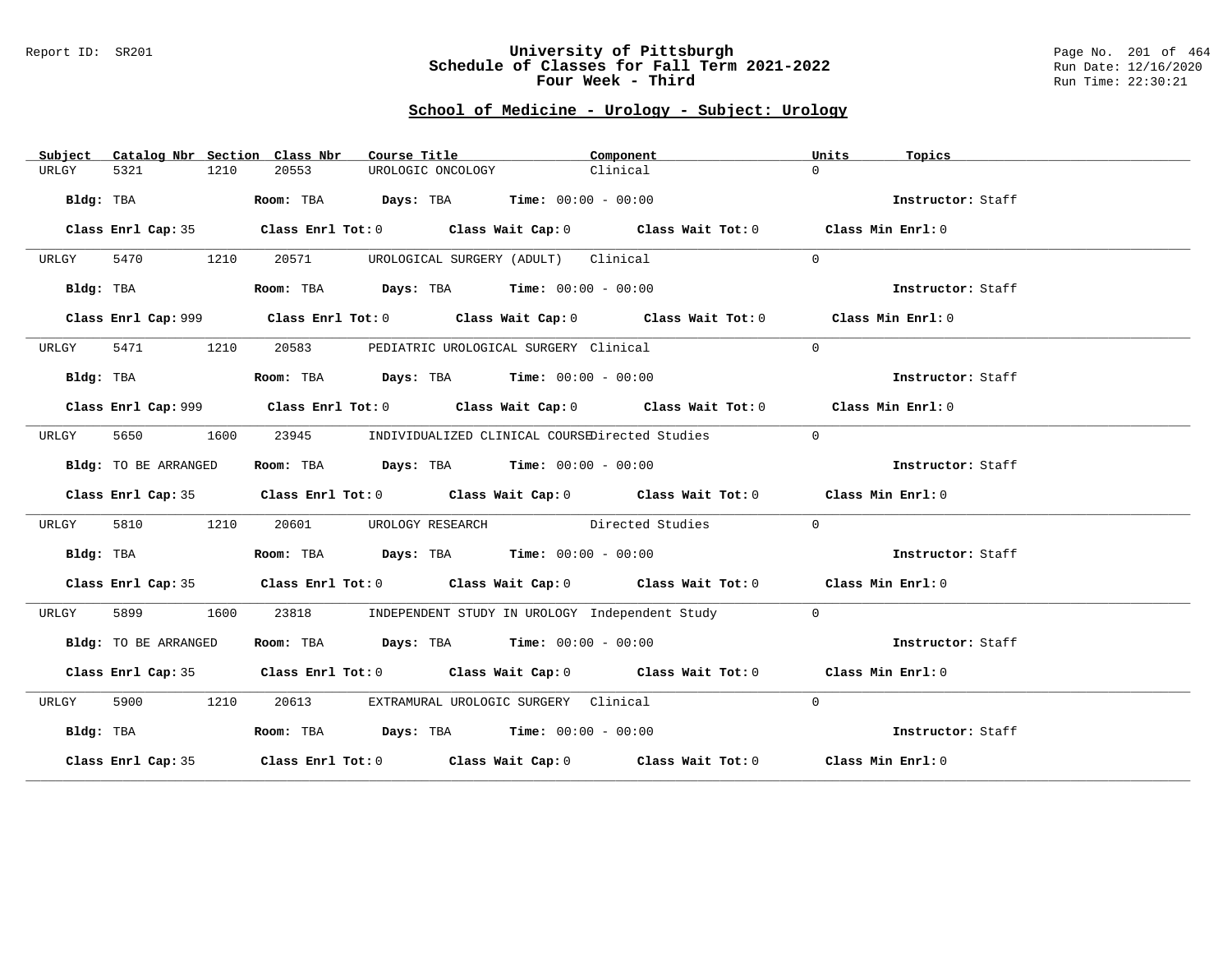#### Report ID: SR201 **University of Pittsburgh** Page No. 202 of 464 **Schedule of Classes for Fall Term 2021-2022** Run Date: 12/16/2020 **Four Week - Fourth Rundall Run Time: 22:30:21**

# **School of Medicine - Dermatology - Subject: Dermatology**

| Subject Catalog Nbr Section Class Nbr | Course Title                                                                                | Component | Units<br>Topics   |
|---------------------------------------|---------------------------------------------------------------------------------------------|-----------|-------------------|
| <b>DERM</b><br>5380<br>1310           | 18913<br>DERMATOLOGY CLERKSHIP                                                              | Clinical  | $\Omega$          |
| Bldg: TBA                             | Room: TBA $\rule{1em}{0.15mm}$ Days: TBA Time: $00:00 - 00:00$                              |           | Instructor: Staff |
|                                       |                                                                                             |           |                   |
|                                       | Class Enrl Cap: 35 Class Enrl Tot: 0 Class Wait Cap: 0 Class Wait Tot: 0 Class Min Enrl: 0  |           |                   |
|                                       | DERM 5420 1310 19663 BASIC DERMATOLOGY Clinical                                             |           | $\Omega$          |
|                                       | Bldg: TBA                  Room: TBA        Days: TBA        Time: 00:00 - 00:00            |           | Instructor: Staff |
|                                       | Class Enrl Cap: 35 Class Enrl Tot: 0 Class Wait Cap: 0 Class Wait Tot: 0 Class Min Enrl: 0  |           |                   |
|                                       | DERM 5425 1310 18907 ADVANCED DERMATOLOGY Clinical                                          |           | $\Omega$          |
| Bldg: TBA                             | Room: TBA $Days:$ TBA $Time: 00:00 - 00:00$                                                 |           | Instructor: Staff |
|                                       |                                                                                             |           |                   |
|                                       | Class Enrl Cap: 35 Class Enrl Tot: 0 Class Wait Cap: 0 Class Wait Tot: 0 Class Min Enrl: 0  |           |                   |
|                                       | DERM 5430 1310 18919 DERMATOLOGIC & PLASTIC SURGERYClinical                                 |           | $\Omega$          |
|                                       | Bldg: TBA                   Room: TBA         Days: TBA         Time: $00:00 - 00:00$       |           | Instructor: Staff |
|                                       | Class Enrl Cap: 999 Class Enrl Tot: 0 Class Wait Cap: 0 Class Wait Tot: 0 Class Min Enrl: 0 |           |                   |
|                                       | DERM 5440 1310 18931 DERMATOPATHOLOGY Independent Study                                     |           | $\bigcap$         |
|                                       | Bldg: TBA Room: TBA Days: TBA Time: 00:00 - 00:00                                           |           | Instructor: Staff |
|                                       |                                                                                             |           |                   |
|                                       | Class Enrl Cap: 35 Class Enrl Tot: 0 Class Wait Cap: 0 Class Wait Tot: 0 Class Min Enrl: 0  |           |                   |
| DERM                                  | 5650 1310 18937 INDIVIDUALIZED CLINICAL COURSEClinical                                      |           | $\Omega$          |
|                                       | Bldg: TBA                    Room: TBA         Days: TBA         Time: $00:00 - 00:00$      |           | Instructor: Staff |
|                                       | Class Enrl Cap: 35 Class Enrl Tot: 0 Class Wait Cap: 0 Class Wait Tot: 0 Class Min Enrl: 0  |           |                   |
|                                       | DERM 5810 1310 18949 DERMATOLOGY RESEARCH Directed Studies                                  |           | $\Omega$          |
| Bldg: TBA                             | Room: TBA $\rule{1em}{0.15mm}$ Days: TBA Time: $00:00 - 00:00$                              |           | Instructor: Staff |
|                                       |                                                                                             |           |                   |
|                                       | Class Enrl Cap: 35 Class Enrl Tot: 0 Class Wait Cap: 0 Class Wait Tot: 0 Class Min Enrl: 0  |           |                   |
| 5899<br>1215<br>DERM                  | 23961 INDEPENDENT STUDY DERMATOLOGY Independent Study                                       |           | $\Omega$          |
| Bldg: TO BE ARRANGED                  | Room: TBA $\rule{1em}{0.15mm}$ Days: TBA $\rule{1.5mm}{0.15mm}$ Time: $00:00 - 00:00$       |           | Instructor: Staff |
|                                       | Class Enrl Cap: 35 Class Enrl Tot: 0 Class Wait Cap: 0 Class Wait Tot: 0                    |           | Class Min Enrl: 0 |
|                                       |                                                                                             |           |                   |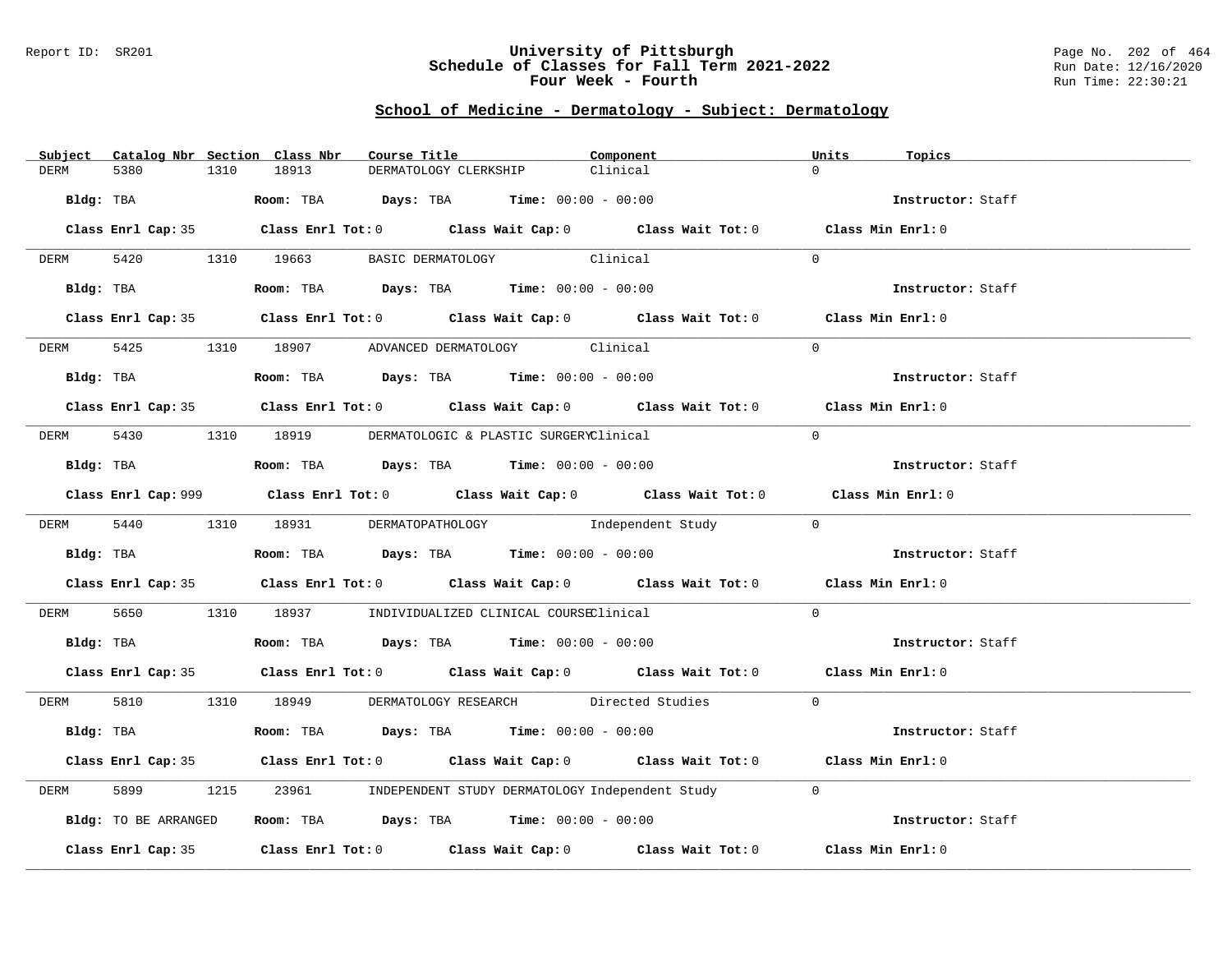| DERM      | 5900               | 1310 | 18961             | EXTRAMURAL DERMATOLOGY |                              | Clinical          |                   |
|-----------|--------------------|------|-------------------|------------------------|------------------------------|-------------------|-------------------|
| Bldg: TBA |                    |      | Room: TBA         | Days: TBA              | <b>Time:</b> $00:00 - 00:00$ |                   | Instructor: Staff |
|           | Class Enrl Cap: 35 |      | Class Enrl Tot: 0 |                        | Class Wait Cap: 0            | Class Wait Tot: 0 | Class Min Enrl: 0 |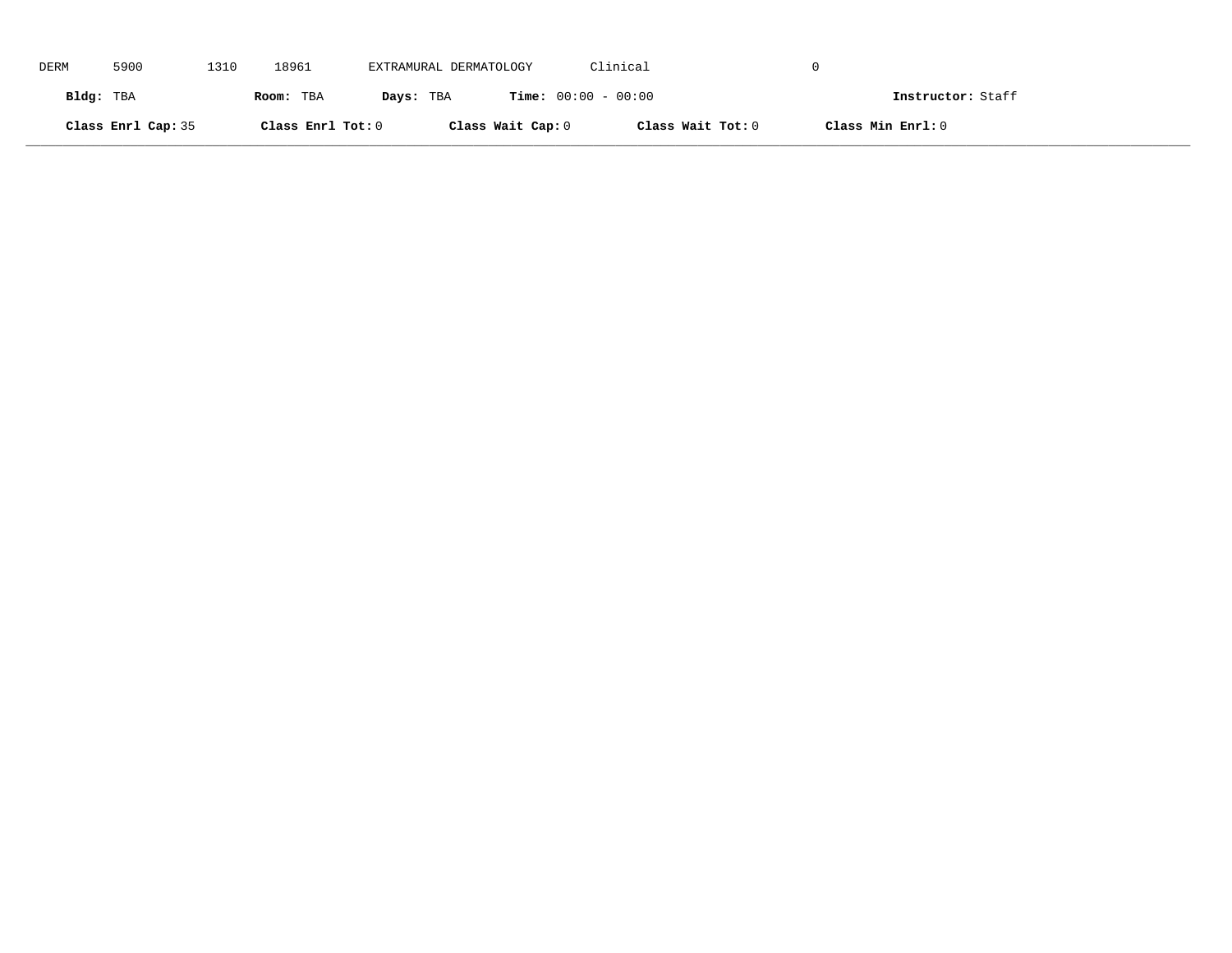#### Report ID: SR201 **University of Pittsburgh** Page No. 204 of 464 **Schedule of Classes for Fall Term 2021-2022** Run Date: 12/16/2020 **Four Week - Fourth Rundall Run Time: 22:30:21**

# **School of Medicine - Emergency Medicine - Subject: Emergency Medicine**

| Subject   |                                           |      | Catalog Nbr Section Class Nbr | Course Title                                                                             |                                        | Component                                                                                   | Units    | Topics            |
|-----------|-------------------------------------------|------|-------------------------------|------------------------------------------------------------------------------------------|----------------------------------------|---------------------------------------------------------------------------------------------|----------|-------------------|
| EMED      | 5376                                      | 1310 | 19669                         | SPECIALTY CARE CLERKSHIP                                                                 |                                        | Clinical                                                                                    | $\Omega$ |                   |
|           | Bldg: TBA                                 |      |                               | Room: TBA $Days:$ TBA $Time: 00:00 - 00:00$                                              |                                        |                                                                                             |          | Instructor: Staff |
|           |                                           |      |                               |                                                                                          |                                        | Class Enrl Cap: 35 Class Enrl Tot: 0 Class Wait Cap: 0 Class Wait Tot: 0 Class Min Enrl: 0  |          |                   |
| EMED      | 5450                                      |      | 1310 19681                    |                                                                                          | EMERGENCY MEDICINE Clinical            |                                                                                             | $\Omega$ |                   |
|           | Bldg: TBA                                 |      |                               | Room: TBA $\rule{1em}{0.15mm}$ Days: TBA Time: $00:00 - 00:00$                           |                                        |                                                                                             |          | Instructor: Staff |
|           |                                           |      |                               |                                                                                          |                                        | Class Enrl Cap: 999 Class Enrl Tot: 0 Class Wait Cap: 0 Class Wait Tot: 0 Class Min Enrl: 0 |          |                   |
| EMED      |                                           |      |                               | 5460 1310 19687 MEDICAL TOXICOLOGY Clinical                                              |                                        |                                                                                             | $\Omega$ |                   |
|           | Bldg: TBA                                 |      |                               | Room: TBA $Days:$ TBA $Time: 00:00 - 00:00$                                              |                                        |                                                                                             |          | Instructor: Staff |
|           |                                           |      |                               |                                                                                          |                                        | Class Enrl Cap: 35 Class Enrl Tot: 0 Class Wait Cap: 0 Class Wait Tot: 0 Class Min Enrl: 0  |          |                   |
| EMED      | 5465 1030                                 |      | 23494                         |                                                                                          | POINT OF CARE ULTRASONOGRAPHY Clinical |                                                                                             | $\Omega$ |                   |
|           | Bldg: TO BE ARRANGED                      |      |                               | Room: TBA $\rule{1em}{0.15mm}$ Days: TBA Time: $00:00 - 00:00$                           |                                        |                                                                                             |          | Instructor: Staff |
|           |                                           |      |                               |                                                                                          |                                        | Class Enrl Cap: 35 Class Enrl Tot: 0 Class Wait Cap: 0 Class Wait Tot: 0 Class Min Enrl: 0  |          |                   |
| EMED      | 5466 1040                                 |      |                               | 25548 POST CARDIAC ARREST SERVICE Clinical                                               |                                        |                                                                                             | $\Omega$ |                   |
|           | Bldg: TO BE ARRANGED                      |      |                               | Room: TBA $Days: TBA$ Time: $00:00 - 00:00$                                              |                                        |                                                                                             |          | Instructor: Staff |
|           |                                           |      |                               |                                                                                          |                                        | Class Enrl Cap: 35 Class Enrl Tot: 0 Class Wait Cap: 0 Class Wait Tot: 0 Class Min Enrl: 0  |          |                   |
| EMED      | 5470 1215                                 |      |                               | 22443 QUALITY AND PATIENT SAFETY Lecture                                                 |                                        |                                                                                             | $\Omega$ |                   |
|           | Bldg: WEB Based Class                     |      |                               | Room: TBA $\rule{1em}{0.15mm}$ Days: TBA $\rule{1.15mm}]{0.15mm}$ Time: $0.000 - 0.0000$ |                                        |                                                                                             |          | Instructor: Staff |
|           | Class Enrl Cap: 200<br>Attributes: Online |      |                               |                                                                                          |                                        | Class Enrl Tot: 0 Class Wait Cap: 0 Class Wait Tot: 0 Class Min Enrl: 0                     |          |                   |
| EMED      | 5650<br>1310                              |      | 19693                         |                                                                                          | INDIVIDUALIZED CLINICAL COURSEClinical |                                                                                             | $\Omega$ |                   |
| Bldg: TBA |                                           |      |                               | Room: TBA $Days: TBA$ Time: $00:00 - 00:00$                                              |                                        |                                                                                             |          | Instructor: Staff |
|           | Class Enrl Cap: 35                        |      |                               |                                                                                          |                                        | Class Enrl Tot: $0$ Class Wait Cap: $0$ Class Wait Tot: $0$ Class Min Enrl: $0$             |          |                   |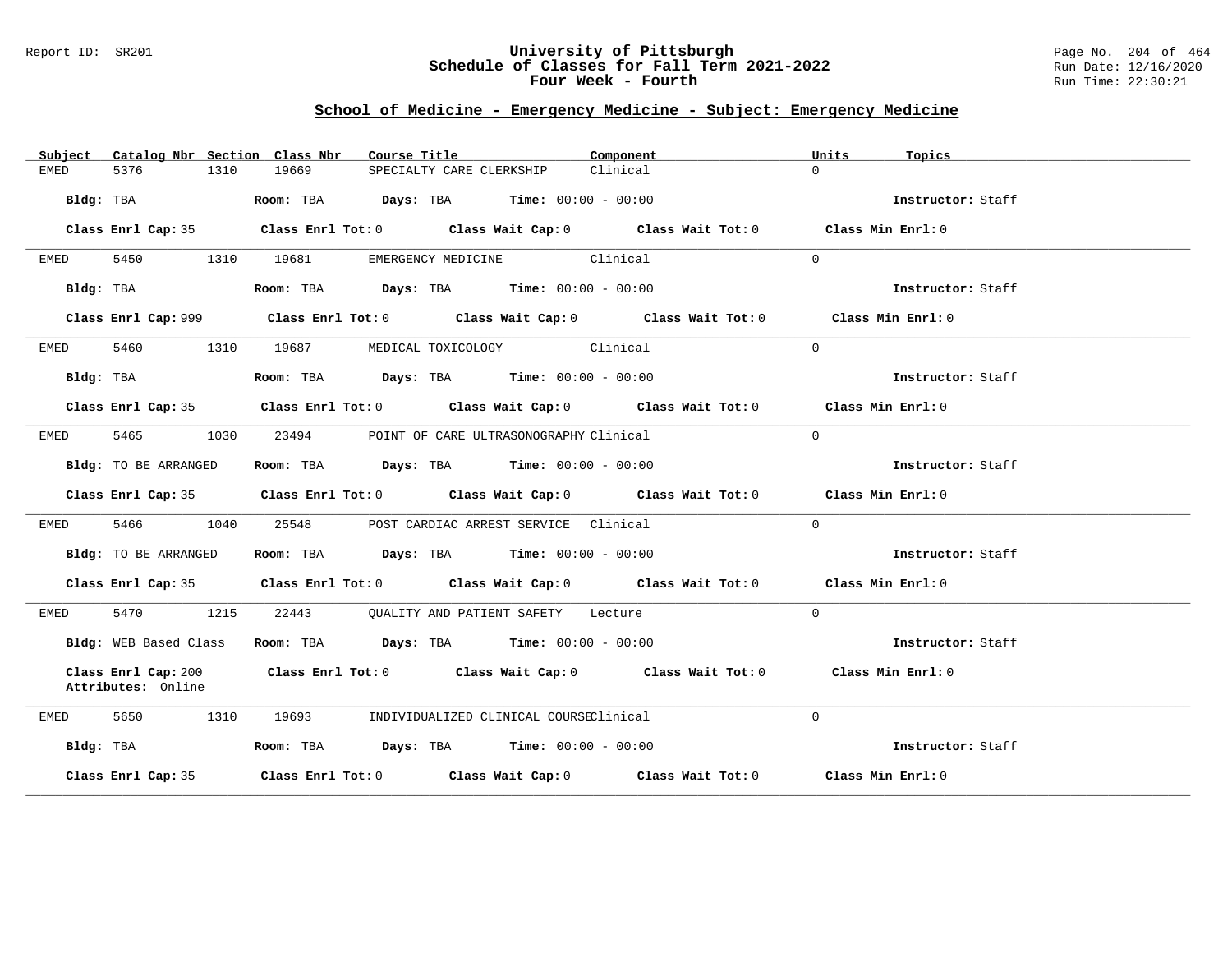### Report ID: SR201 **University of Pittsburgh** Page No. 205 of 464 **Schedule of Classes for Fall Term 2021-2022** Run Date: 12/16/2020 **Four Week - Fourth Rundall Run Time: 22:30:21**

# **School of Medicine - Emergency Medicine - Subject: Emergency Medicine**

| Catalog Nbr Section Class Nbr<br>Subject | Course Title                                                                               | Component | Units<br>Topics   |
|------------------------------------------|--------------------------------------------------------------------------------------------|-----------|-------------------|
| 5735<br>1310<br>EMED                     | 19699<br>SCIENCE OF RESUSCITATION (ILS)Clinical                                            |           | $\Omega$          |
| Bldg: TBA                                | Room: TBA<br><b>Days:</b> TBA <b>Time:</b> $00:00 - 00:00$                                 |           | Instructor: Staff |
| Class Enrl Cap: 999                      | Class Enrl Tot: $0$ Class Wait Cap: $0$ Class Wait Tot: $0$ Class Min Enrl: $0$            |           |                   |
| 5740<br>1310<br>EMED                     | 19705<br>EXERCISE IS MEDICINE                                                              | Workshop  | $\Omega$          |
| Bldg: TBA                                | Room: TBA $Days:$ TBA $Time: 00:00 - 00:00$                                                |           | Instructor: Staff |
| Class Enrl Cap: 35                       | Class Enrl Tot: 0 Class Wait Cap: 0 Class Wait Tot: 0 Class Min Enrl: 0                    |           |                   |
| 5750<br>1700<br>EMED                     | 28652<br>GET READY FOR RESIDENCY Clinical                                                  |           | $\Omega$          |
| Bldg: TO BE ARRANGED                     | Room: TBA $Days:$ TBA $Time: 00:00 - 00:00$                                                |           | Instructor: Staff |
|                                          | Class Enrl Cap: 35 Class Enrl Tot: 0 Class Wait Cap: 0 Class Wait Tot: 0 Class Min Enrl: 0 |           |                   |
| 1310<br>EMED<br>5898                     | 19711<br>INDIVIDUAL STUDY OR RESEARCH Directed Studies                                     |           | $\overline{0}$    |
| Bldg: TBA                                | Room: TBA $Days:$ TBA $Time: 00:00 - 00:00$                                                |           | Instructor: Staff |
|                                          | Class Enrl Cap: 35 Class Enrl Tot: 0 Class Wait Cap: 0 Class Wait Tot: 0 Class Min Enrl: 0 |           |                   |
| 5899<br>1700<br>EMED                     | INDEP STUDY IN EMERGENCY MED Independent Study<br>23843                                    |           | $\overline{0}$    |
| Bldg: TO BE ARRANGED                     | Room: TBA $Days:$ TBA $Time: 00:00 - 00:00$                                                |           | Instructor: Staff |
|                                          | Class Enrl Cap: 35 Class Enrl Tot: 0 Class Wait Cap: 0 Class Wait Tot: 0 Class Min Enrl: 0 |           |                   |
| 5900<br>1310<br>EMED                     | 19717 EXTRAMURAL EMERGENCY MEDICINE Clinical                                               |           | $\Omega$          |
| Bldg: TBA                                | Room: TBA $Days:$ TBA $Time: 00:00 - 00:00$                                                |           | Instructor: Staff |
|                                          | Class Enrl Cap: 35 Class Enrl Tot: 0 Class Wait Cap: 0 Class Wait Tot: 0 Class Min Enrl: 0 |           |                   |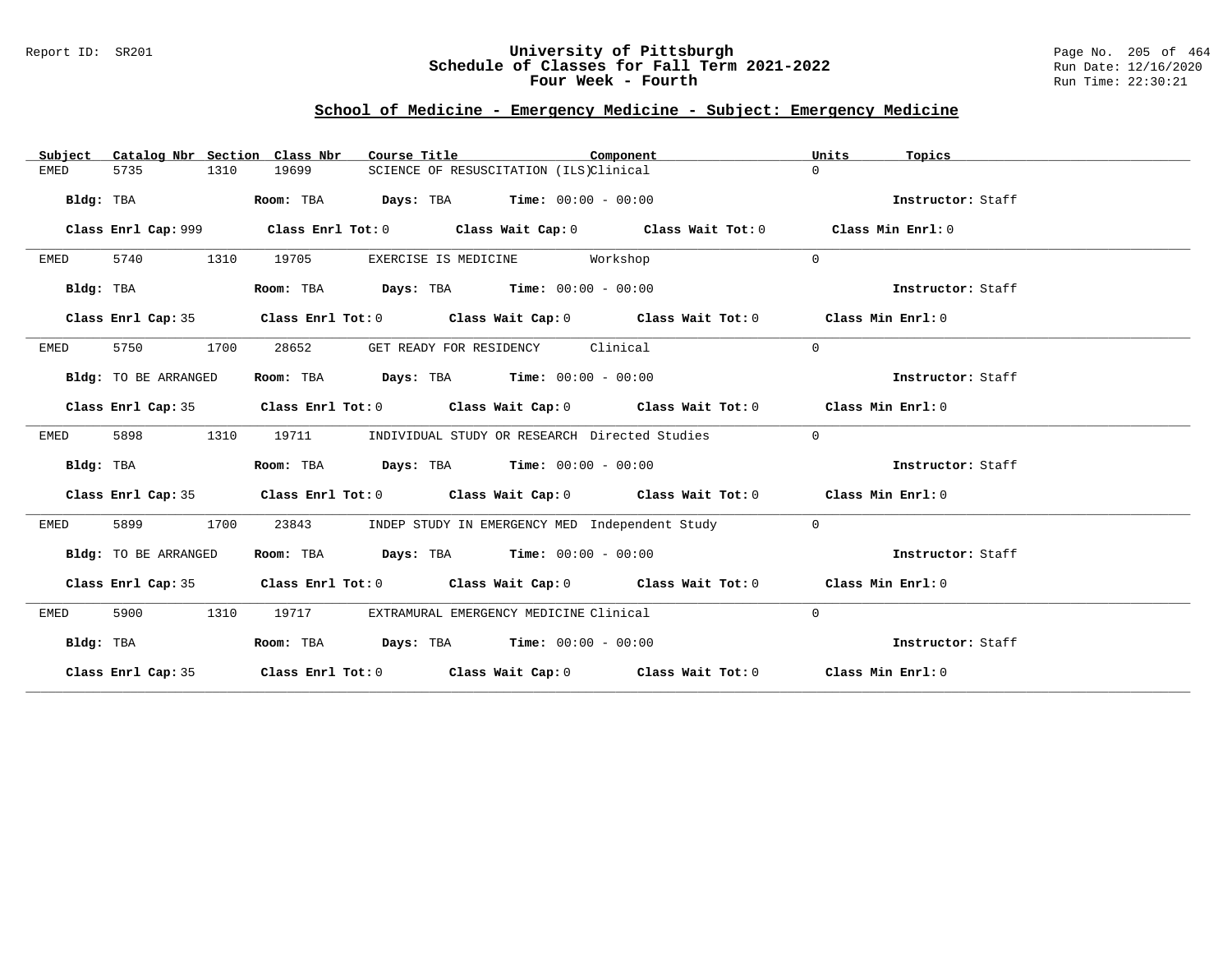#### Report ID: SR201 **University of Pittsburgh** Page No. 206 of 464 **Schedule of Classes for Fall Term 2021-2022** Run Date: 12/16/2020 **Four Week - Fourth Rundall Run Time: 22:30:21**

### **School of Medicine - Family Medicine and Clinical Epidemiology - Subject: Family Medicine**

|         | Subject Catalog Nbr Section Class Nbr | Course Title                                                                                | Component | Units<br>Topics   |
|---------|---------------------------------------|---------------------------------------------------------------------------------------------|-----------|-------------------|
| FM      | 5316<br>1310                          | 19723<br>FAMILY MEDICINE CLERKSHIP                                                          | Clinical  | $\Omega$          |
|         | Bldg: TBA                             | Room: TBA $Days:$ TBA $Time: 00:00 - 00:00$                                                 |           | Instructor: Staff |
|         |                                       | Class Enrl Cap: 35 Class Enrl Tot: 0 Class Wait Cap: 0 Class Wait Tot: 0 Class Min Enrl: 0  |           |                   |
|         |                                       | FM 5401 1310 19729 FAMILY MEDICINE ACTING INTERN Clinical                                   |           | $\Omega$          |
|         | Bldg: TBA                             | Room: TBA $Days:$ TBA $Time: 00:00 - 00:00$                                                 |           | Instructor: Staff |
|         |                                       | Class Enrl Cap: 999 Class Enrl Tot: 0 Class Wait Cap: 0 Class Wait Tot: 0 Class Min Enrl: 0 |           |                   |
|         |                                       | FM 5406 1310 19735 EXTRAMURAL ACTING INTERNSHIP Clinical                                    |           | $\Omega$          |
|         | Bldg: TBA                             | Room: TBA $Days:$ TBA $Time: 00:00 - 00:00$                                                 |           | Instructor: Staff |
|         |                                       | Class Enrl Cap: 35 Class Enrl Tot: 0 Class Wait Cap: 0 Class Wait Tot: 0 Class Min Enrl: 0  |           |                   |
|         |                                       | FM 5420 1310 19741 INDIAN HEALTH SERVICE Independent Study 0                                |           |                   |
|         | Bldg: TBA                             | Room: TBA $Days:$ TBA Time: $00:00 - 00:00$                                                 |           | Instructor: Staff |
|         |                                       | Class Enrl Cap: 35 Class Enrl Tot: 0 Class Wait Cap: 0 Class Wait Tot: 0 Class Min Enrl: 0  |           |                   |
|         |                                       | FM 5430 1310 18967 FAMILY PRACTICE-MANAGED CARE Clinical                                    |           | $\Omega$          |
|         |                                       | <b>Bldg:</b> TBA <b>Room:</b> TBA <b>Days:</b> TBA <b>Time:</b> $00:00 - 00:00$             |           | Instructor: Staff |
|         |                                       | Class Enrl Cap: 999 Class Enrl Tot: 0 Class Wait Cap: 0 Class Wait Tot: 0 Class Min Enrl: 0 |           |                   |
| FM 5431 |                                       | 1310 18979 TOPICS IN FAMILY MEDICINE Clinical                                               |           | $\Omega$          |
|         |                                       | Bldg: TBA                       Room: TBA          Days: TBA         Time: 00:00 - 00:00    |           | Instructor: Staff |
|         |                                       | Class Enrl Cap: 999 Class Enrl Tot: 0 Class Wait Cap: 0 Class Wait Tot: 0 Class Min Enrl: 0 |           |                   |
|         |                                       | FM 5440 1310 19747 CLINCAL EPDMLGY INTERNSHIP Directed Studies 0                            |           |                   |
|         | Bldg: TBA                             | Room: TBA $Days:$ TBA $Time: 00:00 - 00:00$                                                 |           | Instructor: Staff |
|         |                                       | Class Enrl Cap: 35 Class Enrl Tot: 0 Class Wait Cap: 0 Class Wait Tot: 0 Class Min Enrl: 0  |           |                   |
|         |                                       | FM 5448 1310 19753 FAMILY CENTERED MATERNITY CAREClinical                                   |           | $\Omega$          |
|         |                                       | Bldg: TBA                  Room: TBA        Days: TBA        Time: 00:00 - 00:00            |           | Instructor: Staff |
|         | Class Enrl Cap: 35                    | Class Enrl Tot: $0$ Class Wait Cap: $0$ Class Wait Tot: $0$ Class Min Enrl: $0$             |           |                   |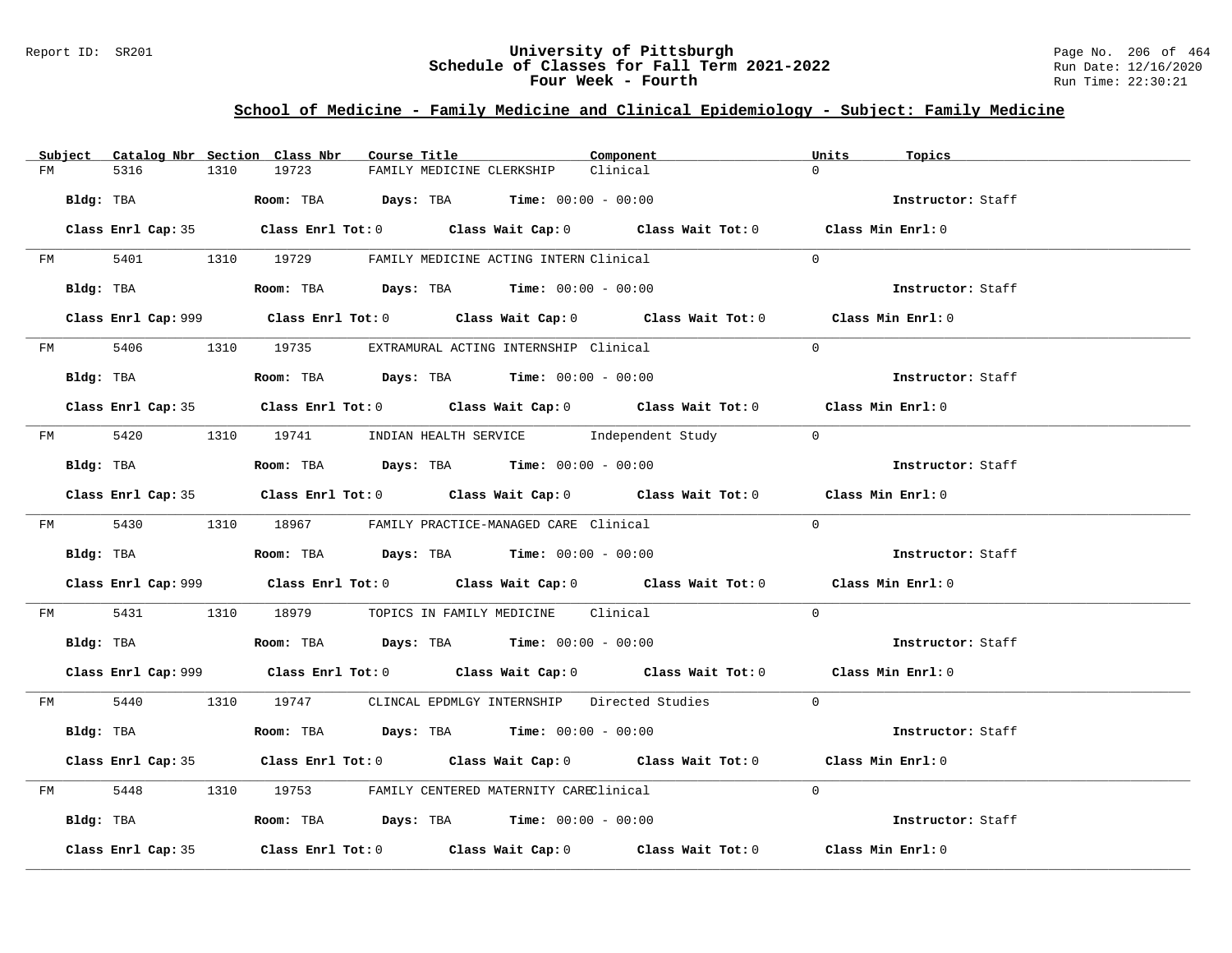| FM | 5450 | 1310 19765 |  | COMMUNITY FAMILY MEDICINE Clinical                                                     |                                                     | $\overline{0}$                                                                              |  |
|----|------|------------|--|----------------------------------------------------------------------------------------|-----------------------------------------------------|---------------------------------------------------------------------------------------------|--|
|    |      |            |  | Bldg: TBA                   Room: TBA         Days: TBA         Time: $00:00 - 00:00$  |                                                     | Instructor: Staff                                                                           |  |
|    |      |            |  |                                                                                        |                                                     | Class Enrl Cap: 999 Class Enrl Tot: 0 Class Wait Cap: 0 Class Wait Tot: 0 Class Min Enrl: 0 |  |
|    |      |            |  |                                                                                        | FM 5451 1310 18991 RURAL FAMILY MEDICINE Clinical 0 |                                                                                             |  |
|    |      |            |  | Bldg: TBA                   Room: TBA         Days: TBA         Time: $00:00 - 00:00$  |                                                     | Instructor: Staff                                                                           |  |
|    |      |            |  |                                                                                        |                                                     | Class Enrl Cap: 999 Class Enrl Tot: 0 Class Wait Cap: 0 Class Wait Tot: 0 Class Min Enrl: 0 |  |
|    |      |            |  | FM 5455 1310 19777 PRIMARY CARE SPORTS MEDICINE Clinical                               |                                                     | $\Omega$                                                                                    |  |
|    |      |            |  | Bldg: TBA                    Room: TBA         Days: TBA        Time: $00:00 - 00:00$  |                                                     | Instructor: Staff                                                                           |  |
|    |      |            |  |                                                                                        |                                                     | Class Enrl Cap: 999 Class Enrl Tot: 0 Class Wait Cap: 0 Class Wait Tot: 0 Class Min Enrl: 0 |  |
|    |      |            |  | FM 5460 1310 19783 FAMILY PRACTICE Clinical                                            |                                                     | $\Omega$                                                                                    |  |
|    |      |            |  | Bldg: TBA<br>Room: TBA<br>Days: TBA<br>Time: $00:00 - 00:00$                           |                                                     | Instructor: Staff                                                                           |  |
|    |      |            |  |                                                                                        |                                                     | Class Enrl Cap: 999 Class Enrl Tot: 0 Class Wait Cap: 0 Class Wait Tot: 0 Class Min Enrl: 0 |  |
|    |      |            |  | FM 5461 1310 19795 EXTRAMURAL FAMILY PRACTICE Clinical                                 |                                                     | $\bigcirc$                                                                                  |  |
|    |      |            |  |                                                                                        |                                                     | Instructor: Staff                                                                           |  |
|    |      |            |  |                                                                                        |                                                     | Class Enrl Cap: 35 Class Enrl Tot: 0 Class Wait Cap: 0 Class Wait Tot: 0 Class Min Enrl: 0  |  |
|    |      |            |  | FM 5462 1040 24680 COMBINED FAMILY MED & PSYCT Clinical                                |                                                     | $\overline{0}$                                                                              |  |
|    |      |            |  | Bldg: TO BE ARRANGED ROOM: TBA Days: TBA Time: 00:00 - 00:00                           |                                                     | <b>Instructor:</b> Staff                                                                    |  |
|    |      |            |  |                                                                                        |                                                     |                                                                                             |  |
|    |      |            |  |                                                                                        |                                                     | Class Enrl Cap: 35 Class Enrl Tot: 0 Class Wait Cap: 0 Class Wait Tot: 0 Class Min Enrl: 0  |  |
|    |      |            |  | FM 5465 1310 19801 INTEGRATIVE MEDICINE Clinical                                       |                                                     | $\Omega$                                                                                    |  |
|    |      |            |  | Bldg: TBA                    Room: TBA         Days: TBA         Time: $00:00 - 00:00$ |                                                     | Instructor: Staff                                                                           |  |
|    |      |            |  |                                                                                        |                                                     | Class Enrl Cap: 35 Class Enrl Tot: 0 Class Wait Cap: 0 Class Wait Tot: 0 Class Min Enrl: 0  |  |
|    |      |            |  | FM 5470 1310 19813 PRACTICE-BASED PHARMACOTHERAPYClinical                              |                                                     | $\Omega$                                                                                    |  |
|    |      |            |  | Bldg: TBA                   Room: TBA         Days: TBA         Time: 00:00 - 00:00    |                                                     | Instructor: Staff                                                                           |  |
|    |      |            |  |                                                                                        |                                                     | Class Enrl Cap: 999 Class Enrl Tot: 0 Class Wait Cap: 0 Class Wait Tot: 0 Class Min Enrl: 0 |  |
|    |      |            |  | FM 5485 1310 19819 CULTURAL COMPETENCY Clinical                                        |                                                     | $\Omega$                                                                                    |  |
|    |      |            |  | Bldg: TBA                    Room: TBA         Days: TBA         Time: $00:00 - 00:00$ |                                                     | Instructor: Staff                                                                           |  |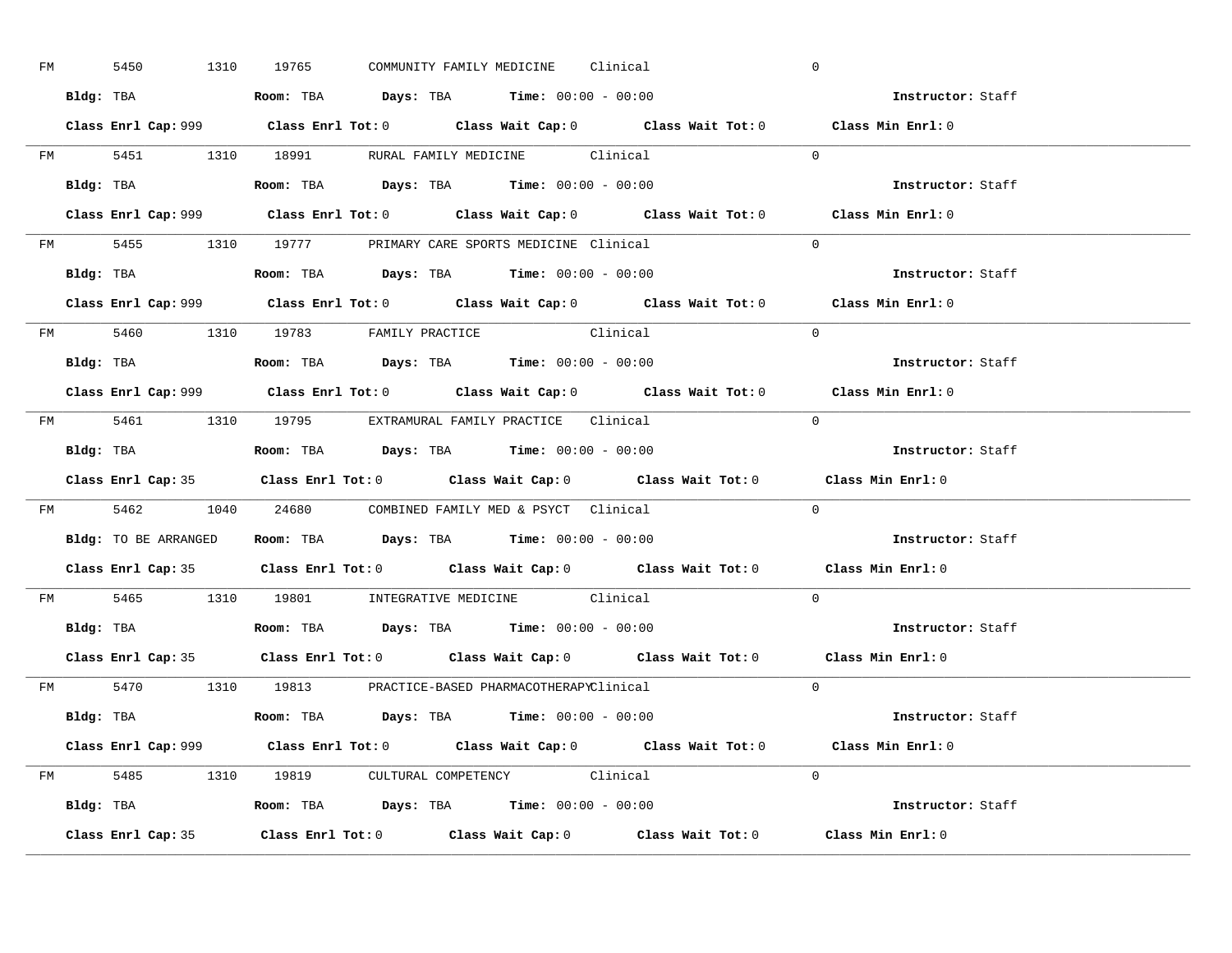#### Report ID: SR201 **University of Pittsburgh** Page No. 208 of 464 **Schedule of Classes for Fall Term 2021-2022** Run Date: 12/16/2020 **Four Week - Fourth Rundall Run Time: 22:30:21**

# **School of Medicine - Family Medicine and Clinical Epidemiology - Subject: Family Medicine**

|    | Subject   |                      |      | Catalog Nbr Section Class Nbr | Course Title |                                                                                     | Component                                                                                  | Units    | Topics            |
|----|-----------|----------------------|------|-------------------------------|--------------|-------------------------------------------------------------------------------------|--------------------------------------------------------------------------------------------|----------|-------------------|
| FM |           | 5500                 | 1310 | 19825                         |              | INTERNATIONAL FAMILY MEDICINE Clinical                                              |                                                                                            | $\Omega$ |                   |
|    | Bldg: TBA |                      |      |                               |              | Room: TBA $Days: TBA$ Time: $00:00 - 00:00$                                         |                                                                                            |          | Instructor: Staff |
|    |           |                      |      |                               |              |                                                                                     | Class Enrl Cap: 35 Class Enrl Tot: 0 Class Wait Cap: 0 Class Wait Tot: 0 Class Min Enrl: 0 |          |                   |
| FM |           |                      |      |                               |              | 5505 1310 19831 FAMILY MEDICINE IN HONDURAS Clinical                                |                                                                                            | $\Omega$ |                   |
|    |           | Bldg: TBA            |      |                               |              | Room: TBA $Days:$ TBA $Time: 00:00 - 00:00$                                         |                                                                                            |          | Instructor: Staff |
|    |           |                      |      |                               |              |                                                                                     | Class Enrl Cap: 35 Class Enrl Tot: 0 Class Wait Cap: 0 Class Wait Tot: 0 Class Min Enrl: 0 |          |                   |
|    |           | FM 5650              |      |                               |              |                                                                                     | 1700 23891 INDIVIDUALIZED CLINICAL COURSEDirected Studies                                  | $\Omega$ |                   |
|    |           | Bldg: TO BE ARRANGED |      |                               |              | Room: TBA $Days:$ TBA $Time: 00:00 - 00:00$                                         |                                                                                            |          | Instructor: Staff |
|    |           |                      |      |                               |              |                                                                                     | Class Enrl Cap: 35 Class Enrl Tot: 0 Class Wait Cap: 0 Class Wait Tot: 0 Class Min Enrl: 0 |          |                   |
|    |           |                      |      |                               |              |                                                                                     | FM 5812 1310 18997 COMMUNTY-BASED PBLC HLTH POLCYIndependent Study 0                       |          |                   |
|    |           | Bldg: TBA            |      |                               |              | Room: TBA $Days:$ TBA $Time: 00:00 - 00:00$                                         |                                                                                            |          | Instructor: Staff |
|    |           |                      |      |                               |              |                                                                                     | Class Enrl Cap: 35 Class Enrl Tot: 0 Class Wait Cap: 0 Class Wait Tot: 0 Class Min Enrl: 0 |          |                   |
|    |           |                      |      |                               |              | FM 5815 1310 19843 BIOETHICS CONFR AND READINGS Seminar                             |                                                                                            | $\Omega$ |                   |
|    |           | Bldg: TBA            |      |                               |              | Room: TBA $Days: TBA$ Time: $00:00 - 00:00$                                         |                                                                                            |          | Instructor: Staff |
|    |           |                      |      |                               |              |                                                                                     | Class Enrl Cap: 35 Class Enrl Tot: 0 Class Wait Cap: 0 Class Wait Tot: 0 Class Min Enrl: 0 |          |                   |
| FM |           | 5840                 |      |                               |              |                                                                                     | 1700 23867 RESEARCH IN FAMILY MEDICINE Directed Studies                                    | $\Omega$ |                   |
|    |           | Bldg: TO BE ARRANGED |      |                               |              | Room: TBA $Days:$ TBA $Time: 00:00 - 00:00$                                         |                                                                                            |          | Instructor: Staff |
|    |           |                      |      |                               |              |                                                                                     | Class Enrl Cap: 35 Class Enrl Tot: 0 Class Wait Cap: 0 Class Wait Tot: 0 Class Min Enrl: 0 |          |                   |
|    |           |                      |      |                               |              |                                                                                     | FM 5899 1215 23967 INDEPENDENT STUDY FAMILY MED Independent Study 0                        |          |                   |
|    |           | Bldg: TO BE ARRANGED |      |                               |              | Room: TBA $Days:$ TBA $Time: 00:00 - 00:00$                                         |                                                                                            |          | Instructor: Staff |
|    |           |                      |      |                               |              |                                                                                     | Class Enrl Cap: 35 Class Enrl Tot: 0 Class Wait Cap: 0 Class Wait Tot: 0 Class Min Enrl: 0 |          |                   |
| FM |           |                      |      |                               |              |                                                                                     | 5900 1310 19849 FAMILY MED INDEPENDENT STUDY Directed Studies                              | $\Omega$ |                   |
|    |           |                      |      |                               |              | Bldg: TBA                   Room: TBA        Days: TBA        Time: $00:00 - 00:00$ |                                                                                            |          | Instructor: Staff |
|    |           | Class Enrl Cap: 35   |      |                               |              |                                                                                     | Class Enrl Tot: $0$ Class Wait Cap: $0$ Class Wait Tot: $0$ Class Min Enrl: $0$            |          |                   |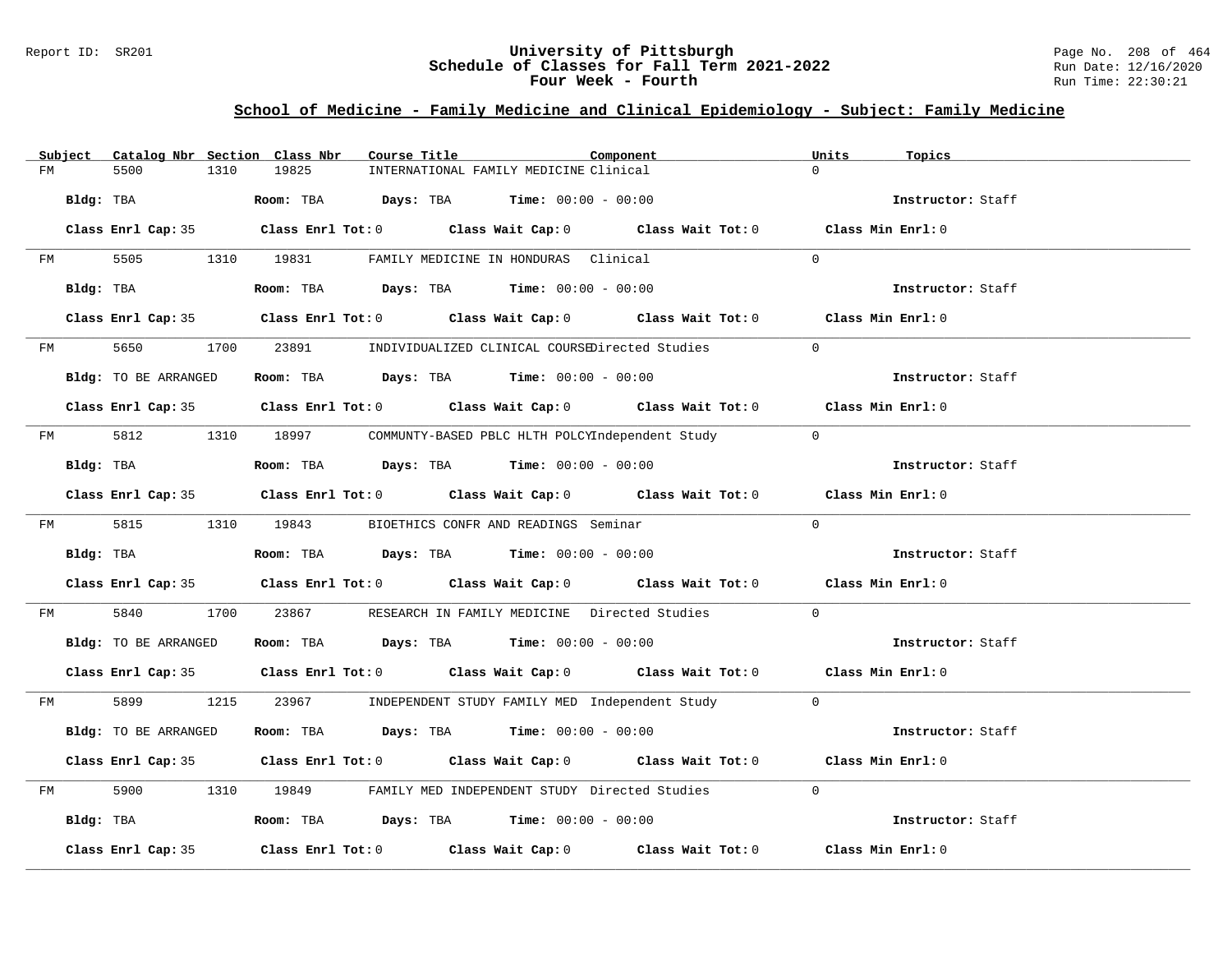| FM | 5910               | 1310 | 19861             | LEADERSHIP/MGMT/ADMINISTRATIONPracticum |                              |                   |                   |  |
|----|--------------------|------|-------------------|-----------------------------------------|------------------------------|-------------------|-------------------|--|
|    | Bldg: TBA          |      | Room: TBA         | Days: TBA                               | <b>Time:</b> $00:00 - 00:00$ |                   | Instructor: Staff |  |
|    | Class Enrl Cap: 35 |      | Class Enrl Tot: 0 |                                         | Class Wait Cap: 0            | Class Wait Tot: 0 | Class Min Enrl: 0 |  |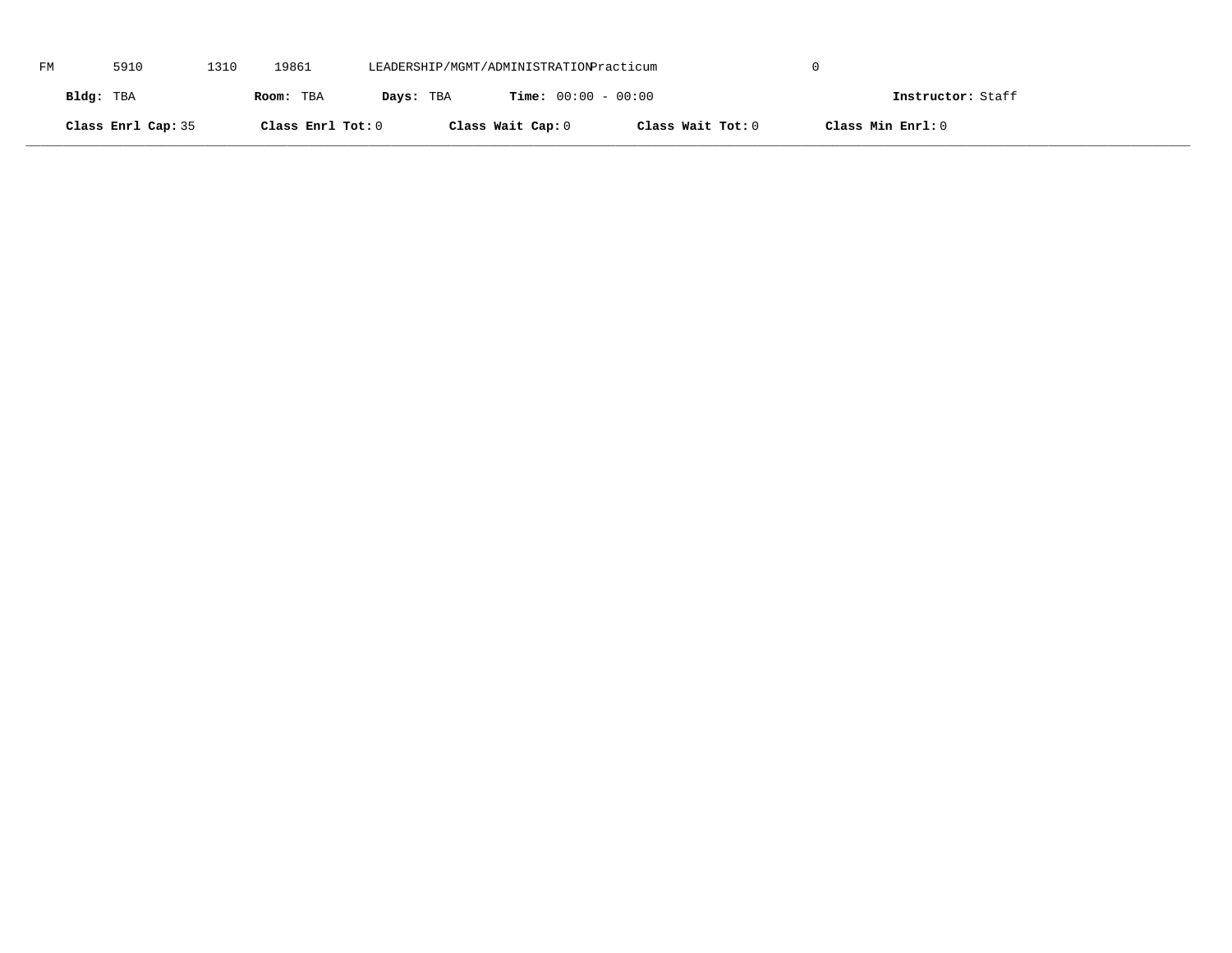### Report ID: SR201 **University of Pittsburgh** Page No. 210 of 464 **Schedule of Classes for Fall Term 2021-2022** Run Date: 12/16/2020 **Four Week - Fourth Rundall Run Time: 22:30:21**

### **School of Medicine - Family Medicine and Clinical Epidemiology - Subject: Medical Elective**

| Subject |                     |      | Catalog Nbr Section Class Nbr | Course Title |                                                                                            | Component                                                                                   | Units          | Topics            |  |
|---------|---------------------|------|-------------------------------|--------------|--------------------------------------------------------------------------------------------|---------------------------------------------------------------------------------------------|----------------|-------------------|--|
| MSELCT  | 5300                | 1310 | 20317                         |              | BOARD STUDY ELECTIVE                                                                       | Independent Study                                                                           | $\Omega$       |                   |  |
|         | Bldg: TBA           |      |                               |              | <b>Room:</b> TBA $\rule{1em}{0.15mm}$ $Days:$ TBA $\qquad$ Time: $00:00 - 00:00$           |                                                                                             |                | Instructor: Staff |  |
|         |                     |      |                               |              |                                                                                            | Class Enrl Cap: 35 Class Enrl Tot: 0 Class Wait Cap: 0 Class Wait Tot: 0 Class Min Enrl: 0  |                |                   |  |
|         |                     |      |                               |              |                                                                                            | MSELCT 5301 1310 20323 SPECIAL STUDIES Directed Studies                                     | $\overline{0}$ |                   |  |
|         |                     |      |                               |              |                                                                                            | Bldg: TBA Room: TBA Days: TBA Time: 00:00 - 00:00                                           |                | Instructor: Staff |  |
|         |                     |      |                               |              |                                                                                            | Class Enrl Cap: 35 Class Enrl Tot: 0 Class Wait Cap: 0 Class Wait Tot: 0 Class Min Enrl: 0  |                |                   |  |
|         |                     |      |                               |              |                                                                                            | MSELCT 5310 1310 20332 MENTORED PROJECT INTERIM GRADEDirected Studies                       | $\Omega$       |                   |  |
|         |                     |      |                               |              | Bldg: TBA                   Room: TBA         Days: TBA        Time: $00:00 - 00:00$       |                                                                                             |                | Instructor: Staff |  |
|         |                     |      |                               |              |                                                                                            | Class Enrl Cap: 200 Class Enrl Tot: 0 Class Wait Cap: 0 Class Wait Tot: 0 Class Min Enrl: 0 |                |                   |  |
|         |                     |      |                               |              |                                                                                            | MSELCT 5315 1310 20338 MENTORED PROJECT INTERIM GRADEDirected Studies                       | $\bigcap$      |                   |  |
|         |                     |      |                               |              | Bldg: TBA                    Room: TBA        Days: TBA        Time: 00:00 - 00:00         |                                                                                             |                | Instructor: Staff |  |
|         |                     |      |                               |              |                                                                                            | Class Enrl Cap: 200 Class Enrl Tot: 0 Class Wait Cap: 0 Class Wait Tot: 0 Class Min Enrl: 0 |                |                   |  |
|         |                     |      |                               |              |                                                                                            | MSELCT 5400 1310 20350 BOARD STUDY ELECTIVE Independent Study 0                             |                |                   |  |
|         |                     |      |                               |              | Bldg: TBA <b>ROOM: TBA Days: TBA Time: 00:00 - 00:00</b>                                   |                                                                                             |                | Instructor: Staff |  |
|         |                     |      |                               |              |                                                                                            | Class Enrl Cap: 35 Class Enrl Tot: 0 Class Wait Cap: 0 Class Wait Tot: 0 Class Min Enrl: 0  |                |                   |  |
|         |                     |      |                               |              |                                                                                            | MSELCT 5401 1310 20362 SPECIAL STUDIES Directed Studies 0                                   |                |                   |  |
|         |                     |      |                               |              | Bldg: TBA                     Room: TBA        Days: TBA        Time: 00:00 - 00:00        |                                                                                             |                | Instructor: Staff |  |
|         |                     |      |                               |              |                                                                                            | Class Enrl Cap: 35 Class Enrl Tot: 0 Class Wait Cap: 0 Class Wait Tot: 0 Class Min Enrl: 0  |                |                   |  |
|         |                     |      |                               |              |                                                                                            | MSELCT 5405 1310 20374 MASTER'S THESIS PREPARATION Independent Study 0                      |                |                   |  |
|         |                     |      |                               |              | Bldg: TBA                     Room: TBA           Days: TBA          Time: $00:00 - 00:00$ |                                                                                             |                | Instructor: Staff |  |
|         |                     |      |                               |              |                                                                                            | Class Enrl Cap: 35 Class Enrl Tot: 0 Class Wait Cap: 0 Class Wait Tot: 0 Class Min Enrl: 0  |                |                   |  |
|         |                     |      |                               |              |                                                                                            | MSELCT 5410 1310 20386 MENTORED PROJECT INTERIM GRADEDirected Studies                       | $\Omega$       |                   |  |
|         |                     |      |                               |              | Bldg: TBA                    Room: TBA         Days: TBA         Time: 00:00 - 00:00       |                                                                                             |                | Instructor: Staff |  |
|         | Class Enrl Cap: 200 |      |                               |              |                                                                                            | Class Enrl Tot: $0$ Class Wait Cap: $0$ Class Wait Tot: $0$                                 |                | Class Min Enrl: 0 |  |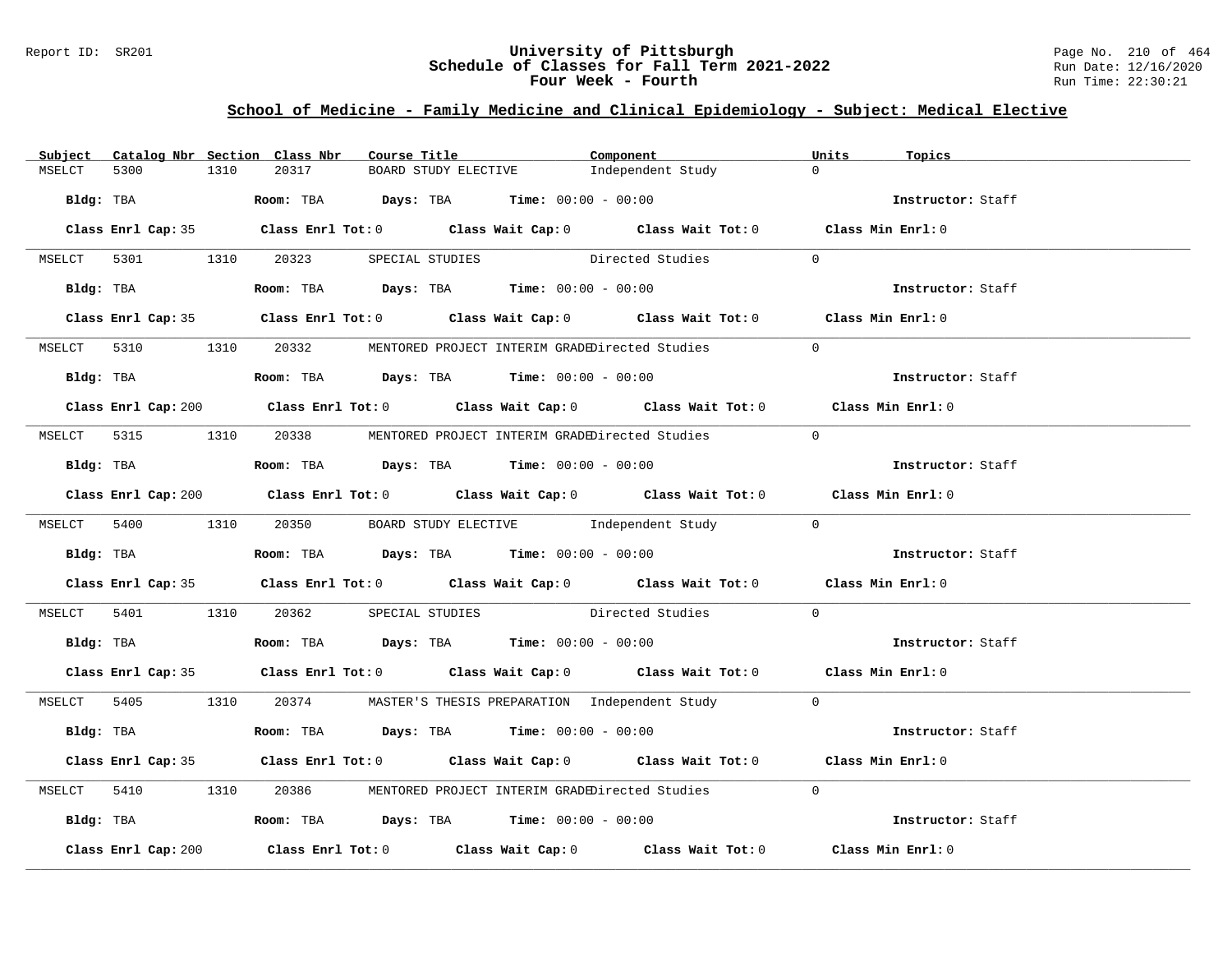| MSELCT             | 5450 | 1310 | 20392                                                                                  | GET READY FOR RESIDENCY |  | Practicum |                                                                        | $\overline{0}$                                                                              |
|--------------------|------|------|----------------------------------------------------------------------------------------|-------------------------|--|-----------|------------------------------------------------------------------------|---------------------------------------------------------------------------------------------|
|                    |      |      | Bldg: TBA                   Room: TBA         Days: TBA         Time: 00:00 - 00:00    |                         |  |           |                                                                        | <b>Example 2</b> Instructor: Staff                                                          |
|                    |      |      |                                                                                        |                         |  |           |                                                                        | Class Enrl Cap: 200 Class Enrl Tot: 0 Class Wait Cap: 0 Class Wait Tot: 0 Class Min Enrl: 0 |
|                    |      |      |                                                                                        |                         |  |           | MSELCT 5455 1310 19117 LITERATURE AND MEDICINE Independent Study 0     |                                                                                             |
|                    |      |      | <b>Bldg:</b> TBA <b>ROOM:</b> TBA <b>Days:</b> TBA <b>Time:</b> $00:00 - 00:00$        |                         |  |           |                                                                        | Instructor: Staff                                                                           |
|                    |      |      |                                                                                        |                         |  |           |                                                                        | Class Enrl Cap: 35 Class Enrl Tot: 0 Class Wait Cap: 0 Class Wait Tot: 0 Class Min Enrl: 0  |
|                    |      |      | MSELCT 5495 1310 20404 ORAL & MAXILLOFACIAL MEDICINE Clinical                          |                         |  |           |                                                                        | $\Omega$                                                                                    |
|                    |      |      | Bldg: TBA                    Room: TBA         Days: TBA        Time: $00:00 - 00:00$  |                         |  |           |                                                                        | Instructor: Staff                                                                           |
|                    |      |      |                                                                                        |                         |  |           |                                                                        | Class Enrl Cap: 35 Class Enrl Tot: 0 Class Wait Cap: 0 Class Wait Tot: 0 Class Min Enrl: 0  |
|                    |      |      | MSELCT 5500 1310 20416 INTERNATIONAL MEDICINE Clinical                                 |                         |  |           |                                                                        | $\Omega$                                                                                    |
|                    |      |      | Bldg: TBA                    Room: TBA         Days: TBA         Time: $00:00 - 00:00$ |                         |  |           |                                                                        | Instructor: Staff                                                                           |
|                    |      |      |                                                                                        |                         |  |           |                                                                        | Class Enrl Cap: 35 Class Enrl Tot: 0 Class Wait Cap: 0 Class Wait Tot: 0 Class Min Enrl: 0  |
|                    |      |      |                                                                                        |                         |  |           | MSELCT 5720 1310 20422 SCHOLARLY PROJECT ELECTIVE Independent Study 0  |                                                                                             |
|                    |      |      | Bldg: TBA                    Room: TBA        Days: TBA        Time: 00:00 - 00:00     |                         |  |           |                                                                        | Instructor: Staff                                                                           |
|                    |      |      |                                                                                        |                         |  |           |                                                                        | Class Enrl Cap: 200 Class Enrl Tot: 0 Class Wait Cap: 0 Class Wait Tot: 0 Class Min Enrl: 0 |
|                    |      |      |                                                                                        |                         |  |           | MSELCT 5730 1310 20434 MENTORED PROJECT COMPLETION Independent Study 0 |                                                                                             |
|                    |      |      |                                                                                        |                         |  |           |                                                                        | Instructor: Staff                                                                           |
|                    |      |      |                                                                                        |                         |  |           |                                                                        | Class Enrl Cap: 200 Class Enrl Tot: 0 Class Wait Cap: 0 Class Wait Tot: 0 Class Min Enrl: 0 |
|                    |      |      | MSELCT 5745 1310 20440 REMEDIATE MENTORED PROJECT Workshop                             |                         |  |           |                                                                        | $\Omega$                                                                                    |
|                    |      |      | Bldg: TBA                   Room: TBA         Days: TBA         Time: 00:00 - 00:00    |                         |  |           |                                                                        | Instructor: Staff                                                                           |
|                    |      |      |                                                                                        |                         |  |           |                                                                        | Class Enrl Cap: 35 Class Enrl Tot: 0 Class Wait Cap: 0 Class Wait Tot: 0 Class Min Enrl: 0  |
|                    |      |      | MSELCT 5805 1310 20452 INTERPROFESSIONAL HEALTH CARE Clinical                          |                         |  |           |                                                                        | $\Omega$                                                                                    |
|                    |      |      | Bldg: TBA                   Room: TBA        Days: TBA        Time: 00:00 - 00:00      |                         |  |           |                                                                        | Instructor: Staff                                                                           |
|                    |      |      |                                                                                        |                         |  |           |                                                                        | Class Enrl Cap: 35 Class Enrl Tot: 0 Class Wait Cap: 0 Class Wait Tot: 0 Class Min Enrl: 0  |
|                    |      |      | MSELCT 5808 1310 20458 NURSING HOME HEALTH CARE TEAMSClinical                          |                         |  |           |                                                                        | $\Omega$                                                                                    |
|                    |      |      | Bldg: TBA                    Room: TBA         Days: TBA         Time: 00:00 - 00:00   |                         |  |           |                                                                        | Instructor: Staff                                                                           |
| Class Enrl Cap: 35 |      |      |                                                                                        |                         |  |           |                                                                        |                                                                                             |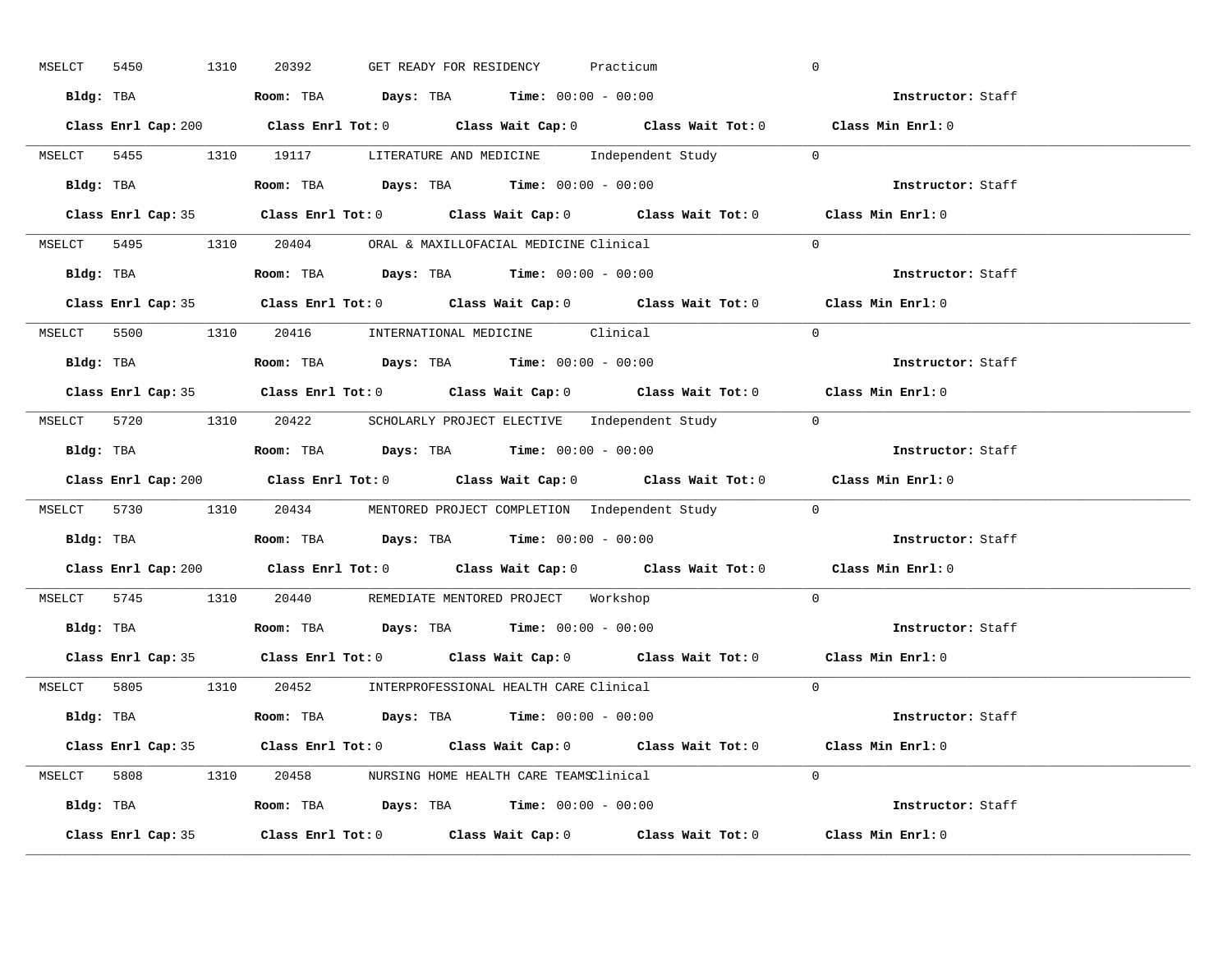### Report ID: SR201 **University of Pittsburgh** Page No. 212 of 464 **Schedule of Classes for Fall Term 2021-2022** Run Date: 12/16/2020 **Four Week - Fourth Rundall Run Time: 22:30:21**

# **School of Medicine - Family Medicine and Clinical Epidemiology - Subject: Medical Elective**

| Subject |                    |      | Catalog Nbr Section Class Nbr        | Course Title |                                                                                       | Component                                                                                   | Units          | Topics            |  |
|---------|--------------------|------|--------------------------------------|--------------|---------------------------------------------------------------------------------------|---------------------------------------------------------------------------------------------|----------------|-------------------|--|
| MSELCT  | 5850               | 1310 | 19129                                |              | PEPTIDE HORMONE RECEPTORS                                                             | Directed Studies                                                                            | $\Omega$       |                   |  |
|         |                    |      |                                      |              | Bldg: TBA                    Room: TBA         Days: TBA        Time: $00:00 - 00:00$ |                                                                                             |                | Instructor: Staff |  |
|         |                    |      |                                      |              |                                                                                       | Class Enrl Cap: 999 Class Enrl Tot: 0 Class Wait Cap: 0 Class Wait Tot: 0 Class Min Enrl: 0 |                |                   |  |
|         |                    |      | MSELCT 5851 1310 20470 RESUSCITOLOGY |              |                                                                                       | Directed Studies                                                                            | $\Omega$       |                   |  |
|         |                    |      |                                      |              | Bldg: TBA                   Room: TBA        Days: TBA        Time: 00:00 - 00:00     |                                                                                             |                | Instructor: Staff |  |
|         |                    |      |                                      |              |                                                                                       | Class Enrl Cap: 35 Class Enrl Tot: 0 Class Wait Cap: 0 Class Wait Tot: 0 Class Min Enrl: 0  |                |                   |  |
|         |                    |      | MSELCT 5853 1310 20494 HEALTH POLICY |              |                                                                                       | Independent Study                                                                           | $\overline{0}$ |                   |  |
|         |                    |      |                                      |              |                                                                                       |                                                                                             |                | Instructor: Staff |  |
|         |                    |      |                                      |              |                                                                                       | Class Enrl Cap: 35 Class Enrl Tot: 0 Class Wait Cap: 0 Class Wait Tot: 0 Class Min Enrl: 0  |                |                   |  |
|         |                    |      |                                      |              | MSELCT 5854 1310 20518 ETHICS IN CLINICAL PRACTICE Workshop                           |                                                                                             | $\Omega$       |                   |  |
|         |                    |      |                                      |              | Bldg: TBA                   Room: TBA         Days: TBA         Time: $00:00 - 00:00$ |                                                                                             |                | Instructor: Staff |  |
|         |                    |      |                                      |              |                                                                                       | Class Enrl Cap: 35 Class Enrl Tot: 0 Class Wait Cap: 0 Class Wait Tot: 0 Class Min Enrl: 0  |                |                   |  |
|         |                    |      |                                      |              |                                                                                       | MSELCT 5855 1310 20524 CLINICAL GENETICS Independent Study 0                                |                |                   |  |
|         |                    |      |                                      |              | Bldg: TBA                    Room: TBA        Days: TBA         Time: 00:00 - 00:00   |                                                                                             |                | Instructor: Staff |  |
|         |                    |      |                                      |              |                                                                                       | Class Enrl Cap: 35 Class Enrl Tot: 0 Class Wait Cap: 0 Class Wait Tot: 0 Class Min Enrl: 0  |                |                   |  |
|         |                    |      |                                      |              |                                                                                       | MSELCT 5856 1310 19135 MILITARY SCHOLARSHIP ELECTIVE Directed Studies                       | $\Omega$       |                   |  |
|         |                    |      |                                      |              | Bldg: TBA                   Room: TBA         Days: TBA        Time: $00:00 - 00:00$  |                                                                                             |                | Instructor: Staff |  |
|         |                    |      |                                      |              |                                                                                       | Class Enrl Cap: 35 Class Enrl Tot: 0 Class Wait Cap: 0 Class Wait Tot: 0 Class Min Enrl: 0  |                |                   |  |
|         |                    |      |                                      |              | MSELCT 5857 1310 19141 EVIDENCE-BASED MEDICINE Clinical                               |                                                                                             | $\Omega$       |                   |  |
|         |                    |      |                                      |              | Bldg: TBA                   Room: TBA         Days: TBA        Time: $00:00 - 00:00$  |                                                                                             |                | Instructor: Staff |  |
|         |                    |      |                                      |              |                                                                                       | Class Enrl Cap: 999 Class Enrl Tot: 0 Class Wait Cap: 0 Class Wait Tot: 0 Class Min Enrl: 0 |                |                   |  |
|         |                    |      |                                      |              | MSELCT 5858 1310 20530 PUBLIC HEALTH FIELD PRACTICUM Practicum                        |                                                                                             | $\Omega$       |                   |  |
|         |                    |      |                                      |              | Bldg: TBA                  Room: TBA        Days: TBA        Time: 00:00 - 00:00      |                                                                                             |                | Instructor: Staff |  |
|         | Class Enrl Cap: 35 |      |                                      |              |                                                                                       | Class Enrl Tot: $0$ Class Wait Cap: $0$ Class Wait Tot: $0$                                 |                | Class Min Enrl: 0 |  |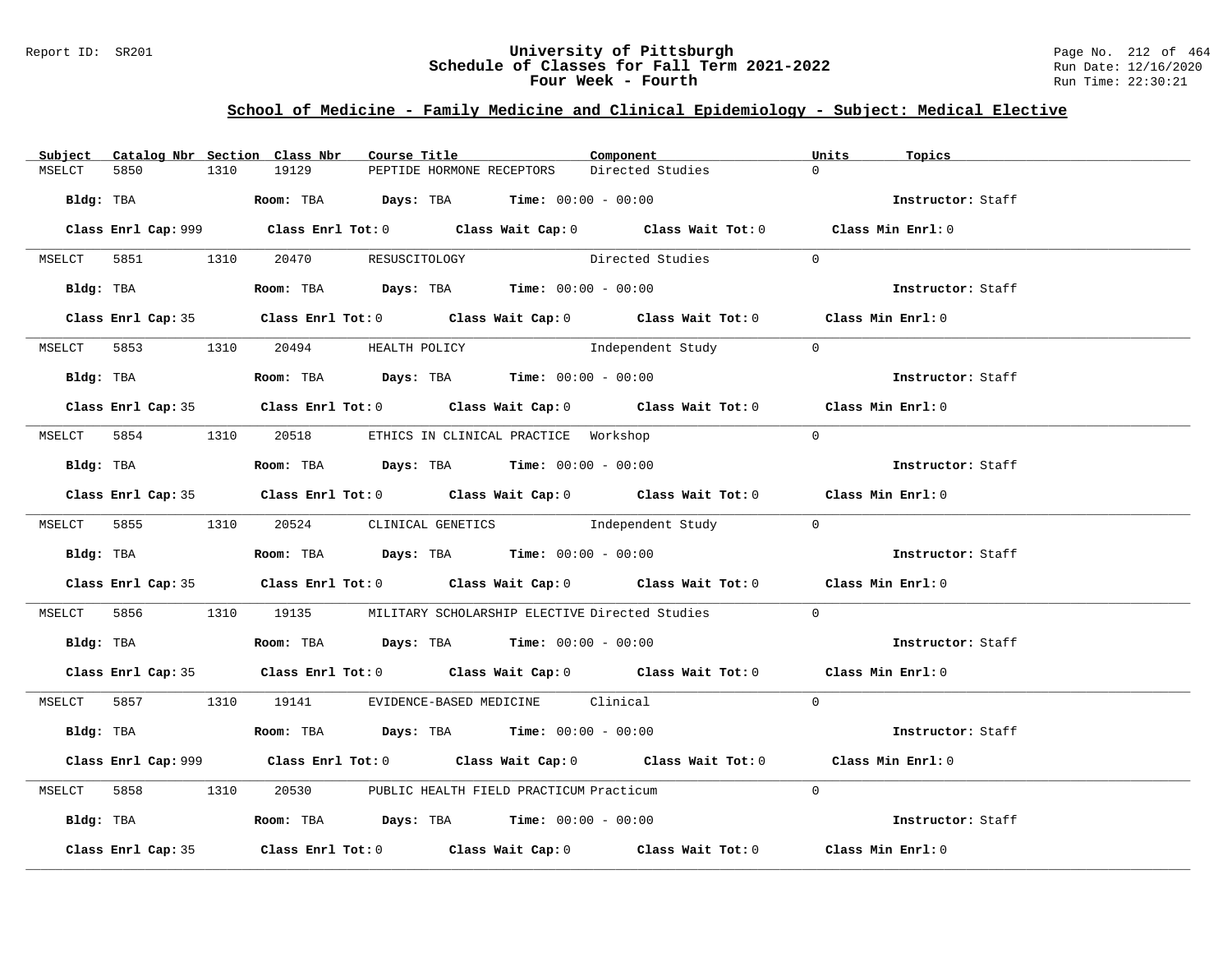|        | 5860 | 1310      | 19147 |                                                                                       | EDUCATIONAL TECHNOLOGY Directed Studies                       | $\Omega$                                                                                   |  |
|--------|------|-----------|-------|---------------------------------------------------------------------------------------|---------------------------------------------------------------|--------------------------------------------------------------------------------------------|--|
|        |      | Bldg: TBA |       | Room: TBA $Days:$ TBA $Time: 00:00 - 00:00$                                           |                                                               | Instructor: Staff                                                                          |  |
|        |      |           |       |                                                                                       |                                                               | Class Enrl Cap: 35 Class Enrl Tot: 0 Class Wait Cap: 0 Class Wait Tot: 0 Class Min Enrl: 0 |  |
| MSELCT |      |           |       |                                                                                       | 5890 1310 20542 EXTRAMURAL RESEARCH Independent Study 0       |                                                                                            |  |
|        |      | Bldg: TBA |       | Room: TBA Days: TBA Time: $00:00 - 00:00$                                             |                                                               | Instructor: Staff                                                                          |  |
|        |      |           |       |                                                                                       |                                                               | Class Enrl Cap: 35 Class Enrl Tot: 0 Class Wait Cap: 0 Class Wait Tot: 0 Class Min Enrl: 0 |  |
| MSELCT |      |           |       |                                                                                       | 5895 1310 20548 INTERNATIONAL RESEARCH Independent Study      | $\overline{0}$                                                                             |  |
|        |      | Bldg: TBA |       | Room: TBA $Days:$ TBA Time: $00:00 - 00:00$                                           |                                                               | Instructor: Staff                                                                          |  |
|        |      |           |       |                                                                                       |                                                               | Class Enrl Cap: 35 Class Enrl Tot: 0 Class Wait Cap: 0 Class Wait Tot: 0 Class Min Enrl: 0 |  |
|        |      |           |       | MSELCT 5900 1310 19159 BASIC SCIENCE OF CARE Lecture                                  |                                                               | 2                                                                                          |  |
|        |      | Bldg: TBA |       | Room: TBA $Days:$ TBA $Time: 00:00 - 00:00$                                           |                                                               | Instructor: Staff                                                                          |  |
|        |      |           |       |                                                                                       |                                                               | Class Enrl Cap: 35 Class Enrl Tot: 0 Class Wait Cap: 0 Class Wait Tot: 0 Class Min Enrl: 0 |  |
|        |      |           |       | MSELCT 5901 1310 19165 HEALTH CARE DELIVERY PROBLEMS Lecture                          |                                                               | $\mathbf{1}$                                                                               |  |
|        |      |           |       |                                                                                       |                                                               |                                                                                            |  |
|        |      | Bldg: TBA |       | Room: TBA $\rule{1em}{0.15mm}$ Days: TBA $\rule{1.5mm}{0.15mm}$ Time: $00:00 - 00:00$ |                                                               | Instructor: Staff                                                                          |  |
|        |      |           |       |                                                                                       |                                                               | Class Enrl Cap: 35 Class Enrl Tot: 0 Class Wait Cap: 0 Class Wait Tot: 0 Class Min Enrl: 0 |  |
| MSELCT |      |           |       |                                                                                       | 5910 1310 20560 AREA OF CONCENTRATION Independent Study 0     |                                                                                            |  |
|        |      |           |       |                                                                                       |                                                               | Bldg: TBA Room: TBA Days: TBA Time: 00:00 - 00:00<br>Thetructor: Staff                     |  |
|        |      |           |       |                                                                                       |                                                               | Class Enrl Cap: 35 Class Enrl Tot: 0 Class Wait Cap: 0 Class Wait Tot: 0 Class Min Enrl: 0 |  |
|        |      |           |       |                                                                                       | MSELCT 5975 1310 20578 CSTP-RELATED RESEARCH Directed Studies | $\bigcirc$                                                                                 |  |
|        |      | Bldg: TBA |       | Room: TBA $Days:$ TBA $Time: 00:00 - 00:00$                                           |                                                               | Instructor: Staff                                                                          |  |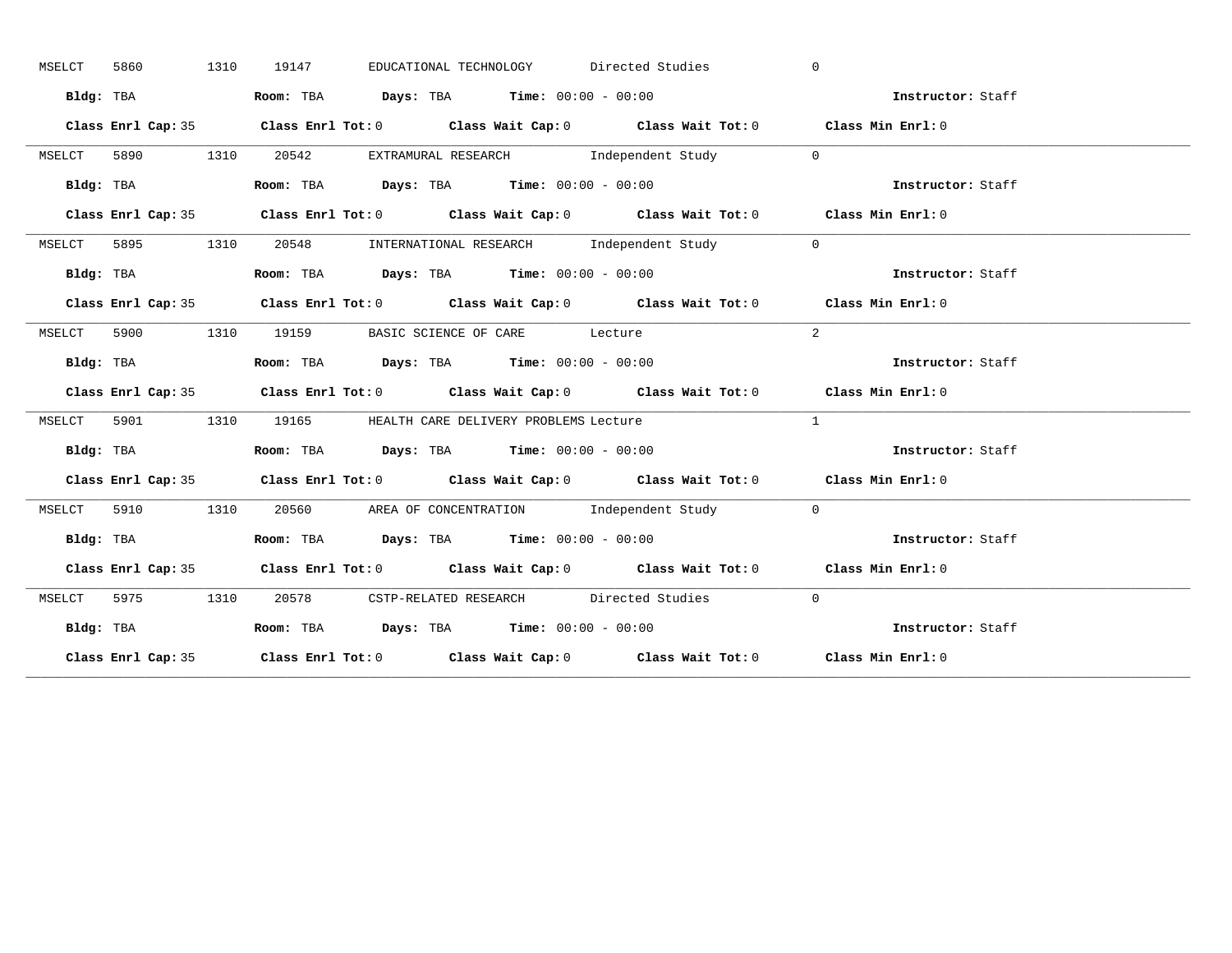#### Report ID: SR201 **University of Pittsburgh** Page No. 214 of 464 **Schedule of Classes for Fall Term 2021-2022** Run Date: 12/16/2020 **Four Week - Fourth Rundall Run Time: 22:30:21**

# **School of Medicine - School of Medicine - Subject: Medicine**

| Subject Catalog Nbr Section Class Nbr | Course Title                                                                                | Units<br>Component           | Topics            |
|---------------------------------------|---------------------------------------------------------------------------------------------|------------------------------|-------------------|
| 5345<br>1310<br>MED                   | 19879<br>CLERKSHIP REPEAT COURSE                                                            | $\Omega$<br>Directed Studies |                   |
| Bldg: TBA                             | <b>Room:</b> TBA $\qquad \qquad$ Days: TBA $\qquad \qquad$ Time: $00:00 - 00:00$            |                              | Instructor: Staff |
|                                       | Class Enrl Cap: 35 Class Enrl Tot: 0 Class Wait Cap: 0 Class Wait Tot: 0 Class Min Enrl: 0  |                              |                   |
|                                       | MED 5346 1310 19885 AMBULATORY CLERKSHIP REPEAT Directed Studies                            | $\Omega$                     |                   |
|                                       | Bldg: TBA                  Room: TBA        Days: TBA        Time: 00:00 - 00:00            |                              | Instructor: Staff |
|                                       | Class Enrl Cap: 35 Class Enrl Tot: 0 Class Wait Cap: 0 Class Wait Tot: 0 Class Min Enrl: 0  |                              |                   |
|                                       | MED 5350 1310 19009 DEATH, DYING AND THE DOCTOR Practicum                                   | $\Omega$                     |                   |
|                                       | Bldg: TBA                   Room: TBA         Days: TBA         Time: $00:00 - 00:00$       |                              | Instructor: Staff |
|                                       | Class Enrl Cap: 35 Class Enrl Tot: 0 Class Wait Cap: 0 Class Wait Tot: 0 Class Min Enrl: 0  |                              |                   |
|                                       | MED 5398 1310 19015 CLINICAL MILITARY CLERKSHIP Clinical                                    | $\Omega$                     |                   |
| Bldg: TBA                             | Room: TBA $Days:$ TBA Time: $00:00 - 00:00$                                                 |                              | Instructor: Staff |
|                                       | Class Enrl Cap: 35 Class Enrl Tot: 0 Class Wait Cap: 0 Class Wait Tot: 0 Class Min Enrl: 0  |                              |                   |
|                                       | MED 5399 1310 19027 NON-CLINCAL MILITARY CLERKSHIEDirected Studies                          | $\Omega$                     |                   |
|                                       | Bldg: TBA                    Room: TBA        Days: TBA        Time: 00:00 - 00:00          |                              | Instructor: Staff |
|                                       | Class Enrl Cap: 35 Class Enrl Tot: 0 Class Wait Cap: 0 Class Wait Tot: 0 Class Min Enrl: 0  |                              |                   |
| MED 5401                              | 1310 19891 MEDICINE ACTING INTERNSHIP Clinical                                              | $\Omega$                     |                   |
|                                       | Bldg: TBA                   Room: TBA         Days: TBA         Time: $00:00 - 00:00$       |                              | Instructor: Staff |
|                                       | Class Enrl Cap: 999 Class Enrl Tot: 0 Class Wait Cap: 0 Class Wait Tot: 0 Class Min Enrl: 0 |                              |                   |
|                                       | MED 5402 1310 19897 ACTING INTERNSHIP IN MICU Clinical                                      | $\Omega$                     |                   |
|                                       | Bldg: TBA                   Room: TBA         Days: TBA        Time: 00:00 - 00:00          |                              | Instructor: Staff |
|                                       | Class Enrl Cap: 999 Class Enrl Tot: 0 Class Wait Cap: 0 Class Wait Tot: 0 Class Min Enrl: 0 |                              |                   |
| 5403<br><b>MED</b>                    | 1310 19903 CARDIAC INTENSIVE CARE UNIT Clinical                                             | $\Omega$                     |                   |
|                                       | Bldg: TBA                    Room: TBA         Days: TBA         Time: 00:00 - 00:00        |                              | Instructor: Staff |
| Class Enrl Cap: 999                   | Class Enrl Tot: $0$ Class Wait Cap: $0$ Class Wait Tot: $0$ Class Min Enrl: $0$             |                              |                   |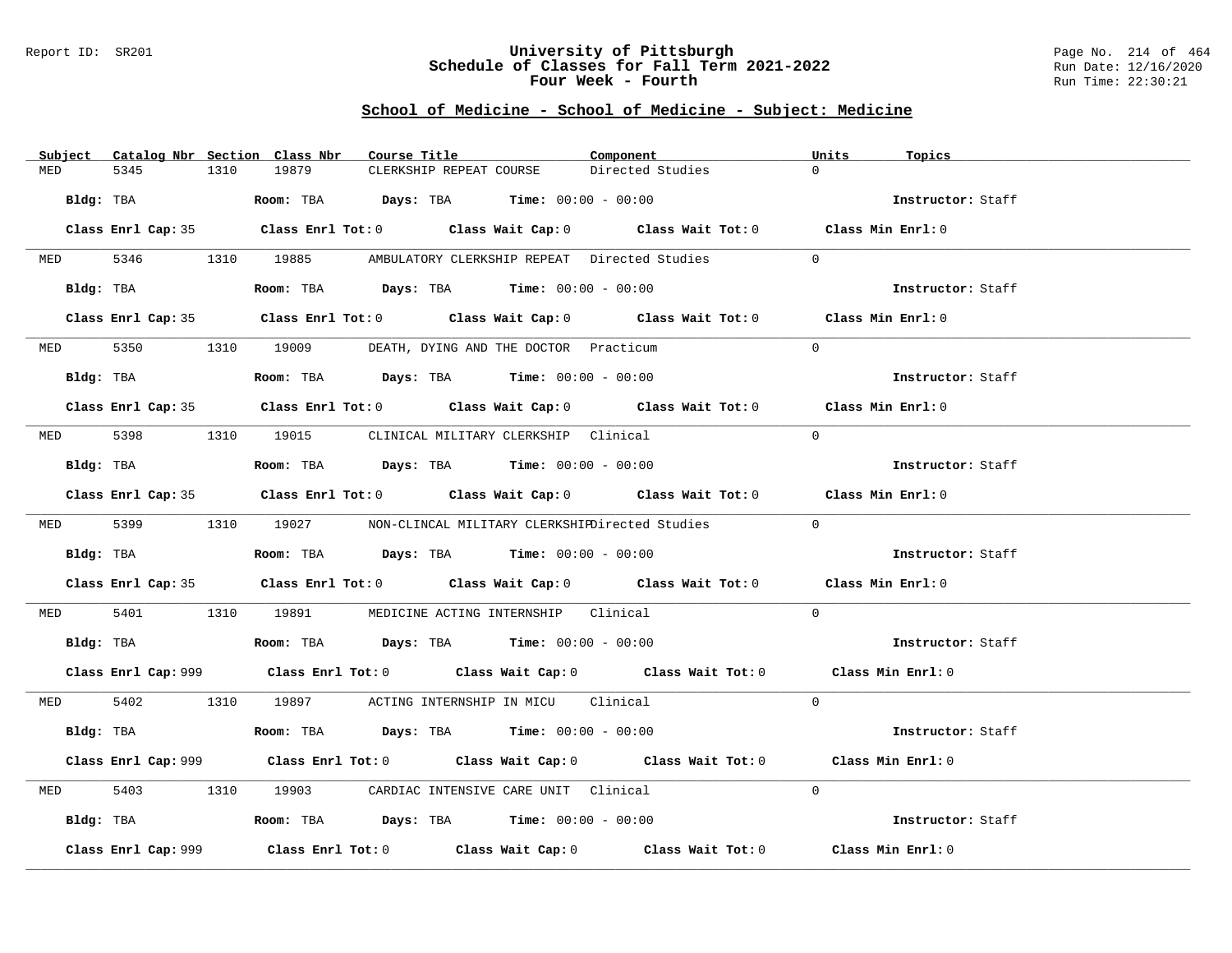| <b>MED</b> | 5406 |           | 1310 19909                     |  | EXTRAMURAL ACTING INTERNSHIP Clinical                                                         | $\overline{0}$                                                                              |
|------------|------|-----------|--------------------------------|--|-----------------------------------------------------------------------------------------------|---------------------------------------------------------------------------------------------|
|            |      |           |                                |  | Bldg: TBA                   Room: TBA         Days: TBA         Time: $00:00 - 00:00$         | Instructor: Staff                                                                           |
|            |      |           |                                |  |                                                                                               | Class Enrl Cap: 35 Class Enrl Tot: 0 Class Wait Cap: 0 Class Wait Tot: 0 Class Min Enrl: 0  |
|            |      |           |                                |  | MED 5425 1310 19915 COMBINED MEDICINE/PEDIATRICS Clinical                                     | $\Omega$                                                                                    |
|            |      | Bldg: TBA |                                |  | Room: TBA $Days:$ TBA $Time: 00:00 - 00:00$                                                   | Instructor: Staff                                                                           |
|            |      |           |                                |  |                                                                                               | Class Enrl Cap: 35 Class Enrl Tot: 0 Class Wait Cap: 0 Class Wait Tot: 0 Class Min Enrl: 0  |
|            |      |           |                                |  | MED 5430 1310 19039 CLIN PHARMACLGY & HYPERTENSIONClinical                                    | $\Omega$                                                                                    |
|            |      |           |                                |  | Bldg: TBA                    Room: TBA         Days: TBA        Time: $00:00 - 00:00$         | Instructor: Staff                                                                           |
|            |      |           |                                |  |                                                                                               | Class Enrl Cap: 999 Class Enrl Tot: 0 Class Wait Cap: 0 Class Wait Tot: 0 Class Min Enrl: 0 |
|            |      |           | MED 5440 1310 19921 CARDIOLOGY |  | Clinical                                                                                      | $\Omega$                                                                                    |
|            |      |           |                                |  | Bldg: TBA<br>Room: TBA<br>Days: TBA<br>Time: $00:00 - 00:00$                                  | Instructor: Staff                                                                           |
|            |      |           |                                |  |                                                                                               | Class Enrl Cap: 999 Class Enrl Tot: 0 Class Wait Cap: 0 Class Wait Tot: 0 Class Min Enrl: 0 |
|            |      |           |                                |  | MED 5460 1310 19927 ENDOCRINOLOGY AND METABOLISM Clinical                                     | $\overline{0}$                                                                              |
|            |      |           |                                |  |                                                                                               | Instructor: Staff                                                                           |
|            |      |           |                                |  |                                                                                               | Class Enrl Cap: 999 Class Enrl Tot: 0 Class Wait Cap: 0 Class Wait Tot: 0 Class Min Enrl: 0 |
|            |      |           |                                |  | MED 5470 1310 19933 GASTROENTEROLOGY AND NUTRITIONClinical                                    | $\Omega$                                                                                    |
|            |      |           |                                |  | Bldg: TBA                    Room: TBA         Days: TBA         Time: 00:00 - 00:00          | <b>Instructor:</b> Staff                                                                    |
|            |      |           |                                |  |                                                                                               | Class Enrl Cap: 999 Class Enrl Tot: 0 Class Wait Cap: 0 Class Wait Tot: 0 Class Min Enrl: 0 |
|            |      |           |                                |  | MED 5471 1310 19051 OUTPATIENT GI AND HEPATOLOGY Clinical                                     | $\Omega$                                                                                    |
|            |      |           |                                |  | Bldg: TBA                    Room: TBA         Days: TBA         Time: $00:00 - 00:00$        | Instructor: Staff                                                                           |
|            |      |           |                                |  |                                                                                               | Class Enrl Cap: 999 Class Enrl Tot: 0 Class Wait Cap: 0 Class Wait Tot: 0 Class Min Enrl: 0 |
|            |      |           | MED 5479 1310 19939 ONCOLOGY   |  | Clinical                                                                                      | $\Omega$                                                                                    |
|            |      |           |                                |  | Bldg: TBA                   Room: TBA         Days: TBA         Time: 00:00 - 00:00           | Instructor: Staff                                                                           |
|            |      |           |                                |  |                                                                                               | Class Enrl Cap: 999 Class Enrl Tot: 0 Class Wait Cap: 0 Class Wait Tot: 0 Class Min Enrl: 0 |
|            |      |           |                                |  | MED 5480 1310 19945 HEMATOLOGY/ONCOLOGY Clinical                                              | $\Omega$                                                                                    |
|            |      |           |                                |  | Bldg: TBA                         Room: TBA          Days: TBA          Time: $00:00 - 00:00$ | Instructor: Staff                                                                           |
|            |      |           |                                |  |                                                                                               | Class Min Enrl: 0                                                                           |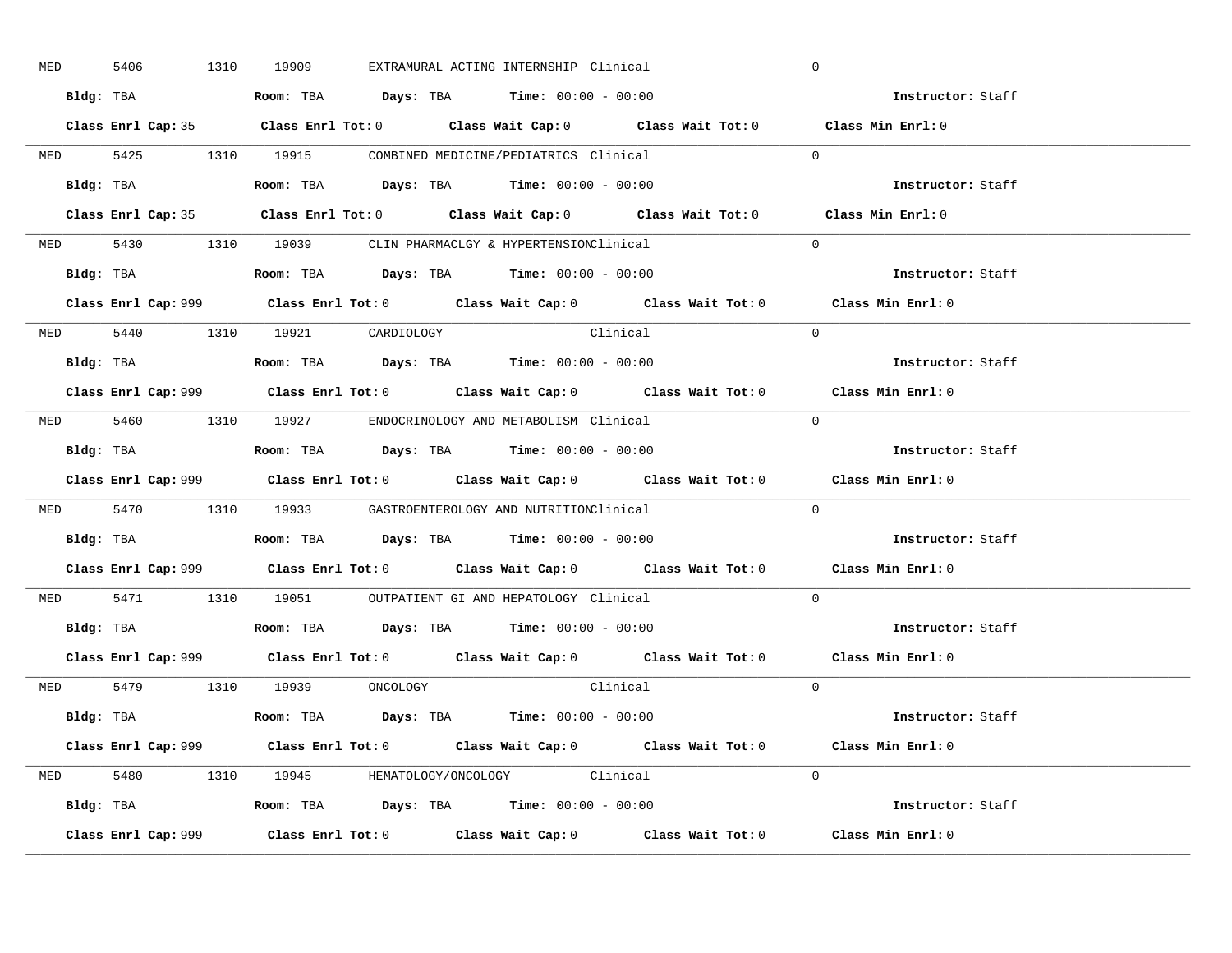### Report ID: SR201 **University of Pittsburgh** Page No. 216 of 464 **Schedule of Classes for Fall Term 2021-2022** Run Date: 12/16/2020 **Four Week - Fourth Rundall Run Time: 22:30:21**

# **School of Medicine - School of Medicine - Subject: Medicine**

|            | Subject Catalog Nbr Section Class Nbr | Course Title                                                                                 | Component                                                                                   | Units<br>Topics   |
|------------|---------------------------------------|----------------------------------------------------------------------------------------------|---------------------------------------------------------------------------------------------|-------------------|
| MED        | 1310<br>5481                          | 19951                                                                                        | BLOOD COAGULATION<br>Clinical                                                               | $\cap$            |
| Bldg: TBA  |                                       | $\texttt{Room:}$ TBA $\texttt{DayS:}$ TBA $\texttt{Time:}$ 00:00 - 00:00                     |                                                                                             | Instructor: Staff |
|            |                                       |                                                                                              | Class Enrl Cap: 999 Class Enrl Tot: 0 Class Wait Cap: 0 Class Wait Tot: 0 Class Min Enrl: 0 |                   |
|            |                                       | MED 5485 1310 19957 STEM CELL TRANSPLNTATION SERVCClinical                                   |                                                                                             | $\Omega$          |
|            |                                       | Bldg: TBA                  Room: TBA        Days: TBA        Time: 00:00 - 00:00             |                                                                                             | Instructor: Staff |
|            |                                       |                                                                                              | Class Enrl Cap: 999 Class Enrl Tot: 0 Class Wait Cap: 0 Class Wait Tot: 0 Class Min Enrl: 0 |                   |
|            |                                       | MED 5490 1310 19963 INFECTIOUS DISEASES Clinical                                             |                                                                                             | $\Omega$          |
|            | Bldg: TBA                             | Room: TBA $Days:$ TBA Time: $00:00 - 00:00$                                                  |                                                                                             | Instructor: Staff |
|            |                                       |                                                                                              | Class Enrl Cap: 35 Class Enrl Tot: 0 Class Wait Cap: 0 Class Wait Tot: 0 Class Min Enrl: 0  |                   |
|            |                                       | MED 5491 1700 28658 WOMEN'S HEALTH                                                           | Clinical                                                                                    | $\Omega$          |
|            |                                       | <b>Bldg:</b> TO BE ARRANGED <b>Room:</b> TBA <b>Days:</b> TBA <b>Time:</b> $00:00 - 00:00$   |                                                                                             | Instructor: Staff |
|            |                                       |                                                                                              | Class Enrl Cap: 35 Class Enrl Tot: 0 Class Wait Cap: 0 Class Wait Tot: 0 Class Min Enrl: 0  |                   |
|            |                                       | MED 5500 1310 19969 PULMONARY MEDICINE Clinical                                              |                                                                                             | $\Omega$          |
|            |                                       |                                                                                              |                                                                                             | Instructor: Staff |
|            |                                       |                                                                                              | Class Enrl Cap: 999 Class Enrl Tot: 0 Class Wait Cap: 0 Class Wait Tot: 0 Class Min Enrl: 0 |                   |
|            |                                       | MED 5510 1310 19975 RHEUMATOLOGYANDIMMUNOLOGYClinical                                        |                                                                                             | $\Omega$          |
|            |                                       | Bldg: TBA                        Room: TBA          Days: TBA          Time: $00:00 - 00:00$ |                                                                                             | Instructor: Staff |
|            |                                       |                                                                                              | Class Enrl Cap: 999 Class Enrl Tot: 0 Class Wait Cap: 0 Class Wait Tot: 0 Class Min Enrl: 0 |                   |
|            |                                       | MED 5520 1310 19981 RENAL DISEASE                                                            | Clinical                                                                                    | $\Omega$          |
|            | Bldg: TBA                             | Room: TBA $\rule{1em}{0.15mm}$ Days: TBA Time: $00:00 - 00:00$                               |                                                                                             | Instructor: Staff |
|            |                                       |                                                                                              | Class Enrl Cap: 999 Class Enrl Tot: 0 Class Wait Cap: 0 Class Wait Tot: 0 Class Min Enrl: 0 |                   |
| <b>MED</b> | 5530                                  | 1310 19987 NUTRITION & INTESTINAL HEALTH Clinical                                            |                                                                                             | $\Omega$          |
|            |                                       | Bldg: TBA                       Room: TBA          Days: TBA          Time: 00:00 - 00:00    |                                                                                             | Instructor: Staff |
|            | Class Enrl Cap: 35                    |                                                                                              | Class Enrl Tot: $0$ Class Wait Cap: $0$ Class Wait Tot: $0$                                 | Class Min Enrl: 0 |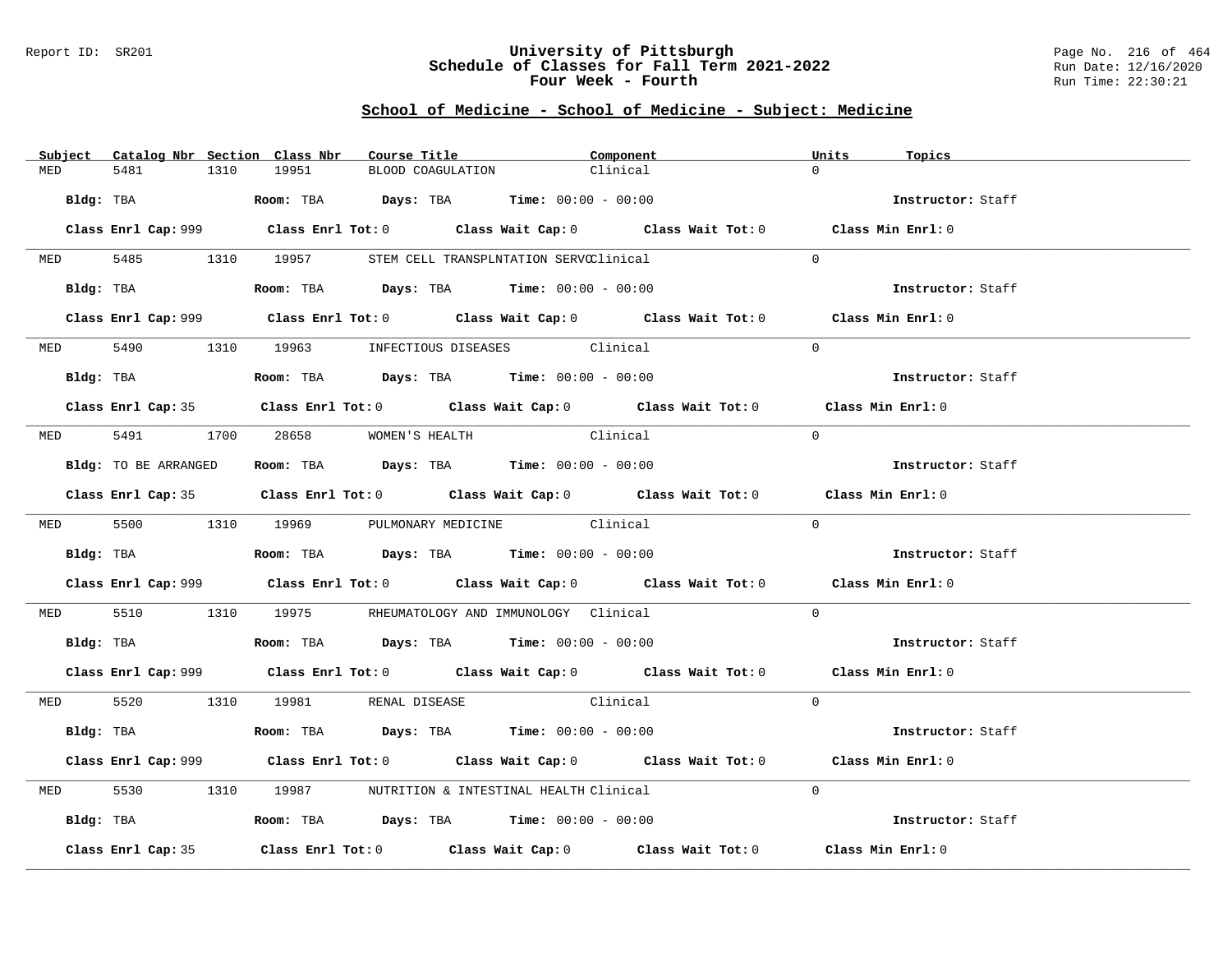| <b>MED</b> | 5540      |           | 1310 19993 GERIATRIC MEDICINE Clinical                                                |  |                                                                                             | $\overline{0}$                                                                              |  |
|------------|-----------|-----------|---------------------------------------------------------------------------------------|--|---------------------------------------------------------------------------------------------|---------------------------------------------------------------------------------------------|--|
|            |           |           | Bldg: TBA                   Room: TBA         Days: TBA         Time: $00:00 - 00:00$ |  |                                                                                             | Instructor: Staff                                                                           |  |
|            |           |           |                                                                                       |  |                                                                                             | Class Enrl Cap: 999 Class Enrl Tot: 0 Class Wait Cap: 0 Class Wait Tot: 0 Class Min Enrl: 0 |  |
|            |           |           | MED 5560 1310 19999 PULMONARY INTENSIVE CARE UNIT Clinical                            |  |                                                                                             | $\overline{0}$                                                                              |  |
|            |           | Bldg: TBA | Room: TBA $Days:$ TBA $Time:$ 00:00 - 00:00                                           |  |                                                                                             | Instructor: Staff                                                                           |  |
|            |           |           |                                                                                       |  |                                                                                             | Class Enrl Cap: 999 Class Enrl Tot: 0 Class Wait Cap: 0 Class Wait Tot: 0 Class Min Enrl: 0 |  |
|            |           |           | MED 5565 1310 20005 PALLIATIVE/HOSPICE CARE Clinical                                  |  |                                                                                             | $\Omega$                                                                                    |  |
|            |           |           | Bldg: TBA                    Room: TBA         Days: TBA        Time: $00:00 - 00:00$ |  |                                                                                             | Instructor: Staff                                                                           |  |
|            |           |           |                                                                                       |  |                                                                                             | Class Enrl Cap: 999 Class Enrl Tot: 0 Class Wait Cap: 0 Class Wait Tot: 0 Class Min Enrl: 0 |  |
|            |           |           | MED 5570 1310 20029 LIVER TRANSPLANT Clinical                                         |  |                                                                                             | $\Omega$                                                                                    |  |
|            |           |           | <b>Bldg:</b> TBA <b>ROOM:</b> TBA <b>Days:</b> TBA <b>Time:</b> $00:00 - 00:00$       |  |                                                                                             | Instructor: Staff                                                                           |  |
|            |           |           |                                                                                       |  |                                                                                             | Class Enrl Cap: 998 Class Enrl Tot: 0 Class Wait Cap: 0 Class Wait Tot: 0 Class Min Enrl: 0 |  |
|            |           |           | MED 5590 1310 20035 SUBSTANCE ABUSE IN PRIMARY CREClinical                            |  |                                                                                             | $\Omega$                                                                                    |  |
|            |           |           |                                                                                       |  |                                                                                             | Instructor: Staff                                                                           |  |
|            |           |           |                                                                                       |  |                                                                                             | Class Enrl Cap: 35 Class Enrl Tot: 0 Class Wait Cap: 0 Class Wait Tot: 0 Class Min Enrl: 0  |  |
|            |           |           |                                                                                       |  |                                                                                             | $\overline{0}$                                                                              |  |
|            |           |           | MED 5600 1310 20041 OUTPATIENT MEDICINE Clinical                                      |  |                                                                                             |                                                                                             |  |
|            | Bldg: TBA |           | Room: TBA $\qquad$ Days: TBA $\qquad$ Time: $00:00 - 00:00$                           |  |                                                                                             | Instructor: Staff                                                                           |  |
|            |           |           |                                                                                       |  | Class Enrl Cap: 35 Class Enrl Tot: 0 Class Wait Cap: 0 Class Wait Tot: 0 Class Min Enrl: 0  |                                                                                             |  |
|            |           |           | MED 5601 1310 20047 COMMUNITY HEALTH Clinical                                         |  |                                                                                             | $\Omega$                                                                                    |  |
|            |           |           | Bldg: TBA                   Room: TBA         Days: TBA         Time: 00:00 - 00:00   |  |                                                                                             | Instructor: Staff                                                                           |  |
|            |           |           |                                                                                       |  | Class Enrl Cap: 35 Class Enrl Tot: 0 Class Wait Cap: 0 Class Wait Tot: 0 Class Min Enrl: 0  |                                                                                             |  |
|            |           |           | MED 5610 1310 19057 BONE MARROW TRANSPLANTATION Clinical                              |  |                                                                                             | $\Omega$                                                                                    |  |
|            |           |           | Bldg: TBA                   Room: TBA         Days: TBA         Time: 00:00 - 00:00   |  |                                                                                             | Instructor: Staff                                                                           |  |
|            |           |           |                                                                                       |  | Class Enrl Cap: 999 Class Enrl Tot: 0 Class Wait Cap: 0 Class Wait Tot: 0 Class Min Enrl: 0 |                                                                                             |  |
|            |           |           | MED 5620 1310 19063 INTERNAL MEDICINE CONSULTATIONClinical                            |  |                                                                                             | $\Omega$                                                                                    |  |
|            |           |           | Bldg: TBA                   Room: TBA         Days: TBA         Time: 00:00 - 00:00   |  |                                                                                             | <b>Instructor:</b> Staff                                                                    |  |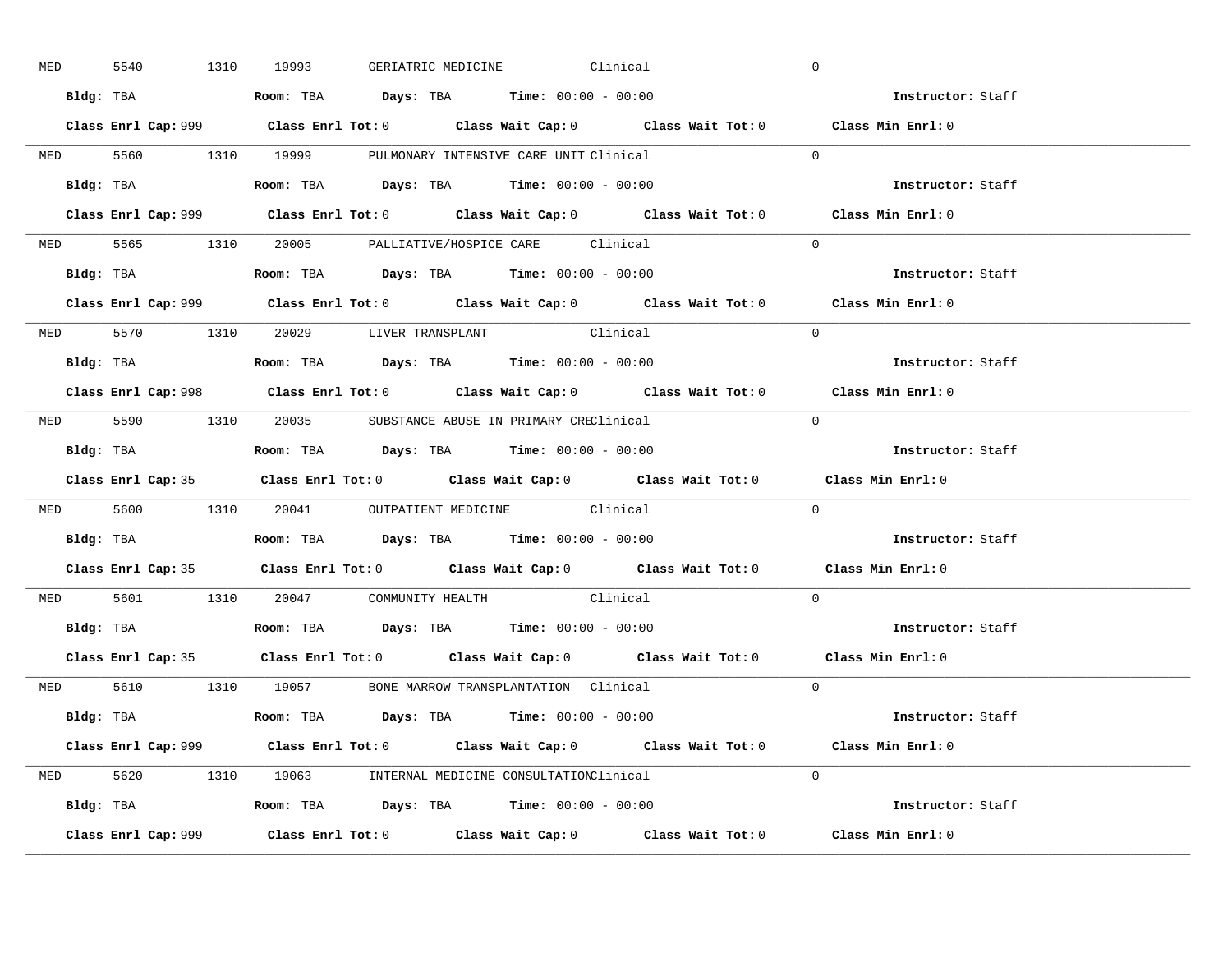#### Report ID: SR201 **University of Pittsburgh** Page No. 218 of 464 **Schedule of Classes for Fall Term 2021-2022** Run Date: 12/16/2020 **Four Week - Fourth Rundall Run Time: 22:30:21**

# **School of Medicine - School of Medicine - Subject: Medicine**

|     | Subject Catalog Nbr Section Class Nbr | Course Title                                                                                | Component | Units<br>Topics   |
|-----|---------------------------------------|---------------------------------------------------------------------------------------------|-----------|-------------------|
| MED | 5630<br>1040                          | 25554<br>ADVANCED CLINICAL REASONING Lecture                                                |           | $\Omega$          |
|     | Bldg: TO BE ARRANGED                  | Room: TBA $Days:$ TBA $Time: 00:00 - 00:00$                                                 |           | Instructor: Staff |
|     |                                       | Class Enrl Cap: 35 Class Enrl Tot: 0 Class Wait Cap: 0 Class Wait Tot: 0 Class Min Enrl: 0  |           |                   |
|     |                                       | MED 5650 1310 20053 INDIVIDUALIZED CLINICAL COURSEClinical                                  |           | $\Omega$          |
|     |                                       | Bldg: TBA                    Room: TBA         Days: TBA         Time: 00:00 - 00:00        |           | Instructor: Staff |
|     |                                       | Class Enrl Cap: 35 Class Enrl Tot: 0 Class Wait Cap: 0 Class Wait Tot: 0 Class Min Enrl: 0  |           |                   |
|     |                                       | MED 5655 1310 20059 INTRL MED SUBSPCLTY Clinical                                            |           | $\Omega$          |
|     |                                       | Bldg: TBA                   Room: TBA         Days: TBA         Time: $00:00 - 00:00$       |           | Instructor: Staff |
|     |                                       | Class Enrl Cap: 35 Class Enrl Tot: 0 Class Wait Cap: 0 Class Wait Tot: 0 Class Min Enrl: 0  |           |                   |
|     |                                       | MED 5710 1310 20065 CLINICAL PHARMACOLOGY (ILS) Clinical                                    |           | $\Omega$          |
|     |                                       | Bldg: TBA                   Room: TBA         Days: TBA         Time: 00:00 - 00:00         |           | Instructor: Staff |
|     |                                       | Class Enrl Cap: 35 Class Enrl Tot: 0 Class Wait Cap: 0 Class Wait Tot: 0 Class Min Enrl: 0  |           |                   |
|     |                                       | MED 5715 1310 20071 NEOPLASIA & NEOPLASTIC DISEASELecture                                   |           | $\Omega$          |
|     |                                       | <b>Bldg:</b> TBA <b>ROOM:</b> TBA <b>Days:</b> TBA <b>Time:</b> 00:00 - 00:00               |           | Instructor: Staff |
|     |                                       | Class Enrl Cap: 999 Class Enrl Tot: 0 Class Wait Cap: 0 Class Wait Tot: 0 Class Min Enrl: 0 |           |                   |
|     |                                       | MED 5750 1700 28640 GET READY FOR RESIDENCY Clinical                                        |           | $\Omega$          |
|     |                                       | Bldg: TO BE ARRANGED Room: TBA Days: TBA Time: 00:00 - 00:00                                |           | Instructor: Staff |
|     |                                       | Class Enrl Cap: 35 Class Enrl Tot: 0 Class Wait Cap: 0 Class Wait Tot: 0 Class Min Enrl: 0  |           |                   |
|     |                                       | MED 5765 1310 20083 PRECLERKSHIP COURSE Clinical                                            |           | $\Omega$          |
|     |                                       | Bldg: TBA                   Room: TBA         Days: TBA         Time: 00:00 - 00:00         |           | Instructor: Staff |
|     |                                       | Class Enrl Cap: 200 Class Enrl Tot: 0 Class Wait Cap: 0 Class Wait Tot: 0 Class Min Enrl: 0 |           |                   |
|     |                                       | MED 5771 1310 20089 ASSESSMENT WEEK Lecture                                                 |           | $\Omega$          |
|     |                                       | Bldg: TBA                   Room: TBA         Days: TBA         Time: 00:00 - 00:00         |           | Instructor: Staff |
|     | Class Enrl Cap: 200                   | Class Enrl Tot: $0$ Class Wait Cap: $0$ Class Wait Tot: $0$ Class Min Enrl: $0$             |           |                   |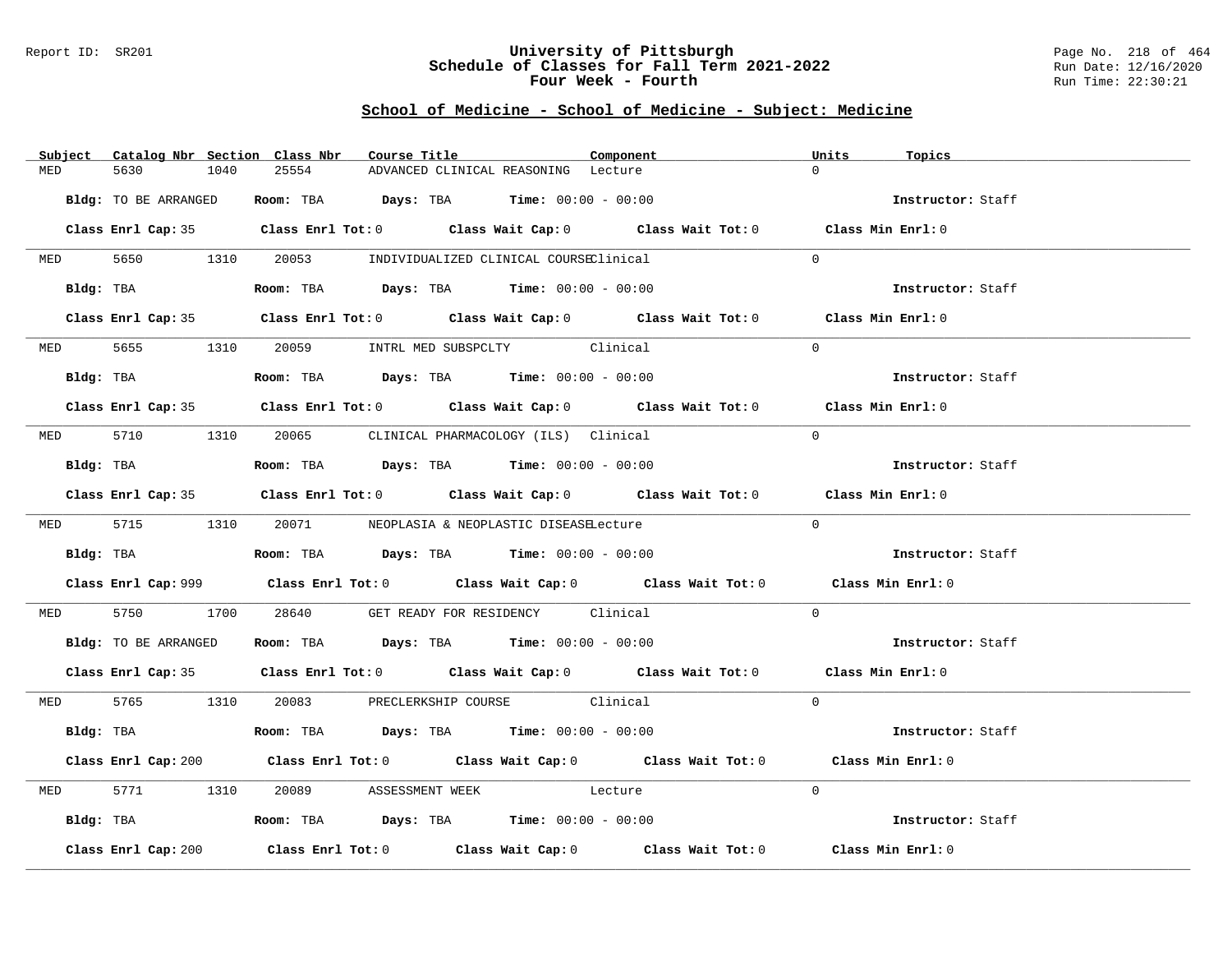| MED |  | 5777 1310 19069                                                                        | GERIATRICS AND ONCOLOGY Workshop |                                                            |                                                                                             | $\mathbb O$ |                   |  |
|-----|--|----------------------------------------------------------------------------------------|----------------------------------|------------------------------------------------------------|---------------------------------------------------------------------------------------------|-------------|-------------------|--|
|     |  | Bldg: TBA                   Room: TBA         Days: TBA        Time: 00:00 - 00:00     |                                  |                                                            |                                                                                             |             | Instructor: Staff |  |
|     |  |                                                                                        |                                  |                                                            | Class Enrl Cap: 200 Class Enrl Tot: 0 Class Wait Cap: 0 Class Wait Tot: 0 Class Min Enrl: 0 |             |                   |  |
|     |  | MED 5778 1310 19075 GERIATRICS AND ONCOLOGY Clinical                                   |                                  |                                                            |                                                                                             | $\Omega$    |                   |  |
|     |  |                                                                                        |                                  |                                                            |                                                                                             |             | Instructor: Staff |  |
|     |  |                                                                                        |                                  |                                                            | Class Enrl Cap: 200 Class Enrl Tot: 0 Class Wait Cap: 0 Class Wait Tot: 0                   |             | Class Min Enrl: 0 |  |
|     |  | MED 5779 1310 20095 CLINICAL FOCUS: GERIATRICS Clinical                                |                                  |                                                            |                                                                                             | $\Omega$    |                   |  |
|     |  | Bldg: TBA                    Room: TBA        Days: TBA        Time: $00:00 - 00:00$   |                                  |                                                            |                                                                                             |             | Instructor: Staff |  |
|     |  |                                                                                        |                                  |                                                            | Class Enrl Cap: 200 Class Enrl Tot: 0 Class Wait Cap: 0 Class Wait Tot: 0 Class Min Enrl: 0 |             |                   |  |
|     |  |                                                                                        |                                  |                                                            | MED 5810 1310 20107 MEDICAL RESEARCH Directed Studies                                       | $\Omega$    |                   |  |
|     |  | Bldg: TBA                    Room: TBA         Days: TBA         Time: $00:00 - 00:00$ |                                  |                                                            |                                                                                             |             | Instructor: Staff |  |
|     |  |                                                                                        |                                  |                                                            | Class Enrl Cap: 35 Class Enrl Tot: 0 Class Wait Cap: 0 Class Wait Tot: 0 Class Min Enrl: 0  |             |                   |  |
|     |  | MED 5815 1310 20119 RES IN CLINICAL PHARMACOLOGY Clinical                              |                                  |                                                            |                                                                                             | $\bigcap$   |                   |  |
|     |  | Bldg: TBA                   Room: TBA         Days: TBA         Time: $00:00 - 00:00$  |                                  |                                                            |                                                                                             |             | Instructor: Staff |  |
|     |  |                                                                                        |                                  |                                                            | Class Enrl Cap: 999 Class Enrl Tot: 0 Class Wait Cap: 0 Class Wait Tot: 0 Class Min Enrl: 0 |             |                   |  |
|     |  |                                                                                        |                                  | MED 5830 1310 20131 INVESTIGATIVE GASTROENTEROLOGYClinical |                                                                                             | $\Omega$    |                   |  |
|     |  |                                                                                        |                                  |                                                            |                                                                                             |             |                   |  |
|     |  | Bldg: TBA                   Room: TBA        Days: TBA        Time: 00:00 - 00:00      |                                  |                                                            |                                                                                             |             | Instructor: Staff |  |
|     |  |                                                                                        |                                  |                                                            | Class Enrl Cap: 999 Class Enrl Tot: 0 Class Wait Cap: 0 Class Wait Tot: 0 Class Min Enrl: 0 |             |                   |  |
|     |  | MED 5831 1310 20137 MEDICAL ONCOLOGY RESEARCH Clinical                                 |                                  |                                                            |                                                                                             | $\Omega$    |                   |  |
|     |  | Bldg: TBA                   Room: TBA         Days: TBA         Time: $00:00 - 00:00$  |                                  |                                                            |                                                                                             |             | Instructor: Staff |  |
|     |  |                                                                                        |                                  |                                                            | Class Enrl Cap: 999 Class Enrl Tot: 0 Class Wait Cap: 0 Class Wait Tot: 0 Class Min Enrl: 0 |             |                   |  |
|     |  | MED 5833 1310 20149 RENAL PHYSIOLOGY RESEARCH Clinical                                 |                                  |                                                            |                                                                                             | $\Omega$    |                   |  |
|     |  | <b>Bldg:</b> TBA <b>ROOM:</b> TBA <b>Days:</b> TBA <b>Time:</b> $00:00 - 00:00$        |                                  |                                                            |                                                                                             |             | Instructor: Staff |  |
|     |  |                                                                                        |                                  |                                                            | Class Enrl Cap: 999 Class Enrl Tot: 0 Class Wait Cap: 0 Class Wait Tot: 0 Class Min Enrl: 0 |             |                   |  |
|     |  | MED 5835 1310 20155 RHEUM & CLINCAL IMMUNO RSRCH Clinical                              |                                  |                                                            |                                                                                             | $\Omega$    |                   |  |
|     |  | Bldg: TBA                   Room: TBA         Days: TBA         Time: 00:00 - 00:00    |                                  |                                                            |                                                                                             |             | Instructor: Staff |  |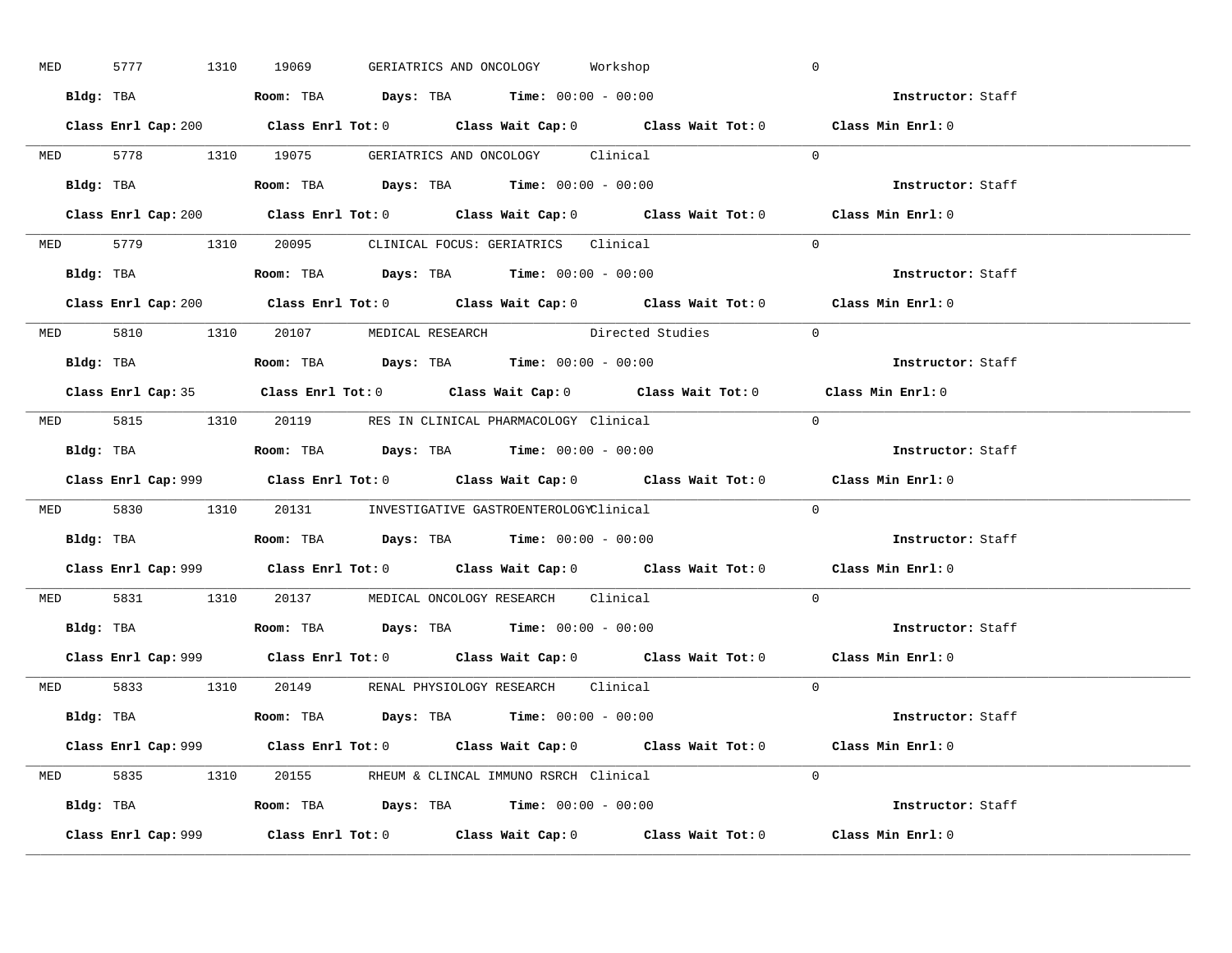#### Report ID: SR201 **University of Pittsburgh** Page No. 220 of 464 **Schedule of Classes for Fall Term 2021-2022** Run Date: 12/16/2020 **Four Week - Fourth Rundall Run Time: 22:30:21**

# **School of Medicine - School of Medicine - Subject: Medicine**

|           |                    |      | Subject Catalog Nbr Section Class Nbr | Course Title |                                                                                             | Component                                                   | Units<br>Topics                                                                            |  |
|-----------|--------------------|------|---------------------------------------|--------------|---------------------------------------------------------------------------------------------|-------------------------------------------------------------|--------------------------------------------------------------------------------------------|--|
| MED       | 5900               | 1310 | 20167                                 |              | EXTRAMURAL INTERNAL MEDICINE Clinical                                                       |                                                             | $\Omega$                                                                                   |  |
| Bldg: TBA |                    |      |                                       |              | Room: TBA $Days:$ TBA $Time: 00:00 - 00:00$                                                 |                                                             | Instructor: Staff                                                                          |  |
|           |                    |      |                                       |              |                                                                                             |                                                             | Class Enrl Cap: 35 Class Enrl Tot: 0 Class Wait Cap: 0 Class Wait Tot: 0 Class Min Enrl: 0 |  |
|           |                    |      |                                       |              | MED 5901 1310 20173 INDEPENDENT STUDY Independent Study                                     |                                                             | $\Omega$                                                                                   |  |
|           | Bldg: TBA          |      |                                       |              | Room: TBA $Days:$ TBA $Time: 00:00 - 00:00$                                                 |                                                             | Instructor: Staff                                                                          |  |
|           |                    |      |                                       |              |                                                                                             |                                                             | Class Enrl Cap: 35 Class Enrl Tot: 0 Class Wait Cap: 0 Class Wait Tot: 0 Class Min Enrl: 0 |  |
|           |                    |      |                                       |              | MED 5902 1310 19081 ADVANCED GENERAL MEDICINE Clinical                                      |                                                             | $\Omega$                                                                                   |  |
|           | Bldg: TBA          |      |                                       |              | Room: TBA $Days:$ TBA $Time: 00:00 - 00:00$                                                 |                                                             | Instructor: Staff                                                                          |  |
|           |                    |      |                                       |              |                                                                                             |                                                             | Class Enrl Cap: 35 Class Enrl Tot: 0 Class Wait Cap: 0 Class Wait Tot: 0 Class Min Enrl: 0 |  |
|           |                    |      |                                       |              | MED 5910 1310 19093 NARATV, LIT & EXPRN OF ILLNESSClinical                                  |                                                             | $\Omega$                                                                                   |  |
|           | Bldg: TBA          |      |                                       |              | Room: TBA $Days:$ TBA $Time: 00:00 - 00:00$                                                 |                                                             | Instructor: Staff                                                                          |  |
|           |                    |      |                                       |              |                                                                                             |                                                             | Class Enrl Cap: 35 Class Enrl Tot: 0 Class Wait Cap: 0 Class Wait Tot: 0 Class Min Enrl: 0 |  |
|           |                    |      |                                       |              | MED 5911 1310 20185 TEACHING MEDICAL STUDENTS Practicum                                     |                                                             | $\Omega$                                                                                   |  |
|           |                    |      |                                       |              | Bldg: TBA                         Room: TBA         Days: TBA         Time: $00:00 - 00:00$ |                                                             | Instructor: Staff                                                                          |  |
|           |                    |      |                                       |              |                                                                                             |                                                             | Class Enrl Cap: 35 Class Enrl Tot: 0 Class Wait Cap: 0 Class Wait Tot: 0 Class Min Enrl: 0 |  |
|           |                    |      |                                       |              | MED 5915 1040 25974 LITERACY, NUMERACY&DEC MAKING Seminar                                   |                                                             | $\Omega$                                                                                   |  |
|           |                    |      |                                       |              | Bldg: TBA                       Room: TBA          Days: TBA          Time: TBA             |                                                             | Instructor: Staff                                                                          |  |
|           |                    |      |                                       |              |                                                                                             |                                                             | Class Enrl Cap: 35 Class Enrl Tot: 0 Class Wait Cap: 0 Class Wait Tot: 0 Class Min Enrl: 0 |  |
|           |                    |      |                                       |              | MED 5920 1310 20191 GLOBAL HEALTH PREPARATORY SEM Seminar                                   |                                                             | $\Omega$                                                                                   |  |
|           | Bldg: TBA          |      |                                       |              | Room: TBA $Days:$ TBA $Time:$ $00:00 - 00:00$                                               |                                                             | Instructor: Staff                                                                          |  |
|           |                    |      |                                       |              |                                                                                             |                                                             | Class Enrl Cap: 35 Class Enrl Tot: 0 Class Wait Cap: 0 Class Wait Tot: 0 Class Min Enrl: 0 |  |
| MED       | 5925               |      | 1310 20203                            |              | STREET MEDICINE Clinical                                                                    |                                                             | $\Omega$                                                                                   |  |
|           |                    |      |                                       |              | Bldg: TBA                    Room: TBA         Days: TBA         Time: 00:00 - 00:00        |                                                             | Instructor: Staff                                                                          |  |
|           | Class Enrl Cap: 35 |      |                                       |              |                                                                                             | Class Enrl Tot: $0$ Class Wait Cap: $0$ Class Wait Tot: $0$ | Class Min Enrl: 0                                                                          |  |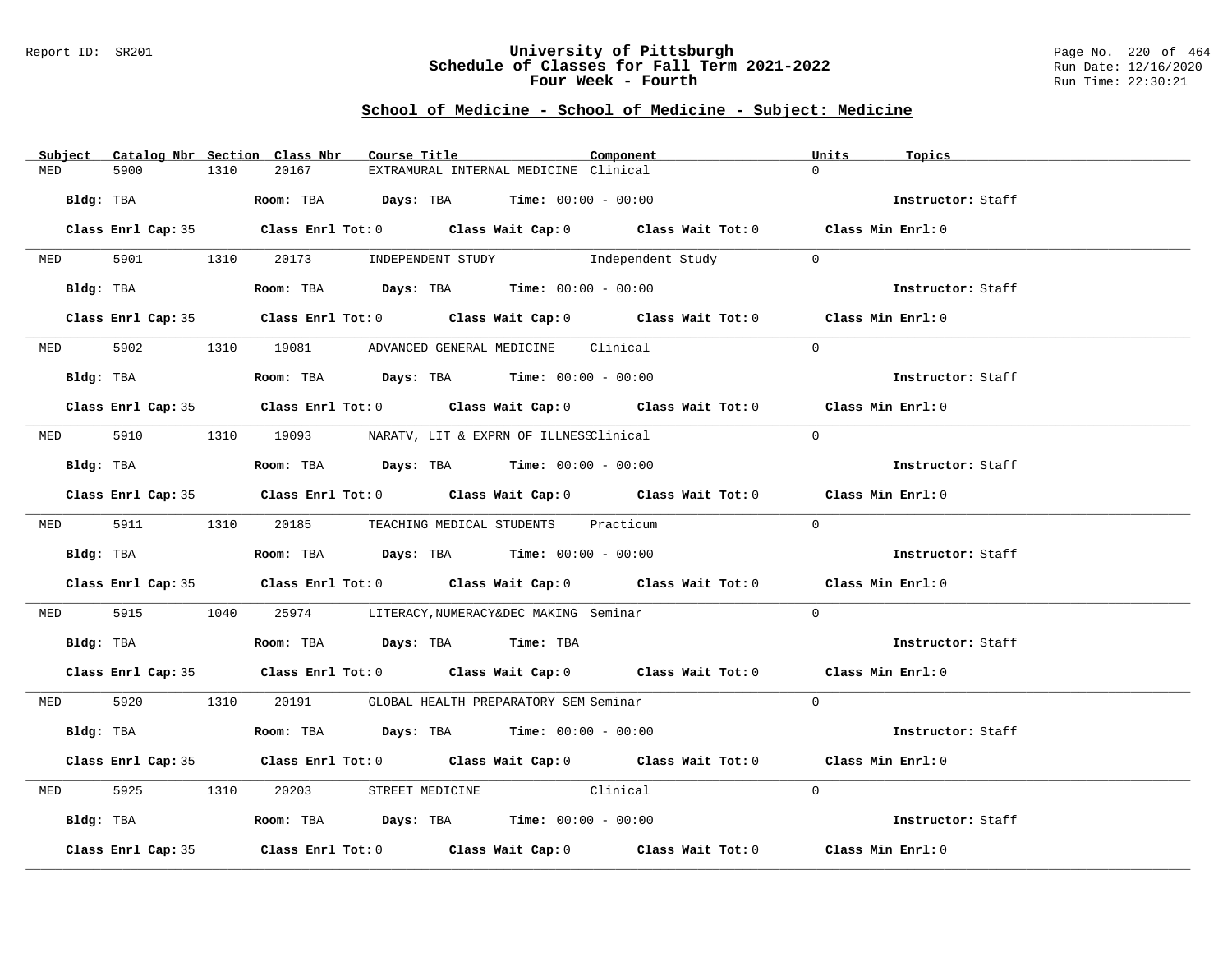| MED       | 5993                 | 1404 | 27273               | JUNIOR YEAR        |                              | Clinical            | $\mathbf 0$         |  |
|-----------|----------------------|------|---------------------|--------------------|------------------------------|---------------------|---------------------|--|
|           | Bldg: TO BE ARRANGED |      | Room: TBA           | Days: TBA          | <b>Time:</b> $00:00 - 00:00$ |                     | Instructor: Staff   |  |
|           | Class Enrl Cap: 200  |      | Class Enrl Tot: $0$ |                    | Class Wait Cap: 0            | Class Wait $Tot: 0$ | Class Min $Enr1: 0$ |  |
| MED       | 5999                 | 1310 | 20209               | FULL TIME RESEARCH |                              | Independent Study   | $\mathbf 0$         |  |
| Bldg: TBA |                      |      | Room: TBA           | Days: TBA          | <b>Time:</b> $00:00 - 00:00$ |                     | Instructor: Staff   |  |
|           | Class Enrl Cap: 200  |      | Class Enrl Tot: 0   |                    | Class Wait Cap: 0            | Class Wait Tot: 0   | Class Min Enrl: 0   |  |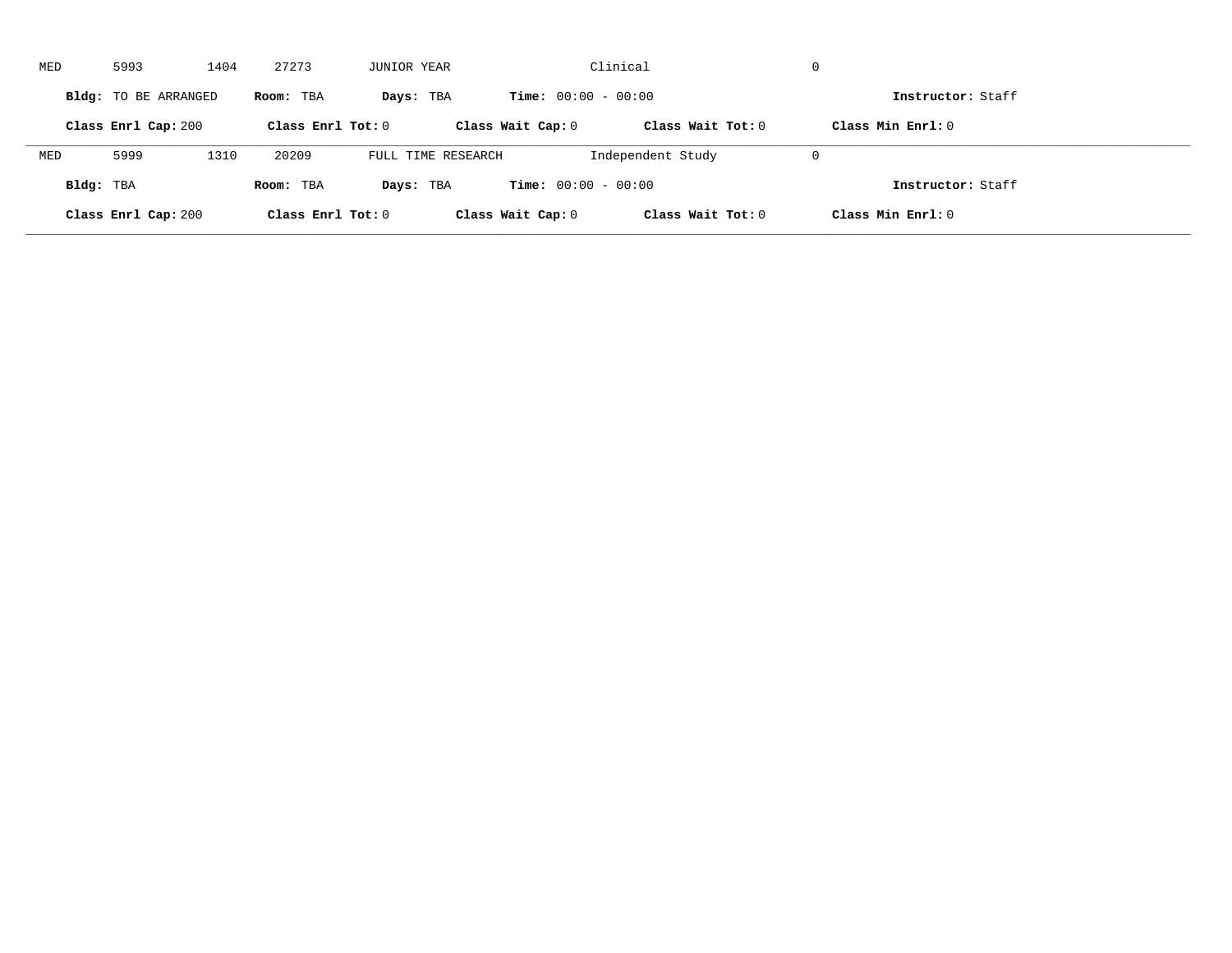#### Report ID: SR201 **University of Pittsburgh** Page No. 222 of 464 **Schedule of Classes for Fall Term 2021-2022** Run Date: 12/16/2020 **Four Week - Fourth Rundall Run Time: 22:30:21**

# **School of Medicine - School of Medicine - Subject: Pediatrics**

| Subject | Catalog Nbr Section Class Nbr |      |                   | Course Title   |                              | Component         | Units | Topics                         |
|---------|-------------------------------|------|-------------------|----------------|------------------------------|-------------------|-------|--------------------------------|
| PEDS    | 5524                          | 1040 | 26961             | CHILD ADVOCACY |                              | Clinical          | 0     |                                |
|         | Bldg: TO BE ARRANGED          |      | Room: TBA         | Days: TBA      | <b>Time:</b> $00:00 - 00:00$ |                   |       | Instructor: Kirk, Kimberly Ann |
|         |                               |      |                   |                |                              |                   |       | Fontenot, Amber L              |
|         | Class Enrl Cap: 35            |      | Class Enrl Tot: 0 |                | Class Wait Cap: 0            | Class Wait Tot: 0 |       | Class Min Enrl: 0              |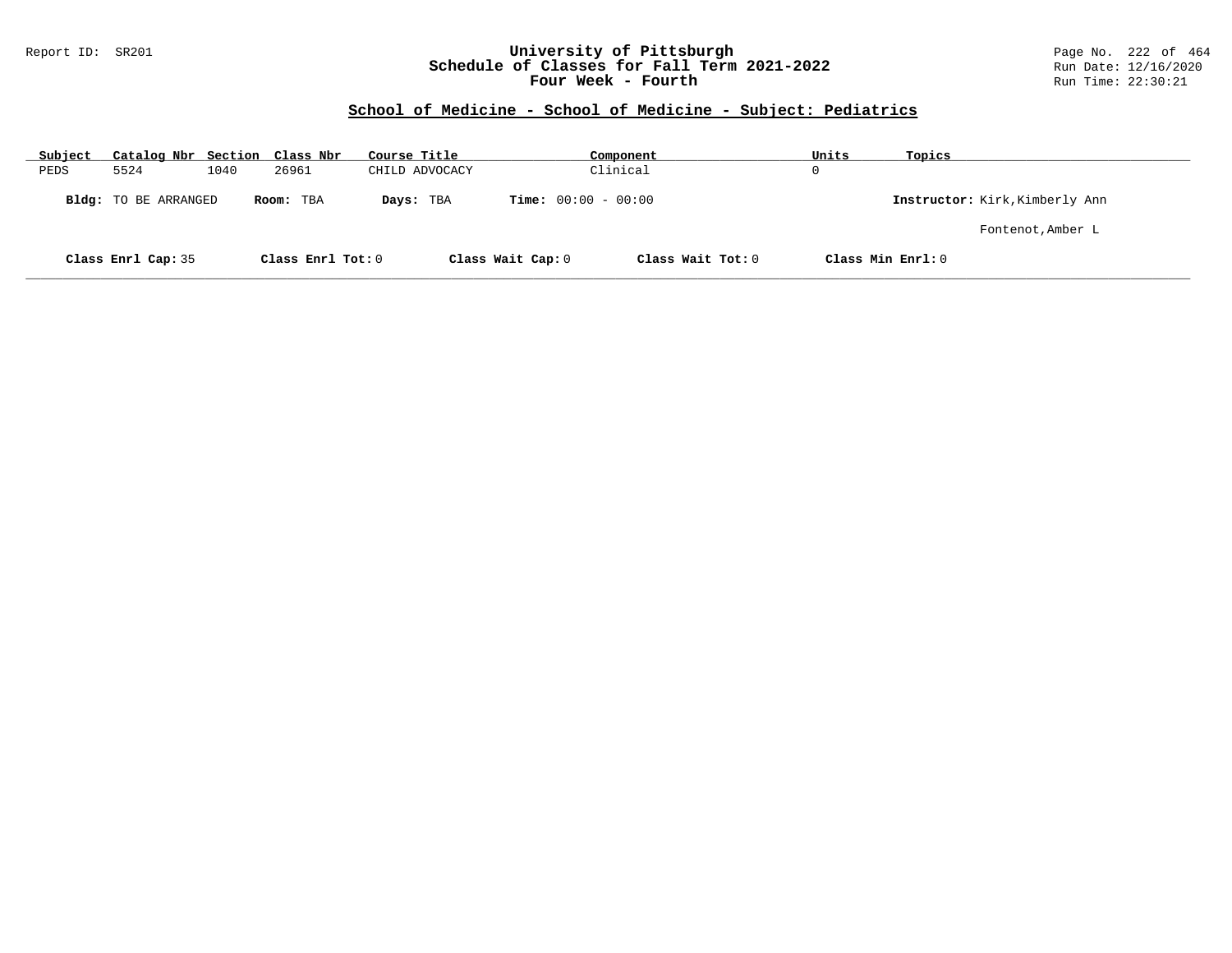### Report ID: SR201 **University of Pittsburgh University of Pittsburgh** Page No. 223 of 464<br>**Schedule of Classes for Fall Term 2021-2022** Run Date: 12/16/2020 **Schedule of Classes for Fall Term 2021-2022** Run Date: 12/16/2020 **Four Week - Fourth Rundall Run Time: 22:30:21**

# **School of Medicine - Office of the Dean, School of Medicine - Subject: Critical Care Medicine**

| Catalog Nbr Section Class Nbr<br>Subject | Course Title                                                                                         | Component | Units<br>Topics   |
|------------------------------------------|------------------------------------------------------------------------------------------------------|-----------|-------------------|
| 1310<br>CCM<br>5430                      | 19651<br>CRITICAL CARE MEDICINE                                                                      | Clinical  | $\Omega$          |
| Bldg: TO BE ARRANGED                     | <b>Days:</b> TBA <b>Time:</b> $00:00 - 00:00$<br>Room: TBA                                           |           | Instructor: Staff |
|                                          | Class Enrl Cap: 999 $\qquad$ Class Enrl Tot: 0 $\qquad$ Class Wait Cap: 0 $\qquad$ Class Wait Tot: 0 |           | Class Min Enrl: 0 |
| 1700<br>CCM<br>5650                      | 23879<br>INDIVIDUALIZED CLINICAL COURSEDirected Studies                                              |           | $\Omega$          |
| Bldg: TO BE ARRANGED                     | <b>Days:</b> TBA <b>Time:</b> $00:00 - 00:00$<br>Room: TBA                                           |           | Instructor: Staff |
|                                          | Class Enrl Cap: 35 Class Enrl Tot: 0 Class Wait Cap: 0 Class Wait Tot: 0 Class Min Enrl: 0           |           |                   |
| 1310<br>CCM<br>5840                      | CRITICAL CRE MEDICINE RESEARCHDirected Studies<br>19657                                              |           | $\Omega$          |
| Bldg: TO BE ARRANGED                     | Room: TBA $Days:$ TBA $Time: 00:00 - 00:00$                                                          |           | Instructor: Staff |
|                                          | Class Enrl Cap: 35 Class Enrl Tot: 0 Class Wait Cap: 0 Class Wait Tot: 0 Class Min Enrl: 0           |           |                   |
| 1215<br>CCM<br>5899                      | INDEPENDENT STUDY CC MED Independent Study<br>23955                                                  |           | $\Omega$          |
| Bldg: TO BE ARRANGED                     | Room: TBA $Days: TBA$ Time: $00:00 - 00:00$                                                          |           | Instructor: Staff |
| Class Enrl Cap: 35                       | Class Enrl Tot: $0$ Class Wait Cap: $0$ Class Wait Tot: $0$ Class Min Enrl: $0$                      |           |                   |
| 1235<br>CCM<br>5900                      | 22955<br>EXTRAMURAL CRITICAL CARE MED Clinical                                                       |           | $\Omega$          |
| Bldg: TO BE ARRANGED                     | <b>Days:</b> TBA <b>Time:</b> $00:00 - 00:00$<br>Room: TBA                                           |           | Instructor: Staff |
| Class Enrl Cap: 35                       | Class Enrl Tot: $0$ Class Wait Cap: $0$ Class Wait Tot: $0$ Class Min Enrl: $0$                      |           |                   |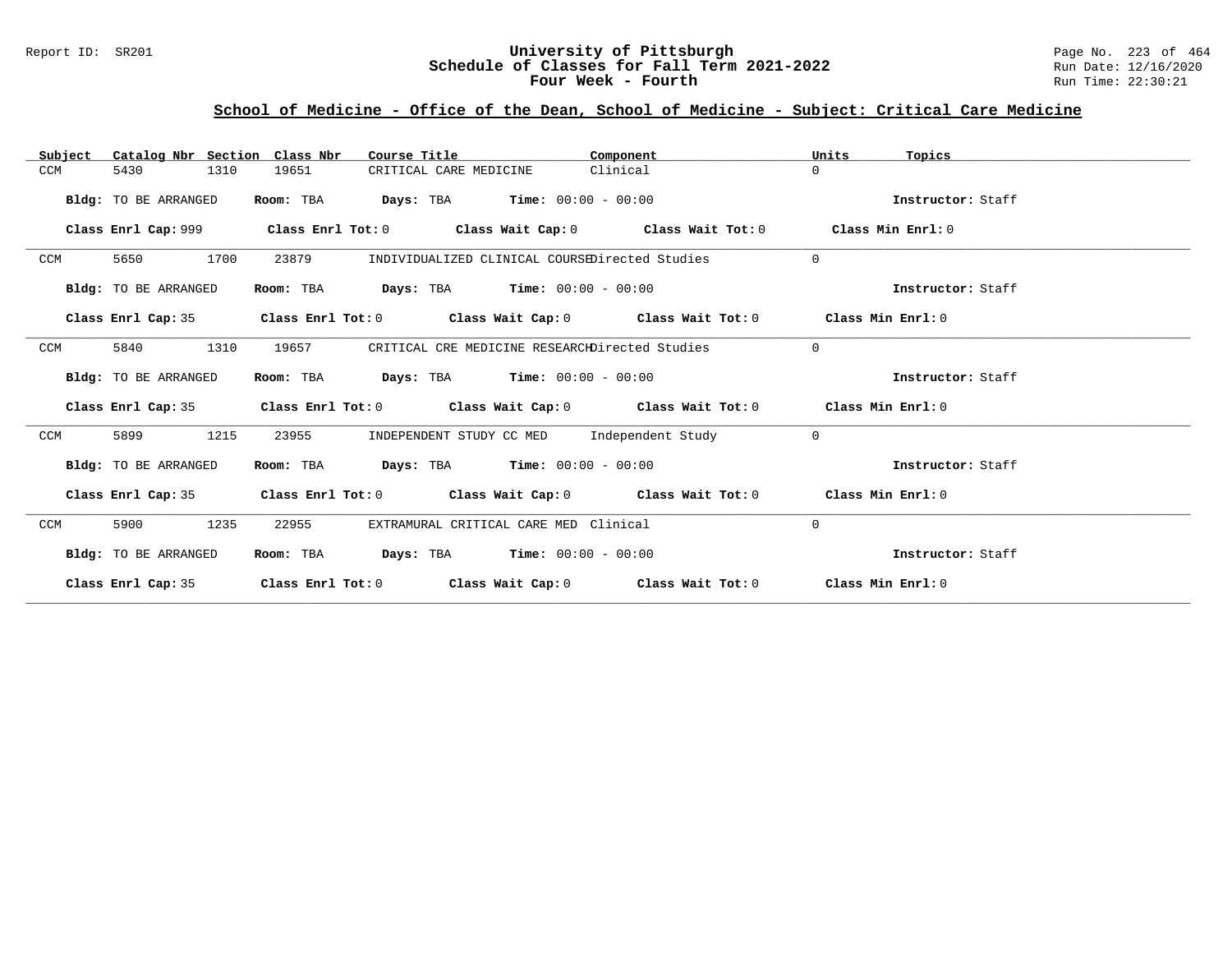#### Report ID: SR201 **University of Pittsburgh** Page No. 224 of 464 **Schedule of Classes for Fall Term 2021-2022** Run Date: 12/16/2020 **Four Week - Fourth Rundall Run Time: 22:30:21**

# **School of Medicine - Office of the Dean, School of Medicine - Subject: Medical Elective**

| Subject   | Catalog Nbr Section Class Nbr |      |                   | Course Title |                                       | Component         | Units             | Topics            |
|-----------|-------------------------------|------|-------------------|--------------|---------------------------------------|-------------------|-------------------|-------------------|
| MSELCT    | 5950                          | 1310 | 20566             |              | PSTP WORK IN PROGRESS SEMINAR Seminar |                   |                   |                   |
| Bldg: TBA |                               |      | Room: TBA         | Days: TBA    | <b>Time:</b> $00:00 - 00:00$          |                   |                   | Instructor: Staff |
|           | Class Enrl Cap: 35            |      | Class Enrl Tot: 0 |              | Class Wait Cap: 0                     | Class Wait Tot: 0 | Class Min Enrl: 0 |                   |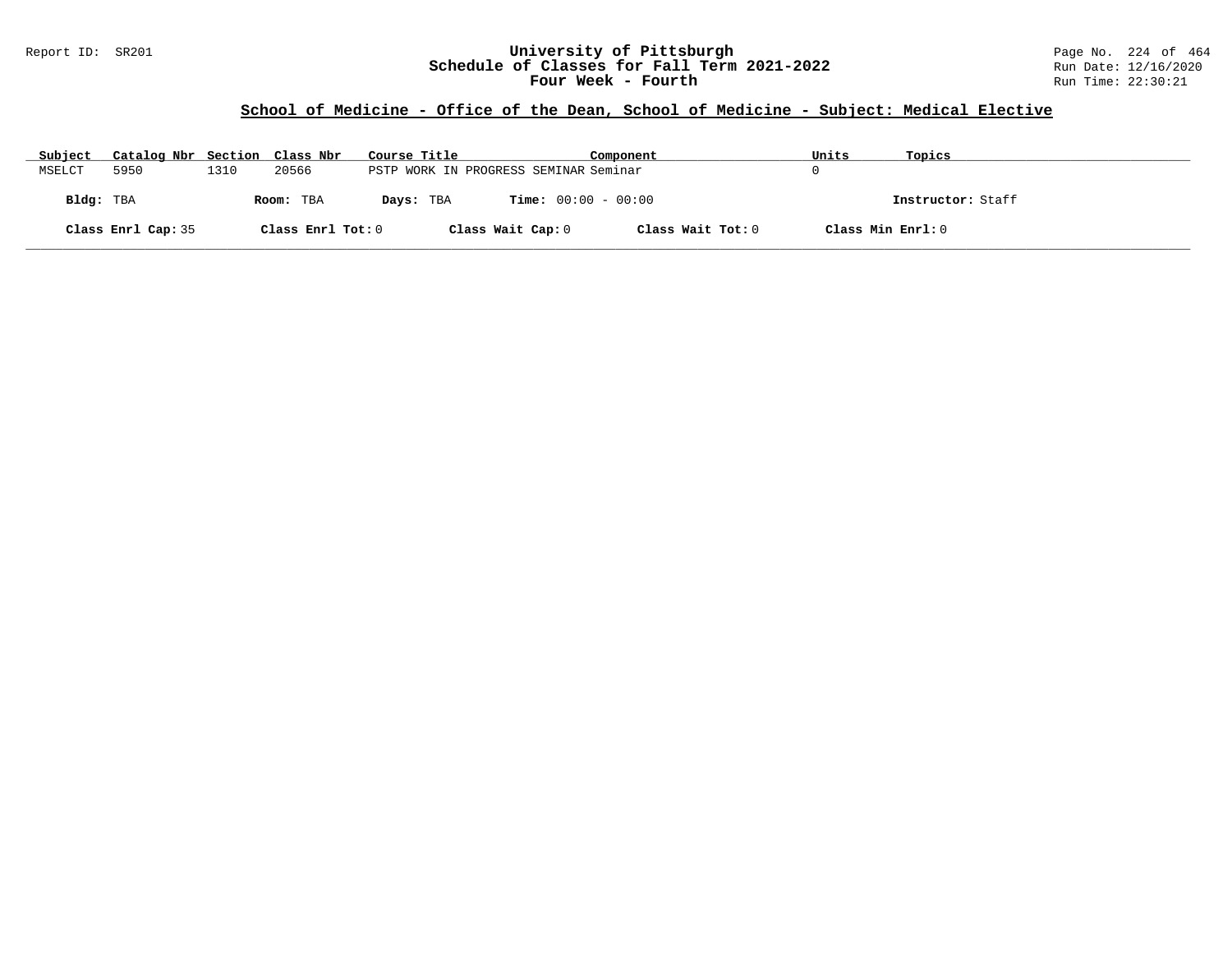### Report ID: SR201 **University of Pittsburgh University of Pittsburgh** Page No. 225 of 464<br>**Schedule of Classes for Fall Term 2021-2022** Run Date: 12/16/2020 **Schedule of Classes for Fall Term 2021-2022** Run Date: 12/16/2020 **Four Week - Fourth Rundall Run Time: 22:30:21**

### **School of Medicine - Office of the Dean, School of Medicine - Subject: Medical Scientist Training Prg**

| Subject |                    |      | Catalog Nbr Section Class Nbr       | Course Title       |                                                                                              | Component                                                                                          | Units     | Topics            |
|---------|--------------------|------|-------------------------------------|--------------------|----------------------------------------------------------------------------------------------|----------------------------------------------------------------------------------------------------|-----------|-------------------|
| MSTP    | 5010               | 1310 | 20680                               | MOLECULAR MEDICINE |                                                                                              | Lecture                                                                                            |           |                   |
|         |                    |      |                                     |                    | Bldg: TBA                   Room: TBA        Days: TBA         Time: $00:00 - 00:00$         |                                                                                                    |           | Instructor: Staff |
|         |                    |      |                                     |                    |                                                                                              | Class Enrl Cap: 35 Class Enrl Tot: 0 Class Wait Cap: 0 Class Wait Tot: 0 Class Min Enrl: 0         |           |                   |
| MSTP    |                    |      |                                     |                    | 5015 1310 20686 LABORATORY RESEARCH ROTATION Practicum                                       |                                                                                                    | $\Omega$  |                   |
|         | Bldg: TBA          |      |                                     |                    | Room: TBA $Days:$ TBA Time: $00:00 - 00:00$                                                  |                                                                                                    |           | Instructor: Staff |
|         |                    |      |                                     |                    |                                                                                              | Class Enrl Cap: 35 Class Enrl Tot: 0 Class Wait Cap: 0 Class Wait Tot: 0 Class Min Enrl: 0         |           |                   |
|         |                    |      | MSTP 5955 1310 20692 MSTP WORKSHOPS |                    | Workshop                                                                                     |                                                                                                    | $\bigcap$ |                   |
|         |                    |      |                                     |                    |                                                                                              |                                                                                                    |           | Instructor: Staff |
|         |                    |      |                                     |                    |                                                                                              | Class Enrl Cap: 35 Class Enrl Tot: 0 Class Wait Cap: 0 Class Wait Tot: 0 Class Min Enrl: 0         |           |                   |
|         |                    |      |                                     |                    | MSTP 5971 1310 20698 MSTP PROFESSIONAL DEVELOPMENT Workshop                                  |                                                                                                    | $\Omega$  |                   |
|         |                    |      |                                     |                    | Bldg: TBA                         Room: TBA          Days: TBA         Time: $00:00 - 00:00$ |                                                                                                    |           | Instructor: Staff |
|         |                    |      |                                     |                    |                                                                                              | Class Enrl Cap: 35 Class Enrl Tot: 0 Class Wait Cap: 0 Class Wait Tot: 0 Class Min Enrl: 0         |           |                   |
|         |                    |      |                                     |                    | MSTP 5973 1310 20704 METHODS AND ANALYSIS Seminar                                            |                                                                                                    | $\Omega$  |                   |
|         |                    |      |                                     |                    | Bldg: TBA                    Room: TBA         Days: TBA         Time: $00:00 - 00:00$       |                                                                                                    |           | Instructor: Staff |
|         |                    |      |                                     |                    |                                                                                              | Class Enrl Cap: 35 Class Enrl Tot: 0 Class Wait Cap: 0 Class Wait Tot: 0 Class Min Enrl: 0         |           |                   |
| MSTP    |                    |      |                                     |                    |                                                                                              | 5975 1310 20710 CAREER-RELATED RESEARCH Independent Study 0                                        |           |                   |
|         |                    |      |                                     |                    | Bldg: TBA                        Room: TBA         Days: TBA         Time: 00:00 - 00:00     |                                                                                                    |           | Instructor: Staff |
|         |                    |      |                                     |                    |                                                                                              | Class Enrl Cap: 35 Class Enrl Tot: 0 Class Wait Cap: 0 Class Wait Tot: 0 Class Min Enrl: 0         |           |                   |
|         |                    |      |                                     |                    | MSTP 5983 1310 20716 ETHICS FOR MEDICAL SCIENTISTS Workshop                                  |                                                                                                    | $\Omega$  |                   |
|         |                    |      |                                     |                    | Bldg: TBA                   Room: TBA        Days: TBA        Time: 00:00 - 00:00            |                                                                                                    |           | Instructor: Staff |
|         |                    |      |                                     |                    |                                                                                              | Class Enrl Cap: 35 Class Enrl Tot: 0 Class Wait Cap: 0 Class Wait Tot: 0 Class Min Enrl: 0         |           |                   |
| MSTP    |                    |      |                                     |                    | 5990 1310 20722 LONGITUDINAL CLINICAL COURSE Clinical                                        |                                                                                                    | $\Omega$  |                   |
|         |                    |      |                                     |                    | Bldg: TBA                    Room: TBA         Days: TBA         Time: $00:00 - 00:00$       |                                                                                                    |           | Instructor: Staff |
|         | Class Enrl Cap: 35 |      |                                     |                    |                                                                                              | Class Enrl Tot: 0 $\qquad$ Class Wait Cap: 0 $\qquad$ Class Wait Tot: 0 $\qquad$ Class Min Enrl: 0 |           |                   |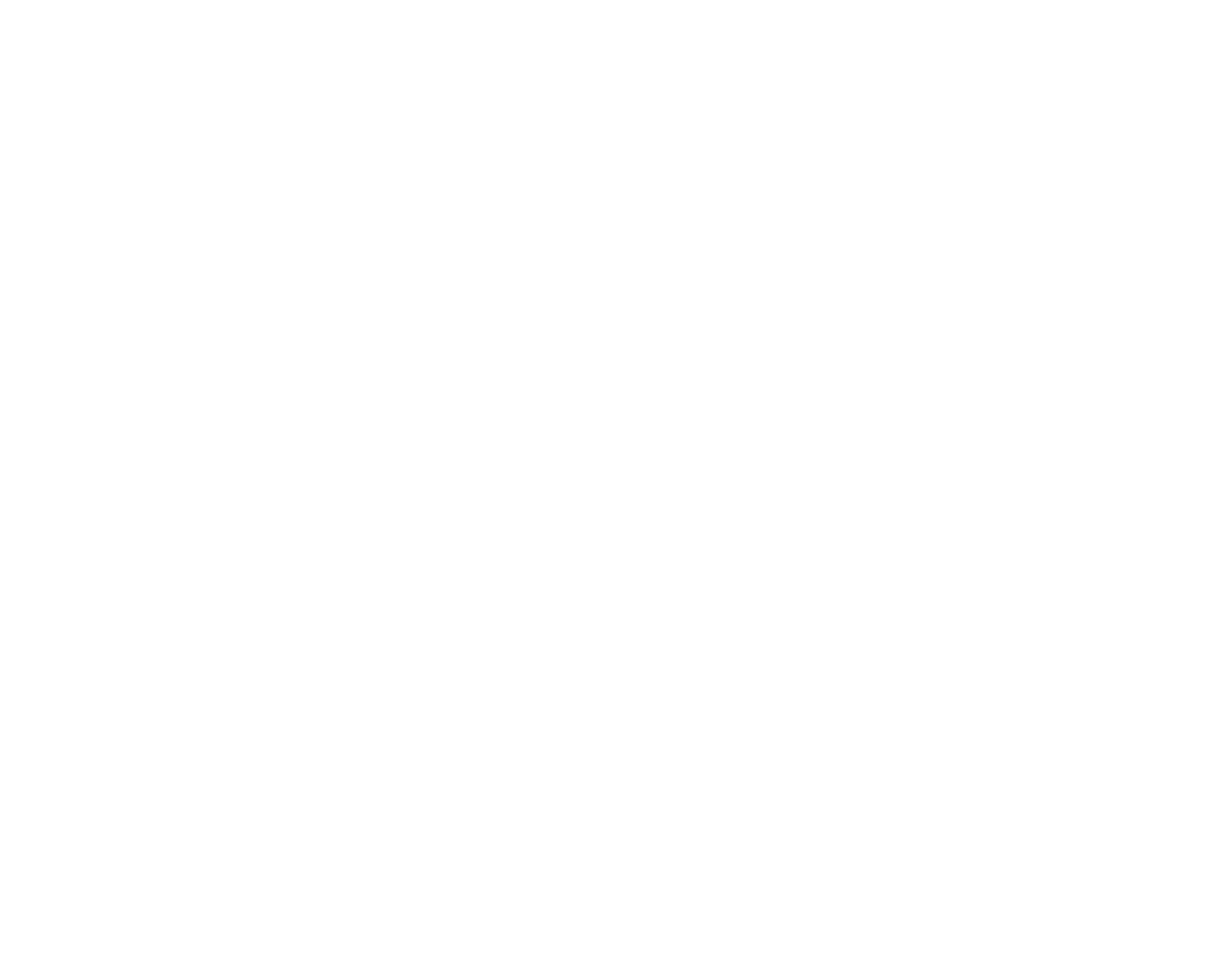#### Report ID: SR201 **University of Pittsburgh** Page No. 227 of 464 **Schedule of Classes for Fall Term 2021-2022** Run Date: 12/16/2020 **Four Week - Fourth Rundall Run Time: 22:30:21**

# **School of Medicine - Molecular Genetics and Biochemistry - Subject: Medicine Microbiology**

| Subject   | Catalog Nbr Section Class Nbr |      |                   | Course Title |                   | Component                                      |                   | Units             | Topics            |
|-----------|-------------------------------|------|-------------------|--------------|-------------------|------------------------------------------------|-------------------|-------------------|-------------------|
| MSMIC     | 5835                          | 1310 | 19177             |              |                   | MOLECLR GENETC & BIOCHMY RSRCHDirected Studies |                   |                   |                   |
| Bldg: TBA |                               |      | Room: TBA         | Days: TBA    |                   | <b>Time:</b> $00:00 - 00:00$                   |                   |                   | Instructor: Staff |
|           | Class Enrl Cap: 35            |      | Class Enrl Tot: 0 |              | Class Wait Cap: 0 |                                                | Class Wait Tot: 0 | Class Min Enrl: 0 |                   |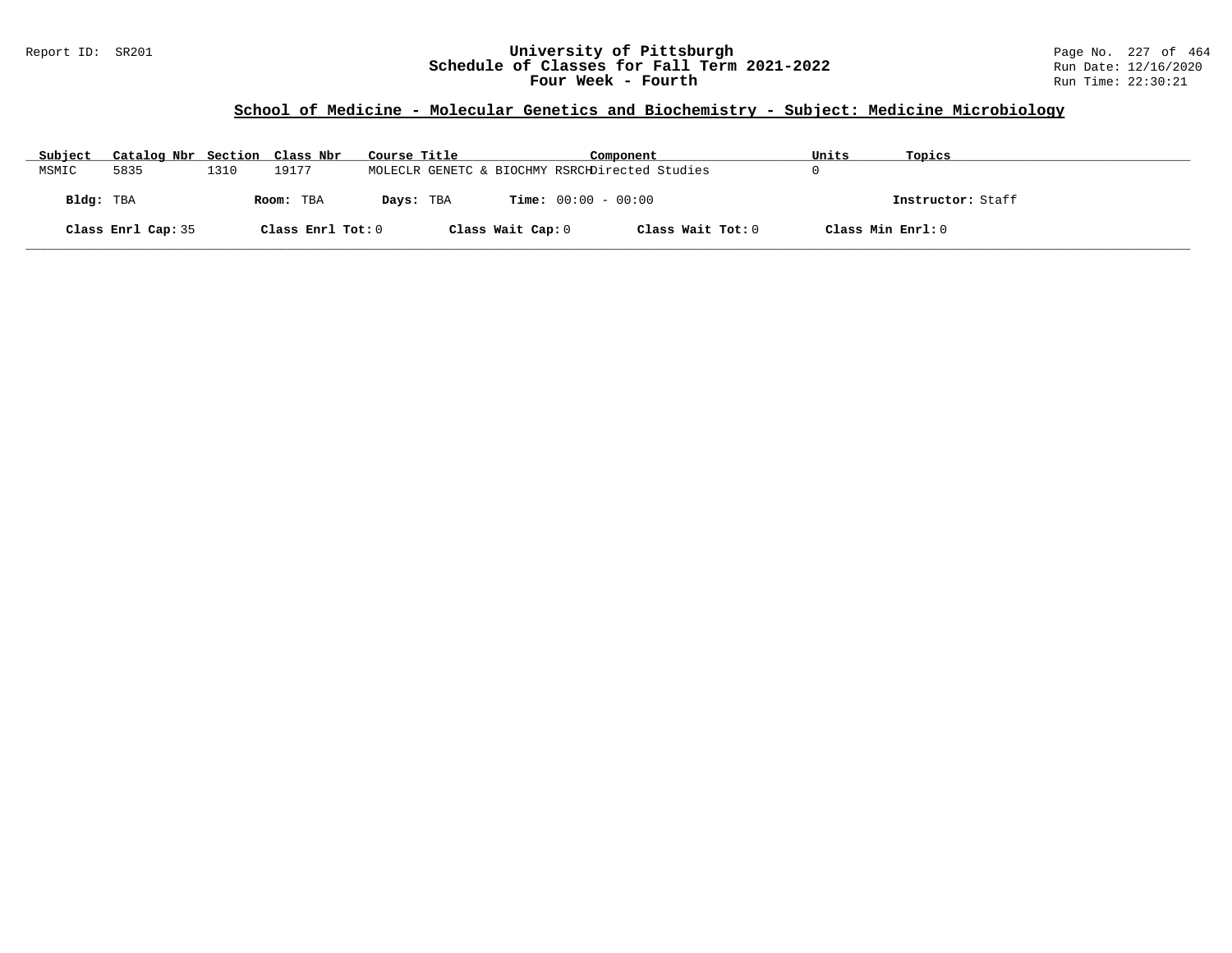#### Report ID: SR201 **University of Pittsburgh** Page No. 228 of 464 **Schedule of Classes for Fall Term 2021-2022** Run Date: 12/16/2020 **Four Week - Fourth Rundall Run Time: 22:30:21**

# **School of Medicine - Medicine Anesthesiology - Subject: Medicine Anesthesiology**

| Subject      |                      |      | Catalog Nbr Section Class Nbr        | Course Title |                                                                                        | Component                                                                                   | Units    | Topics            |  |
|--------------|----------------------|------|--------------------------------------|--------------|----------------------------------------------------------------------------------------|---------------------------------------------------------------------------------------------|----------|-------------------|--|
| MSANE        | 5381                 | 1310 | 19099                                |              | PAIN EVALUATION AND TREATMENT Clinical                                                 |                                                                                             |          |                   |  |
|              | Bldg: TBA            |      |                                      |              | <b>Room:</b> TBA $Days: TBA$ <b>Time:</b> $00:00 - 00:00$                              |                                                                                             |          | Instructor: Staff |  |
|              |                      |      |                                      |              |                                                                                        | Class Enrl Cap: 35 Class Enrl Tot: 0 Class Wait Cap: 0 Class Wait Tot: 0 Class Min Enrl: 0  |          |                   |  |
|              |                      |      |                                      |              |                                                                                        | MSANE 5382 1310 19111 RESEARCH OR INDIVIDUAL STUDY Directed Studies                         | $\Omega$ |                   |  |
|              | Bldg: TBA            |      |                                      |              | Room: TBA $Days:$ TBA $Time: 00:00 - 00:00$                                            |                                                                                             |          | Instructor: Staff |  |
|              |                      |      |                                      |              |                                                                                        | Class Enrl Cap: 35 Class Enrl Tot: 0 Class Wait Cap: 0 Class Wait Tot: 0 Class Min Enrl: 0  |          |                   |  |
|              |                      |      | MSANE 5420 1310 20215 ANESTHESIOLOGY |              | Clinical                                                                               |                                                                                             | $\Omega$ |                   |  |
|              |                      |      |                                      |              | Bldg: TBA                   Room: TBA         Days: TBA         Time: 00:00 - 00:00    |                                                                                             |          | Instructor: Staff |  |
|              |                      |      |                                      |              |                                                                                        | Class Enrl Cap: 999 Class Enrl Tot: 0 Class Wait Cap: 0 Class Wait Tot: 0 Class Min Enrl: 0 |          |                   |  |
|              |                      |      |                                      |              | MSANE 5440 1310 20227 SUBSPECIALTIES ANESTHESIOLOGY Clinical                           |                                                                                             | $\Omega$ |                   |  |
|              |                      |      |                                      |              | Bldg: TBA                    Room: TBA         Days: TBA         Time: $00:00 - 00:00$ |                                                                                             |          | Instructor: Staff |  |
|              |                      |      |                                      |              |                                                                                        | Class Enrl Cap: 999 Class Enrl Tot: 0 Class Wait Cap: 0 Class Wait Tot: 0 Class Min Enrl: 0 |          |                   |  |
|              |                      |      | MSANE 5445 1310 20233 PAIN MEDICINE  |              | Clinical                                                                               |                                                                                             | $\Omega$ |                   |  |
|              |                      |      |                                      |              |                                                                                        |                                                                                             |          | Instructor: Staff |  |
|              |                      |      |                                      |              |                                                                                        | Class Enrl Cap: 35 Class Enrl Tot: 0 Class Wait Cap: 0 Class Wait Tot: 0 Class Min Enrl: 0  |          |                   |  |
| MSANE        |                      |      |                                      |              |                                                                                        | 5450 1310 20245 MD/OMS ANESTHESIA SPECIALTIES Directed Studies                              | $\Omega$ |                   |  |
|              |                      |      |                                      |              | Bldg: TBA                    Room: TBA         Days: TBA        Time: $00:00 - 00:00$  |                                                                                             |          | Instructor: Staff |  |
|              |                      |      |                                      |              |                                                                                        | Class Enrl Cap: 35 Class Enrl Tot: 0 Class Wait Cap: 0 Class Wait Tot: 0 Class Min Enrl: 0  |          |                   |  |
|              |                      |      |                                      |              |                                                                                        | MSANE 5650 1700 23897 INDIVIDUALIZED CLINICAL COURSEDirected Studies 0                      |          |                   |  |
|              | Bldg: TO BE ARRANGED |      |                                      |              | Room: TBA $Days:$ TBA $Time:$ $00:00 - 00:00$                                          |                                                                                             |          | Instructor: Staff |  |
|              |                      |      |                                      |              |                                                                                        | Class Enrl Cap: 35 Class Enrl Tot: 0 Class Wait Cap: 0 Class Wait Tot: 0 Class Min Enrl: 0  |          |                   |  |
| <b>MSANE</b> |                      |      |                                      |              |                                                                                        | 5840 1310 20275 ANESTHESIOLOGY RESEARCH Directed Studies                                    | $\Omega$ |                   |  |
|              |                      |      |                                      |              | Bldg: TBA                  Room: TBA        Days: TBA        Time: 00:00 - 00:00       |                                                                                             |          | Instructor: Staff |  |
|              | Class Enrl Cap: 35   |      |                                      |              |                                                                                        | Class Enrl Tot: $0$ Class Wait Cap: $0$ Class Wait Tot: $0$ Class Min Enrl: $0$             |          |                   |  |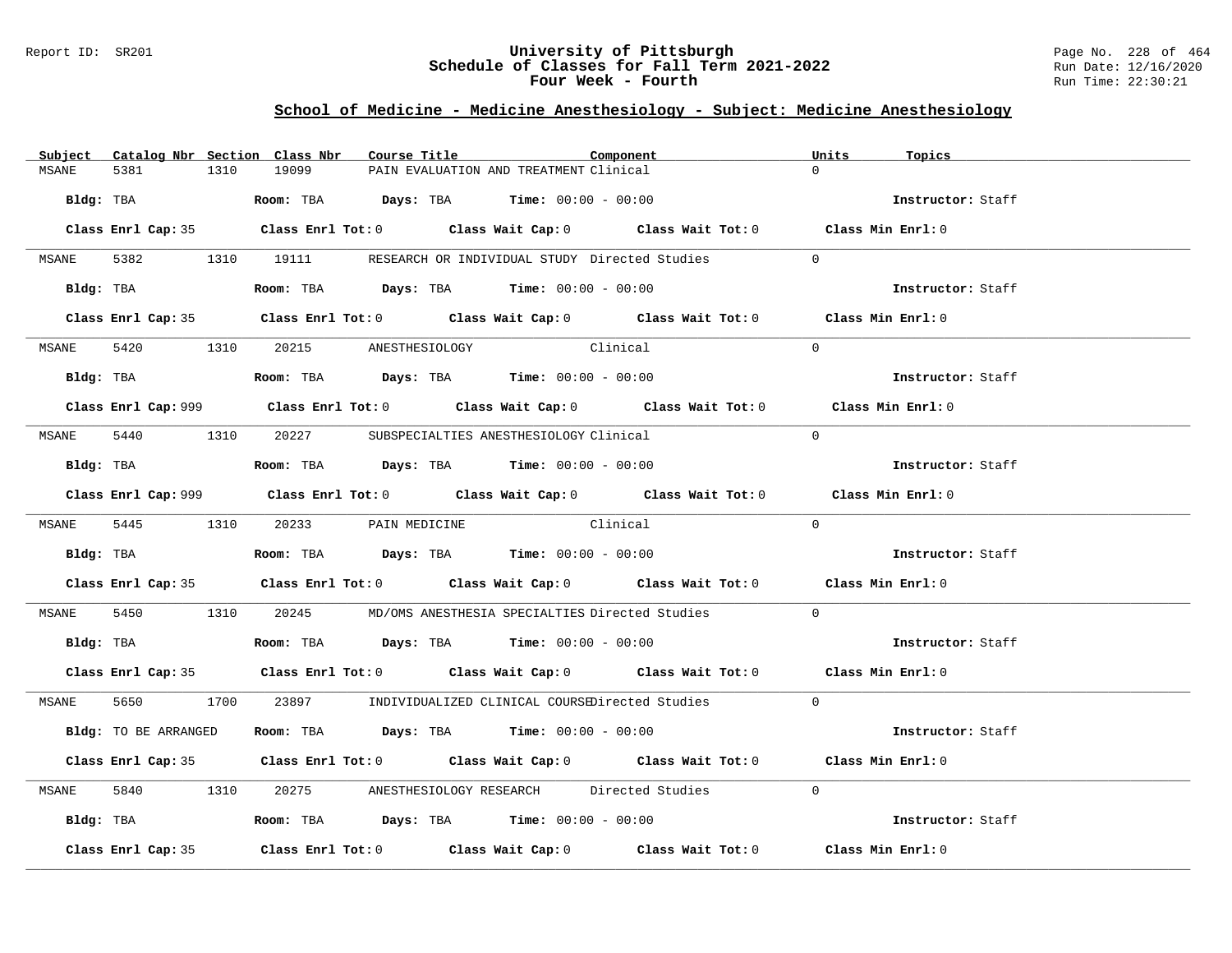| MSANE     | 5900               | 1310 | 20281               | INDEPENDENT STUDY         |                              | Independent Study   | -U                  |  |
|-----------|--------------------|------|---------------------|---------------------------|------------------------------|---------------------|---------------------|--|
| Bldg: TBA |                    |      | Room: TBA           | Days: TBA                 | <b>Time:</b> $00:00 - 00:00$ |                     | Instructor: Staff   |  |
|           | Class Enrl Cap: 35 |      | Class Enrl Tot: $0$ |                           | Class Wait Cap: 0            | Class Wait $Tot: 0$ | Class Min $Enrl: 0$ |  |
| MSANE     | 5901               | 1310 | 20293               | EXTRAMURAL ANESTHESIOLOGY |                              | Clinical            | $\Omega$            |  |
| Bldg: TBA |                    |      | Room: TBA           | Days: TBA                 | <b>Time:</b> $00:00 - 00:00$ |                     | Instructor: Staff   |  |
|           | Class Enrl Cap: 35 |      | Class Enrl Tot: $0$ |                           | Class Wait Cap: 0            | Class Wait Tot: 0   | Class Min Enrl: 0   |  |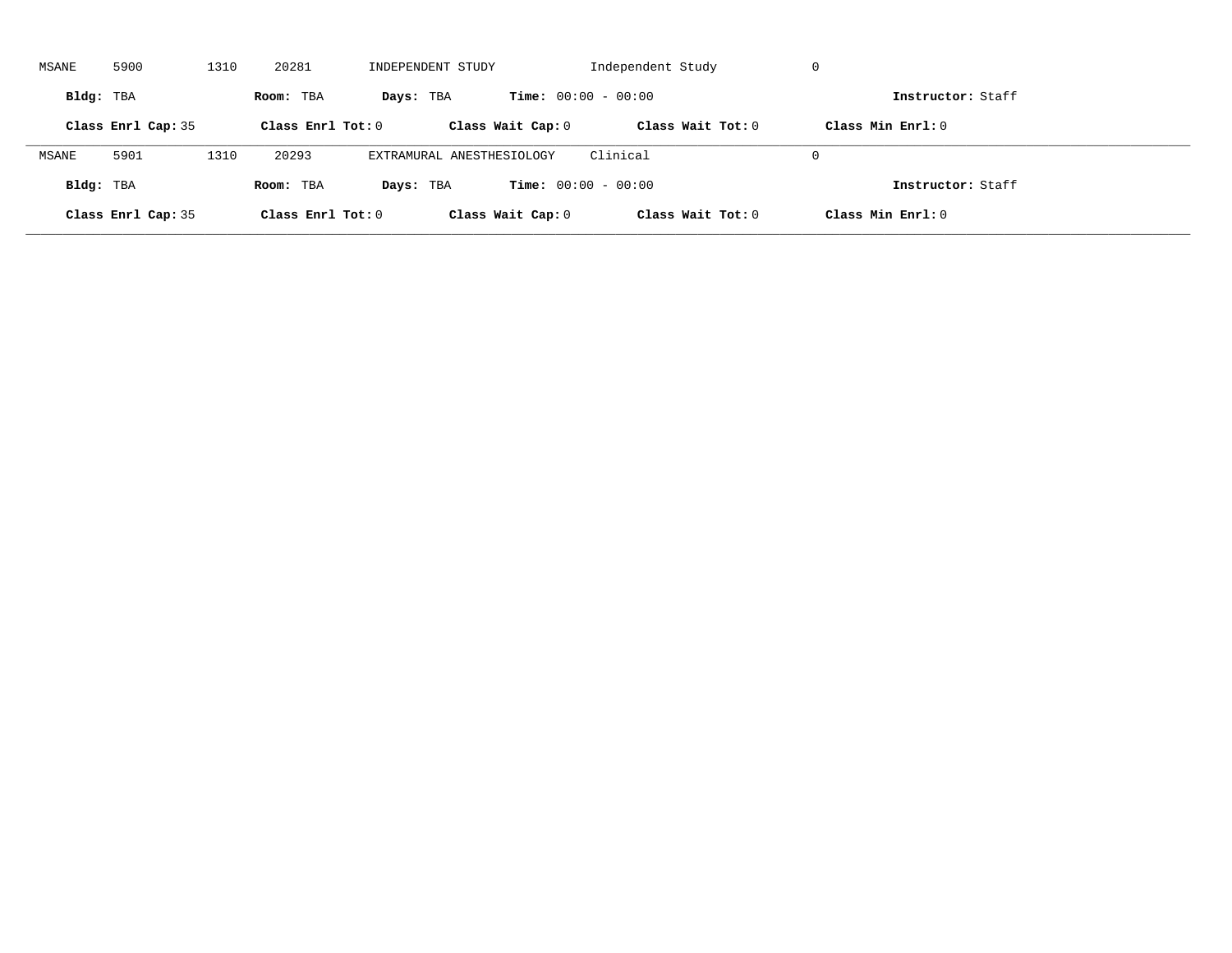#### Report ID: SR201 **University of Pittsburgh** Page No. 230 of 464 **Schedule of Classes for Fall Term 2021-2022** Run Date: 12/16/2020 **Four Week - Fourth Rundall Run Time: 22:30:21**

# **School of Medicine - Neurology - Subject: Neurology**

|       | Subject Catalog Nbr Section Class Nbr |      |       | Course Title |                                                                                               |          | Component                                                                                   | Units    | Topics            |
|-------|---------------------------------------|------|-------|--------------|-----------------------------------------------------------------------------------------------|----------|---------------------------------------------------------------------------------------------|----------|-------------------|
| NEURO | 5366                                  | 1700 | 28603 |              | NEUROLOGY CORE CLERKSHP                                                                       | Clinical |                                                                                             | $\Omega$ |                   |
|       | Bldg: TO BE ARRANGED                  |      |       |              | <b>Room:</b> TBA $\qquad \qquad$ Days: TBA $\qquad \qquad$ Time: $00:00 - 00:00$              |          |                                                                                             |          | Instructor: Staff |
|       |                                       |      |       |              |                                                                                               |          | Class Enrl Cap: 35 Class Enrl Tot: 0 Class Wait Cap: 0 Class Wait Tot: 0 Class Min Enrl: 0  |          |                   |
|       |                                       |      |       |              | NEURO 5389 1310 19243 CLINICAL NEUROLOGY ELECTIVE Clinical                                    |          |                                                                                             | $\Omega$ |                   |
|       |                                       |      |       |              | Bldg: TBA                         Room: TBA          Days: TBA          Time: $00:00 - 00:00$ |          |                                                                                             |          | Instructor: Staff |
|       |                                       |      |       |              |                                                                                               |          | Class Enrl Cap: 35 Class Enrl Tot: 0 Class Wait Cap: 0 Class Wait Tot: 0 Class Min Enrl: 0  |          |                   |
|       |                                       |      |       |              | NEURO 5393 1310 19261 INDEPENDENT STUDY IN NEUROLOGYClinical                                  |          |                                                                                             | $\Omega$ |                   |
|       |                                       |      |       |              | $Bldq$ : TBA $Room$ : TBA $Days$ : TBA $Time$ : 00:00 - 00:00                                 |          |                                                                                             |          | Instructor: Staff |
|       |                                       |      |       |              |                                                                                               |          | Class Enrl Cap: 35 Class Enrl Tot: 0 Class Wait Cap: 0 Class Wait Tot: 0 Class Min Enrl: 0  |          |                   |
|       |                                       |      |       |              | NEURO 5410 1310 20728 NEUROLOGY ACTING INTERNSHIP Clinical                                    |          |                                                                                             | $\Omega$ |                   |
|       | Bldg: TBA                             |      |       |              | Room: TBA $Days:$ TBA Time: $00:00 - 00:00$                                                   |          |                                                                                             |          | Instructor: Staff |
|       |                                       |      |       |              |                                                                                               |          | Class Enrl Cap: 35 Class Enrl Tot: 0 Class Wait Cap: 0 Class Wait Tot: 0 Class Min Enrl: 0  |          |                   |
|       |                                       |      |       |              | NEURO 5420 1310 19267 CLINICAL NEUROLOGY Clinical                                             |          |                                                                                             | $\Omega$ |                   |
|       |                                       |      |       |              | Bldg: TBA                    Room: TBA         Days: TBA         Time: $00:00 - 00:00$        |          |                                                                                             |          | Instructor: Staff |
|       |                                       |      |       |              |                                                                                               |          | Class Enrl Cap: 999 Class Enrl Tot: 0 Class Wait Cap: 0 Class Wait Tot: 0 Class Min Enrl: 0 |          |                   |
|       |                                       |      |       |              | NEURO 5421 1310 20734 STROKE SERVICE Clinical                                                 |          |                                                                                             | $\Omega$ |                   |
|       |                                       |      |       |              |                                                                                               |          |                                                                                             |          | Instructor: Staff |
|       |                                       |      |       |              |                                                                                               |          | Class Enrl Cap: 999 Class Enrl Tot: 0 Class Wait Cap: 0 Class Wait Tot: 0 Class Min Enrl: 0 |          |                   |
|       |                                       |      |       |              | NEURO 5425 1310 20740 OUTPATIENT CLINICAL NEUROLOGY Clinical                                  |          |                                                                                             | $\Omega$ |                   |
|       |                                       |      |       |              | Bldg: TBA                   Room: TBA         Days: TBA        Time: 00:00 - 00:00            |          |                                                                                             |          | Instructor: Staff |
|       |                                       |      |       |              |                                                                                               |          | Class Enrl Cap: 999 Class Enrl Tot: 0 Class Wait Cap: 0 Class Wait Tot: 0 Class Min Enrl: 0 |          |                   |
| NEURO | 5430                                  |      |       |              | 1310 19279 NEONATAL NEUROLOGY Clinical                                                        |          |                                                                                             | $\Omega$ |                   |
|       |                                       |      |       |              | Bldg: TBA                   Room: TBA         Days: TBA         Time: $00:00 - 00:00$         |          |                                                                                             |          | Instructor: Staff |
|       | Class Enrl Cap: 999                   |      |       |              |                                                                                               |          | Class Enrl Tot: $0$ Class Wait Cap: $0$ Class Wait Tot: $0$ Class Min Enrl: $0$             |          |                   |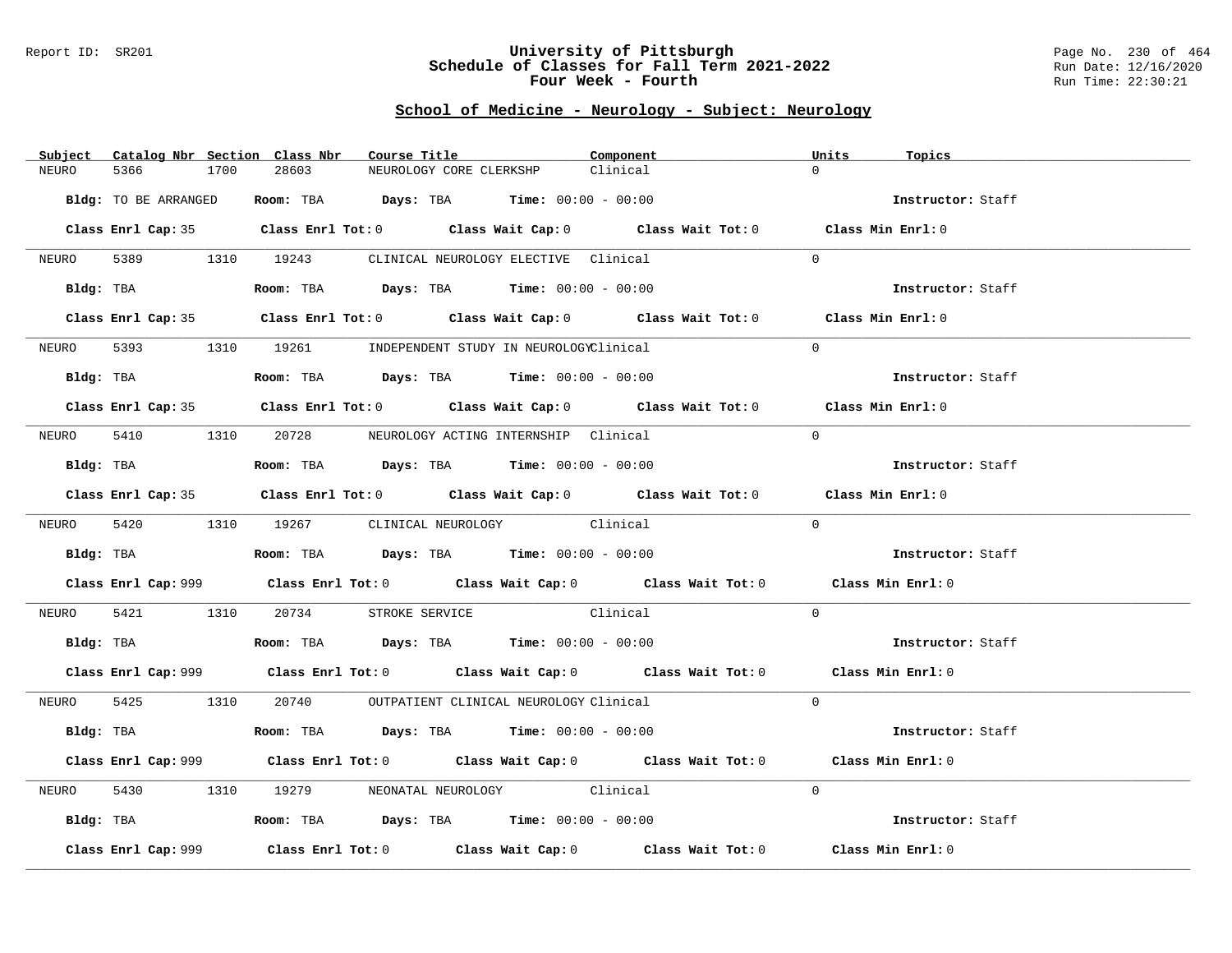| 5435<br>NEURO | 1310 19285<br>PEDIATRIC NEUROMUSCULAR DISEA Clinical                                         | $\mathbf 0$       |
|---------------|----------------------------------------------------------------------------------------------|-------------------|
|               | Bldg: TBA                      Room: TBA         Days: TBA         Time: 00:00 - 00:00       | Instructor: Staff |
|               | Class Enrl Cap: 999 Class Enrl Tot: 0 Class Wait Cap: 0 Class Wait Tot: 0 Class Min Enrl: 0  |                   |
|               | NEURO 5440 1310 19297 PEDIATRIC NEUROLOGY Clinical                                           | $\Omega$          |
|               | Bldg: TBA                         Room: TBA          Days: TBA         Time: $00:00 - 00:00$ | Instructor: Staff |
|               |                                                                                              | Class Min Enrl: 0 |
|               | NEURO 5441 1310 20746 CHILD NEUROLOGY/EPILEPSY Clinical                                      | $\Omega$          |
|               | Bldg: TBA                   Room: TBA         Days: TBA         Time: 00:00 - 00:00          | Instructor: Staff |
|               | Class Enrl Cap: 999 Class Enrl Tot: 0 Class Wait Cap: 0 Class Wait Tot: 0 Class Min Enrl: 0  |                   |
|               | NEURO 5445 1310 19309 BEHAVIORAL NEUROLOGY Clinical                                          | $\Omega$          |
|               | $Bldg:$ TBA $Room:$ TBA $Days:$ TBA $Time:$ $00:00 - 00:00$                                  | Instructor: Staff |
|               | Class Enrl Cap: 999 Class Enrl Tot: 0 Class Wait Cap: 0 Class Wait Tot: 0 Class Min Enrl: 0  |                   |
|               | NEURO 5450 1700 22462 NEUROLOGY BOOT CAMP Practicum                                          | $\bigcap$         |
|               | Bldg: TO BE ARRANGED ROOM: TBA Days: TBA Time: 00:00 - 00:00                                 | Instructor: Staff |
|               | Class Enrl Cap: 200 Class Enrl Tot: 0 Class Wait Cap: 0 Class Wait Tot: 0 Class Min Enrl: 0  |                   |
|               | NEURO 5650 1700 23909 INDIVIDUALIZED CLINICAL COURSEDirected Studies 0                       |                   |
|               |                                                                                              |                   |
|               | Bldg: TO BE ARRANGED Room: TBA Days: TBA Time: 00:00 - 00:00                                 | Instructor: Staff |
|               | Class Enrl Cap: 35 Class Enrl Tot: 0 Class Wait Cap: 0 Class Wait Tot: 0 Class Min Enrl: 0   |                   |
| NEURO         | 5730 1310 19315 CLINICAL NEUROSCIENCES (ILS) Lecture                                         | $\Omega$          |
|               | Bldg: TBA                   Room: TBA         Days: TBA         Time: $00:00 - 00:00$        | Instructor: Staff |
|               | Class Enrl Cap: 999 Class Enrl Tot: 0 Class Wait Cap: 0 Class Wait Tot: 0 Class Min Enrl: 0  |                   |
|               | NEURO 5875 1310 20752 INDEPENDENT STUDY IN NEUROLOGYDirected Studies 0                       |                   |
|               | Bldg: TBA                     Room: TBA         Days: TBA         Time: 00:00 - 00:00        | Instructor: Staff |
|               | Class Enrl Cap: 35 Class Enrl Tot: 0 Class Wait Cap: 0 Class Wait Tot: 0 Class Min Enrl: 0   |                   |
|               | NEURO 5876 1310 20758 BASIC RESEARCH IN NEUROLOGY Directed Studies 0                         |                   |
|               | Bldg: TBA                  Room: TBA         Days: TBA         Time: $00:00 - 00:00$         | Instructor: Staff |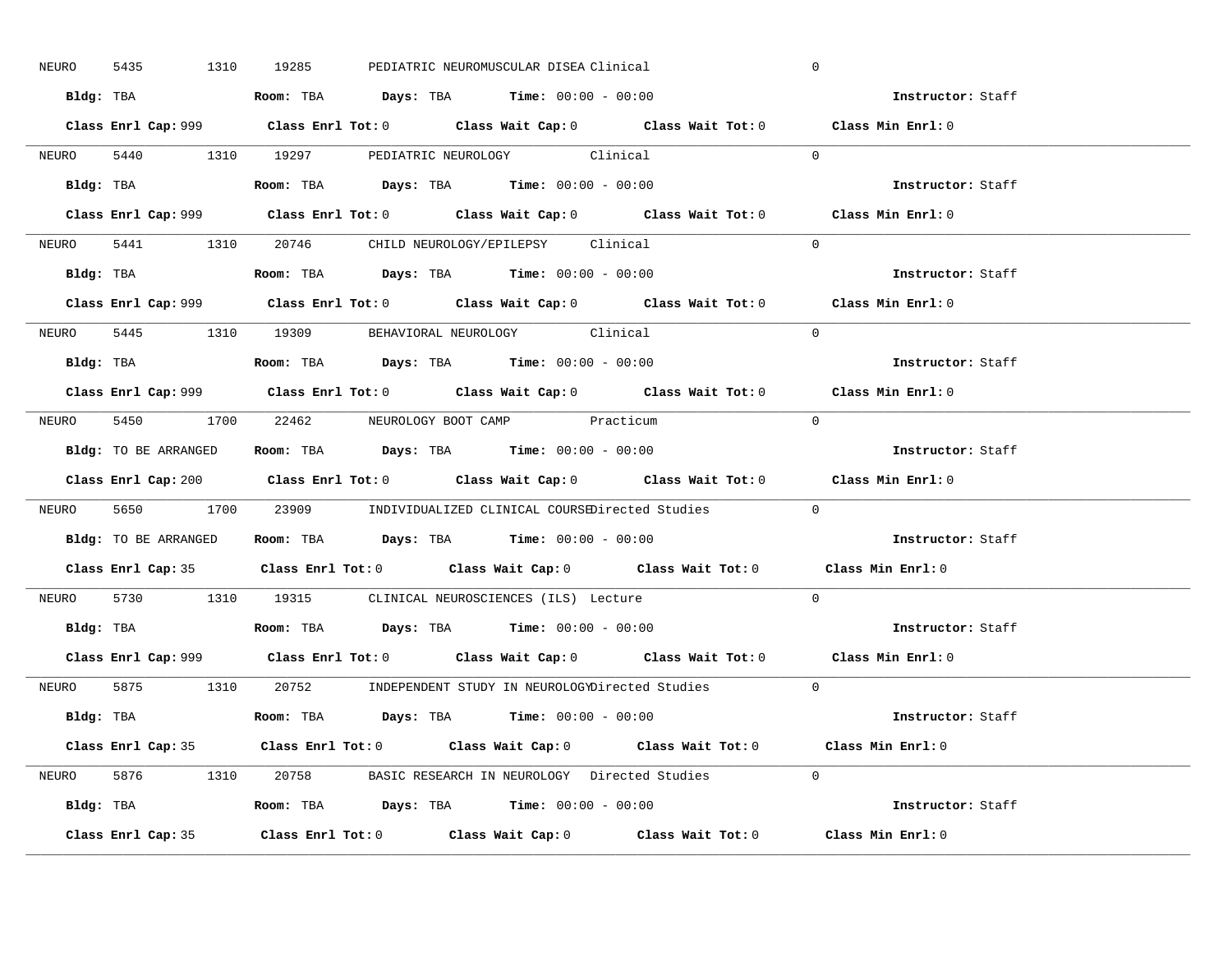#### Report ID: SR201 **University of Pittsburgh** Page No. 232 of 464 **Schedule of Classes for Fall Term 2021-2022** Run Date: 12/16/2020 **Four Week - Fourth Rundall Run Time: 22:30:21**

# **School of Medicine - Neurology - Subject: Neurology**

| Subject            | Catalog Nbr Section Class Nbr | Course Title                                   |                                               | Component                                                   | Units<br>Topics   |  |
|--------------------|-------------------------------|------------------------------------------------|-----------------------------------------------|-------------------------------------------------------------|-------------------|--|
| NEURO<br>5877      | 1310<br>19321                 | COGNITV NEUROSCIENCE RESEARCH Directed Studies |                                               |                                                             | $\Omega$          |  |
| Bldg: TBA          | Room: TBA                     | <b>Days:</b> TBA <b>Time:</b> $00:00 - 00:00$  |                                               |                                                             | Instructor: Staff |  |
| Class Enrl Cap: 35 |                               |                                                |                                               | Class Enrl Tot: $0$ Class Wait Cap: $0$ Class Wait Tot: $0$ | Class Min Enrl: 0 |  |
| 5878<br>NEURO      | 1310<br>19327                 | ALZHEIMER'S DISEASE RESEARCH Directed Studies  |                                               |                                                             | $\mathbf 0$       |  |
| Bldg: TBA          | Room: TBA                     |                                                | <b>Days:</b> TBA <b>Time:</b> $00:00 - 00:00$ |                                                             | Instructor: Staff |  |
| Class Enrl Cap: 35 |                               |                                                |                                               | Class Enrl Tot: $0$ Class Wait Cap: $0$ Class Wait Tot: $0$ | Class Min Enrl: 0 |  |
| 5879<br>NEURO      | 1310<br>19339                 | MOLECULAR NEURO-BIOLGY/GENETCSDirected Studies |                                               |                                                             | $\Omega$          |  |
| Bldg: TBA          | Room: TBA                     |                                                | <b>Days:</b> TBA <b>Time:</b> $00:00 - 00:00$ |                                                             | Instructor: Staff |  |
| Class Enrl Cap: 35 |                               |                                                |                                               | Class Enrl Tot: $0$ Class Wait Cap: $0$ Class Wait Tot: $0$ | Class Min Enrl: 0 |  |
| 5900<br>NEURO      | 1310<br>20764                 | EXTRAMURAL NEUROLOGY                           |                                               | Clinical                                                    | $\Omega$          |  |
| Bldg: TBA          | Room: TBA                     |                                                | <b>Days:</b> TBA <b>Time:</b> $00:00 - 00:00$ |                                                             | Instructor: Staff |  |
| Class Enrl Cap: 35 | Class Enrl Tot: 0             | Class Wait Cap: 0                              |                                               | Class Wait Tot: 0                                           | Class Min Enrl: 0 |  |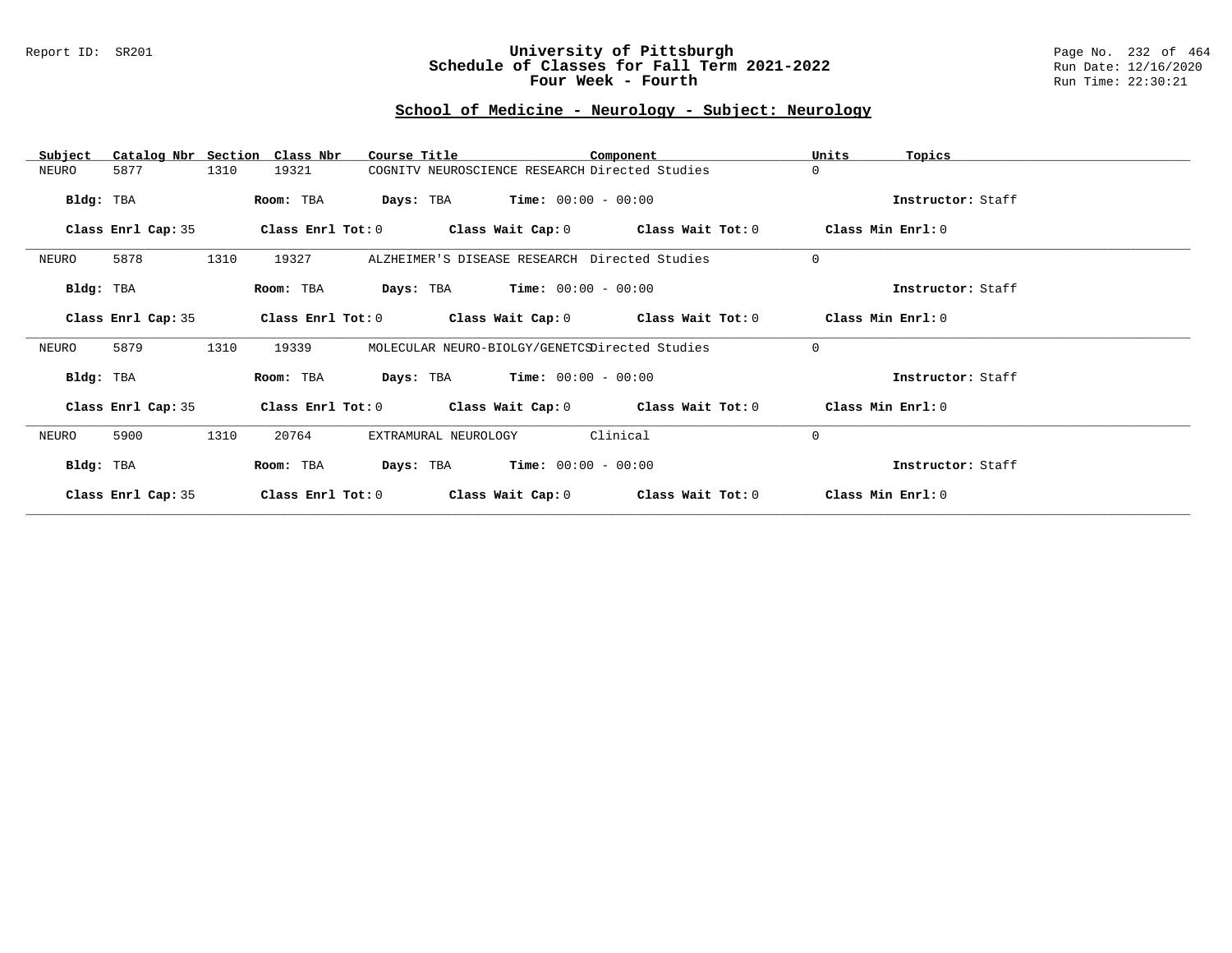#### Report ID: SR201 **University of Pittsburgh** Page No. 233 of 464 **Schedule of Classes for Fall Term 2021-2022** Run Date: 12/16/2020 **Four Week - Fourth Rundall Run Time: 22:30:21**

# **School of Medicine - Neurological Surgery - Subject: Neurological Surgery**

| Subject Catalog Nbr Section Class Nbr | Course Title                                                                               | Component | Units<br>Topics   |
|---------------------------------------|--------------------------------------------------------------------------------------------|-----------|-------------------|
| <b>NSURG</b><br>5383<br>1310          | 20776<br>INDIVIDUAL STUDY OR RESEARCH Directed Studies                                     |           | $\cap$            |
|                                       | Bldg: TBA                    Room: TBA         Days: TBA         Time: 00:00 - 00:00       |           | Instructor: Staff |
|                                       | Class Enrl Cap: 35 Class Enrl Tot: 0 Class Wait Cap: 0 Class Wait Tot: 0 Class Min Enrl: 0 |           |                   |
|                                       | NSURG 5420 1310 20782 NEUROSURGERY SUBINTERNSHIP Clinical                                  |           | $\cap$            |
|                                       | Bldg: TBA                    Room: TBA         Days: TBA         Time: 00:00 - 00:00       |           | Instructor: Staff |
|                                       | Class Enrl Cap: 35 Class Enrl Tot: 0 Class Wait Cap: 0 Class Wait Tot: 0 Class Min Enrl: 0 |           |                   |
|                                       | NSURG 5422 1310 20794 PEDIATRIC NEUROSURGERY Clinical                                      |           | $\Omega$          |
|                                       | Bldg: TBA                      Room: TBA         Days: TBA         Time: 00:00 - 00:00     |           | Instructor: Staff |
|                                       | Class Enrl Cap: 35 Class Enrl Tot: 0 Class Wait Cap: 0 Class Wait Tot: 0 Class Min Enrl: 0 |           |                   |
|                                       | NSURG 5430 1310 20800 INTRO CLINICAL NEUROPHYSIOLOGYClinical                               |           | $\Omega$          |
|                                       | $Bldg:$ TBA $Room:$ TBA $Days:$ TBA $Time:$ 00:00 - 00:00                                  |           | Instructor: Staff |
|                                       | Class Enrl Cap: 35 Class Enrl Tot: 0 Class Wait Cap: 0 Class Wait Tot: 0 Class Min Enrl: 0 |           |                   |
|                                       | NSURG 5435 1310 18859 INTRO TO CLINICAL NEUROSURGERYClinical                               |           | $\Omega$          |
| Bldg: TO BE ARRANGED                  | <b>Room:</b> TBA <b>Days:</b> TBA <b>Time:</b> 00:00 - 00:00                               |           | Instructor: Staff |
|                                       | Class Enrl Cap: 35 Class Enrl Tot: 0 Class Wait Cap: 0 Class Wait Tot: 0 Class Min Enrl: 0 |           |                   |
| NSURG                                 | 5650 1700 23915 INDIVIDUALIZED CLINICAL COURSEDirected Studies                             |           | $\Omega$          |
|                                       | Bldg: TO BE ARRANGED Room: TBA Days: TBA Time: 00:00 - 00:00                               |           | Instructor: Staff |
|                                       | Class Enrl Cap: 35 Class Enrl Tot: 0 Class Wait Cap: 0 Class Wait Tot: 0 Class Min Enrl: 0 |           |                   |
|                                       | NSURG 5705 1310 18865 HEAD AND NECK DISSECTION (ILS)Clinical                               |           | $\Omega$          |
| Bldg: TO BE ARRANGED                  | Room: TBA $Days: TBA$ Time: $00:00 - 00:00$                                                |           | Instructor: Staff |
|                                       | Class Enrl Cap: 35 Class Enrl Tot: 0 Class Wait Cap: 0 Class Wait Tot: 0 Class Min Enrl: 0 |           |                   |
| NSURG                                 | 5810 1810 18871 INJURY RESEARCH AND CONTROL Directed Studies                               |           | $\Omega$          |
| Bldg: TO BE ARRANGED                  | Room: TBA $Days:$ TBA $Time: 00:00 - 00:00$                                                |           | Instructor: Staff |
|                                       | Class Enrl Cap: 35 Class Enrl Tot: 0 Class Wait Cap: 0 Class Wait Tot: 0 Class Min Enrl: 0 |           |                   |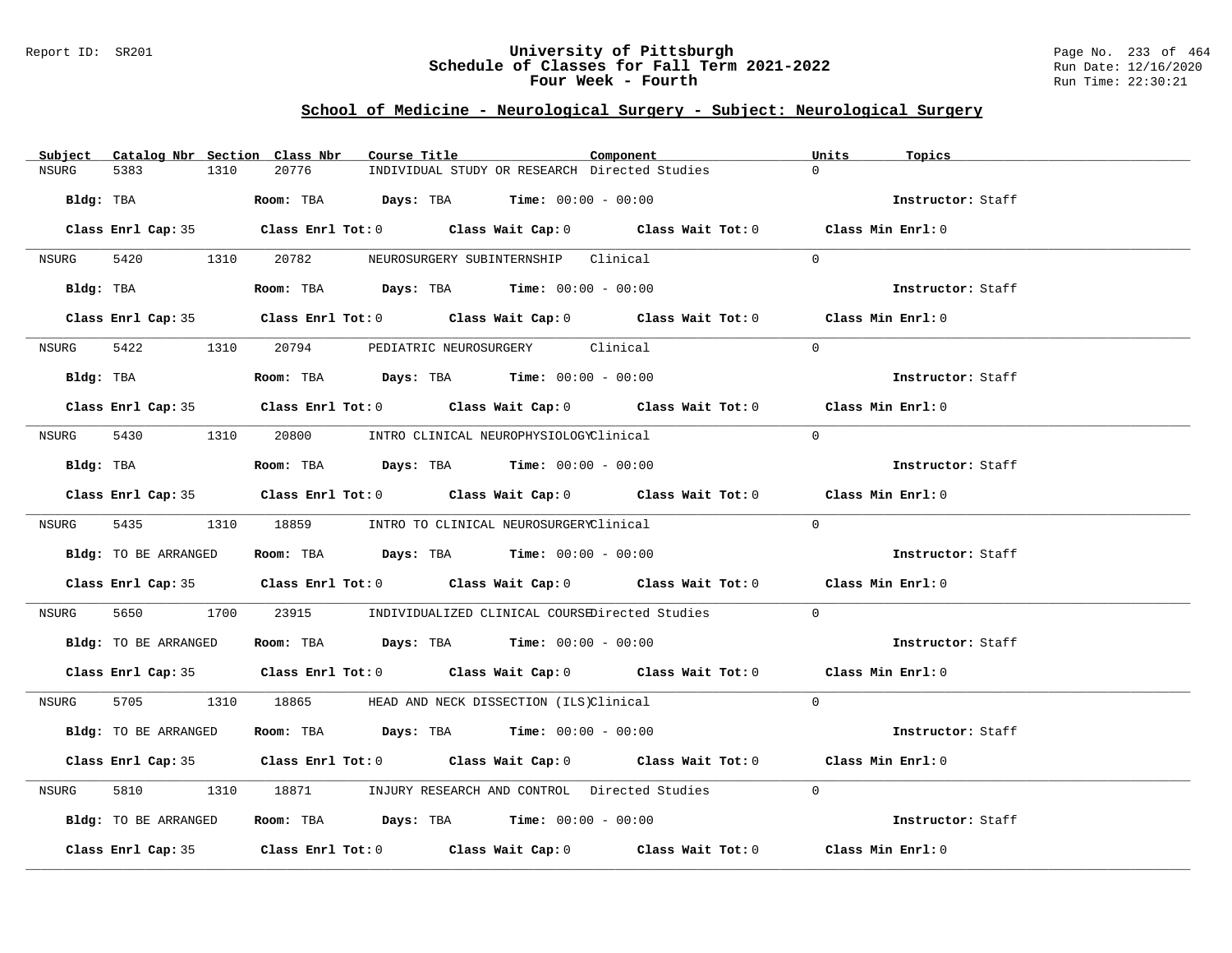| NSURG | 5880                        | 1310 | 18877               | NEUROSURGICAL RESEARCH     | Directed Studies             |                   | 0                   |  |
|-------|-----------------------------|------|---------------------|----------------------------|------------------------------|-------------------|---------------------|--|
|       | <b>Bldg:</b> TO BE ARRANGED |      | Room: TBA           | Days: TBA                  | <b>Time:</b> $00:00 - 00:00$ |                   | Instructor: Staff   |  |
|       | Class Enrl Cap: 35          |      | Class Enrl Tot: $0$ | Class Wait Cap: 0          |                              | Class Wait Tot: 0 | Class Min Enrl: 0   |  |
| NSURG | 5899                        | 1700 | 23849               | IND STDY IN NEUROL SURGERY | Independent Study            |                   | 0                   |  |
|       | <b>Bldg:</b> TO BE ARRANGED |      | Room: TBA           | Days: TBA                  | <b>Time:</b> $00:00 - 00:00$ |                   | Instructor: Staff   |  |
|       | Class Enrl Cap: 35          |      | Class Enrl Tot: 0   | Class Wait Cap: 0          |                              | Class Wait Tot: 0 | Class Min $Enrl: 0$ |  |
| NSURG | 5900                        | 1310 | 18883               | EXTRAMURAL NEUROSURGERY    | Clinical                     |                   | 0                   |  |
|       | <b>Bldg:</b> TO BE ARRANGED |      | Room: TBA           | Days: TBA                  | <b>Time:</b> $00:00 - 00:00$ |                   | Instructor: Staff   |  |
|       | Class Enrl Cap: 35          |      | Class Enrl Tot: $0$ | Class Wait Cap: 0          |                              | Class Wait Tot: 0 | Class Min Enrl: 0   |  |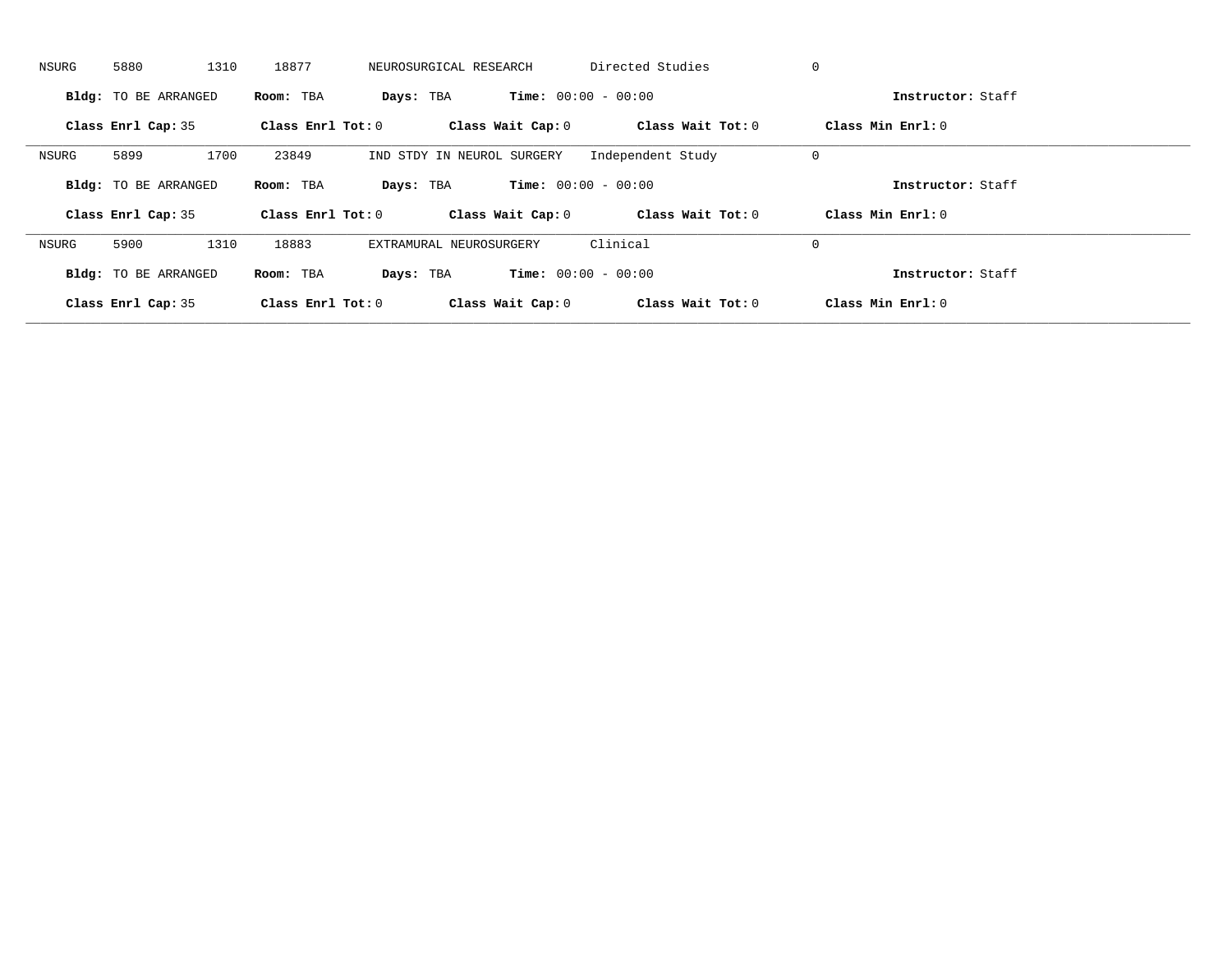#### Report ID: SR201 **University of Pittsburgh** Page No. 235 of 464 **Schedule of Classes for Fall Term 2021-2022** Run Date: 12/16/2020 **Four Week - Fourth Rundall Run Time: 22:30:21**

# **School of Medicine - Obstetrics and Gynecology - Subject: Obstetrics and Gynecology**

|               | Subject Catalog Nbr Section Class Nbr | Course Title                                                                           |                           | Component                                                                                   | Units<br>Topics   |  |
|---------------|---------------------------------------|----------------------------------------------------------------------------------------|---------------------------|---------------------------------------------------------------------------------------------|-------------------|--|
| 5341<br>OBGYN | 1310                                  | 18889                                                                                  | OBSTETRICS AND GYNECOLOGY | Clinical                                                                                    | $\cap$            |  |
|               | Bldg: TO BE ARRANGED                  | Room: TBA $Days:$ TBA $Time: 00:00 - 00:00$                                            |                           |                                                                                             | Instructor: Staff |  |
|               |                                       |                                                                                        |                           | Class Enrl Cap: 35 Class Enrl Tot: 0 Class Wait Cap: 0 Class Wait Tot: 0 Class Min Enrl: 0  |                   |  |
|               |                                       | OBGYN 5345 1310 18895 CLERKSHIP REPEAT COURSE Directed Studies                         |                           |                                                                                             | $\Omega$          |  |
|               | Bldg: TBA                             | Room: TBA $Days:$ TBA $Time: 00:00 - 00:00$                                            |                           |                                                                                             | Instructor: Staff |  |
|               |                                       |                                                                                        |                           | Class Enrl Cap: 35 Class Enrl Tot: 0 Class Wait Cap: 0 Class Wait Tot: 0 Class Min Enrl: 0  |                   |  |
|               |                                       | OBGYN 5387 1310 19351 INDIVIDUAL STUDY OR RESEARCH Directed Studies                    |                           |                                                                                             | $\Omega$          |  |
|               |                                       | Bldg: TBA                    Room: TBA         Days: TBA         Time: 00:00 - 00:00   |                           |                                                                                             | Instructor: Staff |  |
|               |                                       |                                                                                        |                           | Class Enrl Cap: 35 Class Enrl Tot: 0 Class Wait Cap: 0 Class Wait Tot: 0 Class Min Enrl: 0  |                   |  |
|               |                                       | OBGYN 5420 1310 18901 OBSTETRICAL SUBINTERNSHIP Clinical                               |                           |                                                                                             | $\Omega$          |  |
|               |                                       | Bldg: TBA                   Room: TBA         Days: TBA         Time: $00:00 - 00:00$  |                           |                                                                                             | Instructor: Staff |  |
|               |                                       |                                                                                        |                           | Class Enrl Cap: 999 Class Enrl Tot: 0 Class Wait Cap: 0 Class Wait Tot: 0 Class Min Enrl: 0 |                   |  |
|               |                                       | OBGYN 5430 1310 18925 GYNECOLOGICAL SUBINTERNSHIP Clinical                             |                           |                                                                                             | $\Omega$          |  |
|               |                                       | Bldg: TBA                    Room: TBA         Days: TBA         Time: $00:00 - 00:00$ |                           |                                                                                             | Instructor: Staff |  |
|               |                                       |                                                                                        |                           | Class Enrl Cap: 999 Class Enrl Tot: 0 Class Wait Cap: 0 Class Wait Tot: 0 Class Min Enrl: 0 |                   |  |
| OBGYN 5432    |                                       | 1310 18943 MINIMALLY INV GYN SURGERY Clinical                                          |                           |                                                                                             | $\Omega$          |  |
|               |                                       | Bldg: TBA                   Room: TBA         Days: TBA        Time: $00:00 - 00:00$   |                           |                                                                                             | Instructor: Staff |  |
|               |                                       |                                                                                        |                           | Class Enrl Cap: 35 Class Enrl Tot: 0 Class Wait Cap: 0 Class Wait Tot: 0 Class Min Enrl: 0  |                   |  |
|               |                                       | OBGYN 5435 1310 19357 OBSTETRIC/GYNECOLOGY ELECTIVE Clinical                           |                           |                                                                                             | $\Omega$          |  |
|               |                                       | Bldg: TBA                    Room: TBA         Days: TBA         Time: 00:00 - 00:00   |                           |                                                                                             | Instructor: Staff |  |
|               |                                       |                                                                                        |                           | Class Enrl Cap: 35 Class Enrl Tot: 0 Class Wait Cap: 0 Class Wait Tot: 0 Class Min Enrl: 0  |                   |  |
| OBGYN         | 5440                                  | 1310 19363 OBSTETRICAL AND AMBULTRY CARE Clinical                                      |                           |                                                                                             | $\Omega$          |  |
|               |                                       | Bldg: TBA                   Room: TBA         Days: TBA         Time: 00:00 - 00:00    |                           |                                                                                             | Instructor: Staff |  |
|               | Class Enrl Cap: 35                    |                                                                                        |                           | Class Enrl Tot: $0$ Class Wait Cap: $0$ Class Wait Tot: $0$                                 | Class Min Enrl: 0 |  |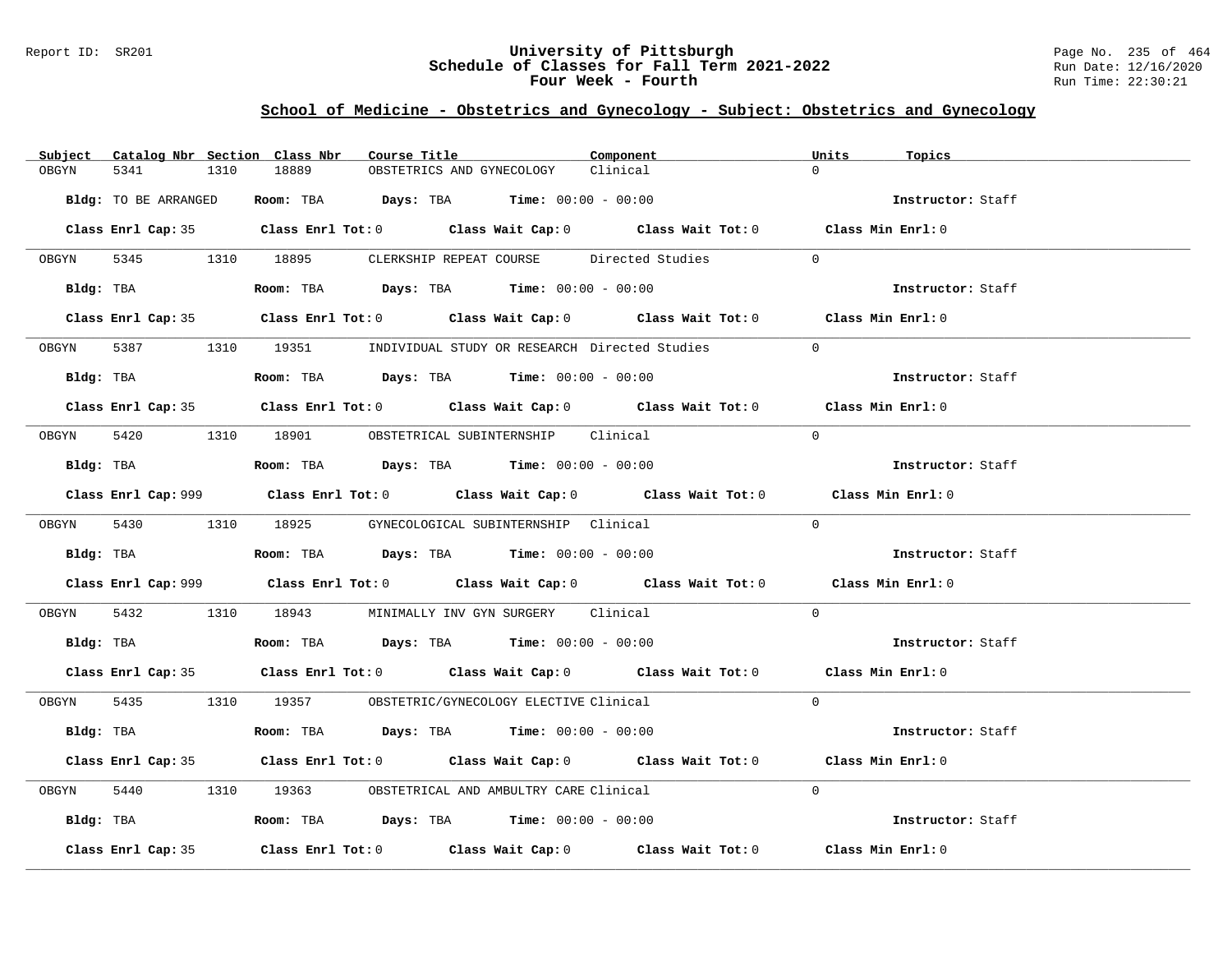| OBGYN | 5445 |  | 1310 18955                                                                            |  | OUTPATIENT GYNECOLOGY Clinical |          |                                                                           | $\mathbf 0$                                                                                 |  |
|-------|------|--|---------------------------------------------------------------------------------------|--|--------------------------------|----------|---------------------------------------------------------------------------|---------------------------------------------------------------------------------------------|--|
|       |      |  | Bldg: TBA                   Room: TBA        Days: TBA        Time: 00:00 - 00:00     |  |                                |          |                                                                           | Instructor: Staff                                                                           |  |
|       |      |  |                                                                                       |  |                                |          |                                                                           | Class Enrl Cap: 35 Class Enrl Tot: 0 Class Wait Cap: 0 Class Wait Tot: 0 Class Min Enrl: 0  |  |
|       |      |  | OBGYN 5450 1310 18973 REPRODUCTIVE ENDOCRINOLOGY Clinical                             |  |                                |          |                                                                           | $\Omega$                                                                                    |  |
|       |      |  |                                                                                       |  |                                |          |                                                                           | Instructor: Staff                                                                           |  |
|       |      |  |                                                                                       |  |                                |          | Class Enrl Cap: 999 Class Enrl Tot: 0 Class Wait Cap: 0 Class Wait Tot: 0 | Class Min Enrl: 0                                                                           |  |
|       |      |  | OBGYN 5460 1310 19369 MATERNAL AND FETAL MEDICINE Clinical                            |  |                                |          |                                                                           | $\Omega$                                                                                    |  |
|       |      |  | Bldg: TBA                   Room: TBA         Days: TBA         Time: 00:00 - 00:00   |  |                                |          |                                                                           | Instructor: Staff                                                                           |  |
|       |      |  |                                                                                       |  |                                |          |                                                                           | Class Enrl Cap: 999 Class Enrl Tot: 0 Class Wait Cap: 0 Class Wait Tot: 0 Class Min Enrl: 0 |  |
|       |      |  | OBGYN 5470 1310 18985 GYNECOLOGIC ONCOLOGY Clinical                                   |  |                                |          |                                                                           | $\Omega$                                                                                    |  |
|       |      |  | Bldg: TBA                   Room: TBA         Days: TBA         Time: $00:00 - 00:00$ |  |                                |          |                                                                           | Instructor: Staff                                                                           |  |
|       |      |  |                                                                                       |  |                                |          |                                                                           | Class Enrl Cap: 999 Class Enrl Tot: 0 Class Wait Cap: 0 Class Wait Tot: 0 Class Min Enrl: 0 |  |
|       |      |  | OBGYN 5480 1310 19003 UROGYNECOLOGY_SUBINTERNSHIP Clinical                            |  |                                |          |                                                                           | $\Omega$                                                                                    |  |
|       |      |  | Bldg: TBA                   Room: TBA        Days: TBA        Time: 00:00 - 00:00     |  |                                |          |                                                                           | Instructor: Staff                                                                           |  |
|       |      |  |                                                                                       |  |                                |          |                                                                           |                                                                                             |  |
|       |      |  |                                                                                       |  |                                |          |                                                                           | Class Enrl Cap: 35 Class Enrl Tot: 0 Class Wait Cap: 0 Class Wait Tot: 0 Class Min Enrl: 0  |  |
|       |      |  | OBGYN 5487 1310 19021 FAMILY PLANNING Clinical                                        |  |                                |          |                                                                           | $\Omega$                                                                                    |  |
|       |      |  | Bldg: TBA                   Room: TBA         Days: TBA         Time: 00:00 - 00:00   |  |                                |          |                                                                           | Instructor: Staff                                                                           |  |
|       |      |  |                                                                                       |  |                                |          |                                                                           | Class Enrl Cap: 35 Class Enrl Tot: 0 Class Wait Cap: 0 Class Wait Tot: 0 Class Min Enrl: 0  |  |
| OBGYN |      |  | 5488 1215 23555 REPRODUCTIVE GENETICS Clinical                                        |  |                                |          |                                                                           | $\Omega$                                                                                    |  |
|       |      |  | Bldg: TO BE ARRANGED ROOM: TBA Days: TBA Time: 00:00 - 00:00                          |  |                                |          |                                                                           | Instructor: Staff                                                                           |  |
|       |      |  |                                                                                       |  |                                |          |                                                                           | Class Enrl Cap: 35 Class Enrl Tot: 0 Class Wait Cap: 0 Class Wait Tot: 0 Class Min Enrl: 0  |  |
|       |      |  | OBGYN 5490 1310 19033 WOMEN'S HEALTH                                                  |  |                                | Clinical |                                                                           | $\overline{0}$                                                                              |  |
|       |      |  | <b>Bldg:</b> TBA <b>ROOM:</b> TBA <b>Days:</b> TBA <b>Time:</b> $00:00 - 00:00$       |  |                                |          |                                                                           | Instructor: Staff                                                                           |  |
|       |      |  |                                                                                       |  |                                |          |                                                                           | Class Enrl Cap: 999 Class Enrl Tot: 0 Class Wait Cap: 0 Class Wait Tot: 0 Class Min Enrl: 0 |  |
|       |      |  | OBGYN 5495 1310 19045 MIDLIFE HEALTH Clinical                                         |  |                                |          |                                                                           | $\Omega$                                                                                    |  |
|       |      |  | <b>Bldg:</b> TBA <b>ROOM:</b> TBA <b>Days:</b> TBA <b>Time:</b> $00:00 - 00:00$       |  |                                |          |                                                                           | Instructor: Staff                                                                           |  |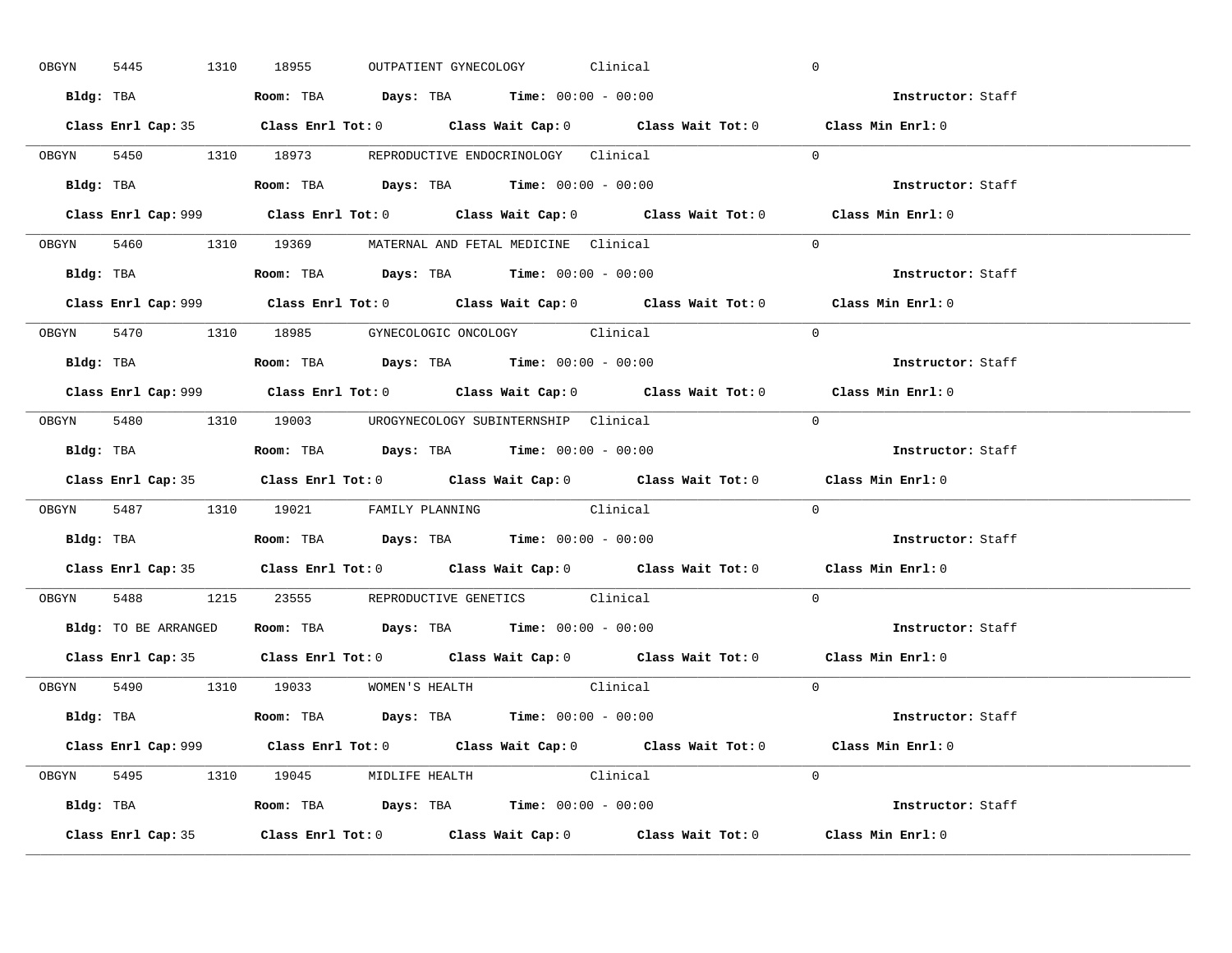#### Report ID: SR201 **University of Pittsburgh** Page No. 237 of 464 **Schedule of Classes for Fall Term 2021-2022** Run Date: 12/16/2020 **Four Week - Fourth Rundall Run Time: 22:30:21**

# **School of Medicine - Obstetrics and Gynecology - Subject: Obstetrics and Gynecology**

| Subject |                      |      | Catalog Nbr Section Class Nbr | Course Title                                                                               | Component                                                                                          | Units          | Topics                        |
|---------|----------------------|------|-------------------------------|--------------------------------------------------------------------------------------------|----------------------------------------------------------------------------------------------------|----------------|-------------------------------|
| OBGYN   | 5500                 | 1310 | 19087                         | OB & GYN MEDICINE ABROAD                                                                   | Clinical                                                                                           | $\Omega$       |                               |
|         |                      |      |                               | Bldg: TBA                   Room: TBA         Days: TBA        Time: 00:00 - 00:00         |                                                                                                    |                | Instructor: Staff             |
|         | Class Enrl Cap: 35   |      |                               |                                                                                            | Class Enrl Tot: 0 $\qquad$ Class Wait Cap: 0 $\qquad$ Class Wait Tot: 0 $\qquad$ Class Min Enrl: 0 |                |                               |
| OBGYN   | 5580                 |      | 1310 21262                    | SEXUALLY TRANSMITTED DISEASES Clinical                                                     |                                                                                                    | $\Omega$       |                               |
|         | Bldg: TBA            |      |                               | Room: TBA $\qquad \qquad$ Days: TBA $\qquad \qquad$ Time: $00:00 - 00:00$                  |                                                                                                    |                | Instructor: Staff             |
|         |                      |      |                               |                                                                                            | Class Enrl Cap: 999 Class Enrl Tot: 0 Class Wait Cap: 0 Class Wait Tot: 0 Class Min Enrl: 0        |                |                               |
| OBGYN   | 5650                 |      |                               | 1310 19387 INDIVIDUALIZED CLINICAL COURSEClinical                                          |                                                                                                    | $\Omega$       |                               |
|         |                      |      |                               |                                                                                            |                                                                                                    |                | Instructor: Staff             |
|         |                      |      |                               |                                                                                            | Class Enrl Cap: 35 Class Enrl Tot: 0 Class Wait Cap: 0 Class Wait Tot: 0 Class Min Enrl: 0         |                |                               |
| OBGYN   | 5725                 |      |                               | 1310 19105 INFECTIOUS DISEA-OB/GYN (ILS) Clinical                                          |                                                                                                    | $\Omega$       |                               |
|         |                      |      |                               | Bldg: TBA                        Room: TBA         Days: TBA         Time: $00:00 - 00:00$ |                                                                                                    |                | Instructor: Staff             |
|         |                      |      |                               |                                                                                            | Class Enrl Cap: 35 Class Enrl Tot: 0 Class Wait Cap: 0 Class Wait Tot: 0 Class Min Enrl: 0         |                |                               |
| OBGYN   | 5750 37              | 1700 | 28634                         | GET READY FOR RESIDENCY Clinical                                                           |                                                                                                    | $\Omega$       |                               |
|         | Bldg: TO BE ARRANGED |      |                               | <b>Room:</b> TBA $Days$ : TBA $Time$ : $00:00 - 00:00$                                     |                                                                                                    |                | Instructor: Fontenot, Amber L |
|         |                      |      |                               |                                                                                            |                                                                                                    |                | Kirk, Kimberly Ann            |
|         |                      |      |                               |                                                                                            | Class Enrl Cap: 35 Class Enrl Tot: 0 Class Wait Cap: 0 Class Wait Tot: 0 Class Min Enrl: 0         |                |                               |
| OBGYN   |                      |      |                               | 5885 1310 19123 OB AND GYN RESEARCH Directed Studies                                       |                                                                                                    | $\overline{0}$ |                               |
|         | Bldg: TBA            |      |                               | Room: TBA $Days:$ TBA $Time: 00:00 - 00:00$                                                |                                                                                                    |                | Instructor: Staff             |
|         |                      |      |                               |                                                                                            | Class Enrl Cap: 35 Class Enrl Tot: 0 Class Wait Cap: 0 Class Wait Tot: 0 Class Min Enrl: 0         |                |                               |
| OBGYN   |                      |      |                               | 5886 1310 19153 INDIVIDUAL STUDY Clinical                                                  |                                                                                                    | $\Omega$       |                               |
|         | Bldg: TBA            |      |                               | Room: TBA $Days:$ TBA Time: $00:00 - 00:00$                                                |                                                                                                    |                | Instructor: Staff             |
|         |                      |      |                               |                                                                                            |                                                                                                    |                |                               |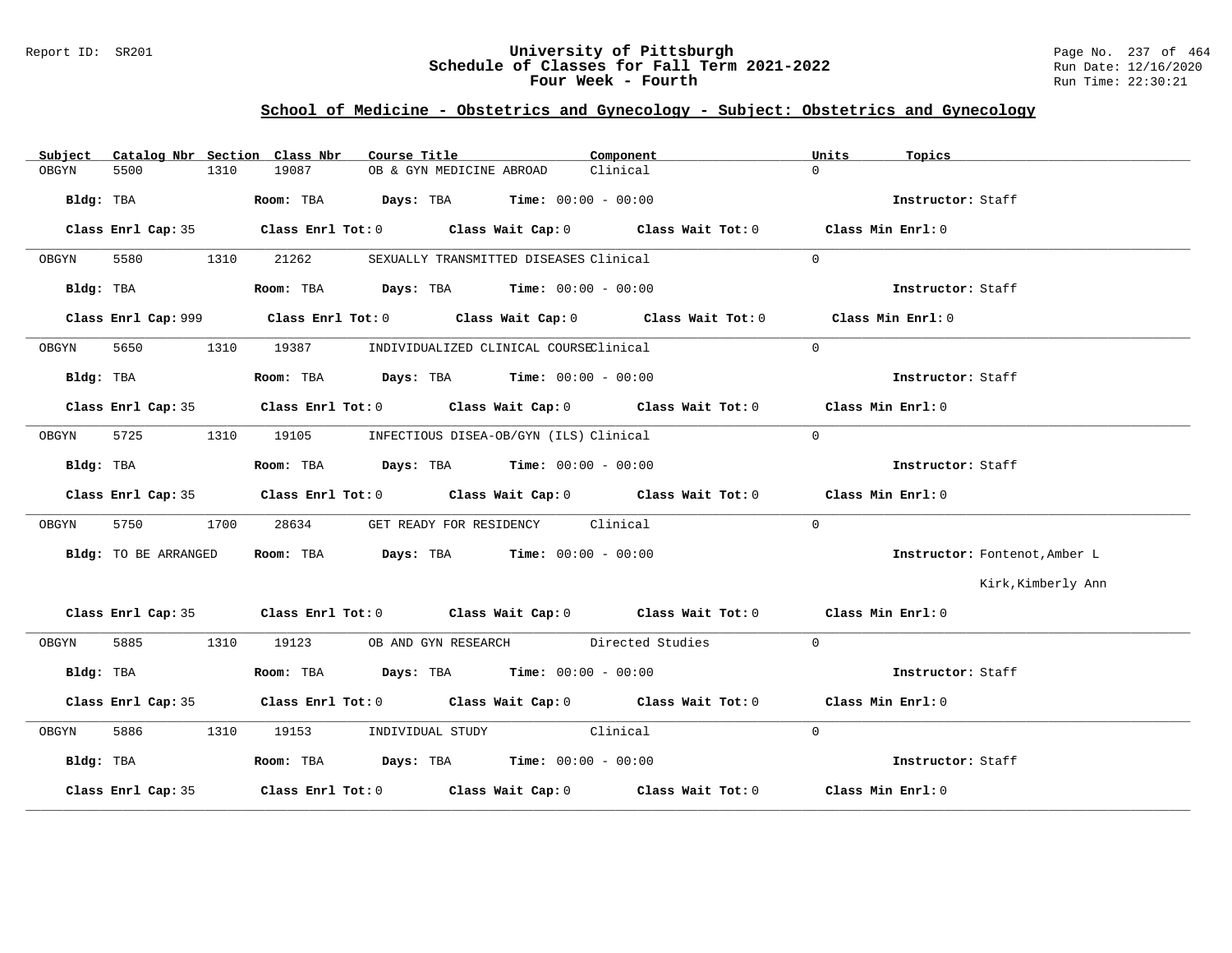### Report ID: SR201 **University of Pittsburgh** Page No. 238 of 464 **Schedule of Classes for Fall Term 2021-2022** Run Date: 12/16/2020 **Four Week - Fourth Rundall Run Time: 22:30:21**

# **School of Medicine - Obstetrics and Gynecology - Subject: Obstetrics and Gynecology**

| Subject   | Catalog Nbr Section Class Nbr |      |                     | Course Title             | Component                    | Units<br>Topics   |  |
|-----------|-------------------------------|------|---------------------|--------------------------|------------------------------|-------------------|--|
| OBGYN     | 5899                          | 1215 | 23973               | INDEPENDENT STUDY OB/GYN | Independent Study            | 0                 |  |
|           | <b>Bldg:</b> TO BE ARRANGED   |      | Room: TBA           | Days: TBA                | <b>Time:</b> $00:00 - 00:00$ | Instructor: Staff |  |
|           | Class Enrl Cap: 35            |      | Class Enrl Tot: $0$ | Class Wait Cap: 0        | Class Wait $Tot: 0$          | Class Min Enrl: 0 |  |
|           |                               |      |                     |                          |                              |                   |  |
| OBGYN     | 5900                          | 1310 | 19171               | EXTRAMURAL OB AND/OR GYN | Clinical                     | 0                 |  |
| Bldg: TBA |                               |      | Room: TBA           | Days: TBA                | <b>Time:</b> $00:00 - 00:00$ | Instructor: Staff |  |
|           | Class Enrl Cap: 35            |      | Class Enrl Tot: 0   | Class Wait Cap: 0        | Class Wait Tot: $0$          | Class Min Enrl: 0 |  |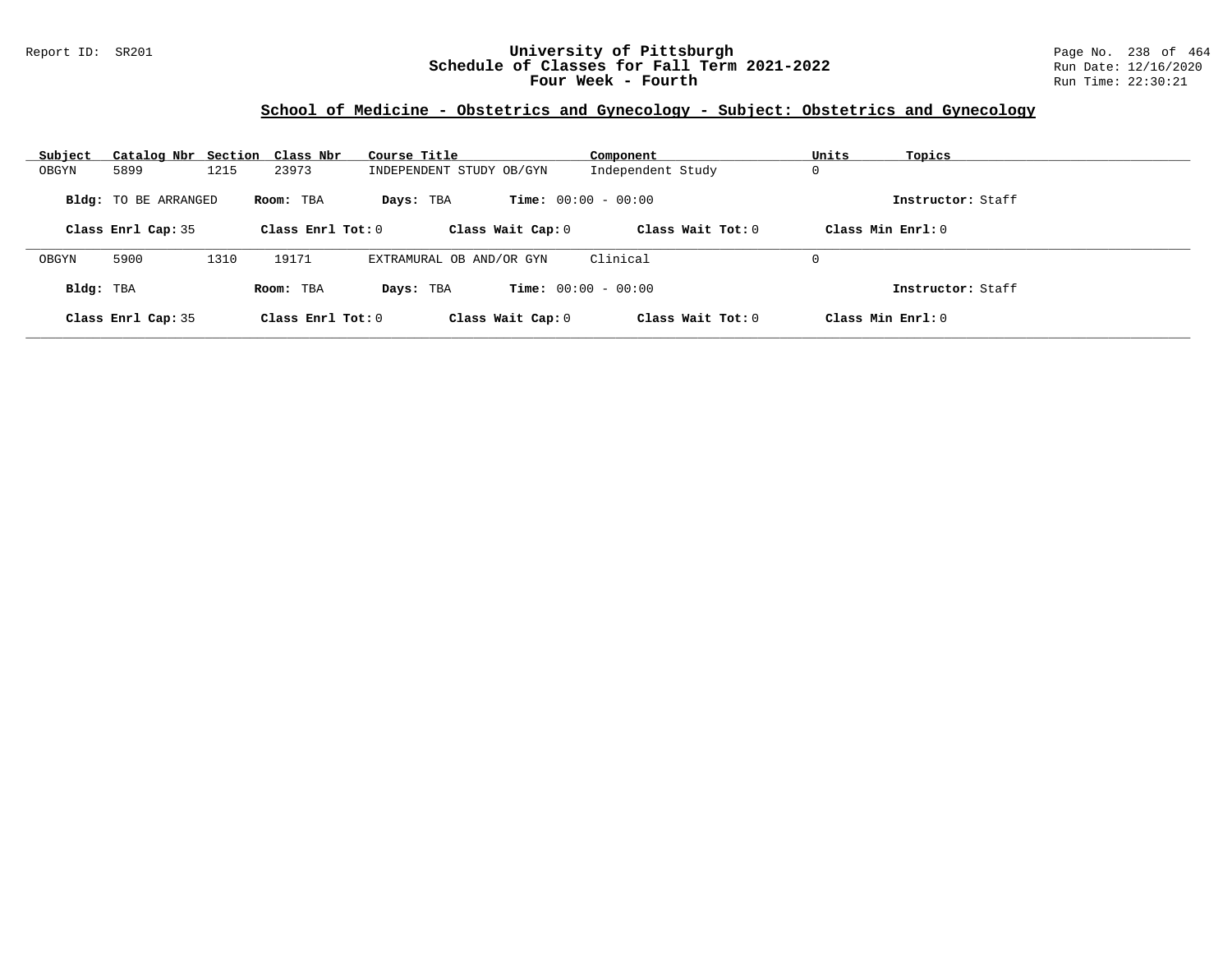#### Report ID: SR201 **University of Pittsburgh** Page No. 239 of 464 **Schedule of Classes for Fall Term 2021-2022** Run Date: 12/16/2020 **Four Week - Fourth Rundall Run Time: 22:30:21**

# **School of Medicine - Ophthalmology - Subject: Ophthalmology**

| Subject   |                      |      | Catalog Nbr Section Class Nbr | Course Title                                                                           |          | Component                                                                                   | Units          | Topics            |
|-----------|----------------------|------|-------------------------------|----------------------------------------------------------------------------------------|----------|---------------------------------------------------------------------------------------------|----------------|-------------------|
| OPHTH     | 5385                 | 1310 | 19399                         | INDIVIDUAL STUDY OR RESEARCH Independent Study                                         |          |                                                                                             | $\Omega$       |                   |
|           | Bldg: TBA            |      |                               | Room: TBA $Days:$ TBA $Time: 00:00 - 00:00$                                            |          |                                                                                             |                | Instructor: Staff |
|           |                      |      |                               |                                                                                        |          | Class Enrl Cap: 35 Class Enrl Tot: 0 Class Wait Cap: 0 Class Wait Tot: 0 Class Min Enrl: 0  |                |                   |
| OPHTH     |                      |      | 5420 1310 19189               | OPHTHALMOLOGY                                                                          | Clinical |                                                                                             | $\Omega$       |                   |
|           | Bldg: TBA            |      |                               | Room: TBA $Days:$ TBA $Time: 00:00 - 00:00$                                            |          |                                                                                             |                | Instructor: Staff |
|           |                      |      |                               |                                                                                        |          | Class Enrl Cap: 999 Class Enrl Tot: 0 Class Wait Cap: 0 Class Wait Tot: 0 Class Min Enrl: 0 |                |                   |
| OPHTH     | 5430                 |      | 1310 19207                    | PEDIATRIC OPHTHALMOLOGY Clinical                                                       |          |                                                                                             | $\Omega$       |                   |
|           | Bldg: TBA            |      |                               | Room: TBA $Days:$ TBA $Time: 00:00 - 00:00$                                            |          |                                                                                             |                | Instructor: Staff |
|           |                      |      |                               |                                                                                        |          | Class Enrl Cap: 35 Class Enrl Tot: 0 Class Wait Cap: 0 Class Wait Tot: 0 Class Min Enrl: 0  |                |                   |
| OPHTH     | 5650                 |      |                               | 1310 19225 INDIVIDUALIZED CLINICAL COURSEClinical                                      |          |                                                                                             | $\Omega$       |                   |
|           | Bldg: TBA            |      |                               | Room: TBA $Days:$ TBA $Time: 00:00 - 00:00$                                            |          |                                                                                             |                | Instructor: Staff |
|           |                      |      |                               |                                                                                        |          | Class Enrl Cap: 35 Class Enrl Tot: 0 Class Wait Cap: 0 Class Wait Tot: 0 Class Min Enrl: 0  |                |                   |
| OPHTH     | 5815                 | 1310 |                               |                                                                                        |          | 19249 OPHTHALMOLOGY RESEARCH Independent Study                                              | $\mathbf{0}$   |                   |
|           | Bldg: TBA            |      |                               | Room: TBA $\rule{1em}{0.15mm}$ Days: TBA $\rule{1.15mm}{0.15mm}$ Time: $00:00 - 00:00$ |          |                                                                                             |                | Instructor: Staff |
|           |                      |      |                               |                                                                                        |          | Class Enrl Cap: 35 Class Enrl Tot: 0 Class Wait Cap: 0 Class Wait Tot: 0 Class Min Enrl: 0  |                |                   |
| OPHTH     | 5899 7               | 1700 | 23855                         | INDEP STUDY IN OPHTHALMOLOGY Independent Study                                         |          |                                                                                             | $\overline{0}$ |                   |
|           | Bldg: TO BE ARRANGED |      |                               | Room: TBA $\rule{1em}{0.15mm}$ Days: TBA $\rule{1.5mm}{0.15mm}$ Time: $00:00 - 00:00$  |          |                                                                                             |                | Instructor: Staff |
|           |                      |      |                               |                                                                                        |          | Class Enrl Cap: 35 Class Enrl Tot: 0 Class Wait Cap: 0 Class Wait Tot: 0 Class Min Enrl: 0  |                |                   |
| OPHTH     |                      |      | 5900 1310 19255               | EXTRAMURAL OPHTHALMOLOGY Clinical                                                      |          |                                                                                             | $\Omega$       |                   |
| Bldg: TBA |                      |      |                               | Room: TBA $Days:$ TBA $Time: 00:00 - 00:00$                                            |          |                                                                                             |                | Instructor: Staff |
|           |                      |      |                               |                                                                                        |          | Class Enrl Cap: 35 Class Enrl Tot: 0 Class Wait Cap: 0 Class Wait Tot: 0 Class Min Enrl: 0  |                |                   |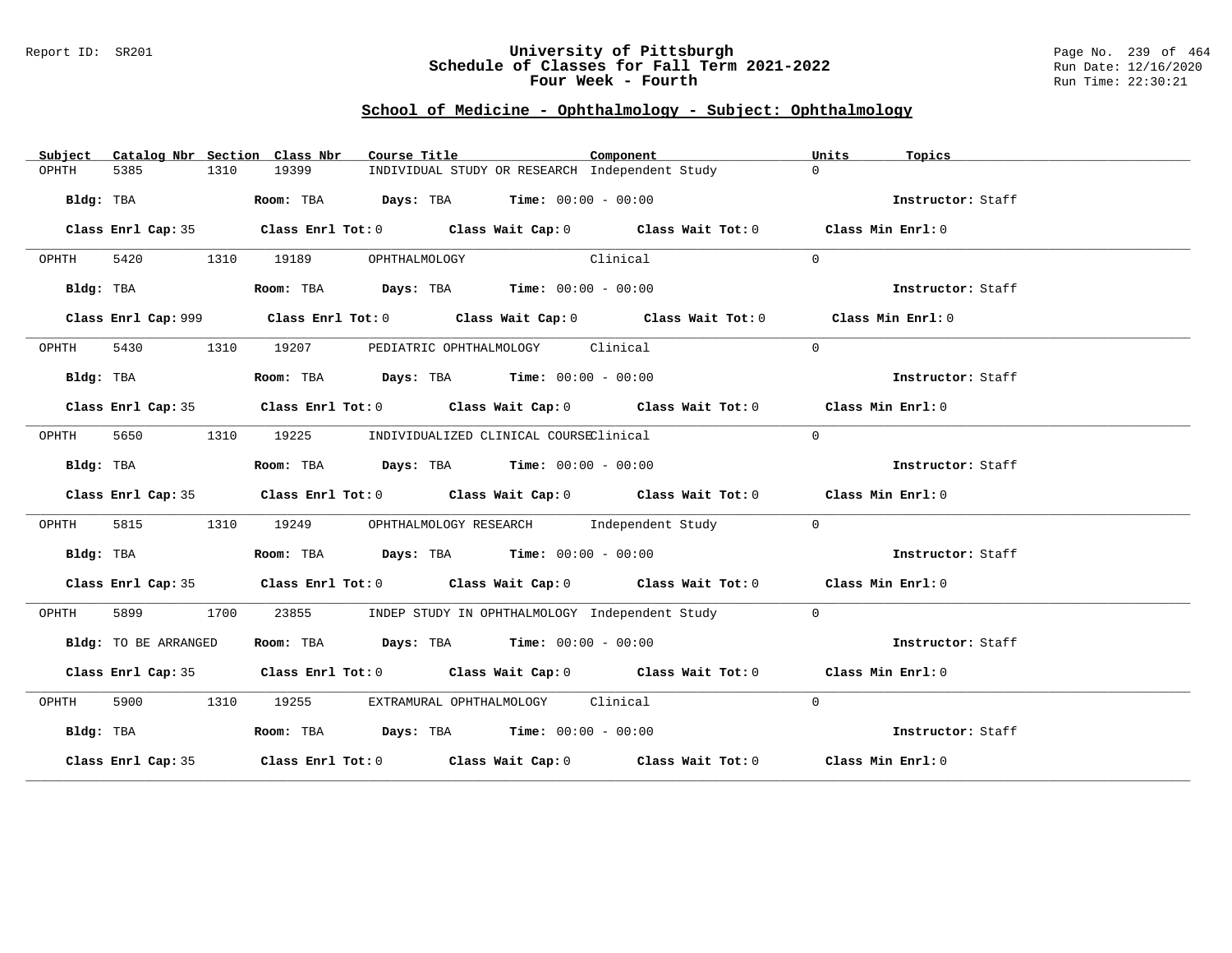#### Report ID: SR201 **University of Pittsburgh** Page No. 240 of 464 **Schedule of Classes for Fall Term 2021-2022** Run Date: 12/16/2020 **Four Week - Fourth Rundall Run Time: 22:30:21**

# **School of Medicine - Orthopedic Surgery - Subject: Orthopedic Surgery**

|           |                     |      | Subject Catalog Nbr Section Class Nbr | Course Title                                                                           |          | Component                                                                                  | Units    | Topics            |
|-----------|---------------------|------|---------------------------------------|----------------------------------------------------------------------------------------|----------|--------------------------------------------------------------------------------------------|----------|-------------------|
| OSURG     | 5320                | 1310 | 19273                                 | PEDIATRIC ORTHOPAEDICS                                                                 | Clinical |                                                                                            | $\cap$   |                   |
| Bldg: TBA |                     |      |                                       | <b>Room:</b> TBA $Days:$ TBA $Time: 00:00 - 00:00$                                     |          |                                                                                            |          | Instructor: Staff |
|           |                     |      |                                       |                                                                                        |          | Class Enrl Cap: 35 Class Enrl Tot: 0 Class Wait Cap: 0 Class Wait Tot: 0 Class Min Enrl: 0 |          |                   |
|           |                     |      |                                       | OSURG 5325 1310 19291 SPORTS MEDICINE Clinical                                         |          |                                                                                            | $\Omega$ |                   |
|           | Bldg: TBA           |      |                                       | Room: TBA $\rule{1em}{0.15mm}$ Days: TBA Time: $00:00 - 00:00$                         |          |                                                                                            |          | Instructor: Staff |
|           |                     |      |                                       |                                                                                        |          | Class Enrl Cap: 35 Class Enrl Tot: 0 Class Wait Cap: 0 Class Wait Tot: 0 Class Min Enrl: 0 |          |                   |
| OSURG     |                     |      |                                       | 5330 1310 19303 ORTHOPAEDIC TRAUMA Clinical                                            |          |                                                                                            | $\Omega$ |                   |
|           | Bldg: TBA           |      |                                       | Room: TBA $Days:$ TBA Time: $00:00 - 00:00$                                            |          |                                                                                            |          | Instructor: Staff |
|           |                     |      |                                       |                                                                                        |          | Class Enrl Cap: 35 Class Enrl Tot: 0 Class Wait Cap: 0 Class Wait Tot: 0 Class Min Enrl: 0 |          |                   |
|           |                     |      |                                       | OSURG 5335 1310 19333 ORTHOPAEDIC FOOT AND ANKLE Clinical                              |          |                                                                                            | $\Omega$ |                   |
|           |                     |      |                                       | Bldg: TBA                    Room: TBA         Days: TBA         Time: $00:00 - 00:00$ |          |                                                                                            |          | Instructor: Staff |
|           |                     |      |                                       |                                                                                        |          | Class Enrl Cap: 35 Class Enrl Tot: 0 Class Wait Cap: 0 Class Wait Tot: 0 Class Min Enrl: 0 |          |                   |
|           |                     |      |                                       | OSURG 5340 1310 19345 ORTHOPAEDIC HAND SERVICE Clinical                                |          |                                                                                            | $\Omega$ |                   |
|           |                     |      |                                       | Bldg: TBA                    Room: TBA         Days: TBA         Time: $00:00 - 00:00$ |          |                                                                                            |          | Instructor: Staff |
|           |                     |      |                                       |                                                                                        |          | Class Enrl Cap: 35 Class Enrl Tot: 0 Class Wait Cap: 0 Class Wait Tot: 0 Class Min Enrl: 0 |          |                   |
| OSURG     |                     |      |                                       | 5389 1310 19405 CLINICAL CLERKSHIP Clinical                                            |          |                                                                                            | $\Omega$ |                   |
|           |                     |      |                                       | Bldg: TBA                   Room: TBA         Days: TBA         Time: 00:00 - 00:00    |          |                                                                                            |          | Instructor: Staff |
|           |                     |      |                                       |                                                                                        |          | Class Enrl Cap: 35 Class Enrl Tot: 0 Class Wait Cap: 0 Class Wait Tot: 0 Class Min Enrl: 0 |          |                   |
|           |                     |      |                                       |                                                                                        |          | OSURG 5392 1310 19417 INDIVIDUAL STUDY OR RESEARCH Directed Studies 0                      |          |                   |
|           | Bldg: TBA           |      |                                       | Room: TBA $Days:$ TBA $Time: 00:00 - 00:00$                                            |          |                                                                                            |          | Instructor: Staff |
|           |                     |      |                                       |                                                                                        |          | Class Enrl Cap: 35 Class Enrl Tot: 0 Class Wait Cap: 0 Class Wait Tot: 0 Class Min Enrl: 0 |          |                   |
| OSURG     |                     |      |                                       | 5410 1310 19375 OSURG ACTING INTERNSHIP Clinical                                       |          |                                                                                            | $\Omega$ |                   |
|           |                     |      |                                       | Bldg: TBA                   Room: TBA         Days: TBA         Time: 00:00 - 00:00    |          |                                                                                            |          | Instructor: Staff |
|           | Class Enrl Cap: 999 |      |                                       |                                                                                        |          | Class Enrl Tot: $0$ Class Wait Cap: $0$ Class Wait Tot: $0$                                |          | Class Min Enrl: 0 |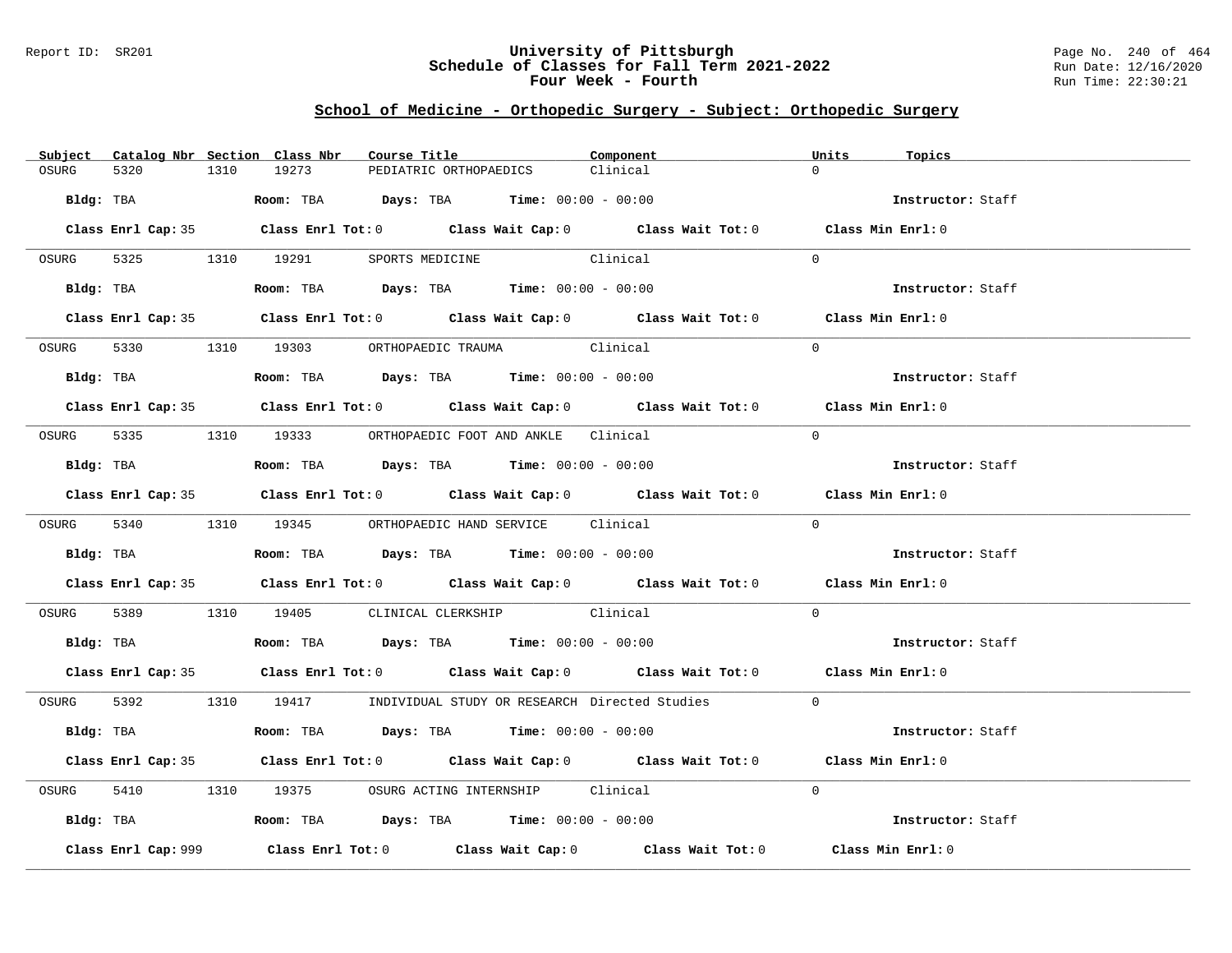| OSURG | 1310<br>5420         | CLINICAL PRECEPTORSHIP Clinical<br>19381                                                     | $\overline{0}$    |
|-------|----------------------|----------------------------------------------------------------------------------------------|-------------------|
|       | Bldg: TBA            | Room: TBA $Days:$ TBA $Time: 00:00 - 00:00$                                                  | Instructor: Staff |
|       |                      | Class Enrl Cap: 999 Class Enrl Tot: 0 Class Wait Cap: 0 Class Wait Tot: 0 Class Min Enrl: 0  |                   |
| OSURG | 5451 1310            | 19423 OPERATIVE SPORTS MEDICINE Clinical                                                     | $\Omega$          |
|       | Bldg: TBA            | Room: TBA $\rule{1em}{0.15mm}$ Days: TBA $\rule{1.15mm}]{0.15mm}$ Time: $0.000 - 0.0000$     | Instructor: Staff |
|       |                      | Class Enrl Cap: 999 Class Enrl Tot: 0 Class Wait Cap: 0 Class Wait Tot: 0 Class Min Enrl: 0  |                   |
| OSURG |                      | 5455 1310 19393 PRIMARY CARE/SPORTS MEDICINE Clinical                                        | $\Omega$          |
|       |                      | Bldg: TBA                        Room: TBA          Days: TBA          Time: $00:00 - 00:00$ | Instructor: Staff |
|       |                      |                                                                                              | Class Min Enrl: 0 |
| OSURG | 5650                 | 1310 19411 INDIVIDUALIZED CLINICAL COURSEClinical                                            | $\Omega$          |
|       | Bldg: TBA            | Room: TBA $Days:$ TBA Time: $00:00 - 00:00$                                                  | Instructor: Staff |
|       |                      | Class Enrl Cap: 35 Class Enrl Tot: 0 Class Wait Cap: 0 Class Wait Tot: 0 Class Min Enrl: 0   |                   |
| OSURG |                      | 5881 1310 19429 ORTHOPAEDIC RESEARCH Directed Studies                                        | $\Omega$          |
|       | Bldg: TBA            | Room: TBA $Days:$ TBA $Time: 00:00 - 00:00$                                                  | Instructor: Staff |
|       |                      | Class Enrl Cap: 35 Class Enrl Tot: 0 Class Wait Cap: 0 Class Wait Tot: 0 Class Min Enrl: 0   |                   |
| OSURG |                      | 5899 1215 23979 INDEPENDENT STUDY ORTHO SURG Independent Study 0                             |                   |
|       | Bldg: TO BE ARRANGED | Room: TBA $\rule{1em}{0.15mm}$ Days: TBA Time: $00:00 - 00:00$                               | Instructor: Staff |
|       |                      | Class Enrl Cap: 35 Class Enrl Tot: 0 Class Wait Cap: 0 Class Wait Tot: 0 Class Min Enrl: 0   |                   |
| OSURG |                      | 5900 1310 19447 EXTRAMURAL ORTHOPAEDIC SURGERYClinical                                       | $\Omega$          |
|       | Bldg: TBA            | Room: TBA $Days:$ TBA Time: $00:00 - 00:00$                                                  | Instructor: Staff |
|       |                      |                                                                                              |                   |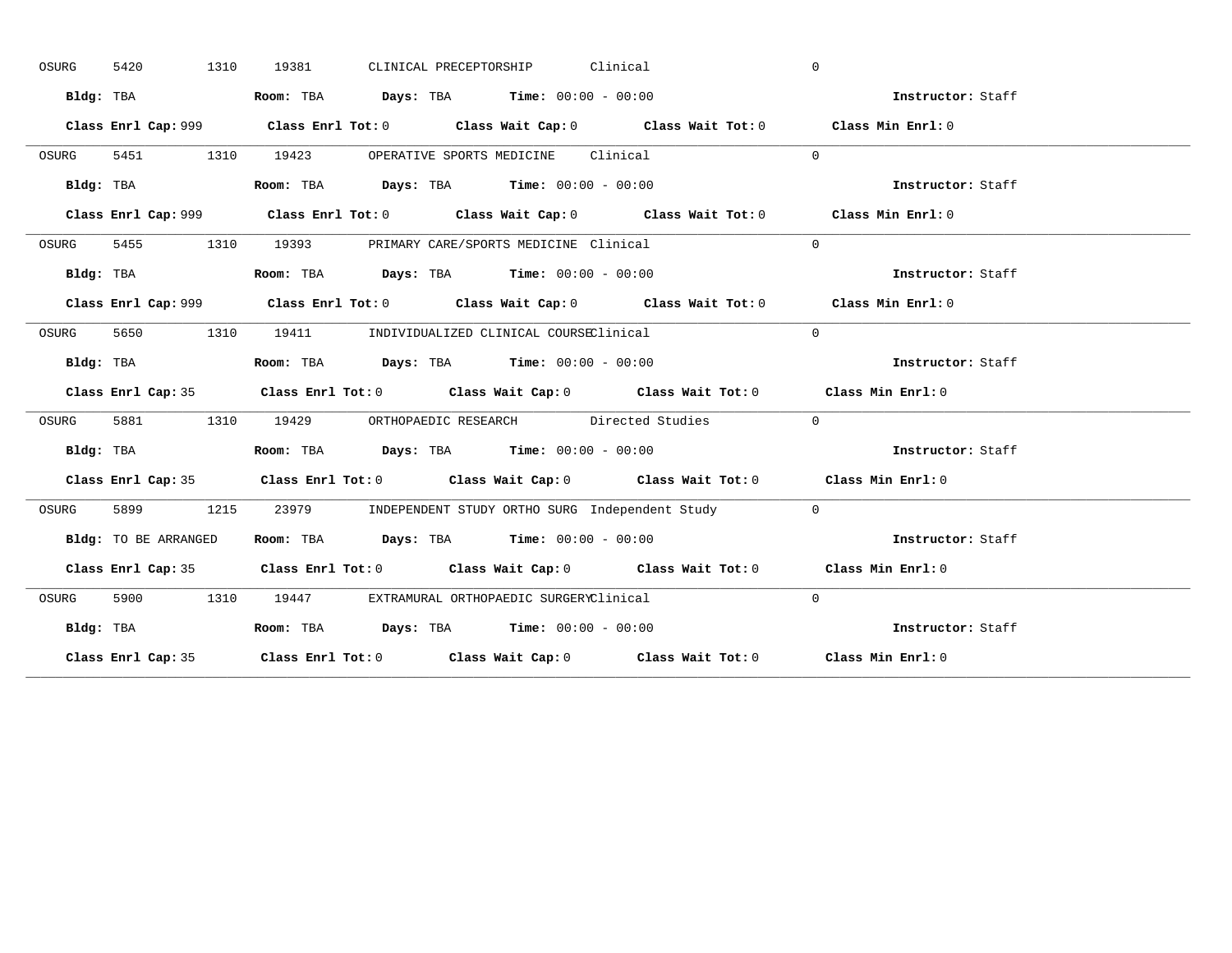#### Report ID: SR201 **University of Pittsburgh** Page No. 242 of 464 **Schedule of Classes for Fall Term 2021-2022** Run Date: 12/16/2020 **Four Week - Fourth Rundall Run Time: 22:30:21**

### **School of Medicine - Otolaryngology - Subject: Otolaryngology**

| Subject            | Catalog Nbr Section Class Nbr<br>Course Title                                                      | Component        | Units<br>Topics   |
|--------------------|----------------------------------------------------------------------------------------------------|------------------|-------------------|
| 5390<br>OTO        | 1310<br>19435<br>OTOLARYNGOLOGY RESEARCH                                                           | Directed Studies | $\Omega$          |
| Bldg: TBA          | Room: TBA $Days:$ TBA $Time: 00:00 - 00:00$                                                        |                  | Instructor: Staff |
|                    | Class Enrl Cap: 35 Class Enrl Tot: 0 Class Wait Cap: 0 Class Wait Tot: 0 Class Min Enrl: 0         |                  |                   |
|                    | OTO 5420 1310 19459 HEAD AND NECK SURGERY Clinical                                                 |                  | $\Omega$          |
| Bldg: TBA          | Room: TBA $\rule{1em}{0.15mm}$ Days: TBA Time: $00:00 - 00:00$                                     |                  | Instructor: Staff |
|                    | Class Enrl Cap: 999 Class Enrl Tot: 0 Class Wait Cap: 0 Class Wait Tot: 0 Class Min Enrl: 0        |                  |                   |
|                    | OTO 5425 1310 19477 COMBINED OTOLARYNGOLOGY Clinical                                               |                  | $\Omega$          |
|                    | Bldg: TBA                   Room: TBA         Days: TBA         Time: $00:00 - 00:00$              |                  | Instructor: Staff |
|                    | Class Enrl Cap: 999 Class Enrl Tot: 0 Class Wait Cap: 0 Class Wait Tot: 0 Class Min Enrl: 0        |                  |                   |
|                    | 0TO 5430 1310 19441 OTOLARYNGOLOGY PRIVATE PRACTC Clinical                                         |                  | $\Omega$          |
|                    | <b>Bldg:</b> TBA <b>ROOM:</b> TBA <b>Days:</b> TBA <b>Time:</b> $00:00 - 00:00$                    |                  | Instructor: Staff |
|                    | Class Enrl Cap: 999 Class Enrl Tot: 0 Class Wait Cap: 0 Class Wait Tot: 0 Class Min Enrl: 0        |                  |                   |
|                    | 0TO 5450 1310 19495 PEDIATRIC OTOLARYNGOLOGY Clinical                                              |                  | $\Omega$          |
|                    | Bldg: TBA                   Room: TBA        Days: TBA        Time: 00:00 - 00:00                  |                  | Instructor: Staff |
|                    | Class Enrl Cap: 999 Class Enrl Tot: 0 Class Wait Cap: 0 Class Wait Tot: 0 Class Min Enrl: 0        |                  |                   |
| OTO 5460           | 1310 19453 NEUROTOLOGY Clinical                                                                    |                  | $\Omega$          |
|                    | Bldg: TBA                    Room: TBA         Days: TBA         Time: $00:00 - 00:00$             |                  | Instructor: Staff |
|                    | Class Enrl Cap: 999 Class Enrl Tot: 0 Class Wait Cap: 0 Class Wait Tot: 0 Class Min Enrl: 0        |                  |                   |
|                    | 0TO 5650 1310 19507 INDIVIDUALIZED CLINICAL COURSEClinical                                         |                  | $\Omega$          |
| Bldg: TBA          | Room: TBA $Days: TBA$ Time: $00:00 - 00:00$                                                        |                  | Instructor: Staff |
|                    | Class Enrl Cap: 35 Class Enrl Tot: 0 Class Wait Cap: 0 Class Wait Tot: 0 Class Min Enrl: 0         |                  |                   |
| 5816 7             | 1310 19519 OTOLARYNGOLOGY RESEARCH Directed Studies                                                |                  | $\Omega$          |
| Bldg: TBA          | Room: TBA $Days:$ TBA $Time: 00:00 - 00:00$                                                        |                  | Instructor: Staff |
| Class Enrl Cap: 35 | Class Enrl Tot: 0 $\qquad$ Class Wait Cap: 0 $\qquad$ Class Wait Tot: 0 $\qquad$ Class Min Enrl: 0 |                  |                   |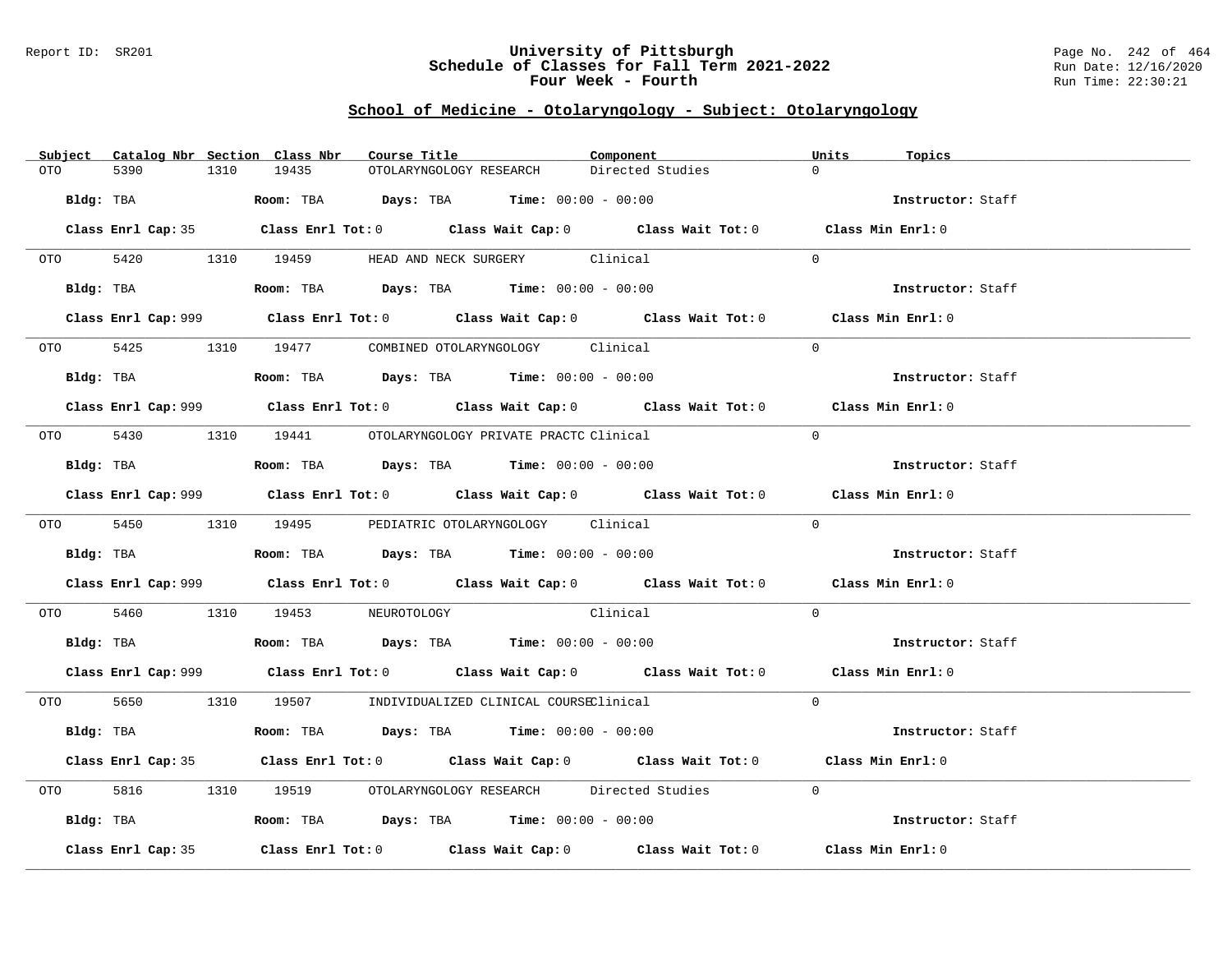| OTO        | 5899                 | 1700 | 23861               |                           |                              | INDEP STUDY IN OTOLARYNGOLOGY Independent Study | U                   |  |
|------------|----------------------|------|---------------------|---------------------------|------------------------------|-------------------------------------------------|---------------------|--|
|            | Bldg: TO BE ARRANGED |      | Room: TBA           | Days: TBA                 | <b>Time:</b> $00:00 - 00:00$ |                                                 | Instructor: Staff   |  |
|            | Class Enrl Cap: 35   |      | Class Enrl Tot: $0$ |                           | Class Wait Cap: 0            | Class Wait $Tot: 0$                             | Class Min $Enrl: 0$ |  |
| <b>OTO</b> | 5900                 | 1310 | 19537               | EXTRAMURAL OTO LARYNOLOGY |                              | Clinical                                        | $\Omega$            |  |
| Bldg: TBA  |                      |      | Room: TBA           | Days: TBA                 | <b>Time:</b> $00:00 - 00:00$ |                                                 | Instructor: Staff   |  |
|            | Class Enrl Cap: 35   |      | Class Enrl Tot: 0   |                           | Class Wait Cap: 0            | Class Wait Tot: 0                               | Class Min Enrl: 0   |  |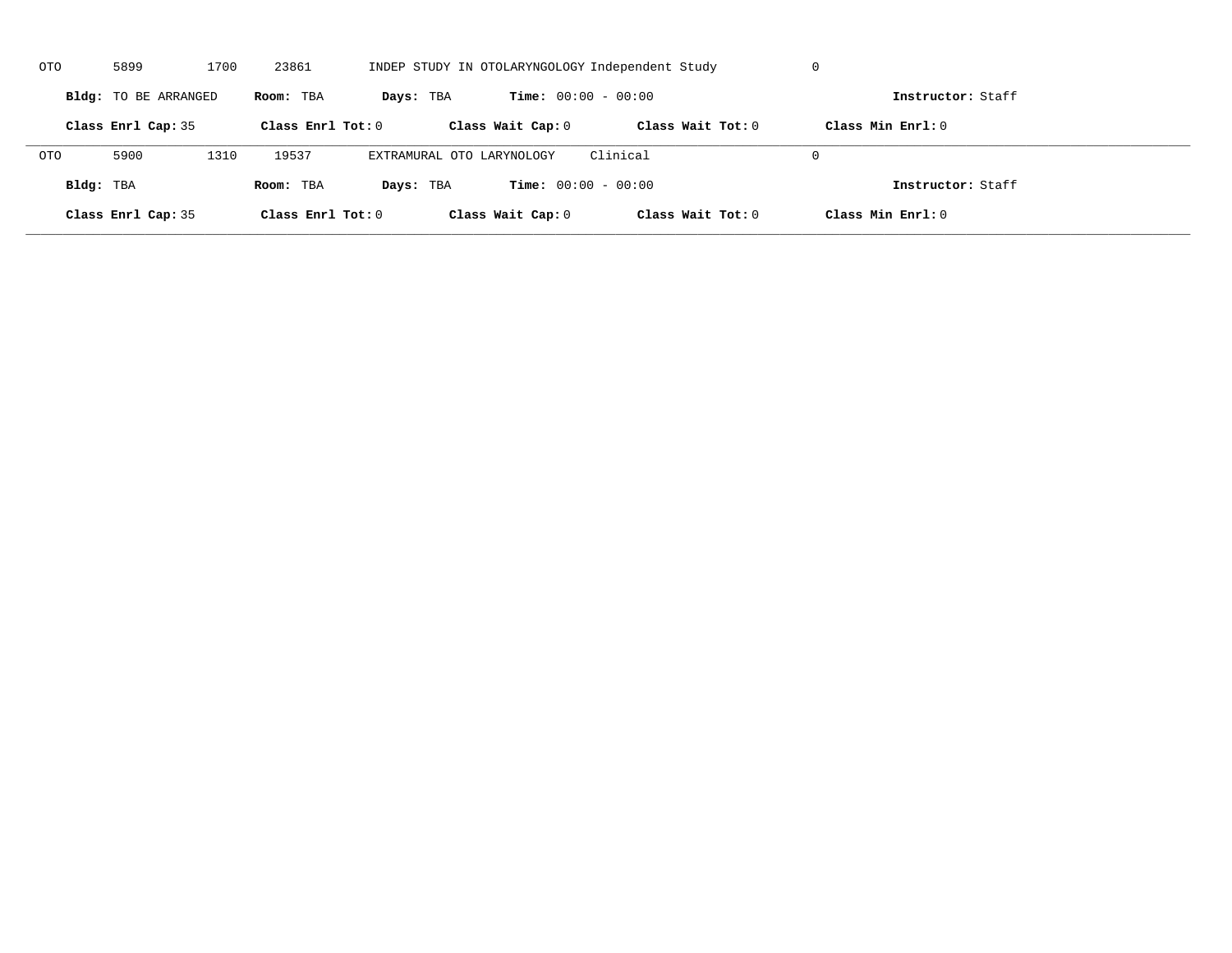#### Report ID: SR201 **University of Pittsburgh** Page No. 244 of 464 **Schedule of Classes for Fall Term 2021-2022** Run Date: 12/16/2020 **Four Week - Fourth Rundall Run Time: 22:30:21**

# **School of Medicine - Pathology - Subject: Pathology**

|                     | Subject Catalog Nbr Section Class Nbr | Course Title <b>Source Search</b>                                                           | Component        | Units<br>Topics   |  |
|---------------------|---------------------------------------|---------------------------------------------------------------------------------------------|------------------|-------------------|--|
| MSPTH<br>5381       | 1310<br>20590                         | INDIVIDUAL STUDY                                                                            | Directed Studies | $\Omega$          |  |
|                     |                                       | Bldg: TBA                   Room: TBA        Days: TBA        Time: $00:00 - 00:00$         |                  | Instructor: Staff |  |
|                     |                                       |                                                                                             |                  |                   |  |
|                     |                                       | Class Enrl Cap: 35 Class Enrl Tot: 0 Class Wait Cap: 0 Class Wait Tot: 0 Class Min Enrl: 0  |                  |                   |  |
|                     |                                       | MSPTH 5382 1310 20596 PATHOLOGY RESEARCH Directed Studies 0                                 |                  |                   |  |
|                     |                                       | Bldg: TBA                    Room: TBA         Days: TBA         Time: 00:00 - 00:00        |                  | Instructor: Staff |  |
|                     |                                       | Class Enrl Cap: 35 Class Enrl Tot: 0 Class Wait Cap: 0 Class Wait Tot: 0 Class Min Enrl: 0  |                  |                   |  |
|                     |                                       | MSPTH 5420 1310 20608 ANATOMIC PATHOLOGY Clinical                                           |                  | $\Omega$          |  |
| Bldg: TBA           |                                       | Room: TBA $Days:$ TBA $Time:$ $00:00 - 00:00$                                               |                  | Instructor: Staff |  |
|                     |                                       | Class Enrl Cap: 35 Class Enrl Tot: 0 Class Wait Cap: 0 Class Wait Tot: 0 Class Min Enrl: 0  |                  |                   |  |
|                     |                                       |                                                                                             |                  |                   |  |
|                     | MSPTH 5421 1310 19183 BASIC PATHOLOGY | Practicum                                                                                   |                  | $\Omega$          |  |
|                     |                                       | Bldg: TBA                  Room: TBA        Days: TBA        Time: 00:00 - 00:00            |                  | Instructor: Staff |  |
|                     |                                       | Class Enrl Cap: 999 Class Enrl Tot: 0 Class Wait Cap: 0 Class Wait Tot: 0 Class Min Enrl: 0 |                  |                   |  |
|                     |                                       | MSPTH 5425 1310 20620 INTRO TO AUTOPSY PATHOLOGY Workshop                                   |                  | $\Omega$          |  |
|                     |                                       |                                                                                             |                  |                   |  |
|                     |                                       |                                                                                             |                  | Instructor: Staff |  |
|                     |                                       | Class Enrl Cap: 35 Class Enrl Tot: 0 Class Wait Cap: 0 Class Wait Tot: 0 Class Min Enrl: 0  |                  |                   |  |
|                     |                                       | MSPTH 5427 1310 20626 THE NODULAR THYROID Clinical                                          |                  | $\Omega$          |  |
|                     |                                       | <b>Bldg:</b> TBA <b>Room:</b> TBA <b>Days:</b> TBA <b>Time:</b> $00:00 - 00:00$             |                  | Instructor: Staff |  |
|                     |                                       | Class Enrl Cap: 35 Class Enrl Tot: 0 Class Wait Cap: 0 Class Wait Tot: 0 Class Min Enrl: 0  |                  |                   |  |
|                     |                                       | MSPTH 5430 1310 20632 CLINICAL IMMUNOLOGY Clinical                                          |                  | $\Omega$          |  |
|                     |                                       | Bldg: TBA                   Room: TBA         Days: TBA        Time: $00:00 - 00:00$        |                  | Instructor: Staff |  |
|                     |                                       | Class Enrl Cap: 35 Class Enrl Tot: 0 Class Wait Cap: 0 Class Wait Tot: 0 Class Min Enrl: 0  |                  |                   |  |
|                     |                                       |                                                                                             |                  |                   |  |
|                     |                                       | MSPTH 5441 1310 20638 SURGICAL & PERINATAL PATHOLOGYClinical                                |                  | $\Omega$          |  |
|                     |                                       | Bldg: TBA                        Room: TBA          Days: TBA         Time: $00:00 - 00:00$ |                  | Instructor: Staff |  |
| Class Enrl Cap: 999 |                                       | Class Enrl Tot: $0$ Class Wait Cap: $0$ Class Wait Tot: $0$                                 |                  | Class Min Enrl: 0 |  |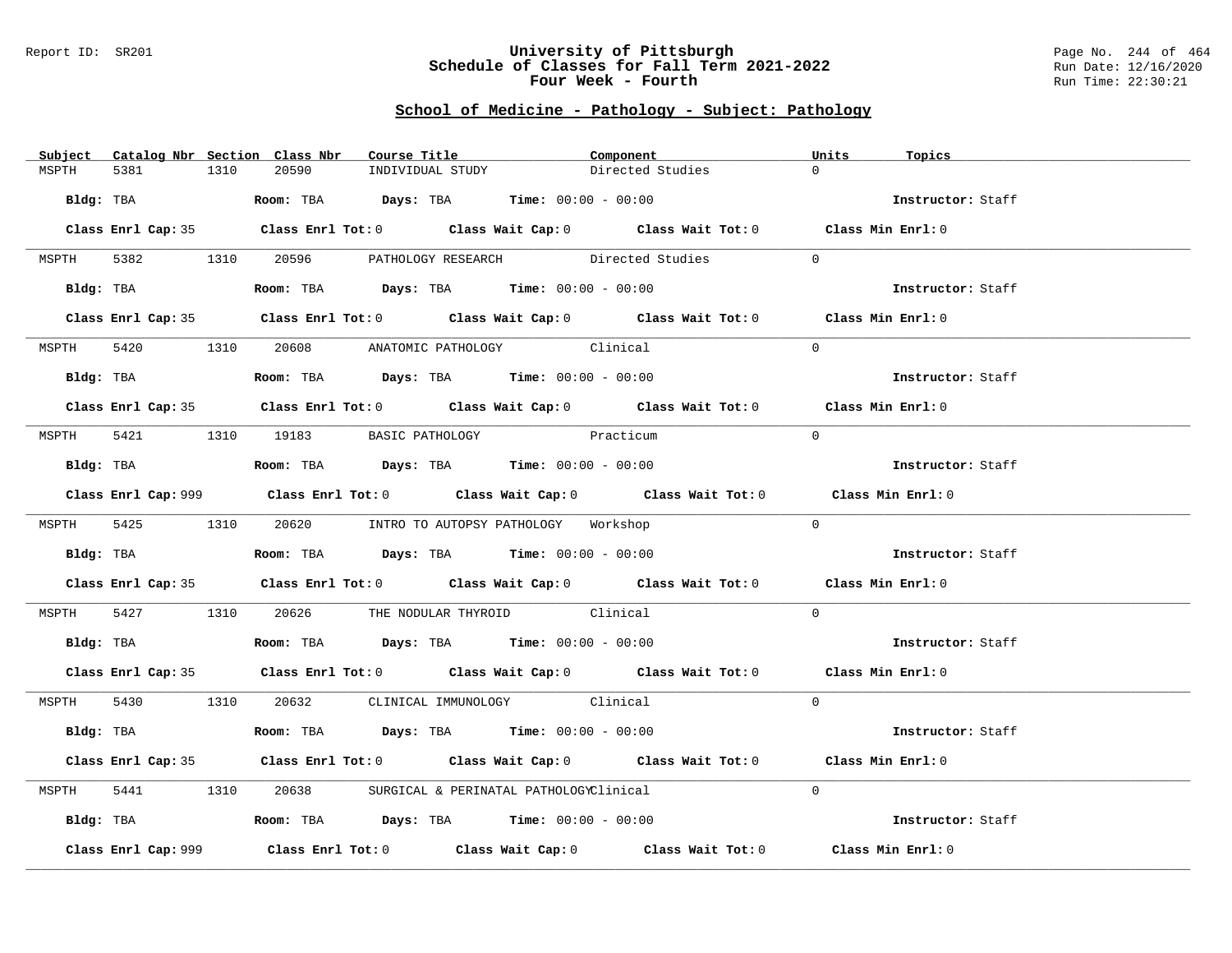| MSPTH 5442 | 1310 | 21131 |                                                                                       | INTERSTITIAL LUNG DISEASE Clinical |                                                                      | $\mathbf 0$                                                                                 |  |
|------------|------|-------|---------------------------------------------------------------------------------------|------------------------------------|----------------------------------------------------------------------|---------------------------------------------------------------------------------------------|--|
|            |      |       | Bldg: TBA                    Room: TBA        Days: TBA         Time: TBA             |                                    |                                                                      | Instructor: Staff                                                                           |  |
|            |      |       |                                                                                       |                                    |                                                                      | Class Enrl Cap: 35 Class Enrl Tot: 0 Class Wait Cap: 0 Class Wait Tot: 0 Class Min Enrl: 0  |  |
|            |      |       | MSPTH 5450 1310 19195 PEDIATRIC PATHOLOGY Clinical                                    |                                    |                                                                      | $\Omega$                                                                                    |  |
|            |      |       |                                                                                       |                                    |                                                                      | Instructor: Staff                                                                           |  |
|            |      |       |                                                                                       |                                    |                                                                      | Class Enrl Cap: 35 Class Enrl Tot: 0 Class Wait Cap: 0 Class Wait Tot: 0 Class Min Enrl: 0  |  |
|            |      |       | MSPTH 5460 1310 20644 NEUROPATHOLOGY Clinical                                         |                                    |                                                                      | $\Omega$                                                                                    |  |
|            |      |       | Bldg: TBA                   Room: TBA         Days: TBA         Time: 00:00 - 00:00   |                                    |                                                                      | Instructor: Staff                                                                           |  |
|            |      |       |                                                                                       |                                    |                                                                      | Class Enrl Cap: 35 Class Enrl Tot: 0 Class Wait Cap: 0 Class Wait Tot: 0 Class Min Enrl: 0  |  |
|            |      |       | MSPTH 5471 1310 20650 HEMATOPATHOLOGY Clinical                                        |                                    |                                                                      | $\Omega$                                                                                    |  |
|            |      |       | Bldg: TBA                   Room: TBA         Days: TBA         Time: $00:00 - 00:00$ |                                    |                                                                      | Instructor: Staff                                                                           |  |
|            |      |       |                                                                                       |                                    |                                                                      | Class Enrl Cap: 999 Class Enrl Tot: 0 Class Wait Cap: 0 Class Wait Tot: 0 Class Min Enrl: 0 |  |
|            |      |       | MSPTH 5480 1310 19201 PATHOLOGY PRACTICE Clinical                                     |                                    |                                                                      | $\Omega$                                                                                    |  |
|            |      |       | Bldg: TBA                   Room: TBA         Days: TBA         Time: $00:00 - 00:00$ |                                    |                                                                      | Instructor: Staff                                                                           |  |
|            |      |       |                                                                                       |                                    |                                                                      | Class Enrl Cap: 35 Class Enrl Tot: 0 Class Wait Cap: 0 Class Wait Tot: 0 Class Min Enrl: 0  |  |
|            |      |       | MSPTH 5485 1310 20656 LABORATORY MEDICINE Clinical                                    |                                    |                                                                      | $\Omega$                                                                                    |  |
|            |      |       | Bldg: TBA                    Room: TBA         Days: TBA        Time: $00:00 - 00:00$ |                                    |                                                                      | Instructor: Staff                                                                           |  |
|            |      |       |                                                                                       |                                    |                                                                      | Class Enrl Cap: 999 Class Enrl Tot: 0 Class Wait Cap: 0 Class Wait Tot: 0 Class Min Enrl: 0 |  |
|            |      |       | MSPTH 5487 1310 19639 MUSCULOSKELETAL ONCOLOGY Clinical                               |                                    |                                                                      | $\Omega$                                                                                    |  |
|            |      |       | Bldg: TBA                   Room: TBA         Days: TBA         Time: $00:00 - 00:00$ |                                    |                                                                      | Instructor: Staff                                                                           |  |
|            |      |       |                                                                                       |                                    |                                                                      | Class Enrl Cap: 35 Class Enrl Tot: 0 Class Wait Cap: 0 Class Wait Tot: 0 Class Min Enrl: 0  |  |
|            |      |       |                                                                                       |                                    | MSPTH 5650 1700 23903 INDIVIDUALIZED CLINICAL COURSEDirected Studies | $\overline{0}$                                                                              |  |
|            |      |       | Bldg: TO BE ARRANGED Room: TBA Days: TBA Time: 00:00 - 00:00                          |                                    |                                                                      | Instructor: Staff                                                                           |  |
|            |      |       |                                                                                       |                                    |                                                                      |                                                                                             |  |
|            |      |       |                                                                                       |                                    |                                                                      | Class Enrl Cap: 35 Class Enrl Tot: 0 Class Wait Cap: 0 Class Wait Tot: 0 Class Min Enrl: 0  |  |
|            |      |       | MSPTH 5860 1310 19213 IMMUNOLOGY                                                      |                                    | Practicum                                                            | $\Omega$                                                                                    |  |
|            |      |       | <b>Bldg:</b> TBA <b>Room:</b> TBA <b>Days:</b> TBA <b>Time:</b> $00:00 - 00:00$       |                                    |                                                                      | Instructor: Staff                                                                           |  |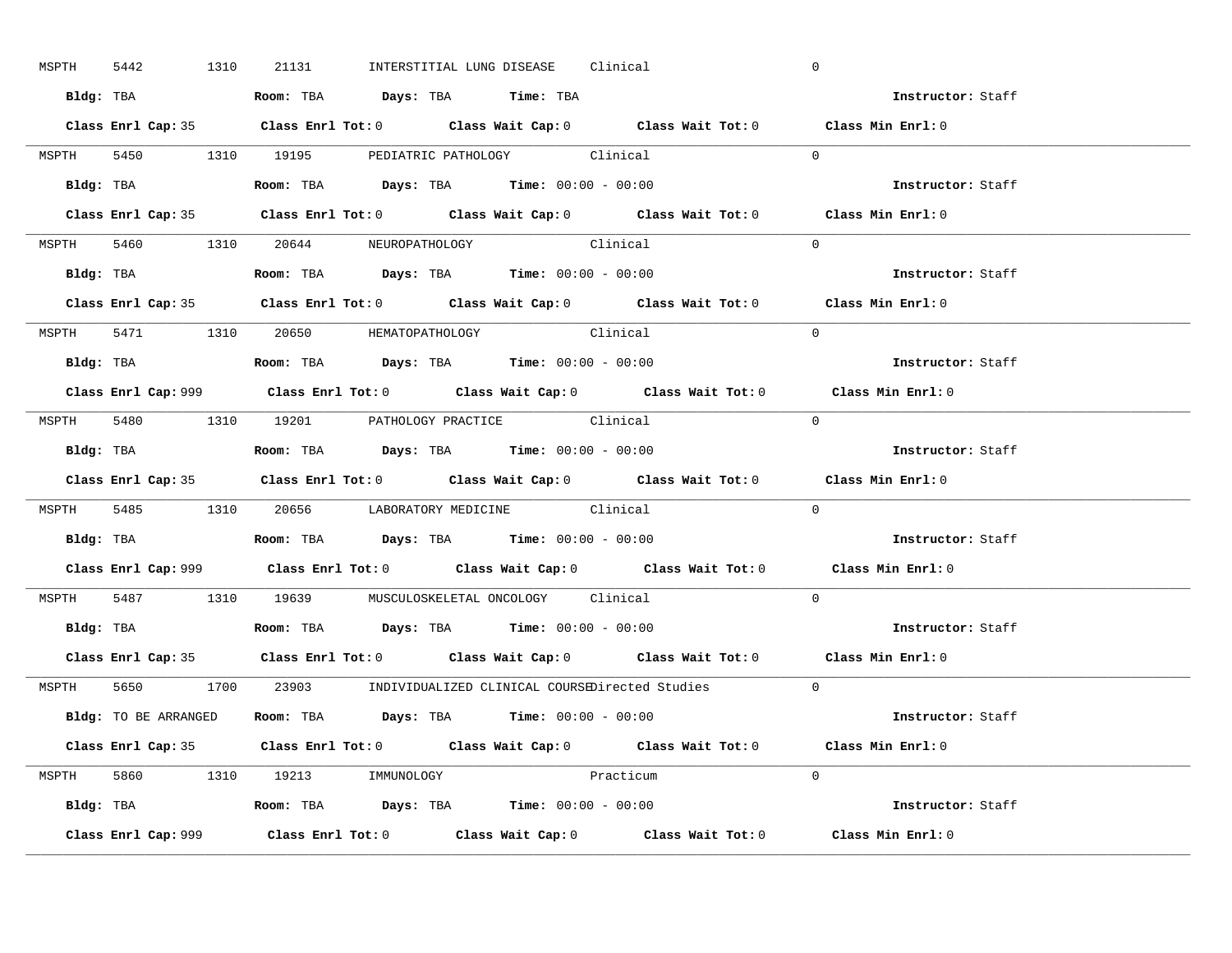#### Report ID: SR201 **University of Pittsburgh** Page No. 246 of 464 **Schedule of Classes for Fall Term 2021-2022** Run Date: 12/16/2020 **Four Week - Fourth Rundall Run Time: 22:30:21**

# **School of Medicine - Pathology - Subject: Pathology**

| Subject   |                    |      | Catalog Nbr Section Class Nbr | Course Title                                        |                                 | Component                                                                                          | Units        | Topics            |
|-----------|--------------------|------|-------------------------------|-----------------------------------------------------|---------------------------------|----------------------------------------------------------------------------------------------------|--------------|-------------------|
| MSPTH     | 5861               | 1310 | 19219                         | BIOLOGY OF CANCER                                   |                                 | Clinical                                                                                           | $\Omega$     |                   |
| Bldg: TBA |                    |      | Room: TBA                     | $\texttt{Days:}$ TBA $\texttt{Time:}$ 00:00 - 00:00 |                                 |                                                                                                    |              | Instructor: Staff |
|           | Class Enrl Cap: 35 |      |                               |                                                     |                                 | Class Enrl Tot: $0$ Class Wait Cap: $0$ Class Wait Tot: $0$ Class Min Enrl: $0$                    |              |                   |
| MSPTH     | 5862               | 1310 | 19231                         |                                                     | BIOCHEMISTRY PATHOLOGY Clinical |                                                                                                    | $\Omega$     |                   |
| Bldg: TBA |                    |      |                               | Room: TBA $Days:$ TBA $Time: 00:00 - 00:00$         |                                 |                                                                                                    |              | Instructor: Staff |
|           | Class Enrl Cap: 35 |      |                               |                                                     |                                 | Class Enrl Tot: $0$ Class Wait Cap: $0$ Class Wait Tot: $0$ Class Min Enrl: $0$                    |              |                   |
| MSPTH     | 5863               | 1310 | 20662                         |                                                     | TUMOR IMMUNOLOGY Clinical       |                                                                                                    | $\Omega$     |                   |
| Bldg: TBA |                    |      |                               | Room: TBA $Days:$ TBA $Time: 00:00 - 00:00$         |                                 |                                                                                                    |              | Instructor: Staff |
|           | Class Enrl Cap: 35 |      |                               |                                                     |                                 | Class Enrl Tot: $0$ Class Wait Cap: $0$ Class Wait Tot: $0$ Class Min Enrl: $0$                    |              |                   |
| MSPTH     | 5865               | 1310 | 19237                         |                                                     |                                 | HEAD, NECK AND ORAL PATHOLOGY Directed Studies                                                     | $\mathbf{0}$ |                   |
| Bldg: TBA |                    |      |                               | Room: TBA $Days:$ TBA $Time: 00:00 - 00:00$         |                                 |                                                                                                    |              | Instructor: Staff |
|           | Class Enrl Cap: 35 |      |                               |                                                     |                                 | Class Enrl Tot: $0$ Class Wait Cap: $0$ Class Wait Tot: $0$ Class Min Enrl: $0$                    |              |                   |
| MSPTH     | 5869               | 1310 | 20668                         |                                                     |                                 | INDEPENDENT STUDY IN PATHOLOGYIndependent Study                                                    | $\circ$      |                   |
| Bldg: TBA |                    |      |                               | Room: TBA Days: TBA Time: $00:00 - 00:00$           |                                 |                                                                                                    |              | Instructor: Staff |
|           | Class Enrl Cap: 35 |      |                               |                                                     |                                 | Class Enrl Tot: 0 $\qquad$ Class Wait Cap: 0 $\qquad$ Class Wait Tot: 0 $\qquad$ Class Min Enrl: 0 |              |                   |
| MSPTH     | 5900               | 1310 | 20674                         |                                                     | EXTRAMURAL PATHOLOGY Clinical   |                                                                                                    | $\mathbf{0}$ |                   |
| Bldg: TBA |                    |      |                               | Room: TBA $Days:$ TBA $Time: 00:00 - 00:00$         |                                 |                                                                                                    |              | Instructor: Staff |
|           | Class Enrl Cap: 35 |      |                               |                                                     |                                 | Class Enrl Tot: O $\qquad$ Class Wait Cap: O $\qquad$ Class Wait Tot: O $\qquad$ Class Min Enrl: O |              |                   |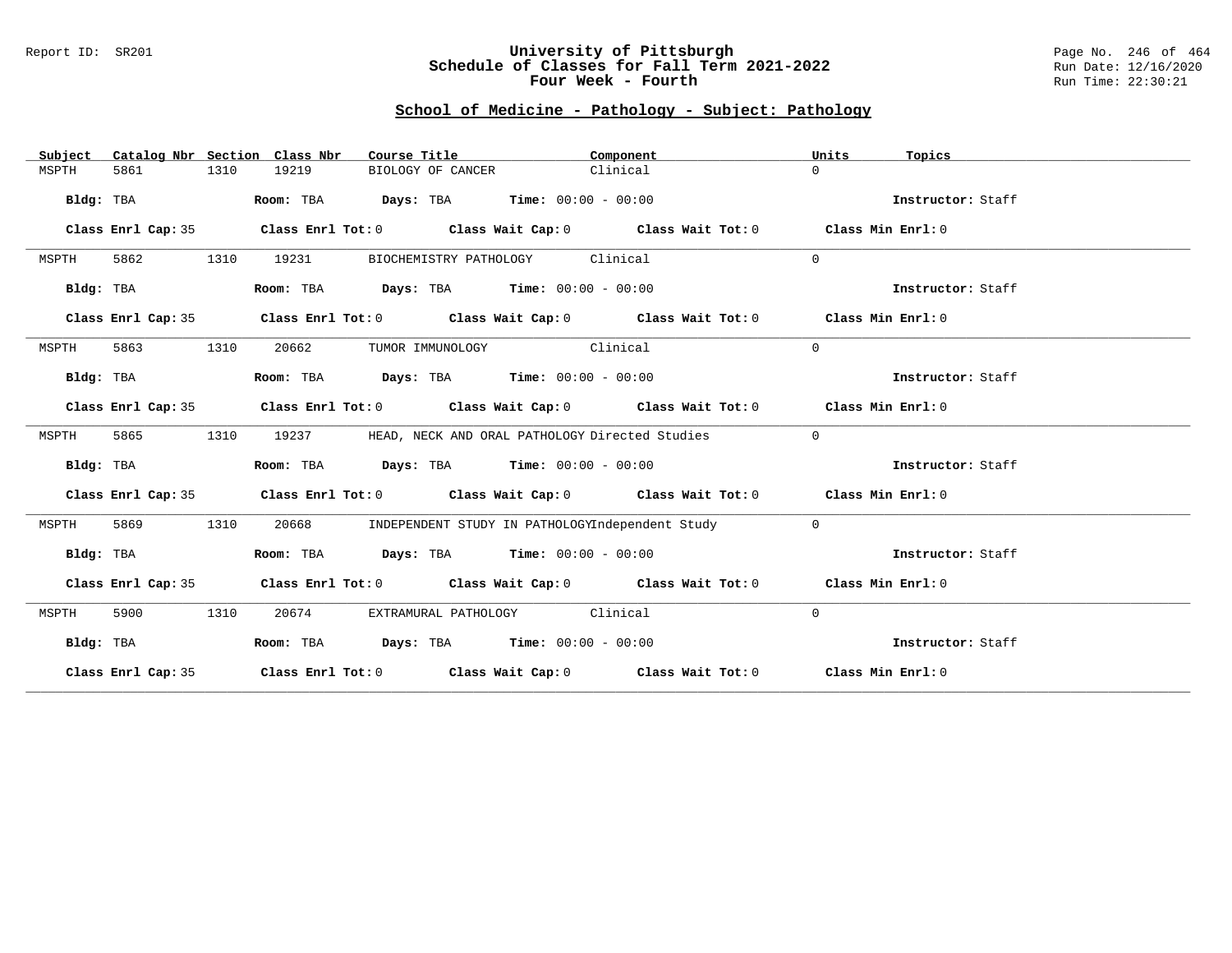#### Report ID: SR201 **University of Pittsburgh** Page No. 247 of 464 **Schedule of Classes for Fall Term 2021-2022** Run Date: 12/16/2020 **Four Week - Fourth Rundall Run Time: 22:30:21**

# **School of Medicine - Pediatrics - Subject: Pediatrics**

| Catalog Nbr Section Class Nbr<br>Subject                                                                       | Course Title                                                                                       | Component | Units<br>Topics   |
|----------------------------------------------------------------------------------------------------------------|----------------------------------------------------------------------------------------------------|-----------|-------------------|
| 5345<br>PEDS<br>1310                                                                                           | 19555<br>PEDS CLERKSHIP REPEAT COURSE Directed Studies                                             |           | $\Omega$          |
| Bldg: TBA                                                                                                      | Room: TBA $Days:$ TBA $Time: 00:00 - 00:00$                                                        |           | Instructor: Staff |
|                                                                                                                | Class Enrl Cap: 35 Class Enrl Tot: 0 Class Wait Cap: 0 Class Wait Tot: 0 Class Min Enrl: 0         |           |                   |
|                                                                                                                | PEDS 5351 1310 19573 PEDIATRIC INPATIENT MEDICINE Clinical                                         |           | $\Omega$          |
| Bldg: TBA                                                                                                      | Room: TBA $Days:$ TBA $Time: 00:00 - 00:00$                                                        |           | Instructor: Staff |
|                                                                                                                | Class Enrl Cap: 35 Class Enrl Tot: 0 Class Wait Cap: 0 Class Wait Tot: 0 Class Min Enrl: 0         |           |                   |
| 5386<br>PEDS                                                                                                   | 1310 19465 INDIVIDUAL STUDY OR RESEARCH Directed Studies                                           |           | $\overline{0}$    |
| Bldg: TBA and the state of the state of the state of the state of the state of the state of the state of the s | Room: TBA $Days:$ TBA $Time: 00:00 - 00:00$                                                        |           | Instructor: Staff |
|                                                                                                                | Class Enrl Cap: 35 Class Enrl Tot: 0 Class Wait Cap: 0 Class Wait Tot: 0 Class Min Enrl: 0         |           |                   |
|                                                                                                                | PEDS 5401 1310 19591 ADV PEDIATRIC IN-PATIENT (AI) Clinical                                        |           | $\Omega$          |
| Bldg: TBA                                                                                                      | Room: TBA $Days:$ TBA $Time: 00:00 - 00:00$                                                        |           | Instructor: Staff |
|                                                                                                                | Class Enrl Cap: 999 Class Enrl Tot: 0 Class Wait Cap: 0 Class Wait Tot: 0 Class Min Enrl: 0        |           |                   |
|                                                                                                                | PEDS 5406 1310 19609 EXTRAMURAL ACTING INTERNSHIP Clinical                                         |           | $\Omega$          |
| Bldg: TBA                                                                                                      | Room: TBA $Days:$ TBA Time: $00:00 - 00:00$                                                        |           | Instructor: Staff |
|                                                                                                                | Class Enrl Cap: 35 Class Enrl Tot: 0 Class Wait Cap: 0 Class Wait Tot: 0 Class Min Enrl: 0         |           |                   |
| PEDS                                                                                                           | 5410 1310 19471 PRIMARY CARE PEDIATRICS Clinical                                                   |           | $\Omega$          |
|                                                                                                                | <b>Bldg:</b> TBA <b>Room:</b> TBA <b>Days:</b> TBA <b>Time:</b> $00:00 - 00:00$                    |           | Instructor: Staff |
|                                                                                                                | Class Enrl Cap: 999 Class Enrl Tot: 0 Class Wait Cap: 0 Class Wait Tot: 0 Class Min Enrl: 0        |           |                   |
|                                                                                                                | PEDS 5421 1310 19675 ALLERGY AND IMMUNOLOGY Clinical                                               |           | $\Omega$          |
| Bldg: TBA                                                                                                      | Room: TBA $\rule{1em}{0.15mm}$ Days: TBA Time: $00:00 - 00:00$                                     |           | Instructor: Staff |
|                                                                                                                | Class Enrl Cap: 999 Class Enrl Tot: 0 Class Wait Cap: 0 Class Wait Tot: 0 Class Min Enrl: 0        |           |                   |
| 5425<br>PEDS                                                                                                   | 1310 19759 PEDIATRIC RHEUMATOLOGY Clinical                                                         |           | $\Omega$          |
| Bldg: TBA                                                                                                      | Room: TBA $\rule{1em}{0.15mm}$ Days: TBA Time: $00:00 - 00:00$                                     |           | Instructor: Staff |
| Class Enrl Cap: 35                                                                                             | Class Enrl Tot: 0 $\qquad$ Class Wait Cap: 0 $\qquad$ Class Wait Tot: 0 $\qquad$ Class Min Enrl: 0 |           |                   |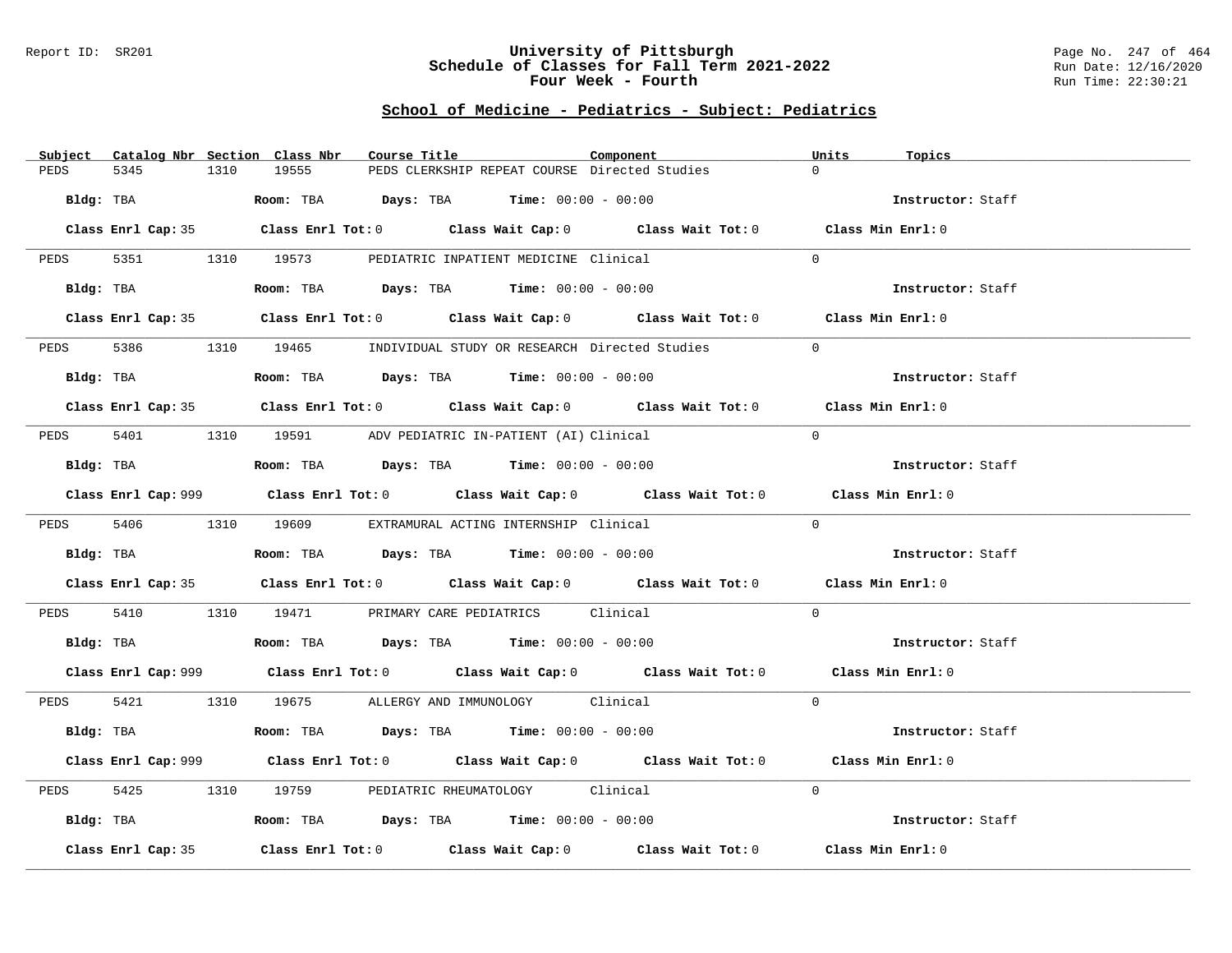| PEDS | 5430      |           | 1310 19771                                                                             |  | PEDIATRIC CARDIOLOGY Clinical |                                                                                             |            | $\overline{0}$    |  |
|------|-----------|-----------|----------------------------------------------------------------------------------------|--|-------------------------------|---------------------------------------------------------------------------------------------|------------|-------------------|--|
|      |           |           | Bldg: TBA                   Room: TBA         Days: TBA         Time: $00:00 - 00:00$  |  |                               |                                                                                             |            | Instructor: Staff |  |
|      |           |           |                                                                                        |  |                               | Class Enrl Cap: 999 Class Enrl Tot: 0 Class Wait Cap: 0 Class Wait Tot: 0 Class Min Enrl: 0 |            |                   |  |
|      |           |           | PEDS 5440 1310 19789 ENDCRNLGY, METBLSM & DIABETES Clinical                            |  |                               |                                                                                             |            | $\Omega$          |  |
|      |           | Bldg: TBA | Room: TBA $Days:$ TBA $Time: 00:00 - 00:00$                                            |  |                               |                                                                                             |            | Instructor: Staff |  |
|      |           |           |                                                                                        |  |                               | Class Enrl Cap: 999 Class Enrl Tot: 0 Class Wait Cap: 0 Class Wait Tot: 0 Class Min Enrl: 0 |            |                   |  |
|      |           |           | PEDS 5450 1310 19807 PEDIATRIC INFECTIOUS DISEASES Clinical                            |  |                               |                                                                                             |            | $\Omega$          |  |
|      |           |           | Bldg: TBA                    Room: TBA         Days: TBA        Time: $00:00 - 00:00$  |  |                               |                                                                                             |            | Instructor: Staff |  |
|      |           |           |                                                                                        |  |                               | Class Enrl Cap: 999 Class Enrl Tot: 0 Class Wait Cap: 0 Class Wait Tot: 0 Class Min Enrl: 0 |            |                   |  |
|      |           |           | PEDS 5455 1310 19837 PEDIATRIC DERMATOLOGY Clinical                                    |  |                               |                                                                                             |            | $\Omega$          |  |
|      |           |           | Bldg: TBA                    Room: TBA         Days: TBA         Time: $00:00 - 00:00$ |  |                               |                                                                                             |            | Instructor: Staff |  |
|      |           |           |                                                                                        |  |                               | Class Enrl Cap: 35 Class Enrl Tot: 0 Class Wait Cap: 0 Class Wait Tot: 0 Class Min Enrl: 0  |            |                   |  |
|      |           |           | PEDS 5460 1310 19855 NEONATOLOGY                                                       |  |                               | Clinical                                                                                    | $\bigcirc$ |                   |  |
|      |           |           |                                                                                        |  |                               |                                                                                             |            | Instructor: Staff |  |
|      |           |           |                                                                                        |  |                               |                                                                                             |            |                   |  |
|      |           |           |                                                                                        |  |                               | Class Enrl Cap: 999 Class Enrl Tot: 0 Class Wait Cap: 0 Class Wait Tot: 0 Class Min Enrl: 0 |            |                   |  |
|      |           |           | PEDS 5465 1310 19873 BREASTFEEDING ELECTIVE Clinical                                   |  |                               |                                                                                             |            | $\overline{0}$    |  |
|      | Bldg: TBA |           | Room: TBA $\rule{1em}{0.15mm}$ Days: TBA Time: $00:00 - 00:00$                         |  |                               |                                                                                             |            | Instructor: Staff |  |
|      |           |           |                                                                                        |  |                               | Class Enrl Cap: 35 Class Enrl Tot: 0 Class Wait Cap: 0 Class Wait Tot: 0 Class Min Enrl: 0  |            |                   |  |
|      |           |           | PEDS 5470 1310 20011 GENETICS                                                          |  |                               | Clinical                                                                                    |            | $\Omega$          |  |
|      |           |           | Bldg: TBA                    Room: TBA         Days: TBA         Time: $00:00 - 00:00$ |  |                               |                                                                                             |            | Instructor: Staff |  |
|      |           |           |                                                                                        |  |                               | Class Enrl Cap: 999 Class Enrl Tot: 0 Class Wait Cap: 0 Class Wait Tot: 0 Class Min Enrl: 0 |            |                   |  |
|      |           |           | PEDS 5480 1310 20017 NEPHROLOGY                                                        |  |                               | Clinical                                                                                    |            | $\Omega$          |  |
|      |           |           | Bldg: TBA                   Room: TBA         Days: TBA         Time: 00:00 - 00:00    |  |                               |                                                                                             |            | Instructor: Staff |  |
|      |           |           |                                                                                        |  |                               | Class Enrl Cap: 999 Class Enrl Tot: 0 Class Wait Cap: 0 Class Wait Tot: 0 Class Min Enrl: 0 |            |                   |  |
|      |           |           | PEDS 5490 1310 20023 HEMATOLOGY/ONCOLOGY Clinical                                      |  |                               |                                                                                             |            | $\Omega$          |  |
|      |           |           | <b>Bldg:</b> TBA <b>ROOM:</b> TBA <b>Days:</b> TBA <b>Time:</b> $00:00 - 00:00$        |  |                               |                                                                                             |            | Instructor: Staff |  |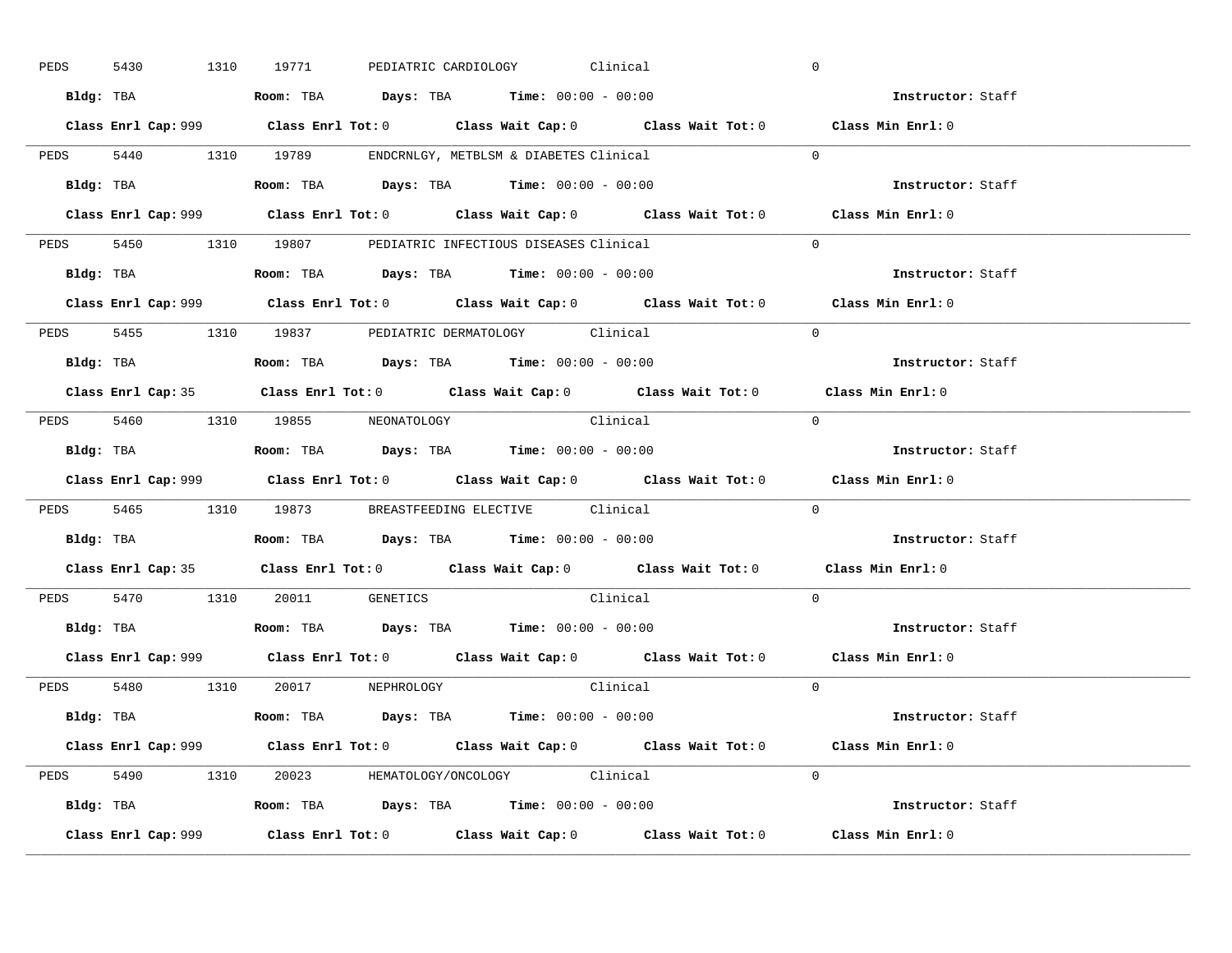#### Report ID: SR201 **University of Pittsburgh** Page No. 249 of 464 **Schedule of Classes for Fall Term 2021-2022** Run Date: 12/16/2020 **Four Week - Fourth Rundall Run Time: 22:30:21**

# **School of Medicine - Pediatrics - Subject: Pediatrics**

|      |                      |      | Subject Catalog Nbr Section Class Nbr | Course Title |                                                                                           | Component                                                                                   | Units    | Topics            |  |
|------|----------------------|------|---------------------------------------|--------------|-------------------------------------------------------------------------------------------|---------------------------------------------------------------------------------------------|----------|-------------------|--|
| PEDS | 5491                 | 1040 | 21102                                 | NEONATOLOGY  |                                                                                           | Clinical                                                                                    | $\Omega$ |                   |  |
|      |                      |      |                                       |              | Bldg: TBA                    Room: TBA         Days: TBA        Time: TBA                 |                                                                                             |          | Instructor: Staff |  |
|      |                      |      |                                       |              |                                                                                           | Class Enrl Cap: 200 Class Enrl Tot: 0 Class Wait Cap: 0 Class Wait Tot: 0 Class Min Enrl: 0 |          |                   |  |
|      |                      |      |                                       |              | PEDS 5500 1310 20077 EMERGENCY PEDIATRICS Clinical                                        |                                                                                             | $\Omega$ |                   |  |
|      | Bldg: TBA            |      |                                       |              | Room: TBA $\rule{1em}{0.15mm}$ Days: TBA $\rule{1.15mm}]{0.15mm}$ Time: $0.0100 - 0.0100$ |                                                                                             |          | Instructor: Staff |  |
|      |                      |      |                                       |              |                                                                                           | Class Enrl Cap: 999 Class Enrl Tot: 0 Class Wait Cap: 0 Class Wait Tot: 0 Class Min Enrl: 0 |          |                   |  |
| PEDS |                      |      |                                       |              | 5510 1310 20101 PEDIATRIC GASTROENTEROLOGY Clinical                                       |                                                                                             | $\Omega$ |                   |  |
|      |                      |      |                                       |              | Bldg: TBA                    Room: TBA         Days: TBA         Time: 00:00 - 00:00      |                                                                                             |          | Instructor: Staff |  |
|      |                      |      |                                       |              |                                                                                           | Class Enrl Cap: 999 Class Enrl Tot: 0 Class Wait Cap: 0 Class Wait Tot: 0 Class Min Enrl: 0 |          |                   |  |
|      |                      |      |                                       |              | PEDS 5520 1310 20113 DEVELOPMENTAL PEDIATRICS Clinical                                    |                                                                                             | $\Omega$ |                   |  |
|      | Bldg: TBA            |      |                                       |              | Room: TBA $\rule{1em}{0.15mm}$ Days: TBA Time: $00:00 - 00:00$                            |                                                                                             |          | Instructor: Staff |  |
|      |                      |      |                                       |              |                                                                                           | Class Enrl Cap: 999 Class Enrl Tot: 0 Class Wait Cap: 0 Class Wait Tot: 0 Class Min Enrl: 0 |          |                   |  |
|      |                      |      |                                       |              | PEDS 5521 1700 24692 TRIPLE BOARD PEDIATRICS Clinical                                     |                                                                                             | $\Omega$ |                   |  |
|      | Bldg: TO BE ARRANGED |      |                                       |              | Room: TBA $Days:$ TBA $Time: 00:00 - 00:00$                                               |                                                                                             |          | Instructor: Staff |  |
|      |                      |      |                                       |              |                                                                                           | Class Enrl Cap: 35 Class Enrl Tot: 0 Class Wait Cap: 0 Class Wait Tot: 0 Class Min Enrl: 0  |          |                   |  |
|      |                      |      |                                       |              | PEDS 5530 1310 20125 POISON CENTER Practicum                                              |                                                                                             | $\Omega$ |                   |  |
|      |                      |      |                                       |              | <b>Bldg:</b> TBA <b>ROOM:</b> TBA <b>Days:</b> TBA <b>Time:</b> $00:00 - 00:00$           |                                                                                             |          | Instructor: Staff |  |
|      |                      |      |                                       |              |                                                                                           | Class Enrl Cap: 999 Class Enrl Tot: 0 Class Wait Cap: 0 Class Wait Tot: 0 Class Min Enrl: 0 |          |                   |  |
|      |                      |      |                                       |              | PEDS 5540 1310 20143 PEDIATRIC PULMONOLOGY Clinical                                       |                                                                                             | $\Omega$ |                   |  |
|      |                      |      |                                       |              | Bldg: TBA                    Room: TBA         Days: TBA        Time: $00:00 - 00:00$     |                                                                                             |          | Instructor: Staff |  |
|      |                      |      |                                       |              |                                                                                           | Class Enrl Cap: 999 Class Enrl Tot: 0 Class Wait Cap: 0 Class Wait Tot: 0 Class Min Enrl: 0 |          |                   |  |
| PEDS | 5550 1310            |      |                                       |              | 20161 ADOLESCENT MEDICINE Clinical                                                        |                                                                                             | $\Omega$ |                   |  |
|      |                      |      |                                       |              | Bldg: TBA                   Room: TBA        Days: TBA        Time: 00:00 - 00:00         |                                                                                             |          | Instructor: Staff |  |
|      | Class Enrl Cap: 999  |      |                                       |              |                                                                                           | Class Enrl Tot: $0$ Class Wait Cap: $0$ Class Wait Tot: $0$ Class Min Enrl: $0$             |          |                   |  |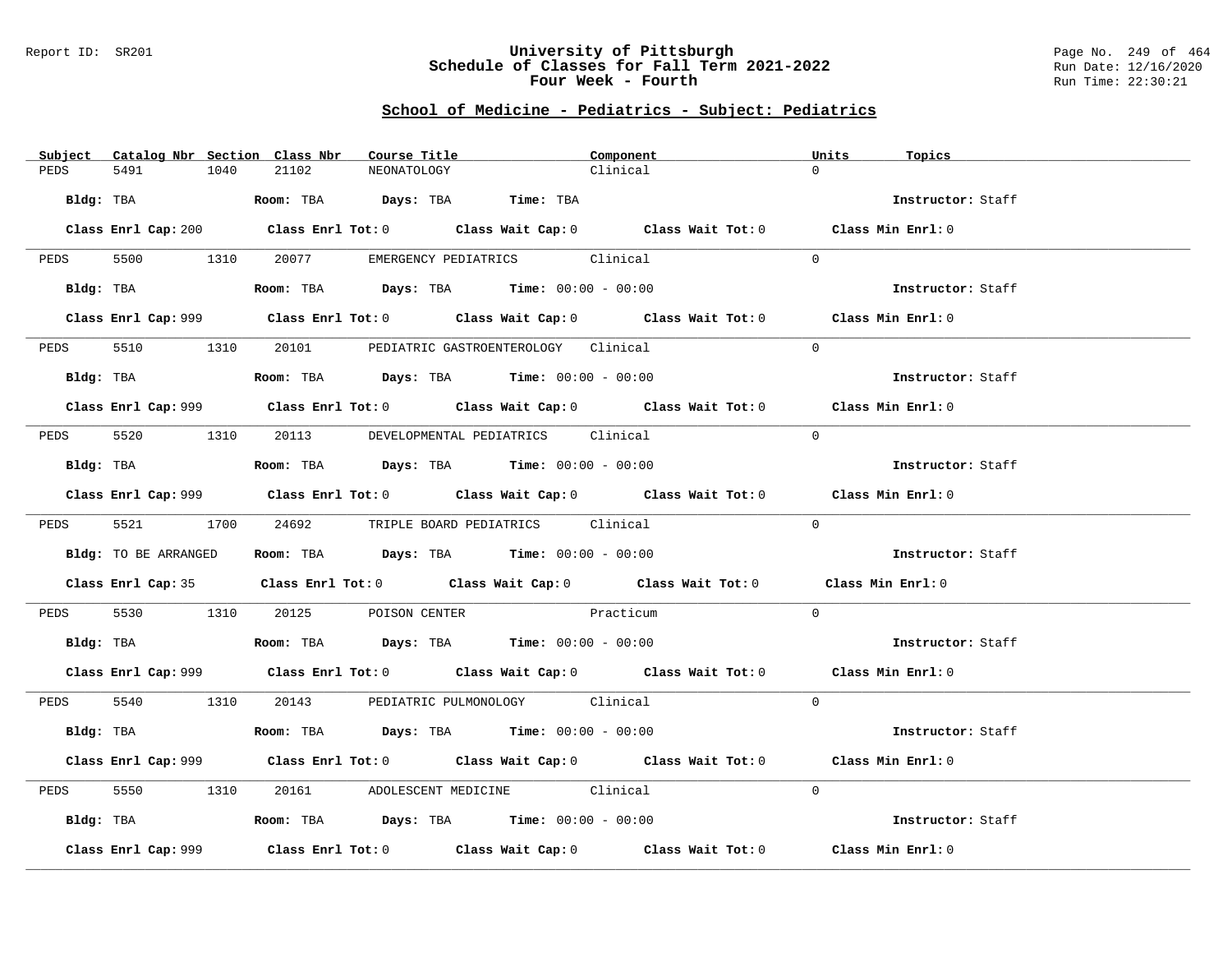| PEDS | 5560<br>1310         | 19483<br>AMBULATORY PEDIATRICS                                                              | Clinical | $\overline{0}$                |
|------|----------------------|---------------------------------------------------------------------------------------------|----------|-------------------------------|
|      | Bldg: TBA            | <b>Room:</b> TBA $Days: TBA$ <b>Time:</b> $00:00 - 00:00$                                   |          | Instructor: Staff             |
|      |                      | Class Enrl Cap: 999 Class Enrl Tot: 0 Class Wait Cap: 0 Class Wait Tot: 0 Class Min Enrl: 0 |          |                               |
|      |                      | PEDS 5570 1310 19489 ADOLSCNT AND YOUNG ADLT MEDICNClinical                                 |          | $\Omega$                      |
|      | Bldg: TBA            | Room: TBA $Days:$ TBA $Time: 00:00 - 00:00$                                                 |          | Instructor: Staff             |
|      |                      | Class Enrl Cap: 999 Class Enrl Tot: 0 Class Wait Cap: 0 Class Wait Tot: 0 Class Min Enrl: 0 |          |                               |
| PEDS |                      | 5580 1310 19501 SCHOOL HEALTH Clinical                                                      |          | $\Omega$                      |
|      | Bldg: TBA            | Room: TBA $Days:$ TBA $Time: 00:00 - 00:00$                                                 |          | Instructor: Staff             |
|      |                      | Class Enrl Cap: 999 Class Enrl Tot: 0 Class Wait Cap: 0 Class Wait Tot: 0 Class Min Enrl: 0 |          |                               |
|      |                      | PEDS 5650 1310 20179 INDIVIDUALIZED CLINICAL COURSELecture                                  |          | $\Omega$                      |
|      | Bldg: TBA            | Room: TBA $Days:$ TBA $Time: 00:00 - 00:00$                                                 |          | Instructor: Staff             |
|      |                      | Class Enrl Cap: 35 Class Enrl Tot: 0 Class Wait Cap: 0 Class Wait Tot: 0 Class Min Enrl: 0  |          |                               |
| PEDS |                      | 5720 1310 20197 MOLECULAR MEDICINE (ILS) Lecture                                            |          | $\overline{0}$                |
|      | Bldg: TBA            | <b>Room:</b> TBA $Days: TBA$ <b>Time:</b> $00:00 - 00:00$                                   |          | Instructor: Staff             |
|      |                      | Class Enrl Cap: 999 Class Enrl Tot: 0 Class Wait Cap: 0 Class Wait Tot: 0 Class Min Enrl: 0 |          |                               |
|      |                      | PEDS 5750 1700 28628 GET READY FOR RESIDENCY Clinical                                       |          | $\Omega$                      |
|      | Bldg: TO BE ARRANGED | Room: TBA $Days:$ TBA $Time: 00:00 - 00:00$                                                 |          | Instructor: Fontenot, Amber L |
|      |                      |                                                                                             |          | Kirk, Kimberly Ann            |
|      |                      | Class Enrl Cap: 35 Class Enrl Tot: 0 Class Wait Cap: 0 Class Wait Tot: 0 Class Min Enrl: 0  |          |                               |
|      |                      | PEDS 5845 1310 20221 PEDIATRIC RESEARCH Directed Studies 0                                  |          |                               |
|      | Bldg: TBA            | Room: TBA $Days:$ TBA $Time: 00:00 - 00:00$                                                 |          | Instructor: Staff             |
|      |                      | Class Enrl Cap: 35 Class Enrl Tot: 0 Class Wait Cap: 0 Class Wait Tot: 0 Class Min Enrl: 0  |          |                               |
| PEDS | 5899                 | 1215 23985 INDEPENDENT STUDY PEDIATRIC Independent Study 0                                  |          |                               |
|      | Bldg: TO BE ARRANGED | Room: TBA Days: TBA Time: $00:00 - 00:00$ and the example of the staff                      |          |                               |
|      |                      | Class Enrl Cap: 35 Class Enrl Tot: 0 Class Wait Cap: 0 Class Wait Tot: 0 Class Min Enrl: 0  |          |                               |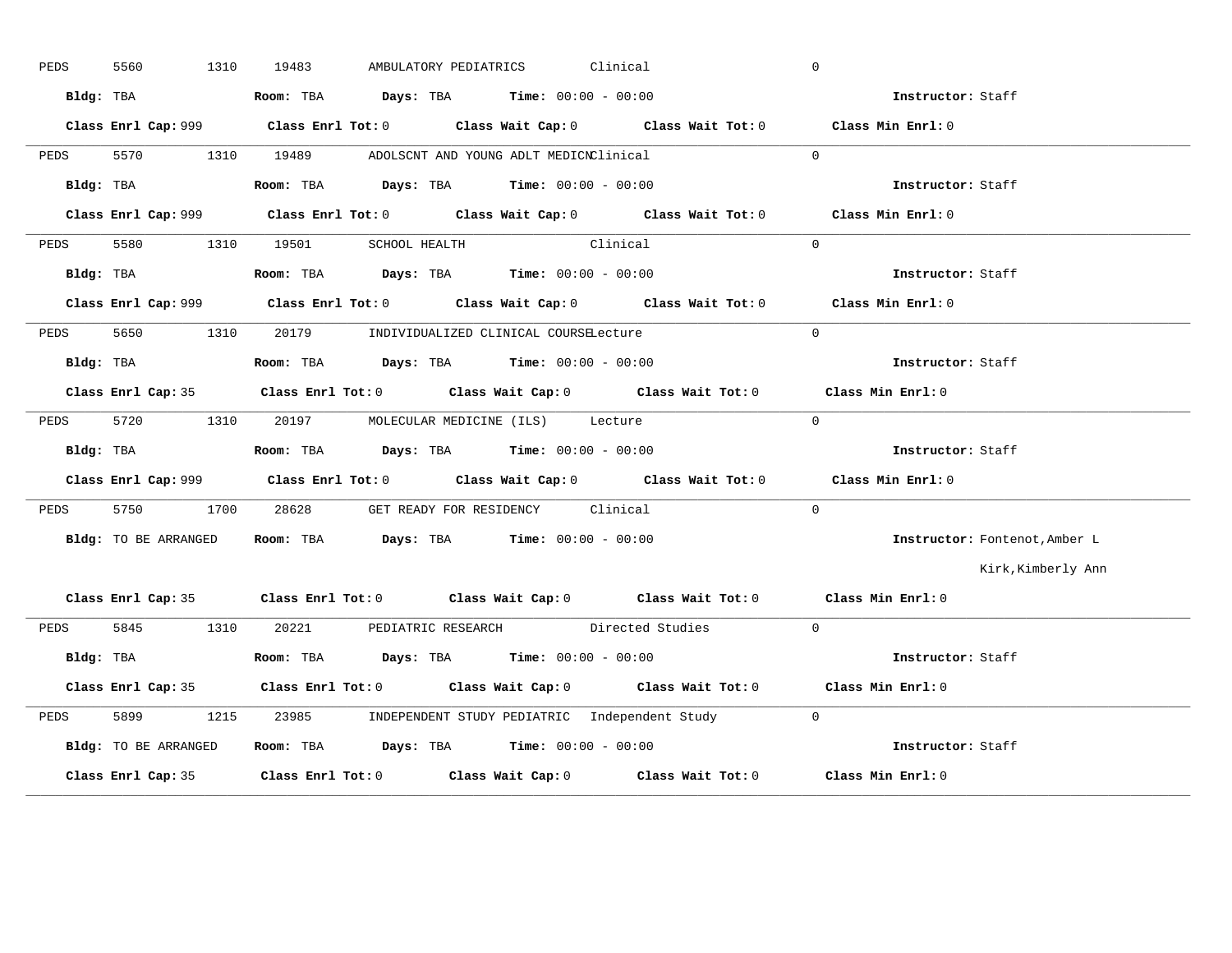#### Report ID: SR201 **University of Pittsburgh** Page No. 251 of 464 **Schedule of Classes for Fall Term 2021-2022** Run Date: 12/16/2020 **Four Week - Fourth Rundall Run Time: 22:30:21**

# **School of Medicine - Pediatrics - Subject: Pediatrics**

| Subject   | Catalog Nbr Section Class Nbr |      |                   | Course Title                              | Component         | Units             | Topics            |
|-----------|-------------------------------|------|-------------------|-------------------------------------------|-------------------|-------------------|-------------------|
| PEDS      | 5900                          | 1310 | 20239             | EXTRAMURAL PEDIATRICS                     | Clinical          |                   |                   |
| Bldg: TBA |                               |      | Room: TBA         | <b>Time:</b> $00:00 - 00:00$<br>Days: TBA |                   |                   | Instructor: Staff |
|           | Class Enrl Cap: 35            |      | Class Enrl Tot: 0 | Class Wait Cap: 0                         | Class Wait Tot: 0 | Class Min Enrl: 0 |                   |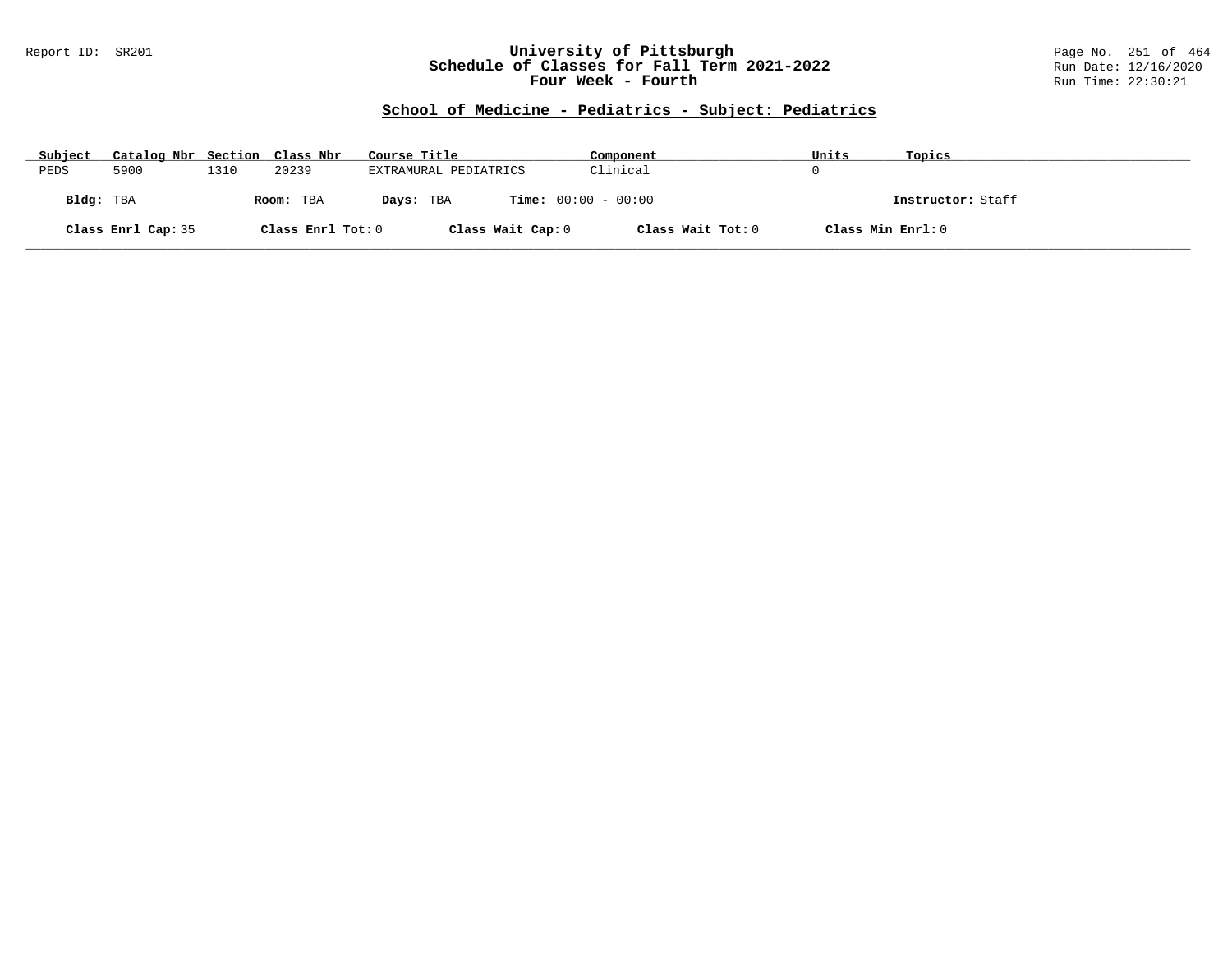### Report ID: SR201 **University of Pittsburgh University of Pittsburgh** Page No. 252 of 464<br>**Schedule of Classes for Fall Term 2021-2022** Run Date: 12/16/2020 **Schedule of Classes for Fall Term 2021-2022** Run Date: 12/16/2020 **Four Week - Fourth Rundall Run Time: 22:30:21**

# **School of Medicine - Physical Medicine and Rehabilitation - Subject: Physical Medicine and Rehab**

| Subject                | Catalog Nbr Section Class Nbr<br>Course Title                                                                                                                                                                                                                                                                  | Component                                                                                   | Units<br>Topics   |
|------------------------|----------------------------------------------------------------------------------------------------------------------------------------------------------------------------------------------------------------------------------------------------------------------------------------------------------------|---------------------------------------------------------------------------------------------|-------------------|
| 5410<br>1310<br>PMDREH | 20251                                                                                                                                                                                                                                                                                                          | REHABILITATION SUB-INTERNSHIP Clinical                                                      | $\Omega$          |
| Bldg: TO BE ARRANGED   | Room: TBA $Days:$ TBA Time: $00:00 - 00:00$                                                                                                                                                                                                                                                                    |                                                                                             | Instructor: Staff |
|                        |                                                                                                                                                                                                                                                                                                                | Class Enrl Cap: 35 Class Enrl Tot: 0 Class Wait Cap: 0 Class Wait Tot: 0 Class Min Enrl: 0  |                   |
|                        | PMDREH 5450 1310 20257 REHABLTTN MEDICL CLERKSHIP Clinical                                                                                                                                                                                                                                                     |                                                                                             | $\Omega$          |
| Bldg: TO BE ARRANGED   | Room: TBA $Days:$ TBA $Time: 00:00 - 00:00$                                                                                                                                                                                                                                                                    |                                                                                             | Instructor: Staff |
|                        |                                                                                                                                                                                                                                                                                                                |                                                                                             | Class Min Enrl: 0 |
|                        | PMDREH 5460 1310 20263 PED PHYSCL MED/REHAB-INPATIENTClinical                                                                                                                                                                                                                                                  |                                                                                             | $\Omega$          |
| Bldg: TO BE ARRANGED   | <b>Room:</b> TBA $\rule{1em}{0.15mm}$ $\rule{1.5mm}{0.15mm}$ $\rule{1.5mm}{0.15mm}$ $\rule{1.5mm}{0.15mm}$ $\rule{1.5mm}{0.15mm}$ $\rule{1.5mm}{0.15mm}$ $\rule{1.5mm}{0.15mm}$ $\rule{1.5mm}{0.15mm}$ $\rule{1.5mm}{0.15mm}$ $\rule{1.5mm}{0.15mm}$ $\rule{1.5mm}{0.15mm}$ $\rule{1.5mm}{0.15mm}$ $\rule{1.5$ |                                                                                             | Instructor: Staff |
|                        |                                                                                                                                                                                                                                                                                                                |                                                                                             | Class Min Enrl: 0 |
|                        | PMDREH 5461 1310 20269 PED PHYSCL MED/REHAB-OUTPATNT Clinical                                                                                                                                                                                                                                                  |                                                                                             | $\overline{0}$    |
| Bldg: TO BE ARRANGED   | Room: TBA $Days:$ TBA $Time: 00:00 - 00:00$                                                                                                                                                                                                                                                                    |                                                                                             | Instructor: Staff |
|                        |                                                                                                                                                                                                                                                                                                                | Class Enrl Cap: 999 Class Enrl Tot: 0 Class Wait Cap: 0 Class Wait Tot: 0 Class Min Enrl: 0 |                   |
|                        | PMDREH 5465 1310 20287 DISABILITIES CLERKSHIP Clinical                                                                                                                                                                                                                                                         |                                                                                             | $\Omega$          |
| Bldg: TO BE ARRANGED   | Room: TBA $Days: TBA$ Time: $00:00 - 00:00$                                                                                                                                                                                                                                                                    |                                                                                             | Instructor: Staff |
|                        |                                                                                                                                                                                                                                                                                                                | Class Enrl Cap: 35 Class Enrl Tot: 0 Class Wait Cap: 0 Class Wait Tot: 0 Class Min Enrl: 0  |                   |
|                        |                                                                                                                                                                                                                                                                                                                | PMDREH 5650 1700 23927 INDIVIDUALIZED CLINICAL COURSEDirected Studies                       | $\mathbf{0}$      |
| Bldg: TO BE ARRANGED   | Room: TBA $Days:$ TBA $Time: 00:00 - 00:00$                                                                                                                                                                                                                                                                    |                                                                                             | Instructor: Staff |
|                        |                                                                                                                                                                                                                                                                                                                | Class Enrl Cap: 35 Class Enrl Tot: 0 Class Wait Cap: 0 Class Wait Tot: 0 Class Min Enrl: 0  |                   |
|                        | PMDREH 5810 1310 20299 PM&R RESEARCH                                                                                                                                                                                                                                                                           | Directed Studies                                                                            | $\Omega$          |
| Bldg: TO BE ARRANGED   | Room: TBA $\rule{1em}{0.15mm}$ Days: TBA $\rule{1.15mm}{0.15mm}$ Time: $00:00 - 00:00$                                                                                                                                                                                                                         |                                                                                             | Instructor: Staff |
|                        |                                                                                                                                                                                                                                                                                                                | Class Enrl Cap: 35 Class Enrl Tot: 0 Class Wait Cap: 0 Class Wait Tot: 0 Class Min Enrl: 0  |                   |
| PMDREH 5899            |                                                                                                                                                                                                                                                                                                                | 1700 23831 IND STDY IN PHYSCL MED & REHAEIndependent Study                                  | $\Omega$          |
| Bldg: TO BE ARRANGED   | <b>Room:</b> TBA $\rule{1em}{0.15mm}$ <b>Days:</b> TBA <b>Time:</b> $00:00 - 00:00$                                                                                                                                                                                                                            |                                                                                             | Instructor: Staff |
|                        |                                                                                                                                                                                                                                                                                                                | Class Enrl Cap: 35 Class Enrl Tot: 0 Class Wait Cap: 0 Class Wait Tot: 0 Class Min Enrl: 0  |                   |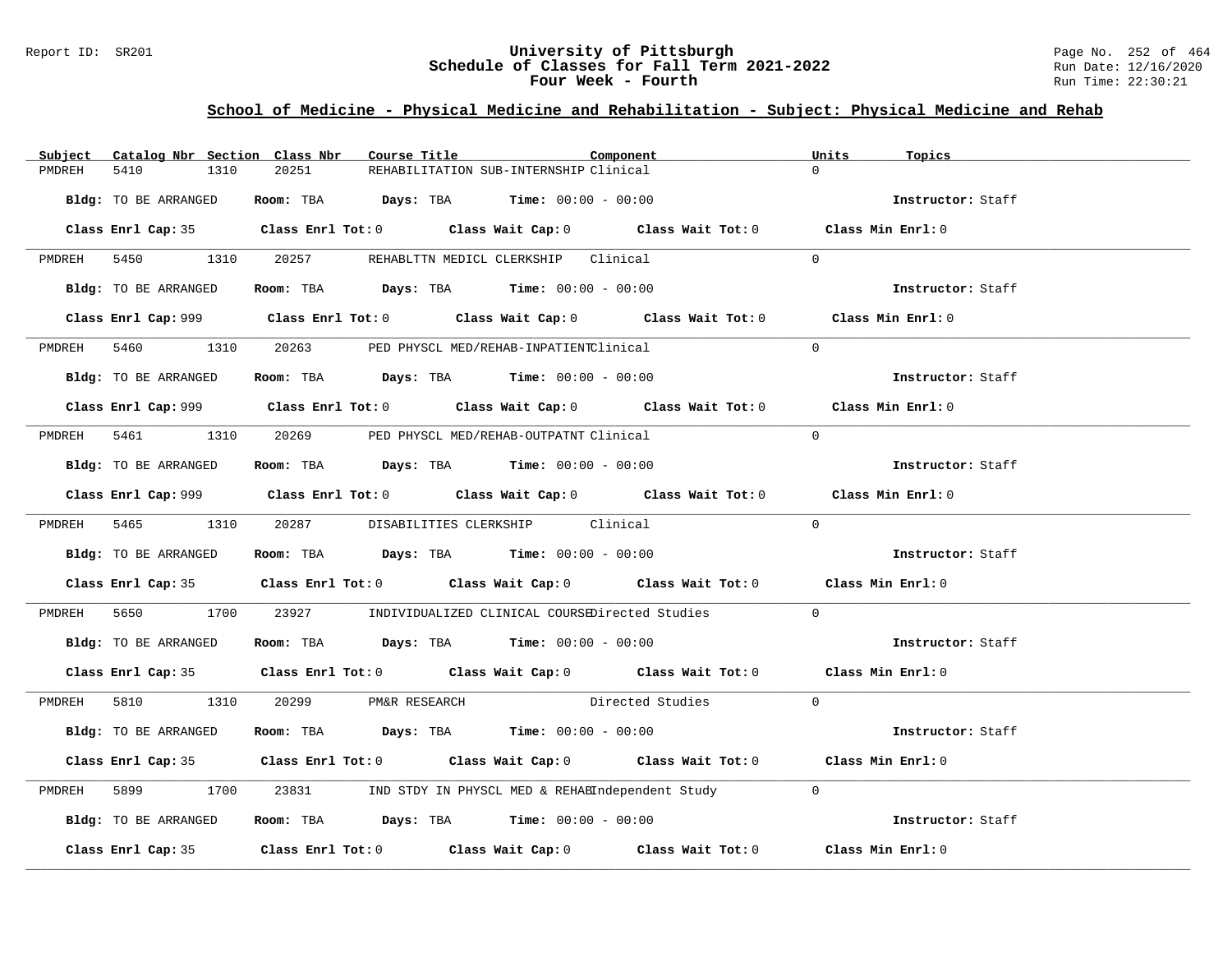| PMDREH | 5900                 | 1310 | 20305             | EXTRAMURAL PHYSCL MED & REHAB Clinical |                              |                   |                   |  |
|--------|----------------------|------|-------------------|----------------------------------------|------------------------------|-------------------|-------------------|--|
|        | Bldg: TO BE ARRANGED |      | Room: TBA         | Days: TBA                              | <b>Time:</b> $00:00 - 00:00$ |                   | Instructor: Staff |  |
|        | Class Enrl Cap: 35   |      | Class Enrl Tot: 0 |                                        | Class Wait Cap: 0            | Class Wait Tot: 0 | Class Min Enrl: 0 |  |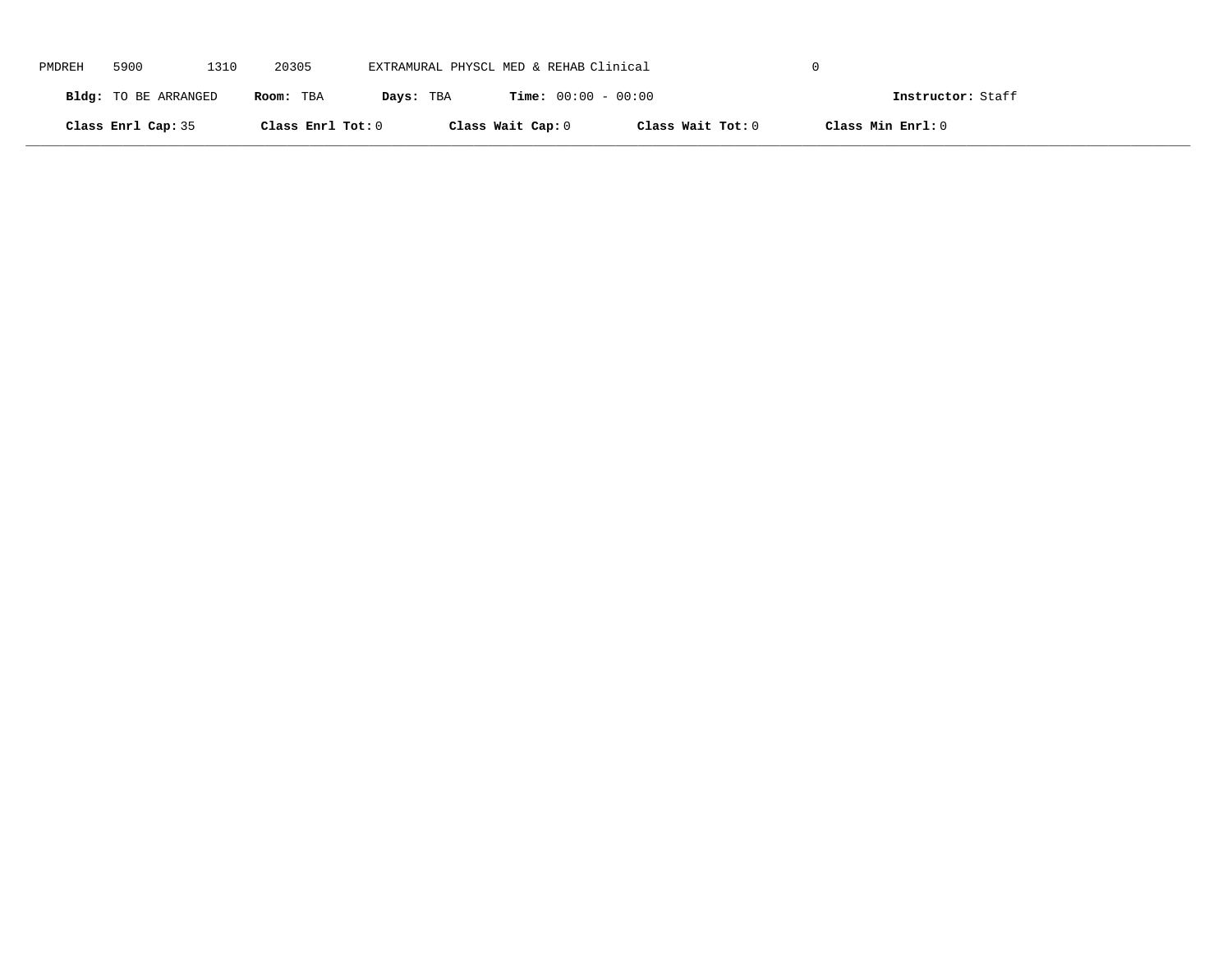#### Report ID: SR201 **University of Pittsburgh** Page No. 254 of 464 **Schedule of Classes for Fall Term 2021-2022** Run Date: 12/16/2020 **Four Week - Fourth Rundall Run Time: 22:30:21**

# **School of Medicine - Psychiatry - Subject: Psychiatry**

| Subject<br>Catalog Nbr Section Class Nbr | Course Title                                                                                | Component | Units<br>Topics   |
|------------------------------------------|---------------------------------------------------------------------------------------------|-----------|-------------------|
| 5345<br>PSYC<br>1310                     | 20311<br>CLINICAL NEUROSCIENCE REPEAT Clinical                                              |           | $\Omega$          |
| Bldg: TO BE ARRANGED                     | Room: TBA $Days: TBA$ Time: $00:00 - 00:00$                                                 |           | Instructor: Staff |
|                                          | Class Enrl Cap: 35 Class Enrl Tot: 0 Class Wait Cap: 0 Class Wait Tot: 0 Class Min Enrl: 0  |           |                   |
| PSYC                                     | 5366 1700 28612 PSYCHIATRY CLERKSHIP Clinical                                               |           | $\Omega$          |
| Bldg: TO BE ARRANGED                     | Room: TBA $\rule{1em}{0.15mm}$ Days: TBA Time: $00:00 - 00:00$                              |           | Instructor: Staff |
|                                          | Class Enrl Cap: 35 Class Enrl Tot: 0 Class Wait Cap: 0 Class Wait Tot: 0 Class Min Enrl: 0  |           |                   |
| 5410<br>PSYC                             | 1310 20344 ACTNG INTERNSHIP IN PSYCHIATRYClinical                                           |           | $\Omega$          |
| Bldg: TBA                                | <b>Room:</b> TBA $Days:$ TBA $Time: 00:00 - 00:00$                                          |           | Instructor: Staff |
|                                          | Class Enrl Cap: 35 Class Enrl Tot: 0 Class Wait Cap: 0 Class Wait Tot: 0 Class Min Enrl: 0  |           |                   |
| PSYC                                     | 5411 1310 20356 ADOLESCENT PSYC ACTING INTERN Clinical                                      |           | $\Omega$          |
| Bldg: TBA                                | Room: TBA $Days:$ TBA Time: $00:00 - 00:00$                                                 |           | Instructor: Staff |
|                                          | Class Enrl Cap: 999 Class Enrl Tot: 0 Class Wait Cap: 0 Class Wait Tot: 0 Class Min Enrl: 0 |           |                   |
|                                          | PSYC 5412 1310 20368 TRIPLE BOARD ACTING INTERNSHIRClinical                                 |           | $\Omega$          |
|                                          | Bldg: TBA                    Room: TBA         Days: TBA         Time: 00:00 - 00:00        |           | Instructor: Staff |
|                                          | Class Enrl Cap: 35 Class Enrl Tot: 0 Class Wait Cap: 0 Class Wait Tot: 0 Class Min Enrl: 0  |           |                   |
| 5415<br>PSYC                             | 1310   20380   INTRO TO CLINICAL PSYCHIATRY Clinical                                        |           | $\Omega$          |
| Bldg: TBA                                | Room: TBA $Days:$ TBA $Time: 00:00 - 00:00$                                                 |           | Instructor: Staff |
|                                          | Class Enrl Cap: 35 Class Enrl Tot: 0 Class Wait Cap: 0 Class Wait Tot: 0 Class Min Enrl: 0  |           |                   |
|                                          | PSYC 5420 1310 20398 PSYCHIATRIC EMERGENCY SERVICESClinical                                 |           | $\Omega$          |
|                                          | Bldg: TBA                   Room: TBA         Days: TBA        Time: 00:00 - 00:00          |           | Instructor: Staff |
|                                          | Class Enrl Cap: 999 Class Enrl Tot: 0 Class Wait Cap: 0 Class Wait Tot: 0                   |           | Class Min Enrl: 0 |
| 5425<br>PSYC                             | 1310 19513 MGT OF PSYCHIATRIC ILLNESSES Clinical                                            |           | $\Omega$          |
|                                          | Bldg: TBA                    Room: TBA         Days: TBA         Time: $00:00 - 00:00$      |           | Instructor: Staff |
| Class Enrl Cap: 35                       | Class Enrl Tot: $0$ Class Wait Cap: $0$ Class Wait Tot: $0$ Class Min Enrl: $0$             |           |                   |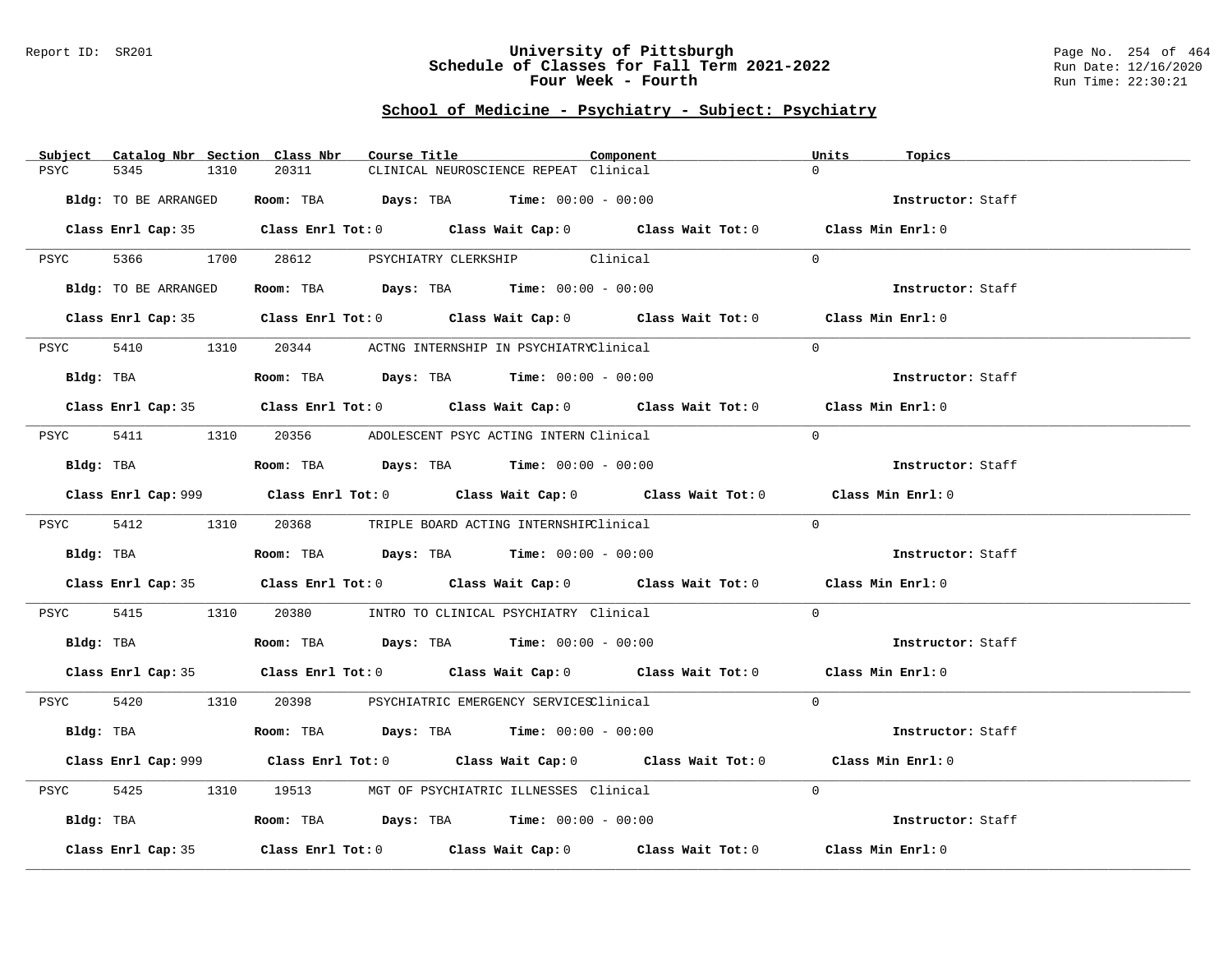| PSYC | 1310<br>5430       | PEDIATRIC PSYCHIATRY<br>20410                                                               | Clinical          |                   | $\overline{0}$                |
|------|--------------------|---------------------------------------------------------------------------------------------|-------------------|-------------------|-------------------------------|
|      |                    | Bldg: TBA                    Room: TBA         Days: TBA         Time: 00:00 - 00:00        |                   |                   | Instructor: Staff             |
|      |                    | Class Enrl Cap: 999 Class Enrl Tot: 0 Class Wait Cap: 0 Class Wait Tot: 0 Class Min Enrl: 0 |                   |                   |                               |
|      |                    | PSYC 5441 1310 20428 OUTPATIENT ADOLSCNT PSYCHIATRYClinical                                 |                   |                   | $\Omega$                      |
|      | Bldg: TBA          | <b>Room:</b> TBA $Days:$ TBA $Time: 00:00 - 00:00$                                          |                   |                   | Instructor: Staff             |
|      |                    | Class Enrl Cap: 999 Class Enrl Tot: 0 Class Wait Cap: 0 Class Wait Tot: 0 Class Min Enrl: 0 |                   |                   |                               |
|      |                    | PSYC 5442 1310 19525 ADV OUTPATIENT CHLD & ADOLSCNTClinical 0                               |                   |                   |                               |
|      |                    | Bldg: TBA                     Room: TBA         Days: TBA         Time: 00:00 - 00:00       |                   |                   | Instructor: Staff             |
|      |                    | Class Enrl Cap: 999 Class Enrl Tot: 0 Class Wait Cap: 0 Class Wait Tot: 0 Class Min Enrl: 0 |                   |                   |                               |
|      |                    | PSYC 5443 1310 19531 SEX ABUSE OF CHLDREN & ADLSCNTClinical                                 |                   | $\sim$ 0          |                               |
|      |                    | Bldg: TBA                   Room: TBA         Days: TBA        Time: $00:00 - 00:00$        |                   |                   | Instructor: Staff             |
|      |                    | Class Enrl Cap: 999 Class Enrl Tot: 0 Class Wait Cap: 0 Class Wait Tot: 0 Class Min Enrl: 0 |                   |                   |                               |
|      |                    | PSYC 5448 1310 20446 INTRO TO GERIATRIC PSYCHIATRY Clinical                                 |                   |                   | $\overline{0}$                |
|      |                    | Bldg: TBA                   Room: TBA         Days: TBA        Time: $00:00 - 00:00$        |                   |                   | Instructor: Staff             |
|      |                    | Class Enrl Cap: 35 Class Enrl Tot: 0 Class Wait Cap: 0 Class Wait Tot: 0                    |                   |                   | Class Min Enrl: 0             |
|      |                    | PSYC 5450 1310 20464 GERIATRIC PSYCHIATRY Clinical 0                                        |                   |                   |                               |
|      |                    | Bldg: TBA                        Room: TBA          Days: TBA         Time: $00:00 - 00:00$ |                   |                   | Instructor: Staff             |
|      |                    | Class Enrl Cap: 999 Class Enrl Tot: 0 Class Wait Cap: 0 Class Wait Tot: 0 Class Min Enrl: 0 |                   |                   |                               |
|      |                    | PSYC 5455 1310 19543 EMERGENCY PSYCHIATRY Clinical                                          |                   |                   | $\Omega$                      |
|      |                    | Bldg: TBA                   Room: TBA        Days: TBA        Time: 00:00 - 00:00           |                   |                   | Instructor: Staff             |
|      |                    | Class Enrl Cap: 999 Class Enrl Tot: 0 Class Wait Cap: 0 Class Wait Tot: 0                   |                   |                   | Class Min Enrl: 0             |
|      |                    | PSYC 5458 1310 20476 PSYCHIATRIC ASSESSMENT Clinical                                        |                   |                   | $\Omega$                      |
|      |                    | Bldg: TBA                   Room: TBA         Days: TBA        Time: 00:00 - 00:00          |                   |                   | Instructor: Staff             |
|      |                    | Class Enrl Cap: 35 Class Enrl Tot: 0 Class Wait Cap: 0 Class Wait Tot: 0 Class Min Enrl: 0  |                   |                   |                               |
|      |                    | PSYC 5459 1220 22860 NEUROSCIENCE AT THE BEDSIDE Clinical                                   |                   |                   | $\Omega$                      |
|      |                    | Bldg: TO BE ARRANGED Room: TBA Days: TBA Time: 00:00 - 00:00                                |                   |                   | Instructor: Fontenot, Amber L |
|      |                    |                                                                                             |                   |                   | Kirk, Kimberly Ann            |
|      | Class Enrl Cap: 35 | $Class$ $Enr1$ $Tot: 0$                                                                     | Class Wait Cap: 0 | Class Wait Tot: 0 | Class Min Enrl: 0             |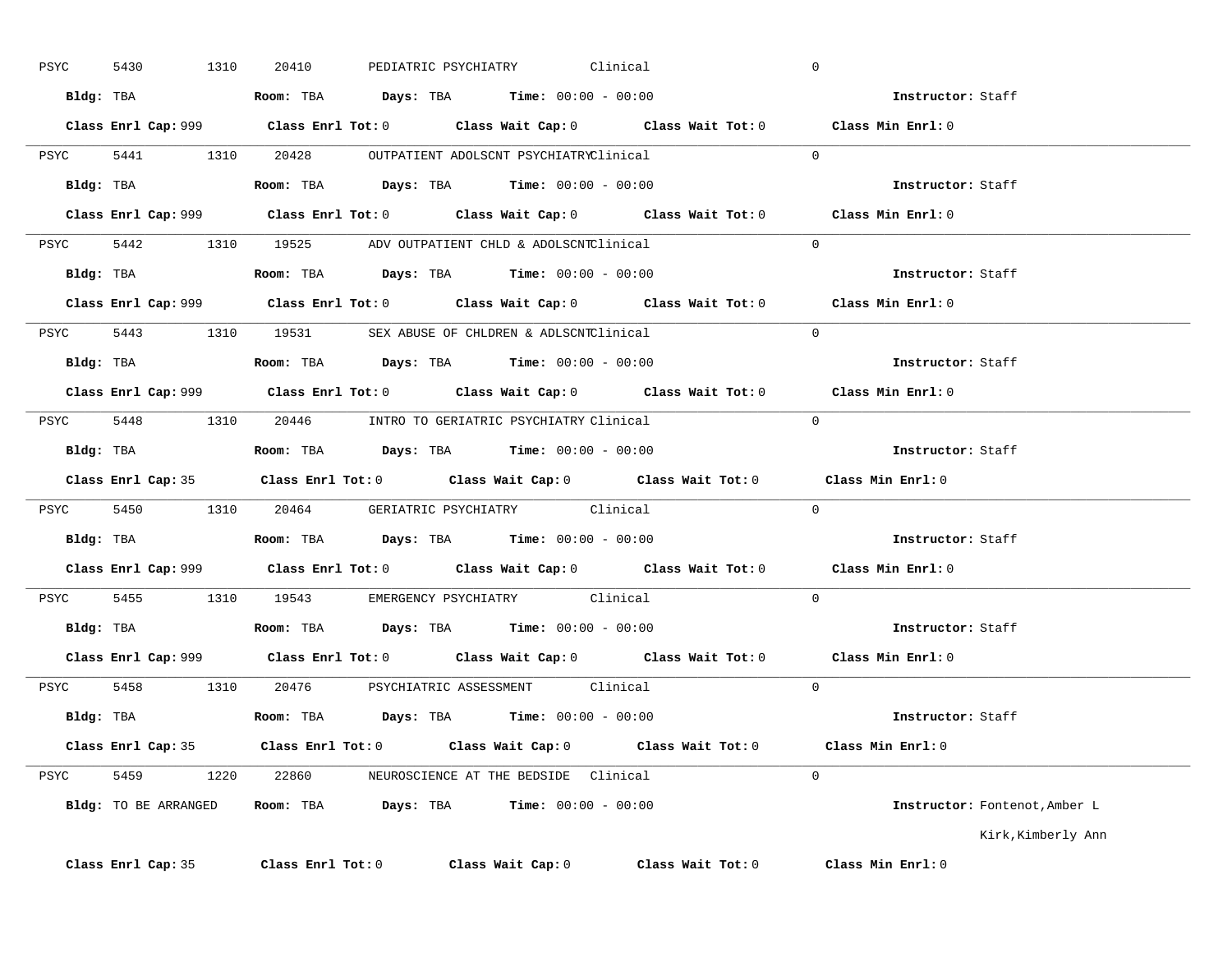| PSYC | 5460                 | 1310 | 20482 | CONSULTATION & LIAISON PSYCH Clinical                                                 |                                                                                             | $\Omega$                      |
|------|----------------------|------|-------|---------------------------------------------------------------------------------------|---------------------------------------------------------------------------------------------|-------------------------------|
|      | Bldg: TBA            |      |       | Room: TBA $Days: TBA$ Time: $00:00 - 00:00$                                           |                                                                                             | Instructor: Staff             |
|      |                      |      |       |                                                                                       |                                                                                             | Class Min Enrl: 0             |
| PSYC | 5462                 |      |       | 1310  20488  PSYCHIATRY AND FAMILY MEDICINEClinical                                   |                                                                                             | $\Omega$                      |
|      | Bldg: TBA            |      |       | Room: TBA $\rule{1em}{0.15mm}$ Days: TBA $\rule{1.5mm}{0.15mm}$ Time: $00:00 - 00:00$ |                                                                                             | Instructor: Staff             |
|      |                      |      |       |                                                                                       | Class Enrl Cap: 35 Class Enrl Tot: 0 Class Wait Cap: 0 Class Wait Tot: 0 Class Min Enrl: 0  |                               |
|      |                      |      |       | PSYC 5465 1310 20500 COMMUNITY PSYCHIATRY Clinical                                    |                                                                                             | $\Omega$                      |
|      |                      |      |       |                                                                                       |                                                                                             |                               |
|      | Bldg: TBA            |      |       | <b>Room:</b> TBA $Days: TBA$ <b>Time:</b> $00:00 - 00:00$                             |                                                                                             | Instructor: Staff             |
|      |                      |      |       |                                                                                       | Class Enrl Cap: 35 Class Enrl Tot: 0 Class Wait Cap: 0 Class Wait Tot: 0 Class Min Enrl: 0  |                               |
|      |                      |      |       | PSYC 5468 1040 25980 INTEGED CARE ACROSS LIFESPAN Clinical                            |                                                                                             | $\Omega$                      |
|      |                      |      |       | Bldg: TBA                    Room: TBA        Days: TBA        Time: TBA              |                                                                                             | Instructor: Fontenot, Amber L |
|      |                      |      |       |                                                                                       |                                                                                             | Kirk,Kimberly Ann             |
|      |                      |      |       |                                                                                       | Class Enrl Cap: 35 Class Enrl Tot: 0 Class Wait Cap: 0 Class Wait Tot: 0                    | Class Min Enrl: 0             |
| PSYC |                      |      |       | 5471 1310 19549 MAYVIEW STATE HOSPITAL Clinical                                       |                                                                                             | $\Omega$                      |
|      |                      |      |       | Bldg: TBA                    Room: TBA         Days: TBA         Time: 00:00 - 00:00  |                                                                                             | Instructor: Staff             |
|      |                      |      |       |                                                                                       | Class Enrl Cap: 999 Class Enrl Tot: 0 Class Wait Cap: 0 Class Wait Tot: 0 Class Min Enrl: 0 |                               |
|      |                      |      |       | PSYC 5481 1310 19561 ADDICTIONS TREATMENT PROGRAM Clinical                            |                                                                                             | $\Omega$                      |
|      |                      |      |       |                                                                                       |                                                                                             | Instructor: Staff             |
|      |                      |      |       |                                                                                       | Class Enrl Cap: 999 Class Enrl Tot: 0 Class Wait Cap: 0 Class Wait Tot: 0 Class Min Enrl: 0 |                               |
|      |                      |      |       | PSYC 5482 1310 19567 DUAL DIAG:MENTL & SUBS ABUSE Clinical                            |                                                                                             | $\Omega$                      |
|      |                      |      |       | Bldg: TBA                    Room: TBA          Days: TBA         Time: 00:00 - 00:00 |                                                                                             | Instructor: Staff             |
|      |                      |      |       |                                                                                       | Class Enrl Cap: 999 Class Enrl Tot: 0 Class Wait Cap: 0 Class Wait Tot: 0 Class Min Enrl: 0 |                               |
| PSYC |                      |      |       | 5483 1220 22869 ADDICTION MED DUAL DIAGNOSIS Clinical                                 |                                                                                             | $\Omega$                      |
|      | Bldg: TO BE ARRANGED |      |       | Room: TBA $Days:$ TBA $Time: 00:00 - 00:00$                                           |                                                                                             | Instructor: Fontenot, Amber L |
|      |                      |      |       |                                                                                       |                                                                                             | Kirk, Kimberly Ann            |
|      | Class Enrl Cap: 35   |      |       |                                                                                       | Class Enrl Tot: 0 Class Wait Cap: 0 Class Wait Tot: 0                                       | Class Min Enrl: 0             |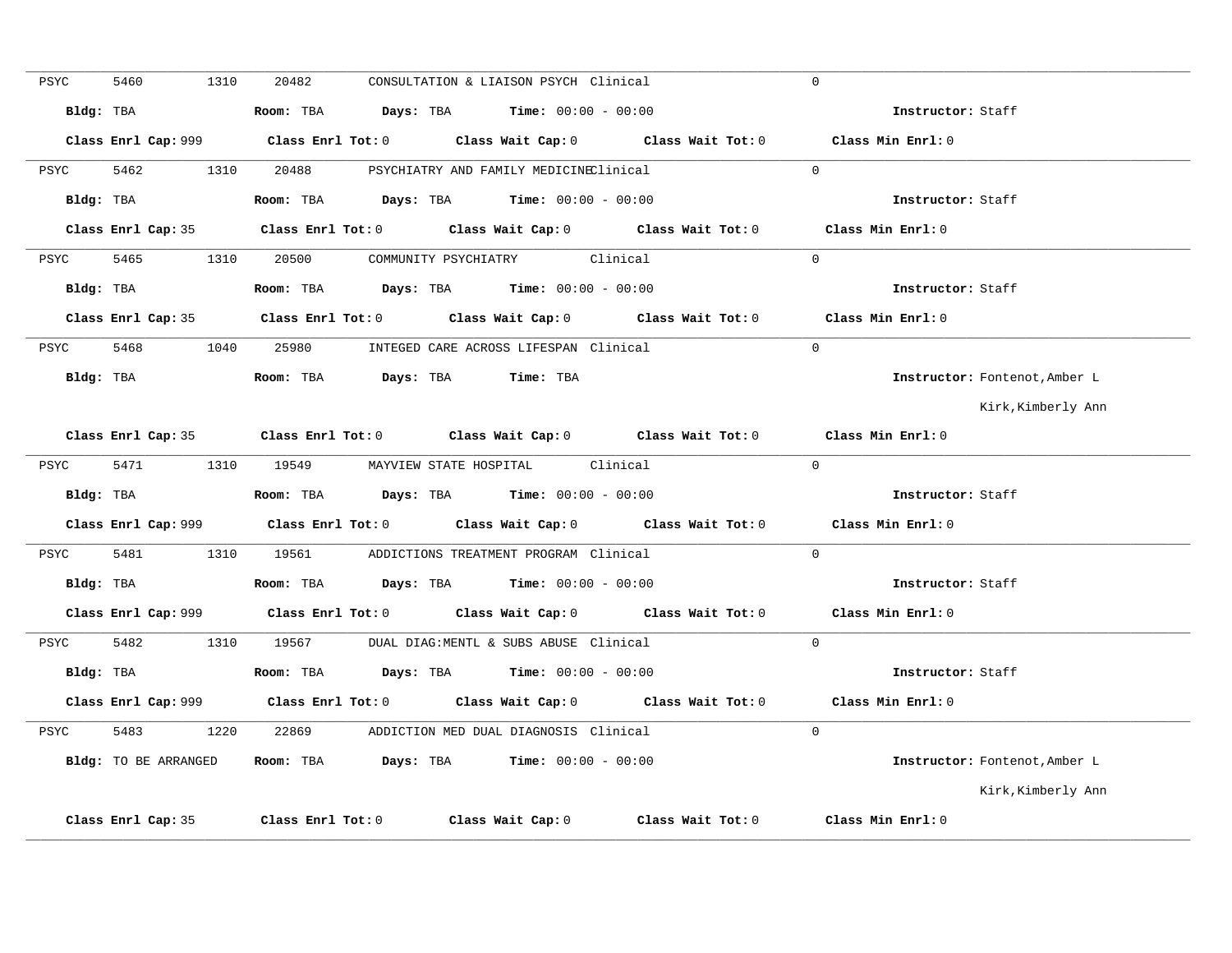#### Report ID: SR201 **University of Pittsburgh** Page No. 257 of 464 **Schedule of Classes for Fall Term 2021-2022** Run Date: 12/16/2020 **Four Week - Fourth Rundall Run Time: 22:30:21**

# **School of Medicine - Psychiatry - Subject: Psychiatry**

| Subject |                      |      | Catalog Nbr Section Class Nbr | Course Title                                                                          |                                        | Component                                                                                   | Units    | Topics                        |
|---------|----------------------|------|-------------------------------|---------------------------------------------------------------------------------------|----------------------------------------|---------------------------------------------------------------------------------------------|----------|-------------------------------|
| PSYC    | 5485                 | 1310 | 20506                         |                                                                                       | ADULT INTENSIVE OUTPATIENT PROClinical |                                                                                             | $\cap$   |                               |
|         | Bldg: TBA            |      |                               | Room: TBA $Days:$ TBA $Time: 00:00 - 00:00$                                           |                                        |                                                                                             |          | Instructor: Staff             |
|         | Class Enrl Cap: 35   |      |                               |                                                                                       |                                        | Class Enrl Tot: $0$ Class Wait Cap: $0$ Class Wait Tot: $0$ Class Min Enrl: $0$             |          |                               |
| PSYC    | 5500                 | 1310 |                               | 20512 NEUROBEHAVIORAL PSYCHIATRY Clinical                                             |                                        |                                                                                             | $\Omega$ |                               |
|         | Bldg: TBA            |      |                               | Room: TBA $\rule{1em}{0.15mm}$ Days: TBA Time: $00:00 - 00:00$                        |                                        |                                                                                             |          | Instructor: Staff             |
|         |                      |      |                               |                                                                                       |                                        | Class Enrl Cap: 999 Class Enrl Tot: 0 Class Wait Cap: 0 Class Wait Tot: 0 Class Min Enrl: 0 |          |                               |
| PSYC    | 5510                 | 1310 |                               | 20770 SLEEP AND ITS DISORDERS Clinical                                                |                                        |                                                                                             | $\Omega$ |                               |
|         |                      |      |                               | Bldg: TBA                   Room: TBA         Days: TBA         Time: $00:00 - 00:00$ |                                        |                                                                                             |          | Instructor: Staff             |
|         |                      |      |                               |                                                                                       |                                        | Class Enrl Cap: 999 Class Enrl Tot: 0 Class Wait Cap: 0 Class Wait Tot: 0 Class Min Enrl: 0 |          |                               |
| PSYC    | 5520                 |      |                               |                                                                                       |                                        | 1310 19579 BIOLOGICAL RHYTHMS Independent Study                                             | $\Omega$ |                               |
|         | Bldg: TBA            |      |                               | Room: TBA $Days:$ TBA $Time: 00:00 - 00:00$                                           |                                        |                                                                                             |          | Instructor: Staff             |
|         |                      |      |                               |                                                                                       |                                        | Class Enrl Cap: 35 Class Enrl Tot: 0 Class Wait Cap: 0 Class Wait Tot: 0 Class Min Enrl: 0  |          |                               |
| PSYC    | 5531                 |      |                               | 1310 19585 WOMEN'S MENTAL HEALTH Clinical                                             |                                        |                                                                                             | $\Omega$ |                               |
|         | Bldg: TBA            |      |                               | Room: TBA $Days:$ TBA $Time: 00:00 - 00:00$                                           |                                        |                                                                                             |          | Instructor: Staff             |
|         |                      |      |                               |                                                                                       |                                        | Class Enrl Cap: 35 Class Enrl Tot: 0 Class Wait Cap: 0 Class Wait Tot: 0 Class Min Enrl: 0  |          |                               |
| PSYC    | 5650                 | 1310 |                               | 20788 MDIVIDUALIZED CLINICAL COURSEClinical                                           |                                        |                                                                                             | $\Omega$ |                               |
|         | Bldg: TBA            |      |                               | Room: TBA $Days:$ TBA $Time: 00:00 - 00:00$                                           |                                        |                                                                                             |          | Instructor: Staff             |
|         |                      |      |                               |                                                                                       |                                        | Class Enrl Cap: 35 Class Enrl Tot: 0 Class Wait Cap: 0 Class Wait Tot: 0 Class Min Enrl: 0  |          |                               |
| PSYC    | 5750                 |      | 1700 28646                    |                                                                                       | GET READY FOR RESIDENCY Clinical       |                                                                                             | $\Omega$ |                               |
|         | Bldg: TO BE ARRANGED |      |                               | <b>Room:</b> TBA $\rho$ <b>Days:</b> TBA <b>Time:</b> $00:00 - 00:00$                 |                                        |                                                                                             |          | Instructor: Fontenot, Amber L |
|         |                      |      |                               |                                                                                       |                                        |                                                                                             |          | Kirk,Kimberly Ann             |
|         |                      |      |                               |                                                                                       |                                        |                                                                                             |          |                               |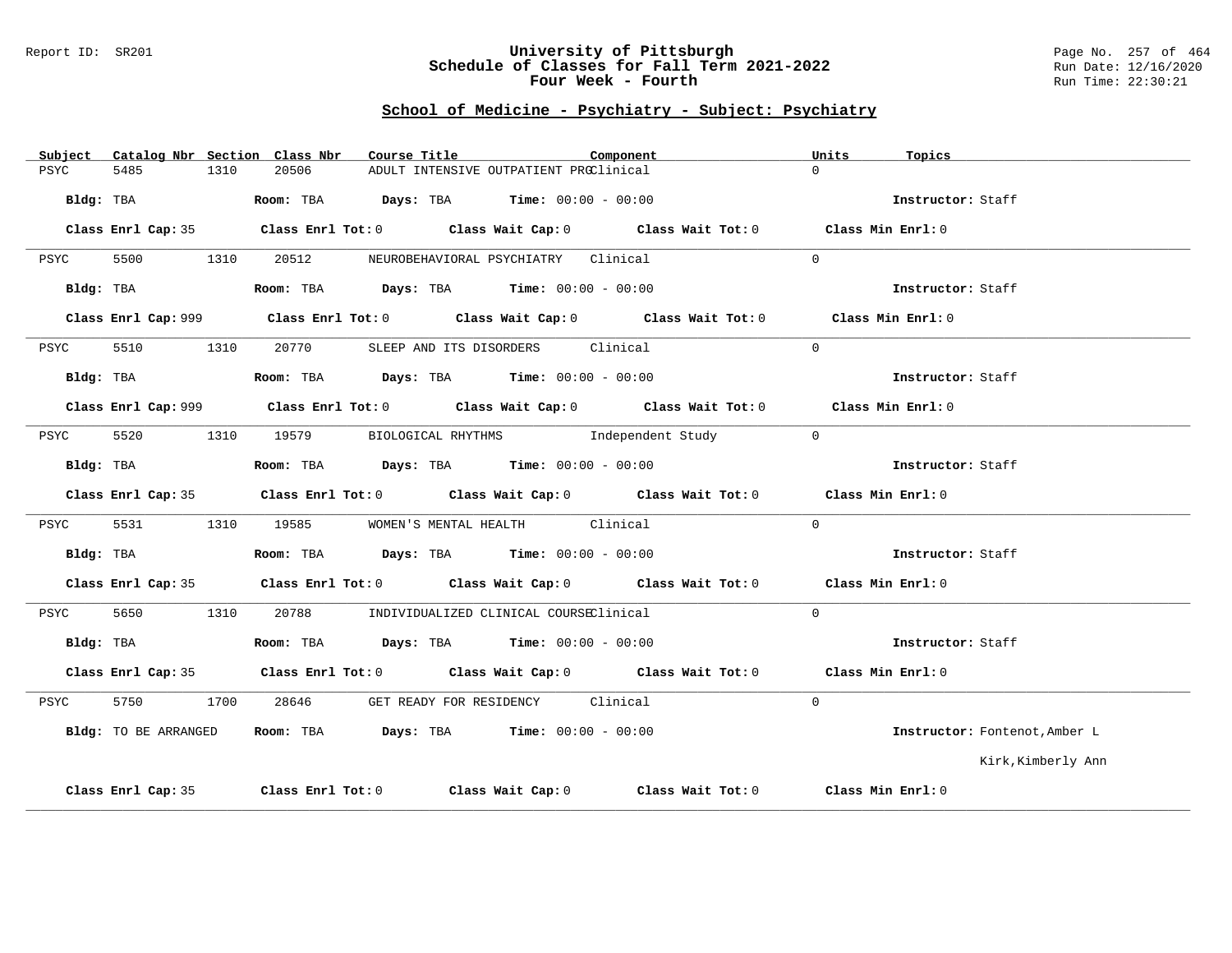#### Report ID: SR201 **University of Pittsburgh** Page No. 258 of 464 **Schedule of Classes for Fall Term 2021-2022** Run Date: 12/16/2020 **Four Week - Fourth Rundall Run Time: 22:30:21**

# **School of Medicine - Psychiatry - Subject: Psychiatry**

| Subject   |                    |      | Catalog Nbr Section Class Nbr                                                              | Course Title |                                        | Component |                                                                                                    | Units          | Topics            |  |
|-----------|--------------------|------|--------------------------------------------------------------------------------------------|--------------|----------------------------------------|-----------|----------------------------------------------------------------------------------------------------|----------------|-------------------|--|
| PSYC      | 5890               | 1310 | 20806                                                                                      |              | CHLD & ADOLSCNT DEPRESSION RESClinical |           |                                                                                                    | $\Omega$       |                   |  |
|           |                    |      |                                                                                            |              |                                        |           |                                                                                                    |                |                   |  |
| Bldg: TBA |                    |      | <b>ROOM:</b> TBA <b>Days:</b> TBA <b>Time:</b> $00:00 - 00:00$                             |              |                                        |           |                                                                                                    |                | Instructor: Staff |  |
|           |                    |      |                                                                                            |              |                                        |           |                                                                                                    |                |                   |  |
|           |                    |      |                                                                                            |              |                                        |           | Class Enrl Cap: 999 Class Enrl Tot: 0 Class Wait Cap: 0 Class Wait Tot: 0 Class Min Enrl: 0        |                |                   |  |
|           |                    |      |                                                                                            |              |                                        |           |                                                                                                    |                |                   |  |
|           |                    |      | PSYC 5892 1310 20812 PSYCHOPHYSIOLOGY Practicum                                            |              |                                        |           |                                                                                                    | $\Omega$       |                   |  |
|           |                    |      |                                                                                            |              |                                        |           |                                                                                                    |                |                   |  |
|           |                    |      | Bldg: TBA                   Room: TBA        Days: TBA        Time: 00:00 - 00:00          |              |                                        |           |                                                                                                    |                | Instructor: Staff |  |
|           |                    |      |                                                                                            |              |                                        |           |                                                                                                    |                |                   |  |
|           |                    |      |                                                                                            |              |                                        |           | Class Enrl Cap: 999 Class Enrl Tot: 0 Class Wait Cap: 0 Class Wait Tot: 0 Class Min Enrl: 0        |                |                   |  |
| PSYC      |                    |      |                                                                                            |              |                                        |           | 5893 1310 20818 NEUROPHARMACOLOGY Independent Study                                                | $\Omega$       |                   |  |
|           |                    |      |                                                                                            |              |                                        |           |                                                                                                    |                |                   |  |
|           | Bldg: TBA          |      | Room: TBA $\rule{1em}{0.15mm}$ Days: TBA $\rule{1.5mm}{0.15mm}$ Time: $00:00 - 00:00$      |              |                                        |           |                                                                                                    |                | Instructor: Staff |  |
|           |                    |      |                                                                                            |              |                                        |           |                                                                                                    |                |                   |  |
|           |                    |      |                                                                                            |              |                                        |           | Class Enrl Cap: 35 Class Enrl Tot: 0 Class Wait Cap: 0 Class Wait Tot: 0 Class Min Enrl: 0         |                |                   |  |
|           |                    |      |                                                                                            |              |                                        |           |                                                                                                    |                |                   |  |
| PSYC      |                    |      |                                                                                            |              |                                        |           | 5894 1310 19597 PSYCHOPHAR OF MOOD DISORDERS Independent Study                                     | $\overline{0}$ |                   |  |
|           |                    |      |                                                                                            |              |                                        |           |                                                                                                    |                |                   |  |
|           | Bldg: TBA          |      | Room: TBA  Days: TBA  Time: $00:00 - 00:00$                                                |              |                                        |           |                                                                                                    |                | Instructor: Staff |  |
|           |                    |      |                                                                                            |              |                                        |           |                                                                                                    |                |                   |  |
|           |                    |      |                                                                                            |              |                                        |           | Class Enrl Cap: 35 Class Enrl Tot: 0 Class Wait Cap: 0 Class Wait Tot: 0 Class Min Enrl: 0         |                |                   |  |
|           |                    |      |                                                                                            |              |                                        |           |                                                                                                    |                |                   |  |
|           |                    |      |                                                                                            |              |                                        |           | PSYC 5895 1310 20824 INDEPENDENT_RESEARCH Independent_Study                                        | $\Omega$       |                   |  |
|           |                    |      |                                                                                            |              |                                        |           |                                                                                                    |                |                   |  |
|           |                    |      | Bldg: TBA                        Room: TBA          Days: TBA          Time: 00:00 - 00:00 |              |                                        |           |                                                                                                    |                | Instructor: Staff |  |
|           |                    |      |                                                                                            |              |                                        |           | Class Enrl Cap: 35 Class Enrl Tot: 0 Class Wait Cap: 0 Class Wait Tot: 0 Class Min Enrl: 0         |                |                   |  |
|           |                    |      |                                                                                            |              |                                        |           |                                                                                                    |                |                   |  |
| PSYC      |                    |      | 5896 1310 19603 LAW AND PSYCHIATRY Internship                                              |              |                                        |           |                                                                                                    | $\overline{0}$ |                   |  |
|           |                    |      |                                                                                            |              |                                        |           |                                                                                                    |                |                   |  |
|           |                    |      | Bldg: TBA                   Room: TBA        Days: TBA        Time: 00:00 - 00:00          |              |                                        |           |                                                                                                    |                | Instructor: Staff |  |
|           |                    |      |                                                                                            |              |                                        |           |                                                                                                    |                |                   |  |
|           |                    |      |                                                                                            |              |                                        |           | Class Enrl Cap: 35 Class Enrl Tot: 0 Class Wait Cap: 0 Class Wait Tot: 0 Class Min Enrl: 0         |                |                   |  |
|           |                    |      |                                                                                            |              |                                        |           |                                                                                                    |                |                   |  |
|           |                    |      | PSYC 5897 1310 20830 BEHAVIORAL MEDICINE Internship                                        |              |                                        |           |                                                                                                    | $\Omega$       |                   |  |
|           |                    |      |                                                                                            |              |                                        |           |                                                                                                    |                |                   |  |
|           |                    |      | Bldg: TBA                    Room: TBA         Days: TBA         Time: 00:00 - 00:00       |              |                                        |           |                                                                                                    |                | Instructor: Staff |  |
|           |                    |      |                                                                                            |              |                                        |           |                                                                                                    |                |                   |  |
|           |                    |      |                                                                                            |              |                                        |           | Class Enrl Cap: 999 Class Enrl Tot: 0 Class Wait Cap: 0 Class Wait Tot: 0 Class Min Enrl: 0        |                |                   |  |
|           |                    |      |                                                                                            |              |                                        |           |                                                                                                    |                |                   |  |
| PSYC      | 5898               | 1310 |                                                                                            |              |                                        |           | 20836 INTRO TO CLINCAL PSYC RESEARCHDirected Studies                                               | $\Omega$       |                   |  |
|           |                    |      |                                                                                            |              |                                        |           |                                                                                                    |                |                   |  |
|           |                    |      | Bldg: TBA                    Room: TBA        Days: TBA        Time: 00:00 - 00:00         |              |                                        |           |                                                                                                    |                | Instructor: Staff |  |
|           | Class Enrl Cap: 35 |      |                                                                                            |              |                                        |           | Class Enrl Tot: 0 $\qquad$ Class Wait Cap: 0 $\qquad$ Class Wait Tot: 0 $\qquad$ Class Min Enrl: 0 |                |                   |  |
|           |                    |      |                                                                                            |              |                                        |           |                                                                                                    |                |                   |  |
|           |                    |      |                                                                                            |              |                                        |           |                                                                                                    |                |                   |  |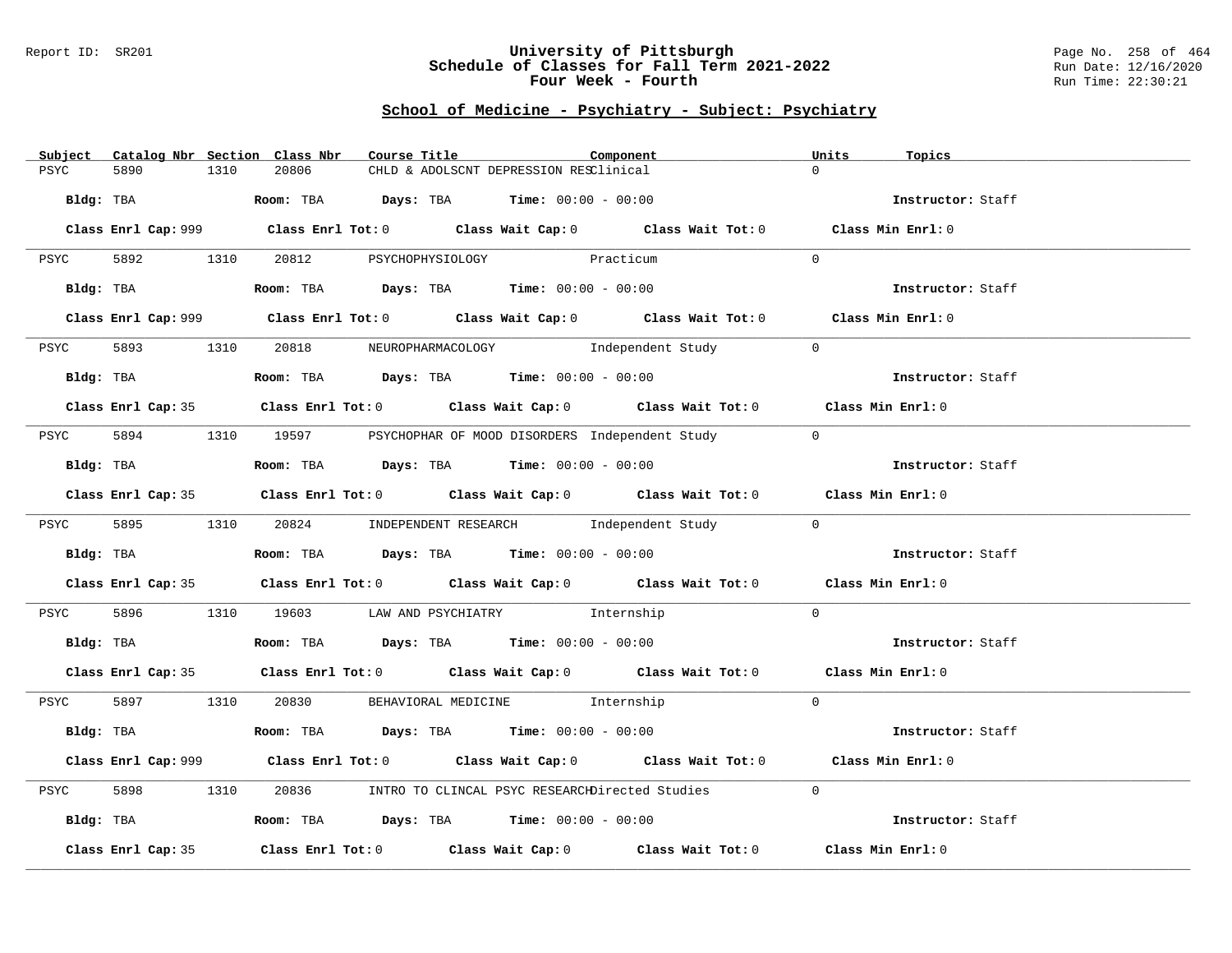| PSYC      | 5899               | 1310 | 20842               | INDEPENDENT STUDY     |                              | Independent Study | 0                 |  |
|-----------|--------------------|------|---------------------|-----------------------|------------------------------|-------------------|-------------------|--|
| Bldg: TBA |                    |      | Room: TBA           | Days: TBA             | <b>Time:</b> $00:00 - 00:00$ |                   | Instructor: Staff |  |
|           | Class Enrl Cap: 35 |      | Class Enrl Tot: $0$ |                       | Class Wait Cap: 0            | Class Wait Tot: 0 | Class Min Enrl: 0 |  |
| PSYC      | 5901               | 1310 | 20848               | EXTRAMURAL PSYCHIATRY |                              | Clinical          | $\mathbf 0$       |  |
| Bldg: TBA |                    |      | Room: TBA           | Days: TBA             | <b>Time:</b> $00:00 - 00:00$ |                   | Instructor: Staff |  |
|           |                    |      |                     |                       |                              |                   |                   |  |
|           | Class Enrl Cap: 35 |      | Class Enrl Tot: 0   |                       | Class Wait Cap: 0            | Class Wait Tot: 0 | Class Min Enrl: 0 |  |
| PSYC      | 5903               | 1310 | 19615               | INDEPENDENT STUDY     |                              | Independent Study | $1 - 3$           |  |
| Bldg: TBA |                    |      | Room: TBA           | Days: TBA             | <b>Time:</b> $00:00 - 00:00$ |                   | Instructor: Staff |  |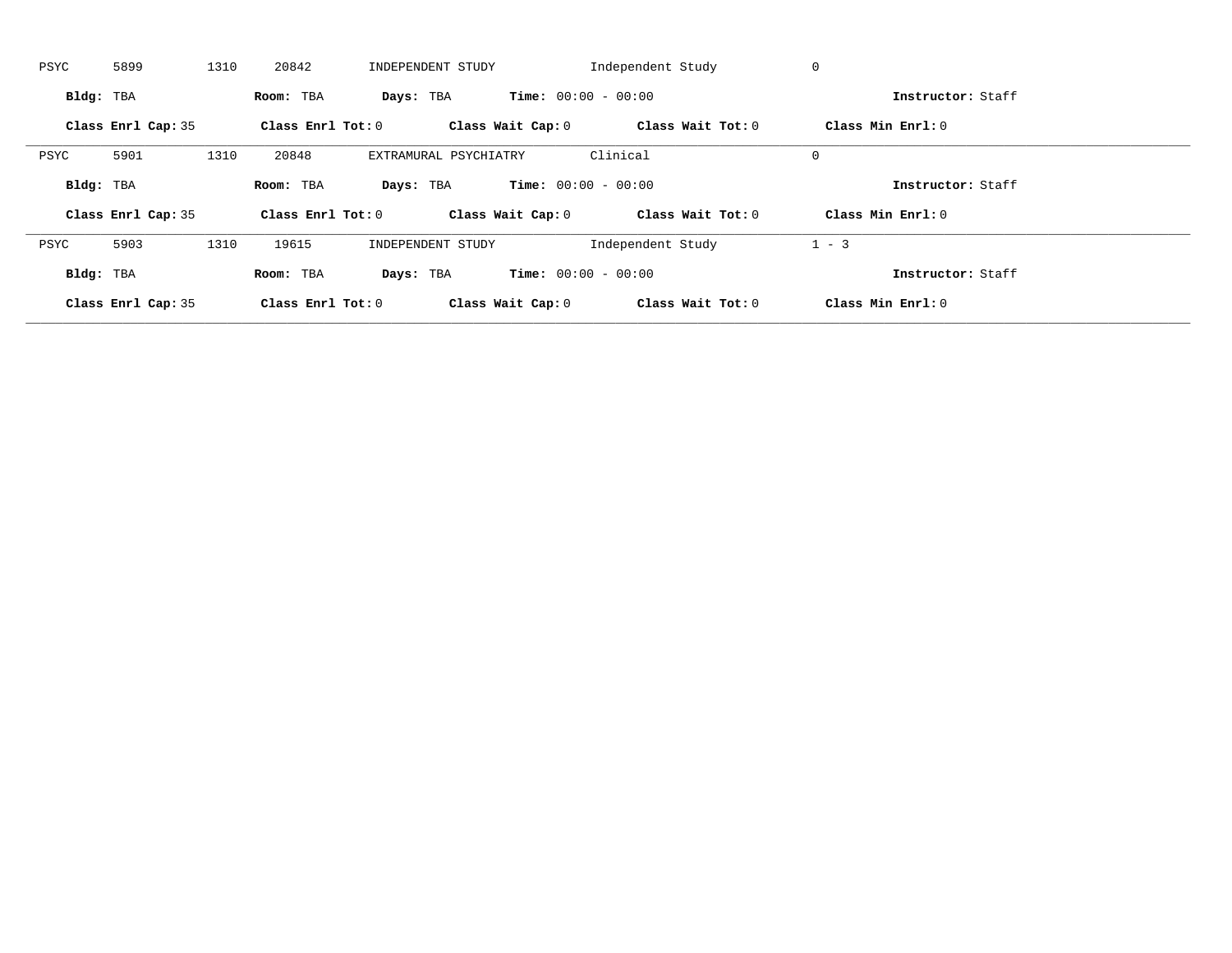#### Report ID: SR201 **University of Pittsburgh** Page No. 260 of 464 **Schedule of Classes for Fall Term 2021-2022** Run Date: 12/16/2020 **Four Week - Fourth Rundall Run Time: 22:30:21**

# **School of Medicine - Radiology - Subject: Radiology**

| Subject Catalog Nbr Section Class Nbr | Course Title                                                                                       | Component | Units<br>Topics   |
|---------------------------------------|----------------------------------------------------------------------------------------------------|-----------|-------------------|
| 5330<br>1310<br>RAD                   | 19621<br>IMAGING CLERKSHIP (3 WEEKS) Clinical                                                      |           | $\Omega$          |
| Bldg: TBA                             | Room: TBA $Days:$ TBA $Time: 00:00 - 00:00$                                                        |           | Instructor: Staff |
|                                       | Class Enrl Cap: 35 Class Enrl Tot: 0 Class Wait Cap: 0 Class Wait Tot: 0 Class Min Enrl: 0         |           |                   |
|                                       | RAD 5384 1310 19627 EXPERMNTAL RADIATION ONCOLOGY Directed Studies                                 |           | $\Omega$          |
| Bldg: TBA                             | Room: TBA $Days:$ TBA Time: $00:00 - 00:00$                                                        |           | Instructor: Staff |
|                                       | Class Enrl Cap: 35 Class Enrl Tot: 0 Class Wait Cap: 0 Class Wait Tot: 0 Class Min Enrl: 0         |           |                   |
|                                       | RAD 5421 1310 20854 DIAGNOSTIC RADIOLOGY Clinical                                                  |           | $\Omega$          |
| Bldg: TBA                             | <b>Room:</b> TBA $Days:$ TBA $Time: 00:00 - 00:00$                                                 |           | Instructor: Staff |
|                                       | Class Enrl Cap: 999 Class Enrl Tot: 0 Class Wait Cap: 0 Class Wait Tot: 0 Class Min Enrl: 0        |           |                   |
|                                       | RAD 5422 1310 20860 ADVANCED RADIOLOGY Clinical                                                    |           | $\Omega$          |
| Bldg: TBA                             | Room: TBA Days: TBA Time: $00:00 - 00:00$                                                          |           | Instructor: Staff |
|                                       | Class Enrl Cap: 35 Class Enrl Tot: 0 Class Wait Cap: 0 Class Wait Tot: 0 Class Min Enrl: 0         |           |                   |
|                                       | RAD 5425 1310 20866 VASCULAR/INTRVENTION RADIOLOGYClinical                                         |           | $\Omega$          |
|                                       | Bldg: TBA                   Room: TBA         Days: TBA        Time: $00:00 - 00:00$               |           | Instructor: Staff |
|                                       | Class Enrl Cap: 999 Class Enrl Tot: 0 Class Wait Cap: 0 Class Wait Tot: 0 Class Min Enrl: 0        |           |                   |
| RAD 5430                              | 1310 20872 NUCLEAR MEDICINE Clinical                                                               |           | $\Omega$          |
|                                       | Bldg: TBA                    Room: TBA         Days: TBA         Time: 00:00 - 00:00               |           | Instructor: Staff |
|                                       | Class Enrl Cap: 999 Class Enrl Tot: 0 Class Wait Cap: 0 Class Wait Tot: 0 Class Min Enrl: 0        |           |                   |
|                                       | RAD 5435 1310 20878 CLINICAL RADIOLOGY Clinical                                                    |           | $\Omega$          |
| Bldg: TBA                             | Room: TBA $Days:$ TBA $Time: 00:00 - 00:00$                                                        |           | Instructor: Staff |
|                                       | Class Enrl Cap: 35 Class Enrl Tot: 0 Class Wait Cap: 0 Class Wait Tot: 0 Class Min Enrl: 0         |           |                   |
| 5440<br>1310<br>RAD                   | 20884 INDEPENDENT STUDY IN RADIOLOGYIndependent Study                                              |           | $\overline{0}$    |
| Bldg: TBA                             | Room: TBA $Days: TBA$ Time: $00:00 - 00:00$                                                        |           | Instructor: Staff |
| Class Enrl Cap: 35                    | Class Enrl Tot: 0 $\qquad$ Class Wait Cap: 0 $\qquad$ Class Wait Tot: 0 $\qquad$ Class Min Enrl: 0 |           |                   |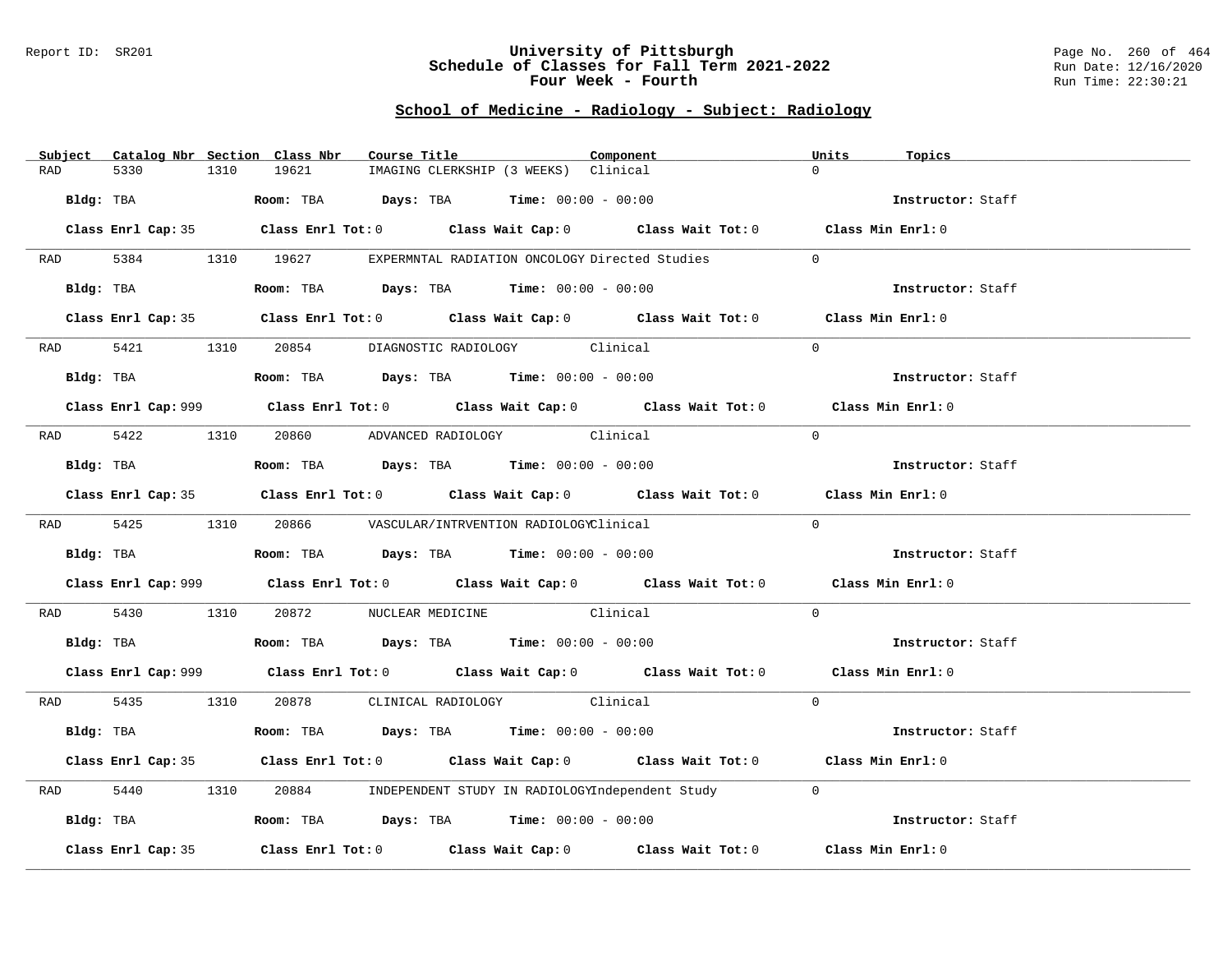| RAD | 5620 | 1310                 | 19633 |  | CLINICAL RADIATION ONCOLOGY Clinical                                                           |                                                                      | $\overline{0}$                                                                              |
|-----|------|----------------------|-------|--|------------------------------------------------------------------------------------------------|----------------------------------------------------------------------|---------------------------------------------------------------------------------------------|
|     |      |                      |       |  | Bldg: TBA                   Room: TBA        Days: TBA        Time: $00:00 - 00:00$            |                                                                      | Instructor: Staff                                                                           |
|     |      |                      |       |  |                                                                                                |                                                                      | Class Enrl Cap: 999 Class Enrl Tot: 0 Class Wait Cap: 0 Class Wait Tot: 0 Class Min Enrl: 0 |
|     |      |                      |       |  |                                                                                                | RAD 5630 1310 20890 INTRO TO CLIN RADTN-ONCOLOGY Clinical 0          |                                                                                             |
|     |      |                      |       |  |                                                                                                |                                                                      | Instructor: Staff                                                                           |
|     |      |                      |       |  |                                                                                                |                                                                      | Class Enrl Cap: 35 Class Enrl Tot: 0 Class Wait Cap: 0 Class Wait Tot: 0 Class Min Enrl: 0  |
|     |      |                      |       |  |                                                                                                | RAD 5650 1700 23933 INDIVIDUALIZED CLINICAL COURSEDirected Studies 0 |                                                                                             |
|     |      |                      |       |  | Bldg: TO BE ARRANGED Room: TBA Days: TBA Time: 00:00 - 00:00                                   |                                                                      | Instructor: Staff                                                                           |
|     |      |                      |       |  |                                                                                                |                                                                      | Class Enrl Cap: 35 Class Enrl Tot: 0 Class Wait Cap: 0 Class Wait Tot: 0 Class Min Enrl: 0  |
|     |      |                      |       |  |                                                                                                | RAD 5651 1700 23939 INDIVIDUALIZED CLINICAL COURSEDirected Studies   | $\Omega$                                                                                    |
|     |      | Bldg: TO BE ARRANGED |       |  | Room: TBA $\rule{1em}{0.15mm}$ Days: TBA $\rule{1.5mm}{0.15mm}$ Time: $00:00 - 00:00$          |                                                                      | Instructor: Staff                                                                           |
|     |      |                      |       |  |                                                                                                |                                                                      | Class Enrl Cap: 35 Class Enrl Tot: 0 Class Wait Cap: 0 Class Wait Tot: 0 Class Min Enrl: 0  |
|     |      |                      |       |  |                                                                                                | RAD 5826 1310 20896 EXPERMNTAL RADIATION ONCOLOGY Directed Studies 0 |                                                                                             |
|     |      |                      |       |  | Bldg: TBA                          Room: TBA          Days: TBA          Time: $00:00 - 00:00$ |                                                                      | Instructor: Staff                                                                           |
|     |      |                      |       |  |                                                                                                |                                                                      | Class Enrl Cap: 35 Class Enrl Tot: 0 Class Wait Cap: 0 Class Wait Tot: 0 Class Min Enrl: 0  |
|     |      |                      |       |  |                                                                                                | RAD 5827 1310 20902 EXPERIMNTAL DIAGNOSTC RADOLGY Directed Studies   | $\overline{0}$                                                                              |
|     |      |                      |       |  | Bldg: TBA                     Room: TBA         Days: TBA         Time: $00:00 - 00:00$        |                                                                      | Instructor: Staff                                                                           |
|     |      |                      |       |  |                                                                                                |                                                                      | Class Enrl Cap: 35 Class Enrl Tot: 0 Class Wait Cap: 0 Class Wait Tot: 0 Class Min Enrl: 0  |
| RAD |      |                      |       |  |                                                                                                | 5840 1700 24698 RADIATION ONCOLOGY RESEARCH Directed Studies         | $\overline{0}$                                                                              |
|     |      |                      |       |  | Bldg: TO BE ARRANGED ROOM: TBA Days: TBA Time: 00:00 - 00:00                                   |                                                                      | Instructor: Staff                                                                           |
|     |      |                      |       |  |                                                                                                |                                                                      | Class Enrl Cap: 35 Class Enrl Tot: 0 Class Wait Cap: 0 Class Wait Tot: 0 Class Min Enrl: 0  |
|     |      |                      |       |  |                                                                                                | RAD 5841 1700 23873 RESEARCH IN RADIOLOGY Directed Studies 0         |                                                                                             |
|     |      |                      |       |  | Bldg: TO BE ARRANGED Room: TBA Days: TBA Time: 00:00 - 00:00                                   |                                                                      | Instructor: Staff                                                                           |
|     |      |                      |       |  |                                                                                                |                                                                      | Class Enrl Cap: 35 Class Enrl Tot: 0 Class Wait Cap: 0 Class Wait Tot: 0 Class Min Enrl: 0  |
|     |      |                      |       |  |                                                                                                | RAD 5899 1700 23825 IND STUDY RADIATION ONCOLOGY Independent Study 0 |                                                                                             |
|     |      |                      |       |  |                                                                                                | Bldg: TO BE ARRANGED Room: TBA Days: TBA Time: 00:00 - 00:00         | Instructor: Staff                                                                           |
|     |      |                      |       |  |                                                                                                |                                                                      | Class Enrl Cap: 35 Class Enrl Tot: 0 Class Wait Cap: 0 Class Wait Tot: 0 Class Min Enrl: 0  |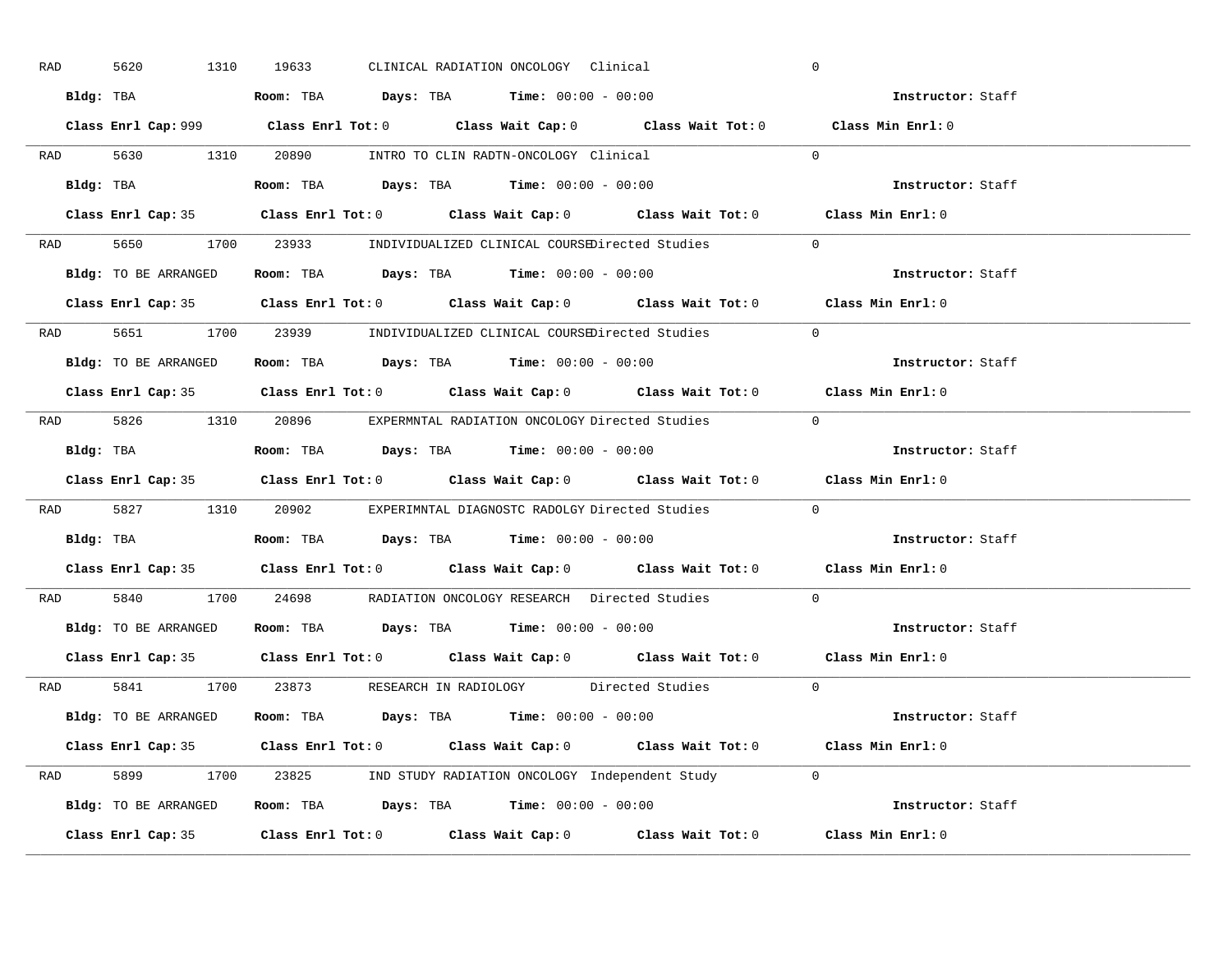## Report ID: SR201 **University of Pittsburgh** Page No. 262 of 464 **Schedule of Classes for Fall Term 2021-2022** Run Date: 12/16/2020 **Four Week - Fourth Rundall Run Time: 22:30:21**

# **School of Medicine - Radiology - Subject: Radiology**

| Subject   | Catalog Nbr Section Class Nbr |      |                     | Course Title                           | Component                    | Units               | Topics            |
|-----------|-------------------------------|------|---------------------|----------------------------------------|------------------------------|---------------------|-------------------|
| RAD       | 5900                          | 1310 | 20908               | EXTRAMURAL RADIOLOGY                   | Clinical                     | 0                   |                   |
| Bldg: TBA |                               |      | Room: TBA           | Davs: TBA                              | <b>Time:</b> $00:00 - 00:00$ |                     | Instructor: Staff |
|           | Class Enrl Cap: 35            |      | Class Enrl Tot: $0$ | Class Wait Cap: 0                      | Class Wait $Tot: 0$          | Class Min $Enrl: 0$ |                   |
|           |                               |      |                     |                                        |                              |                     |                   |
| RAD       | 5901                          | 1310 | 20914               | EXTRAMURAL RADIATION ONCOLOGY Clinical |                              | 0                   |                   |
| Bldg: TBA |                               |      | Room: TBA           | Davs: TBA                              | <b>Time:</b> $00:00 - 00:00$ |                     | Instructor: Staff |
|           | Class Enrl Cap: 35            |      | Class Enrl Tot: 0   | Class Wait Cap: 0                      | Class Wait Tot: 0            | Class Min Enrl: 0   |                   |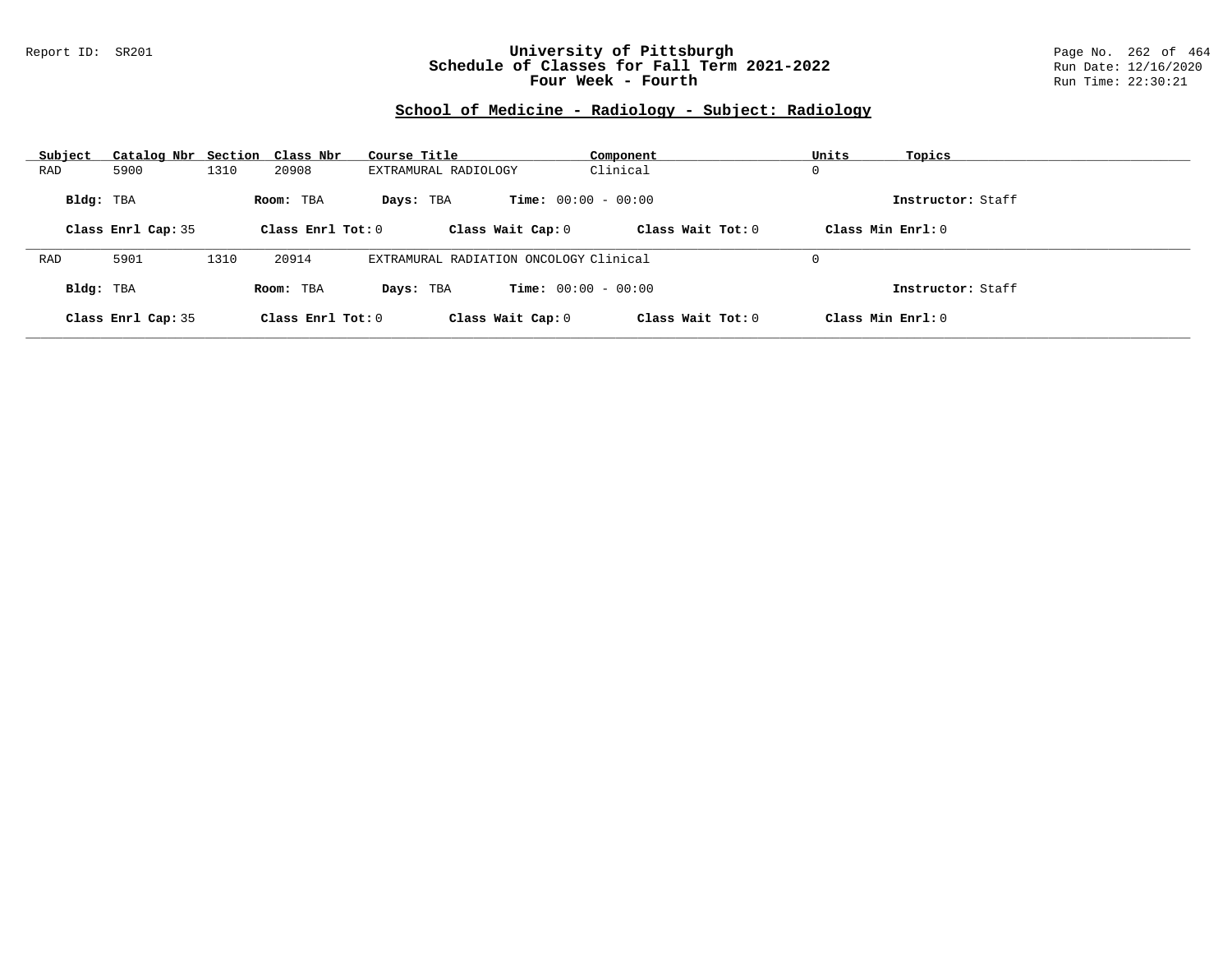### Report ID: SR201 **University of Pittsburgh** Page No. 263 of 464 **Schedule of Classes for Fall Term 2021-2022** Run Date: 12/16/2020 **Four Week - Fourth Rundall Run Time: 22:30:21**

# **School of Medicine - Surgery - Subject: Cardiothoracic Surgery**

| Subject   | Catalog Nbr Section Class Nbr |               | Course Title |                                                                | Component                                            | Units<br>Topics                                                                             |  |
|-----------|-------------------------------|---------------|--------------|----------------------------------------------------------------|------------------------------------------------------|---------------------------------------------------------------------------------------------|--|
| CTSURG    | 5461                          | 20992<br>1310 |              | PEDIATRIC CARDIOTHORACIC SURG Clinical                         |                                                      | $\Omega$                                                                                    |  |
|           |                               |               |              |                                                                |                                                      |                                                                                             |  |
|           | Bldg: TBA                     |               |              | Room: TBA $Days:$ TBA $Time: 00:00 - 00:00$                    |                                                      | Instructor: Staff                                                                           |  |
|           |                               |               |              |                                                                |                                                      |                                                                                             |  |
|           |                               |               |              |                                                                |                                                      | Class Min Enrl: 0                                                                           |  |
|           | CTSURG 5462 1310              | 20998         |              | ADULT CARDIAC SURGERY Clinical                                 |                                                      | $\Omega$                                                                                    |  |
|           | Bldg: TBA                     |               |              | Room: TBA $Days:$ TBA $Time: 00:00 - 00:00$                    |                                                      | Instructor: Staff                                                                           |  |
|           |                               |               |              |                                                                |                                                      | Class Enrl Cap: 999 Class Enrl Tot: 0 Class Wait Cap: 0 Class Wait Tot: 0 Class Min Enrl: 0 |  |
| CTSURG    | 5463 1310                     |               |              | 21004 ADULT THORACIC SURGERY Clinical                          |                                                      | $\Omega$                                                                                    |  |
| Bldg: TBA |                               |               |              | Room: TBA $\rule{1em}{0.15mm}$ Days: TBA Time: $00:00 - 00:00$ |                                                      | Instructor: Staff                                                                           |  |
|           |                               |               |              |                                                                |                                                      |                                                                                             |  |
|           |                               |               |              |                                                                |                                                      | Class Enrl Cap: 999 Class Enrl Tot: 0 Class Wait Cap: 0 Class Wait Tot: 0 Class Min Enrl: 0 |  |
| CTSURG    | 5650                          | 1700          |              |                                                                | 23885 INDIVIDUALIZED CLINICAL COURSEDirected Studies | $\overline{0}$                                                                              |  |
|           | Bldg: TO BE ARRANGED          |               |              | Room: TBA $Days:$ TBA $Time: 00:00 - 00:00$                    |                                                      | Instructor: Staff                                                                           |  |
|           |                               |               |              |                                                                |                                                      | Class Enrl Cap: 35 Class Enrl Tot: 0 Class Wait Cap: 0 Class Wait Tot: 0 Class Min Enrl: 0  |  |
| CTSURG    | 5840                          | 1215          | 24467        |                                                                | CARDIOTHORACIC SURGERY RES Directed Studies          | $\Omega$                                                                                    |  |
|           | Bldg: TO BE ARRANGED          |               |              | Room: TBA $Days:$ TBA $Time: 00:00 - 00:00$                    |                                                      | Instructor: Staff                                                                           |  |
|           |                               |               |              |                                                                |                                                      | Class Enrl Cap: 35 Class Enrl Tot: 0 Class Wait Cap: 0 Class Wait Tot: 0 Class Min Enrl: 0  |  |
| CTSURG    | 5899                          | 1700          |              |                                                                | 23837 IND STDY CARDIOTHORACIC SURG Independent Study | $\Omega$                                                                                    |  |
|           | Bldg: TO BE ARRANGED          |               |              | Room: TBA $Days:$ TBA $Time: 00:00 - 00:00$                    |                                                      | Instructor: Staff                                                                           |  |
|           |                               |               |              |                                                                |                                                      | Class Enrl Cap: 35 Class Enrl Tot: 0 Class Wait Cap: 0 Class Wait Tot: 0 Class Min Enrl: 0  |  |
| CTSURG    | 5900 1235                     |               | 22949        | EXTRAMURAL CARDIOTHORACIC SURGClinical                         |                                                      | $\Omega$                                                                                    |  |
|           | Bldg: TO BE ARRANGED          |               |              | Room: TBA $Days:$ TBA Time: $00:00 - 00:00$                    |                                                      | Instructor: Staff                                                                           |  |
|           |                               |               |              |                                                                |                                                      | Class Enrl Cap: 35 Class Enrl Tot: 0 Class Wait Cap: 0 Class Wait Tot: 0 Class Min Enrl: 0  |  |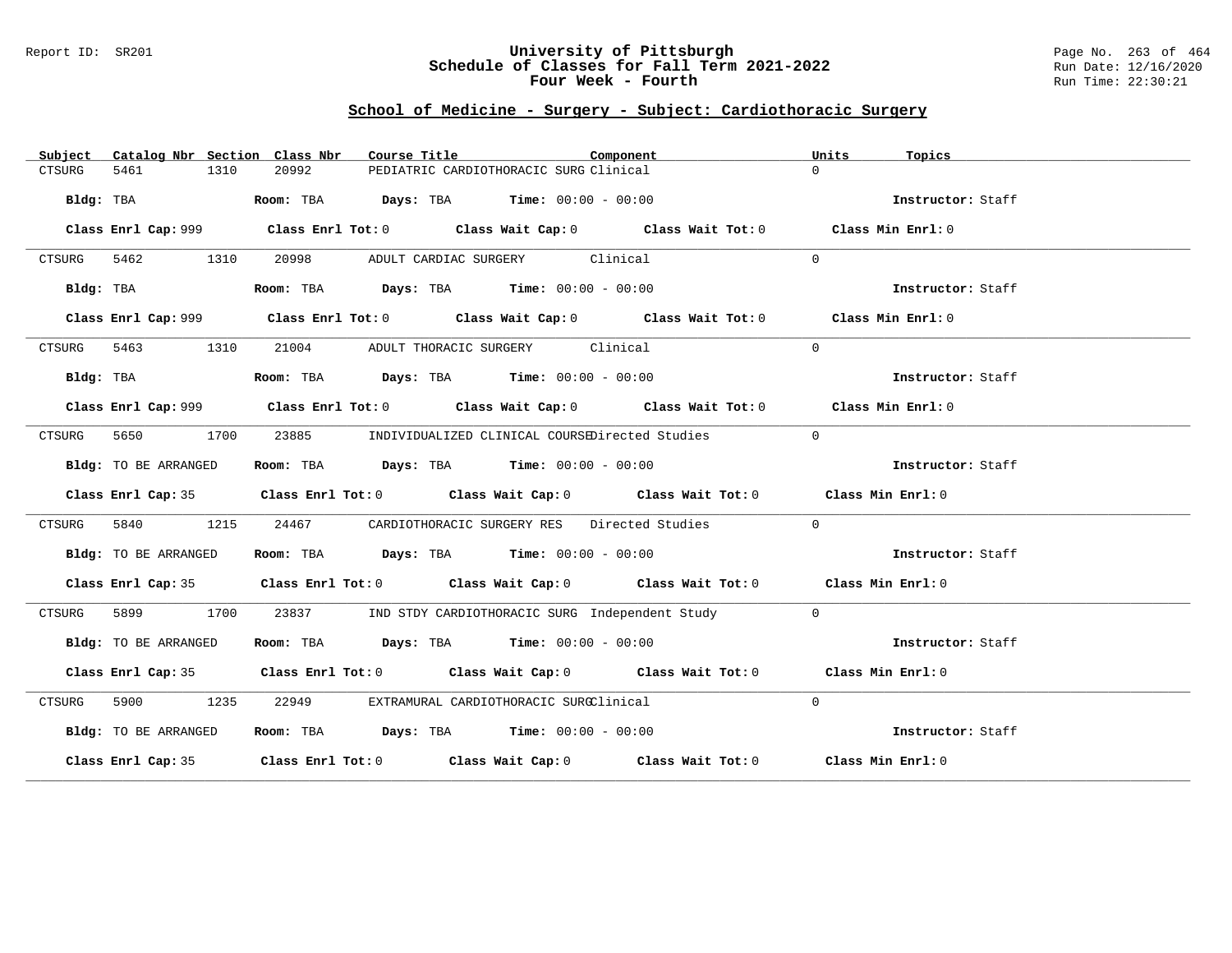## Report ID: SR201 **University of Pittsburgh** Page No. 264 of 464 **Schedule of Classes for Fall Term 2021-2022** Run Date: 12/16/2020 **Four Week - Fourth Rundall Run Time: 22:30:21**

# **School of Medicine - Surgery - Subject: Plastic Surgery**

| Catalog Nbr Section Class Nbr<br>Subject | Course Title                        | Component                                                                       | Units<br>Topics   |
|------------------------------------------|-------------------------------------|---------------------------------------------------------------------------------|-------------------|
| 5450<br>1310<br>PLSSURG                  | 20986                               | PLASTIC RECONSTRUCTIVE SURGERYClinical                                          | $\Omega$          |
| Bldg: TBA                                | Room: TBA                           | <b>Days:</b> TBA <b>Time:</b> $00:00 - 00:00$                                   | Instructor: Staff |
| Class Enrl Cap: 35                       |                                     | Class Enrl Tot: $0$ Class Wait Cap: $0$ Class Wait Tot: $0$ Class Min Enrl: $0$ |                   |
| 1700<br>PLSSURG<br>5650                  | 23921                               | INDIVIDUALIZED CLINICAL COURSEDirected Studies                                  | $\Omega$          |
| Bldg: TO BE ARRANGED                     | Room: TBA                           | <b>Days:</b> TBA <b>Time:</b> $00:00 - 00:00$                                   | Instructor: Staff |
| Class Enrl Cap: 35                       |                                     | Class Enrl Tot: $0$ Class Wait Cap: $0$ Class Wait Tot: $0$ Class Min Enrl: $0$ |                   |
| 1310<br>PLSSURG 5883                     | 21040<br>SURGICAL RESEARCH          | Directed Studies                                                                | $\Omega$          |
| Bldg: TBA                                | Room: TBA                           | <b>Days:</b> TBA <b>Time:</b> $00:00 - 00:00$                                   | Instructor: Staff |
| Class Enrl Cap: 35                       |                                     | Class Enrl Tot: $0$ Class Wait Cap: $0$ Class Wait Tot: $0$ Class Min Enrl: $0$ |                   |
| 1215<br>PLSSURG 5899                     | 23991                               | INDEPENDENT STUDY PLASTIC SURGIndependent Study                                 | $\Omega$          |
| Bldg: TO BE ARRANGED                     | Room: TBA                           | <b>Days:</b> TBA <b>Time:</b> $00:00 - 00:00$                                   | Instructor: Staff |
| Class Enrl Cap: 35                       |                                     | Class Enrl Tot: $0$ Class Wait Cap: $0$ Class Wait Tot: $0$ Class Min Enrl: $0$ |                   |
| 1220<br>PLSSURG<br>5901                  | 24775<br>EXTRAMURAL PLASTIC SURGERY | Clinical                                                                        | 0                 |
| Bldg: TO BE ARRANGED                     | Room: TBA                           | <b>Days:</b> TBA <b>Time:</b> $00:00 - 00:00$                                   | Instructor: Staff |
| Class Enrl Cap: 35                       |                                     | Class Enrl Tot: $0$ Class Wait Cap: $0$ Class Wait Tot: $0$                     | Class Min Enrl: 0 |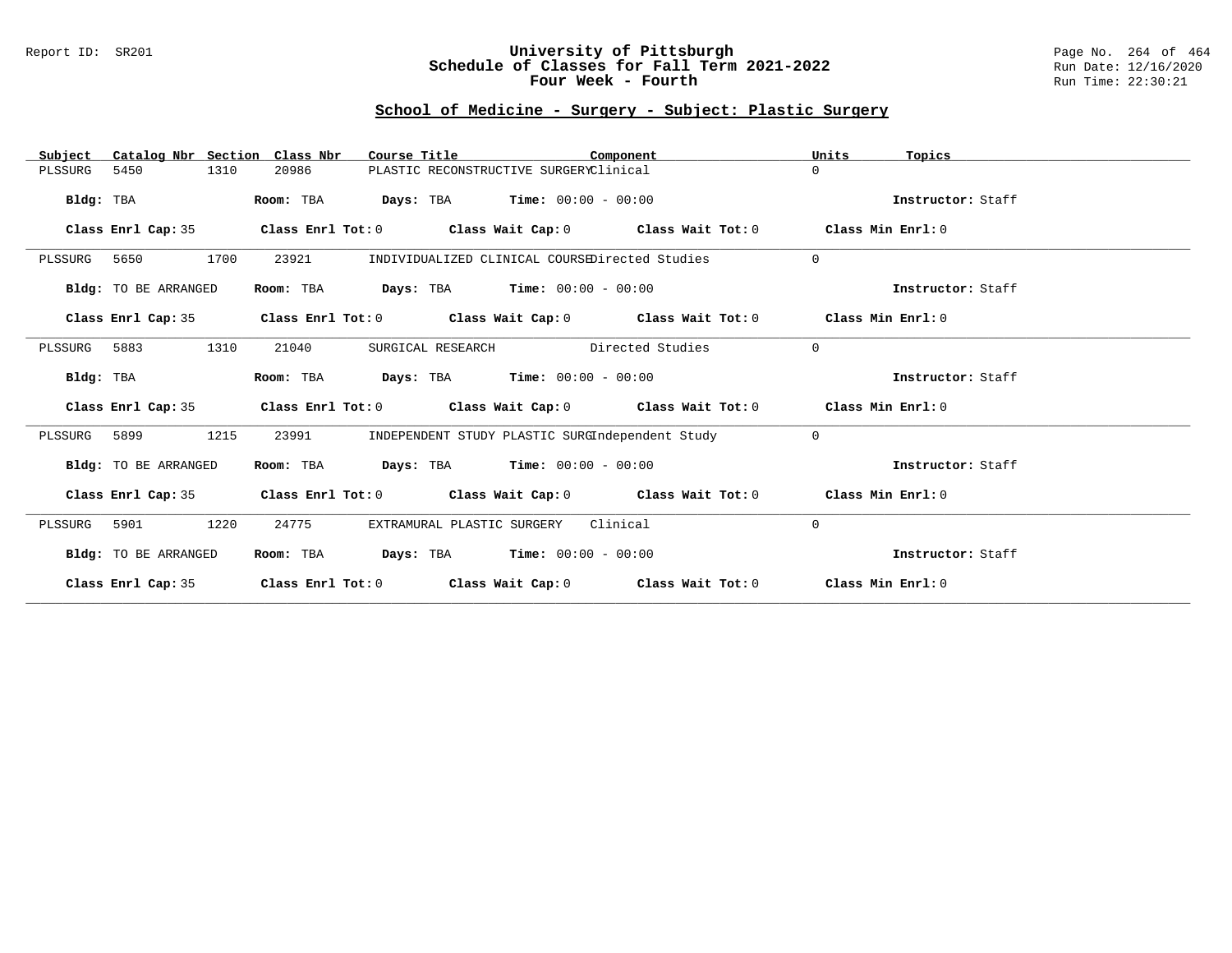#### Report ID: SR201 **University of Pittsburgh** Page No. 265 of 464 **Schedule of Classes for Fall Term 2021-2022** Run Date: 12/16/2020 **Four Week - Fourth Rundall Run Time: 22:30:21**

# **School of Medicine - Surgery - Subject: Surgery**

| Subject Catalog Nbr Section Class Nbr | Course Title                                                                                 | Component | Units<br>Topics   |
|---------------------------------------|----------------------------------------------------------------------------------------------|-----------|-------------------|
| 5323<br>1310<br><b>SURG</b>           | 20920<br>PLASTIC SURGERY PRECEPTORSHIP Clinical                                              |           | $\Omega$          |
| Bldg: TBA                             | Room: TBA $Days:$ TBA Time: $00:00 - 00:00$                                                  |           | Instructor: Staff |
|                                       | Class Enrl Cap: 35 Class Enrl Tot: 0 Class Wait Cap: 0 Class Wait Tot: 0 Class Min Enrl: 0   |           |                   |
| 5345 1310 20926<br>SURG               | SURGERY CLERKSHIP REPEAT Clinical                                                            |           | $\Omega$          |
|                                       | <b>Bldg:</b> TBA <b>Room:</b> TBA <b>Days:</b> TBA <b>Time:</b> $00:00 - 00:00$              |           | Instructor: Staff |
|                                       | Class Enrl Cap: 35 Class Enrl Tot: 0 Class Wait Cap: 0 Class Wait Tot: 0 Class Min Enrl: 0   |           |                   |
|                                       | SURG 5360 1310 20932 ORAL-MAXILLOFACIAL SURGERY Clinical                                     |           | $\Omega$          |
| Bldg: TBA                             | Room: TBA $Days:$ TBA $Time: 00:00 - 00:00$                                                  |           | Instructor: Staff |
|                                       | Class Enrl Cap: 35 Class Enrl Tot: 0 Class Wait Cap: 0 Class Wait Tot: 0 Class Min Enrl: 0   |           |                   |
|                                       | SURG 5401 1310 20944 SURGERY ACTING INTERNSHIP Clinical                                      |           | $\Omega$          |
| Bldg: TBA                             | Room: TBA $Days:$ TBA $Time: 00:00 - 00:00$                                                  |           | Instructor: Staff |
|                                       | Class Enrl Cap: 35 Class Enrl Tot: 0 Class Wait Cap: 0 Class Wait Tot: 0 Class Min Enrl: 0   |           |                   |
|                                       | SURG 5402 1310 20950 EXTRAMURAL ACTING INTERNSHIP Clinical                                   |           | $\Omega$          |
| Bldg: TBA                             | Room: TBA $\rule{1em}{0.15mm}$ Days: TBA Time: $00:00 - 00:00$                               |           | Instructor: Staff |
|                                       | Class Enrl Cap: 35 Class Enrl Tot: 0 Class Wait Cap: 0 Class Wait Tot: 0 Class Min Enrl: 0   |           |                   |
| 5403<br>SURG                          | 1310 20956 MD/OMS ACTING INTERNSHIP Clinical                                                 |           | $\Omega$          |
|                                       | Bldg: TBA                         Room: TBA          Days: TBA         Time: $00:00 - 00:00$ |           | Instructor: Staff |
|                                       | Class Enrl Cap: 35 Class Enrl Tot: 0 Class Wait Cap: 0 Class Wait Tot: 0 Class Min Enrl: 0   |           |                   |
|                                       | SURG 5410 1310 20962 GENERAL SURGERY ELECTIVE Clinical                                       |           | $\Omega$          |
| Bldg: TBA                             | Room: TBA $Days:$ TBA $Time: 00:00 - 00:00$                                                  |           | Instructor: Staff |
|                                       | Class Enrl Cap: 35 Class Enrl Tot: 0 Class Wait Cap: 0 Class Wait Tot: 0 Class Min Enrl: 0   |           |                   |
| 5411<br>SURG                          | 1203 23098 SURGERY INTERNSHIP PREP COURSEClinical                                            |           | $\Omega$          |
| Bldg: TO BE ARRANGED                  | Room: TBA $\rule{1em}{0.15mm}$ Days: TBA Time: $00:00 - 00:00$                               |           | Instructor: Staff |
|                                       | Class Enrl Cap: 35 Class Enrl Tot: 0 Class Wait Cap: 0 Class Wait Tot: 0                     |           | Class Min Enrl: 0 |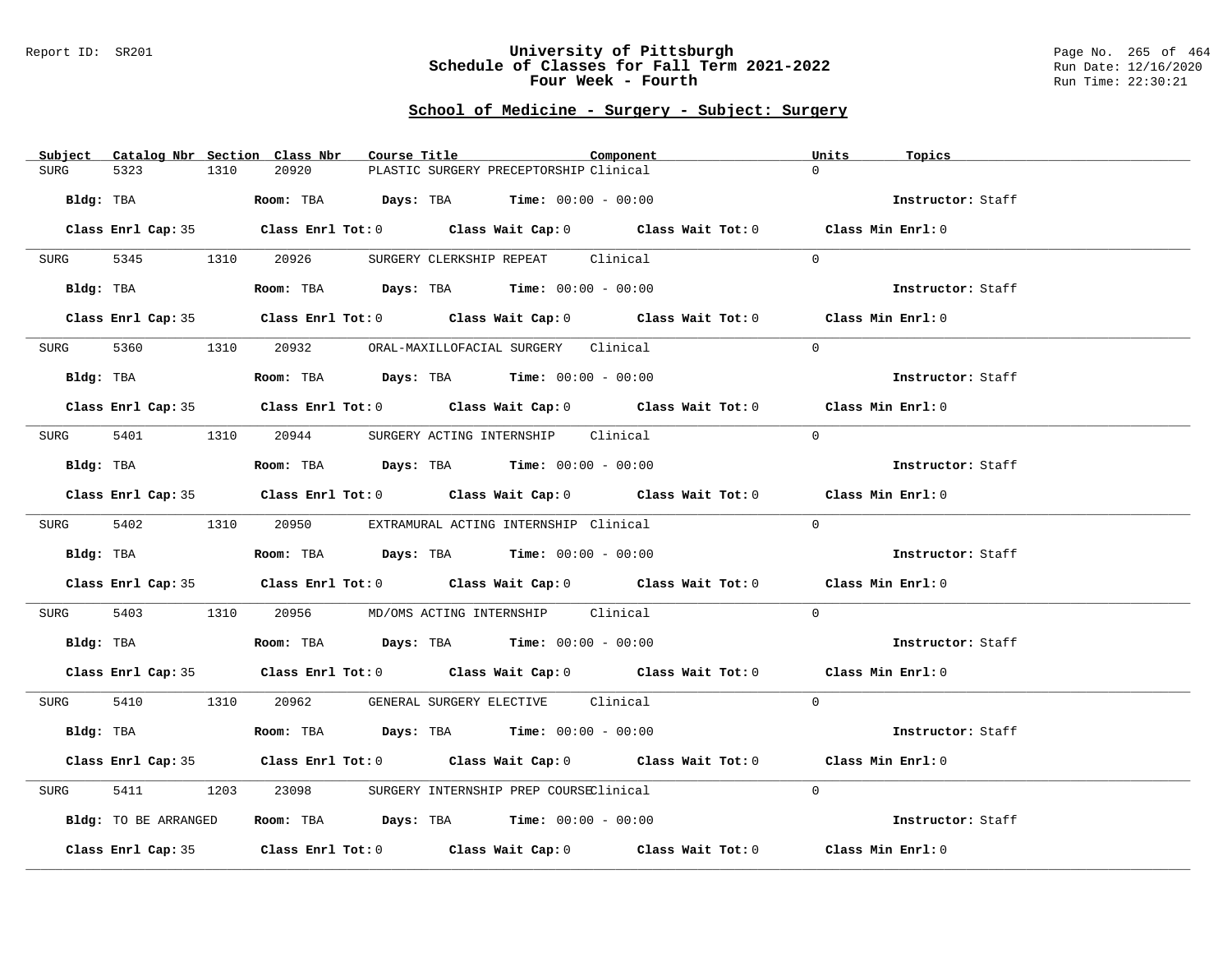| 5420<br>SURG | 1310 | 20968 | COMMUNITY HOSPITAL CLERKSHIP Clinical                                                       | $\mathbf 0$       |  |
|--------------|------|-------|---------------------------------------------------------------------------------------------|-------------------|--|
|              |      |       | Bldg: TBA                      Room: TBA         Days: TBA         Time: 00:00 - 00:00      | Instructor: Staff |  |
|              |      |       | Class Enrl Cap: 999 Class Enrl Tot: 0 Class Wait Cap: 0 Class Wait Tot: 0 Class Min Enrl: 0 |                   |  |
|              |      |       | SURG 5430 1310 20974 NEOPLASTIC DISEASE ELECTIVE Clinical                                   | $\Omega$          |  |
|              |      |       |                                                                                             | Instructor: Staff |  |
|              |      |       | Class Enrl Cap: 35 Class Enrl Tot: 0 Class Wait Cap: 0 Class Wait Tot: 0 Class Min Enrl: 0  |                   |  |
|              |      |       | SURG 5440 1310 20980 PEDIATRIC SURGERY ELECTIVE Clinical                                    | $\Omega$          |  |
|              |      |       | <b>Bldg:</b> TBA <b>ROOM:</b> TBA <b>Days:</b> TBA <b>Time:</b> $00:00 - 00:00$             | Instructor: Staff |  |
|              |      |       | Class Enrl Cap: 999 Class Enrl Tot: 0 Class Wait Cap: 0 Class Wait Tot: 0 Class Min Enrl: 0 |                   |  |
|              |      |       | SURG 5482 1310 21010 ORGAN TRANSPLANTATION Clinical                                         | $\Omega$          |  |
|              |      |       | Bldg: TBA                   Room: TBA         Days: TBA         Time: $00:00 - 00:00$       | Instructor: Staff |  |
|              |      |       | Class Enrl Cap: 35 Class Enrl Tot: 0 Class Wait Cap: 0 Class Wait Tot: 0 Class Min Enrl: 0  |                   |  |
|              |      |       | SURG 5485 1310 21016 BIOLOGICAL AND GENE THERAPY Clinical                                   | $\Omega$          |  |
|              |      |       | Bldg: TBA                   Room: TBA         Days: TBA         Time: $00:00 - 00:00$       | Instructor: Staff |  |
|              |      |       | Class Enrl Cap: 999 Class Enrl Tot: 0 Class Wait Cap: 0 Class Wait Tot: 0                   | Class Min Enrl: 0 |  |
|              |      |       | SURG 5486 1310 19645 SURGICAL SPECIALTIES Clinical                                          | $\Omega$          |  |
|              |      |       |                                                                                             |                   |  |
|              |      |       | Bldg: TBA                   Room: TBA        Days: TBA        Time: 00:00 - 00:00           | Instructor: Staff |  |
|              |      |       | Class Enrl Cap: 35 Class Enrl Tot: 0 Class Wait Cap: 0 Class Wait Tot: 0 Class Min Enrl: 0  |                   |  |
|              |      |       | SURG 5490 1310 21022 ORAL-MAXILLOFACIAL SURGERY Clinical                                    | $\Omega$          |  |
|              |      |       | Bldg: TBA                   Room: TBA         Days: TBA         Time: $00:00 - 00:00$       | Instructor: Staff |  |
|              |      |       | Class Enrl Cap: 999 Class Enrl Tot: 0 Class Wait Cap: 0 Class Wait Tot: 0 Class Min Enrl: 0 |                   |  |
|              |      |       | SURG 5650 1310 21028 SURGICAL SPECIAL STUDIES Clinical                                      | $\Omega$          |  |
|              |      |       | Bldg: TBA                    Room: TBA         Days: TBA         Time: 00:00 - 00:00        | Instructor: Staff |  |
|              |      |       | Class Enrl Cap: 35 Class Enrl Tot: 0 Class Wait Cap: 0 Class Wait Tot: 0 Class Min Enrl: 0  |                   |  |
|              |      |       | SURG 5700 1310 21034 SURGICAL LIFE SCIENCES Clinical                                        | $\Omega$          |  |
|              |      |       | Bldg: TBA                   Room: TBA         Days: TBA         Time: $00:00 - 00:00$       | Instructor: Staff |  |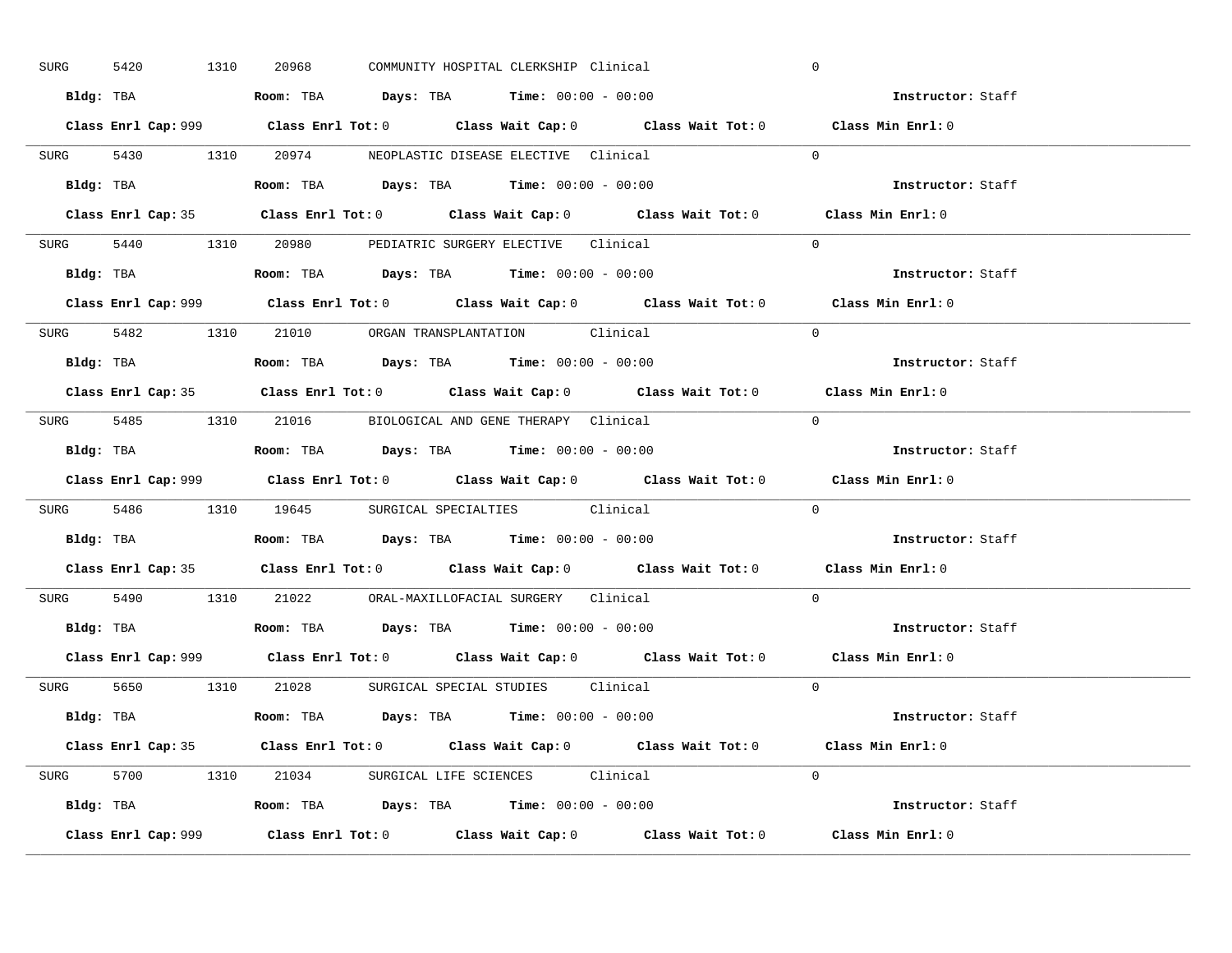## Report ID: SR201 **University of Pittsburgh** Page No. 267 of 464 **Schedule of Classes for Fall Term 2021-2022** Run Date: 12/16/2020 **Four Week - Fourth Rundall Run Time: 22:30:21**

# **School of Medicine - Surgery - Subject: Surgery**

| Catalog Nbr Section<br>Subject | Class Nbr<br>Course Title                                   | Component         | Units<br>Topics   |
|--------------------------------|-------------------------------------------------------------|-------------------|-------------------|
| 1310<br>SURG<br>5884           | HISTORY OF MEDICINE<br>21046                                | Directed Studies  | $\mathbf 0$       |
| Bldg: TBA                      | $Time: 00:00 - 00:00$<br>Room: TBA<br>Days: TBA             |                   | Instructor: Staff |
| Class Enrl Cap: 35             | Class Enrl Tot: $0$ Class Wait Cap: $0$ Class Wait Tot: $0$ |                   | Class Min Enrl: 0 |
| 1225<br>SURG<br>5885           | 22977<br>SURGICAL RESEARCH                                  | Clinical          | $\mathbf 0$       |
| Bldg: TO BE ARRANGED           | <b>Days:</b> TBA <b>Time:</b> $00:00 - 00:00$<br>Room: TBA  |                   | Instructor: Staff |
| Class Enrl Cap: 35             | Class Enrl Tot: $0$ Class Wait Cap: $0$ Class Wait Tot: $0$ |                   | Class Min Enrl: 0 |
| 1310<br>SURG<br>5900           | 21052<br>EXTRAMURAL GENERAL SURGERY                         | Lecture           | $\Omega$          |
| Bldg: TBA                      | <b>Days:</b> TBA <b>Time:</b> $00:00 - 00:00$<br>Room: TBA  |                   | Instructor: Staff |
| Class Enrl Cap: 35             | Class Enrl Tot: $0$ Class Wait Cap: $0$ Class Wait Tot: $0$ |                   | Class Min Enrl: 0 |
| 1310<br>SURG<br>5902           | 20536<br>INDEPENDENT STUDY                                  | Independent Study | $\mathbf 0$       |
| Bldg: TBA                      | $Time: 00:00 - 00:00$<br>Days: TBA<br>Room: TBA             |                   | Instructor: Staff |
| Class Enrl Cap: 35             | Class Enrl Tot: 0<br>Class Wait Cap: 0                      | Class Wait Tot: 0 | Class Min Enrl: 0 |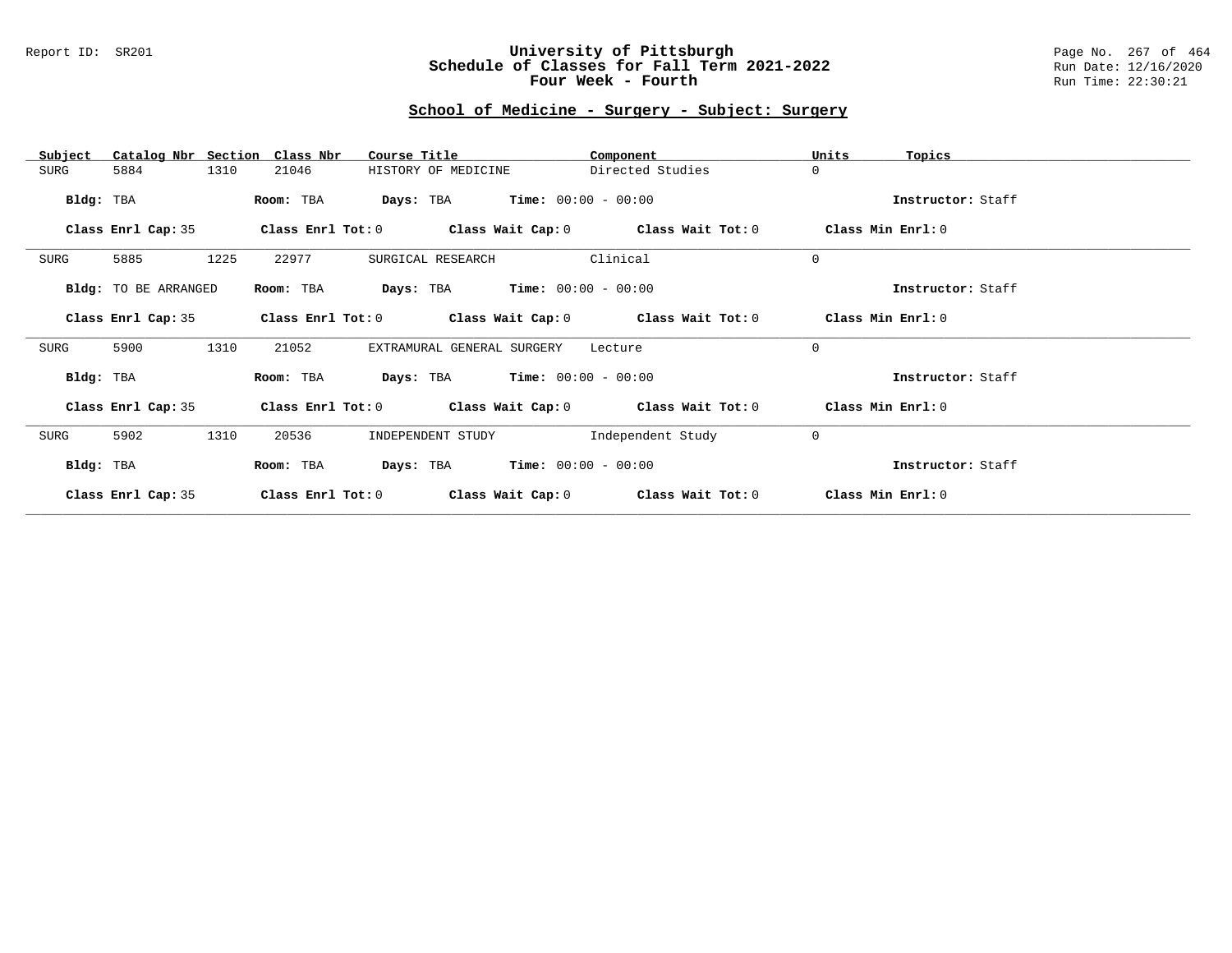#### Report ID: SR201 **University of Pittsburgh** Page No. 268 of 464 **Schedule of Classes for Fall Term 2021-2022** Run Date: 12/16/2020 **Four Week - Fourth Rundall Run Time: 22:30:21**

# **School of Medicine - Urology - Subject: Urology**

| Subject   |                      |      | Catalog Nbr Section Class Nbr | Course Title      |                                                                | Component                                                                                   | Units    | Topics            |  |
|-----------|----------------------|------|-------------------------------|-------------------|----------------------------------------------------------------|---------------------------------------------------------------------------------------------|----------|-------------------|--|
| URLGY     | 5321                 | 1310 | 20554                         | UROLOGIC ONCOLOGY |                                                                | Clinical                                                                                    | $\Omega$ |                   |  |
|           | Bldg: TBA            |      |                               |                   | Room: TBA $Days:$ TBA $Time: 00:00 - 00:00$                    |                                                                                             |          | Instructor: Staff |  |
|           |                      |      |                               |                   |                                                                | Class Enrl Cap: 35 Class Enrl Tot: 0 Class Wait Cap: 0 Class Wait Tot: 0 Class Min Enrl: 0  |          |                   |  |
| URLGY     | 5470<br>1310         |      | 20572                         |                   | UROLOGICAL SURGERY (ADULT) Clinical                            |                                                                                             | $\Omega$ |                   |  |
|           | Bldg: TBA            |      |                               |                   | Room: TBA $Days:$ TBA $Time: 00:00 - 00:00$                    |                                                                                             |          | Instructor: Staff |  |
|           |                      |      |                               |                   |                                                                | Class Enrl Cap: 999 Class Enrl Tot: 0 Class Wait Cap: 0 Class Wait Tot: 0 Class Min Enrl: 0 |          |                   |  |
| URLGY     | 5471 1310            |      |                               |                   | 20584 PEDIATRIC UROLOGICAL SURGERY Clinical                    |                                                                                             | $\Omega$ |                   |  |
|           | Bldg: TBA            |      |                               |                   | Room: TBA $\rule{1em}{0.15mm}$ Days: TBA Time: $00:00 - 00:00$ |                                                                                             |          | Instructor: Staff |  |
|           |                      |      |                               |                   |                                                                | Class Enrl Cap: 999 Class Enrl Tot: 0 Class Wait Cap: 0 Class Wait Tot: 0 Class Min Enrl: 0 |          |                   |  |
| URLGY     | 5650                 | 1700 | 23946                         |                   |                                                                | INDIVIDUALIZED CLINICAL COURSEDirected Studies                                              | $\Omega$ |                   |  |
|           | Bldg: TO BE ARRANGED |      |                               |                   | Room: TBA $Days:$ TBA $Time: 00:00 - 00:00$                    |                                                                                             |          | Instructor: Staff |  |
|           |                      |      |                               |                   |                                                                | Class Enrl Cap: 35 Class Enrl Tot: 0 Class Wait Cap: 0 Class Wait Tot: 0 Class Min Enrl: 0  |          |                   |  |
| URLGY     | 5810                 | 1310 |                               |                   |                                                                | 20602 UROLOGY RESEARCH Directed Studies                                                     | $\Omega$ |                   |  |
|           | Bldg: TBA            |      |                               |                   | Room: TBA $Days: TBA$ Time: $00:00 - 00:00$                    |                                                                                             |          | Instructor: Staff |  |
|           |                      |      |                               |                   |                                                                | Class Enrl Cap: 35 Class Enrl Tot: 0 Class Wait Cap: 0 Class Wait Tot: 0 Class Min Enrl: 0  |          |                   |  |
| URLGY     | 5899                 | 1700 |                               |                   |                                                                | 23819 INDEPENDENT STUDY IN UROLOGY Independent Study                                        | $\Omega$ |                   |  |
|           | Bldg: TO BE ARRANGED |      |                               |                   | Room: TBA $Days:$ TBA $Time: 00:00 - 00:00$                    |                                                                                             |          | Instructor: Staff |  |
|           |                      |      |                               |                   |                                                                | Class Enrl Cap: 35 Class Enrl Tot: 0 Class Wait Cap: 0 Class Wait Tot: 0 Class Min Enrl: 0  |          |                   |  |
| URLGY     | 5900 1310            |      | 20614                         |                   | EXTRAMURAL UROLOGIC SURGERY Clinical                           |                                                                                             | $\Omega$ |                   |  |
| Bldg: TBA |                      |      |                               |                   | Room: TBA $Days:$ TBA Time: $00:00 - 00:00$                    |                                                                                             |          | Instructor: Staff |  |
|           |                      |      |                               |                   |                                                                | Class Enrl Cap: 35 Class Enrl Tot: 0 Class Wait Cap: 0 Class Wait Tot: 0 Class Min Enrl: 0  |          |                   |  |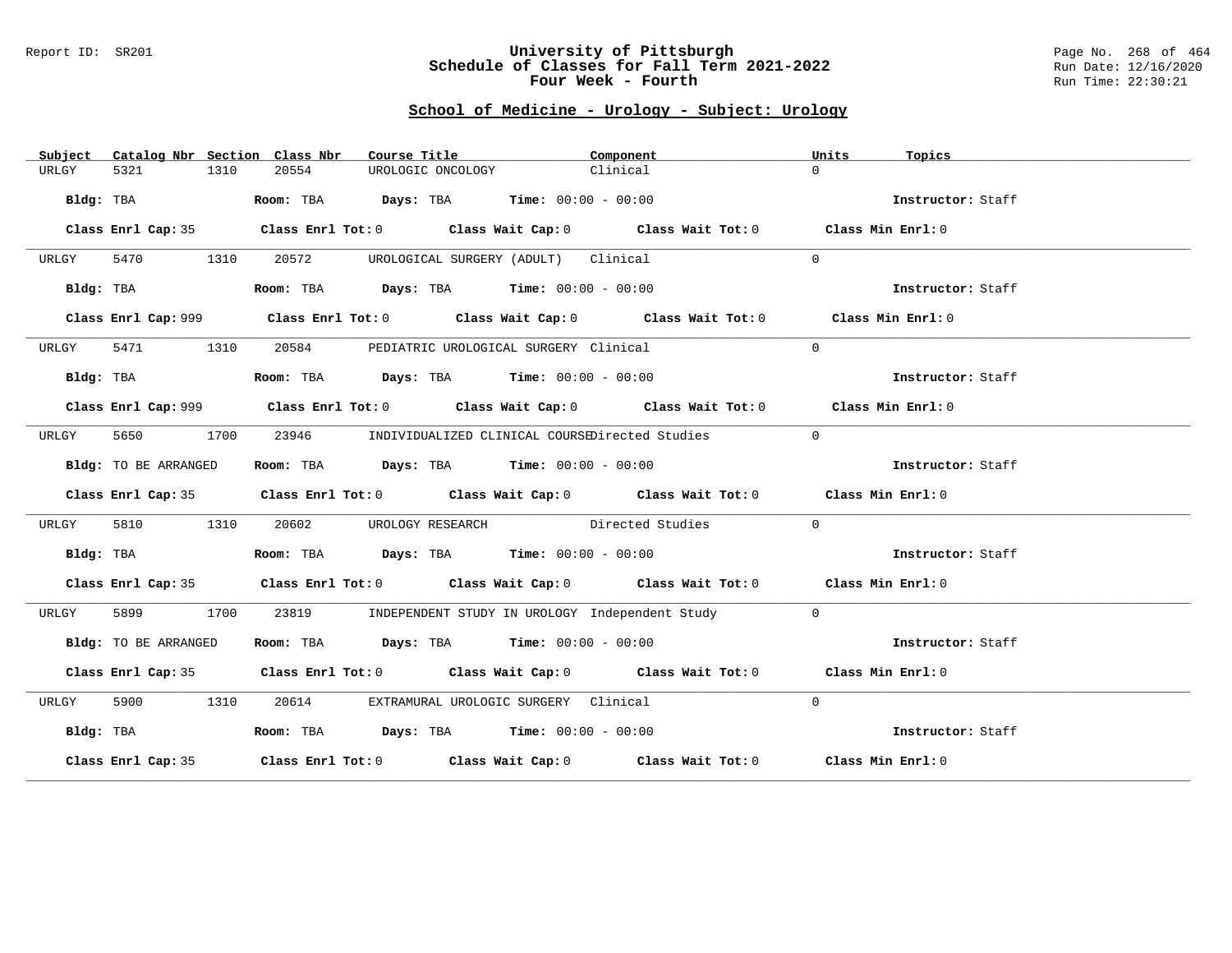#### Report ID: SR201 **University of Pittsburgh** Page No. 269 of 464 **Schedule of Classes for Fall Term 2021-2022** Run Date: 12/16/2020 **Four Week - Fifth** Run Time: 22:30:21

# **School of Medicine - Dermatology - Subject: Dermatology**

| Subject Catalog Nbr Section Class Nbr | Course Title                                                                                | Component | Units<br>Topics   |
|---------------------------------------|---------------------------------------------------------------------------------------------|-----------|-------------------|
| 5380<br>1410<br><b>DERM</b>           | 18914<br>DERMATOLOGY CLERKSHIP                                                              | Clinical  | $\Omega$          |
| Bldg: TBA                             | Room: TBA $Days:$ TBA Time: $00:00 - 00:00$                                                 |           | Instructor: Staff |
|                                       | Class Enrl Cap: 35 Class Enrl Tot: 0 Class Wait Cap: 0 Class Wait Tot: 0 Class Min Enrl: 0  |           |                   |
| DERM 5420 1410 19664                  | BASIC DERMATOLOGY Clinical                                                                  |           | $\Omega$          |
| Bldg: TBA                             | Room: TBA $Days:$ TBA $Time: 00:00 - 00:00$                                                 |           | Instructor: Staff |
|                                       | Class Enrl Cap: 35 Class Enrl Tot: 0 Class Wait Cap: 0 Class Wait Tot: 0 Class Min Enrl: 0  |           |                   |
| DERM                                  | 5425 1410 18908 ADVANCED DERMATOLOGY Clinical                                               |           | $\Omega$          |
| Bldg: TBA                             | Room: TBA $Days:$ TBA $Time: 00:00 - 00:00$                                                 |           | Instructor: Staff |
|                                       | Class Enrl Cap: 35 Class Enrl Tot: 0 Class Wait Cap: 0 Class Wait Tot: 0 Class Min Enrl: 0  |           |                   |
| DERM                                  | 5430 1410 18920 DERMATOLOGIC & PLASTIC SURGERYClinical                                      |           | $\Omega$          |
|                                       | Bldg: TBA                   Room: TBA         Days: TBA        Time: 00:00 - 00:00          |           | Instructor: Staff |
|                                       | Class Enrl Cap: 999 Class Enrl Tot: 0 Class Wait Cap: 0 Class Wait Tot: 0 Class Min Enrl: 0 |           |                   |
|                                       | DERM 5440 1410 18932 DERMATOPATHOLOGY Independent Study                                     |           | $\bigcirc$        |
| Bldg: TBA                             | Room: TBA $Days:$ TBA $Time:$ 00:00 - 00:00                                                 |           | Instructor: Staff |
|                                       | Class Enrl Cap: 35 Class Enrl Tot: 0 Class Wait Cap: 0 Class Wait Tot: 0 Class Min Enrl: 0  |           |                   |
| 5650<br>DERM                          | 1410 18938 INDIVIDUALIZED CLINICAL COURSEClinical                                           |           | $\Omega$          |
|                                       | Bldg: TBA                       Room: TBA          Days: TBA         Time: 00:00 - 00:00    |           | Instructor: Staff |
|                                       | Class Enrl Cap: 35 Class Enrl Tot: 0 Class Wait Cap: 0 Class Wait Tot: 0 Class Min Enrl: 0  |           |                   |
|                                       | DERM 5810 1410 18950 DERMATOLOGY RESEARCH Directed Studies                                  |           | $\overline{0}$    |
| Bldg: TBA                             | Room: TBA $Days:$ TBA Time: $00:00 - 00:00$                                                 |           | Instructor: Staff |
|                                       | Class Enrl Cap: 35 Class Enrl Tot: 0 Class Wait Cap: 0 Class Wait Tot: 0 Class Min Enrl: 0  |           |                   |
| 5899<br>DERM                          | 23962 INDEPENDENT STUDY DERMATOLOGY Independent Study<br>1220                               |           | $\Omega$          |
| Bldg: TO BE ARRANGED                  | Room: TBA $\rule{1em}{0.15mm}$ Days: TBA Time: $00:00 - 00:00$                              |           | Instructor: Staff |
|                                       | Class Enrl Cap: 35 Class Enrl Tot: 0 Class Wait Cap: 0 Class Wait Tot: 0                    |           | Class Min Enrl: 0 |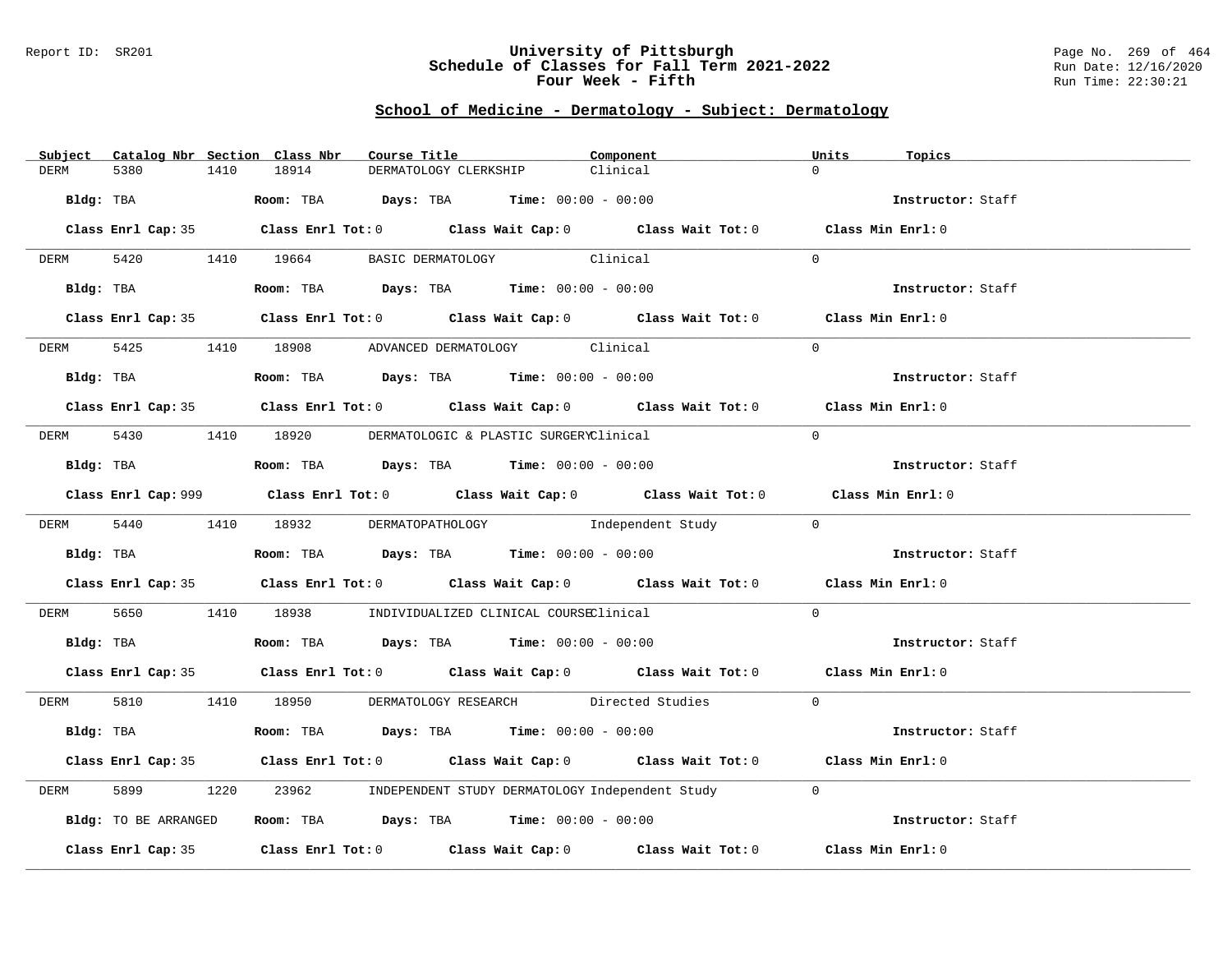| DERM      | 5900               | 1410 | 18962             | EXTRAMURAL DERMATOLOGY |                              | Clinical          |                   |                   |
|-----------|--------------------|------|-------------------|------------------------|------------------------------|-------------------|-------------------|-------------------|
| Bldg: TBA |                    |      | Room: TBA         | Days: TBA              | <b>Time:</b> $00:00 - 00:00$ |                   |                   | Instructor: Staff |
|           | Class Enrl Cap: 35 |      | Class Enrl Tot: 0 |                        | Class Wait Cap: 0            | Class Wait Tot: 0 | Class Min Enrl: 0 |                   |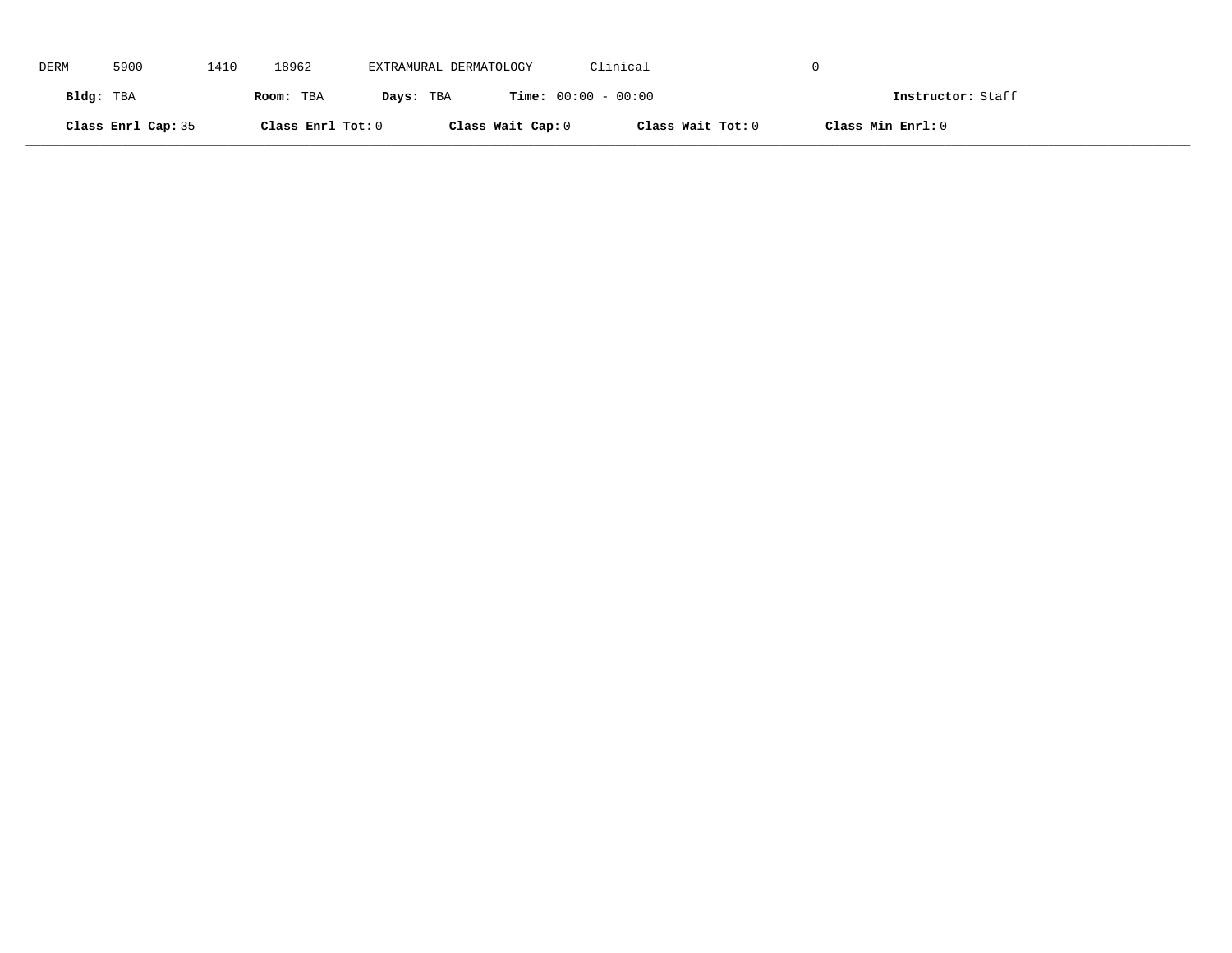### Report ID: SR201 **University of Pittsburgh** Page No. 271 of 464 **Schedule of Classes for Fall Term 2021-2022** Run Date: 12/16/2020 **Four Week - Fifth** Run Time: 22:30:21

# **School of Medicine - Emergency Medicine - Subject: Emergency Medicine**

| Catalog Nbr Section Class Nbr<br>Subject  | Course Title                                                                                | Component | Units<br>Topics   |
|-------------------------------------------|---------------------------------------------------------------------------------------------|-----------|-------------------|
| 5376<br>1410<br>EMED                      | 19670<br>SPECIALTY CARE CLERKSHIP                                                           | Clinical  | $\Omega$          |
| Bldg: TBA                                 | <b>Room:</b> TBA $\qquad \qquad$ Days: TBA $\qquad \qquad$ Time: $00:00 - 00:00$            |           | Instructor: Staff |
| Class Enrl Cap: 35                        | Class Enrl Tot: $0$ Class Wait Cap: $0$ Class Wait Tot: $0$ Class Min Enrl: $0$             |           |                   |
| 5450<br>EMED                              | EMERGENCY MEDICINE Clinical<br>1410<br>19682                                                |           | $\Omega$          |
| Bldg: TBA                                 | Room: TBA $\rule{1em}{0.15mm}$ Days: TBA $\rule{1.5mm}{0.15mm}$ Time: $00:00 - 00:00$       |           | Instructor: Staff |
|                                           | Class Enrl Cap: 999 Class Enrl Tot: 0 Class Wait Cap: 0 Class Wait Tot: 0 Class Min Enrl: 0 |           |                   |
| 5460 1410<br>EMED                         | 19688<br>MEDICAL TOXICOLOGY Clinical                                                        |           | $\Omega$          |
| Bldg: TBA                                 | Room: TBA $Days:$ TBA $Time: 00:00 - 00:00$                                                 |           | Instructor: Staff |
|                                           | Class Enrl Cap: 35 Class Enrl Tot: 0 Class Wait Cap: 0 Class Wait Tot: 0 Class Min Enrl: 0  |           |                   |
| 5465 1035<br>EMED                         | 23495<br>POINT OF CARE ULTRASONOGRAPHY Clinical                                             |           | $\Omega$          |
| Bldg: TO BE ARRANGED                      | Room: TBA $Days:$ TBA $Time: 00:00 - 00:00$                                                 |           | Instructor: Staff |
|                                           | Class Enrl Cap: 35 Class Enrl Tot: 0 Class Wait Cap: 0 Class Wait Tot: 0 Class Min Enrl: 0  |           |                   |
| 5466 1050<br>EMED                         | 25549 POST CARDIAC ARREST SERVICE Clinical                                                  |           | $\Omega$          |
| Bldg: TO BE ARRANGED                      | Room: TBA $Days:$ TBA Time: $00:00 - 00:00$                                                 |           | Instructor: Staff |
|                                           | Class Enrl Cap: 35 Class Enrl Tot: 0 Class Wait Cap: 0 Class Wait Tot: 0 Class Min Enrl: 0  |           |                   |
| 5470 1220<br>EMED                         | 22444 QUALITY AND PATIENT SAFETY Lecture                                                    |           | $\Omega$          |
| Bldg: WEB Based Class                     | Room: TBA $Days:$ TBA $Time: 00:00 - 00:00$                                                 |           | Instructor: Staff |
| Class Enrl Cap: 200<br>Attributes: Online | Class Enrl Tot: $0$ class Wait Cap: $0$ class Wait Tot: $0$                                 |           | Class Min Enrl: 0 |
| 5650<br>1410<br>EMED                      | 19694<br>INDIVIDUALIZED CLINICAL COURSEClinical                                             |           | $\Omega$          |
| Bldg: TBA                                 | Room: TBA $\rule{1em}{0.15mm}$ Days: TBA Time: $00:00 - 00:00$                              |           | Instructor: Staff |
| Class Enrl Cap: 35                        | Class Enrl Tot: $0$ Class Wait Cap: $0$ Class Wait Tot: $0$ Class Min Enrl: $0$             |           |                   |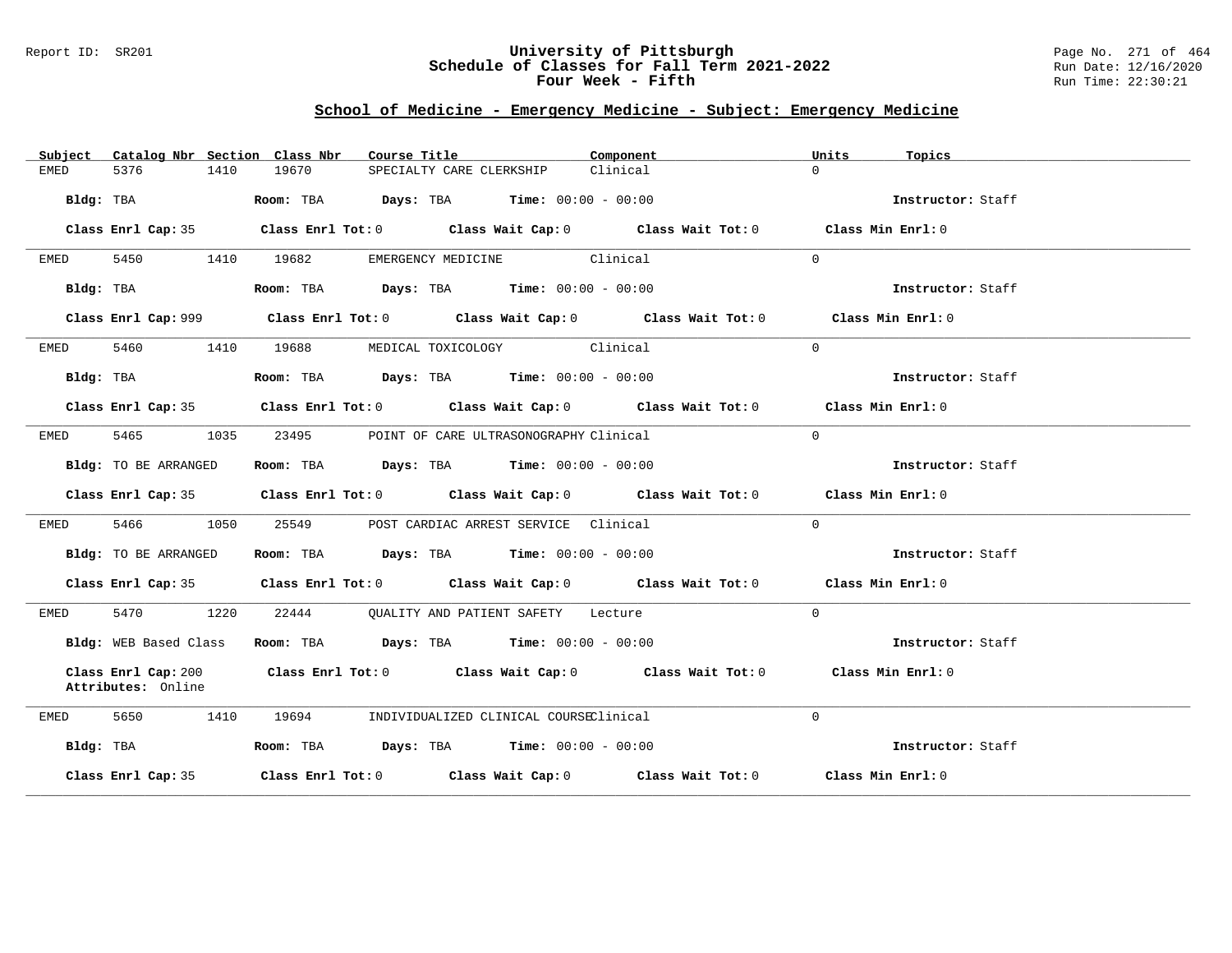## Report ID: SR201 **University of Pittsburgh** Page No. 272 of 464 **Schedule of Classes for Fall Term 2021-2022** Run Date: 12/16/2020 **Four Week - Fifth** Run Time: 22:30:21

# **School of Medicine - Emergency Medicine - Subject: Emergency Medicine**

| Catalog Nbr Section Class Nbr<br>Subject | Course Title                                                                               | Component                                      | Units<br>Topics   |
|------------------------------------------|--------------------------------------------------------------------------------------------|------------------------------------------------|-------------------|
| <b>EMED</b><br>5735<br>1410              | 19700<br>SCIENCE OF RESUSCITATION (ILS)Clinical                                            |                                                | $\Omega$          |
| Bldg: TBA                                | $\texttt{Days:}$ TBA Time: $00:00 - 00:00$<br>Room: TBA                                    |                                                | Instructor: Staff |
| Class Enrl Cap: 999                      | Class Enrl Tot: $0$ Class Wait Cap: $0$ Class Wait Tot: $0$                                |                                                | Class Min Enrl: 0 |
| 5740<br>1410<br>EMED                     | 19706<br>EXERCISE IS MEDICINE Workshop                                                     |                                                | $\Omega$          |
| Bldg: TBA                                | Room: TBA $\rule{1em}{0.15mm}$ Days: TBA $\rule{1.15mm}]{0.15mm}$ Time: $0.000 - 0.0000$   |                                                | Instructor: Staff |
| Class Enrl Cap: 35                       | Class Enrl Tot: $0$ Class Wait Cap: $0$ Class Wait Tot: $0$ Class Min Enrl: $0$            |                                                |                   |
| 5750<br>1800<br>EMED                     | GET READY FOR RESIDENCY Clinical<br>28653                                                  |                                                | $\Omega$          |
| Bldg: TO BE ARRANGED                     | Room: TBA $Days:$ TBA $Time: 00:00 - 00:00$                                                |                                                | Instructor: Staff |
|                                          | Class Enrl Cap: 35 Class Enrl Tot: 0 Class Wait Cap: 0 Class Wait Tot: 0 Class Min Enrl: 0 |                                                |                   |
| 5898<br>1410<br>EMED                     | 19712<br>INDIVIDUAL STUDY OR RESEARCH Directed Studies                                     |                                                | $\mathbf{0}$      |
| Bldg: TBA                                | Room: TBA $Days:$ TBA $Time: 00:00 - 00:00$                                                |                                                | Instructor: Staff |
|                                          | Class Enrl Cap: 35 Class Enrl Tot: 0 Class Wait Cap: 0 Class Wait Tot: 0 Class Min Enrl: 0 |                                                |                   |
| 5899<br>1800<br>EMED                     | 23844                                                                                      | INDEP STUDY IN EMERGENCY MED Independent Study | $\mathbf 0$       |
| Bldg: TO BE ARRANGED                     | Room: TBA $Days:$ TBA $Time: 00:00 - 00:00$                                                |                                                | Instructor: Staff |
|                                          | Class Enrl Cap: 35 Class Enrl Tot: 0 Class Wait Cap: 0 Class Wait Tot: 0 Class Min Enrl: 0 |                                                |                   |
| 5900<br>1410<br>EMED                     | 19718<br>EXTRAMURAL EMERGENCY MEDICINE Clinical                                            |                                                | $\mathbf 0$       |
| Bldg: TBA                                | Room: TBA $Days:$ TBA $Time: 00:00 - 00:00$                                                |                                                | Instructor: Staff |
|                                          | Class Enrl Cap: 35 Class Enrl Tot: 0 Class Wait Cap: 0 Class Wait Tot: 0 Class Min Enrl: 0 |                                                |                   |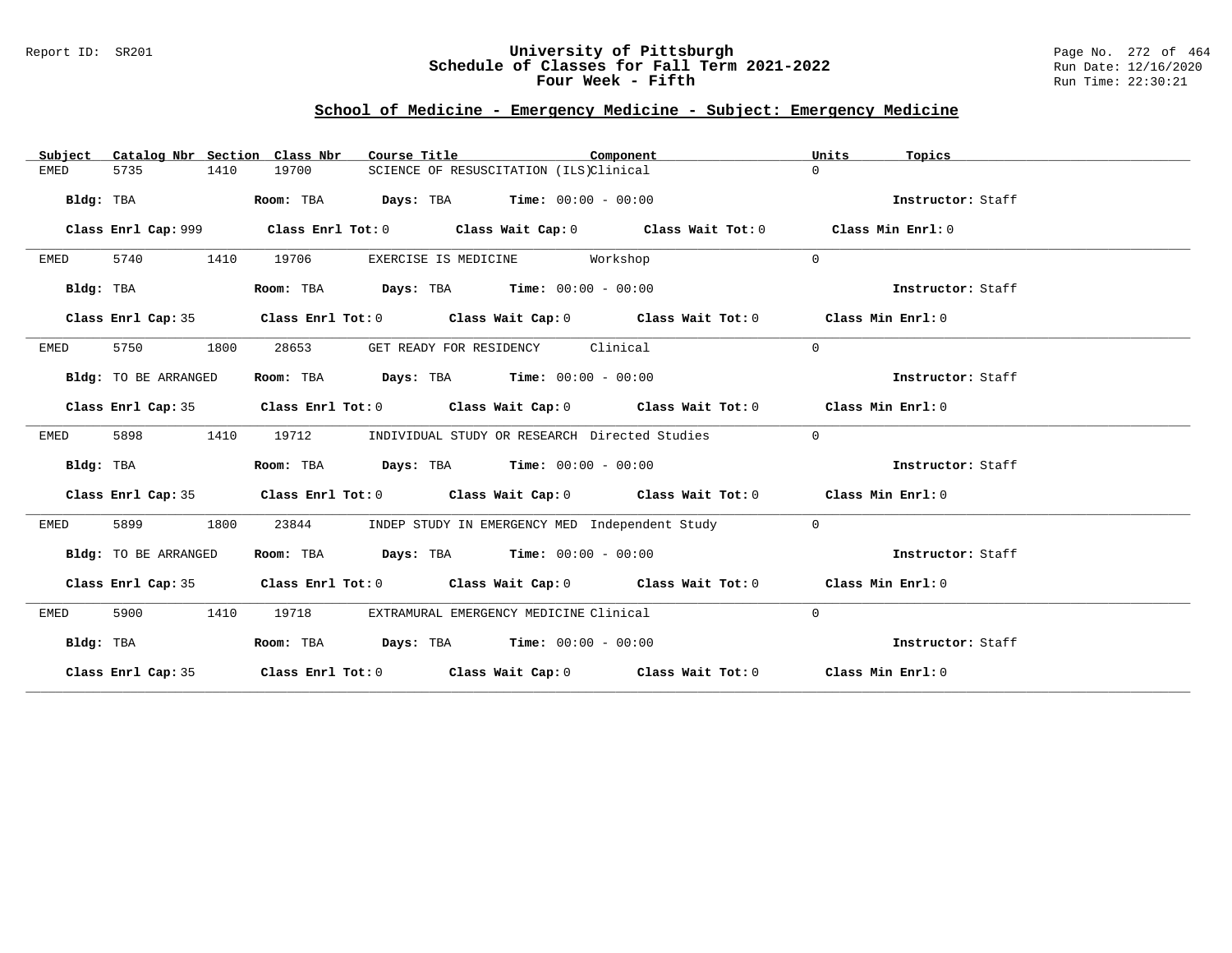## Report ID: SR201 **University of Pittsburgh** Page No. 273 of 464 **Schedule of Classes for Fall Term 2021-2022** Run Date: 12/16/2020 **Four Week - Fifth** Run Time: 22:30:21

# **School of Medicine - Family Medicine and Clinical Epidemiology - Subject: Family Medicine**

|         | Subject Catalog Nbr Section Class Nbr | Course Title                                                                                | Component | Units<br>Topics   |
|---------|---------------------------------------|---------------------------------------------------------------------------------------------|-----------|-------------------|
| FM      | 5316<br>1410                          | 19724<br>FAMILY MEDICINE CLERKSHIP                                                          | Clinical  | $\Omega$          |
|         | Bldg: TBA                             | Room: TBA $Days:$ TBA $Time: 00:00 - 00:00$                                                 |           | Instructor: Staff |
|         |                                       | Class Enrl Cap: 35 Class Enrl Tot: 0 Class Wait Cap: 0 Class Wait Tot: 0 Class Min Enrl: 0  |           |                   |
|         |                                       | FM 5401 1410 19730 FAMILY MEDICINE ACTING INTERN Clinical                                   |           | $\Omega$          |
|         | Bldg: TBA                             | Room: TBA $Days:$ TBA $Time: 00:00 - 00:00$                                                 |           | Instructor: Staff |
|         |                                       | Class Enrl Cap: 999 Class Enrl Tot: 0 Class Wait Cap: 0 Class Wait Tot: 0 Class Min Enrl: 0 |           |                   |
|         |                                       | FM 5406 1410 19736 EXTRAMURAL ACTING INTERNSHIP Clinical                                    |           | $\Omega$          |
|         | Bldg: TBA                             | Room: TBA $Days:$ TBA $Time: 00:00 - 00:00$                                                 |           | Instructor: Staff |
|         |                                       | Class Enrl Cap: 35 Class Enrl Tot: 0 Class Wait Cap: 0 Class Wait Tot: 0 Class Min Enrl: 0  |           |                   |
|         |                                       | FM 5420 1410 19742 INDIAN HEALTH SERVICE Independent Study 0                                |           |                   |
|         | Bldg: TBA                             | Room: TBA $Days:$ TBA Time: $00:00 - 00:00$                                                 |           | Instructor: Staff |
|         |                                       | Class Enrl Cap: 35 Class Enrl Tot: 0 Class Wait Cap: 0 Class Wait Tot: 0 Class Min Enrl: 0  |           |                   |
|         |                                       | FM 5430 1410 18968 FAMILY PRACTICE-MANAGED CARE Clinical                                    |           | $\Omega$          |
|         |                                       | <b>Bldg:</b> TBA <b>Room:</b> TBA <b>Days:</b> TBA <b>Time:</b> $00:00 - 00:00$             |           | Instructor: Staff |
|         |                                       | Class Enrl Cap: 999 Class Enrl Tot: 0 Class Wait Cap: 0 Class Wait Tot: 0 Class Min Enrl: 0 |           |                   |
| FM 5431 |                                       | 1410 18980 TOPICS IN FAMILY MEDICINE Clinical                                               |           | $\Omega$          |
|         |                                       | Bldg: TBA                       Room: TBA          Days: TBA         Time: 00:00 - 00:00    |           | Instructor: Staff |
|         |                                       | Class Enrl Cap: 999 Class Enrl Tot: 0 Class Wait Cap: 0 Class Wait Tot: 0 Class Min Enrl: 0 |           |                   |
|         |                                       | FM 5440 1410 19748 CLINCAL EPDMLGY INTERNSHIP Directed Studies 0                            |           |                   |
|         | Bldg: TBA                             | Room: TBA $Days:$ TBA $Time: 00:00 - 00:00$                                                 |           | Instructor: Staff |
|         |                                       | Class Enrl Cap: 35 Class Enrl Tot: 0 Class Wait Cap: 0 Class Wait Tot: 0 Class Min Enrl: 0  |           |                   |
|         |                                       | FM 5448 1410 19754 FAMILY CENTERED MATERNITY CAREClinical                                   |           | $\Omega$          |
|         |                                       | Bldg: TBA                  Room: TBA        Days: TBA        Time: 00:00 - 00:00            |           | Instructor: Staff |
|         | Class Enrl Cap: 35                    | Class Enrl Tot: $0$ Class Wait Cap: $0$ Class Wait Tot: $0$ Class Min Enrl: $0$             |           |                   |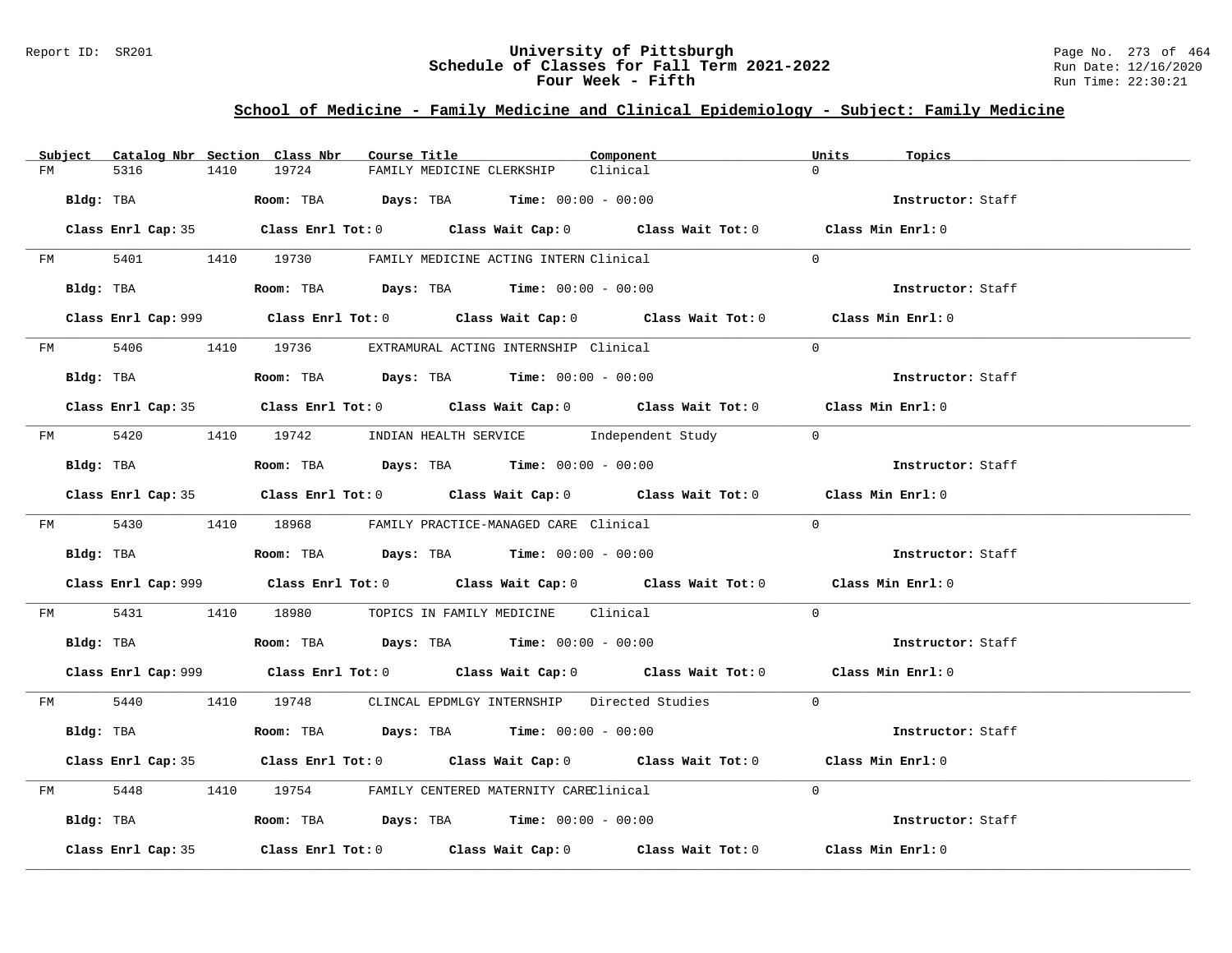| FM | 5450 |  | 1410 19766                                                                             |  | COMMUNITY FAMILY MEDICINE Clinical |                                                                                             | $\overline{0}$ |                          |  |
|----|------|--|----------------------------------------------------------------------------------------|--|------------------------------------|---------------------------------------------------------------------------------------------|----------------|--------------------------|--|
|    |      |  | Bldg: TBA                   Room: TBA         Days: TBA         Time: $00:00 - 00:00$  |  |                                    |                                                                                             |                | Instructor: Staff        |  |
|    |      |  |                                                                                        |  |                                    | Class Enrl Cap: 999 Class Enrl Tot: 0 Class Wait Cap: 0 Class Wait Tot: 0 Class Min Enrl: 0 |                |                          |  |
|    |      |  |                                                                                        |  |                                    | FM 5451 1410 18992 RURAL FAMILY MEDICINE Clinical 0                                         |                |                          |  |
|    |      |  | Bldg: TBA                   Room: TBA         Days: TBA         Time: $00:00 - 00:00$  |  |                                    |                                                                                             |                | Instructor: Staff        |  |
|    |      |  |                                                                                        |  |                                    | Class Enrl Cap: 999 Class Enrl Tot: 0 Class Wait Cap: 0 Class Wait Tot: 0 Class Min Enrl: 0 |                |                          |  |
|    |      |  | FM 5455 1410 19778 PRIMARY CARE SPORTS MEDICINE Clinical                               |  |                                    |                                                                                             |                | $\Omega$                 |  |
|    |      |  | Bldg: TBA                    Room: TBA         Days: TBA        Time: $00:00 - 00:00$  |  |                                    |                                                                                             |                | Instructor: Staff        |  |
|    |      |  |                                                                                        |  |                                    | Class Enrl Cap: 999 Class Enrl Tot: 0 Class Wait Cap: 0 Class Wait Tot: 0 Class Min Enrl: 0 |                |                          |  |
|    |      |  | FM 5460 1410 19784 FAMILY PRACTICE Clinical                                            |  |                                    |                                                                                             |                | $\Omega$                 |  |
|    |      |  | Bldg: TBA<br>Room: TBA<br>Days: TBA<br>Time: $00:00 - 00:00$                           |  |                                    |                                                                                             |                | Instructor: Staff        |  |
|    |      |  |                                                                                        |  |                                    | Class Enrl Cap: 999 Class Enrl Tot: 0 Class Wait Cap: 0 Class Wait Tot: 0 Class Min Enrl: 0 |                |                          |  |
|    |      |  | FM 5461 1410 19796 EXTRAMURAL FAMILY PRACTICE Clinical                                 |  |                                    |                                                                                             | $\bigcirc$     |                          |  |
|    |      |  |                                                                                        |  |                                    |                                                                                             |                | Instructor: Staff        |  |
|    |      |  |                                                                                        |  |                                    |                                                                                             |                |                          |  |
|    |      |  |                                                                                        |  |                                    | Class Enrl Cap: 35 Class Enrl Tot: 0 Class Wait Cap: 0 Class Wait Tot: 0 Class Min Enrl: 0  |                |                          |  |
|    |      |  | FM 5462 1050 24681 COMBINED FAMILY MED & PSYCT Clinical                                |  |                                    |                                                                                             |                | $\overline{0}$           |  |
|    |      |  | Bldg: TO BE ARRANGED ROOM: TBA Days: TBA Time: 00:00 - 00:00                           |  |                                    |                                                                                             |                | <b>Instructor:</b> Staff |  |
|    |      |  |                                                                                        |  |                                    | Class Enrl Cap: 35 Class Enrl Tot: 0 Class Wait Cap: 0 Class Wait Tot: 0 Class Min Enrl: 0  |                |                          |  |
|    |      |  | FM 5465 1410 19802 INTEGRATIVE MEDICINE Clinical                                       |  |                                    |                                                                                             |                | $\Omega$                 |  |
|    |      |  | Bldg: TBA                    Room: TBA         Days: TBA         Time: $00:00 - 00:00$ |  |                                    |                                                                                             |                | Instructor: Staff        |  |
|    |      |  |                                                                                        |  |                                    | Class Enrl Cap: 35 Class Enrl Tot: 0 Class Wait Cap: 0 Class Wait Tot: 0 Class Min Enrl: 0  |                |                          |  |
|    |      |  | FM 5470 1410 19814 PRACTICE-BASED PHARMACOTHERAPYClinical                              |  |                                    |                                                                                             |                | $\Omega$                 |  |
|    |      |  | Bldg: TBA                   Room: TBA         Days: TBA        Time: 00:00 - 00:00     |  |                                    |                                                                                             |                | Instructor: Staff        |  |
|    |      |  |                                                                                        |  |                                    | Class Enrl Cap: 999 Class Enrl Tot: 0 Class Wait Cap: 0 Class Wait Tot: 0 Class Min Enrl: 0 |                |                          |  |
|    |      |  | FM 5485 1410 19820 CULTURAL COMPETENCY Clinical                                        |  |                                    |                                                                                             |                | $\Omega$                 |  |
|    |      |  | Bldg: TBA                    Room: TBA         Days: TBA         Time: $00:00 - 00:00$ |  |                                    |                                                                                             |                | Instructor: Staff        |  |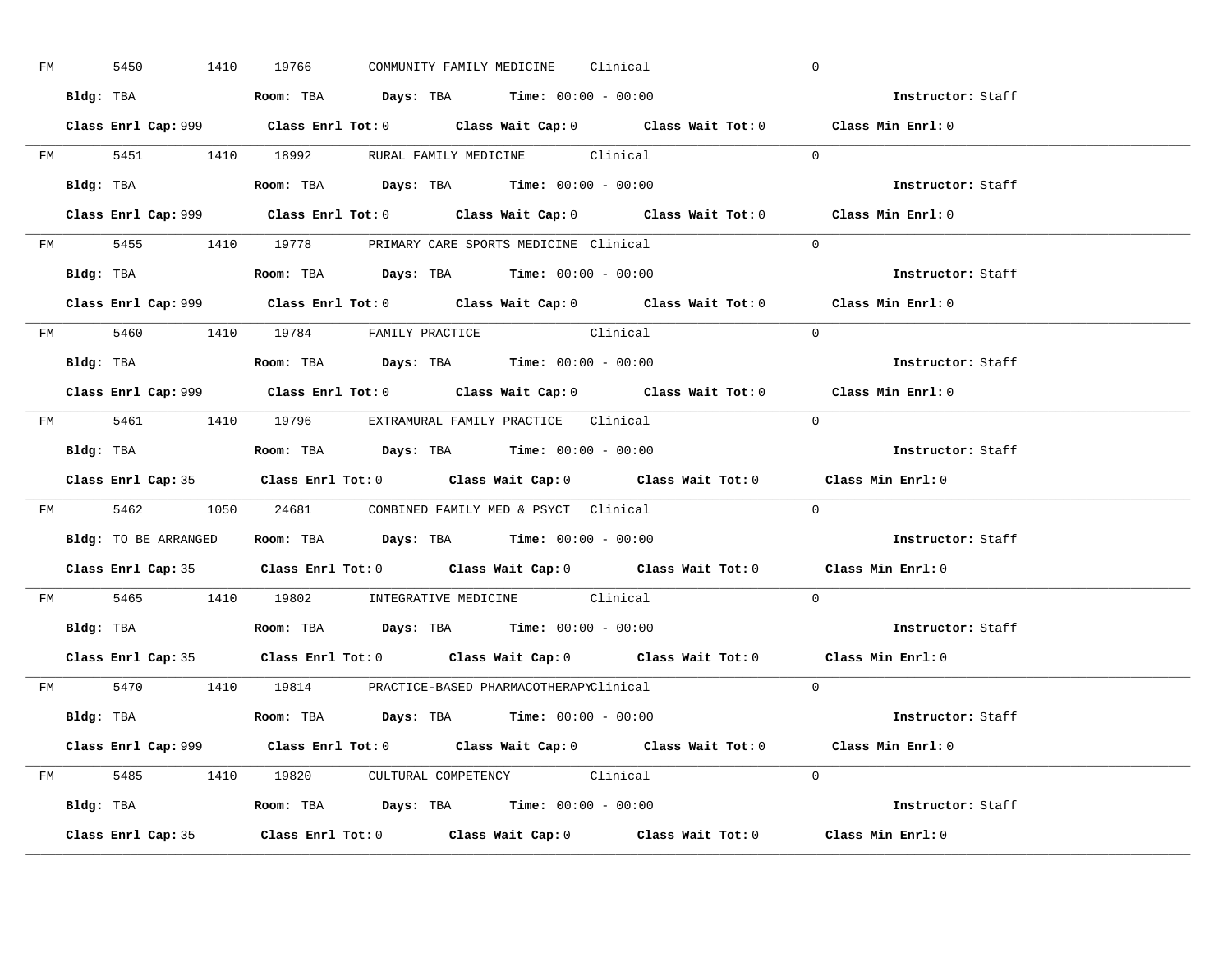## Report ID: SR201 **University of Pittsburgh** Page No. 275 of 464 **Schedule of Classes for Fall Term 2021-2022** Run Date: 12/16/2020 **Four Week - Fifth** Run Time: 22:30:21

# **School of Medicine - Family Medicine and Clinical Epidemiology - Subject: Family Medicine**

|    | Subject   | Catalog Nbr Section Class Nbr                        |      |       | Course Title |                                               | Component                                                                                  | Units    | Topics            |  |
|----|-----------|------------------------------------------------------|------|-------|--------------|-----------------------------------------------|--------------------------------------------------------------------------------------------|----------|-------------------|--|
| FM |           | 5500                                                 | 1410 | 19826 |              | INTERNATIONAL FAMILY MEDICINE Clinical        |                                                                                            | $\Omega$ |                   |  |
|    | Bldg: TBA |                                                      |      |       |              | Room: TBA $Days:$ TBA $Time: 00:00 - 00:00$   |                                                                                            |          | Instructor: Staff |  |
|    |           |                                                      |      |       |              |                                               | Class Enrl Cap: 35 Class Enrl Tot: 0 Class Wait Cap: 0 Class Wait Tot: 0 Class Min Enrl: 0 |          |                   |  |
| FM |           | 5505 1410 19832 FAMILY MEDICINE IN HONDURAS Clinical |      |       |              |                                               |                                                                                            | $\Omega$ |                   |  |
|    |           | Bldg: TBA                                            |      |       |              | Room: TBA $Days:$ TBA $Time: 00:00 - 00:00$   |                                                                                            |          | Instructor: Staff |  |
|    |           |                                                      |      |       |              |                                               | Class Enrl Cap: 35 Class Enrl Tot: 0 Class Wait Cap: 0 Class Wait Tot: 0 Class Min Enrl: 0 |          |                   |  |
|    |           | FM 5650                                              |      |       |              |                                               | 1800 23892 INDIVIDUALIZED CLINICAL COURSEDirected Studies                                  | $\Omega$ |                   |  |
|    |           | Bldg: TO BE ARRANGED                                 |      |       |              | Room: TBA $Days:$ TBA $Time: 00:00 - 00:00$   |                                                                                            |          | Instructor: Staff |  |
|    |           |                                                      |      |       |              |                                               | Class Enrl Cap: 35 Class Enrl Tot: 0 Class Wait Cap: 0 Class Wait Tot: 0 Class Min Enrl: 0 |          |                   |  |
|    |           |                                                      |      |       |              |                                               | FM 5812 1410 18998 COMMUNTY-BASED PBLC HLTH POLCYIndependent Study 0                       |          |                   |  |
|    |           | Bldg: TBA                                            |      |       |              | Room: TBA $Days:$ TBA $Time: 00:00 - 00:00$   |                                                                                            |          | Instructor: Staff |  |
|    |           |                                                      |      |       |              |                                               | Class Enrl Cap: 35 Class Enrl Tot: 0 Class Wait Cap: 0 Class Wait Tot: 0 Class Min Enrl: 0 |          |                   |  |
|    |           | FM 5815 1410 19844                                   |      |       |              | BIOETHICS CONFR AND READINGS Seminar          |                                                                                            | $\Omega$ |                   |  |
|    |           | Bldg: TBA                                            |      |       |              | Room: TBA $Days:$ TBA $Time: 00:00 - 00:00$   |                                                                                            |          | Instructor: Staff |  |
|    |           |                                                      |      |       |              |                                               | Class Enrl Cap: 35 Class Enrl Tot: 0 Class Wait Cap: 0 Class Wait Tot: 0 Class Min Enrl: 0 |          |                   |  |
| FM |           | 5840                                                 |      |       |              |                                               | 1800 23868 RESEARCH IN FAMILY MEDICINE Directed Studies                                    | $\Omega$ |                   |  |
|    |           | Bldg: TO BE ARRANGED                                 |      |       |              | Room: TBA $Days:$ TBA $Time: 00:00 - 00:00$   |                                                                                            |          | Instructor: Staff |  |
|    |           |                                                      |      |       |              |                                               | Class Enrl Cap: 35 Class Enrl Tot: 0 Class Wait Cap: 0 Class Wait Tot: 0 Class Min Enrl: 0 |          |                   |  |
|    |           |                                                      |      |       |              |                                               | FM 5899 1220 23968 INDEPENDENT STUDY FAMILY MED Independent Study 0                        |          |                   |  |
|    |           | Bldg: TO BE ARRANGED                                 |      |       |              | Room: TBA $Days:$ TBA $Time: 00:00 - 00:00$   |                                                                                            |          | Instructor: Staff |  |
|    |           |                                                      |      |       |              |                                               | Class Enrl Cap: 35 Class Enrl Tot: 0 Class Wait Cap: 0 Class Wait Tot: 0 Class Min Enrl: 0 |          |                   |  |
| FM |           |                                                      |      |       |              |                                               | 5900 1410 19850 FAMILY MED INDEPENDENT STUDY Directed Studies                              | $\Omega$ |                   |  |
|    |           | Bldg: TBA                                            |      |       |              | Room: TBA $Days:$ TBA $Time:$ $00:00 - 00:00$ |                                                                                            |          | Instructor: Staff |  |
|    |           | Class Enrl Cap: 35                                   |      |       |              |                                               | Class Enrl Tot: $0$ Class Wait Cap: $0$ Class Wait Tot: $0$ Class Min Enrl: $0$            |          |                   |  |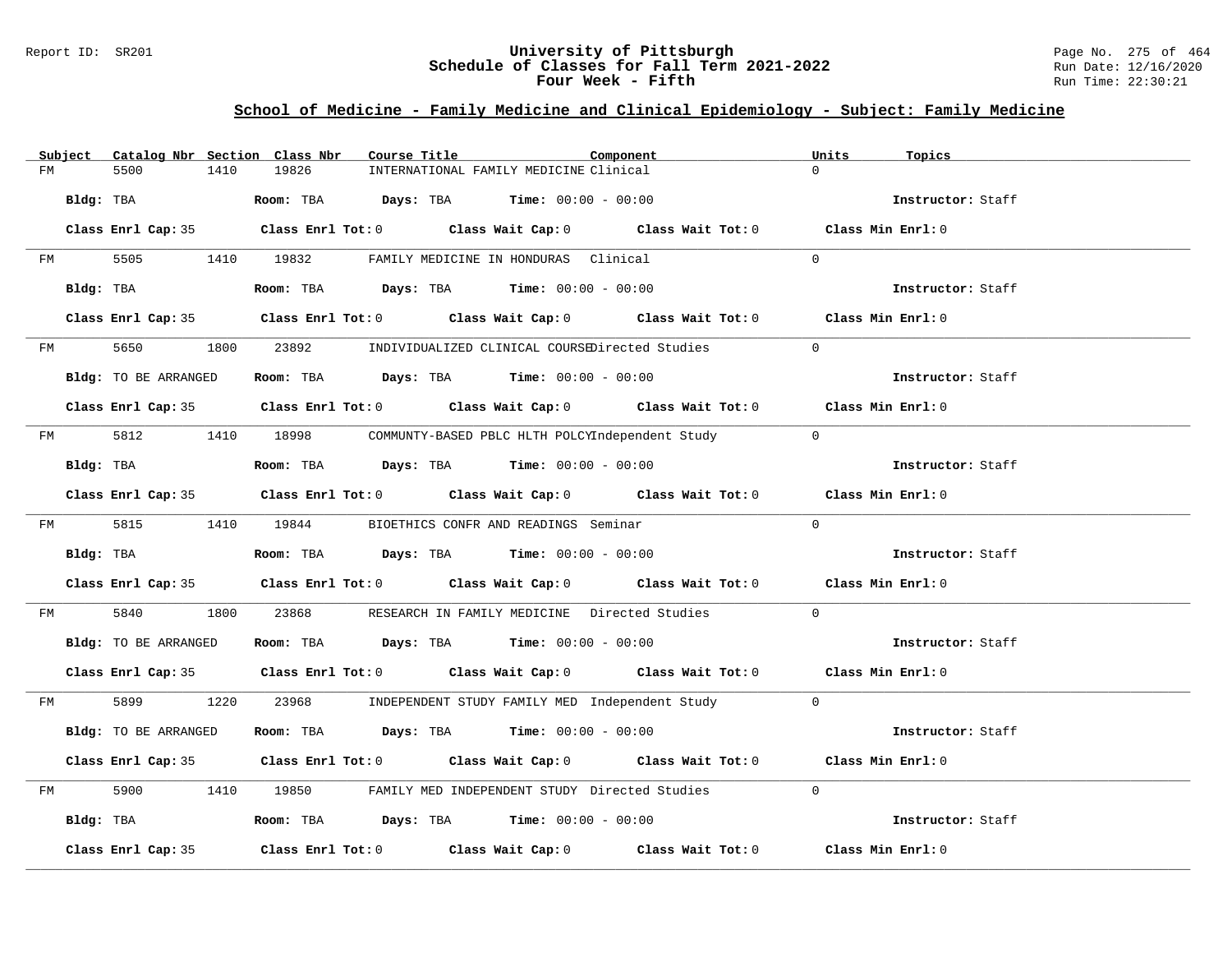| FM | 5910               | 1410 | 19862             | LEADERSHIP/MGMT/ADMINISTRATIONPracticum |                              |                   |                   |  |
|----|--------------------|------|-------------------|-----------------------------------------|------------------------------|-------------------|-------------------|--|
|    | Bldg: TBA          |      | Room: TBA         | Days: TBA                               | <b>Time:</b> $00:00 - 00:00$ |                   | Instructor: Staff |  |
|    | Class Enrl Cap: 35 |      | Class Enrl Tot: 0 |                                         | Class Wait Cap: 0            | Class Wait Tot: 0 | Class Min Enrl: 0 |  |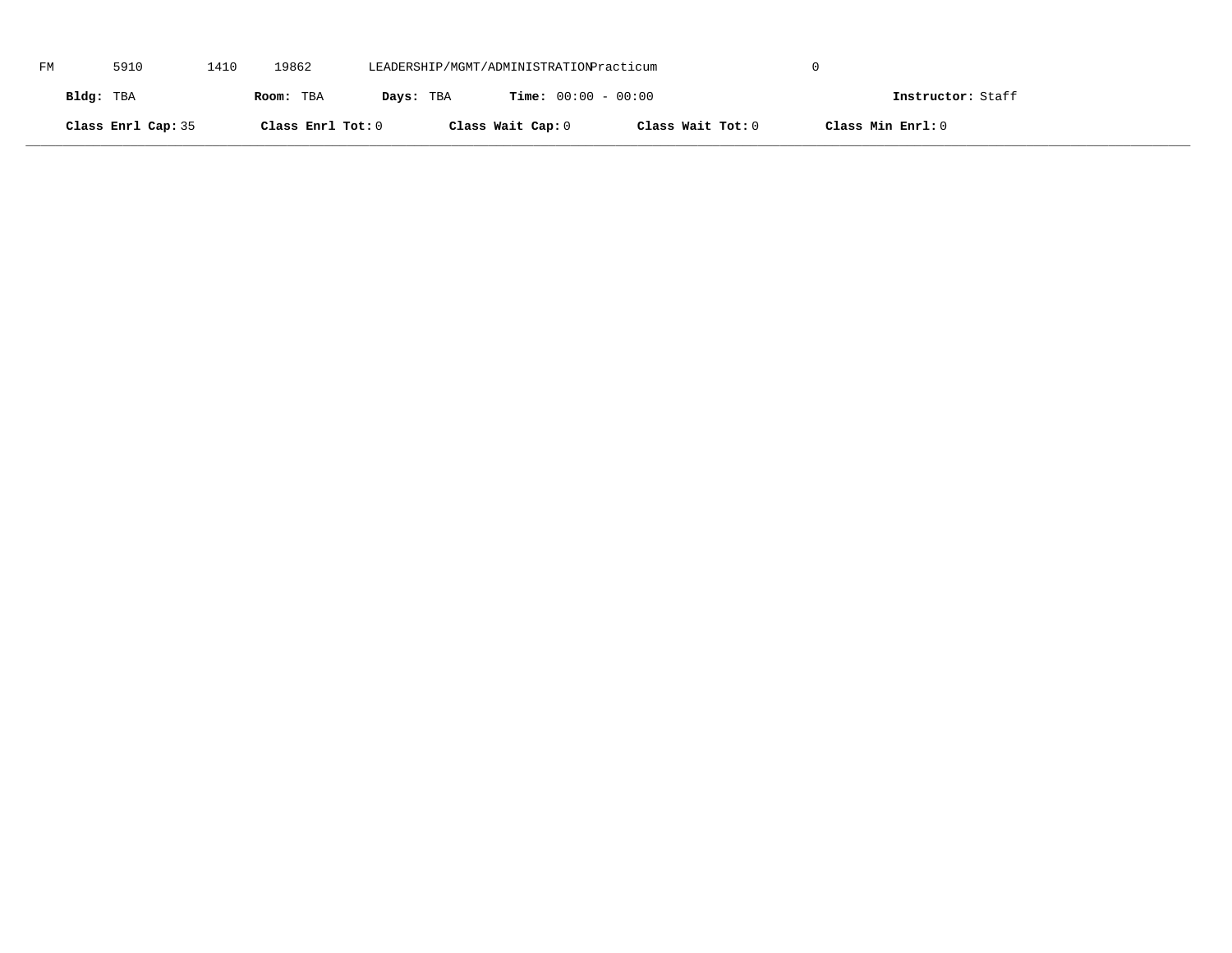## Report ID: SR201 **University of Pittsburgh** Page No. 277 of 464 **Schedule of Classes for Fall Term 2021-2022** Run Date: 12/16/2020 **Four Week - Fifth** Run Time: 22:30:21

# **School of Medicine - Family Medicine and Clinical Epidemiology - Subject: Medical Elective**

| Subject |                     |      | Catalog Nbr Section Class Nbr | Course Title |                                                                                            | Component                                                                                   | Units          | Topics            |  |
|---------|---------------------|------|-------------------------------|--------------|--------------------------------------------------------------------------------------------|---------------------------------------------------------------------------------------------|----------------|-------------------|--|
| MSELCT  | 5300                | 1410 | 20318                         |              | BOARD STUDY ELECTIVE                                                                       | Independent Study                                                                           | $\Omega$       |                   |  |
|         | Bldg: TBA           |      |                               |              | <b>Room:</b> TBA $\rule{1em}{0.15mm}$ $Days:$ TBA $\qquad$ Time: $00:00 - 00:00$           |                                                                                             |                | Instructor: Staff |  |
|         |                     |      |                               |              |                                                                                            | Class Enrl Cap: 35 Class Enrl Tot: 0 Class Wait Cap: 0 Class Wait Tot: 0 Class Min Enrl: 0  |                |                   |  |
|         |                     |      |                               |              |                                                                                            | MSELCT 5301 1410 20324 SPECIAL STUDIES Directed Studies                                     | $\overline{0}$ |                   |  |
|         |                     |      |                               |              |                                                                                            | Bldg: TBA Room: TBA Days: TBA Time: 00:00 - 00:00                                           |                | Instructor: Staff |  |
|         |                     |      |                               |              |                                                                                            | Class Enrl Cap: 35 Class Enrl Tot: 0 Class Wait Cap: 0 Class Wait Tot: 0 Class Min Enrl: 0  |                |                   |  |
|         |                     |      |                               |              |                                                                                            | MSELCT 5310 1410 20333 MENTORED PROJECT INTERIM GRADEDirected Studies                       | $\Omega$       |                   |  |
|         |                     |      |                               |              | Bldg: TBA                   Room: TBA         Days: TBA        Time: $00:00 - 00:00$       |                                                                                             |                | Instructor: Staff |  |
|         |                     |      |                               |              |                                                                                            | Class Enrl Cap: 200 Class Enrl Tot: 0 Class Wait Cap: 0 Class Wait Tot: 0 Class Min Enrl: 0 |                |                   |  |
|         |                     |      |                               |              |                                                                                            | MSELCT 5315 1410 20339 MENTORED PROJECT INTERIM GRADEDirected Studies                       | $\bigcap$      |                   |  |
|         |                     |      |                               |              | Bldg: TBA                    Room: TBA        Days: TBA        Time: 00:00 - 00:00         |                                                                                             |                | Instructor: Staff |  |
|         |                     |      |                               |              |                                                                                            | Class Enrl Cap: 200 Class Enrl Tot: 0 Class Wait Cap: 0 Class Wait Tot: 0 Class Min Enrl: 0 |                |                   |  |
|         |                     |      |                               |              |                                                                                            | MSELCT 5400 1410 20351 BOARD STUDY ELECTIVE Independent Study 0                             |                |                   |  |
|         |                     |      |                               |              | Bldg: TBA <b>ROOM: TBA Days: TBA Time: 00:00 - 00:00</b>                                   |                                                                                             |                | Instructor: Staff |  |
|         |                     |      |                               |              |                                                                                            | Class Enrl Cap: 35 Class Enrl Tot: 0 Class Wait Cap: 0 Class Wait Tot: 0 Class Min Enrl: 0  |                |                   |  |
|         |                     |      |                               |              |                                                                                            | MSELCT 5401 1410 20363 SPECIAL STUDIES Directed Studies 0                                   |                |                   |  |
|         |                     |      |                               |              | Bldg: TBA                     Room: TBA        Days: TBA        Time: 00:00 - 00:00        |                                                                                             |                | Instructor: Staff |  |
|         |                     |      |                               |              |                                                                                            | Class Enrl Cap: 35 Class Enrl Tot: 0 Class Wait Cap: 0 Class Wait Tot: 0 Class Min Enrl: 0  |                |                   |  |
|         |                     |      |                               |              |                                                                                            | MSELCT 5405 1410 20375 MASTER'S THESIS PREPARATION Independent Study 0                      |                |                   |  |
|         |                     |      |                               |              | Bldg: TBA                     Room: TBA           Days: TBA          Time: $00:00 - 00:00$ |                                                                                             |                | Instructor: Staff |  |
|         |                     |      |                               |              |                                                                                            | Class Enrl Cap: 35 Class Enrl Tot: 0 Class Wait Cap: 0 Class Wait Tot: 0 Class Min Enrl: 0  |                |                   |  |
|         |                     |      |                               |              |                                                                                            | MSELCT 5410 1410 20387 MENTORED PROJECT INTERIM GRADEDirected Studies                       | $\Omega$       |                   |  |
|         |                     |      |                               |              | Bldg: TBA                    Room: TBA         Days: TBA         Time: 00:00 - 00:00       |                                                                                             |                | Instructor: Staff |  |
|         | Class Enrl Cap: 200 |      |                               |              |                                                                                            | Class Enrl Tot: $0$ Class Wait Cap: $0$ Class Wait Tot: $0$                                 |                | Class Min Enrl: 0 |  |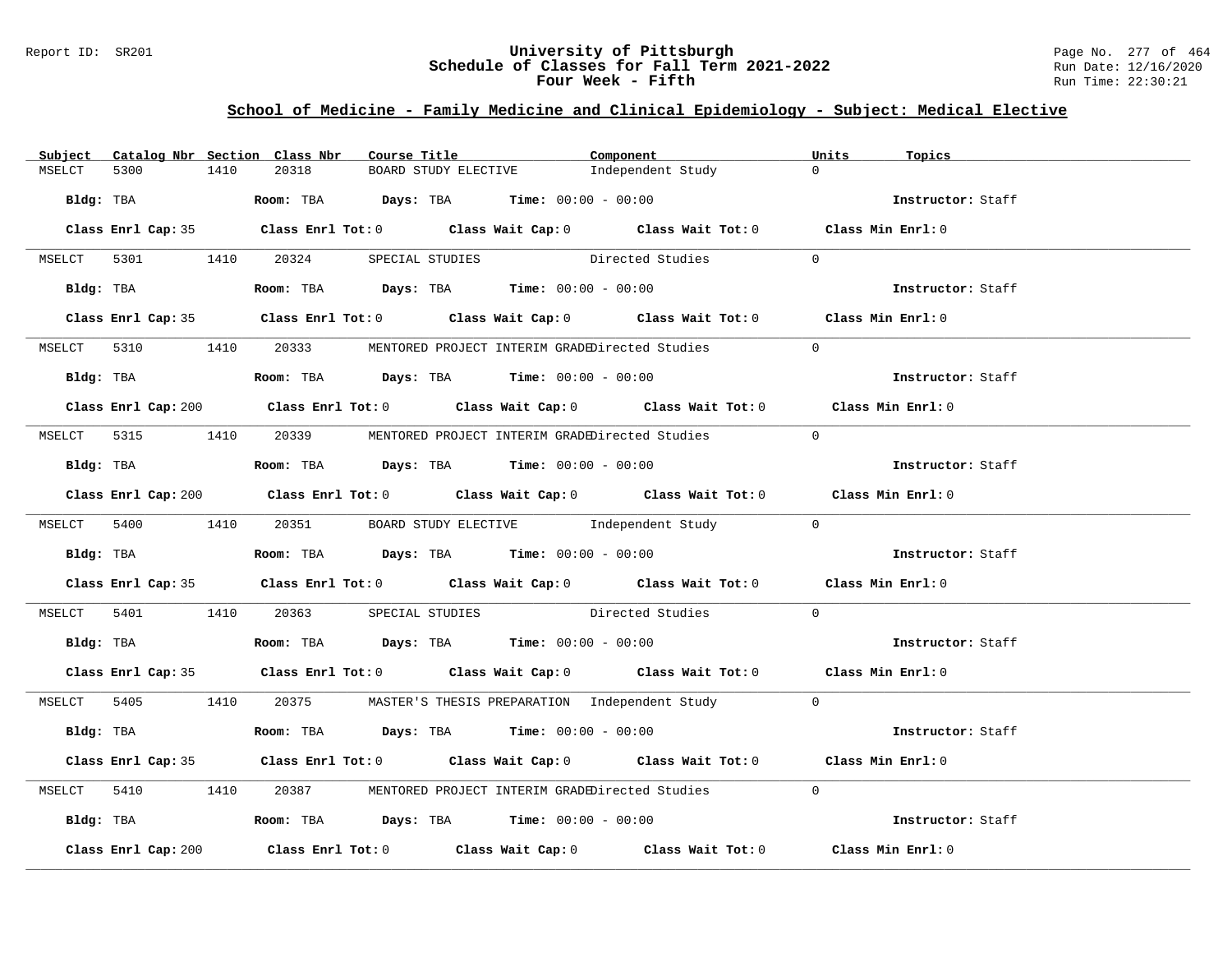| MSELCT 5450 | 1410 | 20393                                                                                  |  | GET READY FOR RESIDENCY | Practicum                                                              | $\overline{0}$                                                                              |  |
|-------------|------|----------------------------------------------------------------------------------------|--|-------------------------|------------------------------------------------------------------------|---------------------------------------------------------------------------------------------|--|
|             |      | Bldg: TBA                   Room: TBA         Days: TBA         Time: 00:00 - 00:00    |  |                         |                                                                        | <b>Example 2</b> Instructor: Staff                                                          |  |
|             |      |                                                                                        |  |                         |                                                                        | Class Enrl Cap: 200 Class Enrl Tot: 0 Class Wait Cap: 0 Class Wait Tot: 0 Class Min Enrl: 0 |  |
|             |      |                                                                                        |  |                         | MSELCT 5455 1410 19118 LITERATURE AND MEDICINE Independent Study 0     |                                                                                             |  |
|             |      | <b>Bldg:</b> TBA <b>ROOM:</b> TBA <b>Days:</b> TBA <b>Time:</b> $00:00 - 00:00$        |  |                         |                                                                        | Instructor: Staff                                                                           |  |
|             |      |                                                                                        |  |                         |                                                                        | Class Enrl Cap: 35 Class Enrl Tot: 0 Class Wait Cap: 0 Class Wait Tot: 0 Class Min Enrl: 0  |  |
|             |      | MSELCT 5495 1410 20405 ORAL & MAXILLOFACIAL MEDICINE Clinical                          |  |                         |                                                                        | $\Omega$                                                                                    |  |
|             |      | Bldg: TBA                    Room: TBA         Days: TBA        Time: $00:00 - 00:00$  |  |                         |                                                                        | Instructor: Staff                                                                           |  |
|             |      |                                                                                        |  |                         |                                                                        | Class Enrl Cap: 35 Class Enrl Tot: 0 Class Wait Cap: 0 Class Wait Tot: 0 Class Min Enrl: 0  |  |
|             |      | MSELCT 5500 1410 20417 INTERNATIONAL MEDICINE Clinical                                 |  |                         |                                                                        | $\Omega$                                                                                    |  |
|             |      | Bldg: TBA                    Room: TBA         Days: TBA         Time: $00:00 - 00:00$ |  |                         |                                                                        | Instructor: Staff                                                                           |  |
|             |      |                                                                                        |  |                         |                                                                        | Class Enrl Cap: 35 Class Enrl Tot: 0 Class Wait Cap: 0 Class Wait Tot: 0 Class Min Enrl: 0  |  |
|             |      |                                                                                        |  |                         | MSELCT 5720 1410 20423 SCHOLARLY PROJECT ELECTIVE Independent Study 0  |                                                                                             |  |
|             |      | Bldg: TBA                    Room: TBA        Days: TBA        Time: 00:00 - 00:00     |  |                         |                                                                        | Instructor: Staff                                                                           |  |
|             |      |                                                                                        |  |                         |                                                                        | Class Enrl Cap: 200 Class Enrl Tot: 0 Class Wait Cap: 0 Class Wait Tot: 0 Class Min Enrl: 0 |  |
|             |      |                                                                                        |  |                         | MSELCT 5730 1410 20435 MENTORED PROJECT COMPLETION Independent Study 0 |                                                                                             |  |
|             |      |                                                                                        |  |                         |                                                                        |                                                                                             |  |
|             |      | Bldg: TBA                    Room: TBA         Days: TBA         Time: 00:00 - 00:00   |  |                         |                                                                        | Instructor: Staff                                                                           |  |
|             |      |                                                                                        |  |                         |                                                                        | Class Enrl Cap: 200 Class Enrl Tot: 0 Class Wait Cap: 0 Class Wait Tot: 0 Class Min Enrl: 0 |  |
|             |      | MSELCT 5745 1410 20441 REMEDIATE MENTORED PROJECT Workshop                             |  |                         |                                                                        | $\Omega$                                                                                    |  |
|             |      | Bldg: TBA                    Room: TBA         Days: TBA         Time: $00:00 - 00:00$ |  |                         |                                                                        | Instructor: Staff                                                                           |  |
|             |      |                                                                                        |  |                         |                                                                        | Class Enrl Cap: 35 Class Enrl Tot: 0 Class Wait Cap: 0 Class Wait Tot: 0 Class Min Enrl: 0  |  |
|             |      | MSELCT 5805 1410 20453 INTERPROFESSIONAL HEALTH CARE Clinical                          |  |                         |                                                                        | $\Omega$                                                                                    |  |
|             |      | Bldg: TBA                   Room: TBA        Days: TBA        Time: 00:00 - 00:00      |  |                         |                                                                        | Instructor: Staff                                                                           |  |
|             |      |                                                                                        |  |                         |                                                                        | Class Enrl Cap: 35 Class Enrl Tot: 0 Class Wait Cap: 0 Class Wait Tot: 0 Class Min Enrl: 0  |  |
|             |      | MSELCT 5808 1410 20459 NURSING HOME HEALTH CARE TEAMSClinical                          |  |                         |                                                                        | $\Omega$                                                                                    |  |
|             |      | Bldg: TBA                    Room: TBA         Days: TBA         Time: 00:00 - 00:00   |  |                         |                                                                        | Instructor: Staff                                                                           |  |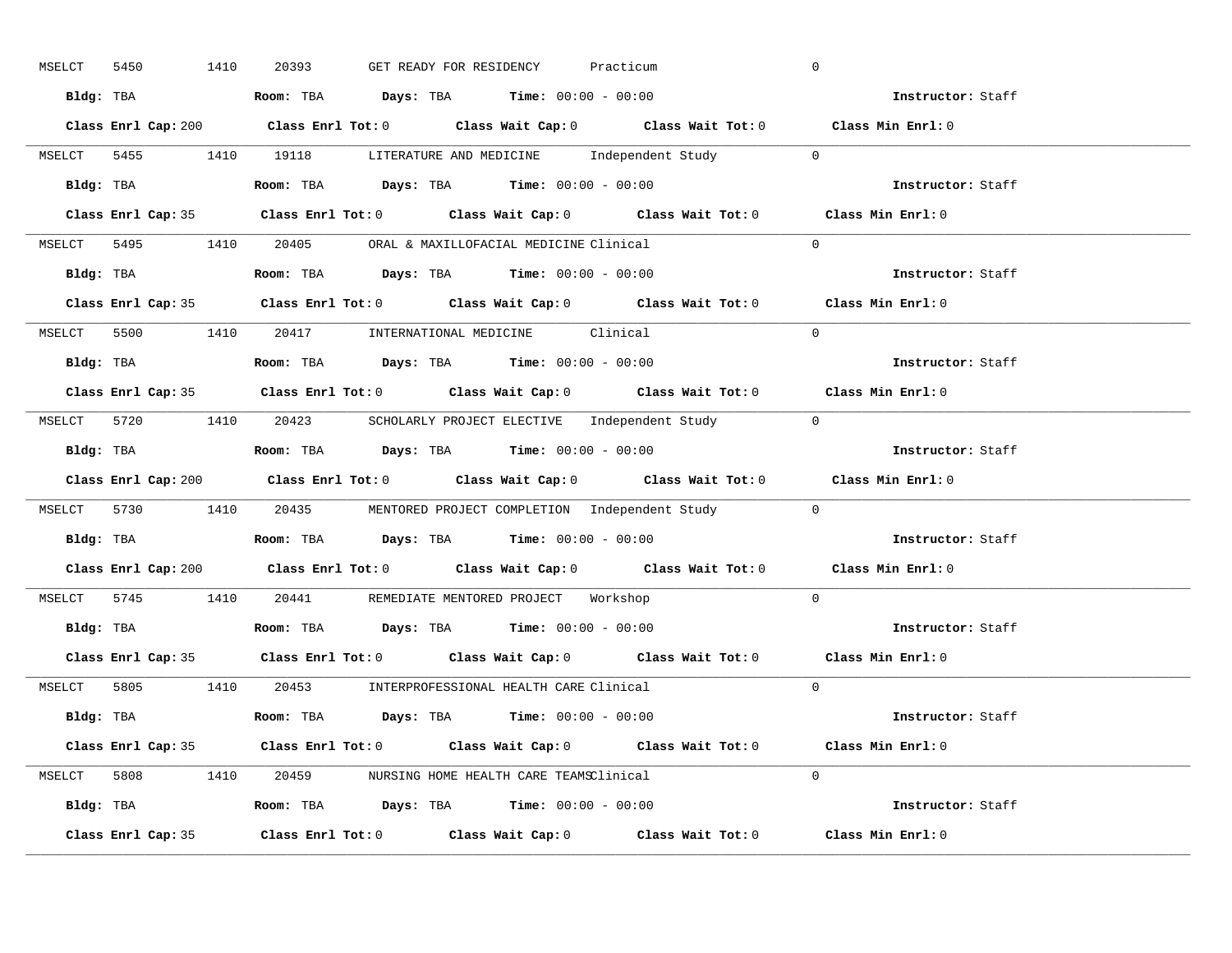## Report ID: SR201 **University of Pittsburgh** Page No. 279 of 464 **Schedule of Classes for Fall Term 2021-2022** Run Date: 12/16/2020 **Four Week - Fifth** Run Time: 22:30:21

# **School of Medicine - Family Medicine and Clinical Epidemiology - Subject: Medical Elective**

| Subject |                    |      | Catalog Nbr Section Class Nbr        | Course Title |                                                                                               | Component                                                                                   |            | Units    | Topics            |  |
|---------|--------------------|------|--------------------------------------|--------------|-----------------------------------------------------------------------------------------------|---------------------------------------------------------------------------------------------|------------|----------|-------------------|--|
| MSELCT  | 5850               | 1410 | 19130                                |              | PEPTIDE HORMONE RECEPTORS                                                                     | Directed Studies                                                                            |            | $\Omega$ |                   |  |
|         |                    |      |                                      |              | Bldg: TBA                     Room: TBA         Days: TBA         Time: 00:00 - 00:00         |                                                                                             |            |          | Instructor: Staff |  |
|         |                    |      |                                      |              |                                                                                               | Class Enrl Cap: 999 Class Enrl Tot: 0 Class Wait Cap: 0 Class Wait Tot: 0 Class Min Enrl: 0 |            |          |                   |  |
|         |                    |      | MSELCT 5851 1410 20471 RESUSCITOLOGY |              |                                                                                               | Directed Studies                                                                            | $\Omega$   |          |                   |  |
|         |                    |      |                                      |              | Bldg: TBA                    Room: TBA         Days: TBA         Time: $00:00 - 00:00$        |                                                                                             |            |          | Instructor: Staff |  |
|         |                    |      |                                      |              |                                                                                               | Class Enrl Cap: 35 Class Enrl Tot: 0 Class Wait Cap: 0 Class Wait Tot: 0 Class Min Enrl: 0  |            |          |                   |  |
|         |                    |      | MSELCT 5853 1410 20495 HEALTH POLICY |              |                                                                                               | Independent Study                                                                           | $\bigcirc$ |          |                   |  |
|         |                    |      |                                      |              | Bldg: TBA                    Room: TBA        Days: TBA        Time: 00:00 - 00:00            |                                                                                             |            |          | Instructor: Staff |  |
|         |                    |      |                                      |              |                                                                                               | Class Enrl Cap: 35 Class Enrl Tot: 0 Class Wait Cap: 0 Class Wait Tot: 0 Class Min Enrl: 0  |            |          |                   |  |
|         |                    |      |                                      |              | MSELCT 5854 1410 20519 ETHICS IN CLINICAL PRACTICE Workshop                                   |                                                                                             | $\Omega$   |          |                   |  |
|         |                    |      |                                      |              | Bldg: TBA                   Room: TBA         Days: TBA         Time: 00:00 - 00:00           |                                                                                             |            |          | Instructor: Staff |  |
|         |                    |      |                                      |              |                                                                                               | Class Enrl Cap: 35 Class Enrl Tot: 0 Class Wait Cap: 0 Class Wait Tot: 0 Class Min Enrl: 0  |            |          |                   |  |
|         |                    |      |                                      |              |                                                                                               | MSELCT 5855 1410 20525 CLINICAL GENETICS Independent Study 0                                |            |          |                   |  |
|         |                    |      |                                      |              | Bldg: TBA                   Room: TBA         Days: TBA         Time: $00:00 - 00:00$         |                                                                                             |            |          | Instructor: Staff |  |
|         |                    |      |                                      |              |                                                                                               | Class Enrl Cap: 35 Class Enrl Tot: 0 Class Wait Cap: 0 Class Wait Tot: 0 Class Min Enrl: 0  |            |          |                   |  |
|         |                    |      |                                      |              |                                                                                               | MSELCT 5856 1410 19136 MILITARY SCHOLARSHIP ELECTIVE Directed Studies                       | $\Omega$   |          |                   |  |
|         |                    |      |                                      |              | Bldg: TBA                         Room: TBA          Days: TBA          Time: $00:00 - 00:00$ |                                                                                             |            |          | Instructor: Staff |  |
|         |                    |      |                                      |              |                                                                                               | Class Enrl Cap: 35 Class Enrl Tot: 0 Class Wait Cap: 0 Class Wait Tot: 0 Class Min Enrl: 0  |            |          |                   |  |
|         |                    |      |                                      |              | MSELCT 5857 1410 19142 EVIDENCE-BASED MEDICINE Clinical                                       |                                                                                             | $\Omega$   |          |                   |  |
|         |                    |      |                                      |              | Bldg: TBA                   Room: TBA         Days: TBA        Time: $00:00 - 00:00$          |                                                                                             |            |          | Instructor: Staff |  |
|         |                    |      |                                      |              |                                                                                               | Class Enrl Cap: 999 Class Enrl Tot: 0 Class Wait Cap: 0 Class Wait Tot: 0 Class Min Enrl: 0 |            |          |                   |  |
|         |                    |      |                                      |              | MSELCT 5858 1410 20531 PUBLIC HEALTH FIELD PRACTICUM Practicum                                |                                                                                             | $\Omega$   |          |                   |  |
|         |                    |      |                                      |              | Bldg: TBA                     Room: TBA          Days: TBA         Time: 00:00 - 00:00        |                                                                                             |            |          | Instructor: Staff |  |
|         | Class Enrl Cap: 35 |      |                                      |              |                                                                                               | Class Enrl Tot: $0$ Class Wait Cap: $0$ Class Wait Tot: $0$                                 |            |          | Class Min Enrl: 0 |  |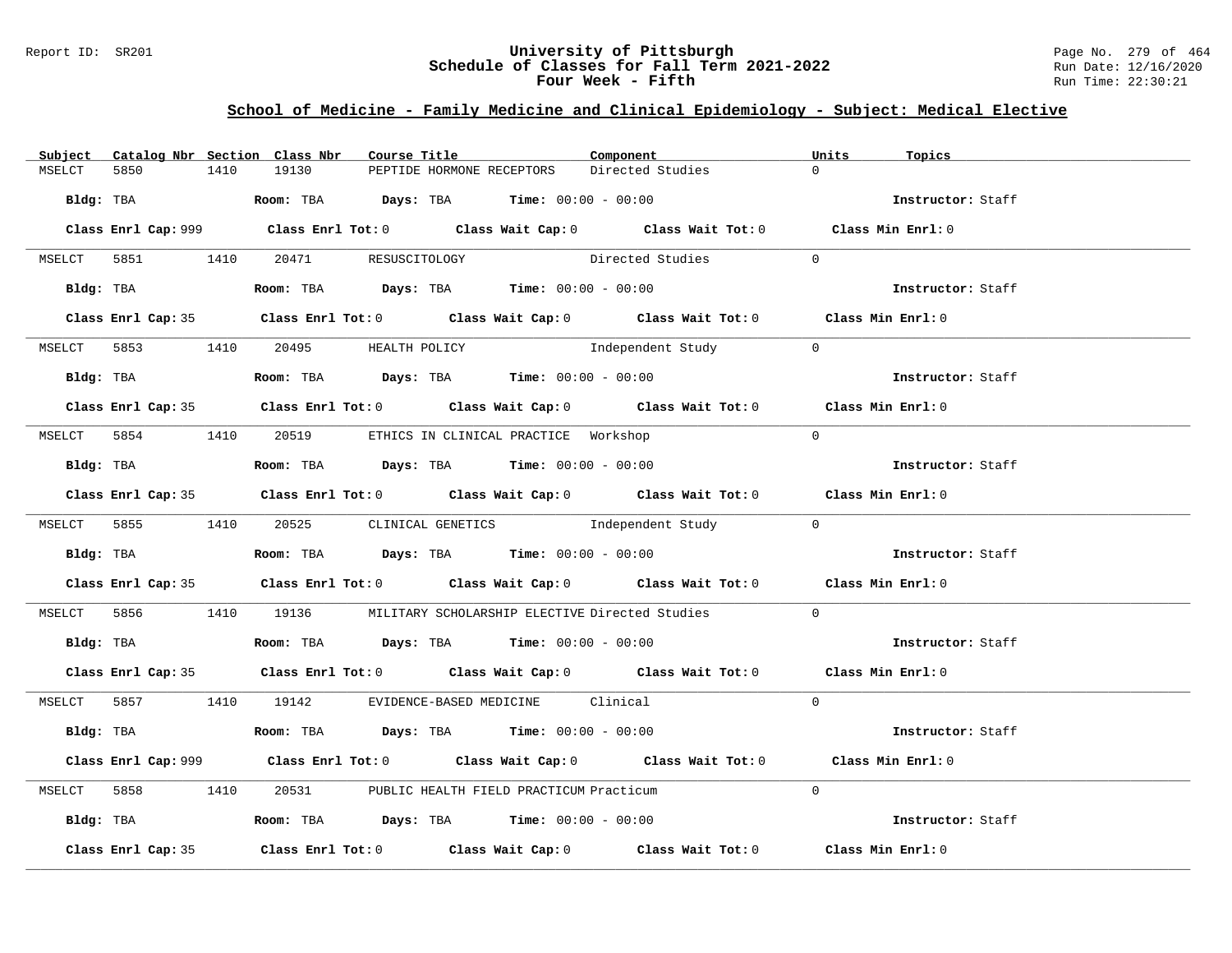| MSELCT | 5860      | 1410 | 19148 | EDUCATIONAL TECHNOLOGY Directed Studies                                                    | $\Omega$                                                               |  |
|--------|-----------|------|-------|--------------------------------------------------------------------------------------------|------------------------------------------------------------------------|--|
|        | Bldg: TBA |      |       | Room: TBA $Days:$ TBA $Time: 00:00 - 00:00$                                                | Instructor: Staff                                                      |  |
|        |           |      |       | Class Enrl Cap: 35 Class Enrl Tot: 0 Class Wait Cap: 0 Class Wait Tot: 0 Class Min Enrl: 0 |                                                                        |  |
| MSELCT |           |      |       | 5890 1410 20543 EXTRAMURAL RESEARCH Independent Study 0                                    |                                                                        |  |
|        | Bldg: TBA |      |       | Room: TBA Days: TBA Time: $00:00 - 00:00$                                                  | Instructor: Staff                                                      |  |
|        |           |      |       | Class Enrl Cap: 35 Class Enrl Tot: 0 Class Wait Cap: 0 Class Wait Tot: 0 Class Min Enrl: 0 |                                                                        |  |
| MSELCT |           |      |       | 5895 1410 20549 INTERNATIONAL RESEARCH Independent Study                                   | $\overline{0}$                                                         |  |
|        | Bldg: TBA |      |       | Room: TBA $Days:$ TBA Time: $00:00 - 00:00$                                                | Instructor: Staff                                                      |  |
|        |           |      |       | Class Enrl Cap: 35 Class Enrl Tot: 0 Class Wait Cap: 0 Class Wait Tot: 0 Class Min Enrl: 0 |                                                                        |  |
|        |           |      |       | MSELCT 5900 1410 19160 BASIC SCIENCE OF CARE Lecture                                       | 2                                                                      |  |
|        | Bldg: TBA |      |       | Room: TBA $Days:$ TBA $Time: 00:00 - 00:00$                                                | Instructor: Staff                                                      |  |
|        |           |      |       | Class Enrl Cap: 35 Class Enrl Tot: 0 Class Wait Cap: 0 Class Wait Tot: 0 Class Min Enrl: 0 |                                                                        |  |
|        |           |      |       | MSELCT 5901 1410 19166 HEALTH CARE DELIVERY PROBLEMS Lecture                               | $\mathbf{1}$                                                           |  |
|        | Bldg: TBA |      |       | Room: TBA $\rule{1em}{0.15mm}$ Days: TBA Time: $00:00 - 00:00$                             | Instructor: Staff                                                      |  |
|        |           |      |       | Class Enrl Cap: 35 Class Enrl Tot: 0 Class Wait Cap: 0 Class Wait Tot: 0 Class Min Enrl: 0 |                                                                        |  |
| MSELCT |           |      |       | 5910 1410 20561 AREA OF CONCENTRATION Independent Study 0                                  |                                                                        |  |
|        |           |      |       |                                                                                            |                                                                        |  |
|        |           |      |       |                                                                                            | Bldg: TBA Room: TBA Days: TBA Time: 00:00 - 00:00<br>Thetructor: Staff |  |
|        |           |      |       | Class Enrl Cap: 35 Class Enrl Tot: 0 Class Wait Cap: 0 Class Wait Tot: 0 Class Min Enrl: 0 |                                                                        |  |
|        |           |      |       | MSELCT 5975 1410 20579 CSTP-RELATED RESEARCH Directed Studies                              | $\bigcirc$                                                             |  |
|        | Bldg: TBA |      |       | Room: TBA $Days:$ TBA Time: $00:00 - 00:00$                                                | Instructor: Staff                                                      |  |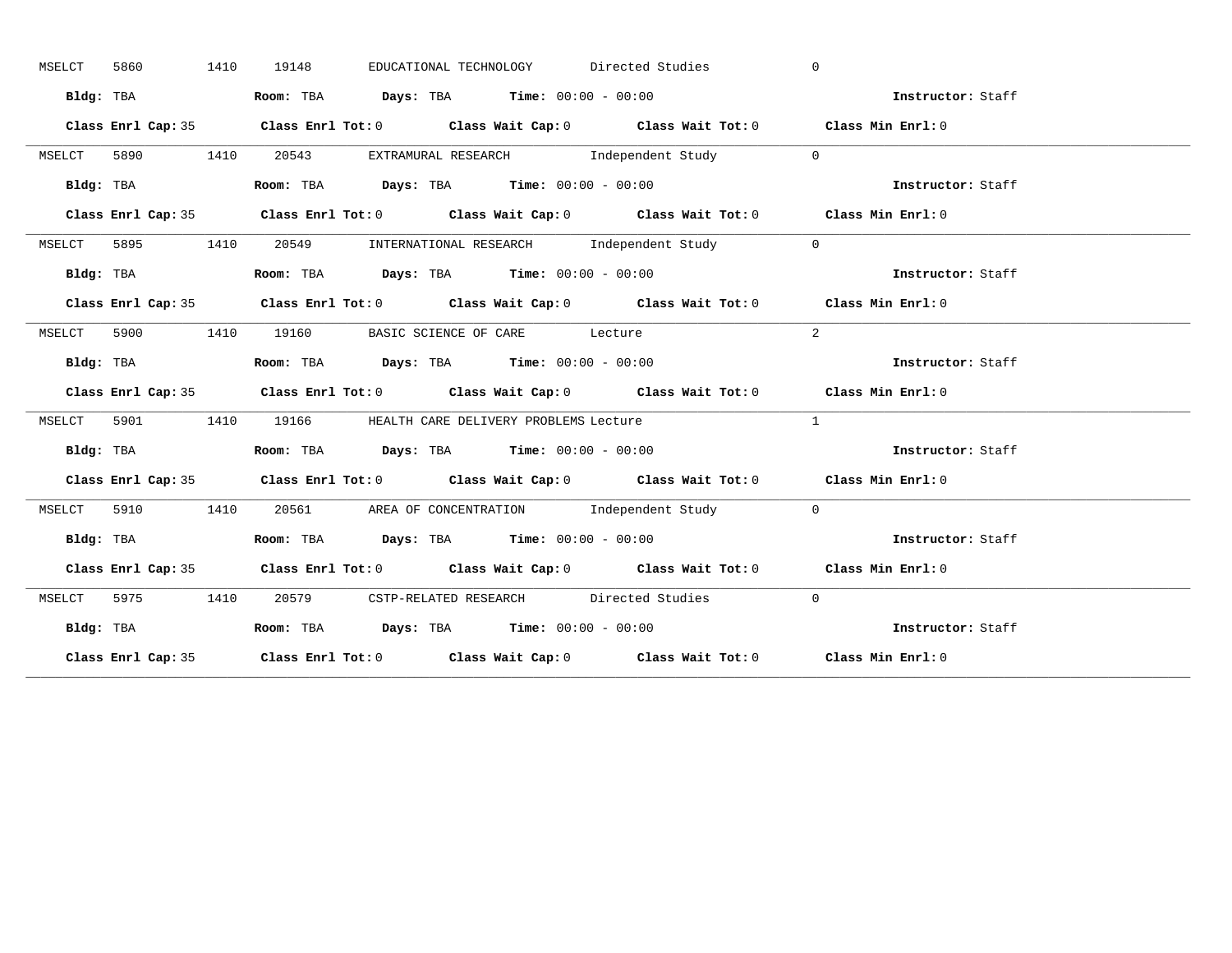## Report ID: SR201 **University of Pittsburgh** Page No. 281 of 464 **Schedule of Classes for Fall Term 2021-2022** Run Date: 12/16/2020 **Four Week - Fifth** Run Time: 22:30:21

| Subject Catalog Nbr Section Class Nbr | Course Title                                                                                | Component        | Units<br>Topics   |
|---------------------------------------|---------------------------------------------------------------------------------------------|------------------|-------------------|
| 5345<br>MED                           | 1410<br>19880<br>CLERKSHIP REPEAT COURSE                                                    | Directed Studies | $\Omega$          |
| Bldg: TBA                             | Room: TBA $Days:$ TBA $Time: 00:00 - 00:00$                                                 |                  | Instructor: Staff |
|                                       | Class Enrl Cap: 35 Class Enrl Tot: 0 Class Wait Cap: 0 Class Wait Tot: 0 Class Min Enrl: 0  |                  |                   |
|                                       | MED 5346 1410 19886 AMBULATORY CLERKSHIP REPEAT Directed Studies                            |                  | $\Omega$          |
| Bldg: TBA                             | Room: TBA $Days:$ TBA $Time: 00:00 - 00:00$                                                 |                  | Instructor: Staff |
|                                       | Class Enrl Cap: 35 Class Enrl Tot: 0 Class Wait Cap: 0 Class Wait Tot: 0 Class Min Enrl: 0  |                  |                   |
|                                       | MED 5350 1410 19010 DEATH, DYING AND THE DOCTOR Practicum                                   |                  | $\Omega$          |
| Bldg: TBA                             | Room: TBA $Days:$ TBA $Time:$ $00:00 - 00:00$                                               |                  | Instructor: Staff |
|                                       | Class Enrl Cap: 35 Class Enrl Tot: 0 Class Wait Cap: 0 Class Wait Tot: 0 Class Min Enrl: 0  |                  |                   |
|                                       | MED 5398 1410 19016 CLINICAL MILITARY CLERKSHIP Clinical                                    |                  | $\Omega$          |
| Bldg: TBA                             | Room: TBA $\rule{1em}{0.15mm}$ Days: TBA Time: $00:00 - 00:00$                              |                  | Instructor: Staff |
|                                       | Class Enrl Cap: 35 Class Enrl Tot: 0 Class Wait Cap: 0 Class Wait Tot: 0 Class Min Enrl: 0  |                  |                   |
|                                       | MED 5399 1410 19028 NON-CLINCAL MILITARY CLERKSHIEDirected Studies                          |                  | $\Omega$          |
|                                       | Bldg: TBA                     Room: TBA         Days: TBA         Time: 00:00 - 00:00       |                  | Instructor: Staff |
|                                       | Class Enrl Cap: 35 Class Enrl Tot: 0 Class Wait Cap: 0 Class Wait Tot: 0 Class Min Enrl: 0  |                  |                   |
|                                       | MED 5401 1410 19892 MEDICINE ACTING INTERNSHIP Clinical                                     |                  | $\Omega$          |
|                                       | Bldg: TBA                    Room: TBA         Days: TBA         Time: $00:00 - 00:00$      |                  | Instructor: Staff |
|                                       | Class Enrl Cap: 999 Class Enrl Tot: 0 Class Wait Cap: 0 Class Wait Tot: 0 Class Min Enrl: 0 |                  |                   |
|                                       | MED 5402 1410 19898 ACTING INTERNSHIP IN MICU Clinical                                      |                  | $\Omega$          |
| Bldg: TBA                             | Room: TBA $\rule{1em}{0.15mm}$ Days: TBA Time: $00:00 - 00:00$                              |                  | Instructor: Staff |
|                                       | Class Enrl Cap: 999 Class Enrl Tot: 0 Class Wait Cap: 0 Class Wait Tot: 0 Class Min Enrl: 0 |                  |                   |
| 5403<br>MED                           | 1410 19904 CARDIAC INTENSIVE CARE UNIT Clinical                                             |                  | $\Omega$          |
|                                       | Bldg: TBA                       Room: TBA          Days: TBA          Time: 00:00 - 00:00   |                  | Instructor: Staff |
| Class Enrl Cap: 999                   | Class Enrl Tot: $0$ Class Wait Cap: $0$ Class Wait Tot: $0$ Class Min Enrl: $0$             |                  |                   |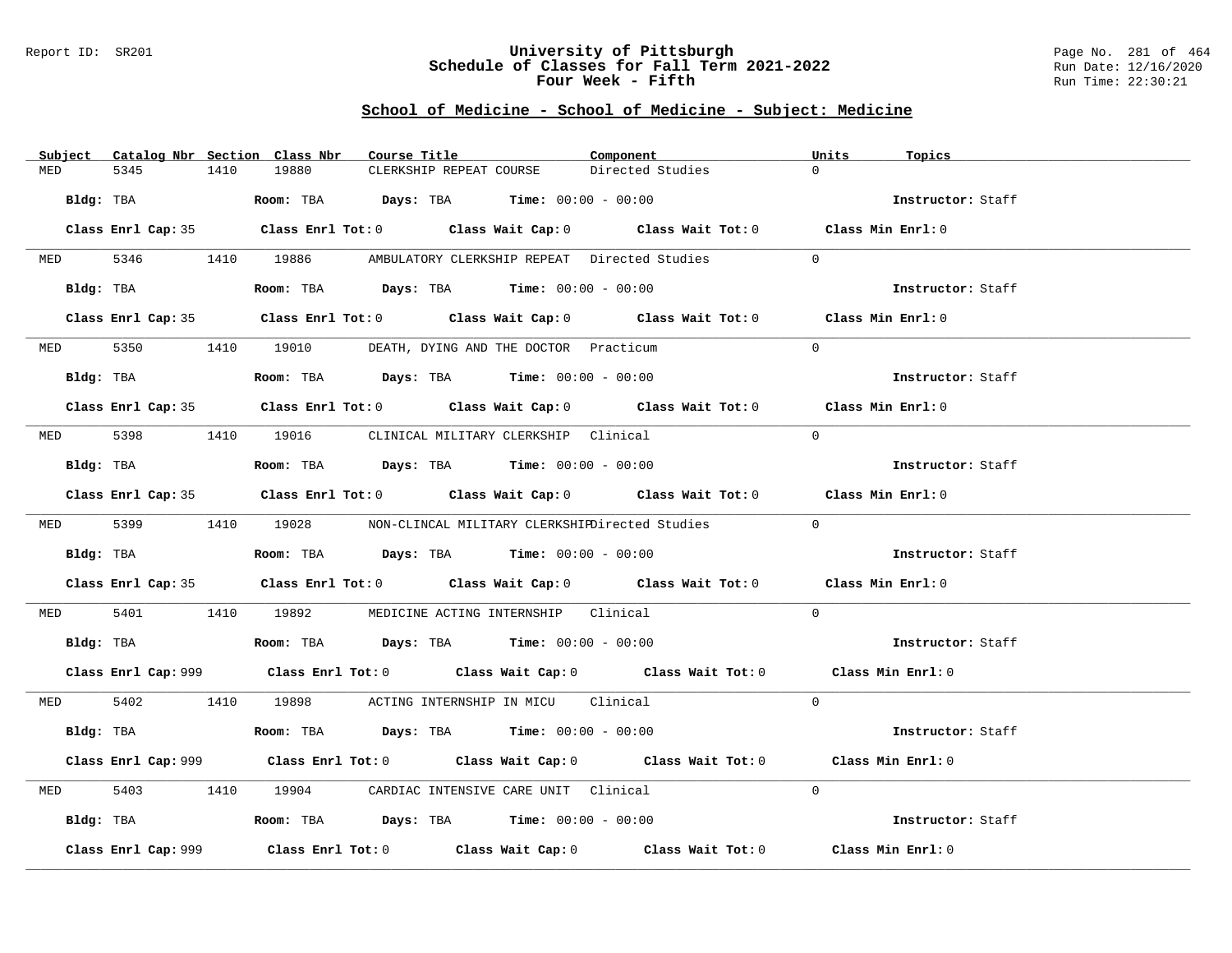| <b>MED</b> | 5406 |  | 1410 19910                     |  | EXTRAMURAL ACTING INTERNSHIP Clinical                                                         |                                                                                            | $\mathbf 0$                                                                                 |
|------------|------|--|--------------------------------|--|-----------------------------------------------------------------------------------------------|--------------------------------------------------------------------------------------------|---------------------------------------------------------------------------------------------|
|            |      |  |                                |  | Bldg: TBA                      Room: TBA         Days: TBA         Time: 00:00 - 00:00        |                                                                                            | Instructor: Staff                                                                           |
|            |      |  |                                |  |                                                                                               | Class Enrl Cap: 35 Class Enrl Tot: 0 Class Wait Cap: 0 Class Wait Tot: 0 Class Min Enrl: 0 |                                                                                             |
|            |      |  |                                |  | MED 5425 1410 19916 COMBINED MEDICINE/PEDIATRICS Clinical                                     |                                                                                            | $\Omega$                                                                                    |
|            |      |  |                                |  | Bldg: TBA                   Room: TBA         Days: TBA         Time: 00:00 - 00:00           |                                                                                            | Instructor: Staff                                                                           |
|            |      |  |                                |  |                                                                                               | Class Enrl Cap: 35 Class Enrl Tot: 0 Class Wait Cap: 0 Class Wait Tot: 0 Class Min Enrl: 0 |                                                                                             |
|            |      |  |                                |  | MED 5430 1410 19040 CLIN PHARMACLGY & HYPERTENSIONClinical                                    |                                                                                            | $\Omega$                                                                                    |
|            |      |  |                                |  | Bldg: TBA                   Room: TBA         Days: TBA         Time: 00:00 - 00:00           |                                                                                            | Instructor: Staff                                                                           |
|            |      |  |                                |  |                                                                                               |                                                                                            | Class Enrl Cap: 999 Class Enrl Tot: 0 Class Wait Cap: 0 Class Wait Tot: 0 Class Min Enrl: 0 |
|            |      |  | MED 5440 1410 19922 CARDIOLOGY |  | Clinical                                                                                      |                                                                                            | $\Omega$                                                                                    |
|            |      |  |                                |  | Bldg: TBA                   Room: TBA         Days: TBA         Time: 00:00 - 00:00           |                                                                                            | Instructor: Staff                                                                           |
|            |      |  |                                |  |                                                                                               |                                                                                            | Class Enrl Cap: 999 Class Enrl Tot: 0 Class Wait Cap: 0 Class Wait Tot: 0 Class Min Enrl: 0 |
|            |      |  |                                |  | MED 5460 1410 19928 ENDOCRINOLOGY AND METABOLISM Clinical                                     |                                                                                            | $\Omega$                                                                                    |
|            |      |  |                                |  | Bldg: TBA                   Room: TBA         Days: TBA         Time: $00:00 - 00:00$         |                                                                                            | Instructor: Staff                                                                           |
|            |      |  |                                |  |                                                                                               |                                                                                            | Class Enrl Cap: 999 Class Enrl Tot: 0 Class Wait Cap: 0 Class Wait Tot: 0 Class Min Enrl: 0 |
|            |      |  |                                |  | MED 5470 1410 19934 GASTROENTEROLOGY AND NUTRITIONClinical                                    |                                                                                            | $\Omega$                                                                                    |
|            |      |  |                                |  | Bldg: TBA                    Room: TBA         Days: TBA         Time: 00:00 - 00:00          |                                                                                            | Instructor: Staff                                                                           |
|            |      |  |                                |  |                                                                                               |                                                                                            | Class Enrl Cap: 999 Class Enrl Tot: 0 Class Wait Cap: 0 Class Wait Tot: 0 Class Min Enrl: 0 |
|            |      |  |                                |  | MED 5471 1410 19052 OUTPATIENT GI AND HEPATOLOGY Clinical                                     |                                                                                            | $\Omega$                                                                                    |
|            |      |  |                                |  | Bldg: TBA                   Room: TBA         Days: TBA         Time: $00:00 - 00:00$         |                                                                                            | Instructor: Staff                                                                           |
|            |      |  |                                |  |                                                                                               |                                                                                            | Class Enrl Cap: 999 Class Enrl Tot: 0 Class Wait Cap: 0 Class Wait Tot: 0 Class Min Enrl: 0 |
|            |      |  | MED 5479 1410 19940 ONCOLOGY   |  |                                                                                               | Clinical                                                                                   | $\overline{0}$                                                                              |
|            |      |  |                                |  | Bldg: TBA                   Room: TBA         Days: TBA         Time: 00:00 - 00:00           |                                                                                            | Instructor: Staff                                                                           |
|            |      |  |                                |  |                                                                                               |                                                                                            | Class Enrl Cap: 999 Class Enrl Tot: 0 Class Wait Cap: 0 Class Wait Tot: 0 Class Min Enrl: 0 |
|            |      |  |                                |  | MED 5480 1410 19946 HEMATOLOGY/ONCOLOGY Clinical                                              |                                                                                            | $\Omega$                                                                                    |
|            |      |  |                                |  | Bldg: TBA                         Room: TBA          Days: TBA          Time: $00:00 - 00:00$ |                                                                                            | Instructor: Staff                                                                           |
|            |      |  |                                |  |                                                                                               |                                                                                            | Class Min Enrl: 0                                                                           |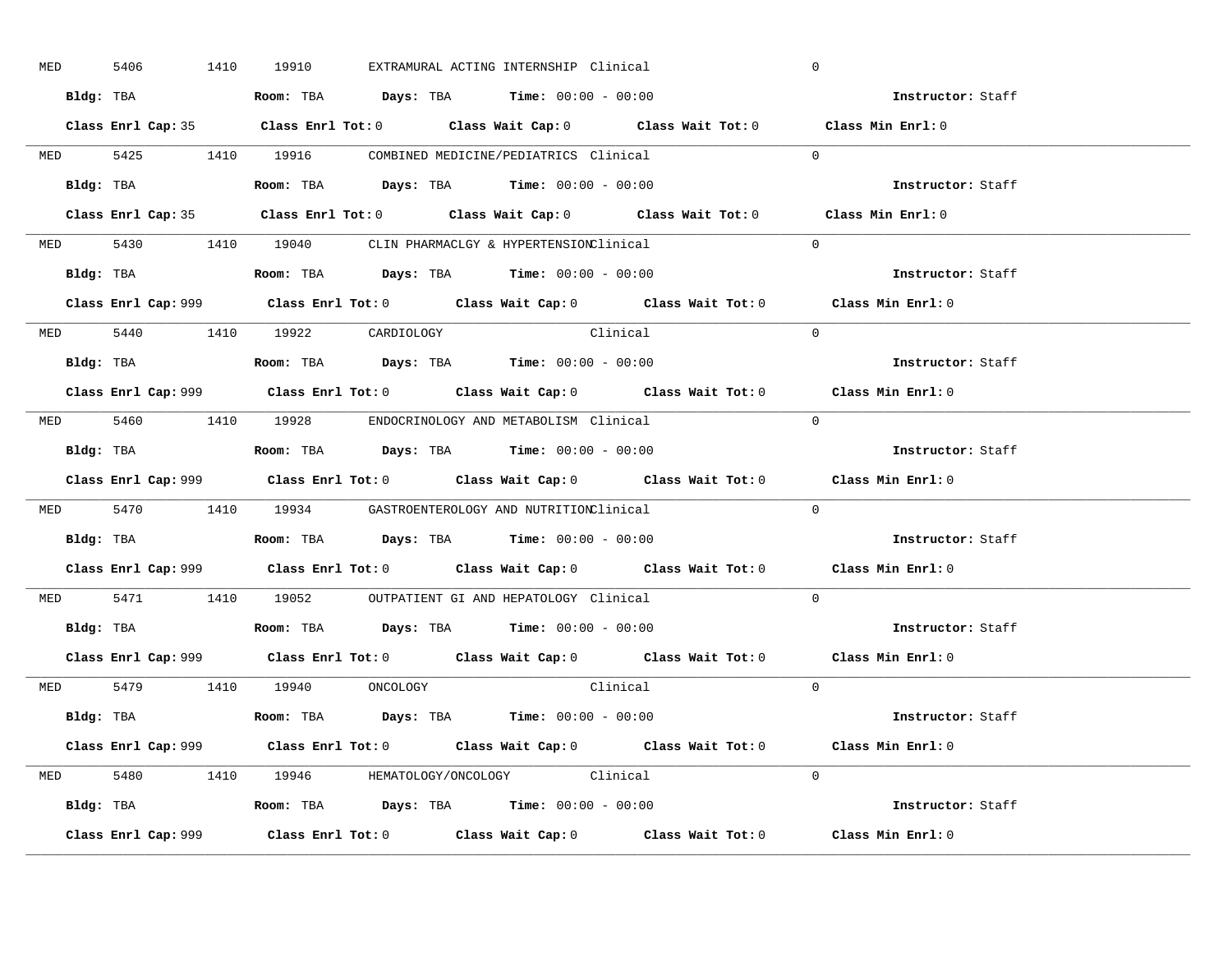## Report ID: SR201 **University of Pittsburgh** Page No. 283 of 464 **Schedule of Classes for Fall Term 2021-2022** Run Date: 12/16/2020 **Four Week - Fifth** Run Time: 22:30:21

|          | Subject Catalog Nbr Section Class Nbr | Course Title                                                                              | Component                                                                                   | Units<br>Topics   |
|----------|---------------------------------------|-------------------------------------------------------------------------------------------|---------------------------------------------------------------------------------------------|-------------------|
| MED      | 5481<br>1410                          | 19952                                                                                     | Clinical<br>BLOOD COAGULATION                                                               | $\cap$            |
|          | Bldg: TBA                             | Room: TBA $Days:$ TBA $Time: 00:00 - 00:00$                                               |                                                                                             | Instructor: Staff |
|          |                                       |                                                                                           | Class Enrl Cap: 999 Class Enrl Tot: 0 Class Wait Cap: 0 Class Wait Tot: 0 Class Min Enrl: 0 |                   |
|          |                                       | MED 5485 1410 19958 STEM CELL TRANSPLNTATION SERVCClinical                                |                                                                                             | $\Omega$          |
|          | Bldg: TBA                             | Room: TBA $Days:$ TBA $Time: 00:00 - 00:00$                                               |                                                                                             | Instructor: Staff |
|          |                                       |                                                                                           | Class Enrl Cap: 999 Class Enrl Tot: 0 Class Wait Cap: 0 Class Wait Tot: 0 Class Min Enrl: 0 |                   |
|          |                                       | MED 5490 1410 19964 INFECTIOUS DISEASES Clinical                                          |                                                                                             | $\Omega$          |
|          | Bldg: TBA                             | Room: TBA $Days: TBA$ Time: $00:00 - 00:00$                                               |                                                                                             | Instructor: Staff |
|          |                                       |                                                                                           | Class Enrl Cap: 35 Class Enrl Tot: 0 Class Wait Cap: 0 Class Wait Tot: 0 Class Min Enrl: 0  |                   |
|          |                                       | MED 5491 1800 28659 WOMEN'S HEALTH                                                        | Clinical                                                                                    | $\Omega$          |
|          | Bldg: TO BE ARRANGED                  | Room: TBA $Days:$ TBA $Time:$ 00:00 - 00:00                                               |                                                                                             | Instructor: Staff |
|          |                                       |                                                                                           | Class Enrl Cap: 35 Class Enrl Tot: 0 Class Wait Cap: 0 Class Wait Tot: 0 Class Min Enrl: 0  |                   |
|          |                                       | MED 5500 1410 19970 PULMONARY MEDICINE Clinical                                           |                                                                                             | $\Omega$          |
|          |                                       | <b>Bldg:</b> TBA <b>ROOM:</b> TBA <b>Days:</b> TBA <b>Time:</b> $00:00 - 00:00$           |                                                                                             | Instructor: Staff |
|          |                                       |                                                                                           | Class Enrl Cap: 999 Class Enrl Tot: 0 Class Wait Cap: 0 Class Wait Tot: 0 Class Min Enrl: 0 |                   |
| MED 5510 |                                       |                                                                                           | 1410  19976   RHEUMATOLOGY AND IMMUNOLOGY Clinical                                          | $\Omega$          |
|          |                                       | Bldg: TBA                    Room: TBA         Days: TBA         Time: 00:00 - 00:00      |                                                                                             | Instructor: Staff |
|          |                                       |                                                                                           | Class Enrl Cap: 999 Class Enrl Tot: 0 Class Wait Cap: 0 Class Wait Tot: 0 Class Min Enrl: 0 |                   |
|          |                                       | MED 5520 1410 19982 RENAL DISEASE                                                         | <b>Clinical</b>                                                                             | $\Omega$          |
|          |                                       | Bldg: TBA                   Room: TBA         Days: TBA         Time: 00:00 - 00:00       |                                                                                             | Instructor: Staff |
|          |                                       |                                                                                           | Class Enrl Cap: 999 Class Enrl Tot: 0 Class Wait Cap: 0 Class Wait Tot: 0 Class Min Enrl: 0 |                   |
| MED      | 5530                                  | 1410 19988 NUTRITION & INTESTINAL HEALTH Clinical                                         |                                                                                             | $\Omega$          |
|          |                                       | Bldg: TBA                       Room: TBA          Days: TBA          Time: 00:00 - 00:00 |                                                                                             | Instructor: Staff |
|          | Class Enrl Cap: 35                    |                                                                                           | Class Enrl Tot: $0$ Class Wait Cap: $0$ Class Wait Tot: $0$                                 | Class Min Enrl: 0 |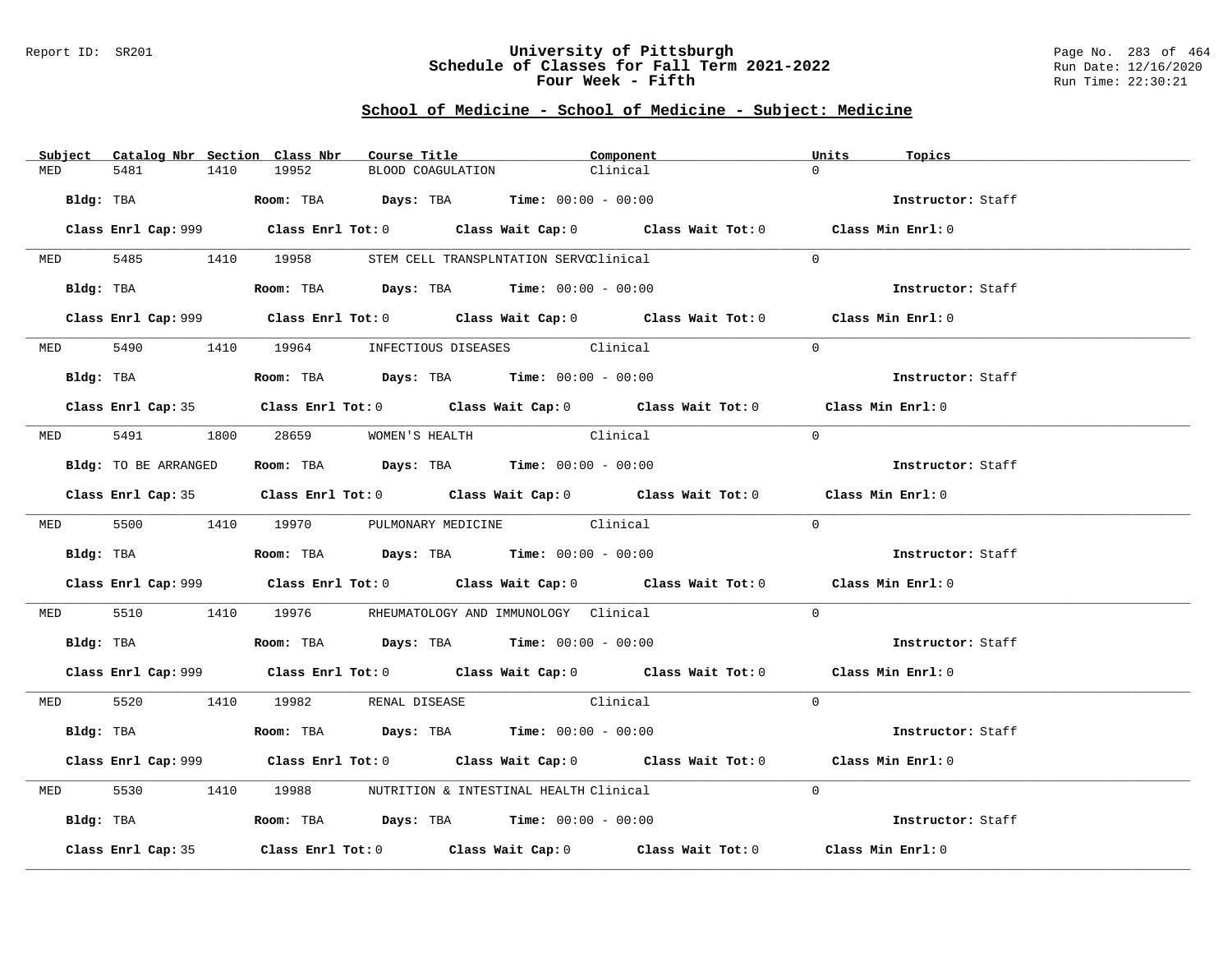| <b>MED</b> | 5540      |           | 1410 19994                                                                            |  | GERIATRIC MEDICINE Clinical |                                                                                            | $\overline{0}$                                                                              |  |
|------------|-----------|-----------|---------------------------------------------------------------------------------------|--|-----------------------------|--------------------------------------------------------------------------------------------|---------------------------------------------------------------------------------------------|--|
|            |           |           | Bldg: TBA                   Room: TBA         Days: TBA         Time: $00:00 - 00:00$ |  |                             |                                                                                            | Instructor: Staff                                                                           |  |
|            |           |           |                                                                                       |  |                             |                                                                                            | Class Enrl Cap: 999 Class Enrl Tot: 0 Class Wait Cap: 0 Class Wait Tot: 0 Class Min Enrl: 0 |  |
|            |           |           | MED 5560 1410 20000 PULMONARY INTENSIVE CARE UNIT Clinical                            |  |                             |                                                                                            | $\Omega$                                                                                    |  |
|            |           | Bldg: TBA | <b>Room:</b> TBA <b>Days:</b> TBA <b>Time:</b> 00:00 - 00:00                          |  |                             |                                                                                            | Instructor: Staff                                                                           |  |
|            |           |           |                                                                                       |  |                             |                                                                                            | Class Enrl Cap: 999 Class Enrl Tot: 0 Class Wait Cap: 0 Class Wait Tot: 0 Class Min Enrl: 0 |  |
|            |           |           | MED 5565 1410 20006 PALLIATIVE/HOSPICE CARE Clinical                                  |  |                             |                                                                                            | $\Omega$                                                                                    |  |
|            |           |           | Bldg: TBA                    Room: TBA         Days: TBA        Time: $00:00 - 00:00$ |  |                             |                                                                                            | Instructor: Staff                                                                           |  |
|            |           |           |                                                                                       |  |                             |                                                                                            | Class Enrl Cap: 999 Class Enrl Tot: 0 Class Wait Cap: 0 Class Wait Tot: 0 Class Min Enrl: 0 |  |
|            |           |           | MED 5570 1410 20030 LIVER TRANSPLANT Clinical                                         |  |                             |                                                                                            | $\Omega$                                                                                    |  |
|            |           |           | <b>Bldg:</b> TBA <b>ROOM:</b> TBA <b>Days:</b> TBA <b>Time:</b> $00:00 - 00:00$       |  |                             |                                                                                            | Instructor: Staff                                                                           |  |
|            |           |           |                                                                                       |  |                             |                                                                                            | Class Enrl Cap: 999 Class Enrl Tot: 0 Class Wait Cap: 0 Class Wait Tot: 0 Class Min Enrl: 0 |  |
|            |           |           | MED 5590 1410 20036 SUBSTANCE ABUSE IN PRIMARY CREClinical                            |  |                             |                                                                                            | $\Omega$                                                                                    |  |
|            |           |           |                                                                                       |  |                             |                                                                                            | Instructor: Staff                                                                           |  |
|            |           |           |                                                                                       |  |                             |                                                                                            | Class Enrl Cap: 35 Class Enrl Tot: 0 Class Wait Cap: 0 Class Wait Tot: 0 Class Min Enrl: 0  |  |
|            |           |           | MED 5600 1410 20042 OUTPATIENT MEDICINE Clinical                                      |  |                             |                                                                                            | $\overline{0}$                                                                              |  |
|            |           |           |                                                                                       |  |                             |                                                                                            |                                                                                             |  |
|            | Bldg: TBA |           | Room: TBA $Days:$ TBA Time: $00:00 - 00:00$                                           |  |                             |                                                                                            | Instructor: Staff                                                                           |  |
|            |           |           |                                                                                       |  |                             |                                                                                            | Class Enrl Cap: 35 Class Enrl Tot: 0 Class Wait Cap: 0 Class Wait Tot: 0 Class Min Enrl: 0  |  |
|            |           |           | MED 5601 1410 20048 COMMUNITY HEALTH Clinical                                         |  |                             |                                                                                            | $\Omega$                                                                                    |  |
|            |           |           | Bldg: TBA                   Room: TBA         Days: TBA         Time: 00:00 - 00:00   |  |                             |                                                                                            | Instructor: Staff                                                                           |  |
|            |           |           |                                                                                       |  |                             | Class Enrl Cap: 35 Class Enrl Tot: 0 Class Wait Cap: 0 Class Wait Tot: 0 Class Min Enrl: 0 |                                                                                             |  |
|            |           |           | MED 5610 1410 19058 BONE MARROW TRANSPLANTATION Clinical                              |  |                             |                                                                                            | $\Omega$                                                                                    |  |
|            |           |           | Bldg: TBA                   Room: TBA         Days: TBA         Time: 00:00 - 00:00   |  |                             |                                                                                            | Instructor: Staff                                                                           |  |
|            |           |           |                                                                                       |  |                             |                                                                                            | Class Enrl Cap: 999 Class Enrl Tot: 0 Class Wait Cap: 0 Class Wait Tot: 0 Class Min Enrl: 0 |  |
|            |           |           | MED 5620 1410 19064 INTERNAL MEDICINE CONSULTATIONClinical                            |  |                             |                                                                                            | $\Omega$                                                                                    |  |
|            |           |           | Bldg: TBA                   Room: TBA         Days: TBA         Time: 00:00 - 00:00   |  |                             |                                                                                            | <b>Instructor:</b> Staff                                                                    |  |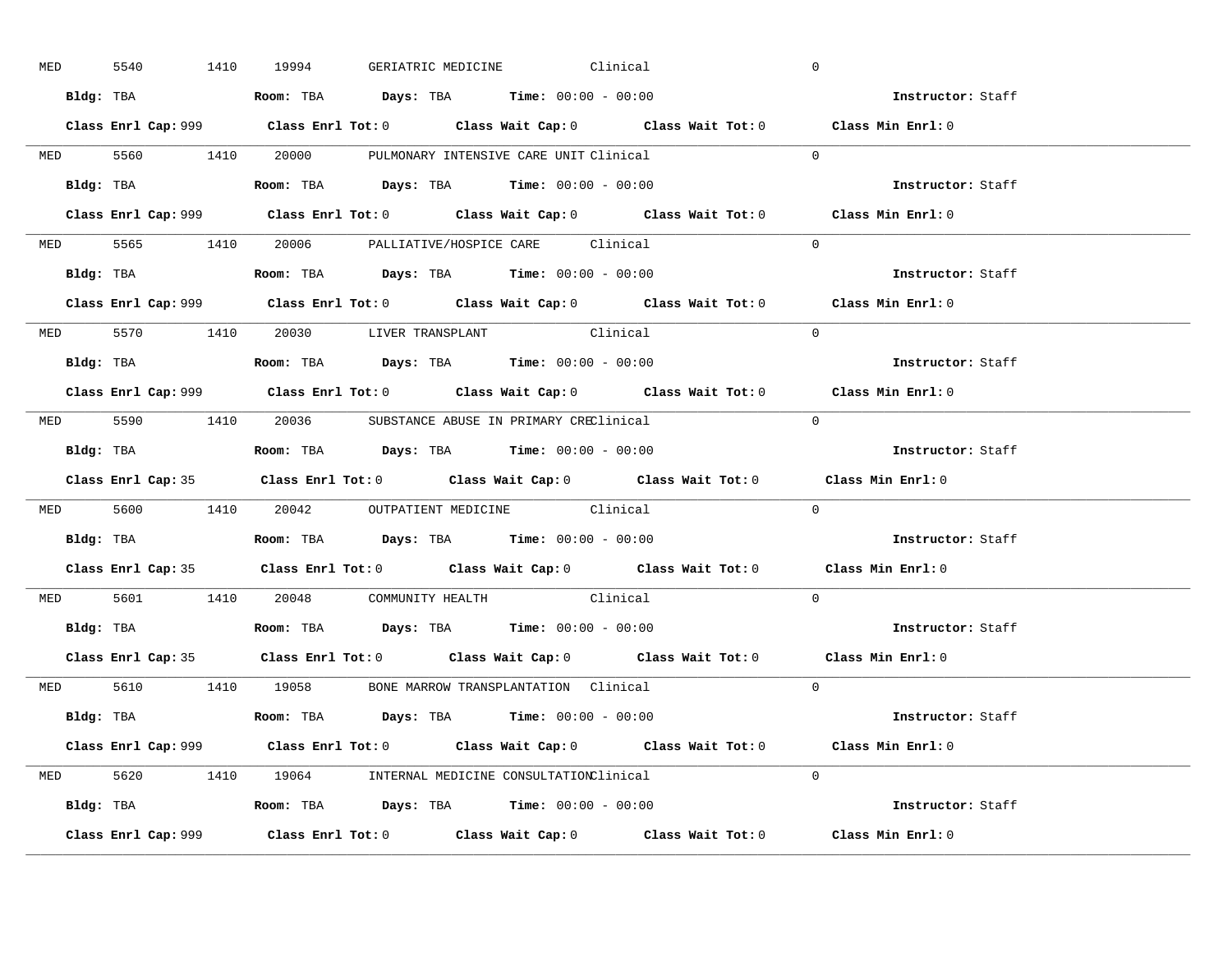## Report ID: SR201 **University of Pittsburgh** Page No. 285 of 464 **Schedule of Classes for Fall Term 2021-2022** Run Date: 12/16/2020 **Four Week - Fifth** Run Time: 22:30:21

|     | Subject Catalog Nbr Section Class Nbr | Course Title                                                                                | Component | Units<br>Topics   |
|-----|---------------------------------------|---------------------------------------------------------------------------------------------|-----------|-------------------|
| MED | 5630<br>1050                          | 25555<br>ADVANCED CLINICAL REASONING Lecture                                                |           | $\Omega$          |
|     | Bldg: TO BE ARRANGED                  | Room: TBA $Days:$ TBA $Time: 00:00 - 00:00$                                                 |           | Instructor: Staff |
|     |                                       | Class Enrl Cap: 35 Class Enrl Tot: 0 Class Wait Cap: 0 Class Wait Tot: 0 Class Min Enrl: 0  |           |                   |
|     |                                       | MED 5650 1410 20054 INDIVIDUALIZED CLINICAL COURSEClinical                                  |           | $\Omega$          |
|     |                                       | Bldg: TBA                    Room: TBA         Days: TBA         Time: 00:00 - 00:00        |           | Instructor: Staff |
|     |                                       | Class Enrl Cap: 35 Class Enrl Tot: 0 Class Wait Cap: 0 Class Wait Tot: 0 Class Min Enrl: 0  |           |                   |
|     |                                       | MED 5655 1410 20060 INTRL MED SUBSPCLTY Clinical                                            |           | $\Omega$          |
|     |                                       | Bldg: TBA                   Room: TBA         Days: TBA         Time: $00:00 - 00:00$       |           | Instructor: Staff |
|     |                                       | Class Enrl Cap: 35 Class Enrl Tot: 0 Class Wait Cap: 0 Class Wait Tot: 0 Class Min Enrl: 0  |           |                   |
|     |                                       | MED 5710 1410 20066 CLINICAL PHARMACOLOGY (ILS) Clinical                                    |           | $\Omega$          |
|     |                                       | Bldg: TBA                   Room: TBA         Days: TBA         Time: 00:00 - 00:00         |           | Instructor: Staff |
|     |                                       | Class Enrl Cap: 35 Class Enrl Tot: 0 Class Wait Cap: 0 Class Wait Tot: 0 Class Min Enrl: 0  |           |                   |
|     |                                       | MED 5715 1410 20072 NEOPLASIA & NEOPLASTIC DISEASELecture                                   |           | $\Omega$          |
|     |                                       | <b>Bldg:</b> TBA <b>ROOM:</b> TBA <b>Days:</b> TBA <b>Time:</b> 00:00 - 00:00               |           | Instructor: Staff |
|     |                                       | Class Enrl Cap: 999 Class Enrl Tot: 0 Class Wait Cap: 0 Class Wait Tot: 0 Class Min Enrl: 0 |           |                   |
|     |                                       | MED 5750 1800 28641 GET READY FOR RESIDENCY Clinical                                        |           | $\Omega$          |
|     |                                       | Bldg: TO BE ARRANGED Room: TBA Days: TBA Time: 00:00 - 00:00                                |           | Instructor: Staff |
|     |                                       | Class Enrl Cap: 35 Class Enrl Tot: 0 Class Wait Cap: 0 Class Wait Tot: 0 Class Min Enrl: 0  |           |                   |
|     |                                       | MED 5765 1410 20084 PRECLERKSHIP COURSE Clinical                                            |           | $\Omega$          |
|     |                                       | Bldg: TBA                   Room: TBA         Days: TBA         Time: 00:00 - 00:00         |           | Instructor: Staff |
|     |                                       | Class Enrl Cap: 200 Class Enrl Tot: 0 Class Wait Cap: 0 Class Wait Tot: 0 Class Min Enrl: 0 |           |                   |
|     |                                       | MED 5771 1410 20090 ASSESSMENT WEEK Lecture                                                 |           | $\Omega$          |
|     |                                       | Bldg: TBA                   Room: TBA         Days: TBA         Time: 00:00 - 00:00         |           | Instructor: Staff |
|     | Class Enrl Cap: 200                   | Class Enrl Tot: $0$ Class Wait Cap: $0$ Class Wait Tot: $0$ Class Min Enrl: $0$             |           |                   |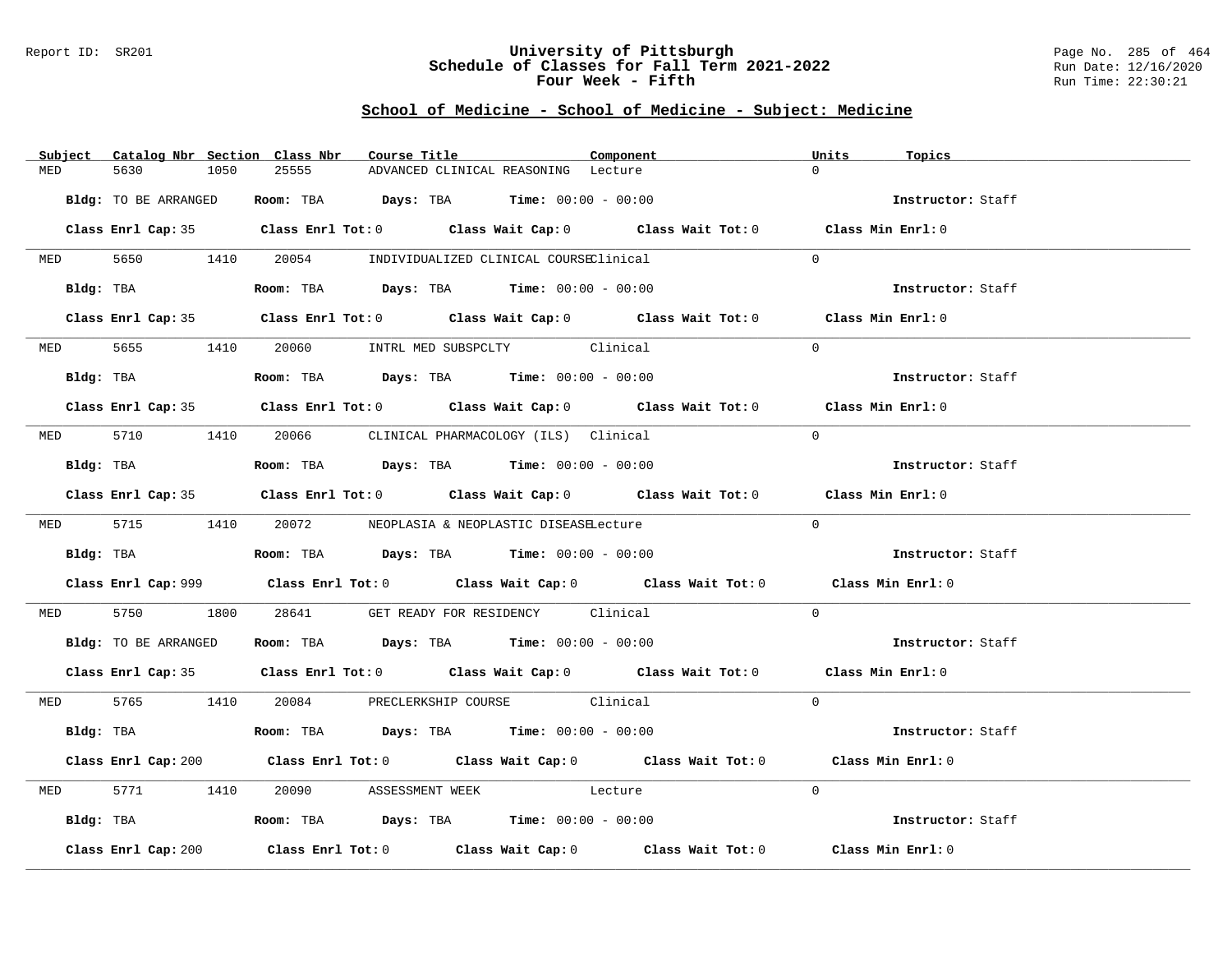| MED | 5777 1410 19070 | GERIATRICS AND ONCOLOGY Workshop                                                      |                                                                                             | $\mathbb O$                                                                                 |  |
|-----|-----------------|---------------------------------------------------------------------------------------|---------------------------------------------------------------------------------------------|---------------------------------------------------------------------------------------------|--|
|     |                 | Bldg: TBA                   Room: TBA         Days: TBA        Time: 00:00 - 00:00    |                                                                                             | Instructor: Staff                                                                           |  |
|     |                 |                                                                                       | Class Enrl Cap: 200 Class Enrl Tot: 0 Class Wait Cap: 0 Class Wait Tot: 0 Class Min Enrl: 0 |                                                                                             |  |
|     |                 | MED 5778 1410 19076 GERIATRICS AND ONCOLOGY Clinical                                  |                                                                                             | $\Omega$                                                                                    |  |
|     |                 |                                                                                       |                                                                                             | Instructor: Staff                                                                           |  |
|     |                 |                                                                                       | Class Enrl Cap: 200 Class Enrl Tot: 0 Class Wait Cap: 0 Class Wait Tot: 0                   | Class Min Enrl: 0                                                                           |  |
|     |                 | MED 5779 1410 20096 CLINICAL FOCUS: GERIATRICS Clinical                               |                                                                                             | $\Omega$                                                                                    |  |
|     |                 | Bldg: TBA                    Room: TBA        Days: TBA        Time: $00:00 - 00:00$  |                                                                                             | Instructor: Staff                                                                           |  |
|     |                 |                                                                                       | Class Enrl Cap: 200 Class Enrl Tot: 0 Class Wait Cap: 0 Class Wait Tot: 0 Class Min Enrl: 0 |                                                                                             |  |
|     |                 | MED 5810 1410 20108 MEDICAL RESEARCH Directed Studies                                 |                                                                                             | $\Omega$                                                                                    |  |
|     |                 | Bldg: TBA                    Room: TBA         Days: TBA         Time: 00:00 - 00:00  |                                                                                             | Instructor: Staff                                                                           |  |
|     |                 |                                                                                       | Class Enrl Cap: 35 Class Enrl Tot: 0 Class Wait Cap: 0 Class Wait Tot: 0 Class Min Enrl: 0  |                                                                                             |  |
|     |                 | MED 5815 1410 20120 RES IN CLINICAL PHARMACOLOGY Clinical                             |                                                                                             | $\bigcap$                                                                                   |  |
|     |                 | Bldg: TBA                   Room: TBA         Days: TBA         Time: $00:00 - 00:00$ |                                                                                             | Instructor: Staff                                                                           |  |
|     |                 |                                                                                       |                                                                                             | Class Enrl Cap: 999 Class Enrl Tot: 0 Class Wait Cap: 0 Class Wait Tot: 0 Class Min Enrl: 0 |  |
|     |                 | MED 5830 1410 20132 INVESTIGATIVE GASTROENTEROLOGYClinical                            |                                                                                             | $\Omega$                                                                                    |  |
|     |                 | Bldg: TBA                   Room: TBA        Days: TBA        Time: 00:00 - 00:00     |                                                                                             | Instructor: Staff                                                                           |  |
|     |                 |                                                                                       |                                                                                             | Class Enrl Cap: 999 Class Enrl Tot: 0 Class Wait Cap: 0 Class Wait Tot: 0 Class Min Enrl: 0 |  |
|     |                 | MED 5831 1410 20138 MEDICAL ONCOLOGY RESEARCH Clinical                                |                                                                                             | $\Omega$                                                                                    |  |
|     |                 | Bldg: TBA                   Room: TBA         Days: TBA         Time: $00:00 - 00:00$ |                                                                                             | Instructor: Staff                                                                           |  |
|     |                 |                                                                                       | Class Enrl Cap: 999 Class Enrl Tot: 0 Class Wait Cap: 0 Class Wait Tot: 0 Class Min Enrl: 0 |                                                                                             |  |
|     |                 | MED 5833 1410 20150 RENAL PHYSIOLOGY RESEARCH Clinical                                |                                                                                             | $\Omega$                                                                                    |  |
|     |                 | <b>Bldg:</b> TBA <b>ROOM:</b> TBA <b>Days:</b> TBA <b>Time:</b> $00:00 - 00:00$       |                                                                                             | Instructor: Staff                                                                           |  |
|     |                 |                                                                                       | Class Enrl Cap: 999 Class Enrl Tot: 0 Class Wait Cap: 0 Class Wait Tot: 0 Class Min Enrl: 0 |                                                                                             |  |
|     |                 | MED 5835 1410 20156 RHEUM & CLINCAL IMMUNO RSRCH Clinical                             |                                                                                             | $\Omega$                                                                                    |  |
|     |                 |                                                                                       |                                                                                             |                                                                                             |  |
|     |                 | Bldg: TBA                   Room: TBA         Days: TBA         Time: 00:00 - 00:00   |                                                                                             | Instructor: Staff                                                                           |  |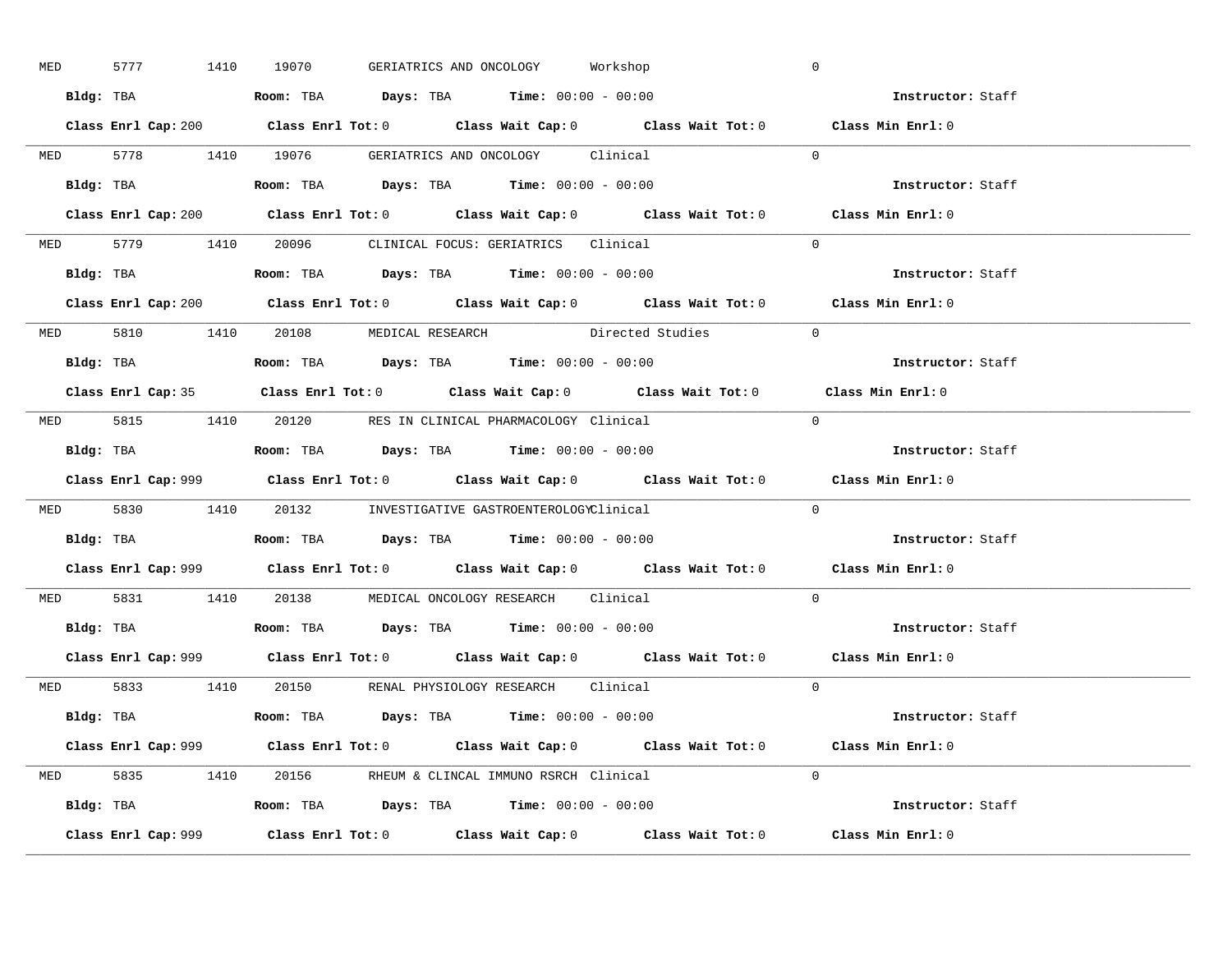## Report ID: SR201 **University of Pittsburgh** Page No. 287 of 464 **Schedule of Classes for Fall Term 2021-2022** Run Date: 12/16/2020 **Four Week - Fifth** Run Time: 22:30:21

|            |                    |      | Subject Catalog Nbr Section Class Nbr | Course Title                                                                          | Component                                                                                  | Units    | Topics            |
|------------|--------------------|------|---------------------------------------|---------------------------------------------------------------------------------------|--------------------------------------------------------------------------------------------|----------|-------------------|
| MED        | 5900               | 1410 | 20168                                 | EXTRAMURAL INTERNAL MEDICINE Clinical                                                 |                                                                                            | $\cap$   |                   |
| Bldg: TBA  |                    |      |                                       | <b>Room:</b> TBA $Days: TBA$ <b>Time:</b> $00:00 - 00:00$                             |                                                                                            |          | Instructor: Staff |
|            |                    |      |                                       |                                                                                       | Class Enrl Cap: 35 Class Enrl Tot: 0 Class Wait Cap: 0 Class Wait Tot: 0 Class Min Enrl: 0 |          |                   |
|            |                    |      |                                       |                                                                                       | MED 5901 1410 20174 INDEPENDENT STUDY Independent Study                                    | $\Omega$ |                   |
|            | Bldg: TBA          |      |                                       |                                                                                       | Room: TBA $Days:$ TBA Time: $00:00 - 00:00$                                                |          | Instructor: Staff |
|            |                    |      |                                       |                                                                                       | Class Enrl Cap: 35 Class Enrl Tot: 0 Class Wait Cap: 0 Class Wait Tot: 0 Class Min Enrl: 0 |          |                   |
|            |                    |      |                                       | MED 5902 1410 19082 ADVANCED GENERAL MEDICINE Clinical                                |                                                                                            | $\Omega$ |                   |
|            |                    |      |                                       | Bldg: TBA                    Room: TBA         Days: TBA         Time: 00:00 - 00:00  |                                                                                            |          | Instructor: Staff |
|            |                    |      |                                       |                                                                                       | Class Enrl Cap: 35 Class Enrl Tot: 0 Class Wait Cap: 0 Class Wait Tot: 0 Class Min Enrl: 0 |          |                   |
|            |                    |      |                                       | MED 5910 1410 19094 NARATV, LIT & EXPRN OF ILLNESSClinical                            |                                                                                            | $\Omega$ |                   |
|            | Bldg: TBA          |      |                                       | Room: TBA $Days:$ TBA Time: $00:00 - 00:00$                                           |                                                                                            |          | Instructor: Staff |
|            |                    |      |                                       |                                                                                       | Class Enrl Cap: 35 Class Enrl Tot: 0 Class Wait Cap: 0 Class Wait Tot: 0 Class Min Enrl: 0 |          |                   |
|            |                    |      |                                       | MED 5911 1410 20186 TEACHING MEDICAL STUDENTS Practicum                               |                                                                                            | $\Omega$ |                   |
|            |                    |      |                                       | Bldg: TBA                    Room: TBA         Days: TBA        Time: $00:00 - 00:00$ |                                                                                            |          | Instructor: Staff |
|            |                    |      |                                       |                                                                                       | Class Enrl Cap: 35 Class Enrl Tot: 0 Class Wait Cap: 0 Class Wait Tot: 0 Class Min Enrl: 0 |          |                   |
|            |                    |      |                                       | MED 5915 1050 25975 LITERACY, NUMERACY&DEC MAKING Seminar                             |                                                                                            | $\Omega$ |                   |
|            |                    |      |                                       | Bldg: TBA                    Room: TBA         Days: TBA         Time: TBA            |                                                                                            |          | Instructor: Staff |
|            |                    |      |                                       |                                                                                       | Class Enrl Cap: 35 Class Enrl Tot: 0 Class Wait Cap: 0 Class Wait Tot: 0 Class Min Enrl: 0 |          |                   |
|            |                    |      |                                       | MED 5920 1410 20192 GLOBAL HEALTH PREPARATORY SEM Seminar                             |                                                                                            | $\Omega$ |                   |
|            |                    |      |                                       | Bldg: TBA                    Room: TBA         Days: TBA         Time: 00:00 - 00:00  |                                                                                            |          | Instructor: Staff |
|            |                    |      |                                       |                                                                                       | Class Enrl Cap: 35 Class Enrl Tot: 0 Class Wait Cap: 0 Class Wait Tot: 0 Class Min Enrl: 0 |          |                   |
| <b>MED</b> | 5925               |      |                                       | 1410 20204 STREET MEDICINE Clinical                                                   |                                                                                            | $\Omega$ |                   |
|            |                    |      |                                       | Bldg: TBA                   Room: TBA         Days: TBA         Time: 00:00 - 00:00   |                                                                                            |          | Instructor: Staff |
|            | Class Enrl Cap: 35 |      |                                       |                                                                                       | Class Enrl Tot: $0$ Class Wait Cap: $0$ Class Wait Tot: $0$                                |          | Class Min Enrl: 0 |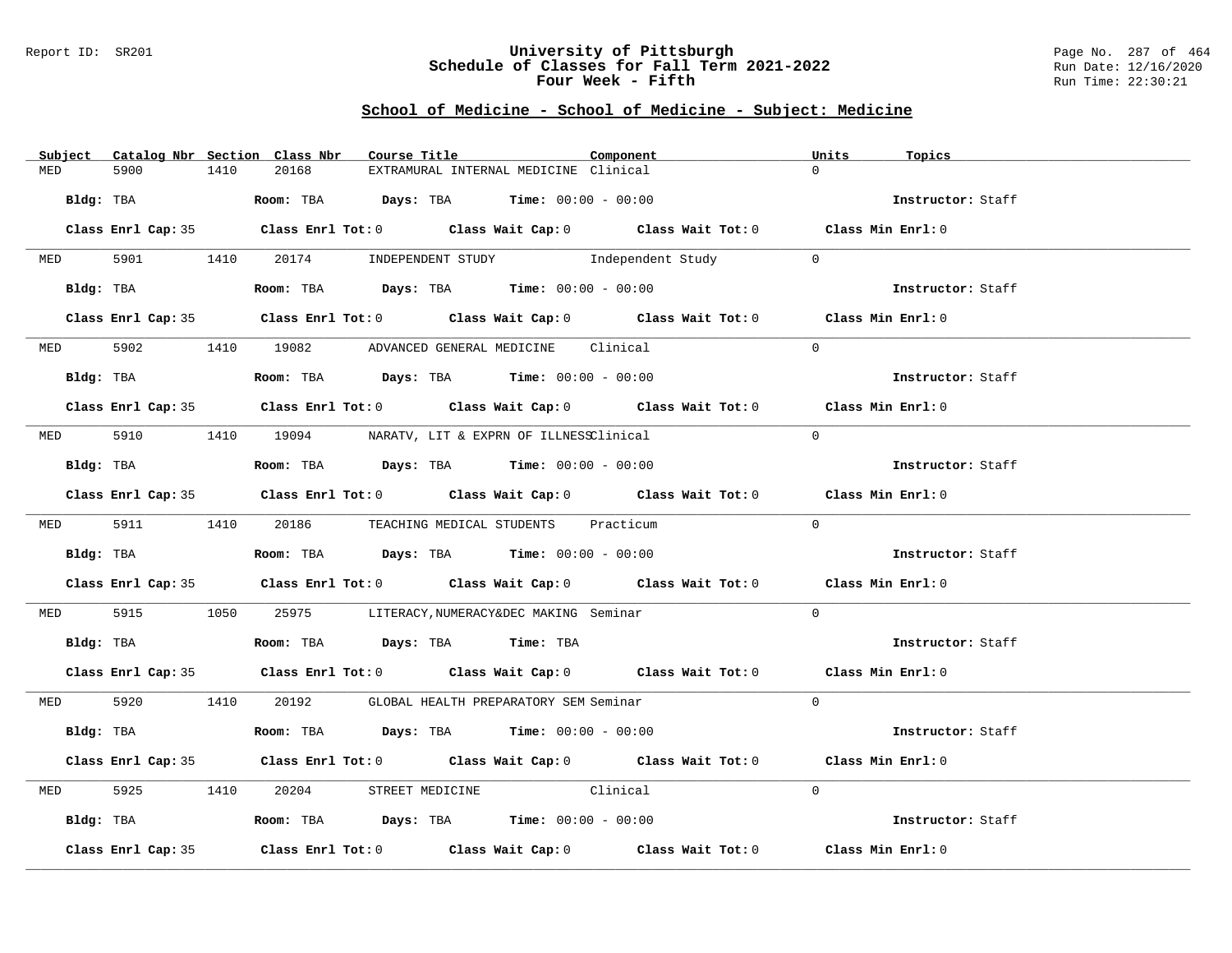| MED       | 5993                 | 1405 | 27274               | JUNIOR YEAR        |                              | Clinical            | $\mathbf 0$         |  |
|-----------|----------------------|------|---------------------|--------------------|------------------------------|---------------------|---------------------|--|
|           | Bldg: TO BE ARRANGED |      | Room: TBA           | Days: TBA          | <b>Time:</b> $00:00 - 00:00$ |                     | Instructor: Staff   |  |
|           | Class Enrl Cap: 200  |      | Class Enrl Tot: $0$ |                    | Class Wait Cap: 0            | Class Wait Tot: $0$ | Class Min $Enr1: 0$ |  |
| MED       | 5999                 | 1410 | 20210               | FULL TIME RESEARCH |                              | Independent Study   | $\mathbf 0$         |  |
| Bldg: TBA |                      |      | Room: TBA           | Days: TBA          | <b>Time:</b> $00:00 - 00:00$ |                     | Instructor: Staff   |  |
|           | Class Enrl Cap: 200  |      | Class Enrl Tot: 0   |                    | Class Wait Cap: 0            | Class Wait Tot: 0   | Class Min Enrl: 0   |  |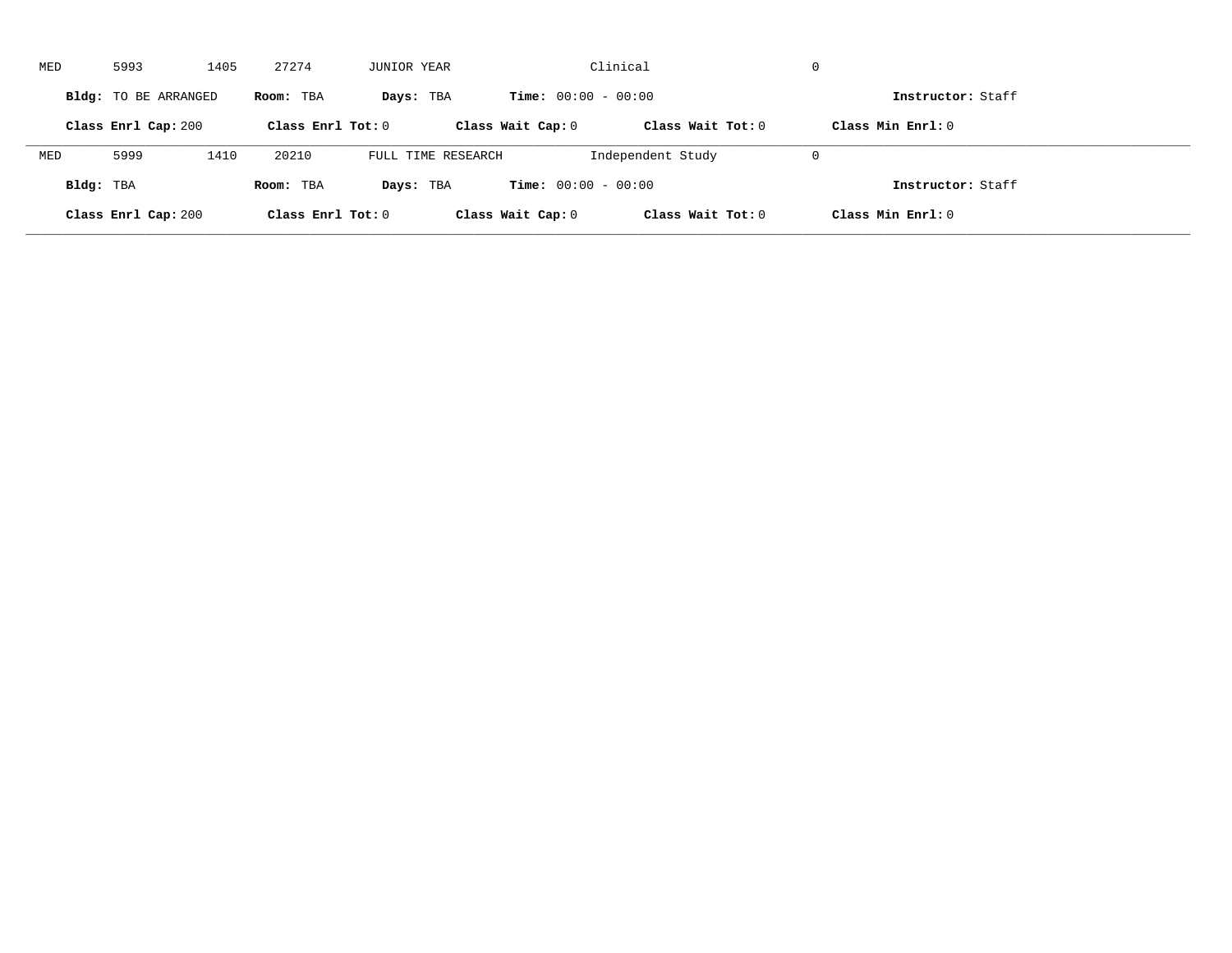#### Report ID: SR201 **University of Pittsburgh** Page No. 289 of 464 **Schedule of Classes for Fall Term 2021-2022** Run Date: 12/16/2020 **Four Week - Fifth** Run Time: 22:30:21

# **School of Medicine - School of Medicine - Subject: Pediatrics**

| Subject | Catalog Nbr Section Class Nbr |      |                   | Course Title   | Component                    |                   | Units | Topics                         |
|---------|-------------------------------|------|-------------------|----------------|------------------------------|-------------------|-------|--------------------------------|
| PEDS    | 5524                          | 1050 | 26962             | CHILD ADVOCACY | Clinical                     |                   | 0     |                                |
|         | Bldg: TO BE ARRANGED          |      | Room: TBA         | Days: TBA      | <b>Time:</b> $00:00 - 00:00$ |                   |       | Instructor: Kirk, Kimberly Ann |
|         |                               |      |                   |                |                              |                   |       | Fontenot, Amber L              |
|         | Class Enrl Cap: 35            |      | Class Enrl Tot: 0 |                | Class Wait Cap: 0            | Class Wait Tot: 0 |       | Class Min Enrl: 0              |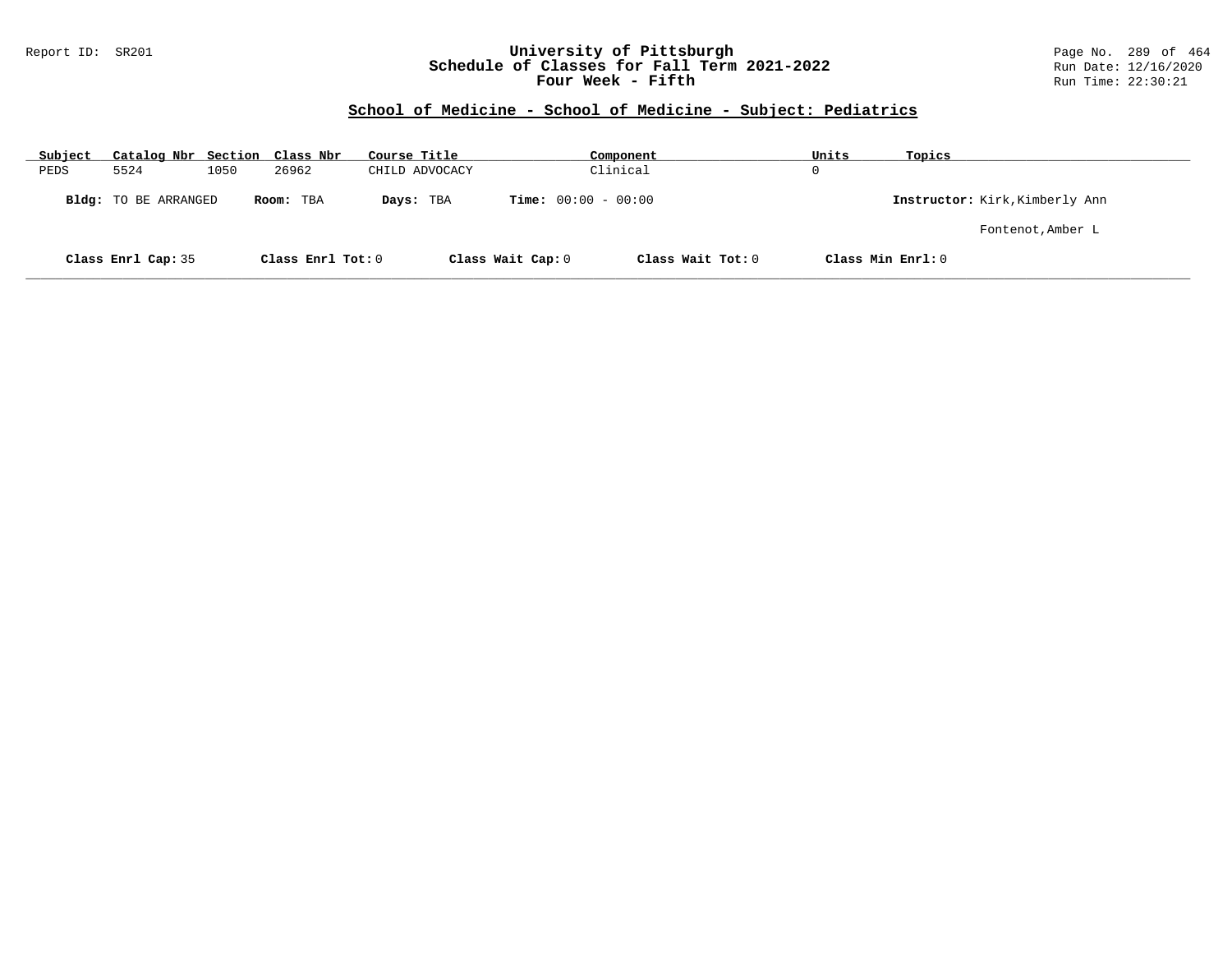### Report ID: SR201 **University of Pittsburgh University of Pittsburgh** Page No. 290 of 464 **Schedule of Classes for Fall Term 2021-2022** Run Date: 12/16/2020 **Schedule of Classes for Fall Term 2021-2022** Run Date: 12/16/2020 **Four Week - Fifth** Run Time: 22:30:21

# **School of Medicine - Office of the Dean, School of Medicine - Subject: Critical Care Medicine**

| Catalog Nbr Section Class Nbr<br>Subject | Course Title                                                                                       | Component                                             | Units<br>Topics   |
|------------------------------------------|----------------------------------------------------------------------------------------------------|-------------------------------------------------------|-------------------|
| 5430<br>1410<br>CCM                      | 19652<br>CRITICAL CARE MEDICINE                                                                    | Clinical                                              | $\Omega$          |
| Bldg: TO BE ARRANGED                     | Room: TBA                                                                                          | <b>Days:</b> TBA <b>Time:</b> $00:00 - 00:00$         | Instructor: Staff |
| Class Enrl Cap: 999                      |                                                                                                    | Class Enrl Tot: 0 Class Wait Cap: 0 Class Wait Tot: 0 | Class Min Enrl: 0 |
| 1800<br>CCM<br>5650                      | 23880                                                                                              | INDIVIDUALIZED CLINICAL COURSEDirected Studies        | $\Omega$          |
| Bldg: TO BE ARRANGED                     | Room: TBA                                                                                          | <b>Days:</b> TBA <b>Time:</b> $00:00 - 00:00$         | Instructor: Staff |
| Class Enrl Cap: 35                       | Class Enrl Tot: 0 $\qquad$ Class Wait Cap: 0 $\qquad$ Class Wait Tot: 0 $\qquad$ Class Min Enrl: 0 |                                                       |                   |
| 5840<br>1410<br>CCM                      | 19658                                                                                              | CRITICAL CRE MEDICINE RESEARCHDirected Studies        | $\Omega$          |
| Bldg: TO BE ARRANGED                     | $\texttt{Davis:}$ TBA $\texttt{Time:}$ 00:00 - 00:00<br>Room: TBA                                  |                                                       | Instructor: Staff |
|                                          | Class Enrl Cap: 35 Class Enrl Tot: 0 Class Wait Cap: 0 Class Wait Tot: 0 Class Min Enrl: 0         |                                                       |                   |
| 1220<br>CCM<br>5899                      | 23956                                                                                              | INDEPENDENT STUDY CC MED Independent Study            | $\Omega$          |
| Bldg: TO BE ARRANGED                     | Room: TBA $Days:$ TBA $Time: 00:00 - 00:00$                                                        |                                                       | Instructor: Staff |
| Class Enrl Cap: 35                       | Class Enrl Tot: $0$ Class Wait Cap: $0$ Class Wait Tot: $0$ Class Min Enrl: $0$                    |                                                       |                   |
| 1240<br>CCM<br>5900                      | 22956                                                                                              | EXTRAMURAL CRITICAL CARE MED Clinical                 | $\Omega$          |
| Bldg: TO BE ARRANGED                     | Room: TBA                                                                                          | $\texttt{DayS:}$ TBA $\texttt{Time:}$ 00:00 - 00:00   | Instructor: Staff |
| Class Enrl Cap: 35                       | Class Enrl Tot: $0$ Class Wait Cap: $0$ Class Wait Tot: $0$ Class Min Enrl: $0$                    |                                                       |                   |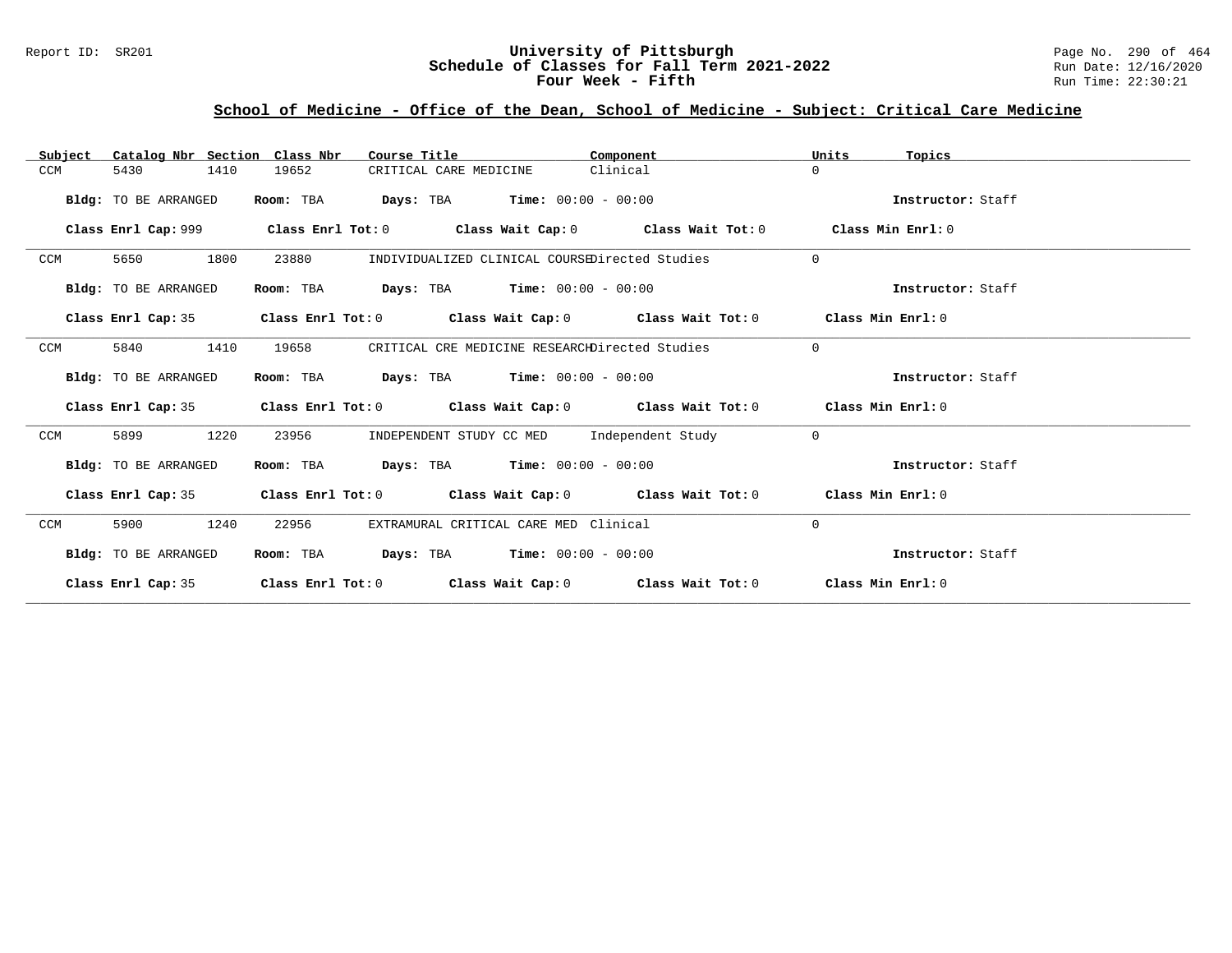#### Report ID: SR201 **University of Pittsburgh** Page No. 291 of 464 **Schedule of Classes for Fall Term 2021-2022** Run Date: 12/16/2020 **Four Week - Fifth** Run Time: 22:30:21

# **School of Medicine - Office of the Dean, School of Medicine - Subject: Medical Elective**

| Subject   | Catalog Nbr Section Class Nbr |      |                   | Course Title |                                       | Component         | Units             | Topics            |
|-----------|-------------------------------|------|-------------------|--------------|---------------------------------------|-------------------|-------------------|-------------------|
| MSELCT    | 5950                          | 1410 | 20567             |              | PSTP WORK IN PROGRESS SEMINAR Seminar |                   |                   |                   |
| Bldg: TBA |                               |      | Room: TBA         | Days: TBA    | <b>Time:</b> $00:00 - 00:00$          |                   |                   | Instructor: Staff |
|           | Class Enrl Cap: 35            |      | Class Enrl Tot: 0 |              | Class Wait Cap: 0                     | Class Wait Tot: 0 | Class Min Enrl: 0 |                   |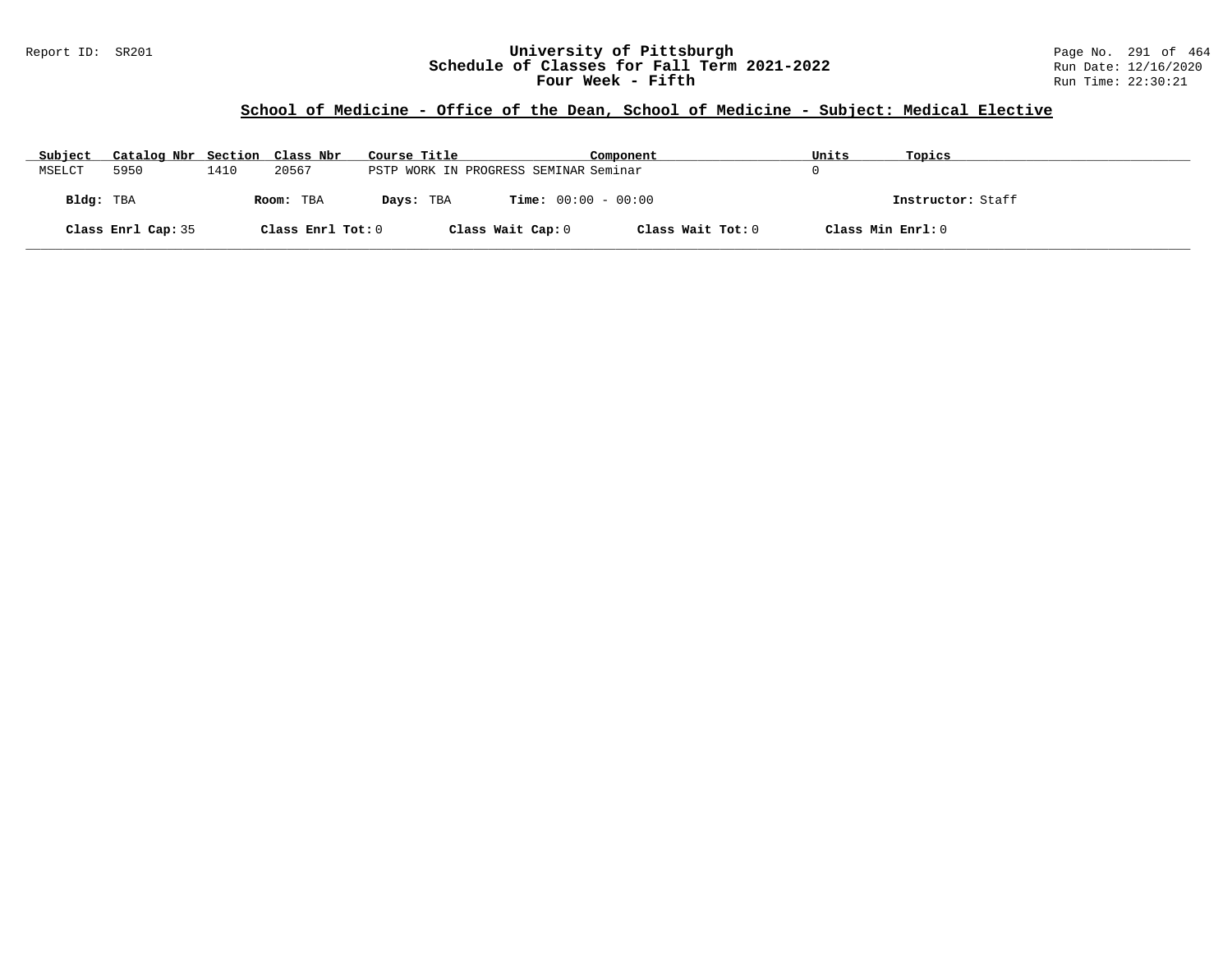#### Report ID: SR201 **University of Pittsburgh** Page No. 292 of 464 **Schedule of Classes for Fall Term 2021-2022** Run Date: 12/16/2020 **Four Week - Fifth** Run Time: 22:30:21

# **School of Medicine - Office of the Dean, School of Medicine - Subject: Medical Scientist Training Prg**

| Subject |                    |      | Catalog Nbr Section Class Nbr  | Course Title |                    |                                                                                         | Component                                                                                          | Units     | Topics            |
|---------|--------------------|------|--------------------------------|--------------|--------------------|-----------------------------------------------------------------------------------------|----------------------------------------------------------------------------------------------------|-----------|-------------------|
| MSTP    | 5010               | 1410 | 20681                          |              | MOLECULAR MEDICINE | Lecture                                                                                 |                                                                                                    | $\cap$    |                   |
|         | Bldg: TBA          |      |                                |              |                    | <b>Room:</b> TBA <b>Days:</b> TBA <b>Time:</b> $00:00 - 00:00$                          |                                                                                                    |           | Instructor: Staff |
|         |                    |      |                                |              |                    |                                                                                         | Class Enrl Cap: 35 Class Enrl Tot: 0 Class Wait Cap: 0 Class Wait Tot: 0 Class Min Enrl: 0         |           |                   |
| MSTP    |                    |      |                                |              |                    | 5015 1410 20687 LABORATORY RESEARCH ROTATION Practicum                                  |                                                                                                    | $\Omega$  |                   |
|         |                    |      |                                |              |                    | Bldg: TBA                   Room: TBA         Days: TBA         Time: 00:00 - 00:00     |                                                                                                    |           | Instructor: Staff |
|         |                    |      |                                |              |                    |                                                                                         | Class Enrl Cap: 35 Class Enrl Tot: 0 Class Wait Cap: 0 Class Wait Tot: 0 Class Min Enrl: 0         |           |                   |
| MSTP    |                    |      | 5955 1410 20693 MSTP WORKSHOPS |              |                    | Workshop                                                                                |                                                                                                    | $\Omega$  |                   |
|         |                    |      |                                |              |                    | Bldg: TBA                   Room: TBA         Days: TBA         Time: $00:00 - 00:00$   |                                                                                                    |           | Instructor: Staff |
|         |                    |      |                                |              |                    |                                                                                         | Class Enrl Cap: 35 Class Enrl Tot: 0 Class Wait Cap: 0 Class Wait Tot: 0 Class Min Enrl: 0         |           |                   |
| MSTP    |                    |      |                                |              |                    | 5971 1410 20699 MSTP PROFESSIONAL DEVELOPMENT Workshop                                  |                                                                                                    | $\bigcap$ |                   |
|         |                    |      |                                |              |                    | Bldg: TBA                    Room: TBA         Days: TBA         Time: $00:00 - 00:00$  |                                                                                                    |           | Instructor: Staff |
|         |                    |      |                                |              |                    |                                                                                         | Class Enrl Cap: 35 Class Enrl Tot: 0 Class Wait Cap: 0 Class Wait Tot: 0 Class Min Enrl: 0         |           |                   |
|         |                    |      |                                |              |                    | MSTP 5973 1410 20705 METHODS AND ANALYSIS Seminar                                       |                                                                                                    | $\Omega$  |                   |
|         |                    |      |                                |              |                    | <b>Bldg:</b> TBA <b>ROOM:</b> TBA <b>Days:</b> TBA <b>Time:</b> $00:00 - 00:00$         |                                                                                                    |           | Instructor: Staff |
|         |                    |      |                                |              |                    |                                                                                         | Class Enrl Cap: 35 Class Enrl Tot: 0 Class Wait Cap: 0 Class Wait Tot: 0 Class Min Enrl: 0         |           |                   |
| MSTP    |                    |      |                                |              |                    |                                                                                         | 5975 1410 20711 CAREER-RELATED RESEARCH Independent Study 0                                        |           |                   |
|         |                    |      |                                |              |                    | Bldg: TBA                       Room: TBA         Days: TBA         Time: 00:00 - 00:00 |                                                                                                    |           | Instructor: Staff |
|         |                    |      |                                |              |                    |                                                                                         | Class Enrl Cap: 35 Class Enrl Tot: 0 Class Wait Cap: 0 Class Wait Tot: 0 Class Min Enrl: 0         |           |                   |
|         |                    |      |                                |              |                    | MSTP 5983 1410 20717 ETHICS FOR MEDICAL SCIENTISTS Workshop                             |                                                                                                    | $\Omega$  |                   |
|         |                    |      |                                |              |                    | Bldg: TBA                    Room: TBA         Days: TBA         Time: $00:00 - 00:00$  |                                                                                                    |           | Instructor: Staff |
|         |                    |      |                                |              |                    |                                                                                         | Class Enrl Cap: 35 Class Enrl Tot: 0 Class Wait Cap: 0 Class Wait Tot: 0 Class Min Enrl: 0         |           |                   |
| MSTP    |                    |      |                                |              |                    | 5990 1410 20723 LONGITUDINAL CLINICAL COURSE Clinical                                   |                                                                                                    | $\Omega$  |                   |
|         |                    |      |                                |              |                    | Bldg: TBA                   Room: TBA         Days: TBA         Time: $00:00 - 00:00$   |                                                                                                    |           | Instructor: Staff |
|         | Class Enrl Cap: 35 |      |                                |              |                    |                                                                                         | Class Enrl Tot: 0 $\qquad$ Class Wait Cap: 0 $\qquad$ Class Wait Tot: 0 $\qquad$ Class Min Enrl: 0 |           |                   |
|         |                    |      |                                |              |                    |                                                                                         |                                                                                                    |           |                   |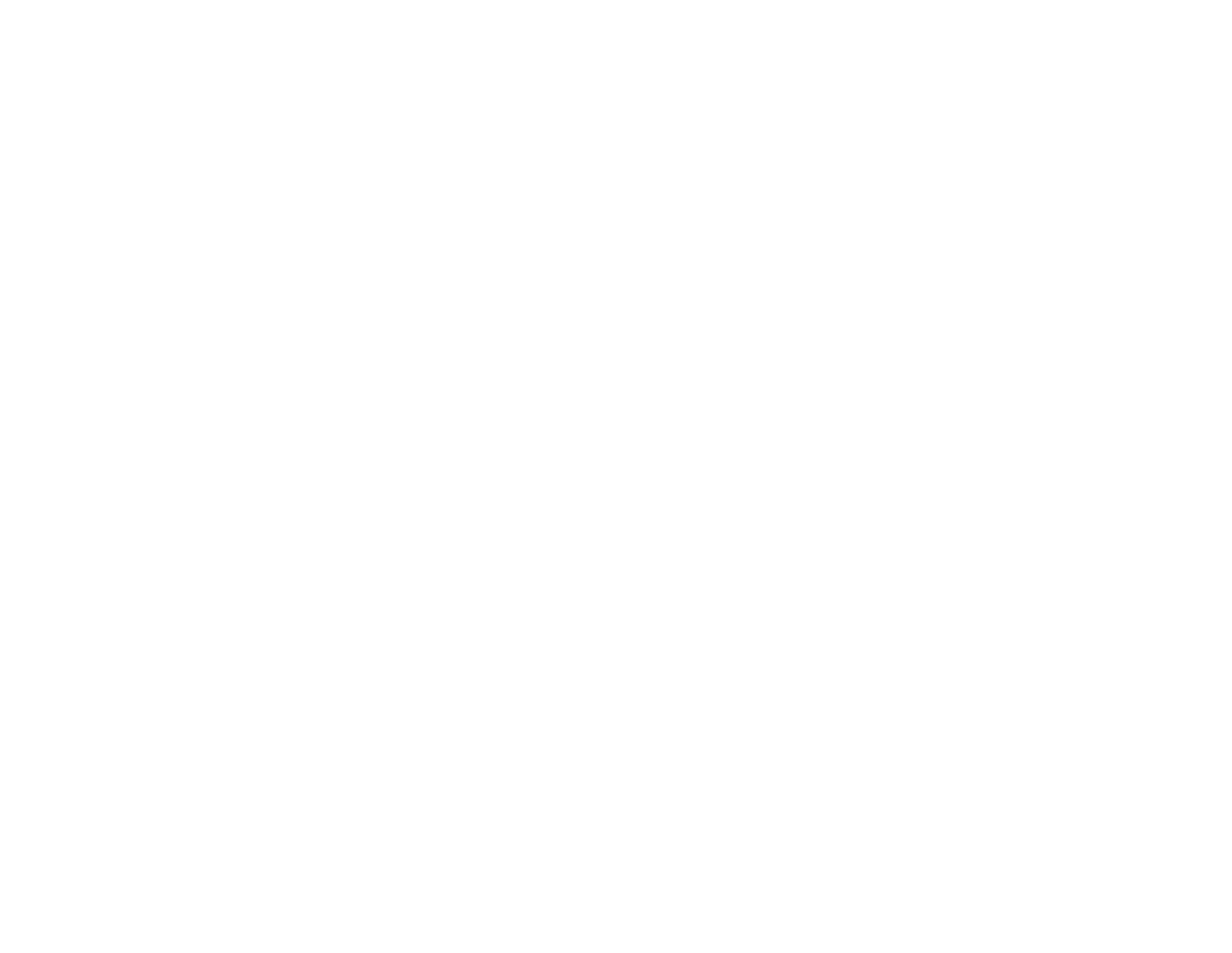#### Report ID: SR201 **University of Pittsburgh** Page No. 294 of 464 **Schedule of Classes for Fall Term 2021-2022** Run Date: 12/16/2020 **Four Week - Fifth** Run Time: 22:30:21

# **School of Medicine - Molecular Genetics and Biochemistry - Subject: Medicine Microbiology**

| Subject   | Catalog Nbr Section Class Nbr |      |                   | Course Title |                   | Component                                      | Units             | Topics            |
|-----------|-------------------------------|------|-------------------|--------------|-------------------|------------------------------------------------|-------------------|-------------------|
| MSMIC     | 5835                          | 1410 | 19178             |              |                   | MOLECLR GENETC & BIOCHMY RSRCHDirected Studies |                   |                   |
| Bldg: TBA |                               |      | Room: TBA         | Days: TBA    |                   | <b>Time:</b> $00:00 - 00:00$                   |                   | Instructor: Staff |
|           | Class Enrl Cap: 35            |      | Class Enrl Tot: 0 |              | Class Wait Cap: 0 | Class Wait Tot: 0                              | Class Min Enrl: 0 |                   |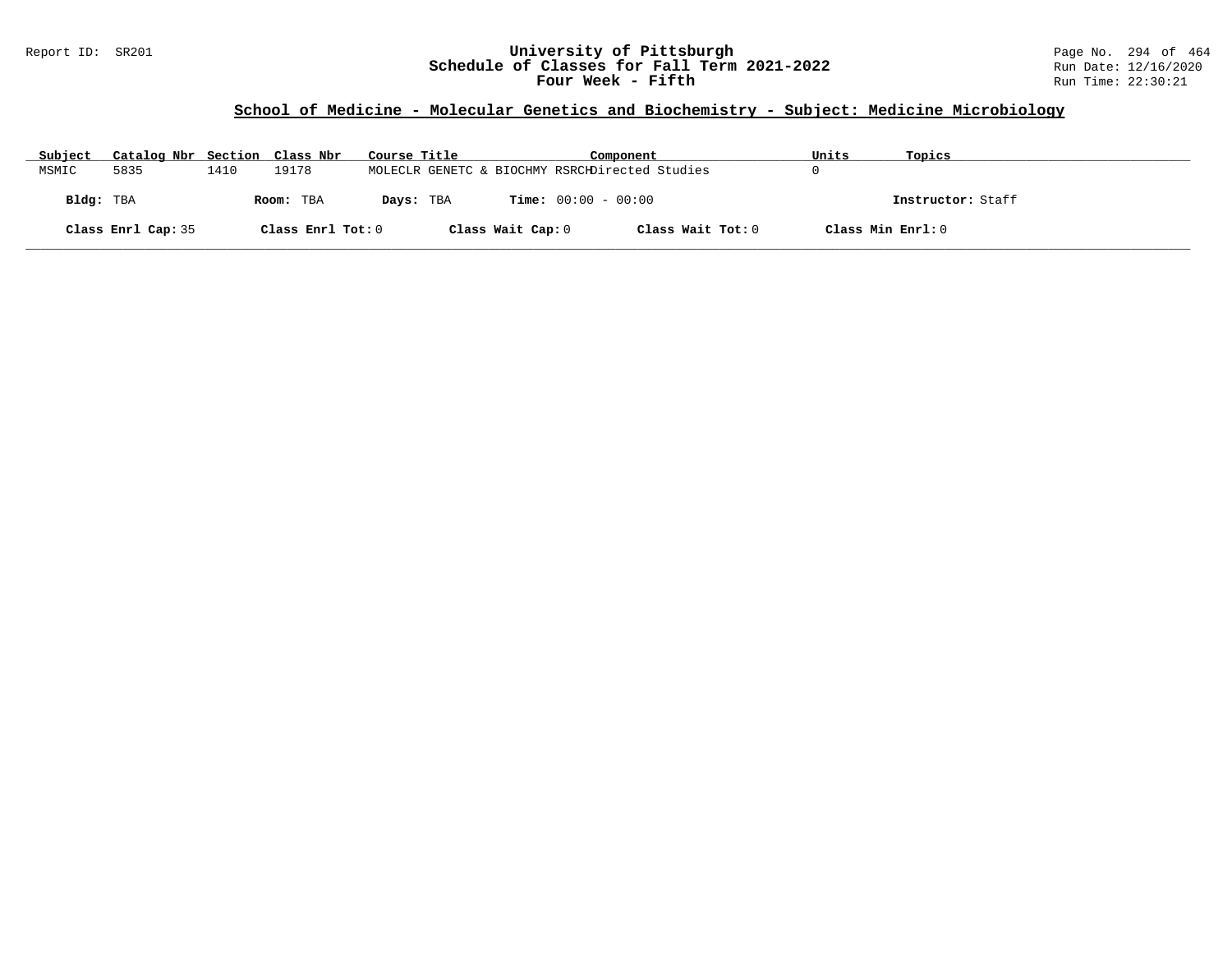#### Report ID: SR201 **University of Pittsburgh** Page No. 295 of 464 **Schedule of Classes for Fall Term 2021-2022** Run Date: 12/16/2020 **Four Week - Fifth** Run Time: 22:30:21

# **School of Medicine - Medicine Anesthesiology - Subject: Medicine Anesthesiology**

| Subject      |                      |      | Catalog Nbr Section Class Nbr        | Course Title |                                                                                        | Component                                                                                   | Units      | Topics            |  |
|--------------|----------------------|------|--------------------------------------|--------------|----------------------------------------------------------------------------------------|---------------------------------------------------------------------------------------------|------------|-------------------|--|
| MSANE        | 5381                 | 1410 | 19100                                |              | PAIN EVALUATION AND TREATMENT Clinical                                                 |                                                                                             |            |                   |  |
|              | Bldg: TBA            |      |                                      |              | <b>Room:</b> TBA $Days: TBA$ <b>Time:</b> $00:00 - 00:00$                              |                                                                                             |            | Instructor: Staff |  |
|              |                      |      |                                      |              |                                                                                        | Class Enrl Cap: 35 Class Enrl Tot: 0 Class Wait Cap: 0 Class Wait Tot: 0 Class Min Enrl: 0  |            |                   |  |
|              |                      |      |                                      |              |                                                                                        | MSANE 5382 1410 19112 RESEARCH OR INDIVIDUAL STUDY Directed Studies                         | $\bigcirc$ |                   |  |
|              | Bldg: TBA            |      |                                      |              | Room: TBA $Days:$ TBA Time: $00:00 - 00:00$                                            |                                                                                             |            | Instructor: Staff |  |
|              |                      |      |                                      |              |                                                                                        | Class Enrl Cap: 35 Class Enrl Tot: 0 Class Wait Cap: 0 Class Wait Tot: 0 Class Min Enrl: 0  |            |                   |  |
|              |                      |      | MSANE 5420 1410 20216 ANESTHESIOLOGY |              | Clinical                                                                               |                                                                                             | $\Omega$   |                   |  |
|              |                      |      |                                      |              | Bldg: TBA                   Room: TBA         Days: TBA         Time: 00:00 - 00:00    |                                                                                             |            | Instructor: Staff |  |
|              |                      |      |                                      |              |                                                                                        | Class Enrl Cap: 999 Class Enrl Tot: 0 Class Wait Cap: 0 Class Wait Tot: 0 Class Min Enrl: 0 |            |                   |  |
|              |                      |      |                                      |              | MSANE 5440 1410 20228 SUBSPECIALTIES ANESTHESIOLOGY Clinical                           |                                                                                             | $\Omega$   |                   |  |
|              |                      |      |                                      |              | Bldg: TBA                    Room: TBA         Days: TBA         Time: $00:00 - 00:00$ |                                                                                             |            | Instructor: Staff |  |
|              |                      |      |                                      |              |                                                                                        | Class Enrl Cap: 999 Class Enrl Tot: 0 Class Wait Cap: 0 Class Wait Tot: 0 Class Min Enrl: 0 |            |                   |  |
|              |                      |      | MSANE 5445 1410 20234 PAIN MEDICINE  |              | Clinical                                                                               |                                                                                             | $\Omega$   |                   |  |
|              |                      |      |                                      |              |                                                                                        |                                                                                             |            | Instructor: Staff |  |
|              |                      |      |                                      |              |                                                                                        | Class Enrl Cap: 35 Class Enrl Tot: 0 Class Wait Cap: 0 Class Wait Tot: 0 Class Min Enrl: 0  |            |                   |  |
| MSANE        |                      |      |                                      |              |                                                                                        | 5450 1410 20246 MD/OMS ANESTHESIA SPECIALTIES Directed Studies                              | $\Omega$   |                   |  |
|              |                      |      |                                      |              | Bldg: TBA                   Room: TBA        Days: TBA        Time: 00:00 - 00:00      |                                                                                             |            | Instructor: Staff |  |
|              |                      |      |                                      |              |                                                                                        | Class Enrl Cap: 35 Class Enrl Tot: 0 Class Wait Cap: 0 Class Wait Tot: 0 Class Min Enrl: 0  |            |                   |  |
|              |                      |      |                                      |              |                                                                                        | MSANE 5650 1800 23898 INDIVIDUALIZED CLINICAL COURSEDirected Studies 0                      |            |                   |  |
|              | Bldg: TO BE ARRANGED |      |                                      |              | Room: TBA $Days:$ TBA $Time:$ $00:00 - 00:00$                                          |                                                                                             |            | Instructor: Staff |  |
|              |                      |      |                                      |              |                                                                                        | Class Enrl Cap: 35 Class Enrl Tot: 0 Class Wait Cap: 0 Class Wait Tot: 0 Class Min Enrl: 0  |            |                   |  |
| <b>MSANE</b> |                      |      |                                      |              |                                                                                        | 5840 1410 20276 ANESTHESIOLOGY RESEARCH Directed Studies                                    | $\Omega$   |                   |  |
|              |                      |      |                                      |              | Bldg: TBA                  Room: TBA        Days: TBA        Time: 00:00 - 00:00       |                                                                                             |            | Instructor: Staff |  |
|              | Class Enrl Cap: 35   |      |                                      |              |                                                                                        | Class Enrl Tot: $0$ Class Wait Cap: $0$ Class Wait Tot: $0$ Class Min Enrl: $0$             |            |                   |  |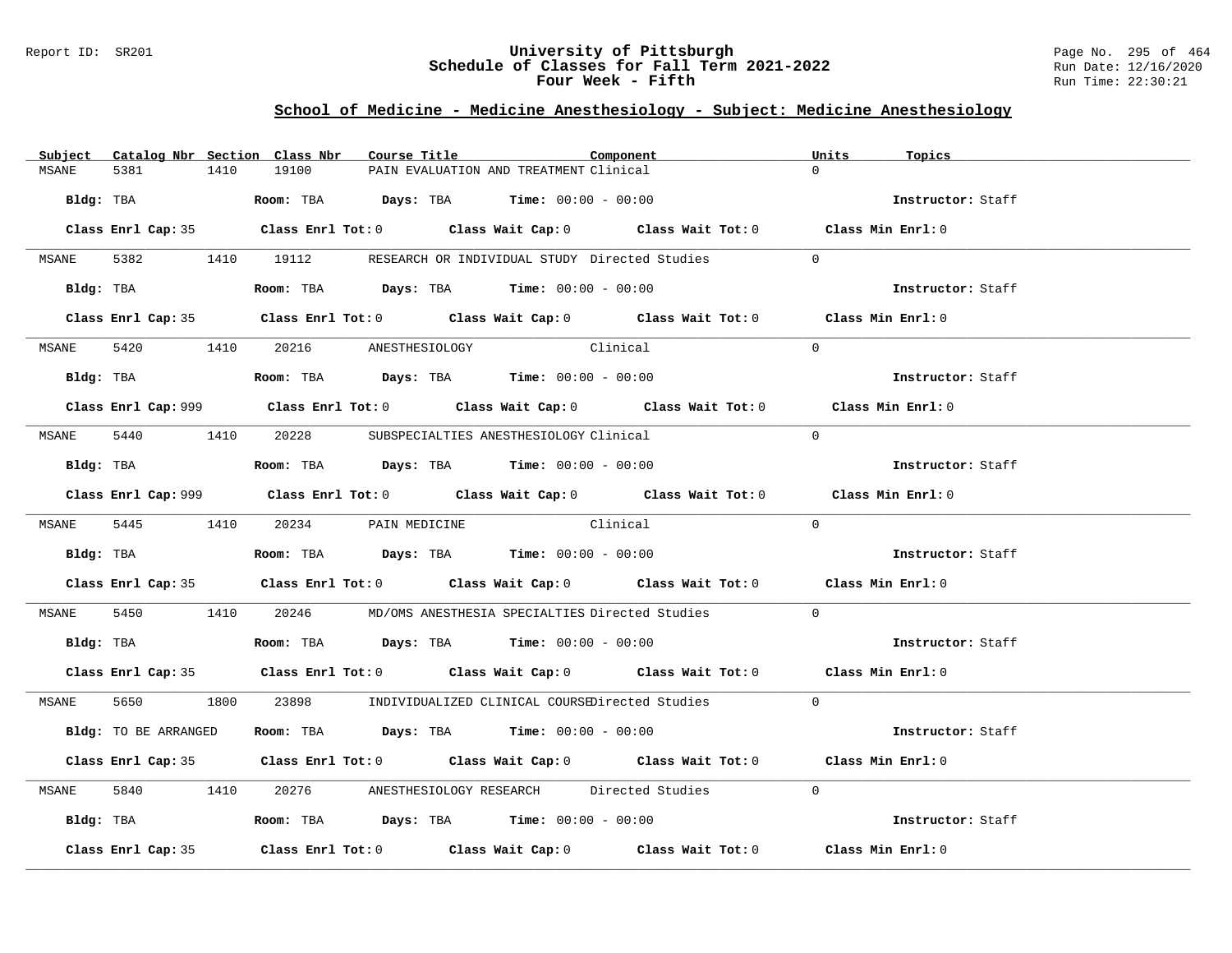| MSANE     | 5900               | 1410 | 20282               | INDEPENDENT STUDY         |                              | Independent Study   | -U                  |  |
|-----------|--------------------|------|---------------------|---------------------------|------------------------------|---------------------|---------------------|--|
| Bldg: TBA |                    |      | Room: TBA           | Days: TBA                 | <b>Time:</b> $00:00 - 00:00$ |                     | Instructor: Staff   |  |
|           | Class Enrl Cap: 35 |      | Class Enrl Tot: $0$ |                           | Class Wait Cap: 0            | Class Wait $Tot: 0$ | Class Min $Enrl: 0$ |  |
| MSANE     | 5901               | 1410 | 20294               | EXTRAMURAL ANESTHESIOLOGY |                              | Clinical            | $\Omega$            |  |
| Bldg: TBA |                    |      | Room: TBA           | Days: TBA                 | <b>Time:</b> $00:00 - 00:00$ |                     | Instructor: Staff   |  |
|           | Class Enrl Cap: 35 |      | Class Enrl Tot: $0$ |                           | Class Wait Cap: 0            | Class Wait Tot: 0   | Class Min Enrl: 0   |  |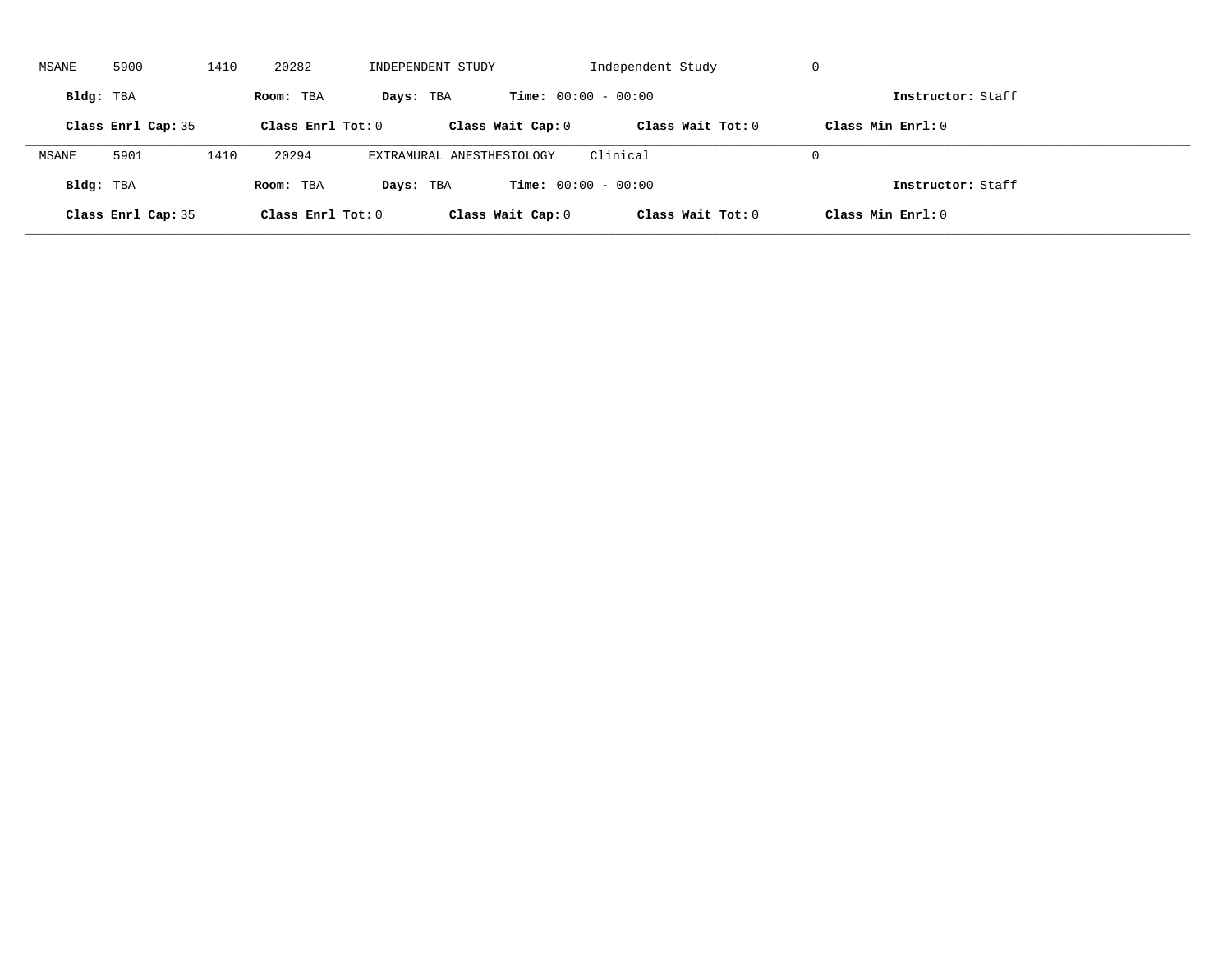#### Report ID: SR201 **University of Pittsburgh** Page No. 297 of 464 **Schedule of Classes for Fall Term 2021-2022** Run Date: 12/16/2020 **Four Week - Fifth** Run Time: 22:30:21

# **School of Medicine - Neurology - Subject: Neurology**

| Catalog Nbr Section Class Nbr<br>Subject | Course Title                                                                                | Component | Units<br>Topics   |
|------------------------------------------|---------------------------------------------------------------------------------------------|-----------|-------------------|
| NEURO<br>5366<br>1800                    | 28604<br>NEUROLOGY CORE CLERKSHP                                                            | Clinical  | $\Omega$          |
| Bldg: TO BE ARRANGED                     | Room: TBA $\rule{1em}{0.15mm}$ Days: TBA Time: $00:00 - 00:00$                              |           | Instructor: Staff |
|                                          |                                                                                             |           |                   |
|                                          | Class Enrl Cap: 35 Class Enrl Tot: 0 Class Wait Cap: 0 Class Wait Tot: 0 Class Min Enrl: 0  |           |                   |
|                                          | NEURO 5389 1410 19244 CLINICAL NEUROLOGY ELECTIVE Clinical                                  |           | $\Omega$          |
|                                          | Bldg: TBA                   Room: TBA         Days: TBA        Time: 00:00 - 00:00          |           | Instructor: Staff |
|                                          | Class Enrl Cap: 35 Class Enrl Tot: 0 Class Wait Cap: 0 Class Wait Tot: 0 Class Min Enrl: 0  |           |                   |
| NEURO                                    | 5393 1410 19262 INDEPENDENT STUDY IN NEUROLOGYClinical                                      |           | $\Omega$          |
| Bldg: TBA                                | Room: TBA $Days:$ TBA $Time: 00:00 - 00:00$                                                 |           | Instructor: Staff |
|                                          | Class Enrl Cap: 35 Class Enrl Tot: 0 Class Wait Cap: 0 Class Wait Tot: 0 Class Min Enrl: 0  |           |                   |
|                                          | NEURO 5410 1410 20729 NEUROLOGY ACTING INTERNSHIP Clinical                                  |           | $\Omega$          |
| Bldg: TBA                                | Room: TBA $\rule{1em}{0.15mm}$ Days: TBA Time: $00:00 - 00:00$                              |           | Instructor: Staff |
|                                          | Class Enrl Cap: 35 Class Enrl Tot: 0 Class Wait Cap: 0 Class Wait Tot: 0 Class Min Enrl: 0  |           |                   |
|                                          | NEURO 5420 1410 19268 CLINICAL NEUROLOGY Clinical                                           |           | $\Omega$          |
|                                          | <b>Bldg:</b> TBA <b>ROOM:</b> TBA <b>Days:</b> TBA <b>Time:</b> $00:00 - 00:00$             |           | Instructor: Staff |
|                                          | Class Enrl Cap: 999 Class Enrl Tot: 0 Class Wait Cap: 0 Class Wait Tot: 0 Class Min Enrl: 0 |           |                   |
|                                          | NEURO 5421 1410 20735 STROKE SERVICE Clinical                                               |           | $\Omega$          |
|                                          | Bldg: TBA                    Room: TBA         Days: TBA         Time: $00:00 - 00:00$      |           | Instructor: Staff |
|                                          | Class Enrl Cap: 999 Class Enrl Tot: 0 Class Wait Cap: 0 Class Wait Tot: 0 Class Min Enrl: 0 |           |                   |
|                                          | NEURO 5425 1410 20741 OUTPATIENT CLINICAL NEUROLOGY Clinical                                |           | $\Omega$          |
|                                          | Bldg: TBA                   Room: TBA         Days: TBA         Time: $00:00 - 00:00$       |           | Instructor: Staff |
|                                          | Class Enrl Cap: 999 Class Enrl Tot: 0 Class Wait Cap: 0 Class Wait Tot: 0 Class Min Enrl: 0 |           |                   |
| NEURO                                    | 5430 1410 19280 NEONATAL NEUROLOGY Clinical                                                 |           | $\Omega$          |
|                                          | Bldg: TBA                        Room: TBA          Days: TBA         Time: $00:00 - 00:00$ |           | Instructor: Staff |
| Class Enrl Cap: 999                      | Class Enrl Tot: $0$ Class Wait Cap: $0$ Class Wait Tot: $0$ Class Min Enrl: $0$             |           |                   |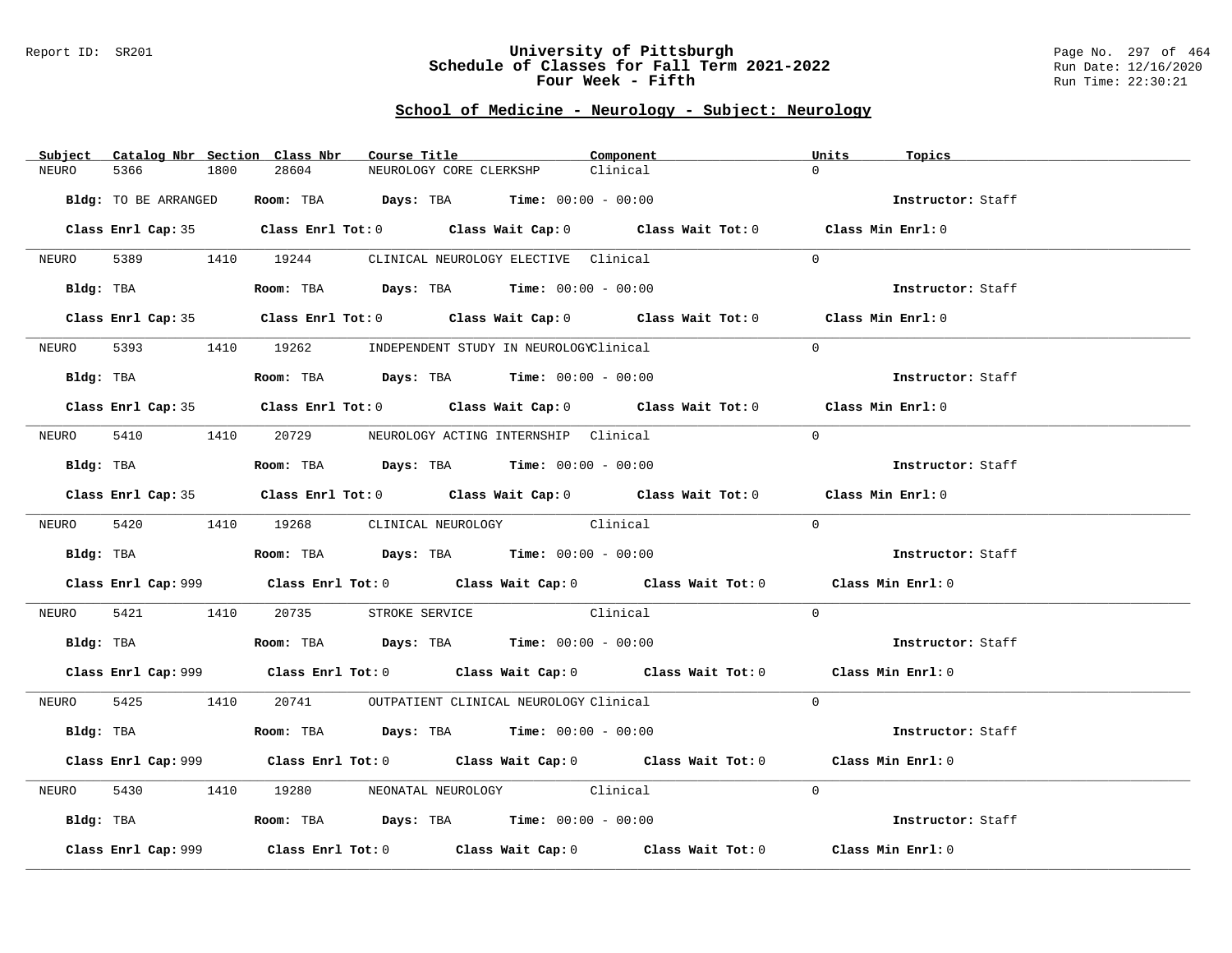| 5435<br>NEURO | 1410 19286<br>PEDIATRIC NEUROMUSCULAR DISEA Clinical                                        | $\mathbf 0$       |
|---------------|---------------------------------------------------------------------------------------------|-------------------|
|               | Bldg: TBA                    Room: TBA         Days: TBA        Time: 00:00 - 00:00         | Instructor: Staff |
|               | Class Enrl Cap: 999 Class Enrl Tot: 0 Class Wait Cap: 0 Class Wait Tot: 0 Class Min Enrl: 0 |                   |
|               | NEURO 5440 1410 19298 PEDIATRIC NEUROLOGY Clinical                                          | $\Omega$          |
|               |                                                                                             | Instructor: Staff |
|               | Class Enrl Cap: 999 Class Enrl Tot: 0 Class Wait Cap: 0 Class Wait Tot: 0                   | Class Min Enrl: 0 |
|               | NEURO 5441 1410 20747 CHILD NEUROLOGY/EPILEPSY Clinical                                     | $\Omega$          |
|               | Bldg: TBA                   Room: TBA         Days: TBA         Time: 00:00 - 00:00         | Instructor: Staff |
|               | Class Enrl Cap: 999 Class Enrl Tot: 0 Class Wait Cap: 0 Class Wait Tot: 0 Class Min Enrl: 0 |                   |
|               | NEURO 5445 1410 19310 BEHAVIORAL NEUROLOGY Clinical                                         | $\Omega$          |
|               | Bldg: TBA                  Room: TBA         Days: TBA         Time: 00:00 - 00:00          | Instructor: Staff |
|               | Class Enrl Cap: 999 Class Enrl Tot: 0 Class Wait Cap: 0 Class Wait Tot: 0 Class Min Enrl: 0 |                   |
|               | NEURO 5450 1800 22463 NEUROLOGY BOOT CAMP Practicum                                         | $\bigcap$         |
|               | Bldg: TO BE ARRANGED ROOM: TBA Days: TBA Time: 00:00 - 00:00                                | Instructor: Staff |
|               | Class Enrl Cap: 200 Class Enrl Tot: 0 Class Wait Cap: 0 Class Wait Tot: 0 Class Min Enrl: 0 |                   |
|               | NEURO 5650 1800 23910 INDIVIDUALIZED CLINICAL COURSEDirected Studies 0                      |                   |
|               |                                                                                             |                   |
|               | Bldg: TO BE ARRANGED Room: TBA Days: TBA Time: 00:00 - 00:00                                | Instructor: Staff |
|               | Class Enrl Cap: 35 Class Enrl Tot: 0 Class Wait Cap: 0 Class Wait Tot: 0 Class Min Enrl: 0  |                   |
| NEURO         | 5730 1410 19316 CLINICAL NEUROSCIENCES (ILS) Lecture                                        | $\Omega$          |
|               | Bldg: TBA                   Room: TBA         Days: TBA         Time: $00:00 - 00:00$       | Instructor: Staff |
|               | Class Enrl Cap: 999 Class Enrl Tot: 0 Class Wait Cap: 0 Class Wait Tot: 0 Class Min Enrl: 0 |                   |
|               | NEURO 5875 1410 20753 INDEPENDENT STUDY IN NEUROLOGYDirected Studies 0                      |                   |
|               | Bldg: TBA                     Room: TBA         Days: TBA         Time: 00:00 - 00:00       | Instructor: Staff |
|               | Class Enrl Cap: 35 Class Enrl Tot: 0 Class Wait Cap: 0 Class Wait Tot: 0 Class Min Enrl: 0  |                   |
|               | NEURO 5876 1410 20759 BASIC RESEARCH IN NEUROLOGY Directed Studies 0                        |                   |
|               | Bldg: TBA                  Room: TBA         Days: TBA         Time: $00:00 - 00:00$        | Instructor: Staff |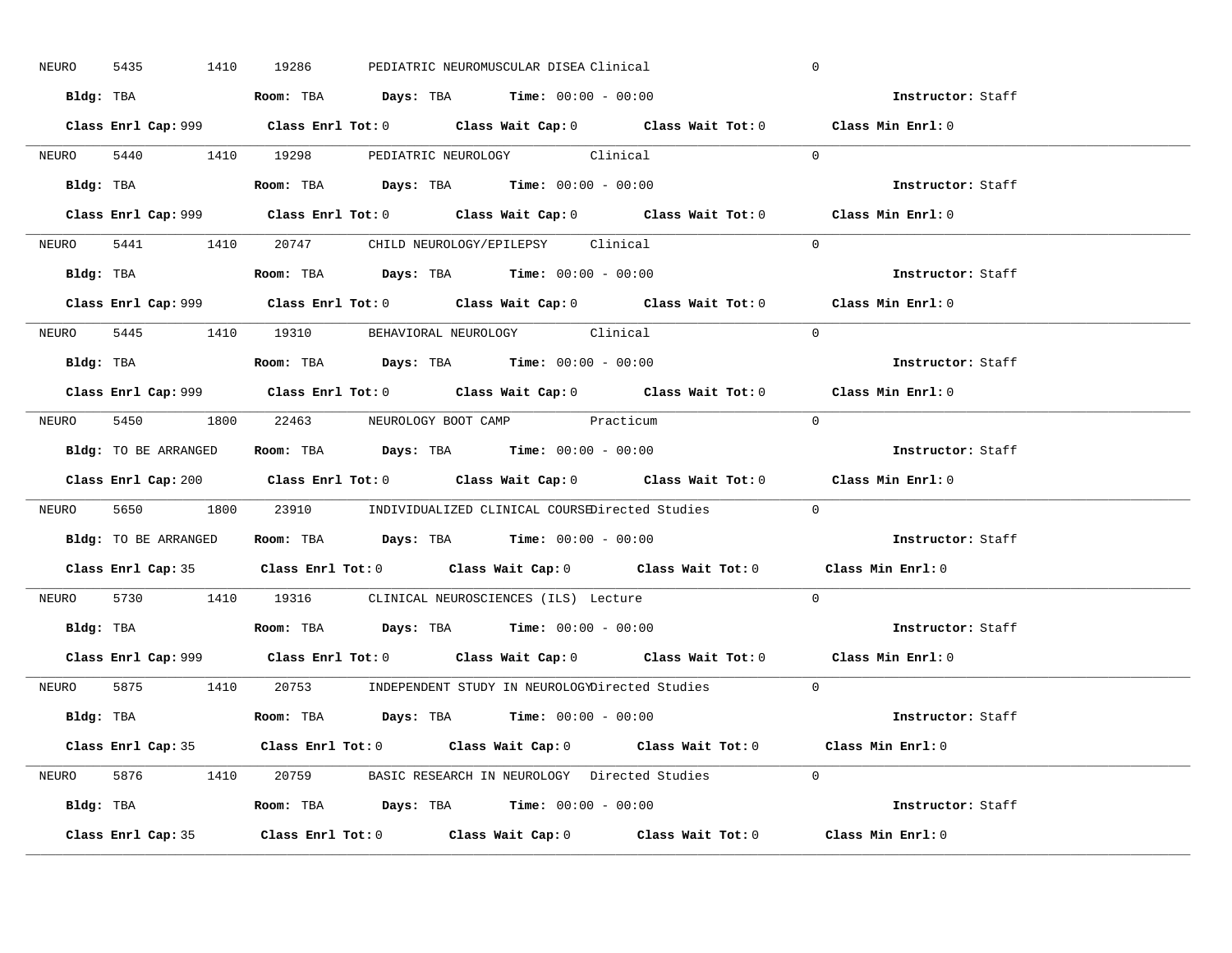#### Report ID: SR201 **University of Pittsburgh** Page No. 299 of 464 **Schedule of Classes for Fall Term 2021-2022** Run Date: 12/16/2020 **Four Week - Fifth** Run Time: 22:30:21

# **School of Medicine - Neurology - Subject: Neurology**

| Subject            | Catalog Nbr Section Class Nbr | Course Title                                                | Component         | Units<br>Topics   |
|--------------------|-------------------------------|-------------------------------------------------------------|-------------------|-------------------|
| 5877<br>NEURO      | 1410<br>19322                 | COGNITV NEUROSCIENCE RESEARCH Directed Studies              |                   | 0                 |
| Bldg: TBA          | Room: TBA                     | <b>Days:</b> TBA <b>Time:</b> $00:00 - 00:00$               |                   | Instructor: Staff |
| Class Enrl Cap: 35 | Class Enrl Tot: 0             | Class Wait Cap: $0$ Class Wait Tot: $0$                     |                   | Class Min Enrl: 0 |
| 5878<br>NEURO      | 1410<br>19328                 | ALZHEIMER'S DISEASE RESEARCH Directed Studies               |                   | $\mathbf 0$       |
| Bldg: TBA          | Room: TBA                     | <b>Days:</b> TBA <b>Time:</b> $00:00 - 00:00$               |                   | Instructor: Staff |
| Class Enrl Cap: 35 |                               | Class Enrl Tot: $0$ Class Wait Cap: $0$ Class Wait Tot: $0$ |                   | Class Min Enrl: 0 |
| 5879<br>NEURO      | 1410<br>19340                 | MOLECULAR NEURO-BIOLGY/GENETCSDirected Studies              |                   | $\mathbf 0$       |
| Bldg: TBA          | Room: TBA                     | <b>Days:</b> TBA <b>Time:</b> $00:00 - 00:00$               |                   | Instructor: Staff |
| Class Enrl Cap: 35 |                               | Class Enrl Tot: $0$ Class Wait Cap: $0$ Class Wait Tot: $0$ |                   | Class Min Enrl: 0 |
| NEURO<br>5900      | 1410<br>20765                 | EXTRAMURAL NEUROLOGY                                        | Clinical          | $\mathbf 0$       |
| Bldg: TBA          | Room: TBA                     | <b>Days:</b> TBA <b>Time:</b> $00:00 - 00:00$               |                   | Instructor: Staff |
| Class Enrl Cap: 35 | Class Enrl Tot: $0$           | Class Wait Cap: 0                                           | Class Wait Tot: 0 | Class Min Enrl: 0 |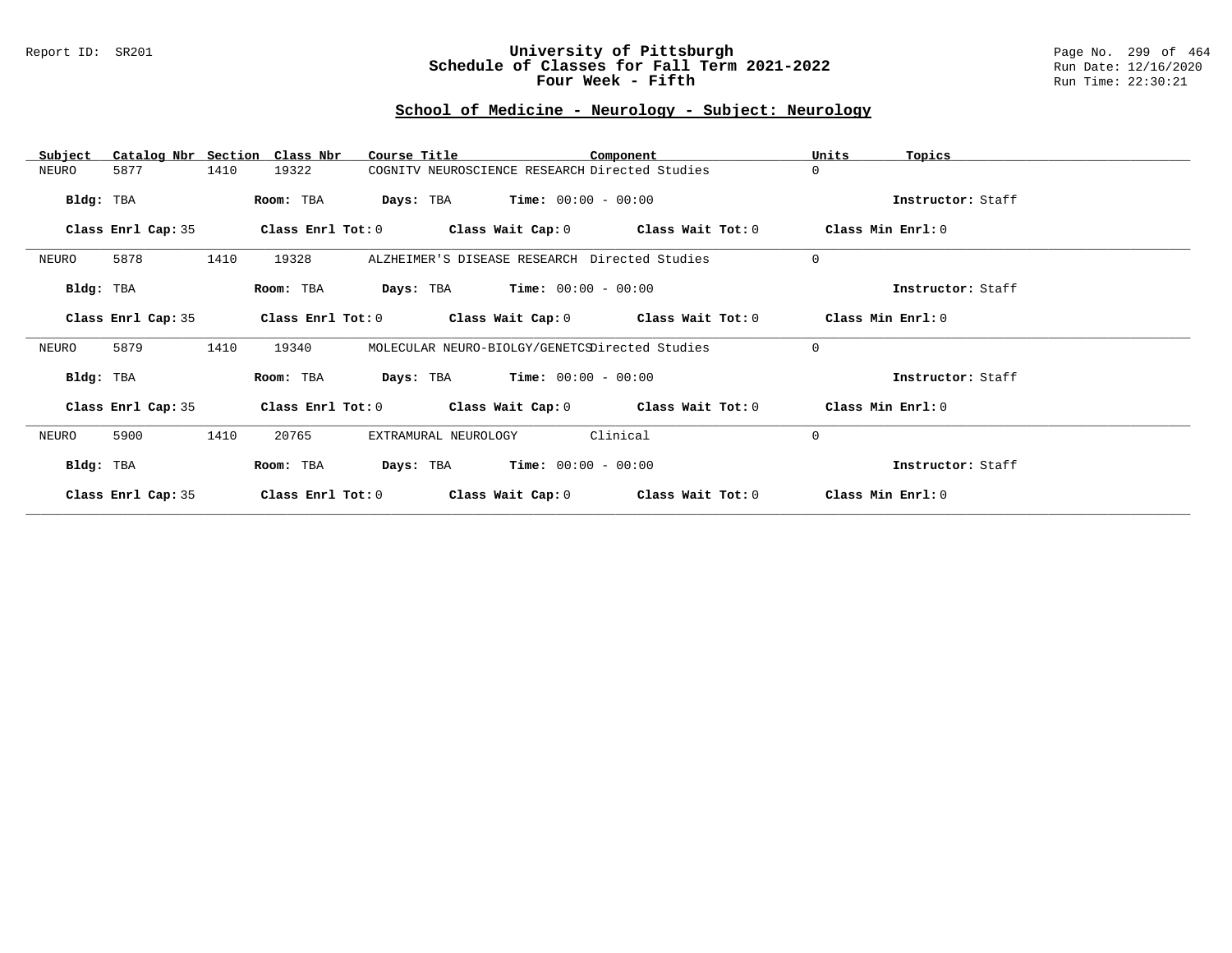#### Report ID: SR201 **University of Pittsburgh** Page No. 300 of 464 **Schedule of Classes for Fall Term 2021-2022** Run Date: 12/16/2020 **Four Week - Fifth** Run Time: 22:30:21

# **School of Medicine - Neurological Surgery - Subject: Neurological Surgery**

| Subject Catalog Nbr Section Class Nbr | Course Title                                                                               | Component | Units<br>Topics   |
|---------------------------------------|--------------------------------------------------------------------------------------------|-----------|-------------------|
| 1410<br>NSURG<br>5383                 | 20777<br>INDIVIDUAL STUDY OR RESEARCH Directed Studies                                     |           | $\cap$            |
| Bldg: TBA                             | <b>Room:</b> TBA $Days:$ TBA $Time: 00:00 - 00:00$                                         |           | Instructor: Staff |
|                                       | Class Enrl Cap: 35 Class Enrl Tot: 0 Class Wait Cap: 0 Class Wait Tot: 0 Class Min Enrl: 0 |           |                   |
|                                       | NSURG 5420 1410 20783 NEUROSURGERY SUBINTERNSHIP Clinical                                  |           | $\Omega$          |
| Bldg: TBA                             | Room: TBA $Days:$ TBA $Time: 00:00 - 00:00$                                                |           | Instructor: Staff |
|                                       | Class Enrl Cap: 35 Class Enrl Tot: 0 Class Wait Cap: 0 Class Wait Tot: 0 Class Min Enrl: 0 |           |                   |
| NSURG                                 | 5422 1410 20795 PEDIATRIC NEUROSURGERY Clinical                                            |           | $\Omega$          |
| Bldg: TBA                             | Room: TBA $Days:$ TBA Time: $00:00 - 00:00$                                                |           | Instructor: Staff |
|                                       | Class Enrl Cap: 35 Class Enrl Tot: 0 Class Wait Cap: 0 Class Wait Tot: 0 Class Min Enrl: 0 |           |                   |
|                                       | NSURG 5430 1410 20801 INTRO CLINICAL NEUROPHYSIOLOGYClinical                               |           | $\Omega$          |
| Bldg: TBA                             | Room: TBA $Days:$ TBA Time: $00:00 - 00:00$                                                |           | Instructor: Staff |
|                                       | Class Enrl Cap: 35 Class Enrl Tot: 0 Class Wait Cap: 0 Class Wait Tot: 0 Class Min Enrl: 0 |           |                   |
|                                       | NSURG 5435 1410 18860 INTRO TO CLINICAL NEUROSURGERYClinical                               |           | $\Omega$          |
| Bldg: TO BE ARRANGED                  | Room: TBA $\rule{1em}{0.15mm}$ Days: TBA Time: $00:00 - 00:00$                             |           | Instructor: Staff |
|                                       | Class Enrl Cap: 35 Class Enrl Tot: 0 Class Wait Cap: 0 Class Wait Tot: 0 Class Min Enrl: 0 |           |                   |
| NSURG                                 | 5650 1800 23916 INDIVIDUALIZED CLINICAL COURSEDirected Studies                             |           | $\Omega$          |
| Bldg: TO BE ARRANGED                  | Room: TBA $\qquad \qquad$ Days: TBA $\qquad \qquad$ Time: $00:00 - 00:00$                  |           | Instructor: Staff |
|                                       | Class Enrl Cap: 35 Class Enrl Tot: 0 Class Wait Cap: 0 Class Wait Tot: 0 Class Min Enrl: 0 |           |                   |
|                                       | NSURG 5705 1410 18866 HEAD AND NECK DISSECTION (ILS)Clinical                               |           | $\Omega$          |
| Bldg: TO BE ARRANGED                  | Room: TBA $Days:$ TBA $Time: 00:00 - 00:00$                                                |           | Instructor: Staff |
|                                       | Class Enrl Cap: 35 Class Enrl Tot: 0 Class Wait Cap: 0 Class Wait Tot: 0 Class Min Enrl: 0 |           |                   |
| 5810<br>NSURG                         | 1410 18872 INJURY RESEARCH AND CONTROL Directed Studies                                    |           | $\Omega$          |
| Bldg: TO BE ARRANGED                  | Room: TBA $\rule{1em}{0.15mm}$ Days: TBA Time: $00:00 - 00:00$                             |           | Instructor: Staff |
|                                       | Class Enrl Cap: 35 Class Enrl Tot: 0 Class Wait Cap: 0 Class Wait Tot: 0 Class Min Enrl: 0 |           |                   |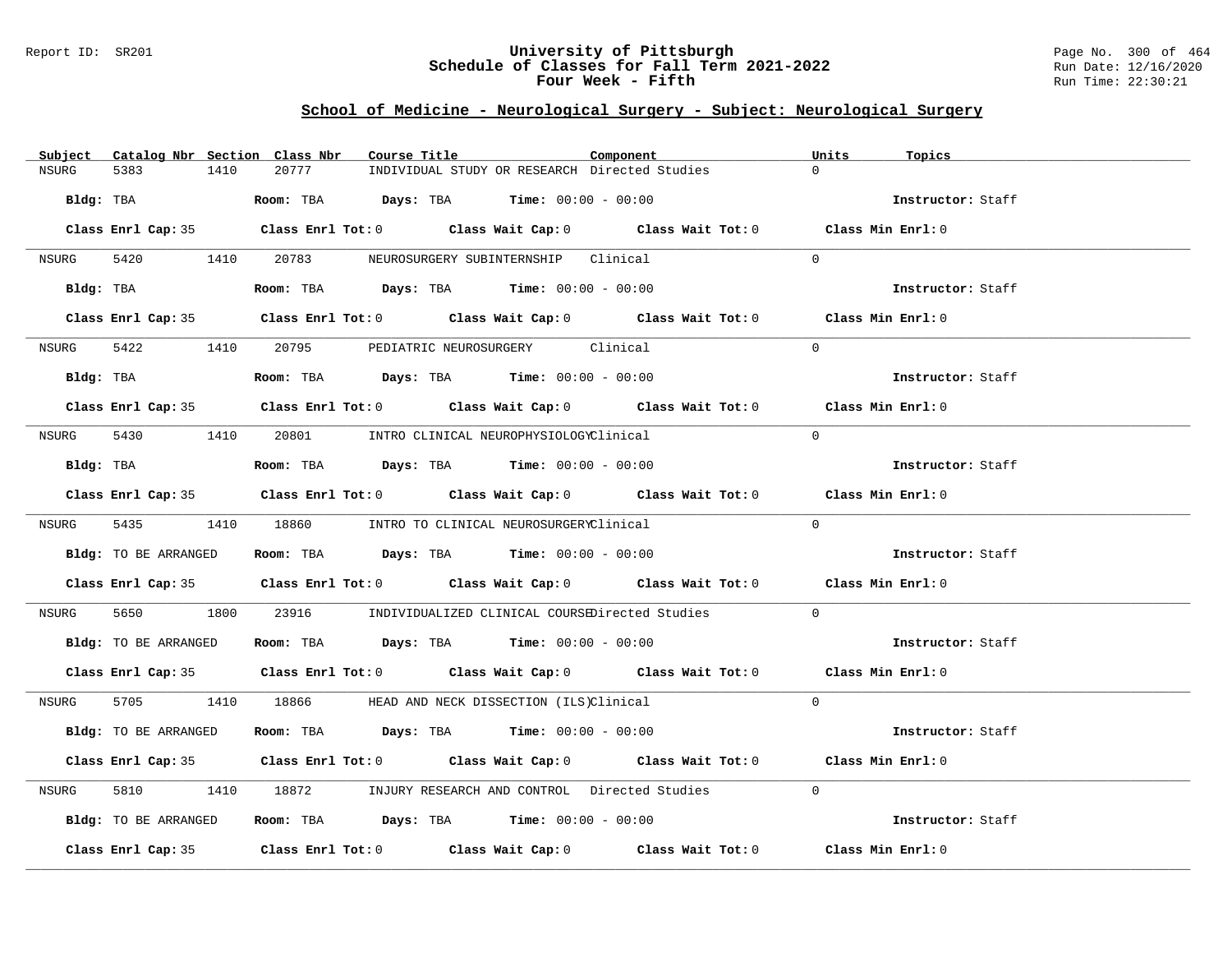| NSURG | 5880<br>1410                | 18878               | NEUROSURGICAL RESEARCH     | Directed Studies             | 0                   |  |
|-------|-----------------------------|---------------------|----------------------------|------------------------------|---------------------|--|
|       | Bldg: TO BE ARRANGED        | Room: TBA           | Days: TBA                  | <b>Time:</b> $00:00 - 00:00$ | Instructor: Staff   |  |
|       | Class Enrl Cap: 35          | Class Enrl Tot: 0   | Class Wait Cap: 0          | Class Wait Tot: 0            | Class Min Enrl: 0   |  |
| NSURG | 5899<br>1800                | 23850               | IND STDY IN NEUROL SURGERY | Independent Study            | 0                   |  |
|       | Bldg: TO BE ARRANGED        | Room: TBA           | Days: TBA                  | <b>Time:</b> $00:00 - 00:00$ | Instructor: Staff   |  |
|       | Class Enrl Cap: 35          | Class Enrl Tot: 0   | Class Wait Cap: 0          | Class Wait Tot: 0            | Class Min $Enrl: 0$ |  |
| NSURG | 1410<br>5900                | 18884               | EXTRAMURAL NEUROSURGERY    | Clinical                     | 0                   |  |
|       | <b>Bldg:</b> TO BE ARRANGED | Room: TBA           | Days: TBA                  | <b>Time:</b> $00:00 - 00:00$ | Instructor: Staff   |  |
|       | Class Enrl Cap: 35          | Class Enrl Tot: $0$ | Class Wait Cap: 0          | Class Wait Tot: 0            | Class Min Enrl: 0   |  |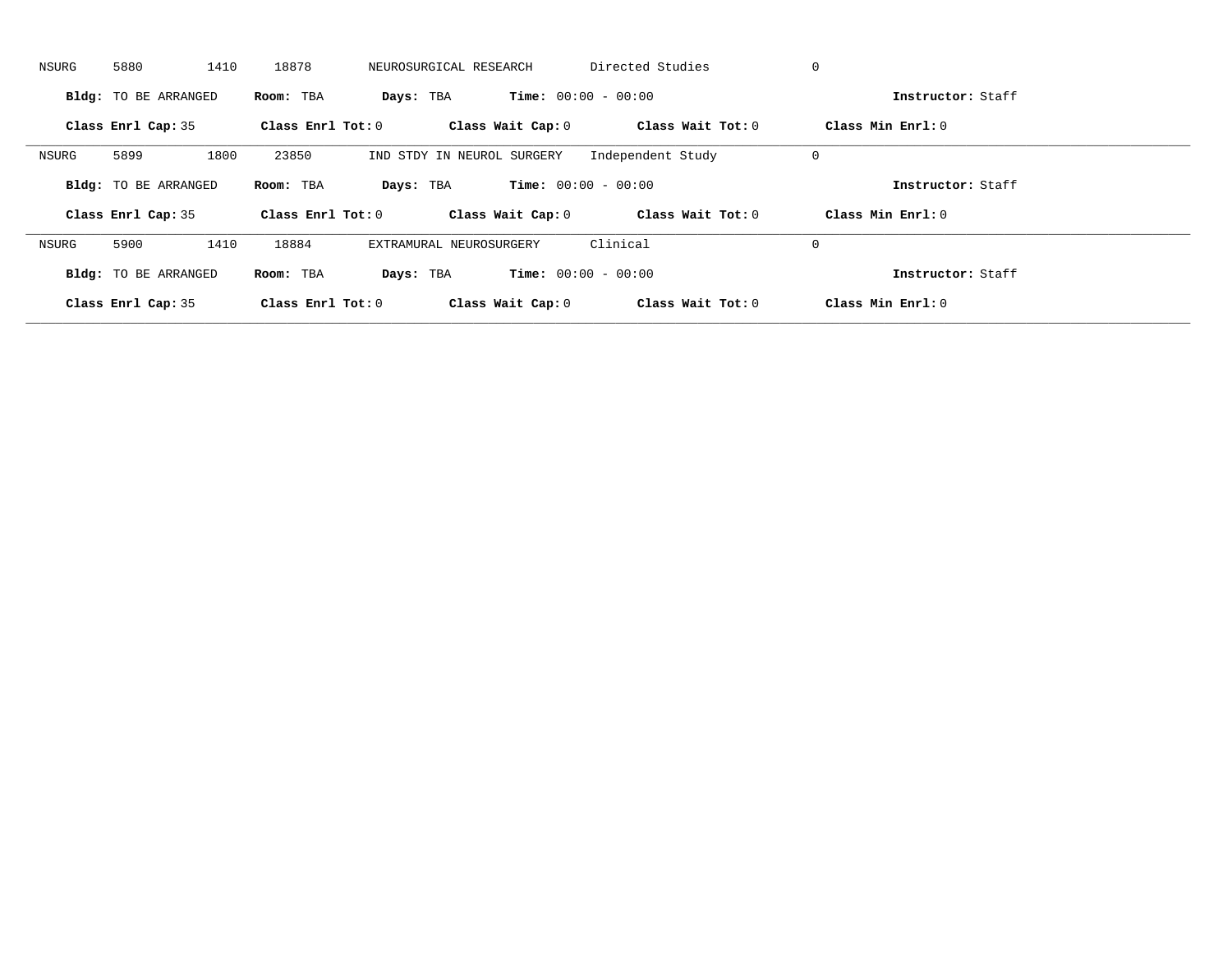#### Report ID: SR201 **University of Pittsburgh** Page No. 302 of 464 **Schedule of Classes for Fall Term 2021-2022** Run Date: 12/16/2020 **Four Week - Fifth** Run Time: 22:30:21

# **School of Medicine - Obstetrics and Gynecology - Subject: Obstetrics and Gynecology**

| Subject    |                      |      | Catalog Nbr Section Class Nbr | Course Title |                           |                                                                                       | Component                                                                                   | Units    | Topics            |  |
|------------|----------------------|------|-------------------------------|--------------|---------------------------|---------------------------------------------------------------------------------------|---------------------------------------------------------------------------------------------|----------|-------------------|--|
| OBGYN      | 5341                 | 1410 | 18890                         |              | OBSTETRICS AND GYNECOLOGY |                                                                                       | Clinical                                                                                    | $\Omega$ |                   |  |
|            | Bldg: TO BE ARRANGED |      |                               |              |                           | Room: TBA $Days:$ TBA $Time: 00:00 - 00:00$                                           |                                                                                             |          | Instructor: Staff |  |
|            |                      |      |                               |              |                           |                                                                                       | Class Enrl Cap: 35 Class Enrl Tot: 0 Class Wait Cap: 0 Class Wait Tot: 0 Class Min Enrl: 0  |          |                   |  |
|            |                      |      |                               |              |                           |                                                                                       | OBGYN 5345 1410 18896 CLERKSHIP REPEAT COURSE Directed Studies                              | $\Omega$ |                   |  |
|            | Bldg: TBA            |      |                               |              |                           | Room: TBA $\rule{1em}{0.15mm}$ Days: TBA Time: $00:00 - 00:00$                        |                                                                                             |          | Instructor: Staff |  |
|            |                      |      |                               |              |                           |                                                                                       | Class Enrl Cap: 35 Class Enrl Tot: 0 Class Wait Cap: 0 Class Wait Tot: 0 Class Min Enrl: 0  |          |                   |  |
|            |                      |      |                               |              |                           |                                                                                       | OBGYN 5387 1410 19352 INDIVIDUAL STUDY OR RESEARCH Directed Studies                         | $\Omega$ |                   |  |
|            | Bldg: TBA            |      |                               |              |                           | Room: TBA $Days:$ TBA $Time: 00:00 - 00:00$                                           |                                                                                             |          | Instructor: Staff |  |
|            |                      |      |                               |              |                           |                                                                                       | Class Enrl Cap: 35 Class Enrl Tot: 0 Class Wait Cap: 0 Class Wait Tot: 0 Class Min Enrl: 0  |          |                   |  |
|            |                      |      |                               |              |                           | OBGYN 5420 1410 18902 OBSTETRICAL SUBINTERNSHIP Clinical                              |                                                                                             | $\Omega$ |                   |  |
|            |                      |      |                               |              |                           | $Bldg:$ TBA $\qquad \qquad$ Room: TBA Days: TBA  Time: $00:00 - 00:00$                |                                                                                             |          | Instructor: Staff |  |
|            |                      |      |                               |              |                           |                                                                                       | Class Enrl Cap: 999 Class Enrl Tot: 0 Class Wait Cap: 0 Class Wait Tot: 0 Class Min Enrl: 0 |          |                   |  |
|            |                      |      |                               |              |                           | OBGYN 5430 1410 18926 GYNECOLOGICAL SUBINTERNSHIP Clinical                            |                                                                                             | $\Omega$ |                   |  |
|            |                      |      |                               |              |                           | Bldg: TBA                   Room: TBA         Days: TBA         Time: $00:00 - 00:00$ |                                                                                             |          | Instructor: Staff |  |
|            |                      |      |                               |              |                           |                                                                                       | Class Enrl Cap: 999 Class Enrl Tot: 0 Class Wait Cap: 0 Class Wait Tot: 0 Class Min Enrl: 0 |          |                   |  |
| OBGYN 5432 |                      |      |                               |              |                           | 1410 18944 MINIMALLY INV GYN SURGERY Clinical                                         |                                                                                             | $\Omega$ |                   |  |
|            |                      |      |                               |              |                           | $Bldg:$ TBA $\qquad \qquad$ Room: TBA Days: TBA  Time: $00:00 - 00:00$                |                                                                                             |          | Instructor: Staff |  |
|            |                      |      |                               |              |                           |                                                                                       | Class Enrl Cap: 35 Class Enrl Tot: 0 Class Wait Cap: 0 Class Wait Tot: 0 Class Min Enrl: 0  |          |                   |  |
|            |                      |      |                               |              |                           | OBGYN 5435 1410 19358 OBSTETRIC/GYNECOLOGY ELECTIVE Clinical                          |                                                                                             | $\Omega$ |                   |  |
|            |                      |      |                               |              |                           | $Bldq$ : TBA $R$ $Room$ : TBA $Days$ : TBA $Time$ : $00:00 - 00:00$                   |                                                                                             |          | Instructor: Staff |  |
|            |                      |      |                               |              |                           |                                                                                       | Class Enrl Cap: 35 Class Enrl Tot: 0 Class Wait Cap: 0 Class Wait Tot: 0 Class Min Enrl: 0  |          |                   |  |
| OBGYN      | 5440                 |      |                               |              |                           | 1410 19364 OBSTETRICAL AND AMBULTRY CARE Clinical                                     |                                                                                             | $\Omega$ |                   |  |
|            |                      |      |                               |              |                           | Bldg: TBA                   Room: TBA         Days: TBA         Time: $00:00 - 00:00$ |                                                                                             |          | Instructor: Staff |  |
|            | Class Enrl Cap: 35   |      |                               |              |                           |                                                                                       | Class Enrl Tot: $0$ Class Wait Cap: $0$ Class Wait Tot: $0$                                 |          | Class Min Enrl: 0 |  |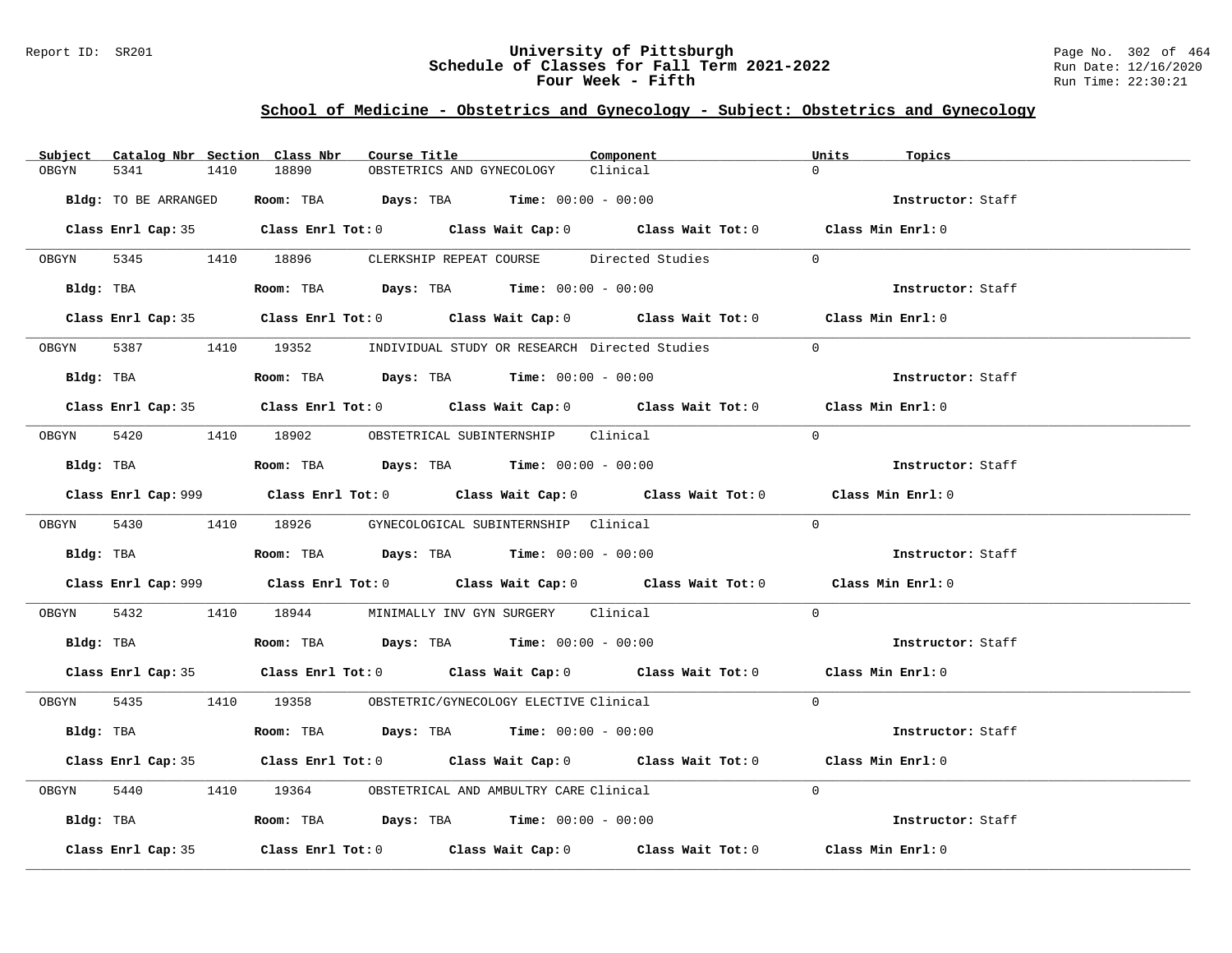|       | OBGYN<br>5445 |                    | 1410 18956                           |  | OUTPATIENT GYNECOLOGY Clinical                                                         |                                                                                             | $\overline{0}$ |                                                                                            |  |
|-------|---------------|--------------------|--------------------------------------|--|----------------------------------------------------------------------------------------|---------------------------------------------------------------------------------------------|----------------|--------------------------------------------------------------------------------------------|--|
|       |               |                    |                                      |  | Bldg: TBA                   Room: TBA         Days: TBA         Time: $00:00 - 00:00$  |                                                                                             |                | Instructor: Staff                                                                          |  |
|       |               |                    |                                      |  |                                                                                        | Class Enrl Cap: 35 Class Enrl Tot: 0 Class Wait Cap: 0 Class Wait Tot: 0 Class Min Enrl: 0  |                |                                                                                            |  |
|       |               |                    |                                      |  |                                                                                        | OBGYN 5450 1410 18974 REPRODUCTIVE ENDOCRINOLOGY Clinical                                   | $\Omega$       |                                                                                            |  |
|       |               | Bldg: TBA          |                                      |  | Room: TBA $Days:$ TBA $Time: 00:00 - 00:00$                                            |                                                                                             |                | Instructor: Staff                                                                          |  |
|       |               |                    |                                      |  |                                                                                        | Class Enrl Cap: 999 Class Enrl Tot: 0 Class Wait Cap: 0 Class Wait Tot: 0 Class Min Enrl: 0 |                |                                                                                            |  |
|       |               |                    |                                      |  | OBGYN 5460 1410 19370 MATERNAL AND FETAL MEDICINE Clinical                             |                                                                                             | $\Omega$       |                                                                                            |  |
|       |               |                    |                                      |  | Bldg: TBA                    Room: TBA         Days: TBA        Time: $00:00 - 00:00$  |                                                                                             |                | Instructor: Staff                                                                          |  |
|       |               |                    |                                      |  |                                                                                        | Class Enrl Cap: 999 Class Enrl Tot: 0 Class Wait Cap: 0 Class Wait Tot: 0 Class Min Enrl: 0 |                |                                                                                            |  |
|       |               |                    |                                      |  | OBGYN 5470 1410 18986 GYNECOLOGIC ONCOLOGY Clinical                                    |                                                                                             | $\Omega$       |                                                                                            |  |
|       |               |                    |                                      |  | Bldg: TBA                    Room: TBA         Days: TBA         Time: $00:00 - 00:00$ |                                                                                             |                | Instructor: Staff                                                                          |  |
|       |               |                    |                                      |  |                                                                                        | Class Enrl Cap: 999 Class Enrl Tot: 0 Class Wait Cap: 0 Class Wait Tot: 0 Class Min Enrl: 0 |                |                                                                                            |  |
|       |               |                    |                                      |  | OBGYN 5480 1410 19004 UROGYNECOLOGY_SUBINTERNSHIP Clinical                             |                                                                                             | $\Omega$       |                                                                                            |  |
|       |               |                    |                                      |  |                                                                                        |                                                                                             |                | Instructor: Staff                                                                          |  |
|       |               |                    |                                      |  |                                                                                        |                                                                                             |                | Class Enrl Cap: 35 Class Enrl Tot: 0 Class Wait Cap: 0 Class Wait Tot: 0 Class Min Enrl: 0 |  |
|       |               |                    |                                      |  |                                                                                        |                                                                                             |                |                                                                                            |  |
|       |               |                    |                                      |  | OBGYN 5487 1410 19022 FAMILY PLANNING Clinical                                         |                                                                                             | $\overline{0}$ |                                                                                            |  |
|       | Bldg: TBA     |                    |                                      |  | Room: TBA $Days:$ TBA Time: $00:00 - 00:00$                                            |                                                                                             |                | <b>Instructor:</b> Staff                                                                   |  |
|       |               |                    |                                      |  |                                                                                        | Class Enrl Cap: 35 Class Enrl Tot: 0 Class Wait Cap: 0 Class Wait Tot: 0 Class Min Enrl: 0  |                |                                                                                            |  |
| OBGYN |               |                    |                                      |  | 5488 1220 23556 REPRODUCTIVE GENETICS Clinical                                         |                                                                                             | $\Omega$       |                                                                                            |  |
|       |               |                    |                                      |  | Bldg: TO BE ARRANGED Room: TBA Days: TBA Time: 00:00 - 00:00                           |                                                                                             |                | Instructor: Staff                                                                          |  |
|       |               | Class Enrl Cap: 35 |                                      |  |                                                                                        | Class Enrl Tot: $0$ Class Wait Cap: $0$ Class Wait Tot: $0$ Class Min Enrl: $0$             |                |                                                                                            |  |
|       |               |                    | OBGYN 5490 1410 19034 WOMEN'S HEALTH |  |                                                                                        | Clinical                                                                                    | $\Omega$       |                                                                                            |  |
|       |               |                    |                                      |  | Bldg: TBA                   Room: TBA         Days: TBA        Time: $00:00 - 00:00$   |                                                                                             |                | Instructor: Staff                                                                          |  |
|       |               |                    |                                      |  |                                                                                        | Class Enrl Cap: 999 Class Enrl Tot: 0 Class Wait Cap: 0 Class Wait Tot: 0 Class Min Enrl: 0 |                |                                                                                            |  |
|       |               |                    | OBGYN 5495 1410 19046 MIDLIFE HEALTH |  | Clinical                                                                               |                                                                                             | $\Omega$       |                                                                                            |  |
|       |               |                    |                                      |  | Bldg: TBA                   Room: TBA         Days: TBA         Time: 00:00 - 00:00    |                                                                                             |                | Instructor: Staff                                                                          |  |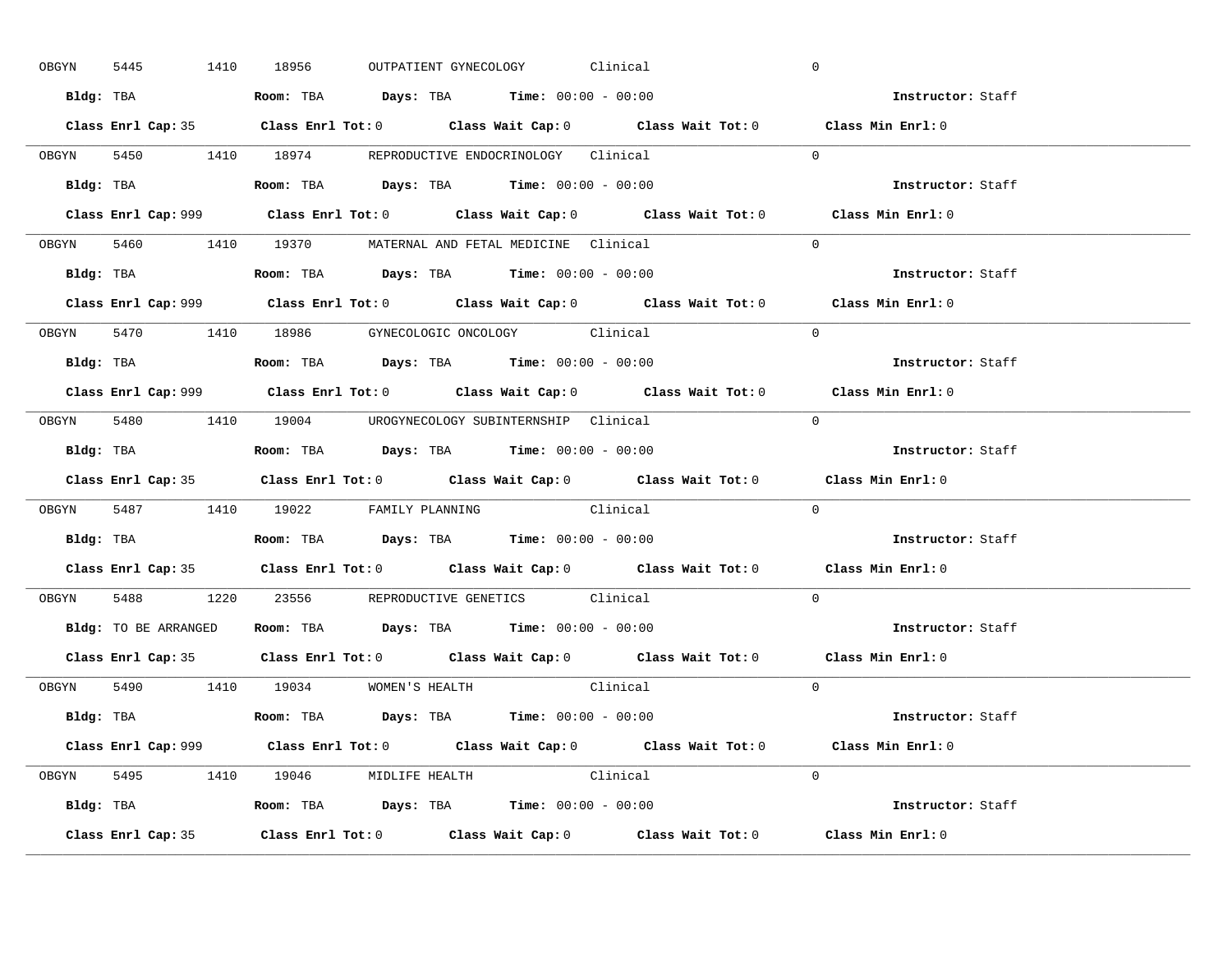### Report ID: SR201 **1988 Machines 1998 Machines 2011 Term 2021-2022** Page No. 304 of 464<br>**Schedule of Classes for Fall Term 2021-2022** 2011 Run Date: 12/16/2020 **Schedule of Classes for Fall Term 2021-2022** Run Date: 12/16/2020 **Four Week - Fifth** Run Time: 22:30:21

# **School of Medicine - Obstetrics and Gynecology - Subject: Obstetrics and Gynecology**

| Subject |                      |      | Catalog Nbr Section Class Nbr | Course Title                                                                                  | Component                                                                                  | Units             | Topics                        |
|---------|----------------------|------|-------------------------------|-----------------------------------------------------------------------------------------------|--------------------------------------------------------------------------------------------|-------------------|-------------------------------|
| OBGYN   | 5500                 | 1410 | 19088                         | OB & GYN MEDICINE ABROAD                                                                      | Clinical                                                                                   | $\Omega$          |                               |
|         |                      |      |                               | Bldg: TBA                          Room: TBA          Days: TBA         Time: $00:00 - 00:00$ |                                                                                            |                   | Instructor: Staff             |
|         |                      |      |                               |                                                                                               | Class Enrl Cap: 35 Class Enrl Tot: 0 Class Wait Cap: 0 Class Wait Tot: 0 Class Min Enrl: 0 |                   |                               |
| OBGYN   |                      |      | 5580 1410 21263               | SEXUALLY TRANSMITTED DISEASES Clinical                                                        |                                                                                            | $\Omega$          |                               |
|         | Bldg: TBA            |      |                               | Room: TBA $\rule{1em}{0.15mm}$ Days: TBA $\rule{1.5mm}{0.15mm}$ Time: $00:00 - 00:00$         |                                                                                            |                   | Instructor: Staff             |
|         |                      |      |                               |                                                                                               |                                                                                            | Class Min Enrl: 0 |                               |
| OBGYN   | 5650                 |      | 1410 19388                    | INDIVIDUALIZED CLINICAL COURSEClinical                                                        |                                                                                            | $\Omega$          |                               |
|         | Bldg: TBA            |      |                               | Room: TBA $Days:$ TBA $Time: 00:00 - 00:00$                                                   |                                                                                            |                   | Instructor: Staff             |
|         |                      |      |                               |                                                                                               | Class Enrl Cap: 35 Class Enrl Tot: 0 Class Wait Cap: 0 Class Wait Tot: 0 Class Min Enrl: 0 |                   |                               |
| OBGYN   |                      |      |                               | 5725 1410 19106 INFECTIOUS DISEA-OB/GYN (ILS) Clinical                                        |                                                                                            | $\Omega$          |                               |
|         | Bldg: TBA            |      |                               | Room: TBA $Days:$ TBA Time: $00:00 - 00:00$                                                   |                                                                                            |                   | Instructor: Staff             |
|         |                      |      |                               |                                                                                               | Class Enrl Cap: 35 Class Enrl Tot: 0 Class Wait Cap: 0 Class Wait Tot: 0 Class Min Enrl: 0 |                   |                               |
| OBGYN   | 5750                 | 1800 | 28635                         | GET READY FOR RESIDENCY Clinical                                                              |                                                                                            | $\Omega$          |                               |
|         | Bldg: TO BE ARRANGED |      |                               | Room: TBA $Days:$ TBA Time: $00:00 - 00:00$                                                   |                                                                                            |                   | Instructor: Fontenot, Amber L |
|         |                      |      |                               |                                                                                               |                                                                                            |                   | Kirk, Kimberly Ann            |
|         |                      |      |                               |                                                                                               | Class Enrl Cap: 35 Class Enrl Tot: 0 Class Wait Cap: 0 Class Wait Tot: 0 Class Min Enrl: 0 |                   |                               |
| OBGYN   |                      |      |                               | 5885 1410 19124 OB AND GYN RESEARCH Directed Studies                                          |                                                                                            | $\Omega$          |                               |
|         | Bldg: TBA            |      |                               | Room: TBA $\rule{1em}{0.15mm}$ Days: TBA Time: $00:00 - 00:00$                                |                                                                                            |                   | Instructor: Staff             |
|         |                      |      |                               |                                                                                               | Class Enrl Cap: 35 Class Enrl Tot: 0 Class Wait Cap: 0 Class Wait Tot: 0 Class Min Enrl: 0 |                   |                               |
| OBGYN   |                      |      |                               | 5886 1410 19154 INDIVIDUAL STUDY Clinical                                                     |                                                                                            | $\Omega$          |                               |
|         | Bldg: TBA            |      |                               | Room: TBA $Days:$ TBA Time: $00:00 - 00:00$                                                   |                                                                                            |                   | Instructor: Staff             |
|         | Class Enrl Cap: 35   |      |                               |                                                                                               | Class Enrl Tot: $0$ Class Wait Cap: $0$ Class Wait Tot: $0$ Class Min Enrl: $0$            |                   |                               |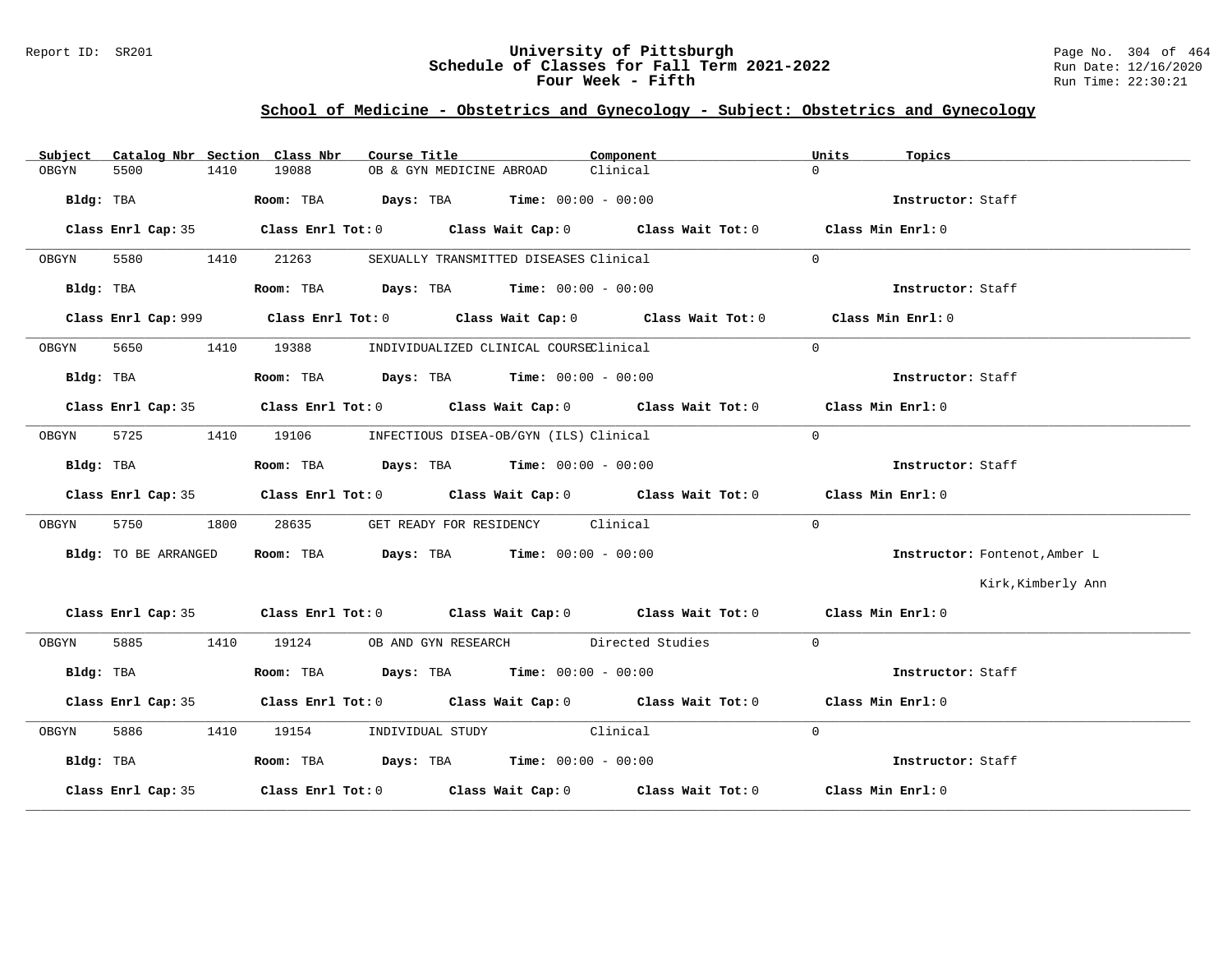### Report ID: SR201 **University of Pittsburgh** Page No. 305 of 464 **Schedule of Classes for Fall Term 2021-2022** Run Date: 12/16/2020 **Four Week - Fifth** Run Time: 22:30:21

# **School of Medicine - Obstetrics and Gynecology - Subject: Obstetrics and Gynecology**

| Subject   | Catalog Nbr Section Class Nbr |      |                     | Course Title             | Component                    | Units<br>Topics      |  |
|-----------|-------------------------------|------|---------------------|--------------------------|------------------------------|----------------------|--|
| OBGYN     | 5899                          | 1220 | 23974               | INDEPENDENT STUDY OB/GYN | Independent Study            | 0                    |  |
|           | <b>Bldg:</b> TO BE ARRANGED   |      | Room: TBA           | Days: TBA                | <b>Time:</b> $00:00 - 00:00$ | Instructor: Staff    |  |
|           | Class Enrl Cap: 35            |      | Class Enrl Tot: $0$ | Class Wait Cap: 0        | Class Wait Tot: $0$          | Class Min Enrl: 0    |  |
| OBGYN     | 5900                          | 1410 | 19172               | EXTRAMURAL OB AND/OR GYN | Clinical                     | 0                    |  |
| Bldg: TBA |                               |      | Room: TBA           | Days: TBA                | <b>Time:</b> $00:00 - 00:00$ | Instructor: Staff    |  |
|           | Class Enrl Cap: 35            |      | Class Enrl Tot: $0$ | Class Wait Cap: 0        | Class Wait Tot: $0$          | $Class Min Ernst: 0$ |  |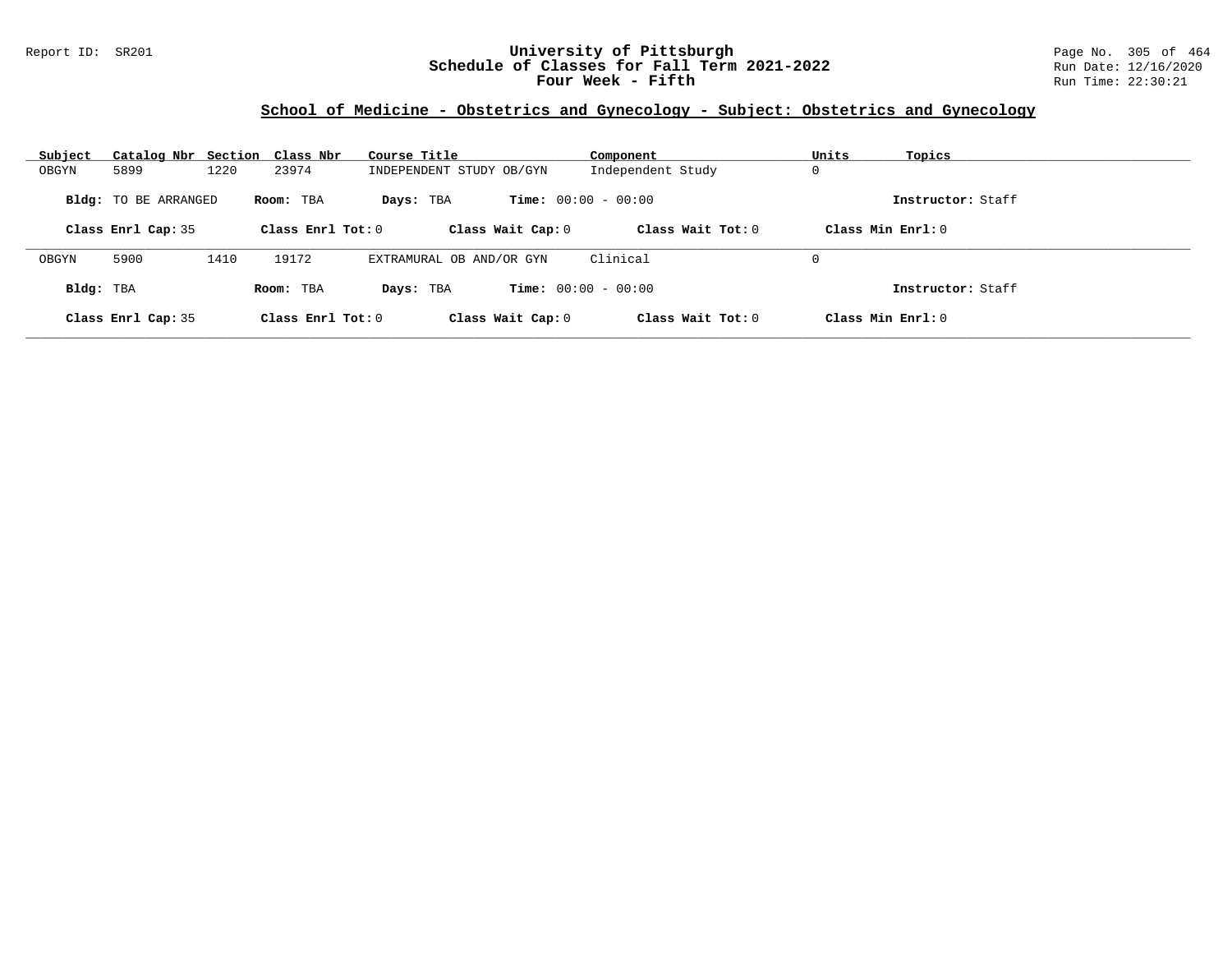#### Report ID: SR201 **University of Pittsburgh** Page No. 306 of 464 **Schedule of Classes for Fall Term 2021-2022** Run Date: 12/16/2020 **Four Week - Fifth** Run Time: 22:30:21

# **School of Medicine - Ophthalmology - Subject: Ophthalmology**

| Subject   |                      |      | Catalog Nbr Section Class Nbr | Course Title                                                                                | Component | Units<br>Topics   |  |
|-----------|----------------------|------|-------------------------------|---------------------------------------------------------------------------------------------|-----------|-------------------|--|
| OPHTH     | 5385                 | 1410 | 19400                         | INDIVIDUAL STUDY OR RESEARCH Independent Study                                              |           | $\Omega$          |  |
|           | Bldg: TBA            |      |                               | Room: TBA $Days:$ TBA $Time: 00:00 - 00:00$                                                 |           | Instructor: Staff |  |
|           |                      |      |                               | Class Enrl Cap: 35 Class Enrl Tot: 0 Class Wait Cap: 0 Class Wait Tot: 0 Class Min Enrl: 0  |           |                   |  |
| OPHTH     |                      |      | 5420 1410 19190               | Clinical<br>OPHTHALMOLOGY                                                                   |           | $\Omega$          |  |
|           | Bldg: TBA            |      |                               | Room: TBA $Days:$ TBA $Time: 00:00 - 00:00$                                                 |           | Instructor: Staff |  |
|           |                      |      |                               | Class Enrl Cap: 999 Class Enrl Tot: 0 Class Wait Cap: 0 Class Wait Tot: 0 Class Min Enrl: 0 |           |                   |  |
| OPHTH     | 5430                 |      | 1410 19208                    | PEDIATRIC OPHTHALMOLOGY Clinical                                                            |           | $\Omega$          |  |
|           | Bldg: TBA            |      |                               | Room: TBA $\rule{1em}{0.15mm}$ Days: TBA $\rule{1.5mm}{0.15mm}$ Time: $00:00 - 00:00$       |           | Instructor: Staff |  |
|           |                      |      |                               | Class Enrl Cap: 35 Class Enrl Tot: 0 Class Wait Cap: 0 Class Wait Tot: 0 Class Min Enrl: 0  |           |                   |  |
| OPHTH     | 5650                 |      |                               | 1410 19226 INDIVIDUALIZED CLINICAL COURSEClinical                                           |           | $\Omega$          |  |
|           | Bldg: TBA            |      |                               | Room: TBA $Days:$ TBA $Time: 00:00 - 00:00$                                                 |           | Instructor: Staff |  |
|           |                      |      |                               | Class Enrl Cap: 35 Class Enrl Tot: 0 Class Wait Cap: 0 Class Wait Tot: 0 Class Min Enrl: 0  |           |                   |  |
| OPHTH     | 5815                 | 1410 |                               | 19250 OPHTHALMOLOGY RESEARCH Independent Study                                              |           | $\mathbf{0}$      |  |
|           | Bldg: TBA            |      |                               | Room: TBA $\rule{1em}{0.15mm}$ Days: TBA $\rule{1.15mm}{0.15mm}$ Time: $00:00 - 00:00$      |           | Instructor: Staff |  |
|           |                      |      |                               | Class Enrl Cap: 35 Class Enrl Tot: 0 Class Wait Cap: 0 Class Wait Tot: 0 Class Min Enrl: 0  |           |                   |  |
| OPHTH     | 5899 1800            |      | 23856                         | INDEP STUDY IN OPHTHALMOLOGY Independent Study                                              |           | $\overline{0}$    |  |
|           | Bldg: TO BE ARRANGED |      |                               | Room: TBA $Days:$ TBA $Time: 00:00 - 00:00$                                                 |           | Instructor: Staff |  |
|           |                      |      |                               | Class Enrl Cap: 35 Class Enrl Tot: 0 Class Wait Cap: 0 Class Wait Tot: 0 Class Min Enrl: 0  |           |                   |  |
| OPHTH     |                      |      | 5900 1410 19256               | EXTRAMURAL OPHTHALMOLOGY Clinical                                                           |           | $\Omega$          |  |
| Bldg: TBA |                      |      |                               | Room: TBA $Days:$ TBA $Time: 00:00 - 00:00$                                                 |           | Instructor: Staff |  |
|           |                      |      |                               | Class Enrl Cap: 35 Class Enrl Tot: 0 Class Wait Cap: 0 Class Wait Tot: 0 Class Min Enrl: 0  |           |                   |  |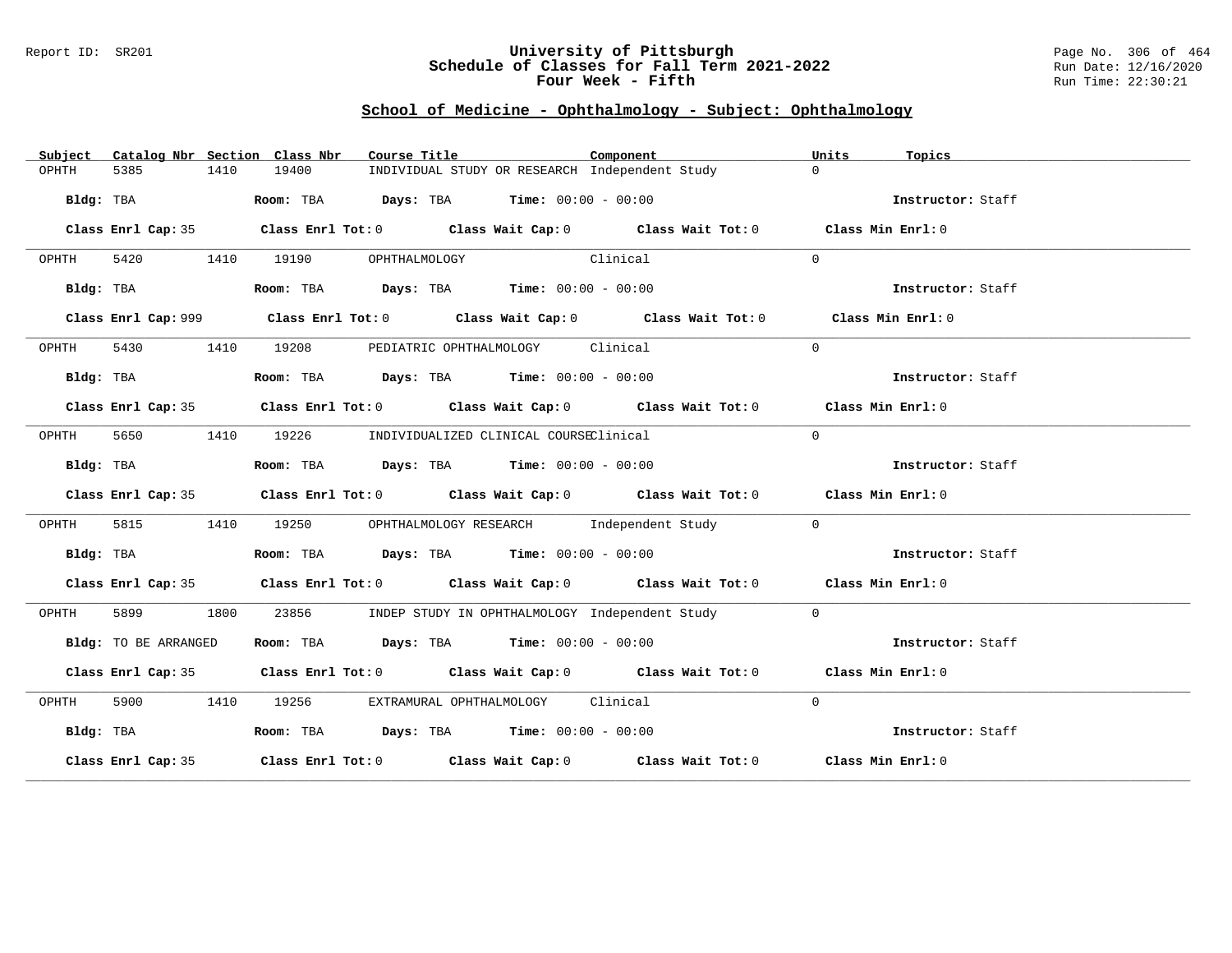#### Report ID: SR201 **University of Pittsburgh** Page No. 307 of 464 **Schedule of Classes for Fall Term 2021-2022** Run Date: 12/16/2020 **Four Week - Fifth** Run Time: 22:30:21

# **School of Medicine - Orthopedic Surgery - Subject: Orthopedic Surgery**

|           |                     |      | Subject Catalog Nbr Section Class Nbr | Course Title                                                                                 | Component                                                                                  | Units    | Topics            |
|-----------|---------------------|------|---------------------------------------|----------------------------------------------------------------------------------------------|--------------------------------------------------------------------------------------------|----------|-------------------|
| OSURG     | 5320                | 1410 | 19274                                 | PEDIATRIC ORTHOPAEDICS                                                                       | Clinical                                                                                   | $\cap$   |                   |
| Bldg: TBA |                     |      |                                       | <b>Room:</b> TBA $Days:$ TBA $Time: 00:00 - 00:00$                                           |                                                                                            |          | Instructor: Staff |
|           |                     |      |                                       |                                                                                              | Class Enrl Cap: 35 Class Enrl Tot: 0 Class Wait Cap: 0 Class Wait Tot: 0 Class Min Enrl: 0 |          |                   |
|           |                     |      |                                       | OSURG 5325 1410 19292 SPORTS MEDICINE Clinical                                               |                                                                                            | $\Omega$ |                   |
|           |                     |      |                                       | Bldg: TBA                   Room: TBA         Days: TBA         Time: $00:00 - 00:00$        |                                                                                            |          | Instructor: Staff |
|           |                     |      |                                       |                                                                                              | Class Enrl Cap: 35 Class Enrl Tot: 0 Class Wait Cap: 0 Class Wait Tot: 0 Class Min Enrl: 0 |          |                   |
| OSURG     |                     |      |                                       | 5330 1410 19304 ORTHOPAEDIC TRAUMA Clinical                                                  |                                                                                            | $\Omega$ |                   |
|           |                     |      |                                       | Bldg: TBA                   Room: TBA         Days: TBA         Time: 00:00 - 00:00          |                                                                                            |          | Instructor: Staff |
|           |                     |      |                                       |                                                                                              | Class Enrl Cap: 35 Class Enrl Tot: 0 Class Wait Cap: 0 Class Wait Tot: 0 Class Min Enrl: 0 |          |                   |
|           |                     |      |                                       | OSURG 5335 1410 19334 ORTHOPAEDIC FOOT AND ANKLE Clinical                                    |                                                                                            | $\Omega$ |                   |
|           |                     |      |                                       | Bldg: TBA                    Room: TBA         Days: TBA         Time: $00:00 - 00:00$       |                                                                                            |          | Instructor: Staff |
|           |                     |      |                                       |                                                                                              | Class Enrl Cap: 35 Class Enrl Tot: 0 Class Wait Cap: 0 Class Wait Tot: 0 Class Min Enrl: 0 |          |                   |
|           |                     |      |                                       | OSURG 5340 1410 19346 ORTHOPAEDIC HAND SERVICE Clinical                                      |                                                                                            | $\Omega$ |                   |
|           |                     |      |                                       | Bldg: TBA                    Room: TBA         Days: TBA         Time: $00:00 - 00:00$       |                                                                                            |          | Instructor: Staff |
|           |                     |      |                                       |                                                                                              | Class Enrl Cap: 35 Class Enrl Tot: 0 Class Wait Cap: 0 Class Wait Tot: 0 Class Min Enrl: 0 |          |                   |
|           |                     |      |                                       | OSURG 5389 1410 19406 CLINICAL CLERKSHIP Clinical                                            |                                                                                            | $\Omega$ |                   |
|           |                     |      |                                       | Bldg: TBA                        Room: TBA          Days: TBA          Time: $00:00 - 00:00$ |                                                                                            |          | Instructor: Staff |
|           |                     |      |                                       |                                                                                              | Class Enrl Cap: 35 Class Enrl Tot: 0 Class Wait Cap: 0 Class Wait Tot: 0 Class Min Enrl: 0 |          |                   |
|           |                     |      |                                       |                                                                                              | OSURG 5392 1410 19418 INDIVIDUAL STUDY OR RESEARCH Directed Studies 0                      |          |                   |
|           | Bldg: TBA           |      |                                       | Room: TBA $Days:$ TBA $Time: 00:00 - 00:00$                                                  |                                                                                            |          | Instructor: Staff |
|           |                     |      |                                       |                                                                                              | Class Enrl Cap: 35 Class Enrl Tot: 0 Class Wait Cap: 0 Class Wait Tot: 0 Class Min Enrl: 0 |          |                   |
| OSURG     |                     |      |                                       | 5410 19376 OSURG ACTING INTERNSHIP Clinical                                                  |                                                                                            | $\Omega$ |                   |
|           |                     |      |                                       | Bldg: TBA                   Room: TBA         Days: TBA         Time: 00:00 - 00:00          |                                                                                            |          | Instructor: Staff |
|           | Class Enrl Cap: 999 |      |                                       |                                                                                              | Class Enrl Tot: $0$ Class Wait Cap: $0$ Class Wait Tot: $0$                                |          | Class Min Enrl: 0 |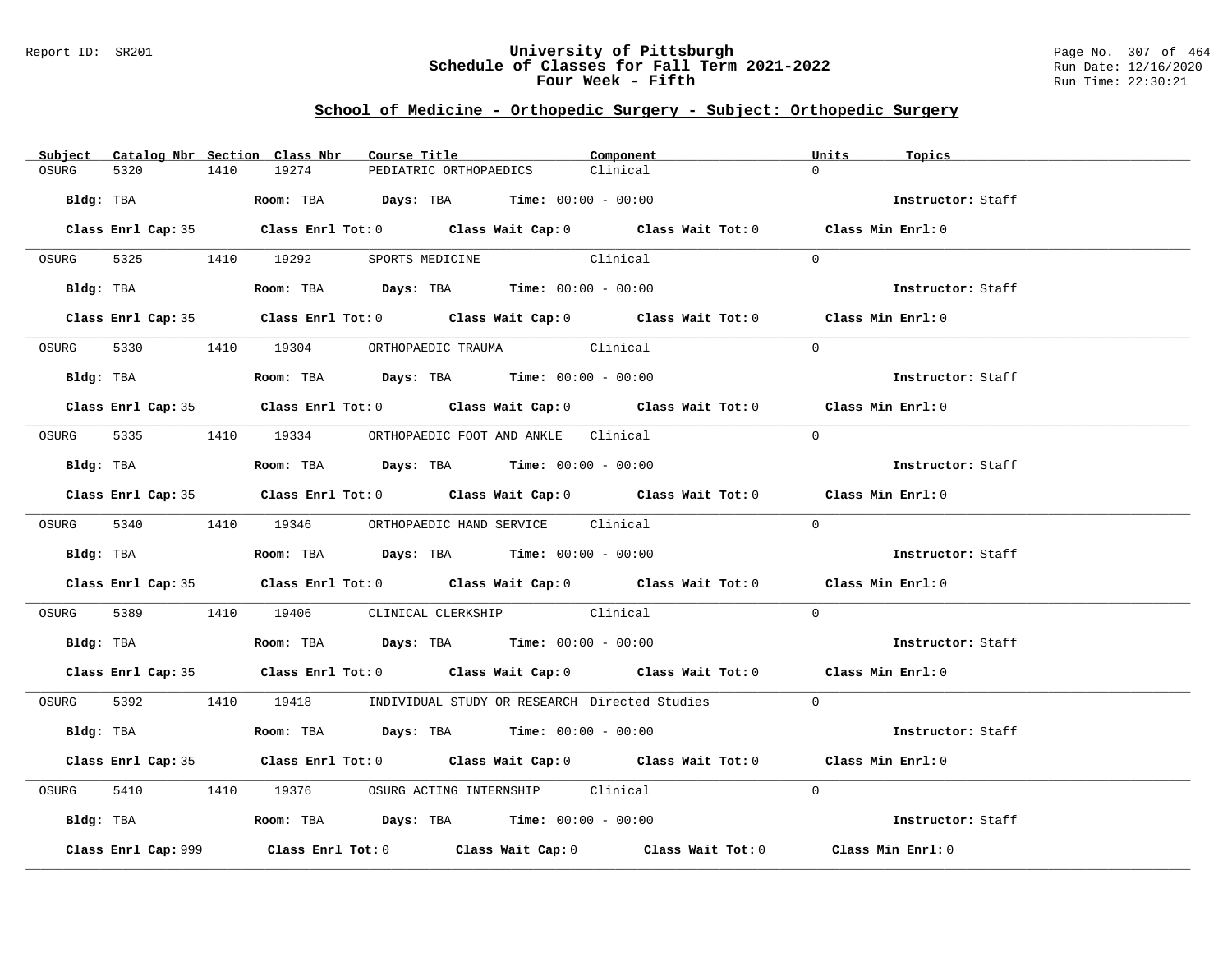| OSURG | 5420<br>1410         | CLINICAL PRECEPTORSHIP Clinical<br>19382                                                    | $\mathbf{0}$      |
|-------|----------------------|---------------------------------------------------------------------------------------------|-------------------|
|       | Bldg: TBA            | Room: TBA $Days:$ TBA $Time: 00:00 - 00:00$                                                 | Instructor: Staff |
|       |                      | Class Enrl Cap: 999 Class Enrl Tot: 0 Class Wait Cap: 0 Class Wait Tot: 0 Class Min Enrl: 0 |                   |
| OSURG |                      | 5451 1410 19424 OPERATIVE SPORTS MEDICINE Clinical                                          | $\Omega$          |
|       | Bldg: TBA            | Room: TBA $Days:$ TBA Time: $00:00 - 00:00$                                                 | Instructor: Staff |
|       |                      | Class Enrl Cap: 999 Class Enrl Tot: 0 Class Wait Cap: 0 Class Wait Tot: 0 Class Min Enrl: 0 |                   |
| OSURG |                      | 5455 1410 19394 PRIMARY CARE/SPORTS MEDICINE Clinical                                       | $\Omega$          |
|       | Bldg: TBA            | Room: TBA $Days:$ TBA $Time: 00:00 - 00:00$                                                 | Instructor: Staff |
|       |                      | Class Enrl Cap: 999 Class Enrl Tot: 0 Class Wait Cap: 0 Class Wait Tot: 0 Class Min Enrl: 0 |                   |
| OSURG | 5650 1410            | 19412 INDIVIDUALIZED CLINICAL COURSEClinical                                                | $\Omega$          |
|       | Bldg: TBA            | Room: TBA $Days:$ TBA $Time: 00:00 - 00:00$                                                 | Instructor: Staff |
|       |                      | Class Enrl Cap: 35 Class Enrl Tot: 0 Class Wait Cap: 0 Class Wait Tot: 0 Class Min Enrl: 0  |                   |
| OSURG |                      | 5881 1410 19430 ORTHOPAEDIC RESEARCH Directed Studies                                       | $\sim$ 0          |
|       | Bldg: TBA            | Room: TBA $\rule{1em}{0.15mm}$ Days: TBA $\rule{1.5mm}{0.15mm}$ Time: $00:00 - 00:00$       | Instructor: Staff |
|       |                      | Class Enrl Cap: 35 Class Enrl Tot: 0 Class Wait Cap: 0 Class Wait Tot: 0 Class Min Enrl: 0  |                   |
| OSURG |                      | 5899 1220 23980 INDEPENDENT STUDY ORTHO SURG Independent Study 0                            |                   |
|       |                      |                                                                                             |                   |
|       | Bldg: TO BE ARRANGED | Room: TBA $Days:$ TBA Time: $00:00 - 00:00$                                                 | Instructor: Staff |
|       |                      | Class Enrl Cap: 35 Class Enrl Tot: 0 Class Wait Cap: 0 Class Wait Tot: 0 Class Min Enrl: 0  |                   |
| OSURG |                      | 5900 1410 19448 EXTRAMURAL ORTHOPAEDIC SURGERYClinical                                      | $\Omega$          |
|       | Bldg: TBA            | Room: TBA $Days:$ TBA $Time: 00:00 - 00:00$                                                 | Instructor: Staff |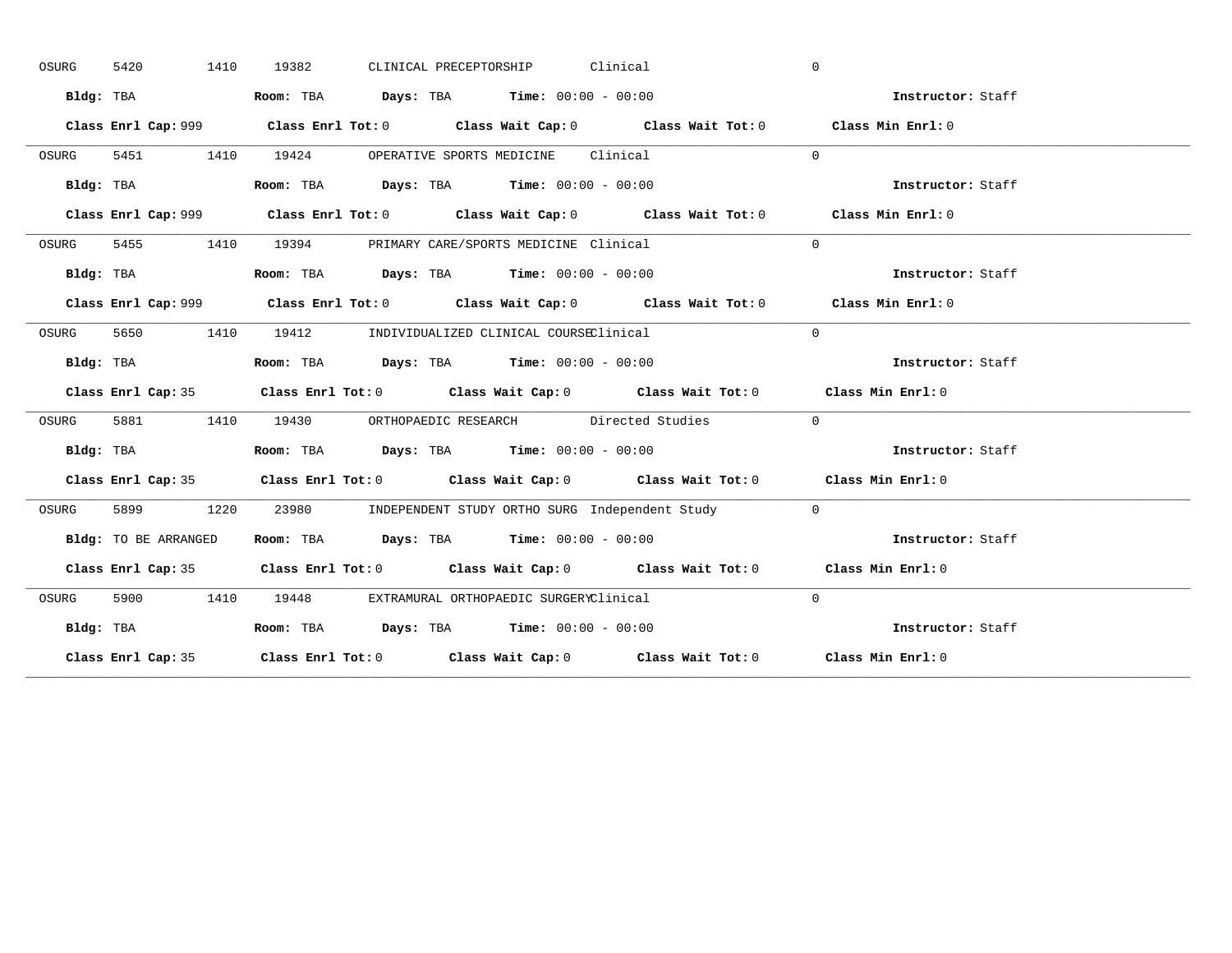#### Report ID: SR201 **University of Pittsburgh** Page No. 309 of 464 **Schedule of Classes for Fall Term 2021-2022** Run Date: 12/16/2020 **Four Week - Fifth** Run Time: 22:30:21

### **School of Medicine - Otolaryngology - Subject: Otolaryngology**

| Subject Catalog Nbr Section Class Nbr | Course Title                                                                                       | Component        | Units<br>Topics   |
|---------------------------------------|----------------------------------------------------------------------------------------------------|------------------|-------------------|
| 5390<br>1410<br>OTO                   | 19436<br>OTOLARYNGOLOGY RESEARCH                                                                   | Directed Studies | $\Omega$          |
| Bldg: TBA                             | Room: TBA $Days:$ TBA $Time: 00:00 - 00:00$                                                        |                  | Instructor: Staff |
|                                       | Class Enrl Cap: 35 Class Enrl Tot: 0 Class Wait Cap: 0 Class Wait Tot: 0 Class Min Enrl: 0         |                  |                   |
|                                       | OTO 5420 1410 19460 HEAD AND NECK SURGERY Clinical                                                 |                  | $\Omega$          |
|                                       | Bldg: TBA                    Room: TBA         Days: TBA         Time: $00:00 - 00:00$             |                  | Instructor: Staff |
|                                       | Class Enrl Cap: 999 Class Enrl Tot: 0 Class Wait Cap: 0 Class Wait Tot: 0 Class Min Enrl: 0        |                  |                   |
| OTO 5425                              | 1410 19478 COMBINED OTOLARYNGOLOGY Clinical                                                        |                  | $\Omega$          |
| Bldg: TBA                             | <b>Room:</b> TBA $\qquad \qquad$ Days: TBA $\qquad \qquad$ Time: $00:00 - 00:00$                   |                  | Instructor: Staff |
|                                       | Class Enrl Cap: 999 Class Enrl Tot: 0 Class Wait Cap: 0 Class Wait Tot: 0 Class Min Enrl: 0        |                  |                   |
|                                       | 0TO 5430 1410 19442 OTOLARYNGOLOGY PRIVATE PRACTC Clinical                                         |                  | $\Omega$          |
| Bldg: TBA                             | Room: TBA $Days:$ TBA Time: $00:00 - 00:00$                                                        |                  | Instructor: Staff |
|                                       | Class Enrl Cap: 999 Class Enrl Tot: 0 Class Wait Cap: 0 Class Wait Tot: 0 Class Min Enrl: 0        |                  |                   |
|                                       | OTO 5450 1410 19496 PEDIATRIC OTOLARYNGOLOGY Clinical                                              |                  | $\Omega$          |
|                                       | Bldg: TBA                    Room: TBA         Days: TBA         Time: $00:00 - 00:00$             |                  | Instructor: Staff |
|                                       | Class Enrl Cap: 999 Class Enrl Tot: 0 Class Wait Cap: 0 Class Wait Tot: 0 Class Min Enrl: 0        |                  |                   |
| OTO 5460                              | 1410 19454 NEUROTOLOGY Clinical                                                                    |                  | $\Omega$          |
|                                       | Bldg: TBA                        Room: TBA          Days: TBA         Time: $00:00 - 00:00$        |                  | Instructor: Staff |
|                                       | Class Enrl Cap: 999 Class Enrl Tot: 0 Class Wait Cap: 0 Class Wait Tot: 0 Class Min Enrl: 0        |                  |                   |
|                                       | 0TO 5650 1410 19508 INDIVIDUALIZED CLINICAL COURSEClinical                                         |                  | $\Omega$          |
| Bldg: TBA                             | Room: TBA $Days:$ TBA $Time: 00:00 - 00:00$                                                        |                  | Instructor: Staff |
|                                       | Class Enrl Cap: 35 Class Enrl Tot: 0 Class Wait Cap: 0 Class Wait Tot: 0 Class Min Enrl: 0         |                  |                   |
| 5816<br>OTO DIE                       | 1410 19520 OTOLARYNGOLOGY RESEARCH Directed Studies                                                |                  | $\Omega$          |
|                                       | Bldg: TBA                    Room: TBA        Days: TBA        Time: 00:00 - 00:00                 |                  | Instructor: Staff |
| Class Enrl Cap: 35                    | Class Enrl Tot: 0 $\qquad$ Class Wait Cap: 0 $\qquad$ Class Wait Tot: 0 $\qquad$ Class Min Enrl: 0 |                  |                   |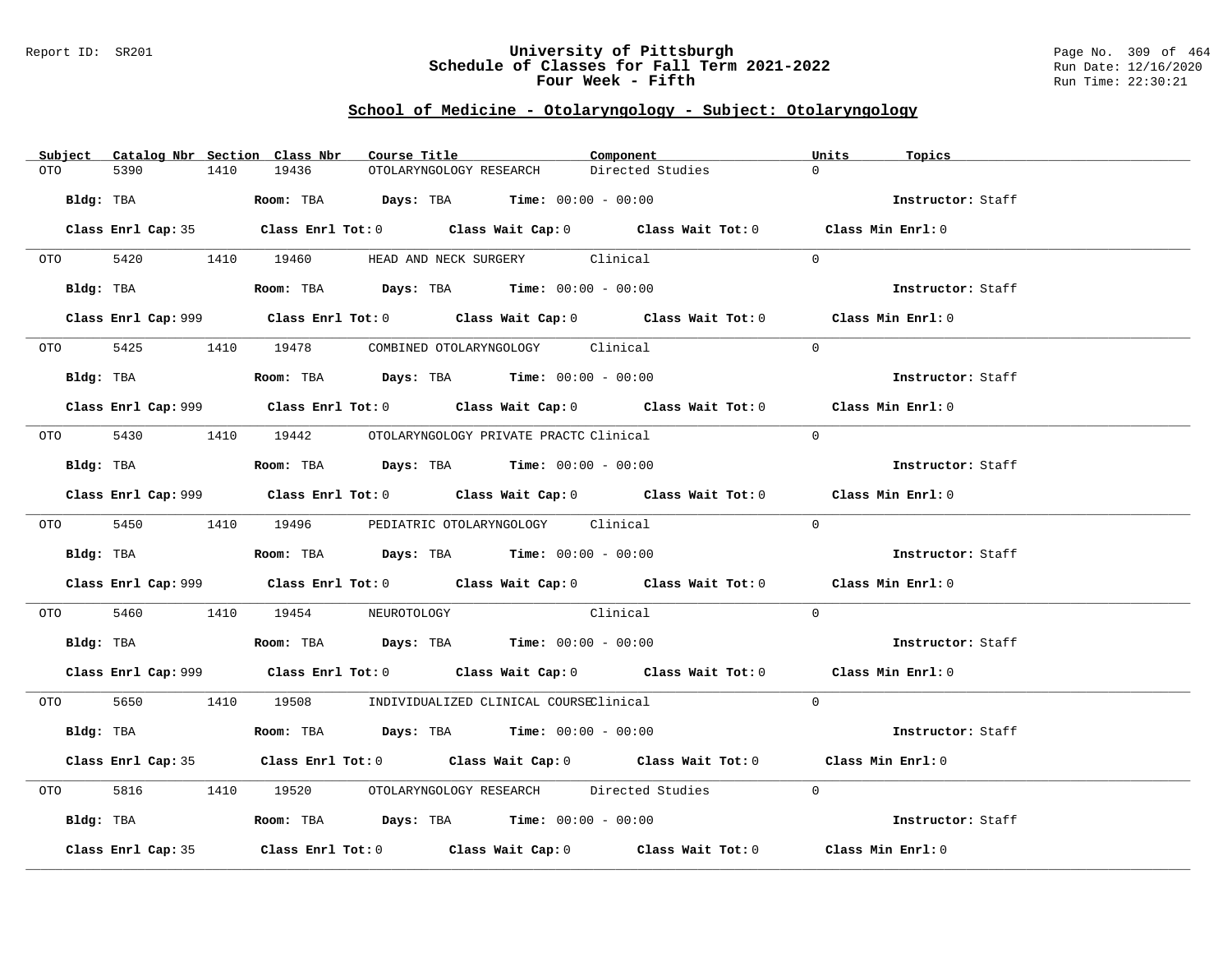| OTO        | 5899                 | 1800 | 23862               | INDEP STUDY IN OTOLARYNGOLOGY Independent Study |                              | U                   |                     |  |
|------------|----------------------|------|---------------------|-------------------------------------------------|------------------------------|---------------------|---------------------|--|
|            | Bldg: TO BE ARRANGED |      | Room: TBA           | Days: TBA                                       | <b>Time:</b> $00:00 - 00:00$ |                     | Instructor: Staff   |  |
|            | Class Enrl Cap: 35   |      | Class Enrl Tot: $0$ |                                                 | Class Wait Cap: 0            | Class Wait $Tot: 0$ | Class Min $Enrl: 0$ |  |
| <b>OTO</b> | 5900                 | 1410 | 19538               | EXTRAMURAL OTO LARYNOLOGY                       |                              | Clinical            | $\Omega$            |  |
| Bldg: TBA  |                      |      | Room: TBA           | Days: TBA                                       | <b>Time:</b> $00:00 - 00:00$ |                     | Instructor: Staff   |  |
|            | Class Enrl Cap: 35   |      | Class Enrl Tot: 0   |                                                 | Class Wait Cap: 0            | Class Wait Tot: 0   | Class Min Enrl: 0   |  |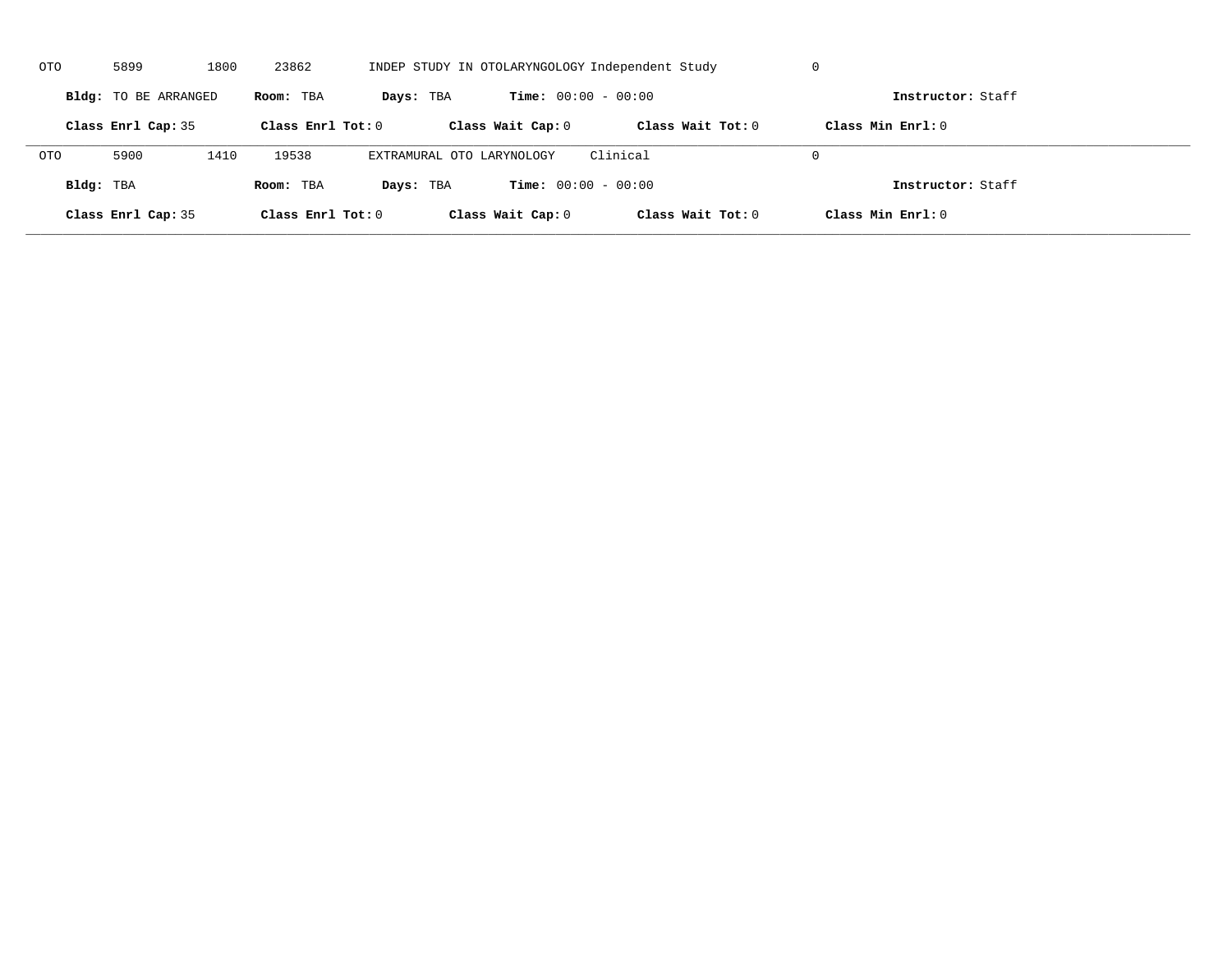#### Report ID: SR201 **University of Pittsburgh** Page No. 311 of 464 **Schedule of Classes for Fall Term 2021-2022** Run Date: 12/16/2020 **Four Week - Fifth** Run Time: 22:30:21

# **School of Medicine - Pathology - Subject: Pathology**

| Subject |                     |      | Catalog Nbr Section Class Nbr | Course Title <b>Seats</b>                                                             |           | Component                                                                                   | Units    | Topics            |
|---------|---------------------|------|-------------------------------|---------------------------------------------------------------------------------------|-----------|---------------------------------------------------------------------------------------------|----------|-------------------|
| MSPTH   | 5381                | 1410 | 20591                         | INDIVIDUAL STUDY                                                                      |           | Directed Studies                                                                            | $\Omega$ |                   |
|         |                     |      |                               | Bldg: TBA                    Room: TBA        Days: TBA        Time: 00:00 - 00:00    |           |                                                                                             |          | Instructor: Staff |
|         |                     |      |                               |                                                                                       |           |                                                                                             |          |                   |
|         |                     |      |                               |                                                                                       |           | Class Enrl Cap: 35 Class Enrl Tot: 0 Class Wait Cap: 0 Class Wait Tot: 0 Class Min Enrl: 0  |          |                   |
|         |                     |      |                               |                                                                                       |           | MSPTH 5382 1410 20597 PATHOLOGY RESEARCH Directed Studies 0                                 |          |                   |
|         | Bldg: TBA           |      |                               | Room: TBA Days: TBA Time: $00:00 - 00:00$                                             |           |                                                                                             |          | Instructor: Staff |
|         |                     |      |                               |                                                                                       |           | Class Enrl Cap: 35 Class Enrl Tot: 0 Class Wait Cap: 0 Class Wait Tot: 0 Class Min Enrl: 0  |          |                   |
|         |                     |      |                               | MSPTH 5420 1410 20609 ANATOMIC PATHOLOGY Clinical                                     |           |                                                                                             | $\Omega$ |                   |
|         | Bldg: TBA           |      |                               | Room: TBA $\rule{1em}{0.15mm}$ Days: TBA $\rule{1.5mm}{0.15mm}$ Time: $00:00 - 00:00$ |           |                                                                                             |          | Instructor: Staff |
|         |                     |      |                               |                                                                                       |           |                                                                                             |          |                   |
|         |                     |      |                               |                                                                                       |           | Class Enrl Cap: 35 Class Enrl Tot: 0 Class Wait Cap: 0 Class Wait Tot: 0 Class Min Enrl: 0  |          |                   |
| MSPTH   |                     |      |                               | 5421 1410 19184 BASIC PATHOLOGY                                                       | Practicum |                                                                                             | $\Omega$ |                   |
|         |                     |      |                               | Bldg: TBA                    Room: TBA         Days: TBA         Time: 00:00 - 00:00  |           |                                                                                             |          | Instructor: Staff |
|         |                     |      |                               |                                                                                       |           | Class Enrl Cap: 999 Class Enrl Tot: 0 Class Wait Cap: 0 Class Wait Tot: 0 Class Min Enrl: 0 |          |                   |
|         |                     |      |                               | MSPTH 5425 1410 20621 INTRO TO AUTOPSY PATHOLOGY Workshop                             |           |                                                                                             | $\Omega$ |                   |
|         | Bldg: TBA           |      |                               | Room: TBA $\rule{1em}{0.15mm}$ Days: TBA Time: $00:00 - 00:00$                        |           |                                                                                             |          | Instructor: Staff |
|         |                     |      |                               |                                                                                       |           | Class Enrl Cap: 35 Class Enrl Tot: 0 Class Wait Cap: 0 Class Wait Tot: 0 Class Min Enrl: 0  |          |                   |
|         |                     |      |                               | MSPTH 5427 1410 20627 THE NODULAR THYROID Clinical                                    |           |                                                                                             | $\Omega$ |                   |
|         |                     |      |                               | Bldg: TBA                   Room: TBA         Days: TBA         Time: $00:00 - 00:00$ |           |                                                                                             |          | Instructor: Staff |
|         |                     |      |                               |                                                                                       |           | Class Enrl Cap: 35 Class Enrl Tot: 0 Class Wait Cap: 0 Class Wait Tot: 0 Class Min Enrl: 0  |          |                   |
|         |                     |      |                               | MSPTH 5430 1410 20633 CLINICAL IMMUNOLOGY Clinical                                    |           |                                                                                             | $\Omega$ |                   |
|         |                     |      |                               | Bldg: TBA                    Room: TBA         Days: TBA        Time: 00:00 - 00:00   |           |                                                                                             |          | Instructor: Staff |
|         |                     |      |                               |                                                                                       |           | Class Enrl Cap: 35 Class Enrl Tot: 0 Class Wait Cap: 0 Class Wait Tot: 0 Class Min Enrl: 0  |          |                   |
| MSPTH   |                     |      |                               | 5441 1410 20639 SURGICAL & PERINATAL PATHOLOGYClinical                                |           |                                                                                             | $\Omega$ |                   |
|         |                     |      |                               | Bldg: TBA                   Room: TBA        Days: TBA        Time: 00:00 - 00:00     |           |                                                                                             |          | Instructor: Staff |
|         | Class Enrl Cap: 999 |      |                               |                                                                                       |           | Class Enrl Tot: $0$ Class Wait Cap: $0$ Class Wait Tot: $0$ Class Min Enrl: $0$             |          |                   |
|         |                     |      |                               |                                                                                       |           |                                                                                             |          |                   |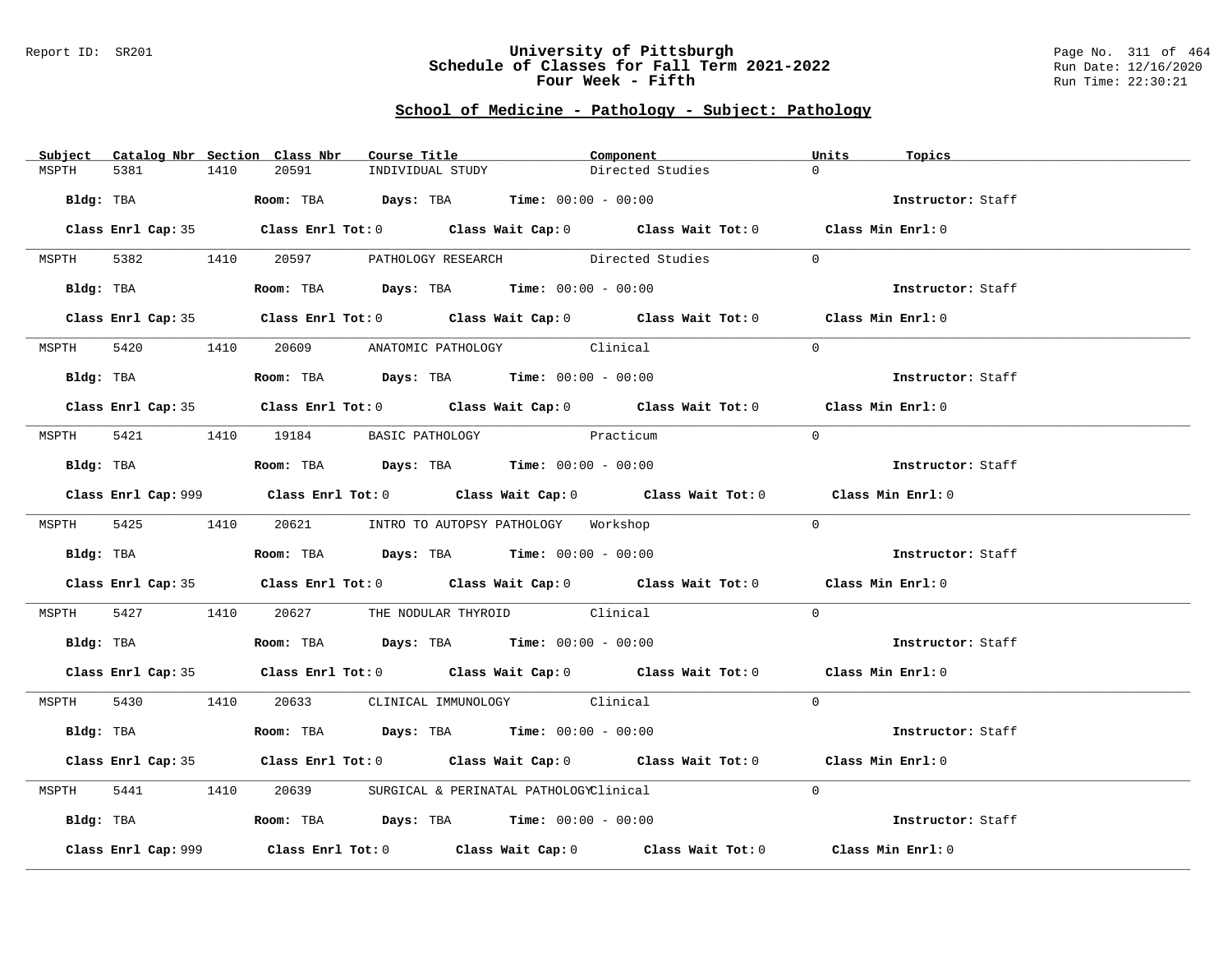| MSPTH 5442 | 1410 | 21132                                                                                 |  | INTERSTITIAL LUNG DISEASE Clinical |           |                                                                      | $\mathbf 0$                                                                                 |  |
|------------|------|---------------------------------------------------------------------------------------|--|------------------------------------|-----------|----------------------------------------------------------------------|---------------------------------------------------------------------------------------------|--|
|            |      | Bldg: TBA                     Room: TBA         Days: TBA         Time: TBA           |  |                                    |           |                                                                      | Instructor: Staff                                                                           |  |
|            |      |                                                                                       |  |                                    |           |                                                                      | Class Enrl Cap: 35 Class Enrl Tot: 0 Class Wait Cap: 0 Class Wait Tot: 0 Class Min Enrl: 0  |  |
|            |      | MSPTH 5450 1410 19196 PEDIATRIC PATHOLOGY Clinical                                    |  |                                    |           |                                                                      | $\Omega$                                                                                    |  |
|            |      |                                                                                       |  |                                    |           |                                                                      | Instructor: Staff                                                                           |  |
|            |      |                                                                                       |  |                                    |           |                                                                      | Class Enrl Cap: 35 Class Enrl Tot: 0 Class Wait Cap: 0 Class Wait Tot: 0 Class Min Enrl: 0  |  |
|            |      | MSPTH 5460 1410 20645 NEUROPATHOLOGY Clinical                                         |  |                                    |           |                                                                      | $\Omega$                                                                                    |  |
|            |      | Bldg: TBA                   Room: TBA         Days: TBA         Time: 00:00 - 00:00   |  |                                    |           |                                                                      | Instructor: Staff                                                                           |  |
|            |      |                                                                                       |  |                                    |           |                                                                      | Class Enrl Cap: 35 Class Enrl Tot: 0 Class Wait Cap: 0 Class Wait Tot: 0 Class Min Enrl: 0  |  |
|            |      | MSPTH 5471 1410 20651 HEMATOPATHOLOGY Clinical                                        |  |                                    |           |                                                                      | $\Omega$                                                                                    |  |
|            |      | Bldg: TBA                   Room: TBA         Days: TBA         Time: $00:00 - 00:00$ |  |                                    |           |                                                                      | Instructor: Staff                                                                           |  |
|            |      |                                                                                       |  |                                    |           |                                                                      | Class Enrl Cap: 999 Class Enrl Tot: 0 Class Wait Cap: 0 Class Wait Tot: 0 Class Min Enrl: 0 |  |
|            |      | MSPTH 5480 1410 19202 PATHOLOGY PRACTICE Clinical                                     |  |                                    |           |                                                                      | $\Omega$                                                                                    |  |
|            |      | Bldg: TBA                   Room: TBA         Days: TBA         Time: $00:00 - 00:00$ |  |                                    |           |                                                                      | Instructor: Staff                                                                           |  |
|            |      |                                                                                       |  |                                    |           |                                                                      | Class Enrl Cap: 35 Class Enrl Tot: 0 Class Wait Cap: 0 Class Wait Tot: 0 Class Min Enrl: 0  |  |
|            |      |                                                                                       |  |                                    |           |                                                                      | $\Omega$                                                                                    |  |
|            |      | MSPTH 5485 1410 20657 LABORATORY MEDICINE Clinical                                    |  |                                    |           |                                                                      |                                                                                             |  |
|            |      | Bldg: TBA                    Room: TBA         Days: TBA        Time: $00:00 - 00:00$ |  |                                    |           |                                                                      | Instructor: Staff                                                                           |  |
|            |      |                                                                                       |  |                                    |           |                                                                      | Class Enrl Cap: 999 Class Enrl Tot: 0 Class Wait Cap: 0 Class Wait Tot: 0 Class Min Enrl: 0 |  |
|            |      | MSPTH 5487 1410 19640 MUSCULOSKELETAL ONCOLOGY Clinical                               |  |                                    |           |                                                                      | $\Omega$                                                                                    |  |
|            |      | Bldg: TBA                   Room: TBA         Days: TBA         Time: $00:00 - 00:00$ |  |                                    |           |                                                                      | Instructor: Staff                                                                           |  |
|            |      |                                                                                       |  |                                    |           |                                                                      | Class Enrl Cap: 35 Class Enrl Tot: 0 Class Wait Cap: 0 Class Wait Tot: 0 Class Min Enrl: 0  |  |
|            |      |                                                                                       |  |                                    |           | MSPTH 5650 1800 23904 INDIVIDUALIZED CLINICAL COURSEDirected Studies | $\overline{0}$                                                                              |  |
|            |      | Bldg: TO BE ARRANGED Room: TBA Days: TBA Time: 00:00 - 00:00                          |  |                                    |           |                                                                      | Instructor: Staff                                                                           |  |
|            |      |                                                                                       |  |                                    |           |                                                                      | Class Enrl Cap: 35 Class Enrl Tot: 0 Class Wait Cap: 0 Class Wait Tot: 0 Class Min Enrl: 0  |  |
|            |      | MSPTH 5860 1410 19214 IMMUNOLOGY                                                      |  |                                    | Practicum |                                                                      | $\Omega$                                                                                    |  |
|            |      | <b>Bldg:</b> TBA <b>Room:</b> TBA <b>Days:</b> TBA <b>Time:</b> $00:00 - 00:00$       |  |                                    |           |                                                                      | Instructor: Staff                                                                           |  |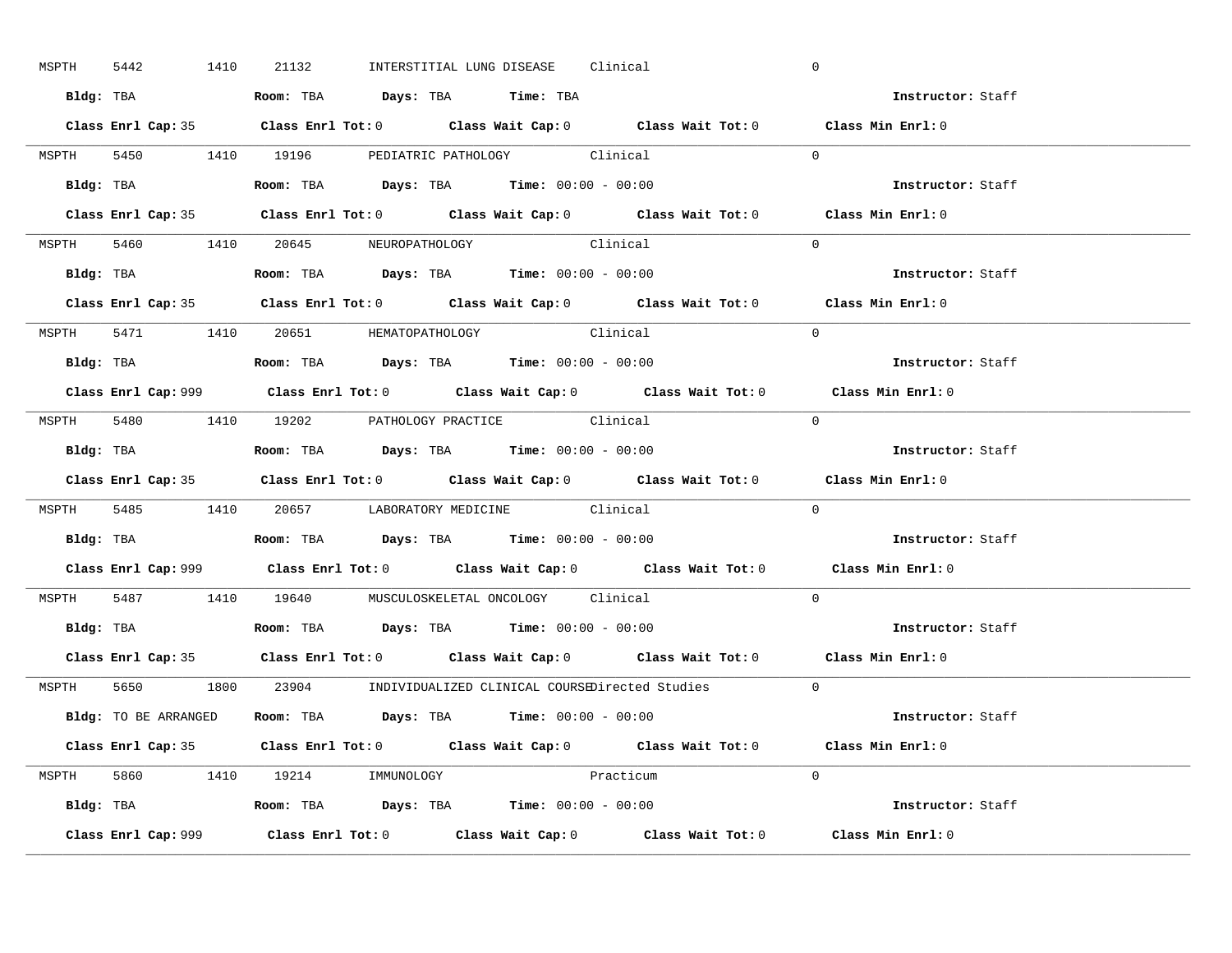#### Report ID: SR201 **University of Pittsburgh** Page No. 313 of 464 **Schedule of Classes for Fall Term 2021-2022** Run Date: 12/16/2020 **Four Week - Fifth** Run Time: 22:30:21

### **School of Medicine - Pathology - Subject: Pathology**

| Subject   |                    |      | Catalog Nbr Section Class Nbr | Course Title     |                                                                | Component                                                                                          | Units          | Topics            |
|-----------|--------------------|------|-------------------------------|------------------|----------------------------------------------------------------|----------------------------------------------------------------------------------------------------|----------------|-------------------|
| MSPTH     | 5861               | 1410 | 19220                         |                  | BIOLOGY OF CANCER                                              | Clinical                                                                                           | $\cap$         |                   |
|           |                    |      |                               |                  |                                                                |                                                                                                    |                | Instructor: Staff |
| Bldg: TBA |                    |      |                               |                  | Room: TBA $Days:$ TBA $Time: 00:00 - 00:00$                    |                                                                                                    |                |                   |
|           | Class Enrl Cap: 35 |      |                               |                  |                                                                | Class Enrl Tot: $0$ Class Wait Cap: $0$ Class Wait Tot: $0$ Class Min Enrl: $0$                    |                |                   |
| MSPTH     | 5862               | 1410 | 19232                         |                  | BIOCHEMISTRY PATHOLOGY Clinical                                |                                                                                                    | $\Omega$       |                   |
| Bldg: TBA |                    |      |                               |                  | Room: TBA $\rule{1em}{0.15mm}$ Days: TBA Time: $00:00 - 00:00$ |                                                                                                    |                | Instructor: Staff |
|           | Class Enrl Cap: 35 |      |                               |                  |                                                                | Class Enrl Tot: $0$ Class Wait Cap: $0$ Class Wait Tot: $0$ Class Min Enrl: $0$                    |                |                   |
| MSPTH     | 5863               | 1410 | 20663                         | TUMOR IMMUNOLOGY | Clinical                                                       |                                                                                                    | $\mathbf 0$    |                   |
| Bldg: TBA |                    |      |                               |                  | Room: TBA $Days:$ TBA $Time: 00:00 - 00:00$                    |                                                                                                    |                | Instructor: Staff |
|           | Class Enrl Cap: 35 |      |                               |                  |                                                                | Class Enrl Tot: $0$ Class Wait Cap: $0$ Class Wait Tot: $0$ Class Min Enrl: $0$                    |                |                   |
| MSPTH     | 5865               | 1410 | 19238                         |                  |                                                                | HEAD, NECK AND ORAL PATHOLOGY Directed Studies                                                     | $\mathbf{0}$   |                   |
| Bldg: TBA |                    |      |                               |                  | Room: TBA $\rule{1em}{0.15mm}$ Days: TBA Time: $00:00 - 00:00$ |                                                                                                    |                | Instructor: Staff |
|           | Class Enrl Cap: 35 |      |                               |                  |                                                                | Class Enrl Tot: $0$ Class Wait Cap: $0$ Class Wait Tot: $0$ Class Min Enrl: $0$                    |                |                   |
| MSPTH     | 5869               | 1410 | 20669                         |                  |                                                                | INDEPENDENT STUDY IN PATHOLOGYIndependent Study                                                    | $\overline{0}$ |                   |
| Bldg: TBA |                    |      |                               |                  | Room: TBA $\rule{1em}{0.15mm}$ Days: TBA Time: $00:00 - 00:00$ |                                                                                                    |                | Instructor: Staff |
|           | Class Enrl Cap: 35 |      |                               |                  |                                                                | Class Enrl Tot: 0 $\qquad$ Class Wait Cap: 0 $\qquad$ Class Wait Tot: 0 $\qquad$ Class Min Enrl: 0 |                |                   |
| MSPTH     | 5900               | 1410 | 20675                         |                  | EXTRAMURAL PATHOLOGY Clinical                                  |                                                                                                    | $\mathbf 0$    |                   |
| Bldg: TBA |                    |      |                               |                  | Room: TBA $Days:$ TBA Time: $00:00 - 00:00$                    |                                                                                                    |                | Instructor: Staff |
|           |                    |      |                               |                  |                                                                | Class Enrl Cap: 35 Class Enrl Tot: 0 Class Wait Cap: 0 Class Wait Tot: 0 Class Min Enrl: 0         |                |                   |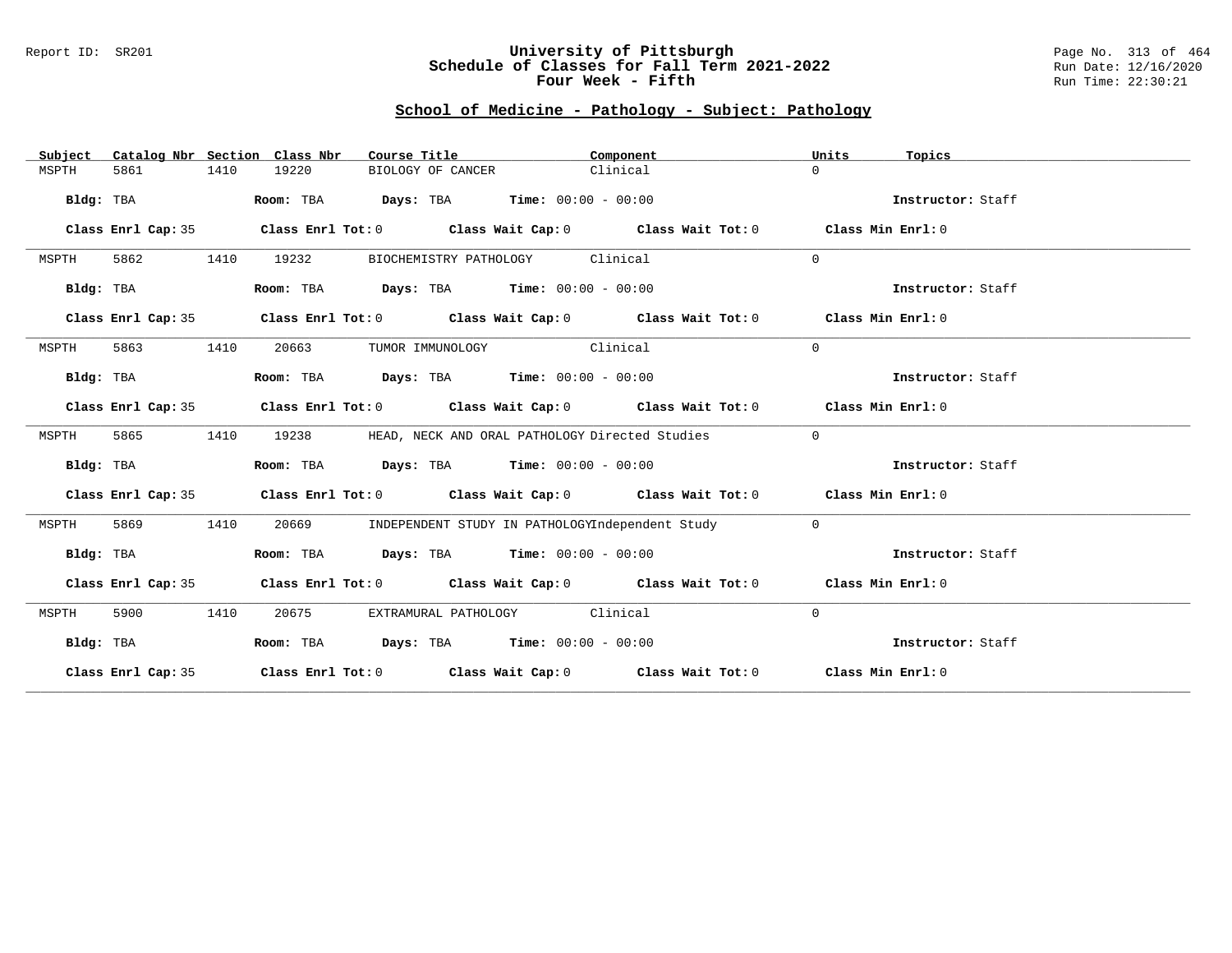#### Report ID: SR201 **University of Pittsburgh** Page No. 314 of 464 **Schedule of Classes for Fall Term 2021-2022** Run Date: 12/16/2020 **Four Week - Fifth** Run Time: 22:30:21

# **School of Medicine - Pediatrics - Subject: Pediatrics**

| Subject<br>Catalog Nbr Section Class Nbr | Course Title                                                                                | Component | Units<br>Topics   |
|------------------------------------------|---------------------------------------------------------------------------------------------|-----------|-------------------|
| PEDS<br>5345<br>1410                     | 19556<br>PEDS CLERKSHIP REPEAT COURSE Directed Studies                                      |           | $\Omega$          |
| Bldg: TBA                                | Room: TBA Days: TBA Time: $00:00 - 00:00$                                                   |           | Instructor: Staff |
|                                          |                                                                                             |           |                   |
|                                          | Class Enrl Cap: 35 Class Enrl Tot: 0 Class Wait Cap: 0 Class Wait Tot: 0 Class Min Enrl: 0  |           |                   |
|                                          | PEDS 5351 1410 19574 PEDIATRIC INPATIENT MEDICINE Clinical                                  |           | $\Omega$          |
| Bldg: TBA                                | Room: TBA $\rule{1em}{0.15mm}$ Days: TBA $\rule{1.15mm}]{0.15mm}$ Time: $00:00 - 00:00$     |           | Instructor: Staff |
|                                          | Class Enrl Cap: 35 Class Enrl Tot: 0 Class Wait Cap: 0 Class Wait Tot: 0 Class Min Enrl: 0  |           |                   |
| PEDS                                     | 5386 1410 19466 INDIVIDUAL STUDY OR RESEARCH Directed Studies                               |           | $\Omega$          |
| Bldg: TBA                                | Room: TBA $Days:$ TBA $Time: 00:00 - 00:00$                                                 |           | Instructor: Staff |
|                                          | Class Enrl Cap: 35 Class Enrl Tot: 0 Class Wait Cap: 0 Class Wait Tot: 0 Class Min Enrl: 0  |           |                   |
|                                          |                                                                                             |           |                   |
| PEDS                                     | 5401 1410 19592 ADV PEDIATRIC IN-PATIENT (AI) Clinical                                      |           | $\Omega$          |
| Bldg: TBA                                | Room: TBA $Days:$ TBA Time: $00:00 - 00:00$                                                 |           | Instructor: Staff |
|                                          | Class Enrl Cap: 999 Class Enrl Tot: 0 Class Wait Cap: 0 Class Wait Tot: 0 Class Min Enrl: 0 |           |                   |
|                                          | PEDS 5406 1410 19610 EXTRAMURAL ACTING INTERNSHIP Clinical                                  |           | $\Omega$          |
| Bldg: TBA                                | Room: TBA $Days:$ TBA $Time: 00:00 - 00:00$                                                 |           | Instructor: Staff |
|                                          | Class Enrl Cap: 35 Class Enrl Tot: 0 Class Wait Cap: 0 Class Wait Tot: 0 Class Min Enrl: 0  |           |                   |
|                                          | PEDS 5410 1410 19472 PRIMARY CARE PEDIATRICS Clinical                                       |           | $\overline{0}$    |
|                                          |                                                                                             |           | Instructor: Staff |
|                                          | Class Enrl Cap: 999 Class Enrl Tot: 0 Class Wait Cap: 0 Class Wait Tot: 0 Class Min Enrl: 0 |           |                   |
|                                          | PEDS 5421 1410 19676 ALLERGY AND IMMUNOLOGY Clinical                                        |           | $\Omega$          |
| Bldg: TBA                                | Room: TBA $Days:$ TBA Time: $00:00 - 00:00$                                                 |           | Instructor: Staff |
|                                          | Class Enrl Cap: 999 Class Enrl Tot: 0 Class Wait Cap: 0 Class Wait Tot: 0 Class Min Enrl: 0 |           |                   |
| 5425<br>PEDS                             | 1410 19760 PEDIATRIC RHEUMATOLOGY Clinical                                                  |           | $\Omega$          |
| Bldg: TBA                                | Room: TBA $\rule{1em}{0.15mm}$ Days: TBA Time: $00:00 - 00:00$                              |           | Instructor: Staff |
|                                          |                                                                                             |           |                   |
| Class Enrl Cap: 35                       | Class Enrl Tot: $0$ Class Wait Cap: $0$ Class Wait Tot: $0$                                 |           | Class Min Enrl: 0 |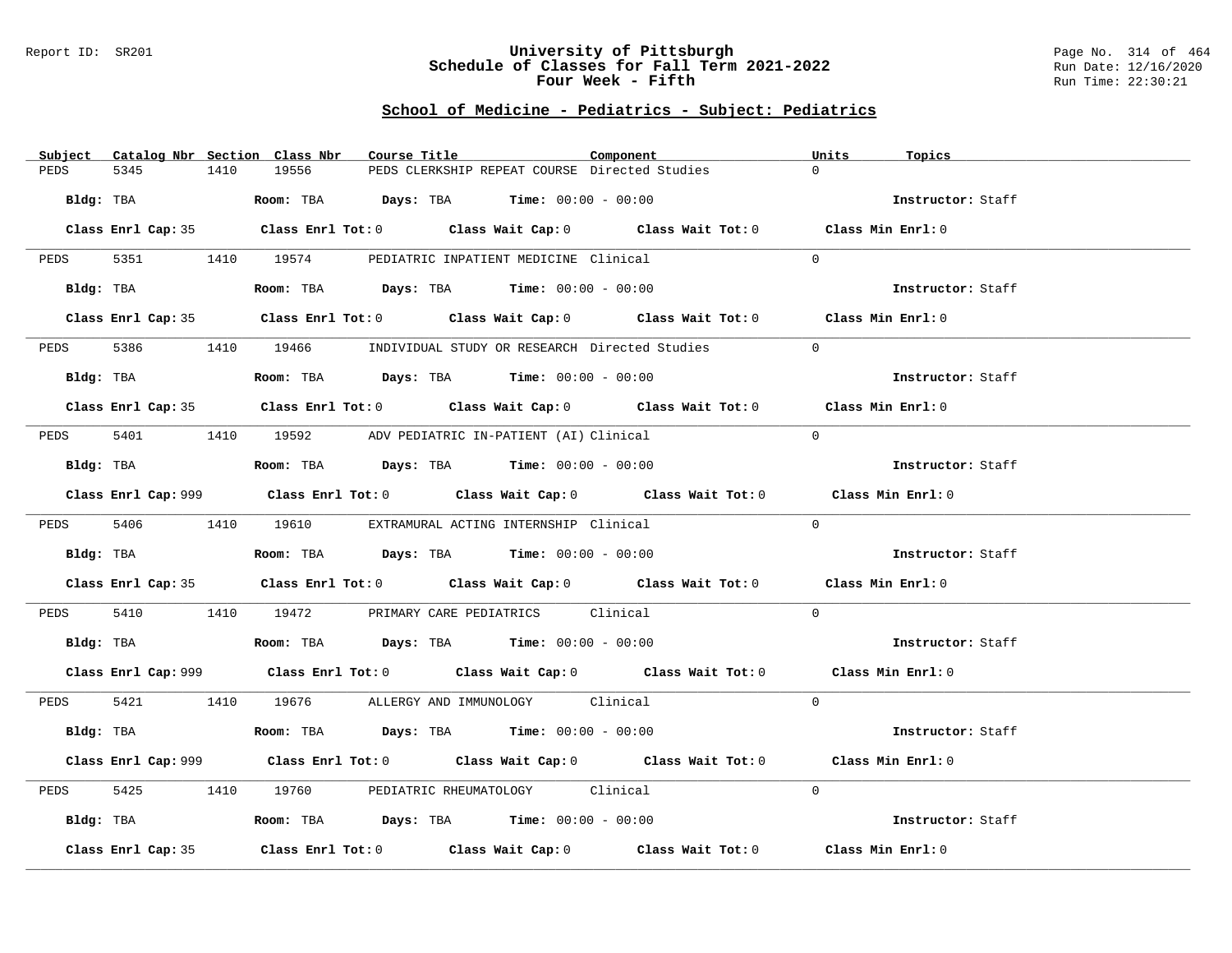| PEDS | 5430      |           | 1410 19772                                                                             |  | PEDIATRIC CARDIOLOGY Clinical |                                                                                             |            | $\overline{0}$           |  |
|------|-----------|-----------|----------------------------------------------------------------------------------------|--|-------------------------------|---------------------------------------------------------------------------------------------|------------|--------------------------|--|
|      |           |           | Bldg: TBA                   Room: TBA         Days: TBA         Time: $00:00 - 00:00$  |  |                               |                                                                                             |            | Instructor: Staff        |  |
|      |           |           |                                                                                        |  |                               | Class Enrl Cap: 999 Class Enrl Tot: 0 Class Wait Cap: 0 Class Wait Tot: 0 Class Min Enrl: 0 |            |                          |  |
|      |           |           | PEDS 5440 1410 19790 ENDCRNLGY, METBLSM & DIABETES Clinical                            |  |                               |                                                                                             |            | $\Omega$                 |  |
|      |           | Bldg: TBA | Room: TBA $Days:$ TBA $Time: 00:00 - 00:00$                                            |  |                               |                                                                                             |            | Instructor: Staff        |  |
|      |           |           |                                                                                        |  |                               | Class Enrl Cap: 999 Class Enrl Tot: 0 Class Wait Cap: 0 Class Wait Tot: 0 Class Min Enrl: 0 |            |                          |  |
|      |           |           | PEDS 5450 1410 19808 PEDIATRIC INFECTIOUS DISEASES Clinical                            |  |                               |                                                                                             |            | $\Omega$                 |  |
|      |           |           | Bldg: TBA                    Room: TBA         Days: TBA        Time: $00:00 - 00:00$  |  |                               |                                                                                             |            | Instructor: Staff        |  |
|      |           |           |                                                                                        |  |                               | Class Enrl Cap: 999 Class Enrl Tot: 0 Class Wait Cap: 0 Class Wait Tot: 0 Class Min Enrl: 0 |            |                          |  |
|      |           |           | PEDS 5455 1410 19838 PEDIATRIC DERMATOLOGY Clinical                                    |  |                               |                                                                                             |            | $\Omega$                 |  |
|      |           |           | Bldg: TBA                    Room: TBA         Days: TBA         Time: $00:00 - 00:00$ |  |                               |                                                                                             |            | Instructor: Staff        |  |
|      |           |           |                                                                                        |  |                               | Class Enrl Cap: 35 Class Enrl Tot: 0 Class Wait Cap: 0 Class Wait Tot: 0 Class Min Enrl: 0  |            |                          |  |
|      |           |           | PEDS 5460 1410 19856 NEONATOLOGY                                                       |  |                               | Clinical                                                                                    | $\bigcirc$ |                          |  |
|      |           |           |                                                                                        |  |                               |                                                                                             |            | Instructor: Staff        |  |
|      |           |           |                                                                                        |  |                               |                                                                                             |            |                          |  |
|      |           |           |                                                                                        |  |                               | Class Enrl Cap: 999 Class Enrl Tot: 0 Class Wait Cap: 0 Class Wait Tot: 0 Class Min Enrl: 0 |            |                          |  |
|      |           |           | PEDS 5465 1410 19874 BREASTFEEDING ELECTIVE Clinical                                   |  |                               |                                                                                             |            | $\mathbf{0}$             |  |
|      | Bldg: TBA |           | Room: TBA $\rule{1em}{0.15mm}$ Days: TBA Time: $00:00 - 00:00$                         |  |                               |                                                                                             |            | <b>Instructor:</b> Staff |  |
|      |           |           |                                                                                        |  |                               | Class Enrl Cap: 35 Class Enrl Tot: 0 Class Wait Cap: 0 Class Wait Tot: 0 Class Min Enrl: 0  |            |                          |  |
|      |           |           | PEDS 5470 1410 20012 GENETICS                                                          |  |                               | Clinical                                                                                    |            | $\Omega$                 |  |
|      |           |           | Bldg: TBA                    Room: TBA         Days: TBA         Time: $00:00 - 00:00$ |  |                               |                                                                                             |            | Instructor: Staff        |  |
|      |           |           |                                                                                        |  |                               | Class Enrl Cap: 999 Class Enrl Tot: 0 Class Wait Cap: 0 Class Wait Tot: 0 Class Min Enrl: 0 |            |                          |  |
|      |           |           | PEDS 5480 1410 20018 NEPHROLOGY                                                        |  |                               | Clinical                                                                                    |            | $\Omega$                 |  |
|      |           |           | Bldg: TBA                   Room: TBA         Days: TBA         Time: 00:00 - 00:00    |  |                               |                                                                                             |            | Instructor: Staff        |  |
|      |           |           |                                                                                        |  |                               | Class Enrl Cap: 999 Class Enrl Tot: 0 Class Wait Cap: 0 Class Wait Tot: 0 Class Min Enrl: 0 |            |                          |  |
|      |           |           | PEDS 5490 1410 20024 HEMATOLOGY/ONCOLOGY Clinical                                      |  |                               |                                                                                             |            | $\Omega$                 |  |
|      |           |           | <b>Bldg:</b> TBA <b>ROOM:</b> TBA <b>Days:</b> TBA <b>Time:</b> $00:00 - 00:00$        |  |                               |                                                                                             |            | Instructor: Staff        |  |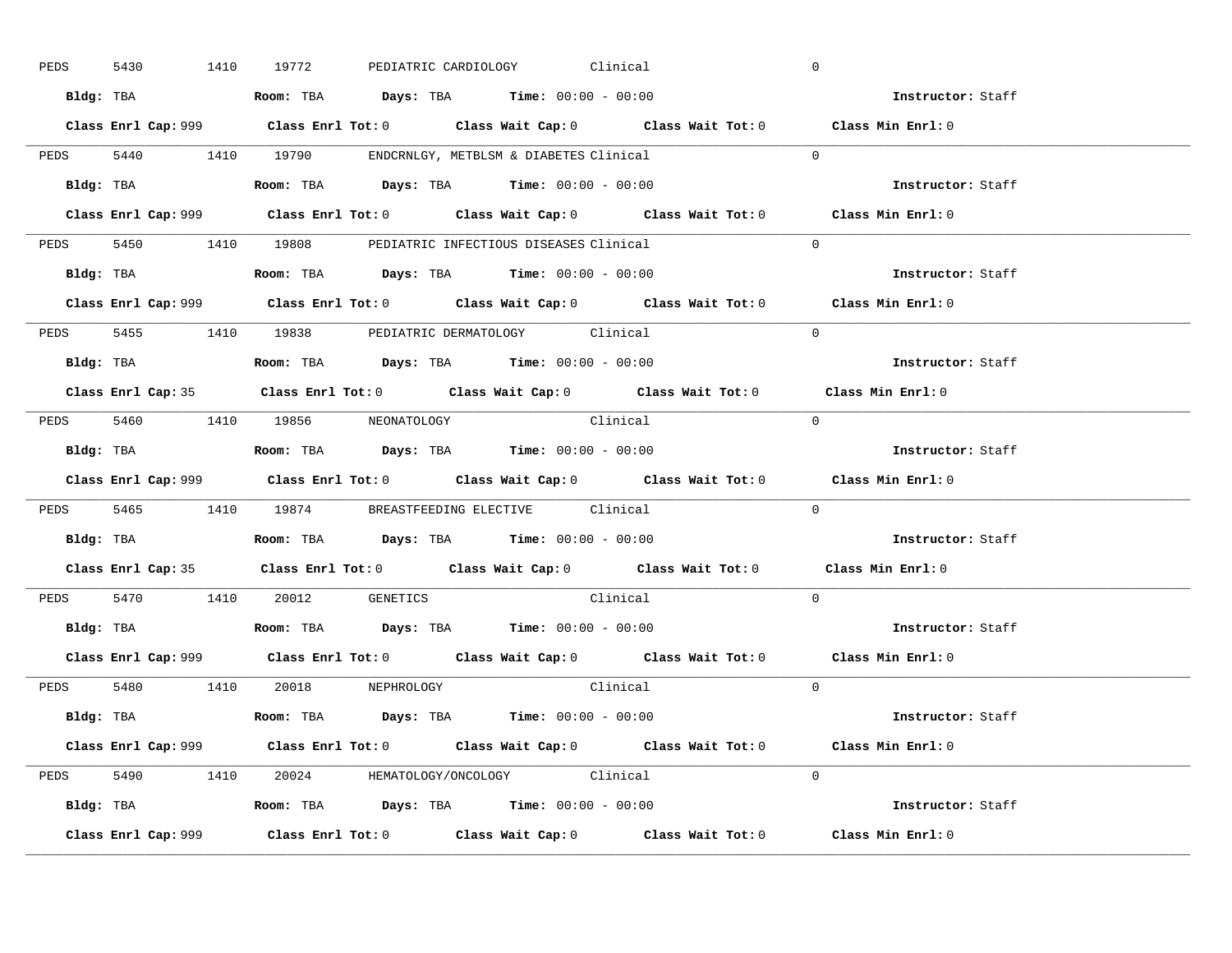#### Report ID: SR201 **University of Pittsburgh** Page No. 316 of 464 **Schedule of Classes for Fall Term 2021-2022** Run Date: 12/16/2020 **Four Week - Fifth** Run Time: 22:30:21

# **School of Medicine - Pediatrics - Subject: Pediatrics**

| Subject Catalog Nbr Section Class Nbr | Course Title                                                                                       | Component | Units<br>Topics   |
|---------------------------------------|----------------------------------------------------------------------------------------------------|-----------|-------------------|
| 5491<br>PEDS<br>1050                  | 21103<br>NEONATOLOGY                                                                               | Clinical  | $\Omega$          |
| Bldg: TBA                             | Room: TBA Days: TBA Time: TBA                                                                      |           | Instructor: Staff |
|                                       | Class Enrl Cap: 200 Class Enrl Tot: 0 Class Wait Cap: 0 Class Wait Tot: 0 Class Min Enrl: 0        |           |                   |
|                                       | PEDS 5500 1410 20078 EMERGENCY PEDIATRICS Clinical                                                 |           | $\Omega$          |
|                                       | Bldg: TBA                   Room: TBA        Days: TBA        Time: $00:00 - 00:00$                |           | Instructor: Staff |
|                                       | Class Enrl Cap: 999 Class Enrl Tot: 0 Class Wait Cap: 0 Class Wait Tot: 0 Class Min Enrl: 0        |           |                   |
| 5510 1410<br>PEDS                     | 20102 PEDIATRIC GASTROENTEROLOGY Clinical                                                          |           | $\Omega$          |
| Bldg: TBA                             | Room: TBA $Days:$ TBA $Time: 00:00 - 00:00$                                                        |           | Instructor: Staff |
|                                       | Class Enrl Cap: 999 Class Enrl Tot: 0 Class Wait Cap: 0 Class Wait Tot: 0 Class Min Enrl: 0        |           |                   |
|                                       | PEDS 5520 1410 20114 DEVELOPMENTAL PEDIATRICS Clinical                                             |           | $\Omega$          |
|                                       | Bldg: TBA                   Room: TBA         Days: TBA         Time: 00:00 - 00:00                |           | Instructor: Staff |
|                                       | Class Enrl Cap: 999 Class Enrl Tot: 0 Class Wait Cap: 0 Class Wait Tot: 0 Class Min Enrl: 0        |           |                   |
|                                       | PEDS 5521 1800 24693 TRIPLE BOARD PEDIATRICS Clinical                                              |           | $\Omega$          |
| Bldg: TO BE ARRANGED                  | Room: TBA $Days:$ TBA $Time:$ 00:00 - 00:00                                                        |           | Instructor: Staff |
|                                       | Class Enrl Cap: 35 Class Enrl Tot: 0 Class Wait Cap: 0 Class Wait Tot: 0 Class Min Enrl: 0         |           |                   |
| PEDS                                  | 5530 1410 20126 POISON CENTER Practicum                                                            |           | $\Omega$          |
|                                       | <b>Bldg:</b> TBA <b>Room:</b> TBA <b>Days:</b> TBA <b>Time:</b> $00:00 - 00:00$                    |           | Instructor: Staff |
|                                       | Class Enrl Cap: 999 Class Enrl Tot: 0 Class Wait Cap: 0 Class Wait Tot: 0 Class Min Enrl: 0        |           |                   |
|                                       | PEDS 5540 1410 20144 PEDIATRIC PULMONOLOGY Clinical                                                |           | $\Omega$          |
|                                       | <b>Bldg:</b> TBA <b>ROOM:</b> TBA <b>Days:</b> TBA <b>Time:</b> $00:00 - 00:00$                    |           | Instructor: Staff |
|                                       | Class Enrl Cap: 999 Class Enrl Tot: 0 Class Wait Cap: 0 Class Wait Tot: 0 Class Min Enrl: 0        |           |                   |
| 5550 1410<br>PEDS                     | 20162 ADOLESCENT MEDICINE Clinical                                                                 |           | $\Omega$          |
|                                       | Bldg: TBA                        Room: TBA          Days: TBA         Time: $00:00 - 00:00$        |           | Instructor: Staff |
| Class Enrl Cap: 999                   | Class Enrl Tot: 0 $\qquad$ Class Wait Cap: 0 $\qquad$ Class Wait Tot: 0 $\qquad$ Class Min Enrl: 0 |           |                   |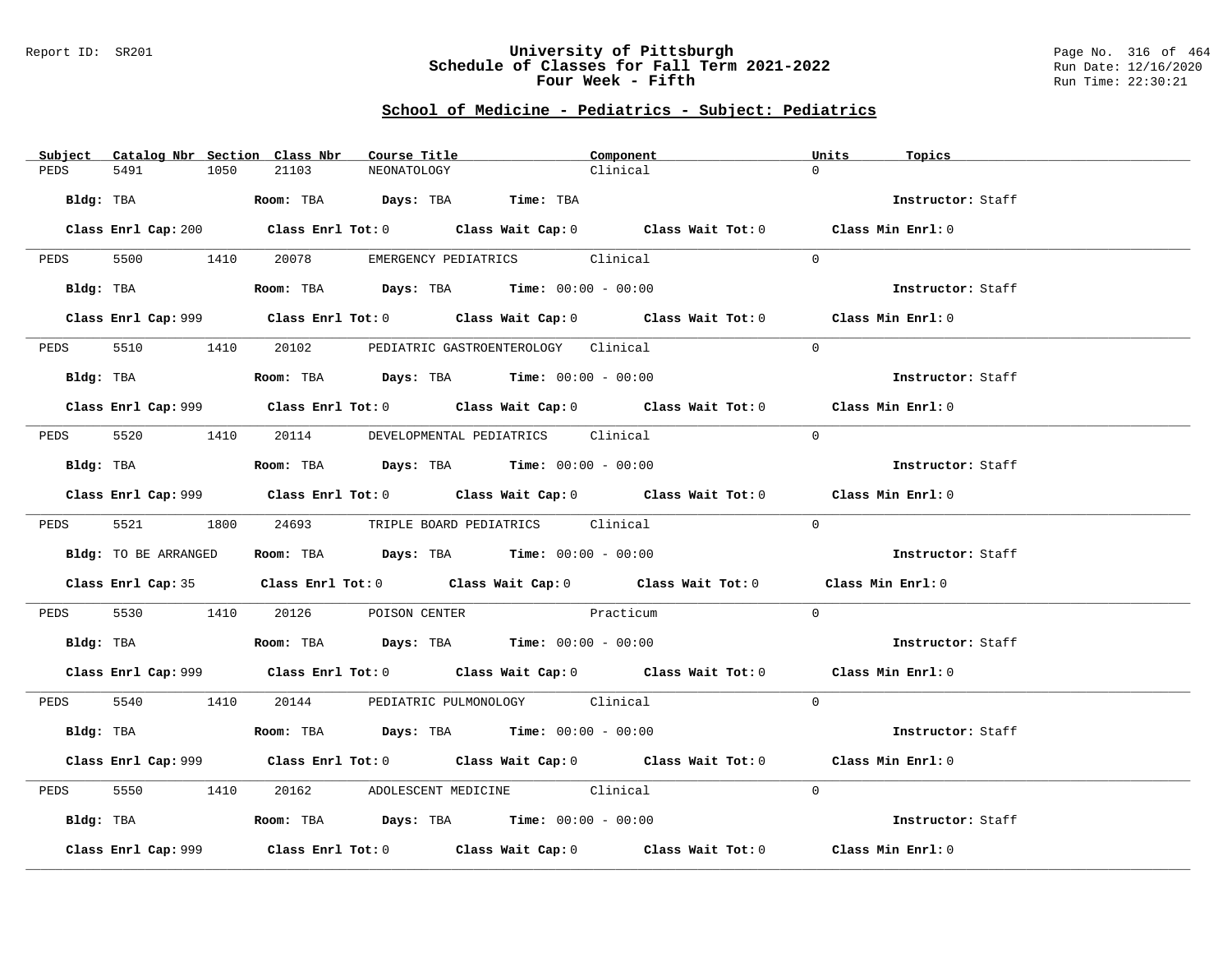| PEDS | 5560<br>1410         | AMBULATORY PEDIATRICS Clinical<br>19484                                                     | $\overline{0}$ |                               |
|------|----------------------|---------------------------------------------------------------------------------------------|----------------|-------------------------------|
|      | Bldg: TBA            | <b>Room:</b> TBA $Days: TBA$ <b>Time:</b> $00:00 - 00:00$                                   |                | <b>Instructor:</b> Staff      |
|      |                      | Class Enrl Cap: 999 Class Enrl Tot: 0 Class Wait Cap: 0 Class Wait Tot: 0 Class Min Enrl: 0 |                |                               |
| PEDS |                      | 5570 1410 19490 ADOLSCNT AND YOUNG ADLT MEDICNClinical                                      | $\Omega$       |                               |
|      | Bldg: TBA            | Room: TBA $\rule{1em}{0.15mm}$ Days: TBA Time: $00:00 - 00:00$                              |                | Instructor: Staff             |
|      |                      | Class Enrl Cap: 999 Class Enrl Tot: 0 Class Wait Cap: 0 Class Wait Tot: 0 Class Min Enrl: 0 |                |                               |
| PEDS |                      | 5580 1410 19502 SCHOOL HEALTH Clinical                                                      | $\Omega$       |                               |
|      | Bldg: TBA            | Room: TBA $Days:$ TBA $Time: 00:00 - 00:00$                                                 |                | Instructor: Staff             |
|      |                      | Class Enrl Cap: 999 Class Enrl Tot: 0 Class Wait Cap: 0 Class Wait Tot: 0 Class Min Enrl: 0 |                |                               |
|      |                      | PEDS 5650 1410 20180 INDIVIDUALIZED CLINICAL COURSELecture                                  | $\Omega$       |                               |
|      | Bldg: TBA            | Room: TBA $Days:$ TBA $Time: 00:00 - 00:00$                                                 |                | Instructor: Staff             |
|      |                      | Class Enrl Cap: 35 Class Enrl Tot: 0 Class Wait Cap: 0 Class Wait Tot: 0 Class Min Enrl: 0  |                |                               |
| PEDS | 5720 1410            | 20198 MOLECULAR MEDICINE (ILS) Lecture                                                      | $\overline{0}$ |                               |
|      |                      | Bldg: TBA                       Room: TBA          Days: TBA          Time: 00:00 - 00:00   |                | Instructor: Staff             |
|      |                      | Class Enrl Cap: 999 Class Enrl Tot: 0 Class Wait Cap: 0 Class Wait Tot: 0 Class Min Enrl: 0 |                |                               |
|      |                      | PEDS 5750 1800 28629 GET READY FOR RESIDENCY Clinical                                       | $\Omega$       |                               |
|      | Bldg: TO BE ARRANGED | Room: TBA $Days:$ TBA $Time: 00:00 - 00:00$                                                 |                | Instructor: Fontenot, Amber L |
|      |                      |                                                                                             |                | Kirk, Kimberly Ann            |
|      |                      | Class Enrl Cap: 35 Class Enrl Tot: 0 Class Wait Cap: 0 Class Wait Tot: 0 Class Min Enrl: 0  |                |                               |
|      |                      | PEDS 5845 1410 20222 PEDIATRIC RESEARCH Directed Studies 0                                  |                |                               |
|      | Bldg: TBA            | Room: TBA $\rule{1em}{0.15mm}$ Days: TBA Time: $00:00 - 00:00$                              |                | Instructor: Staff             |
|      |                      | Class Enrl Cap: 35 Class Enrl Tot: 0 Class Wait Cap: 0 Class Wait Tot: 0 Class Min Enrl: 0  |                |                               |
| PEDS | 5899                 | 1220 23986 INDEPENDENT STUDY PEDIATRIC Independent Study 0                                  |                |                               |
|      | Bldg: TO BE ARRANGED | Room: TBA Days: TBA Time: $00:00 - 00:00$                                                   |                |                               |
|      |                      | Class Enrl Cap: 35 Class Enrl Tot: 0 Class Wait Cap: 0 Class Wait Tot: 0 Class Min Enrl: 0  |                |                               |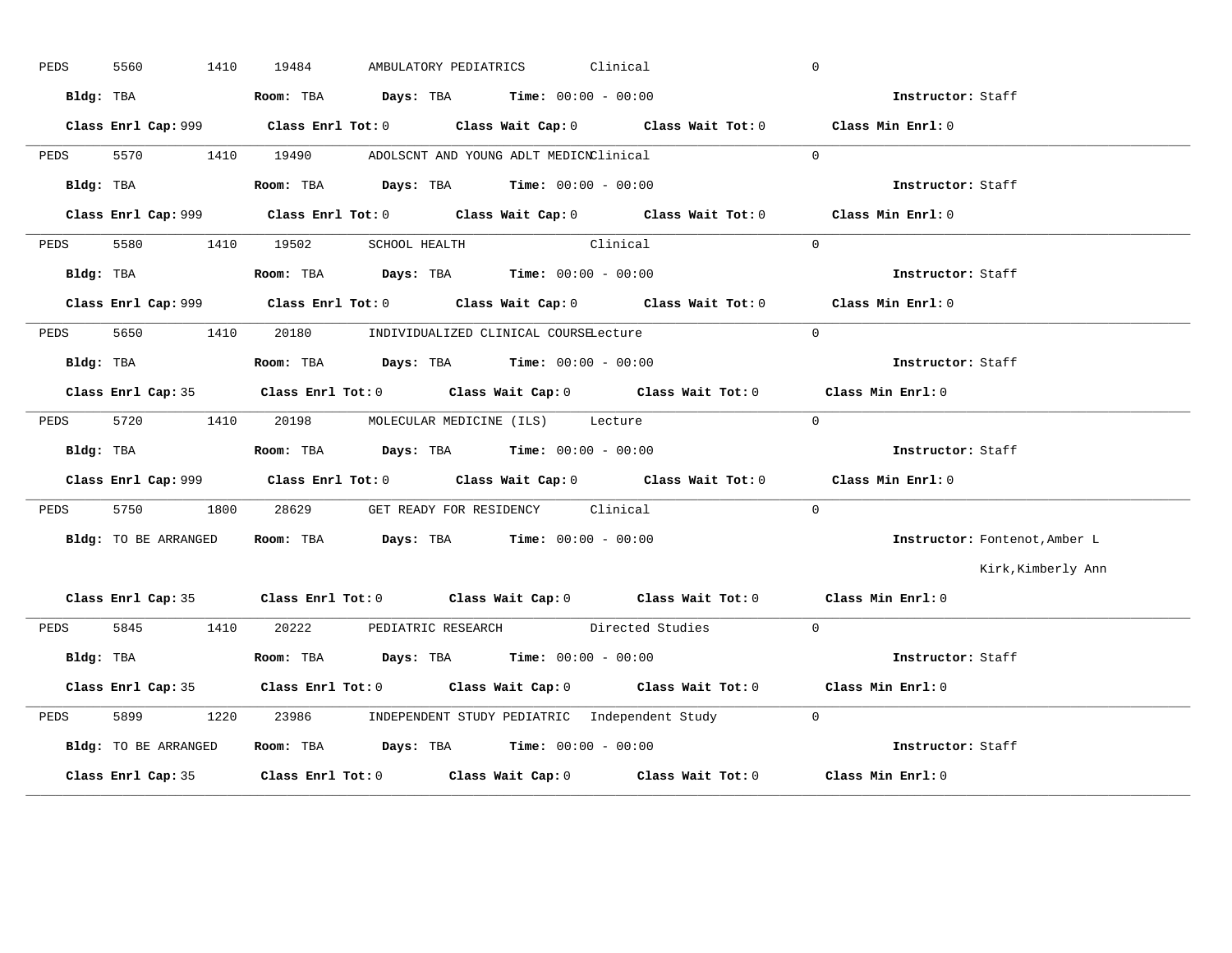#### Report ID: SR201 **University of Pittsburgh** Page No. 318 of 464 **Schedule of Classes for Fall Term 2021-2022** Run Date: 12/16/2020 **Four Week - Fifth** Run Time: 22:30:21

# **School of Medicine - Pediatrics - Subject: Pediatrics**

| Subject   |                    |                        | Catalog Nbr Section Class Nbr<br>Course Title |                              | Component         | Units             | Topics |
|-----------|--------------------|------------------------|-----------------------------------------------|------------------------------|-------------------|-------------------|--------|
| PEDS      | 5900               | 1410                   | 20240                                         | EXTRAMURAL PEDIATRICS        | Clinical          |                   |        |
| Bldg: TBA |                    | Room: TBA<br>Days: TBA |                                               | <b>Time:</b> $00:00 - 00:00$ |                   | Instructor: Staff |        |
|           | Class Enrl Cap: 35 |                        | Class Enrl Tot: 0                             | Class Wait Cap: 0            | Class Wait Tot: 0 | Class Min Enrl: 0 |        |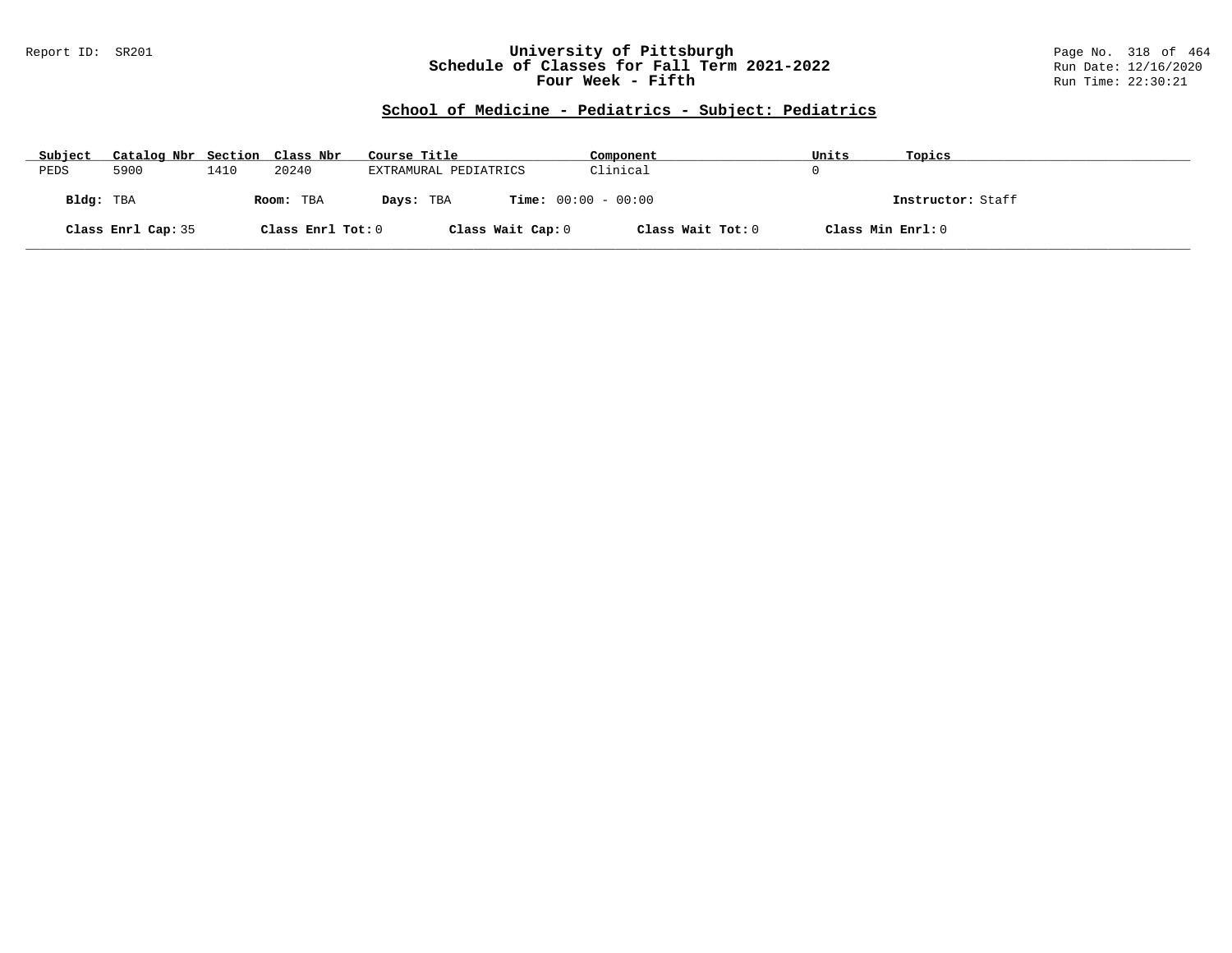### Report ID: SR201 **University of Pittsburgh University of Pittsburgh** Page No. 319 of 464 **Schedule of Classes for Fall Term 2021-2022** Page No. 319 of 464 **Schedule of Classes for Fall Term 2021-2022 Schedule of Classes for Fall Term 2021-2022** Run Date: 12/16/2020 **Four Week - Fifth** Run Time: 22:30:21

# **School of Medicine - Physical Medicine and Rehabilitation - Subject: Physical Medicine and Rehab**

| Catalog Nbr Section Class Nbr<br>Subject | Course Title                                                                                | Component          | Units<br>Topics   |
|------------------------------------------|---------------------------------------------------------------------------------------------|--------------------|-------------------|
| 5410<br>1410<br>PMDREH                   | 20252<br>REHABILITATION SUB-INTERNSHIP Clinical                                             |                    | $\Omega$          |
| Bldg: TO BE ARRANGED                     | Room: TBA $Days:$ TBA Time: $00:00 - 00:00$                                                 |                    | Instructor: Staff |
|                                          | Class Enrl Cap: 35 Class Enrl Tot: 0 Class Wait Cap: 0 Class Wait Tot: 0 Class Min Enrl: 0  |                    |                   |
|                                          | PMDREH 5450 1410 20258 REHABLTTN MEDICL CLERKSHIP Clinical                                  |                    | $\Omega$          |
| Bldg: TO BE ARRANGED                     | Room: TBA $Days:$ TBA $Time: 00:00 - 00:00$                                                 |                    | Instructor: Staff |
|                                          |                                                                                             |                    | Class Min Enrl: 0 |
|                                          | PMDREH 5460 1410 20264 PED PHYSCL MED/REHAB-INPATIENTClinical                               |                    | $\Omega$          |
| Bldg: TO BE ARRANGED                     | Room: TBA $Days:$ TBA $Time: 00:00 - 00:00$                                                 |                    | Instructor: Staff |
|                                          |                                                                                             |                    | Class Min Enrl: 0 |
|                                          | PMDREH 5461 1410 20270 PED PHYSCL MED/REHAB-OUTPATNT Clinical                               |                    | $\Omega$          |
|                                          | Bldg: TO BE ARRANGED Room: TBA Days: TBA Time: 00:00 - 00:00                                |                    | Instructor: Staff |
|                                          | Class Enrl Cap: 999 Class Enrl Tot: 0 Class Wait Cap: 0 Class Wait Tot: 0 Class Min Enrl: 0 |                    |                   |
|                                          | PMDREH 5465 1410 20288 DISABILITIES CLERKSHIP Clinical                                      |                    | $\Omega$          |
| Bldg: TO BE ARRANGED                     | Room: TBA $Days:$ TBA Time: $00:00 - 00:00$                                                 |                    | Instructor: Staff |
|                                          | Class Enrl Cap: 35 Class Enrl Tot: 0 Class Wait Cap: 0 Class Wait Tot: 0 Class Min Enrl: 0  |                    |                   |
| PMDREH                                   | 5650 1800 23928 INDIVIDUALIZED CLINICAL COURSEDirected Studies 0                            |                    |                   |
| Bldg: TO BE ARRANGED                     | Room: TBA $Days:$ TBA $Time: 00:00 - 00:00$                                                 |                    | Instructor: Staff |
|                                          | Class Enrl Cap: 35 Class Enrl Tot: 0 Class Wait Cap: 0 Class Wait Tot: 0 Class Min Enrl: 0  |                    |                   |
|                                          | PMDREH 5810 1410 20300 PM&R RESEARCH                                                        | Directed Studies 0 |                   |
| Bldg: TO BE ARRANGED                     | Room: TBA $\rule{1em}{0.15mm}$ Days: TBA $\rule{1.15mm}{0.15mm}$ Time: $00:00 - 00:00$      |                    | Instructor: Staff |
|                                          | Class Enrl Cap: 35 Class Enrl Tot: 0 Class Wait Cap: 0 Class Wait Tot: 0 Class Min Enrl: 0  |                    |                   |
| PMDREH 5899                              | 1800 23832 IND STDY IN PHYSCL MED & REHABIndependent Study 0                                |                    |                   |
| Bldg: TO BE ARRANGED                     | Room: TBA $\rule{1em}{0.15mm}$ Days: TBA Time: $00:00 - 00:00$                              |                    | Instructor: Staff |
|                                          | Class Enrl Cap: 35 Class Enrl Tot: 0 Class Wait Cap: 0 Class Wait Tot: 0 Class Min Enrl: 0  |                    |                   |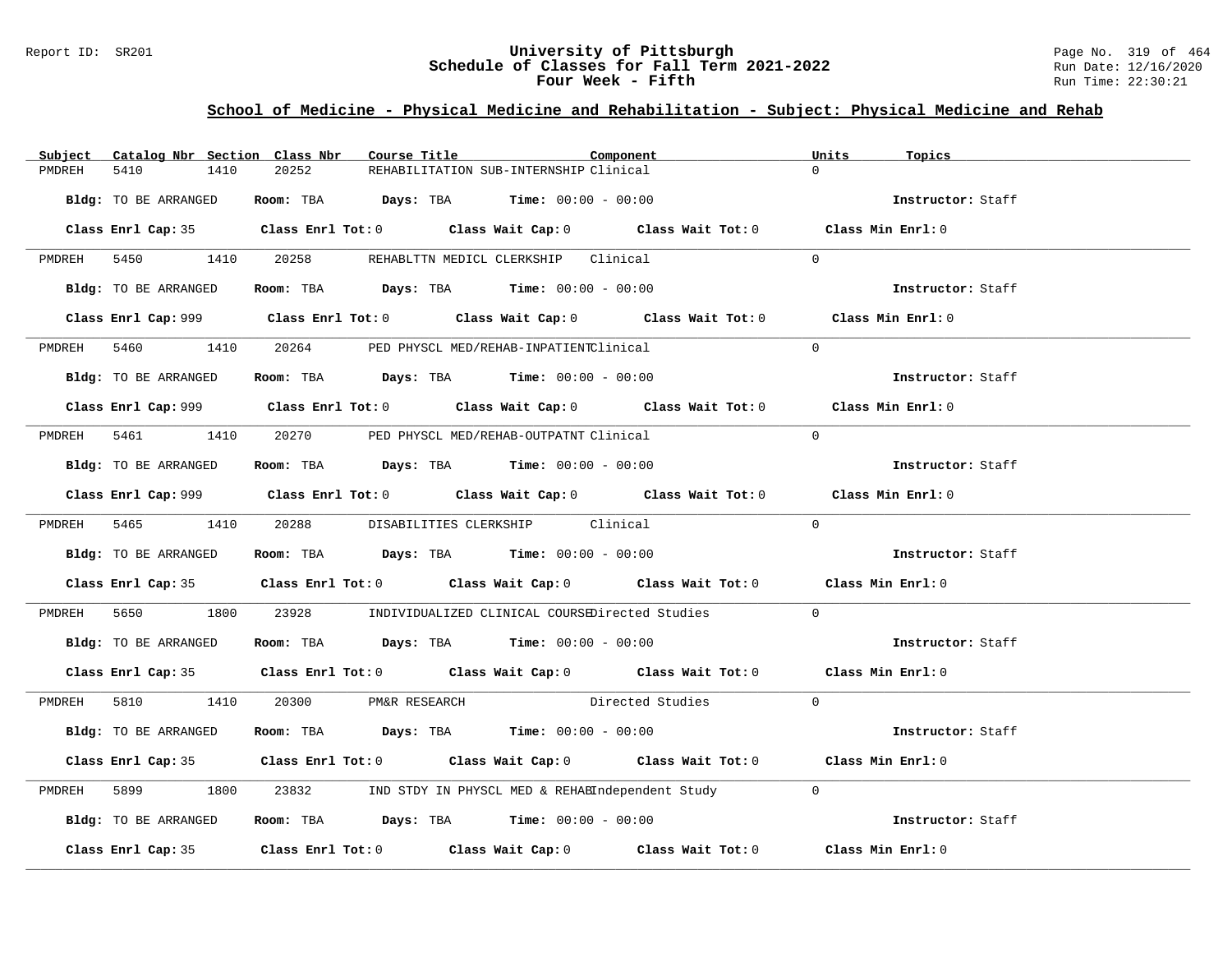| PMDREH | 5900                 | 1410 | 20306             | EXTRAMURAL PHYSCL MED & REHAB Clinical |                              |                   |                   |  |
|--------|----------------------|------|-------------------|----------------------------------------|------------------------------|-------------------|-------------------|--|
|        | Bldg: TO BE ARRANGED |      | Room: TBA         | Days: TBA                              | <b>Time:</b> $00:00 - 00:00$ |                   | Instructor: Staff |  |
|        | Class Enrl Cap: 35   |      | Class Enrl Tot: 0 |                                        | Class Wait Cap: 0            | Class Wait Tot: 0 | Class Min Enrl: 0 |  |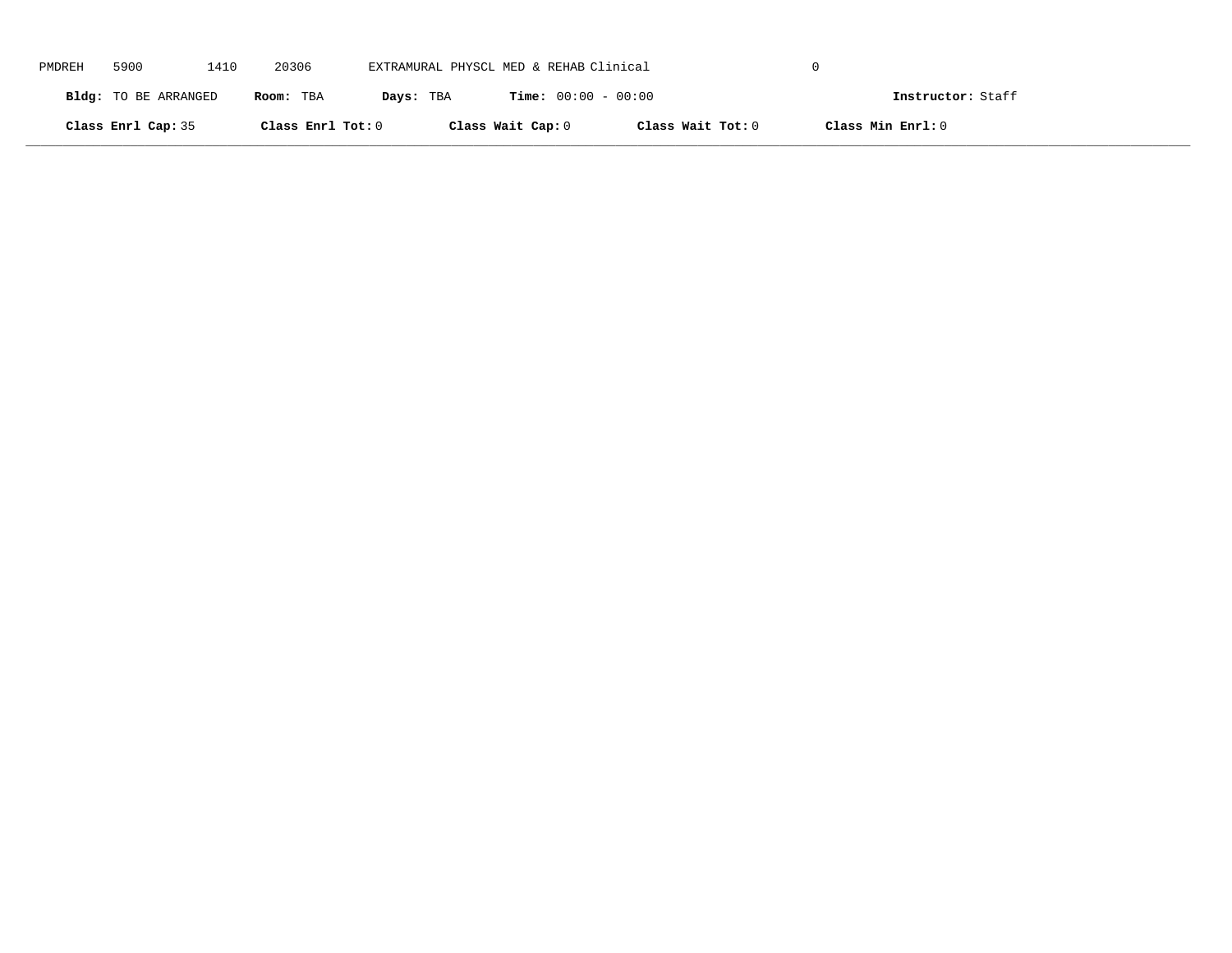#### Report ID: SR201 **University of Pittsburgh** Page No. 321 of 464 **Schedule of Classes for Fall Term 2021-2022** Run Date: 12/16/2020 **Four Week - Fifth** Run Time: 22:30:21

# **School of Medicine - Psychiatry - Subject: Psychiatry**

| Subject Catalog Nbr Section Class Nbr | Course Title                                                                                | Component | Units<br>Topics   |
|---------------------------------------|---------------------------------------------------------------------------------------------|-----------|-------------------|
| 5345<br>PSYC<br>1410                  | 20312<br>CLINICAL NEUROSCIENCE REPEAT Clinical                                              |           | $\Omega$          |
| Bldg: TO BE ARRANGED                  | Room: TBA $Days: TBA$ Time: $00:00 - 00:00$                                                 |           | Instructor: Staff |
|                                       | Class Enrl Cap: 35 Class Enrl Tot: 0 Class Wait Cap: 0 Class Wait Tot: 0 Class Min Enrl: 0  |           |                   |
| PSYC                                  | 5366 1800 28613 PSYCHIATRY CLERKSHIP Clinical                                               |           | $\Omega$          |
| Bldg: TO BE ARRANGED                  | Room: TBA $Days:$ TBA $Time: 00:00 - 00:00$                                                 |           | Instructor: Staff |
|                                       | Class Enrl Cap: 35 Class Enrl Tot: 0 Class Wait Cap: 0 Class Wait Tot: 0 Class Min Enrl: 0  |           |                   |
| 5410 1410<br>PSYC                     | 20345 ACTNG INTERNSHIP IN PSYCHIATRYClinical                                                |           | $\Omega$          |
| Bldg: TBA                             | <b>Room:</b> TBA $Days:$ TBA $Time: 00:00 - 00:00$                                          |           | Instructor: Staff |
|                                       | Class Enrl Cap: 35 Class Enrl Tot: 0 Class Wait Cap: 0 Class Wait Tot: 0 Class Min Enrl: 0  |           |                   |
| PSYC                                  | 5411 1410 20357 ADOLESCENT PSYC ACTING INTERN Clinical                                      |           | $\Omega$          |
| Bldg: TBA                             | Room: TBA $Days:$ TBA Time: $00:00 - 00:00$                                                 |           | Instructor: Staff |
|                                       | Class Enrl Cap: 999 Class Enrl Tot: 0 Class Wait Cap: 0 Class Wait Tot: 0 Class Min Enrl: 0 |           |                   |
|                                       | PSYC 5412 1410 20369 TRIPLE BOARD ACTING INTERNSHIRClinical                                 |           | $\Omega$          |
| Bldg: TBA                             | Room: TBA $Days:$ TBA $Time: 00:00 - 00:00$                                                 |           | Instructor: Staff |
|                                       | Class Enrl Cap: 35 Class Enrl Tot: 0 Class Wait Cap: 0 Class Wait Tot: 0 Class Min Enrl: 0  |           |                   |
| 5415<br>PSYC                          | 1410   20381   INTRO TO CLINICAL PSYCHIATRY Clinical                                        |           | $\Omega$          |
| Bldg: TBA                             | Room: TBA $Days: TBA$ Time: $00:00 - 00:00$                                                 |           | Instructor: Staff |
|                                       | Class Enrl Cap: 35 Class Enrl Tot: 0 Class Wait Cap: 0 Class Wait Tot: 0 Class Min Enrl: 0  |           |                   |
|                                       | PSYC 5420 1410 20399 PSYCHIATRIC EMERGENCY SERVICESClinical                                 |           | $\Omega$          |
|                                       | Bldg: TBA                   Room: TBA         Days: TBA        Time: 00:00 - 00:00          |           | Instructor: Staff |
|                                       | Class Enrl Cap: 999 Class Enrl Tot: 0 Class Wait Cap: 0 Class Wait Tot: 0                   |           | Class Min Enrl: 0 |
| 5425<br>PSYC                          | 1410 19514 MGT OF PSYCHIATRIC ILLNESSES Clinical                                            |           | $\Omega$          |
| Bldg: TBA                             | <b>ROOM:</b> TBA <b>Days:</b> TBA <b>Time:</b> $00:00 - 00:00$                              |           | Instructor: Staff |
| Class Enrl Cap: 35                    | Class Enrl Tot: $0$ Class Wait Cap: $0$ Class Wait Tot: $0$ Class Min Enrl: $0$             |           |                   |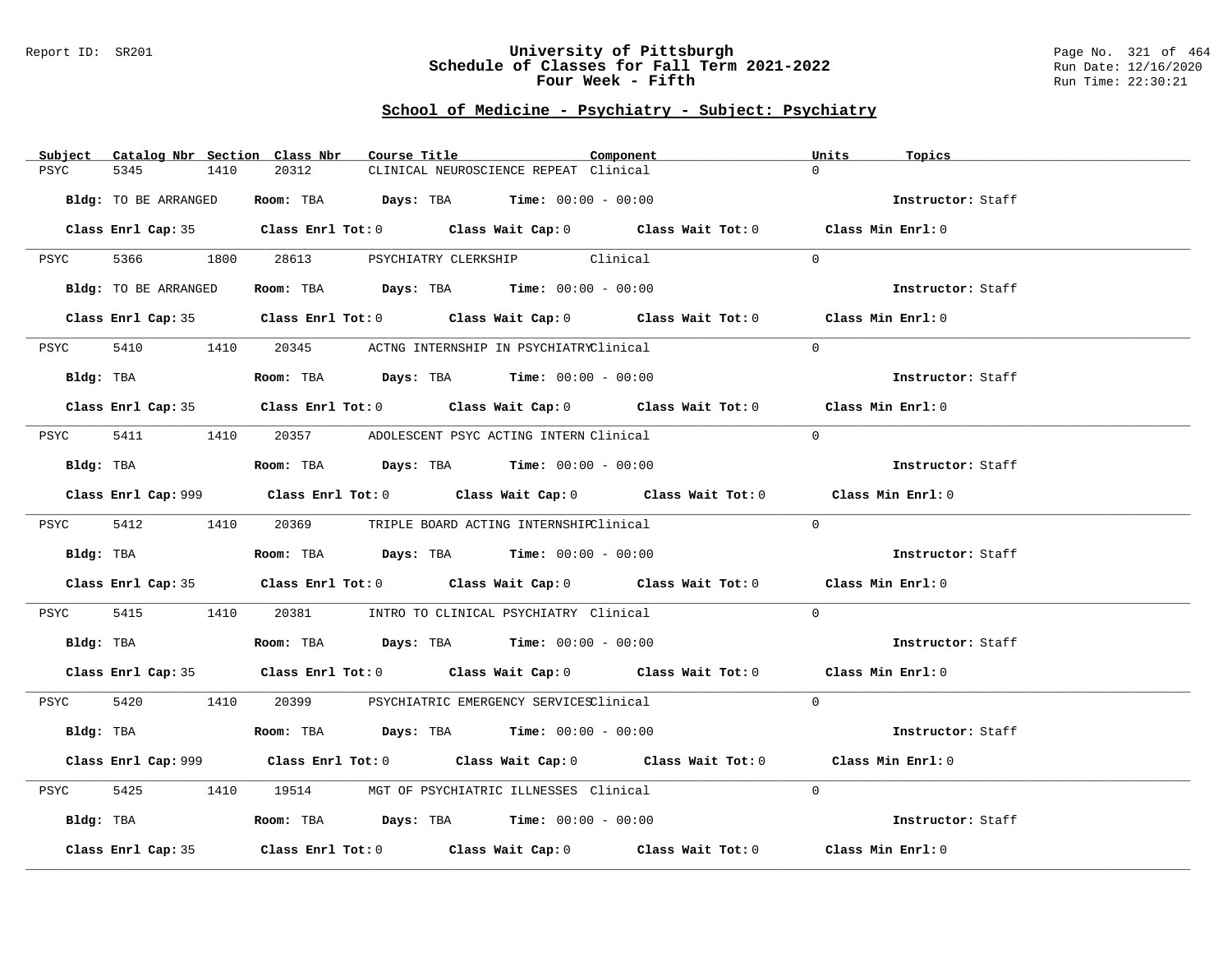| PSYC | 1410<br>5430       | PEDIATRIC PSYCHIATRY<br>20411                                                               | Clinical          |                   | $\overline{0}$                |
|------|--------------------|---------------------------------------------------------------------------------------------|-------------------|-------------------|-------------------------------|
|      |                    | Bldg: TBA                    Room: TBA         Days: TBA         Time: 00:00 - 00:00        |                   |                   | Instructor: Staff             |
|      |                    | Class Enrl Cap: 999 Class Enrl Tot: 0 Class Wait Cap: 0 Class Wait Tot: 0 Class Min Enrl: 0 |                   |                   |                               |
|      |                    | PSYC 5441 1410 20429 OUTPATIENT ADOLSCNT PSYCHIATRYClinical                                 |                   |                   | $\Omega$                      |
|      |                    | Bldg: TBA                       Room: TBA          Days: TBA         Time: $00:00 - 00:00$  |                   |                   | Instructor: Staff             |
|      |                    | Class Enrl Cap: 999 Class Enrl Tot: 0 Class Wait Cap: 0 Class Wait Tot: 0 Class Min Enrl: 0 |                   |                   |                               |
|      |                    | PSYC 5442 1410 19526 ADV OUTPATIENT CHLD & ADOLSCNTClinical 0                               |                   |                   |                               |
|      |                    | Bldg: TBA                     Room: TBA         Days: TBA         Time: 00:00 - 00:00       |                   |                   | Instructor: Staff             |
|      |                    | Class Enrl Cap: 999 Class Enrl Tot: 0 Class Wait Cap: 0 Class Wait Tot: 0 Class Min Enrl: 0 |                   |                   |                               |
|      |                    | PSYC 5443 1410 19532 SEX ABUSE OF CHLDREN & ADLSCNTClinical                                 |                   | $\sim$ 0          |                               |
|      |                    | Bldg: TBA                        Room: TBA           Days: TBA          Time: 00:00 - 00:00 |                   |                   | Instructor: Staff             |
|      |                    | Class Enrl Cap: 999 Class Enrl Tot: 0 Class Wait Cap: 0 Class Wait Tot: 0 Class Min Enrl: 0 |                   |                   |                               |
|      |                    | PSYC 5448 1410 20447 INTRO TO GERIATRIC PSYCHIATRY Clinical                                 |                   |                   | $\overline{0}$                |
|      |                    | Bldg: TBA                   Room: TBA         Days: TBA        Time: $00:00 - 00:00$        |                   |                   | Instructor: Staff             |
|      |                    | Class Enrl Cap: 35 Class Enrl Tot: 0 Class Wait Cap: 0 Class Wait Tot: 0                    |                   |                   | Class Min Enrl: 0             |
|      |                    | PSYC 5450 1410 20465 GERIATRIC PSYCHIATRY Clinical 0                                        |                   |                   |                               |
|      |                    | Bldg: TBA                        Room: TBA          Days: TBA         Time: $00:00 - 00:00$ |                   |                   | Instructor: Staff             |
|      |                    | Class Enrl Cap: 999 Class Enrl Tot: 0 Class Wait Cap: 0 Class Wait Tot: 0 Class Min Enrl: 0 |                   |                   |                               |
|      |                    | PSYC 5455 1410 19544 EMERGENCY PSYCHIATRY Clinical                                          |                   |                   | $\Omega$                      |
|      |                    | Bldg: TBA                   Room: TBA        Days: TBA        Time: 00:00 - 00:00           |                   |                   | Instructor: Staff             |
|      |                    | Class Enrl Cap: 999 Class Enrl Tot: 0 Class Wait Cap: 0 Class Wait Tot: 0                   |                   |                   | Class Min $Enrl: 0$           |
|      |                    | PSYC 5458 1410 20477 PSYCHIATRIC ASSESSMENT Clinical                                        |                   |                   | $\Omega$                      |
|      |                    | Bldg: TBA                   Room: TBA         Days: TBA        Time: 00:00 - 00:00          |                   |                   | Instructor: Staff             |
|      |                    | Class Enrl Cap: 35 Class Enrl Tot: 0 Class Wait Cap: 0 Class Wait Tot: 0 Class Min Enrl: 0  |                   |                   |                               |
|      |                    | PSYC 5459 1225 22861 NEUROSCIENCE AT THE BEDSIDE Clinical                                   |                   |                   | $\Omega$                      |
|      |                    | Bldg: TO BE ARRANGED Room: TBA Days: TBA Time: 00:00 - 00:00                                |                   |                   | Instructor: Fontenot, Amber L |
|      |                    |                                                                                             |                   |                   | Kirk, Kimberly Ann            |
|      | Class Enrl Cap: 35 | $Class$ $Enr1$ $Tot: 0$                                                                     | Class Wait Cap: 0 | Class Wait Tot: 0 | Class Min Enrl: 0             |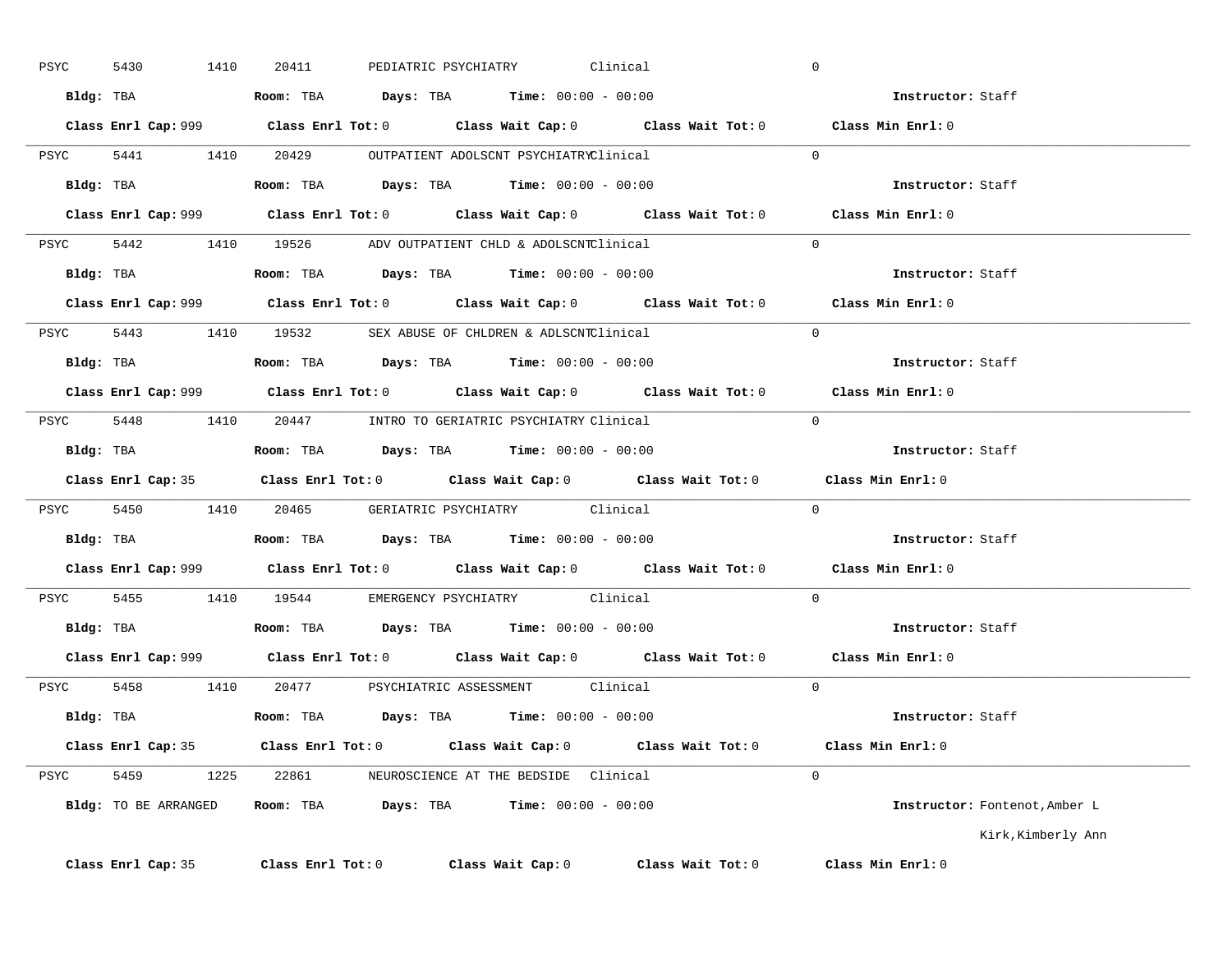| PSYC | 5460                 | 1410 | 20483 | CONSULTATION & LIAISON PSYCH Clinical                                                 |                                                                                             | $\Omega$                      |
|------|----------------------|------|-------|---------------------------------------------------------------------------------------|---------------------------------------------------------------------------------------------|-------------------------------|
|      | Bldg: TBA            |      |       | Room: TBA $Days:$ TBA $Time: 00:00 - 00:00$                                           |                                                                                             | Instructor: Staff             |
|      |                      |      |       |                                                                                       |                                                                                             | Class Min Enrl: 0             |
| PSYC | 5462                 |      |       | 1410  20489  PSYCHIATRY AND FAMILY MEDICINEClinical                                   |                                                                                             | $\Omega$                      |
|      | Bldg: TBA            |      |       | Room: TBA $\rule{1em}{0.15mm}$ Days: TBA $\rule{1.5mm}{0.15mm}$ Time: $00:00 - 00:00$ |                                                                                             | Instructor: Staff             |
|      |                      |      |       |                                                                                       | Class Enrl Cap: 35 Class Enrl Tot: 0 Class Wait Cap: 0 Class Wait Tot: 0 Class Min Enrl: 0  |                               |
|      |                      |      |       | PSYC 5465 1410 20501 COMMUNITY PSYCHIATRY Clinical                                    |                                                                                             | $\Omega$                      |
|      | Bldg: TBA            |      |       | Room: TBA $Days: TBA$ Time: $00:00 - 00:00$                                           |                                                                                             | Instructor: Staff             |
|      |                      |      |       |                                                                                       | Class Enrl Cap: 35 Class Enrl Tot: 0 Class Wait Cap: 0 Class Wait Tot: 0 Class Min Enrl: 0  |                               |
|      |                      |      |       | PSYC 5468 1050 25981 INTEGED CARE ACROSS LIFESPAN Clinical                            |                                                                                             | $\Omega$                      |
|      |                      |      |       | Bldg: TBA                    Room: TBA        Days: TBA        Time: TBA              |                                                                                             | Instructor: Fontenot, Amber L |
|      |                      |      |       |                                                                                       |                                                                                             | Kirk,Kimberly Ann             |
|      |                      |      |       |                                                                                       | Class Enrl Cap: 35 Class Enrl Tot: 0 Class Wait Cap: 0 Class Wait Tot: 0                    | Class Min Enrl: 0             |
| PSYC |                      |      |       | 5471 1410 19550 MAYVIEW STATE HOSPITAL Clinical                                       |                                                                                             | $\Omega$                      |
|      |                      |      |       | Bldg: TBA                    Room: TBA         Days: TBA         Time: 00:00 - 00:00  |                                                                                             | Instructor: Staff             |
|      |                      |      |       |                                                                                       | Class Enrl Cap: 999 Class Enrl Tot: 0 Class Wait Cap: 0 Class Wait Tot: 0 Class Min Enrl: 0 |                               |
|      |                      |      |       | PSYC 5481 1410 19562 ADDICTIONS TREATMENT PROGRAM Clinical                            |                                                                                             | $\Omega$                      |
|      |                      |      |       |                                                                                       |                                                                                             | Instructor: Staff             |
|      |                      |      |       |                                                                                       | Class Enrl Cap: 999 Class Enrl Tot: 0 Class Wait Cap: 0 Class Wait Tot: 0 Class Min Enrl: 0 |                               |
|      |                      |      |       | PSYC 5482 1410 19568 DUAL DIAG:MENTL & SUBS ABUSE Clinical                            |                                                                                             | $\Omega$                      |
|      |                      |      |       | Bldg: TBA                    Room: TBA          Days: TBA         Time: 00:00 - 00:00 |                                                                                             | Instructor: Staff             |
|      |                      |      |       |                                                                                       | Class Enrl Cap: 999 Class Enrl Tot: 0 Class Wait Cap: 0 Class Wait Tot: 0 Class Min Enrl: 0 |                               |
| PSYC |                      |      |       | 5483 1225 22870 ADDICTION MED DUAL DIAGNOSIS Clinical                                 |                                                                                             | $\Omega$                      |
|      | Bldg: TO BE ARRANGED |      |       | Room: TBA $Days:$ TBA $Time: 00:00 - 00:00$                                           |                                                                                             | Instructor: Fontenot, Amber L |
|      |                      |      |       |                                                                                       |                                                                                             | Kirk, Kimberly Ann            |
|      | Class Enrl Cap: 35   |      |       |                                                                                       | Class Enrl Tot: 0 Class Wait Cap: 0 Class Wait Tot: 0                                       | Class Min Enrl: 0             |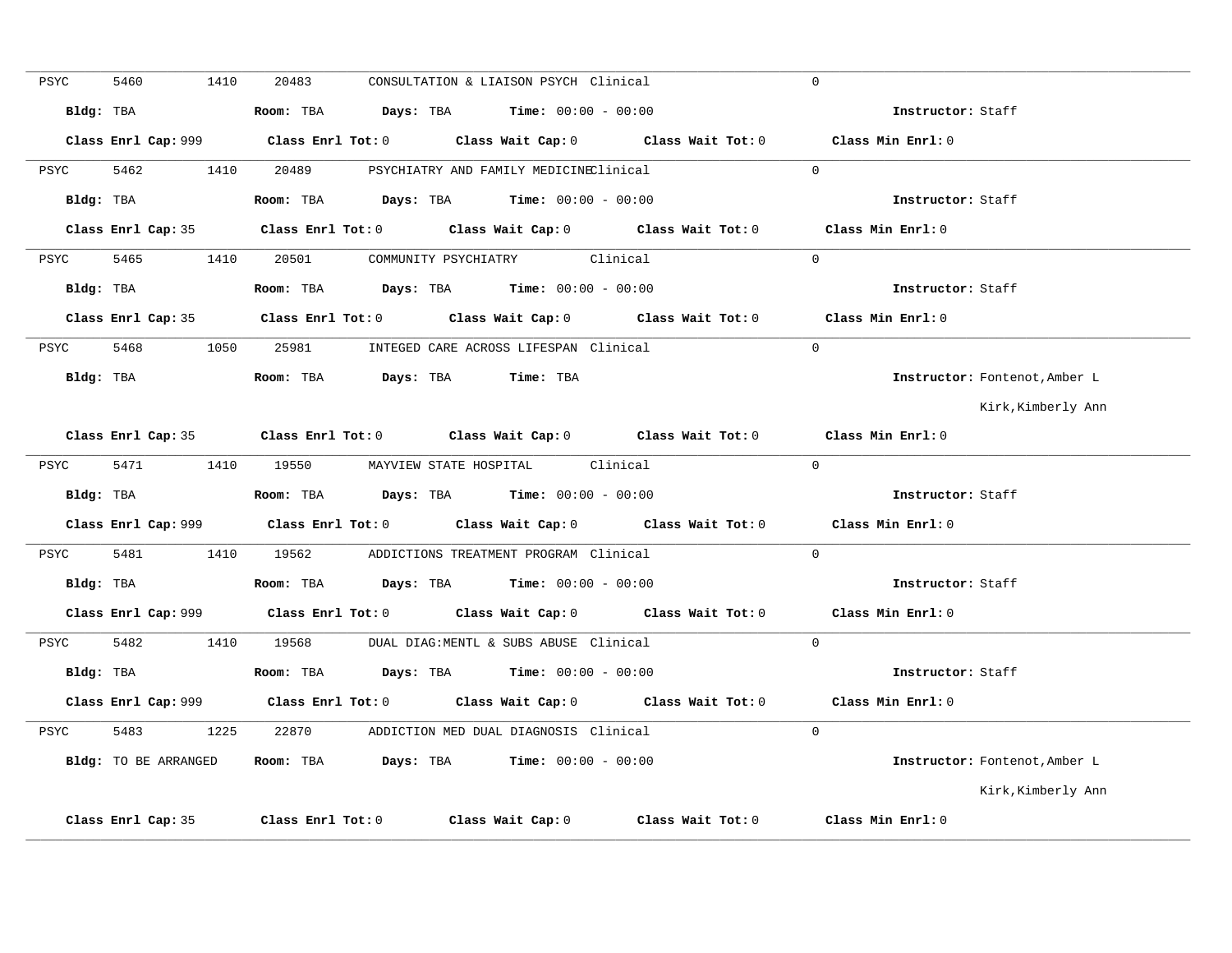#### Report ID: SR201 **University of Pittsburgh** Page No. 324 of 464 **Schedule of Classes for Fall Term 2021-2022** Run Date: 12/16/2020 **Four Week - Fifth** Run Time: 22:30:21

### **School of Medicine - Psychiatry - Subject: Psychiatry**

| Subject |                      |      | Catalog Nbr Section Class Nbr | Course Title                                                          |                                        | Component                                                                                   | Units    | Topics                        |
|---------|----------------------|------|-------------------------------|-----------------------------------------------------------------------|----------------------------------------|---------------------------------------------------------------------------------------------|----------|-------------------------------|
| PSYC    | 5485                 | 1410 | 20507                         |                                                                       | ADULT INTENSIVE OUTPATIENT PROClinical |                                                                                             | $\cap$   |                               |
|         | Bldg: TBA            |      |                               | Room: TBA $Days:$ TBA $Time: 00:00 - 00:00$                           |                                        |                                                                                             |          | Instructor: Staff             |
|         | Class Enrl Cap: 35   |      |                               |                                                                       |                                        | Class Enrl Tot: $0$ Class Wait Cap: $0$ Class Wait Tot: $0$ Class Min Enrl: $0$             |          |                               |
| PSYC    | 5500                 | 1410 |                               | 20513 NEUROBEHAVIORAL PSYCHIATRY Clinical                             |                                        |                                                                                             | $\Omega$ |                               |
|         | Bldg: TBA            |      |                               | Room: TBA $\rule{1em}{0.15mm}$ Days: TBA Time: $00:00 - 00:00$        |                                        |                                                                                             |          | Instructor: Staff             |
|         |                      |      |                               |                                                                       |                                        | Class Enrl Cap: 999 Class Enrl Tot: 0 Class Wait Cap: 0 Class Wait Tot: 0 Class Min Enrl: 0 |          |                               |
| PSYC    | 5510                 | 1410 |                               | 20771 SLEEP AND ITS DISORDERS Clinical                                |                                        |                                                                                             | $\Omega$ |                               |
|         | Bldg: TBA            |      |                               | Room: TBA $Days:$ TBA $Time: 00:00 - 00:00$                           |                                        |                                                                                             |          | Instructor: Staff             |
|         |                      |      |                               |                                                                       |                                        | Class Enrl Cap: 999 Class Enrl Tot: 0 Class Wait Cap: 0 Class Wait Tot: 0 Class Min Enrl: 0 |          |                               |
| PSYC    | 5520                 |      |                               |                                                                       |                                        | 1410 19580 BIOLOGICAL RHYTHMS Independent Study                                             | $\Omega$ |                               |
|         | Bldg: TBA            |      |                               | Room: TBA $Days:$ TBA $Time: 00:00 - 00:00$                           |                                        |                                                                                             |          | Instructor: Staff             |
|         |                      |      |                               |                                                                       |                                        | Class Enrl Cap: 35 Class Enrl Tot: 0 Class Wait Cap: 0 Class Wait Tot: 0 Class Min Enrl: 0  |          |                               |
| PSYC    | 5531                 |      |                               | 1410 19586 WOMEN'S MENTAL HEALTH Clinical                             |                                        |                                                                                             | $\Omega$ |                               |
|         | Bldg: TBA            |      |                               | Room: TBA $Days:$ TBA $Time: 00:00 - 00:00$                           |                                        |                                                                                             |          | Instructor: Staff             |
|         |                      |      |                               |                                                                       |                                        | Class Enrl Cap: 35 Class Enrl Tot: 0 Class Wait Cap: 0 Class Wait Tot: 0 Class Min Enrl: 0  |          |                               |
| PSYC    | 5650                 | 1410 |                               | 20789 INDIVIDUALIZED CLINICAL COURSEClinical                          |                                        |                                                                                             | $\Omega$ |                               |
|         | Bldg: TBA            |      |                               | Room: TBA $Days:$ TBA $Time: 00:00 - 00:00$                           |                                        |                                                                                             |          | Instructor: Staff             |
|         |                      |      |                               |                                                                       |                                        | Class Enrl Cap: 35 Class Enrl Tot: 0 Class Wait Cap: 0 Class Wait Tot: 0 Class Min Enrl: 0  |          |                               |
| PSYC    | 5750                 | 1800 | 28647                         |                                                                       | GET READY FOR RESIDENCY Clinical       |                                                                                             | $\Omega$ |                               |
|         | Bldg: TO BE ARRANGED |      |                               | <b>Room:</b> TBA $\rho$ <b>Days:</b> TBA <b>Time:</b> $00:00 - 00:00$ |                                        |                                                                                             |          | Instructor: Fontenot, Amber L |
|         |                      |      |                               |                                                                       |                                        |                                                                                             |          | Kirk,Kimberly Ann             |
|         | Class Enrl Cap: 35   |      |                               |                                                                       |                                        | Class Enrl Tot: $0$ Class Wait Cap: $0$ Class Wait Tot: $0$ Class Min Enrl: $0$             |          |                               |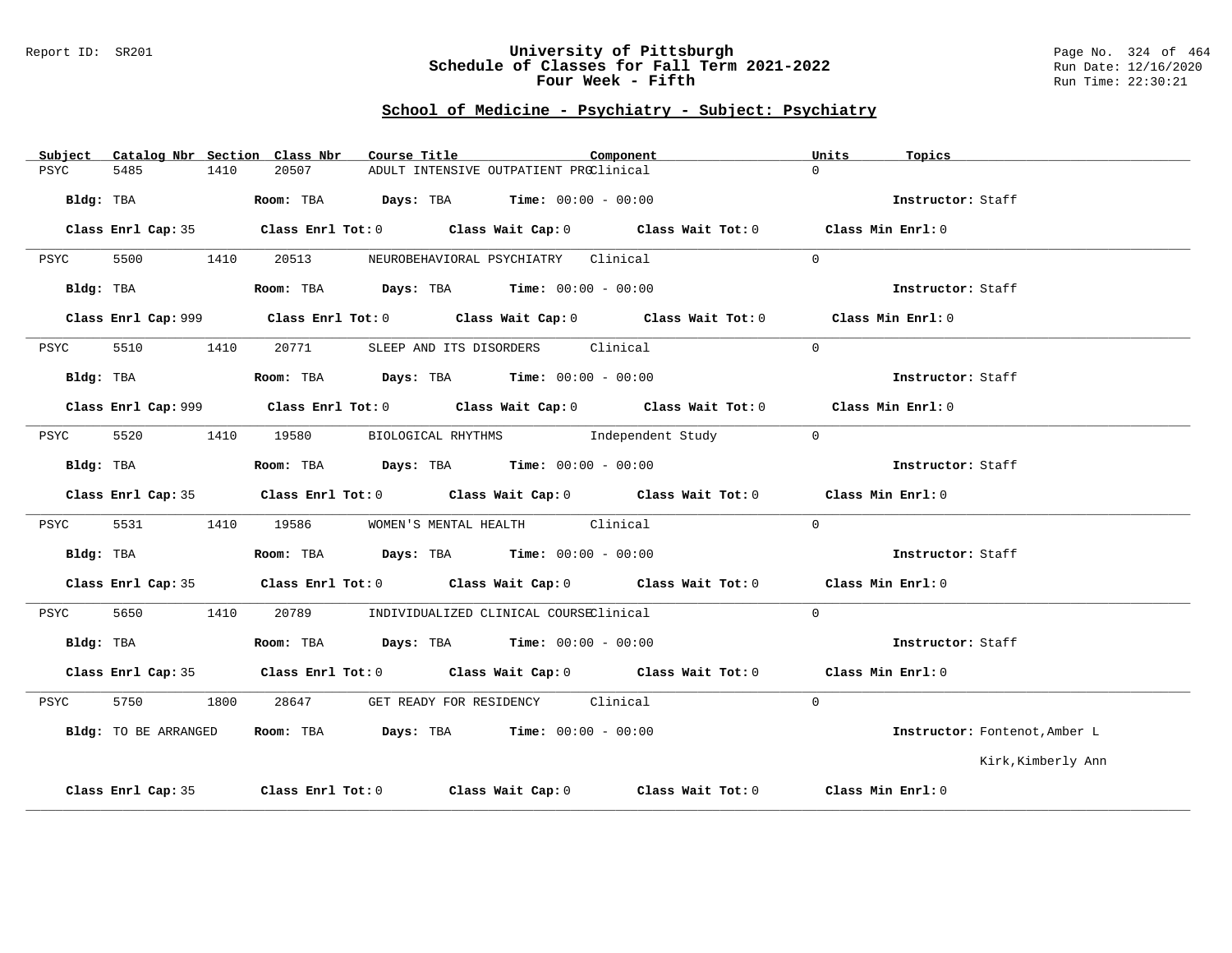#### Report ID: SR201 **University of Pittsburgh** Page No. 325 of 464 **Schedule of Classes for Fall Term 2021-2022** Run Date: 12/16/2020 **Four Week - Fifth** Run Time: 22:30:21

# **School of Medicine - Psychiatry - Subject: Psychiatry**

| Catalog Nbr Section Class Nbr<br>Subject | Course Title<br>Component                                                                          | Units<br>Topics   |
|------------------------------------------|----------------------------------------------------------------------------------------------------|-------------------|
| 1410<br>PSYC<br>5890                     | 20807<br>CHLD & ADOLSCNT DEPRESSION RESClinical                                                    | $\Omega$          |
|                                          |                                                                                                    |                   |
| Bldg: TBA                                | Room: TBA $Days:$ TBA $Time: 00:00 - 00:00$                                                        | Instructor: Staff |
|                                          |                                                                                                    |                   |
|                                          | Class Enrl Cap: 999 Class Enrl Tot: 0 Class Wait Cap: 0 Class Wait Tot: 0 Class Min Enrl: 0        |                   |
|                                          |                                                                                                    |                   |
|                                          | PSYC 5892 1410 20813 PSYCHOPHYSIOLOGY Practicum                                                    | $\Omega$          |
|                                          |                                                                                                    |                   |
|                                          | Bldg: TBA                   Room: TBA        Days: TBA        Time: 00:00 - 00:00                  | Instructor: Staff |
|                                          |                                                                                                    |                   |
|                                          | Class Enrl Cap: 999 Class Enrl Tot: 0 Class Wait Cap: 0 Class Wait Tot: 0 Class Min Enrl: 0        |                   |
|                                          | 20819 NEUROPHARMACOLOGY Independent Study                                                          | $\Omega$          |
| 5893 1410<br>PSYC                        |                                                                                                    |                   |
| Bldg: TBA                                | Room: TBA $Days:$ TBA $Time: 00:00 - 00:00$                                                        | Instructor: Staff |
|                                          |                                                                                                    |                   |
|                                          | Class Enrl Cap: 35 Class Enrl Tot: 0 Class Wait Cap: 0 Class Wait Tot: 0 Class Min Enrl: 0         |                   |
|                                          |                                                                                                    |                   |
| PSYC                                     | 5894 1410 19598 PSYCHOPHAR OF MOOD DISORDERS Independent Study                                     | $\overline{0}$    |
|                                          |                                                                                                    |                   |
| Bldg: TBA                                | Room: TBA Days: TBA Time: $00:00 - 00:00$                                                          | Instructor: Staff |
|                                          |                                                                                                    |                   |
|                                          | Class Enrl Cap: 35 Class Enrl Tot: 0 Class Wait Cap: 0 Class Wait Tot: 0 Class Min Enrl: 0         |                   |
|                                          |                                                                                                    |                   |
|                                          | PSYC 5895 1410 20825 INDEPENDENT RESEARCH      Independent Study                                   | $\Omega$          |
|                                          |                                                                                                    |                   |
| Bldg: TBA                                | Room: TBA $\rule{1em}{0.15mm}$ Days: TBA Time: $00:00 - 00:00$                                     | Instructor: Staff |
|                                          |                                                                                                    |                   |
|                                          | Class Enrl Cap: 35 Class Enrl Tot: 0 Class Wait Cap: 0 Class Wait Tot: 0 Class Min Enrl: 0         |                   |
|                                          |                                                                                                    |                   |
|                                          | PSYC 5896 1410 19604 LAW AND PSYCHIATRY Internship                                                 | $\overline{0}$    |
|                                          |                                                                                                    |                   |
| Bldg: TBA                                | Room: TBA $\rule{1em}{0.15mm}$ Days: TBA Time: $00:00 - 00:00$                                     | Instructor: Staff |
|                                          |                                                                                                    |                   |
|                                          | Class Enrl Cap: 35 Class Enrl Tot: 0 Class Wait Cap: 0 Class Wait Tot: 0 Class Min Enrl: 0         |                   |
|                                          |                                                                                                    | $\Omega$          |
|                                          | PSYC 5897 1410 20831 BEHAVIORAL MEDICINE Internship                                                |                   |
|                                          | Bldg: TBA                    Room: TBA        Days: TBA         Time: 00:00 - 00:00                | Instructor: Staff |
|                                          |                                                                                                    |                   |
|                                          | Class Enrl Cap: 999 Class Enrl Tot: 0 Class Wait Cap: 0 Class Wait Tot: 0 Class Min Enrl: 0        |                   |
|                                          |                                                                                                    |                   |
| 5898<br>1410<br>PSYC                     | 20837 INTRO TO CLINCAL PSYC RESEARCHDirected Studies                                               | $\Omega$          |
|                                          |                                                                                                    |                   |
| Bldg: TBA                                | Room: TBA $\rule{1em}{0.15mm}$ Days: TBA Time: $00:00 - 00:00$                                     | Instructor: Staff |
|                                          |                                                                                                    |                   |
| Class Enrl Cap: 35                       | Class Enrl Tot: 0 $\qquad$ Class Wait Cap: 0 $\qquad$ Class Wait Tot: 0 $\qquad$ Class Min Enrl: 0 |                   |
|                                          |                                                                                                    |                   |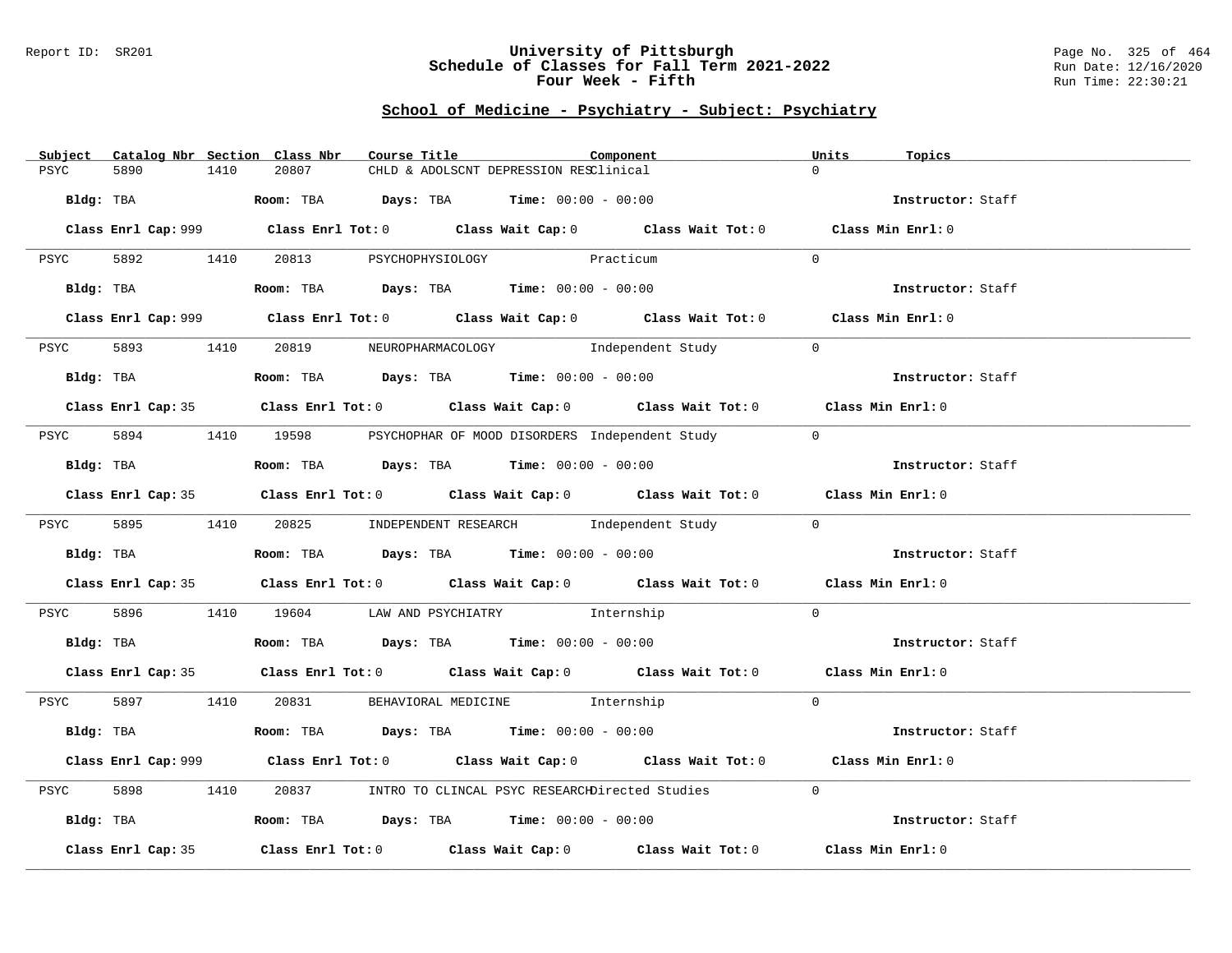| PSYC      | 5899               | 1410 | 20843               | INDEPENDENT STUDY     |                              | Independent Study | 0                 |  |
|-----------|--------------------|------|---------------------|-----------------------|------------------------------|-------------------|-------------------|--|
| Bldg: TBA |                    |      | Room: TBA           | Days: TBA             | <b>Time:</b> $00:00 - 00:00$ |                   | Instructor: Staff |  |
|           | Class Enrl Cap: 35 |      | Class Enrl Tot: $0$ |                       | Class Wait Cap: 0            | Class Wait Tot: 0 | Class Min Enrl: 0 |  |
| PSYC      | 5901               | 1410 | 20849               | EXTRAMURAL PSYCHIATRY |                              | Clinical          | $\mathbf 0$       |  |
| Bldg: TBA |                    |      | Room: TBA           | Days: TBA             | <b>Time:</b> $00:00 - 00:00$ |                   | Instructor: Staff |  |
|           | Class Enrl Cap: 35 |      | Class Enrl Tot: 0   |                       | Class Wait Cap: 0            | Class Wait Tot: 0 | Class Min Enrl: 0 |  |
| PSYC      | 5903               | 1410 | 19616               | INDEPENDENT STUDY     |                              | Independent Study | $1 - 3$           |  |
|           |                    |      |                     |                       |                              |                   |                   |  |
| Bldg: TBA |                    |      | Room: TBA           | Days: TBA             | <b>Time:</b> $00:00 - 00:00$ |                   | Instructor: Staff |  |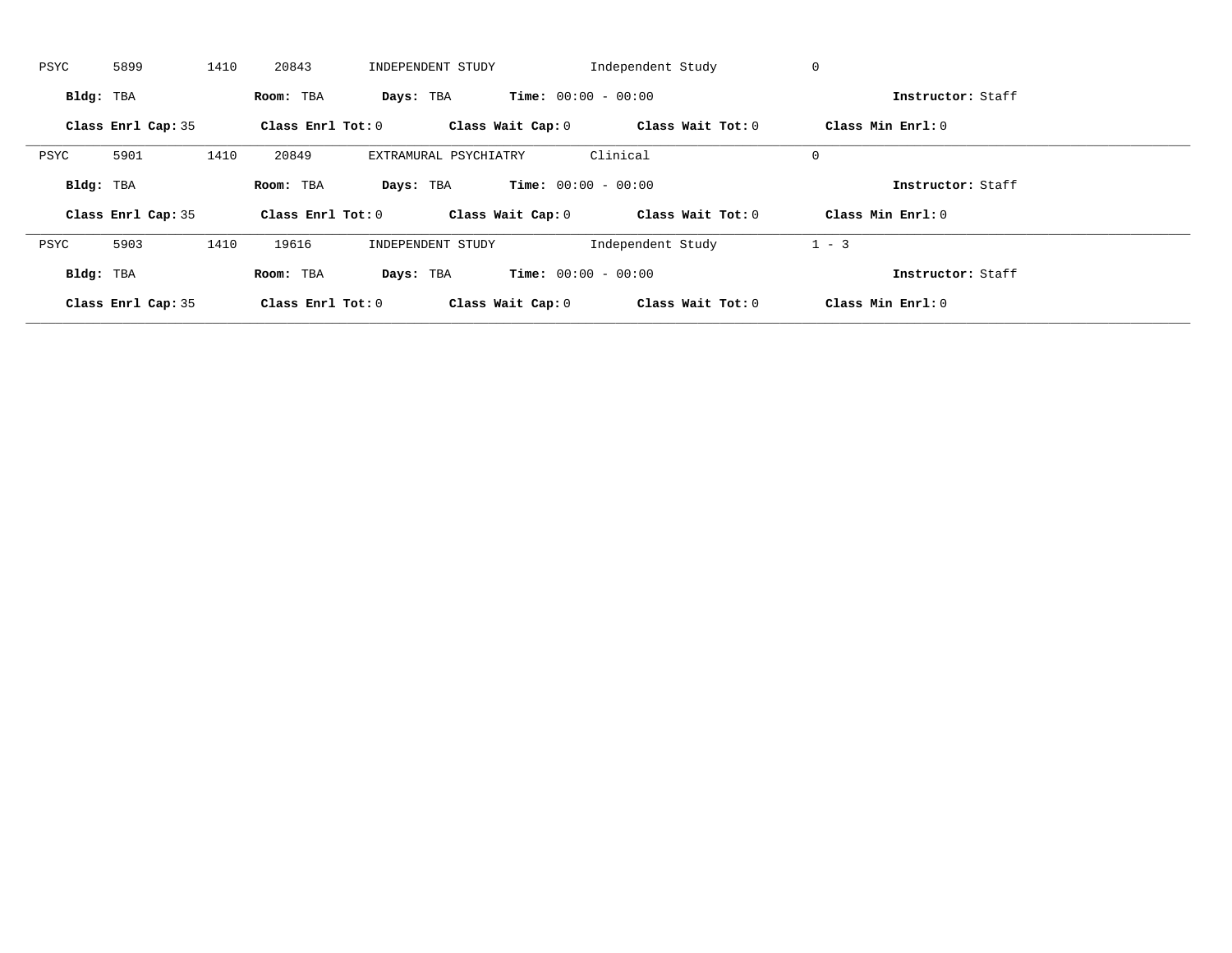#### Report ID: SR201 **University of Pittsburgh** Page No. 327 of 464 **Schedule of Classes for Fall Term 2021-2022** Run Date: 12/16/2020 **Four Week - Fifth** Run Time: 22:30:21

# **School of Medicine - Radiology - Subject: Radiology**

|           |                    |      | Subject Catalog Nbr Section Class Nbr | Course Title |                                                                                        | Component                                                                                          | Units    | Topics            |  |
|-----------|--------------------|------|---------------------------------------|--------------|----------------------------------------------------------------------------------------|----------------------------------------------------------------------------------------------------|----------|-------------------|--|
| RAD       | 5330               | 1410 | 19622                                 |              | IMAGING CLERKSHIP (3 WEEKS) Clinical                                                   |                                                                                                    | $\Omega$ |                   |  |
| Bldg: TBA |                    |      |                                       |              | Room: TBA $Days:$ TBA $Time: 00:00 - 00:00$                                            |                                                                                                    |          | Instructor: Staff |  |
|           |                    |      |                                       |              |                                                                                        | Class Enrl Cap: 35 Class Enrl Tot: 0 Class Wait Cap: 0 Class Wait Tot: 0 Class Min Enrl: 0         |          |                   |  |
|           |                    |      |                                       |              |                                                                                        | RAD 5384 1410 19628 EXPERMNTAL RADIATION ONCOLOGY Directed Studies                                 | $\Omega$ |                   |  |
|           | Bldg: TBA          |      |                                       |              | Room: TBA $Days:$ TBA $Time: 00:00 - 00:00$                                            |                                                                                                    |          | Instructor: Staff |  |
|           |                    |      |                                       |              |                                                                                        | Class Enrl Cap: 35 Class Enrl Tot: 0 Class Wait Cap: 0 Class Wait Tot: 0 Class Min Enrl: 0         |          |                   |  |
|           |                    |      |                                       |              | RAD 5421 1410 20855 DIAGNOSTIC RADIOLOGY Clinical                                      |                                                                                                    | $\Omega$ |                   |  |
|           |                    |      |                                       |              | Bldg: TBA                   Room: TBA        Days: TBA        Time: 00:00 - 00:00      |                                                                                                    |          | Instructor: Staff |  |
|           |                    |      |                                       |              |                                                                                        | Class Enrl Cap: 999 Class Enrl Tot: 0 Class Wait Cap: 0 Class Wait Tot: 0 Class Min Enrl: 0        |          |                   |  |
|           |                    |      |                                       |              | RAD 5422 1410 20861 ADVANCED RADIOLOGY Clinical                                        |                                                                                                    | $\Omega$ |                   |  |
|           | Bldg: TBA          |      |                                       |              | Room: TBA $Days: TBA$ Time: $00:00 - 00:00$                                            |                                                                                                    |          | Instructor: Staff |  |
|           |                    |      |                                       |              |                                                                                        | Class Enrl Cap: 35 Class Enrl Tot: 0 Class Wait Cap: 0 Class Wait Tot: 0 Class Min Enrl: 0         |          |                   |  |
|           |                    |      |                                       |              | RAD 5425 1410 20867 VASCULAR/INTRVENTION RADIOLOGYClinical                             |                                                                                                    | $\Omega$ |                   |  |
|           |                    |      |                                       |              | Bldg: TBA                    Room: TBA         Days: TBA         Time: 00:00 - 00:00   |                                                                                                    |          | Instructor: Staff |  |
|           |                    |      |                                       |              |                                                                                        | Class Enrl Cap: 999 Class Enrl Tot: 0 Class Wait Cap: 0 Class Wait Tot: 0 Class Min Enrl: 0        |          |                   |  |
| RAD       | 5430               |      |                                       |              | 1410 20873 NUCLEAR MEDICINE Clinical                                                   |                                                                                                    | $\Omega$ |                   |  |
|           |                    |      |                                       |              | Bldg: TBA                    Room: TBA         Days: TBA         Time: $00:00 - 00:00$ |                                                                                                    |          | Instructor: Staff |  |
|           |                    |      |                                       |              |                                                                                        | Class Enrl Cap: 999 Class Enrl Tot: 0 Class Wait Cap: 0 Class Wait Tot: 0 Class Min Enrl: 0        |          |                   |  |
|           |                    |      |                                       |              | RAD 5435 1410 20879 CLINICAL RADIOLOGY Clinical                                        |                                                                                                    | $\Omega$ |                   |  |
|           | Bldg: TBA          |      |                                       |              | Room: TBA $\rule{1em}{0.15mm}$ Days: TBA Time: $00:00 - 00:00$                         |                                                                                                    |          | Instructor: Staff |  |
|           |                    |      |                                       |              |                                                                                        | Class Enrl Cap: 35 Class Enrl Tot: 0 Class Wait Cap: 0 Class Wait Tot: 0 Class Min Enrl: 0         |          |                   |  |
| RAD       | 5440               | 1410 |                                       |              |                                                                                        | 20885 INDEPENDENT STUDY IN RADIOLOGYIndependent Study                                              | $\Omega$ |                   |  |
|           |                    |      |                                       |              | Bldg: TBA                   Room: TBA         Days: TBA         Time: $00:00 - 00:00$  |                                                                                                    |          | Instructor: Staff |  |
|           | Class Enrl Cap: 35 |      |                                       |              |                                                                                        | Class Enrl Tot: 0 $\qquad$ Class Wait Cap: 0 $\qquad$ Class Wait Tot: 0 $\qquad$ Class Min Enrl: 0 |          |                   |  |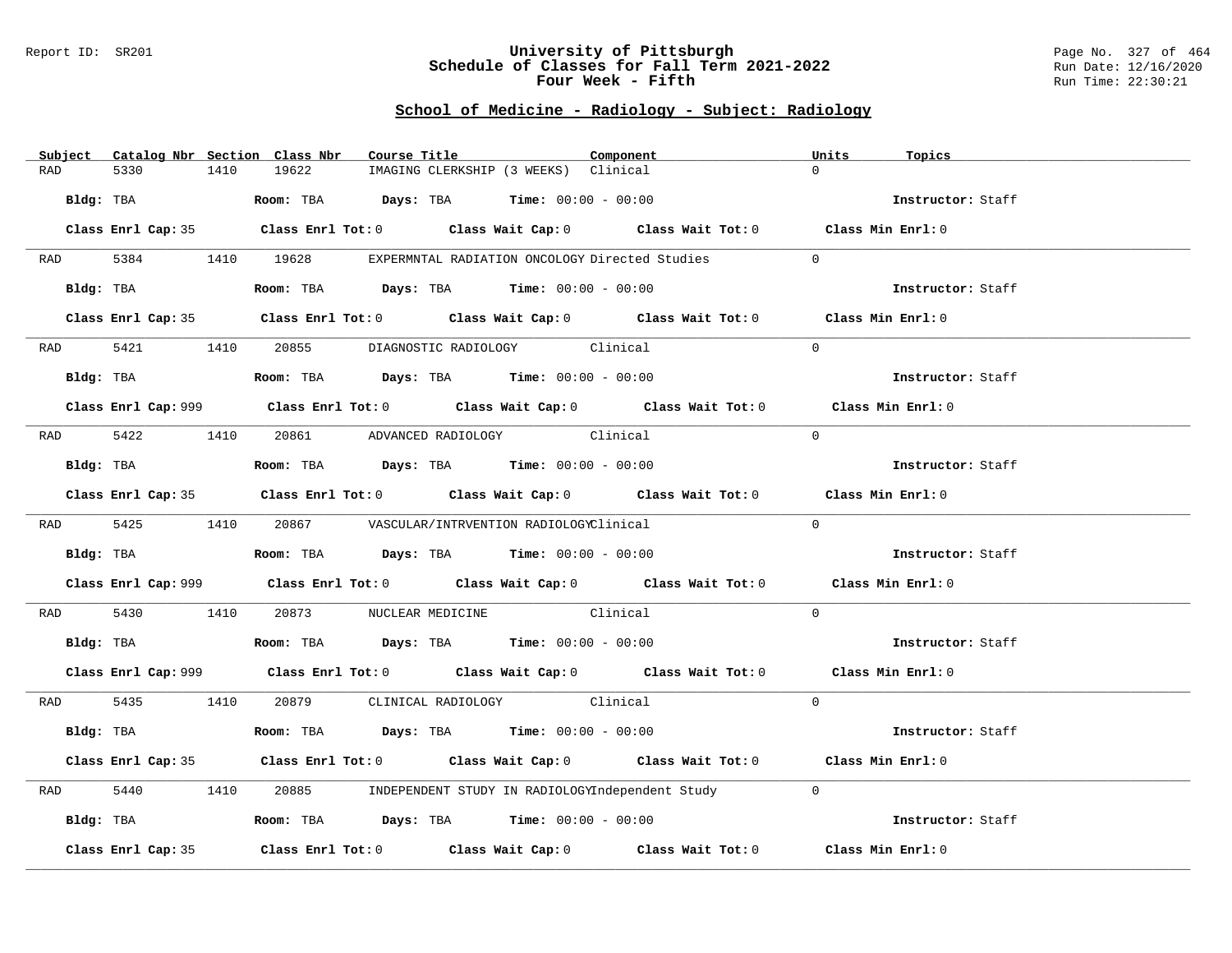| RAD | 5620                                                                                       | 1410 | 19634 |  | CLINICAL RADIATION ONCOLOGY Clinical                                                |                                                                      | $\overline{0}$                                                                              |                   |
|-----|--------------------------------------------------------------------------------------------|------|-------|--|-------------------------------------------------------------------------------------|----------------------------------------------------------------------|---------------------------------------------------------------------------------------------|-------------------|
|     | Bldg: TBA                   Room: TBA         Days: TBA        Time: 00:00 - 00:00         |      |       |  |                                                                                     |                                                                      |                                                                                             | Instructor: Staff |
|     |                                                                                            |      |       |  |                                                                                     |                                                                      | Class Enrl Cap: 999 Class Enrl Tot: 0 Class Wait Cap: 0 Class Wait Tot: 0 Class Min Enrl: 0 |                   |
|     | RAD 5630 1410 20891 INTRO TO CLIN RADTN-ONCOLOGY Clinical                                  |      |       |  |                                                                                     |                                                                      | $\overline{0}$                                                                              |                   |
|     | Bldg: TBA                                                                                  |      |       |  | Room: TBA $Days:$ TBA $Time: 00:00 - 00:00$                                         |                                                                      |                                                                                             | Instructor: Staff |
|     |                                                                                            |      |       |  |                                                                                     |                                                                      | Class Enrl Cap: 35 Class Enrl Tot: 0 Class Wait Cap: 0 Class Wait Tot: 0 Class Min Enrl: 0  |                   |
|     |                                                                                            |      |       |  |                                                                                     | RAD 5650 1800 23934 INDIVIDUALIZED CLINICAL COURSEDirected Studies 0 |                                                                                             |                   |
|     | <b>Bldg:</b> TO BE ARRANGED <b>Room:</b> TBA <b>Days:</b> TBA <b>Time:</b> $00:00 - 00:00$ |      |       |  |                                                                                     |                                                                      |                                                                                             | Instructor: Staff |
|     |                                                                                            |      |       |  |                                                                                     |                                                                      | Class Enrl Cap: 35 Class Enrl Tot: 0 Class Wait Cap: 0 Class Wait Tot: 0 Class Min Enrl: 0  |                   |
|     |                                                                                            |      |       |  |                                                                                     | RAD 5651 1800 23940 INDIVIDUALIZED CLINICAL COURSEDirected Studies   | $\Omega$                                                                                    |                   |
|     | Bldg: TO BE ARRANGED Room: TBA Days: TBA Time: 00:00 - 00:00                               |      |       |  |                                                                                     |                                                                      |                                                                                             | Instructor: Staff |
|     |                                                                                            |      |       |  |                                                                                     |                                                                      | Class Enrl Cap: 35 Class Enrl Tot: 0 Class Wait Cap: 0 Class Wait Tot: 0 Class Min Enrl: 0  |                   |
|     |                                                                                            |      |       |  |                                                                                     | RAD 5826 1410 20897 EXPERMNTAL RADIATION ONCOLOGY Directed Studies 0 |                                                                                             |                   |
|     | Bldg: TBA                   Room: TBA         Days: TBA        Time: 00:00 - 00:00         |      |       |  |                                                                                     |                                                                      |                                                                                             | Instructor: Staff |
|     |                                                                                            |      |       |  |                                                                                     |                                                                      |                                                                                             |                   |
|     |                                                                                            |      |       |  |                                                                                     |                                                                      | Class Enrl Cap: 35 Class Enrl Tot: 0 Class Wait Cap: 0 Class Wait Tot: 0 Class Min Enrl: 0  |                   |
|     |                                                                                            |      |       |  |                                                                                     | RAD 5827 1410 20903 EXPERIMNTAL DIAGNOSTC RADOLGY Directed Studies   | $\Omega$                                                                                    |                   |
|     | Bldg: TBA                                                                                  |      |       |  | <b>Room:</b> TBA $\rule{1em}{0.15mm}$ <b>Days:</b> TBA <b>Time:</b> $00:00 - 00:00$ |                                                                      |                                                                                             | Instructor: Staff |
|     |                                                                                            |      |       |  |                                                                                     |                                                                      | Class Enrl Cap: 35 Class Enrl Tot: 0 Class Wait Cap: 0 Class Wait Tot: 0 Class Min Enrl: 0  |                   |
| RAD |                                                                                            |      |       |  |                                                                                     | 5840 1800 24699 RADIATION ONCOLOGY RESEARCH Directed Studies         | $\Omega$                                                                                    |                   |
|     | Bldg: TO BE ARRANGED ROOM: TBA Days: TBA Time: 00:00 - 00:00                               |      |       |  |                                                                                     |                                                                      | Instructor: Staff                                                                           |                   |
|     | Class Enrl Cap: 35                                                                         |      |       |  |                                                                                     |                                                                      | Class Enrl Tot: $0$ Class Wait Cap: $0$ Class Wait Tot: $0$ Class Min Enrl: $0$             |                   |
|     |                                                                                            |      |       |  |                                                                                     | RAD 5841 1800 23874 RESEARCH IN RADIOLOGY Directed Studies 0         |                                                                                             |                   |
|     | Bldg: TO BE ARRANGED                                                                       |      |       |  | Room: TBA $Days:$ TBA $Time: 00:00 - 00:00$                                         |                                                                      | Instructor: Staff                                                                           |                   |
|     |                                                                                            |      |       |  |                                                                                     |                                                                      | Class Enrl Cap: 35 Class Enrl Tot: 0 Class Wait Cap: 0 Class Wait Tot: 0 Class Min Enrl: 0  |                   |
|     |                                                                                            |      |       |  |                                                                                     | RAD 5899 1800 23826 IND STUDY RADIATION ONCOLOGY Independent Study 0 |                                                                                             |                   |
|     |                                                                                            |      |       |  |                                                                                     | Bldg: TO BE ARRANGED Room: TBA Days: TBA Time: 00:00 - 00:00         |                                                                                             | Instructor: Staff |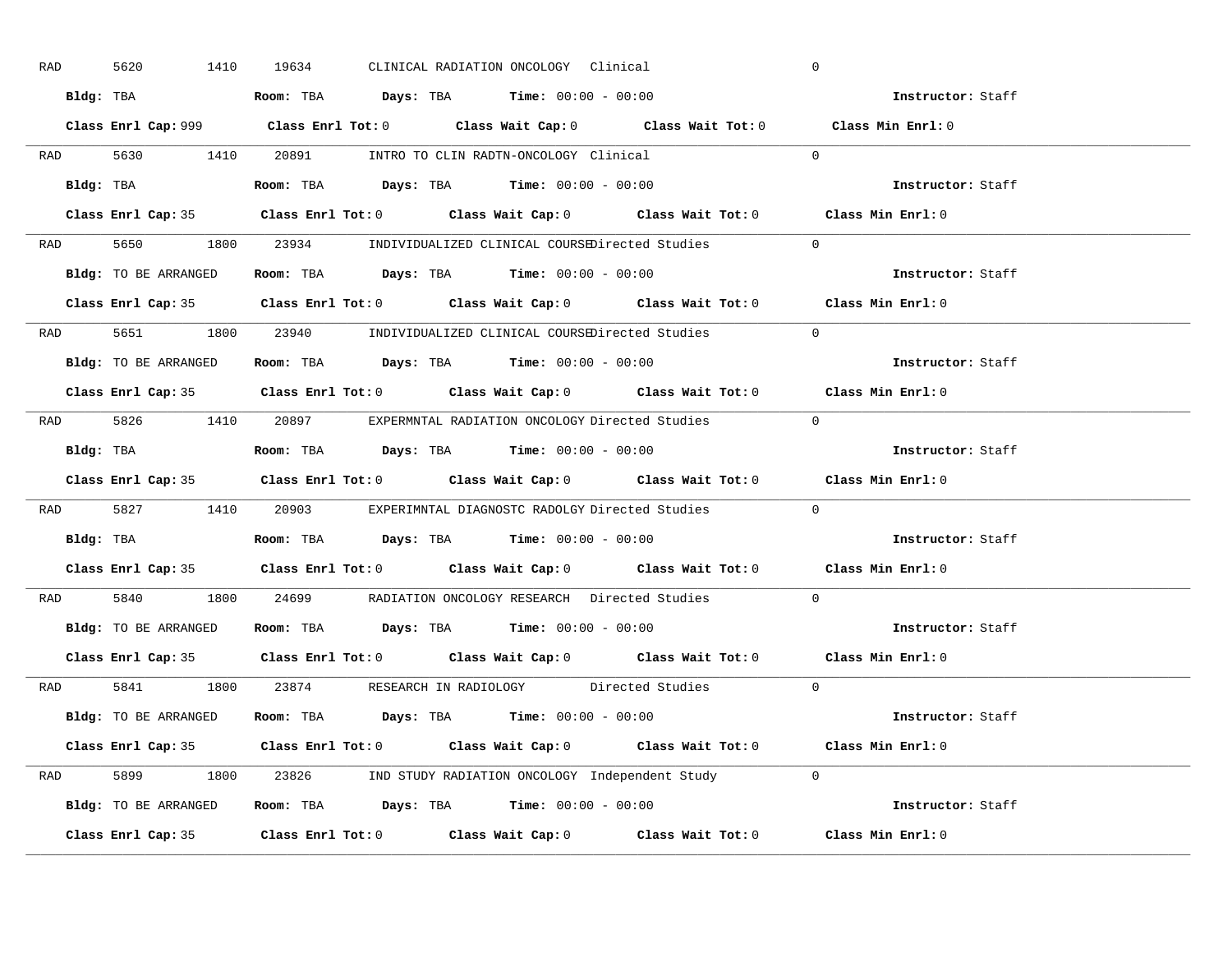### Report ID: SR201 **University of Pittsburgh** Page No. 329 of 464 **Schedule of Classes for Fall Term 2021-2022** Run Date: 12/16/2020 **Four Week - Fifth** Run Time: 22:30:21

# **School of Medicine - Radiology - Subject: Radiology**

| Subject   | Catalog Nbr Section Class Nbr |      |                     | Course Title                           | Component                    | Units<br>Topics     |  |
|-----------|-------------------------------|------|---------------------|----------------------------------------|------------------------------|---------------------|--|
| RAD       | 5900                          | 1410 | 20909               | EXTRAMURAL RADIOLOGY                   | Clinical                     | 0                   |  |
| Bldg: TBA |                               |      | Room: TBA           | Davs: TBA                              | <b>Time:</b> $00:00 - 00:00$ | Instructor: Staff   |  |
|           | Class Enrl Cap: 35            |      | Class Enrl Tot: $0$ | Class Wait Cap: 0                      | Class Wait $Tot: 0$          | Class Min $Enrl: 0$ |  |
|           |                               |      |                     |                                        |                              |                     |  |
| RAD       | 5901                          | 1410 | 20915               | EXTRAMURAL RADIATION ONCOLOGY Clinical |                              | 0                   |  |
| Bldg: TBA |                               |      | Room: TBA           | Davs: TBA                              | <b>Time:</b> $00:00 - 00:00$ | Instructor: Staff   |  |
|           | Class Enrl Cap: 35            |      | Class Enrl Tot: 0   | Class Wait Cap: 0                      | Class Wait Tot: 0            | Class Min Enrl: 0   |  |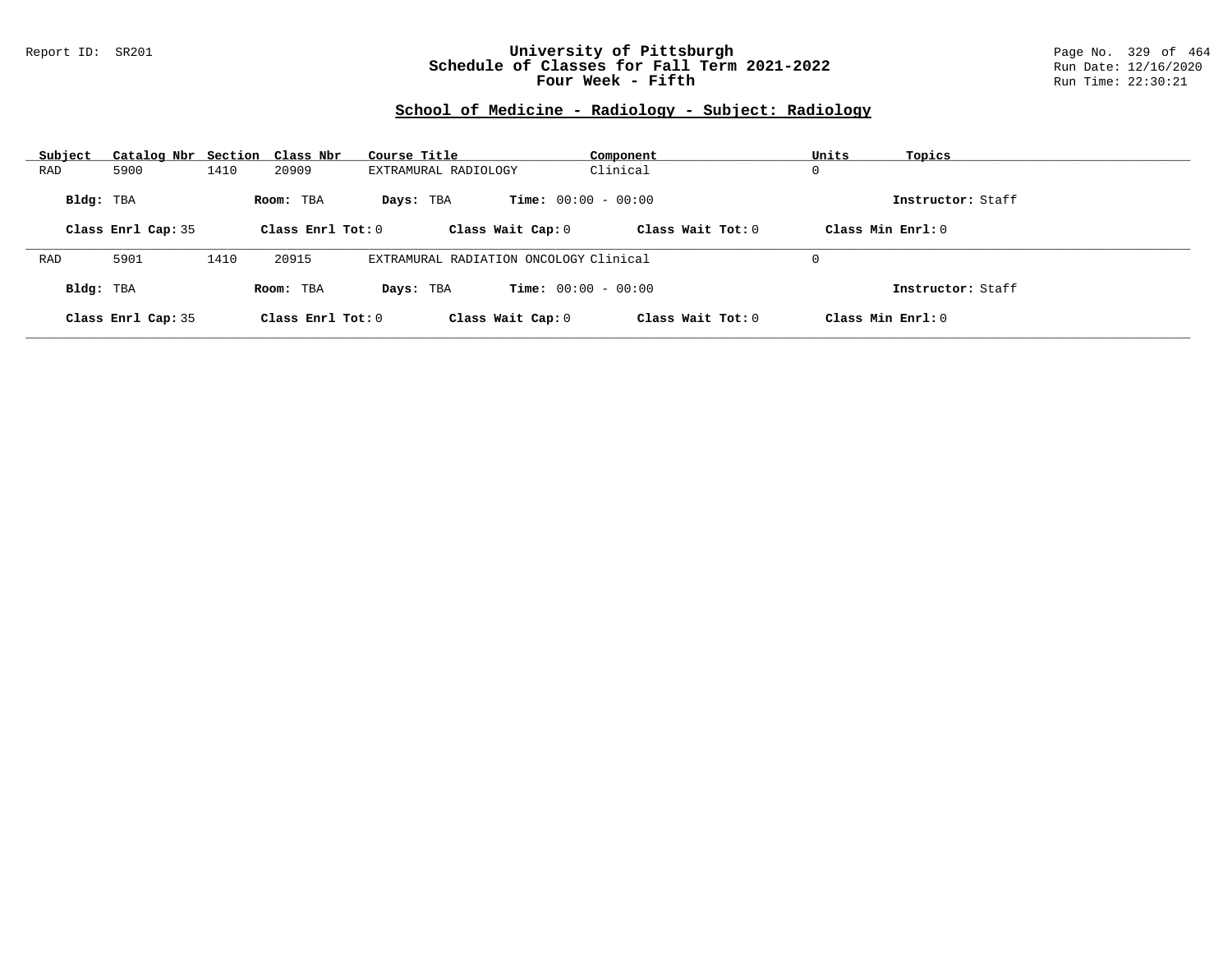### Report ID: SR201 **University of Pittsburgh** Page No. 330 of 464 **Schedule of Classes for Fall Term 2021-2022** Run Date: 12/16/2020 **Four Week - Fifth** Run Time: 22:30:21

## **School of Medicine - Surgery - Subject: Cardiothoracic Surgery**

| Catalog Nbr Section Class Nbr<br>Subject | Course Title                                | Component                                                                                   | Units<br>Topics   |
|------------------------------------------|---------------------------------------------|---------------------------------------------------------------------------------------------|-------------------|
| 5461<br>1410<br>CTSURG                   | 20993                                       | PEDIATRIC CARDIOTHORACIC SURG Clinical                                                      | $\Omega$          |
| Bldg: TBA                                | Room: TBA                                   | <b>Days:</b> TBA <b>Time:</b> $00:00 - 00:00$                                               | Instructor: Staff |
| Class Enrl Cap: 999                      |                                             | Class Enrl Tot: $0$ Class Wait Cap: $0$ Class Wait Tot: $0$                                 | Class Min Enrl: 0 |
| 5462<br>1410<br>CTSURG                   | 20999                                       | ADULT CARDIAC SURGERY Clinical                                                              | $\Omega$          |
| Bldg: TBA                                | Room: TBA                                   | $\texttt{Days:}$ TBA $\texttt{Time:}$ 00:00 - 00:00                                         | Instructor: Staff |
| Class Enrl Cap: 999                      |                                             | Class Enrl Tot: $0$ Class Wait Cap: $0$ Class Wait Tot: $0$                                 | Class Min Enrl: 0 |
| 1410<br>CTSURG<br>5463                   | 21005                                       | ADULT THORACIC SURGERY Clinical                                                             | $\Omega$          |
| Bldg: TBA                                | Room: TBA $Days:$ TBA $Time: 00:00 - 00:00$ |                                                                                             | Instructor: Staff |
|                                          |                                             | Class Enrl Cap: 999 Class Enrl Tot: 0 Class Wait Cap: 0 Class Wait Tot: 0 Class Min Enrl: 0 |                   |
| 5650<br>1800<br>CTSURG                   | 23886                                       | INDIVIDUALIZED CLINICAL COURSEDirected Studies                                              | $\overline{0}$    |
| Bldg: TO BE ARRANGED                     | Room: TBA $Days:$ TBA $Time: 00:00 - 00:00$ |                                                                                             | Instructor: Staff |
|                                          |                                             | Class Enrl Cap: 35 Class Enrl Tot: 0 Class Wait Cap: 0 Class Wait Tot: 0 Class Min Enrl: 0  |                   |
| CTSURG<br>5899<br>1800                   | 23838                                       | IND STDY CARDIOTHORACIC SURG Independent Study                                              | $\overline{0}$    |
| Bldg: TO BE ARRANGED                     | Room: TBA $Days:$ TBA $Time: 00:00 - 00:00$ |                                                                                             | Instructor: Staff |
|                                          |                                             | Class Enrl Cap: 35 Class Enrl Tot: 0 Class Wait Cap: 0 Class Wait Tot: 0 Class Min Enrl: 0  |                   |
| CTSURG<br>5900<br>1240                   | 22950                                       | EXTRAMURAL CARDIOTHORACIC SURGClinical                                                      | $\mathbf 0$       |
| Bldg: TO BE ARRANGED                     | Room: TBA $Days:$ TBA $Time: 00:00 - 00:00$ |                                                                                             | Instructor: Staff |
|                                          |                                             | Class Enrl Cap: 35 Class Enrl Tot: 0 Class Wait Cap: 0 Class Wait Tot: 0 Class Min Enrl: 0  |                   |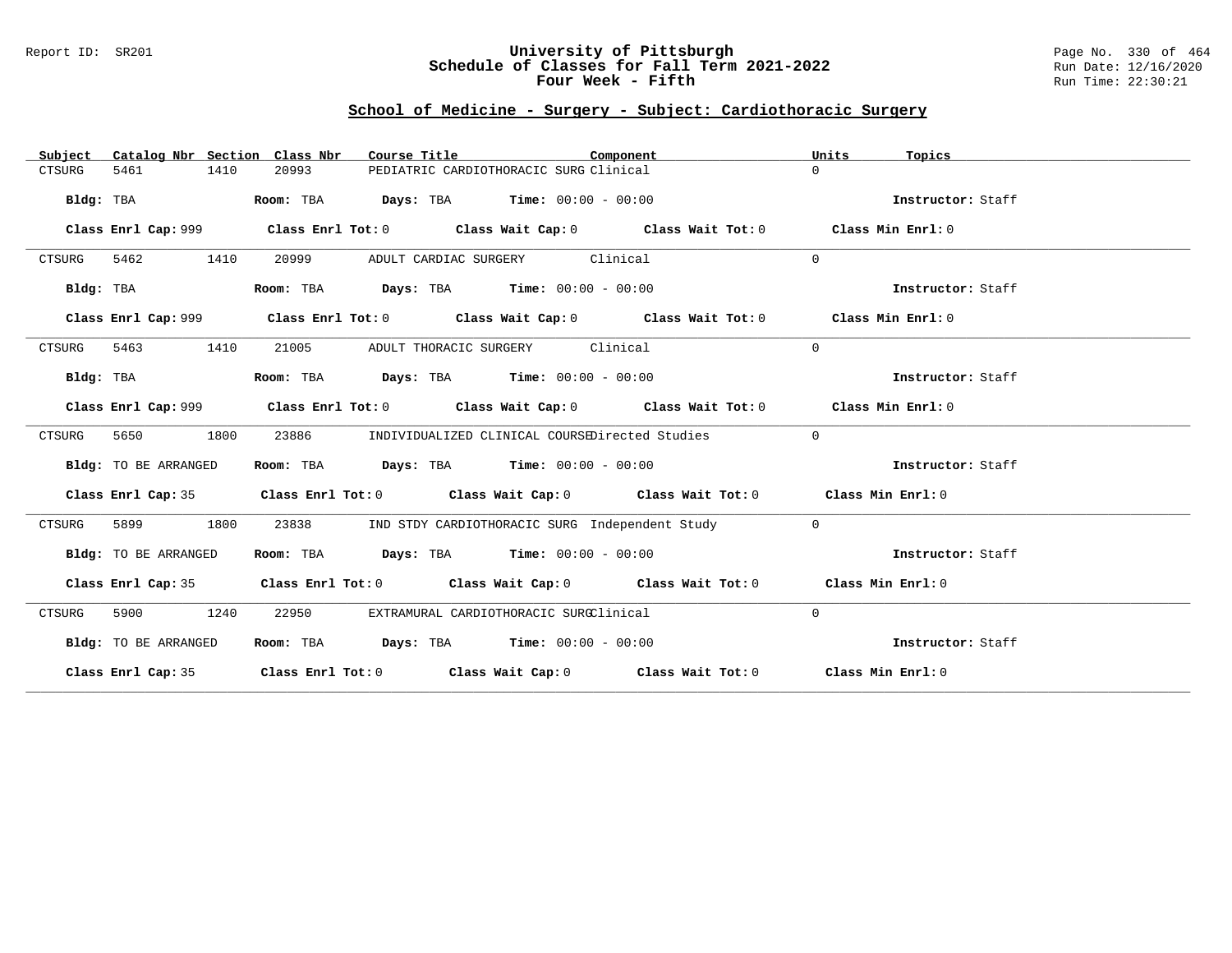### Report ID: SR201 **University of Pittsburgh** Page No. 331 of 464 **Schedule of Classes for Fall Term 2021-2022** Run Date: 12/16/2020 **Four Week - Fifth** Run Time: 22:30:21

# **School of Medicine - Surgery - Subject: Plastic Surgery**

| Catalog Nbr Section Class Nbr<br>Subject | Course Title                                                                    | Component                                            | Units<br>Topics   |
|------------------------------------------|---------------------------------------------------------------------------------|------------------------------------------------------|-------------------|
| 5450<br>1410<br>PLSSURG                  | 20987                                                                           | PLASTIC RECONSTRUCTIVE SURGERYClinical               | $\Omega$          |
| Bldg: TBA                                | Room: TBA                                                                       | <b>Days:</b> TBA <b>Time:</b> $00:00 - 00:00$        | Instructor: Staff |
| Class Enrl Cap: 35                       | Class Enrl Tot: $0$ Class Wait Cap: $0$ Class Wait Tot: $0$                     |                                                      | Class Min Enrl: 0 |
| 1800<br>PLSSURG 5650                     | 23922                                                                           | INDIVIDUALIZED CLINICAL COURSEDirected Studies       | $\Omega$          |
| Bldg: TO BE ARRANGED                     | Room: TBA                                                                       | <b>Days:</b> TBA <b>Time:</b> $00:00 - 00:00$        | Instructor: Staff |
| Class Enrl Cap: 35                       | Class Enrl Tot: $0$ Class Wait Cap: $0$ Class Wait Tot: $0$                     |                                                      | Class Min Enrl: 0 |
| PLSSURG 5883<br>1410                     | 21041<br>SURGICAL RESEARCH                                                      | Directed Studies                                     | $\Omega$          |
| Bldg: TBA                                | Room: TBA                                                                       | $\texttt{Davis:}$ TBA $\texttt{Time:}$ 00:00 - 00:00 | Instructor: Staff |
| Class Enrl Cap: 35                       | Class Enrl Tot: $0$ Class Wait Cap: $0$ Class Wait Tot: $0$                     |                                                      | Class Min Enrl: 0 |
| 1220<br>PLSSURG 5899                     | 23992                                                                           | INDEPENDENT STUDY PLASTIC SURGIndependent Study      | $\Omega$          |
| Bldg: TO BE ARRANGED                     | Room: TBA                                                                       | $\texttt{Days:}$ TBA $\texttt{Time:}$ 00:00 - 00:00  | Instructor: Staff |
| Class Enrl Cap: 35                       | Class Enrl Tot: $0$ Class Wait Cap: $0$ Class Wait Tot: $0$ Class Min Enrl: $0$ |                                                      |                   |
| 1225<br>5901<br>PLSSURG                  | 24776<br>EXTRAMURAL PLASTIC SURGERY                                             | Clinical                                             | $\Omega$          |
| Bldg: TO BE ARRANGED                     | Room: TBA                                                                       | <b>Days:</b> TBA <b>Time:</b> $00:00 - 00:00$        | Instructor: Staff |
| Class Enrl Cap: 35                       | Class Enrl Tot: $0$ Class Wait Cap: $0$ Class Wait Tot: $0$                     |                                                      | Class Min Enrl: 0 |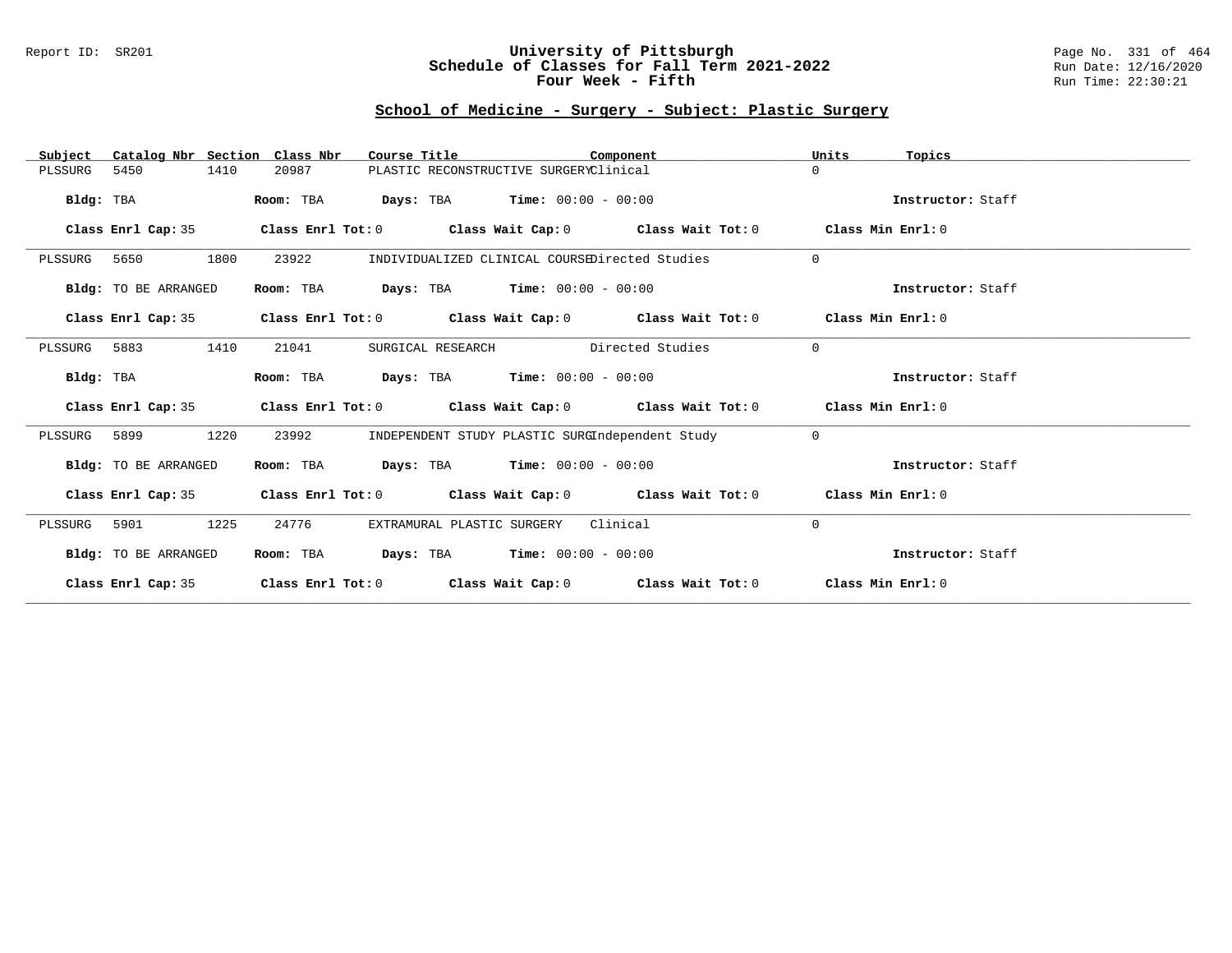#### Report ID: SR201 **University of Pittsburgh** Page No. 332 of 464 **Schedule of Classes for Fall Term 2021-2022** Run Date: 12/16/2020 **Four Week - Fifth** Run Time: 22:30:21

# **School of Medicine - Surgery - Subject: Surgery**

| Subject Catalog Nbr Section Class Nbr | Course Title                                                                                 | Component | Units<br>Topics   |
|---------------------------------------|----------------------------------------------------------------------------------------------|-----------|-------------------|
| 5323<br>1410<br><b>SURG</b>           | 20921<br>PLASTIC SURGERY PRECEPTORSHIP Clinical                                              |           | $\Omega$          |
| Bldg: TBA                             | Room: TBA $Days:$ TBA Time: $00:00 - 00:00$                                                  |           | Instructor: Staff |
|                                       | Class Enrl Cap: 35 Class Enrl Tot: 0 Class Wait Cap: 0 Class Wait Tot: 0 Class Min Enrl: 0   |           |                   |
| SURG                                  | 5345 1410 20927 SURGERY CLERKSHIP REPEAT Clinical                                            |           | $\Omega$          |
|                                       | $Bldg:$ TBA $Room:$ TBA $Days:$ TBA $Time:$ $00:00 - 00:00$                                  |           | Instructor: Staff |
|                                       | Class Enrl Cap: 35 Class Enrl Tot: 0 Class Wait Cap: 0 Class Wait Tot: 0 Class Min Enrl: 0   |           |                   |
|                                       | SURG 5360 1410 20933 ORAL-MAXILLOFACIAL SURGERY Clinical                                     |           | $\Omega$          |
| Bldg: TBA                             | Room: TBA $Days:$ TBA $Time: 00:00 - 00:00$                                                  |           | Instructor: Staff |
|                                       | Class Enrl Cap: 35 Class Enrl Tot: 0 Class Wait Cap: 0 Class Wait Tot: 0 Class Min Enrl: 0   |           |                   |
|                                       | SURG 5401 1410 20945 SURGERY ACTING INTERNSHIP Clinical                                      |           | $\Omega$          |
| Bldg: TBA                             | Room: TBA $Days:$ TBA $Time: 00:00 - 00:00$                                                  |           | Instructor: Staff |
|                                       | Class Enrl Cap: 35 Class Enrl Tot: 0 Class Wait Cap: 0 Class Wait Tot: 0 Class Min Enrl: 0   |           |                   |
|                                       | SURG 5402 1410 20951 EXTRAMURAL ACTING INTERNSHIP Clinical                                   |           | $\Omega$          |
| Bldg: TBA                             | Room: TBA $Days:$ TBA Time: $00:00 - 00:00$                                                  |           | Instructor: Staff |
|                                       | Class Enrl Cap: 35 Class Enrl Tot: 0 Class Wait Cap: 0 Class Wait Tot: 0 Class Min Enrl: 0   |           |                   |
| 5403<br>SURG                          | 1410  20957  MD/OMS ACTING INTERNSHIP  Clinical                                              |           | $\Omega$          |
|                                       | Bldg: TBA                         Room: TBA          Days: TBA         Time: $00:00 - 00:00$ |           | Instructor: Staff |
|                                       | Class Enrl Cap: 35 Class Enrl Tot: 0 Class Wait Cap: 0 Class Wait Tot: 0 Class Min Enrl: 0   |           |                   |
|                                       | SURG 5410 1410 20963 GENERAL SURGERY ELECTIVE Clinical                                       |           | $\Omega$          |
| Bldg: TBA                             | Room: TBA $Days:$ TBA $Time: 00:00 - 00:00$                                                  |           | Instructor: Staff |
|                                       | Class Enrl Cap: 35 Class Enrl Tot: 0 Class Wait Cap: 0 Class Wait Tot: 0 Class Min Enrl: 0   |           |                   |
| 5411<br>SURG                          | 1204 23099 SURGERY INTERNSHIP PREP COURSEClinical                                            |           | $\Omega$          |
| Bldg: TO BE ARRANGED                  | Room: TBA $\rule{1em}{0.15mm}$ Days: TBA Time: $00:00 - 00:00$                               |           | Instructor: Staff |
|                                       | Class Enrl Cap: 35 Class Enrl Tot: 0 Class Wait Cap: 0 Class Wait Tot: 0                     |           | Class Min Enrl: 0 |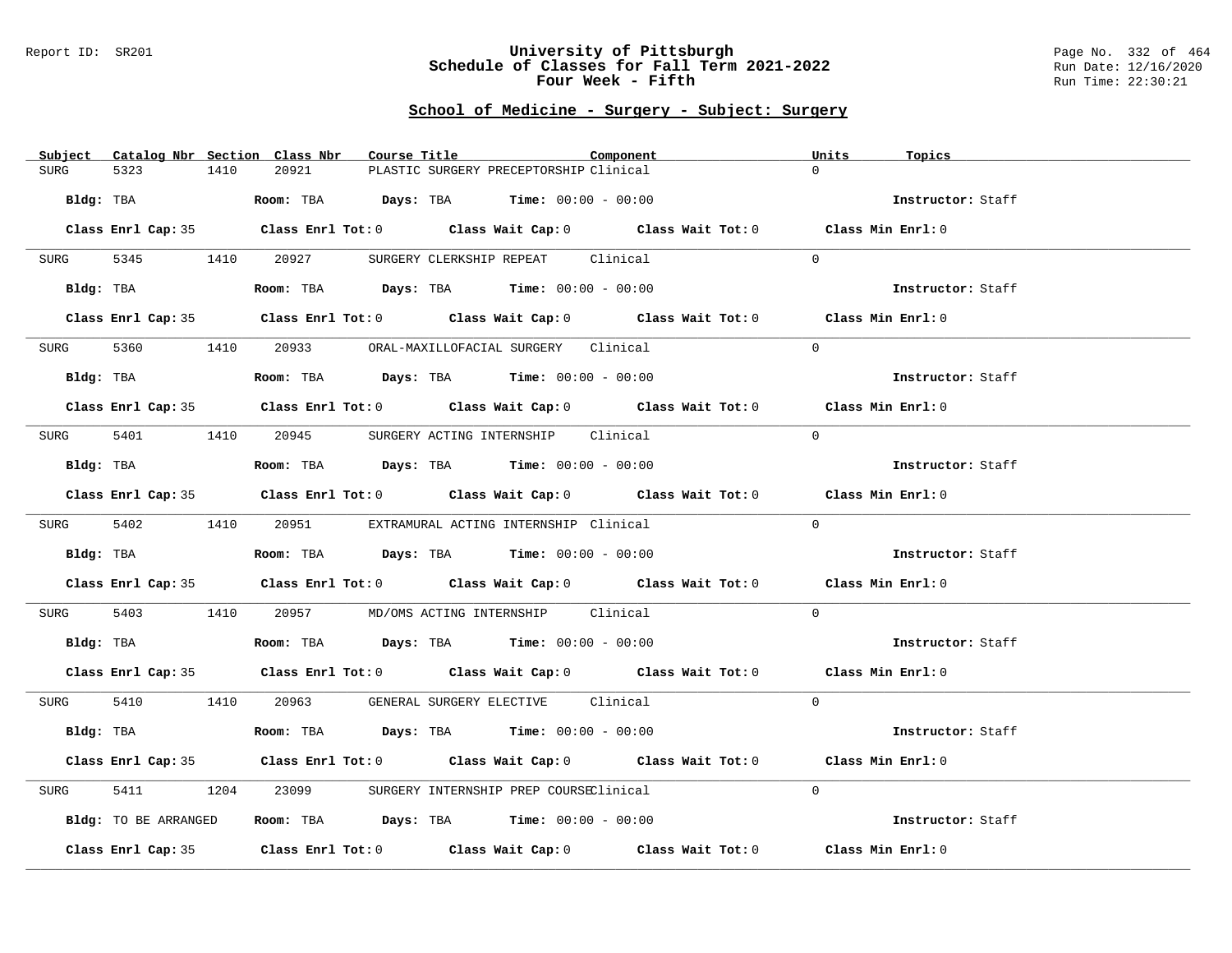| SURG      | 1410<br>5420 | 20969                                                                                  | COMMUNITY HOSPITAL CLERKSHIP Clinical |                                                                                             | $\mathbf 0$       |  |
|-----------|--------------|----------------------------------------------------------------------------------------|---------------------------------------|---------------------------------------------------------------------------------------------|-------------------|--|
|           |              | Bldg: TBA                      Room: TBA         Days: TBA         Time: 00:00 - 00:00 |                                       |                                                                                             | Instructor: Staff |  |
|           |              |                                                                                        |                                       | Class Enrl Cap: 999 Class Enrl Tot: 0 Class Wait Cap: 0 Class Wait Tot: 0 Class Min Enrl: 0 |                   |  |
|           |              | SURG 5430 1410 20975 NEOPLASTIC DISEASE ELECTIVE Clinical                              |                                       |                                                                                             | $\Omega$          |  |
|           |              |                                                                                        |                                       |                                                                                             | Instructor: Staff |  |
|           |              |                                                                                        |                                       | Class Enrl Cap: 35 Class Enrl Tot: 0 Class Wait Cap: 0 Class Wait Tot: 0 Class Min Enrl: 0  |                   |  |
|           |              | SURG 5440 1410 20981 PEDIATRIC SURGERY ELECTIVE Clinical                               |                                       |                                                                                             | $\Omega$          |  |
|           |              | Bldg: TBA $\qquad$ Room: TBA Days: TBA Time: $00:00 - 00:00$                           |                                       |                                                                                             | Instructor: Staff |  |
|           |              |                                                                                        |                                       | Class Enrl Cap: 999 Class Enrl Tot: 0 Class Wait Cap: 0 Class Wait Tot: 0 Class Min Enrl: 0 |                   |  |
|           |              | SURG 5482 1410 21011 ORGAN TRANSPLANTATION Clinical                                    |                                       |                                                                                             | $\Omega$          |  |
|           |              | Bldg: TBA                   Room: TBA         Days: TBA         Time: $00:00 - 00:00$  |                                       |                                                                                             | Instructor: Staff |  |
|           |              |                                                                                        |                                       | Class Enrl Cap: 35 Class Enrl Tot: 0 Class Wait Cap: 0 Class Wait Tot: 0 Class Min Enrl: 0  |                   |  |
|           |              | SURG 5485 1410 21017 BIOLOGICAL AND GENE THERAPY Clinical                              |                                       |                                                                                             | $\Omega$          |  |
|           |              | Bldg: TBA                   Room: TBA         Days: TBA         Time: $00:00 - 00:00$  |                                       |                                                                                             | Instructor: Staff |  |
|           |              |                                                                                        |                                       | Class Enrl Cap: 999 Class Enrl Tot: 0 Class Wait Cap: 0 Class Wait Tot: 0 Class Min Enrl: 0 |                   |  |
|           |              | SURG 5486 1410 19646 SURGICAL SPECIALTIES Clinical                                     |                                       |                                                                                             | $\Omega$          |  |
|           |              |                                                                                        |                                       |                                                                                             |                   |  |
| Bldg: TBA |              | <b>Room:</b> TBA <b>Days:</b> TBA <b>Time:</b> 00:00 - 00:00                           |                                       |                                                                                             | Instructor: Staff |  |
|           |              |                                                                                        |                                       | Class Enrl Cap: 35 Class Enrl Tot: 0 Class Wait Cap: 0 Class Wait Tot: 0 Class Min Enrl: 0  |                   |  |
|           |              | SURG 5490 1410 21023 ORAL-MAXILLOFACIAL SURGERY Clinical                               |                                       |                                                                                             | $\Omega$          |  |
|           |              | Bldg: TBA                   Room: TBA         Days: TBA         Time: $00:00 - 00:00$  |                                       |                                                                                             | Instructor: Staff |  |
|           |              |                                                                                        |                                       | Class Enrl Cap: 999 Class Enrl Tot: 0 Class Wait Cap: 0 Class Wait Tot: 0 Class Min Enrl: 0 |                   |  |
|           |              | SURG 5650 1410 21029 SURGICAL SPECIAL STUDIES Clinical                                 |                                       |                                                                                             | $\Omega$          |  |
|           |              | Bldg: TBA                    Room: TBA         Days: TBA         Time: 00:00 - 00:00   |                                       |                                                                                             | Instructor: Staff |  |
|           |              |                                                                                        |                                       | Class Enrl Cap: 35 Class Enrl Tot: 0 Class Wait Cap: 0 Class Wait Tot: 0 Class Min Enrl: 0  |                   |  |
|           |              | SURG 5700 1410 21035 SURGICAL LIFE SCIENCES Clinical                                   |                                       |                                                                                             | $\Omega$          |  |
|           |              | Bldg: TBA                   Room: TBA         Days: TBA         Time: $00:00 - 00:00$  |                                       |                                                                                             | Instructor: Staff |  |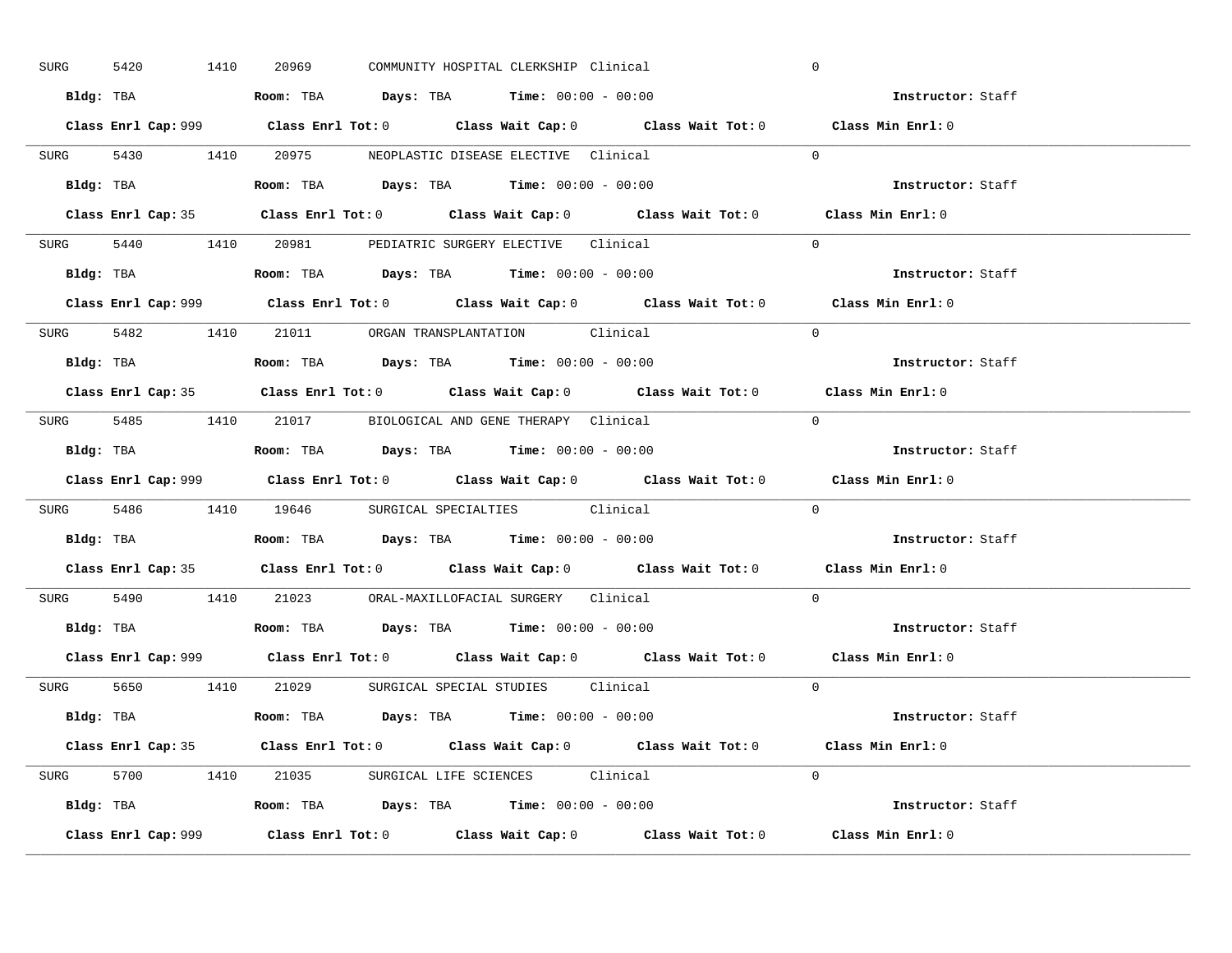### Report ID: SR201 **University of Pittsburgh** Page No. 334 of 464 **Schedule of Classes for Fall Term 2021-2022** Run Date: 12/16/2020 **Four Week - Fifth** Run Time: 22:30:21

# **School of Medicine - Surgery - Subject: Surgery**

| Catalog Nbr Section<br>Subject | Class Nbr<br>Course Title                                   | Component         | Units<br>Topics   |
|--------------------------------|-------------------------------------------------------------|-------------------|-------------------|
| 1410<br>SURG<br>5884           | HISTORY OF MEDICINE<br>21047                                | Directed Studies  | $\mathbf 0$       |
| Bldg: TBA                      | $Time: 00:00 - 00:00$<br>Room: TBA<br>Days: TBA             |                   | Instructor: Staff |
|                                |                                                             |                   |                   |
| Class Enrl Cap: 35             | Class Enrl Tot: $0$ Class Wait Cap: $0$ Class Wait Tot: $0$ |                   | Class Min Enrl: 0 |
| 1230<br>SURG<br>5885           | 22978<br>SURGICAL RESEARCH                                  | Clinical          | $\mathbf 0$       |
| Bldg: TO BE ARRANGED           | <b>Days:</b> TBA <b>Time:</b> $00:00 - 00:00$<br>Room: TBA  |                   | Instructor: Staff |
| Class Enrl Cap: 35             | Class Enrl Tot: $0$ Class Wait Cap: $0$ Class Wait Tot: $0$ |                   | Class Min Enrl: 0 |
| 1410<br>SURG<br>5900           | 21053<br>EXTRAMURAL GENERAL SURGERY                         | Lecture           | $\Omega$          |
| Bldg: TBA                      | <b>Days:</b> TBA <b>Time:</b> $00:00 - 00:00$<br>Room: TBA  |                   | Instructor: Staff |
| Class Enrl Cap: 35             | Class Enrl Tot: $0$ Class Wait Cap: $0$ Class Wait Tot: $0$ |                   | Class Min Enrl: 0 |
| 1410<br>SURG<br>5902           | 20537<br>INDEPENDENT STUDY                                  | Independent Study | $\mathbf 0$       |
| Bldg: TBA                      | $Time: 00:00 - 00:00$<br>Days: TBA<br>Room: TBA             |                   | Instructor: Staff |
| Class Enrl Cap: 35             | Class Enrl Tot: 0<br>Class Wait Cap: 0                      | Class Wait Tot: 0 | Class Min Enrl: 0 |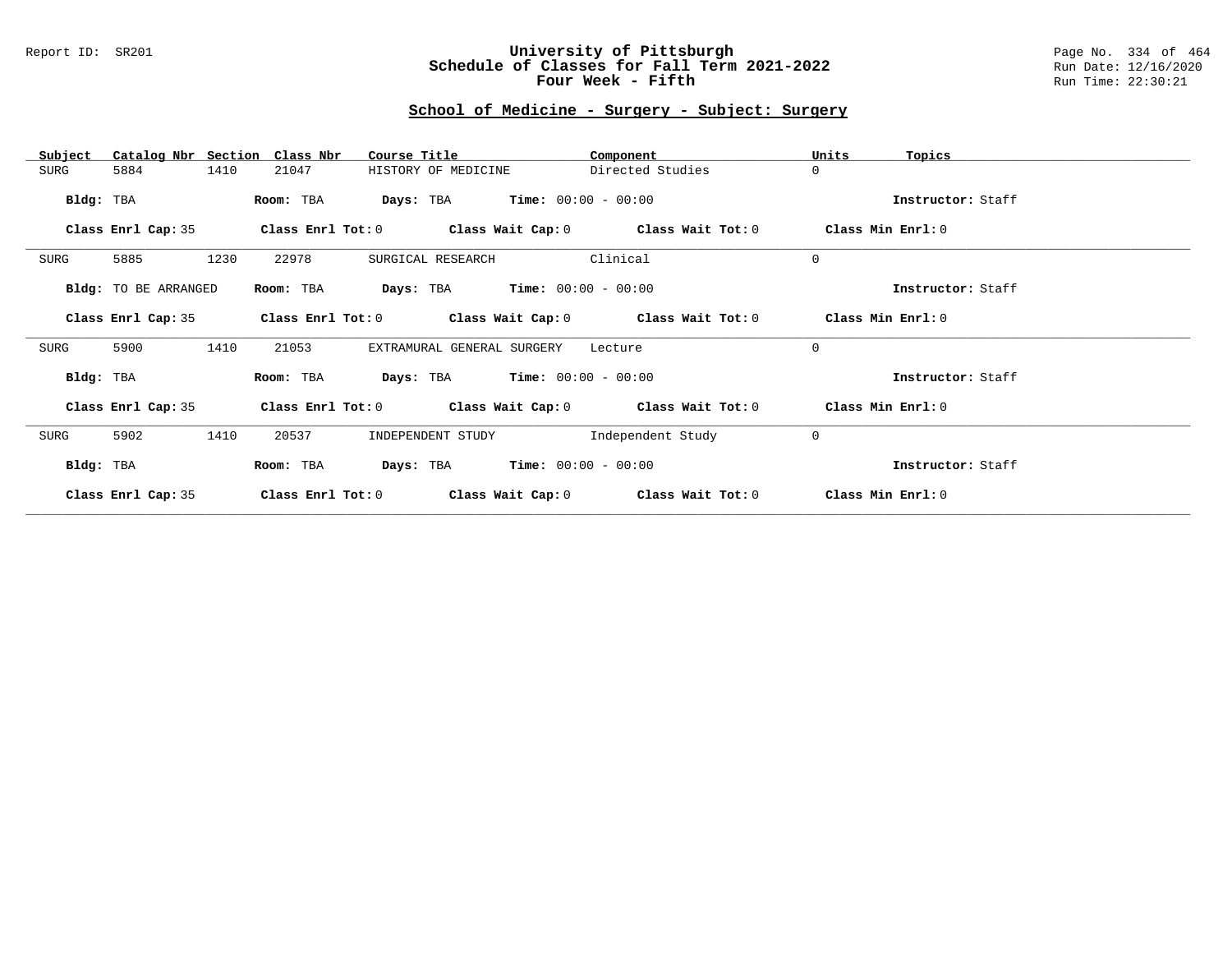#### Report ID: SR201 **University of Pittsburgh** Page No. 335 of 464 **Schedule of Classes for Fall Term 2021-2022** Run Date: 12/16/2020 **Four Week - Fifth** Run Time: 22:30:21

# **School of Medicine - Urology - Subject: Urology**

| Subject   |                      |      | Catalog Nbr Section Class Nbr | Course Title      |                                                                | Component                                                                                   | Units    | Topics            |  |
|-----------|----------------------|------|-------------------------------|-------------------|----------------------------------------------------------------|---------------------------------------------------------------------------------------------|----------|-------------------|--|
| URLGY     | 5321                 | 1410 | 20555                         | UROLOGIC ONCOLOGY |                                                                | Clinical                                                                                    | $\Omega$ |                   |  |
|           | Bldg: TBA            |      |                               |                   | Room: TBA $Days:$ TBA $Time: 00:00 - 00:00$                    |                                                                                             |          | Instructor: Staff |  |
|           |                      |      |                               |                   |                                                                | Class Enrl Cap: 35 Class Enrl Tot: 0 Class Wait Cap: 0 Class Wait Tot: 0 Class Min Enrl: 0  |          |                   |  |
| URLGY     | 5470 1410            |      | 20573                         |                   | UROLOGICAL SURGERY (ADULT) Clinical                            |                                                                                             | $\Omega$ |                   |  |
|           | Bldg: TBA            |      |                               |                   | Room: TBA $\rule{1em}{0.15mm}$ Days: TBA Time: $00:00 - 00:00$ |                                                                                             |          | Instructor: Staff |  |
|           |                      |      |                               |                   |                                                                | Class Enrl Cap: 999 Class Enrl Tot: 0 Class Wait Cap: 0 Class Wait Tot: 0 Class Min Enrl: 0 |          |                   |  |
| URLGY     | 5471 1410            |      |                               |                   | 20585 PEDIATRIC UROLOGICAL SURGERY Clinical                    |                                                                                             | $\Omega$ |                   |  |
|           | Bldg: TBA            |      |                               |                   | Room: TBA $\rule{1em}{0.15mm}$ Days: TBA Time: $00:00 - 00:00$ |                                                                                             |          | Instructor: Staff |  |
|           |                      |      |                               |                   |                                                                | Class Enrl Cap: 999 Class Enrl Tot: 0 Class Wait Cap: 0 Class Wait Tot: 0 Class Min Enrl: 0 |          |                   |  |
| URLGY     | 5650                 | 1800 |                               |                   |                                                                | 23947 INDIVIDUALIZED CLINICAL COURSEDirected Studies                                        | $\Omega$ |                   |  |
|           | Bldg: TO BE ARRANGED |      |                               |                   | Room: TBA $Days:$ TBA $Time: 00:00 - 00:00$                    |                                                                                             |          | Instructor: Staff |  |
|           |                      |      |                               |                   |                                                                | Class Enrl Cap: 35 Class Enrl Tot: 0 Class Wait Cap: 0 Class Wait Tot: 0 Class Min Enrl: 0  |          |                   |  |
| URLGY     | 5810                 | 1410 |                               |                   |                                                                | 20603 UROLOGY RESEARCH Directed Studies                                                     | $\Omega$ |                   |  |
|           | Bldg: TBA            |      |                               |                   | Room: TBA $\rule{1em}{0.15mm}$ Days: TBA Time: $00:00 - 00:00$ |                                                                                             |          | Instructor: Staff |  |
|           |                      |      |                               |                   |                                                                | Class Enrl Cap: 35 Class Enrl Tot: 0 Class Wait Cap: 0 Class Wait Tot: 0 Class Min Enrl: 0  |          |                   |  |
| URLGY     | 5899                 | 1800 |                               |                   |                                                                | 23820 INDEPENDENT STUDY IN UROLOGY Independent Study                                        | $\Omega$ |                   |  |
|           | Bldg: TO BE ARRANGED |      |                               |                   | Room: TBA $Days:$ TBA $Time: 00:00 - 00:00$                    |                                                                                             |          | Instructor: Staff |  |
|           |                      |      |                               |                   |                                                                | Class Enrl Cap: 35 Class Enrl Tot: 0 Class Wait Cap: 0 Class Wait Tot: 0 Class Min Enrl: 0  |          |                   |  |
| URLGY     | 5900 1410            |      | 20615                         |                   | EXTRAMURAL UROLOGIC SURGERY Clinical                           |                                                                                             | $\Omega$ |                   |  |
| Bldg: TBA |                      |      |                               |                   | Room: TBA $Days:$ TBA Time: $00:00 - 00:00$                    |                                                                                             |          | Instructor: Staff |  |
|           |                      |      |                               |                   |                                                                | Class Enrl Cap: 35 Class Enrl Tot: 0 Class Wait Cap: 0 Class Wait Tot: 0 Class Min Enrl: 0  |          |                   |  |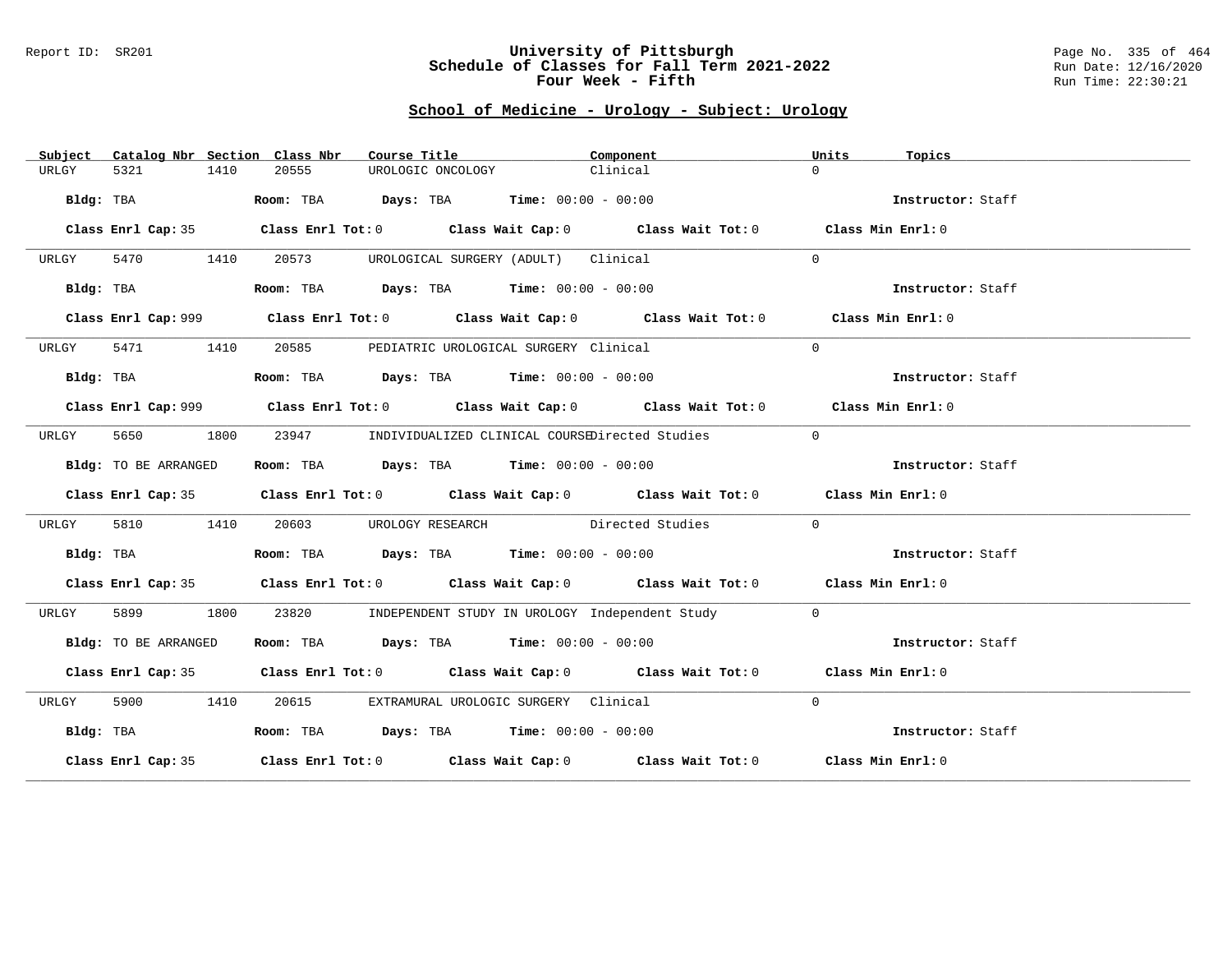#### Report ID: SR201 **University of Pittsburgh** Page No. 336 of 464 **Schedule of Classes for Fall Term 2021-2022** Run Date: 12/16/2020 **Four Week - Sixth** Run Time: 22:30:21

## **School of Medicine - Dermatology - Subject: Dermatology**

| Subject Catalog Nbr Section Class Nbr | Course Title                                                                                | Component | Units<br>Topics   |
|---------------------------------------|---------------------------------------------------------------------------------------------|-----------|-------------------|
| 5380<br>1510<br><b>DERM</b>           | 18915<br>DERMATOLOGY CLERKSHIP                                                              | Clinical  | $\Omega$          |
| Bldg: TBA                             | Room: TBA $Days:$ TBA Time: $00:00 - 00:00$                                                 |           | Instructor: Staff |
|                                       | Class Enrl Cap: 35 Class Enrl Tot: 0 Class Wait Cap: 0 Class Wait Tot: 0 Class Min Enrl: 0  |           |                   |
| DERM 5420 1510 19665                  | BASIC DERMATOLOGY Clinical                                                                  |           | $\Omega$          |
| Bldg: TBA                             | Room: TBA $Days:$ TBA $Time: 00:00 - 00:00$                                                 |           | Instructor: Staff |
|                                       | Class Enrl Cap: 35 Class Enrl Tot: 0 Class Wait Cap: 0 Class Wait Tot: 0 Class Min Enrl: 0  |           |                   |
|                                       | DERM 5425 1510 18909 ADVANCED DERMATOLOGY Clinical                                          |           | $\Omega$          |
| Bldg: TBA                             | Room: TBA $Days:$ TBA $Time:$ $00:00 - 00:00$                                               |           | Instructor: Staff |
|                                       | Class Enrl Cap: 35 Class Enrl Tot: 0 Class Wait Cap: 0 Class Wait Tot: 0 Class Min Enrl: 0  |           |                   |
|                                       | DERM 5430 1510 18921 DERMATOLOGIC & PLASTIC SURGERYClinical                                 |           | $\Omega$          |
|                                       | Bldg: TBA                   Room: TBA        Days: TBA        Time: 00:00 - 00:00           |           | Instructor: Staff |
|                                       | Class Enrl Cap: 999 Class Enrl Tot: 0 Class Wait Cap: 0 Class Wait Tot: 0 Class Min Enrl: 0 |           |                   |
|                                       | DERM 5440 1510 18933 DERMATOPATHOLOGY Independent Study 0                                   |           |                   |
|                                       | Bldg: TBA                   Room: TBA         Days: TBA         Time: $00:00 - 00:00$       |           | Instructor: Staff |
|                                       | Class Enrl Cap: 35 Class Enrl Tot: 0 Class Wait Cap: 0 Class Wait Tot: 0 Class Min Enrl: 0  |           |                   |
| 5650<br>DERM                          | 1510 18939 INDIVIDUALIZED CLINICAL COURSEClinical                                           |           | $\Omega$          |
|                                       | Bldg: TBA                    Room: TBA         Days: TBA         Time: $00:00 - 00:00$      |           | Instructor: Staff |
|                                       | Class Enrl Cap: 35 Class Enrl Tot: 0 Class Wait Cap: 0 Class Wait Tot: 0 Class Min Enrl: 0  |           |                   |
|                                       | DERM 5810 1510 18951 DERMATOLOGY RESEARCH Directed Studies 0                                |           |                   |
| Bldg: TBA                             | Room: TBA $\rule{1em}{0.15mm}$ Days: TBA Time: $00:00 - 00:00$                              |           | Instructor: Staff |
|                                       | Class Enrl Cap: 35 Class Enrl Tot: 0 Class Wait Cap: 0 Class Wait Tot: 0 Class Min Enrl: 0  |           |                   |
| 5899<br>DERM                          | 23963 INDEPENDENT STUDY DERMATOLOGY Independent Study<br>1225                               |           | $\Omega$          |
| Bldg: TO BE ARRANGED                  | Room: TBA $Days:$ TBA $Time: 00:00 - 00:00$                                                 |           | Instructor: Staff |
|                                       | Class Enrl Cap: 35 Class Enrl Tot: 0 Class Wait Cap: 0 Class Wait Tot: 0                    |           | Class Min Enrl: 0 |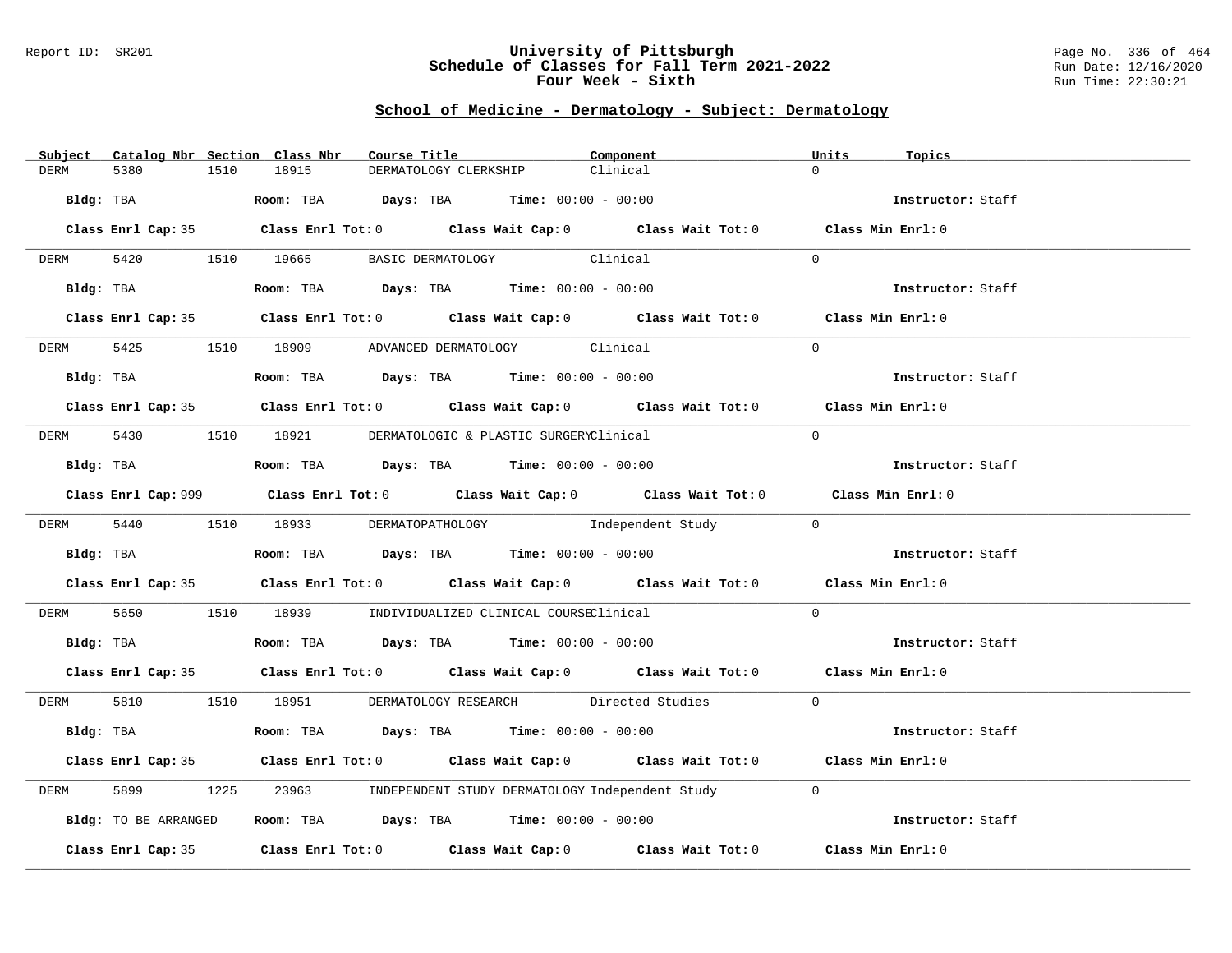| DERM      | 5900               | 1510 | 18963             | EXTRAMURAL DERMATOLOGY |                              | Clinical          |                   |
|-----------|--------------------|------|-------------------|------------------------|------------------------------|-------------------|-------------------|
| Bldg: TBA |                    |      | Room: TBA         | Days: TBA              | <b>Time:</b> $00:00 - 00:00$ |                   | Instructor: Staff |
|           | Class Enrl Cap: 35 |      | Class Enrl Tot: 0 |                        | Class Wait Cap: 0            | Class Wait Tot: 0 | Class Min Enrl: 0 |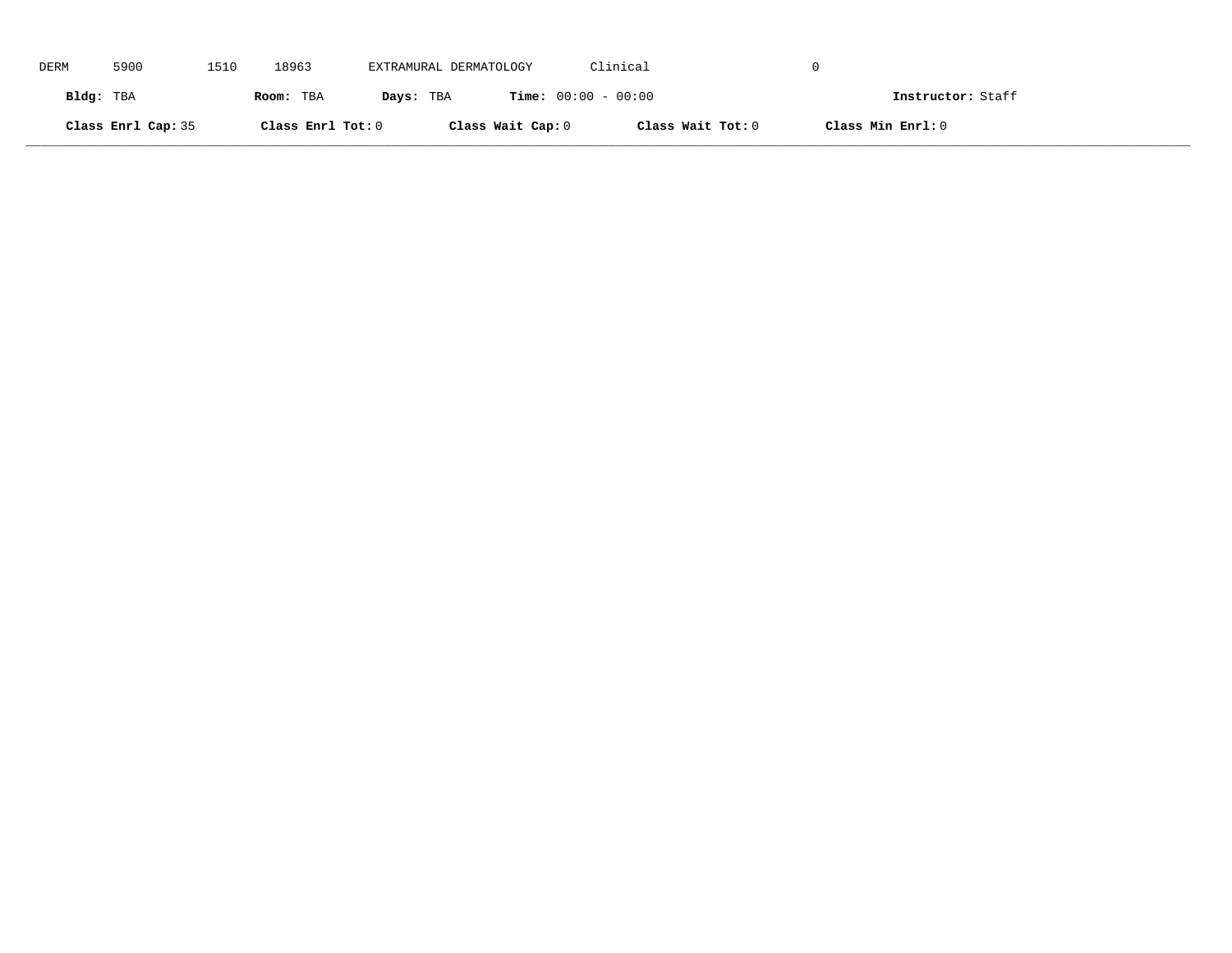#### Report ID: SR201 **University of Pittsburgh** Page No. 338 of 464 **Schedule of Classes for Fall Term 2021-2022** Run Date: 12/16/2020 **Four Week - Sixth** Run Time: 22:30:21

## **School of Medicine - Emergency Medicine - Subject: Emergency Medicine**

| Catalog Nbr Section Class Nbr<br>Subject  | Course Title                                                                                | Component            | Units<br>Topics   |
|-------------------------------------------|---------------------------------------------------------------------------------------------|----------------------|-------------------|
| 5376<br>1510<br>EMED                      | 19671<br>SPECIALTY CARE CLERKSHIP                                                           | $\Omega$<br>Clinical |                   |
| Bldg: TBA                                 | <b>Room:</b> TBA $\qquad \qquad$ Days: TBA $\qquad \qquad$ Time: $00:00 - 00:00$            |                      | Instructor: Staff |
| Class Enrl Cap: 35                        | Class Enrl Tot: $0$ Class Wait Cap: $0$ Class Wait Tot: $0$ Class Min Enrl: $0$             |                      |                   |
| 5450<br>1510<br>EMED                      | EMERGENCY MEDICINE Clinical<br>19683                                                        | $\Omega$             |                   |
| Bldg: TBA                                 | Room: TBA $\rule{1em}{0.15mm}$ Days: TBA $\rule{1.5mm}{0.15mm}$ Time: $00:00 - 00:00$       |                      | Instructor: Staff |
|                                           | Class Enrl Cap: 999 Class Enrl Tot: 0 Class Wait Cap: 0 Class Wait Tot: 0 Class Min Enrl: 0 |                      |                   |
| 5460 1510 19689<br>EMED                   | MEDICAL TOXICOLOGY Clinical                                                                 | $\Omega$             |                   |
| Bldg: TBA                                 | Room: TBA $Days:$ TBA $Time: 00:00 - 00:00$                                                 |                      | Instructor: Staff |
|                                           | Class Enrl Cap: 35 Class Enrl Tot: 0 Class Wait Cap: 0 Class Wait Tot: 0 Class Min Enrl: 0  |                      |                   |
| 5465 746<br>1040<br>EMED                  | 23496<br>POINT OF CARE ULTRASONOGRAPHY Clinical                                             | $\Omega$             |                   |
| Bldg: TO BE ARRANGED                      | Room: TBA $Days:$ TBA $Time: 00:00 - 00:00$                                                 |                      | Instructor: Staff |
|                                           | Class Enrl Cap: 35 Class Enrl Tot: 0 Class Wait Cap: 0 Class Wait Tot: 0 Class Min Enrl: 0  |                      |                   |
| 5466 746<br>1060<br>EMED                  | 25550 POST CARDIAC ARREST SERVICE Clinical                                                  | $\Omega$             |                   |
| Bldg: TO BE ARRANGED                      | Room: TBA $Days:$ TBA Time: $00:00 - 00:00$                                                 |                      | Instructor: Staff |
|                                           | Class Enrl Cap: 35 Class Enrl Tot: 0 Class Wait Cap: 0 Class Wait Tot: 0 Class Min Enrl: 0  |                      |                   |
| 5470 1225<br>EMED                         | 22445 QUALITY AND PATIENT SAFETY Lecture                                                    | $\Omega$             |                   |
| Bldg: WEB Based Class                     | Room: TBA $Days:$ TBA $Time: 00:00 - 00:00$                                                 |                      | Instructor: Staff |
| Class Enrl Cap: 200<br>Attributes: Online | Class Enrl Tot: $0$ class Wait Cap: $0$ class Wait Tot: $0$                                 |                      | Class Min Enrl: 0 |
| 5650<br>1510<br>EMED                      | 19695<br>INDIVIDUALIZED CLINICAL COURSEClinical                                             | $\Omega$             |                   |
| Bldg: TBA                                 | Room: TBA $\rule{1em}{0.15mm}$ Days: TBA Time: $00:00 - 00:00$                              |                      | Instructor: Staff |
| Class Enrl Cap: 35                        | Class Enrl Tot: $0$ Class Wait Cap: $0$ Class Wait Tot: $0$ Class Min Enrl: $0$             |                      |                   |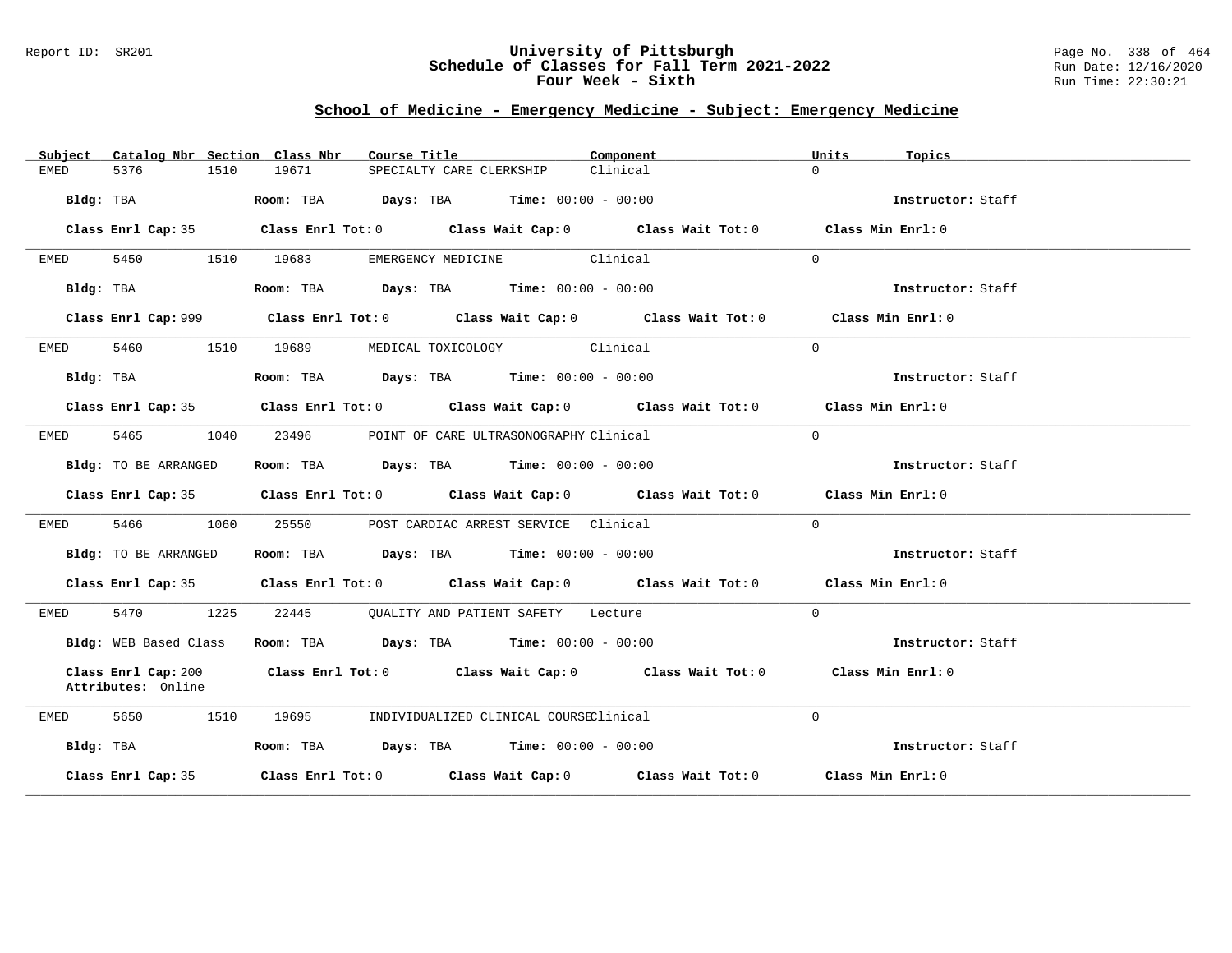### Report ID: SR201 **University of Pittsburgh** Page No. 339 of 464 **Schedule of Classes for Fall Term 2021-2022** Run Date: 12/16/2020 **Four Week - Sixth** Run Time: 22:30:21

# **School of Medicine - Emergency Medicine - Subject: Emergency Medicine**

| Catalog Nbr Section Class Nbr<br>Subject | Course Title                                                                               | Component                                      | Units<br>Topics   |
|------------------------------------------|--------------------------------------------------------------------------------------------|------------------------------------------------|-------------------|
| <b>EMED</b><br>5735<br>1510              | 19701<br>SCIENCE OF RESUSCITATION (ILS)Clinical                                            |                                                | $\Omega$          |
| Bldg: TBA                                | $\texttt{Days:}$ TBA $\texttt{Time:}$ 00:00 - 00:00<br>Room: TBA                           |                                                | Instructor: Staff |
| Class Enrl Cap: 999                      | Class Enrl Tot: $0$ Class Wait Cap: $0$ Class Wait Tot: $0$                                |                                                | Class Min Enrl: 0 |
| 5740<br>1510<br>EMED                     | 19707<br>EXERCISE IS MEDICINE Workshop                                                     |                                                | $\Omega$          |
| Bldg: TBA                                | Room: TBA $\rule{1em}{0.15mm}$ Days: TBA $\rule{1.15mm}]{0.15mm}$ Time: $0.000 - 0.0000$   |                                                | Instructor: Staff |
| Class Enrl Cap: 35                       | Class Enrl Tot: $0$ Class Wait Cap: $0$ Class Wait Tot: $0$ Class Min Enrl: $0$            |                                                |                   |
| 5750<br>1900<br>EMED                     | GET READY FOR RESIDENCY Clinical<br>28654                                                  |                                                | $\Omega$          |
| Bldg: TO BE ARRANGED                     | Room: TBA $Days:$ TBA $Time: 00:00 - 00:00$                                                |                                                | Instructor: Staff |
|                                          | Class Enrl Cap: 35 Class Enrl Tot: 0 Class Wait Cap: 0 Class Wait Tot: 0 Class Min Enrl: 0 |                                                |                   |
| 5898<br>1510<br>EMED                     | 19713<br>INDIVIDUAL STUDY OR RESEARCH Directed Studies                                     |                                                | $\overline{0}$    |
| Bldg: TBA                                | Room: TBA $Days:$ TBA $Time: 00:00 - 00:00$                                                |                                                | Instructor: Staff |
|                                          | Class Enrl Cap: 35 Class Enrl Tot: 0 Class Wait Cap: 0 Class Wait Tot: 0 Class Min Enrl: 0 |                                                |                   |
| 5899<br>1900<br>EMED                     | 23845                                                                                      | INDEP STUDY IN EMERGENCY MED Independent Study | $\overline{0}$    |
| Bldg: TO BE ARRANGED                     | Room: TBA $Days:$ TBA $Time: 00:00 - 00:00$                                                |                                                | Instructor: Staff |
|                                          | Class Enrl Cap: 35 Class Enrl Tot: 0 Class Wait Cap: 0 Class Wait Tot: 0 Class Min Enrl: 0 |                                                |                   |
| 5900<br>1510<br>EMED                     | 19719<br>EXTRAMURAL EMERGENCY MEDICINE Clinical                                            |                                                | $\mathbf 0$       |
| Bldg: TBA                                | Room: TBA $Days:$ TBA $Time: 00:00 - 00:00$                                                |                                                | Instructor: Staff |
|                                          | Class Enrl Cap: 35 Class Enrl Tot: 0 Class Wait Cap: 0 Class Wait Tot: 0 Class Min Enrl: 0 |                                                |                   |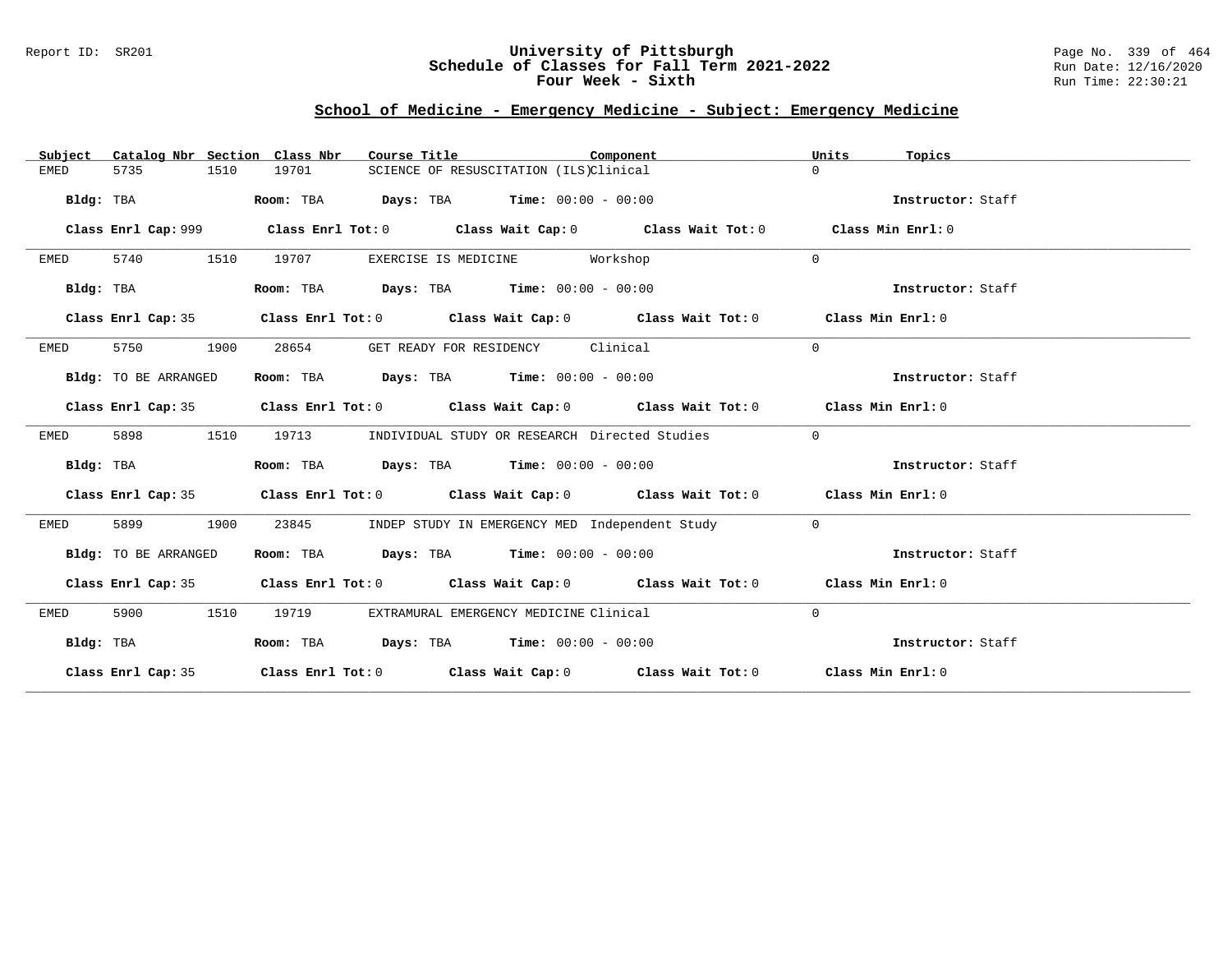### Report ID: SR201 **University of Pittsburgh** Page No. 340 of 464 **Schedule of Classes for Fall Term 2021-2022** Run Date: 12/16/2020 **Four Week - Sixth** Run Time: 22:30:21

## **School of Medicine - Family Medicine and Clinical Epidemiology - Subject: Family Medicine**

|                    | Subject Catalog Nbr Section Class Nbr | Course Title                                                                                | Component | Units<br>Topics   |  |
|--------------------|---------------------------------------|---------------------------------------------------------------------------------------------|-----------|-------------------|--|
| 5316<br>FM         | 19725<br>1510                         | FAMILY MEDICINE CLERKSHIP                                                                   | Clinical  | $\Omega$          |  |
| Bldg: TBA          |                                       | Room: TBA $Days:$ TBA Time: $00:00 - 00:00$                                                 |           | Instructor: Staff |  |
|                    |                                       | Class Enrl Cap: 35 Class Enrl Tot: 0 Class Wait Cap: 0 Class Wait Tot: 0 Class Min Enrl: 0  |           |                   |  |
|                    |                                       | FM 5401 1510 19731 FAMILY MEDICINE ACTING INTERN Clinical                                   |           | $\Omega$          |  |
| Bldg: TBA          |                                       | Room: TBA $Days:$ TBA Time: $00:00 - 00:00$                                                 |           | Instructor: Staff |  |
|                    |                                       | Class Enrl Cap: 999 Class Enrl Tot: 0 Class Wait Cap: 0 Class Wait Tot: 0 Class Min Enrl: 0 |           |                   |  |
|                    |                                       | FM 5406 1510 19737 EXTRAMURAL ACTING INTERNSHIP Clinical                                    |           | $\Omega$          |  |
| Bldg: TBA          |                                       | Room: TBA $Days:$ TBA $Time: 00:00 - 00:00$                                                 |           | Instructor: Staff |  |
|                    |                                       | Class Enrl Cap: 35 Class Enrl Tot: 0 Class Wait Cap: 0 Class Wait Tot: 0 Class Min Enrl: 0  |           |                   |  |
|                    |                                       | FM 5420 1510 19743 INDIAN HEALTH SERVICE Independent Study                                  |           | $\overline{0}$    |  |
| Bldg: TBA          |                                       | Room: TBA $Days:$ TBA Time: $00:00 - 00:00$                                                 |           | Instructor: Staff |  |
|                    |                                       | Class Enrl Cap: 35 Class Enrl Tot: 0 Class Wait Cap: 0 Class Wait Tot: 0 Class Min Enrl: 0  |           |                   |  |
|                    |                                       | FM 5430 1510 18969 FAMILY PRACTICE-MANAGED CARE Clinical                                    |           | $\Omega$          |  |
|                    |                                       | Bldg: TBA                   Room: TBA         Days: TBA         Time: $00:00 - 00:00$       |           | Instructor: Staff |  |
|                    |                                       | Class Enrl Cap: 999 Class Enrl Tot: 0 Class Wait Cap: 0 Class Wait Tot: 0 Class Min Enrl: 0 |           |                   |  |
|                    |                                       | FM 5431 1510 18981 TOPICS IN FAMILY MEDICINE Clinical                                       |           | $\Omega$          |  |
|                    |                                       | Bldg: TBA                    Room: TBA         Days: TBA         Time: $00:00 - 00:00$      |           | Instructor: Staff |  |
|                    |                                       | Class Enrl Cap: 999 Class Enrl Tot: 0 Class Wait Cap: 0 Class Wait Tot: 0 Class Min Enrl: 0 |           |                   |  |
|                    |                                       | FM 5440 1510 19749 CLINCAL EPDMLGY INTERNSHIP Directed Studies 0                            |           |                   |  |
| Bldg: TBA          |                                       | Room: TBA $Days:$ TBA $Time: 00:00 - 00:00$                                                 |           | Instructor: Staff |  |
|                    |                                       | Class Enrl Cap: 35 Class Enrl Tot: 0 Class Wait Cap: 0 Class Wait Tot: 0 Class Min Enrl: 0  |           |                   |  |
|                    |                                       | FM 5448 1510 19755 FAMILY CENTERED MATERNITY CAREClinical                                   |           | $\Omega$          |  |
|                    |                                       | Bldg: TBA                  Room: TBA        Days: TBA        Time: 00:00 - 00:00            |           | Instructor: Staff |  |
| Class Enrl Cap: 35 |                                       | Class Enrl Tot: $0$ Class Wait Cap: $0$ Class Wait Tot: $0$                                 |           | Class Min Enrl: 0 |  |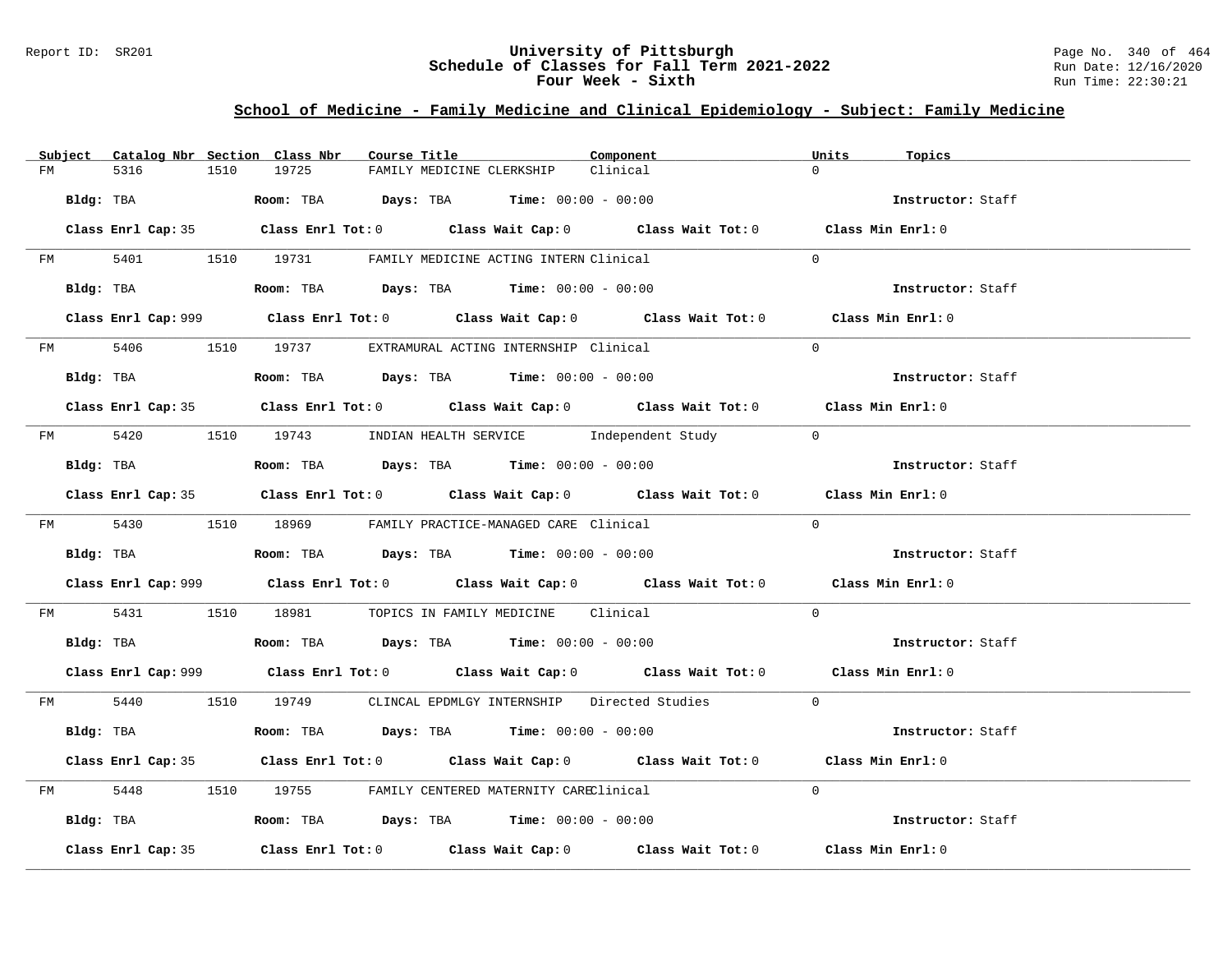| FM | 5450 | 1510 19767 |  | COMMUNITY FAMILY MEDICINE Clinical                                                     |                                                     | $\overline{0}$                                                                              |                          |
|----|------|------------|--|----------------------------------------------------------------------------------------|-----------------------------------------------------|---------------------------------------------------------------------------------------------|--------------------------|
|    |      |            |  | Bldg: TBA                   Room: TBA         Days: TBA         Time: $00:00 - 00:00$  |                                                     | Instructor: Staff                                                                           |                          |
|    |      |            |  |                                                                                        |                                                     | Class Enrl Cap: 999 Class Enrl Tot: 0 Class Wait Cap: 0 Class Wait Tot: 0 Class Min Enrl: 0 |                          |
|    |      |            |  |                                                                                        | FM 5451 1510 18993 RURAL FAMILY MEDICINE Clinical 0 |                                                                                             |                          |
|    |      |            |  | Bldg: TBA                   Room: TBA         Days: TBA         Time: $00:00 - 00:00$  |                                                     |                                                                                             | Instructor: Staff        |
|    |      |            |  |                                                                                        |                                                     | Class Enrl Cap: 999 Class Enrl Tot: 0 Class Wait Cap: 0 Class Wait Tot: 0 Class Min Enrl: 0 |                          |
|    |      |            |  | FM 5455 1510 19779 PRIMARY CARE SPORTS MEDICINE Clinical                               |                                                     | $\Omega$                                                                                    |                          |
|    |      |            |  | Bldg: TBA                    Room: TBA         Days: TBA        Time: $00:00 - 00:00$  |                                                     |                                                                                             | Instructor: Staff        |
|    |      |            |  |                                                                                        |                                                     | Class Enrl Cap: 999 Class Enrl Tot: 0 Class Wait Cap: 0 Class Wait Tot: 0 Class Min Enrl: 0 |                          |
|    |      |            |  | FM 5460 1510 19785 FAMILY PRACTICE Clinical                                            |                                                     | $\Omega$                                                                                    |                          |
|    |      |            |  | Bldg: TBA<br>Room: TBA<br>Days: TBA<br>Time: $00:00 - 00:00$                           |                                                     |                                                                                             | Instructor: Staff        |
|    |      |            |  |                                                                                        |                                                     | Class Enrl Cap: 999 Class Enrl Tot: 0 Class Wait Cap: 0 Class Wait Tot: 0 Class Min Enrl: 0 |                          |
|    |      |            |  | FM 5461 1510 19797 EXTRAMURAL FAMILY PRACTICE Clinical                                 |                                                     | $\bigcirc$                                                                                  |                          |
|    |      |            |  |                                                                                        |                                                     |                                                                                             | Instructor: Staff        |
|    |      |            |  |                                                                                        |                                                     | Class Enrl Cap: 35 Class Enrl Tot: 0 Class Wait Cap: 0 Class Wait Tot: 0 Class Min Enrl: 0  |                          |
|    |      |            |  | FM 5462 1060 24682 COMBINED FAMILY MED & PSYCT Clinical                                |                                                     | $\overline{0}$                                                                              |                          |
|    |      |            |  | Bldg: TO BE ARRANGED ROOM: TBA Days: TBA Time: 00:00 - 00:00                           |                                                     |                                                                                             | <b>Instructor:</b> Staff |
|    |      |            |  |                                                                                        |                                                     |                                                                                             |                          |
|    |      |            |  |                                                                                        |                                                     | Class Enrl Cap: 35 Class Enrl Tot: 0 Class Wait Cap: 0 Class Wait Tot: 0 Class Min Enrl: 0  |                          |
|    |      |            |  | FM 5465 1510 19803 INTEGRATIVE MEDICINE Clinical                                       |                                                     | $\Omega$                                                                                    |                          |
|    |      |            |  | Bldg: TBA                    Room: TBA         Days: TBA         Time: $00:00 - 00:00$ |                                                     |                                                                                             | Instructor: Staff        |
|    |      |            |  |                                                                                        |                                                     | Class Enrl Cap: 35 Class Enrl Tot: 0 Class Wait Cap: 0 Class Wait Tot: 0 Class Min Enrl: 0  |                          |
|    |      |            |  | FM 5470 1510 19815 PRACTICE-BASED PHARMACOTHERAPYClinical                              |                                                     | $\Omega$                                                                                    |                          |
|    |      |            |  | Bldg: TBA                   Room: TBA         Days: TBA         Time: 00:00 - 00:00    |                                                     |                                                                                             | Instructor: Staff        |
|    |      |            |  |                                                                                        |                                                     | Class Enrl Cap: 999 Class Enrl Tot: 0 Class Wait Cap: 0 Class Wait Tot: 0 Class Min Enrl: 0 |                          |
|    |      |            |  | FM 5485 1510 19821 CULTURAL COMPETENCY Clinical                                        |                                                     | $\Omega$                                                                                    |                          |
|    |      |            |  | <b>Bldg:</b> TBA <b>ROOM:</b> TBA <b>Days:</b> TBA <b>Time:</b> $00:00 - 00:00$        |                                                     |                                                                                             | Instructor: Staff        |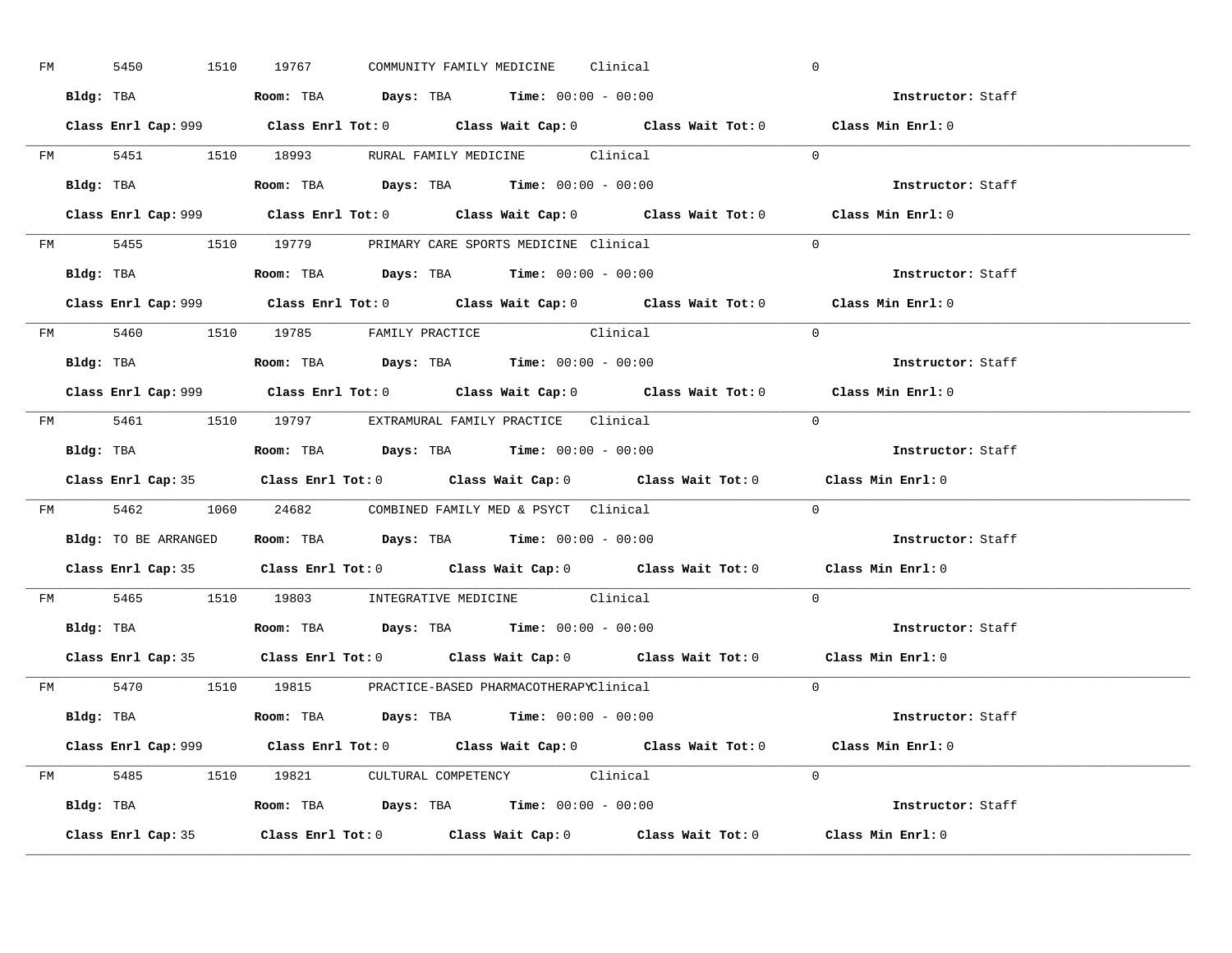### Report ID: SR201 **University of Pittsburgh** Page No. 342 of 464 **Schedule of Classes for Fall Term 2021-2022** Run Date: 12/16/2020 **Four Week - Sixth** Run Time: 22:30:21

## **School of Medicine - Family Medicine and Clinical Epidemiology - Subject: Family Medicine**

|    | Subject   |                      |      | Catalog Nbr Section Class Nbr | Course Title |                                                      | Component                                                                                  | Units          | Topics            |  |
|----|-----------|----------------------|------|-------------------------------|--------------|------------------------------------------------------|--------------------------------------------------------------------------------------------|----------------|-------------------|--|
| FM |           | 5500                 | 1510 | 19827                         |              | INTERNATIONAL FAMILY MEDICINE Clinical               |                                                                                            | $\Omega$       |                   |  |
|    | Bldg: TBA |                      |      |                               |              | Room: TBA $Days:$ TBA $Time: 00:00 - 00:00$          |                                                                                            |                | Instructor: Staff |  |
|    |           |                      |      |                               |              |                                                      | Class Enrl Cap: 35 Class Enrl Tot: 0 Class Wait Cap: 0 Class Wait Tot: 0 Class Min Enrl: 0 |                |                   |  |
|    | FM        |                      |      |                               |              | 5505 1510 19833 FAMILY MEDICINE IN HONDURAS Clinical |                                                                                            | $\Omega$       |                   |  |
|    |           | Bldg: TBA            |      |                               |              | Room: TBA $Days:$ TBA $Time: 00:00 - 00:00$          |                                                                                            |                | Instructor: Staff |  |
|    |           |                      |      |                               |              |                                                      | Class Enrl Cap: 35 Class Enrl Tot: 0 Class Wait Cap: 0 Class Wait Tot: 0 Class Min Enrl: 0 |                |                   |  |
|    |           |                      |      |                               |              |                                                      | FM 5650 1900 23893 INDIVIDUALIZED CLINICAL COURSEDirected Studies                          | $\Omega$       |                   |  |
|    |           | Bldg: TO BE ARRANGED |      |                               |              | Room: TBA $Days:$ TBA $Time: 00:00 - 00:00$          |                                                                                            |                | Instructor: Staff |  |
|    |           |                      |      |                               |              |                                                      | Class Enrl Cap: 35 Class Enrl Tot: 0 Class Wait Cap: 0 Class Wait Tot: 0 Class Min Enrl: 0 |                |                   |  |
|    |           |                      |      |                               |              |                                                      | FM 5812 1510 18999 COMMUNTY-BASED PBLC HLTH POLCYIndependent Study                         | $\overline{0}$ |                   |  |
|    |           | Bldg: TBA            |      |                               |              | Room: TBA $Days:$ TBA $Time: 00:00 - 00:00$          |                                                                                            |                | Instructor: Staff |  |
|    |           |                      |      |                               |              |                                                      | Class Enrl Cap: 35 Class Enrl Tot: 0 Class Wait Cap: 0 Class Wait Tot: 0 Class Min Enrl: 0 |                |                   |  |
|    |           | FM 5815 1510 19845   |      |                               |              | BIOETHICS CONFR AND READINGS Seminar                 |                                                                                            | $\Omega$       |                   |  |
|    |           | Bldg: TBA            |      |                               |              | Room: TBA $Days:$ TBA $Time: 00:00 - 00:00$          |                                                                                            |                | Instructor: Staff |  |
|    |           |                      |      |                               |              |                                                      | Class Enrl Cap: 35 Class Enrl Tot: 0 Class Wait Cap: 0 Class Wait Tot: 0 Class Min Enrl: 0 |                |                   |  |
| FM |           | 5840                 |      |                               |              |                                                      | 1900 23869 RESEARCH IN FAMILY MEDICINE Directed Studies                                    | $\Omega$       |                   |  |
|    |           | Bldg: TO BE ARRANGED |      |                               |              | Room: TBA $Days:$ TBA $Time: 00:00 - 00:00$          |                                                                                            |                | Instructor: Staff |  |
|    |           |                      |      |                               |              |                                                      | Class Enrl Cap: 35 Class Enrl Tot: 0 Class Wait Cap: 0 Class Wait Tot: 0 Class Min Enrl: 0 |                |                   |  |
|    |           |                      |      |                               |              |                                                      | FM 5899 1225 23969 INDEPENDENT STUDY FAMILY MED Independent Study 0                        |                |                   |  |
|    |           | Bldg: TO BE ARRANGED |      |                               |              | Room: TBA $Days:$ TBA $Time: 00:00 - 00:00$          |                                                                                            |                | Instructor: Staff |  |
|    |           |                      |      |                               |              |                                                      | Class Enrl Cap: 35 Class Enrl Tot: 0 Class Wait Cap: 0 Class Wait Tot: 0 Class Min Enrl: 0 |                |                   |  |
| FM |           |                      |      |                               |              |                                                      | 5900 1510 19851 FAMILY MED INDEPENDENT STUDY Directed Studies                              | $\Omega$       |                   |  |
|    |           | Bldg: TBA            |      |                               |              | Room: TBA $Days:$ TBA $Time:$ $00:00 - 00:00$        |                                                                                            |                | Instructor: Staff |  |
|    |           | Class Enrl Cap: 35   |      |                               |              |                                                      | Class Enrl Tot: $0$ Class Wait Cap: $0$ Class Wait Tot: $0$ Class Min Enrl: $0$            |                |                   |  |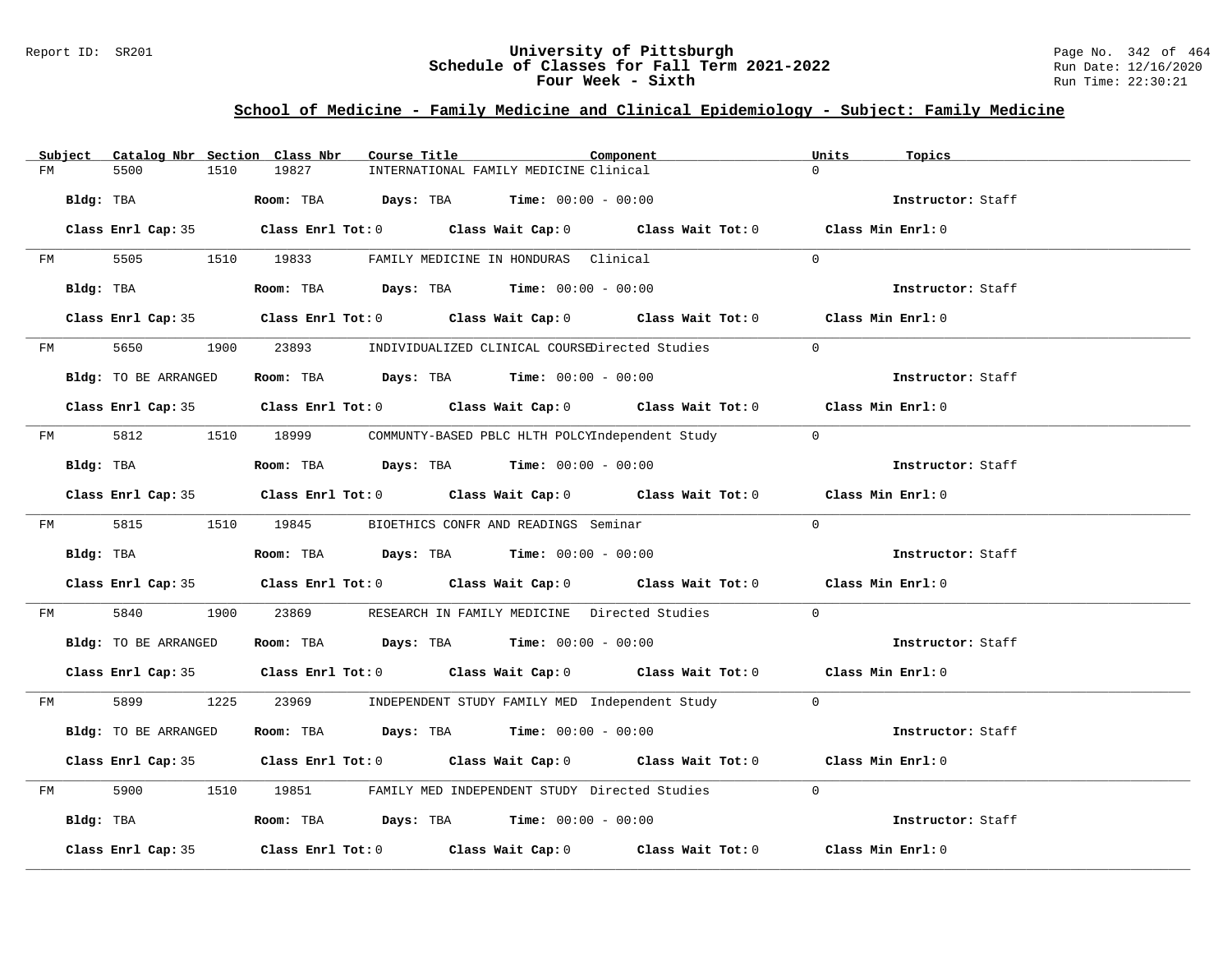| FM | 5910               | 1510 | 19863             | LEADERSHIP/MGMT/ADMINISTRATIONPracticum |                              |                   |                   |  |
|----|--------------------|------|-------------------|-----------------------------------------|------------------------------|-------------------|-------------------|--|
|    | Bldg: TBA          |      | Room: TBA         | Days: TBA                               | <b>Time:</b> $00:00 - 00:00$ |                   | Instructor: Staff |  |
|    | Class Enrl Cap: 35 |      | Class Enrl Tot: 0 |                                         | Class Wait Cap: 0            | Class Wait Tot: 0 | Class Min Enrl: 0 |  |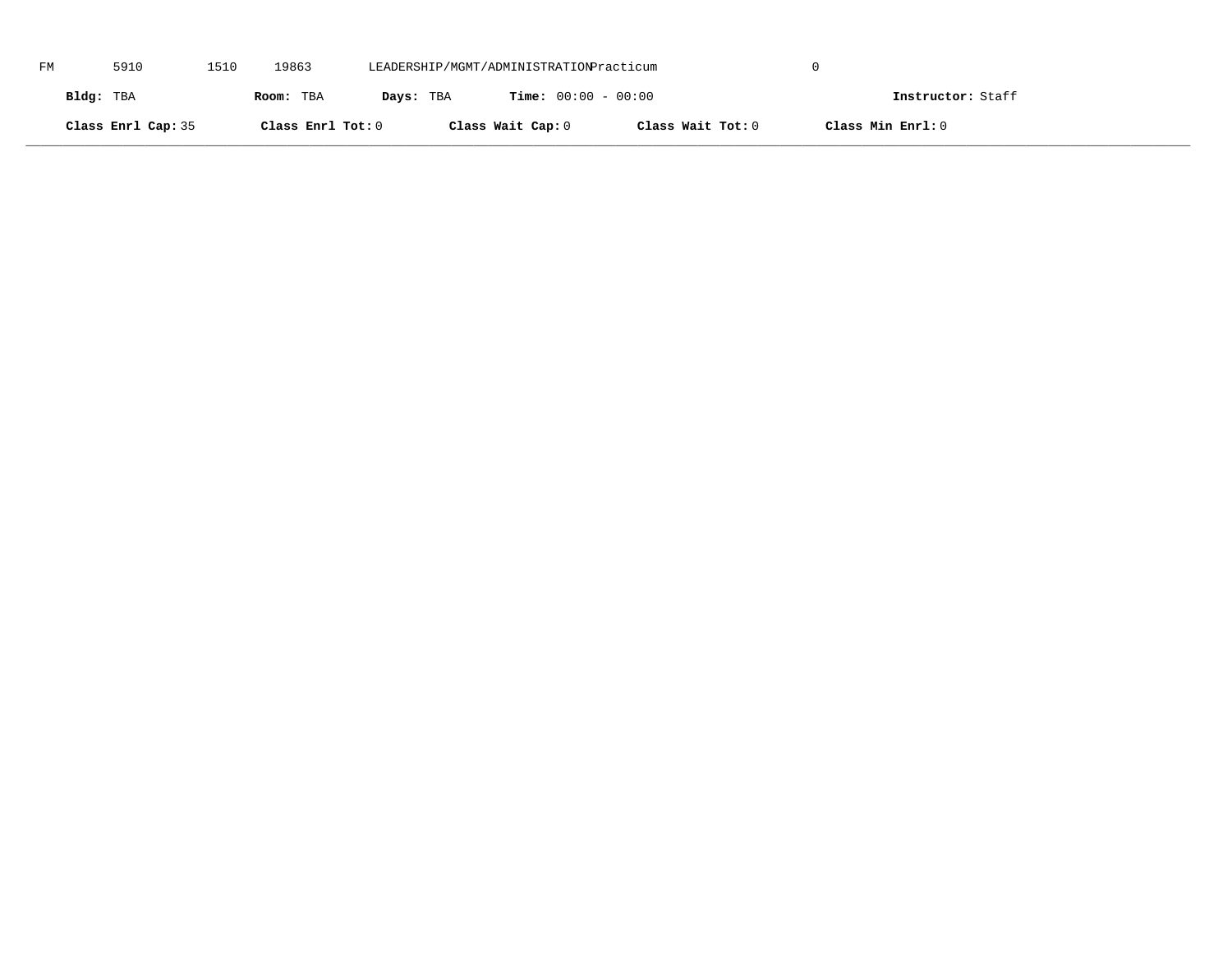### Report ID: SR201 **University of Pittsburgh** Page No. 344 of 464 **Schedule of Classes for Fall Term 2021-2022** Run Date: 12/16/2020 **Four Week - Sixth** Run Time: 22:30:21

# **School of Medicine - Family Medicine and Clinical Epidemiology - Subject: Medical Elective**

| Subject |                     |      | Catalog Nbr Section Class Nbr | Course Title |                                                                                            | Component                                                                                   | Units          | Topics            |  |
|---------|---------------------|------|-------------------------------|--------------|--------------------------------------------------------------------------------------------|---------------------------------------------------------------------------------------------|----------------|-------------------|--|
| MSELCT  | 5300                | 1510 | 20319                         |              | BOARD STUDY ELECTIVE                                                                       | Independent Study                                                                           | $\Omega$       |                   |  |
|         | Bldg: TBA           |      |                               |              | <b>Room:</b> TBA $\rule{1em}{0.15mm}$ $Days:$ TBA $\qquad$ Time: $00:00 - 00:00$           |                                                                                             |                | Instructor: Staff |  |
|         |                     |      |                               |              |                                                                                            | Class Enrl Cap: 35 Class Enrl Tot: 0 Class Wait Cap: 0 Class Wait Tot: 0 Class Min Enrl: 0  |                |                   |  |
|         |                     |      |                               |              |                                                                                            | MSELCT 5301 1510 20325 SPECIAL STUDIES Directed Studies                                     | $\overline{0}$ |                   |  |
|         |                     |      |                               |              |                                                                                            | Bldg: TBA Room: TBA Days: TBA Time: 00:00 - 00:00                                           |                | Instructor: Staff |  |
|         |                     |      |                               |              |                                                                                            | Class Enrl Cap: 35 Class Enrl Tot: 0 Class Wait Cap: 0 Class Wait Tot: 0 Class Min Enrl: 0  |                |                   |  |
|         |                     |      |                               |              |                                                                                            | MSELCT 5310 1510 20334 MENTORED PROJECT INTERIM GRADEDirected Studies                       | $\Omega$       |                   |  |
|         |                     |      |                               |              | Bldg: TBA                   Room: TBA         Days: TBA        Time: $00:00 - 00:00$       |                                                                                             |                | Instructor: Staff |  |
|         |                     |      |                               |              |                                                                                            | Class Enrl Cap: 200 Class Enrl Tot: 0 Class Wait Cap: 0 Class Wait Tot: 0 Class Min Enrl: 0 |                |                   |  |
|         |                     |      |                               |              |                                                                                            | MSELCT 5315 1510 20340 MENTORED PROJECT INTERIM GRADEDirected Studies                       | $\bigcap$      |                   |  |
|         |                     |      |                               |              | Bldg: TBA                    Room: TBA        Days: TBA        Time: 00:00 - 00:00         |                                                                                             |                | Instructor: Staff |  |
|         |                     |      |                               |              |                                                                                            | Class Enrl Cap: 200 Class Enrl Tot: 0 Class Wait Cap: 0 Class Wait Tot: 0 Class Min Enrl: 0 |                |                   |  |
|         |                     |      |                               |              |                                                                                            | MSELCT 5400 1510 20352 BOARD STUDY ELECTIVE Independent Study 0                             |                |                   |  |
|         |                     |      |                               |              | Bldg: TBA <b>ROOM: TBA Days: TBA Time: 00:00 - 00:00</b>                                   |                                                                                             |                | Instructor: Staff |  |
|         |                     |      |                               |              |                                                                                            | Class Enrl Cap: 35 Class Enrl Tot: 0 Class Wait Cap: 0 Class Wait Tot: 0 Class Min Enrl: 0  |                |                   |  |
|         |                     |      |                               |              |                                                                                            | MSELCT 5401 1510 20364 SPECIAL STUDIES Directed Studies 0                                   |                |                   |  |
|         |                     |      |                               |              | Bldg: TBA                     Room: TBA        Days: TBA        Time: 00:00 - 00:00        |                                                                                             |                | Instructor: Staff |  |
|         |                     |      |                               |              |                                                                                            | Class Enrl Cap: 35 Class Enrl Tot: 0 Class Wait Cap: 0 Class Wait Tot: 0 Class Min Enrl: 0  |                |                   |  |
|         |                     |      |                               |              |                                                                                            | MSELCT 5405 1510 20376 MASTER'S THESIS PREPARATION Independent Study 0                      |                |                   |  |
|         |                     |      |                               |              | Bldg: TBA                     Room: TBA           Days: TBA          Time: $00:00 - 00:00$ |                                                                                             |                | Instructor: Staff |  |
|         |                     |      |                               |              |                                                                                            | Class Enrl Cap: 35 Class Enrl Tot: 0 Class Wait Cap: 0 Class Wait Tot: 0 Class Min Enrl: 0  |                |                   |  |
|         |                     |      |                               |              |                                                                                            | MSELCT 5410 1510 20388 MENTORED PROJECT INTERIM GRADEDirected Studies                       | $\Omega$       |                   |  |
|         |                     |      |                               |              | Bldg: TBA                    Room: TBA         Days: TBA         Time: 00:00 - 00:00       |                                                                                             |                | Instructor: Staff |  |
|         | Class Enrl Cap: 200 |      |                               |              |                                                                                            | Class Enrl Tot: $0$ Class Wait Cap: $0$ Class Wait Tot: $0$                                 |                | Class Min Enrl: 0 |  |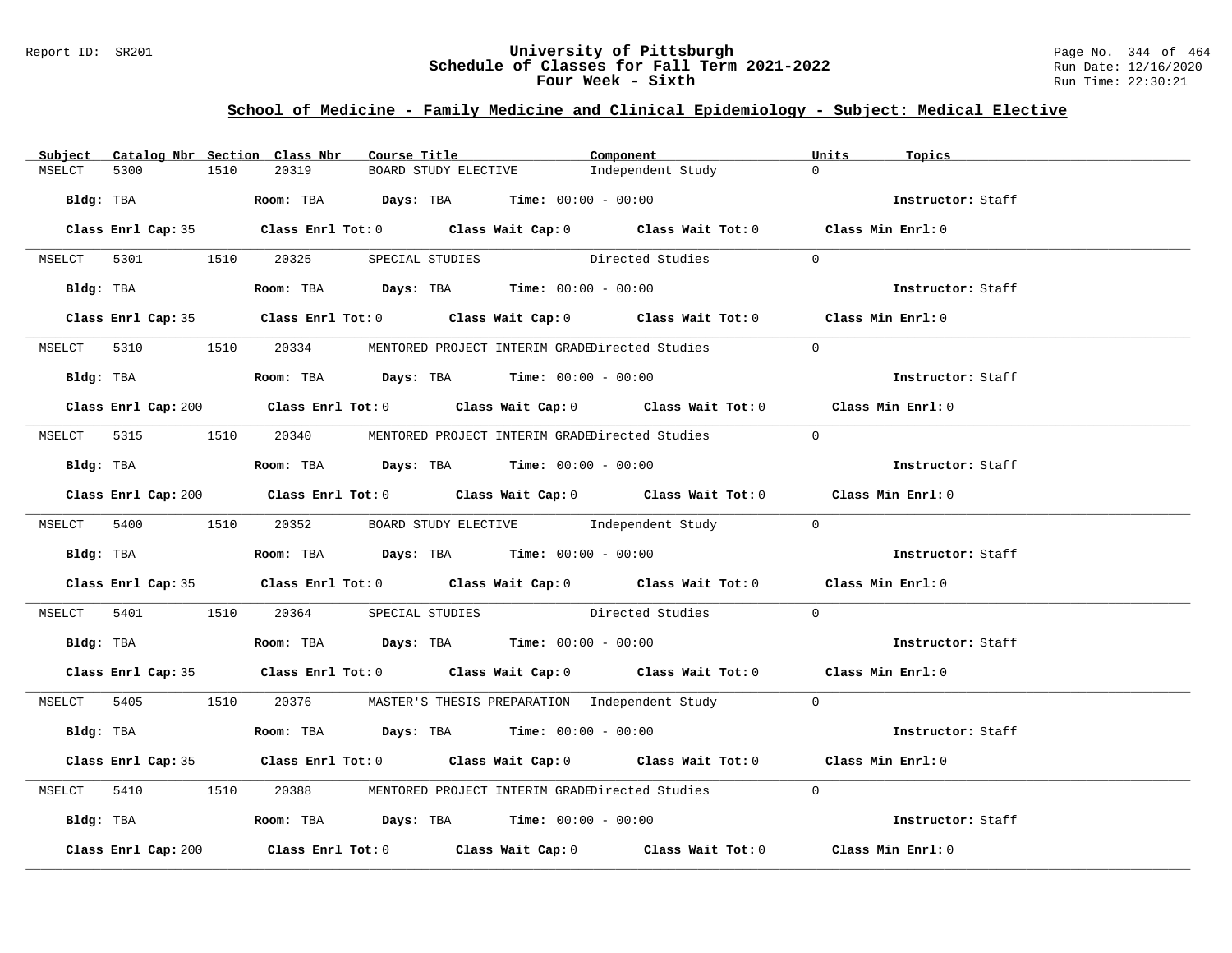| 5450<br>MSELCT | 1510 | 20394                                                                                  | GET READY FOR RESIDENCY |  | Practicum                                                                          | $\overline{0}$                                                                              |  |
|----------------|------|----------------------------------------------------------------------------------------|-------------------------|--|------------------------------------------------------------------------------------|---------------------------------------------------------------------------------------------|--|
|                |      | Bldg: TBA                   Room: TBA         Days: TBA         Time: 00:00 - 00:00    |                         |  |                                                                                    | <b>Example 2</b> Instructor: Staff                                                          |  |
|                |      |                                                                                        |                         |  |                                                                                    | Class Enrl Cap: 200 Class Enrl Tot: 0 Class Wait Cap: 0 Class Wait Tot: 0 Class Min Enrl: 0 |  |
|                |      |                                                                                        |                         |  | MSELCT 5455 1510 19119 LITERATURE AND MEDICINE Independent Study 0                 |                                                                                             |  |
|                |      | <b>Bldg:</b> TBA <b>ROOM:</b> TBA <b>Days:</b> TBA <b>Time:</b> $00:00 - 00:00$        |                         |  |                                                                                    | Instructor: Staff                                                                           |  |
|                |      |                                                                                        |                         |  |                                                                                    | Class Enrl Cap: 35 Class Enrl Tot: 0 Class Wait Cap: 0 Class Wait Tot: 0 Class Min Enrl: 0  |  |
|                |      |                                                                                        |                         |  | MSELCT 5495 1510 20406 ORAL & MAXILLOFACIAL MEDICINE Clinical                      | $\Omega$                                                                                    |  |
|                |      | Bldg: TBA                    Room: TBA         Days: TBA        Time: $00:00 - 00:00$  |                         |  |                                                                                    | Instructor: Staff                                                                           |  |
|                |      |                                                                                        |                         |  |                                                                                    | Class Enrl Cap: 35 Class Enrl Tot: 0 Class Wait Cap: 0 Class Wait Tot: 0 Class Min Enrl: 0  |  |
|                |      |                                                                                        |                         |  | MSELCT 5500 1510 20418 INTERNATIONAL MEDICINE Clinical                             | $\Omega$                                                                                    |  |
|                |      | Bldg: TBA                   Room: TBA         Days: TBA         Time: $00:00 - 00:00$  |                         |  |                                                                                    | Instructor: Staff                                                                           |  |
|                |      |                                                                                        |                         |  |                                                                                    | Class Enrl Cap: 35 Class Enrl Tot: 0 Class Wait Cap: 0 Class Wait Tot: 0 Class Min Enrl: 0  |  |
|                |      |                                                                                        |                         |  | MSELCT 5720 1510 20424 SCHOLARLY PROJECT ELECTIVE Independent Study 0              |                                                                                             |  |
|                |      |                                                                                        |                         |  | Bldg: TBA                    Room: TBA        Days: TBA        Time: 00:00 - 00:00 | Instructor: Staff                                                                           |  |
|                |      |                                                                                        |                         |  |                                                                                    | Class Enrl Cap: 200 Class Enrl Tot: 0 Class Wait Cap: 0 Class Wait Tot: 0 Class Min Enrl: 0 |  |
|                |      |                                                                                        |                         |  | MSELCT 5730 1510 20436 MENTORED PROJECT COMPLETION Independent Study 0             |                                                                                             |  |
|                |      | Bldg: TBA                    Room: TBA         Days: TBA         Time: 00:00 - 00:00   |                         |  |                                                                                    | Instructor: Staff                                                                           |  |
|                |      |                                                                                        |                         |  |                                                                                    |                                                                                             |  |
|                |      |                                                                                        |                         |  |                                                                                    | Class Enrl Cap: 200 Class Enrl Tot: 0 Class Wait Cap: 0 Class Wait Tot: 0 Class Min Enrl: 0 |  |
|                |      |                                                                                        |                         |  | MSELCT 5745 1510 20442 REMEDIATE MENTORED PROJECT Workshop                         | $\Omega$                                                                                    |  |
|                |      | Bldg: TBA                    Room: TBA         Days: TBA         Time: $00:00 - 00:00$ |                         |  |                                                                                    | Instructor: Staff                                                                           |  |
|                |      |                                                                                        |                         |  |                                                                                    | Class Enrl Cap: 35 Class Enrl Tot: 0 Class Wait Cap: 0 Class Wait Tot: 0 Class Min Enrl: 0  |  |
|                |      |                                                                                        |                         |  | MSELCT 5805 1510 20454 INTERPROFESSIONAL HEALTH CARE Clinical                      | $\Omega$                                                                                    |  |
|                |      | Bldg: TBA                   Room: TBA        Days: TBA        Time: 00:00 - 00:00      |                         |  |                                                                                    | Instructor: Staff                                                                           |  |
|                |      |                                                                                        |                         |  |                                                                                    | Class Enrl Cap: 35 Class Enrl Tot: 0 Class Wait Cap: 0 Class Wait Tot: 0 Class Min Enrl: 0  |  |
|                |      | MSELCT 5808 1510 20460 NURSING HOME HEALTH CARE TEAMSClinical                          |                         |  |                                                                                    | $\Omega$                                                                                    |  |
|                |      | Bldg: TBA                    Room: TBA         Days: TBA         Time: 00:00 - 00:00   |                         |  |                                                                                    | Instructor: Staff                                                                           |  |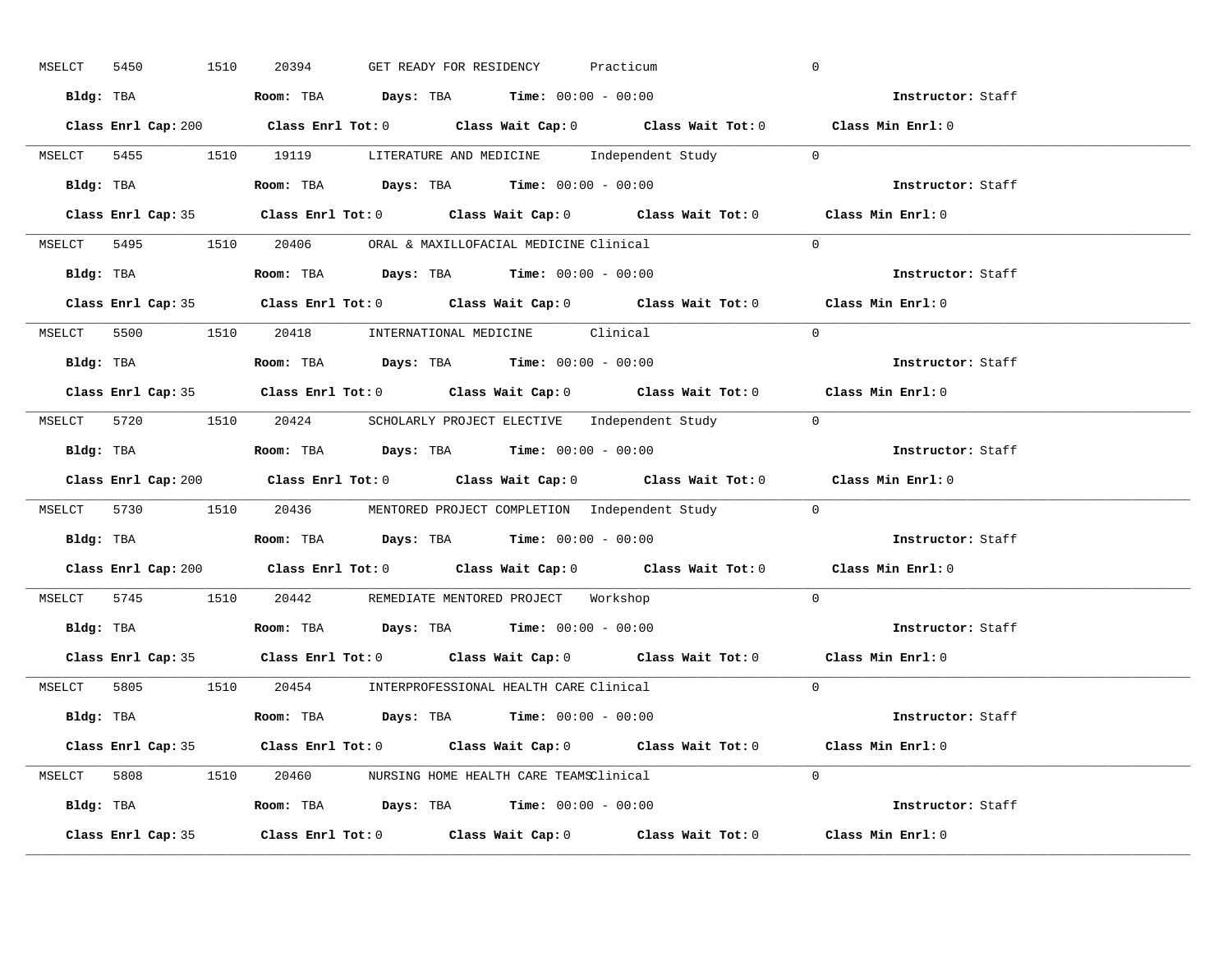### Report ID: SR201 **University of Pittsburgh** Page No. 346 of 464 **Schedule of Classes for Fall Term 2021-2022** Run Date: 12/16/2020 **Four Week - Sixth** Run Time: 22:30:21

# **School of Medicine - Family Medicine and Clinical Epidemiology - Subject: Medical Elective**

|        |                    |      | Subject Catalog Nbr Section Class Nbr | Course Title |                                                                                                | Component                                                                                   | Units          | Topics            |
|--------|--------------------|------|---------------------------------------|--------------|------------------------------------------------------------------------------------------------|---------------------------------------------------------------------------------------------|----------------|-------------------|
| MSELCT | 5850               | 1510 | 19131                                 |              | PEPTIDE HORMONE RECEPTORS                                                                      | Directed Studies                                                                            | $\Omega$       |                   |
|        |                    |      |                                       |              | Bldg: TBA                   Room: TBA        Days: TBA        Time: 00:00 - 00:00              |                                                                                             |                | Instructor: Staff |
|        |                    |      |                                       |              |                                                                                                | Class Enrl Cap: 999 Class Enrl Tot: 0 Class Wait Cap: 0 Class Wait Tot: 0 Class Min Enrl: 0 |                |                   |
|        |                    |      | MSELCT 5851 1510 20472 RESUSCITOLOGY  |              |                                                                                                | Directed Studies                                                                            | $\Omega$       |                   |
|        |                    |      |                                       |              | Bldg: TBA                    Room: TBA         Days: TBA         Time: 00:00 - 00:00           |                                                                                             |                | Instructor: Staff |
|        |                    |      |                                       |              |                                                                                                | Class Enrl Cap: 35 Class Enrl Tot: 0 Class Wait Cap: 0 Class Wait Tot: 0 Class Min Enrl: 0  |                |                   |
|        |                    |      | MSELCT 5853 1510 20496 HEALTH POLICY  |              |                                                                                                | Independent Study                                                                           | $\overline{0}$ |                   |
|        |                    |      |                                       |              |                                                                                                |                                                                                             |                | Instructor: Staff |
|        |                    |      |                                       |              |                                                                                                | Class Enrl Cap: 35 Class Enrl Tot: 0 Class Wait Cap: 0 Class Wait Tot: 0 Class Min Enrl: 0  |                |                   |
|        |                    |      |                                       |              | MSELCT 5854 1510 20520 ETHICS IN CLINICAL PRACTICE Workshop                                    |                                                                                             | $\Omega$       |                   |
|        |                    |      |                                       |              | Bldg: TBA                    Room: TBA         Days: TBA         Time: $00:00 - 00:00$         |                                                                                             |                | Instructor: Staff |
|        |                    |      |                                       |              |                                                                                                | Class Enrl Cap: 35 Class Enrl Tot: 0 Class Wait Cap: 0 Class Wait Tot: 0 Class Min Enrl: 0  |                |                   |
|        |                    |      |                                       |              |                                                                                                | MSELCT 5855 1510 20526 CLINICAL GENETICS Independent Study 0                                |                |                   |
|        |                    |      |                                       |              | Bldg: TBA                          Room: TBA          Days: TBA          Time: $00:00 - 00:00$ |                                                                                             |                | Instructor: Staff |
|        |                    |      |                                       |              |                                                                                                | Class Enrl Cap: 35 Class Enrl Tot: 0 Class Wait Cap: 0 Class Wait Tot: 0 Class Min Enrl: 0  |                |                   |
|        |                    |      |                                       |              |                                                                                                | MSELCT 5856 1510 19137 MILITARY SCHOLARSHIP ELECTIVE Directed Studies                       | $\overline{0}$ |                   |
|        |                    |      |                                       |              | Bldg: TBA                   Room: TBA         Days: TBA        Time: 00:00 - 00:00             |                                                                                             |                | Instructor: Staff |
|        |                    |      |                                       |              |                                                                                                | Class Enrl Cap: 35 Class Enrl Tot: 0 Class Wait Cap: 0 Class Wait Tot: 0 Class Min Enrl: 0  |                |                   |
|        |                    |      |                                       |              | MSELCT 5857 1510 19143 EVIDENCE-BASED MEDICINE Clinical                                        |                                                                                             | $\Omega$       |                   |
|        |                    |      |                                       |              | Bldg: TBA                    Room: TBA         Days: TBA         Time: 00:00 - 00:00           |                                                                                             |                | Instructor: Staff |
|        |                    |      |                                       |              |                                                                                                | Class Enrl Cap: 999 Class Enrl Tot: 0 Class Wait Cap: 0 Class Wait Tot: 0 Class Min Enrl: 0 |                |                   |
|        |                    |      |                                       |              | MSELCT 5858 1510 20532 PUBLIC HEALTH FIELD PRACTICUM Practicum                                 |                                                                                             | $\Omega$       |                   |
|        |                    |      |                                       |              | Bldg: TBA                  Room: TBA        Days: TBA        Time: 00:00 - 00:00               |                                                                                             |                | Instructor: Staff |
|        | Class Enrl Cap: 35 |      |                                       |              |                                                                                                | Class Enrl Tot: $0$ Class Wait Cap: $0$ Class Wait Tot: $0$                                 |                | Class Min Enrl: 0 |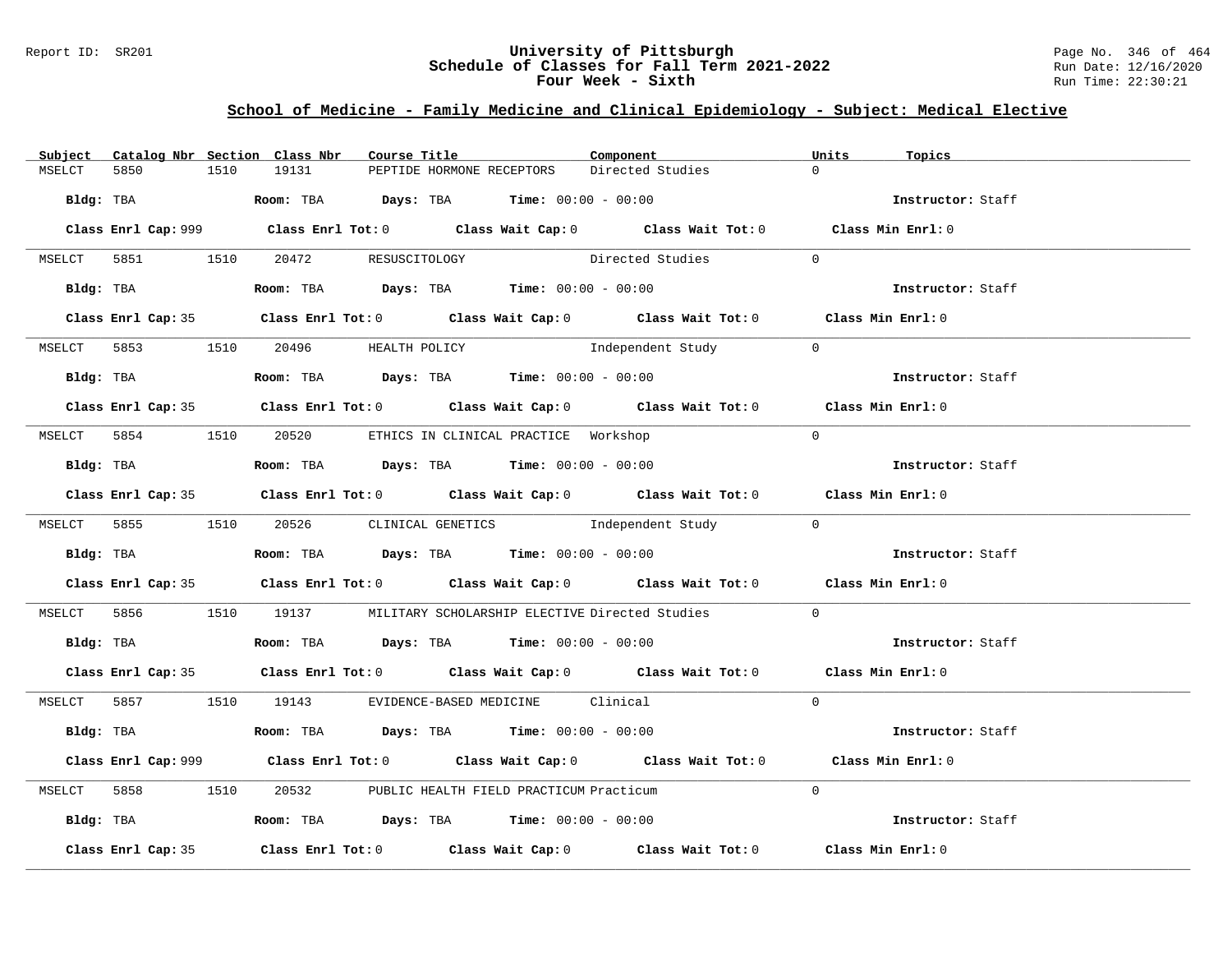| MSELCT | 5860      | 1510 | 19149 | EDUCATIONAL TECHNOLOGY Directed Studies                                                    |  | $\Omega$                                                               |  |
|--------|-----------|------|-------|--------------------------------------------------------------------------------------------|--|------------------------------------------------------------------------|--|
|        | Bldg: TBA |      |       | Room: TBA $Days:$ TBA $Time: 00:00 - 00:00$                                                |  | Instructor: Staff                                                      |  |
|        |           |      |       | Class Enrl Cap: 35 Class Enrl Tot: 0 Class Wait Cap: 0 Class Wait Tot: 0 Class Min Enrl: 0 |  |                                                                        |  |
| MSELCT |           |      |       | 5890 1510 20544 EXTRAMURAL RESEARCH Independent Study 0                                    |  |                                                                        |  |
|        | Bldg: TBA |      |       | Room: TBA Days: TBA Time: $00:00 - 00:00$                                                  |  | Instructor: Staff                                                      |  |
|        |           |      |       | Class Enrl Cap: 35 Class Enrl Tot: 0 Class Wait Cap: 0 Class Wait Tot: 0 Class Min Enrl: 0 |  |                                                                        |  |
| MSELCT |           |      |       | 5895 1510 20550 INTERNATIONAL RESEARCH Independent Study                                   |  | $\overline{0}$                                                         |  |
|        | Bldg: TBA |      |       | Room: TBA $Days:$ TBA Time: $00:00 - 00:00$                                                |  | Instructor: Staff                                                      |  |
|        |           |      |       | Class Enrl Cap: 35 Class Enrl Tot: 0 Class Wait Cap: 0 Class Wait Tot: 0 Class Min Enrl: 0 |  |                                                                        |  |
|        |           |      |       | MSELCT 5900 1510 19161 BASIC SCIENCE OF CARE Lecture                                       |  | 2                                                                      |  |
|        | Bldg: TBA |      |       | Room: TBA $Days:$ TBA $Time: 00:00 - 00:00$                                                |  | Instructor: Staff                                                      |  |
|        |           |      |       | Class Enrl Cap: 35 Class Enrl Tot: 0 Class Wait Cap: 0 Class Wait Tot: 0 Class Min Enrl: 0 |  |                                                                        |  |
|        |           |      |       | MSELCT 5901 1510 19167 HEALTH CARE DELIVERY PROBLEMS Lecture                               |  | $\mathbf{1}$                                                           |  |
|        | Bldg: TBA |      |       | Room: TBA $\rule{1em}{0.15mm}$ Days: TBA $\rule{1.5mm}{0.15mm}$ Time: $00:00 - 00:00$      |  | Instructor: Staff                                                      |  |
|        |           |      |       |                                                                                            |  |                                                                        |  |
|        |           |      |       | Class Enrl Cap: 35 Class Enrl Tot: 0 Class Wait Cap: 0 Class Wait Tot: 0 Class Min Enrl: 0 |  |                                                                        |  |
| MSELCT |           |      |       | 5910 1510 20562 AREA OF CONCENTRATION Independent Study 0                                  |  |                                                                        |  |
|        |           |      |       |                                                                                            |  | Bldg: TBA Room: TBA Days: TBA Time: 00:00 - 00:00<br>Thetructor: Staff |  |
|        |           |      |       | Class Enrl Cap: 35 Class Enrl Tot: 0 Class Wait Cap: 0 Class Wait Tot: 0 Class Min Enrl: 0 |  |                                                                        |  |
|        |           |      |       | MSELCT 5975 1510 20580 CSTP-RELATED RESEARCH Directed Studies                              |  | $\bigcirc$                                                             |  |
|        | Bldg: TBA |      |       | Room: TBA $Days:$ TBA $Time: 00:00 - 00:00$                                                |  | Instructor: Staff                                                      |  |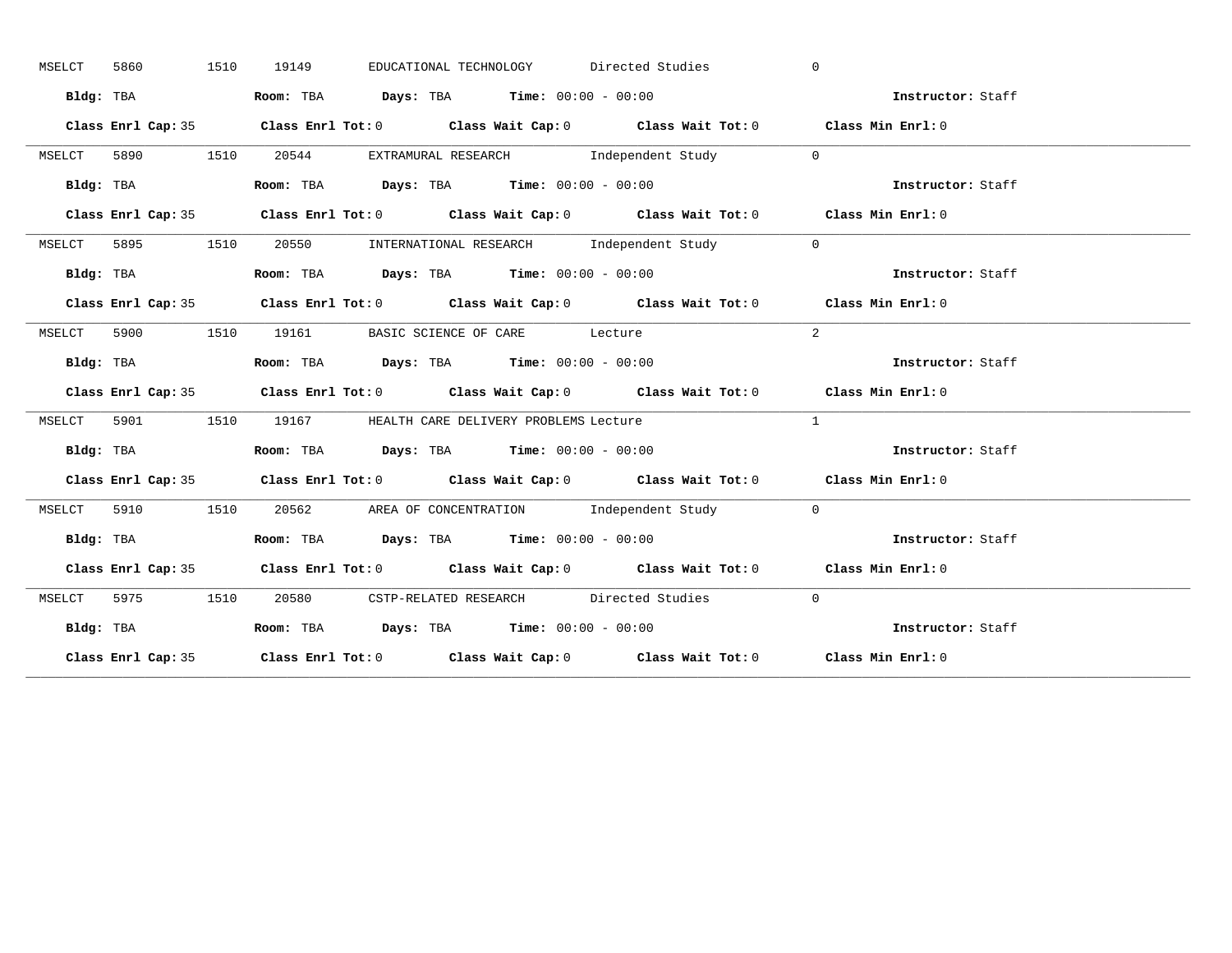### Report ID: SR201 **University of Pittsburgh** Page No. 348 of 464 **Schedule of Classes for Fall Term 2021-2022** Run Date: 12/16/2020 **Four Week - Sixth** Run Time: 22:30:21

| Subject Catalog Nbr Section Class Nbr | Course Title                                                                                 | Component        | Units<br>Topics   |
|---------------------------------------|----------------------------------------------------------------------------------------------|------------------|-------------------|
| 5345<br>1510<br>MED                   | 19881<br>CLERKSHIP REPEAT COURSE                                                             | Directed Studies | $\Omega$          |
| Bldg: TBA                             | <b>Room:</b> TBA $\qquad \qquad$ Days: TBA $\qquad \qquad$ Time: $00:00 - 00:00$             |                  | Instructor: Staff |
|                                       | Class Enrl Cap: 35 Class Enrl Tot: 0 Class Wait Cap: 0 Class Wait Tot: 0 Class Min Enrl: 0   |                  |                   |
|                                       | MED 5346 1510 19887 AMBULATORY CLERKSHIP REPEAT Directed Studies                             |                  | $\Omega$          |
| Bldg: TBA                             | Room: TBA $\rule{1em}{0.15mm}$ Days: TBA Time: $00:00 - 00:00$                               |                  | Instructor: Staff |
|                                       | Class Enrl Cap: 35 Class Enrl Tot: 0 Class Wait Cap: 0 Class Wait Tot: 0 Class Min Enrl: 0   |                  |                   |
|                                       | MED 5350 1510 19011 DEATH, DYING AND THE DOCTOR Practicum                                    |                  | $\Omega$          |
| Bldg: TBA                             | Room: TBA $\rule{1em}{0.15mm}$ Days: TBA Time: $00:00 - 00:00$                               |                  | Instructor: Staff |
|                                       | Class Enrl Cap: 35 Class Enrl Tot: 0 Class Wait Cap: 0 Class Wait Tot: 0 Class Min Enrl: 0   |                  |                   |
|                                       | MED 5398 1510 19017 CLINICAL MILITARY CLERKSHIP Clinical                                     |                  | $\Omega$          |
| Bldg: TBA                             | Room: TBA $Days:$ TBA $Time: 00:00 - 00:00$                                                  |                  | Instructor: Staff |
|                                       | Class Enrl Cap: 35 Class Enrl Tot: 0 Class Wait Cap: 0 Class Wait Tot: 0 Class Min Enrl: 0   |                  |                   |
|                                       | MED 5399 1510 19029 NON-CLINCAL MILITARY CLERKSHIEDirected Studies                           |                  | $\Omega$          |
|                                       | Bldg: TBA                    Room: TBA         Days: TBA        Time: 00:00 - 00:00          |                  | Instructor: Staff |
|                                       | Class Enrl Cap: 35 Class Enrl Tot: 0 Class Wait Cap: 0 Class Wait Tot: 0 Class Min Enrl: 0   |                  |                   |
| MED 5401                              | 1510 19893 MEDICINE ACTING INTERNSHIP Clinical                                               |                  | $\Omega$          |
|                                       | Bldg: TBA                         Room: TBA          Days: TBA         Time: $00:00 - 00:00$ |                  | Instructor: Staff |
|                                       | Class Enrl Cap: 999 Class Enrl Tot: 0 Class Wait Cap: 0 Class Wait Tot: 0 Class Min Enrl: 0  |                  |                   |
|                                       | MED 5402 1510 19899 ACTING INTERNSHIP IN MICU Clinical                                       |                  | $\Omega$          |
| Bldg: TBA                             | Room: TBA $\rule{1em}{0.15mm}$ Days: TBA Time: $00:00 - 00:00$                               |                  | Instructor: Staff |
|                                       | Class Enrl Cap: 999 Class Enrl Tot: 0 Class Wait Cap: 0 Class Wait Tot: 0 Class Min Enrl: 0  |                  |                   |
| 5403<br>MED                           | 1510 19905 CARDIAC INTENSIVE CARE UNIT Clinical                                              |                  | $\Omega$          |
|                                       | Bldg: TBA                        Room: TBA          Days: TBA         Time: $00:00 - 00:00$  |                  | Instructor: Staff |
| Class Enrl Cap: 999                   | Class Enrl Tot: $0$ Class Wait Cap: $0$ Class Wait Tot: $0$ Class Min Enrl: $0$              |                  |                   |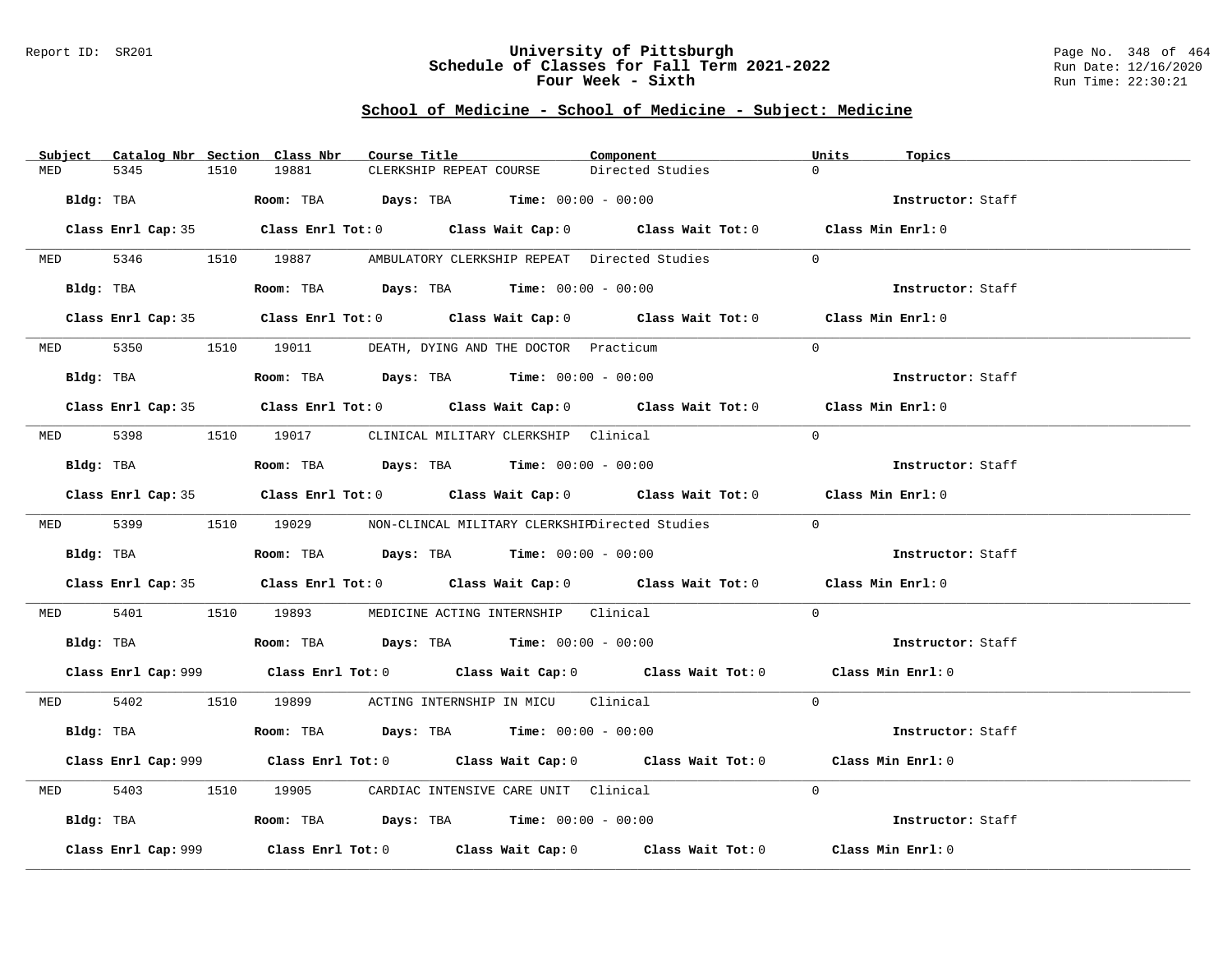| <b>MED</b> | 5406 |  | 1510 19911                     |  | EXTRAMURAL ACTING INTERNSHIP Clinical                                                         |                                                                                             | $\mathbf 0$    |                                                                                             |
|------------|------|--|--------------------------------|--|-----------------------------------------------------------------------------------------------|---------------------------------------------------------------------------------------------|----------------|---------------------------------------------------------------------------------------------|
|            |      |  |                                |  | Bldg: TBA                      Room: TBA         Days: TBA         Time: 00:00 - 00:00        |                                                                                             |                | Instructor: Staff                                                                           |
|            |      |  |                                |  |                                                                                               | Class Enrl Cap: 35 Class Enrl Tot: 0 Class Wait Cap: 0 Class Wait Tot: 0 Class Min Enrl: 0  |                |                                                                                             |
|            |      |  |                                |  | MED 5425 1510 19917 COMBINED MEDICINE/PEDIATRICS Clinical                                     |                                                                                             |                | $\Omega$                                                                                    |
|            |      |  |                                |  | Bldg: TBA                   Room: TBA         Days: TBA         Time: 00:00 - 00:00           |                                                                                             |                | Instructor: Staff                                                                           |
|            |      |  |                                |  |                                                                                               | Class Enrl Cap: 35 Class Enrl Tot: 0 Class Wait Cap: 0 Class Wait Tot: 0 Class Min Enrl: 0  |                |                                                                                             |
|            |      |  |                                |  | MED 5430 1510 19041 CLIN PHARMACLGY & HYPERTENSIONClinical                                    |                                                                                             |                | $\Omega$                                                                                    |
|            |      |  |                                |  | Bldg: TBA                   Room: TBA         Days: TBA         Time: 00:00 - 00:00           |                                                                                             |                | Instructor: Staff                                                                           |
|            |      |  |                                |  |                                                                                               | Class Enrl Cap: 999 Class Enrl Tot: 0 Class Wait Cap: 0 Class Wait Tot: 0 Class Min Enrl: 0 |                |                                                                                             |
|            |      |  | MED 5440 1510 19923 CARDIOLOGY |  | Clinical                                                                                      |                                                                                             |                | $\Omega$                                                                                    |
|            |      |  |                                |  | Bldg: TBA                   Room: TBA         Days: TBA         Time: 00:00 - 00:00           |                                                                                             |                | Instructor: Staff                                                                           |
|            |      |  |                                |  |                                                                                               | Class Enrl Cap: 999 Class Enrl Tot: 0 Class Wait Cap: 0 Class Wait Tot: 0 Class Min Enrl: 0 |                |                                                                                             |
|            |      |  |                                |  | MED 5460 1510 19929 ENDOCRINOLOGY AND METABOLISM Clinical                                     |                                                                                             |                | $\Omega$                                                                                    |
|            |      |  |                                |  | Bldg: TBA                   Room: TBA         Days: TBA         Time: $00:00 - 00:00$         |                                                                                             |                | Instructor: Staff                                                                           |
|            |      |  |                                |  |                                                                                               |                                                                                             |                | Class Enrl Cap: 999 Class Enrl Tot: 0 Class Wait Cap: 0 Class Wait Tot: 0 Class Min Enrl: 0 |
|            |      |  |                                |  | MED 5470 1510 19935 GASTROENTEROLOGY AND NUTRITIONClinical                                    |                                                                                             |                | $\Omega$                                                                                    |
|            |      |  |                                |  | Bldg: TBA                    Room: TBA         Days: TBA         Time: 00:00 - 00:00          |                                                                                             |                | Instructor: Staff                                                                           |
|            |      |  |                                |  |                                                                                               |                                                                                             |                | Class Enrl Cap: 999 Class Enrl Tot: 0 Class Wait Cap: 0 Class Wait Tot: 0 Class Min Enrl: 0 |
|            |      |  |                                |  | MED 5471 1510 19053 OUTPATIENT GI AND HEPATOLOGY Clinical                                     |                                                                                             |                | $\Omega$                                                                                    |
|            |      |  |                                |  | Bldg: TBA                   Room: TBA         Days: TBA         Time: $00:00 - 00:00$         |                                                                                             |                | Instructor: Staff                                                                           |
|            |      |  |                                |  |                                                                                               | Class Enrl Cap: 999 Class Enrl Tot: 0 Class Wait Cap: 0 Class Wait Tot: 0 Class Min Enrl: 0 |                |                                                                                             |
|            |      |  | MED 5479 1510 19941 ONCOLOGY   |  |                                                                                               | Clinical                                                                                    | $\overline{0}$ |                                                                                             |
|            |      |  |                                |  | Bldg: TBA                   Room: TBA         Days: TBA         Time: 00:00 - 00:00           |                                                                                             |                | Instructor: Staff                                                                           |
|            |      |  |                                |  |                                                                                               | Class Enrl Cap: 999 Class Enrl Tot: 0 Class Wait Cap: 0 Class Wait Tot: 0 Class Min Enrl: 0 |                |                                                                                             |
|            |      |  |                                |  | MED 5480 1510 19947 HEMATOLOGY/ONCOLOGY Clinical                                              |                                                                                             |                | $\Omega$                                                                                    |
|            |      |  |                                |  | Bldg: TBA                         Room: TBA          Days: TBA          Time: $00:00 - 00:00$ |                                                                                             |                | Instructor: Staff                                                                           |
|            |      |  |                                |  |                                                                                               |                                                                                             |                | Class Min Enrl: 0                                                                           |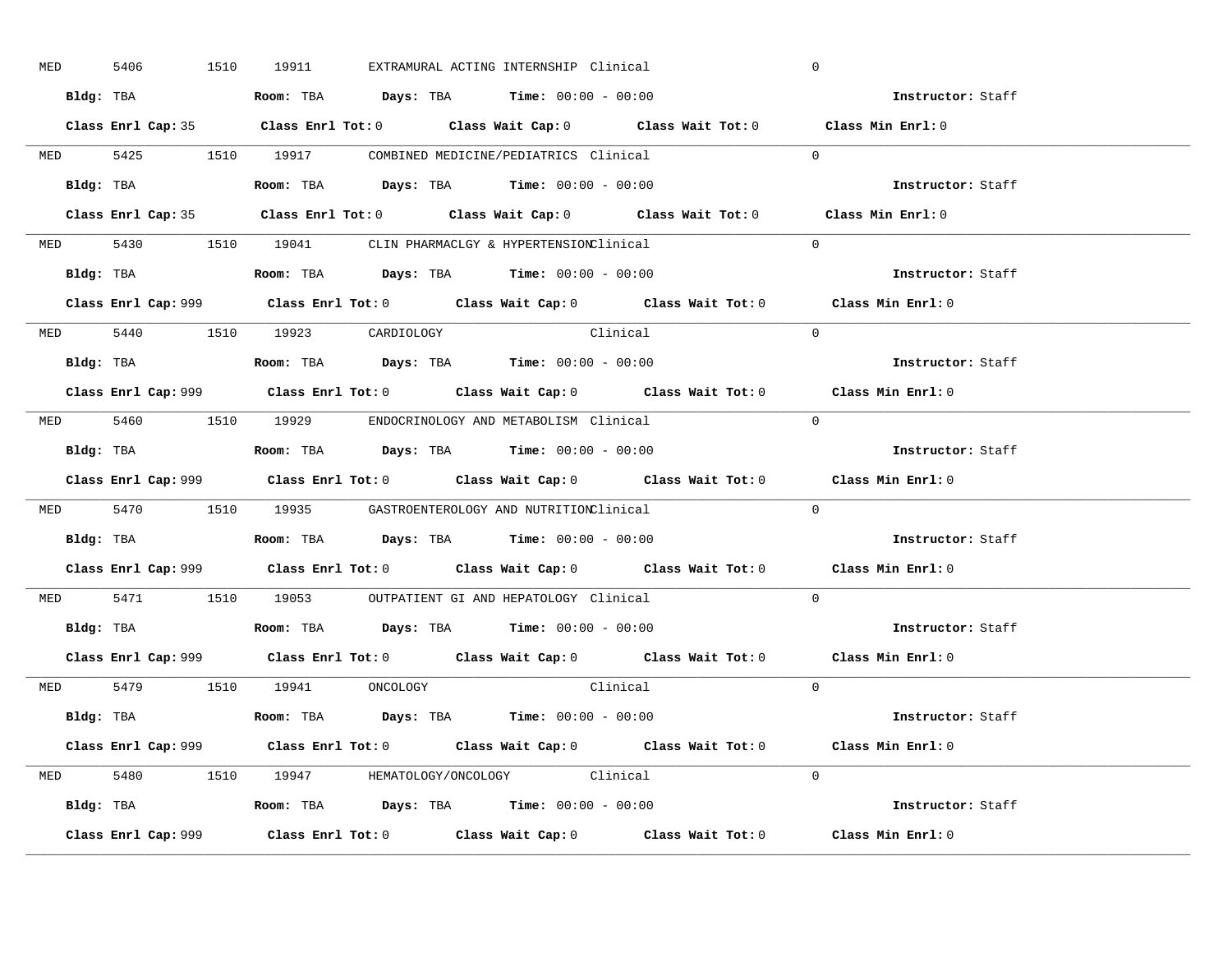### Report ID: SR201 **University of Pittsburgh** Page No. 350 of 464 **Schedule of Classes for Fall Term 2021-2022** Run Date: 12/16/2020 **Four Week - Sixth** Run Time: 22:30:21

|            | Subject Catalog Nbr Section Class Nbr | Course Title                                                                                 | Component                                                                                   | Units<br>Topics   |
|------------|---------------------------------------|----------------------------------------------------------------------------------------------|---------------------------------------------------------------------------------------------|-------------------|
| MED        | 1510<br>5481                          | 19953                                                                                        | BLOOD COAGULATION<br>Clinical                                                               | $\cap$            |
| Bldg: TBA  |                                       | Room: TBA $Days: TBA$ Time: $00:00 - 00:00$                                                  |                                                                                             | Instructor: Staff |
|            |                                       |                                                                                              | Class Enrl Cap: 999 Class Enrl Tot: 0 Class Wait Cap: 0 Class Wait Tot: 0 Class Min Enrl: 0 |                   |
|            |                                       | MED 5485 1510 19959 STEM CELL TRANSPLNTATION SERVCClinical                                   |                                                                                             | $\Omega$          |
|            |                                       | Bldg: TBA                  Room: TBA        Days: TBA        Time: 00:00 - 00:00             |                                                                                             | Instructor: Staff |
|            |                                       |                                                                                              | Class Enrl Cap: 999 Class Enrl Tot: 0 Class Wait Cap: 0 Class Wait Tot: 0 Class Min Enrl: 0 |                   |
|            |                                       | MED 5490 1510 19965 INFECTIOUS DISEASES Clinical                                             |                                                                                             | $\Omega$          |
|            | Bldg: TBA                             | Room: TBA $Days:$ TBA Time: $00:00 - 00:00$                                                  |                                                                                             | Instructor: Staff |
|            |                                       |                                                                                              | Class Enrl Cap: 35 Class Enrl Tot: 0 Class Wait Cap: 0 Class Wait Tot: 0 Class Min Enrl: 0  |                   |
|            |                                       | MED 5491 1900 28660 WOMEN'S HEALTH                                                           | Clinical                                                                                    | $\Omega$          |
|            | Bldg: TO BE ARRANGED                  | Room: TBA $Days:$ TBA $Time:$ 00:00 - 00:00                                                  |                                                                                             | Instructor: Staff |
|            |                                       |                                                                                              | Class Enrl Cap: 35 Class Enrl Tot: 0 Class Wait Cap: 0 Class Wait Tot: 0 Class Min Enrl: 0  |                   |
|            |                                       | MED 5500 1510 19971 PULMONARY MEDICINE Clinical                                              |                                                                                             | $\Omega$          |
|            |                                       |                                                                                              |                                                                                             | Instructor: Staff |
|            |                                       |                                                                                              | Class Enrl Cap: 999 Class Enrl Tot: 0 Class Wait Cap: 0 Class Wait Tot: 0 Class Min Enrl: 0 |                   |
|            |                                       | MED 5510 1510 19977 RHEUMATOLOGYANDIMMUNOLOGYClinical                                        |                                                                                             | $\Omega$          |
|            |                                       | Bldg: TBA                        Room: TBA          Days: TBA          Time: $00:00 - 00:00$ |                                                                                             | Instructor: Staff |
|            |                                       |                                                                                              | Class Enrl Cap: 999 Class Enrl Tot: 0 Class Wait Cap: 0 Class Wait Tot: 0 Class Min Enrl: 0 |                   |
|            |                                       | MED 5520 1510 19983 RENAL DISEASE                                                            | Clinical                                                                                    | $\Omega$          |
|            |                                       | Bldg: TBA                   Room: TBA         Days: TBA         Time: $00:00 - 00:00$        |                                                                                             | Instructor: Staff |
|            |                                       |                                                                                              | Class Enrl Cap: 999 Class Enrl Tot: 0 Class Wait Cap: 0 Class Wait Tot: 0 Class Min Enrl: 0 |                   |
| <b>MED</b> | 5530                                  | 1510 19989 NUTRITION & INTESTINAL HEALTH Clinical                                            |                                                                                             | $\Omega$          |
|            |                                       | Bldg: TBA                       Room: TBA          Days: TBA          Time: 00:00 - 00:00    |                                                                                             | Instructor: Staff |
|            | Class Enrl Cap: 35                    |                                                                                              | Class Enrl Tot: $0$ Class Wait Cap: $0$ Class Wait Tot: $0$                                 | Class Min Enrl: 0 |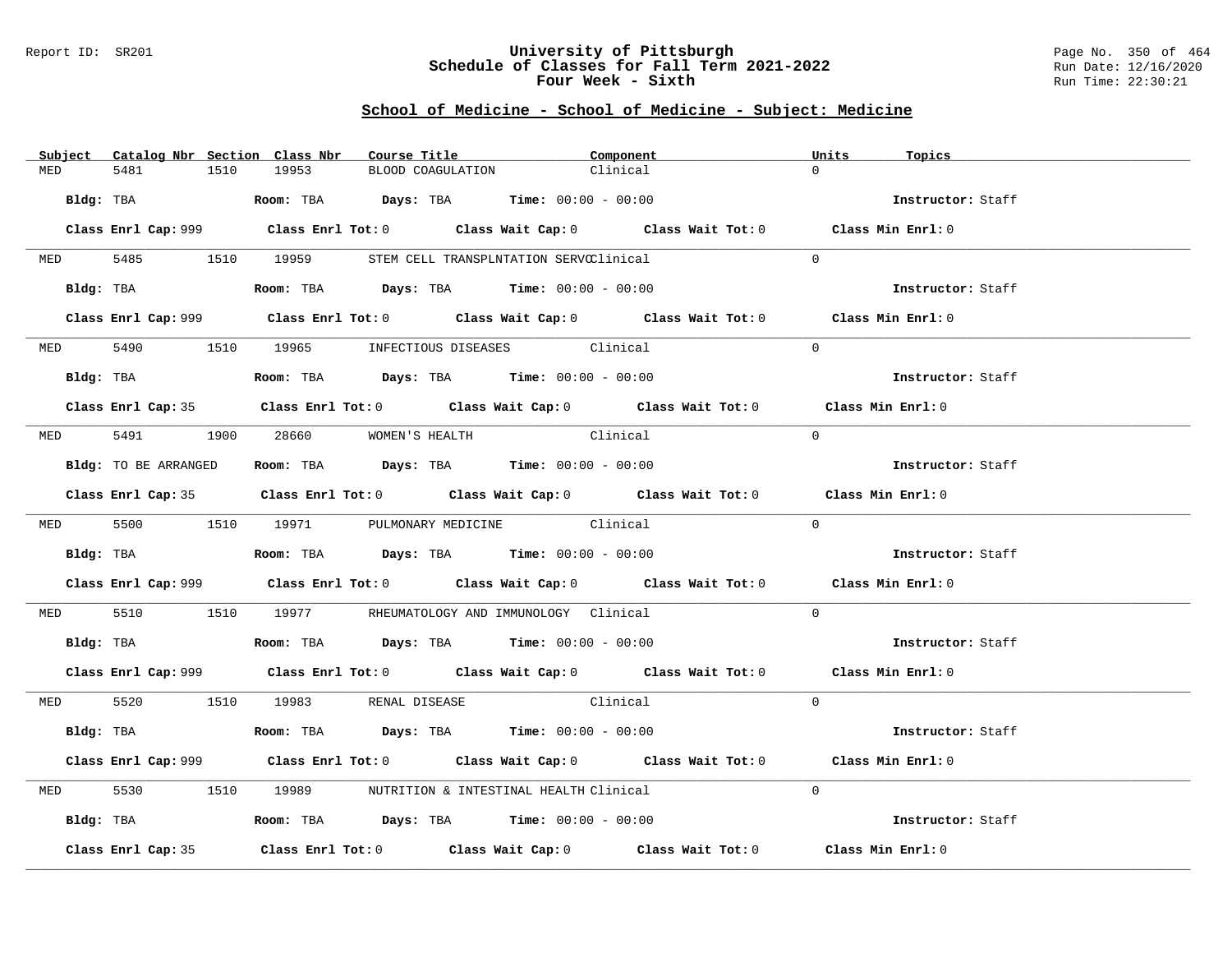| <b>MED</b> | 5540      |           | 1510 19995                                                                            |  | GERIATRIC MEDICINE Clinical                      | $\overline{0}$                                                                              |  |
|------------|-----------|-----------|---------------------------------------------------------------------------------------|--|--------------------------------------------------|---------------------------------------------------------------------------------------------|--|
|            |           |           | Bldg: TBA                   Room: TBA         Days: TBA         Time: $00:00 - 00:00$ |  |                                                  | Instructor: Staff                                                                           |  |
|            |           |           |                                                                                       |  |                                                  | Class Enrl Cap: 999 Class Enrl Tot: 0 Class Wait Cap: 0 Class Wait Tot: 0 Class Min Enrl: 0 |  |
|            |           |           | MED 5560 1510 20001 PULMONARY INTENSIVE CARE UNIT Clinical                            |  |                                                  | $\overline{0}$                                                                              |  |
|            |           | Bldg: TBA | Room: TBA $Days:$ TBA $Time:$ 00:00 - 00:00                                           |  |                                                  | Instructor: Staff                                                                           |  |
|            |           |           |                                                                                       |  |                                                  | Class Enrl Cap: 999 Class Enrl Tot: 0 Class Wait Cap: 0 Class Wait Tot: 0 Class Min Enrl: 0 |  |
|            |           |           | MED 5565 1510 20007 PALLIATIVE/HOSPICE CARE Clinical                                  |  |                                                  | $\Omega$                                                                                    |  |
|            |           |           | Bldg: TBA                    Room: TBA         Days: TBA        Time: $00:00 - 00:00$ |  |                                                  | Instructor: Staff                                                                           |  |
|            |           |           |                                                                                       |  |                                                  | Class Enrl Cap: 999 Class Enrl Tot: 0 Class Wait Cap: 0 Class Wait Tot: 0 Class Min Enrl: 0 |  |
|            |           |           | MED 5570 1510 20031 LIVER TRANSPLANT Clinical                                         |  |                                                  | $\Omega$                                                                                    |  |
|            |           |           | <b>Bldg:</b> TBA <b>ROOM:</b> TBA <b>Days:</b> TBA <b>Time:</b> $00:00 - 00:00$       |  |                                                  | Instructor: Staff                                                                           |  |
|            |           |           |                                                                                       |  |                                                  | Class Enrl Cap: 999 Class Enrl Tot: 0 Class Wait Cap: 0 Class Wait Tot: 0 Class Min Enrl: 0 |  |
|            |           |           | MED 5590 1510 20037 SUBSTANCE ABUSE IN PRIMARY CREClinical                            |  |                                                  | $\Omega$                                                                                    |  |
|            |           |           |                                                                                       |  |                                                  | Instructor: Staff                                                                           |  |
|            |           |           |                                                                                       |  |                                                  | Class Enrl Cap: 35 Class Enrl Tot: 0 Class Wait Cap: 0 Class Wait Tot: 0 Class Min Enrl: 0  |  |
|            |           |           |                                                                                       |  | MED 5600 1510 20043 OUTPATIENT MEDICINE Clinical | $\overline{0}$                                                                              |  |
|            |           |           |                                                                                       |  |                                                  |                                                                                             |  |
|            | Bldg: TBA |           | Room: TBA $Days:$ TBA Time: $00:00 - 00:00$                                           |  |                                                  | Instructor: Staff                                                                           |  |
|            |           |           |                                                                                       |  |                                                  | Class Enrl Cap: 35 Class Enrl Tot: 0 Class Wait Cap: 0 Class Wait Tot: 0 Class Min Enrl: 0  |  |
|            |           |           | MED 5601 1510 20049 COMMUNITY HEALTH Clinical                                         |  |                                                  | $\Omega$                                                                                    |  |
|            |           |           | Bldg: TBA                   Room: TBA         Days: TBA         Time: 00:00 - 00:00   |  |                                                  | Instructor: Staff                                                                           |  |
|            |           |           |                                                                                       |  |                                                  | Class Enrl Cap: 35 Class Enrl Tot: 0 Class Wait Cap: 0 Class Wait Tot: 0 Class Min Enrl: 0  |  |
|            |           |           | MED 5610 1510 19059 BONE MARROW TRANSPLANTATION Clinical                              |  |                                                  | $\Omega$                                                                                    |  |
|            |           |           | Bldg: TBA                   Room: TBA         Days: TBA         Time: 00:00 - 00:00   |  |                                                  | Instructor: Staff                                                                           |  |
|            |           |           |                                                                                       |  |                                                  | Class Enrl Cap: 999 Class Enrl Tot: 0 Class Wait Cap: 0 Class Wait Tot: 0 Class Min Enrl: 0 |  |
|            |           |           | MED 5620 1510 19065 INTERNAL MEDICINE CONSULTATIONClinical                            |  |                                                  | $\Omega$                                                                                    |  |
|            |           |           | Bldg: TBA                   Room: TBA         Days: TBA        Time: 00:00 - 00:00    |  |                                                  | <b>Instructor:</b> Staff                                                                    |  |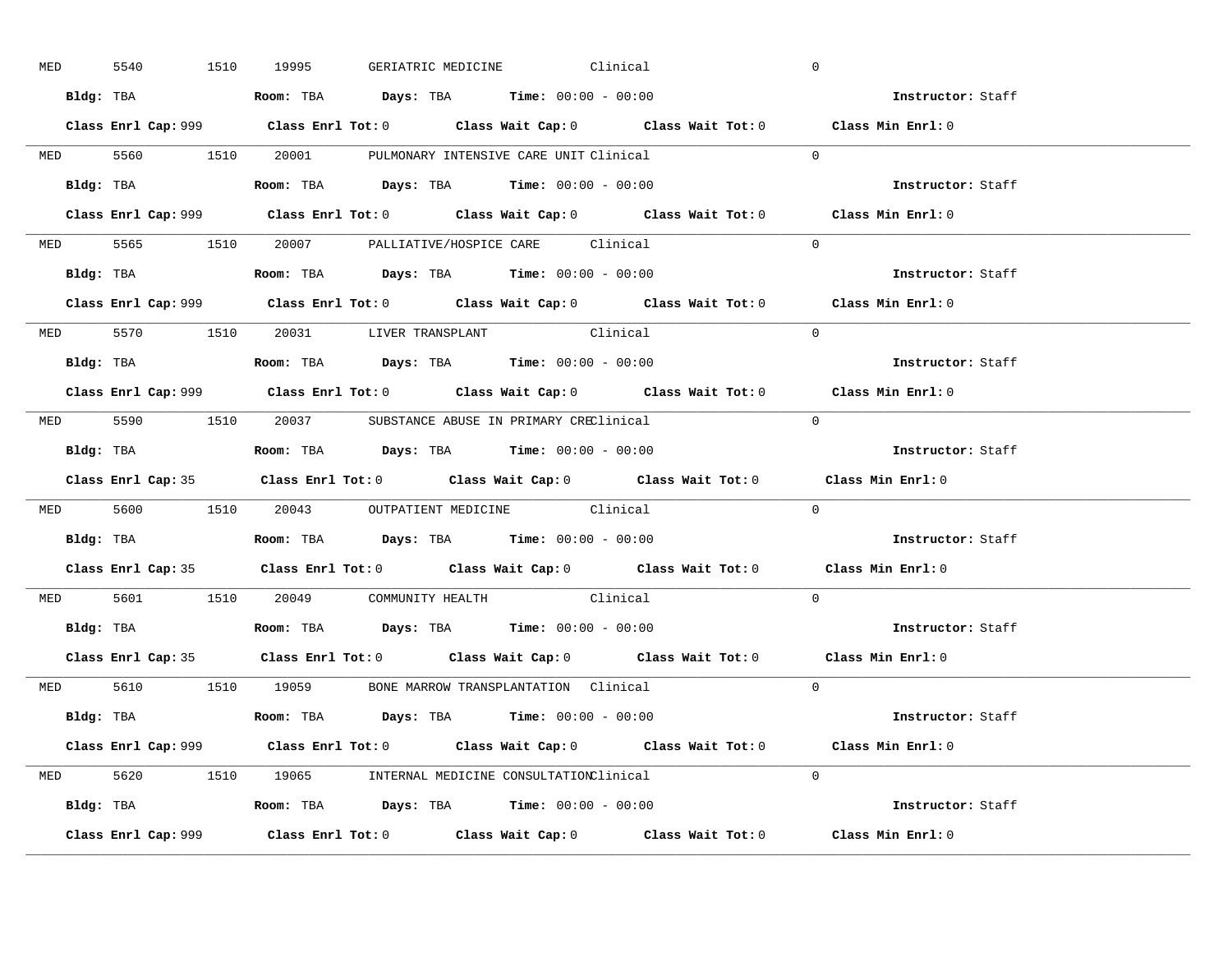### Report ID: SR201 **University of Pittsburgh** Page No. 352 of 464 **Schedule of Classes for Fall Term 2021-2022** Run Date: 12/16/2020 **Four Week - Sixth** Run Time: 22:30:21

|     | Subject Catalog Nbr Section Class Nbr | Course Title                                                                                | Component | Units<br>Topics   |
|-----|---------------------------------------|---------------------------------------------------------------------------------------------|-----------|-------------------|
| MED | 5630<br>1060                          | 25556<br>ADVANCED CLINICAL REASONING Lecture                                                |           | $\Omega$          |
|     | Bldg: TO BE ARRANGED                  | Room: TBA $Days:$ TBA $Time: 00:00 - 00:00$                                                 |           | Instructor: Staff |
|     |                                       | Class Enrl Cap: 35 Class Enrl Tot: 0 Class Wait Cap: 0 Class Wait Tot: 0 Class Min Enrl: 0  |           |                   |
|     |                                       | MED 5650 1510 20055 INDIVIDUALIZED CLINICAL COURSEClinical                                  |           | $\Omega$          |
|     |                                       | Bldg: TBA                    Room: TBA         Days: TBA         Time: 00:00 - 00:00        |           | Instructor: Staff |
|     |                                       | Class Enrl Cap: 35 Class Enrl Tot: 0 Class Wait Cap: 0 Class Wait Tot: 0 Class Min Enrl: 0  |           |                   |
|     |                                       | MED 5655 1510 20061 INTRL MED SUBSPCLTY Clinical                                            |           | $\Omega$          |
|     |                                       | Bldg: TBA                   Room: TBA         Days: TBA         Time: $00:00 - 00:00$       |           | Instructor: Staff |
|     |                                       | Class Enrl Cap: 35 Class Enrl Tot: 0 Class Wait Cap: 0 Class Wait Tot: 0 Class Min Enrl: 0  |           |                   |
|     |                                       | MED 5710 1510 20067 CLINICAL PHARMACOLOGY (ILS) Clinical                                    |           | $\Omega$          |
|     |                                       | Bldg: TBA                   Room: TBA         Days: TBA         Time: 00:00 - 00:00         |           | Instructor: Staff |
|     |                                       | Class Enrl Cap: 35 Class Enrl Tot: 0 Class Wait Cap: 0 Class Wait Tot: 0 Class Min Enrl: 0  |           |                   |
|     |                                       | MED 5715 1510 20073 NEOPLASIA & NEOPLASTIC DISEASELecture                                   |           | $\Omega$          |
|     |                                       | <b>Bldg:</b> TBA <b>ROOM:</b> TBA <b>Days:</b> TBA <b>Time:</b> 00:00 - 00:00               |           | Instructor: Staff |
|     |                                       | Class Enrl Cap: 999 Class Enrl Tot: 0 Class Wait Cap: 0 Class Wait Tot: 0 Class Min Enrl: 0 |           |                   |
|     |                                       | MED 5750 1900 28642 GET READY FOR RESIDENCY Clinical                                        |           | $\Omega$          |
|     |                                       | Bldg: TO BE ARRANGED Room: TBA Days: TBA Time: 00:00 - 00:00                                |           | Instructor: Staff |
|     |                                       | Class Enrl Cap: 35 Class Enrl Tot: 0 Class Wait Cap: 0 Class Wait Tot: 0 Class Min Enrl: 0  |           |                   |
|     |                                       | MED 5765 1510 20085 PRECLERKSHIP COURSE Clinical                                            |           | $\Omega$          |
|     |                                       | Bldg: TBA                   Room: TBA         Days: TBA         Time: 00:00 - 00:00         |           | Instructor: Staff |
|     |                                       | Class Enrl Cap: 200 Class Enrl Tot: 0 Class Wait Cap: 0 Class Wait Tot: 0 Class Min Enrl: 0 |           |                   |
|     |                                       | MED 5771 1510 20091 ASSESSMENT WEEK Lecture                                                 |           | $\Omega$          |
|     |                                       | Bldg: TBA                   Room: TBA         Days: TBA         Time: 00:00 - 00:00         |           | Instructor: Staff |
|     | Class Enrl Cap: 200                   | Class Enrl Tot: $0$ Class Wait Cap: $0$ Class Wait Tot: $0$ Class Min Enrl: $0$             |           |                   |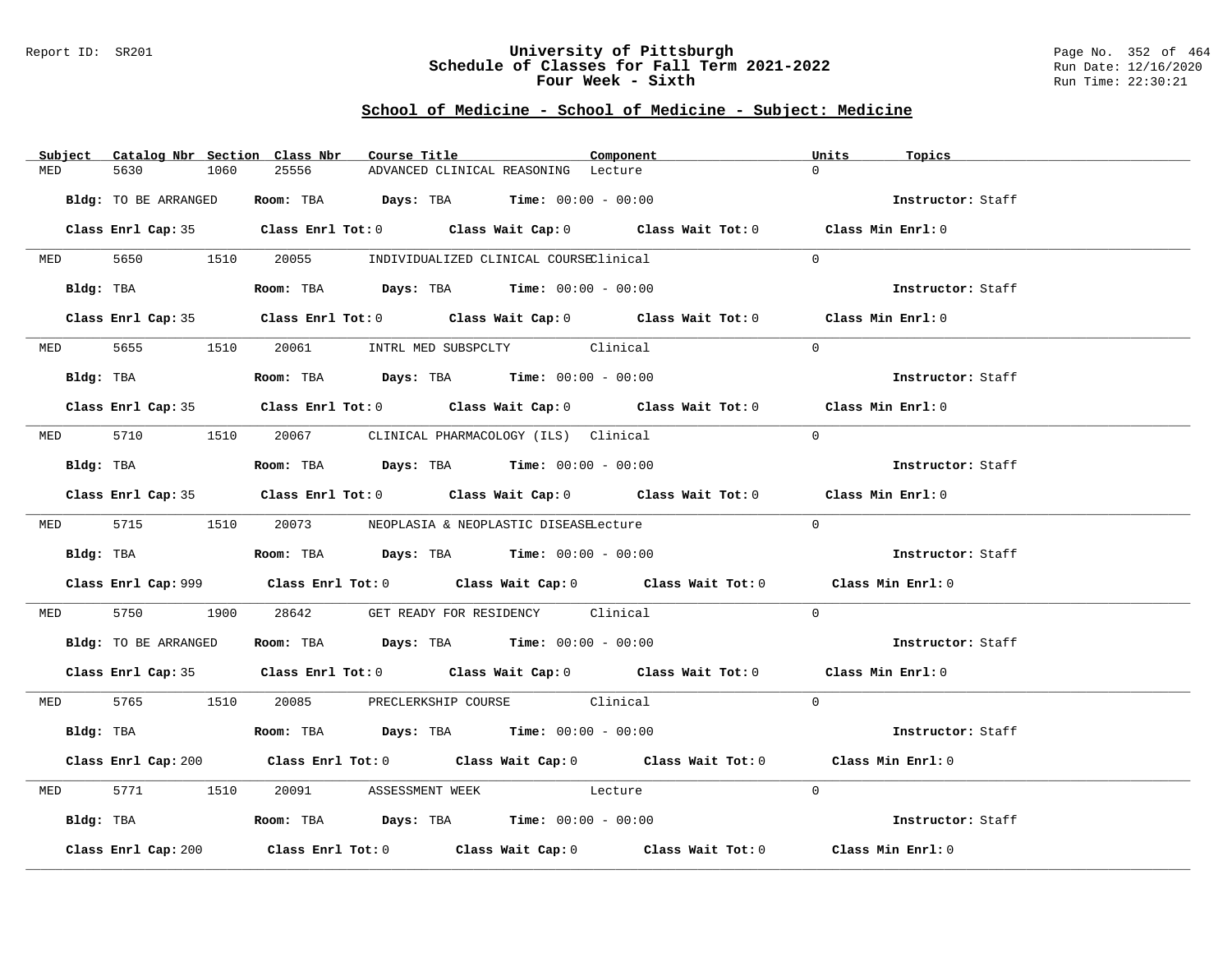| <b>MED</b> |  |                                                                                            |  | 5777 1510 19071 GERIATRICS AND ONCOLOGY Workshop        |                                                                         | $\overline{0}$                                                                              |  |
|------------|--|--------------------------------------------------------------------------------------------|--|---------------------------------------------------------|-------------------------------------------------------------------------|---------------------------------------------------------------------------------------------|--|
|            |  | Bldg: TBA                   Room: TBA         Days: TBA         Time: $00:00 - 00:00$      |  |                                                         |                                                                         | <b>Example 2</b> Instructor: Staff                                                          |  |
|            |  |                                                                                            |  |                                                         |                                                                         | Class Enrl Cap: 200 Class Enrl Tot: 0 Class Wait Cap: 0 Class Wait Tot: 0 Class Min Enrl: 0 |  |
|            |  |                                                                                            |  |                                                         | MED 5778 1510 19077 GERIATRICS AND ONCOLOGY Clinical 0                  |                                                                                             |  |
|            |  | Bldg: TBA                   Room: TBA         Days: TBA         Time: $00:00 - 00:00$      |  |                                                         |                                                                         | Instructor: Staff                                                                           |  |
|            |  |                                                                                            |  |                                                         |                                                                         | Class Enrl Cap: 200 Class Enrl Tot: 0 Class Wait Cap: 0 Class Wait Tot: 0 Class Min Enrl: 0 |  |
|            |  |                                                                                            |  | MED 5779 1510 20097 CLINICAL FOCUS: GERIATRICS Clinical |                                                                         | $\Omega$                                                                                    |  |
|            |  | Bldg: TBA                     Room: TBA         Days: TBA        Time: 00:00 - 00:00       |  |                                                         |                                                                         | Instructor: Staff                                                                           |  |
|            |  |                                                                                            |  |                                                         |                                                                         | Class Enrl Cap: 200 Class Enrl Tot: 0 Class Wait Cap: 0 Class Wait Tot: 0 Class Min Enrl: 0 |  |
|            |  |                                                                                            |  |                                                         | MED 5810 1510 20109 MEDICAL RESEARCH Directed Studies<br>$\overline{0}$ |                                                                                             |  |
|            |  | Bldg: TBA                    Room: TBA         Days: TBA         Time: $00:00 - 00:00$     |  |                                                         |                                                                         | Instructor: Staff                                                                           |  |
|            |  |                                                                                            |  |                                                         |                                                                         | Class Enrl Cap: 35 Class Enrl Tot: 0 Class Wait Cap: 0 Class Wait Tot: 0 Class Min Enrl: 0  |  |
|            |  | MED 5815 1510 20121 RES IN CLINICAL PHARMACOLOGY Clinical                                  |  |                                                         | $\bigcirc$                                                              |                                                                                             |  |
|            |  | <b>Bldg:</b> TBA <b>ROOM:</b> TBA <b>Days:</b> TBA <b>Time:</b> $00:00 - 00:00$            |  |                                                         |                                                                         | Instructor: Staff                                                                           |  |
|            |  |                                                                                            |  |                                                         |                                                                         | Class Enrl Cap: 999 Class Enrl Tot: 0 Class Wait Cap: 0 Class Wait Tot: 0 Class Min Enrl: 0 |  |
|            |  | MED 5830 1510 20133 INVESTIGATIVE GASTROENTEROLOGYClinical                                 |  |                                                         | $\Omega$                                                                |                                                                                             |  |
|            |  | Bldg: TBA                    Room: TBA         Days: TBA        Time: $00:00 - 00:00$      |  |                                                         |                                                                         | Instructor: Staff                                                                           |  |
|            |  |                                                                                            |  |                                                         |                                                                         | Class Enrl Cap: 999 Class Enrl Tot: 0 Class Wait Cap: 0 Class Wait Tot: 0 Class Min Enrl: 0 |  |
|            |  | MED 5831 1510 20139 MEDICAL ONCOLOGY RESEARCH Clinical                                     |  |                                                         | $\Omega$                                                                |                                                                                             |  |
|            |  | Bldg: TBA                   Room: TBA         Days: TBA         Time: $00:00 - 00:00$      |  |                                                         |                                                                         | Instructor: Staff                                                                           |  |
|            |  |                                                                                            |  |                                                         |                                                                         | Class Enrl Cap: 999 Class Enrl Tot: 0 Class Wait Cap: 0 Class Wait Tot: 0 Class Min Enrl: 0 |  |
|            |  | MED 5833 1510 20151 RENAL PHYSIOLOGY RESEARCH Clinical                                     |  |                                                         | $\Omega$                                                                |                                                                                             |  |
|            |  | Bldg: TBA                       Room: TBA           Days: TBA          Time: 00:00 - 00:00 |  |                                                         |                                                                         | Instructor: Staff                                                                           |  |
|            |  |                                                                                            |  |                                                         |                                                                         |                                                                                             |  |
|            |  |                                                                                            |  |                                                         |                                                                         | Class Enrl Cap: 999 Class Enrl Tot: 0 Class Wait Cap: 0 Class Wait Tot: 0 Class Min Enrl: 0 |  |
|            |  | MED 5835 1510 20157 RHEUM & CLINCAL IMMUNO RSRCH Clinical                                  |  |                                                         | $\Omega$                                                                |                                                                                             |  |
|            |  | Bldg: TBA                    Room: TBA         Days: TBA        Time: $00:00 - 00:00$      |  |                                                         |                                                                         | Instructor: Staff                                                                           |  |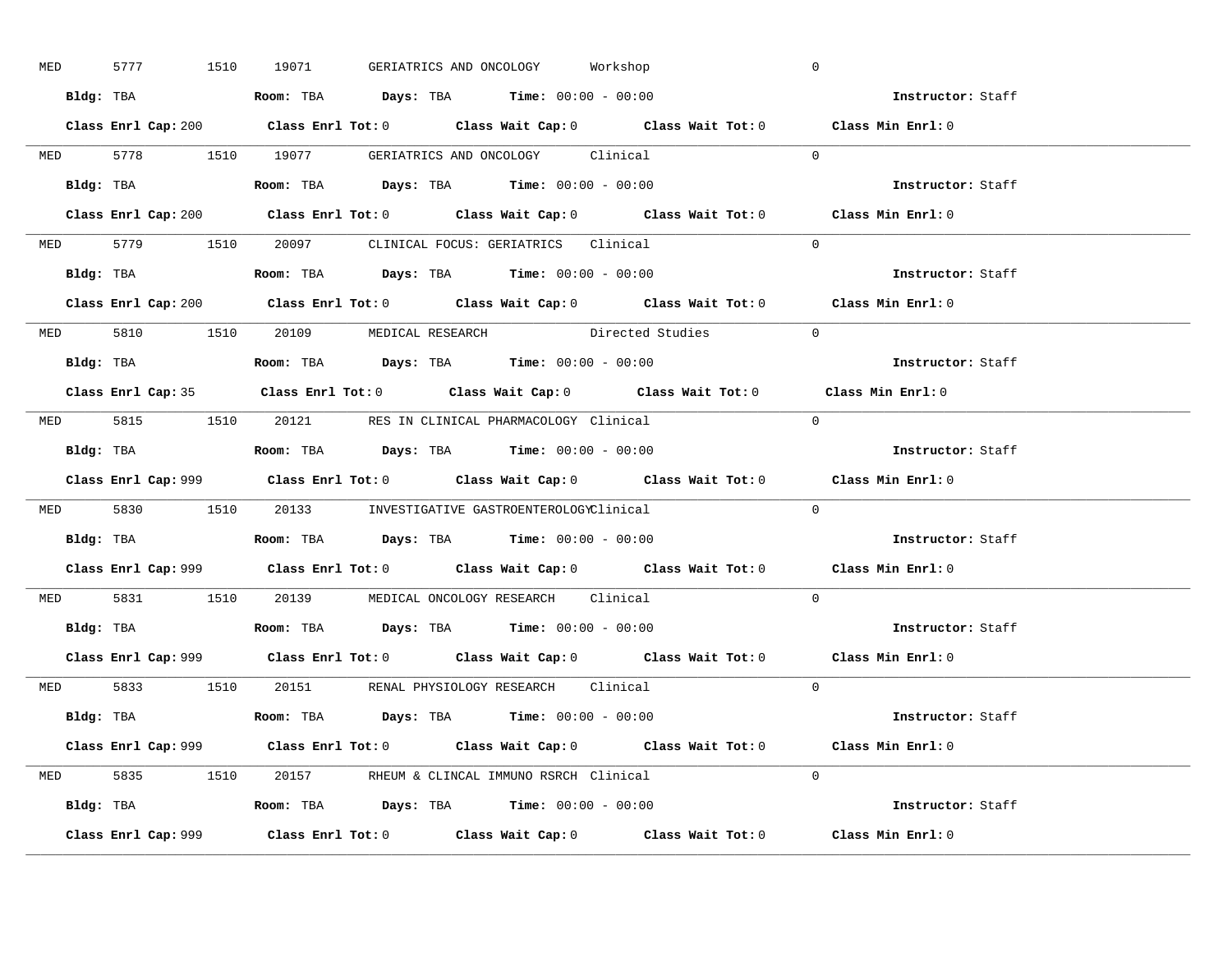### Report ID: SR201 **University of Pittsburgh** Page No. 354 of 464 **Schedule of Classes for Fall Term 2021-2022** Run Date: 12/16/2020 **Four Week - Sixth** Run Time: 22:30:21

| Subject Catalog Nbr Section Class Nbr | Course Title                                                                                       | Component | Units<br>Topics   |
|---------------------------------------|----------------------------------------------------------------------------------------------------|-----------|-------------------|
| 1510<br>MED<br>5900                   | 20169<br>EXTRAMURAL INTERNAL MEDICINE Clinical                                                     |           | $\Omega$          |
| Bldg: TBA                             | Room: TBA $Days:$ TBA $Time: 00:00 - 00:00$                                                        |           | Instructor: Staff |
|                                       | Class Enrl Cap: 35 Class Enrl Tot: 0 Class Wait Cap: 0 Class Wait Tot: 0 Class Min Enrl: 0         |           |                   |
|                                       | MED 5901 1510 20175 INDEPENDENT STUDY Independent Study 0                                          |           |                   |
| Bldg: TBA                             | Room: TBA $Days:$ TBA $Time:$ $00:00 - 00:00$                                                      |           | Instructor: Staff |
|                                       | Class Enrl Cap: 35 Class Enrl Tot: 0 Class Wait Cap: 0 Class Wait Tot: 0 Class Min Enrl: 0         |           |                   |
|                                       | MED 5902 1510 19083 ADVANCED GENERAL MEDICINE Clinical                                             |           | $\Omega$          |
| Bldg: TBA                             | Room: TBA $Days:$ TBA $Time: 00:00 - 00:00$                                                        |           | Instructor: Staff |
|                                       | Class Enrl Cap: 35 Class Enrl Tot: 0 Class Wait Cap: 0 Class Wait Tot: 0 Class Min Enrl: 0         |           |                   |
|                                       | MED 5910 1510 19095 NARATV, LIT & EXPRN OF ILLNESSClinical                                         |           | $\Omega$          |
| Bldg: TBA                             | Room: TBA $\rule{1em}{0.15mm}$ Days: TBA Time: $00:00 - 00:00$                                     |           | Instructor: Staff |
|                                       | Class Enrl Cap: 35 Class Enrl Tot: 0 Class Wait Cap: 0 Class Wait Tot: 0 Class Min Enrl: 0         |           |                   |
|                                       | MED 5911 1510 20187 TEACHING MEDICAL STUDENTS Practicum                                            |           | $\Omega$          |
|                                       | Bldg: TBA                    Room: TBA         Days: TBA        Time: 00:00 - 00:00                |           | Instructor: Staff |
|                                       | Class Enrl Cap: 35 Class Enrl Tot: 0 Class Wait Cap: 0 Class Wait Tot: 0 Class Min Enrl: 0         |           |                   |
|                                       | MED 5915 1060 25976 LITERACY, NUMERACY&DEC MAKING Seminar                                          |           | $\Omega$          |
|                                       | Bldg: TBA                    Room: TBA        Days: TBA        Time: TBA                           |           | Instructor: Staff |
|                                       | Class Enrl Cap: 35 Class Enrl Tot: 0 Class Wait Cap: 0 Class Wait Tot: 0 Class Min Enrl: 0         |           |                   |
|                                       | MED 5920 1510 20193 GLOBAL HEALTH PREPARATORY SEM Seminar                                          |           | $\Omega$          |
| Bldg: TBA                             | Room: TBA $Days:$ TBA Time: $00:00 - 00:00$                                                        |           | Instructor: Staff |
|                                       | Class Enrl Cap: 35 Class Enrl Tot: 0 Class Wait Cap: 0 Class Wait Tot: 0 Class Min Enrl: 0         |           |                   |
| <b>MED</b>                            | 1510 20205 STREET MEDICINE Clinical                                                                |           | $\Omega$          |
|                                       | Bldg: TBA                    Room: TBA          Days: TBA         Time: 00:00 - 00:00              |           | Instructor: Staff |
| Class Enrl Cap: 35                    | Class Enrl Tot: 0 $\qquad$ Class Wait Cap: 0 $\qquad$ Class Wait Tot: 0 $\qquad$ Class Min Enrl: 0 |           |                   |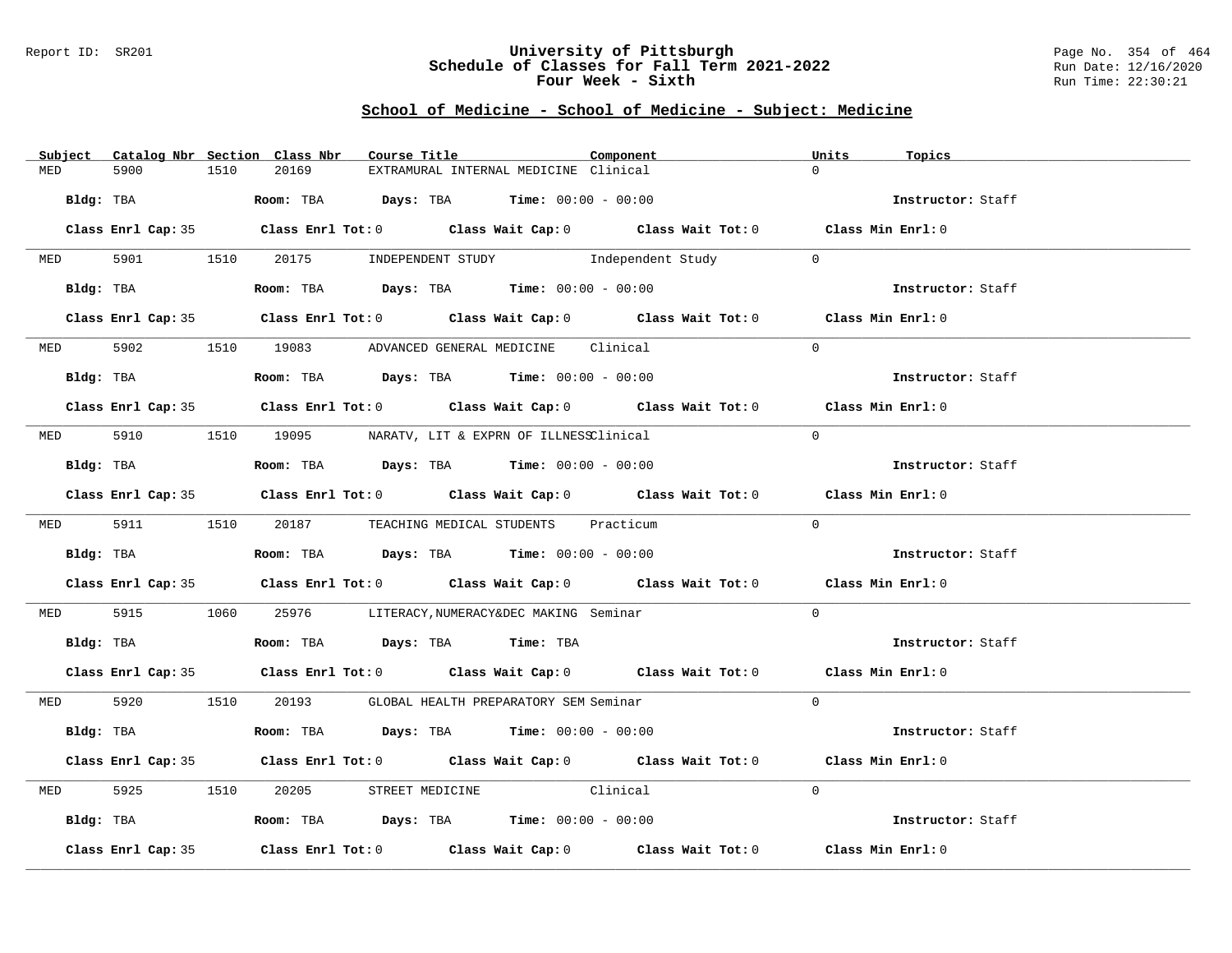| MED       | 5993                 | 1406 | 27275               | JUNIOR YEAR        |                              | Clinical            | $\mathbf 0$         |  |
|-----------|----------------------|------|---------------------|--------------------|------------------------------|---------------------|---------------------|--|
|           | Bldg: TO BE ARRANGED |      | Room: TBA           | Days: TBA          | <b>Time:</b> $00:00 - 00:00$ |                     | Instructor: Staff   |  |
|           | Class Enrl Cap: 200  |      | Class Enrl Tot: $0$ |                    | Class Wait Cap: 0            | Class Wait $Tot: 0$ | Class Min $Enr1: 0$ |  |
| MED       | 5999                 | 1510 | 20211               | FULL TIME RESEARCH |                              | Independent Study   | $\mathbf 0$         |  |
| Bldg: TBA |                      |      | Room: TBA           | Days: TBA          | <b>Time:</b> $00:00 - 00:00$ |                     | Instructor: Staff   |  |
|           | Class Enrl Cap: 200  |      | Class Enrl Tot: 0   |                    | Class Wait Cap: 0            | Class Wait Tot: 0   | Class Min Enrl: 0   |  |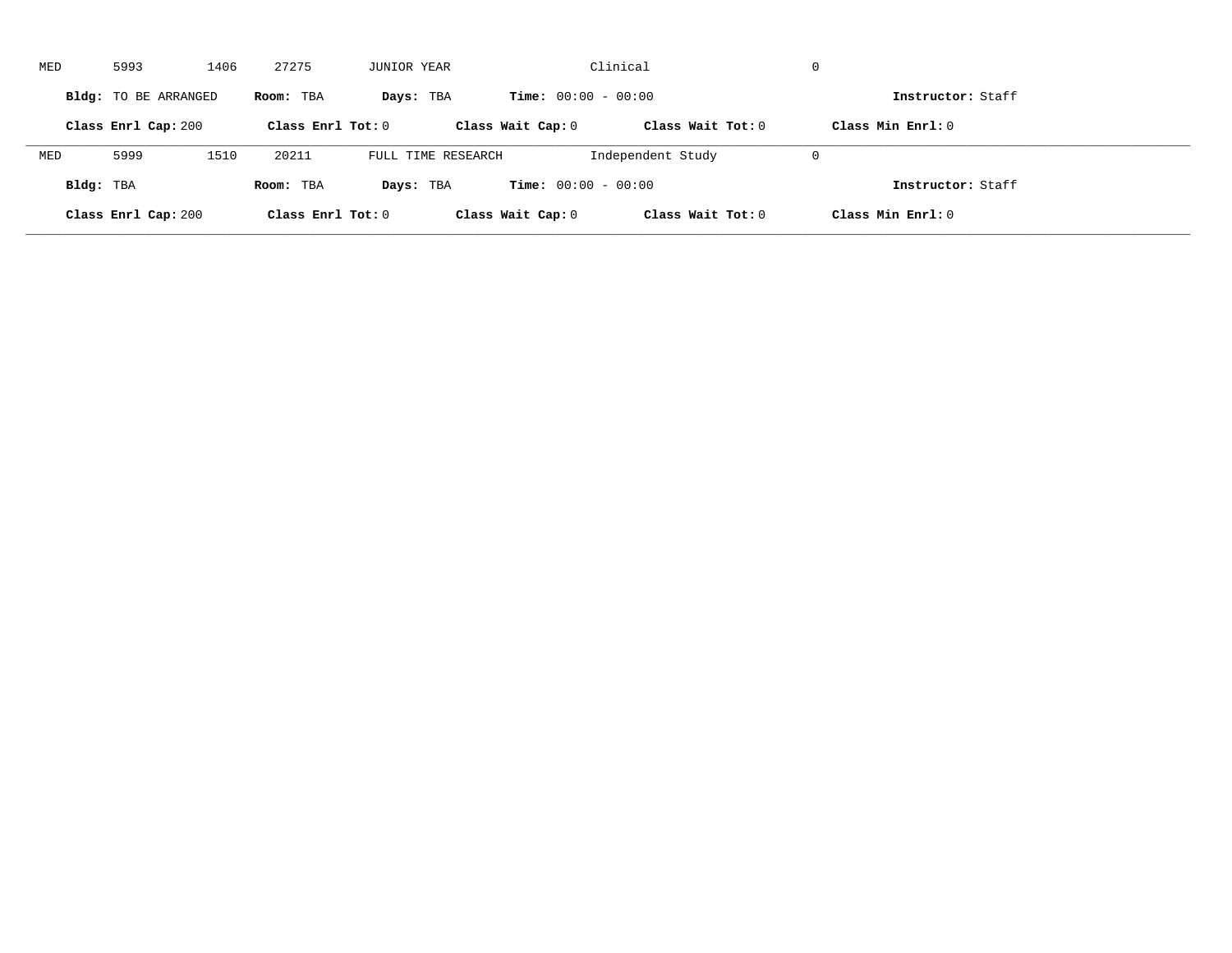### Report ID: SR201 **University of Pittsburgh** Page No. 356 of 464 **Schedule of Classes for Fall Term 2021-2022** Run Date: 12/16/2020 **Four Week - Sixth** Run Time: 22:30:21

| Subject | Catalog Nbr Section Class Nbr |      |                   | Course Title   | Component                    |                   | Units             | Topics                         |
|---------|-------------------------------|------|-------------------|----------------|------------------------------|-------------------|-------------------|--------------------------------|
| PEDS    | 5524                          | 1060 | 26963             | CHILD ADVOCACY | Clinical                     |                   | 0                 |                                |
|         | Bldg: TO BE ARRANGED          |      | Room: TBA         | Days: TBA      | <b>Time:</b> $00:00 - 00:00$ |                   |                   | Instructor: Kirk, Kimberly Ann |
|         |                               |      |                   |                |                              |                   |                   | Fontenot, Amber L              |
|         | Class Enrl Cap: 35            |      | Class Enrl Tot: 0 |                | Class Wait Cap: 0            | Class Wait Tot: 0 | Class Min Enrl: 0 |                                |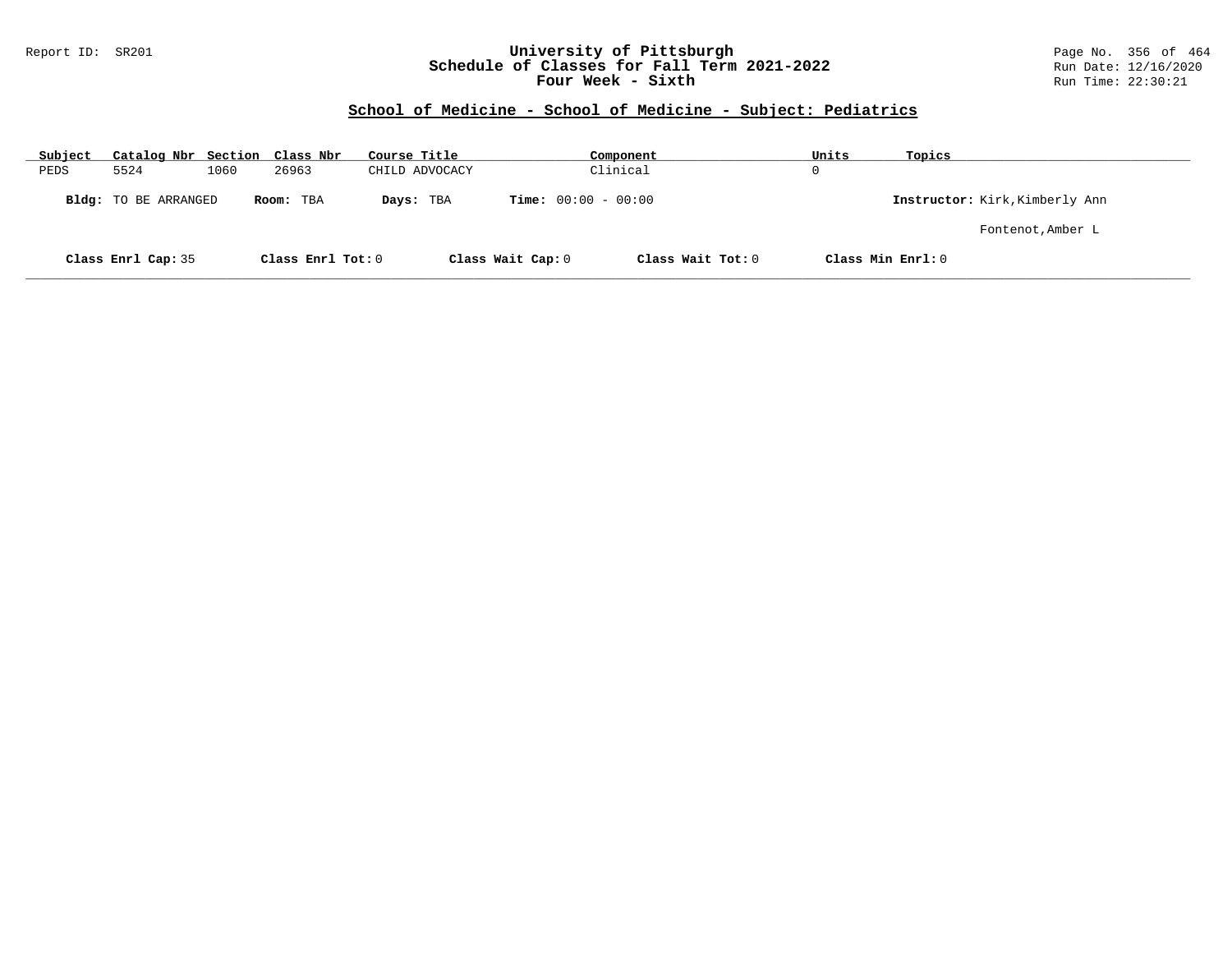### Report ID: SR201 **University of Pittsburgh University of Pittsburgh** Page No. 357 of 464<br>**Schedule of Classes for Fall Term 2021-2022** Run Date: 12/16/2020 **Schedule of Classes for Fall Term 2021-2022** Run Date: 12/16/2020 **Four Week - Sixth** Run Time: 22:30:21

# **School of Medicine - Office of the Dean, School of Medicine - Subject: Critical Care Medicine**

| Catalog Nbr Section Class Nbr<br>Subject | Course Title                                                                                         | Component | Units<br>Topics   |
|------------------------------------------|------------------------------------------------------------------------------------------------------|-----------|-------------------|
| 1510<br>CCM<br>5430                      | 19653<br>CRITICAL CARE MEDICINE                                                                      | Clinical  | $\Omega$          |
| Bldg: TO BE ARRANGED                     | <b>Days:</b> TBA <b>Time:</b> $00:00 - 00:00$<br>Room: TBA                                           |           | Instructor: Staff |
|                                          | Class Enrl Cap: 999 $\qquad$ Class Enrl Tot: 0 $\qquad$ Class Wait Cap: 0 $\qquad$ Class Wait Tot: 0 |           | Class Min Enrl: 0 |
| 1900<br>CCM<br>5650                      | 23881<br>INDIVIDUALIZED CLINICAL COURSEDirected Studies                                              |           | $\Omega$          |
| Bldg: TO BE ARRANGED                     | $\texttt{Days:}$ TBA $\texttt{Time:}$ 00:00 - 00:00<br>Room: TBA                                     |           | Instructor: Staff |
|                                          | Class Enrl Cap: 35 Class Enrl Tot: 0 Class Wait Cap: 0 Class Wait Tot: 0 Class Min Enrl: 0           |           |                   |
| 1510<br>CCM<br>5840                      | CRITICAL CRE MEDICINE RESEARCHDirected Studies<br>19659                                              |           | $\Omega$          |
| Bldg: TO BE ARRANGED                     | Room: TBA $Days:$ TBA $Time: 00:00 - 00:00$                                                          |           | Instructor: Staff |
|                                          | Class Enrl Cap: 35 Class Enrl Tot: 0 Class Wait Cap: 0 Class Wait Tot: 0 Class Min Enrl: 0           |           |                   |
| 1225<br>CCM<br>5899                      | INDEPENDENT STUDY CC MED Independent Study<br>23957                                                  |           | $\Omega$          |
| Bldg: TO BE ARRANGED                     | Room: TBA $Days: TBA$ Time: $00:00 - 00:00$                                                          |           | Instructor: Staff |
| Class Enrl Cap: 35                       | Class Enrl Tot: $0$ Class Wait Cap: $0$ Class Wait Tot: $0$ Class Min Enrl: $0$                      |           |                   |
| 1245<br>CCM<br>5900                      | EXTRAMURAL CRITICAL CARE MED Clinical<br>22957                                                       |           | $\Omega$          |
| <b>Bldg:</b> TO BE ARRANGED              | <b>Days:</b> TBA <b>Time:</b> $00:00 - 00:00$<br>Room: TBA                                           |           | Instructor: Staff |
| Class Enrl Cap: 35                       | Class Enrl Tot: $0$ Class Wait Cap: $0$ Class Wait Tot: $0$ Class Min Enrl: $0$                      |           |                   |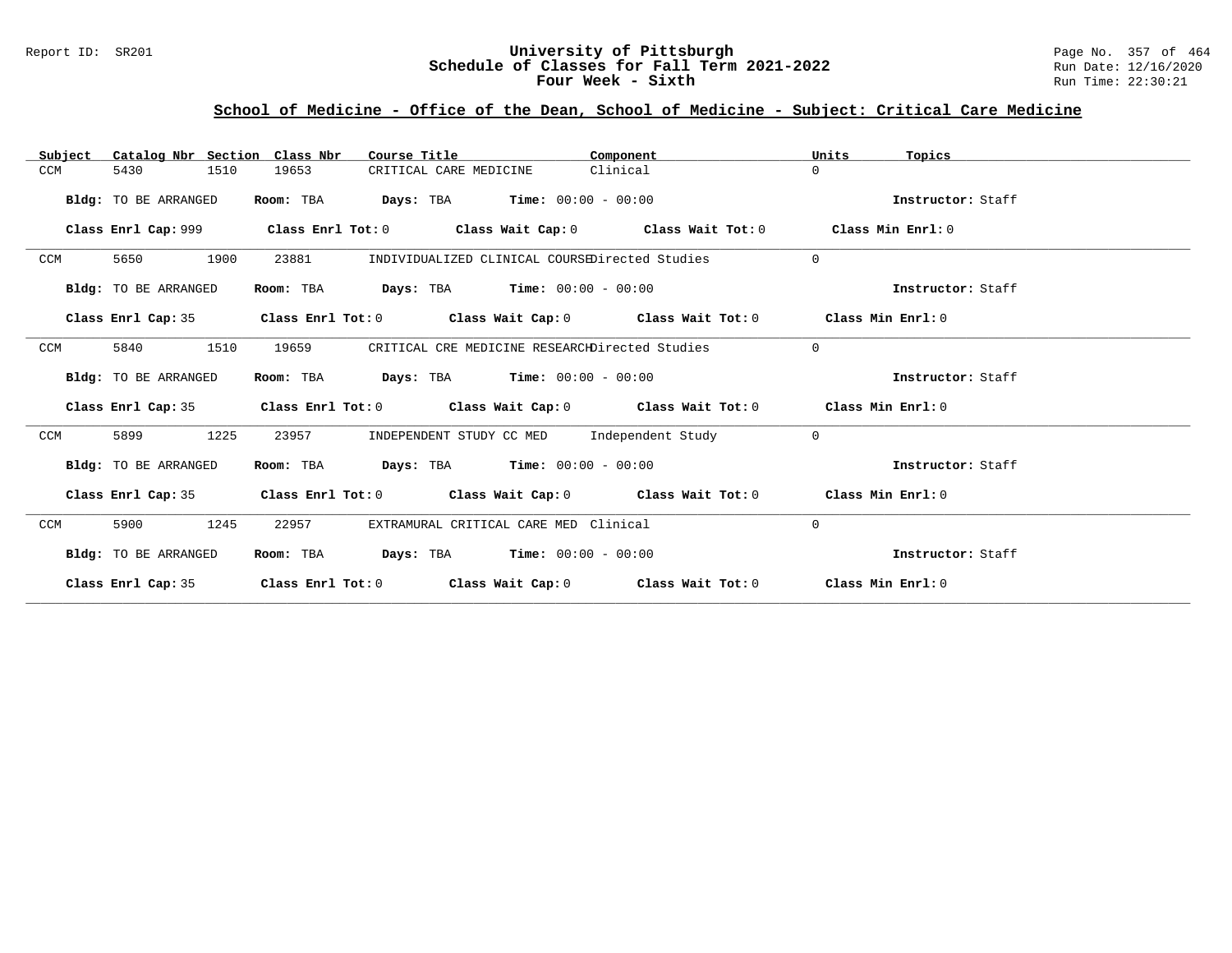### Report ID: SR201 **University of Pittsburgh** Page No. 358 of 464 **Schedule of Classes for Fall Term 2021-2022** Run Date: 12/16/2020 **Four Week - Sixth** Run Time: 22:30:21

# **School of Medicine - Office of the Dean, School of Medicine - Subject: Medical Elective**

| Subject   | Catalog Nbr Section Class Nbr |      |                   | Course Title |                                       | Component         | Units             | Topics            |
|-----------|-------------------------------|------|-------------------|--------------|---------------------------------------|-------------------|-------------------|-------------------|
| MSELCT    | 5950                          | 1510 | 20568             |              | PSTP WORK IN PROGRESS SEMINAR Seminar |                   |                   |                   |
| Bldg: TBA |                               |      | Room: TBA         | Days: TBA    | <b>Time:</b> $00:00 - 00:00$          |                   |                   | Instructor: Staff |
|           | Class Enrl Cap: 35            |      | Class Enrl Tot: 0 |              | Class Wait Cap: 0                     | Class Wait Tot: 0 | Class Min Enrl: 0 |                   |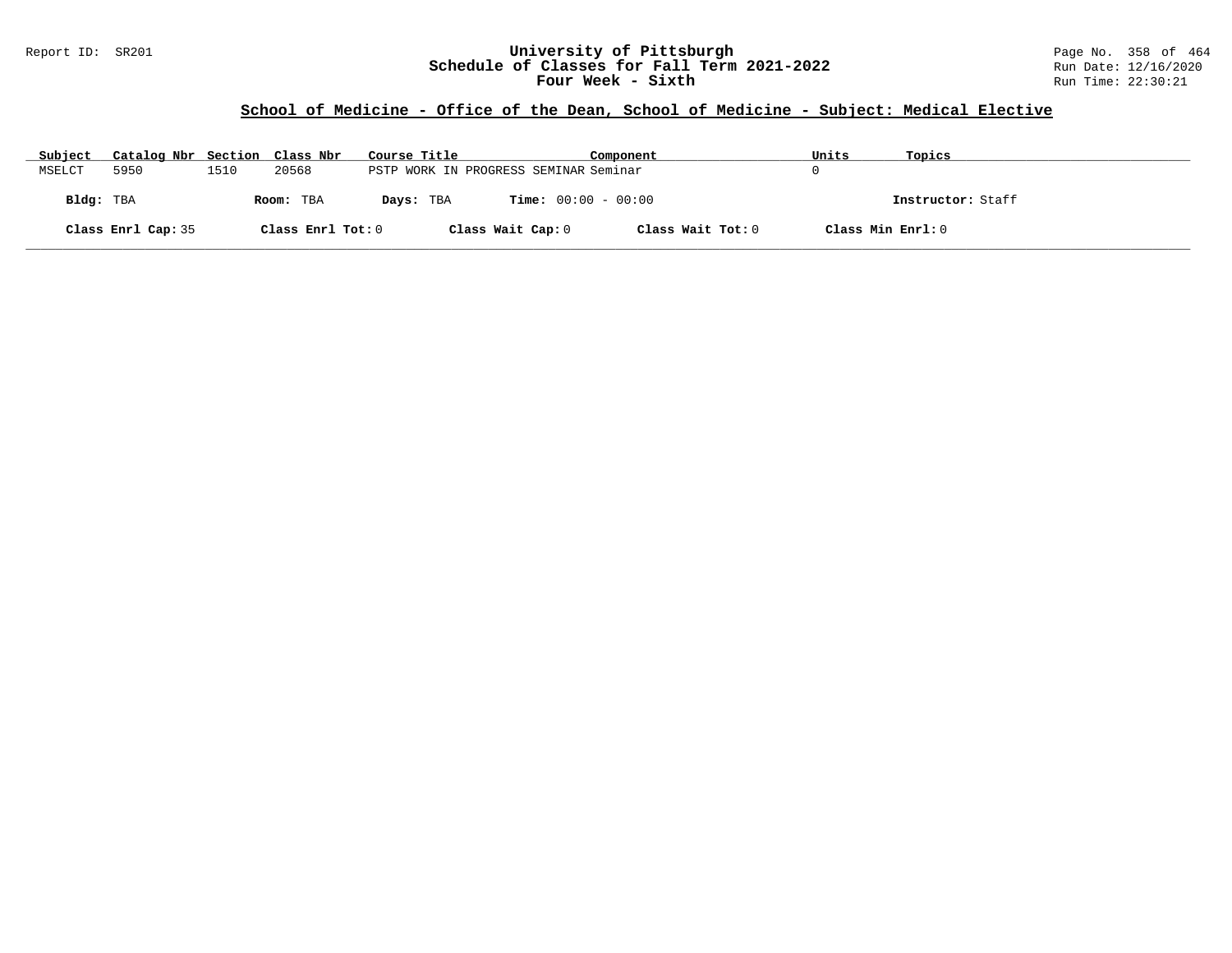### Report ID: SR201 **1988 Chedule of Classes for Fall Term 2021-2022** Page No. 359 of 464<br>**Schedule of Classes for Fall Term 2021-2022** Run Date: 12/16/2020 **Schedule of Classes for Fall Term 2021-2022** Run Date: 12/16/2020 **Four Week - Sixth** Run Time: 22:30:21

# **School of Medicine - Office of the Dean, School of Medicine - Subject: Medical Scientist Training Prg**

| Subject |                    |      | Catalog Nbr Section Class Nbr       | Course Title       |                                                                                                 | Component                                                                                  | Units    | Topics            |
|---------|--------------------|------|-------------------------------------|--------------------|-------------------------------------------------------------------------------------------------|--------------------------------------------------------------------------------------------|----------|-------------------|
| MSTP    | 5010               | 1510 | 20682                               | MOLECULAR MEDICINE |                                                                                                 | Lecture                                                                                    | $\Omega$ |                   |
|         |                    |      |                                     |                    | Bldg: TBA                       Room: TBA          Days: TBA         Time: $00:00 - 00:00$      |                                                                                            |          | Instructor: Staff |
|         |                    |      |                                     |                    |                                                                                                 | Class Enrl Cap: 35 Class Enrl Tot: 0 Class Wait Cap: 0 Class Wait Tot: 0 Class Min Enrl: 0 |          |                   |
| MSTP    |                    |      |                                     |                    | 5015 1510 20688 LABORATORY RESEARCH ROTATION Practicum                                          |                                                                                            | $\Omega$ |                   |
|         |                    |      |                                     |                    | Bldg: TBA                   Room: TBA        Days: TBA        Time: 00:00 - 00:00               |                                                                                            |          | Instructor: Staff |
|         |                    |      |                                     |                    | Class Enrl Cap: 35 Class Enrl Tot: 0 Class Wait Cap: 0 Class Wait Tot: 0 Class Min Enrl: 0      |                                                                                            |          |                   |
|         |                    |      | MSTP 5955 1510 20694 MSTP WORKSHOPS |                    |                                                                                                 | Workshop                                                                                   | $\Omega$ |                   |
|         |                    |      |                                     |                    | Bldg: TBA                   Room: TBA         Days: TBA         Time: $00:00 - 00:00$           |                                                                                            |          | Instructor: Staff |
|         |                    |      |                                     |                    |                                                                                                 | Class Enrl Cap: 35 Class Enrl Tot: 0 Class Wait Cap: 0 Class Wait Tot: 0 Class Min Enrl: 0 |          |                   |
|         |                    |      |                                     |                    | MSTP 5971 1510 20700 MSTP PROFESSIONAL DEVELOPMENT Workshop                                     |                                                                                            | $\Omega$ |                   |
|         | Bldg: TBA          |      |                                     |                    | Room: TBA $Days:$ TBA $Time: 00:00 - 00:00$                                                     |                                                                                            |          | Instructor: Staff |
|         |                    |      |                                     |                    |                                                                                                 | Class Enrl Cap: 35 Class Enrl Tot: 0 Class Wait Cap: 0 Class Wait Tot: 0 Class Min Enrl: 0 |          |                   |
|         |                    |      |                                     |                    | MSTP 5973 1510 20706 METHODS AND ANALYSIS Seminar                                               |                                                                                            | $\Omega$ |                   |
|         |                    |      |                                     |                    | <b>Bldg:</b> TBA <b>ROOM:</b> TBA <b>Days:</b> TBA <b>Time:</b> $00:00 - 00:00$                 |                                                                                            |          | Instructor: Staff |
|         |                    |      |                                     |                    |                                                                                                 | Class Enrl Cap: 35 Class Enrl Tot: 0 Class Wait Cap: 0 Class Wait Tot: 0 Class Min Enrl: 0 |          |                   |
|         |                    |      |                                     |                    |                                                                                                 | MSTP 5975 1510 20712 CAREER-RELATED RESEARCH Independent Study 0                           |          |                   |
|         |                    |      |                                     |                    | Bldg: TBA                        Room: TBA            Days: TBA           Time: $00:00 - 00:00$ |                                                                                            |          | Instructor: Staff |
|         |                    |      |                                     |                    |                                                                                                 | Class Enrl Cap: 35 Class Enrl Tot: 0 Class Wait Cap: 0 Class Wait Tot: 0 Class Min Enrl: 0 |          |                   |
|         |                    |      |                                     |                    | MSTP 5983 1510 20718 ETHICS FOR MEDICAL SCIENTISTS Workshop                                     |                                                                                            | $\Omega$ |                   |
|         |                    |      |                                     |                    | Bldg: TBA                    Room: TBA         Days: TBA         Time: 00:00 - 00:00            |                                                                                            |          | Instructor: Staff |
|         |                    |      |                                     |                    |                                                                                                 | Class Enrl Cap: 35 Class Enrl Tot: 0 Class Wait Cap: 0 Class Wait Tot: 0 Class Min Enrl: 0 |          |                   |
| MSTP    |                    |      |                                     |                    | 5990 1510 20724 LONGITUDINAL CLINICAL COURSE Clinical                                           |                                                                                            | $\Omega$ |                   |
|         |                    |      |                                     |                    | Bldg: TBA                    Room: TBA         Days: TBA         Time: $00:00 - 00:00$          |                                                                                            |          | Instructor: Staff |
|         | Class Enrl Cap: 35 |      |                                     |                    |                                                                                                 | Class Enrl Tot: $0$ Class Wait Cap: $0$ Class Wait Tot: $0$ Class Min Enrl: $0$            |          |                   |
|         |                    |      |                                     |                    |                                                                                                 |                                                                                            |          |                   |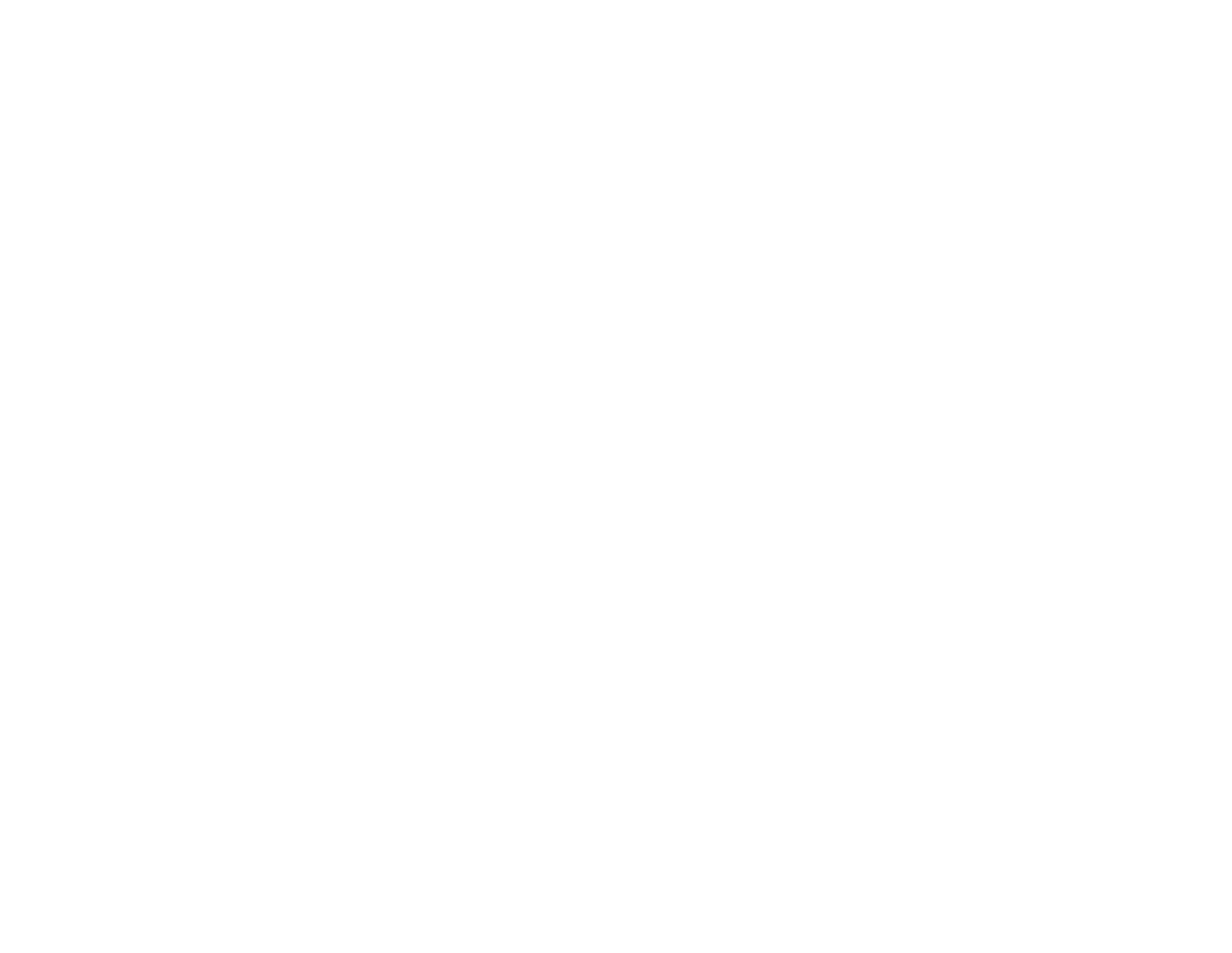### Report ID: SR201 **University of Pittsburgh** Page No. 361 of 464 **Schedule of Classes for Fall Term 2021-2022** Run Date: 12/16/2020 **Four Week - Sixth** Run Time: 22:30:21

### **School of Medicine - Molecular Genetics and Biochemistry - Subject: Medicine Microbiology**

| Subject   | Catalog Nbr Section Class Nbr |      |                   | Course Title |                   | Component                                      | Units             | Topics            |
|-----------|-------------------------------|------|-------------------|--------------|-------------------|------------------------------------------------|-------------------|-------------------|
| MSMIC     | 5835                          | 1510 | 19179             |              |                   | MOLECLR GENETC & BIOCHMY RSRCHDirected Studies |                   |                   |
| Bldg: TBA |                               |      | Room: TBA         | Days: TBA    |                   | <b>Time:</b> $00:00 - 00:00$                   |                   | Instructor: Staff |
|           | Class Enrl Cap: 35            |      | Class Enrl Tot: 0 |              | Class Wait Cap: 0 | Class Wait Tot: 0                              | Class Min Enrl: 0 |                   |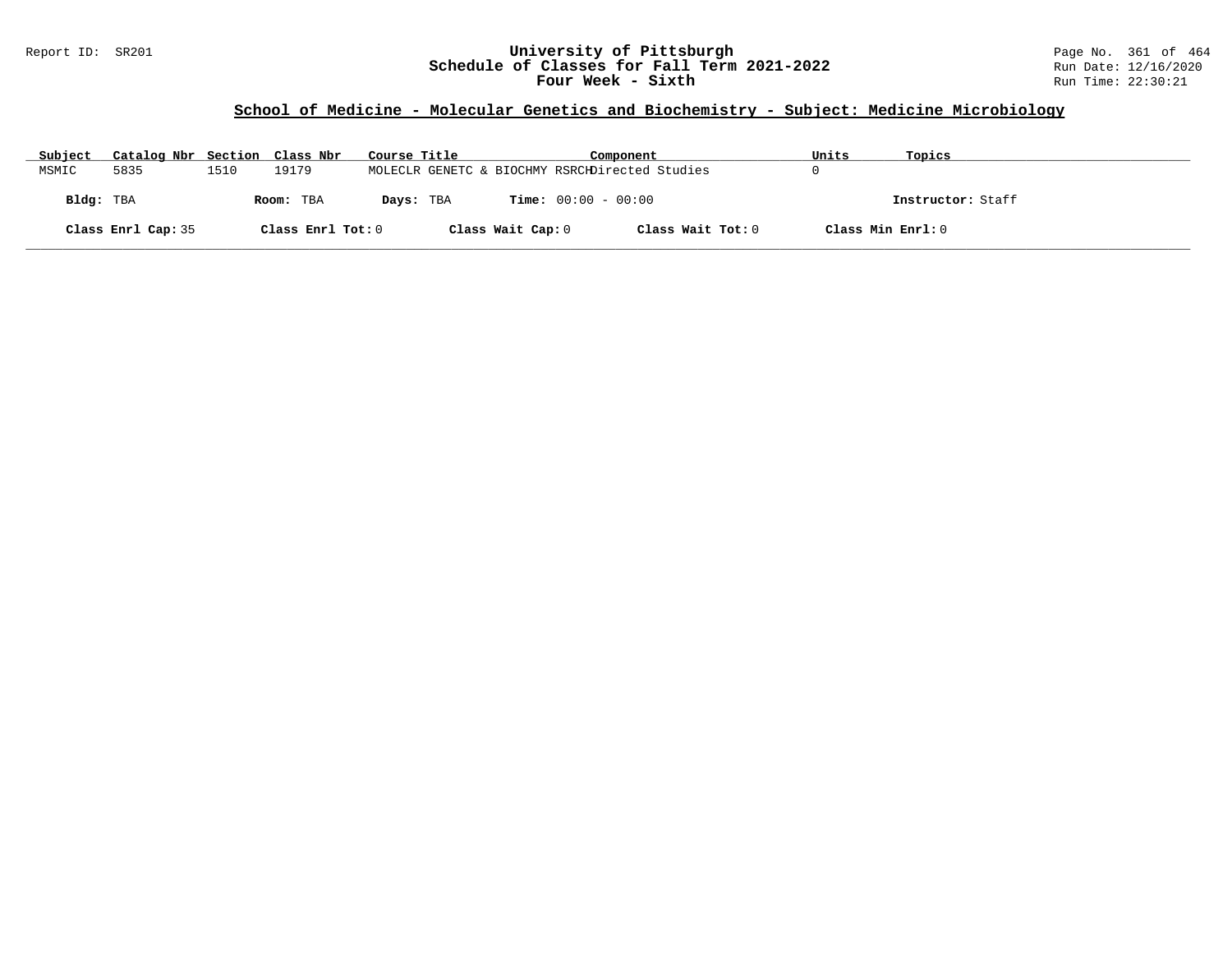### Report ID: SR201 **University of Pittsburgh** Page No. 362 of 464 **Schedule of Classes for Fall Term 2021-2022** Run Date: 12/16/2020 **Four Week - Sixth** Run Time: 22:30:21

# **School of Medicine - Medicine Anesthesiology - Subject: Medicine Anesthesiology**

| Catalog Nbr Section Class Nbr<br>Subject | Component<br>Course Title                                                                   | Units<br>Topics   |
|------------------------------------------|---------------------------------------------------------------------------------------------|-------------------|
| 5381<br>1510<br>MSANE                    | 19101<br>PAIN EVALUATION AND TREATMENT Clinical                                             | $\Omega$          |
|                                          | Bldg: TBA                    Room: TBA         Days: TBA         Time: 00:00 - 00:00        | Instructor: Staff |
|                                          | Class Enrl Cap: 35 Class Enrl Tot: 0 Class Wait Cap: 0 Class Wait Tot: 0 Class Min Enrl: 0  |                   |
|                                          | MSANE 5382 1510 19113 RESEARCH OR INDIVIDUAL STUDY Directed Studies                         | $\overline{0}$    |
|                                          | Bldg: TBA                    Room: TBA         Days: TBA         Time: 00:00 - 00:00        | Instructor: Staff |
|                                          | Class Enrl Cap: 35 Class Enrl Tot: 0 Class Wait Cap: 0 Class Wait Tot: 0 Class Min Enrl: 0  |                   |
|                                          | Clinical<br>MSANE 5420 1510 20217 ANESTHESIOLOGY                                            | $\Omega$          |
|                                          | Bldg: TBA                   Room: TBA         Days: TBA         Time: 00:00 - 00:00         | Instructor: Staff |
|                                          | Class Enrl Cap: 999 Class Enrl Tot: 0 Class Wait Cap: 0 Class Wait Tot: 0 Class Min Enrl: 0 |                   |
|                                          | MSANE 5440 1510 20229 SUBSPECIALTIES ANESTHESIOLOGY Clinical                                | $\Omega$          |
|                                          | Bldg: TBA                   Room: TBA         Days: TBA         Time: $00:00 - 00:00$       | Instructor: Staff |
|                                          | Class Enrl Cap: 999 Class Enrl Tot: 0 Class Wait Cap: 0 Class Wait Tot: 0 Class Min Enrl: 0 |                   |
|                                          | MSANE 5445 1510 20235 PAIN MEDICINE Clinical                                                | $\Omega$          |
|                                          | Bldg: TBA                   Room: TBA         Days: TBA         Time: 00:00 - 00:00         | Instructor: Staff |
|                                          | Class Enrl Cap: 35 Class Enrl Tot: 0 Class Wait Cap: 0 Class Wait Tot: 0 Class Min Enrl: 0  |                   |
|                                          | MSANE 5450 1510 20247 MD/OMS ANESTHESIA SPECIALTIES Directed Studies                        | $\overline{0}$    |
|                                          | Bldg: TBA                    Room: TBA          Days: TBA         Time: 00:00 - 00:00       | Instructor: Staff |
|                                          | Class Enrl Cap: 35 Class Enrl Tot: 0 Class Wait Cap: 0 Class Wait Tot: 0 Class Min Enrl: 0  |                   |
|                                          | MSANE 5650 1900 23899 INDIVIDUALIZED CLINICAL COURSEDirected Studies 0                      |                   |
| Bldg: TO BE ARRANGED                     | Room: TBA $Days:$ TBA $Time: 00:00 - 00:00$                                                 | Instructor: Staff |
|                                          | Class Enrl Cap: 35 Class Enrl Tot: 0 Class Wait Cap: 0 Class Wait Tot: 0 Class Min Enrl: 0  |                   |
| MSANE                                    | 5840 1510 20277 ANESTHESIOLOGY RESEARCH Directed Studies 0                                  |                   |
|                                          | Bldg: TBA                  Room: TBA        Days: TBA        Time: 00:00 - 00:00            | Instructor: Staff |
| Class Enrl Cap: 35                       | Class Enrl Tot: $0$ Class Wait Cap: $0$ Class Wait Tot: $0$ Class Min Enrl: $0$             |                   |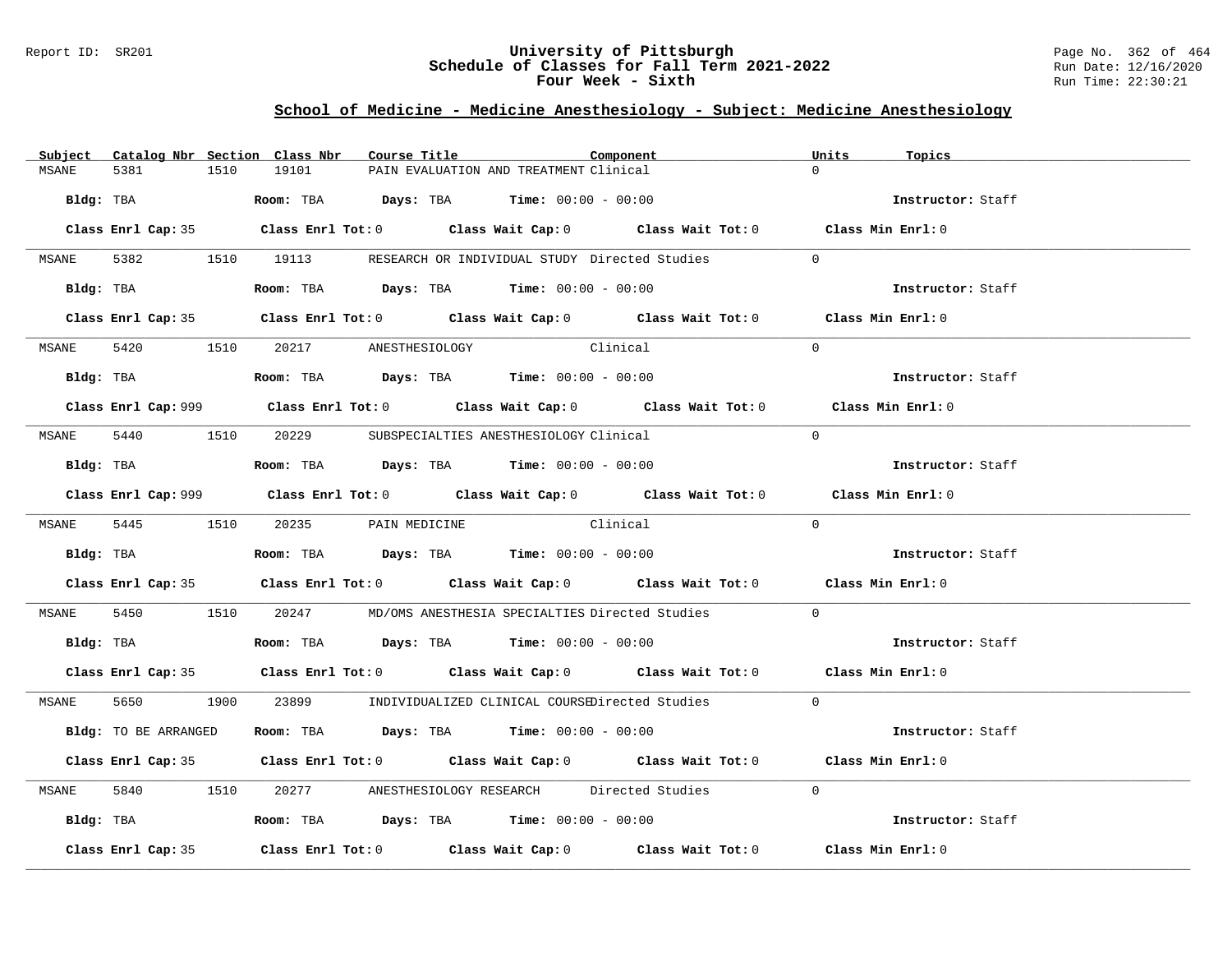| MSANE     | 5900               | 1510 | 20283               | INDEPENDENT STUDY         |                              | Independent Study   | -U                  |  |
|-----------|--------------------|------|---------------------|---------------------------|------------------------------|---------------------|---------------------|--|
| Bldg: TBA |                    |      | Room: TBA           | Days: TBA                 | <b>Time:</b> $00:00 - 00:00$ |                     | Instructor: Staff   |  |
|           | Class Enrl Cap: 35 |      | Class Enrl Tot: $0$ |                           | Class Wait Cap: 0            | Class Wait $Tot: 0$ | Class Min $Enrl: 0$ |  |
| MSANE     | 5901               | 1510 | 20295               | EXTRAMURAL ANESTHESIOLOGY |                              | Clinical            | $\Omega$            |  |
| Bldg: TBA |                    |      | Room: TBA           | Days: TBA                 | <b>Time:</b> $00:00 - 00:00$ |                     | Instructor: Staff   |  |
|           | Class Enrl Cap: 35 |      | Class Enrl Tot: $0$ |                           | Class Wait Cap: 0            | Class Wait Tot: 0   | Class Min Enrl: 0   |  |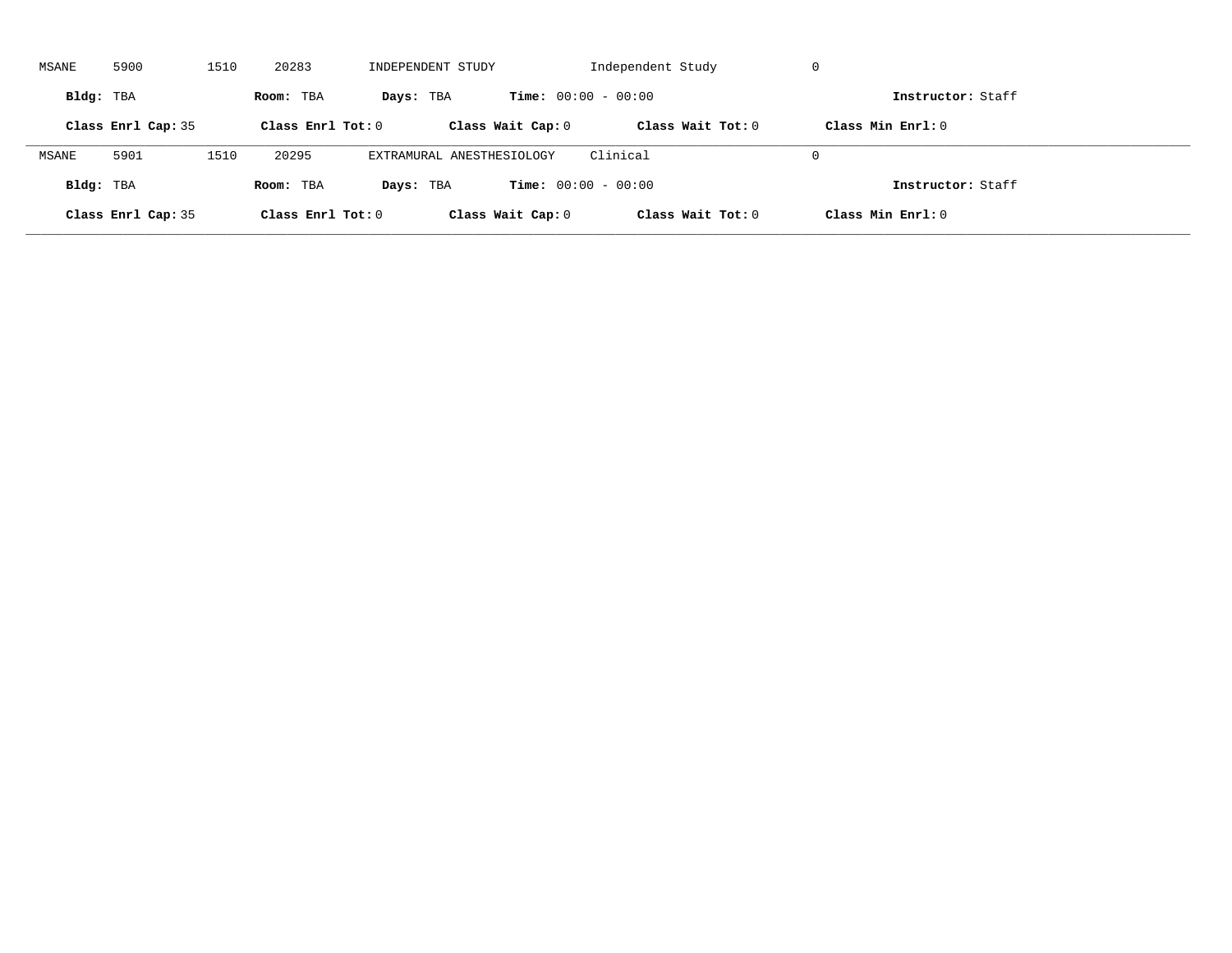#### Report ID: SR201 **University of Pittsburgh** Page No. 364 of 464 **Schedule of Classes for Fall Term 2021-2022** Run Date: 12/16/2020 **Four Week - Sixth** Run Time: 22:30:21

# **School of Medicine - Neurology - Subject: Neurology**

| Catalog Nbr Section Class Nbr<br>Subject | Course Title                                                                                            | Component | Units<br>Topics   |
|------------------------------------------|---------------------------------------------------------------------------------------------------------|-----------|-------------------|
| NEURO<br>5366<br>1900                    | 28606<br>NEUROLOGY CORE CLERKSHP                                                                        | Clinical  | $\Omega$          |
| Bldg: TO BE ARRANGED                     | Room: TBA $Days:$ TBA $Time: 00:00 - 00:00$                                                             |           | Instructor: Staff |
|                                          |                                                                                                         |           |                   |
|                                          | Class Enrl Cap: 35 Class Enrl Tot: 0 Class Wait Cap: 0 Class Wait Tot: 0 Class Min Enrl: 0              |           |                   |
|                                          | NEURO 5389 1510 19245 CLINICAL NEUROLOGY ELECTIVE Clinical                                              |           | $\Omega$          |
|                                          | Bldg: TBA                  Room: TBA        Days: TBA        Time: 00:00 - 00:00                        |           | Instructor: Staff |
|                                          | Class Enrl Cap: 35 Class Enrl Tot: 0 Class Wait Cap: 0 Class Wait Tot: 0 Class Min Enrl: 0              |           |                   |
| NEURO                                    | 5393 1510 19263 INDEPENDENT STUDY IN NEUROLOGYClinical                                                  |           | $\Omega$          |
| Bldg: TBA                                | Room: TBA $Days:$ TBA $Time: 00:00 - 00:00$                                                             |           | Instructor: Staff |
|                                          | Class Enrl Cap: 35 Class Enrl Tot: 0 Class Wait Cap: 0 Class Wait Tot: 0 Class Min Enrl: 0              |           |                   |
|                                          | NEURO 5410 1510 20730 NEUROLOGY ACTING INTERNSHIP Clinical                                              |           | $\Omega$          |
| Bldg: TBA                                | Room: TBA $Days:$ TBA Time: $00:00 - 00:00$                                                             |           | Instructor: Staff |
|                                          | Class Enrl Cap: 35 Class Enrl Tot: 0 Class Wait Cap: 0 Class Wait Tot: 0 Class Min Enrl: 0              |           |                   |
|                                          |                                                                                                         |           | $\Omega$          |
|                                          | NEURO 5420 1510 19269 CLINICAL NEUROLOGY Clinical                                                       |           |                   |
|                                          | Bldg: TBA                                Room: TBA            Days: TBA           Time: $00:00 - 00:00$ |           | Instructor: Staff |
|                                          | Class Enrl Cap: 999 Class Enrl Tot: 0 Class Wait Cap: 0 Class Wait Tot: 0 Class Min Enrl: 0             |           |                   |
|                                          | NEURO 5421 1510 20736 STROKE SERVICE Clinical                                                           |           | $\overline{0}$    |
|                                          | Bldg: TBA                   Room: TBA         Days: TBA         Time: $00:00 - 00:00$                   |           | Instructor: Staff |
|                                          | Class Enrl Cap: 999 Class Enrl Tot: 0 Class Wait Cap: 0 Class Wait Tot: 0 Class Min Enrl: 0             |           |                   |
|                                          | NEURO 5425 1510 20742 OUTPATIENT CLINICAL NEUROLOGY Clinical                                            |           | $\Omega$          |
|                                          | Bldg: TBA                   Room: TBA         Days: TBA        Time: $00:00 - 00:00$                    |           | Instructor: Staff |
|                                          | Class Enrl Cap: 999 Class Enrl Tot: 0 Class Wait Cap: 0 Class Wait Tot: 0 Class Min Enrl: 0             |           |                   |
| NEURO                                    | 5430 1510 19281 NEONATAL NEUROLOGY Clinical                                                             |           | $\Omega$          |
|                                          | Bldg: TBA                   Room: TBA         Days: TBA        Time: 00:00 - 00:00                      |           | Instructor: Staff |
| Class Enrl Cap: 999                      | Class Enrl Tot: $0$ Class Wait Cap: $0$ Class Wait Tot: $0$ Class Min Enrl: $0$                         |           |                   |
|                                          |                                                                                                         |           |                   |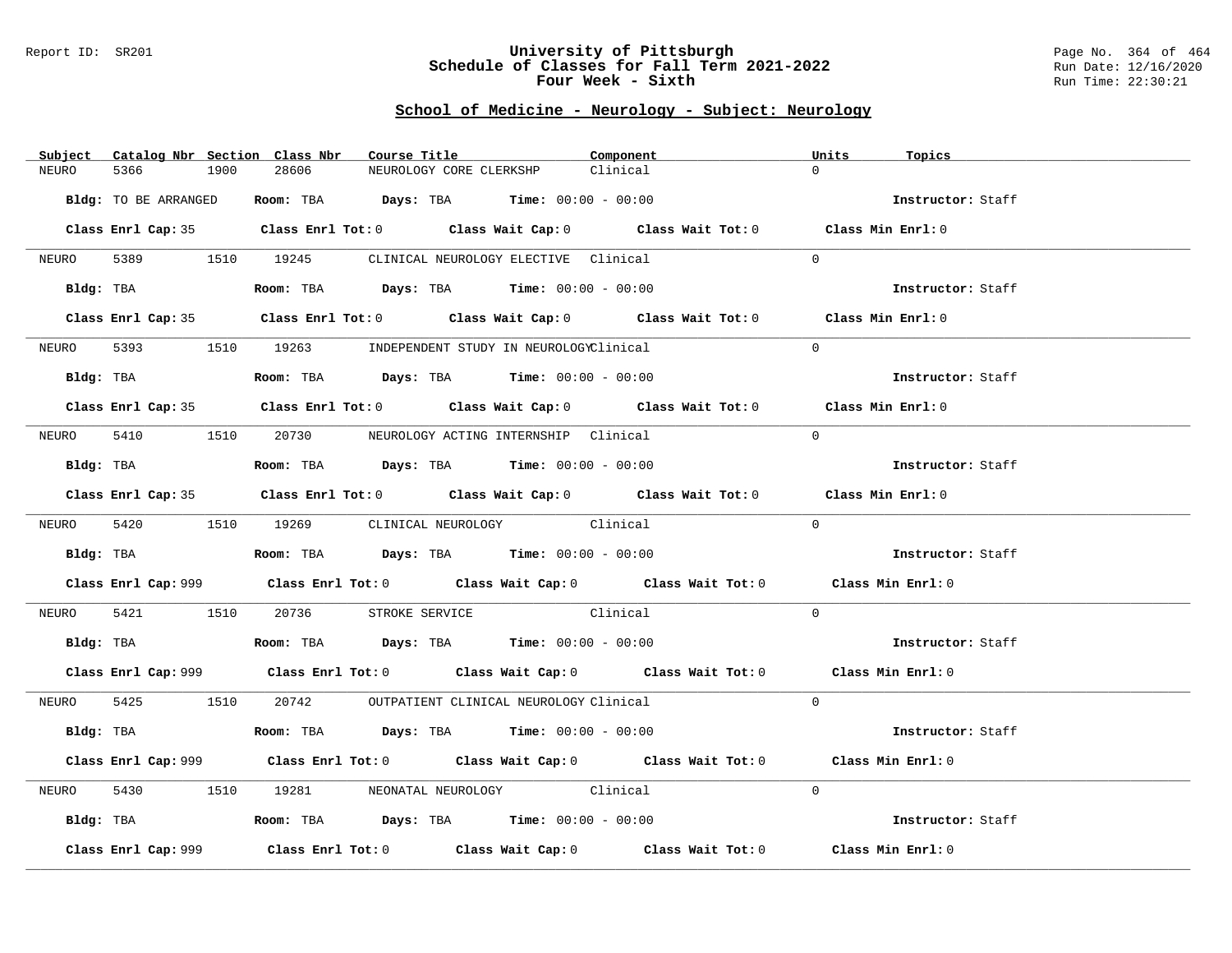| 5435<br>NEURO | 1510 19287<br>PEDIATRIC NEUROMUSCULAR DISEA Clinical                                        | $\mathbf 0$       |
|---------------|---------------------------------------------------------------------------------------------|-------------------|
|               | Bldg: TBA                    Room: TBA         Days: TBA        Time: 00:00 - 00:00         | Instructor: Staff |
|               | Class Enrl Cap: 999 Class Enrl Tot: 0 Class Wait Cap: 0 Class Wait Tot: 0 Class Min Enrl: 0 |                   |
|               | NEURO 5440 1510 19299 PEDIATRIC NEUROLOGY Clinical                                          | $\Omega$          |
|               |                                                                                             | Instructor: Staff |
|               |                                                                                             | Class Min Enrl: 0 |
|               | NEURO 5441 1510 20748 CHILD NEUROLOGY/EPILEPSY Clinical                                     | $\Omega$          |
|               | Bldg: TBA                   Room: TBA         Days: TBA         Time: 00:00 - 00:00         | Instructor: Staff |
|               | Class Enrl Cap: 999 Class Enrl Tot: 0 Class Wait Cap: 0 Class Wait Tot: 0 Class Min Enrl: 0 |                   |
|               | NEURO 5445 1510 19311 BEHAVIORAL NEUROLOGY Clinical                                         | $\Omega$          |
|               | Bldg: TBA                   Room: TBA         Days: TBA         Time: 00:00 - 00:00         | Instructor: Staff |
|               | Class Enrl Cap: 999 Class Enrl Tot: 0 Class Wait Cap: 0 Class Wait Tot: 0 Class Min Enrl: 0 |                   |
|               | NEURO 5450 1900 22464 NEUROLOGY BOOT CAMP Practicum                                         | $\bigcap$         |
|               | Bldg: TO BE ARRANGED ROOM: TBA Days: TBA Time: 00:00 - 00:00                                | Instructor: Staff |
|               | Class Enrl Cap: 200 Class Enrl Tot: 0 Class Wait Cap: 0 Class Wait Tot: 0 Class Min Enrl: 0 |                   |
|               | NEURO 5650 1900 23911 INDIVIDUALIZED CLINICAL COURSEDirected Studies 0                      |                   |
|               |                                                                                             |                   |
|               | Bldg: TO BE ARRANGED Room: TBA Days: TBA Time: 00:00 - 00:00                                | Instructor: Staff |
|               | Class Enrl Cap: 35 Class Enrl Tot: 0 Class Wait Cap: 0 Class Wait Tot: 0 Class Min Enrl: 0  |                   |
| NEURO         | 5730 1510 19317 CLINICAL NEUROSCIENCES (ILS) Lecture                                        | $\Omega$          |
|               | Bldg: TBA                   Room: TBA         Days: TBA         Time: $00:00 - 00:00$       | Instructor: Staff |
|               | Class Enrl Cap: 999 Class Enrl Tot: 0 Class Wait Cap: 0 Class Wait Tot: 0 Class Min Enrl: 0 |                   |
|               | NEURO 5875 1510 20754 INDEPENDENT STUDY IN NEUROLOGYDirected Studies 0                      |                   |
|               | Bldg: TBA                     Room: TBA         Days: TBA         Time: 00:00 - 00:00       | Instructor: Staff |
|               | Class Enrl Cap: 35 Class Enrl Tot: 0 Class Wait Cap: 0 Class Wait Tot: 0 Class Min Enrl: 0  |                   |
|               | NEURO 5876 1510 20760 BASIC RESEARCH IN NEUROLOGY Directed Studies 0                        |                   |
|               | Bldg: TBA                  Room: TBA         Days: TBA         Time: $00:00 - 00:00$        | Instructor: Staff |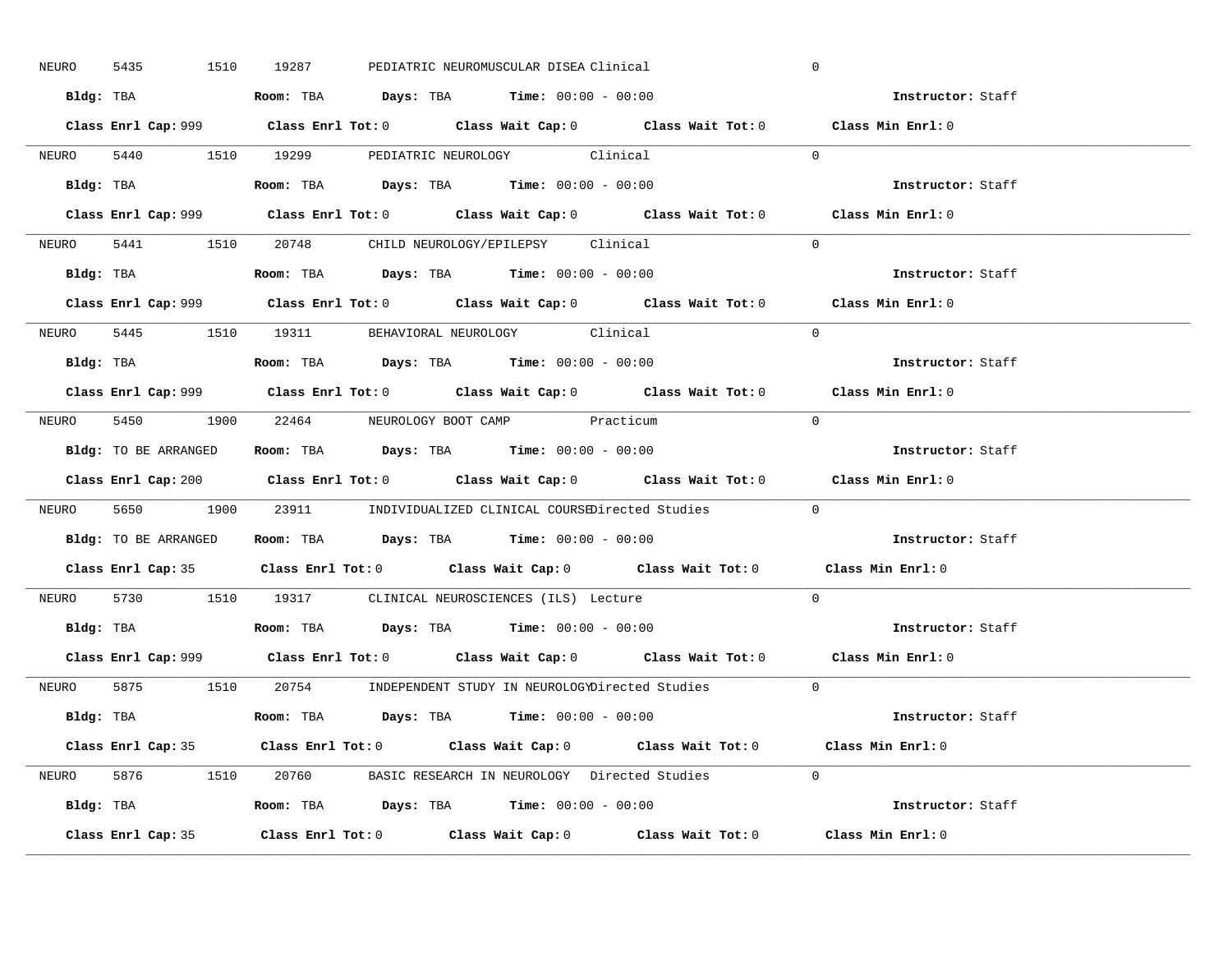### Report ID: SR201 **University of Pittsburgh** Page No. 366 of 464 **Schedule of Classes for Fall Term 2021-2022** Run Date: 12/16/2020 **Four Week - Sixth** Run Time: 22:30:21

# **School of Medicine - Neurology - Subject: Neurology**

| Subject            | Catalog Nbr Section Class Nbr | Course Title                                                | Component         | Units<br>Topics   |
|--------------------|-------------------------------|-------------------------------------------------------------|-------------------|-------------------|
| NEURO<br>5877      | 1510<br>19323                 | COGNITV NEUROSCIENCE RESEARCH Directed Studies              |                   | 0                 |
| Bldg: TBA          | Room: TBA                     | <b>Days:</b> TBA <b>Time:</b> $00:00 - 00:00$               |                   | Instructor: Staff |
| Class Enrl Cap: 35 | Class Enrl Tot: 0             | Class Wait Cap: 0 Class Wait Tot: 0                         |                   | Class Min Enrl: 0 |
| 5878<br>NEURO      | 1510<br>19329                 | ALZHEIMER'S DISEASE RESEARCH Directed Studies               |                   | 0                 |
| Bldg: TBA          | Room: TBA                     | <b>Days:</b> TBA <b>Time:</b> $00:00 - 00:00$               |                   | Instructor: Staff |
| Class Enrl Cap: 35 | Class Enrl Tot: 0             | Class Wait Cap: 0 Class Wait Tot: 0                         |                   | Class Min Enrl: 0 |
| 5879<br>NEURO      | 1510<br>19341                 | MOLECULAR NEURO-BIOLGY/GENETCSDirected Studies              |                   | $\mathbf 0$       |
| Bldg: TBA          | Room: TBA                     | <b>Days:</b> TBA <b>Time:</b> $00:00 - 00:00$               |                   | Instructor: Staff |
| Class Enrl Cap: 35 |                               | Class Enrl Tot: $0$ Class Wait Cap: $0$ Class Wait Tot: $0$ |                   | Class Min Enrl: 0 |
| 5900<br>NEURO      | 1510<br>20766                 | EXTRAMURAL NEUROLOGY                                        | Clinical          | $\mathbf 0$       |
| Bldg: TBA          | Room: TBA                     | <b>Days:</b> TBA <b>Time:</b> $00:00 - 00:00$               |                   | Instructor: Staff |
| Class Enrl Cap: 35 | Class Enrl Tot: 0             | Class Wait Cap: 0                                           | Class Wait Tot: 0 | Class Min Enrl: 0 |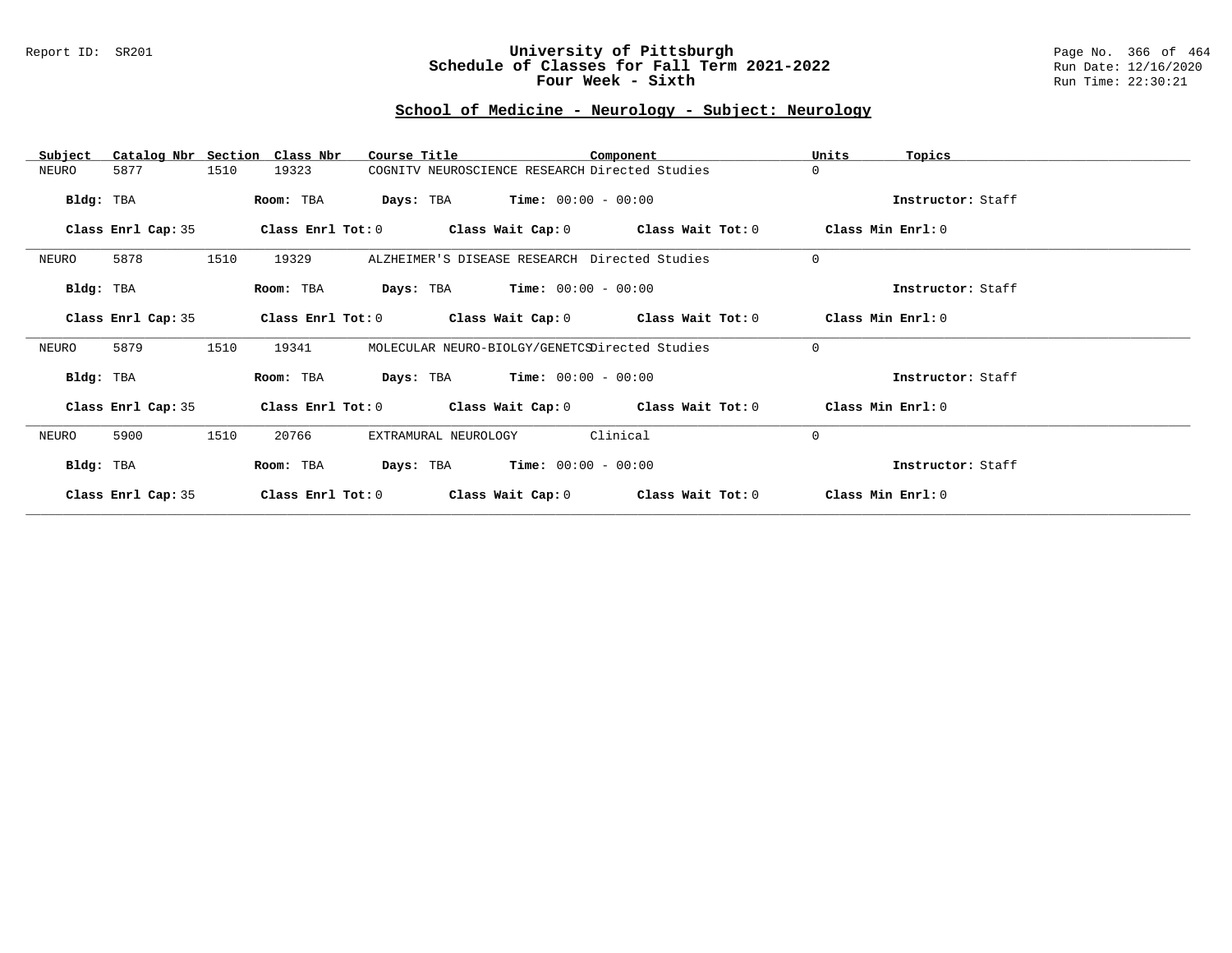#### Report ID: SR201 **University of Pittsburgh** Page No. 367 of 464 **Schedule of Classes for Fall Term 2021-2022** Run Date: 12/16/2020 **Four Week - Sixth** Run Time: 22:30:21

# **School of Medicine - Neurological Surgery - Subject: Neurological Surgery**

| Subject Catalog Nbr Section Class Nbr | Course Title                                                                               | Component | Units<br>Topics   |
|---------------------------------------|--------------------------------------------------------------------------------------------|-----------|-------------------|
| <b>NSURG</b><br>5383<br>1510          | INDIVIDUAL STUDY OR RESEARCH Directed Studies<br>20778                                     |           | $\cap$            |
|                                       | Bldg: TBA                    Room: TBA         Days: TBA         Time: 00:00 - 00:00       |           | Instructor: Staff |
|                                       | Class Enrl Cap: 35 Class Enrl Tot: 0 Class Wait Cap: 0 Class Wait Tot: 0 Class Min Enrl: 0 |           |                   |
|                                       | NSURG 5420 1510 20784 NEUROSURGERY SUBINTERNSHIP Clinical                                  |           | $\cap$            |
|                                       | Bldg: TBA                    Room: TBA         Days: TBA         Time: 00:00 - 00:00       |           | Instructor: Staff |
|                                       | Class Enrl Cap: 35 Class Enrl Tot: 0 Class Wait Cap: 0 Class Wait Tot: 0 Class Min Enrl: 0 |           |                   |
|                                       | NSURG 5422 1510 20796 PEDIATRIC NEUROSURGERY Clinical                                      |           | $\Omega$          |
|                                       | Bldg: TBA                      Room: TBA         Days: TBA         Time: 00:00 - 00:00     |           | Instructor: Staff |
|                                       | Class Enrl Cap: 35 Class Enrl Tot: 0 Class Wait Cap: 0 Class Wait Tot: 0 Class Min Enrl: 0 |           |                   |
|                                       | NSURG 5430 1510 20802 INTRO CLINICAL NEUROPHYSIOLOGYClinical                               |           | $\Omega$          |
|                                       | $Bldg:$ TBA $Room:$ TBA $Days:$ TBA $Time:$ 00:00 - 00:00                                  |           | Instructor: Staff |
|                                       | Class Enrl Cap: 35 Class Enrl Tot: 0 Class Wait Cap: 0 Class Wait Tot: 0 Class Min Enrl: 0 |           |                   |
|                                       | NSURG 5435 1510 18861 INTRO TO CLINICAL NEUROSURGERYClinical                               |           | $\Omega$          |
| Bldg: TO BE ARRANGED                  | <b>Room:</b> TBA <b>Days:</b> TBA <b>Time:</b> 00:00 - 00:00                               |           | Instructor: Staff |
|                                       | Class Enrl Cap: 35 Class Enrl Tot: 0 Class Wait Cap: 0 Class Wait Tot: 0 Class Min Enrl: 0 |           |                   |
| NSURG                                 | 5650 1900 23917 INDIVIDUALIZED CLINICAL COURSEDirected Studies                             |           | $\Omega$          |
|                                       | Bldg: TO BE ARRANGED Room: TBA Days: TBA Time: 00:00 - 00:00                               |           | Instructor: Staff |
|                                       | Class Enrl Cap: 35 Class Enrl Tot: 0 Class Wait Cap: 0 Class Wait Tot: 0 Class Min Enrl: 0 |           |                   |
|                                       | NSURG 5705 1510 18867 HEAD AND NECK DISSECTION (ILS)Clinical                               |           | $\Omega$          |
| Bldg: TO BE ARRANGED                  | Room: TBA $Days: TBA$ Time: $00:00 - 00:00$                                                |           | Instructor: Staff |
|                                       | Class Enrl Cap: 35 Class Enrl Tot: 0 Class Wait Cap: 0 Class Wait Tot: 0 Class Min Enrl: 0 |           |                   |
| NSURG                                 | 5810 18973 INJURY RESEARCH AND CONTROL Directed Studies                                    |           | $\Omega$          |
| Bldg: TO BE ARRANGED                  | Room: TBA $Days:$ TBA $Time: 00:00 - 00:00$                                                |           | Instructor: Staff |
|                                       | Class Enrl Cap: 35 Class Enrl Tot: 0 Class Wait Cap: 0 Class Wait Tot: 0 Class Min Enrl: 0 |           |                   |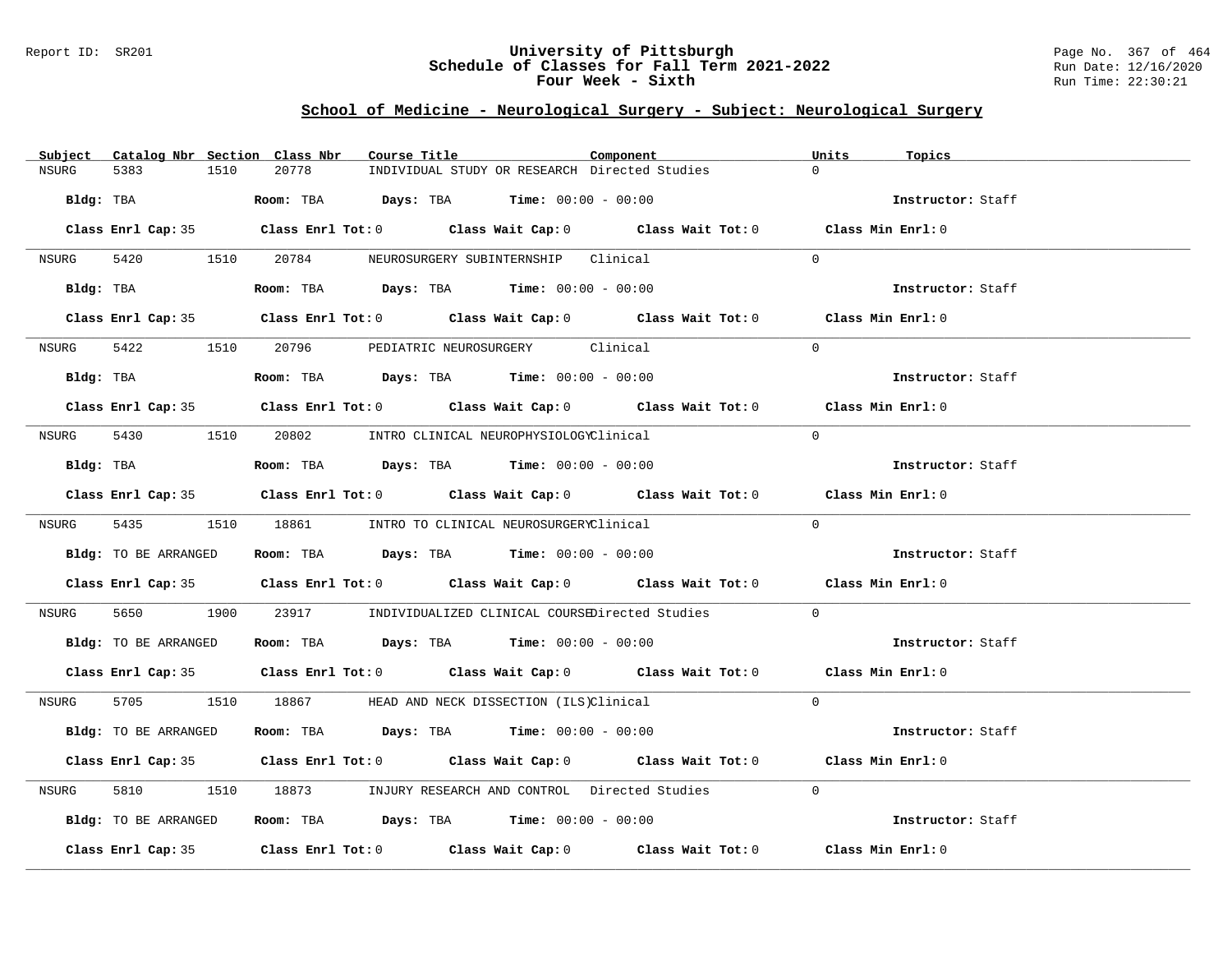| NSURG | 5880                        | 1510<br>18879       | NEUROSURGICAL RESEARCH     | Directed Studies             | 0                 |                     |
|-------|-----------------------------|---------------------|----------------------------|------------------------------|-------------------|---------------------|
|       | <b>Bldg:</b> TO BE ARRANGED | Room: TBA           | Days: TBA                  | <b>Time:</b> $00:00 - 00:00$ |                   | Instructor: Staff   |
|       | Class Enrl Cap: 35          | Class Enrl Tot: $0$ |                            | Class Wait Cap: 0            | Class Wait Tot: 0 | Class Min Enrl: 0   |
| NSURG | 5899                        | 1900<br>23851       | IND STDY IN NEUROL SURGERY | Independent Study            | 0                 |                     |
|       | <b>Bldg:</b> TO BE ARRANGED | Room: TBA           | Days: TBA                  | <b>Time:</b> $00:00 - 00:00$ |                   | Instructor: Staff   |
|       | Class Enrl Cap: 35          | Class Enrl Tot: 0   |                            | Class Wait Cap: 0            | Class Wait Tot: 0 | Class Min $Enrl: 0$ |
| NSURG | 5900                        | 1510<br>18885       | EXTRAMURAL NEUROSURGERY    | Clinical                     | 0                 |                     |
|       | <b>Bldg:</b> TO BE ARRANGED | Room: TBA           | Days: TBA                  | <b>Time:</b> $00:00 - 00:00$ |                   | Instructor: Staff   |
|       | Class Enrl Cap: 35          | Class Enrl Tot: $0$ | Class Wait Cap: 0          |                              | Class Wait Tot: 0 | Class Min Enrl: 0   |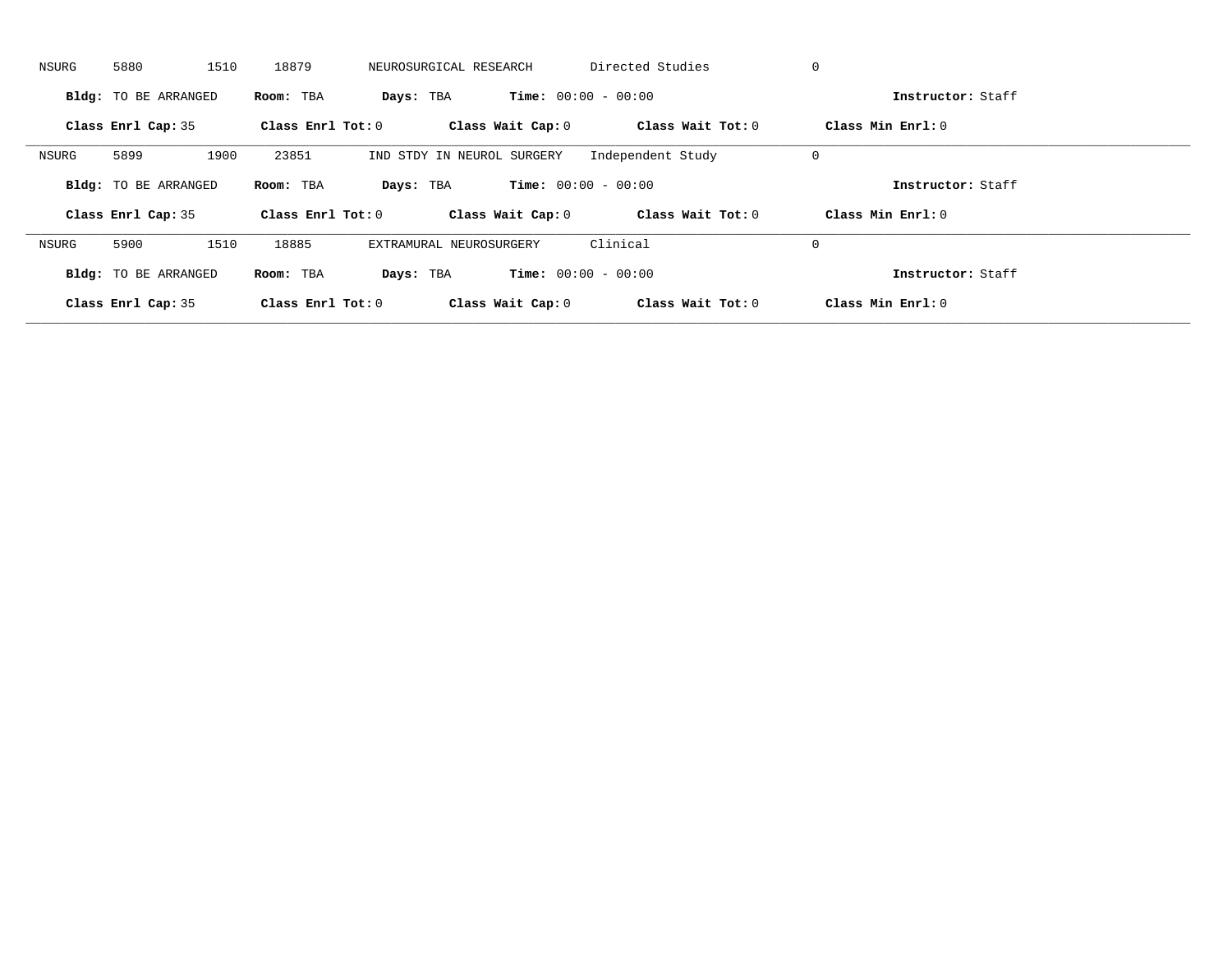### Report ID: SR201 **University of Pittsburgh** Page No. 369 of 464 **Schedule of Classes for Fall Term 2021-2022** Run Date: 12/16/2020 **Four Week - Sixth** Run Time: 22:30:21

# **School of Medicine - Obstetrics and Gynecology - Subject: Obstetrics and Gynecology**

| Subject    |                      |      | Catalog Nbr Section Class Nbr | Course Title |                                                                                       | Component                                                                                   | Units    | Topics            |  |
|------------|----------------------|------|-------------------------------|--------------|---------------------------------------------------------------------------------------|---------------------------------------------------------------------------------------------|----------|-------------------|--|
| OBGYN      | 5341                 | 1510 | 18891                         |              | OBSTETRICS AND GYNECOLOGY                                                             | Clinical                                                                                    | $\Omega$ |                   |  |
|            | Bldg: TO BE ARRANGED |      |                               |              | Room: TBA $Days:$ TBA $Time: 00:00 - 00:00$                                           |                                                                                             |          | Instructor: Staff |  |
|            |                      |      |                               |              |                                                                                       | Class Enrl Cap: 35 Class Enrl Tot: 0 Class Wait Cap: 0 Class Wait Tot: 0 Class Min Enrl: 0  |          |                   |  |
|            |                      |      |                               |              |                                                                                       | OBGYN 5345 1510 18897 CLERKSHIP REPEAT COURSE Directed Studies                              | $\Omega$ |                   |  |
|            | Bldg: TBA            |      |                               |              | Room: TBA $\rule{1em}{0.15mm}$ Days: TBA Time: $00:00 - 00:00$                        |                                                                                             |          | Instructor: Staff |  |
|            |                      |      |                               |              |                                                                                       | Class Enrl Cap: 35 Class Enrl Tot: 0 Class Wait Cap: 0 Class Wait Tot: 0 Class Min Enrl: 0  |          |                   |  |
|            |                      |      |                               |              |                                                                                       | OBGYN 5387 1510 19353 INDIVIDUAL STUDY OR RESEARCH Directed Studies                         | $\Omega$ |                   |  |
|            | Bldg: TBA            |      |                               |              | Room: TBA $Days:$ TBA $Time: 00:00 - 00:00$                                           |                                                                                             |          | Instructor: Staff |  |
|            |                      |      |                               |              |                                                                                       | Class Enrl Cap: 35 Class Enrl Tot: 0 Class Wait Cap: 0 Class Wait Tot: 0 Class Min Enrl: 0  |          |                   |  |
|            |                      |      |                               |              | OBGYN 5420 1510 18903 OBSTETRICAL SUBINTERNSHIP Clinical                              |                                                                                             | $\Omega$ |                   |  |
|            |                      |      |                               |              | $Bldg:$ TBA $\qquad \qquad$ Room: TBA Days: TBA  Time: $00:00 - 00:00$                |                                                                                             |          | Instructor: Staff |  |
|            |                      |      |                               |              |                                                                                       | Class Enrl Cap: 999 Class Enrl Tot: 0 Class Wait Cap: 0 Class Wait Tot: 0 Class Min Enrl: 0 |          |                   |  |
|            |                      |      |                               |              | OBGYN 5430 1510 18927 GYNECOLOGICAL SUBINTERNSHIP Clinical                            |                                                                                             | $\Omega$ |                   |  |
|            |                      |      |                               |              | Bldg: TBA                   Room: TBA         Days: TBA         Time: $00:00 - 00:00$ |                                                                                             |          | Instructor: Staff |  |
|            |                      |      |                               |              |                                                                                       | Class Enrl Cap: 999 Class Enrl Tot: 0 Class Wait Cap: 0 Class Wait Tot: 0 Class Min Enrl: 0 |          |                   |  |
| OBGYN 5432 |                      |      |                               |              | 1510 18945 MINIMALLY INV GYN SURGERY Clinical                                         |                                                                                             | $\Omega$ |                   |  |
|            |                      |      |                               |              | $Bldg:$ TBA $\qquad \qquad$ Room: TBA Days: TBA  Time: $00:00 - 00:00$                |                                                                                             |          | Instructor: Staff |  |
|            |                      |      |                               |              |                                                                                       | Class Enrl Cap: 35 Class Enrl Tot: 0 Class Wait Cap: 0 Class Wait Tot: 0 Class Min Enrl: 0  |          |                   |  |
|            |                      |      |                               |              | OBGYN 5435 1510 19359 OBSTETRIC/GYNECOLOGY ELECTIVE Clinical                          |                                                                                             | $\Omega$ |                   |  |
|            |                      |      |                               |              | $Bldq$ : TBA $R$ $Room$ : TBA $Days$ : TBA $Time$ : $00:00 - 00:00$                   |                                                                                             |          | Instructor: Staff |  |
|            |                      |      |                               |              |                                                                                       | Class Enrl Cap: 35 Class Enrl Tot: 0 Class Wait Cap: 0 Class Wait Tot: 0 Class Min Enrl: 0  |          |                   |  |
| OBGYN      | 5440                 |      |                               |              | 1510 19365 OBSTETRICAL AND AMBULTRY CARE Clinical                                     |                                                                                             | $\Omega$ |                   |  |
|            |                      |      |                               |              | Bldg: TBA                   Room: TBA         Days: TBA         Time: $00:00 - 00:00$ |                                                                                             |          | Instructor: Staff |  |
|            | Class Enrl Cap: 35   |      |                               |              |                                                                                       | Class Enrl Tot: $0$ Class Wait Cap: $0$ Class Wait Tot: $0$                                 |          | Class Min Enrl: 0 |  |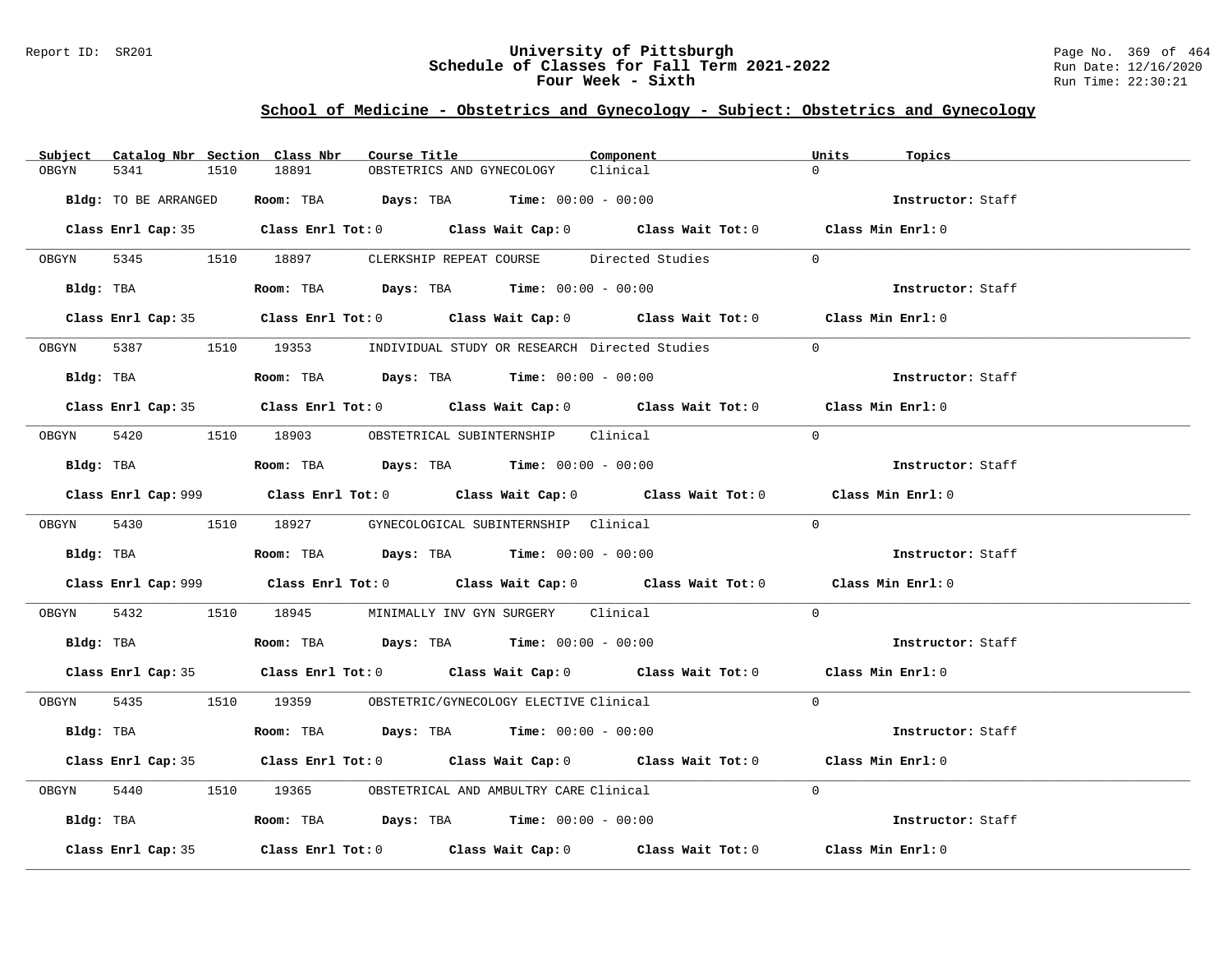|       | 5445<br>OBGYN | 1510 18957                                                                            |  | OUTPATIENT GYNECOLOGY Clinical |                                                                                            | $\mathbf 0$                                                                                 |  |
|-------|---------------|---------------------------------------------------------------------------------------|--|--------------------------------|--------------------------------------------------------------------------------------------|---------------------------------------------------------------------------------------------|--|
|       |               | Bldg: TBA                   Room: TBA         Days: TBA         Time: 00:00 - 00:00   |  |                                |                                                                                            | Instructor: Staff                                                                           |  |
|       |               |                                                                                       |  |                                |                                                                                            | Class Enrl Cap: 35 Class Enrl Tot: 0 Class Wait Cap: 0 Class Wait Tot: 0 Class Min Enrl: 0  |  |
|       |               | OBGYN 5450 1510 18975 REPRODUCTIVE ENDOCRINOLOGY Clinical                             |  |                                |                                                                                            | $\Omega$                                                                                    |  |
|       |               |                                                                                       |  |                                |                                                                                            | Instructor: Staff                                                                           |  |
|       |               |                                                                                       |  |                                | Class Enrl Cap: 999 Class Enrl Tot: 0 Class Wait Cap: 0 Class Wait Tot: 0                  | Class Min Enrl: 0                                                                           |  |
|       |               | OBGYN 5460 1510 19371 MATERNAL AND FETAL MEDICINE Clinical                            |  |                                |                                                                                            | $\Omega$                                                                                    |  |
|       |               | Bldg: TBA                   Room: TBA         Days: TBA         Time: 00:00 - 00:00   |  |                                |                                                                                            | Instructor: Staff                                                                           |  |
|       |               |                                                                                       |  |                                |                                                                                            | Class Enrl Cap: 999 Class Enrl Tot: 0 Class Wait Cap: 0 Class Wait Tot: 0 Class Min Enrl: 0 |  |
|       |               | OBGYN 5470 1510 18987 GYNECOLOGIC ONCOLOGY Clinical                                   |  |                                |                                                                                            | $\Omega$                                                                                    |  |
|       |               | Bldg: TBA                   Room: TBA         Days: TBA         Time: $00:00 - 00:00$ |  |                                |                                                                                            | Instructor: Staff                                                                           |  |
|       |               |                                                                                       |  |                                |                                                                                            | Class Enrl Cap: 999 Class Enrl Tot: 0 Class Wait Cap: 0 Class Wait Tot: 0 Class Min Enrl: 0 |  |
|       |               | OBGYN 5480 1510 19005 UROGYNECOLOGY_SUBINTERNSHIP Clinical                            |  |                                |                                                                                            | $\Omega$                                                                                    |  |
|       |               | Bldg: TBA                   Room: TBA        Days: TBA        Time: 00:00 - 00:00     |  |                                |                                                                                            | Instructor: Staff                                                                           |  |
|       |               |                                                                                       |  |                                |                                                                                            |                                                                                             |  |
|       |               |                                                                                       |  |                                | Class Enrl Cap: 35 Class Enrl Tot: 0 Class Wait Cap: 0 Class Wait Tot: 0 Class Min Enrl: 0 |                                                                                             |  |
|       |               | OBGYN 5487 1510 19023 FAMILY PLANNING Clinical                                        |  |                                |                                                                                            | $\Omega$                                                                                    |  |
|       |               | <b>Bldg:</b> TBA <b>ROOM:</b> TBA <b>Days:</b> TBA <b>Time:</b> $00:00 - 00:00$       |  |                                |                                                                                            | Instructor: Staff                                                                           |  |
|       |               |                                                                                       |  |                                |                                                                                            | Class Enrl Cap: 35 Class Enrl Tot: 0 Class Wait Cap: 0 Class Wait Tot: 0 Class Min Enrl: 0  |  |
| OBGYN |               | 5488 1225 23557 REPRODUCTIVE GENETICS Clinical                                        |  |                                |                                                                                            | $\Omega$                                                                                    |  |
|       |               | Bldg: TO BE ARRANGED ROOM: TBA Days: TBA Time: 00:00 - 00:00                          |  |                                |                                                                                            | Instructor: Staff                                                                           |  |
|       |               |                                                                                       |  |                                |                                                                                            | Class Enrl Cap: 35 Class Enrl Tot: 0 Class Wait Cap: 0 Class Wait Tot: 0 Class Min Enrl: 0  |  |
|       |               | OBGYN 5490 1510 19035 WOMEN'S HEALTH                                                  |  |                                | Clinical                                                                                   | $\overline{0}$                                                                              |  |
|       |               | <b>Bldg:</b> TBA <b>ROOM:</b> TBA <b>Days:</b> TBA <b>Time:</b> $00:00 - 00:00$       |  |                                |                                                                                            | Instructor: Staff                                                                           |  |
|       |               |                                                                                       |  |                                |                                                                                            | Class Enrl Cap: 999 Class Enrl Tot: 0 Class Wait Cap: 0 Class Wait Tot: 0 Class Min Enrl: 0 |  |
|       |               | OBGYN 5495 1510 19047 MIDLIFE HEALTH Clinical                                         |  |                                |                                                                                            | $\Omega$                                                                                    |  |
|       |               | <b>Bldg:</b> TBA <b>ROOM:</b> TBA <b>Days:</b> TBA <b>Time:</b> $00:00 - 00:00$       |  |                                |                                                                                            | Instructor: Staff                                                                           |  |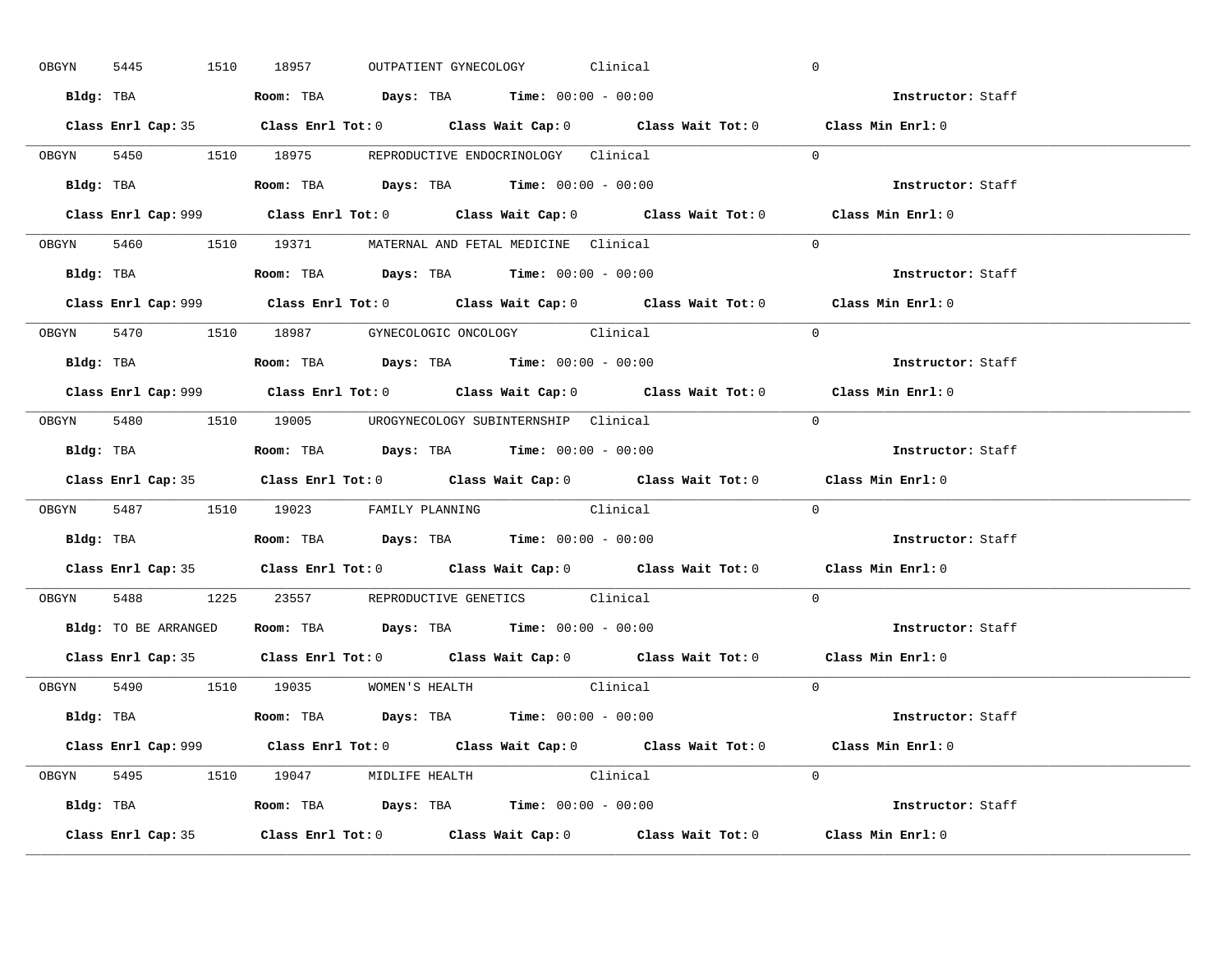### Report ID: SR201 **University of Pittsburgh** Page No. 371 of 464 **Schedule of Classes for Fall Term 2021-2022** Run Date: 12/16/2020 **Four Week - Sixth** Run Time: 22:30:21

# **School of Medicine - Obstetrics and Gynecology - Subject: Obstetrics and Gynecology**

| Subject |                      |      | Catalog Nbr Section Class Nbr | Course Title             |                                                                                             | Component                                                                                   | Units    | Topics                        |
|---------|----------------------|------|-------------------------------|--------------------------|---------------------------------------------------------------------------------------------|---------------------------------------------------------------------------------------------|----------|-------------------------------|
| OBGYN   | 5500                 | 1510 | 19089                         | OB & GYN MEDICINE ABROAD |                                                                                             | Clinical                                                                                    | $\cap$   |                               |
|         |                      |      |                               |                          | Bldg: TBA                        Room: TBA          Days: TBA         Time: $00:00 - 00:00$ |                                                                                             |          | Instructor: Staff             |
|         | Class Enrl Cap: 35   |      |                               |                          |                                                                                             | Class Enrl Tot: $0$ Class Wait Cap: $0$ Class Wait Tot: $0$ Class Min Enrl: $0$             |          |                               |
| OBGYN   | 5580                 | 1510 | 21264                         |                          | SEXUALLY TRANSMITTED DISEASES Clinical                                                      |                                                                                             | $\Omega$ |                               |
|         |                      |      |                               |                          | Bldg: TBA                        Room: TBA          Days: TBA         Time: $00:00 - 00:00$ |                                                                                             |          | Instructor: Staff             |
|         |                      |      |                               |                          |                                                                                             | Class Enrl Cap: 999 Class Enrl Tot: 0 Class Wait Cap: 0 Class Wait Tot: 0 Class Min Enrl: 0 |          |                               |
| OBGYN   | 5650                 | 1510 | 19389                         |                          | INDIVIDUALIZED CLINICAL COURSEClinical                                                      |                                                                                             | $\Omega$ |                               |
|         | Bldg: TBA            |      |                               |                          | Room: TBA $\rule{1em}{0.15mm}$ Days: TBA $\rule{1.15mm}]{0.15mm}$ Time: $0.000 - 0.0000$    |                                                                                             |          | Instructor: Staff             |
|         |                      |      |                               |                          |                                                                                             | Class Enrl Cap: 35 Class Enrl Tot: 0 Class Wait Cap: 0 Class Wait Tot: 0 Class Min Enrl: 0  |          |                               |
| OBGYN   | 5725                 |      |                               |                          | 1510 19107 INFECTIOUS DISEA-OB/GYN (ILS) Clinical                                           |                                                                                             | $\Omega$ |                               |
|         | Bldg: TBA            |      |                               |                          | Room: TBA $Days:$ TBA $Time: 00:00 - 00:00$                                                 |                                                                                             |          | Instructor: Staff             |
|         |                      |      |                               |                          |                                                                                             | Class Enrl Cap: 35 Class Enrl Tot: 0 Class Wait Cap: 0 Class Wait Tot: 0 Class Min Enrl: 0  |          |                               |
| OBGYN   | 5750                 | 1900 | 28636                         |                          | GET READY FOR RESIDENCY Clinical                                                            |                                                                                             | $\Omega$ |                               |
|         |                      |      |                               |                          |                                                                                             |                                                                                             |          |                               |
|         | Bldg: TO BE ARRANGED |      |                               |                          | Room: TBA $Days:$ TBA $Time: 00:00 - 00:00$                                                 |                                                                                             |          | Instructor: Fontenot, Amber L |
|         |                      |      |                               |                          |                                                                                             |                                                                                             |          | Kirk, Kimberly Ann            |
|         |                      |      |                               |                          |                                                                                             | Class Enrl Cap: 35 Class Enrl Tot: 0 Class Wait Cap: 0 Class Wait Tot: 0 Class Min Enrl: 0  |          |                               |
| OBGYN   |                      |      |                               |                          |                                                                                             | 5885 1510 19125 OB AND GYN RESEARCH Directed Studies                                        | $\Omega$ |                               |
|         | Bldg: TBA            |      |                               |                          | Room: TBA $Days:$ TBA $Time: 00:00 - 00:00$                                                 |                                                                                             |          | Instructor: Staff             |
|         |                      |      |                               |                          |                                                                                             | Class Enrl Cap: 35 Class Enrl Tot: 0 Class Wait Cap: 0 Class Wait Tot: 0 Class Min Enrl: 0  |          |                               |
| OBGYN   | 5886                 |      |                               |                          | 1510 19155 INDIVIDUAL STUDY Clinical                                                        |                                                                                             | $\Omega$ |                               |
|         | Bldg: TBA            |      |                               |                          | Room: TBA $Days:$ TBA Time: $00:00 - 00:00$                                                 |                                                                                             |          | Instructor: Staff             |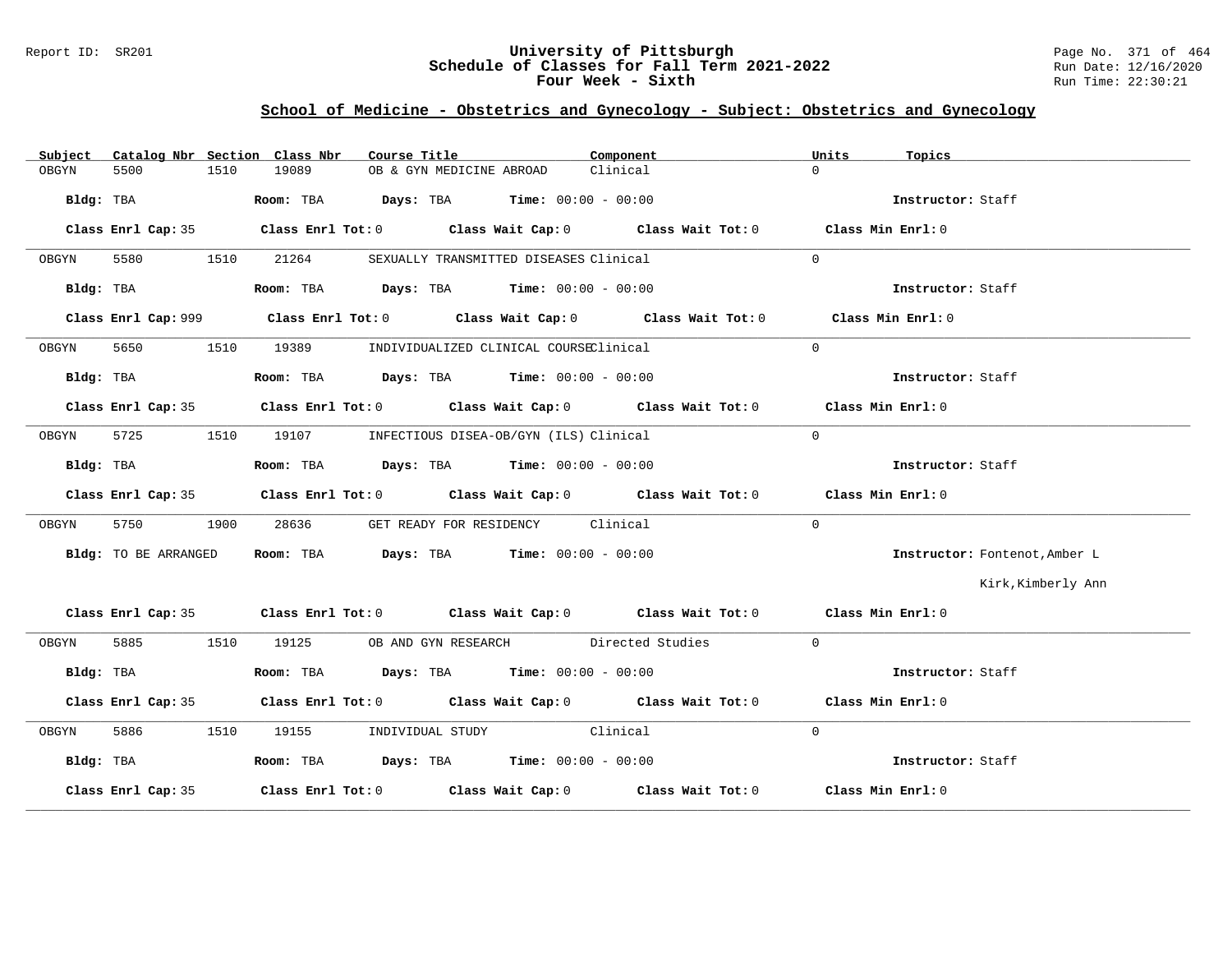### Report ID: SR201 **University of Pittsburgh** Page No. 372 of 464 **Schedule of Classes for Fall Term 2021-2022** Run Date: 12/16/2020 **Four Week - Sixth** Run Time: 22:30:21

# **School of Medicine - Obstetrics and Gynecology - Subject: Obstetrics and Gynecology**

| Subject   | Catalog Nbr Section Class Nbr |      |                     | Course Title             | Component                    | Units<br>Topics     |  |
|-----------|-------------------------------|------|---------------------|--------------------------|------------------------------|---------------------|--|
| OBGYN     | 5899                          | 1225 | 23975               | INDEPENDENT STUDY OB/GYN | Independent Study            | 0                   |  |
|           | <b>Bldg:</b> TO BE ARRANGED   |      | Room: TBA           | Days: TBA                | <b>Time:</b> $00:00 - 00:00$ | Instructor: Staff   |  |
|           | Class Enrl Cap: 35            |      | Class Enrl Tot: $0$ | Class Wait Cap: 0        | Class Wait $Tot: 0$          | Class Min $Enrl: 0$ |  |
| OBGYN     | 5900                          | 1510 | 19173               | EXTRAMURAL OB AND/OR GYN | Clinical                     | 0                   |  |
| Bldg: TBA |                               |      | Room: TBA           | Days: TBA                | <b>Time:</b> $00:00 - 00:00$ | Instructor: Staff   |  |
|           | Class Enrl Cap: 35            |      | Class Enrl Tot: $0$ | Class Wait Cap: 0        | Class Wait Tot: $0$          | Class Min $Enrl: 0$ |  |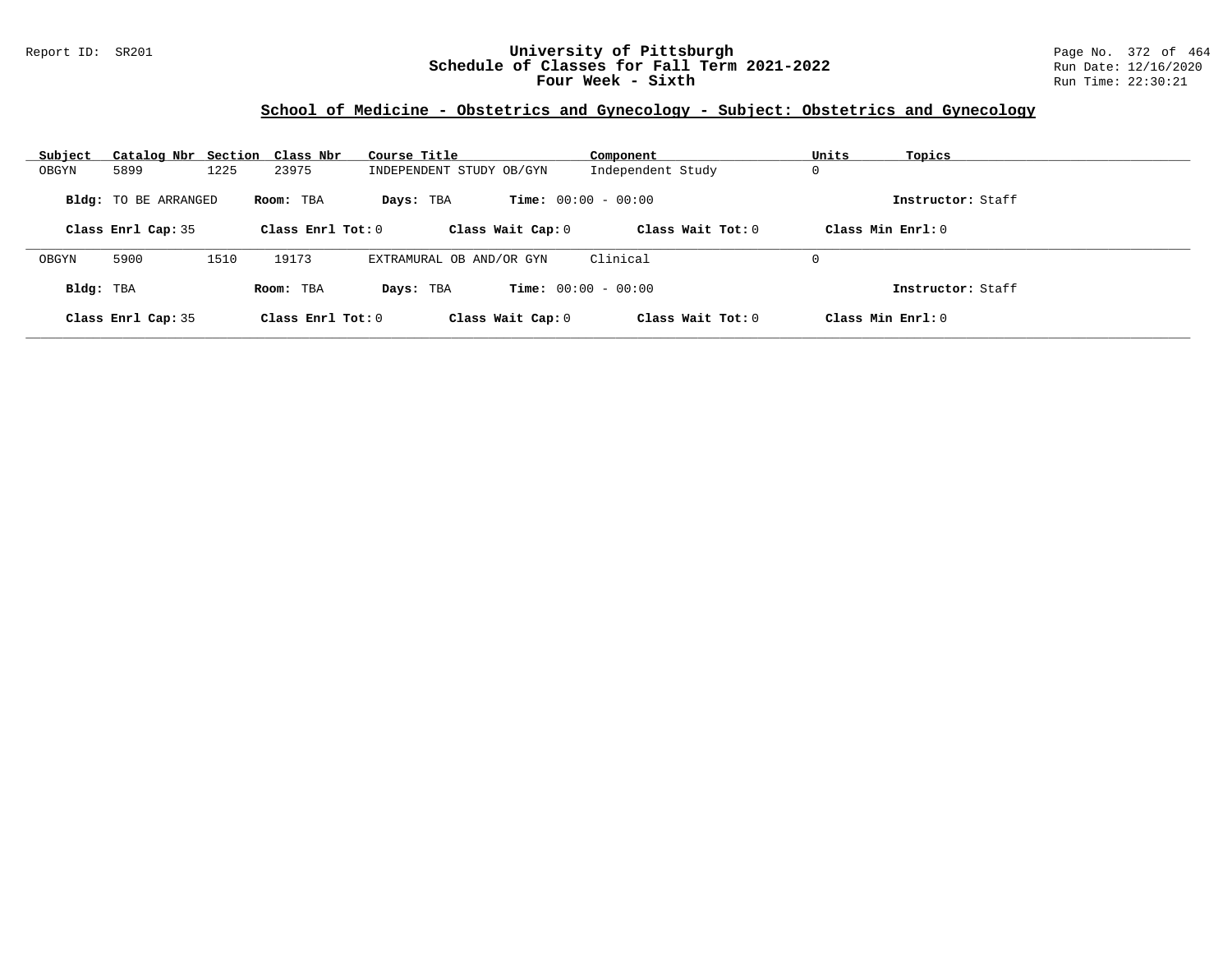#### Report ID: SR201 **University of Pittsburgh** Page No. 373 of 464 **Schedule of Classes for Fall Term 2021-2022** Run Date: 12/16/2020 **Four Week - Sixth** Run Time: 22:30:21

# **School of Medicine - Ophthalmology - Subject: Ophthalmology**

| Subject   |                      |      | Catalog Nbr Section Class Nbr | Course Title                                                                           |          | Component                                                                                   | Units          | Topics            |
|-----------|----------------------|------|-------------------------------|----------------------------------------------------------------------------------------|----------|---------------------------------------------------------------------------------------------|----------------|-------------------|
| OPHTH     | 5385                 | 1510 | 19401                         | INDIVIDUAL STUDY OR RESEARCH Independent Study                                         |          |                                                                                             | $\Omega$       |                   |
|           | Bldg: TBA            |      |                               | Room: TBA $Days:$ TBA $Time: 00:00 - 00:00$                                            |          |                                                                                             |                | Instructor: Staff |
|           |                      |      |                               |                                                                                        |          | Class Enrl Cap: 35 Class Enrl Tot: 0 Class Wait Cap: 0 Class Wait Tot: 0 Class Min Enrl: 0  |                |                   |
| OPHTH     |                      |      | 5420 1510 19191               | OPHTHALMOLOGY                                                                          | Clinical |                                                                                             | $\Omega$       |                   |
|           | Bldg: TBA            |      |                               | Room: TBA $Days:$ TBA $Time: 00:00 - 00:00$                                            |          |                                                                                             |                | Instructor: Staff |
|           |                      |      |                               |                                                                                        |          | Class Enrl Cap: 999 Class Enrl Tot: 0 Class Wait Cap: 0 Class Wait Tot: 0 Class Min Enrl: 0 |                |                   |
| OPHTH     | 5430                 |      | 1510 19209                    | PEDIATRIC OPHTHALMOLOGY Clinical                                                       |          |                                                                                             | $\Omega$       |                   |
|           | Bldg: TBA            |      |                               | Room: TBA $Days:$ TBA $Time: 00:00 - 00:00$                                            |          |                                                                                             |                | Instructor: Staff |
|           |                      |      |                               |                                                                                        |          | Class Enrl Cap: 35 Class Enrl Tot: 0 Class Wait Cap: 0 Class Wait Tot: 0 Class Min Enrl: 0  |                |                   |
| OPHTH     | 5650                 |      |                               | 1510 19227 INDIVIDUALIZED CLINICAL COURSEClinical                                      |          |                                                                                             | $\Omega$       |                   |
|           | Bldg: TBA            |      |                               | Room: TBA $Days:$ TBA $Time: 00:00 - 00:00$                                            |          |                                                                                             |                | Instructor: Staff |
|           |                      |      |                               |                                                                                        |          | Class Enrl Cap: 35 Class Enrl Tot: 0 Class Wait Cap: 0 Class Wait Tot: 0 Class Min Enrl: 0  |                |                   |
| OPHTH     | 5815                 | 1510 |                               |                                                                                        |          | 19251 OPHTHALMOLOGY RESEARCH Independent Study                                              | $\mathbf{0}$   |                   |
|           | Bldg: TBA            |      |                               | Room: TBA $\rule{1em}{0.15mm}$ Days: TBA $\rule{1.15mm}{0.15mm}$ Time: $00:00 - 00:00$ |          |                                                                                             |                | Instructor: Staff |
|           |                      |      |                               |                                                                                        |          | Class Enrl Cap: 35 Class Enrl Tot: 0 Class Wait Cap: 0 Class Wait Tot: 0 Class Min Enrl: 0  |                |                   |
| OPHTH     | 5899 1900            |      | 23857                         |                                                                                        |          | INDEP STUDY IN OPHTHALMOLOGY Independent Study                                              | $\overline{0}$ |                   |
|           | Bldg: TO BE ARRANGED |      |                               | Room: TBA $Days:$ TBA $Time: 00:00 - 00:00$                                            |          |                                                                                             |                | Instructor: Staff |
|           |                      |      |                               |                                                                                        |          | Class Enrl Cap: 35 Class Enrl Tot: 0 Class Wait Cap: 0 Class Wait Tot: 0 Class Min Enrl: 0  |                |                   |
| OPHTH     |                      |      |                               | 5900 1510 19257 EXTRAMURAL OPHTHALMOLOGY Clinical                                      |          |                                                                                             | $\Omega$       |                   |
| Bldg: TBA |                      |      |                               | Room: TBA $Days:$ TBA $Time: 00:00 - 00:00$                                            |          |                                                                                             |                | Instructor: Staff |
|           |                      |      |                               |                                                                                        |          | Class Enrl Cap: 35 Class Enrl Tot: 0 Class Wait Cap: 0 Class Wait Tot: 0 Class Min Enrl: 0  |                |                   |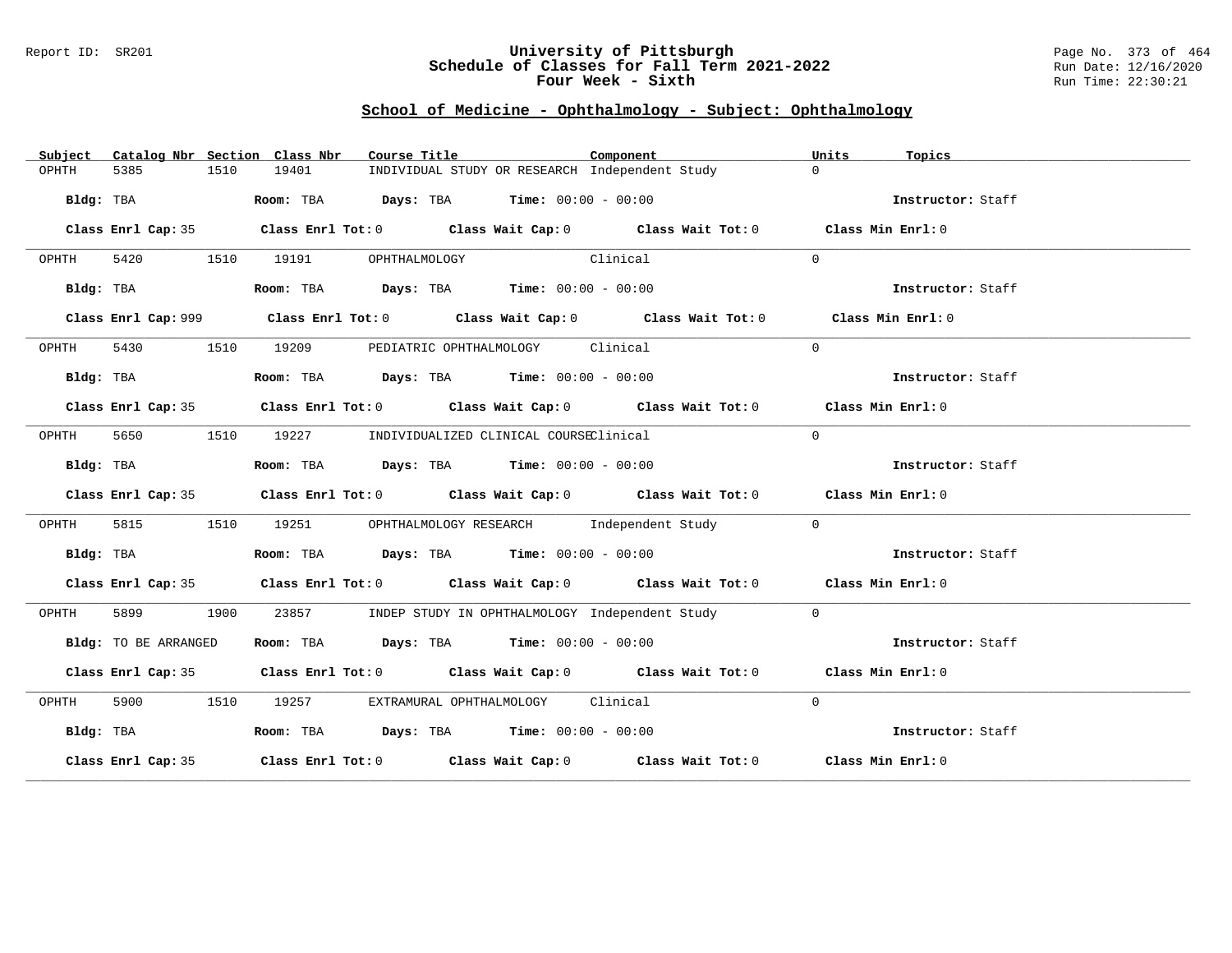### Report ID: SR201 **University of Pittsburgh** Page No. 374 of 464 **Schedule of Classes for Fall Term 2021-2022** Run Date: 12/16/2020 **Four Week - Sixth** Run Time: 22:30:21

# **School of Medicine - Orthopedic Surgery - Subject: Orthopedic Surgery**

|       |                     |      | Subject Catalog Nbr Section Class Nbr | Course Title                                                                           | Component                                                                                  | Units    | Topics            |
|-------|---------------------|------|---------------------------------------|----------------------------------------------------------------------------------------|--------------------------------------------------------------------------------------------|----------|-------------------|
| OSURG | 5320                | 1510 | 19275                                 | PEDIATRIC ORTHOPAEDICS                                                                 | Clinical                                                                                   | $\cap$   |                   |
|       |                     |      |                                       | Bldg: TBA                    Room: TBA         Days: TBA         Time: 00:00 - 00:00   |                                                                                            |          | Instructor: Staff |
|       |                     |      |                                       |                                                                                        | Class Enrl Cap: 35 Class Enrl Tot: 0 Class Wait Cap: 0 Class Wait Tot: 0 Class Min Enrl: 0 |          |                   |
|       |                     |      |                                       | OSURG 5325 1510 19293 SPORTS MEDICINE Clinical                                         |                                                                                            | $\Omega$ |                   |
|       |                     |      |                                       | Bldg: TBA                    Room: TBA         Days: TBA         Time: $00:00 - 00:00$ |                                                                                            |          | Instructor: Staff |
|       |                     |      |                                       |                                                                                        | Class Enrl Cap: 35 Class Enrl Tot: 0 Class Wait Cap: 0 Class Wait Tot: 0 Class Min Enrl: 0 |          |                   |
|       |                     |      |                                       | OSURG 5330 1510 19305 ORTHOPAEDIC TRAUMA Clinical                                      |                                                                                            | $\Omega$ |                   |
|       |                     |      |                                       | Bldg: TBA                   Room: TBA         Days: TBA         Time: 00:00 - 00:00    |                                                                                            |          | Instructor: Staff |
|       |                     |      |                                       |                                                                                        | Class Enrl Cap: 35 Class Enrl Tot: 0 Class Wait Cap: 0 Class Wait Tot: 0 Class Min Enrl: 0 |          |                   |
|       |                     |      |                                       | OSURG 5335 1510 19335 ORTHOPAEDIC FOOT AND ANKLE Clinical                              |                                                                                            | $\Omega$ |                   |
|       |                     |      |                                       | Bldg: TBA                    Room: TBA         Days: TBA         Time: $00:00 - 00:00$ |                                                                                            |          | Instructor: Staff |
|       |                     |      |                                       |                                                                                        | Class Enrl Cap: 35 Class Enrl Tot: 0 Class Wait Cap: 0 Class Wait Tot: 0 Class Min Enrl: 0 |          |                   |
|       |                     |      |                                       | OSURG 5340 1510 19347 ORTHOPAEDIC HAND SERVICE Clinical                                |                                                                                            | $\Omega$ |                   |
|       |                     |      |                                       | Bldg: TBA                    Room: TBA         Days: TBA         Time: $00:00 - 00:00$ |                                                                                            |          | Instructor: Staff |
|       |                     |      |                                       |                                                                                        | Class Enrl Cap: 35 Class Enrl Tot: 0 Class Wait Cap: 0 Class Wait Tot: 0 Class Min Enrl: 0 |          |                   |
|       |                     |      |                                       | OSURG 5389 1510 19407 CLINICAL CLERKSHIP Clinical                                      |                                                                                            | $\Omega$ |                   |
|       |                     |      |                                       | Bldg: TBA                    Room: TBA         Days: TBA         Time: $00:00 - 00:00$ |                                                                                            |          | Instructor: Staff |
|       |                     |      |                                       |                                                                                        | Class Enrl Cap: 35 Class Enrl Tot: 0 Class Wait Cap: 0 Class Wait Tot: 0 Class Min Enrl: 0 |          |                   |
|       |                     |      |                                       |                                                                                        | OSURG 5392 1510 19419 INDIVIDUAL STUDY OR RESEARCH Directed Studies 0                      |          |                   |
|       |                     |      |                                       | Bldg: TBA                     Room: TBA         Days: TBA         Time: 00:00 - 00:00  |                                                                                            |          | Instructor: Staff |
|       |                     |      |                                       |                                                                                        | Class Enrl Cap: 35 Class Enrl Tot: 0 Class Wait Cap: 0 Class Wait Tot: 0 Class Min Enrl: 0 |          |                   |
| OSURG |                     |      |                                       | 5410 1510 19377 OSURG ACTING INTERNSHIP Clinical                                       |                                                                                            | $\Omega$ |                   |
|       |                     |      |                                       | Bldg: TBA                   Room: TBA         Days: TBA         Time: 00:00 - 00:00    |                                                                                            |          | Instructor: Staff |
|       | Class Enrl Cap: 999 |      |                                       |                                                                                        | Class Enrl Tot: $0$ Class Wait Cap: $0$ Class Wait Tot: $0$                                |          | Class Min Enrl: 0 |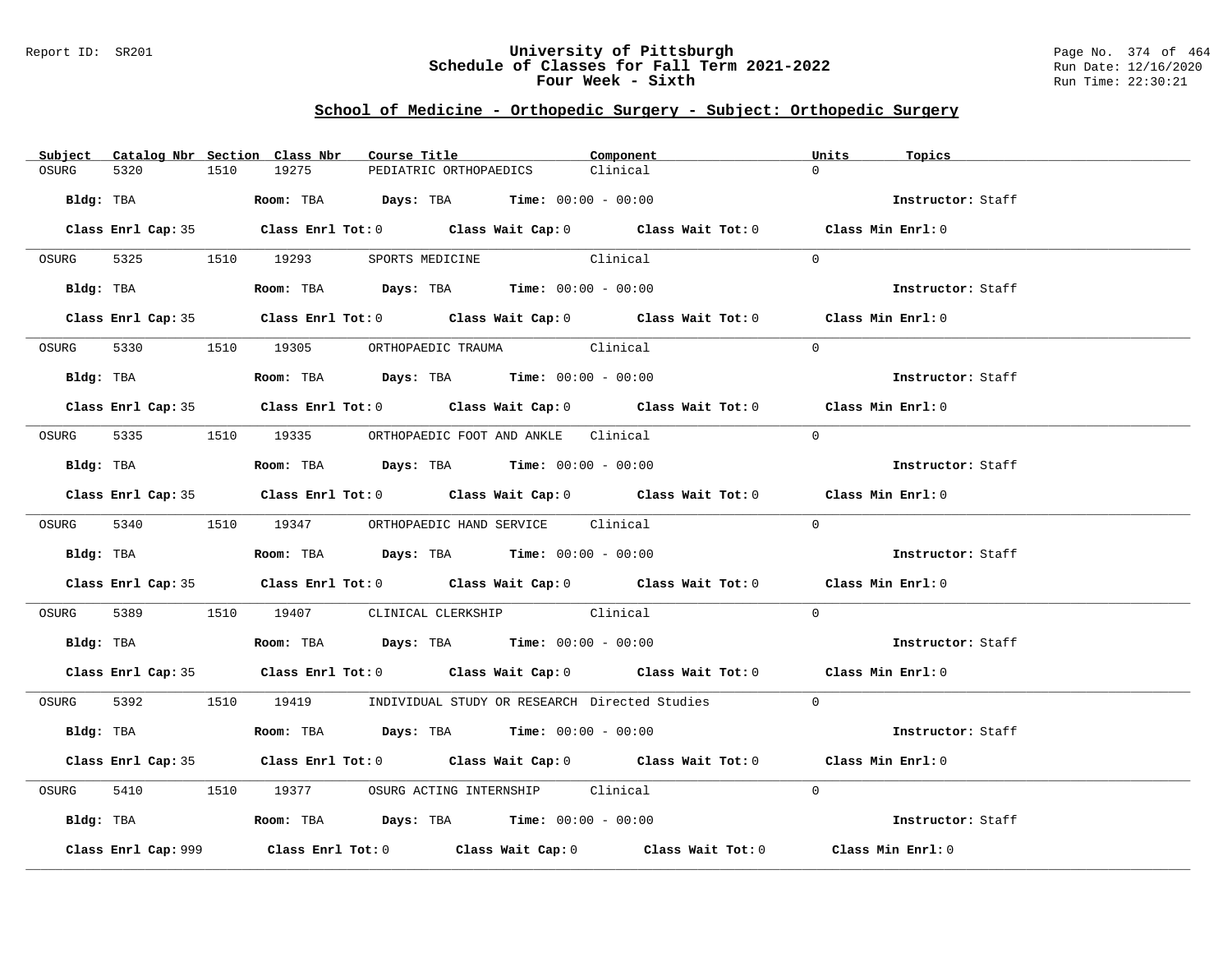| OSURG | 1510<br>5420         | CLINICAL PRECEPTORSHIP Clinical<br>19383                                                    | $\mathbf 0$       |
|-------|----------------------|---------------------------------------------------------------------------------------------|-------------------|
|       | Bldg: TBA            | Room: TBA $Days:$ TBA $Time: 00:00 - 00:00$                                                 | Instructor: Staff |
|       |                      | Class Enrl Cap: 999 Class Enrl Tot: 0 Class Wait Cap: 0 Class Wait Tot: 0 Class Min Enrl: 0 |                   |
| OSURG |                      | 5451 1510 19425 OPERATIVE SPORTS MEDICINE Clinical                                          | $\Omega$          |
|       | Bldg: TBA            | Room: TBA $Days:$ TBA Time: $00:00 - 00:00$                                                 | Instructor: Staff |
|       |                      | Class Enrl Cap: 999 Class Enrl Tot: 0 Class Wait Cap: 0 Class Wait Tot: 0 Class Min Enrl: 0 |                   |
| OSURG |                      | 5455 1510 19395 PRIMARY CARE/SPORTS MEDICINE Clinical                                       | $\Omega$          |
|       | Bldg: TBA            | Room: TBA $Days:$ TBA $Time: 00:00 - 00:00$                                                 | Instructor: Staff |
|       |                      | Class Enrl Cap: 999 Class Enrl Tot: 0 Class Wait Cap: 0 Class Wait Tot: 0 Class Min Enrl: 0 |                   |
| OSURG |                      | 5650 1510 19413 INDIVIDUALIZED CLINICAL COURSEClinical                                      | $\Omega$          |
|       | Bldg: TBA            | Room: TBA $Days:$ TBA $Time: 00:00 - 00:00$                                                 | Instructor: Staff |
|       |                      | Class Enrl Cap: 35 Class Enrl Tot: 0 Class Wait Cap: 0 Class Wait Tot: 0 Class Min Enrl: 0  |                   |
| OSURG |                      | 5881 1510 19431 ORTHOPAEDIC RESEARCH Directed Studies 0                                     |                   |
|       | Bldg: TBA            | Room: TBA $\rule{1em}{0.15mm}$ Days: TBA $\rule{1.5mm}{0.15mm}$ Time: $00:00 - 00:00$       | Instructor: Staff |
|       |                      | Class Enrl Cap: 35 Class Enrl Tot: 0 Class Wait Cap: 0 Class Wait Tot: 0 Class Min Enrl: 0  |                   |
| OSURG |                      | 5899 1225 23981 INDEPENDENT STUDY ORTHO SURG Independent Study 0                            |                   |
|       |                      |                                                                                             |                   |
|       | Bldg: TO BE ARRANGED | Room: TBA $Days:$ TBA Time: $00:00 - 00:00$                                                 | Instructor: Staff |
|       |                      | Class Enrl Cap: 35 Class Enrl Tot: 0 Class Wait Cap: 0 Class Wait Tot: 0 Class Min Enrl: 0  |                   |
| OSURG |                      | 5900 1510 19449 EXTRAMURAL ORTHOPAEDIC SURGERYClinical                                      | $\Omega$          |
|       | Bldg: TBA            | Room: TBA $Days:$ TBA $Time: 00:00 - 00:00$                                                 | Instructor: Staff |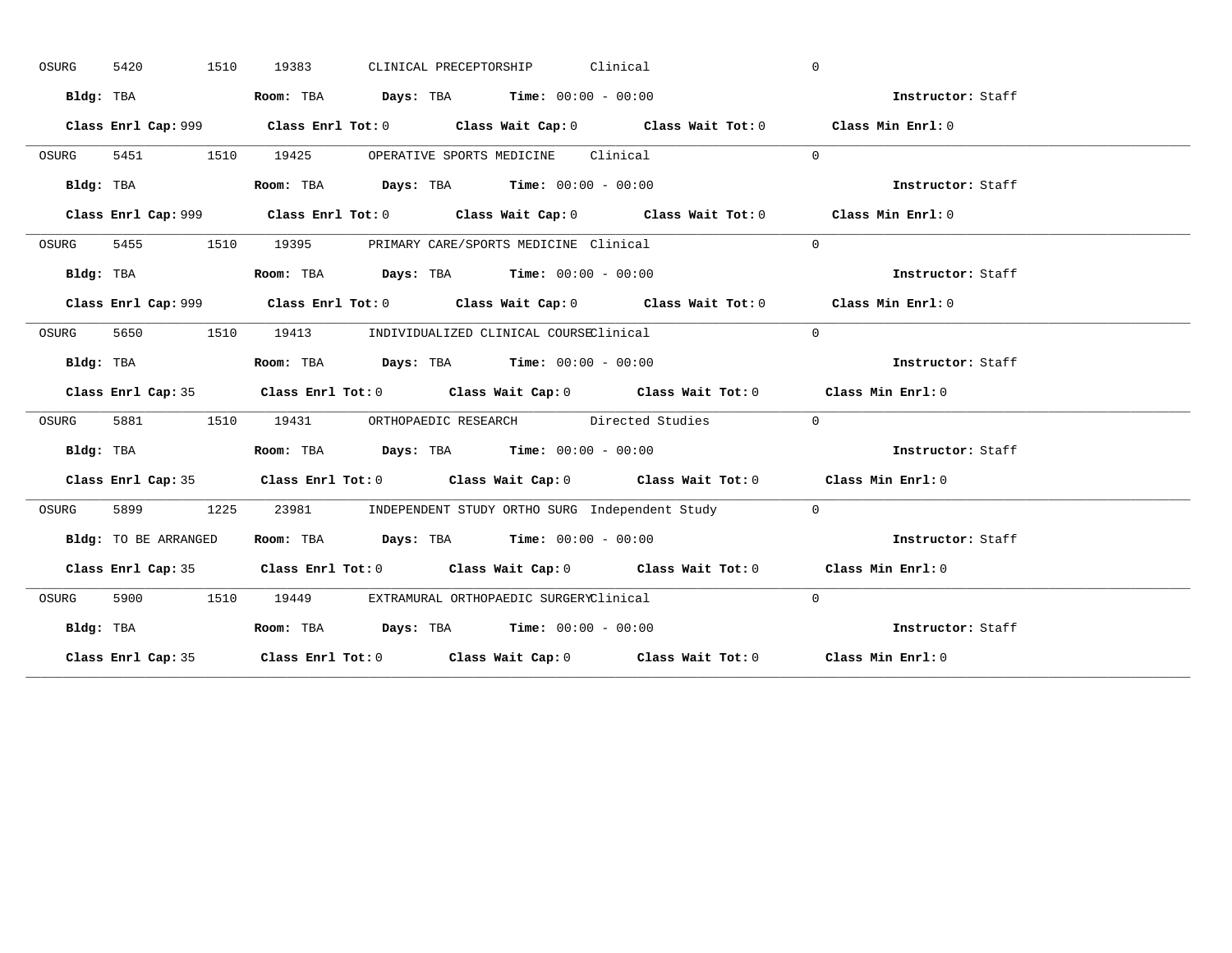### Report ID: SR201 **University of Pittsburgh** Page No. 376 of 464 **Schedule of Classes for Fall Term 2021-2022** Run Date: 12/16/2020 **Four Week - Sixth** Run Time: 22:30:21

### **School of Medicine - Otolaryngology - Subject: Otolaryngology**

| Subject            |           | Catalog Nbr Section Class Nbr | Course Title                                                                           | Component                                                                                          | Units<br>Topics          |
|--------------------|-----------|-------------------------------|----------------------------------------------------------------------------------------|----------------------------------------------------------------------------------------------------|--------------------------|
| 5390<br>OTO        | 1510      | 19437                         | OTOLARYNGOLOGY RESEARCH                                                                | Directed Studies                                                                                   | $\Omega$                 |
|                    |           |                               |                                                                                        |                                                                                                    |                          |
| Bldg: TBA          |           |                               | Room: TBA $\rule{1em}{0.15mm}$ Days: TBA Time: $00:00 - 00:00$                         |                                                                                                    | Instructor: Staff        |
|                    |           |                               |                                                                                        |                                                                                                    |                          |
|                    |           |                               |                                                                                        | Class Enrl Cap: 35 Class Enrl Tot: 0 Class Wait Cap: 0 Class Wait Tot: 0 Class Min Enrl: 0         |                          |
|                    |           |                               | OTO 5420 1510 19461 HEAD AND NECK SURGERY Clinical                                     |                                                                                                    | $\Omega$                 |
|                    |           |                               |                                                                                        |                                                                                                    |                          |
|                    |           |                               | Bldg: TBA                  Room: TBA        Days: TBA        Time: 00:00 - 00:00       |                                                                                                    | Instructor: Staff        |
|                    |           |                               |                                                                                        |                                                                                                    |                          |
|                    |           |                               |                                                                                        | Class Enrl Cap: 999 Class Enrl Tot: 0 Class Wait Cap: 0 Class Wait Tot: 0 Class Min Enrl: 0        |                          |
|                    |           |                               |                                                                                        |                                                                                                    |                          |
|                    |           |                               | OTO 5425 1510 19479 COMBINED OTOLARYNGOLOGY Clinical                                   |                                                                                                    | $\Omega$                 |
|                    |           |                               |                                                                                        |                                                                                                    |                          |
|                    | Bldg: TBA |                               | Room: TBA $Days:$ TBA $Time:$ $00:00 - 00:00$                                          |                                                                                                    | Instructor: Staff        |
|                    |           |                               |                                                                                        | Class Enrl Cap: 999 Class Enrl Tot: 0 Class Wait Cap: 0 Class Wait Tot: 0 Class Min Enrl: 0        |                          |
|                    |           |                               |                                                                                        |                                                                                                    |                          |
|                    |           |                               | 0TO 5430 1510 19443 OTOLARYNGOLOGY PRIVATE PRACTC Clinical                             |                                                                                                    | $\Omega$                 |
|                    |           |                               |                                                                                        |                                                                                                    |                          |
|                    | Bldg: TBA |                               | Room: TBA $\rule{1em}{0.15mm}$ Days: TBA Time: $00:00 - 00:00$                         |                                                                                                    | <b>Instructor:</b> Staff |
|                    |           |                               |                                                                                        |                                                                                                    |                          |
|                    |           |                               |                                                                                        | Class Enrl Cap: 999 Class Enrl Tot: 0 Class Wait Cap: 0 Class Wait Tot: 0 Class Min Enrl: 0        |                          |
|                    |           |                               |                                                                                        |                                                                                                    | $\Omega$                 |
|                    |           |                               | 0TO 5450 1510 19497 PEDIATRIC OTOLARYNGOLOGY Clinical                                  |                                                                                                    |                          |
|                    | Bldg: TBA |                               | Room: TBA $Days:$ TBA $Time: 00:00 - 00:00$                                            |                                                                                                    | Instructor: Staff        |
|                    |           |                               |                                                                                        |                                                                                                    |                          |
|                    |           |                               |                                                                                        | Class Enrl Cap: 999 Class Enrl Tot: 0 Class Wait Cap: 0 Class Wait Tot: 0 Class Min Enrl: 0        |                          |
|                    |           |                               |                                                                                        |                                                                                                    |                          |
|                    |           |                               | OTO 5460 1510 19455 NEUROTOLOGY Clinical                                               |                                                                                                    | $\overline{0}$           |
|                    |           |                               |                                                                                        |                                                                                                    |                          |
|                    |           |                               | Bldg: TBA                    Room: TBA         Days: TBA         Time: $00:00 - 00:00$ |                                                                                                    | Instructor: Staff        |
|                    |           |                               |                                                                                        |                                                                                                    |                          |
|                    |           |                               |                                                                                        | Class Enrl Cap: 999 Class Enrl Tot: 0 Class Wait Cap: 0 Class Wait Tot: 0 Class Min Enrl: 0        |                          |
|                    |           |                               | 0TO 5650 1510 19509 INDIVIDUALIZED CLINICAL COURSEClinical                             |                                                                                                    | $\Omega$                 |
|                    |           |                               |                                                                                        |                                                                                                    |                          |
|                    | Bldg: TBA |                               | Room: TBA $Days:$ TBA $Time: 00:00 - 00:00$                                            |                                                                                                    | Instructor: Staff        |
|                    |           |                               |                                                                                        |                                                                                                    |                          |
|                    |           |                               |                                                                                        | Class Enrl Cap: 35 Class Enrl Tot: 0 Class Wait Cap: 0 Class Wait Tot: 0 Class Min Enrl: 0         |                          |
|                    |           |                               |                                                                                        |                                                                                                    |                          |
| OTO 5816           |           |                               |                                                                                        | 1510 19521 OTOLARYNGOLOGY RESEARCH Directed Studies                                                | $\Omega$                 |
|                    |           |                               |                                                                                        |                                                                                                    |                          |
|                    | Bldg: TBA |                               | Room: TBA $\rule{1em}{0.15mm}$ Days: TBA Time: $00:00 - 00:00$                         |                                                                                                    | Instructor: Staff        |
| Class Enrl Cap: 35 |           |                               |                                                                                        | Class Enrl Tot: 0 $\qquad$ Class Wait Cap: 0 $\qquad$ Class Wait Tot: 0 $\qquad$ Class Min Enrl: 0 |                          |
|                    |           |                               |                                                                                        |                                                                                                    |                          |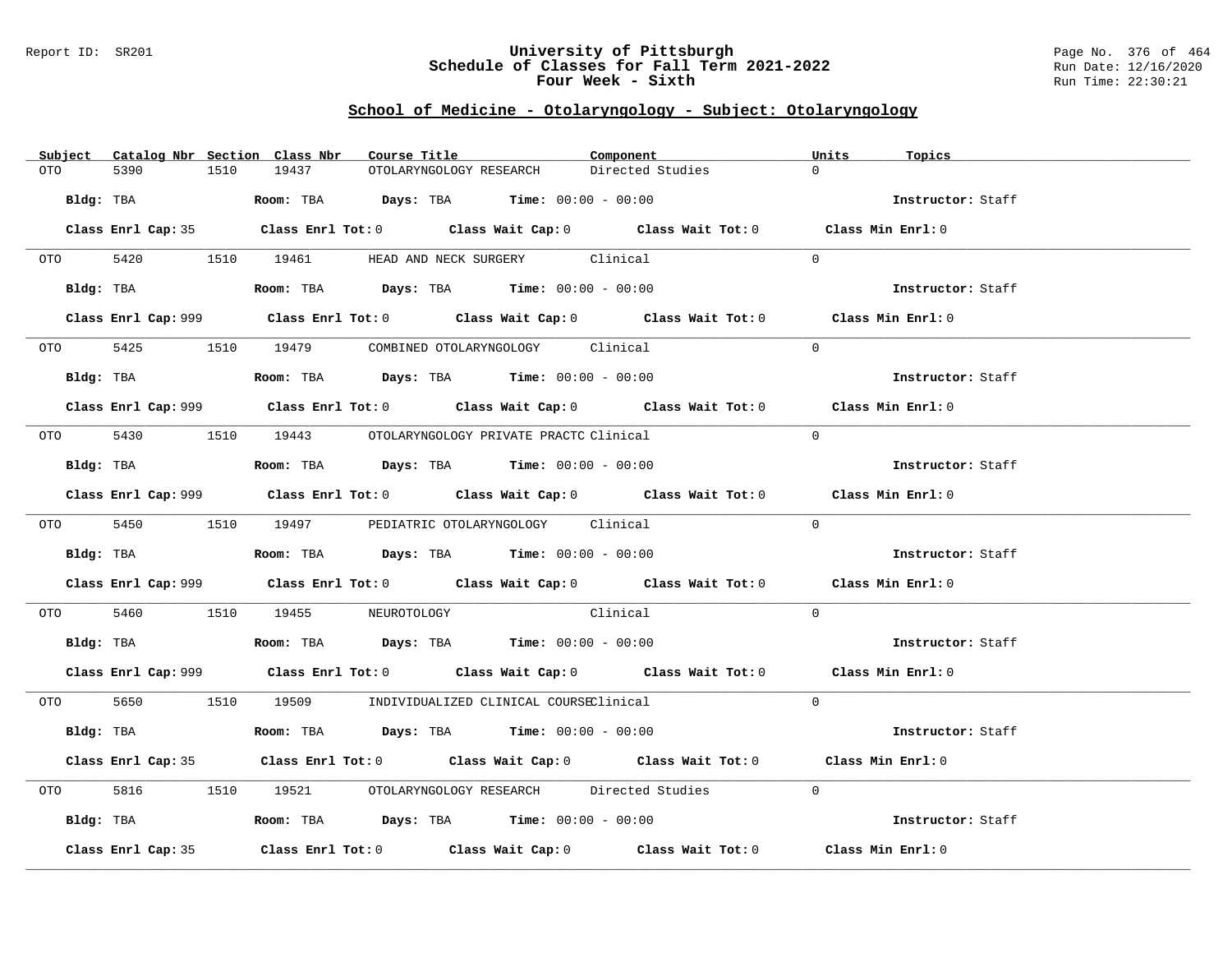| OTO        | 5899                 | 1900 | 23863               |                           |                              | INDEP STUDY IN OTOLARYNGOLOGY Independent Study | U                   |  |
|------------|----------------------|------|---------------------|---------------------------|------------------------------|-------------------------------------------------|---------------------|--|
|            | Bldg: TO BE ARRANGED |      | Room: TBA           | Days: TBA                 | <b>Time:</b> $00:00 - 00:00$ |                                                 | Instructor: Staff   |  |
|            | Class Enrl Cap: 35   |      | Class Enrl Tot: $0$ |                           | Class Wait Cap: 0            | Class Wait $Tot: 0$                             | Class Min $Enrl: 0$ |  |
| <b>OTO</b> | 5900                 | 1510 | 19539               | EXTRAMURAL OTO LARYNOLOGY |                              | Clinical                                        | $\Omega$            |  |
| Bldg: TBA  |                      |      | Room: TBA           | Days: TBA                 | <b>Time:</b> $00:00 - 00:00$ |                                                 | Instructor: Staff   |  |
|            | Class Enrl Cap: 35   |      | Class Enrl Tot: 0   |                           | Class Wait Cap: 0            | Class Wait Tot: 0                               | Class Min Enrl: 0   |  |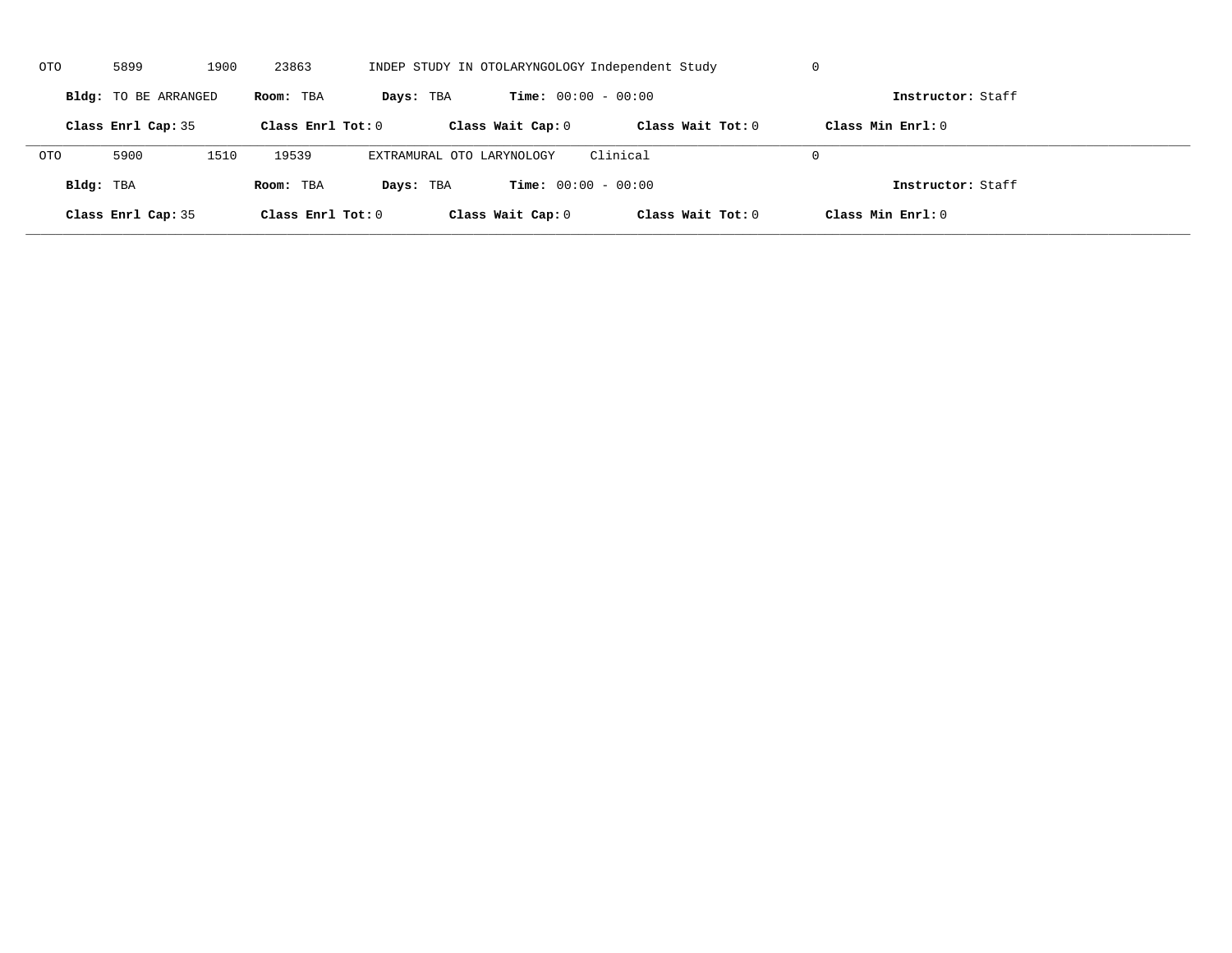#### Report ID: SR201 **University of Pittsburgh** Page No. 378 of 464 **Schedule of Classes for Fall Term 2021-2022** Run Date: 12/16/2020 **Four Week - Sixth** Run Time: 22:30:21

# **School of Medicine - Pathology - Subject: Pathology**

| Subject Catalog Nbr Section Class Nbr | Course Title <b>Source Search</b>                                                           | Component        | Units<br>Topics   |
|---------------------------------------|---------------------------------------------------------------------------------------------|------------------|-------------------|
| MSPTH<br>5381<br>1510                 | 20592<br>INDIVIDUAL STUDY                                                                   | Directed Studies | $\Omega$          |
|                                       | Bldg: TBA                   Room: TBA        Days: TBA        Time: $00:00 - 00:00$         |                  | Instructor: Staff |
|                                       |                                                                                             |                  |                   |
|                                       | Class Enrl Cap: 35 Class Enrl Tot: 0 Class Wait Cap: 0 Class Wait Tot: 0 Class Min Enrl: 0  |                  |                   |
|                                       | MSPTH 5382 1510 20598 PATHOLOGY RESEARCH Directed Studies 0                                 |                  |                   |
|                                       | Bldg: TBA                    Room: TBA         Days: TBA         Time: 00:00 - 00:00        |                  | Instructor: Staff |
|                                       | Class Enrl Cap: 35 Class Enrl Tot: 0 Class Wait Cap: 0 Class Wait Tot: 0 Class Min Enrl: 0  |                  |                   |
|                                       | MSPTH 5420 1510 20610 ANATOMIC PATHOLOGY Clinical                                           |                  | $\Omega$          |
| Bldg: TBA                             | Room: TBA $Days:$ TBA $Time:$ $00:00 - 00:00$                                               |                  | Instructor: Staff |
|                                       | Class Enrl Cap: 35 Class Enrl Tot: 0 Class Wait Cap: 0 Class Wait Tot: 0 Class Min Enrl: 0  |                  |                   |
|                                       |                                                                                             |                  |                   |
|                                       | MSPTH 5421 1510 19185 BASIC PATHOLOGY                                                       | Practicum        | $\Omega$          |
|                                       | Bldg: TBA                  Room: TBA        Days: TBA        Time: 00:00 - 00:00            |                  | Instructor: Staff |
|                                       | Class Enrl Cap: 999 Class Enrl Tot: 0 Class Wait Cap: 0 Class Wait Tot: 0 Class Min Enrl: 0 |                  |                   |
|                                       | MSPTH 5425 1510 20622 INTRO TO AUTOPSY PATHOLOGY Workshop                                   |                  | $\Omega$          |
|                                       |                                                                                             |                  | Instructor: Staff |
|                                       | Class Enrl Cap: 35 Class Enrl Tot: 0 Class Wait Cap: 0 Class Wait Tot: 0 Class Min Enrl: 0  |                  |                   |
|                                       | MSPTH 5427 1510 20628 THE NODULAR THYROID Clinical                                          |                  | $\Omega$          |
|                                       | Bldg: TBA                   Room: TBA         Days: TBA         Time: $00:00 - 00:00$       |                  | Instructor: Staff |
|                                       | Class Enrl Cap: 35 Class Enrl Tot: 0 Class Wait Cap: 0 Class Wait Tot: 0 Class Min Enrl: 0  |                  |                   |
|                                       | MSPTH 5430 1510 20634 CLINICAL IMMUNOLOGY Clinical                                          |                  | $\Omega$          |
|                                       | Bldg: TBA                    Room: TBA         Days: TBA         Time: 00:00 - 00:00        |                  | Instructor: Staff |
|                                       | Class Enrl Cap: 35 Class Enrl Tot: 0 Class Wait Cap: 0 Class Wait Tot: 0 Class Min Enrl: 0  |                  |                   |
|                                       |                                                                                             |                  |                   |
|                                       | MSPTH 5441 1510 20640 SURGICAL & PERINATAL PATHOLOGYClinical                                |                  | $\Omega$          |
|                                       | Bldg: TBA                         Room: TBA          Days: TBA          Time: 00:00 - 00:00 |                  | Instructor: Staff |
| Class Enrl Cap: 999                   | Class Enrl Tot: $0$ Class Wait Cap: $0$ Class Wait Tot: $0$                                 |                  | Class Min Enrl: 0 |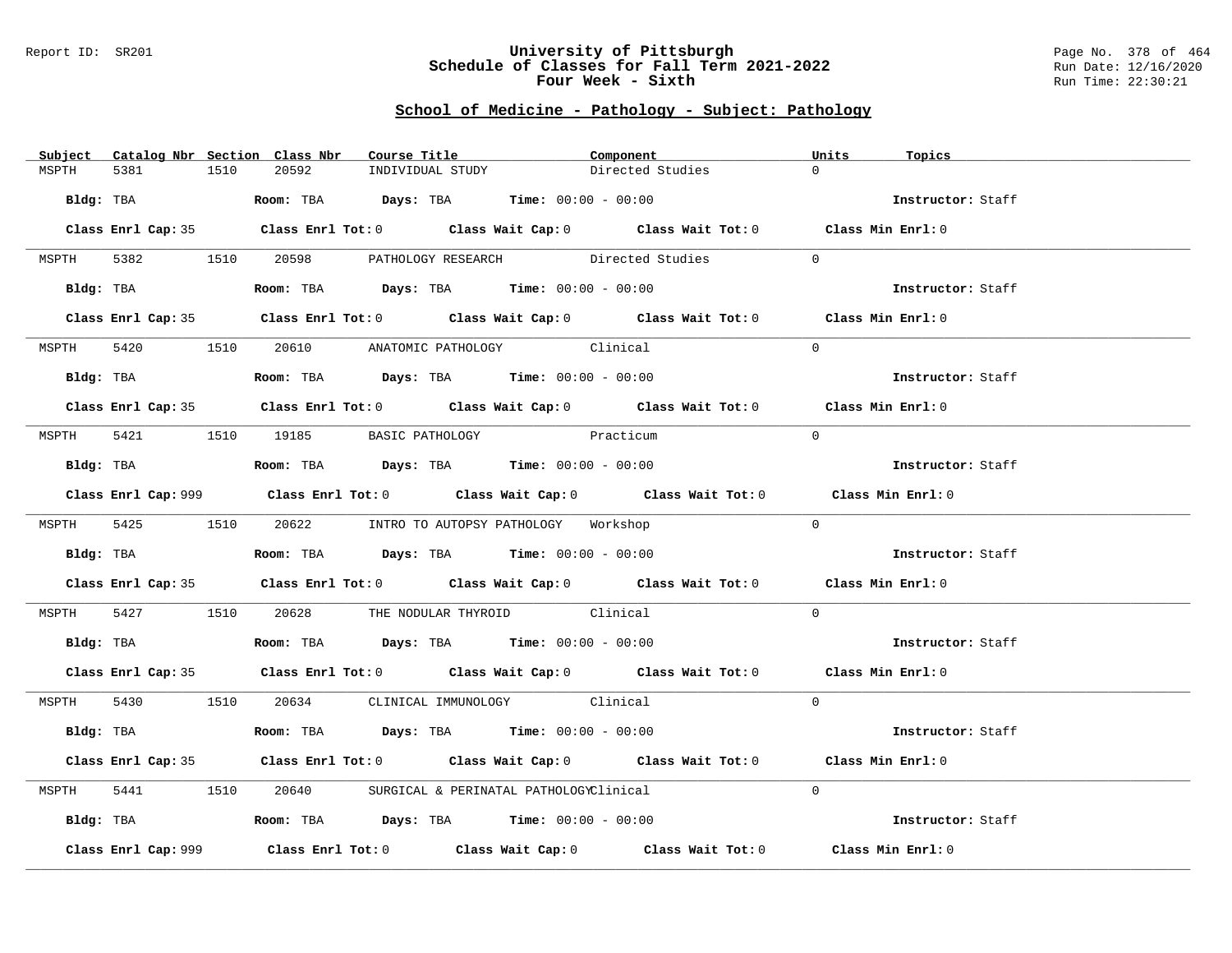| MSPTH | 5442 | 1510      | 21133 |                                  | INTERSTITIAL LUNG DISEASE Clinical                                                     |           | $\mathbf 0$                                                                                 |  |
|-------|------|-----------|-------|----------------------------------|----------------------------------------------------------------------------------------|-----------|---------------------------------------------------------------------------------------------|--|
|       |      | Bldg: TBA |       |                                  | Room: TBA Days: TBA Time: TBA                                                          |           | Instructor: Staff                                                                           |  |
|       |      |           |       |                                  |                                                                                        |           | Class Enrl Cap: 35 Class Enrl Tot: 0 Class Wait Cap: 0 Class Wait Tot: 0 Class Min Enrl: 0  |  |
|       |      |           |       |                                  | MSPTH 5450 1510 19197 PEDIATRIC PATHOLOGY Clinical                                     |           | $\Omega$                                                                                    |  |
|       |      |           |       |                                  |                                                                                        |           | Instructor: Staff                                                                           |  |
|       |      |           |       |                                  |                                                                                        |           | Class Enrl Cap: 35 Class Enrl Tot: 0 Class Wait Cap: 0 Class Wait Tot: 0 Class Min Enrl: 0  |  |
|       |      |           |       |                                  | MSPTH 5460 1510 20646 NEUROPATHOLOGY Clinical                                          |           | $\Omega$                                                                                    |  |
|       |      |           |       |                                  | Bldg: TBA                    Room: TBA         Days: TBA         Time: $00:00 - 00:00$ |           | Instructor: Staff                                                                           |  |
|       |      |           |       |                                  |                                                                                        |           | Class Enrl Cap: 35 Class Enrl Tot: 0 Class Wait Cap: 0 Class Wait Tot: 0 Class Min Enrl: 0  |  |
|       |      |           |       |                                  | MSPTH 5471 1510 20652 HEMATOPATHOLOGY Clinical                                         |           | $\Omega$                                                                                    |  |
|       |      |           |       |                                  | Bldg: TBA                   Room: TBA         Days: TBA         Time: $00:00 - 00:00$  |           | Instructor: Staff                                                                           |  |
|       |      |           |       |                                  |                                                                                        |           | Class Enrl Cap: 999 Class Enrl Tot: 0 Class Wait Cap: 0 Class Wait Tot: 0 Class Min Enrl: 0 |  |
|       |      |           |       |                                  | MSPTH 5480 1510 19203 PATHOLOGY PRACTICE Clinical                                      |           | $\Omega$                                                                                    |  |
|       |      |           |       |                                  | Bldg: TBA                   Room: TBA         Days: TBA         Time: $00:00 - 00:00$  |           | Instructor: Staff                                                                           |  |
|       |      |           |       |                                  |                                                                                        |           | Class Enrl Cap: 35 Class Enrl Tot: 0 Class Wait Cap: 0 Class Wait Tot: 0 Class Min Enrl: 0  |  |
|       |      |           |       |                                  |                                                                                        |           |                                                                                             |  |
|       |      |           |       |                                  | MSPTH 5485 1510 20658 LABORATORY MEDICINE Clinical                                     |           | $\Omega$                                                                                    |  |
|       |      |           |       |                                  |                                                                                        |           | Instructor: Staff                                                                           |  |
|       |      |           |       |                                  |                                                                                        |           | Class Enrl Cap: 999 Class Enrl Tot: 0 Class Wait Cap: 0 Class Wait Tot: 0 Class Min Enrl: 0 |  |
|       |      |           |       |                                  | MSPTH 5487 1510 19641 MUSCULOSKELETAL ONCOLOGY Clinical                                |           | $\Omega$                                                                                    |  |
|       |      |           |       |                                  | Bldg: TBA<br>Room: TBA<br>Days: TBA<br>Time: $00:00 - 00:00$                           |           | Instructor: Staff                                                                           |  |
|       |      |           |       |                                  |                                                                                        |           | Class Enrl Cap: 35 Class Enrl Tot: 0 Class Wait Cap: 0 Class Wait Tot: 0 Class Min Enrl: 0  |  |
|       |      |           |       |                                  | MSPTH 5650 1900 23905 INDIVIDUALIZED CLINICAL COURSEDirected Studies                   |           | $\Omega$                                                                                    |  |
|       |      |           |       |                                  | Bldg: TO BE ARRANGED Room: TBA Days: TBA Time: 00:00 - 00:00                           |           | Instructor: Staff                                                                           |  |
|       |      |           |       |                                  |                                                                                        |           | Class Enrl Cap: 35 Class Enrl Tot: 0 Class Wait Cap: 0 Class Wait Tot: 0 Class Min Enrl: 0  |  |
|       |      |           |       | MSPTH 5860 1510 19215 IMMUNOLOGY |                                                                                        | Practicum | $\Omega$                                                                                    |  |
|       |      |           |       |                                  | <b>Bldg:</b> TBA <b>Room:</b> TBA <b>Days:</b> TBA <b>Time:</b> $00:00 - 00:00$        |           | Instructor: Staff                                                                           |  |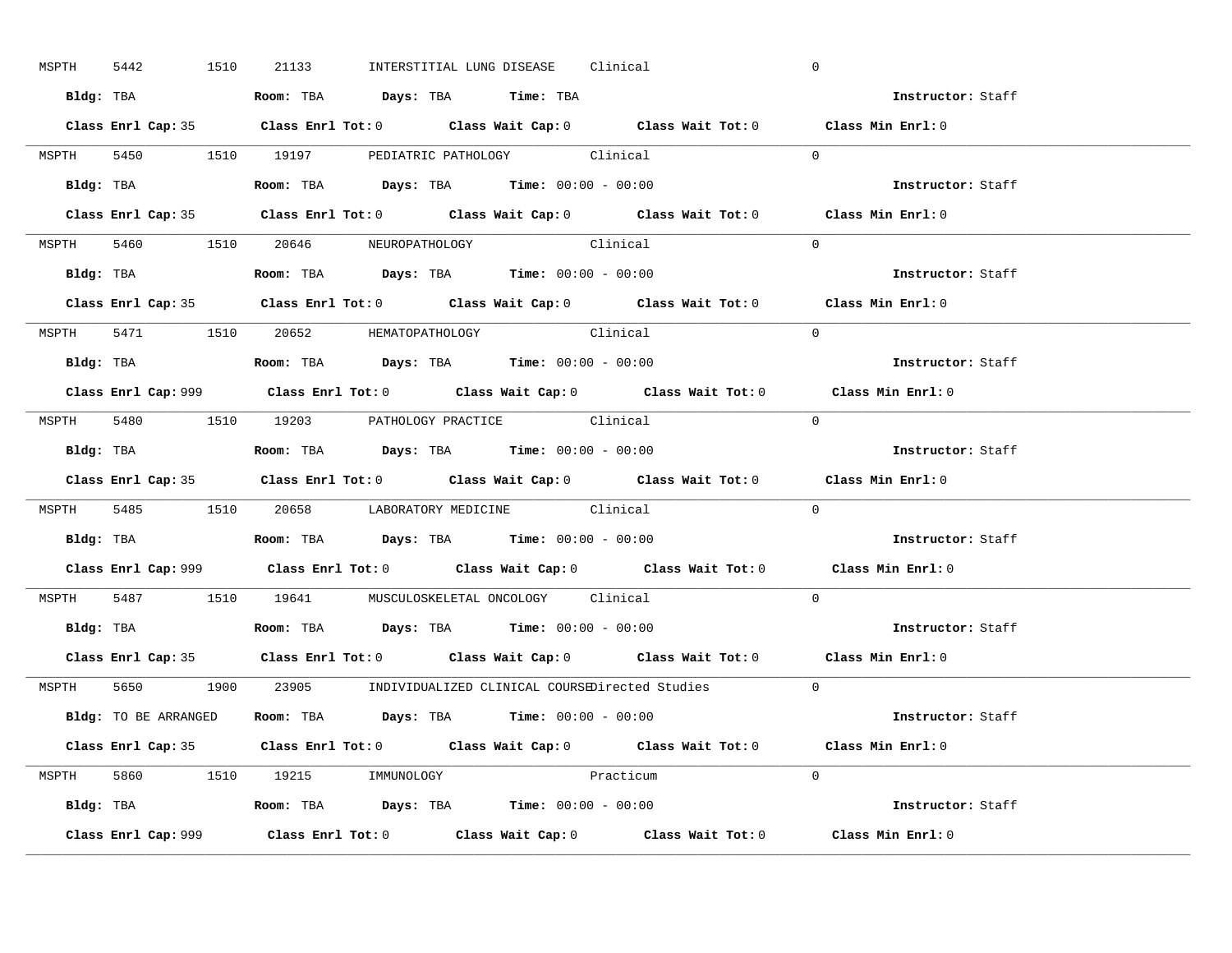### Report ID: SR201 **University of Pittsburgh** Page No. 380 of 464 **Schedule of Classes for Fall Term 2021-2022** Run Date: 12/16/2020 **Four Week - Sixth** Run Time: 22:30:21

# **School of Medicine - Pathology - Subject: Pathology**

| Subject   |                    |      | Catalog Nbr Section Class Nbr | Course Title                                        | Component                                                                                          | Units        | Topics            |
|-----------|--------------------|------|-------------------------------|-----------------------------------------------------|----------------------------------------------------------------------------------------------------|--------------|-------------------|
| MSPTH     | 5861               | 1510 | 19221                         | BIOLOGY OF CANCER                                   | Clinical                                                                                           | $\Omega$     |                   |
| Bldg: TBA |                    |      | Room: TBA                     | $\texttt{Days:}$ TBA $\texttt{Time:}$ 00:00 - 00:00 |                                                                                                    |              | Instructor: Staff |
|           |                    |      |                               |                                                     |                                                                                                    |              |                   |
|           | Class Enrl Cap: 35 |      |                               |                                                     | Class Enrl Tot: $0$ Class Wait Cap: $0$ Class Wait Tot: $0$ Class Min Enrl: $0$                    |              |                   |
| MSPTH     | 5862               | 1510 | 19233                         | BIOCHEMISTRY PATHOLOGY Clinical                     |                                                                                                    | $\Omega$     |                   |
| Bldg: TBA |                    |      |                               | Room: TBA $Days:$ TBA $Time: 00:00 - 00:00$         |                                                                                                    |              | Instructor: Staff |
|           | Class Enrl Cap: 35 |      |                               |                                                     | Class Enrl Tot: $0$ Class Wait Cap: $0$ Class Wait Tot: $0$ Class Min Enrl: $0$                    |              |                   |
| MSPTH     | 5863               | 1510 | 20664                         | TUMOR IMMUNOLOGY Clinical                           |                                                                                                    | $\Omega$     |                   |
| Bldg: TBA |                    |      |                               | Room: TBA $Days:$ TBA $Time: 00:00 - 00:00$         |                                                                                                    |              | Instructor: Staff |
|           | Class Enrl Cap: 35 |      |                               |                                                     | Class Enrl Tot: $0$ Class Wait Cap: $0$ Class Wait Tot: $0$ Class Min Enrl: $0$                    |              |                   |
| MSPTH     | 5865               | 1510 | 19239                         | HEAD, NECK AND ORAL PATHOLOGY Directed Studies      |                                                                                                    | $\mathbf{0}$ |                   |
| Bldg: TBA |                    |      |                               | Room: TBA $Days:$ TBA $Time: 00:00 - 00:00$         |                                                                                                    |              | Instructor: Staff |
|           | Class Enrl Cap: 35 |      |                               |                                                     | Class Enrl Tot: $0$ Class Wait Cap: $0$ Class Wait Tot: $0$ Class Min Enrl: $0$                    |              |                   |
| MSPTH     | 5869               | 1510 | 20670                         | INDEPENDENT STUDY IN PATHOLOGYIndependent Study     |                                                                                                    | $\circ$      |                   |
| Bldg: TBA |                    |      |                               | Room: TBA Days: TBA Time: $00:00 - 00:00$           |                                                                                                    |              | Instructor: Staff |
|           | Class Enrl Cap: 35 |      |                               |                                                     | Class Enrl Tot: $0$ Class Wait Cap: $0$ Class Wait Tot: $0$ Class Min Enrl: $0$                    |              |                   |
| MSPTH     | 5900               | 1510 | 20676                         | EXTRAMURAL PATHOLOGY Clinical                       |                                                                                                    | $\mathbf{0}$ |                   |
| Bldg: TBA |                    |      |                               | Room: TBA Days: TBA Time: $00:00 - 00:00$           |                                                                                                    |              | Instructor: Staff |
|           | Class Enrl Cap: 35 |      |                               |                                                     | Class Enrl Tot: O $\qquad$ Class Wait Cap: O $\qquad$ Class Wait Tot: O $\qquad$ Class Min Enrl: O |              |                   |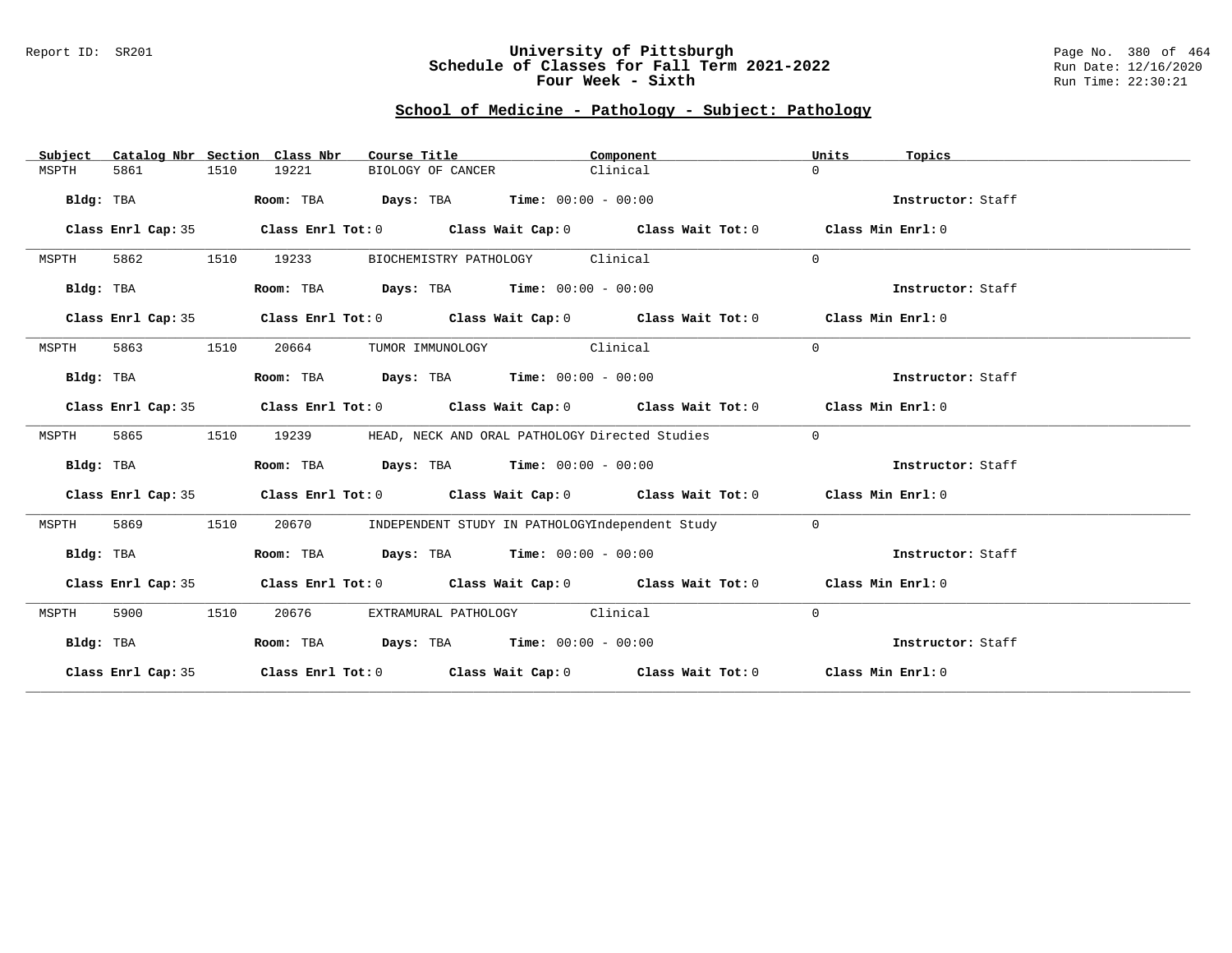### Report ID: SR201 **University of Pittsburgh** Page No. 381 of 464 **Schedule of Classes for Fall Term 2021-2022** Run Date: 12/16/2020 **Four Week - Sixth** Run Time: 22:30:21

# **School of Medicine - Pediatrics - Subject: Pediatrics**

| Catalog Nbr Section Class Nbr<br>Subject | Course Title                                                                                       | Component | Units<br>Topics   |
|------------------------------------------|----------------------------------------------------------------------------------------------------|-----------|-------------------|
| 5345<br>PEDS<br>1510                     | 19557<br>PEDS CLERKSHIP REPEAT COURSE Directed Studies                                             |           | $\Omega$          |
| Bldg: TBA                                | Room: TBA $Days:$ TBA $Time: 00:00 - 00:00$                                                        |           | Instructor: Staff |
|                                          | Class Enrl Cap: 35 Class Enrl Tot: 0 Class Wait Cap: 0 Class Wait Tot: 0 Class Min Enrl: 0         |           |                   |
|                                          | PEDS 5351 1510 19575 PEDIATRIC INPATIENT MEDICINE Clinical                                         |           | $\Omega$          |
| Bldg: TBA                                | Room: TBA $Days:$ TBA $Time: 00:00 - 00:00$                                                        |           | Instructor: Staff |
|                                          | Class Enrl Cap: 35 Class Enrl Tot: 0 Class Wait Cap: 0 Class Wait Tot: 0 Class Min Enrl: 0         |           |                   |
| 5386<br>PEDS                             | 1510 19467 INDIVIDUAL STUDY OR RESEARCH Directed Studies                                           |           | $\Omega$          |
| Bldg: TBA                                | Room: TBA $Days:$ TBA $Time: 00:00 - 00:00$                                                        |           | Instructor: Staff |
|                                          | Class Enrl Cap: 35 Class Enrl Tot: 0 Class Wait Cap: 0 Class Wait Tot: 0 Class Min Enrl: 0         |           |                   |
|                                          | PEDS 5401 1510 19593 ADV PEDIATRIC IN-PATIENT (AI) Clinical                                        |           | $\Omega$          |
| Bldg: TBA                                | Room: TBA $Days:$ TBA Time: $00:00 - 00:00$                                                        |           | Instructor: Staff |
|                                          | Class Enrl Cap: 999 Class Enrl Tot: 0 Class Wait Cap: 0 Class Wait Tot: 0 Class Min Enrl: 0        |           |                   |
|                                          | PEDS 5406 1510 19611 EXTRAMURAL ACTING INTERNSHIP Clinical                                         |           | $\Omega$          |
| Bldg: TBA                                | Room: TBA $Days:$ TBA Time: $00:00 - 00:00$                                                        |           | Instructor: Staff |
|                                          | Class Enrl Cap: 35 Class Enrl Tot: 0 Class Wait Cap: 0 Class Wait Tot: 0 Class Min Enrl: 0         |           |                   |
| PEDS                                     | 5410 19173 PRIMARY CARE PEDIATRICS Clinical                                                        |           | $\Omega$          |
|                                          | <b>Bldg:</b> TBA <b>Room:</b> TBA <b>Days:</b> TBA <b>Time:</b> $00:00 - 00:00$                    |           | Instructor: Staff |
|                                          | Class Enrl Cap: 999 Class Enrl Tot: 0 Class Wait Cap: 0 Class Wait Tot: 0 Class Min Enrl: 0        |           |                   |
|                                          | PEDS 5421 1510 19677 ALLERGY AND IMMUNOLOGY Clinical                                               |           | $\Omega$          |
| Bldg: TBA                                | Room: TBA $Days:$ TBA $Time: 00:00 - 00:00$                                                        |           | Instructor: Staff |
|                                          | Class Enrl Cap: 999 Class Enrl Tot: 0 Class Wait Cap: 0 Class Wait Tot: 0 Class Min Enrl: 0        |           |                   |
| 5425<br>PEDS                             | 1510 19761 PEDIATRIC RHEUMATOLOGY Clinical                                                         |           | $\Omega$          |
| Bldg: TBA                                | Room: TBA $\rule{1em}{0.15mm}$ Days: TBA Time: $00:00 - 00:00$                                     |           | Instructor: Staff |
| Class Enrl Cap: 35                       | Class Enrl Tot: 0 $\qquad$ Class Wait Cap: 0 $\qquad$ Class Wait Tot: 0 $\qquad$ Class Min Enrl: 0 |           |                   |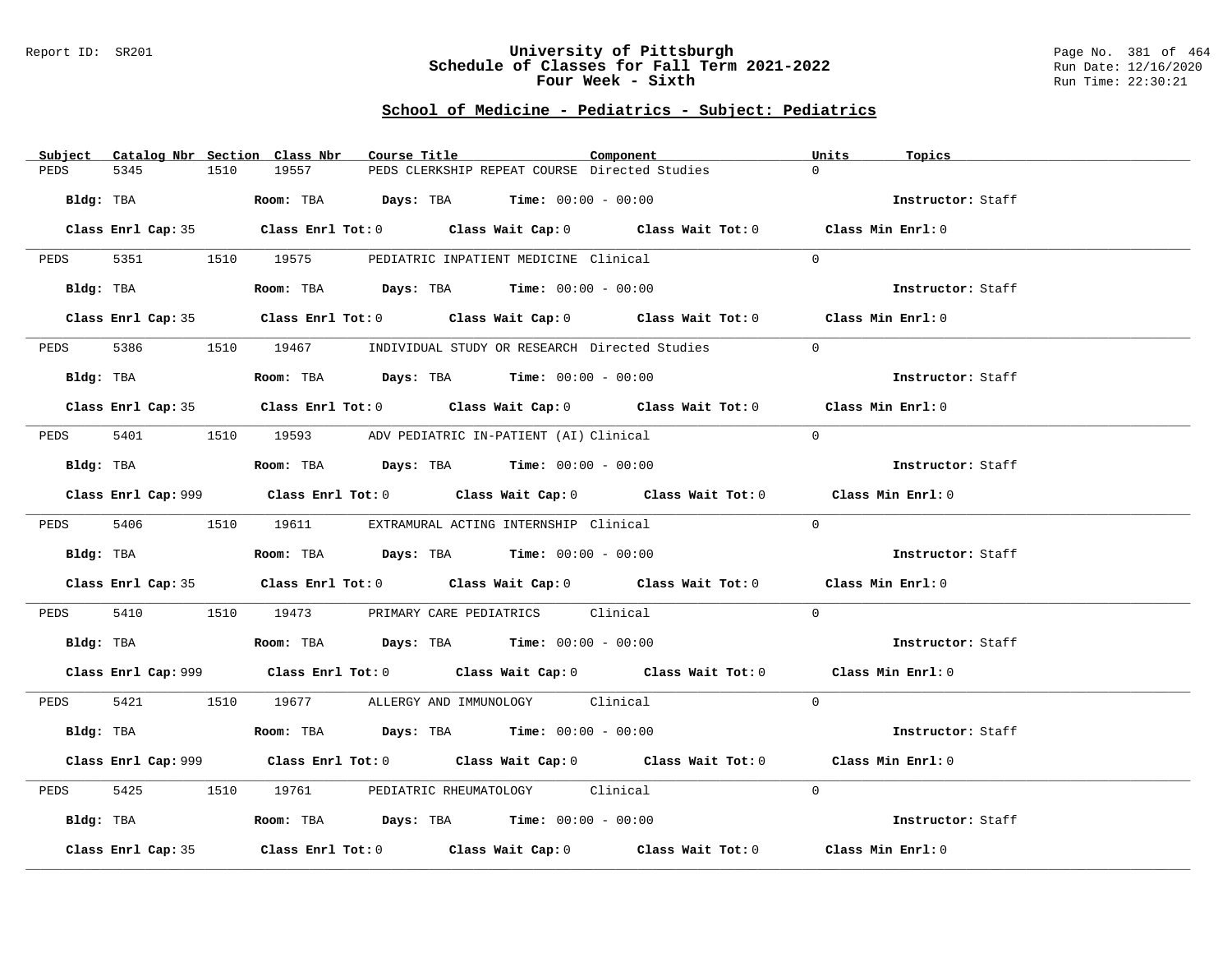| 5430      |  | 1510 19773                                                                             |  | PEDIATRIC CARDIOLOGY Clinical |                                                                                             | $\overline{0}$ |                   |  |
|-----------|--|----------------------------------------------------------------------------------------|--|-------------------------------|---------------------------------------------------------------------------------------------|----------------|-------------------|--|
|           |  | Bldg: TBA                   Room: TBA         Days: TBA         Time: $00:00 - 00:00$  |  |                               |                                                                                             |                | Instructor: Staff |  |
|           |  |                                                                                        |  |                               | Class Enrl Cap: 999 Class Enrl Tot: 0 Class Wait Cap: 0 Class Wait Tot: 0 Class Min Enrl: 0 |                |                   |  |
|           |  | PEDS 5440 1510 19791 ENDCRNLGY, METBLSM & DIABETES Clinical                            |  |                               |                                                                                             | $\Omega$       |                   |  |
|           |  | Bldg: TBA                   Room: TBA         Days: TBA         Time: $00:00 - 00:00$  |  |                               |                                                                                             |                | Instructor: Staff |  |
|           |  |                                                                                        |  |                               | Class Enrl Cap: 999 Class Enrl Tot: 0 Class Wait Cap: 0 Class Wait Tot: 0 Class Min Enrl: 0 |                |                   |  |
|           |  | PEDS 5450 1510 19809 PEDIATRIC INFECTIOUS DISEASES Clinical                            |  |                               |                                                                                             | $\Omega$       |                   |  |
|           |  | Bldg: TBA                    Room: TBA         Days: TBA        Time: $00:00 - 00:00$  |  |                               |                                                                                             |                | Instructor: Staff |  |
|           |  |                                                                                        |  |                               | Class Enrl Cap: 999 Class Enrl Tot: 0 Class Wait Cap: 0 Class Wait Tot: 0 Class Min Enrl: 0 |                |                   |  |
|           |  | PEDS 5455 1510 19839 PEDIATRIC DERMATOLOGY Clinical                                    |  |                               |                                                                                             | $\Omega$       |                   |  |
|           |  | Bldg: TBA                    Room: TBA         Days: TBA         Time: $00:00 - 00:00$ |  |                               |                                                                                             |                | Instructor: Staff |  |
|           |  |                                                                                        |  |                               | Class Enrl Cap: 35 Class Enrl Tot: 0 Class Wait Cap: 0 Class Wait Tot: 0 Class Min Enrl: 0  |                |                   |  |
|           |  | PEDS 5460 1510 19857 NEONATOLOGY                                                       |  |                               | Clinical                                                                                    | $\bigcirc$     |                   |  |
|           |  |                                                                                        |  |                               |                                                                                             |                | Instructor: Staff |  |
|           |  |                                                                                        |  |                               |                                                                                             |                |                   |  |
|           |  |                                                                                        |  |                               | Class Enrl Cap: 999 Class Enrl Tot: 0 Class Wait Cap: 0 Class Wait Tot: 0 Class Min Enrl: 0 |                |                   |  |
|           |  | PEDS 5465 1510 19875 BREASTFEEDING ELECTIVE Clinical                                   |  |                               |                                                                                             | $\overline{0}$ |                   |  |
| Bldg: TBA |  | Room: TBA $\rule{1em}{0.15mm}$ Days: TBA Time: $00:00 - 00:00$                         |  |                               |                                                                                             |                | Instructor: Staff |  |
|           |  |                                                                                        |  |                               | Class Enrl Cap: 35 Class Enrl Tot: 0 Class Wait Cap: 0 Class Wait Tot: 0 Class Min Enrl: 0  |                |                   |  |
|           |  | PEDS 5470 1510 20013 GENETICS                                                          |  |                               | Clinical                                                                                    | $\Omega$       |                   |  |
|           |  | Bldg: TBA                    Room: TBA         Days: TBA         Time: $00:00 - 00:00$ |  |                               |                                                                                             |                | Instructor: Staff |  |
|           |  |                                                                                        |  |                               | Class Enrl Cap: 999 Class Enrl Tot: 0 Class Wait Cap: 0 Class Wait Tot: 0 Class Min Enrl: 0 |                |                   |  |
|           |  | PEDS 5480 1510 20019 NEPHROLOGY                                                        |  |                               | Clinical                                                                                    | $\Omega$       |                   |  |
|           |  | Bldg: TBA                   Room: TBA         Days: TBA         Time: 00:00 - 00:00    |  |                               |                                                                                             |                | Instructor: Staff |  |
|           |  |                                                                                        |  |                               | Class Enrl Cap: 999 Class Enrl Tot: 0 Class Wait Cap: 0 Class Wait Tot: 0 Class Min Enrl: 0 |                |                   |  |
|           |  | PEDS 5490 1510 20025 HEMATOLOGY/ONCOLOGY Clinical                                      |  |                               |                                                                                             | $\Omega$       |                   |  |
|           |  | <b>Bldg:</b> TBA <b>ROOM:</b> TBA <b>Days:</b> TBA <b>Time:</b> $00:00 - 00:00$        |  |                               |                                                                                             |                | Instructor: Staff |  |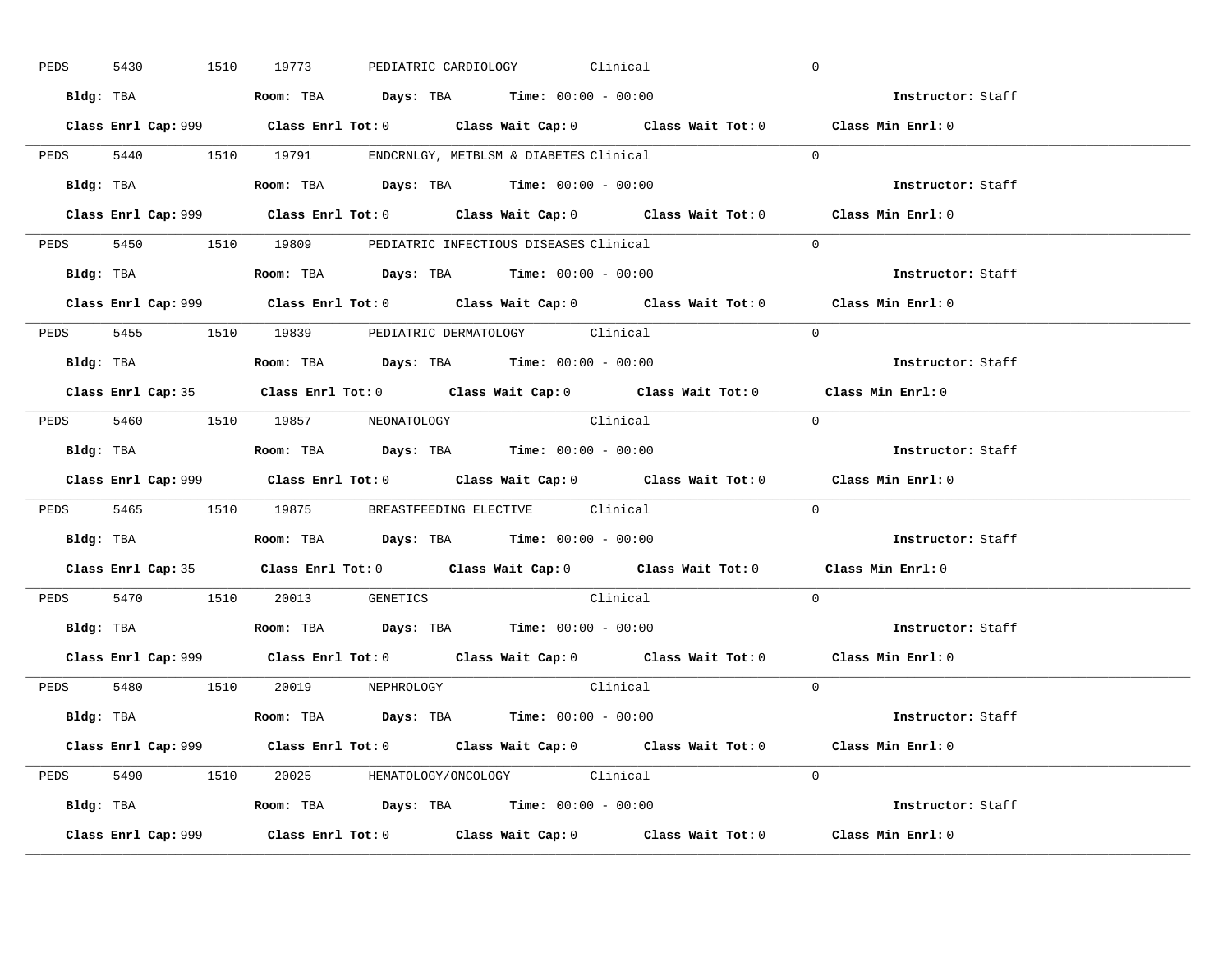### Report ID: SR201 **University of Pittsburgh** Page No. 383 of 464 **Schedule of Classes for Fall Term 2021-2022** Run Date: 12/16/2020 **Four Week - Sixth** Run Time: 22:30:21

# **School of Medicine - Pediatrics - Subject: Pediatrics**

| Subject Catalog Nbr Section Class Nbr | Course Title                                                                                       | Component | Units<br>Topics   |
|---------------------------------------|----------------------------------------------------------------------------------------------------|-----------|-------------------|
| 5491<br>PEDS<br>1060                  | 21104<br>NEONATOLOGY                                                                               | Clinical  | $\Omega$          |
| Bldg: TBA                             | Room: TBA Days: TBA Time: TBA                                                                      |           | Instructor: Staff |
|                                       | Class Enrl Cap: 200 Class Enrl Tot: 0 Class Wait Cap: 0 Class Wait Tot: 0 Class Min Enrl: 0        |           |                   |
|                                       | PEDS 5500 1510 20079 EMERGENCY PEDIATRICS Clinical                                                 |           | $\bigcap$         |
|                                       | Bldg: TBA                   Room: TBA        Days: TBA        Time: $00:00 - 00:00$                |           | Instructor: Staff |
|                                       | Class Enrl Cap: 999 Class Enrl Tot: 0 Class Wait Cap: 0 Class Wait Tot: 0 Class Min Enrl: 0        |           |                   |
| 5510 1510<br>PEDS                     | 20103 PEDIATRIC GASTROENTEROLOGY Clinical                                                          |           | $\Omega$          |
| Bldg: TBA                             | Room: TBA $Days:$ TBA $Time: 00:00 - 00:00$                                                        |           | Instructor: Staff |
|                                       | Class Enrl Cap: 999 Class Enrl Tot: 0 Class Wait Cap: 0 Class Wait Tot: 0 Class Min Enrl: 0        |           |                   |
|                                       | PEDS 5520 1510 20115 DEVELOPMENTAL PEDIATRICS Clinical                                             |           | $\Omega$          |
|                                       | Bldg: TBA                   Room: TBA         Days: TBA         Time: 00:00 - 00:00                |           | Instructor: Staff |
|                                       | Class Enrl Cap: 999 Class Enrl Tot: 0 Class Wait Cap: 0 Class Wait Tot: 0 Class Min Enrl: 0        |           |                   |
|                                       | PEDS 5521 1900 24694 TRIPLE BOARD PEDIATRICS Clinical                                              |           | $\Omega$          |
| Bldg: TO BE ARRANGED                  | Room: TBA $Days:$ TBA $Time:$ 00:00 - 00:00                                                        |           | Instructor: Staff |
|                                       | Class Enrl Cap: 35 Class Enrl Tot: 0 Class Wait Cap: 0 Class Wait Tot: 0 Class Min Enrl: 0         |           |                   |
| PEDS                                  | 5530 1510 20127 POISON CENTER Practicum                                                            |           | $\Omega$          |
|                                       | Bldg: TBA                   Room: TBA         Days: TBA         Time: $00:00 - 00:00$              |           | Instructor: Staff |
|                                       | Class Enrl Cap: 999 Class Enrl Tot: 0 Class Wait Cap: 0 Class Wait Tot: 0 Class Min Enrl: 0        |           |                   |
|                                       | PEDS 5540 1510 20145 PEDIATRIC PULMONOLOGY Clinical                                                |           | $\Omega$          |
|                                       | <b>Bldg:</b> TBA <b>ROOM:</b> TBA <b>Days:</b> TBA <b>Time:</b> $00:00 - 00:00$                    |           | Instructor: Staff |
|                                       | Class Enrl Cap: 999 Class Enrl Tot: 0 Class Wait Cap: 0 Class Wait Tot: 0 Class Min Enrl: 0        |           |                   |
| 5550<br>1510<br>PEDS                  | 20163 ADOLESCENT MEDICINE Clinical                                                                 |           | $\Omega$          |
|                                       | Bldg: TBA                        Room: TBA          Days: TBA         Time: $00:00 - 00:00$        |           | Instructor: Staff |
| Class Enrl Cap: 999                   | Class Enrl Tot: 0 $\qquad$ Class Wait Cap: 0 $\qquad$ Class Wait Tot: 0 $\qquad$ Class Min Enrl: 0 |           |                   |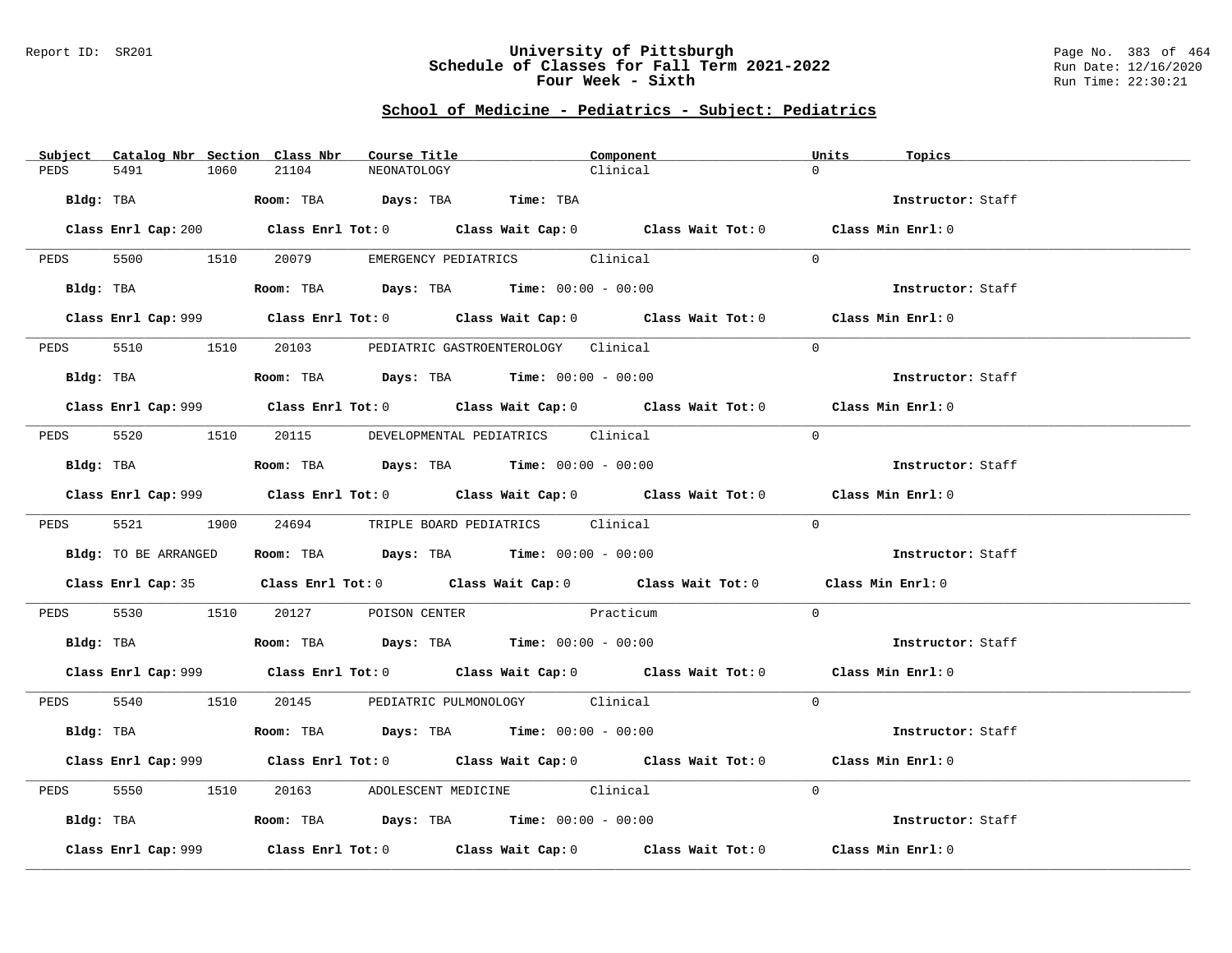| PEDS | 5560<br>1510         | Clinical<br>19485<br>AMBULATORY PEDIATRICS                                                  | $\overline{0}$                |
|------|----------------------|---------------------------------------------------------------------------------------------|-------------------------------|
|      | Bldg: TBA            | <b>Room:</b> TBA $Days: TBA$ <b>Time:</b> $00:00 - 00:00$                                   | Instructor: Staff             |
|      |                      | Class Enrl Cap: 999 Class Enrl Tot: 0 Class Wait Cap: 0 Class Wait Tot: 0 Class Min Enrl: 0 |                               |
|      |                      | PEDS 5570 1510 19491 ADOLSCNT AND YOUNG ADLT MEDICNClinical                                 | $\Omega$                      |
|      | Bldg: TBA            | Room: TBA $Days:$ TBA $Time: 00:00 - 00:00$                                                 | Instructor: Staff             |
|      |                      | Class Enrl Cap: 999 Class Enrl Tot: 0 Class Wait Cap: 0 Class Wait Tot: 0 Class Min Enrl: 0 |                               |
| PEDS |                      | 5580 1510 19503 SCHOOL HEALTH Clinical                                                      | $\Omega$                      |
|      | Bldg: TBA            | Room: TBA $Days:$ TBA $Time: 00:00 - 00:00$                                                 | Instructor: Staff             |
|      |                      | Class Enrl Cap: 999 Class Enrl Tot: 0 Class Wait Cap: 0 Class Wait Tot: 0 Class Min Enrl: 0 |                               |
|      |                      | PEDS 5650 1510 20181 INDIVIDUALIZED CLINICAL COURSELecture                                  | $\Omega$                      |
|      | Bldg: TBA            | Room: TBA $Days:$ TBA $Time: 00:00 - 00:00$                                                 | Instructor: Staff             |
|      |                      | Class Enrl Cap: 35 Class Enrl Tot: 0 Class Wait Cap: 0 Class Wait Tot: 0 Class Min Enrl: 0  |                               |
| PEDS |                      | 5720 1510 20199 MOLECULAR MEDICINE (ILS) Lecture                                            | $\overline{0}$                |
|      | Bldg: TBA            | <b>Room:</b> TBA $Days: TBA$ <b>Time:</b> $00:00 - 00:00$                                   | Instructor: Staff             |
|      |                      | Class Enrl Cap: 999 Class Enrl Tot: 0 Class Wait Cap: 0 Class Wait Tot: 0 Class Min Enrl: 0 |                               |
|      |                      | PEDS 5750 1900 28630 GET READY FOR RESIDENCY Clinical                                       | $\Omega$                      |
|      | Bldg: TO BE ARRANGED | Room: TBA $Days:$ TBA $Time: 00:00 - 00:00$                                                 | Instructor: Fontenot, Amber L |
|      |                      |                                                                                             | Kirk, Kimberly Ann            |
|      |                      | Class Enrl Cap: 35 Class Enrl Tot: 0 Class Wait Cap: 0 Class Wait Tot: 0 Class Min Enrl: 0  |                               |
|      |                      | PEDS 5845 1510 20223 PEDIATRIC RESEARCH Directed Studies 0                                  |                               |
|      | Bldg: TBA            | Room: TBA $Days:$ TBA $Time: 00:00 - 00:00$                                                 | Instructor: Staff             |
|      |                      | Class Enrl Cap: 35 Class Enrl Tot: 0 Class Wait Cap: 0 Class Wait Tot: 0 Class Min Enrl: 0  |                               |
| PEDS | 5899 7               | 1225 23987 INDEPENDENT STUDY PEDIATRIC Independent Study 0                                  |                               |
|      | Bldg: TO BE ARRANGED | Room: TBA Days: TBA Time: $00:00 - 00:00$                                                   |                               |
|      |                      | Class Enrl Cap: 35 Class Enrl Tot: 0 Class Wait Cap: 0 Class Wait Tot: 0 Class Min Enrl: 0  |                               |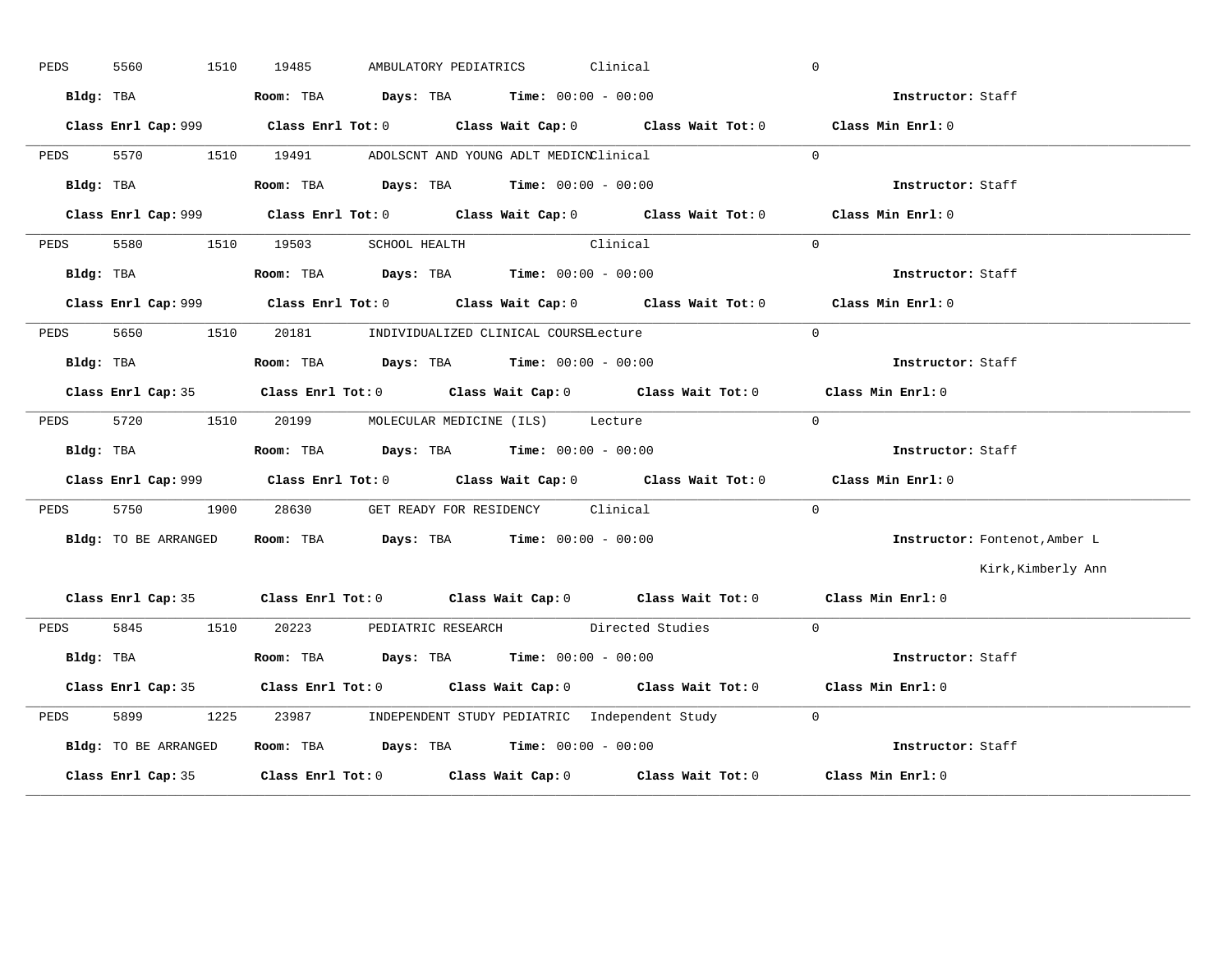### Report ID: SR201 **University of Pittsburgh** Page No. 385 of 464 **Schedule of Classes for Fall Term 2021-2022** Run Date: 12/16/2020 **Four Week - Sixth** Run Time: 22:30:21

# **School of Medicine - Pediatrics - Subject: Pediatrics**

| Subject   | Catalog Nbr Section Class Nbr |      |                   | Course Title                              | Component         | Units             | Topics            |
|-----------|-------------------------------|------|-------------------|-------------------------------------------|-------------------|-------------------|-------------------|
| PEDS      | 5900                          | 1510 | 20241             | EXTRAMURAL PEDIATRICS                     | Clinical          |                   |                   |
| Bldg: TBA |                               |      | Room: TBA         | <b>Time:</b> $00:00 - 00:00$<br>Days: TBA |                   |                   | Instructor: Staff |
|           | Class Enrl Cap: 35            |      | Class Enrl Tot: 0 | Class Wait Cap: 0                         | Class Wait Tot: 0 | Class Min Enrl: 0 |                   |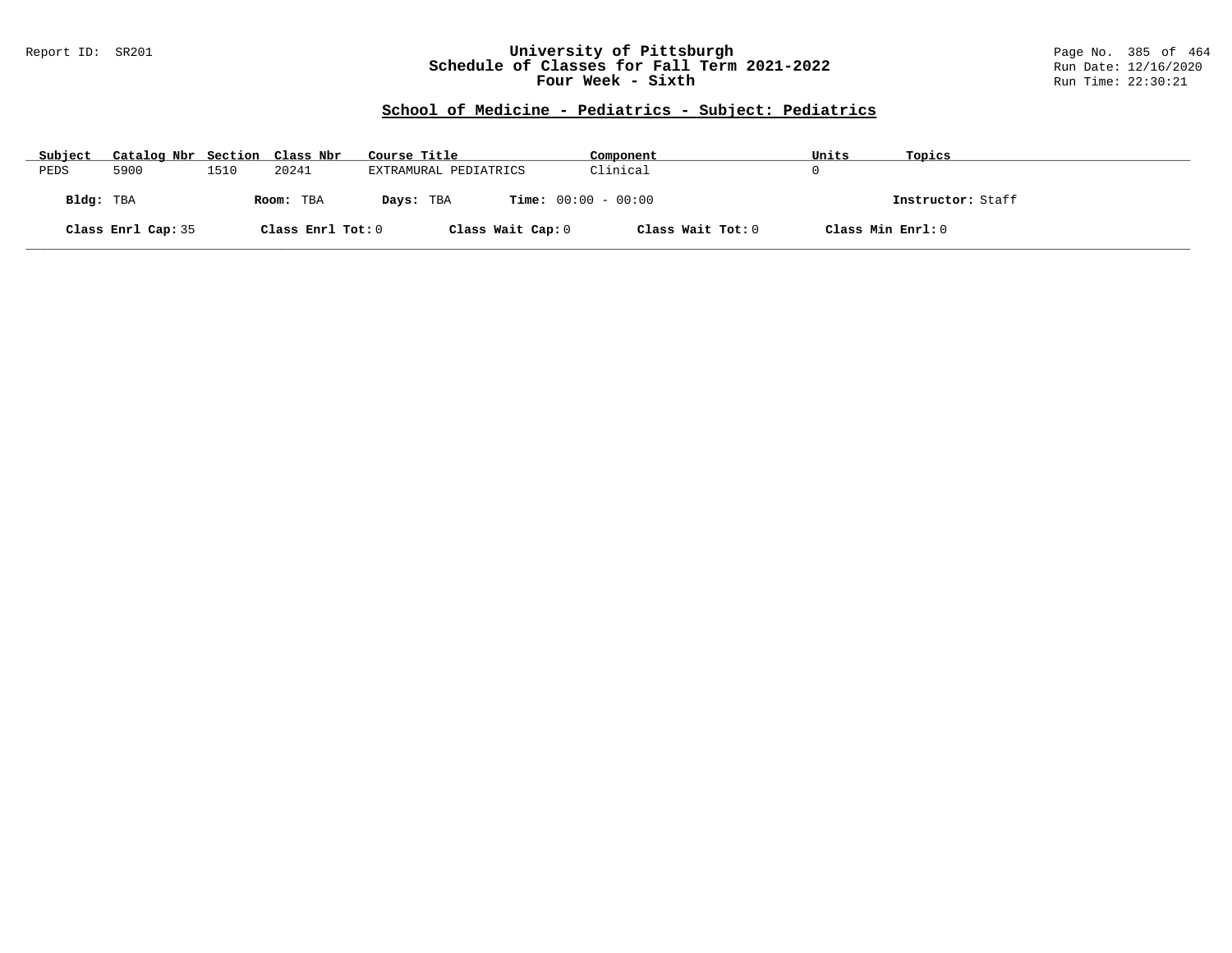### Report ID: SR201 **University of Pittsburgh University of Pittsburgh** Page No. 386 of 464 **Schedule of Classes for Fall Term 2021-2022** Page No. 386 of 464 **Schedule of Classes for Fall Term 2021-2022 Schedule of Classes for Fall Term 2021-2022** Run Date: 12/16/2020 **Four Week - Sixth** Run Time: 22:30:21

### **School of Medicine - Physical Medicine and Rehabilitation - Subject: Physical Medicine and Rehab**

| Subject | Catalog Nbr Section Class Nbr | Course Title                                                                                | Component                              |                    | Units<br>Topics   |  |
|---------|-------------------------------|---------------------------------------------------------------------------------------------|----------------------------------------|--------------------|-------------------|--|
| PMDREH  | 5410<br>1510                  | 20253                                                                                       | REHABILITATION SUB-INTERNSHIP Clinical |                    | $\Omega$          |  |
|         | Bldg: TO BE ARRANGED          | Room: TBA $\rule{1em}{0.15mm}$ Days: TBA Time: $00:00 - 00:00$                              |                                        |                    | Instructor: Staff |  |
|         |                               | Class Enrl Cap: 35 Class Enrl Tot: 0 Class Wait Cap: 0 Class Wait Tot: 0 Class Min Enrl: 0  |                                        |                    |                   |  |
|         |                               | PMDREH 5450 1510 20259 REHABLTTN MEDICL CLERKSHIP Clinical                                  |                                        |                    | $\Omega$          |  |
|         | Bldg: TO BE ARRANGED          | Room: TBA $Days:$ TBA $Time: 00:00 - 00:00$                                                 |                                        |                    | Instructor: Staff |  |
|         |                               | Class Enrl Cap: 999 Class Enrl Tot: 0 Class Wait Cap: 0 Class Wait Tot: 0 Class Min Enrl: 0 |                                        |                    |                   |  |
|         |                               | PMDREH 5460 1510 20265 PED PHYSCL MED/REHAB-INPATIENTClinical                               |                                        |                    | $\Omega$          |  |
|         | Bldg: TO BE ARRANGED          | Room: TBA $\rule{1em}{0.15mm}$ Days: TBA Time: $00:00 - 00:00$                              |                                        |                    | Instructor: Staff |  |
|         |                               | Class Enrl Cap: 999 Class Enrl Tot: 0 Class Wait Cap: 0 Class Wait Tot: 0 Class Min Enrl: 0 |                                        |                    |                   |  |
|         |                               | PMDREH 5461 1510 20271 PED PHYSCL MED/REHAB-OUTPATNT Clinical                               |                                        |                    | $\Omega$          |  |
|         | Bldg: TO BE ARRANGED          | Room: TBA $\rule{1em}{0.15mm}$ Days: TBA $\rule{1.5mm}{0.15mm}$ Time: $00:00 - 00:00$       |                                        |                    | Instructor: Staff |  |
|         |                               | Class Enrl Cap: 999 Class Enrl Tot: 0 Class Wait Cap: 0 Class Wait Tot: 0 Class Min Enrl: 0 |                                        |                    |                   |  |
|         |                               | PMDREH 5465 1510 20289 DISABILITIES CLERKSHIP Clinical                                      |                                        |                    | $\Omega$          |  |
|         | Bldg: TO BE ARRANGED          | Room: TBA $Days:$ TBA $Time: 00:00 - 00:00$                                                 |                                        |                    | Instructor: Staff |  |
|         |                               | Class Enrl Cap: 35 Class Enrl Tot: 0 Class Wait Cap: 0 Class Wait Tot: 0 Class Min Enrl: 0  |                                        |                    |                   |  |
| PMDREH  | 5650                          | 1900 23929 INDIVIDUALIZED CLINICAL COURSEDirected Studies 0                                 |                                        |                    |                   |  |
|         | Bldg: TO BE ARRANGED          | Room: TBA $\rule{1em}{0.15mm}$ Days: TBA $\rule{1.15mm}]{0.15mm}$ Time: $00:00 - 00:00$     |                                        |                    | Instructor: Staff |  |
|         |                               | Class Enrl Cap: 35 Class Enrl Tot: 0 Class Wait Cap: 0 Class Wait Tot: 0 Class Min Enrl: 0  |                                        |                    |                   |  |
|         |                               | PMDREH 5810 1510 20301 PM&R RESEARCH                                                        |                                        | Directed Studies 0 |                   |  |
|         | Bldg: TO BE ARRANGED          | Room: TBA $\rule{1em}{0.15mm}$ Days: TBA Time: $00:00 - 00:00$                              |                                        |                    | Instructor: Staff |  |
|         |                               | Class Enrl Cap: 35 Class Enrl Tot: 0 Class Wait Cap: 0 Class Wait Tot: 0 Class Min Enrl: 0  |                                        |                    |                   |  |
| PMDREH  | 5899 7                        | 1900 23833 IND STDY IN PHYSCL MED & REHABIndependent Study 0                                |                                        |                    |                   |  |
|         | Bldg: TO BE ARRANGED          | Room: TBA $\rule{1em}{0.15mm}$ Days: TBA $\rule{1.5mm}{0.15mm}$ Time: $00:00 - 00:00$       |                                        |                    | Instructor: Staff |  |
|         |                               | Class Enrl Cap: 35 Class Enrl Tot: 0 Class Wait Cap: 0 Class Wait Tot: 0 Class Min Enrl: 0  |                                        |                    |                   |  |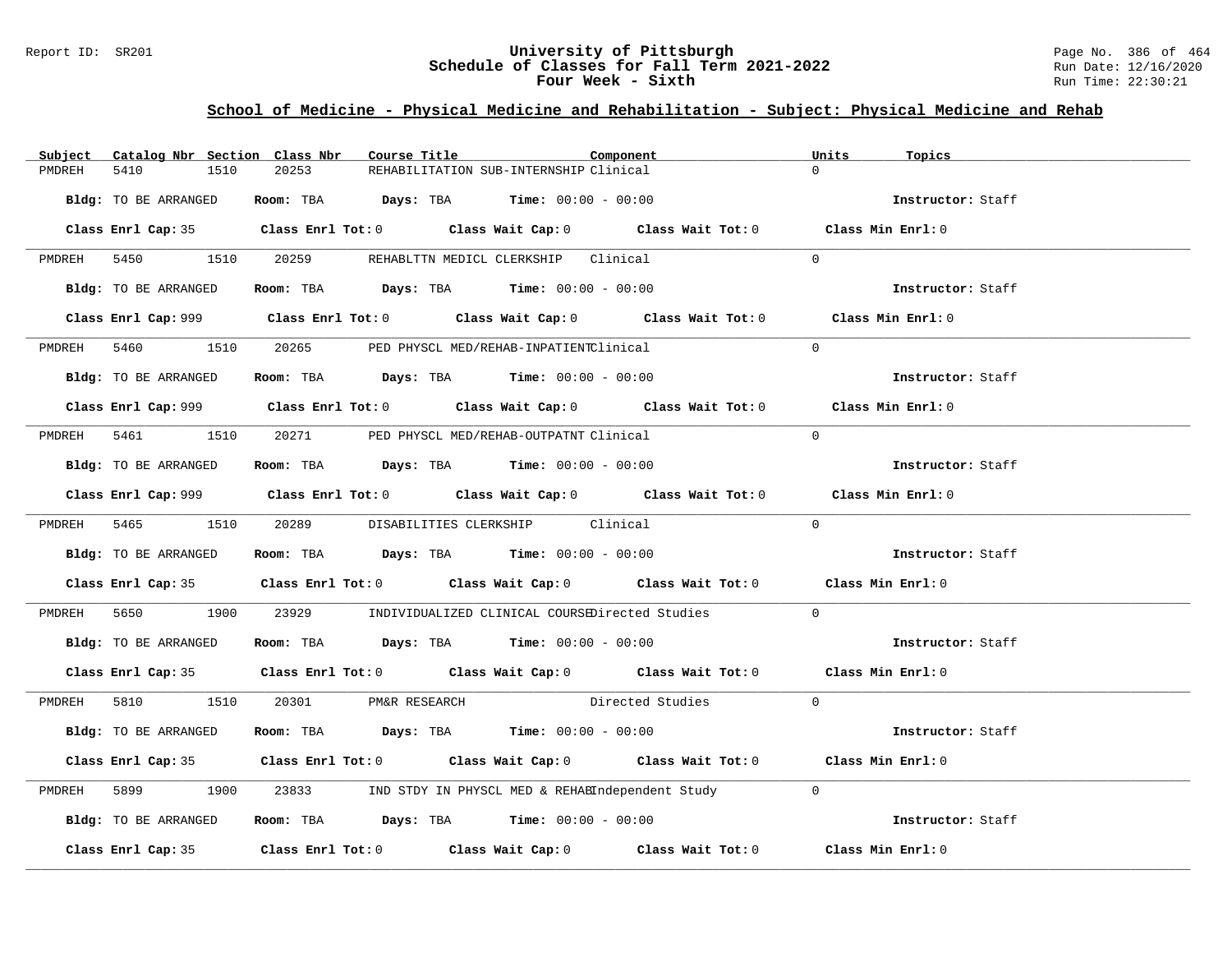| PMDREH | 5900                 | 1510 | 20307             | EXTRAMURAL PHYSCL MED & REHAB Clinical |                              |                   |                   |  |
|--------|----------------------|------|-------------------|----------------------------------------|------------------------------|-------------------|-------------------|--|
|        | Bldg: TO BE ARRANGED |      | Room: TBA         | Days: TBA                              | <b>Time:</b> $00:00 - 00:00$ |                   | Instructor: Staff |  |
|        | Class Enrl Cap: 35   |      | Class Enrl Tot: 0 |                                        | Class Wait Cap: 0            | Class Wait Tot: 0 | Class Min Enrl: 0 |  |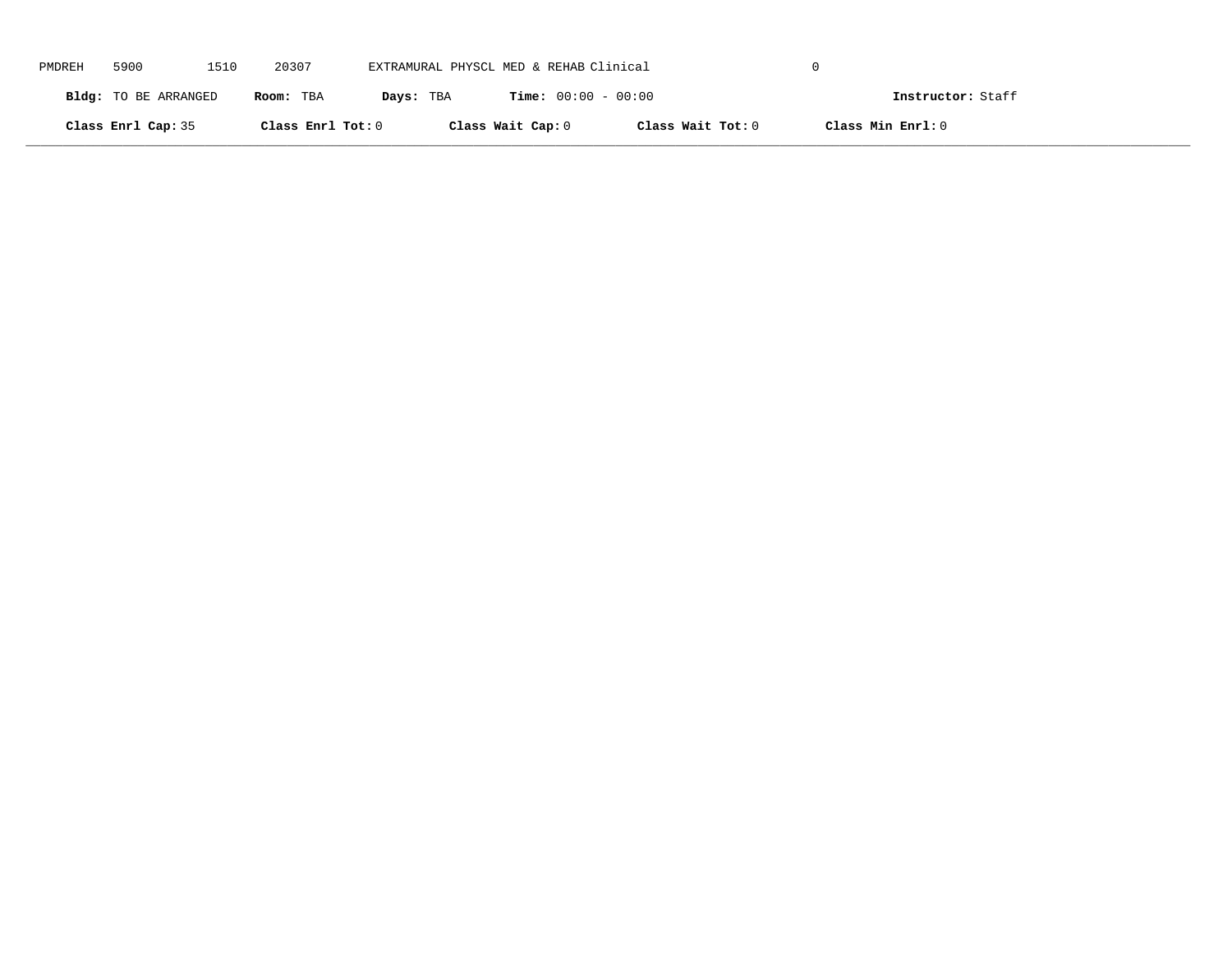#### Report ID: SR201 **University of Pittsburgh** Page No. 388 of 464 **Schedule of Classes for Fall Term 2021-2022** Run Date: 12/16/2020 **Four Week - Sixth** Run Time: 22:30:21

# **School of Medicine - Psychiatry - Subject: Psychiatry**

| Subject<br>Catalog Nbr Section Class Nbr | Course Title                                                                                | Component | Units<br>Topics   |
|------------------------------------------|---------------------------------------------------------------------------------------------|-----------|-------------------|
| 5345<br>PSYC<br>1510                     | 20313<br>CLINICAL NEUROSCIENCE REPEAT Clinical                                              |           | $\Omega$          |
| Bldg: TO BE ARRANGED                     | Room: TBA $Days: TBA$ Time: $00:00 - 00:00$                                                 |           | Instructor: Staff |
|                                          | Class Enrl Cap: 35 Class Enrl Tot: 0 Class Wait Cap: 0 Class Wait Tot: 0 Class Min Enrl: 0  |           |                   |
| PSYC                                     | 5366 1900 28614 PSYCHIATRY CLERKSHIP Clinical                                               |           | $\Omega$          |
| Bldg: TO BE ARRANGED                     | Room: TBA $Days:$ TBA $Time: 00:00 - 00:00$                                                 |           | Instructor: Staff |
|                                          | Class Enrl Cap: 35 Class Enrl Tot: 0 Class Wait Cap: 0 Class Wait Tot: 0 Class Min Enrl: 0  |           |                   |
| PSYC                                     | 5410 1510 20346 ACTNG INTERNSHIP IN PSYCHIATRYClinical                                      |           | $\Omega$          |
| Bldg: TBA                                | <b>Room:</b> TBA $Days:$ TBA $Time: 00:00 - 00:00$                                          |           | Instructor: Staff |
|                                          | Class Enrl Cap: 35 Class Enrl Tot: 0 Class Wait Cap: 0 Class Wait Tot: 0 Class Min Enrl: 0  |           |                   |
| PSYC                                     | 5411 1510 20358 ADOLESCENT PSYC ACTING INTERN Clinical                                      |           | $\Omega$          |
| Bldg: TBA                                | Room: TBA $Days:$ TBA Time: $00:00 - 00:00$                                                 |           | Instructor: Staff |
|                                          | Class Enrl Cap: 999 Class Enrl Tot: 0 Class Wait Cap: 0 Class Wait Tot: 0 Class Min Enrl: 0 |           |                   |
|                                          | PSYC 5412 1510 20370 TRIPLE BOARD ACTING INTERNSHIRClinical                                 |           | $\Omega$          |
| Bldg: TBA                                | Room: TBA $Days:$ TBA $Time: 00:00 - 00:00$                                                 |           | Instructor: Staff |
|                                          | Class Enrl Cap: 35 Class Enrl Tot: 0 Class Wait Cap: 0 Class Wait Tot: 0 Class Min Enrl: 0  |           |                   |
| 5415<br>PSYC                             | 1510   20382   INTRO TO CLINICAL PSYCHIATRY Clinical                                        |           | $\Omega$          |
| Bldg: TBA                                | Room: TBA $Days: TBA$ Time: $00:00 - 00:00$                                                 |           | Instructor: Staff |
|                                          | Class Enrl Cap: 35 Class Enrl Tot: 0 Class Wait Cap: 0 Class Wait Tot: 0 Class Min Enrl: 0  |           |                   |
|                                          | PSYC 5420 1510 20400 PSYCHIATRIC EMERGENCY SERVICESClinical                                 |           | $\Omega$          |
|                                          | Bldg: TBA                   Room: TBA         Days: TBA        Time: 00:00 - 00:00          |           | Instructor: Staff |
|                                          | Class Enrl Cap: 999 Class Enrl Tot: 0 Class Wait Cap: 0 Class Wait Tot: 0                   |           | Class Min Enrl: 0 |
| 5425<br>PSYC                             | 1510 19515 MGT OF PSYCHIATRIC ILLNESSES Clinical                                            |           | $\Omega$          |
|                                          | Bldg: TBA                   Room: TBA         Days: TBA         Time: $00:00 - 00:00$       |           | Instructor: Staff |
| Class Enrl Cap: 35                       | Class Enrl Tot: $0$ Class Wait Cap: $0$ Class Wait Tot: $0$ Class Min Enrl: $0$             |           |                   |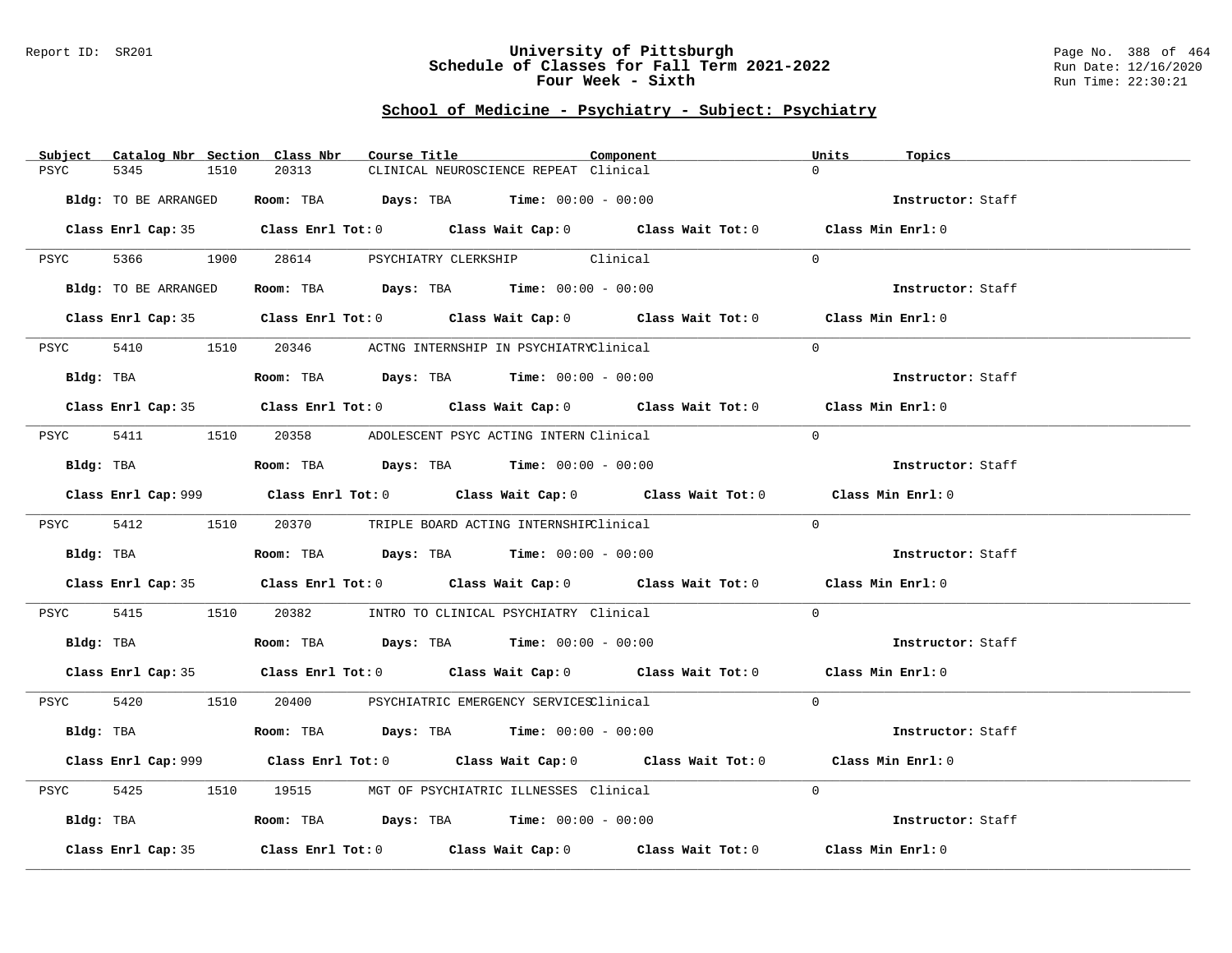| PSYC      | 1510<br>5430       | PEDIATRIC PSYCHIATRY<br>20412                                                               | Clinical          |                   | $\overline{0}$                |
|-----------|--------------------|---------------------------------------------------------------------------------------------|-------------------|-------------------|-------------------------------|
|           |                    | Bldg: TBA                     Room: TBA         Days: TBA         Time: 00:00 - 00:00       |                   |                   | Instructor: Staff             |
|           |                    | Class Enrl Cap: 999 Class Enrl Tot: 0 Class Wait Cap: 0 Class Wait Tot: 0 Class Min Enrl: 0 |                   |                   |                               |
|           |                    | PSYC 5441 1510 20430 OUTPATIENT ADOLSCNT PSYCHIATRYClinical                                 |                   |                   | $\Omega$                      |
| Bldg: TBA |                    | <b>Room:</b> TBA $Days:$ TBA $Time: 00:00 - 00:00$                                          |                   |                   | Instructor: Staff             |
|           |                    | Class Enrl Cap: 999 Class Enrl Tot: 0 Class Wait Cap: 0 Class Wait Tot: 0 Class Min Enrl: 0 |                   |                   |                               |
|           |                    | PSYC 5442 1510 19527 ADV OUTPATIENT CHLD & ADOLSCNTClinical 0                               |                   |                   |                               |
|           |                    | Bldg: TBA                     Room: TBA         Days: TBA         Time: 00:00 - 00:00       |                   |                   | Instructor: Staff             |
|           |                    | Class Enrl Cap: 999 Class Enrl Tot: 0 Class Wait Cap: 0 Class Wait Tot: 0 Class Min Enrl: 0 |                   |                   |                               |
|           |                    | PSYC 5443 1510 19533 SEX ABUSE OF CHLDREN & ADLSCNTClinical                                 |                   | $\sim$ 0          |                               |
|           |                    | Bldg: TBA                   Room: TBA         Days: TBA        Time: $00:00 - 00:00$        |                   |                   | Instructor: Staff             |
|           |                    | Class Enrl Cap: 999 Class Enrl Tot: 0 Class Wait Cap: 0 Class Wait Tot: 0 Class Min Enrl: 0 |                   |                   |                               |
|           |                    | PSYC 5448 1510 20448 INTRO TO GERIATRIC PSYCHIATRY Clinical                                 |                   |                   | $\overline{0}$                |
|           |                    | Bldg: TBA                   Room: TBA         Days: TBA        Time: $00:00 - 00:00$        |                   |                   | Instructor: Staff             |
|           |                    | Class Enrl Cap: 35 Class Enrl Tot: 0 Class Wait Cap: 0 Class Wait Tot: 0                    |                   |                   | Class Min Enrl: 0             |
|           |                    | PSYC 5450 1510 20466 GERIATRIC PSYCHIATRY Clinical 0                                        |                   |                   |                               |
|           |                    | Bldg: TBA                        Room: TBA         Days: TBA         Time: $00:00 - 00:00$  |                   |                   | Instructor: Staff             |
|           |                    | Class Enrl Cap: 999 Class Enrl Tot: 0 Class Wait Cap: 0 Class Wait Tot: 0 Class Min Enrl: 0 |                   |                   |                               |
|           |                    | PSYC 5455 1510 19545 EMERGENCY PSYCHIATRY Clinical                                          |                   |                   | $\Omega$                      |
|           |                    | Bldg: TBA                   Room: TBA        Days: TBA        Time: 00:00 - 00:00           |                   |                   | Instructor: Staff             |
|           |                    | Class Enrl Cap: 999 Class Enrl Tot: 0 Class Wait Cap: 0 Class Wait Tot: 0                   |                   |                   | Class Min Enrl: 0             |
|           |                    | PSYC 5458 1510 20478 PSYCHIATRIC ASSESSMENT Clinical                                        |                   |                   | $\Omega$                      |
|           |                    | Bldg: TBA                   Room: TBA        Days: TBA        Time: 00:00 - 00:00           |                   |                   | Instructor: Staff             |
|           |                    | Class Enrl Cap: 35 Class Enrl Tot: 0 Class Wait Cap: 0 Class Wait Tot: 0 Class Min Enrl: 0  |                   |                   |                               |
|           |                    | PSYC 5459 1230 22863 NEUROSCIENCE AT THE BEDSIDE Clinical                                   |                   |                   | $\Omega$                      |
|           |                    | Bldg: TO BE ARRANGED Room: TBA Days: TBA Time: 00:00 - 00:00                                |                   |                   | Instructor: Fontenot, Amber L |
|           |                    |                                                                                             |                   |                   | Kirk, Kimberly Ann            |
|           | Class Enrl Cap: 35 | $Class$ $Enr1$ $Tot: 0$                                                                     | Class Wait Cap: 0 | Class Wait Tot: 0 | Class Min Enrl: 0             |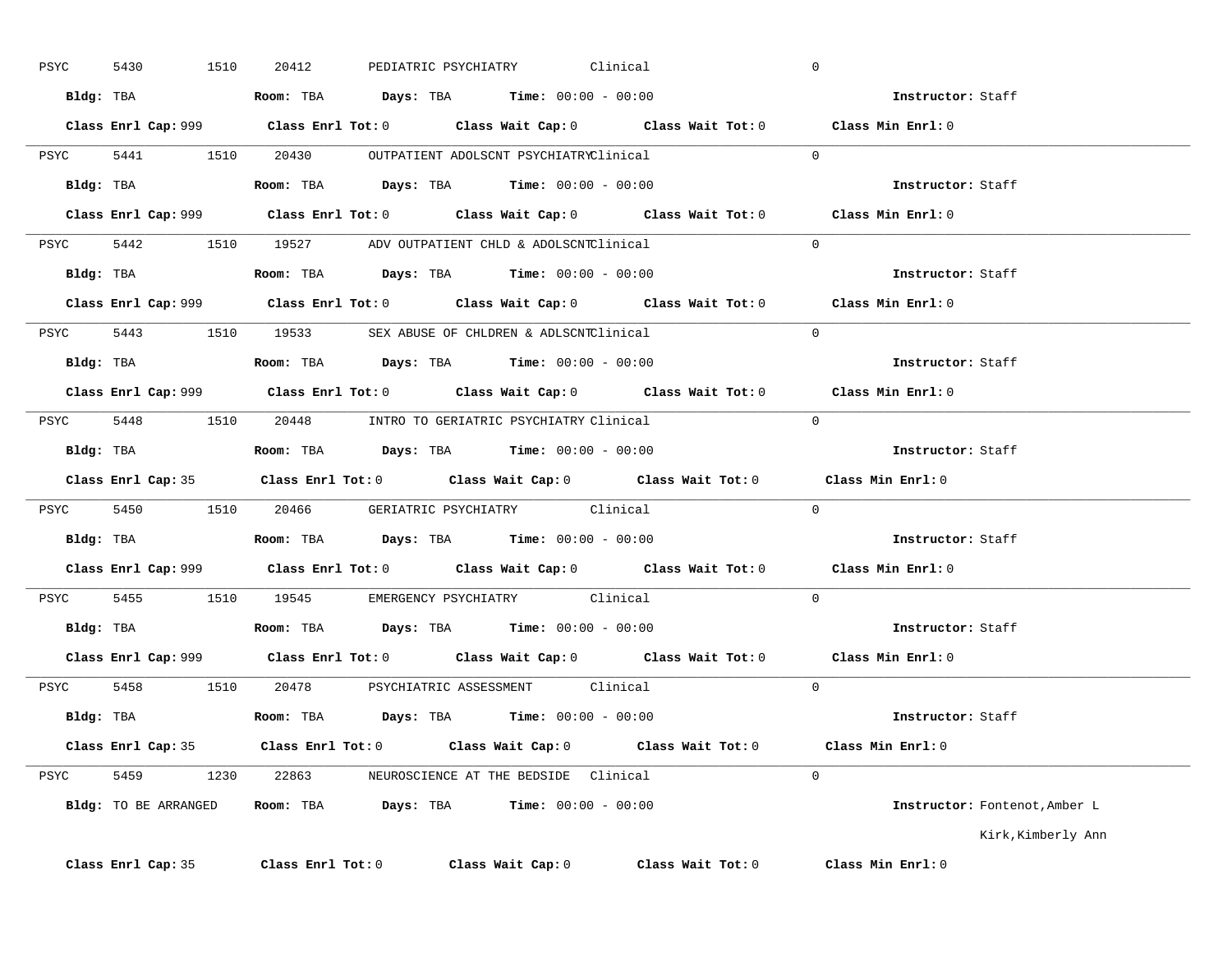| PSYC | 5460                 | 1510 | 20484 | CONSULTATION & LIAISON PSYCH Clinical                                                          |                                                                                             | $\Omega$                      |
|------|----------------------|------|-------|------------------------------------------------------------------------------------------------|---------------------------------------------------------------------------------------------|-------------------------------|
|      | Bldg: TBA            |      |       | Room: TBA $Days: TBA$ Time: $00:00 - 00:00$                                                    |                                                                                             | Instructor: Staff             |
|      |                      |      |       |                                                                                                |                                                                                             | Class Min Enrl: 0             |
| PSYC | 5462                 |      |       | 1510  20490  PSYCHIATRY AND FAMILY MEDICINEClinical                                            |                                                                                             | $\Omega$                      |
|      | Bldg: TBA            |      |       | Room: TBA $\rule{1em}{0.15mm}$ Days: TBA $\rule{1.5mm}{0.15mm}$ Time: $00:00 - 00:00$          |                                                                                             | Instructor: Staff             |
|      |                      |      |       |                                                                                                | Class Enrl Cap: 35 Class Enrl Tot: 0 Class Wait Cap: 0 Class Wait Tot: 0 Class Min Enrl: 0  |                               |
|      |                      |      |       | PSYC 5465 1510 20502 COMMUNITY PSYCHIATRY Clinical                                             |                                                                                             | $\Omega$                      |
|      | Bldg: TBA            |      |       | <b>Room:</b> TBA $\qquad \qquad$ <b>Days:</b> TBA $\qquad \qquad$ <b>Time:</b> $00:00 - 00:00$ |                                                                                             | Instructor: Staff             |
|      |                      |      |       |                                                                                                | Class Enrl Cap: 35 Class Enrl Tot: 0 Class Wait Cap: 0 Class Wait Tot: 0 Class Min Enrl: 0  |                               |
|      |                      |      |       | PSYC 5468 1060 25982 INTEGED CARE ACROSS LIFESPAN Clinical                                     |                                                                                             | $\Omega$                      |
|      |                      |      |       | Bldg: TBA                    Room: TBA        Days: TBA        Time: TBA                       |                                                                                             | Instructor: Fontenot, Amber L |
|      |                      |      |       |                                                                                                |                                                                                             | Kirk,Kimberly Ann             |
|      |                      |      |       |                                                                                                | Class Enrl Cap: 35 Class Enrl Tot: 0 Class Wait Cap: 0 Class Wait Tot: 0                    | Class Min Enrl: 0             |
| PSYC |                      |      |       | 5471 1510 19551 MAYVIEW STATE HOSPITAL Clinical                                                |                                                                                             | $\Omega$                      |
|      |                      |      |       | Bldg: TBA                    Room: TBA         Days: TBA         Time: 00:00 - 00:00           |                                                                                             | Instructor: Staff             |
|      |                      |      |       |                                                                                                | Class Enrl Cap: 999 Class Enrl Tot: 0 Class Wait Cap: 0 Class Wait Tot: 0 Class Min Enrl: 0 |                               |
|      |                      |      |       | PSYC 5481 1510 19563 ADDICTIONS TREATMENT PROGRAM Clinical                                     |                                                                                             | $\Omega$                      |
|      |                      |      |       |                                                                                                |                                                                                             | Instructor: Staff             |
|      |                      |      |       |                                                                                                | Class Enrl Cap: 999 Class Enrl Tot: 0 Class Wait Cap: 0 Class Wait Tot: 0 Class Min Enrl: 0 |                               |
|      |                      |      |       | PSYC 5482 1510 19569 DUAL DIAG:MENTL & SUBS ABUSE Clinical                                     |                                                                                             | $\Omega$                      |
|      |                      |      |       | Bldg: TBA                    Room: TBA          Days: TBA         Time: 00:00 - 00:00          |                                                                                             | Instructor: Staff             |
|      |                      |      |       |                                                                                                | Class Enrl Cap: 999 Class Enrl Tot: 0 Class Wait Cap: 0 Class Wait Tot: 0 Class Min Enrl: 0 |                               |
| PSYC |                      |      |       | 5483 1230 22871 ADDICTION MED DUAL DIAGNOSIS Clinical                                          |                                                                                             | $\Omega$                      |
|      | Bldg: TO BE ARRANGED |      |       | Room: TBA $Days:$ TBA $Time: 00:00 - 00:00$                                                    |                                                                                             | Instructor: Fontenot, Amber L |
|      |                      |      |       |                                                                                                |                                                                                             | Kirk, Kimberly Ann            |
|      | Class Enrl Cap: 35   |      |       |                                                                                                | Class Enrl Tot: 0 Class Wait Cap: 0 Class Wait Tot: 0                                       | Class Min Enrl: 0             |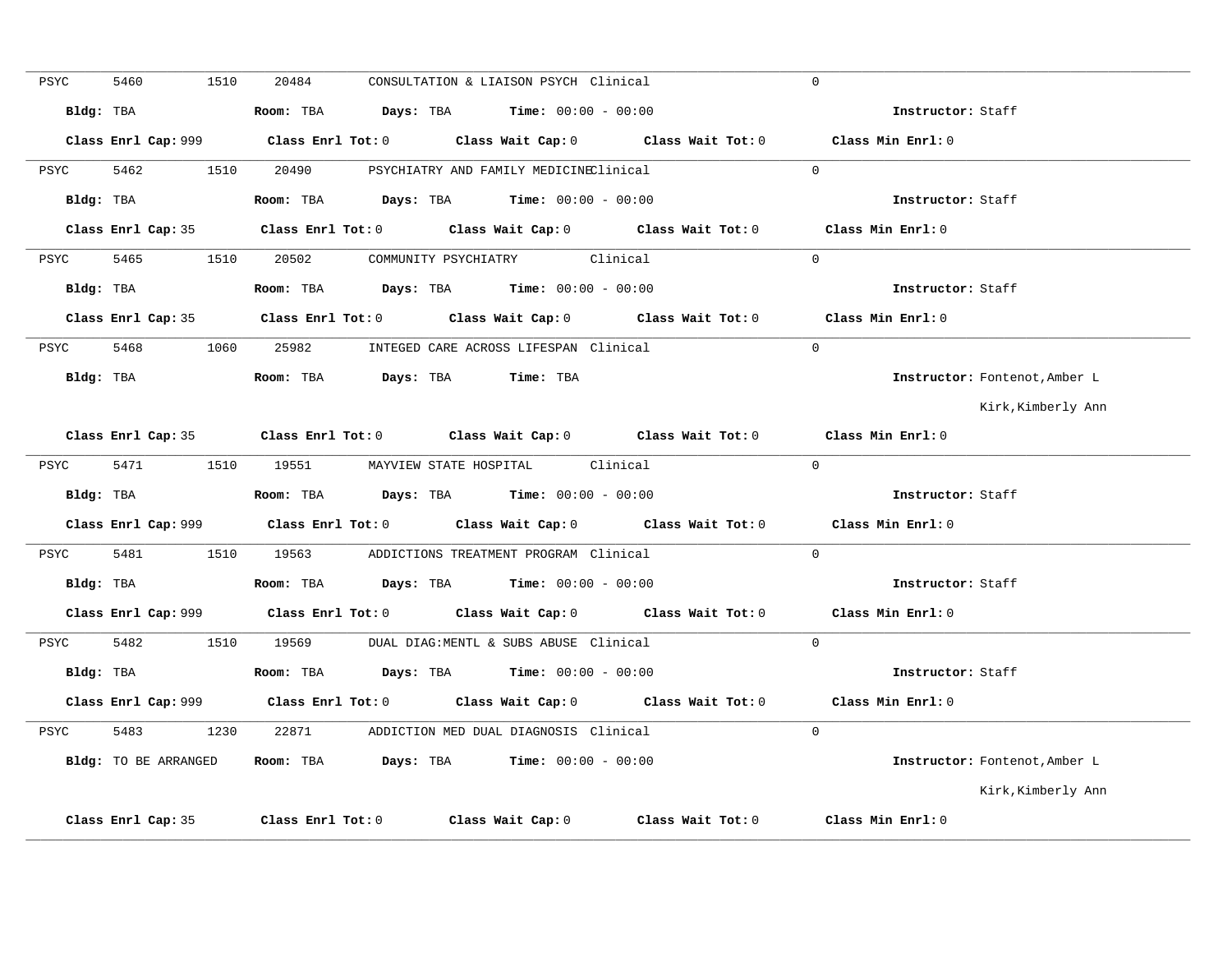#### Report ID: SR201 **University of Pittsburgh** Page No. 391 of 464 **Schedule of Classes for Fall Term 2021-2022** Run Date: 12/16/2020 **Four Week - Sixth** Run Time: 22:30:21

### **School of Medicine - Psychiatry - Subject: Psychiatry**

| Subject |                      |      | Catalog Nbr Section Class Nbr | Course Title                                                                          |                                        | Component                                                                                   | Units    | Topics                        |
|---------|----------------------|------|-------------------------------|---------------------------------------------------------------------------------------|----------------------------------------|---------------------------------------------------------------------------------------------|----------|-------------------------------|
| PSYC    | 5485                 | 1520 | 20508                         |                                                                                       | ADULT INTENSIVE OUTPATIENT PROClinical |                                                                                             | $\cap$   |                               |
|         | Bldg: TBA            |      |                               | Room: TBA $\rule{1em}{0.15mm}$ Days: TBA Time: $00:00 - 00:00$                        |                                        |                                                                                             |          | Instructor: Staff             |
|         | Class Enrl Cap: 35   |      |                               |                                                                                       |                                        | Class Enrl Tot: $0$ Class Wait Cap: $0$ Class Wait Tot: $0$ Class Min Enrl: $0$             |          |                               |
| PSYC    | 5500                 | 1510 |                               | 20514 NEUROBEHAVIORAL PSYCHIATRY Clinical                                             |                                        |                                                                                             | $\Omega$ |                               |
|         | Bldg: TBA            |      |                               | Room: TBA $\rule{1em}{0.15mm}$ Days: TBA Time: $00:00 - 00:00$                        |                                        |                                                                                             |          | Instructor: Staff             |
|         |                      |      |                               |                                                                                       |                                        | Class Enrl Cap: 999 Class Enrl Tot: 0 Class Wait Cap: 0 Class Wait Tot: 0 Class Min Enrl: 0 |          |                               |
| PSYC    | 5510                 | 1510 |                               | 20772 SLEEP AND ITS DISORDERS Clinical                                                |                                        |                                                                                             | $\Omega$ |                               |
|         |                      |      |                               | Bldg: TBA                   Room: TBA         Days: TBA         Time: $00:00 - 00:00$ |                                        |                                                                                             |          | Instructor: Staff             |
|         |                      |      |                               |                                                                                       |                                        | Class Enrl Cap: 999 Class Enrl Tot: 0 Class Wait Cap: 0 Class Wait Tot: 0 Class Min Enrl: 0 |          |                               |
| PSYC    | 5520                 |      |                               |                                                                                       |                                        | 1510 19581 BIOLOGICAL RHYTHMS Independent Study                                             | $\Omega$ |                               |
|         | Bldg: TBA            |      |                               | Room: TBA $Days:$ TBA $Time: 00:00 - 00:00$                                           |                                        |                                                                                             |          | Instructor: Staff             |
|         |                      |      |                               |                                                                                       |                                        | Class Enrl Cap: 35 Class Enrl Tot: 0 Class Wait Cap: 0 Class Wait Tot: 0 Class Min Enrl: 0  |          |                               |
| PSYC    | 5531                 |      |                               | 1510 19587 WOMEN'S MENTAL HEALTH Clinical                                             |                                        |                                                                                             | $\Omega$ |                               |
|         | Bldg: TBA            |      |                               | Room: TBA $Days:$ TBA $Time: 00:00 - 00:00$                                           |                                        |                                                                                             |          | Instructor: Staff             |
|         |                      |      |                               |                                                                                       |                                        | Class Enrl Cap: 35 Class Enrl Tot: 0 Class Wait Cap: 0 Class Wait Tot: 0 Class Min Enrl: 0  |          |                               |
| PSYC    | 5650                 | 1510 |                               | 20790 INDIVIDUALIZED CLINICAL COURSEClinical                                          |                                        |                                                                                             | $\Omega$ |                               |
|         | Bldg: TBA            |      |                               | Room: TBA $Days:$ TBA $Time: 00:00 - 00:00$                                           |                                        |                                                                                             |          | Instructor: Staff             |
|         |                      |      |                               |                                                                                       |                                        | Class Enrl Cap: 35 Class Enrl Tot: 0 Class Wait Cap: 0 Class Wait Tot: 0 Class Min Enrl: 0  |          |                               |
| PSYC    | 5750                 | 1900 | 28648                         |                                                                                       | GET READY FOR RESIDENCY Clinical       |                                                                                             | $\Omega$ |                               |
|         | Bldg: TO BE ARRANGED |      |                               | <b>Room:</b> TBA $\rho$ <b>Days:</b> TBA <b>Time:</b> $00:00 - 00:00$                 |                                        |                                                                                             |          | Instructor: Fontenot, Amber L |
|         |                      |      |                               |                                                                                       |                                        |                                                                                             |          | Kirk,Kimberly Ann             |
|         | Class Enrl Cap: 35   |      |                               |                                                                                       |                                        | Class Enrl Tot: $0$ Class Wait Cap: $0$ Class Wait Tot: $0$ Class Min Enrl: $0$             |          |                               |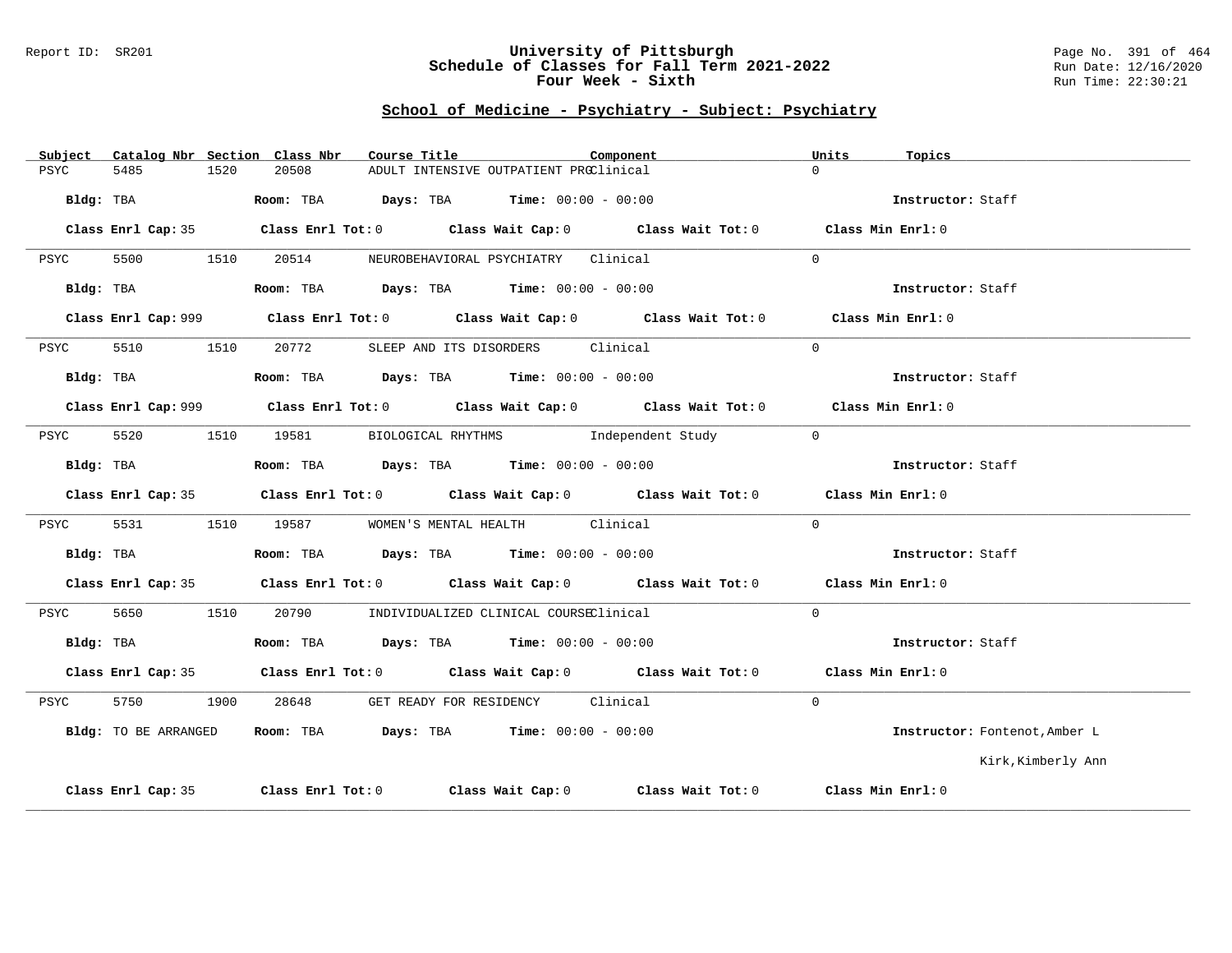#### Report ID: SR201 **University of Pittsburgh** Page No. 392 of 464 **Schedule of Classes for Fall Term 2021-2022** Run Date: 12/16/2020 **Four Week - Sixth** Run Time: 22:30:21

# **School of Medicine - Psychiatry - Subject: Psychiatry**

| Catalog Nbr Section Class Nbr<br>Subject | Course Title<br>Component                                                                          | Units<br>Topics   |
|------------------------------------------|----------------------------------------------------------------------------------------------------|-------------------|
| PSYC<br>5890<br>1510                     | 20808<br>CHLD & ADOLSCNT DEPRESSION RESClinical                                                    | $\Omega$          |
|                                          |                                                                                                    |                   |
| Bldg: TBA                                | Room: TBA $Days:$ TBA $Time: 00:00 - 00:00$                                                        | Instructor: Staff |
|                                          |                                                                                                    |                   |
|                                          | Class Enrl Cap: 999 Class Enrl Tot: 0 Class Wait Cap: 0 Class Wait Tot: 0 Class Min Enrl: 0        |                   |
|                                          |                                                                                                    |                   |
|                                          | PSYC 5892 1510 20814 PSYCHOPHYSIOLOGY Practicum                                                    | $\Omega$          |
|                                          |                                                                                                    |                   |
|                                          | Bldg: TBA                   Room: TBA        Days: TBA        Time: 00:00 - 00:00                  | Instructor: Staff |
|                                          |                                                                                                    |                   |
|                                          | Class Enrl Cap: 999 Class Enrl Tot: 0 Class Wait Cap: 0 Class Wait Tot: 0 Class Min Enrl: 0        |                   |
|                                          | 20820 NEUROPHARMACOLOGY Independent Study                                                          | $\Omega$          |
| 5893 1510<br>PSYC                        |                                                                                                    |                   |
| Bldg: TBA                                | Room: TBA $Days:$ TBA $Time: 00:00 - 00:00$                                                        | Instructor: Staff |
|                                          |                                                                                                    |                   |
|                                          | Class Enrl Cap: 35 Class Enrl Tot: 0 Class Wait Cap: 0 Class Wait Tot: 0 Class Min Enrl: 0         |                   |
|                                          |                                                                                                    |                   |
| PSYC                                     | 5894 1510 19599 PSYCHOPHAR OF MOOD DISORDERS Independent Study                                     | $\overline{0}$    |
|                                          |                                                                                                    |                   |
| Bldg: TBA                                | Room: TBA Days: TBA Time: $00:00 - 00:00$                                                          | Instructor: Staff |
|                                          |                                                                                                    |                   |
|                                          | Class Enrl Cap: 35 Class Enrl Tot: 0 Class Wait Cap: 0 Class Wait Tot: 0 Class Min Enrl: 0         |                   |
|                                          |                                                                                                    |                   |
|                                          | PSYC 5895 1510 20826 INDEPENDENT RESEARCH      Independent Study                                   | $\Omega$          |
|                                          |                                                                                                    |                   |
| Bldg: TBA                                | Room: TBA $\rule{1em}{0.15mm}$ Days: TBA Time: $00:00 - 00:00$                                     | Instructor: Staff |
|                                          |                                                                                                    |                   |
|                                          | Class Enrl Cap: 35 Class Enrl Tot: 0 Class Wait Cap: 0 Class Wait Tot: 0 Class Min Enrl: 0         |                   |
|                                          |                                                                                                    |                   |
|                                          | PSYC 5896 1510 19605 LAW AND PSYCHIATRY Internship                                                 | $\overline{0}$    |
|                                          |                                                                                                    |                   |
| Bldg: TBA                                | Room: TBA $\rule{1em}{0.15mm}$ Days: TBA $\rule{1.5mm}{0.15mm}$ Time: $00:00 - 00:00$              | Instructor: Staff |
|                                          |                                                                                                    |                   |
|                                          | Class Enrl Cap: 35 Class Enrl Tot: 0 Class Wait Cap: 0 Class Wait Tot: 0 Class Min Enrl: 0         |                   |
|                                          | PSYC 5897 1510 20832 BEHAVIORAL MEDICINE Internship                                                | $\Omega$          |
|                                          |                                                                                                    |                   |
|                                          | Bldg: TBA                    Room: TBA        Days: TBA         Time: 00:00 - 00:00                | Instructor: Staff |
|                                          |                                                                                                    |                   |
|                                          | Class Enrl Cap: 999 Class Enrl Tot: 0 Class Wait Cap: 0 Class Wait Tot: 0 Class Min Enrl: 0        |                   |
|                                          |                                                                                                    |                   |
| 5898<br>1510<br>PSYC                     | 20838 INTRO TO CLINCAL PSYC RESEARCHDirected Studies                                               | $\Omega$          |
|                                          |                                                                                                    |                   |
| Bldg: TBA                                | Room: TBA $\rule{1em}{0.15mm}$ Days: TBA Time: $00:00 - 00:00$                                     | Instructor: Staff |
|                                          |                                                                                                    |                   |
| Class Enrl Cap: 35                       | Class Enrl Tot: 0 $\qquad$ Class Wait Cap: 0 $\qquad$ Class Wait Tot: 0 $\qquad$ Class Min Enrl: 0 |                   |
|                                          |                                                                                                    |                   |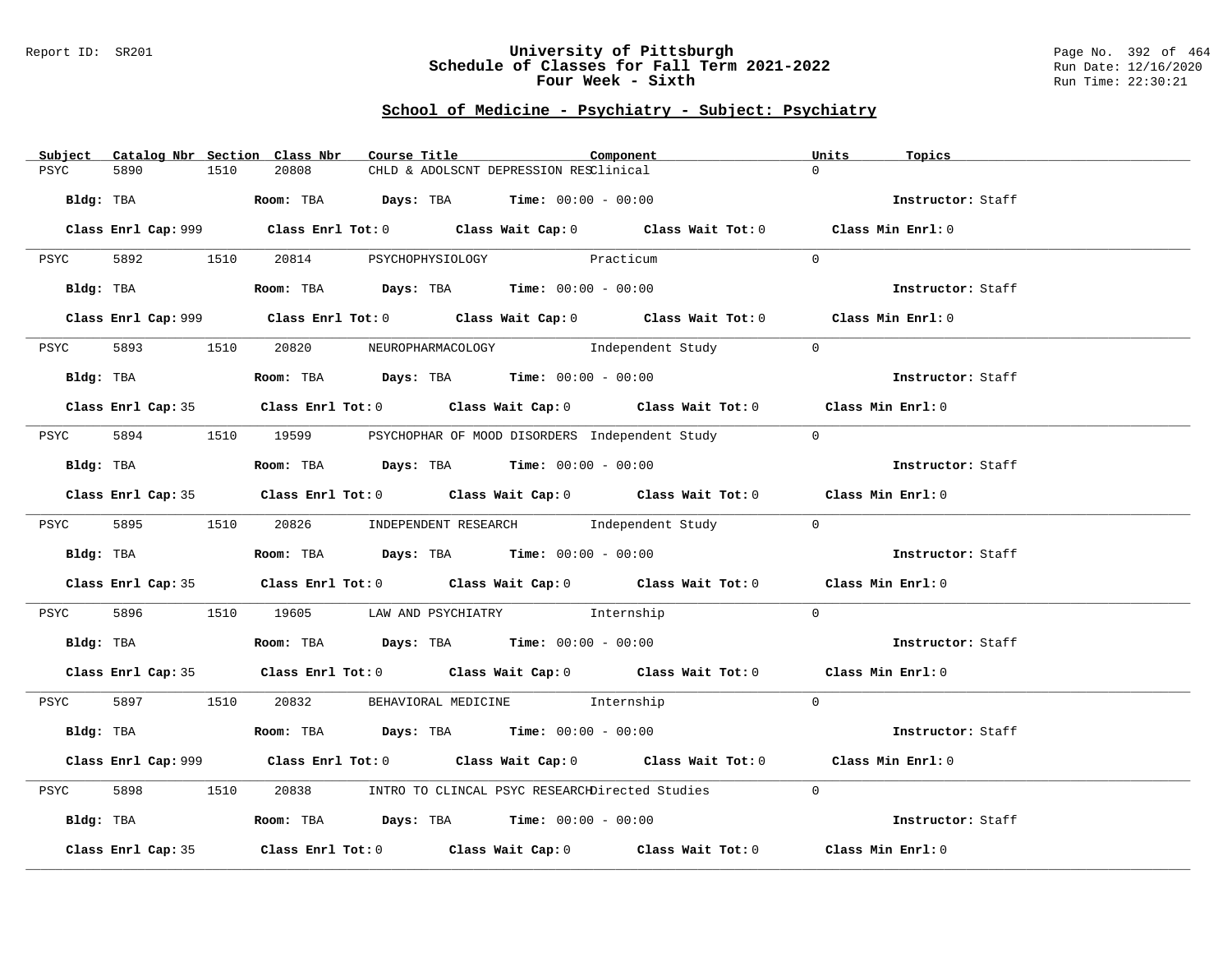| PSYC      | 5899               | 1510 | 20844               | INDEPENDENT STUDY     |                              | Independent Study | 0                 |  |
|-----------|--------------------|------|---------------------|-----------------------|------------------------------|-------------------|-------------------|--|
| Bldg: TBA |                    |      | Room: TBA           | Days: TBA             | <b>Time:</b> $00:00 - 00:00$ |                   | Instructor: Staff |  |
|           | Class Enrl Cap: 35 |      | Class Enrl Tot: $0$ |                       | Class Wait Cap: 0            | Class Wait Tot: 0 | Class Min Enrl: 0 |  |
| PSYC      | 5901               | 1510 | 20850               | EXTRAMURAL PSYCHIATRY |                              | Clinical          | $\mathbf 0$       |  |
| Bldg: TBA |                    |      | Room: TBA           | Days: TBA             | <b>Time:</b> $00:00 - 00:00$ |                   | Instructor: Staff |  |
|           | Class Enrl Cap: 35 |      | Class Enrl Tot: 0   |                       | Class Wait Cap: 0            | Class Wait Tot: 0 | Class Min Enrl: 0 |  |
| PSYC      | 5903               | 1510 | 19617               | INDEPENDENT STUDY     |                              | Independent Study | $1 - 3$           |  |
|           |                    |      |                     |                       |                              |                   |                   |  |
| Bldg: TBA |                    |      | Room: TBA           | Days: TBA             | <b>Time:</b> $00:00 - 00:00$ |                   | Instructor: Staff |  |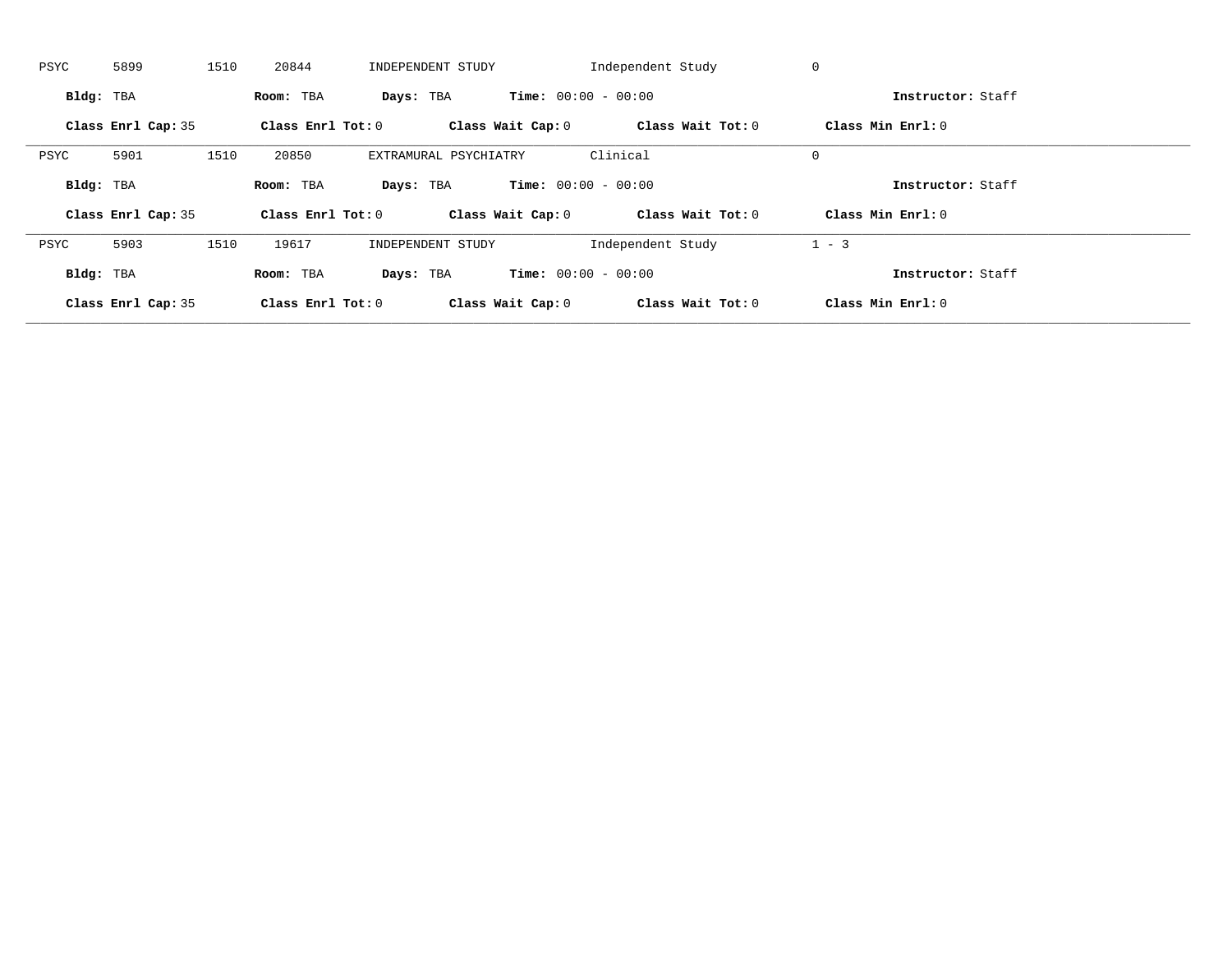#### Report ID: SR201 **University of Pittsburgh** Page No. 394 of 464 **Schedule of Classes for Fall Term 2021-2022** Run Date: 12/16/2020 **Four Week - Sixth** Run Time: 22:30:21

# **School of Medicine - Radiology - Subject: Radiology**

| Subject Catalog Nbr Section Class Nbr | Course Title                                                                                       | Component | Units<br>Topics   |
|---------------------------------------|----------------------------------------------------------------------------------------------------|-----------|-------------------|
| 5330<br>1510<br>RAD                   | 19623<br>IMAGING CLERKSHIP (3 WEEKS) Clinical                                                      |           | $\Omega$          |
| Bldg: TBA                             | Room: TBA $Days:$ TBA $Time: 00:00 - 00:00$                                                        |           | Instructor: Staff |
|                                       | Class Enrl Cap: 35 Class Enrl Tot: 0 Class Wait Cap: 0 Class Wait Tot: 0 Class Min Enrl: 0         |           |                   |
|                                       | RAD 5384 1510 19629 EXPERMNTAL RADIATION ONCOLOGY Directed Studies                                 |           | $\Omega$          |
| Bldg: TBA                             | Room: TBA $Days:$ TBA Time: $00:00 - 00:00$                                                        |           | Instructor: Staff |
|                                       | Class Enrl Cap: 35 Class Enrl Tot: 0 Class Wait Cap: 0 Class Wait Tot: 0 Class Min Enrl: 0         |           |                   |
|                                       | RAD 5421 1510 20856 DIAGNOSTIC RADIOLOGY Clinical                                                  |           | $\Omega$          |
| Bldg: TBA                             | <b>Room:</b> TBA $Days:$ TBA $Time: 00:00 - 00:00$                                                 |           | Instructor: Staff |
|                                       | Class Enrl Cap: 999 Class Enrl Tot: 0 Class Wait Cap: 0 Class Wait Tot: 0 Class Min Enrl: 0        |           |                   |
|                                       | RAD 5422 1510 20862 ADVANCED RADIOLOGY Clinical                                                    |           | $\Omega$          |
| Bldg: TBA                             | Room: TBA Days: TBA Time: $00:00 - 00:00$                                                          |           | Instructor: Staff |
|                                       | Class Enrl Cap: 35 Class Enrl Tot: 0 Class Wait Cap: 0 Class Wait Tot: 0 Class Min Enrl: 0         |           |                   |
|                                       | RAD 5425 1510 20868 VASCULAR/INTRVENTION RADIOLOGYClinical                                         |           | $\Omega$          |
|                                       | Bldg: TBA                   Room: TBA         Days: TBA        Time: $00:00 - 00:00$               |           | Instructor: Staff |
|                                       | Class Enrl Cap: 999 Class Enrl Tot: 0 Class Wait Cap: 0 Class Wait Tot: 0 Class Min Enrl: 0        |           |                   |
| RAD 5430                              | 1510 20874 NUCLEAR MEDICINE Clinical                                                               |           | $\Omega$          |
|                                       | Bldg: TBA                    Room: TBA         Days: TBA         Time: 00:00 - 00:00               |           | Instructor: Staff |
|                                       | Class Enrl Cap: 999 Class Enrl Tot: 0 Class Wait Cap: 0 Class Wait Tot: 0 Class Min Enrl: 0        |           |                   |
|                                       | RAD 5435 1510 20880 CLINICAL RADIOLOGY Clinical                                                    |           | $\Omega$          |
| Bldg: TBA                             | Room: TBA $Days:$ TBA $Time: 00:00 - 00:00$                                                        |           | Instructor: Staff |
|                                       | Class Enrl Cap: 35 Class Enrl Tot: 0 Class Wait Cap: 0 Class Wait Tot: 0 Class Min Enrl: 0         |           |                   |
| 5440<br>RAD                           | 1510 20886 INDEPENDENT STUDY IN RADIOLOGYIndependent Study                                         |           | $\overline{0}$    |
| Bldg: TBA                             | Room: TBA $Days: TBA$ Time: $00:00 - 00:00$                                                        |           | Instructor: Staff |
| Class Enrl Cap: 35                    | Class Enrl Tot: 0 $\qquad$ Class Wait Cap: 0 $\qquad$ Class Wait Tot: 0 $\qquad$ Class Min Enrl: 0 |           |                   |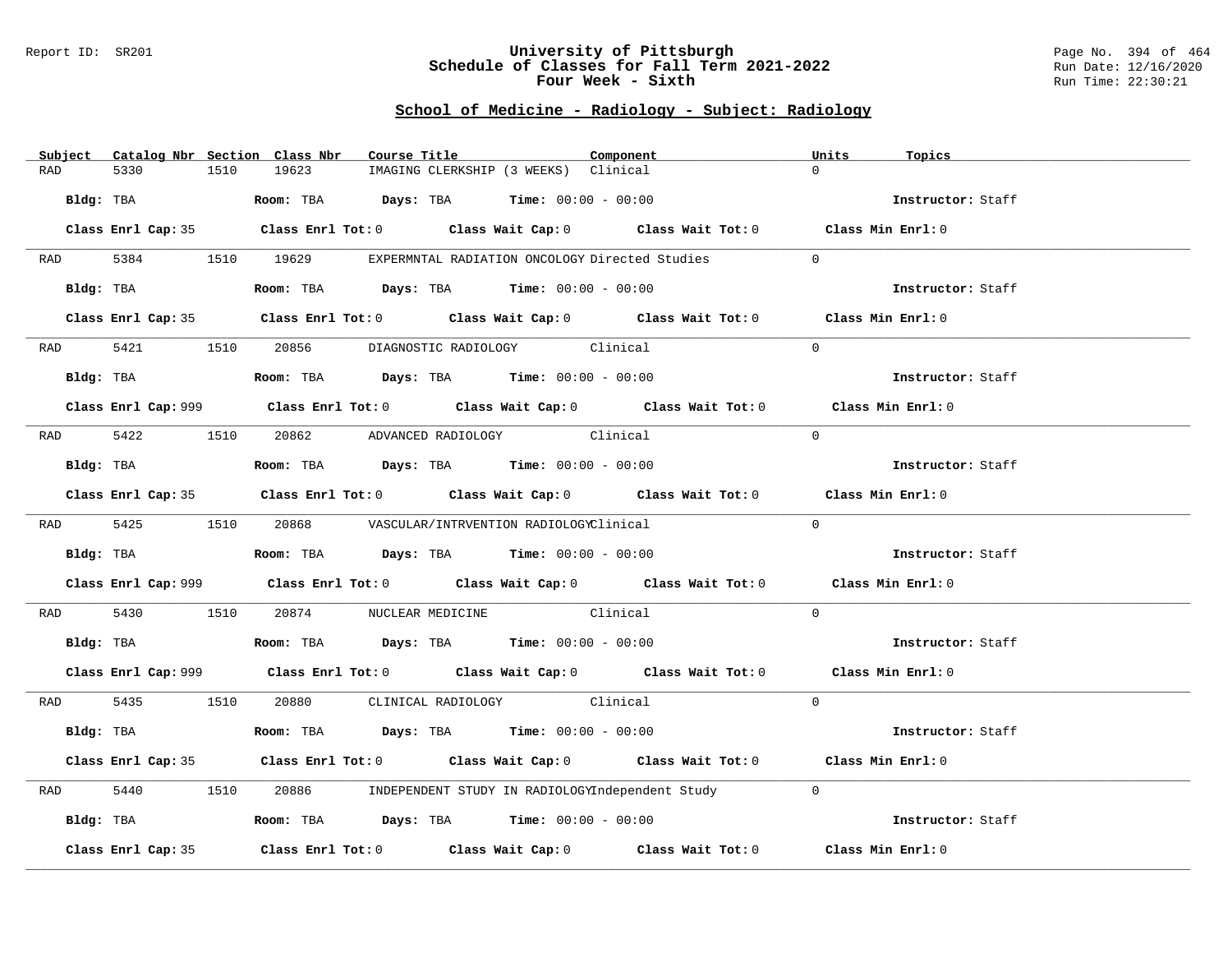| RAD |           | 5620<br>1510                                                                               | 19635 |  | CLINICAL RADIATION ONCOLOGY Clinical                                                |                                                                                            | $\overline{0}$                                                                              |  |
|-----|-----------|--------------------------------------------------------------------------------------------|-------|--|-------------------------------------------------------------------------------------|--------------------------------------------------------------------------------------------|---------------------------------------------------------------------------------------------|--|
|     |           | Bldg: TBA                   Room: TBA         Days: TBA        Time: 00:00 - 00:00         |       |  |                                                                                     |                                                                                            | Instructor: Staff                                                                           |  |
|     |           |                                                                                            |       |  |                                                                                     |                                                                                            | Class Enrl Cap: 999 Class Enrl Tot: 0 Class Wait Cap: 0 Class Wait Tot: 0 Class Min Enrl: 0 |  |
|     |           | RAD 5630 1510 20892 INTRO TO CLIN RADTN-ONCOLOGY Clinical                                  |       |  |                                                                                     |                                                                                            | $\overline{0}$                                                                              |  |
|     |           | Bldg: TBA                                                                                  |       |  | Room: TBA $Days:$ TBA $Time: 00:00 - 00:00$                                         |                                                                                            | Instructor: Staff                                                                           |  |
|     |           |                                                                                            |       |  |                                                                                     | Class Enrl Cap: 35 Class Enrl Tot: 0 Class Wait Cap: 0 Class Wait Tot: 0 Class Min Enrl: 0 |                                                                                             |  |
|     |           |                                                                                            |       |  |                                                                                     | RAD 5650 1900 23935 INDIVIDUALIZED CLINICAL COURSEDirected Studies 0                       |                                                                                             |  |
|     |           | <b>Bldg:</b> TO BE ARRANGED <b>Room:</b> TBA <b>Days:</b> TBA <b>Time:</b> $00:00 - 00:00$ |       |  |                                                                                     |                                                                                            | Instructor: Staff                                                                           |  |
|     |           |                                                                                            |       |  |                                                                                     | Class Enrl Cap: 35 Class Enrl Tot: 0 Class Wait Cap: 0 Class Wait Tot: 0 Class Min Enrl: 0 |                                                                                             |  |
|     |           |                                                                                            |       |  |                                                                                     | RAD 5651 1900 23942 INDIVIDUALIZED CLINICAL COURSEDirected Studies                         | $\Omega$                                                                                    |  |
|     |           | Bldg: TO BE ARRANGED Room: TBA Days: TBA Time: 00:00 - 00:00                               |       |  |                                                                                     |                                                                                            | Instructor: Staff                                                                           |  |
|     |           |                                                                                            |       |  |                                                                                     | Class Enrl Cap: 35 Class Enrl Tot: 0 Class Wait Cap: 0 Class Wait Tot: 0 Class Min Enrl: 0 |                                                                                             |  |
|     |           |                                                                                            |       |  |                                                                                     | RAD 5826 1510 20898 EXPERMNTAL RADIATION ONCOLOGY Directed Studies 0                       |                                                                                             |  |
|     |           | Bldg: TBA                   Room: TBA         Days: TBA        Time: 00:00 - 00:00         |       |  |                                                                                     |                                                                                            | Instructor: Staff                                                                           |  |
|     |           |                                                                                            |       |  |                                                                                     |                                                                                            |                                                                                             |  |
|     |           |                                                                                            |       |  |                                                                                     |                                                                                            | Class Enrl Cap: 35 Class Enrl Tot: 0 Class Wait Cap: 0 Class Wait Tot: 0 Class Min Enrl: 0  |  |
|     |           |                                                                                            |       |  |                                                                                     | RAD 5827 1510 20904 EXPERIMNTAL DIAGNOSTC RADOLGY Directed Studies                         | $\Omega$                                                                                    |  |
|     | Bldg: TBA |                                                                                            |       |  | <b>Room:</b> TBA $\rule{1em}{0.15mm}$ <b>Days:</b> TBA <b>Time:</b> $00:00 - 00:00$ |                                                                                            | Instructor: Staff                                                                           |  |
|     |           |                                                                                            |       |  |                                                                                     |                                                                                            | Class Enrl Cap: 35 Class Enrl Tot: 0 Class Wait Cap: 0 Class Wait Tot: 0 Class Min Enrl: 0  |  |
| RAD |           |                                                                                            |       |  |                                                                                     | 5840 1900 24700 RADIATION ONCOLOGY RESEARCH Directed Studies                               | $\Omega$                                                                                    |  |
|     |           | Bldg: TO BE ARRANGED ROOM: TBA Days: TBA Time: 00:00 - 00:00                               |       |  |                                                                                     |                                                                                            | Instructor: Staff                                                                           |  |
|     |           | Class Enrl Cap: 35                                                                         |       |  |                                                                                     | Class Enrl Tot: $0$ Class Wait Cap: $0$ Class Wait Tot: $0$ Class Min Enrl: $0$            |                                                                                             |  |
|     |           |                                                                                            |       |  |                                                                                     | RAD 5841 1900 23875 RESEARCH IN RADIOLOGY Directed Studies 0                               |                                                                                             |  |
|     |           | Bldg: TO BE ARRANGED                                                                       |       |  | Room: TBA $Days:$ TBA $Time: 00:00 - 00:00$                                         |                                                                                            | Instructor: Staff                                                                           |  |
|     |           |                                                                                            |       |  |                                                                                     | Class Enrl Cap: 35 Class Enrl Tot: 0 Class Wait Cap: 0 Class Wait Tot: 0 Class Min Enrl: 0 |                                                                                             |  |
|     |           |                                                                                            |       |  |                                                                                     | RAD 5899 1900 23827 IND STUDY RADIATION ONCOLOGY Independent Study 0                       |                                                                                             |  |
|     |           |                                                                                            |       |  |                                                                                     | <b>Bldg:</b> TO BE ARRANGED <b>ROOM:</b> TBA <b>Days:</b> TBA <b>Time:</b> $00:00 - 00:00$ | Instructor: Staff                                                                           |  |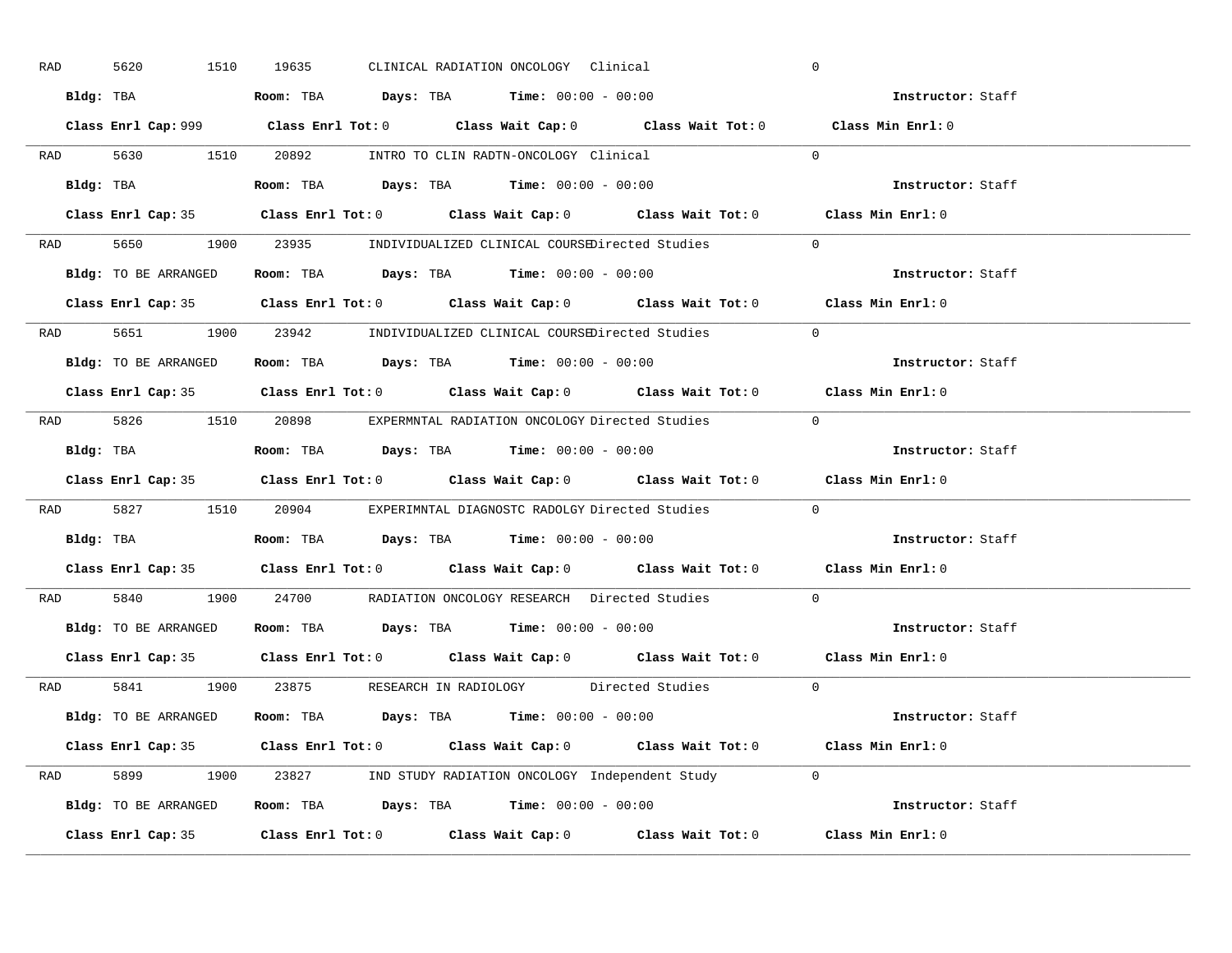### Report ID: SR201 **University of Pittsburgh** Page No. 396 of 464 **Schedule of Classes for Fall Term 2021-2022** Run Date: 12/16/2020 **Four Week - Sixth** Run Time: 22:30:21

# **School of Medicine - Radiology - Subject: Radiology**

| Subject   | Catalog Nbr Section Class Nbr |      |                     | Course Title                           | Component                    | Units               | Topics            |
|-----------|-------------------------------|------|---------------------|----------------------------------------|------------------------------|---------------------|-------------------|
| RAD       | 5900                          | 1510 | 20910               | EXTRAMURAL RADIOLOGY                   | Clinical                     | 0                   |                   |
| Bldg: TBA |                               |      | Room: TBA           | Davs: TBA                              | <b>Time:</b> $00:00 - 00:00$ |                     | Instructor: Staff |
|           | Class Enrl Cap: 35            |      | Class Enrl Tot: $0$ | Class Wait Cap: 0                      | Class Wait $Tot: 0$          | Class Min $Enrl: 0$ |                   |
|           |                               |      |                     |                                        |                              |                     |                   |
| RAD       | 5901                          | 1510 | 20916               | EXTRAMURAL RADIATION ONCOLOGY Clinical |                              | 0                   |                   |
| Bldg: TBA |                               |      | Room: TBA           | Davs: TBA                              | <b>Time:</b> $00:00 - 00:00$ |                     | Instructor: Staff |
|           | Class Enrl Cap: 35            |      | Class Enrl Tot: 0   | Class Wait Cap: 0                      | Class Wait Tot: 0            | Class Min Enrl: 0   |                   |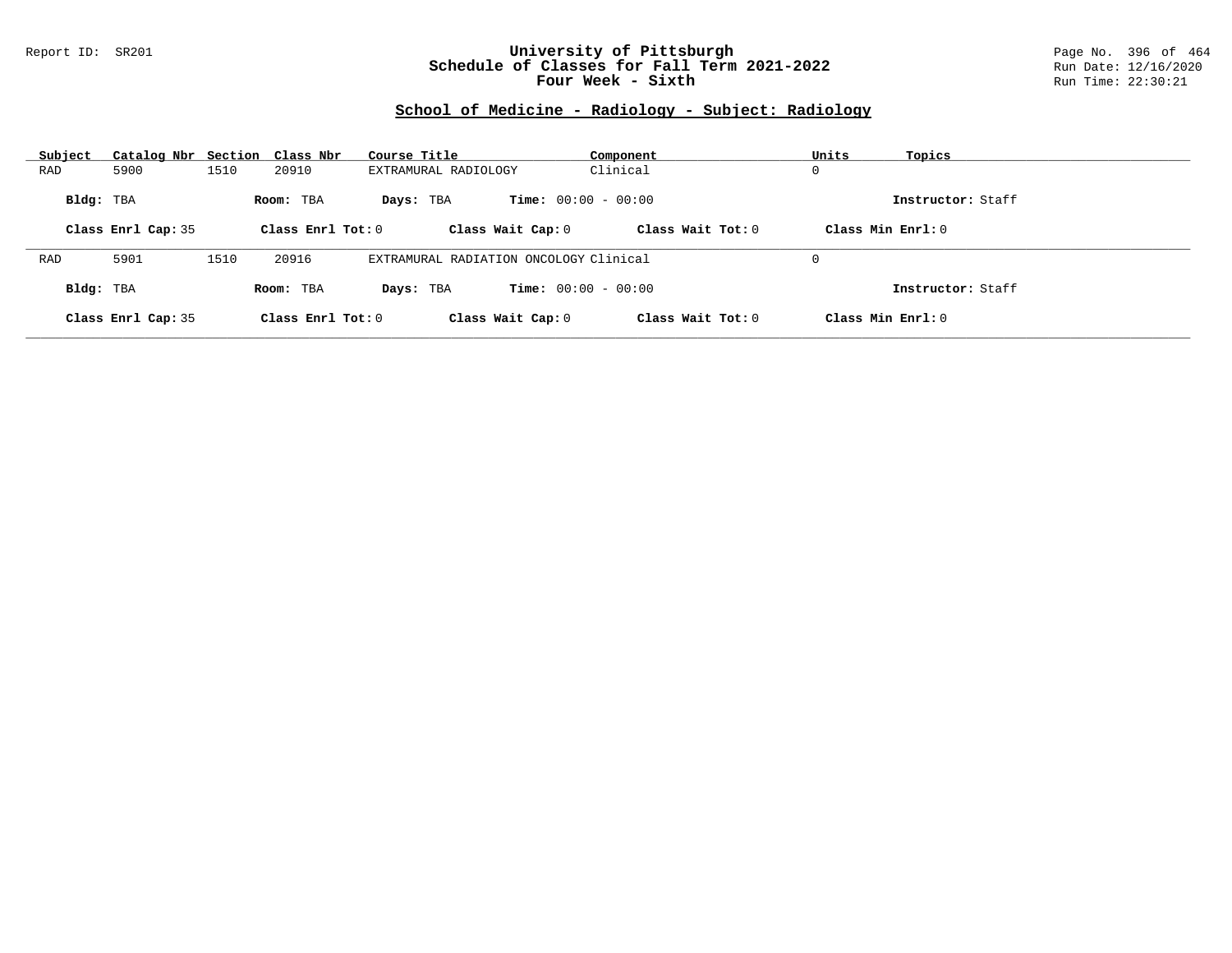#### Report ID: SR201 **University of Pittsburgh** Page No. 397 of 464 **Schedule of Classes for Fall Term 2021-2022** Run Date: 12/16/2020 **Four Week - Sixth** Run Time: 22:30:21

### **School of Medicine - Surgery - Subject: Cardiothoracic Surgery**

| Catalog Nbr Section Class Nbr<br>Subject | Course Title                                                                               | Component                                      | Units<br>Topics   |
|------------------------------------------|--------------------------------------------------------------------------------------------|------------------------------------------------|-------------------|
| 5461<br>1510<br>CTSURG                   | 20994<br>PEDIATRIC CARDIOTHORACIC SURG Clinical                                            |                                                | $\Omega$          |
| Bldg: TBA                                | Room: TBA<br><b>Days:</b> TBA <b>Time:</b> $00:00 - 00:00$                                 |                                                | Instructor: Staff |
|                                          | Class Enrl Cap: 999 Class Enrl Tot: 0 Class Wait Cap: 0 Class Wait Tot: 0                  |                                                | Class Min Enrl: 0 |
| 5462<br>1510<br>CTSURG                   | 21000<br>ADULT CARDIAC SURGERY Clinical                                                    |                                                | $\mathbf 0$       |
| Bldg: TBA                                | <b>Days:</b> TBA <b>Time:</b> $00:00 - 00:00$<br>Room: TBA                                 |                                                | Instructor: Staff |
|                                          |                                                                                            |                                                | Class Min Enrl: 0 |
| 5463<br>1510<br>CTSURG                   | 21006<br>ADULT THORACIC SURGERY                                                            | Clinical                                       | $\mathbf{0}$      |
| Bldg: TBA                                | $\texttt{Days:}$ TBA $\texttt{Time:}$ 00:00 - 00:00<br>Room: TBA                           |                                                | Instructor: Staff |
|                                          |                                                                                            |                                                | Class Min Enrl: 0 |
| 1900<br>5650<br>CTSURG                   | 23887<br>INDIVIDUALIZED CLINICAL COURSEDirected Studies                                    |                                                | $\mathbf 0$       |
| Bldg: TO BE ARRANGED                     | Room: TBA $\rule{1em}{0.15mm}$ Days: TBA $\rule{1.15mm}]{0.15mm}$ Time: $0.000 - 0.000$    |                                                | Instructor: Staff |
|                                          | Class Enrl Cap: 35 Class Enrl Tot: 0 Class Wait Cap: 0 Class Wait Tot: 0 Class Min Enrl: 0 |                                                |                   |
| 5899<br>1900<br>CTSURG                   | 23839                                                                                      | IND STDY CARDIOTHORACIC SURG Independent Study | $\mathbf 0$       |
| Bldg: TO BE ARRANGED                     | Room: TBA $Days:$ TBA $Time: 00:00 - 00:00$                                                |                                                | Instructor: Staff |
|                                          | Class Enrl Cap: 35 Class Enrl Tot: 0 Class Wait Cap: 0 Class Wait Tot: 0 Class Min Enrl: 0 |                                                |                   |
| 5900<br>1245<br>CTSURG                   | 22951<br>EXTRAMURAL CARDIOTHORACIC SURGClinical                                            |                                                | $\Omega$          |
| Bldg: TO BE ARRANGED                     | Room: TBA $Days:$ TBA $Time: 00:00 - 00:00$                                                |                                                | Instructor: Staff |
|                                          | Class Enrl Cap: 35 Class Enrl Tot: 0 Class Wait Cap: 0 Class Wait Tot: 0 Class Min Enrl: 0 |                                                |                   |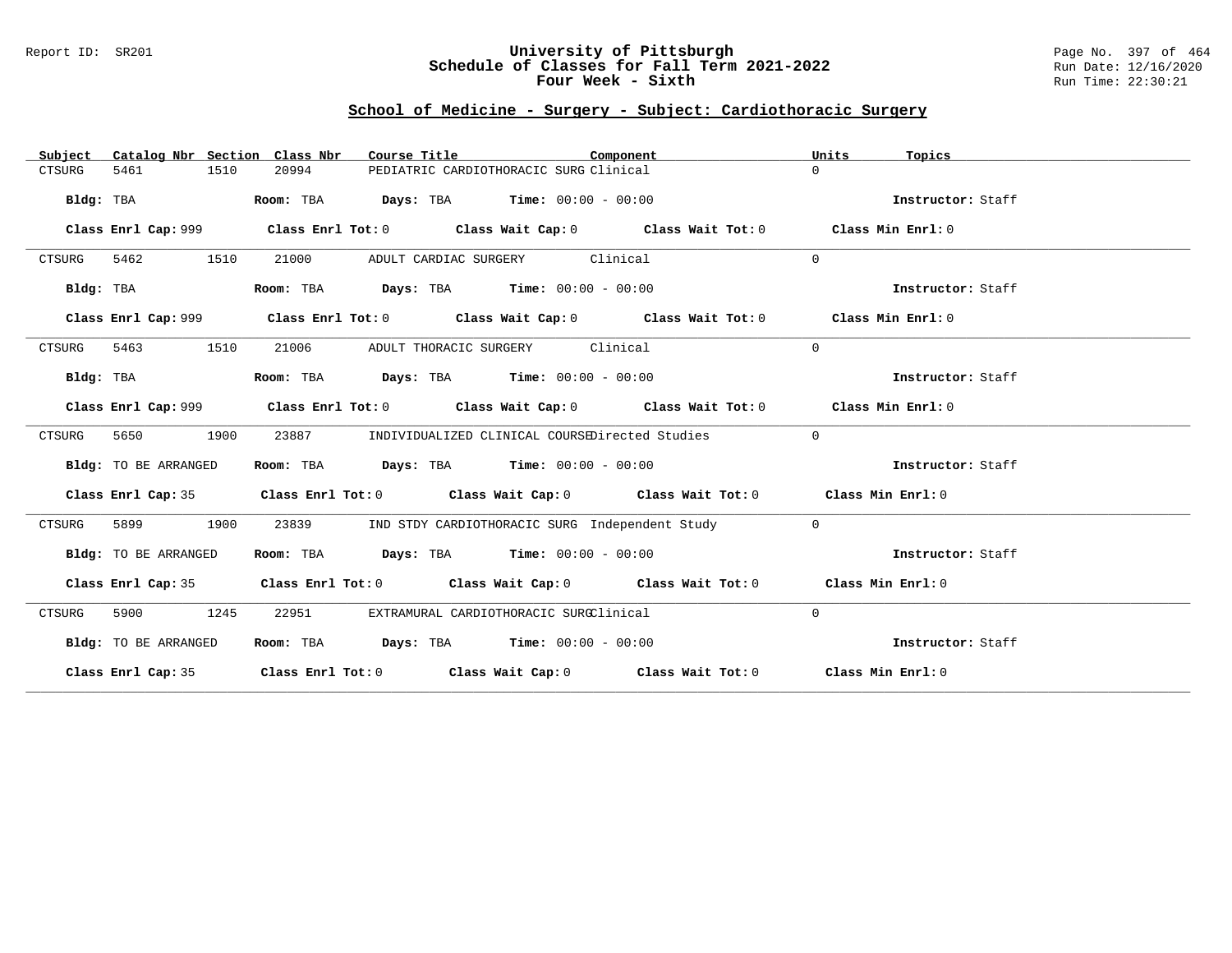#### Report ID: SR201 **University of Pittsburgh** Page No. 398 of 464 **Schedule of Classes for Fall Term 2021-2022** Run Date: 12/16/2020 **Four Week - Sixth** Run Time: 22:30:21

### **School of Medicine - Surgery - Subject: Plastic Surgery**

| Catalog Nbr Section Class Nbr<br>Subject | Course Title                                                                    | Component                                           | Units<br>Topics   |
|------------------------------------------|---------------------------------------------------------------------------------|-----------------------------------------------------|-------------------|
| 5450<br>1510<br>PLSSURG                  | 20988                                                                           | PLASTIC RECONSTRUCTIVE SURGERYClinical              | $\Omega$          |
| Bldg: TBA                                | Room: TBA                                                                       | <b>Days:</b> TBA <b>Time:</b> $00:00 - 00:00$       | Instructor: Staff |
| Class Enrl Cap: 35                       | Class Enrl Tot: $0$ Class Wait Cap: $0$ Class Wait Tot: $0$                     |                                                     | Class Min Enrl: 0 |
| 1900<br>PLSSURG 5650                     | 23923                                                                           | INDIVIDUALIZED CLINICAL COURSEDirected Studies      | $\Omega$          |
| Bldg: TO BE ARRANGED                     | Room: TBA                                                                       | <b>Days:</b> TBA <b>Time:</b> $00:00 - 00:00$       | Instructor: Staff |
| Class Enrl Cap: 35                       | Class Enrl Tot: $0$ Class Wait Cap: $0$ Class Wait Tot: $0$                     |                                                     | Class Min Enrl: 0 |
| PLSSURG 5883<br>1510                     | 21042<br>SURGICAL RESEARCH                                                      | Directed Studies                                    | $\Omega$          |
| Bldg: TBA                                | Room: TBA                                                                       | $Days: TBA$ Time: $00:00 - 00:00$                   | Instructor: Staff |
| Class Enrl Cap: 35                       | Class Enrl Tot: $0$ Class Wait Cap: $0$ Class Wait Tot: $0$                     |                                                     | Class Min Enrl: 0 |
| 1225<br>PLSSURG 5899                     | 23993                                                                           | INDEPENDENT STUDY PLASTIC SURGIndependent Study     | $\Omega$          |
| Bldg: TO BE ARRANGED                     | Room: TBA                                                                       | $\texttt{Days:}$ TBA $\texttt{Time:}$ 00:00 - 00:00 | Instructor: Staff |
| Class Enrl Cap: 35                       | Class Enrl Tot: $0$ Class Wait Cap: $0$ Class Wait Tot: $0$ Class Min Enrl: $0$ |                                                     |                   |
| 1230<br>5901<br>PLSSURG                  | 24777<br>EXTRAMURAL PLASTIC SURGERY                                             | Clinical                                            | $\Omega$          |
| Bldg: TO BE ARRANGED                     | Room: TBA                                                                       | <b>Days:</b> TBA <b>Time:</b> $00:00 - 00:00$       | Instructor: Staff |
| Class Enrl Cap: 35                       | Class Enrl Tot: $0$ Class Wait Cap: $0$ Class Wait Tot: $0$                     |                                                     | Class Min Enrl: 0 |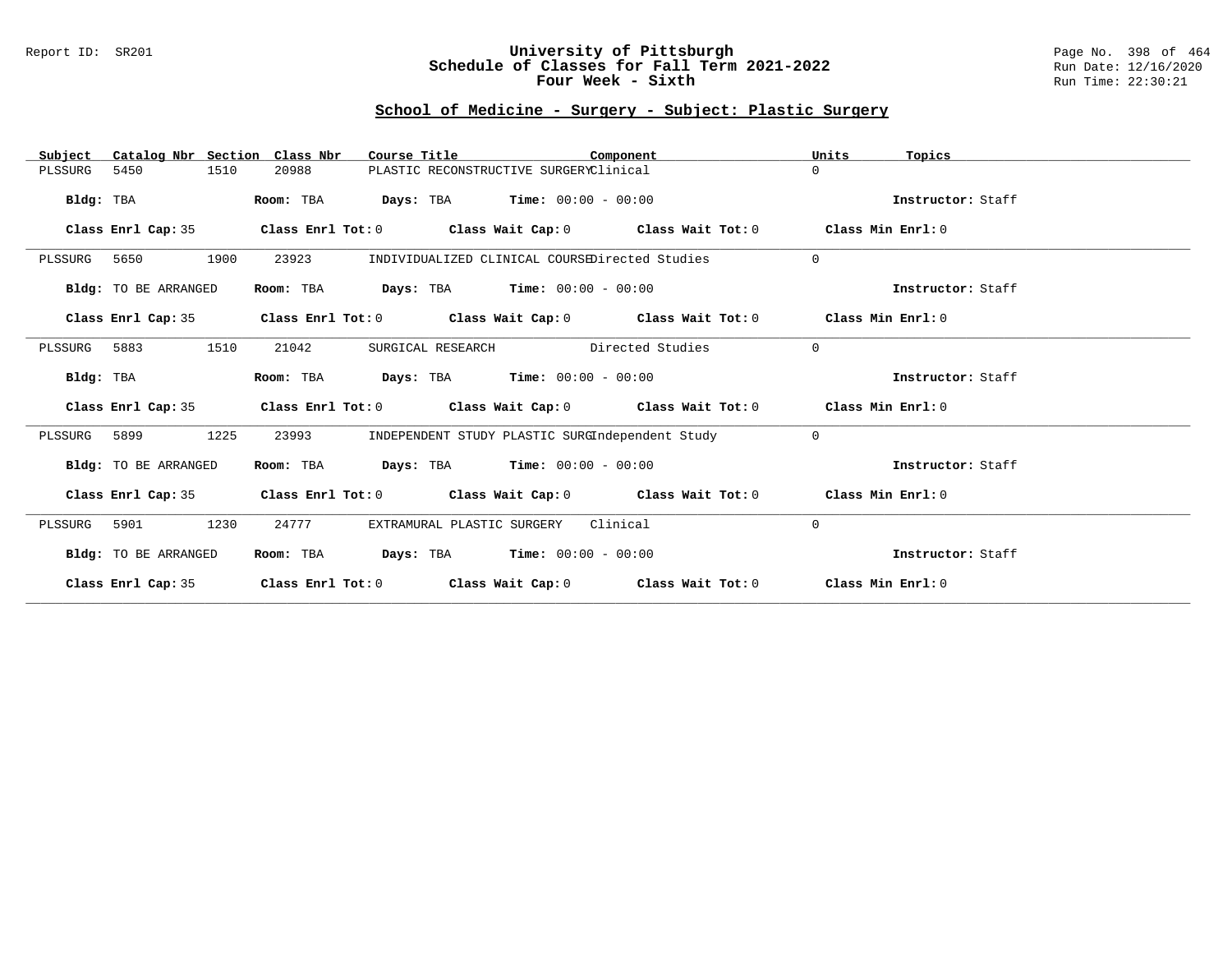#### Report ID: SR201 **University of Pittsburgh** Page No. 399 of 464 **Schedule of Classes for Fall Term 2021-2022** Run Date: 12/16/2020 **Four Week - Sixth** Run Time: 22:30:21

### **School of Medicine - Surgery - Subject: Surgery**

| Subject Catalog Nbr Section Class Nbr | Course Title                                                                                 | Component | Units<br>Topics   |
|---------------------------------------|----------------------------------------------------------------------------------------------|-----------|-------------------|
| 5323<br>1510<br><b>SURG</b>           | 20922<br>PLASTIC SURGERY PRECEPTORSHIP Clinical                                              |           | $\Omega$          |
| Bldg: TBA                             | Room: TBA $Days:$ TBA $Time: 00:00 - 00:00$                                                  |           | Instructor: Staff |
|                                       | Class Enrl Cap: 35 Class Enrl Tot: 0 Class Wait Cap: 0 Class Wait Tot: 0 Class Min Enrl: 0   |           |                   |
| 5345 1510 20928<br>SURG               | SURGERY CLERKSHIP REPEAT Clinical                                                            |           | $\Omega$          |
|                                       | <b>Bldg:</b> TBA <b>Room:</b> TBA <b>Days:</b> TBA <b>Time:</b> $00:00 - 00:00$              |           | Instructor: Staff |
|                                       | Class Enrl Cap: 35 Class Enrl Tot: 0 Class Wait Cap: 0 Class Wait Tot: 0 Class Min Enrl: 0   |           |                   |
|                                       | SURG 5360 1510 20934 ORAL-MAXILLOFACIAL SURGERY Clinical                                     |           | $\Omega$          |
| Bldg: TBA                             | Room: TBA $Days:$ TBA $Time: 00:00 - 00:00$                                                  |           | Instructor: Staff |
|                                       | Class Enrl Cap: 35 Class Enrl Tot: 0 Class Wait Cap: 0 Class Wait Tot: 0 Class Min Enrl: 0   |           |                   |
|                                       | SURG 5401 1510 20946 SURGERY ACTING INTERNSHIP Clinical                                      |           | $\Omega$          |
| Bldg: TBA                             | Room: TBA $Days:$ TBA $Time: 00:00 - 00:00$                                                  |           | Instructor: Staff |
|                                       | Class Enrl Cap: 35 Class Enrl Tot: 0 Class Wait Cap: 0 Class Wait Tot: 0 Class Min Enrl: 0   |           |                   |
|                                       | SURG 5402 1510 20952 EXTRAMURAL ACTING INTERNSHIP Clinical                                   |           | $\Omega$          |
| Bldg: TBA                             | Room: TBA $\rule{1em}{0.15mm}$ Days: TBA Time: $00:00 - 00:00$                               |           | Instructor: Staff |
|                                       | Class Enrl Cap: 35 Class Enrl Tot: 0 Class Wait Cap: 0 Class Wait Tot: 0 Class Min Enrl: 0   |           |                   |
| 5403<br>SURG                          | 1510  20958  MD/OMS ACTING INTERNSHIP  Clinical                                              |           | $\Omega$          |
|                                       | Bldg: TBA                         Room: TBA          Days: TBA         Time: $00:00 - 00:00$ |           | Instructor: Staff |
|                                       | Class Enrl Cap: 35 Class Enrl Tot: 0 Class Wait Cap: 0 Class Wait Tot: 0 Class Min Enrl: 0   |           |                   |
|                                       | SURG 5410 1510 20964 GENERAL SURGERY ELECTIVE Clinical                                       |           | $\Omega$          |
| Bldg: TBA                             | Room: TBA $Days:$ TBA $Time: 00:00 - 00:00$                                                  |           | Instructor: Staff |
|                                       | Class Enrl Cap: 35 Class Enrl Tot: 0 Class Wait Cap: 0 Class Wait Tot: 0 Class Min Enrl: 0   |           |                   |
| 5411<br>SURG                          | 1205 23100 SURGERY INTERNSHIP PREP COURSEClinical                                            |           | $\Omega$          |
| Bldg: TO BE ARRANGED                  | Room: TBA $\rule{1em}{0.15mm}$ Days: TBA Time: $00:00 - 00:00$                               |           | Instructor: Staff |
|                                       | Class Enrl Cap: 35 Class Enrl Tot: 0 Class Wait Cap: 0 Class Wait Tot: 0                     |           | Class Min Enrl: 0 |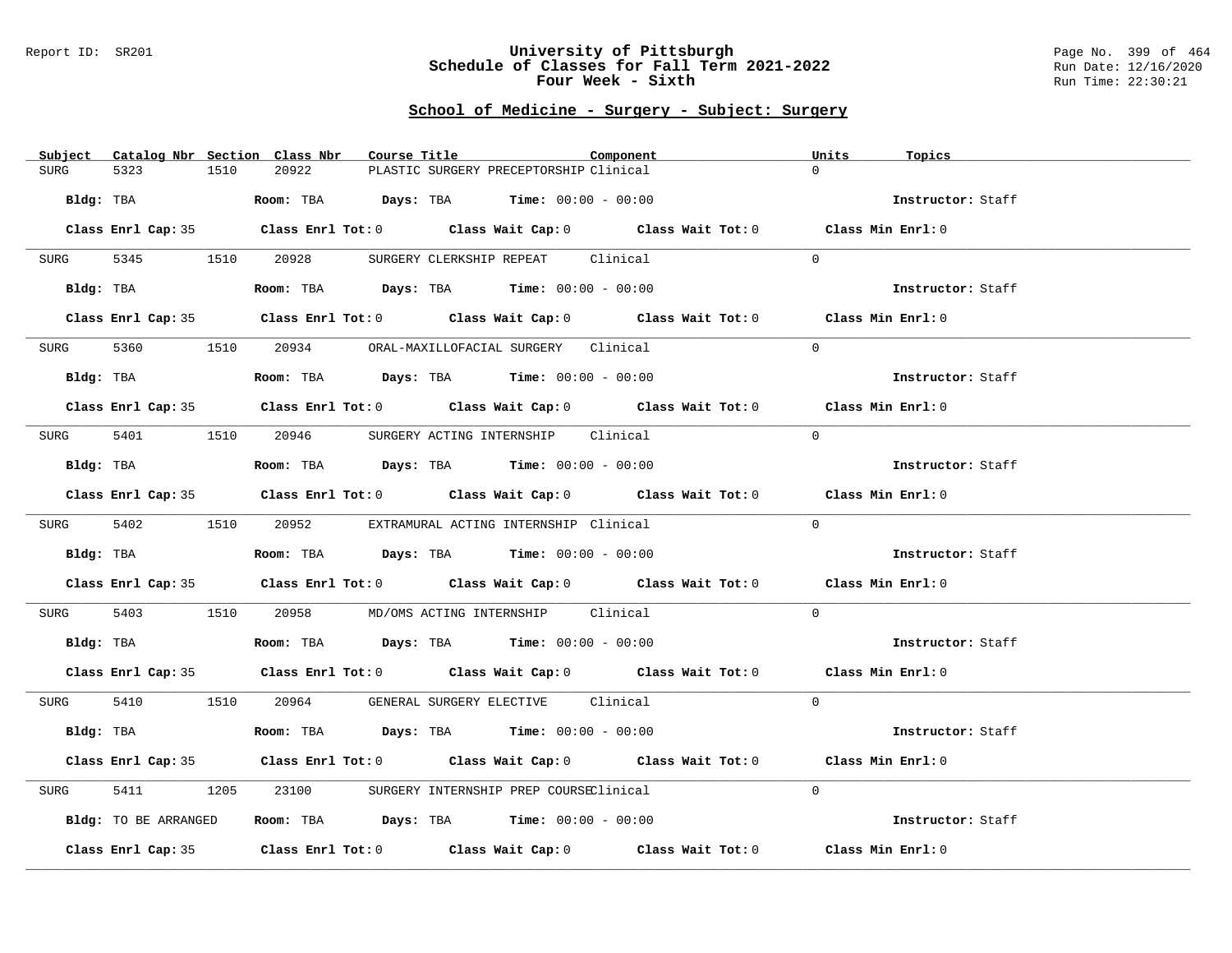| 5420<br>SURG | 1510<br>20970 |                                                                                        | COMMUNITY HOSPITAL CLERKSHIP Clinical       |                                                                                             | $\mathbf 0$       |  |
|--------------|---------------|----------------------------------------------------------------------------------------|---------------------------------------------|---------------------------------------------------------------------------------------------|-------------------|--|
|              |               | Bldg: TBA                      Room: TBA         Days: TBA         Time: 00:00 - 00:00 |                                             |                                                                                             | Instructor: Staff |  |
|              |               |                                                                                        |                                             | Class Enrl Cap: 999 Class Enrl Tot: 0 Class Wait Cap: 0 Class Wait Tot: 0 Class Min Enrl: 0 |                   |  |
|              |               | SURG 5430 1510 20976 NEOPLASTIC DISEASE ELECTIVE Clinical                              |                                             |                                                                                             | $\Omega$          |  |
|              |               |                                                                                        |                                             |                                                                                             | Instructor: Staff |  |
|              |               |                                                                                        |                                             | Class Enrl Cap: 35 Class Enrl Tot: 0 Class Wait Cap: 0 Class Wait Tot: 0 Class Min Enrl: 0  |                   |  |
|              |               | SURG 5440 1510 20982 PEDIATRIC SURGERY ELECTIVE Clinical                               |                                             |                                                                                             | $\Omega$          |  |
|              |               | <b>Bldg:</b> TBA <b>ROOM:</b> TBA <b>Days:</b> TBA <b>Time:</b> $00:00 - 00:00$        |                                             |                                                                                             | Instructor: Staff |  |
|              |               |                                                                                        |                                             | Class Enrl Cap: 999 Class Enrl Tot: 0 Class Wait Cap: 0 Class Wait Tot: 0 Class Min Enrl: 0 |                   |  |
|              |               | SURG 5482 1510 21012 ORGAN TRANSPLANTATION Clinical                                    |                                             |                                                                                             | $\Omega$          |  |
|              |               | Bldg: TBA                   Room: TBA         Days: TBA         Time: $00:00 - 00:00$  |                                             |                                                                                             | Instructor: Staff |  |
|              |               |                                                                                        |                                             | Class Enrl Cap: 35 Class Enrl Tot: 0 Class Wait Cap: 0 Class Wait Tot: 0 Class Min Enrl: 0  |                   |  |
|              |               | SURG 5485 1510 21018 BIOLOGICAL AND GENE THERAPY Clinical                              |                                             |                                                                                             | $\Omega$          |  |
|              |               | Bldg: TBA                   Room: TBA         Days: TBA         Time: $00:00 - 00:00$  |                                             |                                                                                             | Instructor: Staff |  |
|              |               |                                                                                        |                                             | Class Enrl Cap: 999 Class Enrl Tot: 0 Class Wait Cap: 0 Class Wait Tot: 0                   | Class Min Enrl: 0 |  |
|              |               | SURG 5486 1510 19647 SURGICAL SPECIALTIES Clinical                                     |                                             |                                                                                             | $\Omega$          |  |
|              |               |                                                                                        | Room: TBA $Days:$ TBA Time: $00:00 - 00:00$ |                                                                                             | Instructor: Staff |  |
| Bldg: TBA    |               |                                                                                        |                                             |                                                                                             |                   |  |
|              |               |                                                                                        |                                             | Class Enrl Cap: 35 Class Enrl Tot: 0 Class Wait Cap: 0 Class Wait Tot: 0 Class Min Enrl: 0  |                   |  |
|              |               | SURG 5490 1510 21024 ORAL-MAXILLOFACIAL SURGERY Clinical                               |                                             |                                                                                             | $\Omega$          |  |
|              |               | Bldg: TBA                   Room: TBA         Days: TBA         Time: $00:00 - 00:00$  |                                             |                                                                                             | Instructor: Staff |  |
|              |               |                                                                                        |                                             | Class Enrl Cap: 999 Class Enrl Tot: 0 Class Wait Cap: 0 Class Wait Tot: 0 Class Min Enrl: 0 |                   |  |
|              |               | SURG 5650 1510 21030 SURGICAL SPECIAL STUDIES Clinical                                 |                                             |                                                                                             | $\Omega$          |  |
|              |               | Bldg: TBA                    Room: TBA         Days: TBA         Time: 00:00 - 00:00   |                                             |                                                                                             | Instructor: Staff |  |
|              |               |                                                                                        |                                             | Class Enrl Cap: 35 Class Enrl Tot: 0 Class Wait Cap: 0 Class Wait Tot: 0 Class Min Enrl: 0  |                   |  |
|              |               | SURG 5700 1510 21036 SURGICAL LIFE SCIENCES Clinical                                   |                                             |                                                                                             | $\Omega$          |  |
|              |               | Bldg: TBA                   Room: TBA         Days: TBA         Time: $00:00 - 00:00$  |                                             |                                                                                             | Instructor: Staff |  |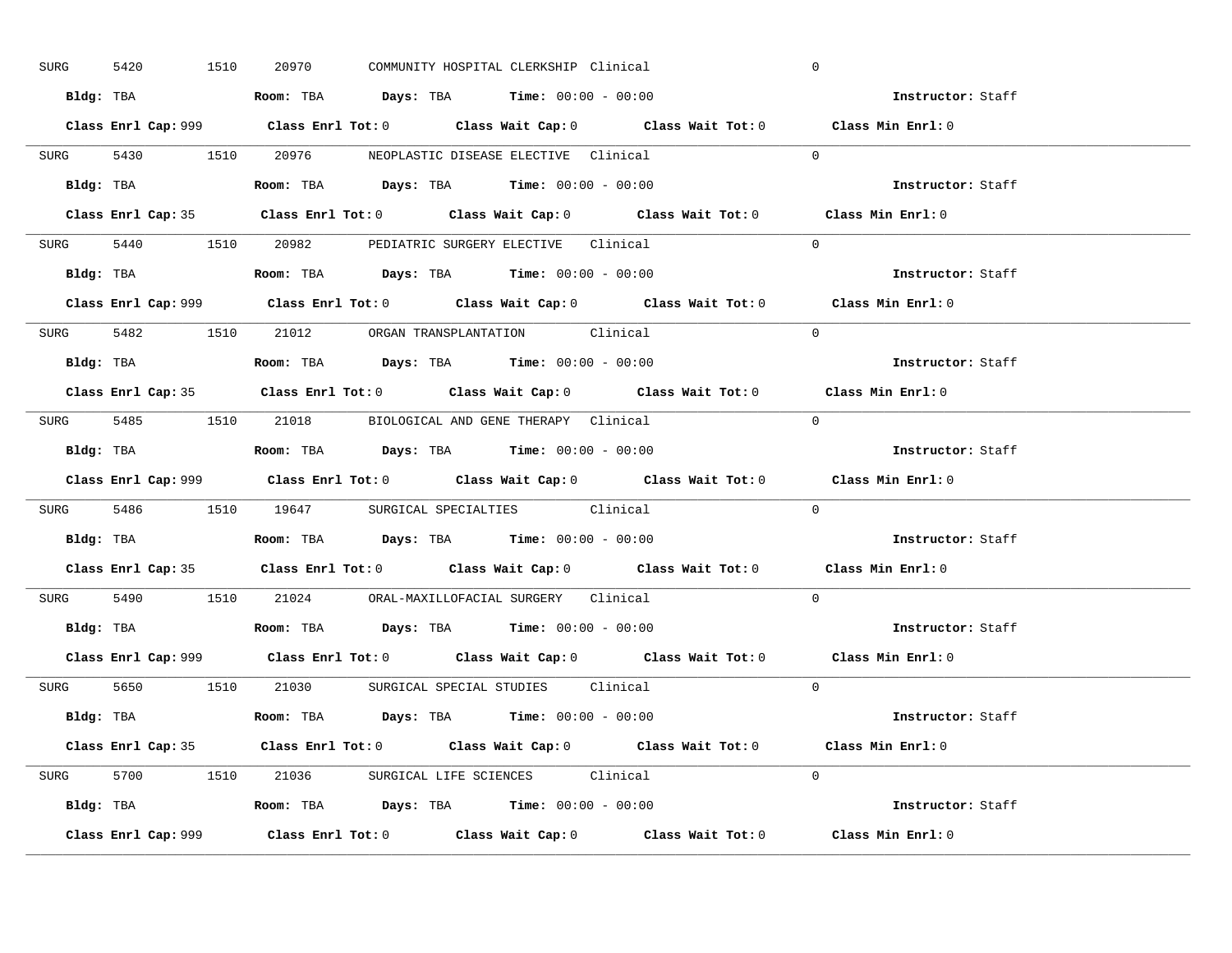#### Report ID: SR201 **University of Pittsburgh** Page No. 401 of 464 **Schedule of Classes for Fall Term 2021-2022** Run Date: 12/16/2020 **Four Week - Sixth** Run Time: 22:30:21

### **School of Medicine - Surgery - Subject: Surgery**

| Catalog Nbr Section<br>Subject | Class Nbr<br>Course Title                                   | Component         | Units<br>Topics   |
|--------------------------------|-------------------------------------------------------------|-------------------|-------------------|
| 1510<br>SURG<br>5884           | HISTORY OF MEDICINE<br>21048                                | Directed Studies  | $\mathbf 0$       |
| Bldg: TBA                      | $Time: 00:00 - 00:00$<br>Room: TBA<br>Days: TBA             |                   | Instructor: Staff |
| Class Enrl Cap: 35             | Class Enrl Tot: $0$ Class Wait Cap: $0$ Class Wait Tot: $0$ |                   | Class Min Enrl: 0 |
| 1235<br>SURG<br>5885           | 22979<br>SURGICAL RESEARCH                                  | Clinical          | $\mathbf 0$       |
| Bldg: TO BE ARRANGED           | <b>Days:</b> TBA <b>Time:</b> $00:00 - 00:00$<br>Room: TBA  |                   | Instructor: Staff |
| Class Enrl Cap: 35             | Class Enrl Tot: $0$ Class Wait Cap: $0$ Class Wait Tot: $0$ |                   | Class Min Enrl: 0 |
| 1510<br>SURG<br>5900           | 21054<br>EXTRAMURAL GENERAL SURGERY                         | Lecture           | $\Omega$          |
| Bldg: TBA                      | <b>Days:</b> TBA <b>Time:</b> $00:00 - 00:00$<br>Room: TBA  |                   | Instructor: Staff |
| Class Enrl Cap: 35             | Class Enrl Tot: $0$ Class Wait Cap: $0$ Class Wait Tot: $0$ |                   | Class Min Enrl: 0 |
| 1510<br>SURG<br>5902           | 20538<br>INDEPENDENT STUDY                                  | Independent Study | $\mathbf 0$       |
| Bldg: TBA                      | $Time: 00:00 - 00:00$<br>Days: TBA<br>Room: TBA             |                   | Instructor: Staff |
| Class Enrl Cap: 35             | Class Enrl Tot: 0<br>Class Wait Cap: 0                      | Class Wait Tot: 0 | Class Min Enrl: 0 |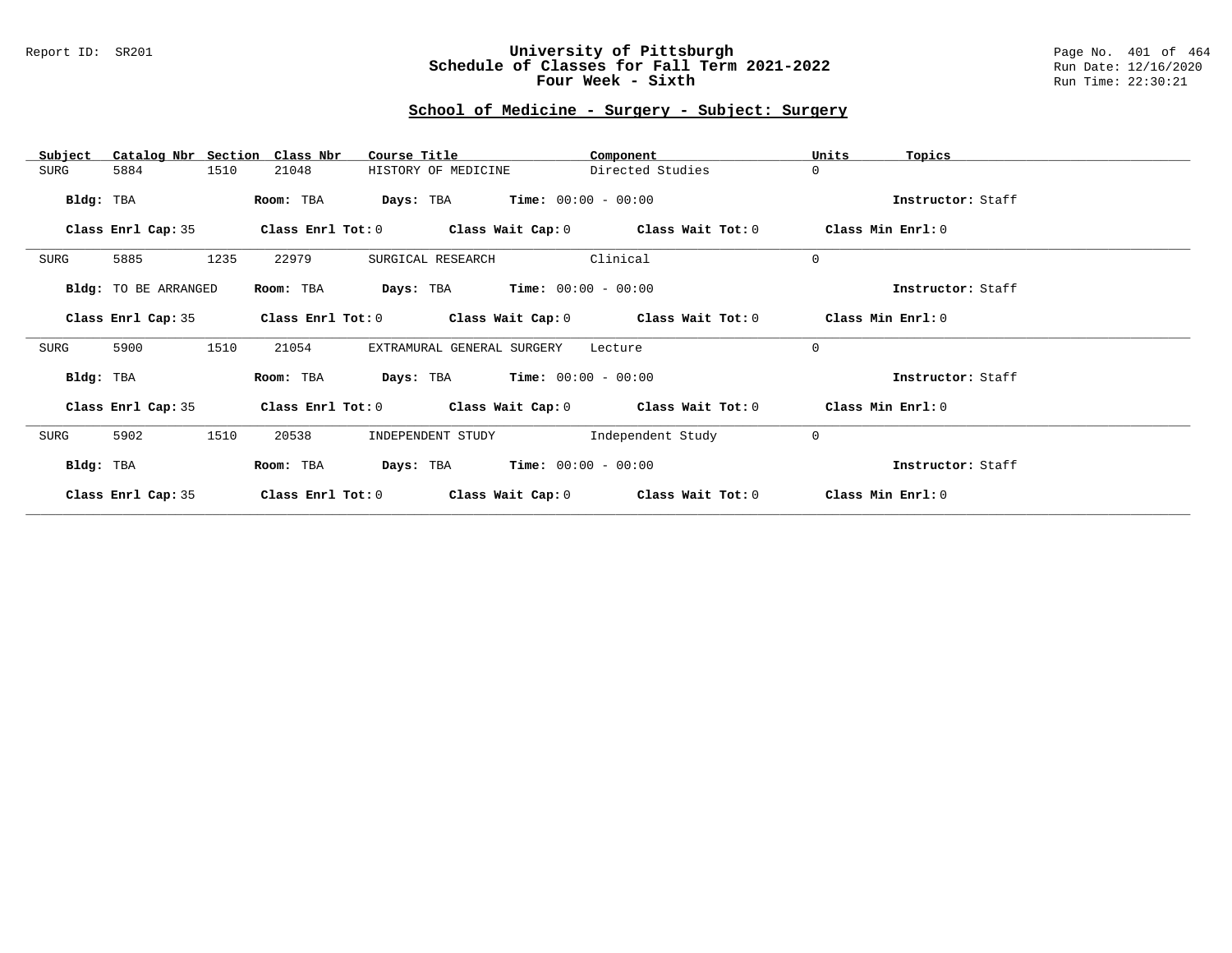#### Report ID: SR201 **University of Pittsburgh** Page No. 402 of 464 **Schedule of Classes for Fall Term 2021-2022** Run Date: 12/16/2020 **Four Week - Sixth** Run Time: 22:30:21

# **School of Medicine - Urology - Subject: Urology**

| Subject   |                      |      | Catalog Nbr Section Class Nbr | Course Title |                                                                | Component |                                                                                             | Units    | Topics            |  |
|-----------|----------------------|------|-------------------------------|--------------|----------------------------------------------------------------|-----------|---------------------------------------------------------------------------------------------|----------|-------------------|--|
| URLGY     | 5321                 | 1510 | 20556                         |              | UROLOGIC ONCOLOGY                                              | Clinical  |                                                                                             | $\Omega$ |                   |  |
|           | Bldg: TBA            |      |                               |              | Room: TBA $Days:$ TBA $Time: 00:00 - 00:00$                    |           |                                                                                             |          | Instructor: Staff |  |
|           |                      |      |                               |              |                                                                |           | Class Enrl Cap: 35 Class Enrl Tot: 0 Class Wait Cap: 0 Class Wait Tot: 0 Class Min Enrl: 0  |          |                   |  |
| URLGY     | 5470 1510            |      | 20574                         |              | UROLOGICAL SURGERY (ADULT) Clinical                            |           |                                                                                             | $\Omega$ |                   |  |
|           | Bldg: TBA            |      |                               |              | Room: TBA $Days:$ TBA $Time: 00:00 - 00:00$                    |           |                                                                                             |          | Instructor: Staff |  |
|           |                      |      |                               |              |                                                                |           | Class Enrl Cap: 999 Class Enrl Tot: 0 Class Wait Cap: 0 Class Wait Tot: 0 Class Min Enrl: 0 |          |                   |  |
| URLGY     | 5471 1510            |      |                               |              | 20586 PEDIATRIC UROLOGICAL SURGERY Clinical                    |           |                                                                                             | $\Omega$ |                   |  |
|           | Bldg: TBA            |      |                               |              | Room: TBA $\rule{1em}{0.15mm}$ Days: TBA Time: $00:00 - 00:00$ |           |                                                                                             |          | Instructor: Staff |  |
|           |                      |      |                               |              |                                                                |           | Class Enrl Cap: 999 Class Enrl Tot: 0 Class Wait Cap: 0 Class Wait Tot: 0 Class Min Enrl: 0 |          |                   |  |
| URLGY     | 5650                 | 1900 | 23948                         |              |                                                                |           | INDIVIDUALIZED CLINICAL COURSEDirected Studies                                              | $\Omega$ |                   |  |
|           | Bldg: TO BE ARRANGED |      |                               |              | Room: TBA $Days:$ TBA $Time: 00:00 - 00:00$                    |           |                                                                                             |          | Instructor: Staff |  |
|           |                      |      |                               |              |                                                                |           | Class Enrl Cap: 35 Class Enrl Tot: 0 Class Wait Cap: 0 Class Wait Tot: 0 Class Min Enrl: 0  |          |                   |  |
| URLGY     | 5810                 | 1510 |                               |              |                                                                |           | 20604 UROLOGY RESEARCH Directed Studies                                                     | $\Omega$ |                   |  |
|           | Bldg: TBA            |      |                               |              | Room: TBA $Days: TBA$ Time: $00:00 - 00:00$                    |           |                                                                                             |          | Instructor: Staff |  |
|           |                      |      |                               |              |                                                                |           | Class Enrl Cap: 35 Class Enrl Tot: 0 Class Wait Cap: 0 Class Wait Tot: 0 Class Min Enrl: 0  |          |                   |  |
| URLGY     | 5899                 | 1900 |                               |              |                                                                |           | 23821 INDEPENDENT STUDY IN UROLOGY Independent Study                                        | $\Omega$ |                   |  |
|           | Bldg: TO BE ARRANGED |      |                               |              | Room: TBA $Days:$ TBA $Time: 00:00 - 00:00$                    |           |                                                                                             |          | Instructor: Staff |  |
|           |                      |      |                               |              |                                                                |           | Class Enrl Cap: 35 Class Enrl Tot: 0 Class Wait Cap: 0 Class Wait Tot: 0 Class Min Enrl: 0  |          |                   |  |
| URLGY     | 5900 1510            |      | 20616                         |              | EXTRAMURAL UROLOGIC SURGERY Clinical                           |           |                                                                                             | $\Omega$ |                   |  |
| Bldg: TBA |                      |      |                               |              | Room: TBA $Days:$ TBA Time: $00:00 - 00:00$                    |           |                                                                                             |          | Instructor: Staff |  |
|           |                      |      |                               |              |                                                                |           | Class Enrl Cap: 35 Class Enrl Tot: 0 Class Wait Cap: 0 Class Wait Tot: 0 Class Min Enrl: 0  |          |                   |  |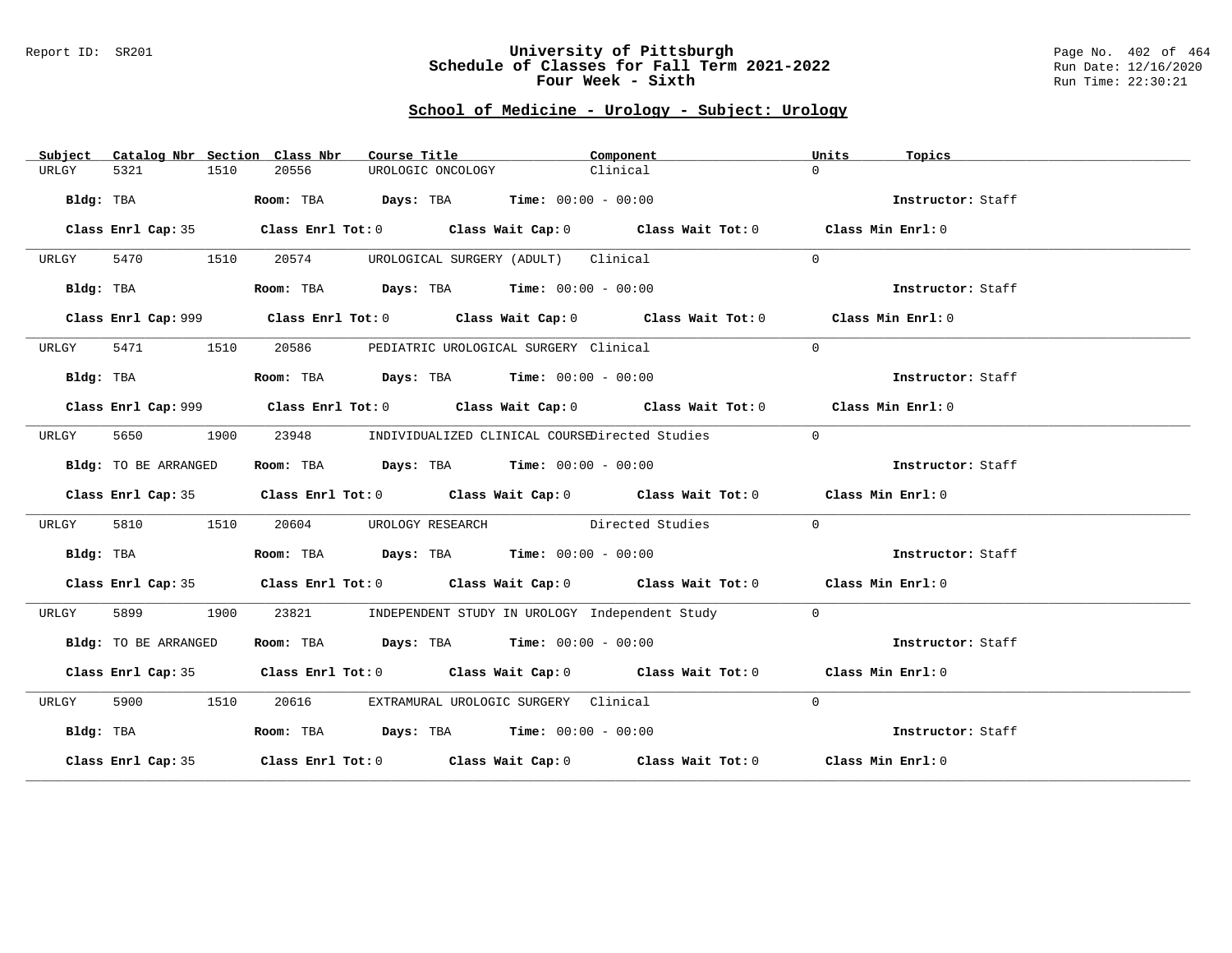#### Report ID: SR201 **University of Pittsburgh** Page No. 403 of 464 **Schedule of Classes for Fall Term 2021-2022** Run Date: 12/16/2020 **Eight Week - First** Run Time: 22:30:21

# **School of Medicine - School of Medicine - Subject: Medicine**

| Subject   | Catalog Nbr Section Class Nbr |      |                     | Course Title              | Component                    | Units               | Topics            |
|-----------|-------------------------------|------|---------------------|---------------------------|------------------------------|---------------------|-------------------|
| MED       | 5322                          | 1010 | 19864               | ADULT INPATIENT MEDICINE  | Clinical                     | 0                   |                   |
| Bldg: TBA |                               |      | Room: TBA           | Days: TBA                 | <b>Time:</b> $00:00 - 00:00$ |                     | Instructor: Staff |
|           | Class Enrl Cap: 35            |      | Class Enrl Tot: $0$ | Class Wait Cap: 0         | Class Wait Tot: 0            | Class Min Enrl: 0   |                   |
|           |                               |      |                     |                           |                              |                     |                   |
| MED       | 5328                          | 1010 | 19867               | AMBULATORY CARE CLERKSHIP | Clinical                     | 0                   |                   |
| Bldg: TBA |                               |      | Room: TBA           | Days: TBA                 | <b>Time:</b> $00:00 - 00:00$ |                     | Instructor: Staff |
|           | Class Enrl Cap: 35            |      | Class Enrl Tot: $0$ | Class Wait Cap: 0         | Class Wait $Tot: 0$          | Class Min $Enrl: 0$ |                   |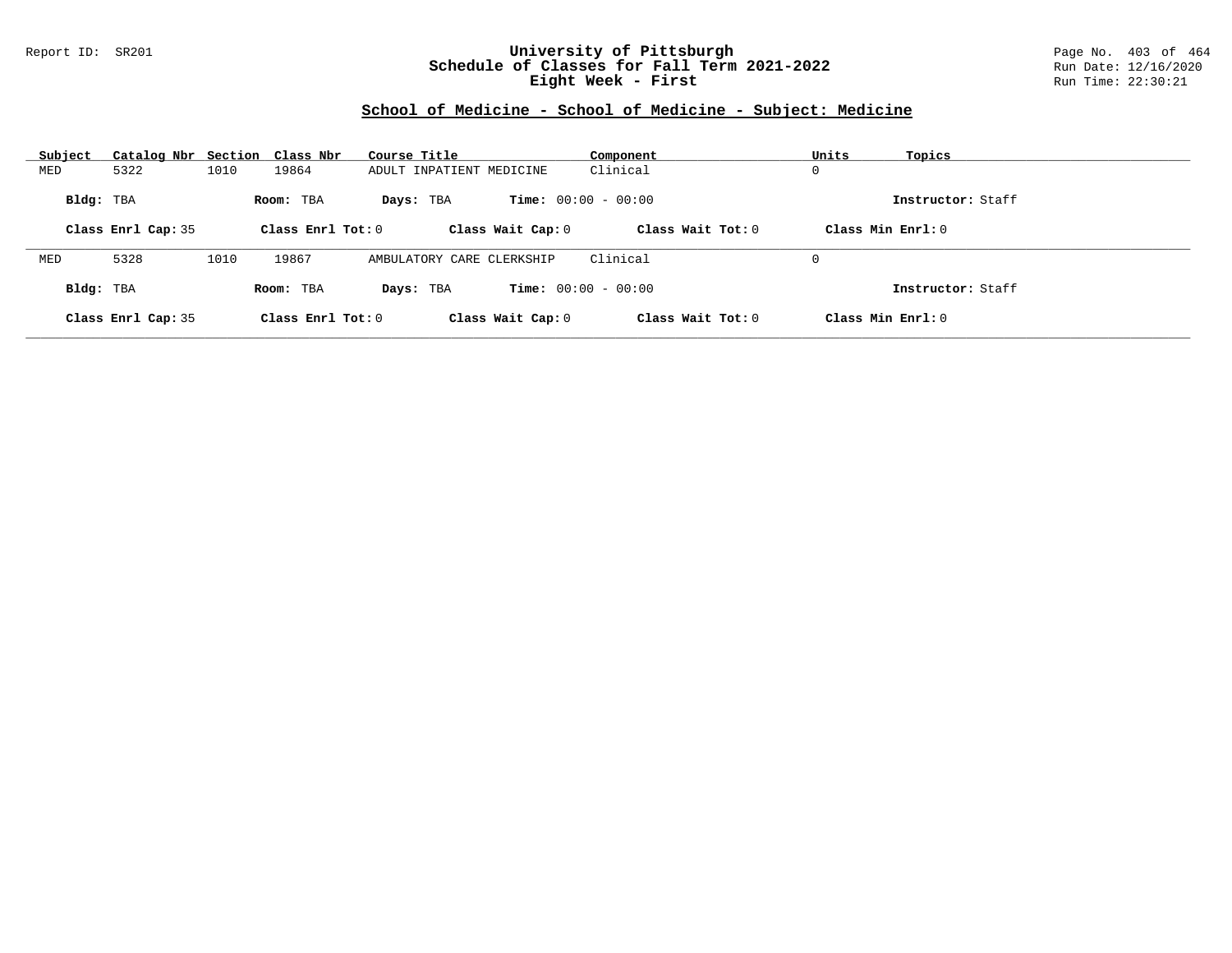#### Report ID: SR201 **University of Pittsburgh** Page No. 404 of 464 **Schedule of Classes for Fall Term 2021-2022** Run Date: 12/16/2020 **Eight Week - First** Run Time: 22:30:21

# **School of Medicine - Medicine Anesthesiology - Subject: Medicine Anesthesiology**

| Subject | Catalog Nbr Section Class Nbr |      |                   | Course Title                              | Component         | Units             | Topics            |
|---------|-------------------------------|------|-------------------|-------------------------------------------|-------------------|-------------------|-------------------|
| MSANE   | 5372                          | 1200 | 23062             | ANESTHESIA CLERKSHIP                      | Clinical          |                   |                   |
|         | <b>Bldg:</b> TO BE ARRANGED   |      | Room: TBA         | <b>Time:</b> $00:00 - 00:00$<br>Days: TBA |                   |                   | Instructor: Staff |
|         | Class Enrl Cap: 35            |      | Class Enrl Tot: 0 | Class Wait Cap: 0                         | Class Wait Tot: 0 | Class Min Enrl: 0 |                   |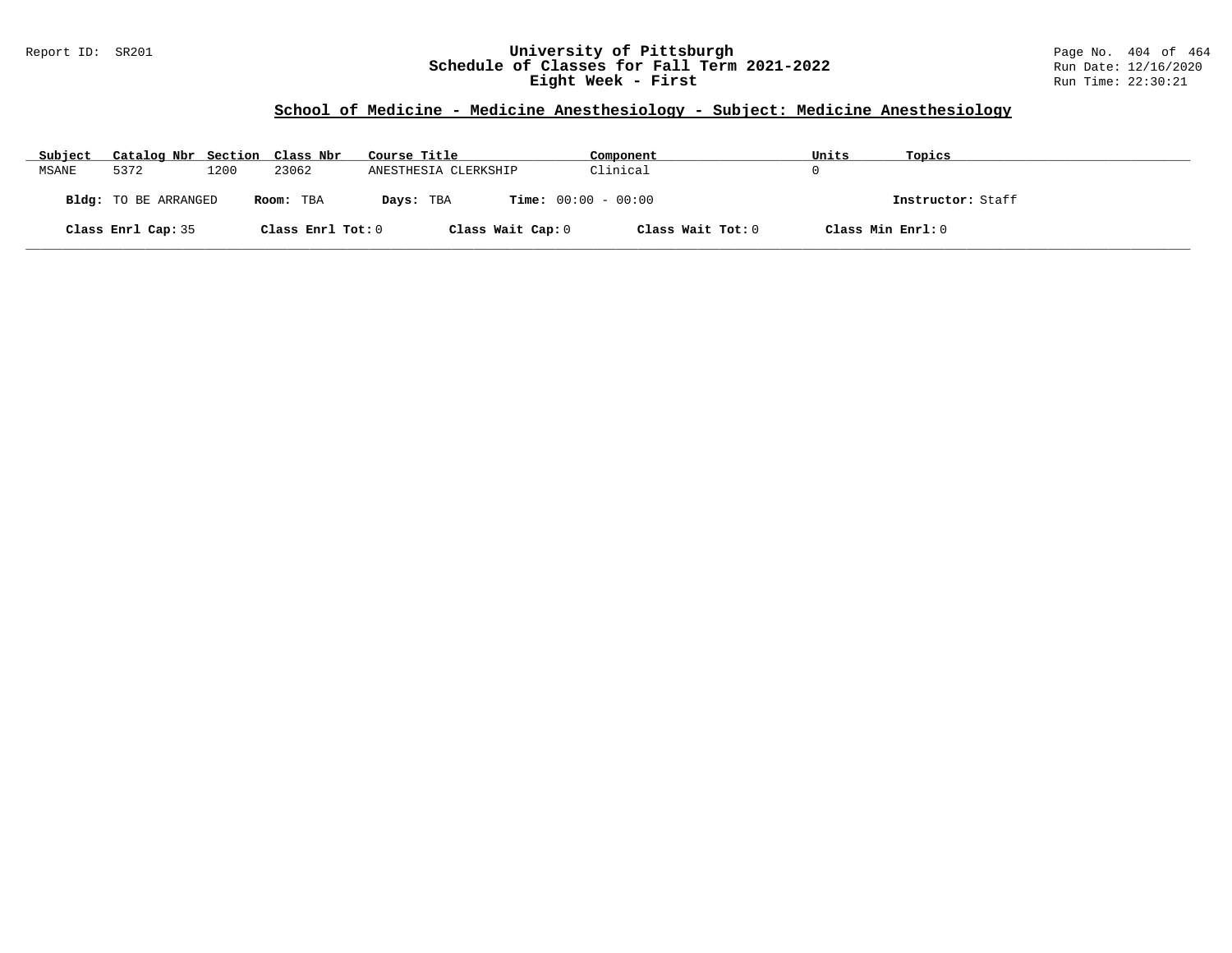#### Report ID: SR201 **University of Pittsburgh** Page No. 405 of 464 **Schedule of Classes for Fall Term 2021-2022** Run Date: 12/16/2020 **Eight Week - First** Run Time: 22:30:21

# **School of Medicine - Psychiatry - Subject: Psychiatry**

| Subject | Catalog Nbr Section Class Nbr |      |                   | Course Title                              | Component         | Units             | Topics            |
|---------|-------------------------------|------|-------------------|-------------------------------------------|-------------------|-------------------|-------------------|
| PSYC    | 5365                          | 1010 | 20327             | CLINICAL NEUROSCIENCES                    | Clinical          |                   |                   |
|         | <b>Bldg:</b> TO BE ARRANGED   |      | Room: TBA         | <b>Time:</b> $00:00 - 00:00$<br>Days: TBA |                   |                   | Instructor: Staff |
|         | Class Enrl Cap: 35            |      | Class Enrl Tot: 0 | Class Wait Cap: 0                         | Class Wait Tot: 0 | Class Min Enrl: 0 |                   |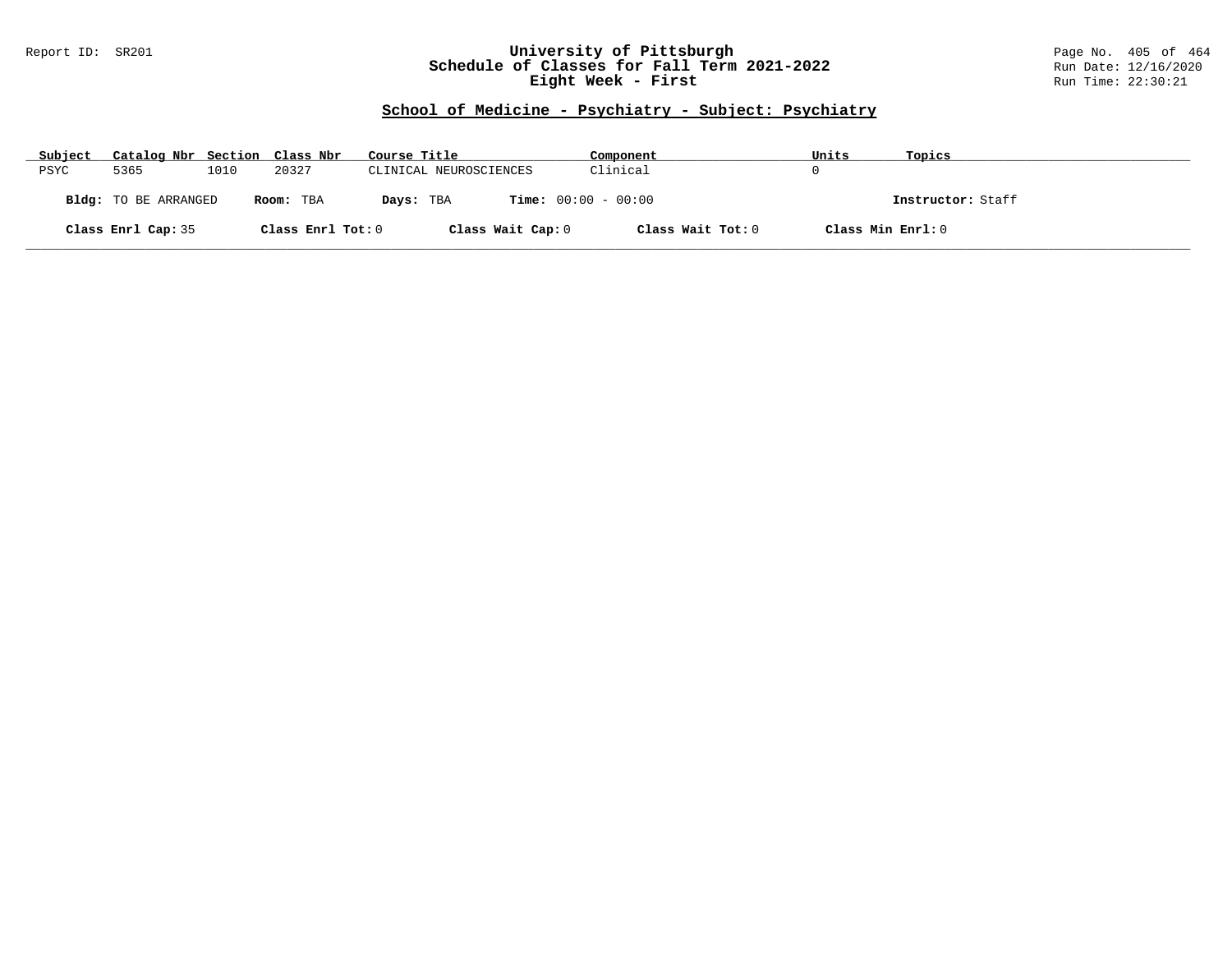#### Report ID: SR201 **University of Pittsburgh** Page No. 406 of 464 **Schedule of Classes for Fall Term 2021-2022** Run Date: 12/16/2020 **Eight Week - First** Run Time: 22:30:21

### **School of Medicine - Surgery - Subject: Surgery**

| Subject   |                             |      | Catalog Nbr Section Class Nbr | Course Title         |                                        | Component         | Units       | Topics            |
|-----------|-----------------------------|------|-------------------------------|----------------------|----------------------------------------|-------------------|-------------|-------------------|
| SURG      | 5371                        | 1010 | 20935                         |                      | SURGERY AND PERIOPERATIVE CAREClinical |                   | 0           |                   |
| Bldg: TBA |                             |      | Room: TBA                     | Days: TBA            | <b>Time:</b> $00:00 - 00:00$           |                   |             | Instructor: Staff |
|           | Class Enrl Cap: 35          |      | Class Enrl Tot: 0             |                      | Class Wait Cap: 0                      | Class Wait Tot: 0 |             | Class Min Enrl: 0 |
| SURG      | 5372                        | 1200 | 23051                         |                      | SURG & PEROPERTV CARE CLERKSHPClinical |                   | $\mathbf 0$ |                   |
|           | <b>Bldg:</b> TO BE ARRANGED |      | Room: TBA                     | Days: TBA            | $Time: 00:00 - 00:00$                  |                   |             | Instructor: Staff |
|           | Class Enrl Cap: 35          |      | Class $Enrl$ Tot: $0$         |                      | Class Wait Cap: 0                      | Class Wait Tot: 0 |             | Class Min Enrl: 0 |
| SURG      | 5375                        | 1010 | 20938                         | SURGICAL SPECIALTIES |                                        | Clinical          | $\mathbf 0$ |                   |
| Bldg: TBA |                             |      | Room: TBA                     | Days: TBA            | <b>Time:</b> $00:00 - 00:00$           |                   |             | Instructor: Staff |
|           | Class Enrl Cap: 35          |      | Class Enrl Tot: 0             |                      | Class Wait Cap: 0                      | Class Wait Tot: 0 |             | Class Min Enrl: 0 |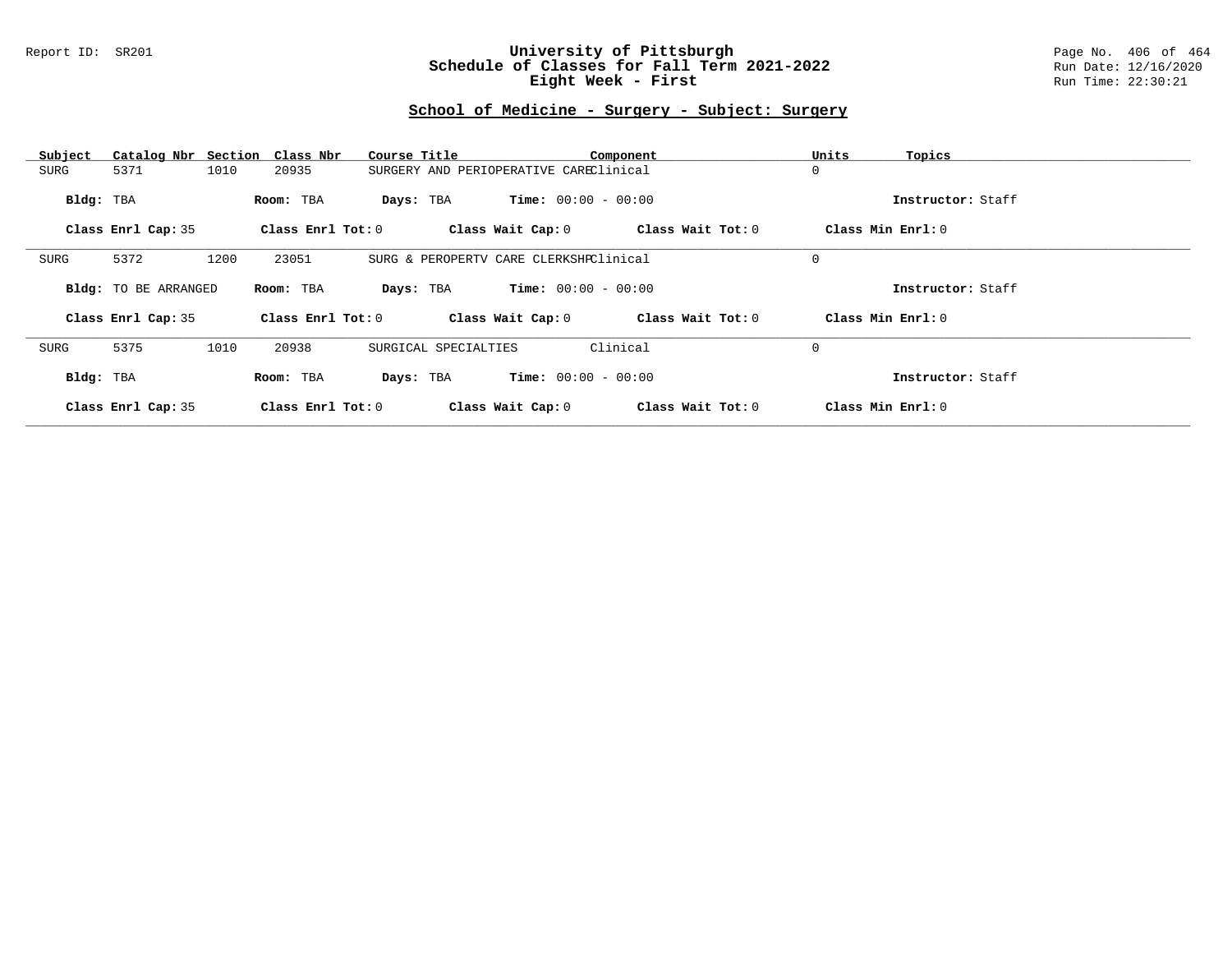#### Report ID: SR201 **University of Pittsburgh** Page No. 407 of 464 **Schedule of Classes for Fall Term 2021-2022** Run Date: 12/16/2020 **Eight Week - Second** Run Time: 22:30:21

# **School of Medicine - School of Medicine - Subject: Medicine**

| Subject   | Catalog Nbr Section Class Nbr |      |                     | Course Title              | Component                    | Units             | Topics            |
|-----------|-------------------------------|------|---------------------|---------------------------|------------------------------|-------------------|-------------------|
| MED       | 5322                          | 1110 | 19865               | ADULT INPATIENT MEDICINE  | Clinical                     | 0                 |                   |
| Bldg: TBA |                               |      | Room: TBA           | Days: TBA                 | <b>Time:</b> $00:00 - 00:00$ |                   | Instructor: Staff |
|           | Class Enrl Cap: 35            |      | Class Enrl Tot: $0$ | Class Wait Cap: 0         | Class Wait $Tot: 0$          | Class Min Enrl: 0 |                   |
|           |                               |      |                     |                           |                              |                   |                   |
| MED       | 5328                          | 1110 | 19868               | AMBULATORY CARE CLERKSHIP | Clinical                     | 0                 |                   |
| Bldg: TBA |                               |      | Room: TBA           | Days: TBA                 | <b>Time:</b> $00:00 - 00:00$ |                   | Instructor: Staff |
|           | Class Enrl Cap: 35            |      | Class Enrl Tot: $0$ | Class Wait Cap: 0         | Class Wait Tot: 0            | Class Min Enrl: 0 |                   |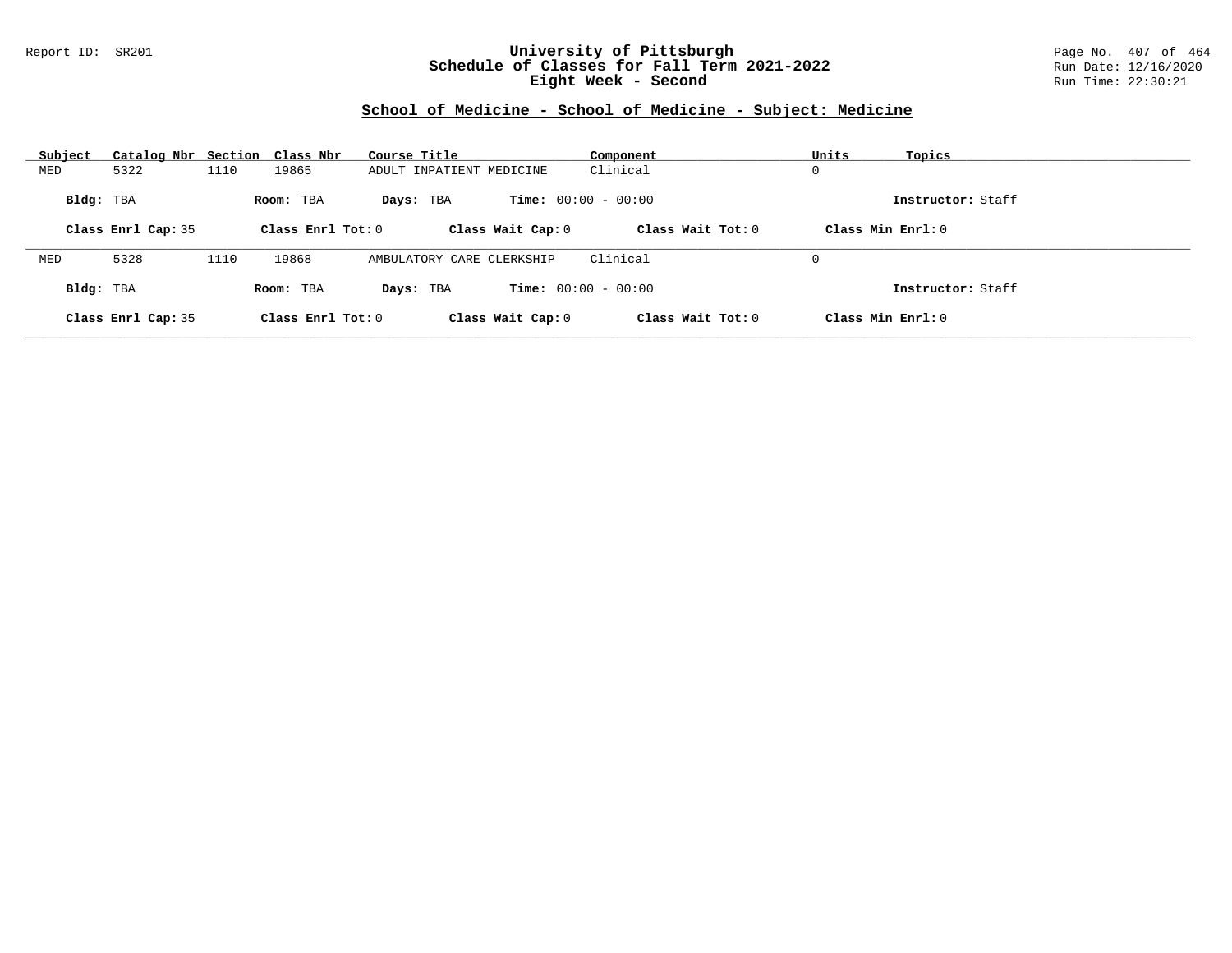#### Report ID: SR201 **University of Pittsburgh** Page No. 408 of 464 **Schedule of Classes for Fall Term 2021-2022** Run Date: 12/16/2020 **Eight Week - Second** Run Time: 22:30:21

# **School of Medicine - Medicine Anesthesiology - Subject: Medicine Anesthesiology**

| Subject | Catalog Nbr Section Class Nbr |      |                   | Course Title                              | Component         | Units | Topics            |
|---------|-------------------------------|------|-------------------|-------------------------------------------|-------------------|-------|-------------------|
| MSANE   | 5372                          | 1205 | 23063             | ANESTHESIA CLERKSHIP                      | Clinical          |       |                   |
|         | Bldg: TO BE ARRANGED          |      | Room: TBA         | <b>Time:</b> $00:00 - 00:00$<br>Days: TBA |                   |       | Instructor: Staff |
|         | Class Enrl Cap: 35            |      | Class Enrl Tot: 0 | Class Wait Cap: 0                         | Class Wait Tot: 0 |       | Class Min Enrl: 0 |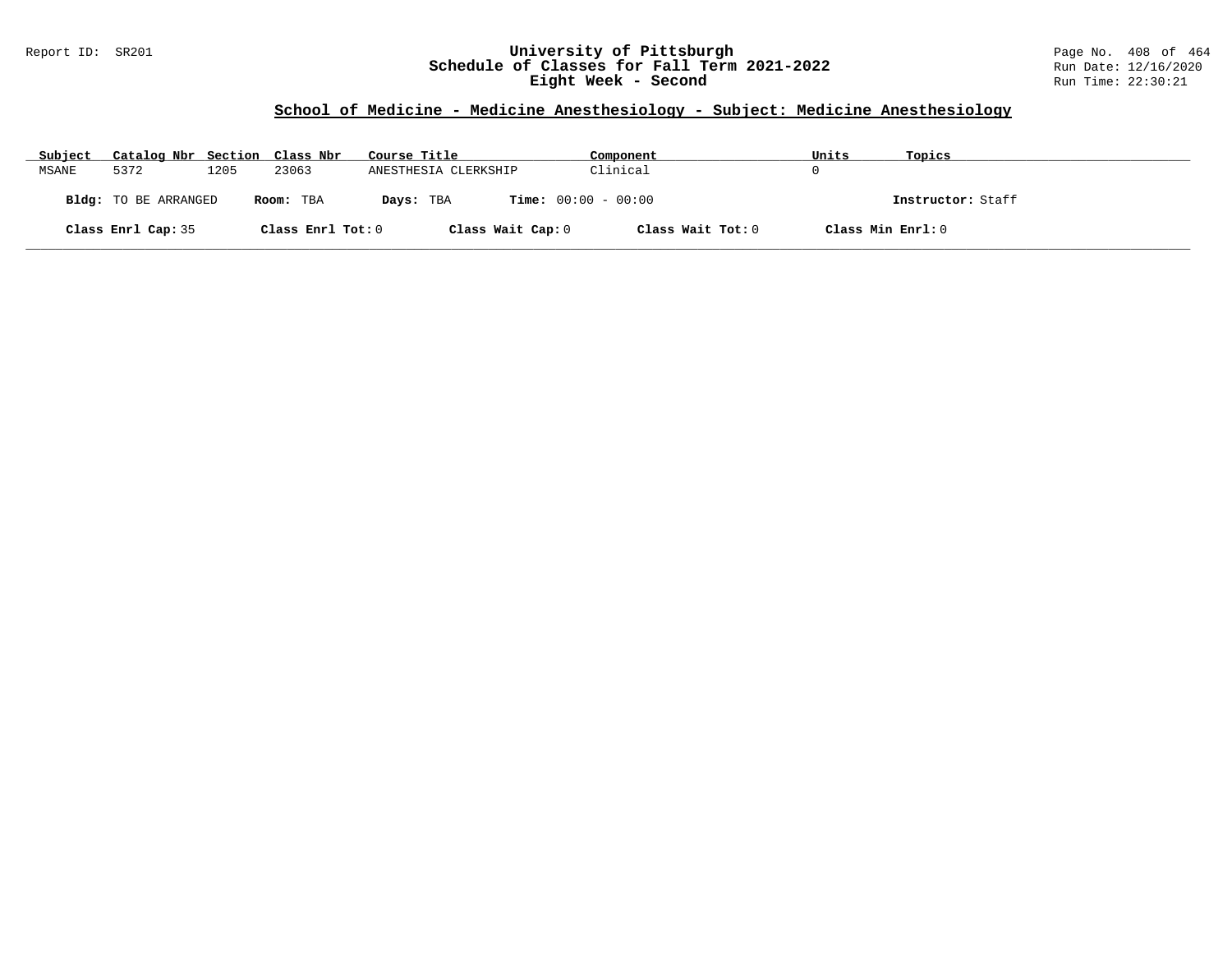#### Report ID: SR201 **University of Pittsburgh** Page No. 409 of 464 **Schedule of Classes for Fall Term 2021-2022** Run Date: 12/16/2020 **Eight Week - Second** Run Time: 22:30:21

### **School of Medicine - Psychiatry - Subject: Psychiatry**

| Subject | Catalog Nbr Section Class Nbr |      |                   | Course Title           | Component                    | Units             | Topics            |
|---------|-------------------------------|------|-------------------|------------------------|------------------------------|-------------------|-------------------|
| PSYC    | 5365                          | 1110 | 20328             | CLINICAL NEUROSCIENCES | Clinical                     |                   |                   |
|         | <b>Bldg:</b> TO BE ARRANGED   |      | Room: TBA         | Days: TBA              | <b>Time:</b> $00:00 - 00:00$ |                   | Instructor: Staff |
|         | Class Enrl Cap: 35            |      | Class Enrl Tot: 0 |                        | Class Wait Cap: 0            | Class Wait Tot: 0 | Class Min Enrl: 0 |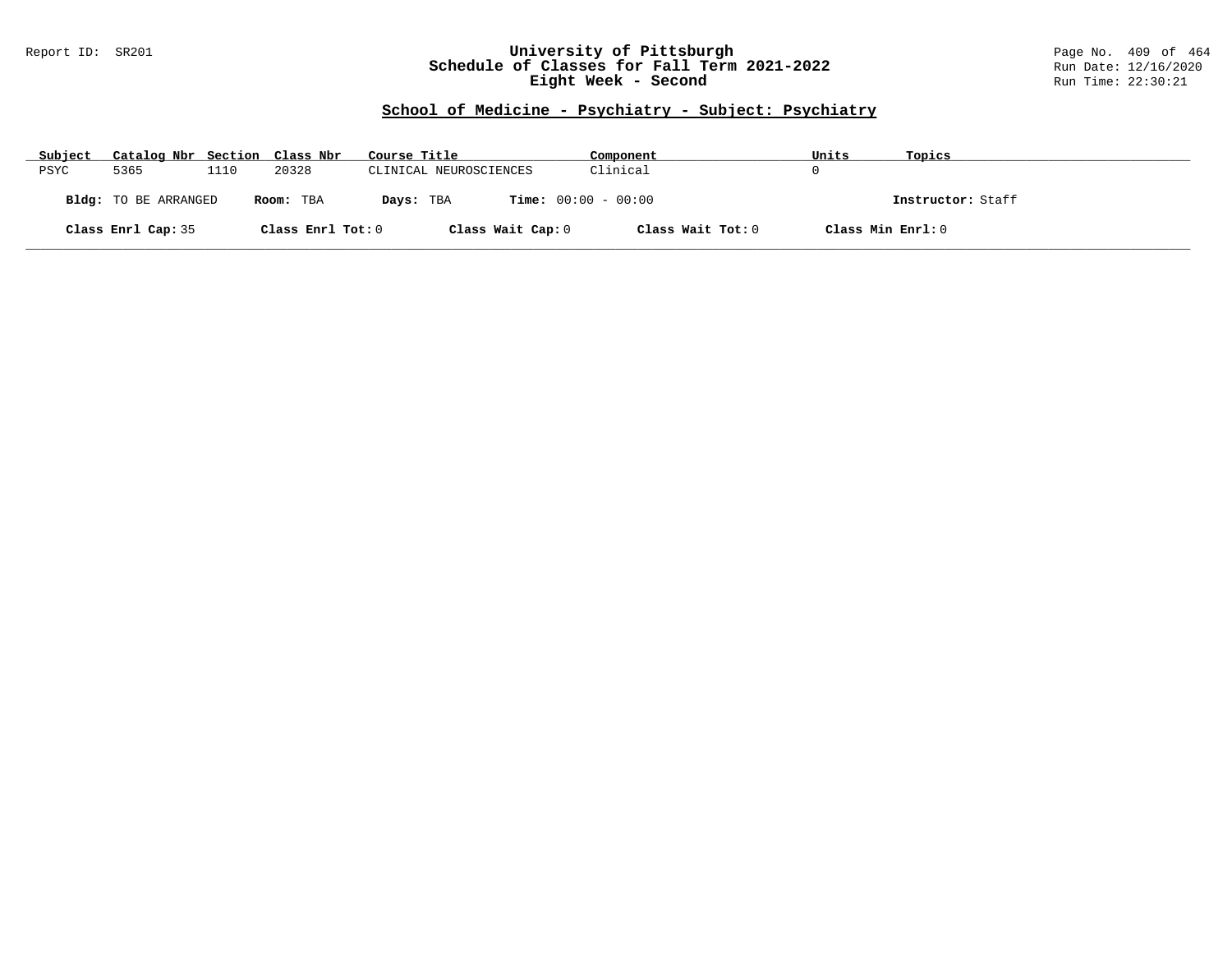#### Report ID: SR201 **University of Pittsburgh** Page No. 410 of 464 **Schedule of Classes for Fall Term 2021-2022** Run Date: 12/16/2020 **Eight Week - Second** Run Time: 22:30:21

### **School of Medicine - Surgery - Subject: Surgery**

| Subject   | Catalog Nbr Section Class Nbr |      |                     | Course Title                           |                              | Component         | Units             | Topics            |
|-----------|-------------------------------|------|---------------------|----------------------------------------|------------------------------|-------------------|-------------------|-------------------|
| SURG      | 5371                          | 1110 | 20936               | SURGERY AND PERIOPERATIVE CAREClinical |                              |                   | 0                 |                   |
| Bldg: TBA |                               |      | Room: TBA           | Days: TBA                              | <b>Time:</b> $00:00 - 00:00$ |                   |                   | Instructor: Staff |
|           | Class Enrl Cap: 35            |      | Class Enrl Tot: 0   |                                        | Class Wait Cap: 0            | Class Wait Tot: 0 | Class Min Enrl: 0 |                   |
| SURG      | 5372                          | 1205 | 23052               | SURG & PEROPERTV CARE CLERKSHPClinical |                              |                   | 0                 |                   |
|           | <b>Bldg:</b> TO BE ARRANGED   |      | Room: TBA           | Days: TBA                              | <b>Time:</b> $00:00 - 00:00$ |                   |                   | Instructor: Staff |
|           | Class Enrl Cap: 35            |      | Class Enrl Tot: 0   |                                        | Class Wait Cap: 0            | Class Wait Tot: 0 | Class Min Enrl: 0 |                   |
| SURG      | 5375                          | 1110 | 20939               | SURGICAL SPECIALTIES                   |                              | Clinical          | $\mathbf 0$       |                   |
| Bldg: TBA |                               |      | Room: TBA           | Days: TBA                              | <b>Time:</b> $00:00 - 00:00$ |                   |                   | Instructor: Staff |
|           | Class Enrl Cap: 35            |      | Class $Enr1 Tot: 0$ |                                        | Class Wait Cap: 0            | Class Wait Tot: 0 | Class Min Enrl: 0 |                   |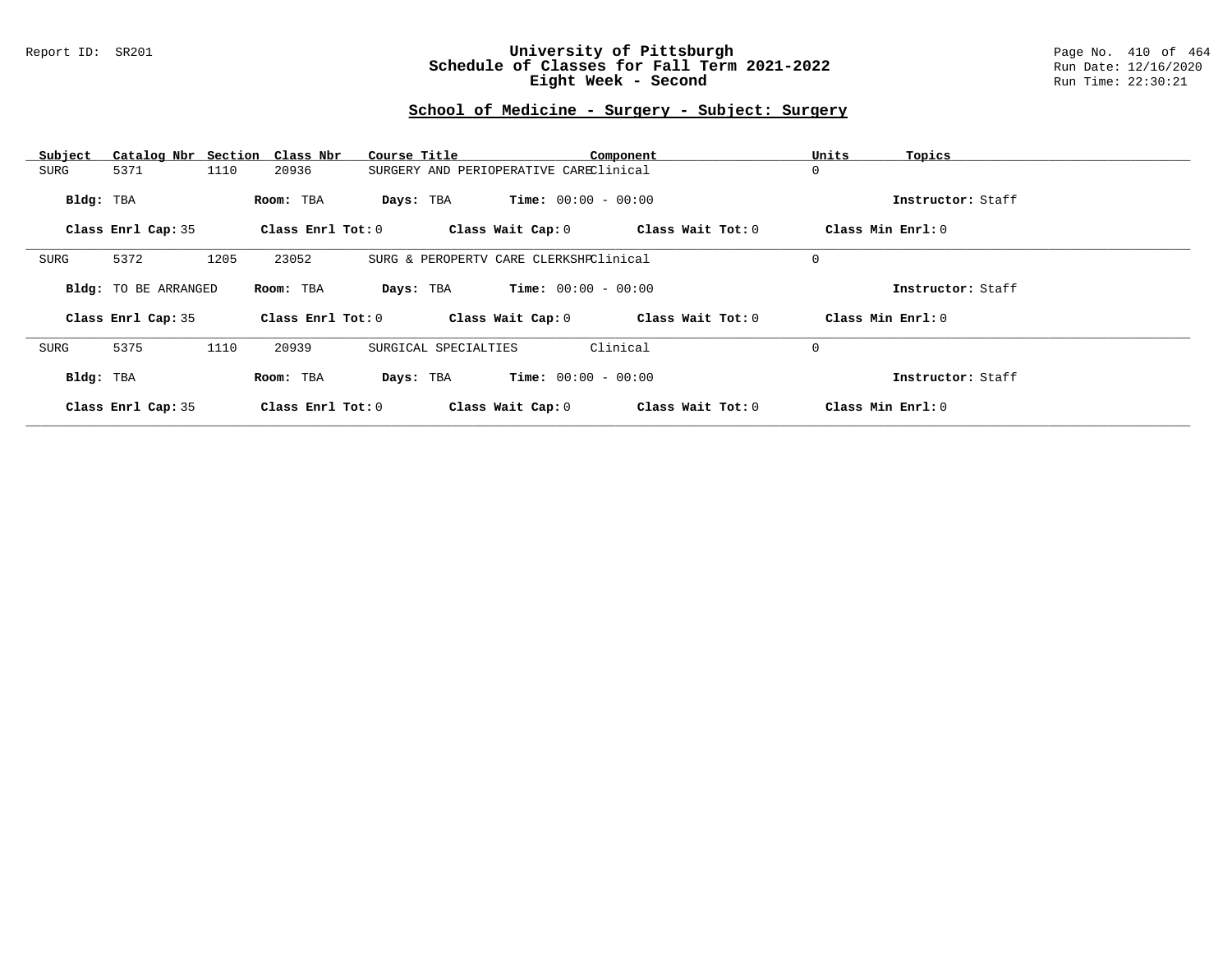#### Report ID: SR201 **University of Pittsburgh** Page No. 411 of 464 **Schedule of Classes for Fall Term 2021-2022** Run Date: 12/16/2020 **Eight Week - Third** Run Time: 22:30:21

# **School of Medicine - School of Medicine - Subject: Medicine**

| Subject   | Catalog Nbr Section Class Nbr |      |                     | Course Title              | Component                    | Units<br>Topics     |  |
|-----------|-------------------------------|------|---------------------|---------------------------|------------------------------|---------------------|--|
| MED       | 5322                          | 1210 | 19866               | ADULT INPATIENT MEDICINE  | Clinical                     | 0                   |  |
| Bldg: TBA |                               |      | Room: TBA           | Days: TBA                 | <b>Time:</b> $00:00 - 00:00$ | Instructor: Staff   |  |
|           | Class Enrl Cap: 35            |      | Class Enrl Tot: $0$ | Class Wait Cap: 0         | Class Wait Tot: 0            | Class Min Enrl: 0   |  |
|           |                               |      |                     |                           |                              |                     |  |
| MED       | 5328                          | 1210 | 19869               | AMBULATORY CARE CLERKSHIP | Clinical                     | 0                   |  |
| Bldg: TBA |                               |      | Room: TBA           | Days: TBA                 | <b>Time:</b> $00:00 - 00:00$ | Instructor: Staff   |  |
|           | Class Enrl Cap: 35            |      | Class Enrl Tot: $0$ | Class Wait Cap: 0         | Class Wait $Tot: 0$          | Class Min $Enrl: 0$ |  |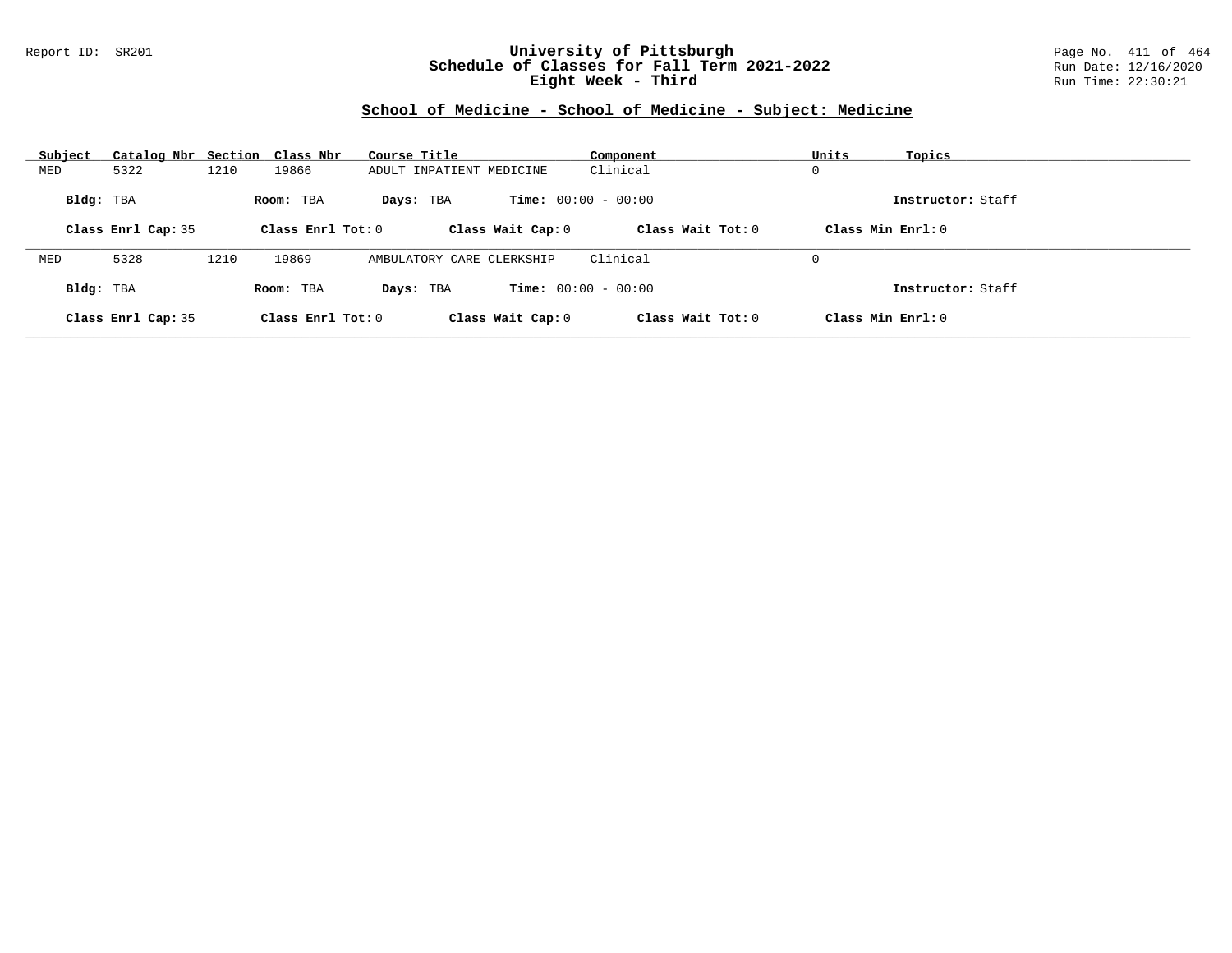#### Report ID: SR201 **University of Pittsburgh** Page No. 412 of 464 **Schedule of Classes for Fall Term 2021-2022** Run Date: 12/16/2020 **Eight Week - Third** Run Time: 22:30:21

# **School of Medicine - Medicine Anesthesiology - Subject: Medicine Anesthesiology**

| Subject | Catalog Nbr Section Class Nbr |      |                   | Course Title         | Component                    | Units             | Topics            |
|---------|-------------------------------|------|-------------------|----------------------|------------------------------|-------------------|-------------------|
| MSANE   | 5372                          | 1210 | 23064             | ANESTHESIA CLERKSHIP | Clinical                     |                   |                   |
|         | Bldg: TO BE ARRANGED          |      | Room: TBA         | Days: TBA            | <b>Time:</b> $00:00 - 00:00$ |                   | Instructor: Staff |
|         | Class Enrl Cap: 35            |      | Class Enrl Tot: 0 | Class Wait Cap: 0    | Class Wait Tot: 0            | Class Min Enrl: 0 |                   |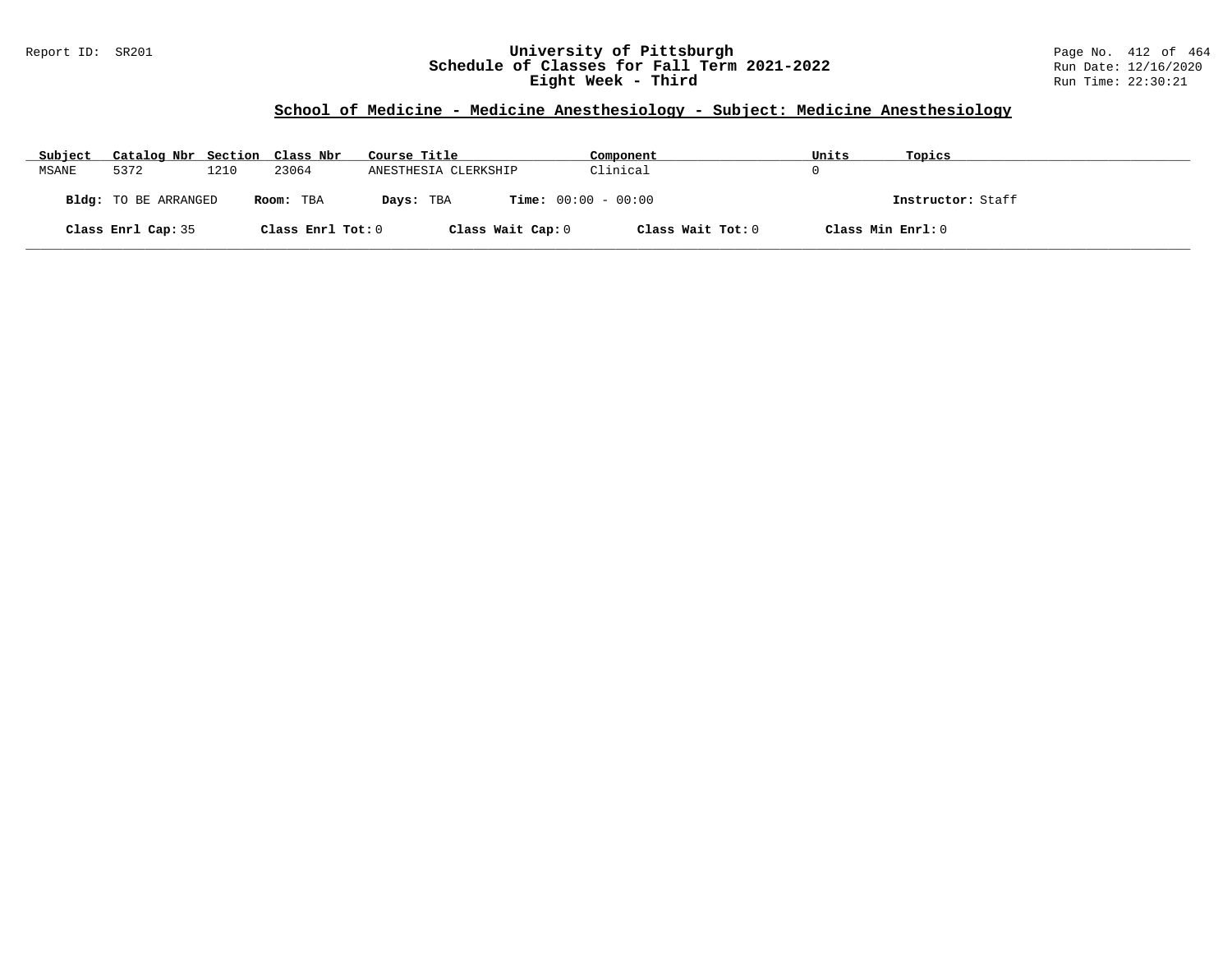#### Report ID: SR201 **University of Pittsburgh** Page No. 413 of 464 **Schedule of Classes for Fall Term 2021-2022** Run Date: 12/16/2020 **Eight Week - Third** Run Time: 22:30:21

# **School of Medicine - Psychiatry - Subject: Psychiatry**

| Subject   | Catalog Nbr Section Class Nbr |      |                   | Course Title           | Component                    | Units             | Topics            |
|-----------|-------------------------------|------|-------------------|------------------------|------------------------------|-------------------|-------------------|
| PSYC      | 5365                          | 1210 | 20326             | CLINICAL NEUROSCIENCES | Clinical                     |                   |                   |
| Bldg: TBA |                               |      | Room: TBA         | Days: TBA              | <b>Time:</b> $00:00 - 00:00$ |                   | Instructor: Staff |
|           | Class Enrl Cap: 35            |      | Class Enrl Tot: 0 | Class Wait Cap: 0      | Class Wait Tot: 0            | Class Min Enrl: 0 |                   |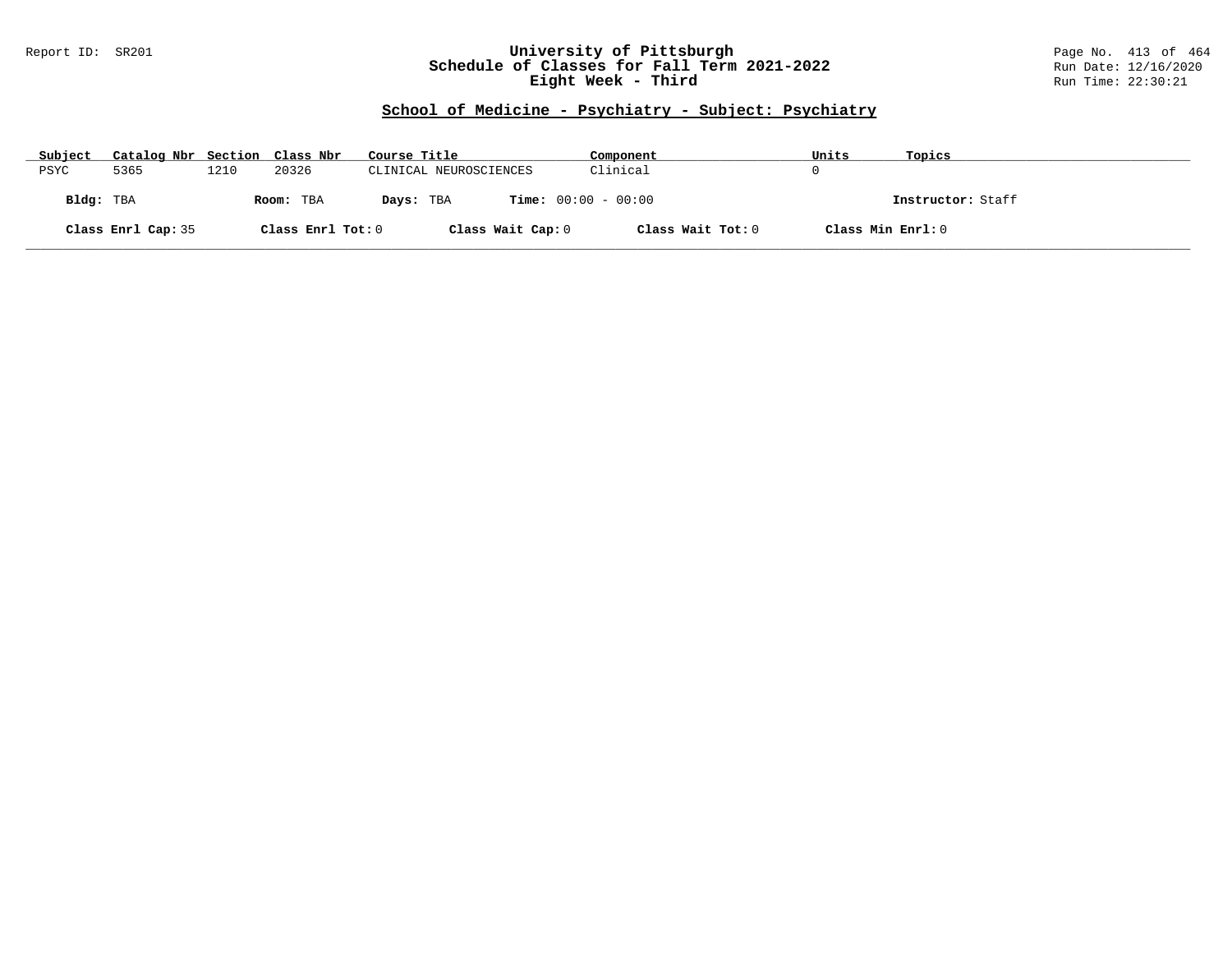#### Report ID: SR201 **University of Pittsburgh** Page No. 414 of 464 **Schedule of Classes for Fall Term 2021-2022** Run Date: 12/16/2020 **Eight Week - Third** Run Time: 22:30:21

### **School of Medicine - Surgery - Subject: Surgery**

| Subject   | Catalog Nbr Section Class Nbr |      |                     | Course Title                           |                              | Component         | Units<br>Topics   |  |
|-----------|-------------------------------|------|---------------------|----------------------------------------|------------------------------|-------------------|-------------------|--|
| SURG      | 5371                          | 1210 | 20937               | SURGERY AND PERIOPERATIVE CAREClinical |                              |                   | $\mathbf 0$       |  |
| Bldg: TBA |                               |      | Room: TBA           | Days: TBA                              | <b>Time:</b> $00:00 - 00:00$ |                   | Instructor: Staff |  |
|           | Class Enrl Cap: 35            |      | Class Enrl Tot: 0   |                                        | Class Wait Cap: 0            | Class Wait Tot: 0 | Class Min Enrl: 0 |  |
| SURG      | 5372                          | 1210 | 23053               | SURG & PEROPERTV CARE CLERKSHPClinical |                              |                   | 0                 |  |
|           | <b>Bldg:</b> TO BE ARRANGED   |      | Room: TBA           | Days: TBA                              | <b>Time:</b> $00:00 - 00:00$ |                   | Instructor: Staff |  |
|           | Class Enrl Cap: 35            |      | Class Enrl Tot: 0   |                                        | Class Wait Cap: 0            | Class Wait Tot: 0 | Class Min Enrl: 0 |  |
| SURG      | 5375                          | 1210 | 20940               | SURGICAL SPECIALTIES                   |                              | Clinical          | $\mathbf 0$       |  |
| Bldg: TBA |                               |      | Room: TBA           | Days: TBA                              | <b>Time:</b> $00:00 - 00:00$ |                   | Instructor: Staff |  |
|           | Class Enrl Cap: 35            |      | Class $Enr1 Tot: 0$ |                                        | Class Wait Cap: 0            | Class Wait Tot: 0 | Class Min Enrl: 0 |  |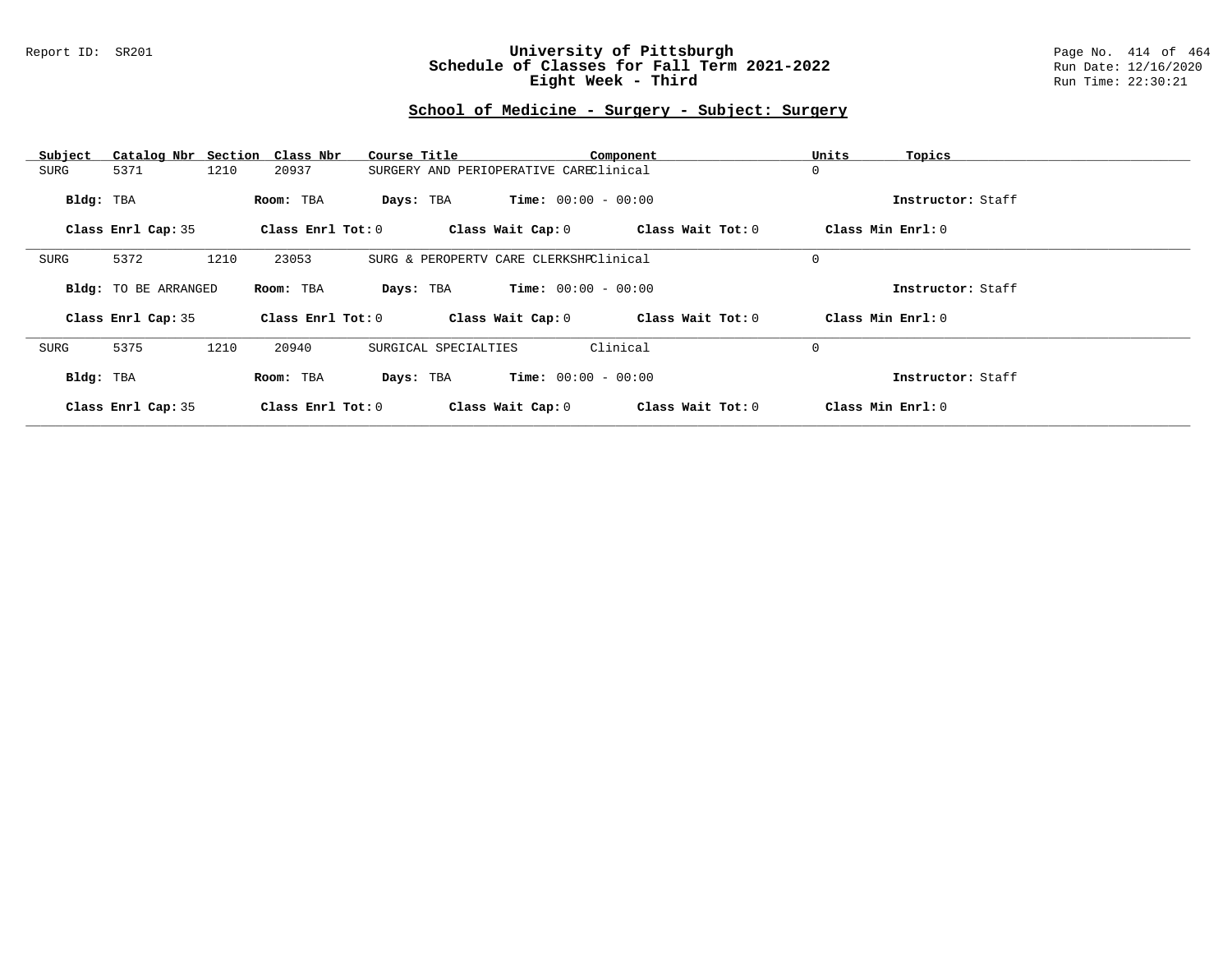#### Report ID: SR201 **University of Pittsburgh** Page No. 415 of 464 **Schedule of Classes for Fall Term 2021-2022** Run Date: 12/16/2020 **Academic Term** Run Time: 22:30:21

### **School of Medicine - Biomedical Sciences - Subject: Biomedical Sciences**

| Subject      |                                          | Catalog Nbr Section Class Nbr        | Course Title                                                                                                 |                                       | Component         | Units          | Topics                           |
|--------------|------------------------------------------|--------------------------------------|--------------------------------------------------------------------------------------------------------------|---------------------------------------|-------------------|----------------|----------------------------------|
| <b>MSBMS</b> | 2010                                     | 1010<br>25239                        |                                                                                                              | BIOCHEMISTRY AND PHYSIOLOGY Lecture   |                   | $\mathcal{L}$  |                                  |
| Bldg: TBA    |                                          | Room: TBA                            | Days: Th                                                                                                     | <b>Time:</b> $09:00 - 09:50$          |                   |                | Instructor: Romero, Guillermo G  |
| Bldg: TBA    |                                          | Room: TBA                            | Days: M                                                                                                      | <b>Time:</b> $12:00 - 13:50$          |                   |                | Instructor: Romero, Guillermo G  |
|              | Class Enrl Cap: 64                       |                                      | Class Enrl Tot: 0<br>Room Characteristics: Media - Data Projector/Monitor(1), PeopleSoft - Scheduled (PS)(1) | Class Wait Cap: 0                     | Class Wait Tot: 0 |                | Class Min Enrl: 0                |
| MSBMS        | 2020                                     | 1020<br>25024                        | ANALYSIS OF DISEASE                                                                                          | Lecture                               |                   | $\mathbf{1}$   |                                  |
| Bldg: TBA    |                                          | Room: TBA                            | Days: M                                                                                                      | <b>Time:</b> $09:00 - 10:30$          |                   |                | Instructor: Bisello, Alessandro  |
|              | Class Enrl Cap: 32                       |                                      | Class Enrl Tot: 0<br>Room Characteristics: PeopleSoft - Scheduled (PS)(1)                                    | Class Wait Cap: 0                     | Class Wait Tot: 0 |                | Class Min Enrl: 0                |
| MSBMS        | 2020                                     | 26705<br>1030                        | ANALYSIS OF DISEASE                                                                                          | Lecture                               |                   | $\mathbf{1}$   |                                  |
| Bldg: TBA    |                                          | Room: TBA                            | Days: F                                                                                                      | <b>Time:</b> $09:00 - 10:30$          |                   |                | Instructor: Bisello, Alessandro  |
|              | Class Enrl Cap: 32                       |                                      | Class Enrl Tot: $0$<br>Room Characteristics: PeopleSoft - Scheduled (PS)(1)                                  | Class Wait Cap: 0                     | Class Wait Tot: 0 |                | Class Min Enrl: 0                |
| MSBMS        | 2040                                     | 1010<br>25236                        |                                                                                                              | METHOD & LOGIC IN BIOMEDICINE Lecture |                   | $\overline{3}$ |                                  |
| Bldg: TBA    |                                          | Room: TBA                            | Days: F                                                                                                      | <b>Time:</b> $12:00 - 13:55$          |                   |                | Instructor: Drain, Peter Francis |
| Bldg: TBA    |                                          | Room: TBA                            | Days: Tu                                                                                                     | $Time: 17:00 - 17:50$                 |                   |                | Instructor: Staff                |
|              | Class Enrl Cap: 64<br>Attributes: Hybrid |                                      | $Class$ $Enr1$ $Tot: 0$<br>Room Characteristics: PeopleSoft - Scheduled (PS)(1)                              | Class Wait Cap: 0                     | Class Wait Tot: 0 |                | Class Min Enrl: 0                |
| <b>MSBMS</b> | 2050                                     | 1010<br>25234                        | HUMAN ANATOMY                                                                                                | Lecture                               |                   | $\overline{3}$ |                                  |
| Bldg: TBA    |                                          | Room: TBA                            | Days: Th                                                                                                     | <b>Time:</b> $12:00 - 13:50$          |                   |                | Instructor: Murray, Sandra A     |
|              | Class Enrl Cap: 30                       |                                      | Class Enrl Tot: 0<br>Room Characteristics: PeopleSoft - Scheduled (PS)(1)                                    | Class Wait Cap: 0                     | Class Wait Tot: 0 |                | Class Min Enrl: 0                |
| MSBMS        | 2060                                     | 1010<br>25025                        |                                                                                                              | FDS SUCSFUL BIOMD CARR PLN DEVLecture |                   | $\mathbf{1}$   |                                  |
|              |                                          | Bldg: Biomedical Science Room: 01395 | Days: Th                                                                                                     | <b>Time:</b> $14:00 - 15:50$          |                   |                | Instructor: Wendell, Steven K.   |
|              |                                          |                                      |                                                                                                              |                                       |                   |                | El-Sabeh, Jena C                 |
|              | Class Enrl Cap: 32                       |                                      | Class Enrl Tot: 0                                                                                            | Class Wait Cap: 0                     | Class Wait Tot: 0 |                | Class Min Enrl: 0                |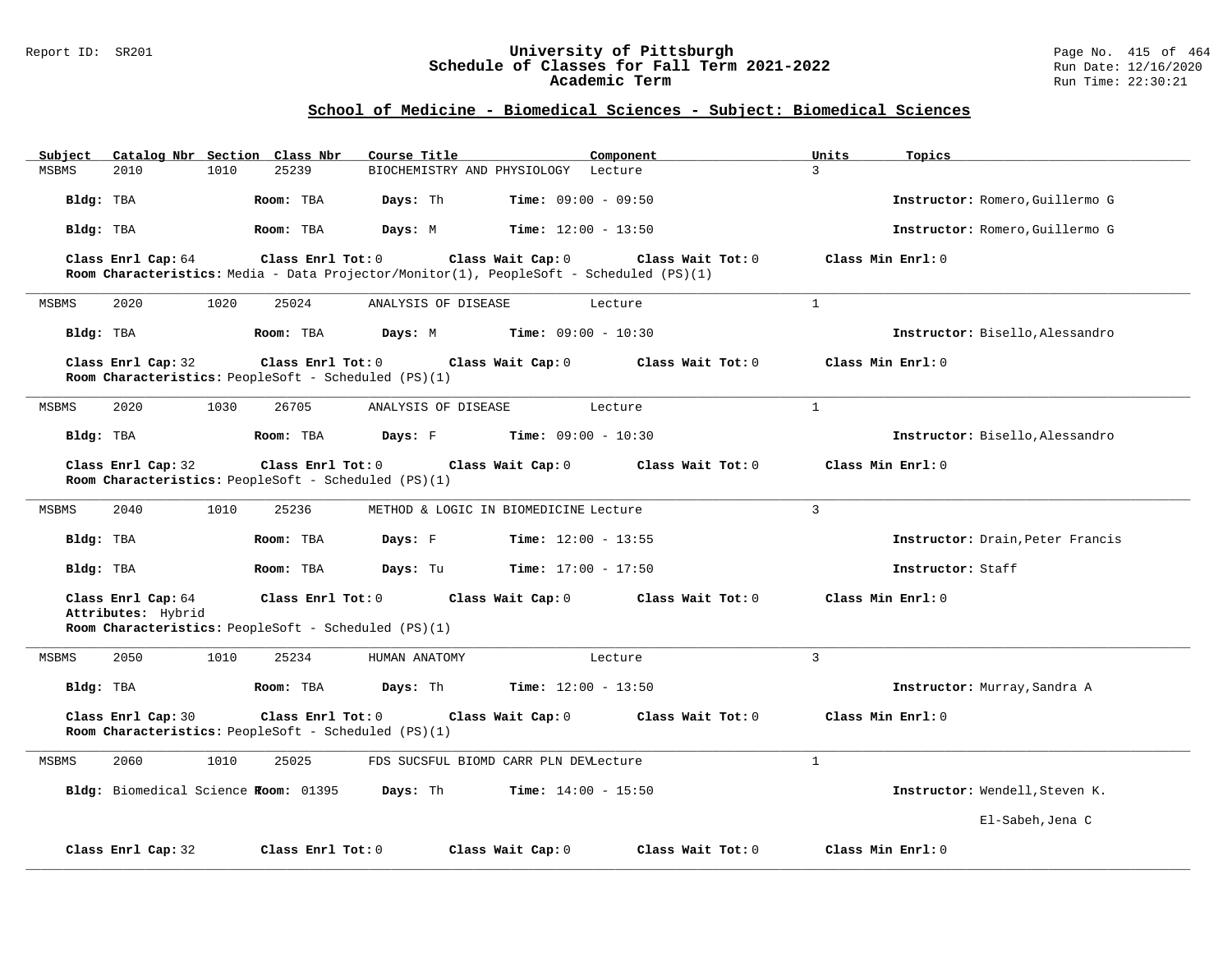| MSBMS     | 2060<br>1020                         | 26759                                                                            | FDS SUCSFUL BIOMD CARR PLN DEVLecture |                              | $\mathbf{1}$      |                                |
|-----------|--------------------------------------|----------------------------------------------------------------------------------|---------------------------------------|------------------------------|-------------------|--------------------------------|
|           | Bldg: Biomedical Science Room: 01395 |                                                                                  | Days: Tu                              | <b>Time:</b> $14:00 - 15:50$ |                   | Instructor: Wendell, Steven K. |
|           |                                      |                                                                                  |                                       |                              |                   | El-Sabeh, Jena C               |
|           | Class Enrl Cap: 32                   | Class Enrl Tot: 0                                                                | Class Wait Cap: 0                     | Class Wait Tot: 0            | Class Min Enrl: 0 |                                |
| MSBMS     | 1010<br>2074                         | 25983                                                                            | EXPERIENTIAL LEARNING                 | Independent Study            | $1 - 10$          |                                |
|           | <b>Bldg:</b> TO BE ARRANGED          | Room: TBA                                                                        | Days: TBA                             | <b>Time:</b> $00:00 - 00:00$ |                   | Instructor: Wendell, Steven K. |
|           |                                      |                                                                                  |                                       |                              |                   | Drain, Peter Francis           |
|           |                                      |                                                                                  |                                       |                              |                   | Romero, Guillermo G            |
|           |                                      |                                                                                  |                                       |                              |                   | Bisello, Alessandro            |
|           | Class Enrl Cap: 64                   | Class Enrl Tot: 0                                                                | Class Wait Cap: 0                     | Class Wait Tot: 0            | Class Min Enrl: 0 |                                |
| MSBMS     | 2110<br>1010                         | 26295                                                                            | ORGAN SYSTEMS PHYSIOLOGY              | Lecture                      | 3                 |                                |
| Bldg: TBA |                                      | Room: TBA                                                                        | Days: TuTh                            | <b>Time:</b> $11:00 - 12:30$ |                   | Instructor: Yates, Billy Joe   |
|           | Class Enrl Cap: 40                   | Class Enrl Tot: 0<br><b>Room Characteristics:</b> PeopleSoft - Scheduled (PS)(1) | Class Wait Cap: 0                     | Class Wait Tot: 0            | Class Min Enrl: 0 |                                |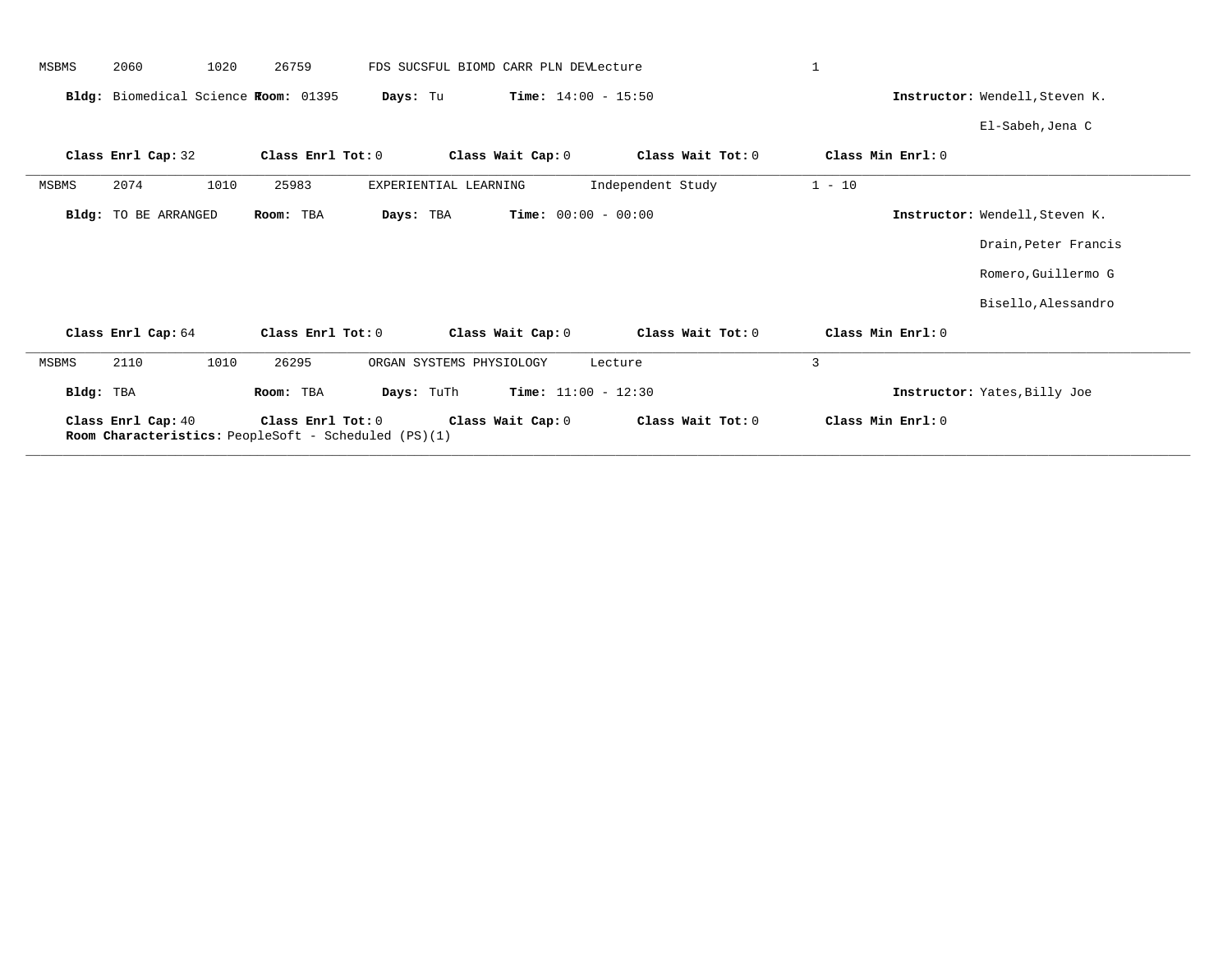### Report ID: SR201 **1988 Machines 1989 Machines 2011 Controller Schedule of Classes for Fall Term 2021-2022** Page No. 417 of 464 **Schedule of Classes for Fall Term 2021-2022** Run Date: 12/16/2020 **Academic Term** Run Time: 22:30:21

# **School of Medicine - Cell Biology and Physiology - Subject: Cell Biol & Molecular Physio**

| Catalog Nbr Section Class Nbr<br>Subject | Course Title                                                                               | Component                    | Units<br>Topics                       |
|------------------------------------------|--------------------------------------------------------------------------------------------|------------------------------|---------------------------------------|
| 2800<br>1010<br>MSCBMP                   | 13336<br>MS THESIS RESEARCH                                                                | Thesis Research              | $1 - 14$                              |
| Bldg: TO BE ARRANGED                     | Room: TBA<br>Days: TBA                                                                     | <b>Time:</b> $00:00 - 00:00$ | Instructor: Kwiatkowski, Adam Vincent |
| Class Enrl Cap: 10                       | Class Enrl Tot: 0 Class Wait Cap: 0 Class Wait Tot: 0                                      |                              | Class Min Enrl: 0                     |
| 1040<br>2852<br>MSCBMP                   | 13358<br>RESEARCH SEMINAR CELL BIOLOGY Seminar                                             |                              | $\mathbf{1}$                          |
| Bldg: TO BE ARRANGED                     | <b>Days:</b> W <b>Time:</b> $10:30 - 11:25$<br>Room: TBA                                   |                              | Instructor: Apodaca, Gerard L         |
| Class Enrl Cap: 25                       | Class Enrl Tot: 0 Class Wait Cap: 0 Class Wait Tot: 0                                      |                              | Class Min Enrl: 0                     |
| 2853<br>1010<br>MSCBMP                   | 13359<br>RES SEM/REPRODUCTIVE PHYSIOLGYSeminar                                             |                              | $\mathbf{1}$                          |
| Bldg: TO BE ARRANGED                     | Room: TBA<br><b>Days:</b> TBA <b>Time:</b> $00:00 - 00:00$                                 |                              | Instructor: Walker, William Henry     |
| Class Enrl Cap: 25                       | Class Enrl Tot: 0 Class Wait Cap: 0 Class Wait Tot: 0                                      |                              | Class Min $Enrl: 0$                   |
| 1020<br>MSCBMP<br>2855                   | 13382<br>RES SEM/MOLECULAR PHYSIOLOGY Seminar                                              |                              | $\mathbf{1}$                          |
| Bldg: TO BE ARRANGED                     | Room: TBA<br><b>Days:</b> M <b>Time:</b> $09:30 - 10:25$                                   |                              | Instructor: Kleyman, Thomas Ralph     |
| Class Enrl Cap: 5                        | Class Enrl Tot: 0 Class Wait Cap: 0 Class Wait Tot: 0                                      |                              | Class Min $Enr1:0$                    |
| 2875<br>1030<br>MSCBMP                   | 17942<br>EXPERIMENTS & LOGIC CELL BIOL Seminar                                             |                              | $\mathbf{1}$                          |
|                                          | Bldg: Biomedical Science Room: 0S373 Days: F Time: 13:15 - 14:30                           |                              | Instructor: Kwiatkowski, Adam Vincent |
|                                          |                                                                                            |                              | Butterworth, Michael Bruce            |
|                                          | Class Enrl Cap: 12 Class Enrl Tot: 0 Class Wait Cap: 0 Class Wait Tot: 0 Class Min Enrl: 0 |                              |                                       |
| 2890<br>1010<br>MSCBMP                   | 13337<br>DIRECTED STUDY                                                                    | Directed Studies             | $1 - 9$                               |
| Bldg: TO BE ARRANGED                     | Room: TBA $Days:$ TBA $Time: 00:00 - 00:00$                                                |                              | Instructor: Kwiatkowski, Adam Vincent |
| Class Enrl Cap: 25                       | Class Enrl Tot: 0 Class Wait Cap: 0 Class Wait Tot: 0                                      |                              | Class Min Enrl: 0                     |
| 3800<br>1010<br>MSCBMP                   | 13338<br>PHD DISSERTATION RESEARCH                                                         | Thesis Research              | $1 - 14$                              |
| Bldg: TO BE ARRANGED                     | Room: TBA $Days:$ TBA $Time: 00:00 - 00:00$                                                |                              | Instructor: Kwiatkowski, Adam Vincent |
| Class Enrl Cap: 25                       | Class Enrl Tot: $0$ Class Wait Cap: $0$ Class Wait Tot: $0$                                |                              | Class Min Enrl: 0                     |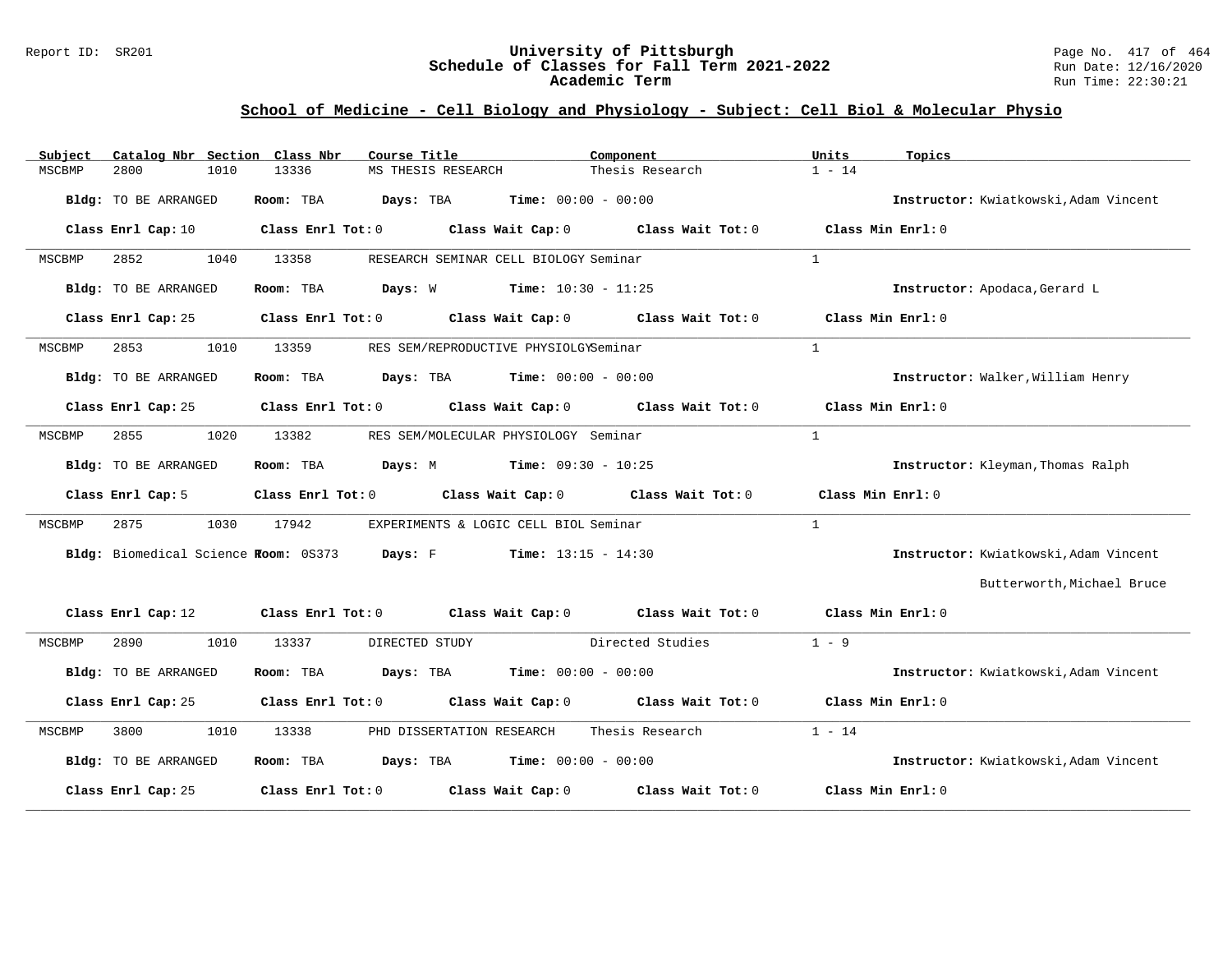# **School of Medicine - Cell Biology and Physiology - Subject: Cell Biol & Molecular Physio**

| Subject |                             | Catalog Nbr Section Class Nbr                                             | Course Title                                                                                        | Component                                                     |                   | Units             | Topics                          |
|---------|-----------------------------|---------------------------------------------------------------------------|-----------------------------------------------------------------------------------------------------|---------------------------------------------------------------|-------------------|-------------------|---------------------------------|
| MSCBMP  | 3835                        | 1070<br>16336                                                             | DNA REPAIR JOURNAL                                                                                  | Seminar                                                       |                   |                   |                                 |
|         | Bldg: TO BE ARRANGED        | Room: TBA                                                                 | Days: Th                                                                                            | <b>Time:</b> $09:00 - 09:55$                                  |                   |                   | Instructor: Van Houten, Bennett |
|         | Class Enrl Cap: 15          | Class Enrl Tot: 0                                                         |                                                                                                     | Class Wait Cap: 0                                             | Class Wait Tot: 0 | Class Min Enrl: 0 |                                 |
|         |                             |                                                                           | Combined Section ID: 0803(MSBMG/3535/MSCBMP/3835/MSMPHL/)- MSMGDB 3535(#16337), MSMPHL 3335(#16338) |                                                               |                   |                   |                                 |
| MSCBMP  | 3840                        | 1010<br>28297                                                             |                                                                                                     | REPRDCTV DVLP MODL ORGNSM HUMNLecture                         |                   | 2                 |                                 |
|         | <b>Bldg:</b> TO BE ARRANGED | Room: TBA                                                                 | Days: MW                                                                                            | <b>Time:</b> $10:30 - 12:00$                                  |                   |                   | Instructor: Yanowitz, Judith L  |
|         |                             |                                                                           |                                                                                                     |                                                               |                   |                   | Biancardi, Sarah                |
|         | Class Enrl Cap: 15          | Class Enrl Tot: 0<br>Combined Section ID: 1035(MSMGDB 3540/EPIDEM 2725) - |                                                                                                     | Class Wait Cap: 0<br>MSMGDB 3540(#27314), EPIDEM 2725(#27870) | Class Wait Tot: 0 | Class Min Enrl: 0 |                                 |

**\_\_\_\_\_\_\_\_\_\_\_\_\_\_\_\_\_\_\_\_\_\_\_\_\_\_\_\_\_\_\_\_\_\_\_\_\_\_\_\_\_\_\_\_\_\_\_\_\_\_\_\_\_\_\_\_\_\_\_\_\_\_\_\_\_\_\_\_\_\_\_\_\_\_\_\_\_\_\_\_\_\_\_\_\_\_\_\_\_\_\_\_\_\_\_\_\_\_\_\_\_\_\_\_\_\_\_\_\_\_\_\_\_\_\_\_\_\_\_\_\_\_\_\_\_\_\_\_\_\_\_\_\_\_\_\_\_\_\_\_\_\_\_\_\_\_\_\_\_\_\_\_\_\_\_\_**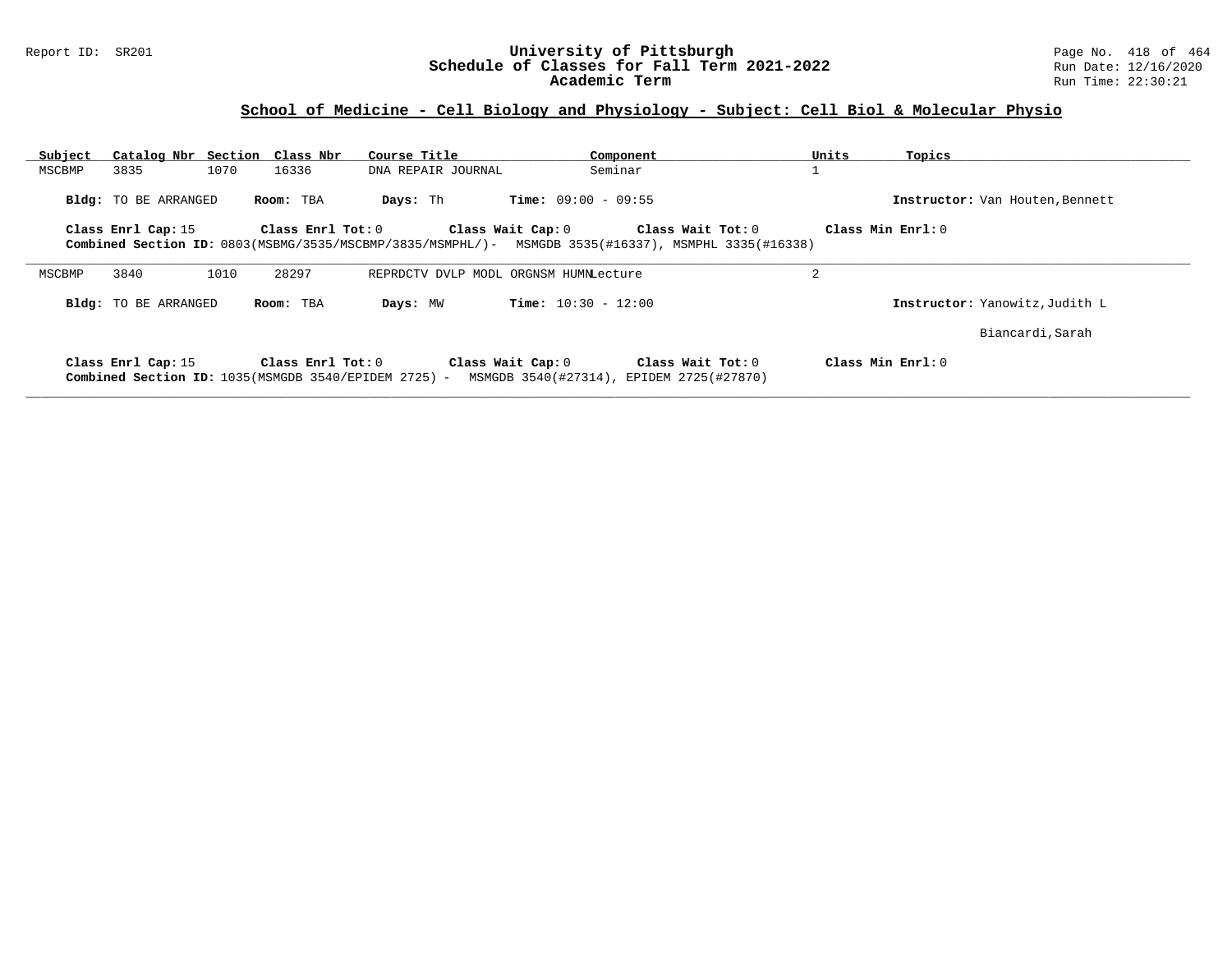# Report ID: SR201 **University of Pittsburgh** Page No. 419 of 464 Schedule of Classes for Fall Term 2021-2022<br>Academic Term

### **School of Medicine - Computational Biomedicine and Biotechnology - Subject: Computational Biomed & Biotech**

| Subject | Catalog Nbr Section Class Nbr        |      |                   | Course Title                                                                                                                         |                                                | Component                           | Units               | Topics                  |                                                                                                                                               |
|---------|--------------------------------------|------|-------------------|--------------------------------------------------------------------------------------------------------------------------------------|------------------------------------------------|-------------------------------------|---------------------|-------------------------|-----------------------------------------------------------------------------------------------------------------------------------------------|
| COBB    | 2010                                 | 1210 | 29123             | COBB FOUNDATIONS                                                                                                                     |                                                | Lecture                             | $\mathcal{L}$       |                         |                                                                                                                                               |
|         | Bldg: Biomedical Science Room: 03073 |      |                   |                                                                                                                                      | <b>Days:</b> MW <b>Time:</b> $09:00 - 10:15$   |                                     |                     |                         | Instructor: Lezon, Timothy R                                                                                                                  |
|         | Class Enrl Cap: 30                   |      | Class Enrl Tot: 0 |                                                                                                                                      | Class Wait Cap: 0                              | $Class$ Wait Tot: $0$               | Class Min $Err1:0$  |                         |                                                                                                                                               |
| COBB    | 2025                                 | 1070 | 29047             |                                                                                                                                      | INTRO TO BIOINFS PRGMG PYTHON Lecture          |                                     | $\mathcal{L}$       |                         |                                                                                                                                               |
|         |                                      |      |                   | Bldg: Biomedical Science Room: 03073 Days: TuTh Time: 12:00 - 13:30                                                                  |                                                |                                     |                     | Instructor: Koes, David |                                                                                                                                               |
|         | Class Enrl Cap:6                     |      | Class Enrl Tot: 0 | Class Wait Cap: 0<br>Combined Section ID: 0053(MSCBIO 2025/CMPBIO 2025) - MSCBIO 2025(#21854), CMPBIO 2025(#21858), ISB 2025(#24078) |                                                | Class Wait Tot: 0                   | Class Min Enrl: 0   |                         |                                                                                                                                               |
| COBB    | 2030                                 | 1060 | 29038             |                                                                                                                                      | COMPUTATIONAL STRUCTURAL BIOL Lecture          |                                     | $\overline{4}$      |                         |                                                                                                                                               |
|         | Bldg: Biomedical Science Room: 03073 |      |                   | Days: W                                                                                                                              | <b>Time:</b> $16:00 - 17:55$                   |                                     |                     | Instructor: Staff       |                                                                                                                                               |
|         | Bldg: Biomedical Science Room: 03073 |      |                   |                                                                                                                                      | <b>Days:</b> TuTh <b>Time:</b> $09:00 - 10:15$ |                                     |                     |                         | Instructor: Camacho, Carlos Jaime                                                                                                             |
|         |                                      |      |                   |                                                                                                                                      |                                                |                                     |                     |                         | Lezon, Timothy R                                                                                                                              |
|         |                                      |      |                   |                                                                                                                                      |                                                |                                     |                     |                         | Bahar, Ivet                                                                                                                                   |
|         | Class Enrl Cap: 6                    |      |                   | Class Enrl Tot: 0 Class Wait Cap: 0                                                                                                  |                                                | Class Wait Tot: 0                   | Class Min Enrl: $0$ |                         | Combined Section ID: 0087(MOLBPH/2013/MSMBPH/2013/MSCBIO)- MSCBIO 2030(#15955), CMPBIO 2030(#15956), MOLBPH 2013(#17799), MSMBPH 2013(#17800) |
| COBB    | 2055                                 | 1010 | 29194             | PROFESSIONAL DEVELOPMENT                                                                                                             |                                                | Lecture                             | $\mathbf{1}$        |                         |                                                                                                                                               |
|         |                                      |      |                   | Bldg: Biomedical Science Room: 03073 Days: Th                                                                                        | <b>Time:</b> $10:30 - 12:00$                   |                                     |                     |                         | Instructor: Ayoob, Joseph                                                                                                                     |
|         | Class Enrl Cap: 30                   |      | Class Enrl Tot: 0 | Class Wait Cap: 0                                                                                                                    |                                                | Class Wait Tot: 0 Class Min Enrl: 0 |                     |                         |                                                                                                                                               |
| COBB    | 2065                                 | 1065 | 29039             | SCALABLE MACHINE LEARNING                                                                                                            |                                                | Lecture                             | 3                   |                         |                                                                                                                                               |
|         |                                      |      |                   | Bldg: Biomedical Science Room: 03073 Days: WF                                                                                        | $Time: 13:30 - 15:00$                          |                                     |                     | Instructor: Koes, David |                                                                                                                                               |
|         |                                      |      |                   |                                                                                                                                      |                                                |                                     |                     |                         | Chennubhotla, Srinivas C                                                                                                                      |
|         | Class Enrl Cap: 6                    |      | Class Enrl Tot: 0 | Class Wait Cap: 0<br>Combined Section ID: 0903(MSCBIO 2065/CMPBIO 2065) - MSCBIO 2065(#24929), CMPBIO 2065(#24930)                   |                                                | Class Wait Tot: 0                   | Class Min Enrl: 0   |                         |                                                                                                                                               |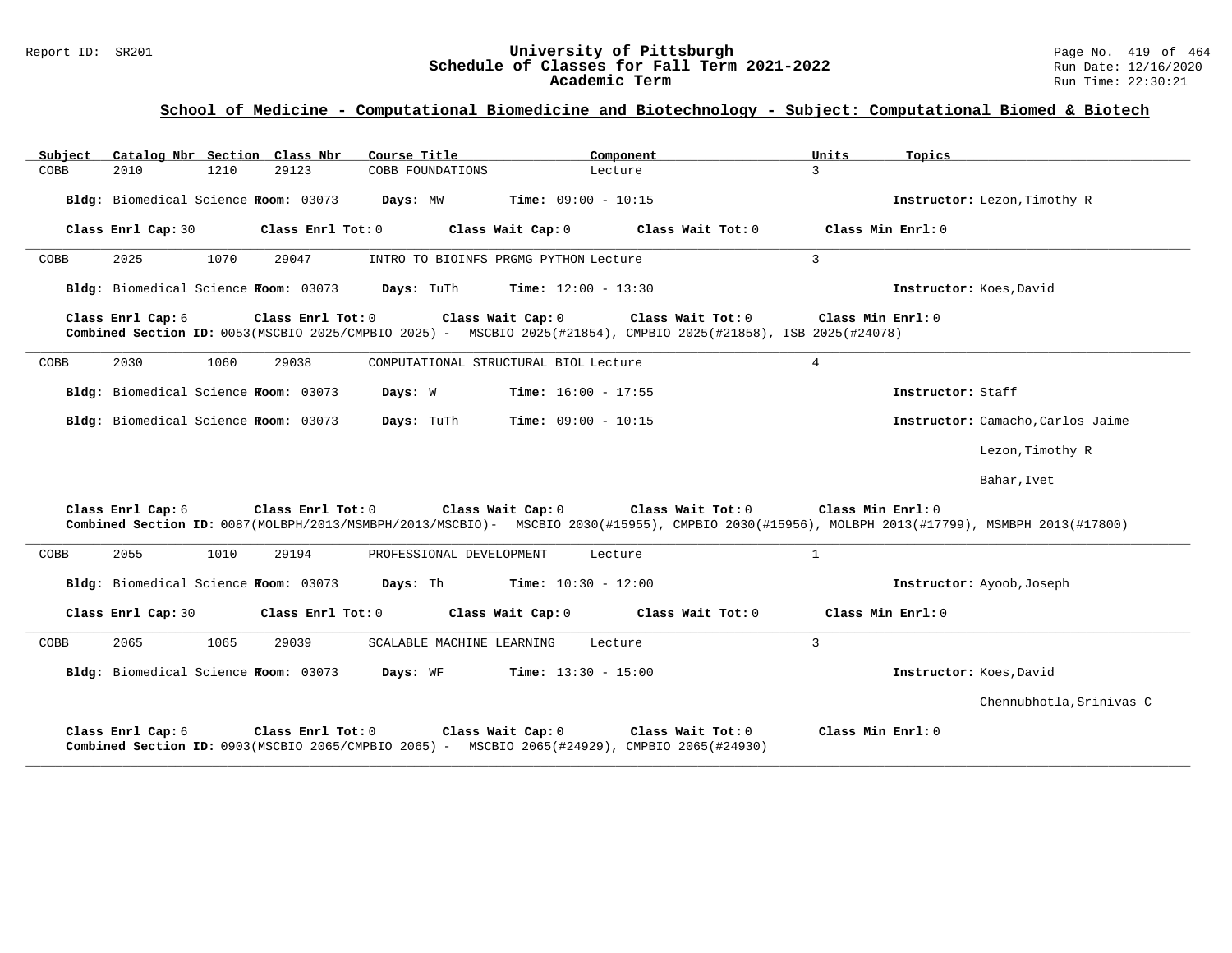### Report ID: SR201 **1988 Manual Construct Constructs University of Pittsburgh** Page No. 420 of 464 Page No. 420 of 464<br>**Schedule of Classes for Fall Term 2021-2022** Page 12/16/2020 **Schedule of Classes for Fall Term 2021-2022** Run Date: 12/16/2020 **Academic Term** Run Time: 22:30:21

# **School of Medicine - Office of the Dean, School of Medicine - Subject: Biomedical Informatics**

| Subject | Catalog Nbr Section Class Nbr                                       |      |       | Course Title |                                                                                  |  | Component                                                                                                                      | Units          | Topics                                |
|---------|---------------------------------------------------------------------|------|-------|--------------|----------------------------------------------------------------------------------|--|--------------------------------------------------------------------------------------------------------------------------------|----------------|---------------------------------------|
| BIOINF  | 2032                                                                | 1030 | 23172 |              | BIOMDCL INFORMTCS JOURNAL CLUBSeminar                                            |  |                                                                                                                                | $\mathbf{1}$   |                                       |
|         | Bldg: The Offices at BaumRoom: 0536B Days: F Time: 10:00 - 10:55    |      |       |              |                                                                                  |  |                                                                                                                                |                | Instructor: Batmanghelich, Kayhan     |
|         |                                                                     |      |       |              |                                                                                  |  | Class Enrl Cap: 15 Class Enrl Tot: 0 Class Wait Cap: 0 Class Wait Tot: 0 Class Min Enrl: 0                                     |                |                                       |
| BIOINF  | 2070 1030                                                           |      | 28944 |              | FDS OF BIOMD INFORMTCS 1 Lecture                                                 |  |                                                                                                                                | $\mathcal{L}$  |                                       |
|         | Bldg: The Offices at BaumRoom: 0407A Days: TuTh Time: 09:00 - 10:25 |      |       |              |                                                                                  |  |                                                                                                                                |                | Instructor: Boyce, Richard D          |
|         |                                                                     |      |       |              |                                                                                  |  | Class Enrl Cap: 15 $\qquad$ Class Enrl Tot: 0 $\qquad$ Class Wait Cap: 0 $\qquad$ Class Wait Tot: 0                            |                | Class Min Enrl: 0                     |
| BIOINF  | 2124 1010 27057 PRINS GLOBAL HLTH INFORMATICS Lecture               |      |       |              |                                                                                  |  |                                                                                                                                | $\mathcal{L}$  |                                       |
|         | Bldg: The Offices at BaumRoom: 0407A Days: F Time: 13:00 - 15:55    |      |       |              |                                                                                  |  |                                                                                                                                |                | Instructor: Douglas, Gerald P         |
|         |                                                                     |      |       |              |                                                                                  |  | Class Enrl Cap: 10 $\qquad$ Class Enrl Tot: 0 $\qquad$ Class Wait Cap: 0 $\qquad$ Class Wait Tot: 0                            |                | Class Min Enrl: 0                     |
| BIOINF  | 2129                                                                |      |       |              | 1210 24074 INSHP GLBL HLTH INFRMTCS Practicum                                    |  |                                                                                                                                | $\overline{3}$ |                                       |
|         | Bldg: TO BE ARRANGED                                                |      |       |              | Room: TBA $Days:$ TBA $Time: 00:00 - 00:00$                                      |  |                                                                                                                                |                | Instructor: Douglas, Gerald P         |
|         |                                                                     |      |       |              |                                                                                  |  | Class Enrl Cap: 5 Class Enrl Tot: 0 Class Wait Cap: 0 Class Wait Tot: 0 Class Min Enrl: 0                                      |                |                                       |
| BIOINF  | 2129 1220                                                           |      | 25868 |              | INSHP GLBL HLTH INFRMTCS Practicum                                               |  |                                                                                                                                | $\overline{3}$ |                                       |
|         | Bldg: TO BE ARRANGED                                                |      |       |              | <b>Room:</b> TBA $\qquad \qquad$ Days: TBA $\qquad \qquad$ Time: $00:00 - 00:00$ |  |                                                                                                                                |                | Instructor: Staff                     |
|         |                                                                     |      |       |              |                                                                                  |  | Class Enrl Cap: 5 Class Enrl Tot: 0 Class Wait Cap: 0 Class Wait Tot: 0 Class Min Enrl: 0                                      |                |                                       |
| BIOINF  | 2132                                                                | 1070 | 21956 |              | SPECIAL TOPIC SEMINAR IN MI Practicum                                            |  |                                                                                                                                | $1 - 3$        |                                       |
|         | Bldg: The Offices at BaumRoom: 0407B Days: TuTh Time: 09:30 - 10:50 |      |       |              |                                                                                  |  |                                                                                                                                |                | Instructor: Day, Roger S              |
|         |                                                                     |      |       |              |                                                                                  |  | Class Enrl Cap: 10 $\qquad$ Class Enrl Tot: 0 $\qquad$ Class Wait Cap: 0 $\qquad$ Class Wait Tot: 0 $\qquad$ Class Min Enrl: 0 |                |                                       |
| BIOINF  | 2134 1030 16140 PBLCTN & PRSNTN BIOMD INFRMTCSPracticum             |      |       |              |                                                                                  |  |                                                                                                                                | $\overline{3}$ |                                       |
|         | Bldg: The Offices at BaumRoom: 0407B Days: TuTh Time: 13:30 - 14:55 |      |       |              |                                                                                  |  |                                                                                                                                |                | Instructor: Hochheiser, Harry Stewart |
|         |                                                                     |      |       |              |                                                                                  |  | Class Enrl Cap: 15 Class Enrl Tot: 0 Class Wait Cap: 0 Class Wait Tot: 0 Class Min Enrl: 0                                     |                |                                       |
| BIOINF  | 2480                                                                | 1010 |       |              |                                                                                  |  | 13374 MASTRS THESIS RESEARCH/PROJECTThesis Research                                                                            | $1 - 6$        |                                       |
|         | Bldg: TO BE ARRANGED                                                |      |       |              | Room: TBA $\rule{1em}{0.15mm}$ Days: TBA Time: $00:00 - 00:00$                   |  |                                                                                                                                |                | Instructor: Hochheiser, Harry Stewart |
|         | Class Enrl Cap: 25                                                  |      |       |              |                                                                                  |  | Class Enrl Tot: $0$ Class Wait Cap: $0$ Class Wait Tot: $0$                                                                    |                | Class Min Enrl: 0                     |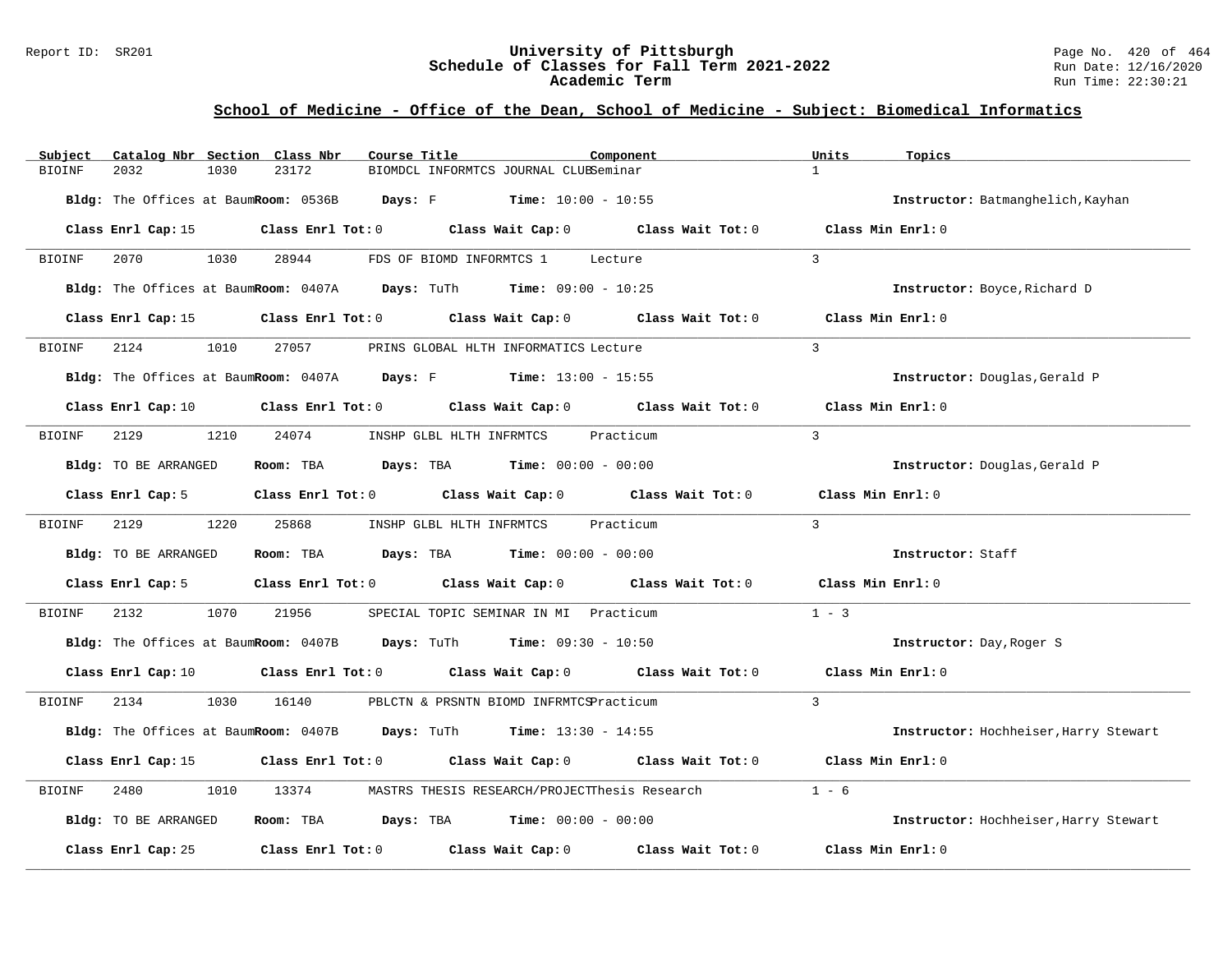| <b>BIOINF</b> | 2990<br>1010         | MASTERS INDEPENDENT STUDY<br>27129<br>Independent Study                                    | $1 - 14$                              |
|---------------|----------------------|--------------------------------------------------------------------------------------------|---------------------------------------|
|               | Bldg: TO BE ARRANGED | Room: TBA $Days:$ TBA $Time: 00:00 - 00:00$                                                | Instructor: Hochheiser, Harry Stewart |
|               |                      | Class Enrl Cap: 15 Class Enrl Tot: 0 Class Wait Cap: 0 Class Wait Tot: 0 Class Min Enrl: 0 |                                       |
| BIOINF        |                      | 1010 13375<br>MASTERS DIRECTED STUDY Directed Studies                                      | $1 - 9$                               |
|               | Bldg: TO BE ARRANGED | Room: TBA $Days:$ TBA $Time: 00:00 - 00:00$                                                | Instructor: Hochheiser, Harry Stewart |
|               |                      | Class Enrl Cap: 25 Class Enrl Tot: 0 Class Wait Cap: 0 Class Wait Tot: 0 Class Min Enrl: 0 |                                       |
| BIOINF        |                      | 2994 1010 13376 MASTERS DIRECTED STUDY Directed Studies 1 - 9                              |                                       |
|               | Bldg: TO BE ARRANGED | Room: TBA $Days:$ TBA $Time: 00:00 - 00:00$                                                | Instructor: Hochheiser, Harry Stewart |
|               |                      | Class Enrl Cap: 25 Class Enrl Tot: 0 Class Wait Cap: 0 Class Wait Tot: 0 Class Min Enrl: 0 |                                       |
| BIOINF        |                      | 3990 1010 13370 DOCTORAL INDEPENDENT STUDY Independent Study 1 - 14                        |                                       |
|               | Bldg: TO BE ARRANGED | Room: TBA $Days: TBA$ Time: $00:00 - 00:00$                                                | Instructor: Hochheiser, Harry Stewart |
|               |                      | Class Enrl Cap: 25 Class Enrl Tot: 0 Class Wait Cap: 0 Class Wait Tot: 0 Class Min Enrl: 0 |                                       |
| BIOINF        |                      | 3995 1010 13373 DOCTORAL DIRECTED STUDY Directed Studies                                   | $1 - 9$                               |
|               | Bldg: TO BE ARRANGED | Room: TBA $Days:$ TBA $Time: 00:00 - 00:00$                                                | Instructor: Hochheiser, Harry Stewart |
|               | Class Enrl Cap: 25   | Class Enrl Tot: 0 Class Wait Cap: 0 Class Wait Tot: 0                                      | Class Min Enrl: 0                     |
| <b>BIOINF</b> | 3996<br>1010         | 13371 DOCTORAL DIRECTED STUDY Directed Studies                                             | $1 - 9$                               |
|               | Bldg: TO BE ARRANGED | Room: TBA $Days:$ TBA $Time: 00:00 - 00:00$                                                | Instructor: Hochheiser, Harry Stewart |
|               |                      | Class Enrl Cap: 25 Class Enrl Tot: 0 Class Wait Cap: 0 Class Wait Tot: 0                   | Class Min Enrl: 0                     |
| BIOINF        | 3997 399<br>1010     | 13372<br>DOCTORAL DIRECTED STUDY<br>Directed Studies                                       | $1 - 9$                               |
|               | Bldg: TO BE ARRANGED | Room: TBA $\rule{1em}{0.15mm}$ Days: TBA $\rule{1.15mm}]{0.15mm}$ Time: $0.000 - 0.0000$   | Instructor: Hochheiser, Harry Stewart |
|               | Class Enrl Cap: 25   | Class Enrl Tot: 0 Class Wait Cap: 0 Class Wait Tot: 0                                      | Class Min Enrl: 0                     |
| BIOINF        | 3998                 | 1010 13369<br>DOCTORAL TEACHING PRACTICUM Practicum                                        | $\mathcal{L}$                         |
|               | Bldg: TO BE ARRANGED | Room: TBA $Days:$ TBA $Time: 00:00 - 00:00$                                                | Instructor: Hochheiser, Harry Stewart |
|               |                      | Class Enrl Cap: 25 Class Enrl Tot: 0 Class Wait Cap: 0 Class Wait Tot: 0 Class Min Enrl: 0 |                                       |
| BIOINF        |                      | 3999 1010 13368 DOCTORAL DISSERTATION RESEARCHThesis Research 1 - 9                        |                                       |
|               | Bldg: TO BE ARRANGED | Room: TBA $Days: TBA$ Time: $00:00 - 00:00$                                                | Instructor: Crowley, Rebecca S        |
|               | Class Enrl Cap: 25   | Class Enrl Tot: $0$ Class Wait Cap: $0$ Class Wait Tot: $0$                                | Class Min Enrl: 0                     |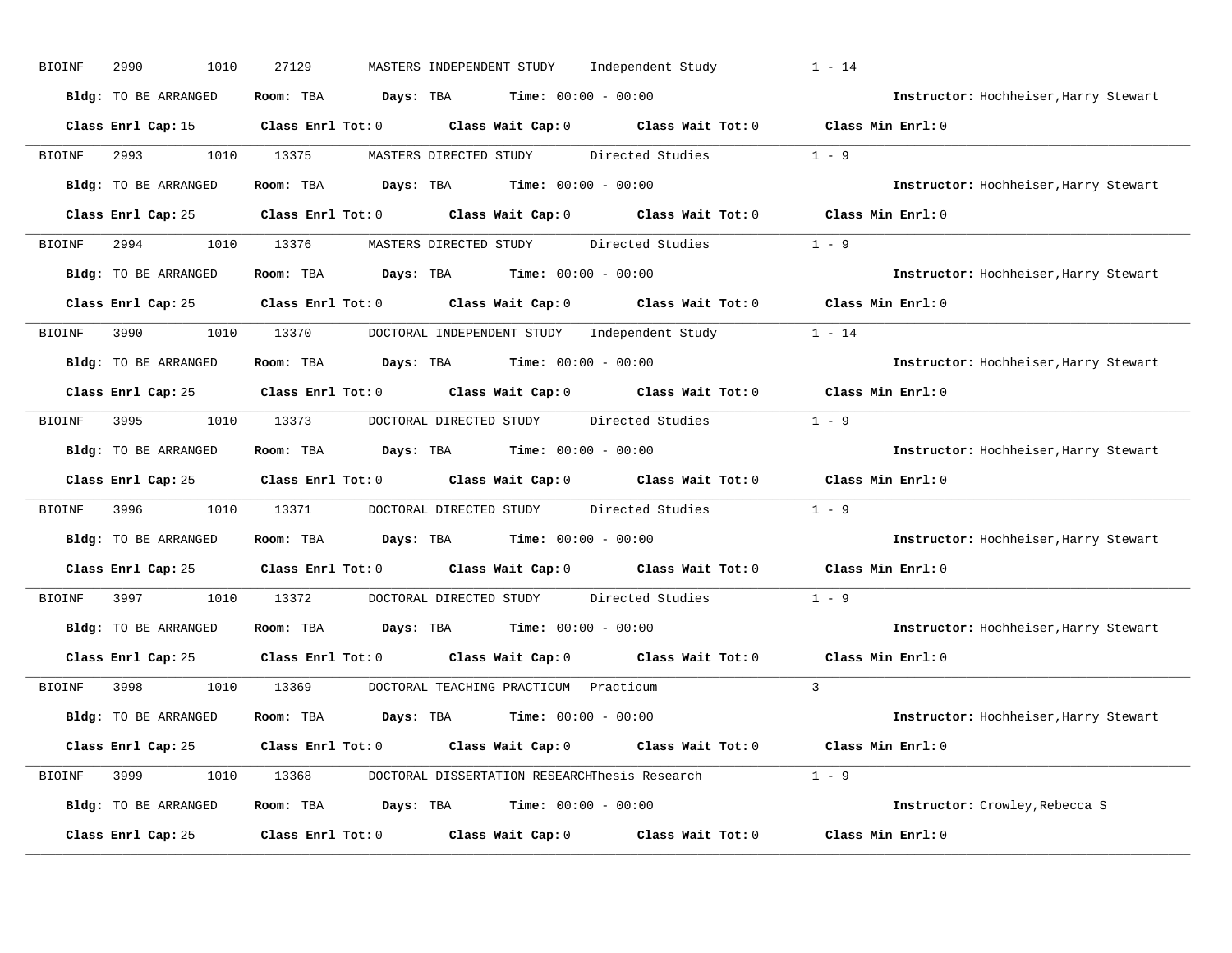#### Report ID: SR201 **University of Pittsburgh** Page No. 422 of 464 **Schedule of Classes for Fall Term 2021-2022** Run Date: 12/16/2020 **Academic Term** Run Time: 22:30:21

| Subject      | Catalog Nbr Section Class Nbr            |                   | Course Title                                                                                              | Component             |                                            | Units<br>Topics                                                                                                             |                                       |
|--------------|------------------------------------------|-------------------|-----------------------------------------------------------------------------------------------------------|-----------------------|--------------------------------------------|-----------------------------------------------------------------------------------------------------------------------------|---------------------------------------|
| <b>CLRES</b> | 1030<br>2021                             | 13378             | REGRESSION AND ANOVA                                                                                      | Lecture               |                                            | $\mathbf{1}$                                                                                                                |                                       |
| Bldg: TBA    |                                          | Room: TBA         | Days: F                                                                                                   | $Time: 09:00 - 10:30$ |                                            | Instructor: Staff                                                                                                           |                                       |
|              | Bldg: Parkvale Building Room: 0305AB     |                   | Days: MW                                                                                                  |                       | $Time: 10:00 - 12:00$ REGRESSION AND ANOVA | Instructor: Althouse, Andrew                                                                                                |                                       |
|              | Class Enrl Cap: 25                       |                   | Class Enrl Tot: $0$ Class Wait Cap: $0$ Class Wait Tot: $0$ Class Min Enrl: $0$                           |                       |                                            |                                                                                                                             |                                       |
| CLRES        | 2022<br>1030                             | 13379             | LOGISTIC REGRESSION                                                                                       | Lecture               |                                            | $\mathbf{1}$                                                                                                                |                                       |
| Bldg: TBA    |                                          | Room: TBA         | Days: F                                                                                                   | $Time: 09:00 - 10:30$ |                                            | Instructor: Staff                                                                                                           |                                       |
|              | Bldg: Parkvale Building Room: 0305AB     |                   | Days: MW           Time: 09:00 - 11:00 LOGISTIC REGRESSION                                                |                       |                                            |                                                                                                                             | Instructor: Rothenberger, Scott David |
|              | Class Enrl Cap: 25                       |                   | Class Enrl Tot: 0 Class Wait Cap: 0                                                                       |                       | Class Wait Tot: 0 Class Min Enrl: 0        |                                                                                                                             |                                       |
| CLRES        | 2045<br>1010                             | 26605             | SURVEY DESIGN & DATA ANALYSIS Lecture                                                                     |                       |                                            | $\mathbf{1}$                                                                                                                |                                       |
|              |                                          |                   |                                                                                                           |                       |                                            | Bldg: Parkvale Building Room: 00222 Days: W Time: 10:00 - 12:00 SURVEY DESIGN & DATA ANALYSISInstructor: Yu, Lan            |                                       |
|              | Class Enrl Cap: 8                        |                   | Class Enrl Tot: 0 Class Wait Cap: 0<br>Combined Section ID: 0806(CLRES/MEDEDU/2045) - MEDEDU 2045(#26974) |                       | Class Wait Tot: 0 Class Min Enrl: 0        |                                                                                                                             |                                       |
| CLRES        | 2050<br>1010                             | 28895             | ETHICS & RESPNSBL CONDCT RES Lecture                                                                      |                       |                                            | $\overline{1}$                                                                                                              |                                       |
|              | Bldg: WEB Based Class                    | Room: TBA         | <b>Days:</b> TBA <b>Time:</b> $00:00 - 00:00$                                                             |                       |                                            | Instructor: Mayowski, Colleen A                                                                                             |                                       |
|              | Class Enrl Cap: 35<br>Attributes: Online |                   | Class Enrl Tot: 0 Class Wait Cap: 0 Class Wait Tot: 0                                                     |                       |                                            | Class Min Enrl: 0                                                                                                           |                                       |
| <b>CLRES</b> | 2071<br>1030                             | 13387             | ADVANCED GRANT WRITING PART 1 Seminar                                                                     |                       |                                            | 3                                                                                                                           |                                       |
|              |                                          |                   |                                                                                                           |                       |                                            | Bldg: Parkvale Building Room: 0305AB Days: Tu Time: 13:00 - 15:00 ADVANCED GRANT WRITING PART 1Instructor: Kraemer, Kevin L |                                       |
|              | Class Enrl Cap: 40                       | Class Enrl Tot: 0 | Class Wait Cap: $0$ Class Wait Tot: $0$                                                                   |                       |                                            | Class Min Enrl: 0                                                                                                           |                                       |
| CLRES        | 2075<br>1030                             | 17786             | SUPPORT: MEDICAL STUDENT SEM Seminar                                                                      |                       |                                            | 0.5                                                                                                                         |                                       |
|              |                                          |                   |                                                                                                           |                       |                                            | Bldg: Parkvale Building Room: 0305AB Days: Tu Time: 11:00 - 12:30 SUPPORT: MEDICAL STUDENT SEM Instructor: Chang, Judy C    |                                       |
|              | Class Enrl Cap: 30                       |                   | Class Enrl Tot: $0$ Class Wait Cap: $0$ Class Wait Tot: $0$ Class Min Enrl: $0$                           |                       |                                            |                                                                                                                             |                                       |
|              |                                          |                   | CLRES 2075 course dates are: 9/10, 9/24, 10/8, 10/22, 11/19, 11/26, 12/3, 12/10                           |                       |                                            |                                                                                                                             |                                       |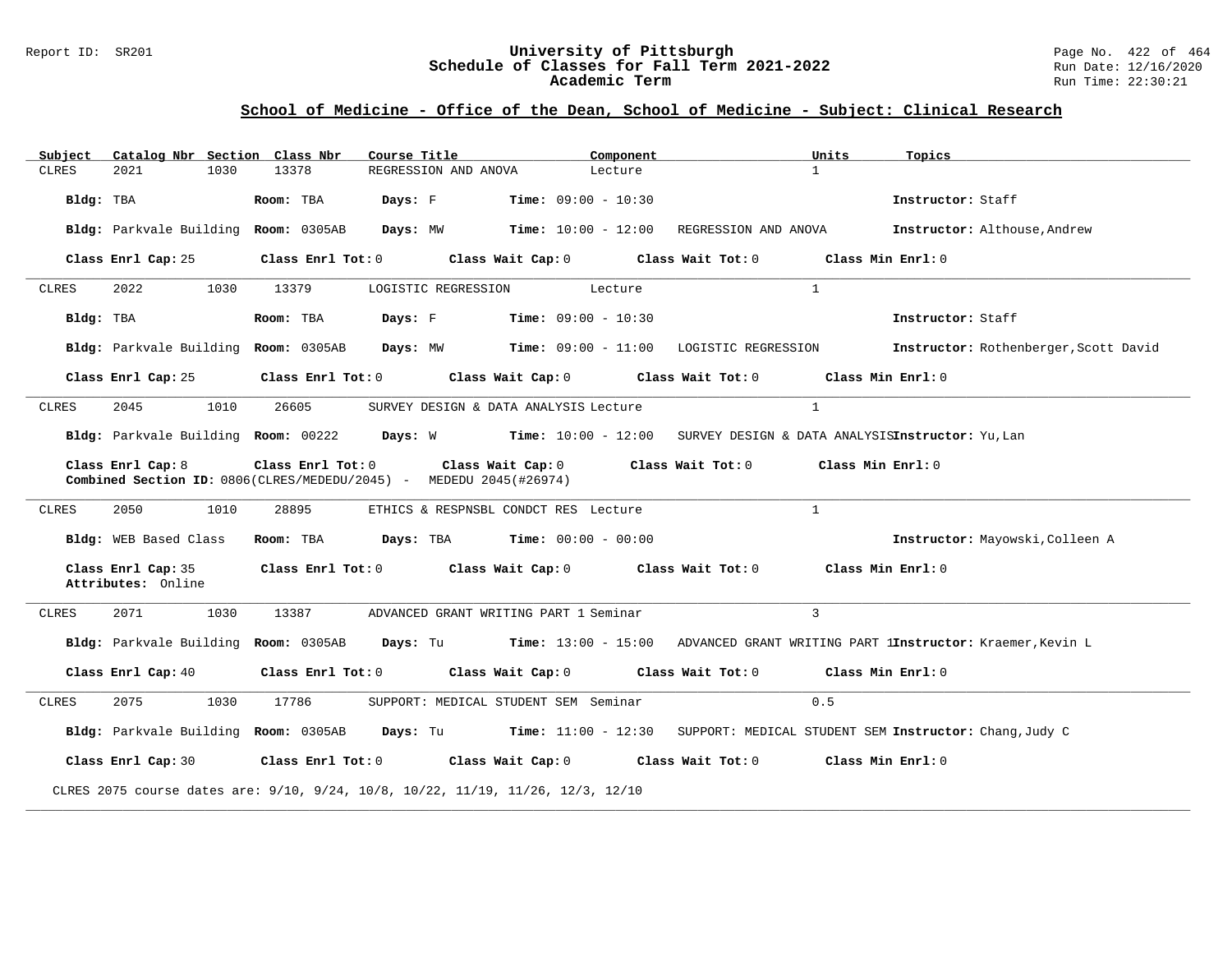#### Report ID: SR201 **University of Pittsburgh** Page No. 423 of 464 **Schedule of Classes for Fall Term 2021-2022** Run Date: 12/16/2020 **Academic Term** Run Time: 22:30:21

| Catalog Nbr Section Class Nbr<br>Subject | Course Title<br>Component                                                                                                                                  | Units<br>Topics                     |
|------------------------------------------|------------------------------------------------------------------------------------------------------------------------------------------------------------|-------------------------------------|
| 2077<br>1270<br><b>CLRES</b>             | 23489<br>STRATEGIC LEADERSHIP IN ACAMEDSeminar                                                                                                             | $\mathbf{1}$                        |
|                                          | Bldg: Parkvale Building Room: 0305AB Days: F Time: 13:00 - 15:00                                                                                           | Instructor: Staff                   |
| Class Enrl Cap: 15                       | Class Enrl Tot: $0$ Class Wait Cap: $0$ Class Wait Tot: $0$ Class Min Enrl: $0$<br>Combined Section ID: 0866(CLRES/2077/MEDEDU/2185) - MEDEDU 2185(#26606) |                                     |
| 1010<br><b>CLRES</b><br>2080             | 13357<br>MASTERS THESIS RESEARCH<br>Thesis Research                                                                                                        | $1 - 6$                             |
| Bldg: TO BE ARRANGED                     | Room: TBA<br><b>Days:</b> TBA <b>Time:</b> $00:00 - 00:00$                                                                                                 | Instructor: Rubio, Doris Mcgartland |
| Class Enrl Cap: 45                       | Class Enrl Tot: $0$ Class Wait Cap: $0$ Class Wait Tot: $0$ Class Min Enrl: $0$                                                                            |                                     |
| 2085<br>1040<br>CLRES                    | DIR RES/IND STDY CLINICAL RES Independent Study<br>16680                                                                                                   | $1 - 3$                             |
| Bldg: TO BE ARRANGED                     | $\texttt{Davis:}$ TBA $\texttt{Time:}$ 00:00 - 00:00<br>Room: TBA                                                                                          | Instructor: Rubio, Doris Mcgartland |
| Class Enrl Cap: 10                       | Class Enrl Tot: $0$ Class Wait Cap: $0$ Class Wait Tot: $0$ Class Min Enrl: $0$                                                                            |                                     |
| <b>CLRES</b><br>2086<br>1050             | CLNCL RSRCH TEACHING PRACTICUMPracticum<br>18769                                                                                                           | $0.5 - 3$                           |
| Bldg: TO BE ARRANGED                     | $\texttt{Davis:}$ TBA $\texttt{Time:}$ 00:00 - 00:00<br>Room: TBA                                                                                          | Instructor: Rubio, Doris Mcgartland |
| Class Enrl Cap: 10                       | Class Enrl Tot: 0 Class Wait Cap: 0 Class Wait Tot: 0                                                                                                      | Class Min Enrl: 0                   |
| 2107<br>1010<br>CLRES                    | 18466<br>CER AND PCOR<br>Lecture                                                                                                                           | 2                                   |
|                                          | Bldg: Parkvale Building Room: 0305AB Days: TuTh Time: 09:30 - 11:30 CER AND PCOR                                                                           | Instructor: Landsittel, Douglas P   |
| Class Enrl Cap: 30                       | Class Enrl Tot: $0$ Class Wait Cap: $0$ Class Wait Tot: $0$ Class Min Enrl: $0$                                                                            |                                     |
| 2108<br>1010<br>CLRES                    | 28820<br>PATNT REGSTRIS ELCTR HLTH RECLLecture                                                                                                             | $\mathbf{1}$                        |
|                                          | Bldg: Parkvale Building Room: 0305AB Days: F Time: 11:00 - 13:00 PATIENT REGISTRIES IN CER Instructor: Wong, Timothy C                                     |                                     |
| Class Enrl Cap: 30                       | Class Enrl Tot: $0$ Class Wait Cap: $0$ Class Wait Tot: $0$ Class Min Enrl: $0$                                                                            |                                     |
| 2120<br>1030<br>CLRES                    | 13365<br>COST EFFCTVNS ANAL HLTH CARE Lecture                                                                                                              | $\mathbf{1}$                        |
| Bldg: TBA                                | Room: TBA Days: TBA Time: TBA                                                                                                                              | Instructor: Staff                   |
| Class Enrl Cap: 25                       | Class Enrl Tot: 0<br>Class Wait Cap: 0<br>Class Wait Tot:0<br>Combined Section ID: 0398(CLRES/2120/HPM/2220) - HPM 2220(#13777)                            | Class Min Enrl: 0                   |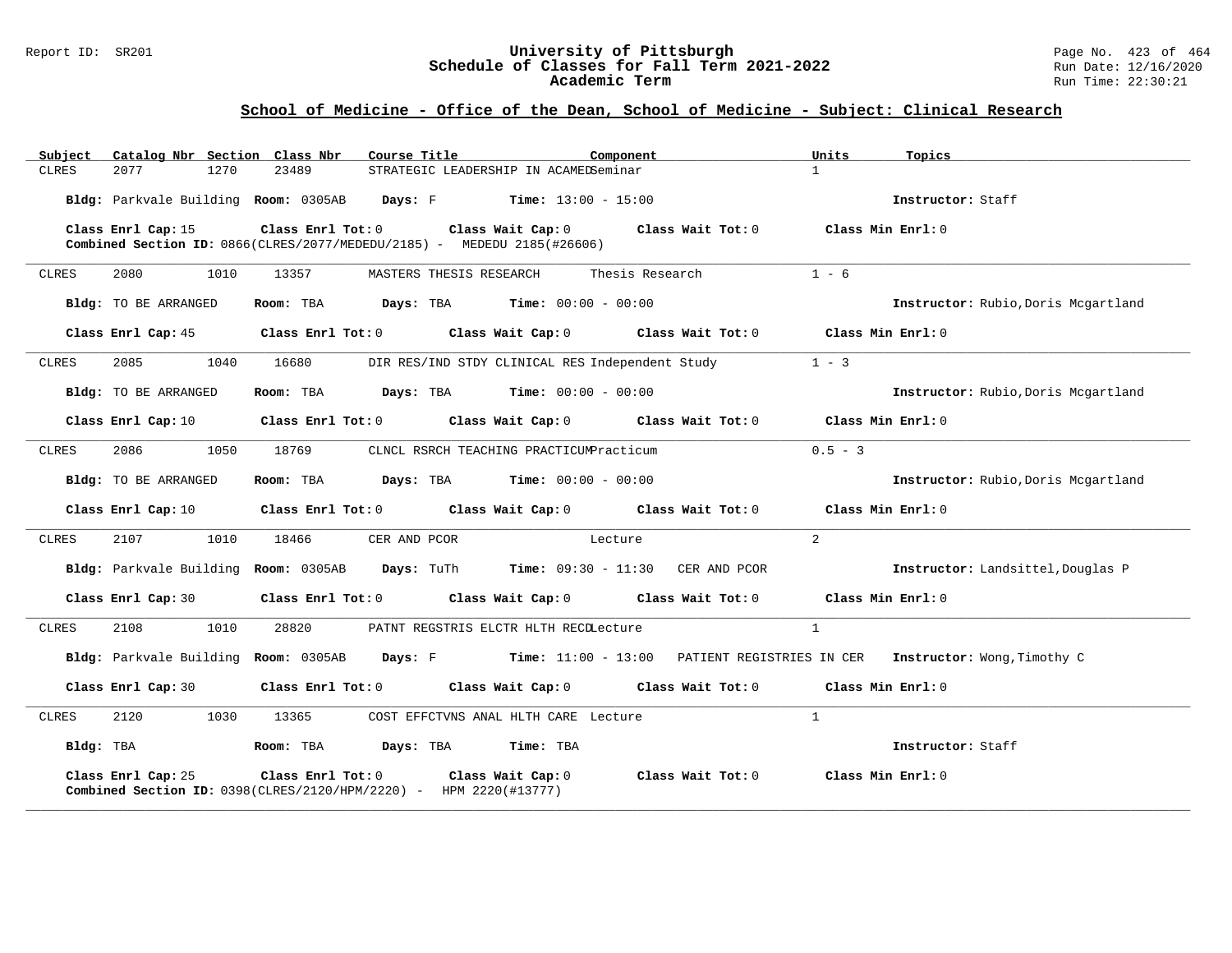#### Report ID: SR201 **University of Pittsburgh** Page No. 424 of 464 **Schedule of Classes for Fall Term 2021-2022** Run Date: 12/16/2020 **Academic Term** Run Time: 22:30:21

| Catalog Nbr Section Class Nbr<br>Subject                                                                                                                                                   | Course Title                                                                                                | Component                    | Units<br>Topics                                           |  |  |  |
|--------------------------------------------------------------------------------------------------------------------------------------------------------------------------------------------|-------------------------------------------------------------------------------------------------------------|------------------------------|-----------------------------------------------------------|--|--|--|
| <b>CLRES</b><br>2121<br>1030                                                                                                                                                               | 13364<br>CLINICAL DECISION ANALYSIS                                                                         | Lecture                      | $\mathbf{1}$                                              |  |  |  |
| Bldg: Parkvale Building Room: 0305AB                                                                                                                                                       | Days: TuTh                                                                                                  | <b>Time:</b> $15:00 - 17:00$ | CLINICAL DECISION ANALYSIS Instructor: Bryce, Cindy L     |  |  |  |
| Class Enrl Cap: 25                                                                                                                                                                         | Class Enrl Tot: 0<br>Class Wait Cap: 0<br>Combined Section ID: 0399(CLRES/2121/HPM/2217) - HPM 2217(#13779) | Class Wait Tot: 0            | Class Min Enrl: 0                                         |  |  |  |
| 2122<br>1030<br>CLRES                                                                                                                                                                      | CMP MTHS DECSN CST-EFFCTN ANAILecture<br>13366                                                              |                              | $\mathbf{1}$                                              |  |  |  |
| Bldg: Parkvale Building Room: 00222                                                                                                                                                        | Days: TuTh                                                                                                  | $Time: 15:00 - 17:00$        | CMP METHS DCSN CST-EFFCTN ANAInstructor: Smith, Kenneth J |  |  |  |
| Class Enrl Cap: 7                                                                                                                                                                          | Class Enrl Tot: 0<br>Class Wait Cap: 0<br>Combined Section ID: 0088(CLRES/2122/HPM/2215) - HPM 2215(#17836) | Class Wait Tot: 0            | Class Min Enrl: 0                                         |  |  |  |
| 2124<br>1050<br><b>CLRES</b>                                                                                                                                                               | DECISION ANAL COST EFFCTN ANAIDirected Studies<br>18806                                                     |                              | $1 - 3$                                                   |  |  |  |
| Bldg: TO BE ARRANGED                                                                                                                                                                       | Room: TBA<br>Days: TBA                                                                                      | <b>Time:</b> $00:00 - 00:00$ | Instructor: Smith, Kenneth J                              |  |  |  |
|                                                                                                                                                                                            |                                                                                                             |                              | Bryce, Cindy L                                            |  |  |  |
|                                                                                                                                                                                            |                                                                                                             |                              | Roberts, Mark Stenius                                     |  |  |  |
| Class Enrl Cap: 5                                                                                                                                                                          | Class Enrl Tot: 0<br>Class Wait Cap: 0                                                                      | Class Wait Tot: $0$          | Class Min Enrl: 0                                         |  |  |  |
| 2141<br>1060<br>CLRES                                                                                                                                                                      | 22446<br>MEDCL WRIT & PRESNTATION SKILSLecture                                                              |                              | $\mathbf{1}$                                              |  |  |  |
| Bldg: TBA                                                                                                                                                                                  | Room: TBA<br>Days: TBA<br>Time: TBA                                                                         |                              | Instructor: Mayowski, Colleen A                           |  |  |  |
| Class Enrl Cap: 5                                                                                                                                                                          | Class Enrl Tot: 0<br>Class Wait Cap: 0                                                                      | Class Wait Tot: 0            | Class Min Enrl: 0                                         |  |  |  |
| Attributes: Online                                                                                                                                                                         | Combined Section ID: 0961(CLRES 2141\MEDEDU 2140) - MEDEDU 2140(#13380)                                     |                              |                                                           |  |  |  |
| 2170<br>1040<br><b>CLRES</b>                                                                                                                                                               | 16693<br>MAKING THE MOST OF MENTORING Lecture                                                               |                              | $\mathbf{1}$                                              |  |  |  |
| Bldg: TBA                                                                                                                                                                                  | Room: TBA<br>Days: TBA<br>Time: TBA                                                                         |                              | Instructor: Staff                                         |  |  |  |
| Class Min Enrl: 0<br>Class Enrl Cap: 7<br>Class Enrl Tot: 0<br>Class Wait Cap: 0<br>Class Wait Tot: 0<br><b>Combined Section ID:</b> $0818$ (CLRES/2170/MEDEDU/2170) - MEDEDU 2170(#16694) |                                                                                                             |                              |                                                           |  |  |  |
| CLRES<br>2300<br>1030                                                                                                                                                                      | 25052<br>INTRO SYSTMTC REV & META ANAL Lecture                                                              |                              | $\mathbf{1}$                                              |  |  |  |
| Bldg: Parkvale Building Room: 00222                                                                                                                                                        | Days: TuTh                                                                                                  | <b>Time:</b> $09:00 - 11:00$ | INTRO SYSTMTC REV & MET ANL Instructor: Shaikh, Nader     |  |  |  |
| Class Enrl Cap: 35                                                                                                                                                                         | Class Enrl Tot: 0<br>Class Wait Cap: 0                                                                      | Class Wait Tot: 0            | Class Min Enrl: 0                                         |  |  |  |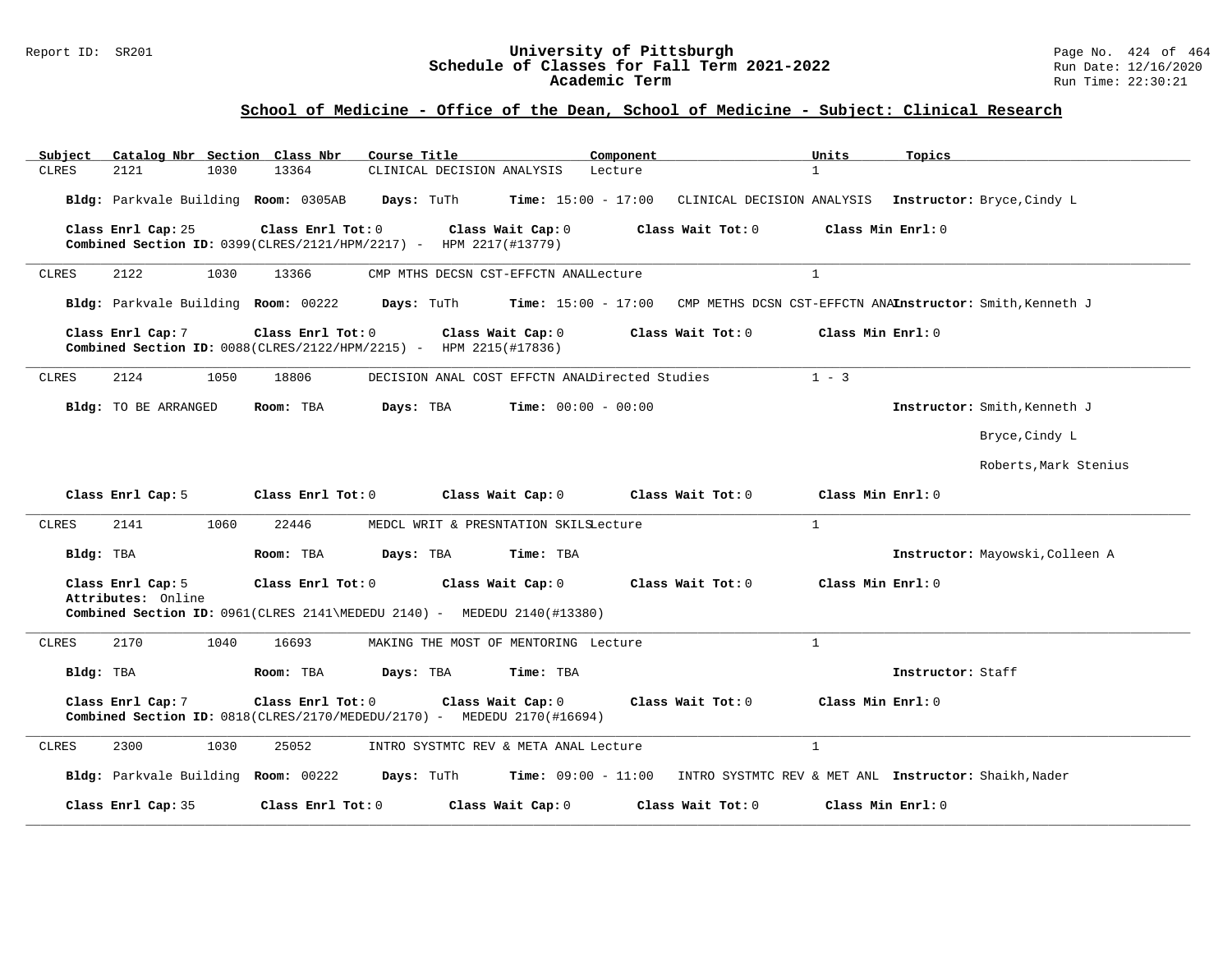#### Report ID: SR201 **University of Pittsburgh** Page No. 425 of 464 **Schedule of Classes for Fall Term 2021-2022** Run Date: 12/16/2020 **Academic Term** Run Time: 22:30:21

| Subject      | Catalog Nbr Section Class Nbr            | Course Title                                                                                                                                                     |                                               | Component                                                           | Units             | Topics                                                                                         |
|--------------|------------------------------------------|------------------------------------------------------------------------------------------------------------------------------------------------------------------|-----------------------------------------------|---------------------------------------------------------------------|-------------------|------------------------------------------------------------------------------------------------|
| <b>CLRES</b> | 2320<br>1010                             | 13397                                                                                                                                                            | CLINICAL TRIALS PRACTICUM                     | Practicum                                                           | $2 - 3$           |                                                                                                |
|              | Bldg: TO BE ARRANGED                     | Room: TBA                                                                                                                                                        | <b>Days:</b> TBA <b>Time:</b> $00:00 - 00:00$ |                                                                     |                   | Instructor: Abebe, Kaleab Zenebe                                                               |
|              | Class Enrl Cap: 5                        | Class Enrl Tot: 0 Class Wait Cap: 0 Class Wait Tot: 0                                                                                                            |                                               |                                                                     | Class Min Enrl: 0 |                                                                                                |
| CLRES        | 2602<br>1040                             | 16334                                                                                                                                                            | PALLIATIVE CARE PART 2                        | Lecture                                                             | $\mathbf{1}$      |                                                                                                |
|              | Bldg: TO BE ARRANGED                     | Room: TBA                                                                                                                                                        |                                               | Days: M              Time: 16:00 - 17:30     PALLIATIVE CARE PART 2 |                   | Instructor: Claxton, Rene Noelle                                                               |
|              | Class Enrl Cap: 10                       | Class Enrl Tot: $0$ class Wait Cap: $0$ class Wait Tot: $0$ class Min Enrl: $0$                                                                                  |                                               |                                                                     |                   |                                                                                                |
| CLRES        | 2725<br>1030                             | 18260                                                                                                                                                            | TRANSLATIONAL RES PRACTICUM Practicum         |                                                                     | $1 - 3$           |                                                                                                |
|              | <b>Bldg:</b> TO BE ARRANGED              | Room: TBA                                                                                                                                                        | <b>Days:</b> TBA <b>Time:</b> $00:00 - 00:00$ |                                                                     |                   | Instructor: Lee, Janet Sojung                                                                  |
|              | Class Enrl Cap: 10                       | Class Enrl Tot: $0$ Class Wait Cap: $0$ Class Wait Tot: $0$ Class Min Enrl: $0$                                                                                  |                                               |                                                                     |                   |                                                                                                |
| CLRES        | 2729<br>1010                             | 29186<br>IDEA 2 IMPACT                                                                                                                                           |                                               | Seminar                                                             | $\mathbf{1}$      |                                                                                                |
|              | Bldg: WEB Based Class                    |                                                                                                                                                                  |                                               |                                                                     |                   | Room: TBA Days: TBA Time: 00:00 - 00:00 IDEA 2 IMPACT (121) Instructor: Goldberg, Mary Rohland |
|              | Class Enrl Cap: 15<br>Attributes: Online |                                                                                                                                                                  |                                               | Class Enrl Tot: 0 Class Wait Cap: 0 Class Wait Tot: 0               | Class Min Enrl: 0 |                                                                                                |
| CLRES        | 2750<br>1150                             | 23659                                                                                                                                                            | SEMINAR IN HLTH SYMS LDRS                     | Seminar                                                             | 1.5               |                                                                                                |
|              |                                          | Bldg: Public Health-CrabtRoom: 0A622 Days: Tu Time: 17:30 - 19:30                                                                                                |                                               |                                                                     |                   | Instructor: Roberts, Mark Stenius                                                              |
|              | Class Enrl Cap: 7                        | Class Enrl Tot: 0 Class Wait Cap: 0<br>Room Characteristics: PeopleSoft - Scheduled (PS)(1)<br>Combined Section ID: 0744(CLRES/2750/HPM/2700) - HPM 2700(#23660) |                                               | Class Wait Tot: 0                                                   | Class Min Enrl: 0 |                                                                                                |
| CLRES        | 3010<br>1020                             | 16435                                                                                                                                                            | INDEPENDENT STUDY                             | Independent Study                                                   | $1 - 6$           |                                                                                                |
|              | Bldg: TO BE ARRANGED                     | Room: TBA $Days:$ TBA $Time: 00:00 - 00:00$                                                                                                                      |                                               |                                                                     |                   | Instructor: Staff                                                                              |
|              | Class Enrl Cap: 10                       | Class Enrl Tot: $0$ Class Wait Cap: $0$ Class Wait Tot: $0$                                                                                                      |                                               |                                                                     | Class Min Enrl: 0 |                                                                                                |
| CLRES        | 3010<br>1050                             | 22327                                                                                                                                                            | INDEPENDENT STUDY Independent Study           |                                                                     | $1 - 6$           |                                                                                                |
|              | Bldg: TO BE ARRANGED                     | Room: TBA $Days: TBA$ Time: $00:00 - 00:00$                                                                                                                      |                                               |                                                                     |                   | Instructor: Staff                                                                              |
|              | Class Enrl Cap: 5                        | Class Enrl Tot: 0 Class Wait Cap: 0                                                                                                                              |                                               | Class Wait Tot: 0                                                   | Class Min Enrl: 0 |                                                                                                |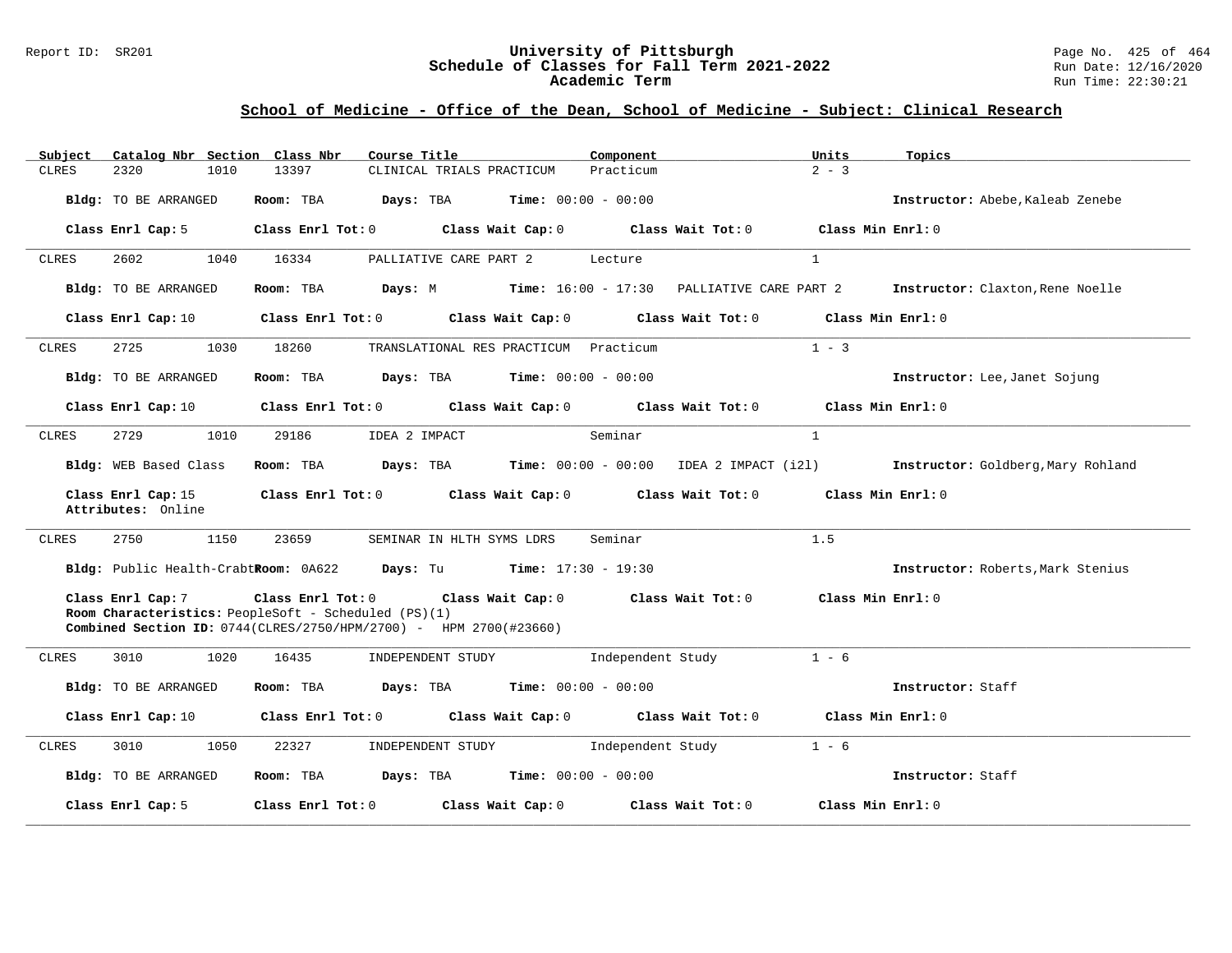#### Report ID: SR201 **University of Pittsburgh** Page No. 426 of 464 **Schedule of Classes for Fall Term 2021-2022** Run Date: 12/16/2020 **Academic Term** Run Time: 22:30:21

| Subject      | Catalog Nbr Section Class Nbr |      |                   | Course Title              | Component                    | Units             | Topics                       |
|--------------|-------------------------------|------|-------------------|---------------------------|------------------------------|-------------------|------------------------------|
| <b>CLRES</b> | 3040                          | 1020 | 17850             | PHD DISSERTATION RESEARCH | Thesis Research              | $-14$             |                              |
|              | <b>Bldg:</b> TO BE ARRANGED   |      | Room: TBA         | Days: TBA                 | <b>Time:</b> $00:00 - 00:00$ |                   | Instructor: Switzer, Galen E |
|              | Class Enrl Cap: 10            |      | Class Enrl Tot: 0 | Class Wait Cap: 0         | Class Wait Tot: 0            | Class Min Enrl: 0 |                              |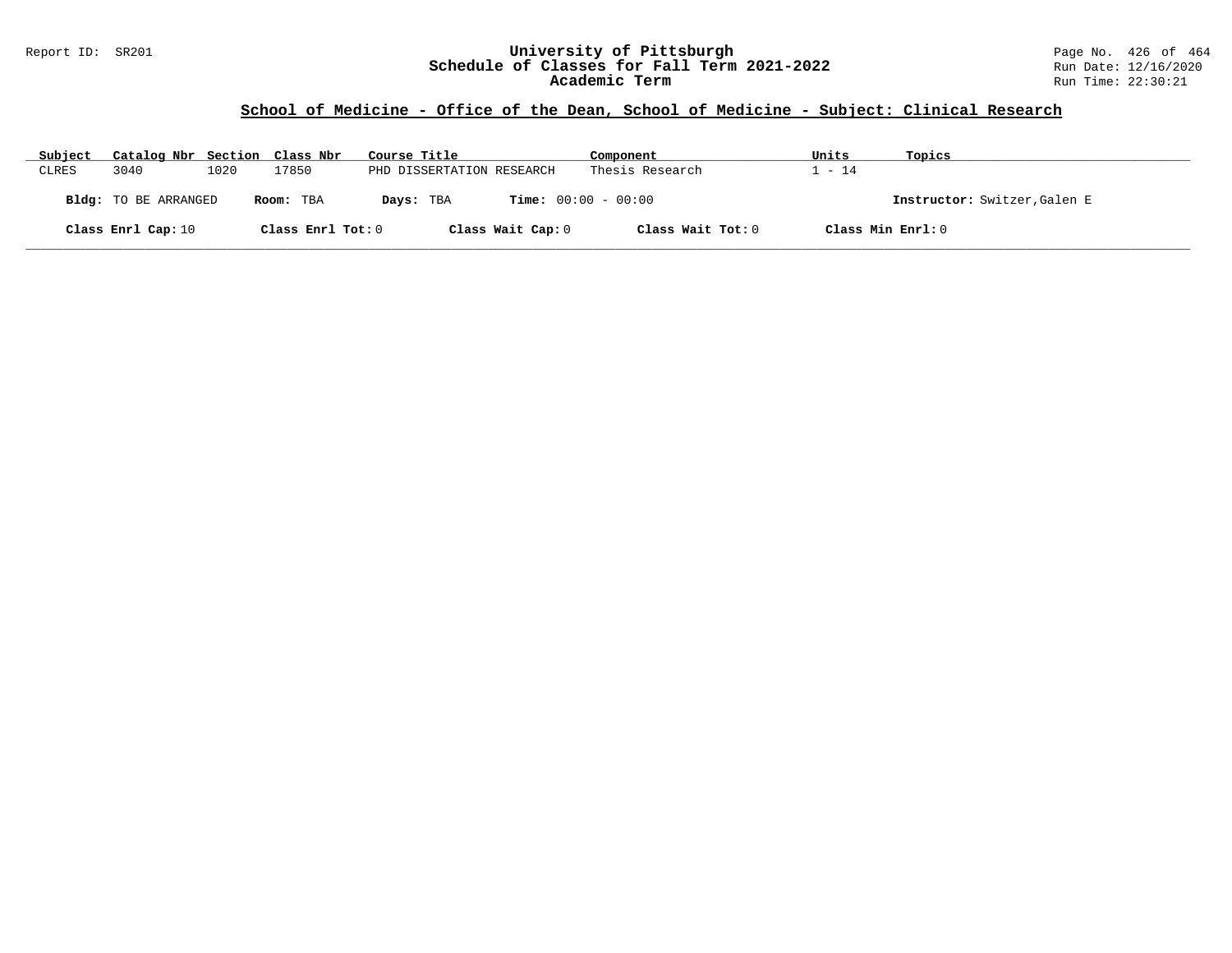# Report ID: SR201 **1988 Manual Construment University of Pittsburgh** Page No. 427 of 464<br>**Schedule of Classes for Fall Term 2021-2022** 2011 Page 12/16/2020 Schedule of Classes for Fall Term 2021-2022<br>Academic Term

### **School of Medicine - Office of the Dean, School of Medicine - Subject: FT Diss Study MED**

| Subject                                                                                                                      | Catalog Nbr Section Class Nbr |      |                   | Course Title |                              | Component                                           | Units | Topics            |
|------------------------------------------------------------------------------------------------------------------------------|-------------------------------|------|-------------------|--------------|------------------------------|-----------------------------------------------------|-------|-------------------|
| FTDS                                                                                                                         | 0000                          | 1010 | 13396             |              |                              | FULL-TIME DISSERTATION STUDY Full Time Dissertation | 0     |                   |
|                                                                                                                              | Bldg: TO BE ARRANGED          |      | Room: TBA         | Days: TBA    | <b>Time:</b> $00:00 - 00:00$ |                                                     |       | Instructor: Staff |
|                                                                                                                              | Class Enrl Cap: 999           |      | Class Enrl Tot: 0 |              | Class Wait Cap: 0            | Class Wait Tot: 0                                   |       | Class Min Enrl: 0 |
| <b></b> This class has an additional fee. For more information go to <a <="" href="http://www.registrar.pitt.edu" td=""></a> |                               |      |                   |              |                              |                                                     |       |                   |

**\_\_\_\_\_\_\_\_\_\_\_\_\_\_\_\_\_\_\_\_\_\_\_\_\_\_\_\_\_\_\_\_\_\_\_\_\_\_\_\_\_\_\_\_\_\_\_\_\_\_\_\_\_\_\_\_\_\_\_\_\_\_\_\_\_\_\_\_\_\_\_\_\_\_\_\_\_\_\_\_\_\_\_\_\_\_\_\_\_\_\_\_\_\_\_\_\_\_\_\_\_\_\_\_\_\_\_\_\_\_\_\_\_\_\_\_\_\_\_\_\_\_\_\_\_\_\_\_\_\_\_\_\_\_\_\_\_\_\_\_\_\_\_\_\_\_\_\_\_\_\_\_\_\_\_\_**

target="\_blank">http://www.registrar.pitt.edu/</a>, and click on Faculty and Staff, then Course and Class.</p>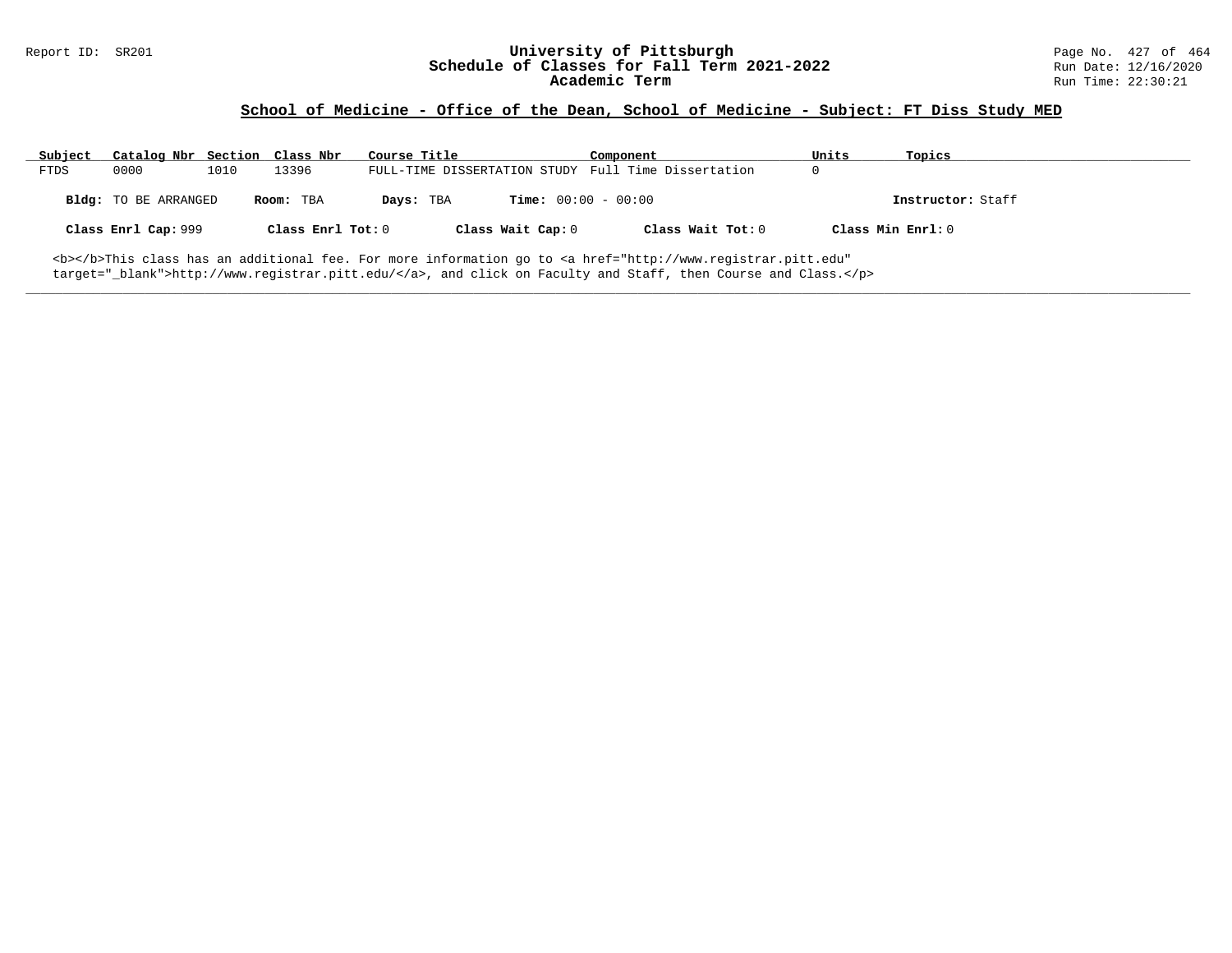#### Report ID: SR201 **1988 Chedule of Classes for Fall Term 2021-2022** Page No. 428 of 464<br>**Schedule of Classes for Fall Term 2021-2022** Run Date: 12/16/2020 **Schedule of Classes for Fall Term 2021-2022** Run Date: 12/16/2020 **Academic Term** Run Time: 22:30:21

# **School of Medicine - Office of the Dean, School of Medicine - Subject: Integrative Systems Biology**

| Catalog Nbr Section Class Nbr<br>Subject | Course Title                                                                                                                                               | Component<br>Units                  | Topics                       |
|------------------------------------------|------------------------------------------------------------------------------------------------------------------------------------------------------------|-------------------------------------|------------------------------|
| <b>ISB</b><br>2000<br>1030               | 13399<br>LABORATORY RESEARCH ROTATION Practicum                                                                                                            | $1 - 9$                             |                              |
| Bldg: TO BE ARRANGED                     | Room: TBA<br>Days: TBA<br>$Time: 00:00 - 00:00$                                                                                                            |                                     | Instructor: Hukriede, Neil A |
| Class Enrl Cap: 10                       | Class Enrl Tot: 0<br>Class Wait Cap: 0<br><b>Combined Section ID:</b> $0638(MSIMB/IMB/2000)$ - IMB $2000(H11422)$                                          | Class Wait Tot: 0                   | Class Min Enrl: 0            |
| 2025<br>1070<br>ISB                      | 24078<br>INTRO TO BIOINFS PRGMG PYTHON Lecture                                                                                                             | 3                                   |                              |
|                                          | Bldg: Biomedical Science Room: 03073 Days: TuTh Time: 12:00 - 13:30                                                                                        |                                     | Instructor: Koes, David      |
| Class Enrl Cap: 10                       | Class Enrl Tot: 0<br>Class Wait Cap: 0<br>Combined Section ID: 0053(MSCBIO 2025/CMPBIO 2025) - MSCBIO 2025(#21854), CMPBIO 2025(#21858), COBB 2025(#29047) | Class Wait Tot: 0                   | Class Min Enrl: 0            |
| 2060<br>1020<br>ISB                      | 13406<br>ISB CONFERENCE                                                                                                                                    | $\mathbf{1}$<br>Seminar             |                              |
| Bldg: TO BE ARRANGED                     | Room: TBA<br><b>Days:</b> M <b>Time:</b> $16:00 - 16:50$                                                                                                   |                                     | Instructor: Hukriede, Neil A |
| Class Enrl Cap: 30                       | Class Enrl Tot: 0                                                                                                                                          | Class Wait Cap: 0 Class Wait Tot: 0 | Class Min Enrl: 0            |
| 2070<br>1010<br>ISB                      | 25820<br>THE BEDSIDE TO BENCH                                                                                                                              | $\overline{2}$<br>Lecture           |                              |
| Bldg: TO BE ARRANGED                     | <b>Days:</b> TBA <b>Time:</b> $00:00 - 00:00$<br>Room: TBA                                                                                                 |                                     | Instructor: Thomas, Gary     |
| Class Enrl Cap: 30                       | Class Enrl Tot: 0<br>Class Wait Cap: 0                                                                                                                     | Class Wait Tot: 0                   | Class Min Enrl: 0            |
| 2080<br>1030<br>ISB                      | 13400<br>DIRECTED STUDY                                                                                                                                    | $1 - 9$<br>Directed Studies         |                              |
| Bldg: TO BE ARRANGED                     | Room: TBA<br><b>Days:</b> TBA <b>Time:</b> $00:00 - 00:00$                                                                                                 |                                     | Instructor: Hukriede, Neil A |
| Class Enrl Cap: 20                       | Class Enrl Tot: 0<br>Class Wait Cap: 0<br><b>Combined Section ID:</b> $0640(MSIMB/IMB/2080)$ - IMB $2080(H11423)$                                          | Class Wait Tot: 0                   | Class Min Enrl: 0            |
| 2090<br>1050<br>ISB                      | 13408<br>MS THESIS RESEARCH                                                                                                                                | $1 - 14$<br>Thesis Research         |                              |
| Bldg: TO BE ARRANGED                     | $\texttt{Davis:}$ TBA $\texttt{Time:}$ 00:00 - 00:00<br>Room: TBA                                                                                          |                                     | Instructor: Hukriede, Neil A |
| Class Enrl Cap: 5                        | Class Enrl Tot: 0<br>Class Wait Cap: 0<br><b>Combined Section ID:</b> $0134(MSIMB/IMB/2090)$ - IMB $2090(H12074)$                                          | Class Wait Tot: 0                   | Class Min Enrl: 0            |
| 3090<br>1050<br>ISB                      | 15719<br>PHD DISSERTATION RESEARCH                                                                                                                         | $1 - 14$<br>Thesis Research         |                              |
| Bldg: TO BE ARRANGED                     | Room: TBA<br>Days: TBA                                                                                                                                     | <b>Time:</b> $00:00 - 00:00$        | Instructor: Hukriede, Neil A |
| Class Enrl Cap: 20                       | Class Enrl Tot: 0<br>Class Wait Cap: 0<br>Combined Section ID: 0742(MSIMB/3090/IMB/3090) - IMB 3090(#15720)                                                | Class Wait Tot: 0                   | Class Min Enrl: 0            |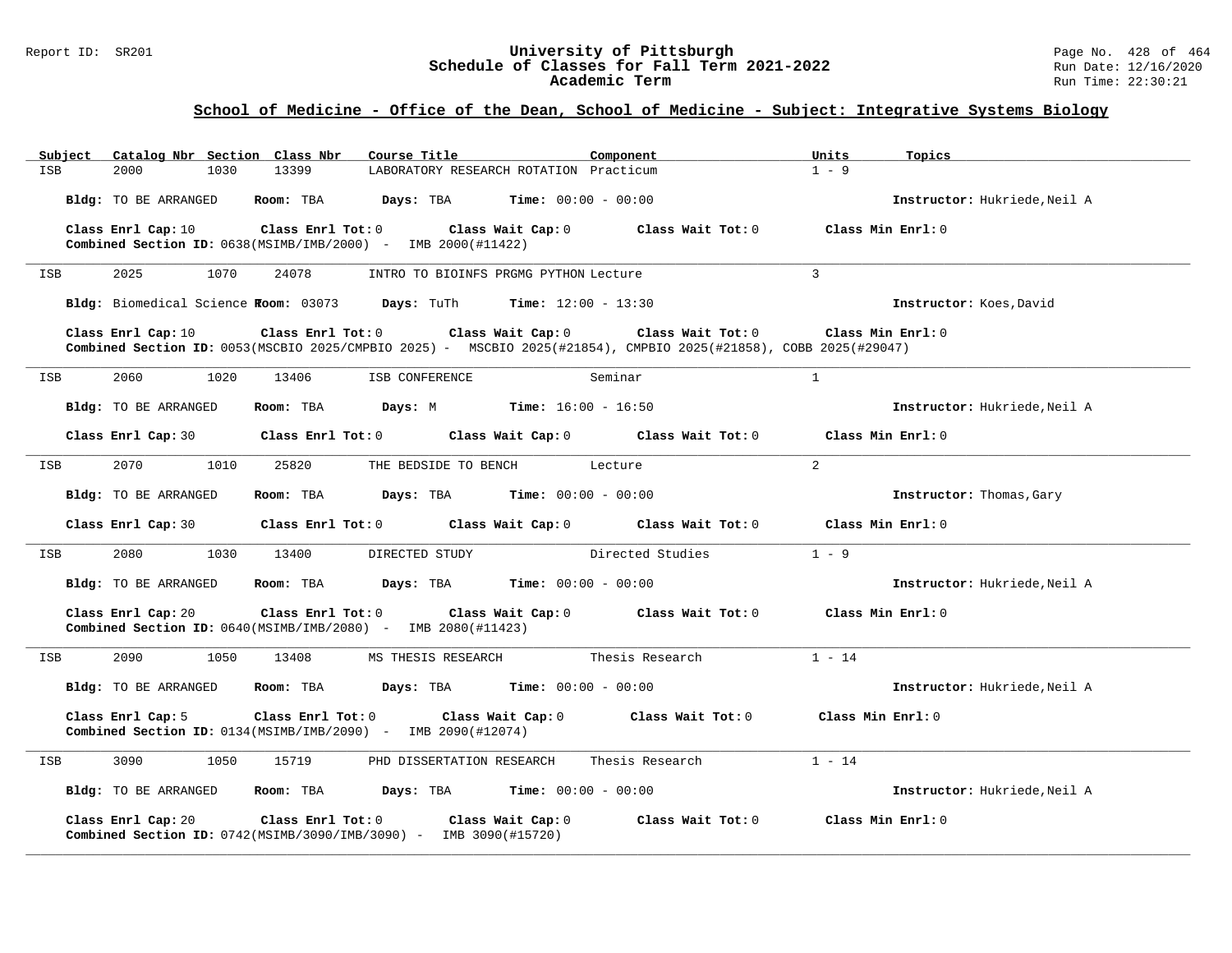#### Report ID: SR201 **University of Pittsburgh** Page No. 429 of 464 **Schedule of Classes for Fall Term 2021-2022** Run Date: 12/16/2020 **Academic Term** Run Time: 22:30:21

### **School of Medicine - Office of the Dean, School of Medicine - Subject: Medical Education**

| Catalog Nbr Section Class Nbr<br>Subject | Course Title                                                                                                          | Component<br>Units                      | Topics                                                                        |
|------------------------------------------|-----------------------------------------------------------------------------------------------------------------------|-----------------------------------------|-------------------------------------------------------------------------------|
| 2045<br>1010<br>MEDEDU                   | 26974<br>SURVEY DESIGN & DATA ANALYSIS Lecture                                                                        | $\mathbf{1}$                            |                                                                               |
| Bldg: TBA                                | Room: TBA<br>Days: TBA<br>Time: TBA                                                                                   |                                         | Instructor: Staff                                                             |
| Class Enrl Cap: 8                        | Class Enrl Tot: 0<br>Class Wait Cap: 0<br>Combined Section ID: 0806(CLRES/MEDEDU/2045) - CLRES 2045(#26605)           | Class Wait Tot: $0$                     | Class Min Enrl: 0                                                             |
| MEDEDU<br>2080<br>1010                   | 13388<br>MASTERS RESEARCH                                                                                             | $1 - 3$<br>Thesis Research              |                                                                               |
| Bldg: TO BE ARRANGED                     | Room: TBA<br><b>Days:</b> TBA <b>Time:</b> $00:00 - 00:00$                                                            |                                         | Instructor: Spagnoletti, Carla L.                                             |
| Class Enrl Cap: 30                       | Class Enrl Tot: 0<br>Class Wait Cap: 0                                                                                | Class Wait Tot: 0                       | Class Min Enrl: 0                                                             |
| 2100<br>1030<br>MEDEDU                   | 13381<br>ENHANCING TEACHING SKILLS                                                                                    | 2<br>Lecture                            |                                                                               |
| Bldg: Parkvale Building Room: 0305AB     | $Time: 12:30 - 14:30$<br>Days: MW                                                                                     |                                         | ENHANCING TEACHING SKILLS Instructor: Grau, Thomas C                          |
| Class Enrl Cap: 10                       | Class Enrl Tot: 0<br>Class Wait Cap: 0                                                                                | Class Wait $Tot: 0$ Class Min Enrl: $0$ |                                                                               |
| 2125<br>1080<br>MEDEDU                   | 25051<br>ASSESSMENT OF MEDICAL LEARNERSLecture                                                                        | $\mathbf{1}$                            |                                                                               |
| Bldg: Parkvale Building Room: 0305AB     | Days: W                                                                                                               |                                         | Time: 15:00 - 17:00 ASSESSMENT OF MEDICAL LEARNEREnstructor: Elnicki, David M |
|                                          |                                                                                                                       |                                         | Gosman, Gabriella G                                                           |
| Class Enrl Cap: 25                       | Class Enrl Tot: 0<br>Class Wait Cap: 0                                                                                | Class Wait Tot: 0                       | Class Min Enrl: 0                                                             |
| 2131<br>1080<br>MEDEDU                   | 21591<br>STRATS DEALNG W STRUGGLNG LRNRLecture                                                                        | $\mathbf{1}$                            |                                                                               |
| Bldg: Parkvale Building Room: 0305AB     | <b>Days:</b> M $\qquad$ Time: $15:00 - 17:00$                                                                         |                                         | STRATS DEALING WITH PROB LRNRInstructor: McNeil, Melissa Ann                  |
| Class Enrl Cap: 12                       | Class Wait Cap: 0<br>$Class$ $Enr1$ $Tot: 0$                                                                          | Class Wait Tot: 0 Class Min Enrl: 0     |                                                                               |
| 1070<br>2140<br>MEDEDU                   | 13380<br>MEDCL WRIT & PRESNTATION SKILSLecture                                                                        | $\mathbf{1}$                            |                                                                               |
| Bldg: TBA                                | Room: TBA<br>Days: TBA<br>Time: TBA                                                                                   |                                         | Instructor: Mayowski, Colleen A                                               |
| Class Enrl Cap: 12<br>Attributes: Online | Class Enrl Tot: 0<br>Class Wait Cap: 0<br>Combined Section ID: $0961$ (CLRES 2141 \MEDEDU 2140) - CLRES 2141 (#22446) | Class Wait Tot: 0                       | Class Min Enrl: 0                                                             |
|                                          |                                                                                                                       |                                         |                                                                               |
| 2160<br>1010<br>MEDEDU                   | 13383<br>CUR TOPCS IN TCH AND LRNG                                                                                    | Seminar<br>$\mathbf{1}$                 |                                                                               |
| Bldg: TO BE ARRANGED                     | Room: TBA<br><b>Days:</b> TBA <b>Time:</b> $00:00 - 00:00$                                                            |                                         | CRRNT TOPCS IN TEACH AND LEARIMStructor: Shelesky, Gretchen                   |
| Class Enrl Cap: 40                       | Class Enrl Tot: 0<br>Class Wait Cap: 0                                                                                | Class Wait Tot: 0                       | Class Min Enrl: 0                                                             |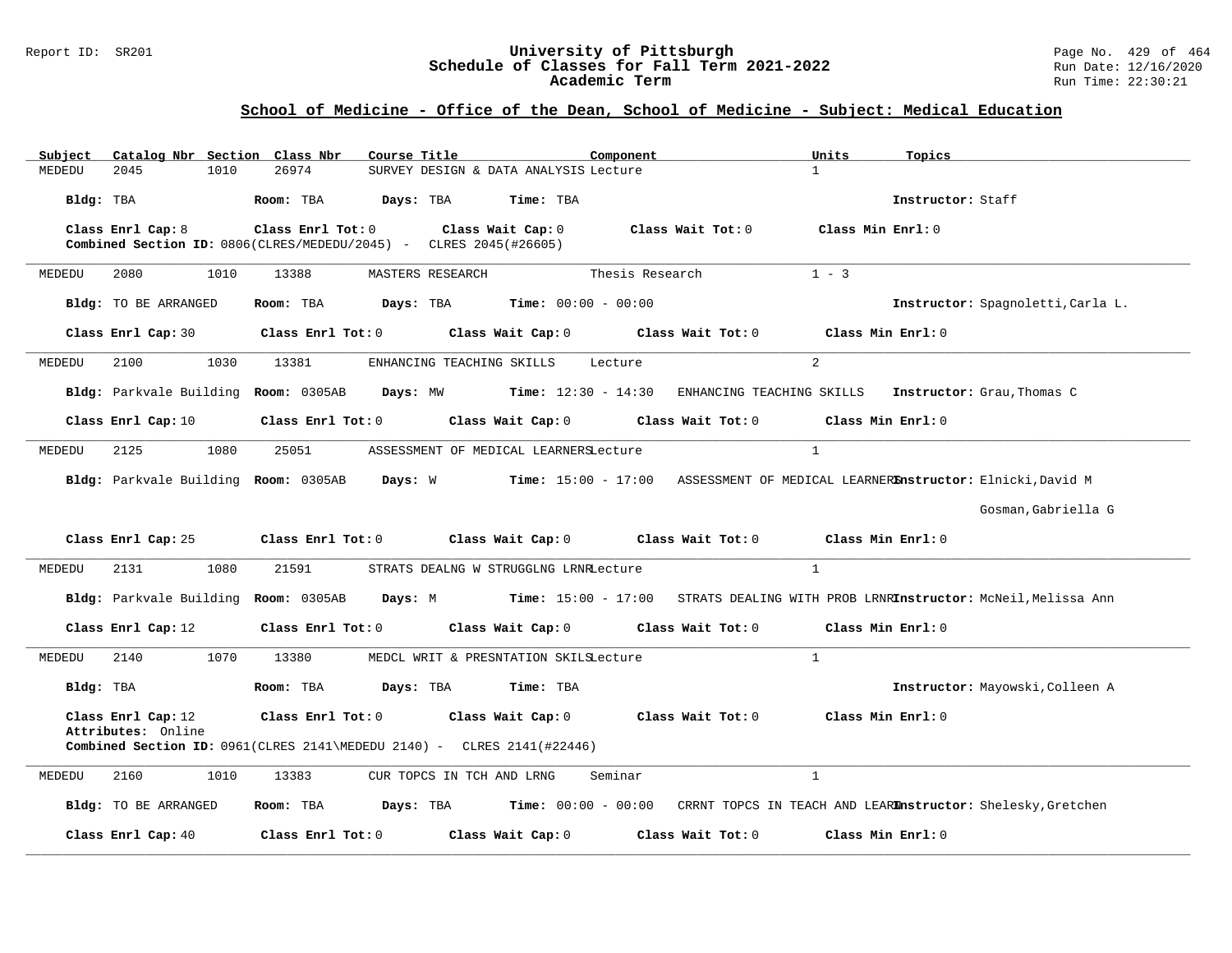#### Report ID: SR201 **University of Pittsburgh** Page No. 430 of 464 **Schedule of Classes for Fall Term 2021-2022** Run Date: 12/16/2020 **Academic Term** Run Time: 22:30:21

### **School of Medicine - Office of the Dean, School of Medicine - Subject: Medical Education**

| Subject              | Catalog Nbr Section Class Nbr        | Course Title                                                                                          | Component             | Units<br>Topics                                                                    |                                   |
|----------------------|--------------------------------------|-------------------------------------------------------------------------------------------------------|-----------------------|------------------------------------------------------------------------------------|-----------------------------------|
| 2170<br>MEDEDU       | 16694<br>1040                        | MAKING THE MOST OF MENTORING Lecture                                                                  |                       | $\mathbf{1}$                                                                       |                                   |
|                      | Bldg: Parkvale Building Room: 0305AB | Davs: F                                                                                               |                       | Time: 13:00 - 15:00 MAKING THE MOST OF MENTORING Instructor: McNeil, Melissa Ann   |                                   |
| Class Enrl Cap: 7    | Class Enrl Tot: 0                    | Class Wait Cap: 0<br><b>Combined Section ID:</b> $0818$ (CLRES/2170/MEDEDU/2170) - CLRES 2170(#16693) | Class Wait Tot: 0     | Class Min Enrl: 0                                                                  |                                   |
| 2185<br>MEDEDU       | 1010<br>26606                        | STRATEGIC LEADERSHIP IN ACAMEDSeminar                                                                 |                       | $\mathbf{1}$                                                                       |                                   |
|                      |                                      | Bldg: Parkvale Building Room: 0305AB Days: F Time: 13:00 - 15:00                                      |                       | Instructor: Staff                                                                  |                                   |
| Class Enrl Cap: 35   | Class Enrl Tot: 0                    | Class Wait Cap: 0<br><b>Combined Section ID:</b> $0866$ (CLRES/2077/MEDEDU/2185) - CLRES 2077(#23489) | Class Wait Tot: 0     | Class Min Enrl: 0                                                                  |                                   |
| MEDEDU<br>2201       | 1010<br>13390                        | OUTPATIENT TEACHING                                                                                   | Practicum             | $0.5 - 3$                                                                          |                                   |
| Bldg: TO BE ARRANGED | Room: TBA                            | <b>Days:</b> TBA <b>Time:</b> $00:00 - 00:00$                                                         |                       |                                                                                    | Instructor: Spagnoletti, Carla L. |
| Class Enrl Cap: 35   | Class Enrl Tot: 0                    | Class Wait Cap: 0                                                                                     | Class Wait Tot: 0     | Class Min Enrl: 0                                                                  |                                   |
| MEDEDU<br>2202       | 1010<br>13389                        | INPATIENT TEACHING                                                                                    | Practicum             | $0.5 - 3$                                                                          |                                   |
| Bldg: TO BE ARRANGED | Room: TBA                            | Days: TBA                                                                                             | $Time: 00:00 - 00:00$ |                                                                                    | Instructor: Spagnoletti, Carla L. |
| Class Enrl Cap: 35   | Class Enrl Tot: 0                    | Class Wait Cap: 0                                                                                     | Class Wait Tot: 0     | Class Min Enrl: 0                                                                  |                                   |
| 2203<br>MEDEDU       | 1010<br>13391                        | CLASSROOM TEACHING                                                                                    | Practicum             | $0.5 - 3$                                                                          |                                   |
| Bldg: TO BE ARRANGED | Room: TBA                            | <b>Days:</b> TBA <b>Time:</b> $00:00 - 00:00$                                                         |                       |                                                                                    | Instructor: Spagnoletti, Carla L. |
| Class Enrl Cap: 35   | Class Enrl Tot: 0                    | Class Wait Cap: 0                                                                                     | Class Wait Tot: 0     | Class Min Enrl: 0                                                                  |                                   |
| 2250<br>MEDEDU       | 1030<br>13385                        | TEACHING COMMUNICATION SKILLS Lecture                                                                 |                       | $\overline{2}$                                                                     |                                   |
|                      | Bldg: Parkvale Building Room: 0305AB | Days: MW                                                                                              |                       | Time: 13:15 - 16:15 TEACHING COMMUNICATIONS SKILLEnstructor: Spagnoletti, Carla L. |                                   |
|                      |                                      |                                                                                                       |                       |                                                                                    | Claxton, Rene Noelle              |
| Class Enrl Cap: 10   | Class Enrl Tot: 0                    | Class Wait Cap: 0                                                                                     | Class Wait Tot: 0     | Class Min Enrl: 0                                                                  |                                   |
| 2260<br>MEDEDU       | 1050<br>16256                        | CUR TPCS IN MEDL RESEARCH                                                                             | Seminar               | $\mathbf{1}$                                                                       |                                   |
| Bldg: TO BE ARRANGED | Room: TBA                            | Days: TBA                                                                                             | $Time: 00:00 - 00:00$ | CRRNT TOPCS IN MEDEDU RESEARCHAStructor: Childers, Julie Wilson                    |                                   |
|                      |                                      |                                                                                                       |                       |                                                                                    | Merriam, Sarah Brennan            |
| Class Enrl Cap: 30   | Class Enrl Tot: 0                    | Class Wait Cap: 0                                                                                     | Class Wait Tot: 0     | Class Min Enrl: 0                                                                  |                                   |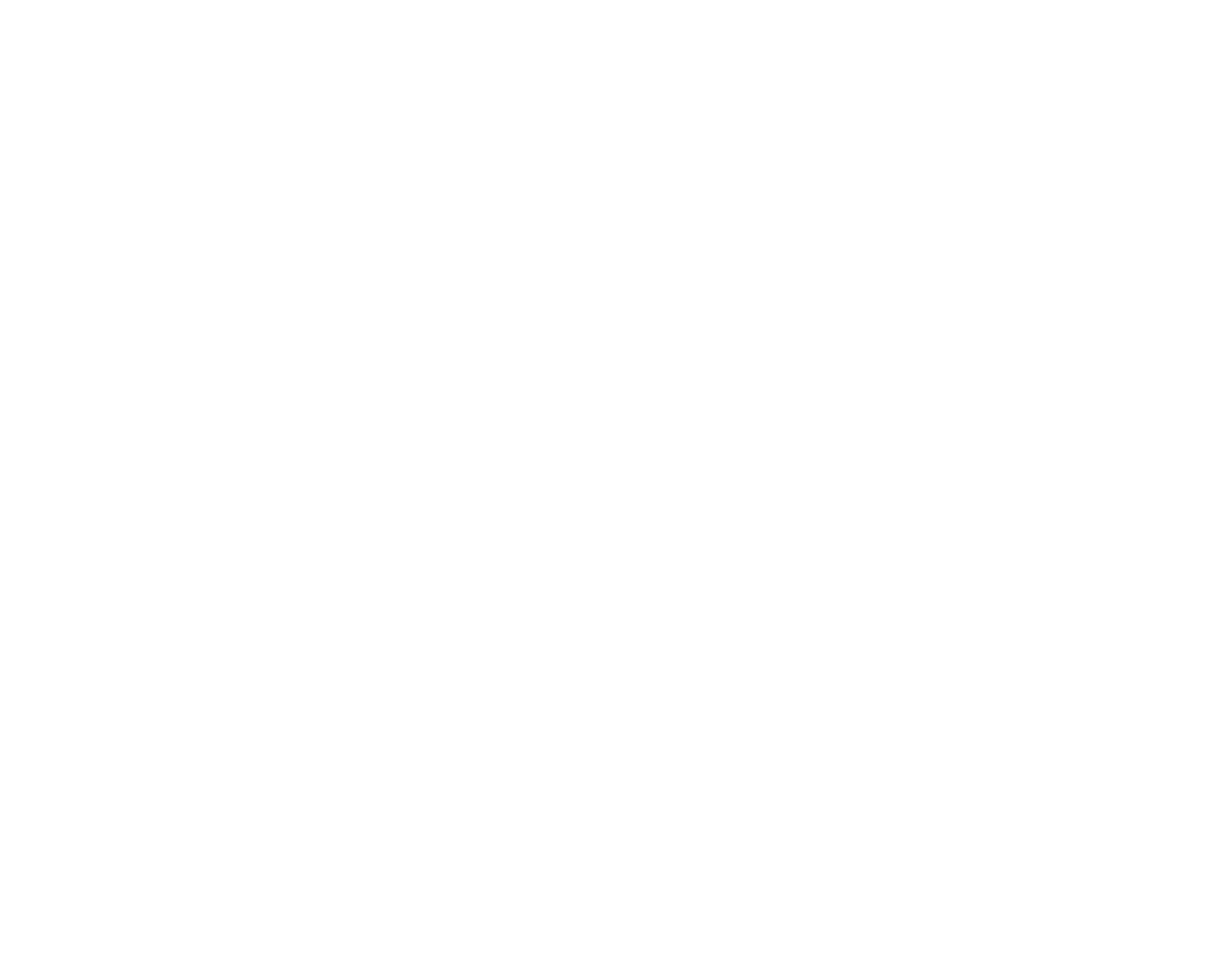#### Report ID: SR201 **1988 Manual Contention Contention Contention Contention Contention Contention Contention Conte**<br> **Schedule of Classes for Fall Term 2021-2022** 1999 Manuate: 12/16/2020 **Schedule of Classes for Fall Term 2021-2022** Run Date: 12/16/2020 **Academic Term** Run Time: 22:30:21

# **School of Medicine - Office of the Dean, School of Medicine - Subject: Computational Biology**

| Subject                                                                                                                                                                                                                                                                                                                                         |                                      |      | Catalog Nbr Section Class Nbr | Course Title                                                                      | Component                                                                                                                                                        | Units           | Topics                            |
|-------------------------------------------------------------------------------------------------------------------------------------------------------------------------------------------------------------------------------------------------------------------------------------------------------------------------------------------------|--------------------------------------|------|-------------------------------|-----------------------------------------------------------------------------------|------------------------------------------------------------------------------------------------------------------------------------------------------------------|-----------------|-----------------------------------|
| MSCBIO                                                                                                                                                                                                                                                                                                                                          | 2010                                 | 1070 | 13405                         |                                                                                   | SEMINAR COMPUTATIONAL BIOLOGY Seminar                                                                                                                            | $\mathbf{1}$    |                                   |
|                                                                                                                                                                                                                                                                                                                                                 | Bldg: Biomedical Science Room: 06014 |      |                               | Days: F                                                                           | <b>Time:</b> $12:00 - 13:20$                                                                                                                                     |                 | Instructor: Camacho, Carlos Jaime |
|                                                                                                                                                                                                                                                                                                                                                 | Class Enrl Cap: 45                   |      | Class Enrl Tot: 0             | Combined Section ID: 0664(MSCBIO/2010/CMPBIO/2010) - CMPBIO 2010(#11483)          | Class Wait Cap: 0<br>Class Wait Tot: 0                                                                                                                           |                 | Class Min Enrl: 0                 |
| MSCBIO                                                                                                                                                                                                                                                                                                                                          | 2025                                 | 1070 | 21854                         |                                                                                   | INTRO TO BIOINFS PRGMG PYTHON Lecture                                                                                                                            | 3               |                                   |
|                                                                                                                                                                                                                                                                                                                                                 | Bldg: Biomedical Science Room: 03073 |      |                               | Days: TuTh                                                                        | <b>Time:</b> $12:00 - 13:30$                                                                                                                                     |                 | Instructor: Koes, David           |
| Class Enrl Tot: 0<br>Class Wait Cap: 0<br>Class Wait Tot: 0<br>Class Min Enrl: 0<br>Class Enrl Cap: 12<br>Combined Section ID: 0053(MSCBIO 2025/CMPBIO 2025) - CMPBIO 2025(#21858), ISB 2025(#24078), COBB 2025(#29047)<br>01-MAR-2021 RESTRICTED MSCBIO-PHD students Reserve Enrl Cap: 7<br>Reserve Capacity:<br>Reserve Enrl Tot:<br>$\Omega$ |                                      |      |                               |                                                                                   |                                                                                                                                                                  |                 |                                   |
| MSCBIO                                                                                                                                                                                                                                                                                                                                          | 2030                                 | 1060 | 15955                         |                                                                                   | INTRO TO CMPTL STRUCL BIOLOGYLecture                                                                                                                             | $4\overline{ }$ |                                   |
|                                                                                                                                                                                                                                                                                                                                                 | Bldg: Biomedical Science Room: 03073 |      |                               | Days: W                                                                           | <b>Time:</b> $16:00 - 17:55$                                                                                                                                     |                 | Instructor: Staff                 |
|                                                                                                                                                                                                                                                                                                                                                 | Bldg: Biomedical Science Room: 03073 |      |                               | Days: TuTh                                                                        | <b>Time:</b> $09:00 - 10:15$                                                                                                                                     |                 | Instructor: Camacho, Carlos Jaime |
|                                                                                                                                                                                                                                                                                                                                                 |                                      |      |                               |                                                                                   |                                                                                                                                                                  |                 | Lezon, Timothy R                  |
|                                                                                                                                                                                                                                                                                                                                                 |                                      |      |                               |                                                                                   |                                                                                                                                                                  |                 | Bahar, Ivet                       |
|                                                                                                                                                                                                                                                                                                                                                 | Class Enrl Cap: 22                   |      | Class Enrl Tot: 0             | Class Wait Cap: 0                                                                 | Class Wait Tot: 0<br>Combined Section ID: 0087(MOLBPH/2013/MSMBPH/2013/MSCBIO)- CMPBIO 2030(#15956), MOLBPH 2013(#17799), MSMBPH 2013(#17800), COBB 2030(#29038) |                 | Class Min Enrl: 0                 |
| MSCBIO                                                                                                                                                                                                                                                                                                                                          | 2050                                 | 1210 | 26015                         |                                                                                   | LAB METHODS COMPUTATNL BIOL Lecture                                                                                                                              | 2               |                                   |
|                                                                                                                                                                                                                                                                                                                                                 | Bldg: TO BE ARRANGED                 |      | Room: TBA                     | Days: F                                                                           | $Time: 09:00 - 11:30$                                                                                                                                            |                 | Instructor: Ayoob, Joseph         |
|                                                                                                                                                                                                                                                                                                                                                 |                                      |      |                               |                                                                                   |                                                                                                                                                                  |                 | Furbee, Emily C                   |
|                                                                                                                                                                                                                                                                                                                                                 |                                      |      |                               |                                                                                   |                                                                                                                                                                  |                 | Kangas, Joshua                    |
|                                                                                                                                                                                                                                                                                                                                                 | Bldg: TO BE ARRANGED                 |      | Room: TBA                     | Days: MW                                                                          | $Time: 10:00 - 12:30$                                                                                                                                            |                 | Instructor: Ayoob, Joseph         |
|                                                                                                                                                                                                                                                                                                                                                 |                                      |      |                               |                                                                                   |                                                                                                                                                                  |                 | Kangas, Joshua                    |
|                                                                                                                                                                                                                                                                                                                                                 | Class Enrl Cap: 23                   |      | Class Enrl Tot: 0             | <b>Combined Section ID:</b> $0010(MSCBIO/2050/CMPBIO/2050) -$ CMPBIO 2050(#26014) | Class Wait Cap: 0<br>Class Wait $Tot: 0$                                                                                                                         |                 | Class Min Enrl: 0                 |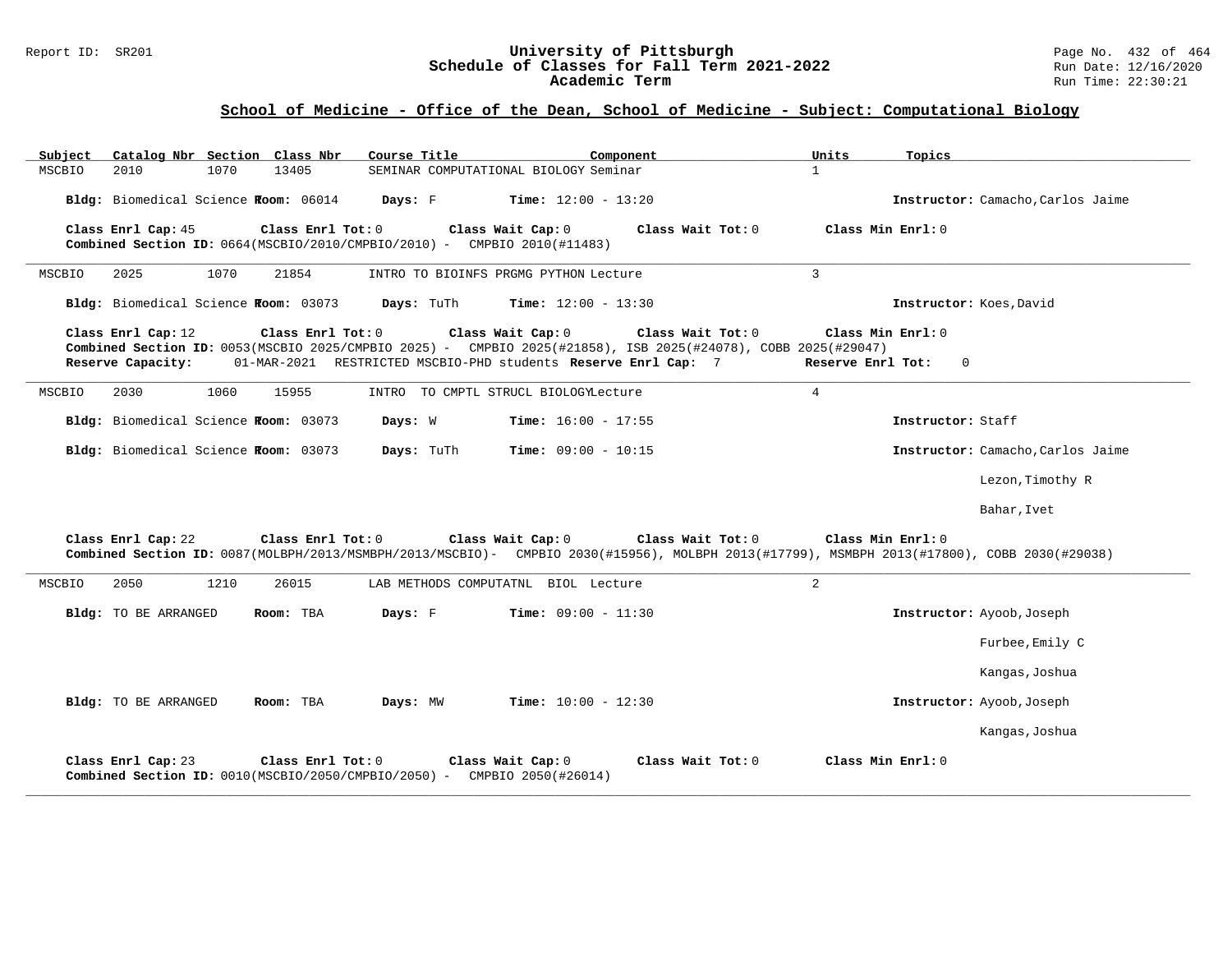### **School of Medicine - Office of the Dean, School of Medicine - Subject: Computational Biology**

| Subject<br>Catalog Nbr Section Class Nbr | Course Title                                                                                                                          | Component                                                | Units<br>Topics               |  |
|------------------------------------------|---------------------------------------------------------------------------------------------------------------------------------------|----------------------------------------------------------|-------------------------------|--|
| MSCBIO<br>2060<br>1020                   | CUR TOPCS COMPUTATIONAL BIOL Seminar<br>13407                                                                                         |                                                          | $\mathbf{1}$                  |  |
| Bldg: TO BE ARRANGED                     | Days: M<br>Room: TBA                                                                                                                  | <b>Time:</b> $17:00 - 18:20$<br>PROFESSIONAL DEV SEMINAR | Instructor: Lezon, Timothy R  |  |
|                                          |                                                                                                                                       |                                                          | Ayoob, Joseph                 |  |
|                                          |                                                                                                                                       |                                                          | Chikina, Maria D              |  |
| Class Enrl Cap: 10                       | Class Wait Cap: 0<br>Class Enrl Tot: 0<br><b>Combined Section ID:</b> $0018$ (CMPBIO/2060/MSCBIO/2060) - CMPBIO 2060(#11556)          | Class Wait Tot: 0                                        | Class Min Enrl: 0             |  |
| 1065<br>2065<br>MSCBIO                   | 24929<br>SCALABLE MACH LRNG DATA BIOL Lecture                                                                                         |                                                          | 3                             |  |
| Bldg: Biomedical Science Room: 03073     | Days: WF                                                                                                                              | <b>Time:</b> $13:30 - 15:00$                             | Instructor: Koes, David       |  |
|                                          |                                                                                                                                       |                                                          | Chennubhotla, Srinivas C      |  |
| Class Enrl Cap: 25                       | Class Wait Cap: 0<br>Class Enrl Tot: 0<br>Combined Section ID: 0903(MSCBIO 2065/CMPBIO 2065) - CMPBIO 2065(#24930), COBB 2065(#29039) | Class Wait Tot: 0                                        | Class Min Enrl: 0             |  |
| MSCBIO<br>2080<br>1020                   | 13401<br>DIRECTED STUDY                                                                                                               | Directed Studies                                         | $1 - 9$                       |  |
| Bldg: TO BE ARRANGED                     | Room: TBA<br>Days: TBA                                                                                                                | <b>Time:</b> $00:00 - 00:00$                             | Instructor: Benos, Panagiotis |  |
| Class Enrl Cap: 30                       | Class Enrl Tot: 0<br>Class Wait Cap: 0<br>Combined Section ID: $0644$ (CMPBIO/2080/MSCBIO/2080) - CMPBIO 2080(#11428)                 | Class Wait Tot: 0                                        | Class Min Enrl: 0             |  |
| 2090<br>1010<br>MSCBIO                   | 16343<br>MS THESIS RESEARCH                                                                                                           | Thesis Research                                          | $1 - 14$                      |  |
| Bldg: TO BE ARRANGED                     | Days: TBA<br>Room: TBA                                                                                                                | <b>Time:</b> $00:00 - 00:00$                             | Instructor: Benos, Panagiotis |  |
| Class Enrl Cap: 10                       | Class Enrl Tot: 0<br>Class Wait Cap: 0<br>Combined Section ID: 0804(CMPBIO/MSCBIO/2090) - CMPBIO 2090(#16342)                         | Class Wait Tot: 0                                        | Class Min Enrl: 0             |  |
| MSCBIO<br>3090<br>1020                   | 13402<br>PHD DISSERTATION RESEARCH                                                                                                    | Thesis Research                                          | $1 - 14$                      |  |
| Bldg: TO BE ARRANGED                     | Room: TBA<br>Days: TBA                                                                                                                | <b>Time:</b> $00:00 - 00:00$                             | Instructor: Benos, Panagiotis |  |
| Class Enrl Cap: 15                       | Class Enrl Tot: 0<br>Class Wait Cap: 0<br>Combined Section ID: 0645(CMPBIO/3090/MSCBIO/3090) - CMPBIO 3090(#11429)                    | Class Wait Tot: 0                                        | Class Min Enrl: 0             |  |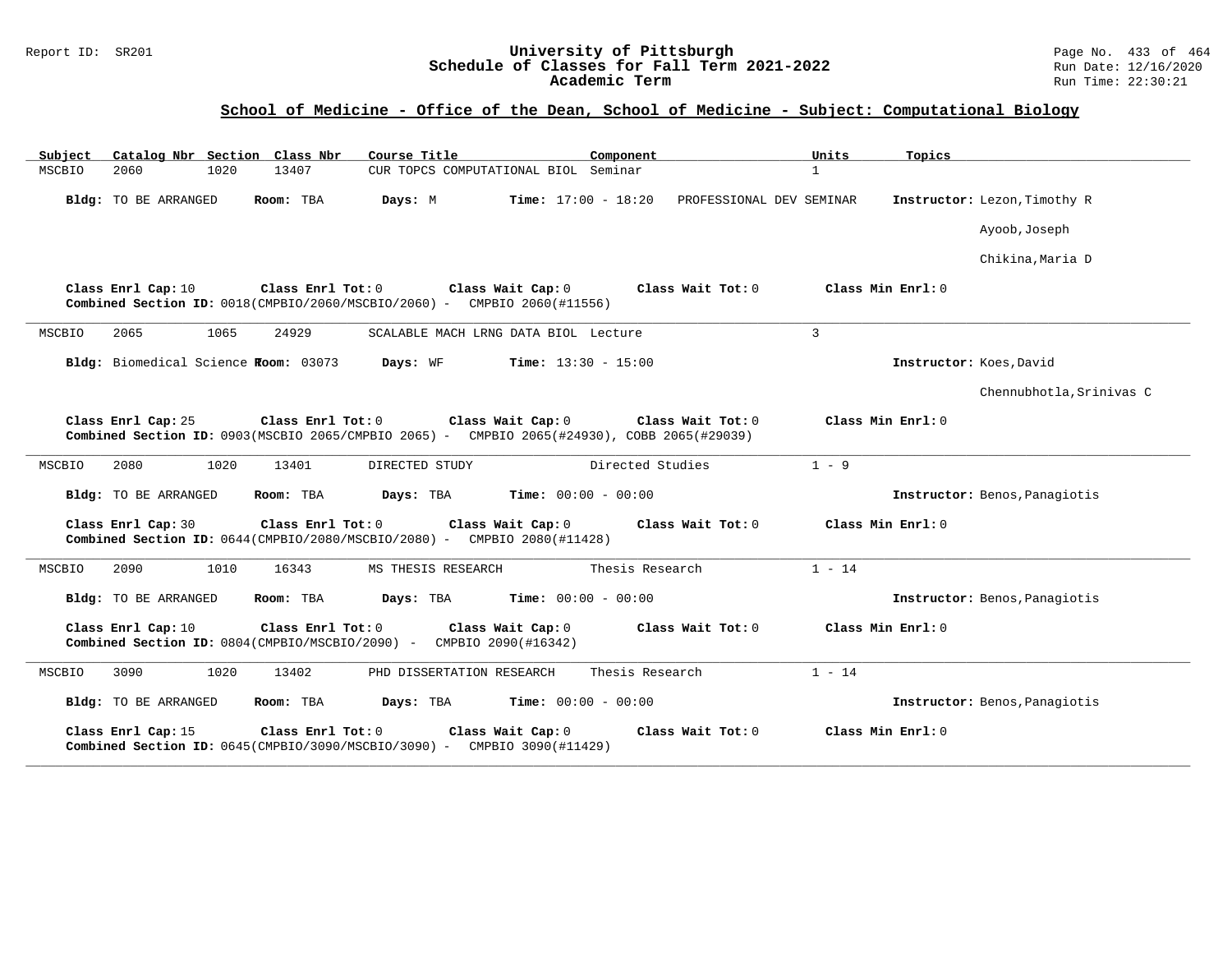### Report ID: SR201 **1988 Machines 1998 Machines 2011 Term 2021-2022** Page No. 434 of 464<br>**Schedule of Classes for Fall Term 2021-2022** 2014 Run Date: 12/16/2020 **Schedule of Classes for Fall Term 2021-2022** Run Date: 12/16/2020 **Academic Term** Run Time: 22:30:21

# **School of Medicine - Office of the Dean, School of Medicine - Subject: Molecular Biophysics**

| Catalog Nbr Section Class Nbr<br>Subject                                                                                    | Course Title<br>Component                                                                                                                                                             | Units<br>Topics                   |
|-----------------------------------------------------------------------------------------------------------------------------|---------------------------------------------------------------------------------------------------------------------------------------------------------------------------------------|-----------------------------------|
| MSMBPH<br>1010<br>13392<br>2000                                                                                             | LABORATORY RESEARCH ROTATIONS Practicum                                                                                                                                               | $\mathbf{1}$                      |
| Bldg: TO BE ARRANGED<br>Room: TBA                                                                                           | <b>Time:</b> $00:00 - 00:00$<br>Days: TBA                                                                                                                                             | Instructor: Hinck, Andrew P       |
| Class Enrl Cap: 6<br>Class Enrl Tot: 0<br><b>Combined Section ID:</b> $0243(MOLEPH/2000/MSMBPH/2000) - MOLEPH 2000(H11280)$ | Class Wait Cap: 0<br>Class Wait Tot: 0                                                                                                                                                | Class Min Enrl: 0                 |
| MSMBPH<br>2001<br>1030<br>13393                                                                                             | MOL BIOPHYS 1: STRUCTURE<br>Lecture                                                                                                                                                   | $\mathbf{3}$                      |
| Bldg: Biomedical Science Room: 01018                                                                                        | Days: MWF<br><b>Time:</b> $11:10 - 12:20$                                                                                                                                             | Instructor: Furey, William F      |
| Class Enrl Cap: 6<br>Class Enrl Tot: 0<br><b>Combined Section ID:</b> $0244(MOLEPH/2001/MSMBPH/2001) - MOLEPH 2001(H11281)$ | Class Wait Cap: 0<br>Class Wait Tot: 0                                                                                                                                                | Class Min Enrl: 0                 |
| 2010<br>1010<br>13395<br>MSMBPH                                                                                             | Directed Studies<br>DIRECTED STUDY                                                                                                                                                    | $1 - 9$                           |
| Bldg: TO BE ARRANGED<br>Room: TBA                                                                                           | Days: TBA<br><b>Time:</b> $00:00 - 00:00$                                                                                                                                             | Instructor: Hinck, Andrew P       |
| Class Enrl Tot: 0<br>Class Enrl Cap: 25<br>Combined Section ID: 0245(MOLBPH/2010/MSMBPH/2010) - MOLBPH 2010(#11282)         | Class Wait Cap: 0<br>Class Wait Tot: 0                                                                                                                                                | Class Min Enrl: 0                 |
| 2013<br>1060<br>17800<br>MSMBPH                                                                                             | MOL BIOPHYS 3: THEORY & SIMUL Lecture                                                                                                                                                 | $\overline{4}$                    |
| Bldg: Biomedical Science Room: 03073                                                                                        | Days: W<br><b>Time:</b> $16:00 - 17:55$                                                                                                                                               | Instructor: Staff                 |
| Bldg: Biomedical Science Room: 03073                                                                                        | <b>Time:</b> $09:00 - 10:15$<br>Days: TuTh                                                                                                                                            | Instructor: Camacho, Carlos Jaime |
|                                                                                                                             |                                                                                                                                                                                       | Lezon, Timothy R                  |
|                                                                                                                             |                                                                                                                                                                                       | Bahar, Ivet                       |
| Class Enrl Cap: 7<br>Class Enrl Tot: 0                                                                                      | Class Wait Cap: 0<br>Class Wait Tot: 0<br>Combined Section ID: 0087(MOLBPH/2013/MSMBPH/2013/MSCBIO)- MSCBIO 2030(#15955), CMPBIO 2030(#15956), MOLBPH 2013(#17799), COBB 2030(#29038) | Class Min Enrl: 0                 |
| MSMBPH<br>2020<br>1070<br>13403                                                                                             | STRUCL BIOL/MOL BIOPHYS SEM Seminar                                                                                                                                                   | $\mathbf{1}$                      |
| Bldg: TO BE ARRANGED<br>Room: TBA                                                                                           | Days: Th<br><b>Time:</b> $11:00 - 11:55$                                                                                                                                              | Instructor: Hinck, Andrew P       |
| Class Enrl Cap: 20<br>Class Enrl Tot: 0<br>Combined Section ID: 0646(MOLBPH/2020/MSMBPH/2020) - MOLBPH 2020(#11430)         | Class Wait Cap: 0<br>Class Wait $Tot: 0$                                                                                                                                              | Class Min Enrl: 0                 |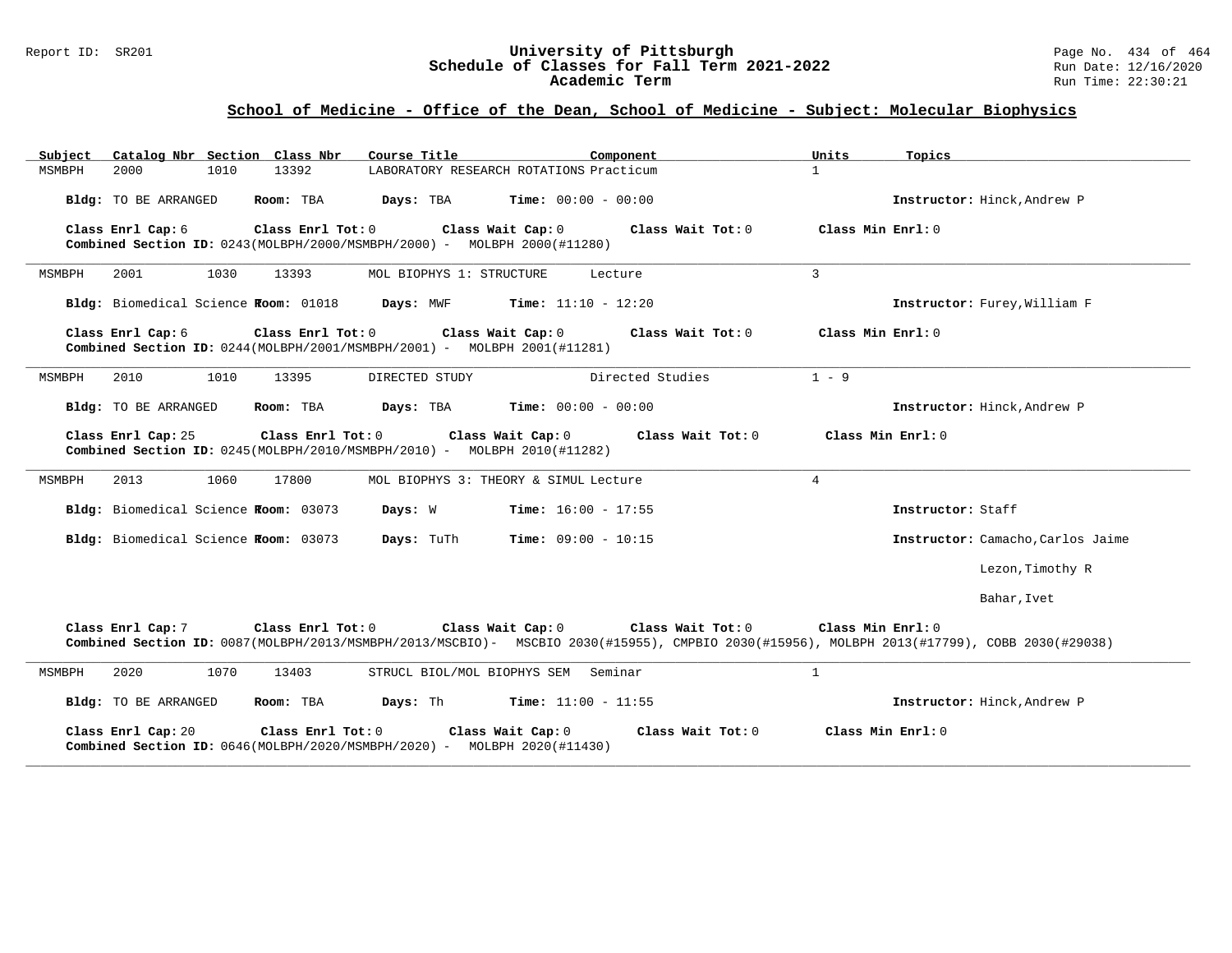### Report ID: SR201 **1988 Chedule of Classes for Fall Term 2021-2022** Page No. 435 of 464<br>**Schedule of Classes for Fall Term 2021-2022** Run Date: 12/16/2020 **Schedule of Classes for Fall Term 2021-2022** Run Date: 12/16/2020 **Academic Term** Run Time: 22:30:21

### **School of Medicine - Office of the Dean, School of Medicine - Subject: Molecular Biophysics**

| Catalog Nbr Section Class Nbr<br>Subject                                                                                                        | Course Title                                  | Component                                                                       | Units<br>Topics                         |
|-------------------------------------------------------------------------------------------------------------------------------------------------|-----------------------------------------------|---------------------------------------------------------------------------------|-----------------------------------------|
| 2030<br>1070<br>13404<br>MSMBPH                                                                                                                 | DATA AND LITERATURE CLUB                      | Seminar                                                                         | $\mathbf{1}$                            |
| Bldg: Biomedical Science Room: 01018                                                                                                            | <b>Days:</b> Th                               | $Time: 10:00 - 11:00$                                                           | Instructor: Calero Velazquez, Guillermo |
|                                                                                                                                                 |                                               |                                                                                 | Ishima, Rieko                           |
| Class Enrl Cap: 15<br><b>Combined Section ID:</b> $0647(MOLBPH/2030/MSMBPH/2020)$ - MOLBPH 2030(#11431)                                         |                                               | Class Enrl Tot: $0$ Class Wait Cap: $0$ Class Wait Tot: $0$ Class Min Enrl: $0$ |                                         |
| 2040<br>1010<br>21949<br>MSMBPH                                                                                                                 | TA: MBSB                                      | Practicum                                                                       | $\mathbf{1}$                            |
| Bldg: TO BE ARRANGED<br>Room: TBA                                                                                                               | <b>Days:</b> TBA <b>Time:</b> $00:00 - 00:00$ |                                                                                 | Instructor: Hinck, Andrew P             |
| Class Enrl Tot: 0<br>Class Enrl Cap: 5<br>Combined Section ID: 0814(MOLBPH/MSMBPH/2040) - MOLBPH 2040(#21958)                                   | Class Wait Cap: 0                             | Class Wait Tot: 0                                                               | Class Min Enrl: 0                       |
| 2090<br>1020<br>16325<br>MSMBPH                                                                                                                 | MS THESIS RESEARCH                            | Thesis Research                                                                 | $1 - 14$                                |
| Bldg: TO BE ARRANGED<br>Room: TBA                                                                                                               | <b>Days:</b> TBA <b>Time:</b> $00:00 - 00:00$ |                                                                                 | Instructor: Hinck, Andrew P             |
| Class Enrl Cap: 10 Class Enrl Tot: 0 Class Wait Cap: 0 Class Wait Tot: 0<br>Combined Section ID: 0800(MSMBPH/MOLBPH/2090) - MOLBPH 2090(#16326) |                                               |                                                                                 | Class Min Enrl: 0                       |
| 3000<br>1010<br>13394<br>MSMBPH                                                                                                                 | RESEARCH AND DISSERTATION PHD Thesis Research |                                                                                 | $1 - 14$                                |
| Bldg: TO BE ARRANGED<br>Room: TBA                                                                                                               | <b>Days:</b> TBA <b>Time:</b> $00:00 - 00:00$ |                                                                                 | Instructor: Hinck, Andrew P             |
| Class Enrl Tot: 0<br>Class Enrl Cap: 15<br><b>Combined Section ID:</b> $0254(MOLBPH/3000/MSMBPH/3000)$ - MOLBPH 3000(#11284)                    |                                               | Class Wait Cap: $0$ Class Wait Tot: $0$ Class Min Enrl: $0$                     |                                         |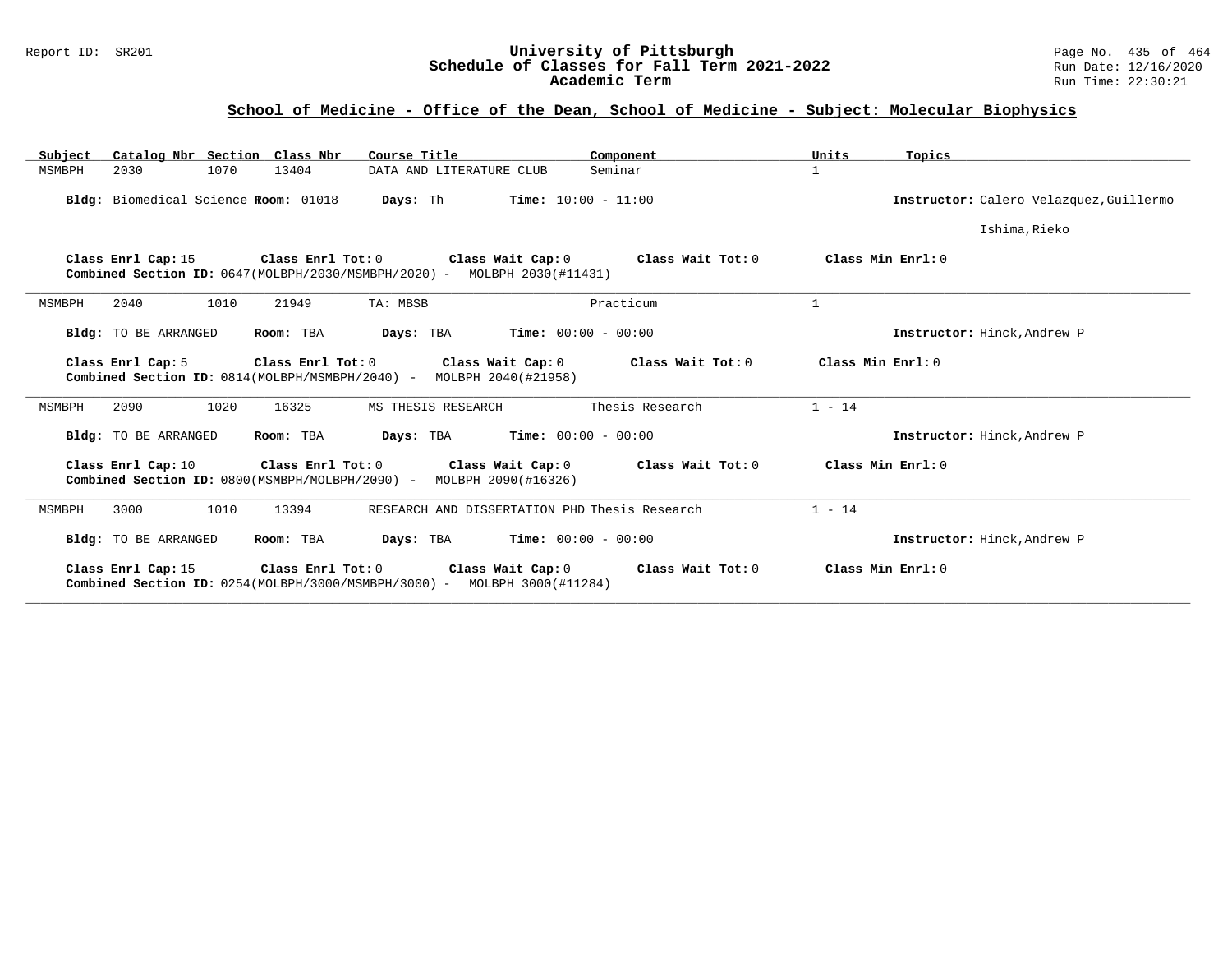#### Report ID: SR201 **University of Pittsburgh** Page No. 436 of 464 **Schedule of Classes for Fall Term 2021-2022** Run Date: 12/16/2020 **Academic Term** Run Time: 22:30:21

# **School of Medicine - Medicine - Pharmacology - Subject: Molecular Pharmacology**

| Subject | Catalog Nbr Section Class Nbr         |      |                         | Course Title                                                                                         |                              | Component                           | Units        | Topics                        |
|---------|---------------------------------------|------|-------------------------|------------------------------------------------------------------------------------------------------|------------------------------|-------------------------------------|--------------|-------------------------------|
| MSMPHL  | 2300                                  | 1010 | 21544                   | MS THESIS RESEARCH                                                                                   |                              | Thesis Research                     | $1 - 14$     |                               |
|         | Bldg: TO BE ARRANGED                  |      | Room: TBA               | Days: TBA                                                                                            | <b>Time:</b> $00:00 - 00:00$ |                                     |              | Instructor: Jacob, Tija Carey |
|         | Class Enrl Cap: 10                    |      | Class Enrl Tot: 0       |                                                                                                      | Class Wait Cap: 0            | Class Wait Tot: 0                   |              | Class Min Enrl: 0             |
| MSMPHL  | 2350                                  | 1010 | 13341                   | RESEARCH SEMINAR                                                                                     |                              | Seminar                             | $\mathbf{1}$ |                               |
|         | Bldg: Biomedical Science Froom: 01395 |      |                         | Days: Th                                                                                             | <b>Time:</b> $12:00 - 12:50$ |                                     |              | Instructor: Jacob, Tija Carey |
|         |                                       |      |                         |                                                                                                      |                              |                                     |              | Beckel, Jonathan M            |
|         | Class Enrl Cap: 30                    |      | $Class$ $Enrl$ $Tot: 0$ | Class Wait Cap: 0                                                                                    |                              | Class Wait Tot: 0                   |              | Class Min Enrl: 0             |
| MSMPHL  | 2390                                  | 1010 | 13340                   | DIRECTED STUDY                                                                                       |                              | Directed Studies                    | $1 - 9$      |                               |
|         | Bldg: TO BE ARRANGED                  |      | Room: TBA               | Days: TBA                                                                                            | $Time: 00:00 - 00:00$        |                                     |              | Instructor: Jacob, Tija Carey |
|         | Class Enrl Cap: 20                    |      | Class Enrl Tot: 0       |                                                                                                      | Class Wait Cap: 0            | Class Wait Tot: 0                   |              | Class Min Enrl: 0             |
| MSMPHL  | 3300                                  | 1010 | 13339                   | PHD DISSERTATION RESEARCH                                                                            |                              | Thesis Research                     | $1 - 14$     |                               |
|         | Bldg: TO BE ARRANGED                  |      | Room: TBA               | Days: TBA                                                                                            | <b>Time:</b> $00:00 - 00:00$ |                                     |              | Instructor: Jacob, Tija Carey |
|         | Class Enrl Cap: 20                    |      | Class Enrl Tot: 0       |                                                                                                      |                              | Class Wait Cap: 0 Class Wait Tot: 0 |              | Class Min Enrl: 0             |
| MSMPHL  | 3310                                  | 1030 | 13355                   | CANCER BIOLOGY & THERAPEUTICS Lecture                                                                |                              |                                     | $\mathbf{3}$ |                               |
|         |                                       |      |                         | Bldg: Biomedical Science Room: 01395 Days: MWF                                                       | $Time: 14:00 - 14:55$        |                                     |              | Instructor: Locker, Joseph D  |
|         |                                       |      |                         |                                                                                                      |                              |                                     |              | Stabile, Laura Ann            |
|         | Class Enrl Cap: 15                    |      | Class Enrl Tot: 0       | Class Wait Cap: 0<br><b>Combined Section ID:</b> $0089(MSCMP/3710/MSMPHL/3310)$ - MSCMP 3710(#13354) |                              | Class Wait Tot: 0                   |              | Class Min Enrl: 0             |
| MSMPHL  | 3320                                  | 1070 | 13398                   | JOURNAL CLUB                                                                                         |                              | Seminar                             | $\mathbf{1}$ |                               |
|         |                                       |      |                         | Bldg: Biomedical Science Room: 01395 Days: Th Time: 10:30 - 11:30                                    |                              |                                     |              | Instructor: Jacob, Tija Carey |
|         |                                       |      |                         |                                                                                                      |                              |                                     |              | Beckel, Jonathan M            |
|         | Class Enrl Cap: 30                    |      | Class Enrl Tot: 0       |                                                                                                      | Class Wait Cap: 0            | Class Wait Tot: 0                   |              | Class Min Enrl: 0             |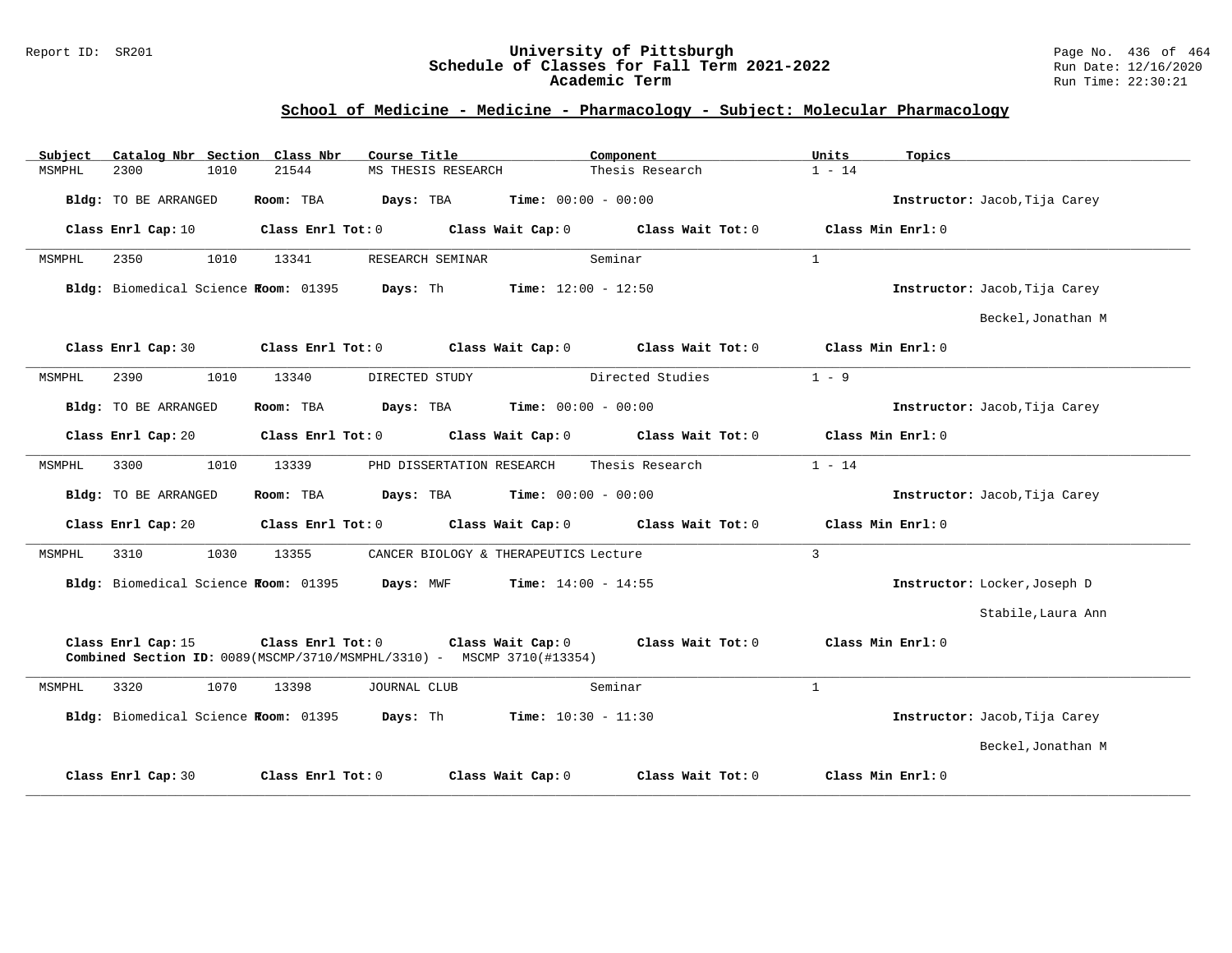#### Report ID: SR201 **University of Pittsburgh** Page No. 437 of 464 **Schedule of Classes for Fall Term 2021-2022** Run Date: 12/16/2020 **Academic Term** Run Time: 22:30:21

# **School of Medicine - Medicine - Pharmacology - Subject: Molecular Pharmacology**

| Subject   |                      |      | Catalog Nbr Section Class Nbr        | Course Title                                         |                                              | Component                                                                                                                                  | Units             | Topics                          |
|-----------|----------------------|------|--------------------------------------|------------------------------------------------------|----------------------------------------------|--------------------------------------------------------------------------------------------------------------------------------------------|-------------------|---------------------------------|
| MSMPHL    | 3335                 | 1070 | 16338                                | DNA REPAIR JOURNAL                                   |                                              | Seminar                                                                                                                                    |                   |                                 |
|           | Bldg: TO BE ARRANGED |      | Room: TBA                            | <b>Days:</b> Th                                      | $Time: 09:00 - 09:55$                        |                                                                                                                                            |                   | Instructor: Van Houten, Bennett |
|           | Class Enrl Cap: 15   |      | Class Enrl Tot: 0                    |                                                      |                                              | Class Wait Cap: 0 Class Wait Tot: 0<br>Combined Section ID: 0803(MSBMG/3535/MSCBMP/3835/MSMPHL/)- MSCBMP 3835(#16336), MSMGDB 3535(#16337) | Class Min Enri: 0 |                                 |
| MSMPHL    | 3340                 | 1040 | 23109                                |                                                      | FDS SUCSSFUL CARR PLN DVLP 1 Seminar         |                                                                                                                                            | $\mathbf{1}$      |                                 |
| Bldg: TBA |                      |      | Room: TBA                            | Days: TBA                                            | Time: TBA                                    |                                                                                                                                            |                   | Instructor: Staff               |
|           | Class Enrl Cap: 15   |      | Class Enrl Tot: 0                    | Room Characteristics: PeopleSoft - Scheduled (PS)(1) | Class Wait Cap: 0                            | Class Wait Tot: 0                                                                                                                          | Class Min Enrl: 0 |                                 |
| MSMPHL    | 3340                 | 1140 | 23110                                |                                                      | FDS SUCSSFUL CARR PLN DVLP 1 Seminar         |                                                                                                                                            |                   |                                 |
| Bldg: TBA |                      |      | Room: TBA                            | Days: TBA                                            | Time: TBA                                    |                                                                                                                                            |                   | Instructor: Staff               |
|           | Class Enrl Cap: 15   |      | Class Enrl Tot: 0                    |                                                      | Class Wait Cap: 0                            | Class Wait Tot: 0                                                                                                                          |                   | Class Min Enrl: 0               |
| MSMPHL    | 3360                 | 1040 | 13360                                | MOLECULAR PHARMACOLOGY                               |                                              | Lecture                                                                                                                                    | 2                 |                                 |
|           |                      |      | Bldg: Biomedical Science Room: 01395 |                                                      | <b>Days:</b> Tu <b>Time:</b> $10:00 - 11:55$ |                                                                                                                                            |                   | Instructor: Galbiati, Ferruccio |
|           | Class Enrl Cap: 20   |      | Class Enrl Tot: 0                    |                                                      | Class Wait Cap: 0                            | Class Wait Tot: 0                                                                                                                          |                   | Class Min Enrl: 0               |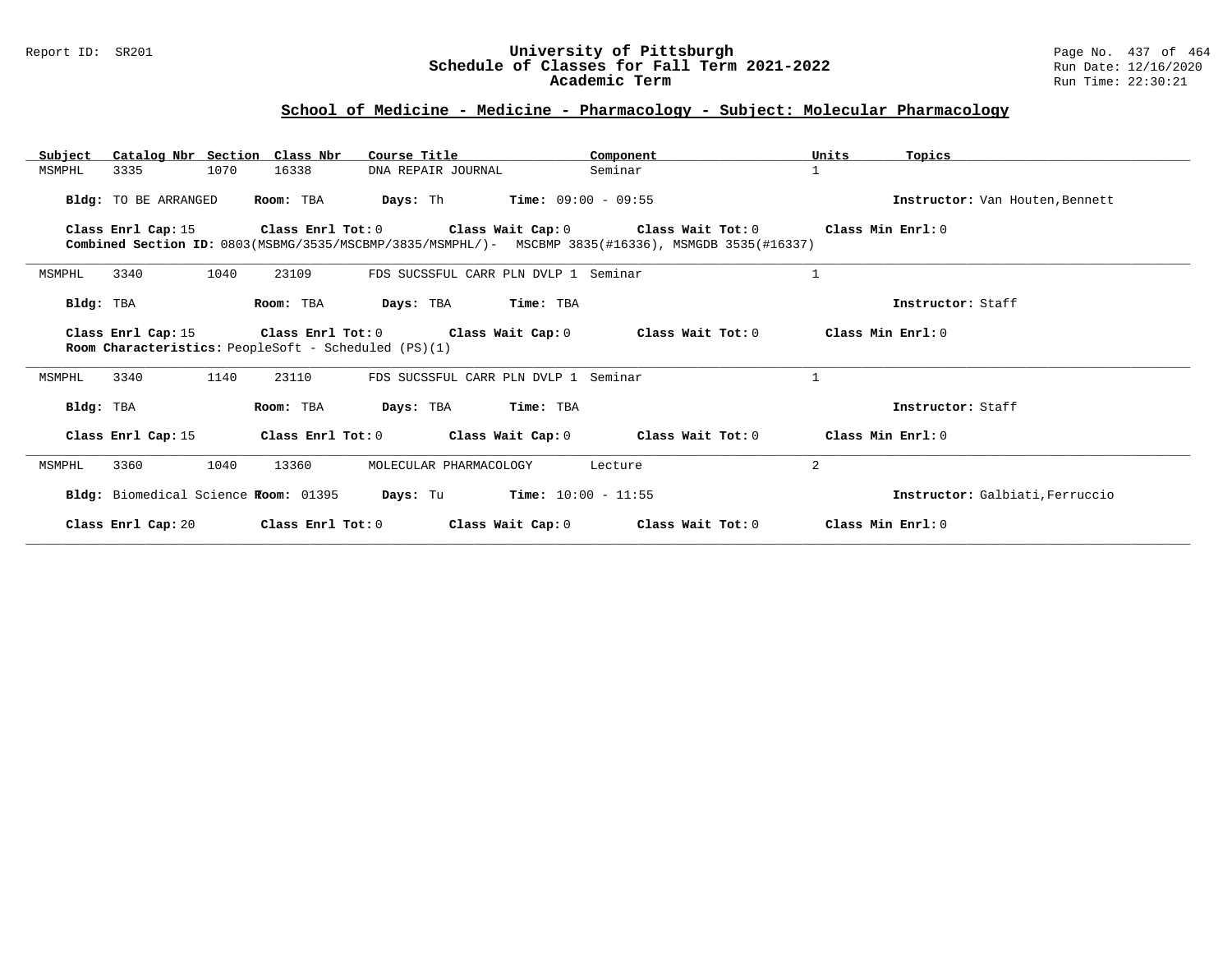#### Report ID: SR201 **University of Pittsburgh** Page No. 438 of 464 **Schedule of Classes for Fall Term 2021-2022** Run Date: 12/16/2020 **Academic Term** Run Time: 22:30:21

# **School of Medicine - Molecular Genetics and Biochemistry - Subject: Interdis Biomed Grad Prog**

| Subject   | Catalog Nbr Section Class Nbr                                              |      |                   | Course Title |                                       |                       | Component         | Units             | Topics |                                  |
|-----------|----------------------------------------------------------------------------|------|-------------------|--------------|---------------------------------------|-----------------------|-------------------|-------------------|--------|----------------------------------|
| INTBP     | 2000                                                                       | 1030 | 13347             |              | FOUNDTNS OF BIOMEDICAL SCIENCELecture |                       |                   | 8                 |        |                                  |
| Bldg: TBA |                                                                            |      | Room: TBA         | Days: Th     |                                       | Time: $08:45 - 10:45$ |                   |                   |        | Instructor: Mars, Wendy Michelle |
|           |                                                                            |      |                   |              |                                       |                       |                   |                   |        | Straub, Adam C                   |
|           |                                                                            |      |                   |              |                                       |                       |                   |                   |        | Hong, Yang                       |
|           |                                                                            |      |                   |              |                                       |                       |                   |                   |        | Hwang, Hun-Way                   |
|           |                                                                            |      |                   |              |                                       |                       |                   |                   |        | Thibodeau, Patrick Harlan        |
| Bldg: TBA |                                                                            |      | Room: TBA         | Days: Tu     |                                       | Time: $08:45 - 10:45$ |                   |                   |        | Instructor: Mars, Wendy Michelle |
|           |                                                                            |      |                   |              |                                       |                       |                   |                   |        | Straub, Adam C                   |
|           |                                                                            |      |                   |              |                                       |                       |                   |                   |        | Hong, Yang                       |
|           |                                                                            |      |                   |              |                                       |                       |                   |                   |        | Hwang, Hun-Way                   |
|           |                                                                            |      |                   |              |                                       |                       |                   |                   |        | Thibodeau, Patrick Harlan        |
| Bldg: TBA |                                                                            |      | Room: TBA         | Days: MF     |                                       | Time: $08:45 - 10:45$ |                   |                   |        | Instructor: Mars, Wendy Michelle |
|           |                                                                            |      |                   |              |                                       |                       |                   |                   |        | Straub, Adam C                   |
|           |                                                                            |      |                   |              |                                       |                       |                   |                   |        | Hong, Yang                       |
|           |                                                                            |      |                   |              |                                       |                       |                   |                   |        | Hwang, Hun-Way                   |
|           |                                                                            |      |                   |              |                                       |                       |                   |                   |        | Thibodeau, Patrick Harlan        |
|           | Class Enrl Cap: 25<br>Room Characteristics: PeopleSoft - Scheduled (PS)(1) |      | Class Enrl Tot: 0 |              | Class Wait Cap: 0                     |                       | Class Wait Tot: 0 | Class Min Enrl: 0 |        |                                  |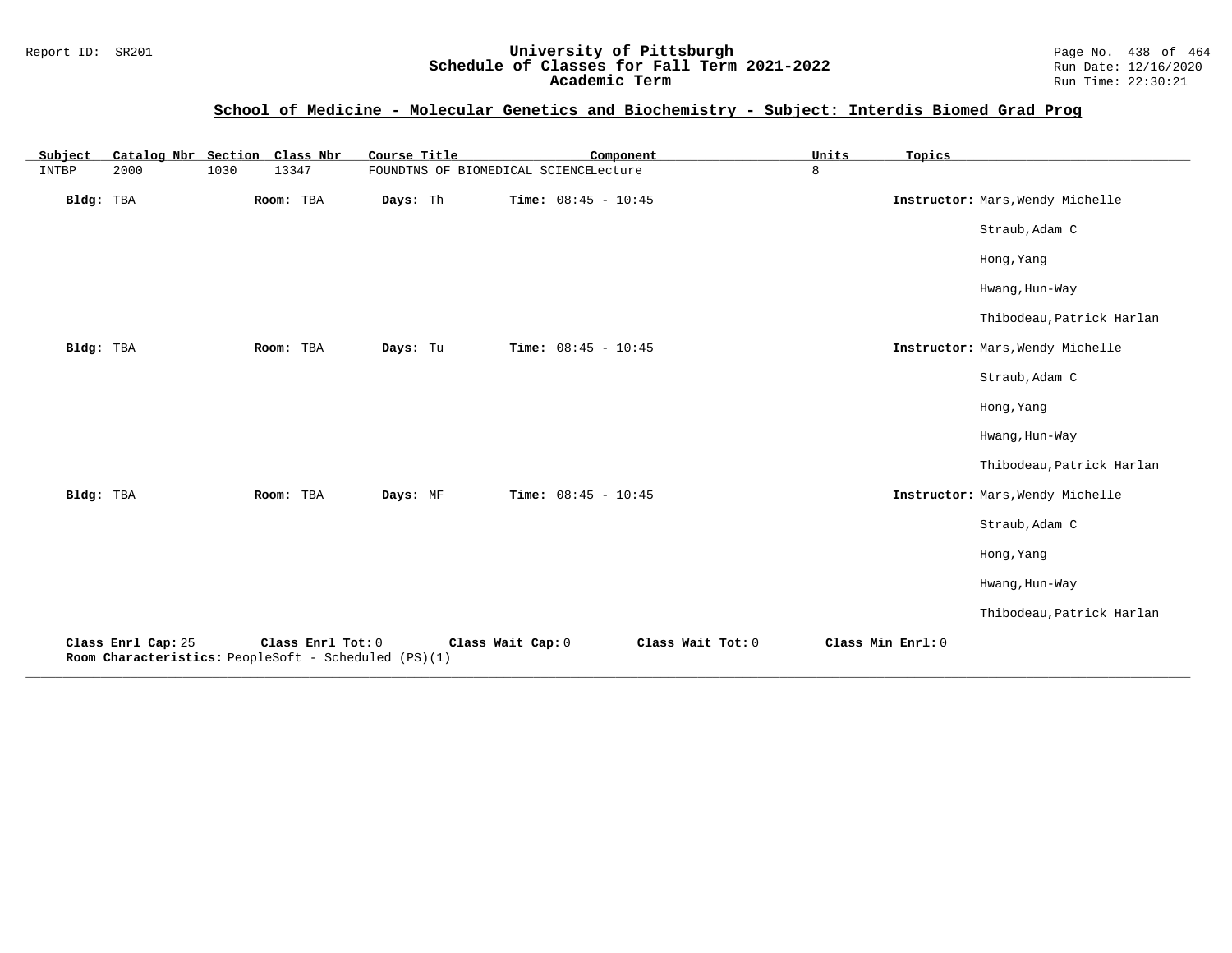### Report ID: SR201 **1988 Chedule of Classes for Fall Term 2021-2022** Page No. 439 of 464<br>**Schedule of Classes for Fall Term 2021-2022** Run Date: 12/16/2020 **Schedule of Classes for Fall Term 2021-2022** Run Date: 12/16/2020 **Academic Term** Run Time: 22:30:21

### **School of Medicine - Molecular Genetics and Biochemistry - Subject: Interdis Biomed Grad Prog**

| Subject | Catalog Nbr Section Class Nbr        |      |                    | Course Title   |                        |                                        | Component                    |                   | Units          | Topics            |                             |
|---------|--------------------------------------|------|--------------------|----------------|------------------------|----------------------------------------|------------------------------|-------------------|----------------|-------------------|-----------------------------|
| INTBP   | 2005                                 | 1030 | 13348              |                | FOUNDATIONS CONFERENCE |                                        | Workshop                     |                   | $\overline{4}$ |                   |                             |
|         | Bldg: Biomedical Science Room: 01695 |      |                    | Days: TuF      |                        |                                        | <b>Time:</b> $13:00 - 15:00$ |                   |                |                   | Instructor: Hwang, Hun-Way  |
|         |                                      |      |                    |                |                        |                                        |                              |                   |                |                   | Mars, Wendy Michelle        |
|         |                                      |      |                    |                |                        |                                        |                              |                   |                |                   | Thibodeau, Patrick Harlan   |
|         |                                      |      |                    |                |                        |                                        |                              |                   |                |                   | Hong, Yang                  |
|         |                                      |      |                    |                |                        |                                        |                              |                   |                |                   | Straub, Adam C              |
|         | Bldg: Scaife Hall                    |      | <b>Room: 01101</b> | Days: TuF      |                        |                                        | <b>Time:</b> $13:00 - 15:00$ |                   |                |                   | Instructor: Hwang, Hun-Way  |
|         |                                      |      |                    |                |                        |                                        |                              |                   |                |                   | Mars, Wendy Michelle        |
|         |                                      |      |                    |                |                        |                                        |                              |                   |                |                   | Thibodeau, Patrick Harlan   |
|         |                                      |      |                    |                |                        |                                        |                              |                   |                |                   | Hong, Yang                  |
|         |                                      |      |                    |                |                        |                                        |                              |                   |                |                   | Straub, Adam C              |
|         | Bldg: TO BE ARRANGED                 |      | Room: TBA          | Days: TuF      |                        |                                        | <b>Time:</b> $13:00 - 15:00$ |                   |                |                   | Instructor: Hwang, Hun-Way  |
|         |                                      |      |                    |                |                        |                                        |                              |                   |                |                   | Mars, Wendy Michelle        |
|         |                                      |      |                    |                |                        |                                        |                              |                   |                |                   | Thibodeau, Patrick Harlan   |
|         |                                      |      |                    |                |                        |                                        |                              |                   |                |                   | Hong, Yang                  |
|         |                                      |      |                    |                |                        |                                        |                              |                   |                |                   | Straub, Adam C              |
|         | Class Enrl Cap: 70                   |      | Class Enrl Tot: 0  |                |                        | Class Wait Cap: 0                      |                              | Class Wait Tot: 0 |                | Class Min Enrl: 0 |                             |
| INTBP   | 2010                                 | 1010 | 13353              |                |                        | LABORATORY RESEARCH ROTATION Practicum |                              |                   | $\mathbf{1}$   |                   |                             |
|         | Bldg: TO BE ARRANGED                 |      | Room: TBA          | Days: TBA      |                        |                                        | Time: $00:00 - 00:00$        |                   |                |                   | Instructor: Horn, John Paul |
|         | Class Enrl Cap: 50                   |      | Class Enrl Tot: 0  |                |                        | Class Wait Cap: 0                      |                              | Class Wait Tot: 0 |                | Class Min Enrl: 0 |                             |
| INTBP   | 2090                                 | 1010 | 13367              | DIRECTED STUDY |                        |                                        | Directed Studies             |                   | $1 - 9$        |                   |                             |
|         | Bldg: TO BE ARRANGED                 |      | Room: TBA          | Days: TBA      |                        |                                        | Time: $00:00 - 00:00$        |                   |                |                   | Instructor: Horn, John Paul |
|         | Class Enrl Cap: 50                   |      | Class Enrl Tot: 0  |                |                        | Class Wait Cap: 0                      |                              | Class Wait Tot: 0 |                | Class Min Enrl: 0 |                             |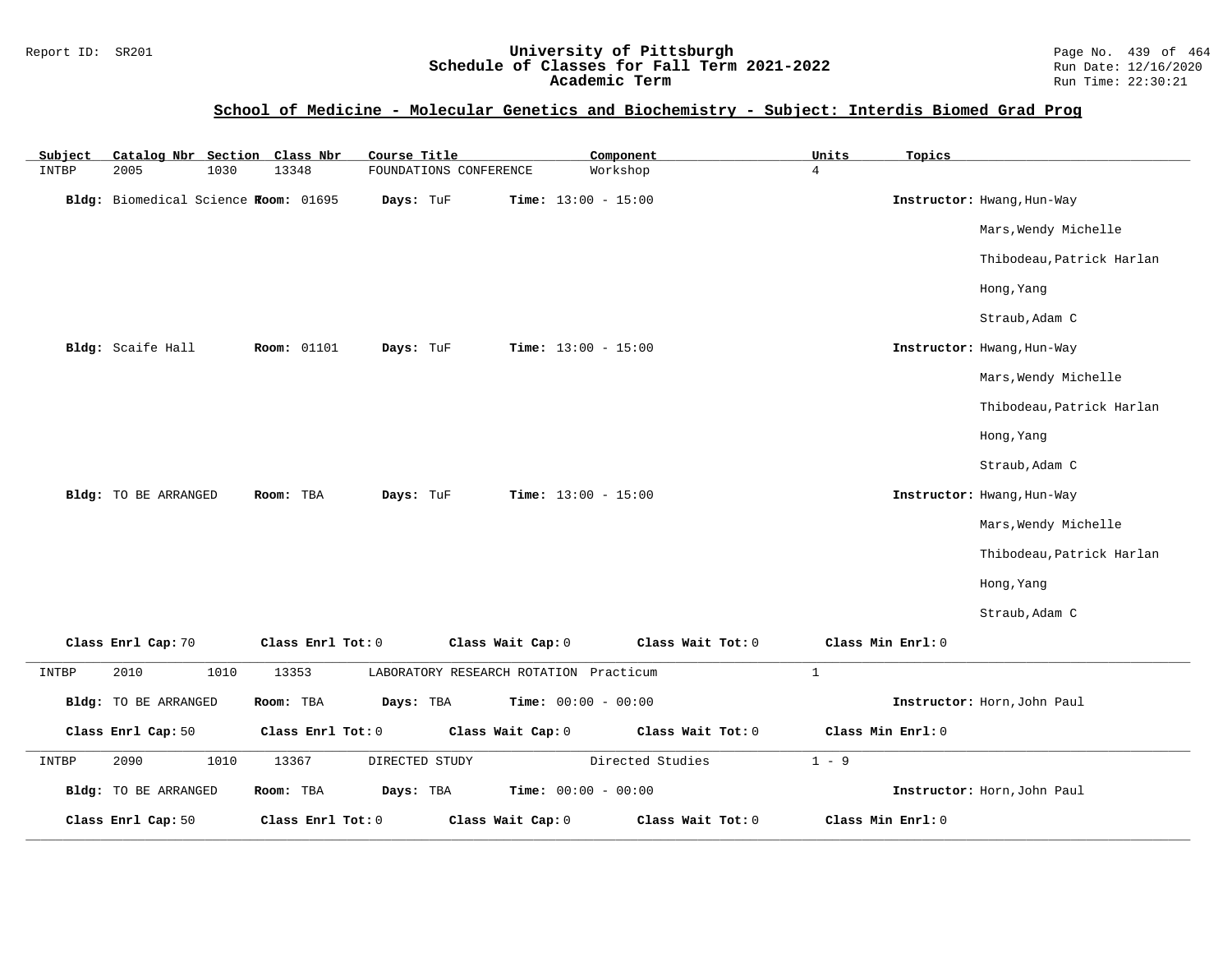# **School of Medicine - Molecular Genetics and Biochemistry - Subject: Interdis Biomed Grad Prog**

| Subject | Catalog Nbr Section Class Nbr |      |                   | Course Title |                   |                                       | Component         | Units | Topics            |                                  |
|---------|-------------------------------|------|-------------------|--------------|-------------------|---------------------------------------|-------------------|-------|-------------------|----------------------------------|
| INTBP   | 2100                          | 1030 | 16743             |              | BIOLOGY OF VISION |                                       | Seminar           | 3     |                   |                                  |
|         | <b>Bldg:</b> TO BE ARRANGED   |      | Room: TBA         | Days: MWF    |                   | <b>Time:</b> $11:00 - 11:50$          |                   |       |                   | Instructor: Sigal, Ian Alejandro |
|         |                               |      |                   |              |                   |                                       |                   |       |                   | Fedorchak, Morgan Virginia       |
|         |                               |      |                   |              |                   |                                       |                   |       |                   | Rossi, Ethan A                   |
|         | Class Enrl Cap: 15            |      | Class Enrl Tot: 0 |              |                   | Class Wait Cap: 0                     | Class Wait Tot: 0 |       | Class Min Enrl: 0 |                                  |
| INTBP   | 3240                          | 1010 | 24811             |              |                   | GRANT WRITNG FOR GRAD STUDENTSSeminar |                   | 2     |                   |                                  |
|         | Bldg: TO BE ARRANGED          |      | Room: TBA         | Days: TuF    |                   | <b>Time:</b> $08:00 - 10:00$          |                   |       |                   | Instructor: Devor, Daniel Craig  |
|         | Class Enrl Cap: 20            |      | Class Enrl Tot: 0 |              |                   | Class Wait Cap: 0                     | Class Wait Tot: 0 |       | Class Min Enrl: 0 |                                  |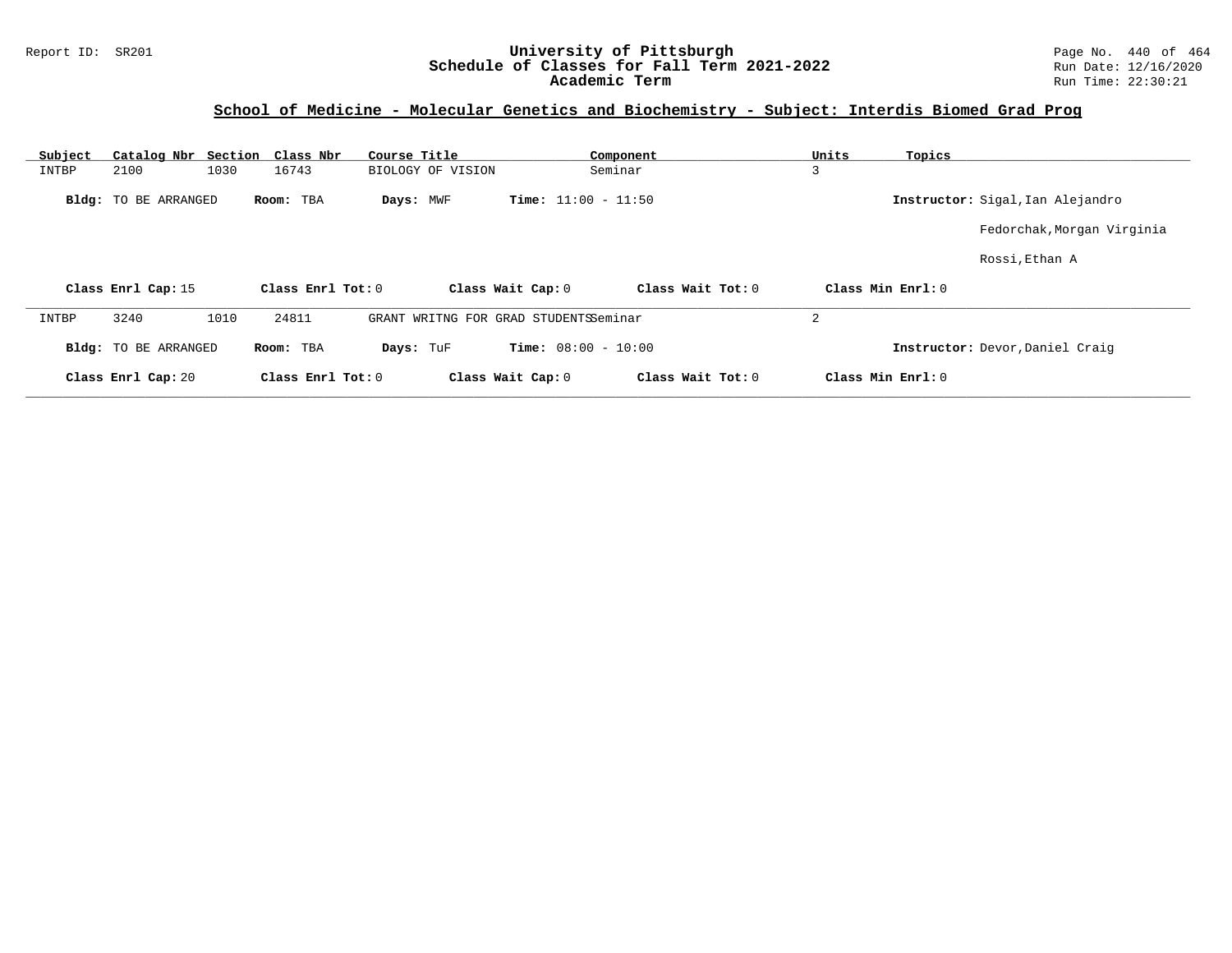#### Report ID: SR201 **University of Pittsburgh** Page No. 441 of 464 **Schedule of Classes for Fall Term 2021-2022** Run Date: 12/16/2020 **Academic Term** Run Time: 22:30:21

# **School of Medicine - Molecular Genetics and Biochemistry - Subject: Mol Genetics & Dev Biology**

| Subject   |                      |      | Catalog Nbr Section Class Nbr | Course Title <b>Source Search</b>                             | Component                                                                                                                                                                              | Units          | Topics                           |
|-----------|----------------------|------|-------------------------------|---------------------------------------------------------------|----------------------------------------------------------------------------------------------------------------------------------------------------------------------------------------|----------------|----------------------------------|
| MSMGDB    | 2500                 | 1010 | 13329                         | MS THESIS RESEARCH                                            | Thesis Research                                                                                                                                                                        | $1 - 14$       |                                  |
| Bldg: TBA |                      |      |                               | Room: TBA $Days:$ TBA $Time: 00:00 - 00:00$                   |                                                                                                                                                                                        |                | Instructor: Bernstein, Kara Anne |
|           | Class Enrl Cap: 10   |      |                               |                                                               | Class Enrl Tot: $0$ Class Wait Cap: $0$ Class Wait Tot: $0$ Class Min Enrl: $0$                                                                                                        |                |                                  |
| MSMGDB    | 2550                 | 1030 | 13351                         | RESEARCH SEMINAR                                              | Seminar                                                                                                                                                                                | $\mathbf{1}$   |                                  |
|           | Bldg: TO BE ARRANGED |      |                               | Room: TBA $Days: M$ Time: $12:00 - 12:55$                     |                                                                                                                                                                                        |                | Instructor: Ghazi, Arjuman       |
|           | Class Enrl Cap: 30   |      |                               |                                                               | Class Enrl Tot: $0$ Class Wait Cap: $0$ Class Wait Tot: $0$ Class Min Enrl: $0$                                                                                                        |                |                                  |
| MSMGDB    | 2590                 | 1010 | 13350                         | DIRECTED STUDY                                                | Directed Studies                                                                                                                                                                       | $1 - 9$        |                                  |
|           | Bldg: TO BE ARRANGED |      |                               | Room: TBA $Days:$ TBA $Time: 00:00 - 00:00$                   |                                                                                                                                                                                        |                | Instructor: Bernstein, Kara Anne |
|           | Class Enrl Cap: 40   |      |                               |                                                               | Class Enrl Tot: $0$ Class Wait Cap: $0$ Class Wait Tot: $0$ Class Min Enrl: $0$                                                                                                        |                |                                  |
| MSMGDB    | 3500                 | 1010 | 13349                         | PHD DISSERTATION RESEARCH                                     | Thesis Research                                                                                                                                                                        | $1 - 14$       |                                  |
|           | Bldg: TO BE ARRANGED |      | Room: TBA                     | $\texttt{Davis:}$ TBA $\texttt{Time:}$ 00:00 - 00:00          |                                                                                                                                                                                        |                | Instructor: Bernstein, Kara Anne |
|           |                      |      |                               |                                                               | Class Enrl Cap: 40 Class Enrl Tot: 0 Class Wait Cap: 0 Class Wait Tot: 0 Class Min Enrl: 0                                                                                             |                |                                  |
| MSMGDB    | 3535                 | 1070 | 16337                         | DNA REPAIR JOURNAL CLUB                                       | Seminar                                                                                                                                                                                | $\mathbf{1}$   |                                  |
|           | Bldg: TO BE ARRANGED |      |                               | <b>Room:</b> TBA <b>Days:</b> Th <b>Time:</b> $09:00 - 09:55$ |                                                                                                                                                                                        |                | Instructor: Van Houten, Bennett  |
|           | Class Enrl Cap: 15   |      |                               |                                                               | Class Enrl Tot: $0$ Class Wait Cap: $0$ Class Wait Tot: $0$ Class Min Enrl: $0$<br>Combined Section ID: 0803(MSBMG/3535/MSCBMP/3835/MSMPHL/)- MSCBMP 3835(#16336), MSMPHL 3335(#16338) |                |                                  |
| MSMGDB    | 3540                 | 1010 | 27314                         | REPRDCTV DVLP MODL ORGNSM HUMNLecture                         |                                                                                                                                                                                        | $\overline{2}$ |                                  |
|           | Bldg: TO BE ARRANGED |      | Room: TBA                     | <b>Days:</b> MW <b>Time:</b> $10:30 - 12:00$                  |                                                                                                                                                                                        |                | Instructor: Yanowitz, Judith L   |
|           |                      |      |                               |                                                               |                                                                                                                                                                                        |                | Biancardi, Sarah                 |
|           | Class Enrl Cap: 15   |      |                               |                                                               | Class Enrl Tot: $0$ Class Wait Cap: $0$ Class Wait Tot: $0$ Class Min Enrl: $0$<br>Combined Section ID: 1035 (MSMGDB 3540/EPIDEM 2725) - EPIDEM 2725 (#27870), MSCBMP 3840 (#28297)    |                |                                  |

**\_\_\_\_\_\_\_\_\_\_\_\_\_\_\_\_\_\_\_\_\_\_\_\_\_\_\_\_\_\_\_\_\_\_\_\_\_\_\_\_\_\_\_\_\_\_\_\_\_\_\_\_\_\_\_\_\_\_\_\_\_\_\_\_\_\_\_\_\_\_\_\_\_\_\_\_\_\_\_\_\_\_\_\_\_\_\_\_\_\_\_\_\_\_\_\_\_\_\_\_\_\_\_\_\_\_\_\_\_\_\_\_\_\_\_\_\_\_\_\_\_\_\_\_\_\_\_\_\_\_\_\_\_\_\_\_\_\_\_\_\_\_\_\_\_\_\_\_\_\_\_\_\_\_\_\_**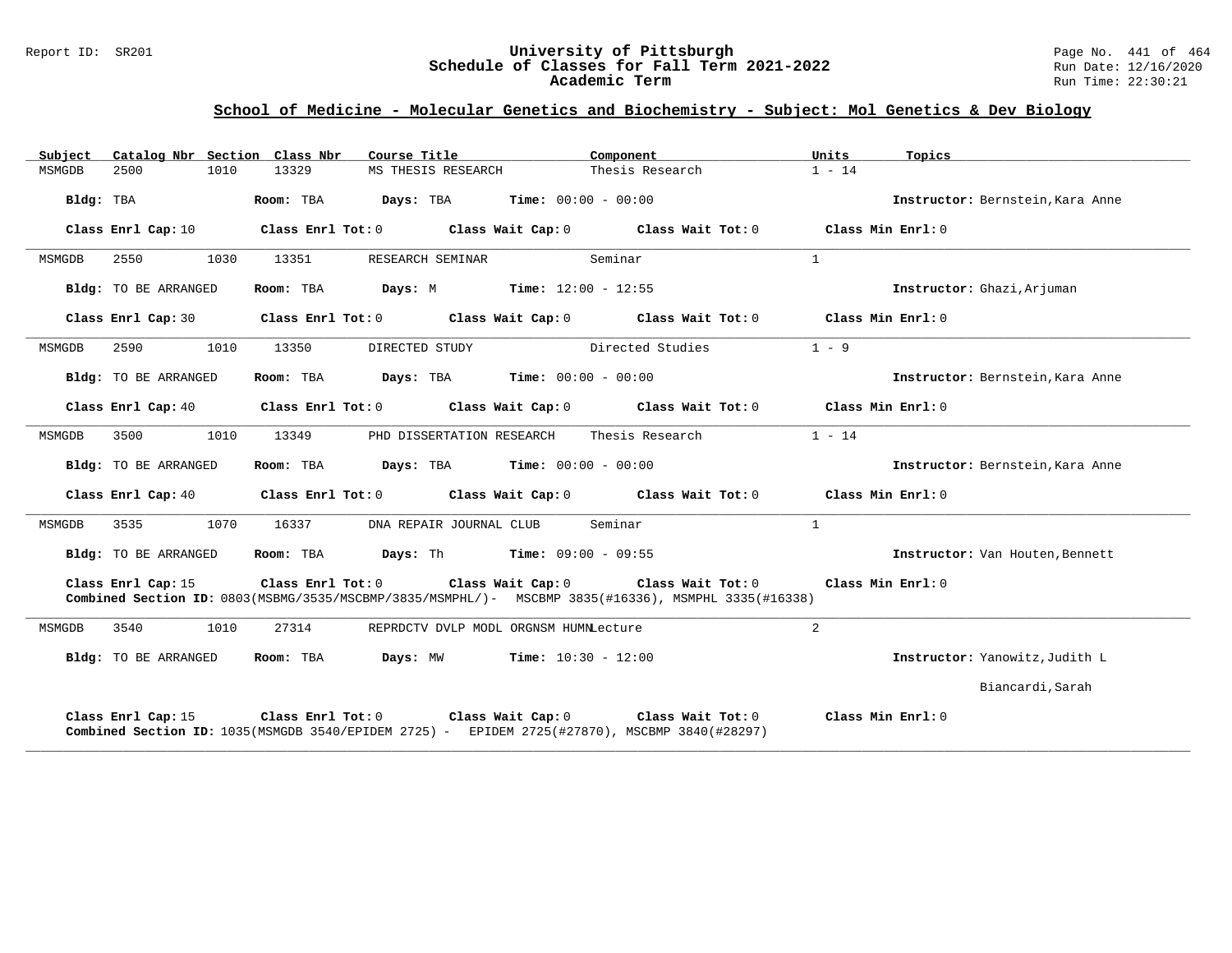# Report ID: SR201 **1988 Manusia Content Content Content Content Content Content Content Content Content Content**<br>
Schedule of Classes for Fall Term 2021-2022 1999 Manus Date: 12/16/2020 Schedule of Classes for Fall Term 2021-2022<br>Academic Term

# **School of Medicine - Molecular Genetics and Biochemistry - Subject: Molecular Virology & Microbiol**

| Subject | Catalog Nbr Section Class Nbr |      |                   | Course Title              | Component                    | Units | Topics                   |
|---------|-------------------------------|------|-------------------|---------------------------|------------------------------|-------|--------------------------|
| MSMVM   | 3400                          | 1010 | 13335             | PHD DISSERTATION RESEARCH | Thesis Research              | $-14$ |                          |
|         | <b>Bldg:</b> TO BE ARRANGED   |      | Room: TBA         | Days: TBA                 | <b>Time:</b> $00:00 - 00:00$ |       | Instructor: Homa, Fred L |
|         | Class Enrl Cap: 25            |      | Class Enrl Tot: 0 | Class Wait Cap: 0         | Class Wait Tot: 0            |       | Class Min Enrl: 0        |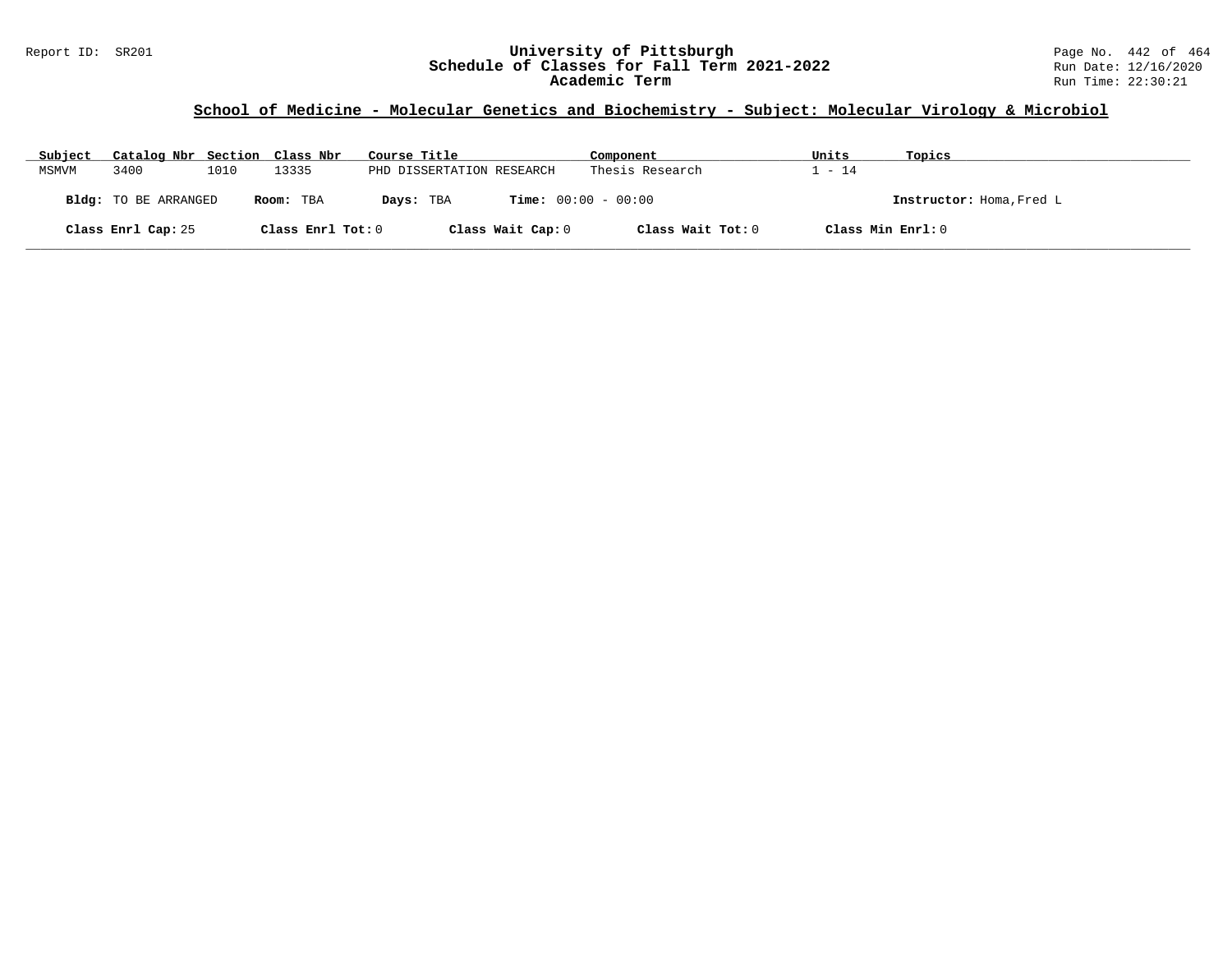# Report ID: SR201 **1988 Chedule of Classes for Fall Term 2021-2022** Page No. 443 of 464 Page No. 443 of 464 Page No<br>**Schedule of Classes for Fall Term 2021-2022** Run Date: 12/16/2020 Schedule of Classes for Fall Term 2021-2022<br>Academic Term

### **School of Medicine - Microbiology and Immunology - Subject: Microbiology and Immunology**

| Subject                     | Catalog Nbr Section Class Nbr<br>Course Title                                               | Component                                                                                  | Units<br>Topics                    |
|-----------------------------|---------------------------------------------------------------------------------------------|--------------------------------------------------------------------------------------------|------------------------------------|
| 2000<br>1010<br>MSMI        | 26856                                                                                       | PRINCIPALS MICRO & IMMUNOLOGY Lecture                                                      | 6                                  |
| <b>Bldg:</b> TO BE ARRANGED | Room: TBA<br>Days: MWF                                                                      | $Time: 09:00 - 10:50$                                                                      | Instructor: Kane, Lawrence Patrick |
|                             |                                                                                             |                                                                                            | Richardson, Anthony Robert         |
|                             |                                                                                             | Class Enrl Cap: 20 Class Enrl Tot: 0 Class Wait Cap: 0 Class Wait Tot: 0 Class Min Enrl: 0 |                                    |
| 2010<br>MSMI<br>1210        | 29926<br>MS THESIS RESEARCH                                                                 | Thesis Research                                                                            | $1 - 9$                            |
| Bldg: TO BE ARRANGED        | Room: TBA                                                                                   | <b>Days:</b> TBA <b>Time:</b> $00:00 - 00:00$                                              | Instructor: Bomberger, Jennifer M  |
| Class Enrl Cap: 35          |                                                                                             | Class Enrl Tot: $0$ Class Wait Cap: $0$ Class Wait Tot: $0$ Class Min Enrl: $0$            |                                    |
| 2100<br>1210<br>MSMI        | 26073<br>FIRST LAB ROTATION                                                                 | Credit Laboratory                                                                          | $\overline{a}$                     |
| Bldg: TO BE ARRANGED        | Room: TBA                                                                                   | <b>Days:</b> TBA <b>Time:</b> $00:00 - 00:00$                                              | Instructor: Bomberger, Jennifer M  |
| Class Enrl Cap: 25          |                                                                                             | Class Enrl Tot: 0 Class Wait Cap: 0 Class Wait Tot: 0                                      | Class Min Enrl: 0                  |
| 2110<br>1210<br>MSMI        | 26072                                                                                       | SECOND LAB ROTATION Credit Laboratory                                                      | $\overline{2}$                     |
| Bldg: TO BE ARRANGED        | Room: TBA                                                                                   | <b>Days:</b> TBA <b>Time:</b> $00:00 - 00:00$                                              | Instructor: Bomberger, Jennifer M  |
| Class Enrl Cap: 25          |                                                                                             | Class Enrl Tot: $0$ Class Wait Cap: $0$ Class Wait Tot: $0$                                | Class Min Enrl: 0                  |
| 2240<br>1010<br>MSMI        | 26857                                                                                       | INTRO TO IMMUNOBIOTHERAPEUTICSLecture                                                      | $\overline{2}$                     |
| Bldg: TO BE ARRANGED        | Room: TBA                                                                                   | <b>Days:</b> TBA <b>Time:</b> $00:00 - 00:00$                                              | Instructor: Giannoukakis, Nick     |
| Class Enrl Cap: 25          |                                                                                             | Class Enrl Tot: 0 Class Wait Cap: 0 Class Wait Tot: 0                                      | Class Min Enrl: 0                  |
| 2290<br>1010<br>MSMI        | DIRECTED STUDY<br>26860                                                                     | Directed Studies                                                                           | $1 - 9$                            |
| Bldg: TO BE ARRANGED        | Room: TBA                                                                                   | <b>Days:</b> TBA <b>Time:</b> $00:00 - 00:00$                                              | Instructor: Bomberger, Jennifer M  |
| Class Enrl Cap: 40          | Class Wait Cap: 0<br>Class Enrl Tot: 0                                                      | Class Wait Tot: 0                                                                          | Class Min Enrl: 0                  |
| 2450<br>1030<br>MSMI        | 26862                                                                                       | IMMUNOLOGY RESEARCH SEMINAR Seminar                                                        | $\mathbf{1}$                       |
| Bldg: TBA                   | Room: TBA                                                                                   | <b>Days:</b> Th <b>Time:</b> $12:00 - 12:55$                                               | Instructor: Binder, Robert Julian  |
| Class Enrl Cap: 85          | Class Enrl Tot: 0 Class Wait Cap: 0<br>Room Characteristics: PeopleSoft - Scheduled (PS)(1) | Class Wait Tot: 0                                                                          | Class Min Enrl: 0                  |

This class will be split into two sessions. The first session, for Micro leaning students, will be on Monday afternoons from 2:00-3:00PM on the Rangos Campus.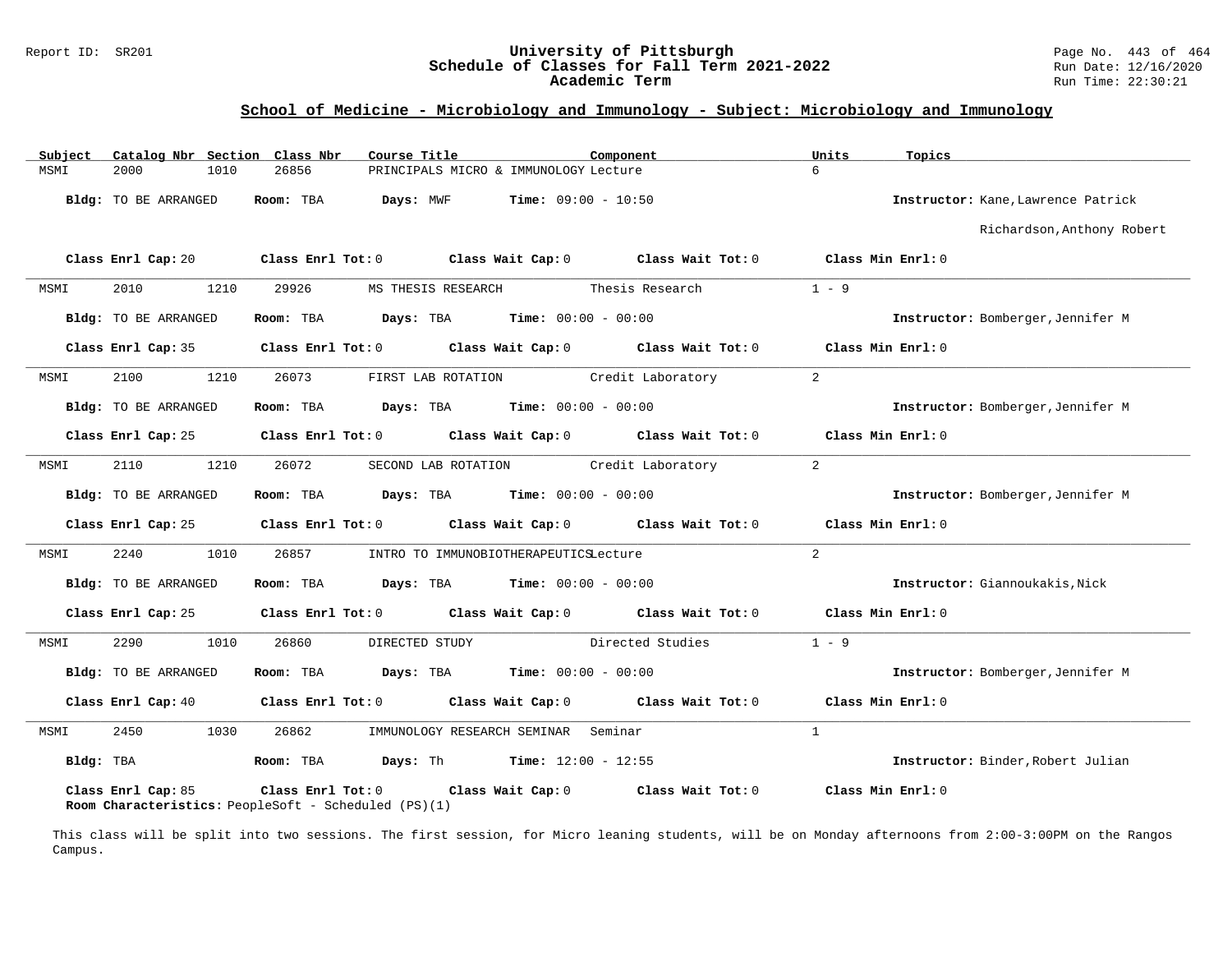**\_\_\_\_\_\_\_\_\_\_\_\_\_\_\_\_\_\_\_\_\_\_\_\_\_\_\_\_\_\_\_\_\_\_\_\_\_\_\_\_\_\_\_\_\_\_\_\_\_\_\_\_\_\_\_\_\_\_\_\_\_\_\_\_\_\_\_\_\_\_\_\_\_\_\_\_\_\_\_\_\_\_\_\_\_\_\_\_\_\_\_\_\_\_\_\_\_\_\_\_\_\_\_\_\_\_\_\_\_\_\_\_\_\_\_\_\_\_\_\_\_\_\_\_\_\_\_\_\_\_\_\_\_\_\_\_\_\_\_\_\_\_\_\_\_\_\_\_\_\_\_\_\_\_\_\_** MSMI 2460 1010 28953 MICROBIOLOGY SEMINAR Seminar 1 **Bldg:** Bridgeside Point II **Room:** 00503 **Days:** W **Time:** 12:00 - 12:55 **Instructor:** Bomberger,Jennifer M **Class Enrl Cap:** 60 **Class Enrl Tot:** 0 **Class Wait Cap:** 0 **Class Wait Tot:** 0 **Class Min Enrl:** 0 **\_\_\_\_\_\_\_\_\_\_\_\_\_\_\_\_\_\_\_\_\_\_\_\_\_\_\_\_\_\_\_\_\_\_\_\_\_\_\_\_\_\_\_\_\_\_\_\_\_\_\_\_\_\_\_\_\_\_\_\_\_\_\_\_\_\_\_\_\_\_\_\_\_\_\_\_\_\_\_\_\_\_\_\_\_\_\_\_\_\_\_\_\_\_\_\_\_\_\_\_\_\_\_\_\_\_\_\_\_\_\_\_\_\_\_\_\_\_\_\_\_\_\_\_\_\_\_\_\_\_\_\_\_\_\_\_\_\_\_\_\_\_\_\_\_\_\_\_\_\_\_\_\_\_\_\_** MSMI 2480 1010 27315 MECHNSMS OF MICRBL PERSISTENCELecture 2 **Bldg:** Bridgeside Point II **Room:** 00503 **Days:** Th **Time:** 10:00 - 12:00 **Instructor:** Deluca,Neal **Class Enrl Cap:** 60 **Class Enrl Tot:** 0 **Class Wait Cap:** 0 **Class Wait Tot:** 0 **Class Min Enrl:** 0 **\_\_\_\_\_\_\_\_\_\_\_\_\_\_\_\_\_\_\_\_\_\_\_\_\_\_\_\_\_\_\_\_\_\_\_\_\_\_\_\_\_\_\_\_\_\_\_\_\_\_\_\_\_\_\_\_\_\_\_\_\_\_\_\_\_\_\_\_\_\_\_\_\_\_\_\_\_\_\_\_\_\_\_\_\_\_\_\_\_\_\_\_\_\_\_\_\_\_\_\_\_\_\_\_\_\_\_\_\_\_\_\_\_\_\_\_\_\_\_\_\_\_\_\_\_\_\_\_\_\_\_\_\_\_\_\_\_\_\_\_\_\_\_\_\_\_\_\_\_\_\_\_\_\_\_\_** MSMI 3200 1010 26861 PHD DISSERTATION RESEARCH Thesis Research 1 - 14 **Bldg:** TO BE ARRANGED **Room:** TBA **Days:** TBA **Time:** 00:00 - 00:00 **Instructor:** Bomberger,Jennifer M **Class Enrl Cap:** 40 **Class Enrl Tot:** 0 **Class Wait Cap:** 0 **Class Wait Tot:** 0 **Class Min Enrl:** 0 **\_\_\_\_\_\_\_\_\_\_\_\_\_\_\_\_\_\_\_\_\_\_\_\_\_\_\_\_\_\_\_\_\_\_\_\_\_\_\_\_\_\_\_\_\_\_\_\_\_\_\_\_\_\_\_\_\_\_\_\_\_\_\_\_\_\_\_\_\_\_\_\_\_\_\_\_\_\_\_\_\_\_\_\_\_\_\_\_\_\_\_\_\_\_\_\_\_\_\_\_\_\_\_\_\_\_\_\_\_\_\_\_\_\_\_\_\_\_\_\_\_\_\_\_\_\_\_\_\_\_\_\_\_\_\_\_\_\_\_\_\_\_\_\_\_\_\_\_\_\_\_\_\_\_\_\_** MSMI 3220 1070 26863 CNTMPRY TOPICS - IMMUNOLOGY Seminar 1 **Bldg:** TO BE ARRANGED **Room:** TBA **Days:** Th **Time:** 10:00 - 11:00 **Instructor:** D'Cruz,Louise Maria **Class Enrl Cap:** 85 **Class Enrl Tot:** 0 **Class Wait Cap:** 0 **Class Wait Tot:** 0 **Class Min Enrl:** 0 **\_\_\_\_\_\_\_\_\_\_\_\_\_\_\_\_\_\_\_\_\_\_\_\_\_\_\_\_\_\_\_\_\_\_\_\_\_\_\_\_\_\_\_\_\_\_\_\_\_\_\_\_\_\_\_\_\_\_\_\_\_\_\_\_\_\_\_\_\_\_\_\_\_\_\_\_\_\_\_\_\_\_\_\_\_\_\_\_\_\_\_\_\_\_\_\_\_\_\_\_\_\_\_\_\_\_\_\_\_\_\_\_\_\_\_\_\_\_\_\_\_\_\_\_\_\_\_\_\_\_\_\_\_\_\_\_\_\_\_\_\_\_\_\_\_\_\_\_\_\_\_\_\_\_\_\_** MSMI 3230 1010 28954 MICROBIOLOGY RES IN PROGRESS Seminar 1 **Bldg:** TO BE ARRANGED **Room:** TBA **Days:** M **Time:** 00:00 - 00:00 **Instructor:** Bomberger,Jennifer M Lakdawala, Seema S Candrilli,Carolyn Coyne **Class Enrl Cap:** 40 **Class Enrl Tot:** 0 **Class Wait Cap:** 0 **Class Wait Tot:** 0 **Class Min Enrl:** 0 **\_\_\_\_\_\_\_\_\_\_\_\_\_\_\_\_\_\_\_\_\_\_\_\_\_\_\_\_\_\_\_\_\_\_\_\_\_\_\_\_\_\_\_\_\_\_\_\_\_\_\_\_\_\_\_\_\_\_\_\_\_\_\_\_\_\_\_\_\_\_\_\_\_\_\_\_\_\_\_\_\_\_\_\_\_\_\_\_\_\_\_\_\_\_\_\_\_\_\_\_\_\_\_\_\_\_\_\_\_\_\_\_\_\_\_\_\_\_\_\_\_\_\_\_\_\_\_\_\_\_\_\_\_\_\_\_\_\_\_\_\_\_\_\_\_\_\_\_\_\_\_\_\_\_\_\_** MSMI 3280 1030 26858 IMMUNOLOGY OF INFECTIOUS DISEASeminar 2 **Bldg:** TO BE ARRANGED **Room:** TBA **Days:** Th **Time:** 15:00 - 17:00 **Instructor:** Flynn,Joanne L Lin,Philana L Hand,Timothy Wesley **Class Enrl Cap:** 15 **Class Enrl Tot:** 0 **Class Wait Cap:** 0 **Class Wait Tot:** 0 **Class Min Enrl:** 0 **\_\_\_\_\_\_\_\_\_\_\_\_\_\_\_\_\_\_\_\_\_\_\_\_\_\_\_\_\_\_\_\_\_\_\_\_\_\_\_\_\_\_\_\_\_\_\_\_\_\_\_\_\_\_\_\_\_\_\_\_\_\_\_\_\_\_\_\_\_\_\_\_\_\_\_\_\_\_\_\_\_\_\_\_\_\_\_\_\_\_\_\_\_\_\_\_\_\_\_\_\_\_\_\_\_\_\_\_\_\_\_\_\_\_\_\_\_\_\_\_\_\_\_\_\_\_\_\_\_\_\_\_\_\_\_\_\_\_\_\_\_\_\_\_\_\_\_\_\_\_\_\_\_\_\_\_** MSMI 3435 1080 26855 TUMOR VIROLOGY Lecture 2 **Bldg:** TO BE ARRANGED **Room:** TBA **Days:** Th **Time:** 15:00 - 17:00 **Instructor:** Shair,Kathy Ho Yen Shuda, Masahiro Toptan,Tuna **Class Enrl Cap:** 20 **Class Enrl Tot:** 0 **Class Wait Cap:** 0 **Class Wait Tot:** 0 **Class Min Enrl:** 0 **\_\_\_\_\_\_\_\_\_\_\_\_\_\_\_\_\_\_\_\_\_\_\_\_\_\_\_\_\_\_\_\_\_\_\_\_\_\_\_\_\_\_\_\_\_\_\_\_\_\_\_\_\_\_\_\_\_\_\_\_\_\_\_\_\_\_\_\_\_\_\_\_\_\_\_\_\_\_\_\_\_\_\_\_\_\_\_\_\_\_\_\_\_\_\_\_\_\_\_\_\_\_\_\_\_\_\_\_\_\_\_\_\_\_\_\_\_\_\_\_\_\_\_\_\_\_\_\_\_\_\_\_\_\_\_\_\_\_\_\_\_\_\_\_\_\_\_\_\_\_\_\_\_\_\_\_**

The second session, for the Immuno leaning students, will be on Thursdays from 12:00-1:00PM in Scaife Hall Auditorium 5.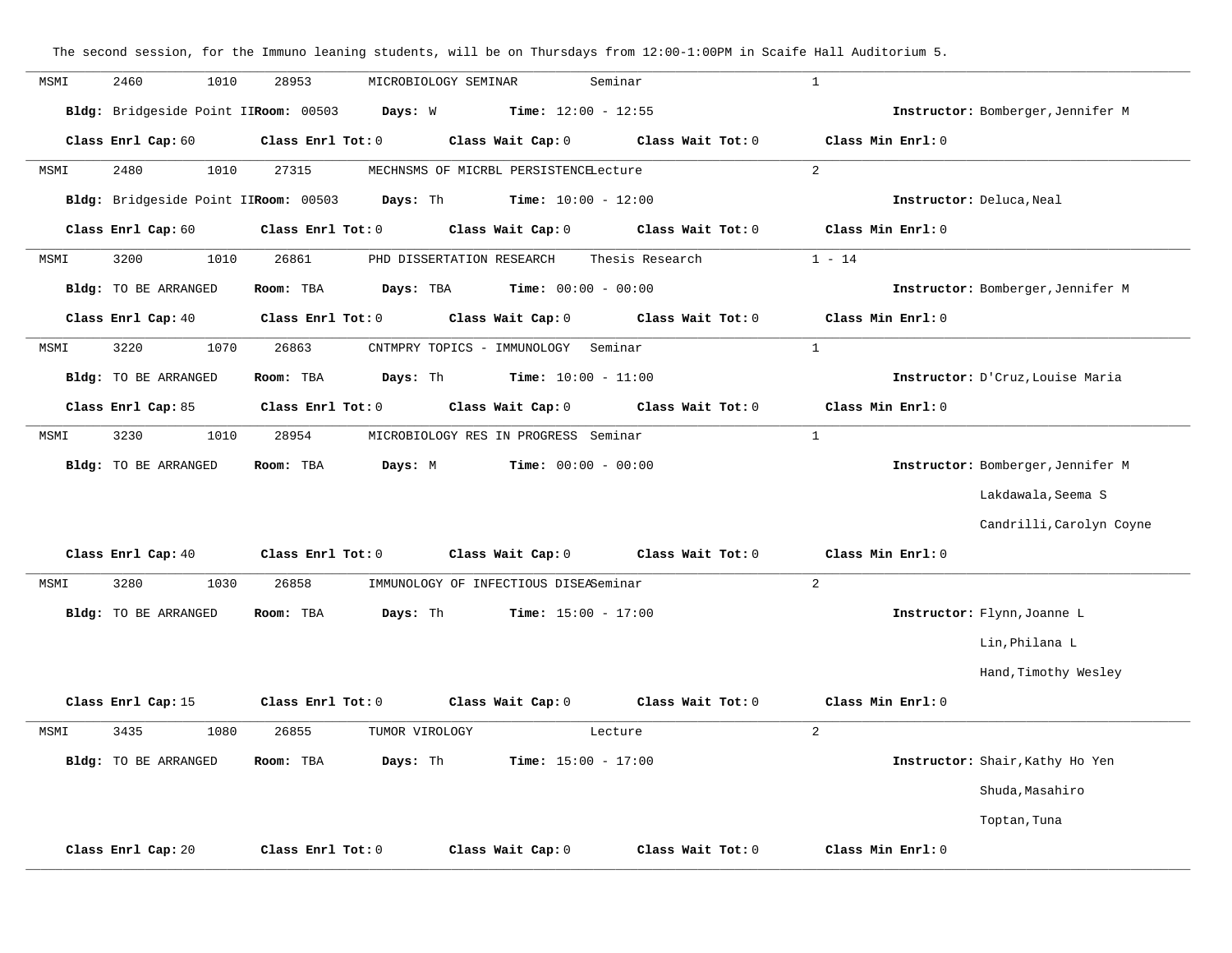| MSMI | 3475                 | 1010 | 26859             | IMAGING HOST-PATHOGEN INTERAC Lecture |                              |                   |                   |                                   |
|------|----------------------|------|-------------------|---------------------------------------|------------------------------|-------------------|-------------------|-----------------------------------|
|      | Bldg: TO BE ARRANGED |      | Room: TBA         | Days: TBA                             | <b>Time:</b> $00:00 - 00:00$ |                   |                   | Instructor: Bomberger, Jennifer M |
|      | Class Enrl Cap: 35   |      | Class Enrl Tot: 0 |                                       | Class Wait Cap: 0            | Class Wait Tot: 0 | Class Min Enrl: 0 |                                   |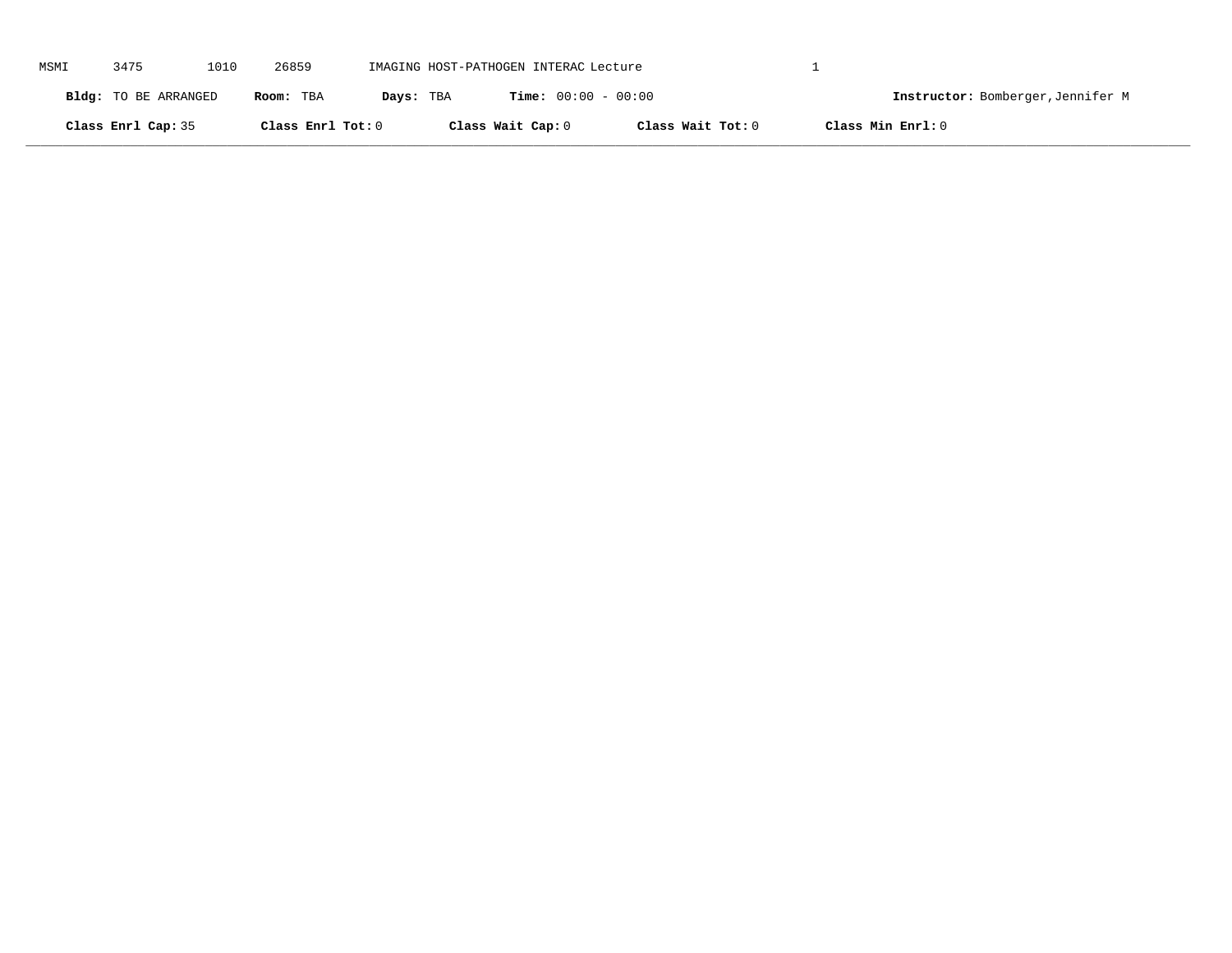#### Report ID: SR201 **University of Pittsburgh** Page No. 446 of 464 **Schedule of Classes for Fall Term 2021-2022** Run Date: 12/16/2020 **Academic Term** Run Time: 22:30:21

# **School of Medicine - Neurobiology - Subject: Neurobiology**

| Catalog Nbr Section Class Nbr<br>Subject<br>2008<br>1040                                                                                                                                                                                  | Course Title<br>13361<br>PRO-SEMINAR                                                                                                                                                                               | Component                    | Units<br>Topics<br>$\mathbf{1}$     |  |  |  |  |  |  |
|-------------------------------------------------------------------------------------------------------------------------------------------------------------------------------------------------------------------------------------------|--------------------------------------------------------------------------------------------------------------------------------------------------------------------------------------------------------------------|------------------------------|-------------------------------------|--|--|--|--|--|--|
| MSNBIO                                                                                                                                                                                                                                    |                                                                                                                                                                                                                    | Lecture                      |                                     |  |  |  |  |  |  |
| Bldg: TO BE ARRANGED                                                                                                                                                                                                                      | Room: TBA<br>Days: W                                                                                                                                                                                               | <b>Time:</b> $17:30 - 18:55$ | Instructor: Staff                   |  |  |  |  |  |  |
| Class Enrl Cap: 15                                                                                                                                                                                                                        | Class Enrl Tot: 0<br>Class Wait Cap: 0                                                                                                                                                                             | Class Wait Tot: 0            | Class Min Enrl: 0                   |  |  |  |  |  |  |
| 2014<br>1050<br>MSNBIO                                                                                                                                                                                                                    | 25622<br>SPEAKING OF SCIENCE                                                                                                                                                                                       | Lecture                      | $\overline{3}$                      |  |  |  |  |  |  |
| Bldg: Crawford Hall                                                                                                                                                                                                                       | <b>Room:</b> 00343<br>Days: MW                                                                                                                                                                                     | <b>Time:</b> $11:00 - 12:15$ | Instructor: Cameron, Judy L         |  |  |  |  |  |  |
|                                                                                                                                                                                                                                           |                                                                                                                                                                                                                    |                              | Sved, Alan F                        |  |  |  |  |  |  |
| Class Enrl Cap: 3<br>Class Enrl Tot: 0<br>Class Wait Cap: 0<br>Class Wait Tot: 0<br>Class Min Enrl: 0<br>Room Characteristics: PeopleSoft - Scheduled (PS)(1)<br>Combined Section ID: 0689(NROSCI/1014/MSNBIO/2014) - NROSCI 1014(#25108) |                                                                                                                                                                                                                    |                              |                                     |  |  |  |  |  |  |
| 2018<br>1010<br>MSNBIO                                                                                                                                                                                                                    | 28969<br>COMMUNICATING SCIENCE                                                                                                                                                                                     | Independent Study            | $1 - 2$                             |  |  |  |  |  |  |
| Bldg: TO BE ARRANGED                                                                                                                                                                                                                      | Room: TBA<br>Days: TBA                                                                                                                                                                                             | <b>Time:</b> $00:00 - 00:00$ | Instructor: Turner, Robert Sterling |  |  |  |  |  |  |
| Class Enrl Cap: 12                                                                                                                                                                                                                        | Class Enrl Tot: 0<br>Class Wait Cap: 0<br>Combined Section ID: 1029(NROSCI 2018/MSNBIO 2018) - NROSCI 2018(#27170)                                                                                                 | Class Wait Tot: 0            | Class Min Enrl: 0                   |  |  |  |  |  |  |
| 1040<br>MSNBIO<br>2070                                                                                                                                                                                                                    | 21679<br>HUMAN PHYSIOLOGY                                                                                                                                                                                          | Lecture                      | $\overline{4}$                      |  |  |  |  |  |  |
| Bldg: TBA                                                                                                                                                                                                                                 | Days: F<br>Room: TBA                                                                                                                                                                                               | <b>Time:</b> $15:00 - 17:00$ | Instructor: Staff                   |  |  |  |  |  |  |
| Bldg: TBA                                                                                                                                                                                                                                 | Room: TBA<br>Days: MW                                                                                                                                                                                              | <b>Time:</b> $18:00 - 19:15$ | Instructor: Yates, Billy Joe        |  |  |  |  |  |  |
| Class Enrl Cap: 25                                                                                                                                                                                                                        | Class Enrl Tot: 0<br>Class Wait Cap: 0<br>Room Characteristics: PeopleSoft - Scheduled (PS)(1)                                                                                                                     | Class Wait Tot: 0            | Class Min Enrl: 0                   |  |  |  |  |  |  |
| 1080<br>MSNBIO<br>2072                                                                                                                                                                                                                    | 25623<br>INTRO TO NEURAL ENGINEERING Lecture                                                                                                                                                                       |                              | 3                                   |  |  |  |  |  |  |
| Bldg: TBA                                                                                                                                                                                                                                 | Room: TBA<br>Days: TBA                                                                                                                                                                                             | Time: TBA                    | Instructor: Staff                   |  |  |  |  |  |  |
| Class Enrl Cap: 10                                                                                                                                                                                                                        | Class Enrl Tot: 0<br>Class Wait Cap: 0<br>Combined Section ID: 0688(BIOENG/2615/MSNBIO/2072) - BIOENG 2615(#24584), BIOENG 1615(#27060)                                                                            | Class Wait Tot: 0            | Class Min Enrl: 0                   |  |  |  |  |  |  |
| 2100<br>1030<br>MSNBIO                                                                                                                                                                                                                    | 13362<br>CLLR & MOLECULAR NEUROBIOL 1 Lecture                                                                                                                                                                      |                              | $5^{\circ}$                         |  |  |  |  |  |  |
| Bldg: TBA                                                                                                                                                                                                                                 | Room: TBA<br>Days: TBA                                                                                                                                                                                             | Time: TBA                    | Instructor: Staff                   |  |  |  |  |  |  |
| Class Enrl Cap: 13                                                                                                                                                                                                                        | Class Wait Cap: 0<br>Class Enrl Tot: 0<br>Room Characteristics: Media - Data Projector/Monitor(1), PeopleSoft - Scheduled (PS)(1)<br><b>Combined Section ID:</b> $0115(NROSCI//MSNBIO/2100)$ - NROSCI 2100(#11029) | Class Wait Tot: 0            | Class Min Enrl: 0                   |  |  |  |  |  |  |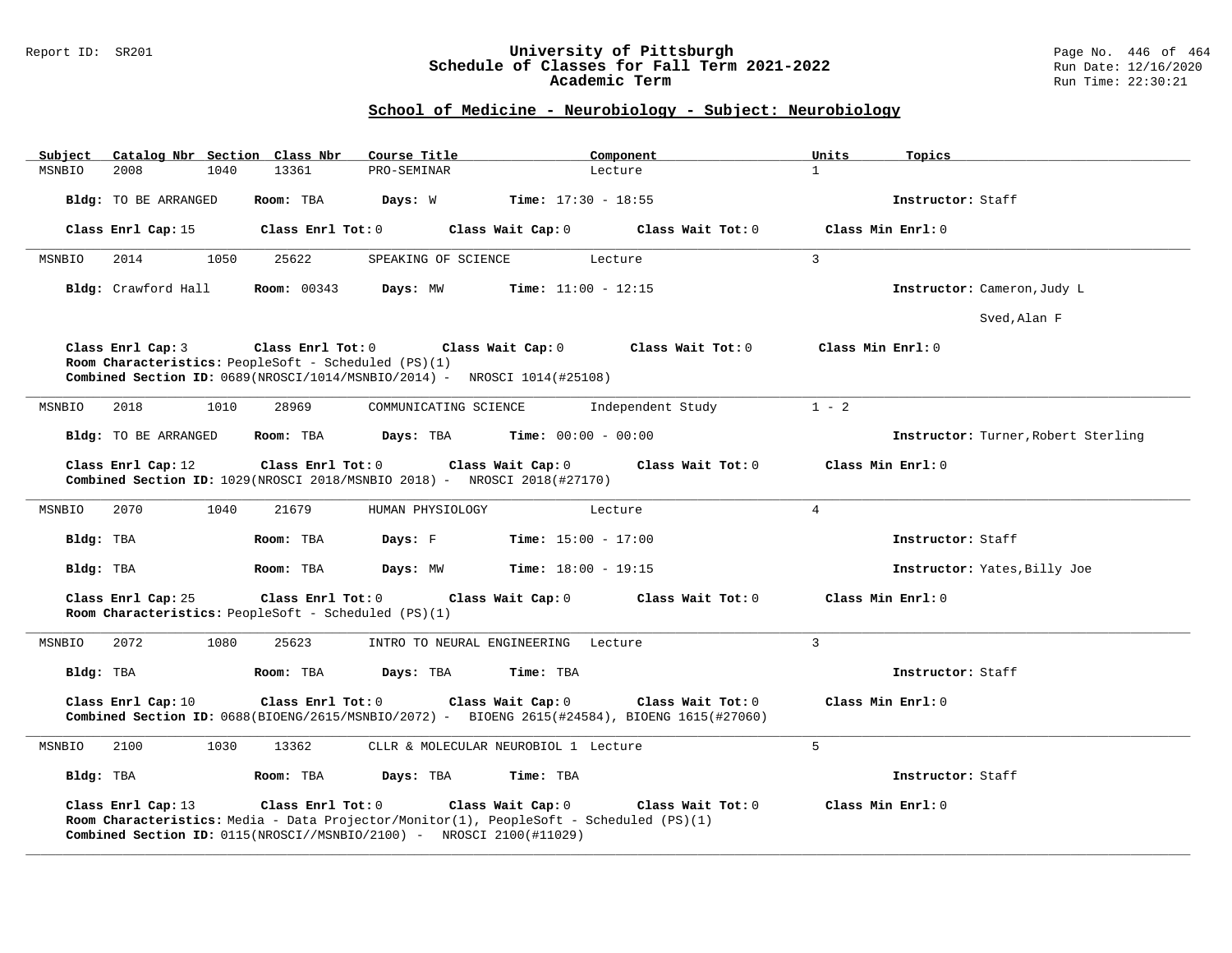#### Report ID: SR201 **University of Pittsburgh** Page No. 447 of 464 **Schedule of Classes for Fall Term 2021-2022** Run Date: 12/16/2020 **Academic Term** Run Time: 22:30:21

### **School of Medicine - Neurobiology - Subject: Neurobiology**

| Subject                              | Catalog Nbr Section Class Nbr<br>Course Title                                                                                                                                                            | Component                                     | Units<br>Topics                  |
|--------------------------------------|----------------------------------------------------------------------------------------------------------------------------------------------------------------------------------------------------------|-----------------------------------------------|----------------------------------|
| 2101<br>MSNBIO                       | 1030<br>13363                                                                                                                                                                                            | CLLR & MOLECULAR NEUROBIOL 2 Practicum        | $\mathbf{R}$                     |
| Bldg: TBA                            | Room: TBA<br>Days: F                                                                                                                                                                                     | <b>Time:</b> $08:30 - 11:30$                  | Instructor: Staff                |
| Bldg: TBA                            | Room: TBA<br>Days: MTuTh                                                                                                                                                                                 | $Time: 09:00 - 10:50$                         | Instructor: Lillien, Laura Ellen |
| Class Enrl Cap: 13                   | Class Enrl Tot: 0<br>Class Wait Cap: 0<br>Room Characteristics: Media - Data Projector/Monitor(1), PeopleSoft - Scheduled (PS)(1)<br>Combined Section ID: 0116(NROSCI/MSNBIO/2101) - NROSCI 2101(#11030) | Class Wait Tot: 0                             | Class Min Enrl: 0                |
| MSNBIO<br>2600                       | 1010<br>13346<br>MS THESIS RESEARCH                                                                                                                                                                      | Thesis Research                               | $1 - 14$                         |
| Bldg: TO BE ARRANGED                 | Room: TBA                                                                                                                                                                                                | <b>Days:</b> TBA <b>Time:</b> $00:00 - 00:00$ | Instructor: Davis, Brian M       |
| Class Enrl Cap: 5                    | Class Enrl Tot: 0                                                                                                                                                                                        | Class Wait Cap: 0<br>Class Wait Tot: 0        | Class Min Enrl: 0                |
| 2622<br>MSNBIO                       | 1050<br>28964                                                                                                                                                                                            | MECHS & CLNCL PRSNTN OF PAIN Lecture          | 2                                |
| Bldg: Biomedical Science Room: 01495 | Days: M                                                                                                                                                                                                  | $Time: 15:00 - 17:00$                         | Instructor: Gold, Michael S      |
| Class Enrl Cap: 35                   | Class Enrl Tot: 0                                                                                                                                                                                        | Class Wait Cap: 0<br>Class Wait Tot: 0        | Class Min Enrl: 0                |
| 2624<br>MSNBIO                       | 1020<br>28965<br>GRANT WRITING                                                                                                                                                                           | Lecture                                       | $\overline{3}$                   |
| <b>Bldg:</b> TO BE ARRANGED          | Days: Tu<br>Room: TBA                                                                                                                                                                                    | <b>Time:</b> $08:00 - 10:55$                  | Instructor: Davis, Brian M       |
|                                      |                                                                                                                                                                                                          |                                               | Gold, Michael S                  |
|                                      |                                                                                                                                                                                                          |                                               | Argenzio, Patti R                |
| Class Enrl Cap: 35                   | Class Enrl Tot: 0<br>Class Wait Cap: 0                                                                                                                                                                   | Class Wait Tot: 0                             | Class Min Enrl: 0                |
| 2650<br>MSNBIO                       | 1010<br>13344<br>JOURNAL CLUB                                                                                                                                                                            | Seminar                                       | $\mathbf{1}$                     |
| <b>Bldg:</b> TO BE ARRANGED          | Room: TBA<br>Days: TBA                                                                                                                                                                                   | <b>Time:</b> $00:00 - 00:00$                  | Instructor: Davis, Brian M       |
| Class Enrl Cap: 50                   | Class Enrl Tot: 0                                                                                                                                                                                        | Class Wait Cap: 0<br>Class Wait Tot: 0        | Class Min Enrl: 0                |
| MSNBIO<br>2651                       | 1050<br>13409<br>PAIN JOURNAL CLUB                                                                                                                                                                       | Seminar                                       | $\mathbf{1}$                     |
|                                      | <b>Bldg:</b> Biomedical Science <b>Room:</b> 01495 <b>Days:</b> Th <b>Time:</b> $12:00 - 13:00$                                                                                                          |                                               | Instructor: Koerber, H Richard   |
| Class Enrl Cap: 20                   | Class Enrl Tot: 0                                                                                                                                                                                        | Class Wait Cap: 0<br>Class Wait Tot: 0        | Class Min Enrl: 0                |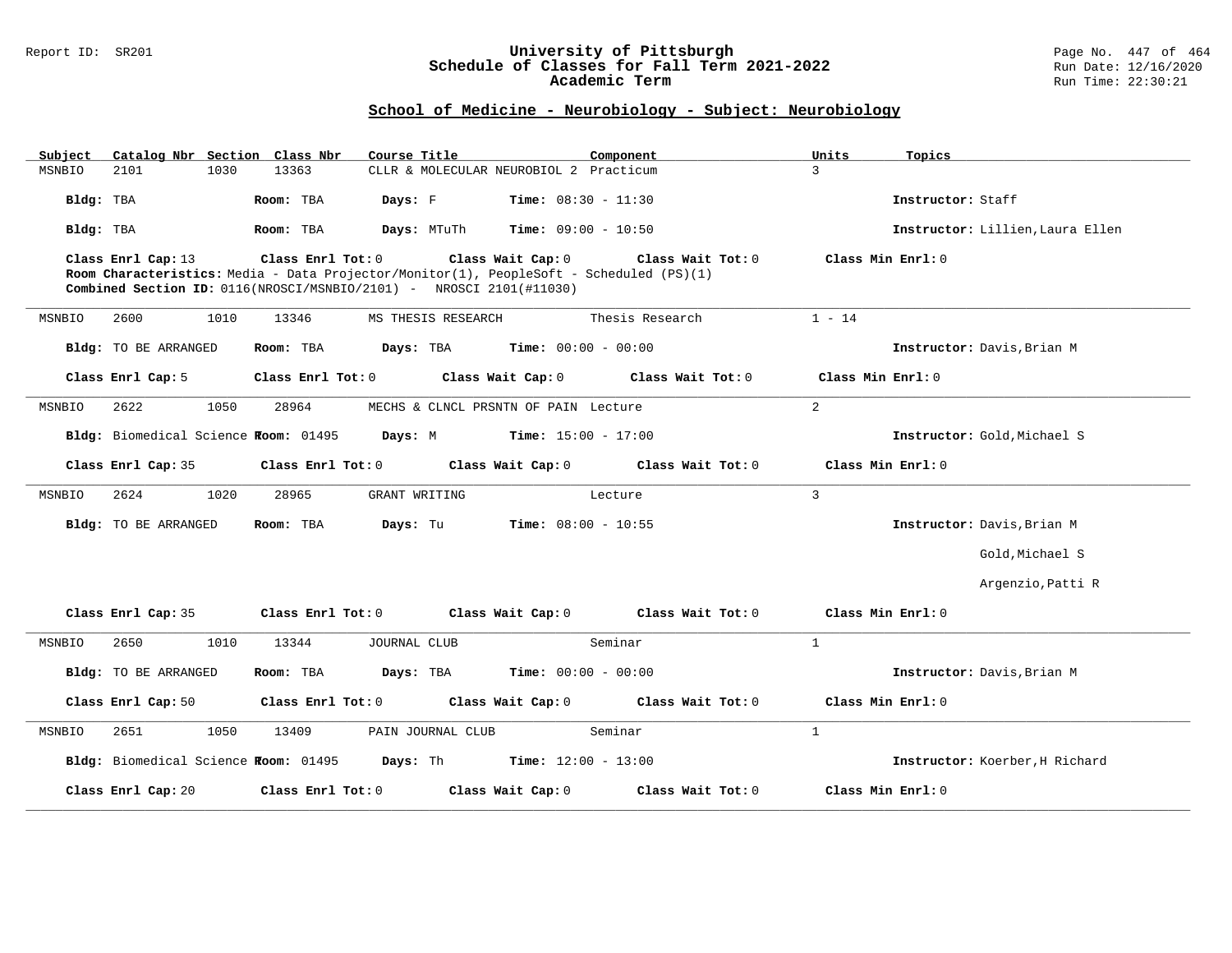#### Report ID: SR201 **University of Pittsburgh** Page No. 448 of 464 **Schedule of Classes for Fall Term 2021-2022** Run Date: 12/16/2020 **Academic Term** Run Time: 22:30:21

# **School of Medicine - Neurobiology - Subject: Neurobiology**

| Subject                | Catalog Nbr Section Class Nbr<br>Course Title                     | Component                                                                                          | Units<br>Topics                   |
|------------------------|-------------------------------------------------------------------|----------------------------------------------------------------------------------------------------|-----------------------------------|
| 2660<br>1010<br>MSNBIO | 13352<br>NEUROBIOLOGY SEMINAR SERIES                              | Seminar                                                                                            | $\mathbf{1}$                      |
| Bldg: TO BE ARRANGED   | Room: TBA                                                         | <b>Days:</b> TBA <b>Time:</b> $00:00 - 00:00$                                                      | Instructor: Davis, Brian M        |
|                        |                                                                   |                                                                                                    | Seal, Rebecca Pauline             |
| Class Enrl Cap: 50     |                                                                   | Class Enrl Tot: 0 $\qquad$ Class Wait Cap: 0 $\qquad$ Class Wait Tot: 0 $\qquad$ Class Min Enrl: 0 |                                   |
| 2680<br>1010<br>MSNBIO | 13345<br>SPECIAL TOPICS                                           | Directed Studies                                                                                   | $1 - 9$                           |
| Bldg: TO BE ARRANGED   | Room: TBA                                                         | <b>Days:</b> TBA <b>Time:</b> $00:00 - 00:00$                                                      | Instructor: Davis, Brian M        |
| Class Enrl Cap: 10     |                                                                   | Class Enrl Tot: $0$ Class Wait Cap: $0$ Class Wait Tot: $0$ Class Min Enrl: $0$                    |                                   |
| 2682<br>1070<br>MSNBIO | 13410<br>CURRENT RESEARCH ON PAIN                                 | Seminar                                                                                            | $\mathbf{1}$                      |
|                        | Bldg: Biomedical Science Room: 01495 Days: Tu Time: 12:00 - 13:00 |                                                                                                    | Instructor: Seal, Rebecca Pauline |
|                        |                                                                   | Class Enrl Cap: 20 Class Enrl Tot: 0 Class Wait Cap: 0 Class Wait Tot: 0 Class Min Enrl: 0         |                                   |
| 2690<br>1010<br>MSNBIO | 13343<br>DIRECTED STUDY                                           | Directed Studies                                                                                   | $1 - 9$                           |
| Bldg: TO BE ARRANGED   | Room: TBA                                                         | <b>Days:</b> TBA <b>Time:</b> $00:00 - 00:00$                                                      | Instructor: Davis, Brian M        |
|                        |                                                                   | Class Enrl Cap: 50 Class Enrl Tot: 0 Class Wait Cap: 0 Class Wait Tot: 0                           | Class Min Enrl: 0                 |
| 3600<br>1010<br>MSNBIO | PHD DISSERTATION RESEARCH<br>13342                                | Thesis Research                                                                                    | $1 - 14$                          |
| Bldg: TBA              | Room: TBA                                                         | <b>Days:</b> TBA <b>Time:</b> $00:00 - 00:00$                                                      | Instructor: Davis, Brian M        |
| Class Enrl Cap: 20     |                                                                   | Class Enrl Tot: $0$ Class Wait Cap: $0$ Class Wait Tot: $0$                                        | Class Min Enrl: 0                 |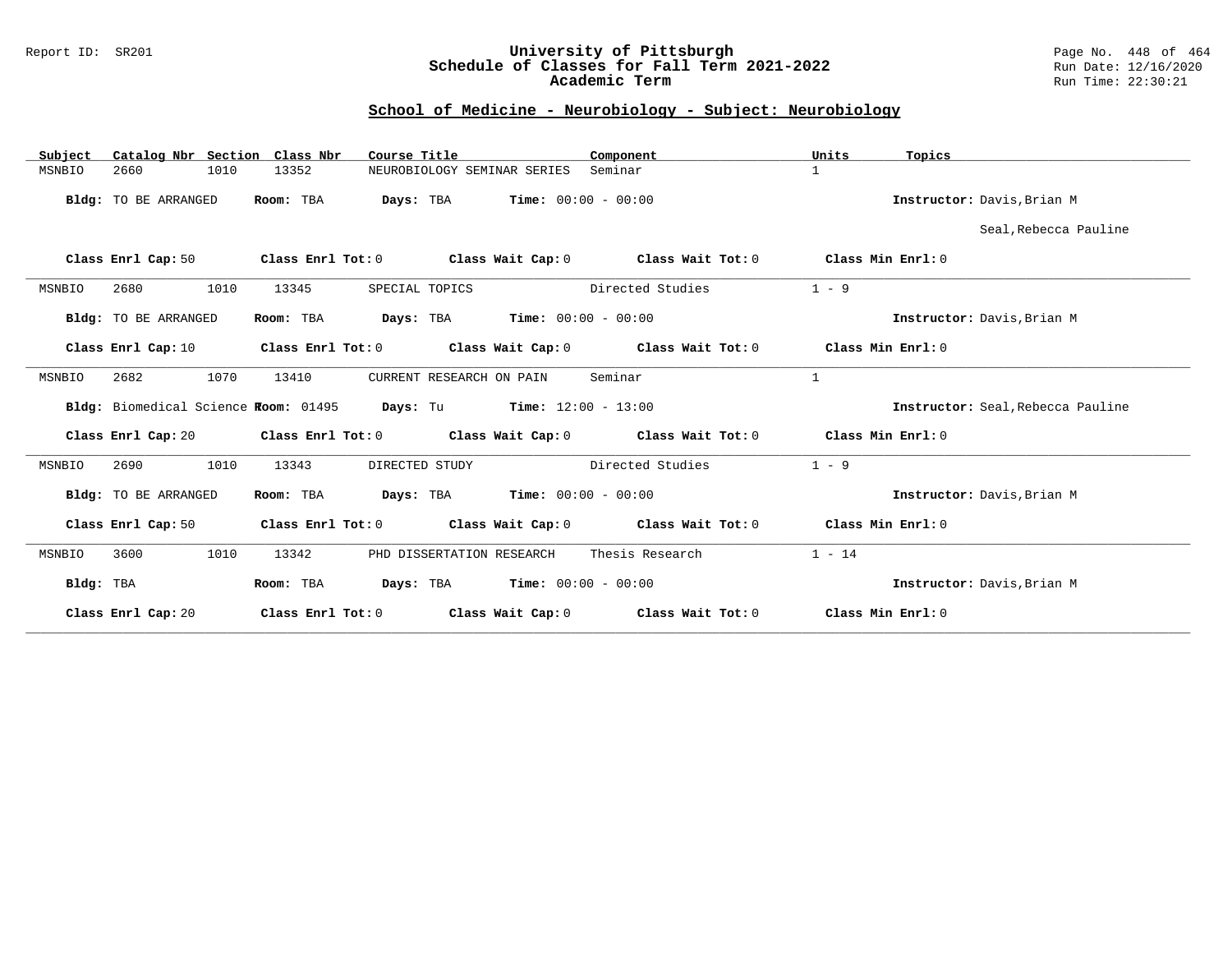#### Report ID: SR201 **University of Pittsburgh** Page No. 449 of 464 **Schedule of Classes for Fall Term 2021-2022** Run Date: 12/16/2020 **Academic Term** Run Time: 22:30:21

# **School of Medicine - Pathology - Subject: Cellular & Molecular Pathology**

| Subject | Catalog Nbr Section Class Nbr                  |                         | Course Title                                                                                          | Component                                                                       | Units<br>Topics                  |  |
|---------|------------------------------------------------|-------------------------|-------------------------------------------------------------------------------------------------------|---------------------------------------------------------------------------------|----------------------------------|--|
| MSCMP   | 2700<br>1010                                   | 13334                   | MS THESIS RESEARCH                                                                                    | Thesis Research                                                                 | $1 - 14$                         |  |
|         | <b>Bldg:</b> TO BE ARRANGED                    | Room: TBA               | Days: TBA                                                                                             | <b>Time:</b> $00:00 - 00:00$                                                    | Instructor: Mars, Wendy Michelle |  |
|         | Class Enrl Cap: 10                             |                         |                                                                                                       | Class Enrl Tot: $0$ Class Wait Cap: $0$ Class Wait Tot: $0$ Class Min Enrl: $0$ |                                  |  |
| MSCMP   | 1030<br>2750                                   | 13333                   | RESEARCH SEMINAR                                                                                      | Seminar                                                                         | $\mathbf{1}$                     |  |
|         |                                                |                         | Bldg: Biomedical Science Room: 0S123 Days: Tu Time: 16:30 - 17:30                                     |                                                                                 | Instructor: Mars, Wendy Michelle |  |
|         |                                                |                         |                                                                                                       |                                                                                 | Soto Gutierrez, Alejandro        |  |
|         | Class Enrl Cap: 30                             |                         |                                                                                                       | Class Enrl Tot: $0$ Class Wait Cap: $0$ Class Wait Tot: $0$                     | Class Min Enrl: 0                |  |
| MSCMP   | 2780<br>1010                                   | 13332                   | SPECIAL TOPICS                                                                                        | Directed Studies                                                                | $\overline{3}$                   |  |
|         | <b>Bldg:</b> TO BE ARRANGED                    | Room: TBA               | Days: TBA                                                                                             | <b>Time:</b> $00:00 - 00:00$                                                    | Instructor: Mars, Wendy Michelle |  |
|         | Class Enrl Cap: 30                             | Class Enrl Tot: 0       | Class Wait Cap: 0                                                                                     | Class Wait Tot: 0                                                               | Class Min Enrl: 0                |  |
| MSCMP   | 2790<br>1010                                   | 13331                   | DIRECTED STUDY                                                                                        | Directed Studies                                                                | $1 - 9$                          |  |
|         | <b>Bldg:</b> TO BE ARRANGED                    | Room: TBA               | <b>Days:</b> TBA <b>Time:</b> $00:00 - 00:00$                                                         |                                                                                 | Instructor: Mars, Wendy Michelle |  |
|         | Class Enrl Cap: 30                             | Class Enrl Tot: 0       | Class Wait Cap: 0                                                                                     | Class Wait Tot: 0                                                               | Class Min Enrl: 0                |  |
| MSCMP   | 3700<br>1010                                   | 13330                   | PHD DISSERTATION RESEARCH                                                                             | Thesis Research                                                                 | $1 - 14$                         |  |
|         | Bldg: TO BE ARRANGED                           | Room: TBA               | <b>Days:</b> TBA <b>Time:</b> $00:00 - 00:00$                                                         |                                                                                 | Instructor: Mars, Wendy Michelle |  |
|         | Class Enrl Cap: 30                             | $Class$ $Enr1$ $Tot: 0$ | Class Wait Cap: 0                                                                                     | Class Wait Tot: 0                                                               | Class Min Enrl: 0                |  |
| MSCMP   | 3710<br>1030                                   | 13354                   | CANCER BIOLOGY & THERAPEUTICS Lecture                                                                 |                                                                                 | $\overline{3}$                   |  |
|         | Bldg: Biomedical Science Foom: 01395 Days: MWF |                         |                                                                                                       | <b>Time:</b> $14:00 - 14:55$                                                    | Instructor: Locker, Joseph D     |  |
|         |                                                |                         |                                                                                                       |                                                                                 | Stabile, Laura Ann               |  |
|         | Class Enrl Cap: 15                             | Class Enrl Tot: 0       | Class Wait Cap: 0<br><b>Combined Section ID:</b> $0089(MSCMP/3710/MSMPHL/3310)$ - MSMPHL 3310(#13355) | Class Wait Tot: 0                                                               | Class Min Enrl: 0                |  |
| MSCMP   | 3715<br>1010                                   | 13386                   | BIOINF CANCER BIOL & THERPUTCSSeminar                                                                 |                                                                                 | $\mathbf{1}$                     |  |
|         | Bldg: TO BE ARRANGED                           | Room: TBA               | Days: TBA<br>$Time: 00:00 - 00:00$                                                                    |                                                                                 | Instructor: Mars, Wendy Michelle |  |
|         | Class Enrl Cap: 20                             | Class Enrl Tot: 0       | Class Wait Cap: 0                                                                                     | Class Wait Tot: 0                                                               | Class Min Enrl: 0                |  |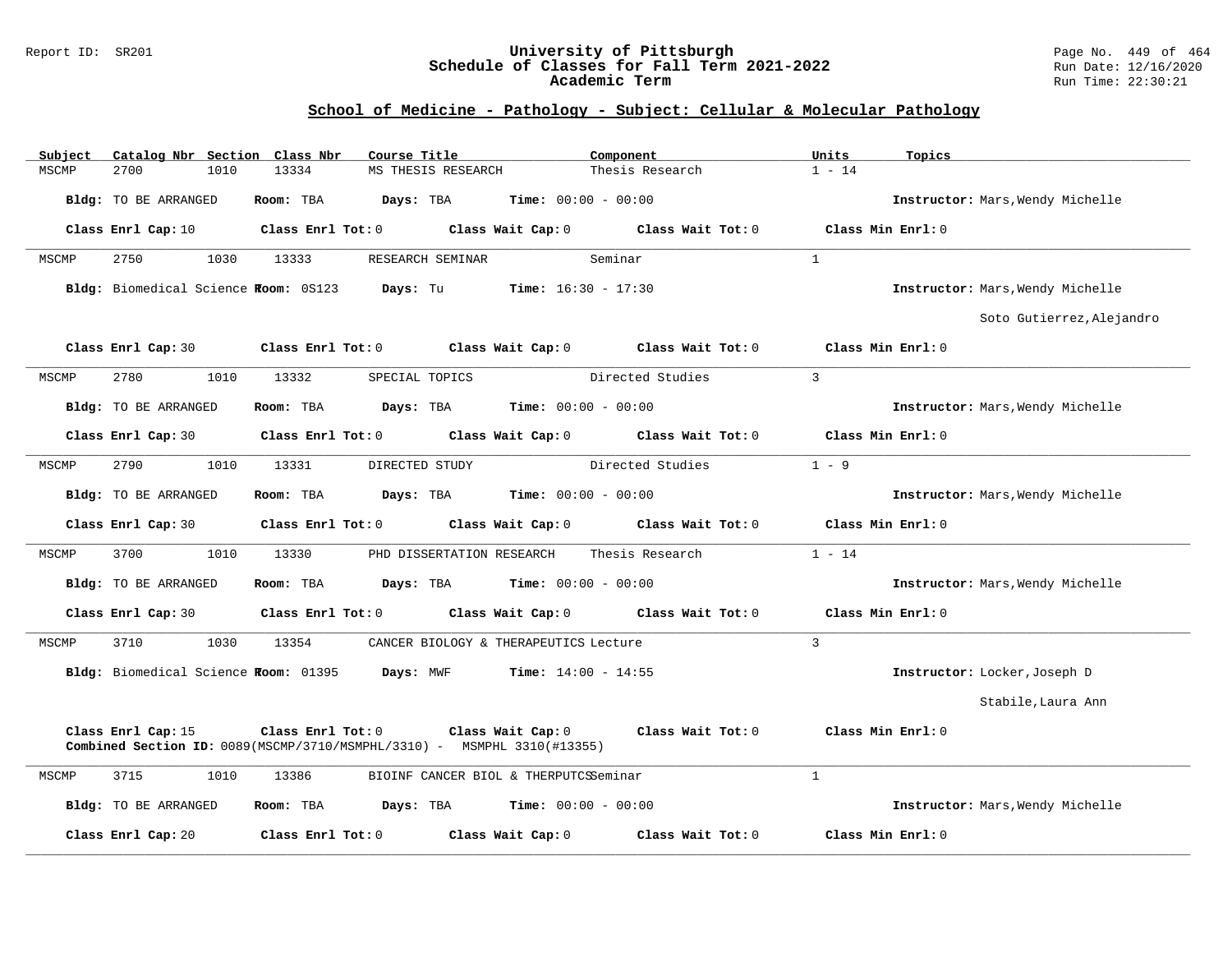#### Report ID: SR201 **University of Pittsburgh** Page No. 450 of 464 **Schedule of Classes for Fall Term 2021-2022** Run Date: 12/16/2020 **Academic Term** Run Time: 22:30:21

# **School of Medicine - Pathology - Subject: Cellular & Molecular Pathology**

| Subject   |                             | Catalog Nbr Section Class Nbr        |                                                                                              | Course Title |                                       | Component         |                | Units             | Topics            |                                         |
|-----------|-----------------------------|--------------------------------------|----------------------------------------------------------------------------------------------|--------------|---------------------------------------|-------------------|----------------|-------------------|-------------------|-----------------------------------------|
| MSCMP     | 3730                        | 1040<br>13356                        |                                                                                              |              | TOPICS IN EXPERMNTAL NEUROPATHSeminar |                   | $\mathbf{1}$   |                   |                   |                                         |
|           | <b>Bldg:</b> TO BE ARRANGED | Room: TBA                            |                                                                                              | Days: Th     | Time: $09:00 - 09:55$                 |                   |                |                   | Instructor: Staff |                                         |
|           | Class Enrl Cap: 25          |                                      | Class Enrl Tot: 0                                                                            |              | Class Wait Cap: 0                     | Class Wait Tot: 0 |                | Class Min Enrl: 0 |                   |                                         |
| MSCMP     | 3735                        | 1030<br>21754                        |                                                                                              |              | EXTRCLLR MATRX TIS BIOL BIOENGLecture |                   | $\overline{3}$ |                   |                   |                                         |
|           | <b>Bldg:</b> TO BE ARRANGED | Room: TBA                            |                                                                                              | Days: MTh    | <b>Time:</b> $10:00 - 11:30$          |                   |                |                   |                   | Instructor: Michalopoulos, George       |
|           |                             |                                      |                                                                                              |              |                                       |                   |                |                   |                   | Brown, Bryan Nicklaus                   |
|           | Class Enrl Cap: 35          |                                      | Class Enrl Tot: 0<br>Combined Section ID: 0895(MSCMP 3735/BIOENG 3735) - BIOENG 3735(#24126) |              | Class Wait Cap: 0                     | Class Wait Tot: 0 |                | Class Min Enrl: 0 |                   |                                         |
| MSCMP     | 3740                        | 1070<br>13377                        |                                                                                              | STEM CELLS   | Lecture                               |                   | 3              |                   |                   |                                         |
|           |                             | Bldg: Biomedical Science Room: TBA   |                                                                                              | Days: F      | <b>Time:</b> $10:00 - 11:30$          |                   |                |                   | Instructor: Staff |                                         |
|           | Bldg: TO BE ARRANGED        | Room: TBA                            |                                                                                              | Days: Th     | <b>Time:</b> $11:30 - 13:00$          |                   |                |                   |                   | Instructor: Monga, Satdarshan Pal Singh |
|           |                             |                                      |                                                                                              |              |                                       |                   |                |                   |                   | Nejak-Bowen, Kari Nichole               |
|           | Class Enrl Cap: 20          |                                      | Class Enrl Tot: 0                                                                            |              | Class Wait Cap: 0                     | Class Wait Tot: 0 |                | Class Min Enrl: 0 |                   |                                         |
| MSCMP     | 3760                        | 1070<br>13384                        |                                                                                              |              | RES SEM: REGENERATIVE MEDICINESeminar |                   | $\mathbf{1}$   |                   |                   |                                         |
|           |                             | Bldg: Biomedical Science Room: 0S123 |                                                                                              | Days: F      | <b>Time:</b> $12:00 - 13:00$          |                   |                |                   |                   | Instructor: Monga, Satdarshan Pal Singh |
|           |                             |                                      |                                                                                              |              |                                       |                   |                |                   |                   | Duncan, Andrew Wayne                    |
|           | Class Enrl Cap: 50          |                                      | Class Enrl Tot: 0<br>Combined Section ID: 0231(MSCMP/3760/BIOENG/3760) - BIOENG 3760(#12999) |              | Class Wait Cap: 0                     | Class Wait Tot: 0 |                | Class Min Enrl: 0 |                   |                                         |
| MSCMP     | 3790                        | 1020<br>18467                        |                                                                                              |              | BASICS OF PERSONALIZED MEDICN Lecture |                   | $\overline{3}$ |                   |                   |                                         |
| Bldg: TBA |                             | Room: TBA                            |                                                                                              | Days: TuTh   | Time: $13:00 - 15:00$                 |                   |                |                   |                   | Instructor: Mars, Wendy Michelle        |
|           |                             |                                      |                                                                                              |              |                                       |                   |                |                   |                   | DeFrances, Marie C                      |
| Bldg: TBA |                             | Room: TBA                            |                                                                                              | Days: TuTh   | <b>Time:</b> $13:00 - 15:00$          |                   |                |                   |                   | Instructor: Mars, Wendy Michelle        |
|           |                             |                                      |                                                                                              |              |                                       |                   |                |                   |                   | DeFrances, Marie C                      |
|           | Class Enrl Cap: 25          |                                      | Class Enrl Tot: 0<br>Room Characteristics: PeopleSoft - Scheduled (PS)(1)                    |              | Class Wait Cap: 0                     | Class Wait Tot: 0 |                | Class Min Enrl: 0 |                   |                                         |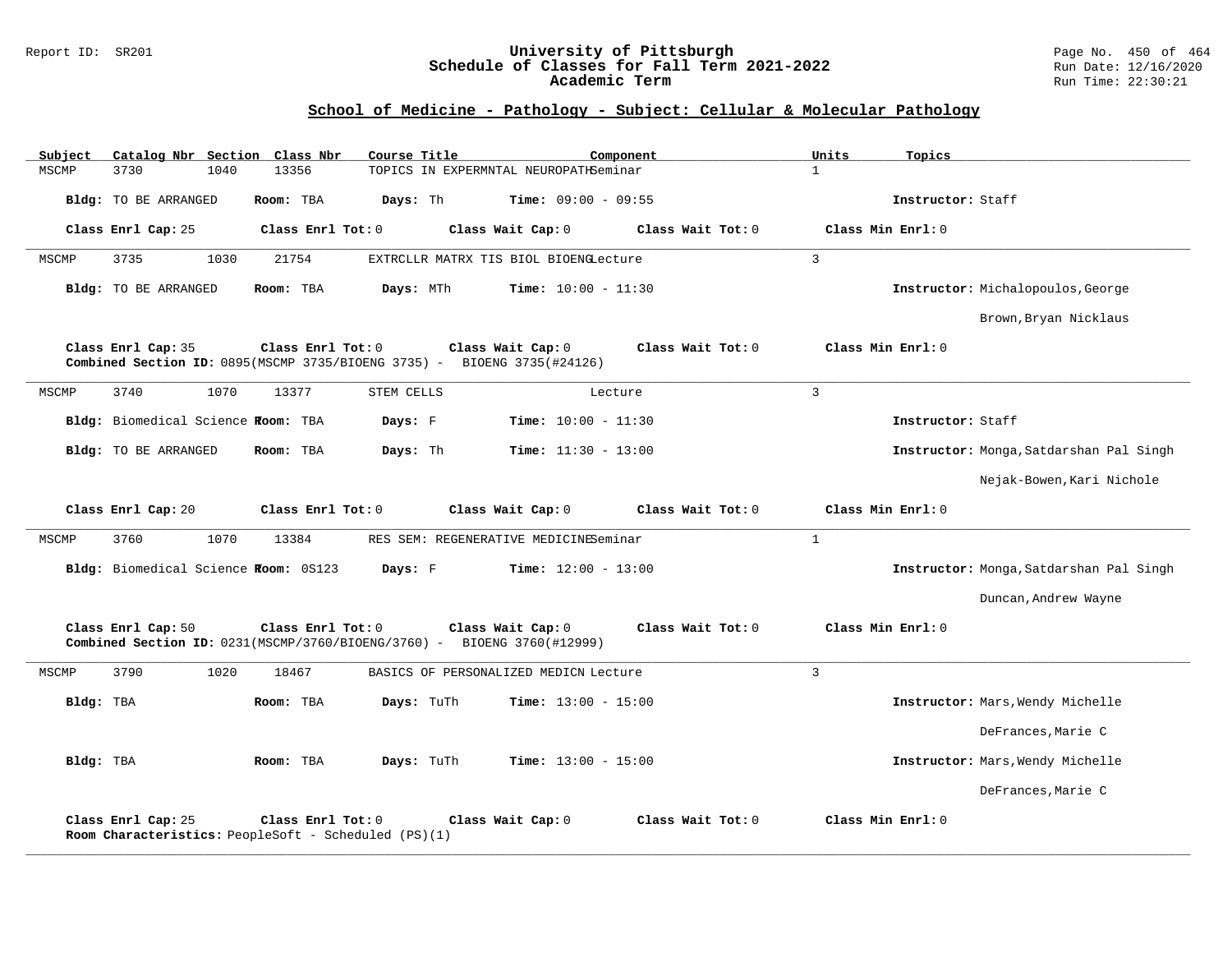#### Report ID: SR201 **University of Pittsburgh** Page No. 451 of 464 **Schedule of Classes for Fall Term 2021-2022** Run Date: 12/16/2020 **First Professional Medicine Research State Control** Run Time: 22:30:21

# **School of Medicine - Family Medicine and Clinical Epidemiology - Subject: Medical Elective**

| Subject     |                      |      | Catalog Nbr Section Class Nbr | Course Title |                                                                                       | Component                                                                                  | Units    | Topics            |  |
|-------------|----------------------|------|-------------------------------|--------------|---------------------------------------------------------------------------------------|--------------------------------------------------------------------------------------------|----------|-------------------|--|
| MSELCT      | 5100                 | 1050 | 21120                         |              | PSTP PROFESSIONAL DEVELPMNT 1 Workshop                                                |                                                                                            | $\cap$   |                   |  |
| Bldg: TBA   |                      |      |                               |              | Room: TBA $Days:$ TBA $Time: 00:00 - 00:00$                                           |                                                                                            |          | Instructor: Staff |  |
|             |                      |      |                               |              |                                                                                       | Class Enrl Cap: 35 Class Enrl Tot: 0 Class Wait Cap: 0 Class Wait Tot: 0 Class Min Enrl: 0 |          |                   |  |
|             |                      |      |                               |              | MSELCT 5100 1080 21812 PSTP PROFESSIONAL DEVELPMNT 1 Workshop                         |                                                                                            | $\Omega$ |                   |  |
|             | Bldg: TBA            |      |                               |              | Room: TBA $Days:$ TBA $Time: 00:00 - 00:00$                                           |                                                                                            |          | Instructor: Staff |  |
|             |                      |      |                               |              |                                                                                       | Class Enrl Cap: 35 Class Enrl Tot: 0 Class Wait Cap: 0 Class Wait Tot: 0 Class Min Enrl: 0 |          |                   |  |
| MSELCT      | 5110                 |      |                               |              | 1050 21119 PSTP LABORATORY RESEARCH Workshop                                          |                                                                                            | $\Omega$ |                   |  |
|             | Bldg: TO BE ARRANGED |      |                               |              | Room: TBA $\rule{1em}{0.15mm}$ Days: TBA $\rule{1.5mm}{0.15mm}$ Time: $00:00 - 00:00$ |                                                                                            |          | Instructor: Staff |  |
|             |                      |      |                               |              |                                                                                       | Class Enrl Cap: 35 Class Enrl Tot: 0 Class Wait Cap: 0 Class Wait Tot: 0 Class Min Enrl: 0 |          |                   |  |
|             |                      |      |                               |              | MSELCT 5110 1080 21813 PSTP LABORATORY RESEARCH Workshop                              |                                                                                            | $\Omega$ |                   |  |
|             | Bldg: TO BE ARRANGED |      |                               |              | Room: TBA $\rule{1em}{0.15mm}$ Days: TBA Time: $00:00 - 00:00$                        |                                                                                            |          | Instructor: Staff |  |
|             |                      |      |                               |              |                                                                                       | Class Enrl Cap: 35 Class Enrl Tot: 0 Class Wait Cap: 0 Class Wait Tot: 0 Class Min Enrl: 0 |          |                   |  |
|             |                      |      |                               |              | MSELCT 5120 1050 21122 PSTP PROFESSIONAL DEVELPMNT 2 Workshop                         |                                                                                            | $\Omega$ |                   |  |
|             |                      |      |                               |              | Bldg: TBA                   Room: TBA         Days: TBA         Time: $00:00 - 00:00$ |                                                                                            |          | Instructor: Staff |  |
|             |                      |      |                               |              |                                                                                       | Class Enrl Cap: 35 Class Enrl Tot: 0 Class Wait Cap: 0 Class Wait Tot: 0 Class Min Enrl: 0 |          |                   |  |
| MSELCT 5120 |                      |      |                               |              | 1080 21814 PSTP PROFESSIONAL DEVELPMNT 2 Workshop                                     |                                                                                            | $\Omega$ |                   |  |
|             |                      |      |                               |              |                                                                                       |                                                                                            |          | Instructor: Staff |  |
|             |                      |      |                               |              |                                                                                       | Class Enrl Cap: 35 Class Enrl Tot: 0 Class Wait Cap: 0 Class Wait Tot: 0 Class Min Enrl: 0 |          |                   |  |
|             |                      |      |                               |              | MSELCT 5130 1050 21121 PSTP RES BASIS-MEDL KNOWLEDGE Workshop                         |                                                                                            | $\Omega$ |                   |  |
|             |                      |      |                               |              | Bldg: TBA                     Room: TBA         Days: TBA        Time: 00:00 - 00:00  |                                                                                            |          | Instructor: Staff |  |
|             |                      |      |                               |              |                                                                                       | Class Enrl Cap: 35 Class Enrl Tot: 0 Class Wait Cap: 0 Class Wait Tot: 0 Class Min Enrl: 0 |          |                   |  |
| MSELCT 5310 |                      |      |                               |              |                                                                                       | 1650 21117 MENTORED PROJECT INTERIM GRADEDirected Studies                                  | $\Omega$ |                   |  |
|             |                      |      |                               |              | Bldg: TBA                   Room: TBA         Days: TBA        Time: $00:00 - 00:00$  |                                                                                            |          | Instructor: Staff |  |
|             | Class Enrl Cap: 200  |      |                               |              |                                                                                       | Class Enrl Tot: $0$ Class Wait Cap: $0$ Class Wait Tot: $0$                                |          | Class Min Enrl: 0 |  |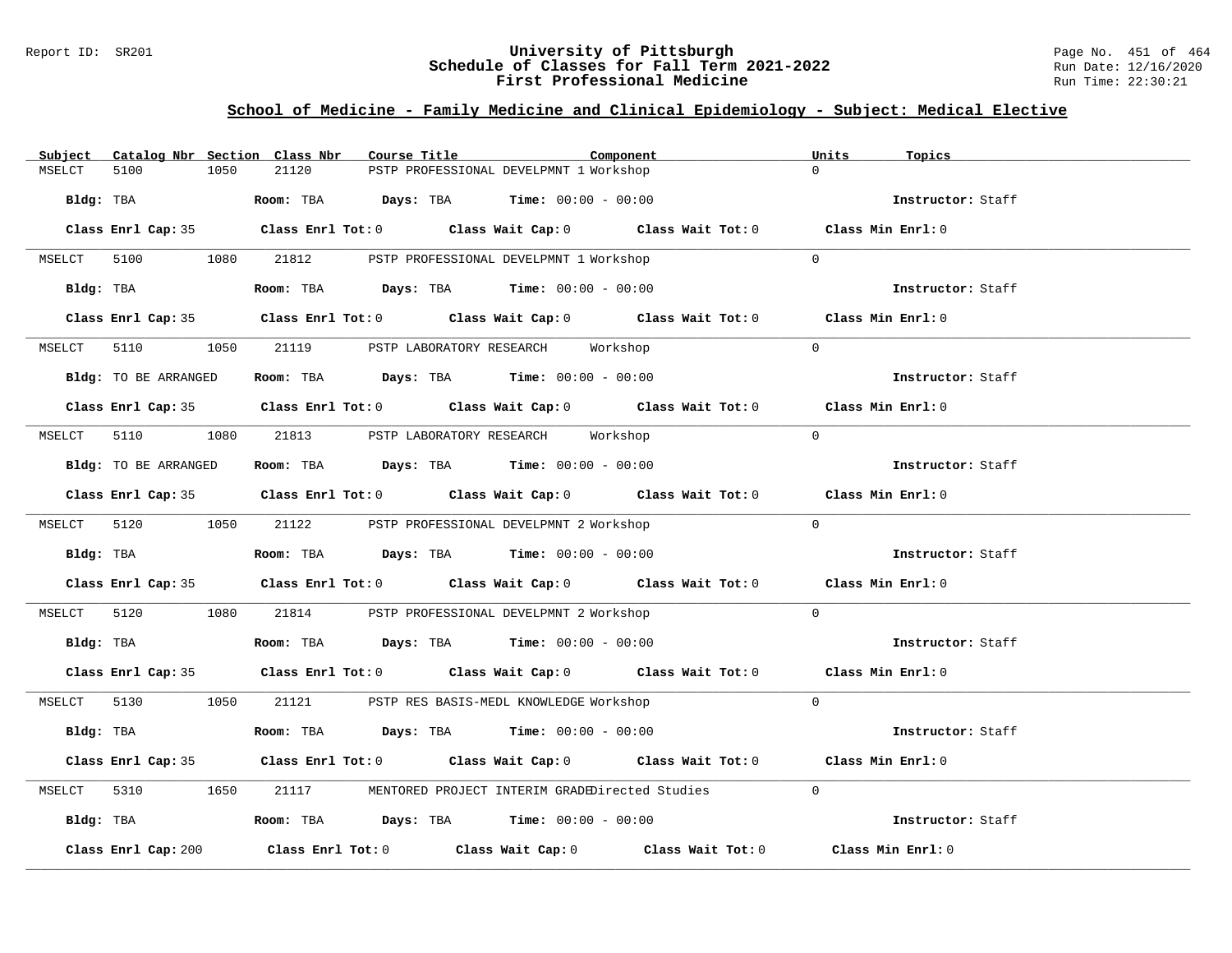| MSELCT    | 5410                        | 1650 | 21118             |           | MENTORED PROJECT INTERIM GRADEDirected Studies |                              |                     | U                   |
|-----------|-----------------------------|------|-------------------|-----------|------------------------------------------------|------------------------------|---------------------|---------------------|
| Bldg: TBA |                             |      | Room: TBA         | Days: TBA |                                                | <b>Time:</b> $00:00 - 00:00$ |                     | Instructor: Staff   |
|           | Class Enrl Cap: 200         |      | Class Enrl Tot: 0 |           | Class Wait Cap: 0                              |                              | Class Wait Tot: $0$ | Class Min $Enrl: 0$ |
| MSELCT    | 5996                        | 1205 | 25835             | PREP      |                                                | Credit Laboratory            |                     | U                   |
|           | <b>Bldg:</b> TO BE ARRANGED |      | Room: TBA         | Days: TBA |                                                | <b>Time:</b> $00:00 - 00:00$ |                     | Instructor: Staff   |
|           | Class Enrl Cap: 35          |      | Class Enrl Tot: 0 |           | Class Wait Cap: 0                              |                              | Class Wait Tot: 0   | Class Min Enrl: 0   |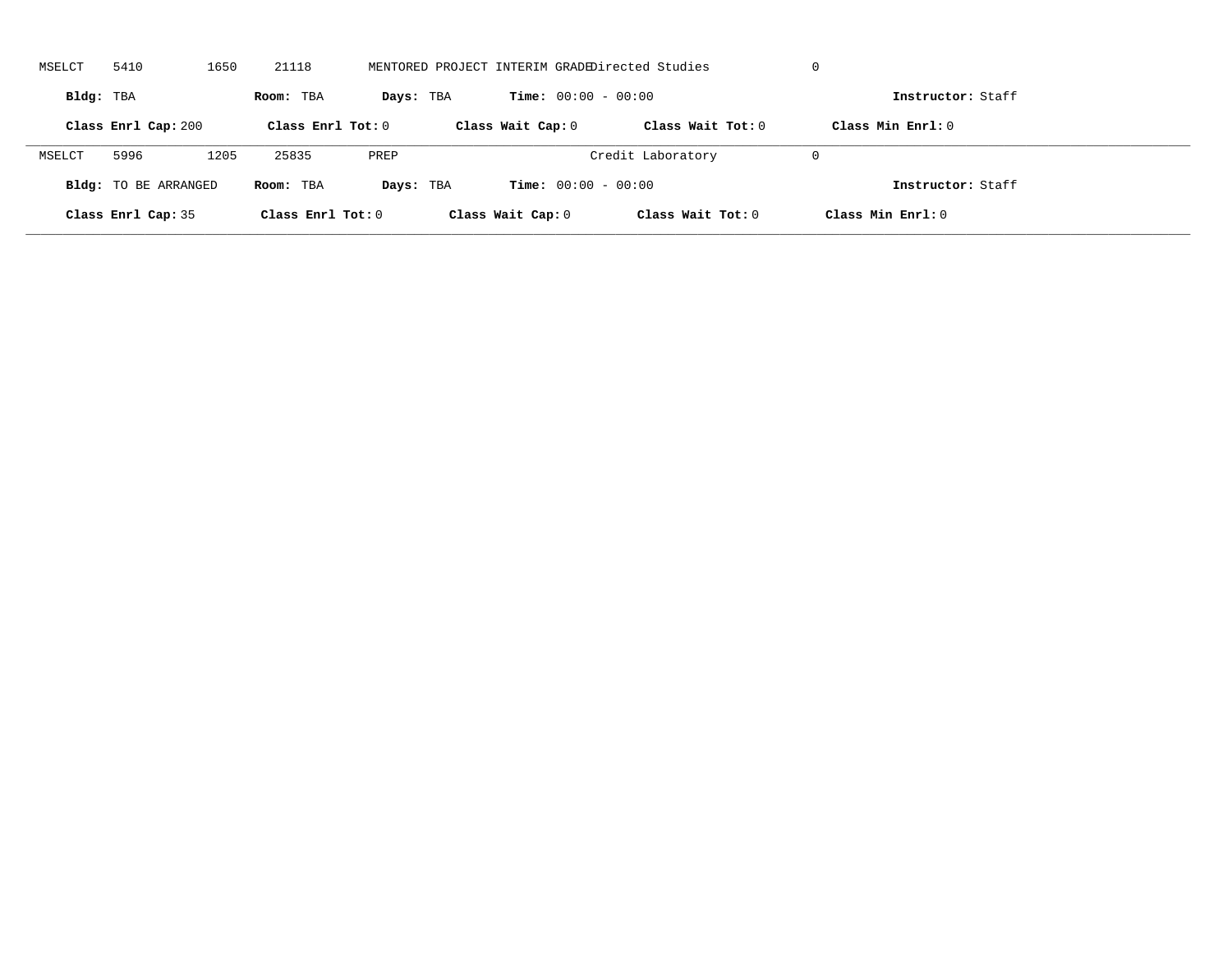#### Report ID: SR201 **University of Pittsburgh** Page No. 453 of 464 **Schedule of Classes for Fall Term 2021-2022** Run Date: 12/16/2020 **First Professional Medicine Research State Control** Run Time: 22:30:21

# **School of Medicine - School of Medicine - Subject: Medicine**

| Subject Catalog Nbr Section Class Nbr | Course Title                                                                                   | Component | Units<br>Topics   |
|---------------------------------------|------------------------------------------------------------------------------------------------|-----------|-------------------|
| 5112<br>1050<br>MED                   | 21107<br>FOUNDATIONS OF MEDICINE 1                                                             | Lecture   | $\Omega$          |
| Bldg: TBA                             | <b>Room:</b> TBA $\qquad \qquad$ <b>Days:</b> TBA $\qquad \qquad$ <b>Time:</b> $00:00 - 00:00$ |           | Instructor: Staff |
|                                       | Class Enrl Cap: 200 Class Enrl Tot: 0 Class Wait Cap: 0 Class Wait Tot: 0 Class Min Enrl: 0    |           |                   |
| 5124 1050<br><b>MED</b>               | 21106<br>PATIENT/PHYSICIAN & SOCIETY 1 Lecture                                                 |           | $\Omega$          |
|                                       | Bldg: TBA                    Room: TBA         Days: TBA         Time: 00:00 - 00:00           |           | Instructor: Staff |
|                                       | Class Enrl Cap: 200 Class Enrl Tot: 0 Class Wait Cap: 0 Class Wait Tot: 0 Class Min Enrl: 0    |           |                   |
| MED 5127 1050                         | 21110 FOUNDATIONS OF MEDICINE 2 Lecture                                                        |           | $\Omega$          |
| Bldg: TBA                             | <b>Room:</b> TBA $\qquad \qquad$ Days: TBA $\qquad \qquad$ Time: $00:00 - 00:00$               |           | Instructor: Staff |
|                                       | Class Enrl Cap: 200 Class Enrl Tot: 0 Class Wait Cap: 0 Class Wait Tot: 0 Class Min Enrl: 0    |           |                   |
|                                       | MED 5137 1050 21108 INTRODUCTION TO PATIENT CARE lLecture                                      |           | $\Omega$          |
| Bldg: TBA                             | Room: TBA $Days:$ TBA Time: $00:00 - 00:00$                                                    |           | Instructor: Staff |
|                                       | Class Enrl Cap: 200 Class Enrl Tot: 0 Class Wait Cap: 0 Class Wait Tot: 0 Class Min Enrl: 0    |           |                   |
|                                       | MED 5180 1050 21109 EVIDENCE AND DISCOVERY 1 Lecture                                           |           | $\Omega$          |
| Bldg: TBA                             | Room: TBA $\rule{1em}{0.15mm}$ Days: TBA Time: $00:00 - 00:00$                                 |           | Instructor: Staff |
|                                       | Class Enrl Cap: 200 Class Enrl Tot: 0 Class Wait Cap: 0 Class Wait Tot: 0 Class Min Enrl: 0    |           |                   |
| MED 5218<br>1050                      | 21113 OS2: BODY FLUID HOMEOSTASIS Lecture                                                      |           | $\Omega$          |
| Bldg: TBA                             | Room: TBA $\rule{1em}{0.15mm}$ Days: TBA Time: $00:00 - 00:00$                                 |           | Instructor: Staff |
|                                       | Class Enrl Cap: 200 Class Enrl Tot: 0 Class Wait Cap: 0 Class Wait Tot: 0 Class Min Enrl: 0    |           |                   |
|                                       | MED 5223 1050 21116 GI/ENDO/HEM/SKIN/MUSK/REPROSCILecture                                      |           | $\Omega$          |
| Bldg: TBA                             | Room: TBA $Days:$ TBA $Time:$ $00:00 - 00:00$                                                  |           | Instructor: Staff |
|                                       | Class Enrl Cap: 200 Class Enrl Tot: 0 Class Wait Cap: 0 Class Wait Tot: 0 Class Min Enrl: 0    |           |                   |
| 5225<br>1050<br>MED                   | 21111 PHARMACOLOGY Lecture                                                                     |           | $\Omega$          |
|                                       | Bldg: TBA                    Room: TBA         Days: TBA         Time: $00:00 - 00:00$         |           | Instructor: Staff |
| Class Enrl Cap: 200                   | Class Enrl Tot: $0$ Class Wait Cap: $0$ Class Wait Tot: $0$ Class Min Enrl: $0$                |           |                   |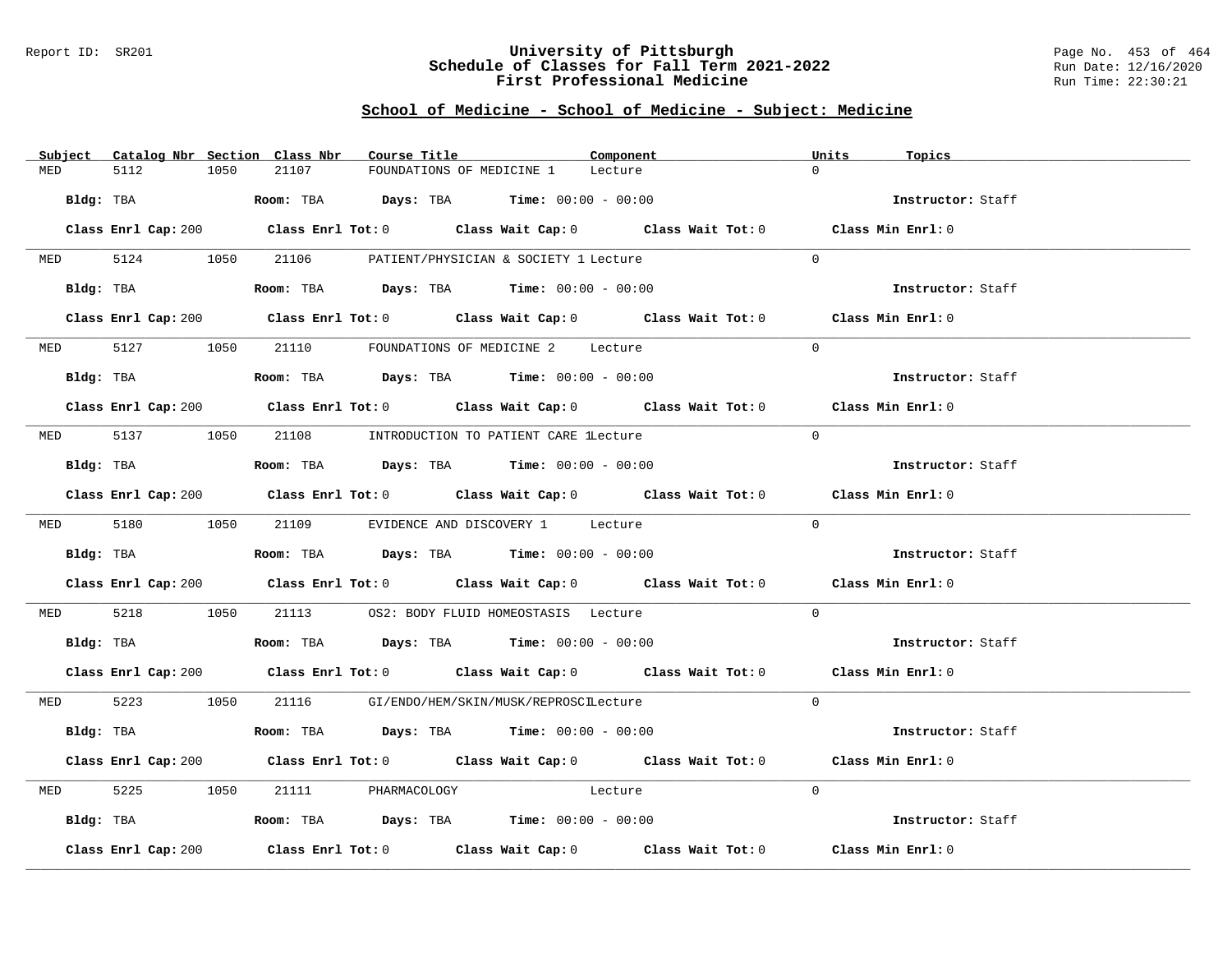| <b>MED</b> | 5233 | 1050                                                                      | 21112                                                                                       | INTRO TO PATIENT CARE 3 |          | Practicum | $\overline{0}$ |                                                                                             |
|------------|------|---------------------------------------------------------------------------|---------------------------------------------------------------------------------------------|-------------------------|----------|-----------|----------------|---------------------------------------------------------------------------------------------|
|            |      |                                                                           | Bldg: TBA                  Room: TBA         Days: TBA         Time: 00:00 - 00:00          |                         |          |           |                | Instructor: Staff                                                                           |
|            |      |                                                                           |                                                                                             |                         |          |           |                | Class Enrl Cap: 200 Class Enrl Tot: 0 Class Wait Cap: 0 Class Wait Tot: 0 Class Min Enrl: 0 |
|            |      |                                                                           | MED 5261 1050 21115 PPS 3 POPULATION HEALTH Lecture                                         |                         |          |           | $\overline{0}$ |                                                                                             |
|            |      |                                                                           | Bldg: TBA                   Room: TBA         Days: TBA         Time: $00:00 - 00:00$       |                         |          |           |                | Instructor: Staff                                                                           |
|            |      |                                                                           |                                                                                             |                         |          |           |                | Class Enrl Cap: 200 Class Enrl Tot: 0 Class Wait Cap: 0 Class Wait Tot: 0 Class Min Enrl: 0 |
|            |      |                                                                           | MED 5265 1050 21114 EVIDENCE AND DISCOVERY 3 Lecture                                        |                         |          |           | $\Omega$       |                                                                                             |
|            |      |                                                                           | Bldg: TBA                    Room: TBA         Days: TBA        Time: $00:00 - 00:00$       |                         |          |           |                | Instructor: Staff                                                                           |
|            |      |                                                                           |                                                                                             |                         |          |           |                | Class Enrl Cap: 200 Class Enrl Tot: 0 Class Wait Cap: 0 Class Wait Tot: 0 Class Min Enrl: 0 |
|            |      |                                                                           | MED 5991 1610 21077 FRESHMAN YEAR                                                           |                         | Clinical |           | $\Omega$       |                                                                                             |
|            |      |                                                                           | Bldg: TBA                    Room: TBA           Days: TBA          Time: $00:00 - 00:00$   |                         |          |           |                | Instructor: Staff                                                                           |
|            |      |                                                                           |                                                                                             |                         |          |           |                | Class Enrl Cap: 200 Class Enrl Tot: 0 Class Wait Cap: 0 Class Wait Tot: 0 Class Min Enrl: 0 |
|            |      |                                                                           | MED 5992 1610 21076 SOPHOMORE YEAR                                                          |                         |          | Clinical  | $\bigcirc$     |                                                                                             |
|            |      |                                                                           | <b>Bldg:</b> TO BE ARRANGED <b>Room:</b> TBA <b>Days:</b> TBA <b>Time:</b> $00:00 - 00:00$  |                         |          |           |                | Instructor: Staff                                                                           |
|            |      |                                                                           |                                                                                             |                         |          |           |                | Class Enrl Cap: 200 Class Enrl Tot: 0 Class Wait Cap: 0 Class Wait Tot: 0 Class Min Enrl: 0 |
|            |      |                                                                           | MED 5993 1610 21070 JUNIOR YEAR Clinical                                                    |                         |          |           | $\overline{0}$ |                                                                                             |
|            |      |                                                                           | Bldg: TBA                    Room: TBA         Days: TBA         Time: $00:00 - 00:00$      |                         |          |           |                | Instructor: Staff                                                                           |
|            |      |                                                                           |                                                                                             |                         |          |           |                | Class Enrl Cap: 200 Class Enrl Tot: 0 Class Wait Cap: 0 Class Wait Tot: 0 Class Min Enrl: 0 |
|            |      |                                                                           | MED 5993 1620 21071 JUNIOR YEAR                                                             |                         | Clinical |           | $\Omega$       |                                                                                             |
|            |      |                                                                           | Bldg: TBA                   Room: TBA         Days: TBA         Time: $00:00 - 00:00$       |                         |          |           |                | Instructor: Staff                                                                           |
|            |      |                                                                           |                                                                                             |                         |          |           |                | Class Enrl Cap: 200 Class Enrl Tot: 0 Class Wait Cap: 0 Class Wait Tot: 0 Class Min Enrl: 0 |
|            |      |                                                                           | MED 5993 1630 21072 JUNIOR YEAR                                                             |                         |          | Clinical  | $\Omega$       |                                                                                             |
|            |      |                                                                           | Bldg: TBA                        Room: TBA           Days: TBA          Time: 00:00 - 00:00 |                         |          |           |                | Instructor: Staff                                                                           |
|            |      |                                                                           |                                                                                             |                         |          |           |                | Class Enrl Cap: 200 Class Enrl Tot: 0 Class Wait Cap: 0 Class Wait Tot: 0 Class Min Enrl: 0 |
|            |      |                                                                           | MED 5993 1640 21073 JUNIOR YEAR                                                             |                         | Clinical |           | $\Omega$       |                                                                                             |
|            |      |                                                                           | <b>Bldg:</b> TBA <b>Room:</b> TBA <b>Days:</b> TBA <b>Time:</b> $00:00 - 00:00$             |                         |          |           |                | Instructor: Staff                                                                           |
|            |      | Class Enrl Cap: 200 Class Enrl Tot: 0 Class Wait Cap: 0 Class Wait Tot: 0 |                                                                                             |                         |          |           |                | Class Min Enrl: 0                                                                           |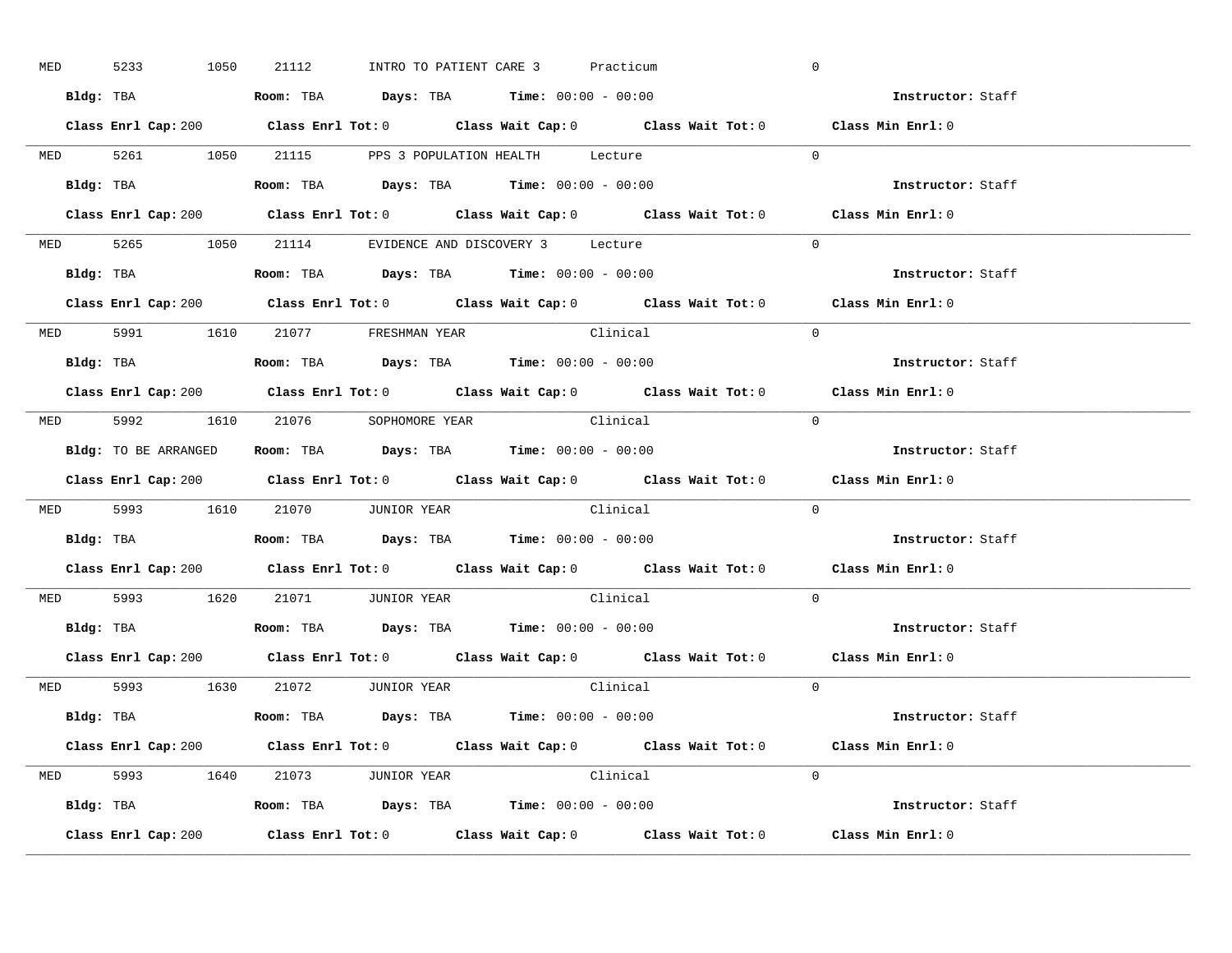#### Report ID: SR201 **University of Pittsburgh** Page No. 455 of 464 **Schedule of Classes for Fall Term 2021-2022** Run Date: 12/16/2020 **First Professional Medicine Research State Control** Run Time: 22:30:21

# **School of Medicine - School of Medicine - Subject: Medicine**

|            | Subject Catalog Nbr Section Class Nbr | Course Title                                                                                | Component                                                                                   | Units<br>Topics   |
|------------|---------------------------------------|---------------------------------------------------------------------------------------------|---------------------------------------------------------------------------------------------|-------------------|
| MED        | 5993<br>1650                          | 21074<br>JUNIOR YEAR                                                                        | Clinical                                                                                    | $\Omega$          |
|            |                                       |                                                                                             |                                                                                             |                   |
|            | Bldg: TBA                             |                                                                                             | <b>Room:</b> TBA $Days: TBA$ <b>Time:</b> $00:00 - 00:00$                                   | Instructor: Staff |
|            |                                       |                                                                                             | Class Enrl Cap: 200 Class Enrl Tot: 0 Class Wait Cap: 0 Class Wait Tot: 0 Class Min Enrl: 0 |                   |
|            |                                       | MED 5993 1660 21075 JUNIOR YEAR                                                             | Clinical                                                                                    | $\Omega$          |
|            |                                       |                                                                                             |                                                                                             |                   |
|            |                                       | Bldg: TBA                    Room: TBA         Days: TBA         Time: 00:00 - 00:00        |                                                                                             | Instructor: Staff |
|            |                                       |                                                                                             | Class Enrl Cap: 200 Class Enrl Tot: 0 Class Wait Cap: 0 Class Wait Tot: 0 Class Min Enrl: 0 |                   |
|            | MED 5994 1610 21064                   | SENIOR YEAR                                                                                 | Clinical                                                                                    | $\Omega$          |
|            |                                       | $Bldg:$ TBA $\qquad \qquad$ Room: TBA Days: TBA  Time: $00:00 - 00:00$                      |                                                                                             | Instructor: Staff |
|            |                                       |                                                                                             | Class Enrl Cap: 200 Class Enrl Tot: 0 Class Wait Cap: 0 Class Wait Tot: 0 Class Min Enrl: 0 |                   |
|            |                                       | MED 5994 1620 21065 SENIOR YEAR                                                             | Clinical                                                                                    | $\Omega$          |
|            | Bldg: TBA                             |                                                                                             | Room: TBA $Days:$ TBA $Time:$ 00:00 - 00:00                                                 | Instructor: Staff |
|            |                                       |                                                                                             | Class Enrl Cap: 200 Class Enrl Tot: 0 Class Wait Cap: 0 Class Wait Tot: 0 Class Min Enrl: 0 |                   |
|            |                                       |                                                                                             |                                                                                             | $\Omega$          |
|            |                                       | MED 5994 1630 21066 SENIOR YEAR                                                             | Clinical                                                                                    |                   |
|            |                                       | Bldg: TBA                   Room: TBA         Days: TBA        Time: TBA                    |                                                                                             | Instructor: Staff |
|            |                                       |                                                                                             | Class Enrl Cap: 200 Class Enrl Tot: 0 Class Wait Cap: 0 Class Wait Tot: 0 Class Min Enrl: 0 |                   |
|            |                                       |                                                                                             | MED 5994 1640 21067 SENIOR YEAR Clinical                                                    | $\Omega$          |
|            |                                       | Bldg: TBA                   Room: TBA        Days: TBA         Time: TBA                    |                                                                                             | Instructor: Staff |
|            |                                       |                                                                                             | Class Enrl Cap: 200 Class Enrl Tot: 0 Class Wait Cap: 0 Class Wait Tot: 0 Class Min Enrl: 0 |                   |
|            |                                       | MED 5994 1650 21068 SENIOR YEAR                                                             | Clinical                                                                                    | $\Omega$          |
|            |                                       | Bldg: TBA                         Room: TBA          Days: TBA          Time: TBA           |                                                                                             | Instructor: Staff |
|            |                                       |                                                                                             | Class Enrl Cap: 200 Class Enrl Tot: 0 Class Wait Cap: 0 Class Wait Tot: 0 Class Min Enrl: 0 |                   |
| <b>MED</b> | 5994 700                              | 1660<br>21069                                                                               | SENIOR YEAR Clinical                                                                        | $\Omega$          |
|            |                                       | Bldg: TBA                        Room: TBA          Days: TBA         Time: $00:00 - 00:00$ |                                                                                             | Instructor: Staff |
|            | Class Enrl Cap: 200                   |                                                                                             | Class Enrl Tot: $0$ Class Wait Cap: $0$ Class Wait Tot: $0$                                 | Class Min Enrl: 0 |
|            |                                       |                                                                                             |                                                                                             |                   |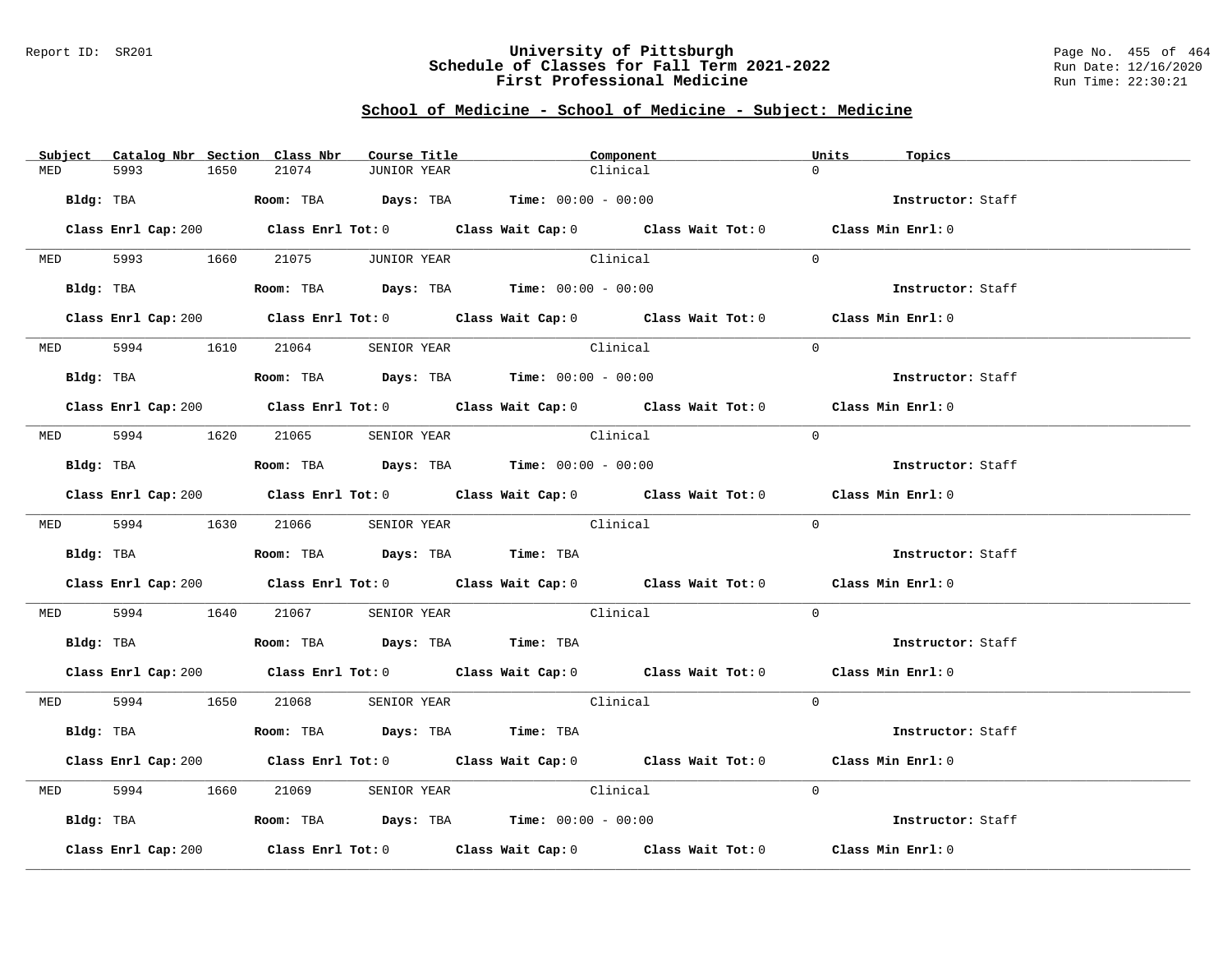| MED       | 5996               | 1050 | 21105               |           | PROLOGUE TO MEDICINE PROGRAM Lecture |                              |                   | 0                   |  |
|-----------|--------------------|------|---------------------|-----------|--------------------------------------|------------------------------|-------------------|---------------------|--|
| Bldg: TBA |                    |      | Room: TBA           | Days: TBA |                                      | <b>Time:</b> $00:00 - 00:00$ |                   | Instructor: Staff   |  |
|           | Class Enrl Cap: 35 |      | Class Enrl Tot: $0$ |           | Class Wait Cap: 0                    |                              | Class Wait Tot: 0 | Class Min Enrl: 0   |  |
| MED       | 5996               | 1100 | 21809               |           | PROLOGUE TO MEDICINE PROGRAM Lecture |                              |                   | $\mathbf 0$         |  |
| Bldg: TBA |                    |      | Room: TBA           | Days: TBA |                                      | <b>Time:</b> $00:00 - 00:00$ |                   | Instructor: Staff   |  |
|           | Class Enrl Cap: 35 |      | Class Enrl Tot: 0   |           | Class Wait Cap: 0                    |                              | Class Wait Tot: 0 | Class Min $Enrl: 0$ |  |
| MED       | 5999               | 1610 | 21161               |           | FULL TIME RESEARCH                   |                              | Independent Study | 0                   |  |
| Bldg: TBA |                    |      |                     |           |                                      | Time: TBA                    |                   | Instructor: Staff   |  |
|           |                    |      | Room: TBA           | Days: TBA |                                      |                              |                   |                     |  |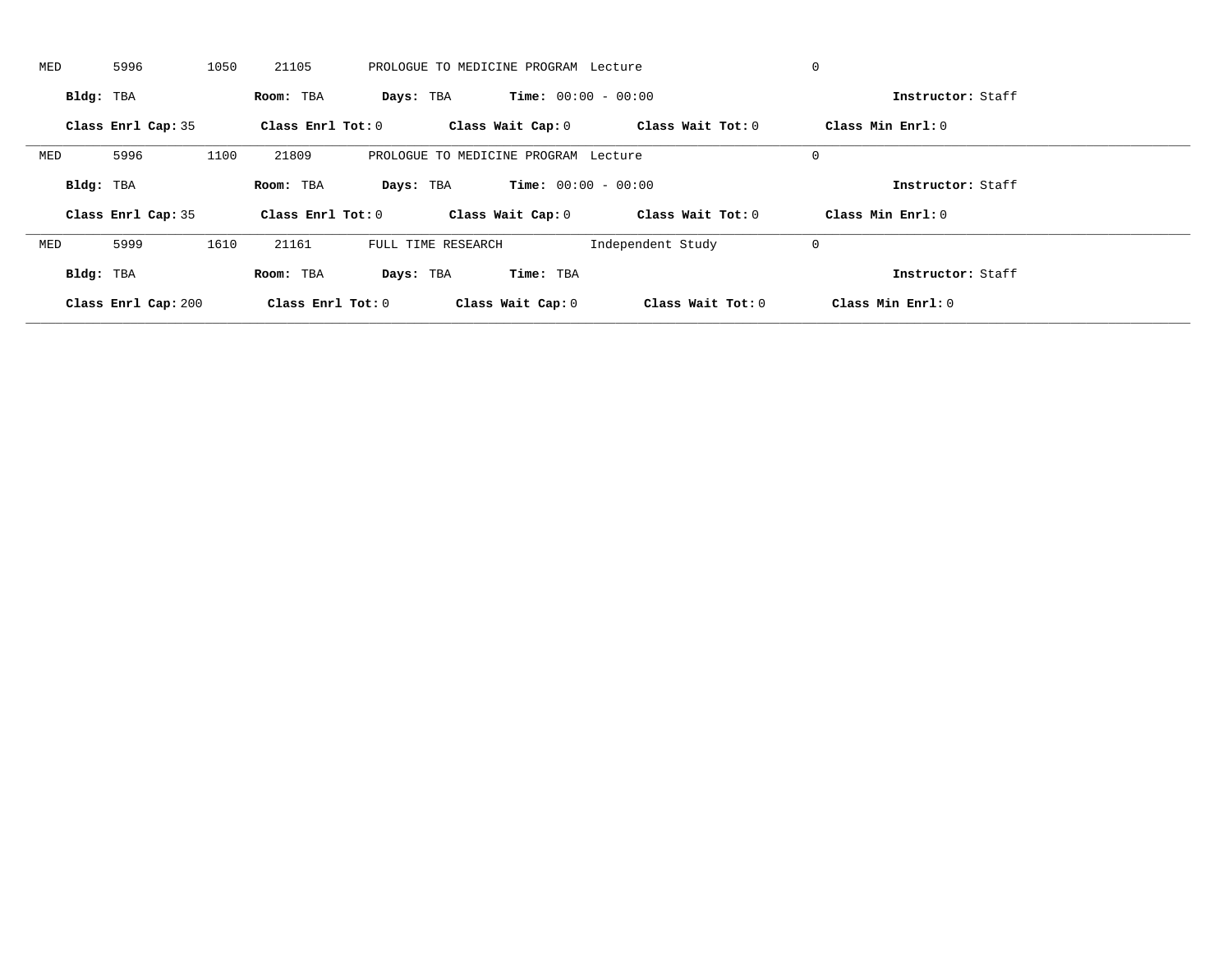#### Report ID: SR201 **University of Pittsburgh** Page No. 457 of 464 **Schedule of Classes for Fall Term 2021-2022** Run Date: 12/16/2020 **First Professional Medicine Research State Control** Run Time: 22:30:21

# **School of Medicine - Office of the Dean, School of Medicine - Subject: Medical Elective**

| Subject | Catalog Nbr Section Class Nbr |      |                   | Course Title                          | Component                    | Units             | Topics            |
|---------|-------------------------------|------|-------------------|---------------------------------------|------------------------------|-------------------|-------------------|
| MSELCT  | 5950                          | 1520 | 23059             | PSTP WORK IN PROGRESS SEMINAR Seminar |                              |                   |                   |
|         | Bldg: TO BE ARRANGED          |      | Room: TBA         | Days: TBA                             | <b>Time:</b> $00:00 - 00:00$ |                   | Instructor: Staff |
|         | Class Enrl Cap: 35            |      | Class Enrl Tot: 0 | Class Wait Cap: 0                     | Class Wait Tot: 0            | Class Min Enrl: 0 |                   |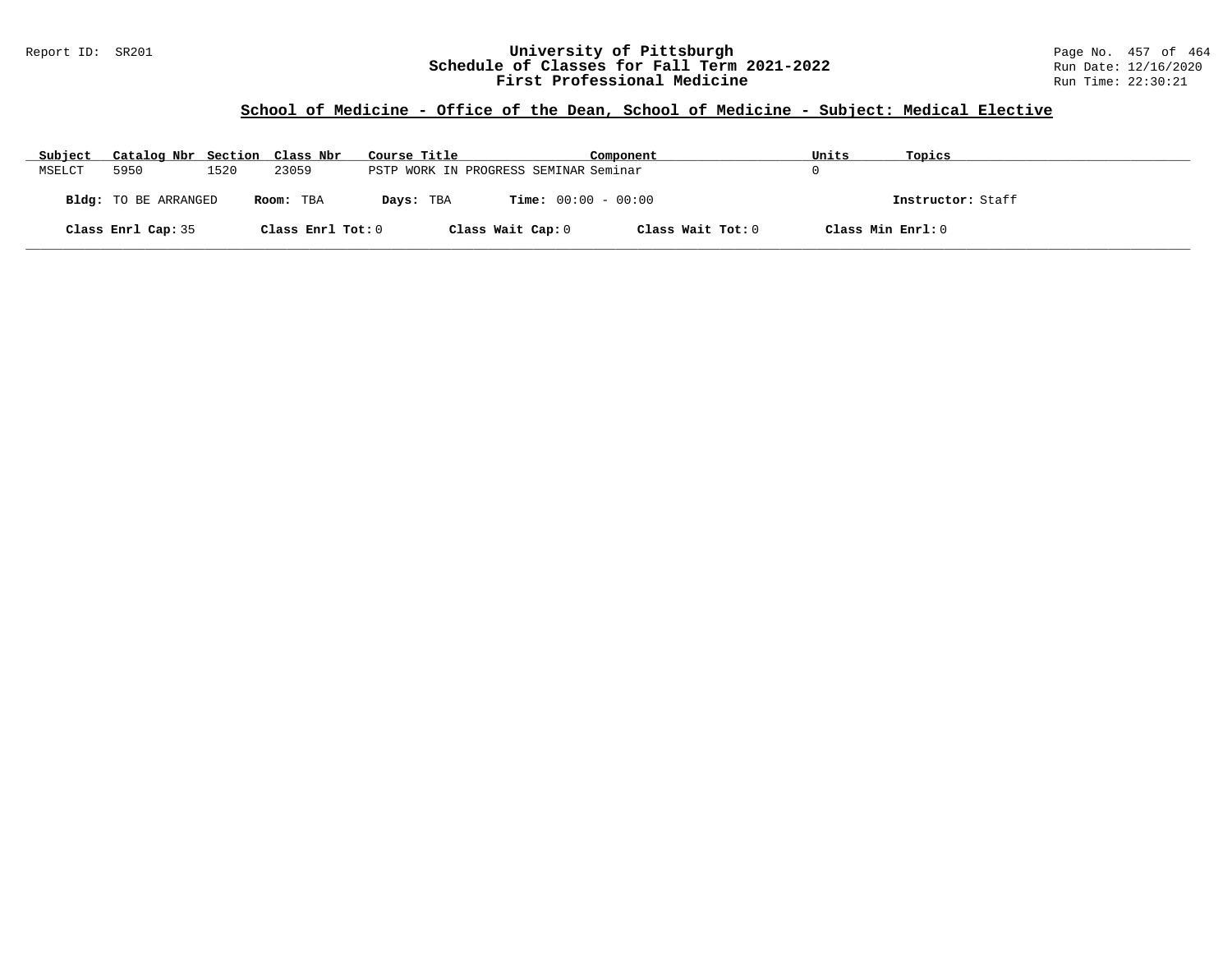#### Report ID: SR201 **University of Pittsburgh** Page No. 458 of 464 **Schedule of Classes for Fall Term 2021-2022** Run Date: 12/16/2020 **First Professional Medicine Research State Control** Run Time: 22:30:21

# **School of Medicine - Office of the Dean, School of Medicine - Subject: Medical Scientist Training Prg**

|      | Subject Catalog Nbr Section Class Nbr | Course Title                                                   |                               | Component                                                                                   | Units<br>Topics          |  |
|------|---------------------------------------|----------------------------------------------------------------|-------------------------------|---------------------------------------------------------------------------------------------|--------------------------|--|
| MSTP | 5010<br>1650                          | 21124                                                          | MOLECULAR MEDICINE            | Lecture                                                                                     | $\cap$                   |  |
|      | Bldg: TO BE ARRANGED                  | Room: TBA $Days: TBA$ Time: $00:00 - 00:00$                    |                               |                                                                                             | Instructor: Staff        |  |
|      |                                       |                                                                |                               | Class Enrl Cap: 35 Class Enrl Tot: 0 Class Wait Cap: 0 Class Wait Tot: 0 Class Min Enrl: 0  |                          |  |
| MSTP |                                       | 5010 1680 21810 MOLECULAR MEDICINE Lecture                     |                               |                                                                                             | $\Omega$                 |  |
|      | Bldg: TO BE ARRANGED                  | Room: TBA $Days:$ TBA $Time: 00:00 - 00:00$                    |                               |                                                                                             | Instructor: Staff        |  |
|      |                                       |                                                                |                               | Class Enrl Cap: 35 Class Enrl Tot: 0 Class Wait Cap: 0 Class Wait Tot: 0 Class Min Enrl: 0  |                          |  |
| MSTP |                                       | 5015 1650 21123 LABORATORY RESEARCH ROTATION Practicum         |                               |                                                                                             | $\Omega$                 |  |
|      | Bldg: TO BE ARRANGED                  | Room: TBA $Days:$ TBA $Time: 00:00 - 00:00$                    |                               |                                                                                             | <b>Instructor:</b> Staff |  |
|      |                                       |                                                                |                               | Class Enrl Cap: 999 Class Enrl Tot: 0 Class Wait Cap: 0 Class Wait Tot: 0 Class Min Enrl: 0 |                          |  |
|      |                                       | MSTP 5015 1680 21811 LABORATORY RESEARCH ROTATION Practicum    |                               |                                                                                             | $\Omega$                 |  |
|      | Bldg: TBA                             | Room: TBA $Days:$ TBA $Time: 00:00 - 00:00$                    |                               |                                                                                             | Instructor: Staff        |  |
|      |                                       |                                                                |                               | Class Enrl Cap: 35 Class Enrl Tot: 0 Class Wait Cap: 0 Class Wait Tot: 0 Class Min Enrl: 0  |                          |  |
|      |                                       | MSTP 5290 1050 21125 RSRCH BASIS OF MEDL KNOWLDGE Seminar      |                               |                                                                                             | $\Omega$                 |  |
|      | Bldg: TO BE ARRANGED                  | Room: TBA $\rule{1em}{0.15mm}$ Days: TBA Time: $00:00 - 00:00$ |                               |                                                                                             | Instructor: Staff        |  |
|      |                                       |                                                                |                               | Class Enrl Cap: 35 Class Enrl Tot: 0 Class Wait Cap: 0 Class Wait Tot: 0 Class Min Enrl: 0  |                          |  |
| MSTP | 5955 700                              | 1610 21785 MSTP WORKSHOPS Morkshop                             |                               |                                                                                             | $\overline{0}$           |  |
|      |                                       | Bldg: TO BE ARRANGED Room: TBA Days: TBA Time: 00:00 - 00:00   |                               |                                                                                             | Instructor: Staff        |  |
|      |                                       |                                                                |                               | Class Enrl Cap: 999 Class Enrl Tot: 0 Class Wait Cap: 0 Class Wait Tot: 0 Class Min Enrl: 0 |                          |  |
|      |                                       | MSTP 5955 1620 21815 MSTP WORKSHOPS                            | Workshop                      |                                                                                             | $\Omega$                 |  |
|      | Bldg: TO BE ARRANGED                  | Room: TBA $\rule{1em}{0.15mm}$ Days: TBA Time: $00:00 - 00:00$ |                               |                                                                                             | Instructor: Staff        |  |
|      |                                       |                                                                |                               | Class Enrl Cap: 200 Class Enrl Tot: 0 Class Wait Cap: 0 Class Wait Tot: 0 Class Min Enrl: 0 |                          |  |
| MSTP | 5955<br>1630                          |                                                                | 21816 MSTP WORKSHOPS Morkshop |                                                                                             | $\Omega$                 |  |
|      | Bldg: TO BE ARRANGED                  | Room: TBA $Days:$ TBA $Time: 00:00 - 00:00$                    |                               |                                                                                             | Instructor: Staff        |  |
|      |                                       |                                                                |                               | Class Enrl Cap: 35 Class Enrl Tot: 0 Class Wait Cap: 0 Class Wait Tot: 0 Class Min Enrl: 0  |                          |  |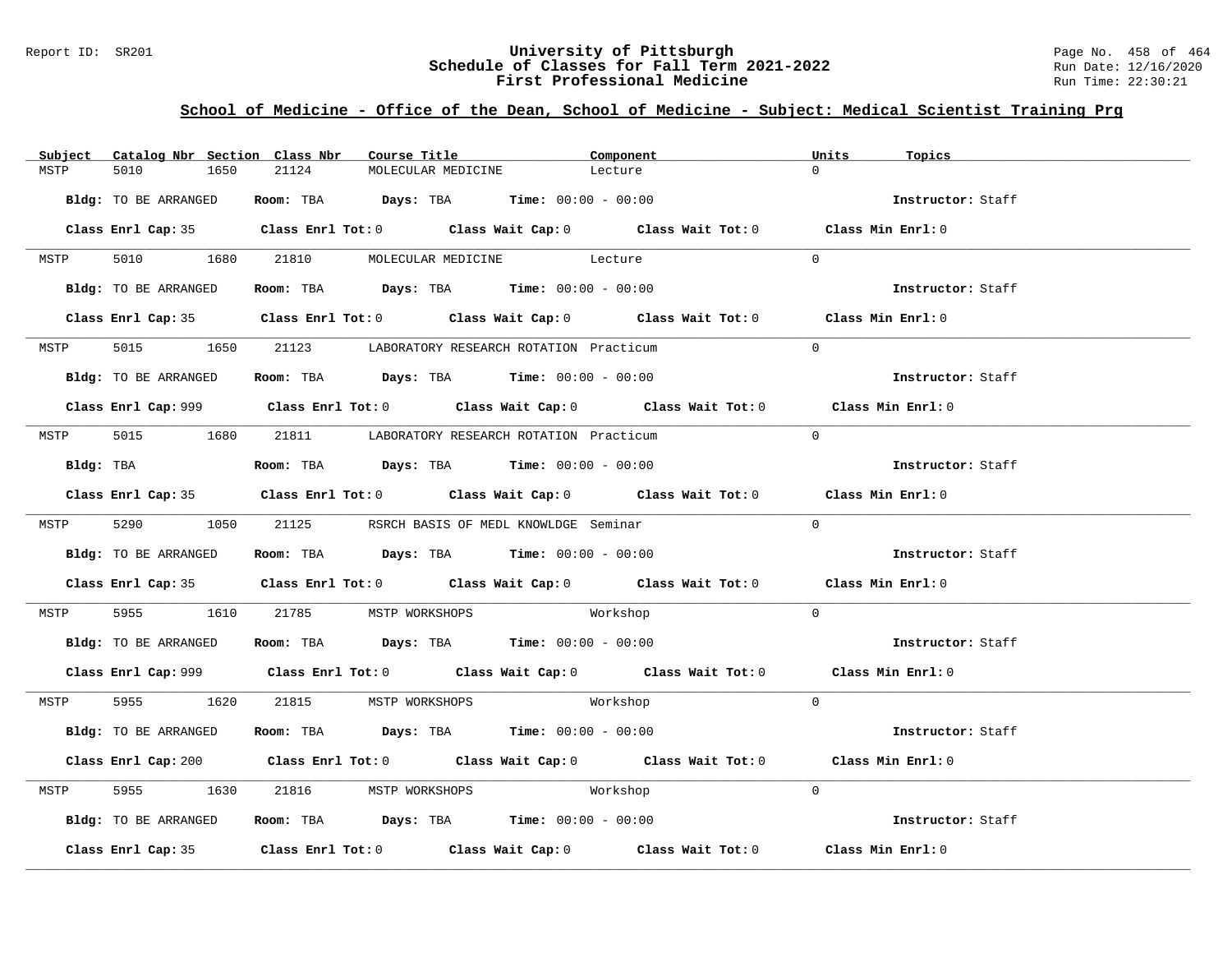| MSTP | 1640<br>5955         | 21817<br>MSTP WORKSHOPS        | Workshop                                                                                    | $\mathbf 0$       |
|------|----------------------|--------------------------------|---------------------------------------------------------------------------------------------|-------------------|
|      | Bldg: TO BE ARRANGED |                                | Room: TBA Days: TBA Time: $00:00 - 00:00$                                                   | Instructor: Staff |
|      |                      |                                | Class Enrl Cap: 35 Class Enrl Tot: 0 Class Wait Cap: 0 Class Wait Tot: 0 Class Min Enrl: 0  |                   |
| MSTP |                      | 5955 1645 21890 MSTP WORKSHOPS | Workshop                                                                                    | $\Omega$          |
|      | Bldg: TBA            |                                | Room: TBA $Days: TBA$ Time: $00:00 - 00:00$                                                 | Instructor: Staff |
|      |                      |                                | Class Enrl Cap: 35 Class Enrl Tot: 0 Class Wait Cap: 0 Class Wait Tot: 0 Class Min Enrl: 0  |                   |
|      |                      |                                | MSTP 5955 1650 21891 MSTP WORKSHOPS Workshop                                                | $\Omega$          |
|      |                      |                                | Bldg: TBA                   Room: TBA        Days: TBA        Time: 00:00 - 00:00           | Instructor: Staff |
|      |                      |                                | Class Enrl Cap: 35 Class Enrl Tot: 0 Class Wait Cap: 0 Class Wait Tot: 0 Class Min Enrl: 0  |                   |
| MSTP |                      |                                | 5971 1650 21126 MSTP PROFESSIONAL DEVELOPMENT Workshop                                      | $\Omega$          |
|      | Bldg: TBA            |                                | Room: TBA $Days:$ TBA $Time: 00:00 - 00:00$                                                 | Instructor: Staff |
|      |                      |                                | Class Enrl Cap: 35 Class Enrl Tot: 0 Class Wait Cap: 0 Class Wait Tot: 0 Class Min Enrl: 0  |                   |
| MSTP |                      |                                | 5973 1650 21127 METHODS AND ANALYSIS Seminar                                                | $\Omega$          |
|      | Bldg: TO BE ARRANGED |                                | Room: TBA $Days:$ TBA Time: $00:00 - 00:00$                                                 | Instructor: Staff |
|      |                      |                                | Class Enrl Cap: 35 Class Enrl Tot: 0 Class Wait Cap: 0 Class Wait Tot: 0 Class Min Enrl: 0  |                   |
|      |                      |                                | MSTP 5975 1610 21788 CAREER-RELATED RESEARCH Independent Study 0                            |                   |
|      |                      |                                | $Bldq$ : TBA $Room$ : TBA $Days$ : TBA $Time$ : $00:00 - 00:00$                             | Instructor: Staff |
|      |                      |                                | Class Enrl Cap: 999 Class Enrl Tot: 0 Class Wait Cap: 0 Class Wait Tot: 0 Class Min Enrl: 0 |                   |
|      |                      |                                | MSTP 5983 1610 21786 ETHICS FOR MEDICAL SCIENTISTS Workshop                                 | $\Omega$          |
|      |                      |                                | Bldg: TBA                    Room: TBA         Days: TBA         Time: $00:00 - 00:00$      | Instructor: Staff |
|      |                      |                                | Class Enrl Cap: 999 Class Enrl Tot: 0 Class Wait Cap: 0 Class Wait Tot: 0                   | Class Min Enrl: 0 |
| MSTP |                      |                                | 5990 1610 21787 LONGITUDINAL CLINICAL COURSE Clinical                                       | $\Omega$          |
|      |                      |                                | Bldg: TBA                    Room: TBA         Days: TBA         Time: $00:00 - 00:00$      | Instructor: Staff |
|      |                      |                                |                                                                                             | Class Min Enrl: 0 |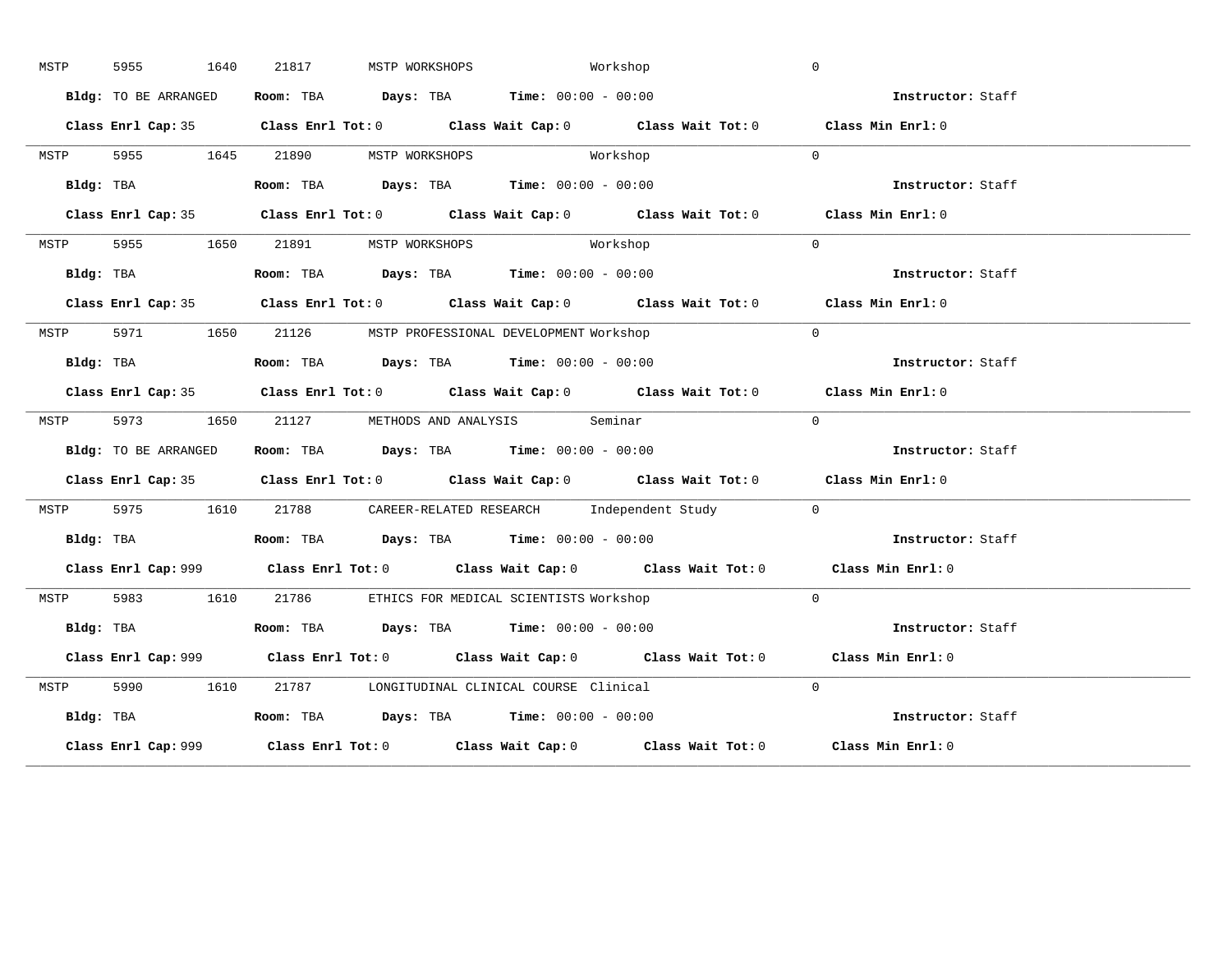#### Report ID: SR201 **University of Pittsburgh** Page No. 460 of 464 **Schedule of Classes for Fall Term 2021-2022** Run Date: 12/16/2020 **First Professional Medicine Research State Control** Run Time: 22:30:21

### **School of Medicine - Medicine Anesthesiology - Subject: Medicine Anesthesiology**

| Subject | Catalog Nbr Section Class Nbr |      |                   | Course Title   |                              | Component         | Units | Topics            |
|---------|-------------------------------|------|-------------------|----------------|------------------------------|-------------------|-------|-------------------|
| MSANE   | 5420                          | 1600 | 22618             | ANESTHESIOLOGY |                              | Clinical          | 0     |                   |
|         | <b>Bldg:</b> TO BE ARRANGED   |      | Room: TBA         | Days: TBA      | <b>Time:</b> $00:00 - 00:00$ |                   |       | Instructor: Staff |
|         | Class Enrl Cap: 200           |      | Class Enrl Tot: 0 |                | Class Wait Cap: 0            | Class Wait Tot: 0 |       | Class Min Enrl: 0 |
| MSANE   | 5420                          | 1610 | 22621             | ANESTHESIOLOGY |                              | Clinical          | 0     |                   |
|         | Bldg: TO BE ARRANGED          |      | Room: TBA         | Days: TBA      | <b>Time:</b> $00:00 - 00:00$ |                   |       | Instructor: Staff |
|         | Class Enrl Cap: 200           |      | Class Enrl Tot: 0 |                | Class Wait Cap: 0            | Class Wait Tot: 0 |       | Class Min Enrl: 0 |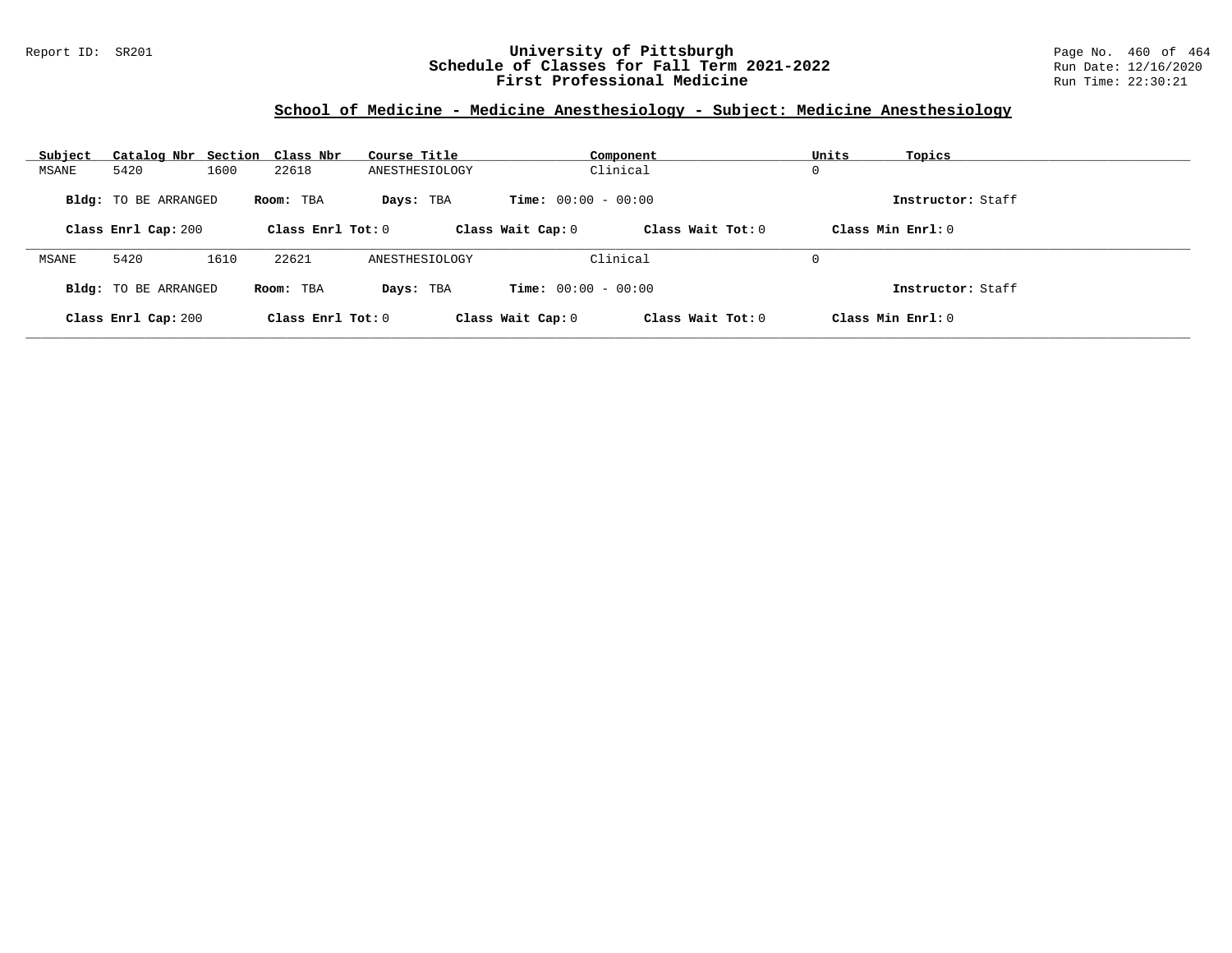#### Report ID: SR201 **University of Pittsburgh** Page No. 461 of 464 **Schedule of Classes for Fall Term 2021-2022** Run Date: 12/16/2020 **First Professional Medicine Research State Control** Run Time: 22:30:21

# **School of Medicine - Surgery - Subject: Surgery**

| Subject                     | Catalog Nbr Section Class Nbr | Course Title                | Component                    | Units<br>Topics   |
|-----------------------------|-------------------------------|-----------------------------|------------------------------|-------------------|
| 5100<br>SURG                | 1610<br>21889                 | MD-OMS RESIDENCY (7 MONTHS) | Clinical                     | 0                 |
| <b>Bldg:</b> TO BE ARRANGED | Room: TBA                     | Days: TBA                   | <b>Time:</b> $00:00 - 00:00$ | Instructor: Staff |
| Class Enrl Cap: 35          | Class Enrl Tot: $0$           | Class Wait Cap: 0           | Class Wait Tot: 0            | Class Min Enrl: 0 |
|                             |                               |                             |                              |                   |
| 5490<br>SURG                | 1600<br>22619                 | ORAL-MAXILLOFACIAL SURGERY  | Clinical                     | $\mathbf 0$       |
| <b>Bldg:</b> TO BE ARRANGED | Room: TBA                     | Days: TBA                   | <b>Time:</b> $00:00 - 00:00$ | Instructor: Staff |
| Class Enrl Cap: 200         | Class Enrl Tot: 0             | Class Wait Cap: 0           | Class Wait Tot: 0            | Class Min Enrl: 0 |
| 5490<br>SURG                | 1610<br>22620                 | ORAL-MAXILLOFACIAL SURGERY  | Clinical                     | 0                 |
| Bldg: TO BE ARRANGED        | Room: TBA                     | Days: TBA                   | <b>Time:</b> $00:00 - 00:00$ | Instructor: Staff |
| Class Enrl Cap: 200         | Class Enrl Tot: 0             | Class Wait Cap: 0           | Class Wait Tot: 0            | Class Min Enrl: 0 |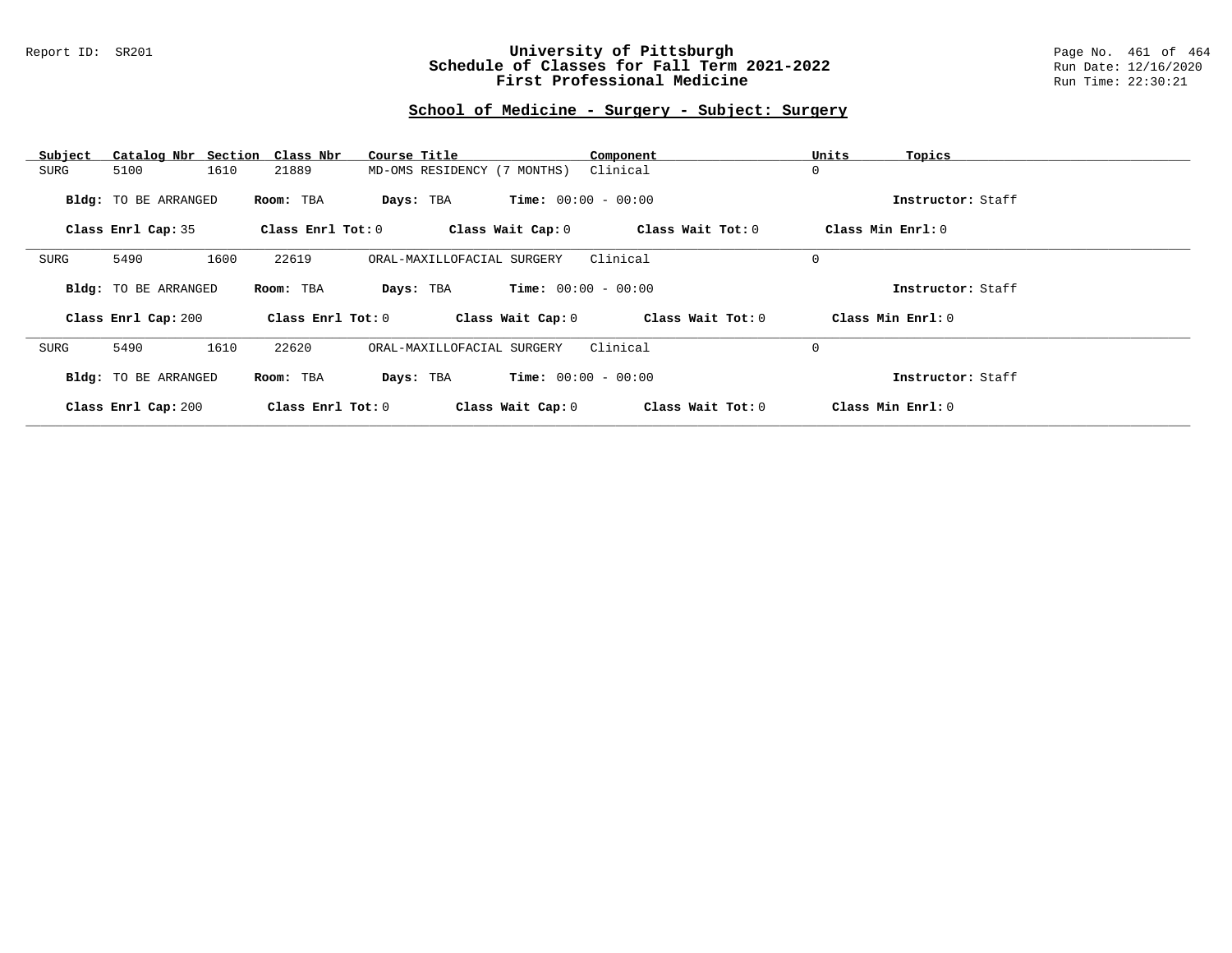#### Report ID: SR201 **University of Pittsburgh** Page No. 462 of 464 **Schedule of Classes for Fall Term 2021-2022** Run Date: 12/16/2020 **First Professional Medicine Research State Control** Run Time: 22:30:21

# **School of Medicine - Urology - Subject: Urology**

| Subject | Catalog Nbr Section         | Class Nbr           | Course Title                | Component                    | Units<br>Topics     |                   |
|---------|-----------------------------|---------------------|-----------------------------|------------------------------|---------------------|-------------------|
| URLGY   | 5470                        | 1520<br>24799       | UROLOGICAL SURGERY (ADULT)  | Clinical                     | 0                   |                   |
|         | <b>Bldg:</b> TO BE ARRANGED | Room: TBA           | Days: TBA                   | <b>Time:</b> $00:00 - 00:00$ |                     | Instructor: Staff |
|         | Class Enrl Cap: 35          | Class Enrl Tot: $0$ | Class Wait Cap: 0           | Class Wait $Tot: 0$          | Class Min $Enrl: 0$ |                   |
| URLGY   | 5900                        | 24786<br>1100       | EXTRAMURAL UROLOGIC SURGERY | Clinical                     | 0                   |                   |
|         | Bldg: TO BE ARRANGED        | Room: TBA           | Days: TBA                   | <b>Time:</b> $00:00 - 00:00$ |                     | Instructor: Staff |
|         | Class Enrl Cap: 35          | Class Enrl Tot: $0$ | Class Wait Cap: 0           | Class Wait $Tot: 0$          | Class Min Enrl: 0   |                   |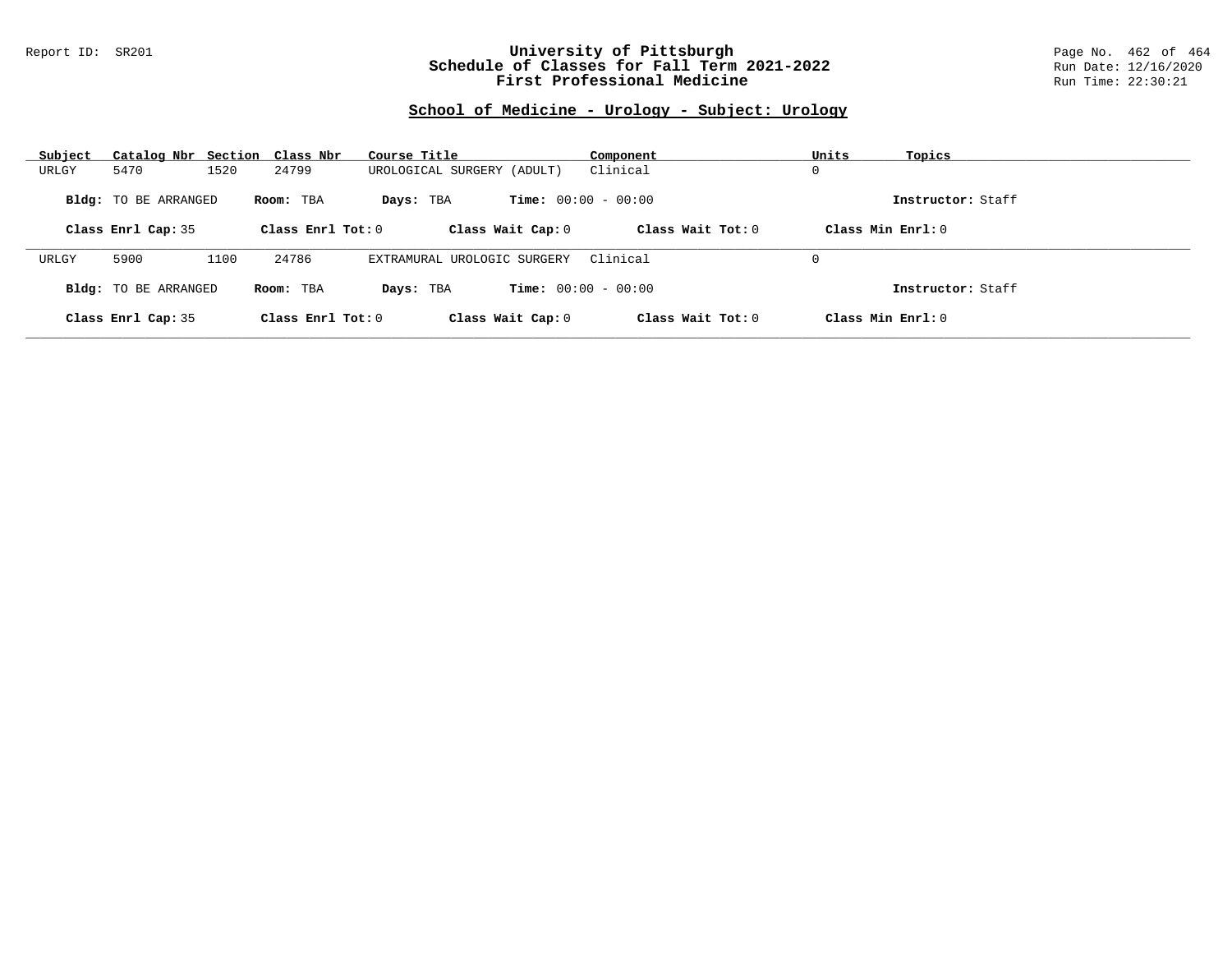#### Report ID: SR201 **University of Pittsburgh** Page No. 463 of 464 **Schedule of Classes for Fall Term 2021-2022** Run Date: 12/16/2020 **Pub Hlth Session 2 Run** Time: 22:30:21

# **School of Medicine - Office of the Dean, School of Medicine - Subject: Clinical Research**

| Subject | Catalog Nbr Section Class Nbr                                          |      |                   | Course Title |                                        | Component           | Units             | Topics                   |
|---------|------------------------------------------------------------------------|------|-------------------|--------------|----------------------------------------|---------------------|-------------------|--------------------------|
| CLRES   | 2600                                                                   | 1010 | 28827             |              | SOCIAL NETWORKS & HEALTH               | Lecture             |                   |                          |
|         | Bldg: Parkvale Building Room: 0305AB                                   |      |                   | Davs: W      | <b>Time:</b> $09:00 - 11:00$           |                     |                   | Instructor: Chu, Kar-Hai |
|         | Class Enrl Cap: 6<br>Combined Section ID: 0001(CLRES 2600/BCHS 2551) - |      | Class Enrl Tot: 0 |              | Class Wait Cap: 0<br>BCHS 2551(#28933) | Class Wait Tot: $0$ | Class Min Enrl: 0 |                          |